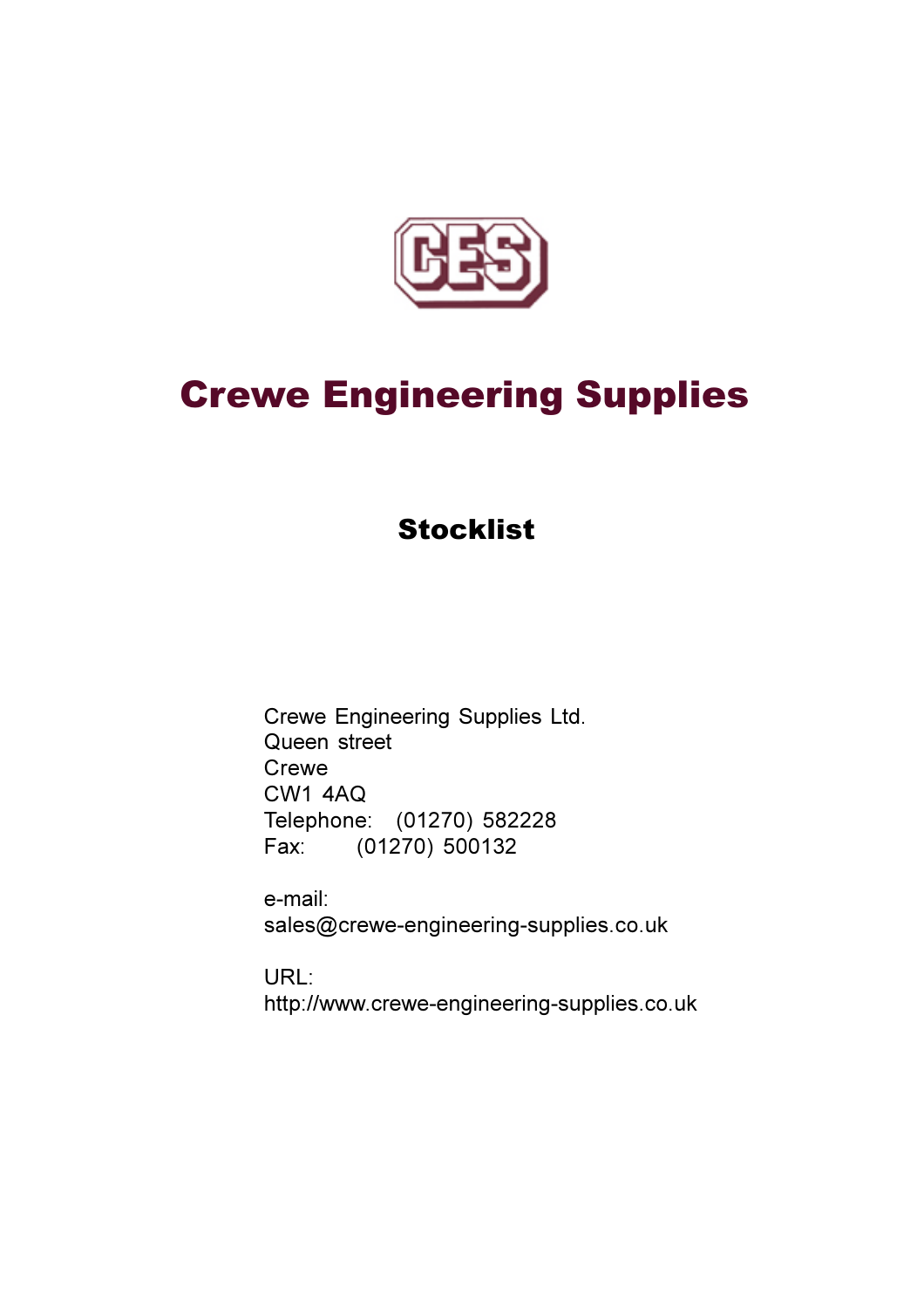| AA                 | AAM10         |
|--------------------|---------------|
| AAM5L              | AAM6          |
| AAM8L              | AA20          |
| ABM10              | ABM11         |
| ABM <sub>13</sub>  | ABM14         |
| ABM16              | ABM17         |
| ABM19              | ABM20         |
| ABM22              | ABM6          |
| ABM8               | ABM9          |
| AB1000             | AB10337       |
| AB250              | AB312         |
| AB344              | AB375         |
| AB445              | AB500         |
| AB562              | AB594         |
| AB625              | AB687         |
| AB750              | AB812         |
| AB875              | AB920         |
| <b>ACCUPOWER</b>   | ACFM17        |
| ACJM <sub>13</sub> | ACJM17        |
| ACJM19             | <b>ACJ500</b> |
| AC102              | AC103         |
| <b>ADH625</b>      | ADJ1          |
|                    |               |
| ADM11              | ADM12         |
| ADM14              | ADM15         |
| ADM17              | ADM18         |
| ADM <sub>22</sub>  | ADM8          |
| ADN1350            | AD312         |
| AD437              | AD500         |
| AD750              | AFG11/2       |
| AFG <sub>2</sub>   | AFG21/2       |
| AFG23/4            | AFG31/2       |
| AF1624             | AF4           |
| AGS2               | AGS21/2       |
| AG13/4             | AG2           |
| AG21/4             | AG23/4        |
| AG31/2             | AG4           |
| AHDM13             | <b>AHD500</b> |
| AHM12              | AHM13         |
| AHM <sub>8</sub>   | AHX2311.2     |
| AHX2314            | AHX2315       |
| AHX2315.65         | AHX2316       |
| AHX2322            | AHX2322.37/8  |
| AHX2324.110        | AHX2330.135   |
| AHX3024            | AHX3024.110   |
| <b>AHX311</b>      | AHX3122       |
| AHX3124.110        | AHX3126       |
| AHX3128.130        | <b>AHX317</b> |
| AHX318.80          | <b>AHX319</b> |
| AHX320.33/4        | AHX320.90     |
| AH2240.7           | AH2308        |
| AH2313             | AH2318        |
| AH2348             | AH24136       |
| AH3034             | AH3036        |
| AH311              | AH311.113/16  |
| AH3122             | AH313         |
| AH3136             | AH3136.160    |
| AH3144             | AH315         |
| AH316              | AH319.31/4    |
| AH500              | AJ29274       |
|                    |               |

ALE11/4

ALE11/2

ABM12 ABM15 ABM18 **ABM21** ABM7 **ABRASIVE** AB12029 AB338 AB437 AB525 AB600 AB710 AB820 AB937 **ACF500** ACJM18 AC10 AC423040-1 ADM10 ADM13 ADM<sub>16</sub> ADM19 ADM9 AD375 AD562 AFG13/4 AFG21/4 AF1220 AF<sub>6</sub> AG11/2 AG21/2 AG<sub>3</sub> AHDM10 AHM10 AHM14 AHX2312 AHX2315.21/2 AHX2316.70 AHX2322.4 AHX2330.140 AHX3026 AHX3124 AHX3128.125 AHX317.75 AHX319.31/2 AHX3222.100 AH2308.11/4 AH2326 AH3032 AH3056 AH311.2 AH3132 AH314 AH315.21/2 AH375 ALE<sub>1</sub> ALE13/4

AAM5 AAM8 AA250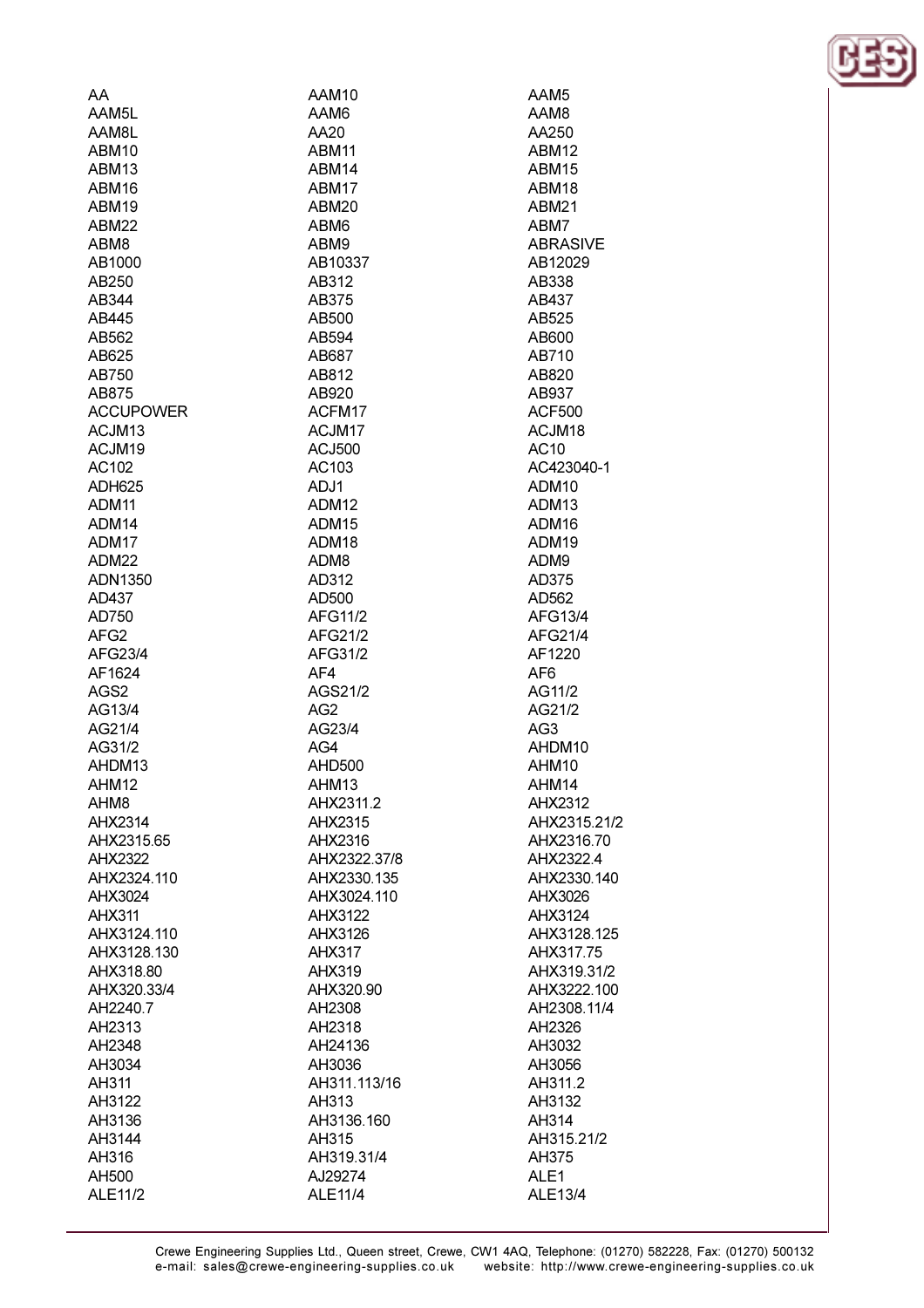

ALE13/8 ALE21/2 AL $F3$ AI F7/8 **ALRE21/2** ALRE7/8 AMF11/2 AME13/4 AME<sub>2</sub> AME23/4  $AMF31/4$ **AMRE13/4** AM1400-112 AM1400-43 AM1440-37 ANGLE1X1/8A ANGLE100A ANGLE100X8 ANGLE11/4A ANGLE150A ANGLE20X1.6A ANGLE20X3A ANGLE25A ANGLE25X3S **ANGLE25X5BMS** ANGLE30X5 ANGLE32X5 ANGLE40B ANGLE40X3S ANGLE40X5S/S ANGLE40X6B ANGLE50X3 ANGLE50X5 ANGLE50X6F ANGLE60X10 ANGLE60X8 ANGLE75B ANGLE75X50X6 ANGLE75X8 **ANU AN18 AN28** AOH3060 **ASEP** AS100135 AS1226 AS1730 AS3047 AS5070 AS6472 AS75100 AVTR600 AVT300A AXK100135 **AXK1528** AXK2035 AXK3552 AXK5070 AXK6590 AXK80105

ALE15/8 ALE21/4 AI F31/4 **ALRE13/4 ALRE23/4 ALUMINIUM**  $AMF11/4$ AME13/8 AME21/2 AME25/8 **AME7/8** AMRE2 AM1400-25 AM1400-50 ANGLE1/2A ANGLE1X1/8B ANGLE100B ANGLE11/2A ANGLE13/4A ANGLE2A ANGLE20X10 ANGLE21/2X1/4A ANGLE25X3 ANGLE25X3S/S ANGLE25X6S ANGLE30X5S/S ANGLE32X6BMS ANGLE40S ANGLE40X4P ANGLE40X6 ANGLE40X6S/S ANGLE50X3A ANGLE50X6 ANGLE50X6S ANGLE60X30X5 ANGLE70X6 ANGLE75X10 ANGLE75X6 ANGLE80X10 **AN12 AN20** AN30 **APES ASL20** AS1024 AS1528 AS2035 AS3552 AS5578 AS6590 AS80105 AVTR606 AW97 AXK1024 AXK160200 **AXK2542** AXK4060 **AXK5578 AXK7095** AXK90120

ALE<sub>2</sub> ALE23/4 **AI F5** AI RF<sub>2</sub> **ALRE31/4** AME1 **AME11/8 AME15/8** AME21/4 AME3 **AMRE11/4 AMRE31/4** AM1400-37 AM1401-112 ANGLE1A ANGLE1X1/8S ANGLE100X10 ANGLE11/2X1A ANGLE13X3 ANGLE20X1.6 ANGLE20X3 ANGLE21/2X1/8A ANGLE25X3A ANGLE25X5 ANGLE30X3 ANGLE30X6 ANGLE40A ANGLE40X3 ANGLE40X5 ANGLE40X6A ANGLE45X5 ANGLE50X3S ANGLE50X6A ANGLE50X8 ANGLE60X6 ANGLE75A ANGLE75X50X10 ANGLE75X6S ANGLE80X6 **AN15 AN24** AOH24048 **AR25SS AST** AS110145 AS160200 AS2542 AS4060 AS6085 AS7095 AS90120 AVT100A AW98 **AXK1226** AXK1730 **AXK3047 AXK4565** AXK6085 AXK75100 AXZ61528.4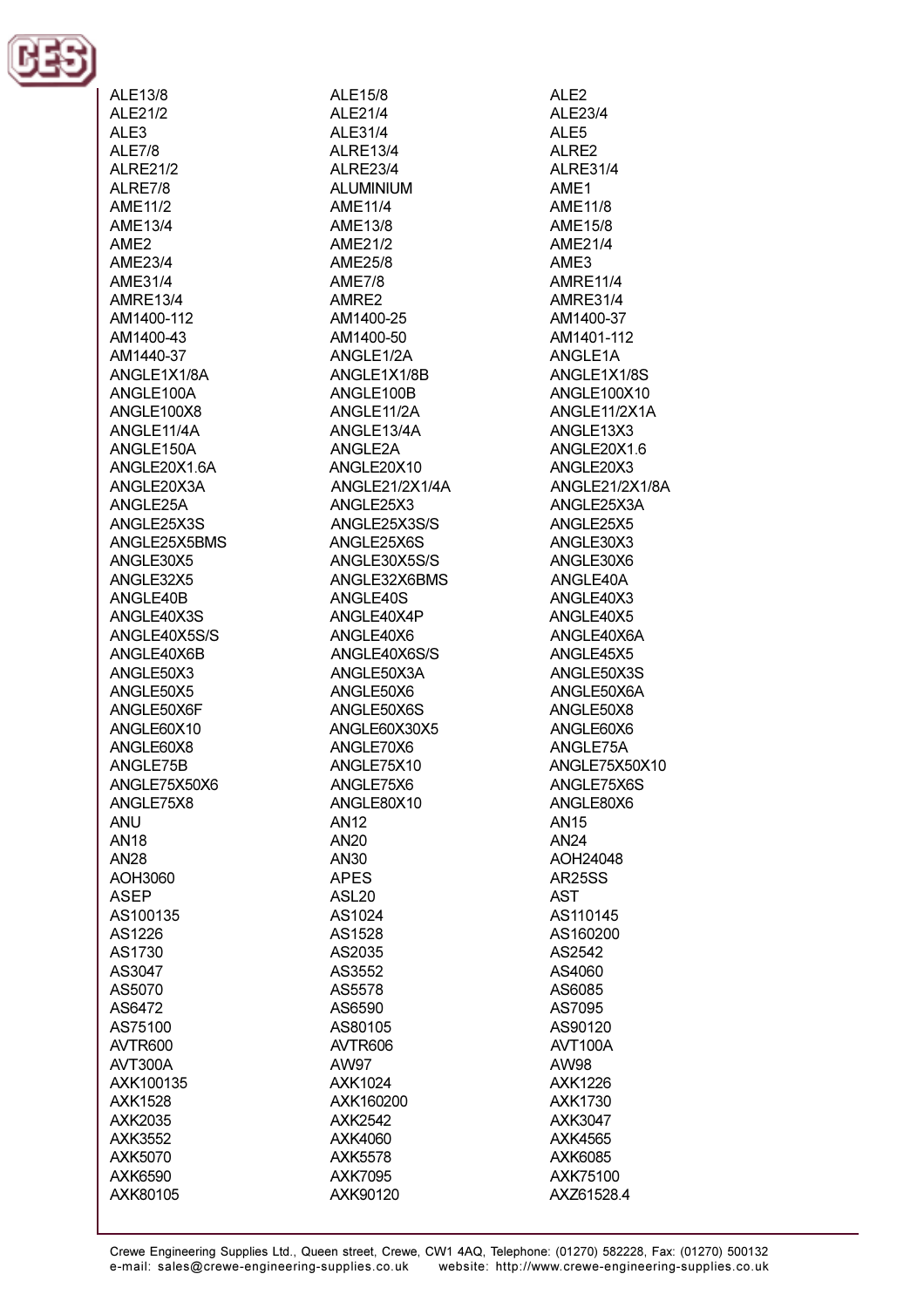AXZ82035.4 AX2035 AY2877 A02BM02BM A02BM02BM02BM A02BM04BMT A02BM08BM A04BF04BF A04BF06BF A04BF90K04BF A04BM02BF A04BM04BF A04RM04RMT A04RM04NPTF A04BM06BMT A04BM08BF A04BM08JM A04BM16BM A04BM90K04BM A06BF A06BF08BF A06BF90K06BF A06BM04BF A06BM04NM A06BM06BM A06BM06BM06BM A06BM08BM A06BM10BM A06BM12BM A06BM14MM A06BM20BM A06BM90F06BMC A07JM02BM A07JM04BMT A08BF08BF A08BF90K08BF A08BM04BM A08BM06BMT A08BM08BF A08BM08BMT A08BM10BF A08BM12BM A08BM12JM A08BM16NM A08BM90F08BMC A08JM06BM A09BM04BM A09JM04BM A09JM08BMT A0900-025 A1B5M A10BF10BF A10BM06BMT A10BM10BM A10BM12BF A115X23X7 A12BF12BF12BF A12BF90K12BF A12BM04BF A12BM08NM

AX1022 AX52542 A02RF90K02RF A02BM02BMB/H A02BM04BF A02BM06BM A02NM90K02NF A04BF04BF04BF A04BF08BF A04BM A04BM02BMT A04BM04BM A04BM04BM04BM A04RM06RF A04BM06NM A04BM08BM A04BM10MM A04BM16MM A04BM90S04BF A06BF06BF A06BF20MM A06BM A06BM04BM A06RM06RF A06BM06BMB/H A06BM06NM A06BM08BMT A06BM10SM A06BM12BMT A06BM16MM A06BM22MF A06BM90K06BF A07JM02BMT A07JM07JM A08BF08BF08BF A08BM A08BM04NM A08BM06NM A08BM08BM A08BM08BM08BM A08BM10BM A08BM12BMT A08BM12NM A08BM22MM A08BM90K08BM **ML80MU80A** A09JF A09JM06BF A09JM09UNF A09000025 A1B6M A10BF10BF10BF A10BM08BF A10BM10BMB/H A10JM14JM A12BF A12BF16BF A12BM A12BM08BF A12BM10BM

AX1528 AY2277 A02RM A02BM02BMT A02BM04BM A02BM07JM  $\triangle$  0ABFA04BF04NMS A04BF90F04BMC A04BMT06BMT A04BM02NM A04BM04BMB/H A04BM04NM A04RM06RM A04BM07JM A04BM08BMT A04BM12BM A04BM45S04BF A04NF90K04NF A06BF06BF06BF A06BF90F06BMC A06BMT04BMT A06BM04BMT A06BM06BF90K A06RM06RMT A06BM08BF A06BM08JF A06BM12BF A06BM12MM A06BM18MM A06BM45S06BF A06BM90K06BM A07JM04BM A08BF A08BF90F08BMC A08BM04BF A08BM06BF A08BM07JF A08BM08BMB/H A08BM08NM A08BM12BF A08BM12JF A08BM16BM A08BM45S08BF A08JM04BM A09BM04BF A09JM A09JM06BM A09JM12JM A1B4M A1UBA A10BF90F10BMC A10BM10BF A10BM10BM10BM A1000-81 A12BF12BF A12BF90F12BM A12BMT A12BM08JM A12BM12BF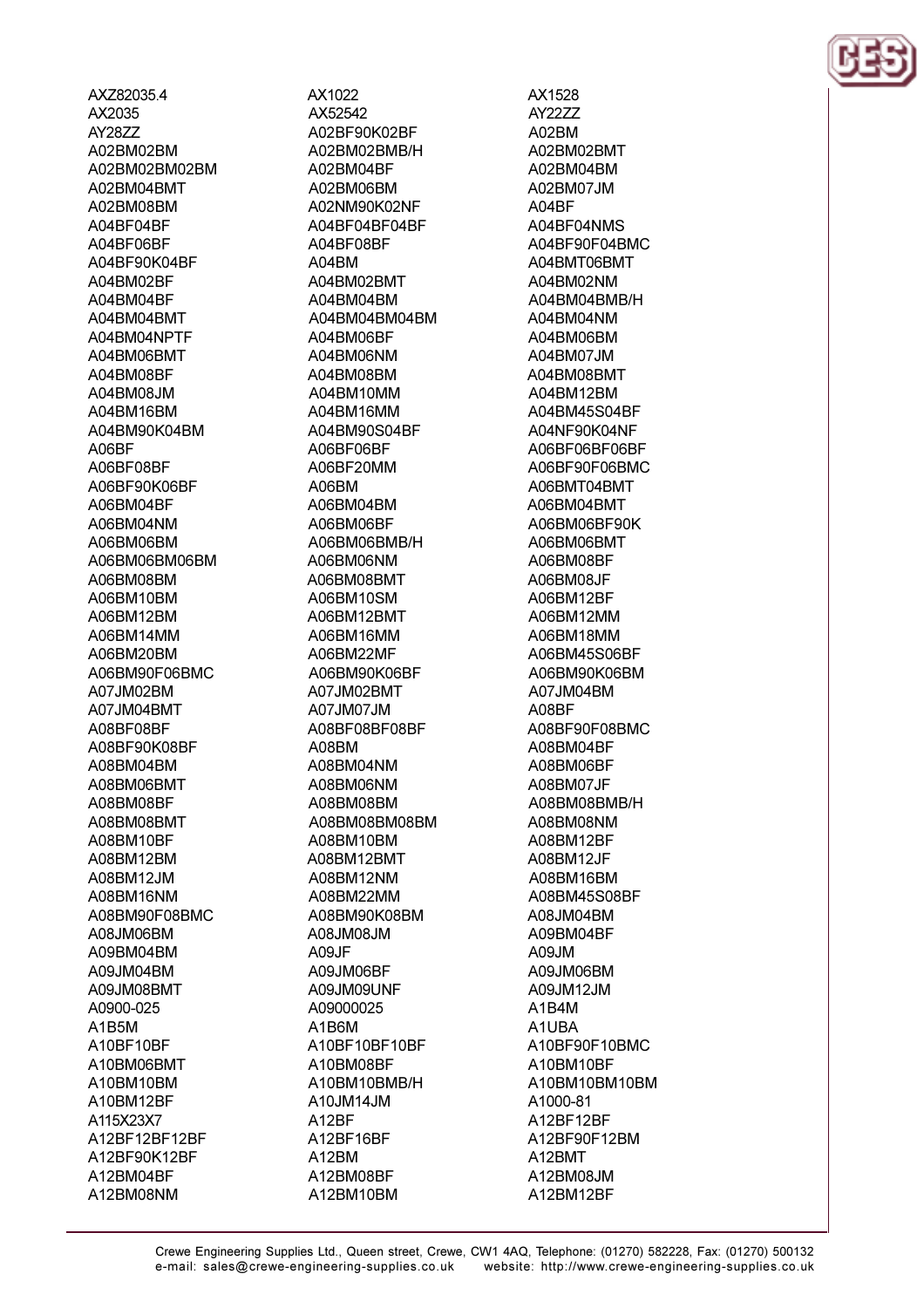

A12BM12BM A12BM12BM12BM A12RM14.IM A12BM16NM A12BM26MM A12.JM14.JM A12MM A1204 A1208TS A1303TS A14, IMO6 A14JM14JM A1528 A16BE16BE16BE A16BMT A16BM08NM A16BM12NM A16BM16BMB/H A16BM16NM A16BM21JM A16BM90S16BF A17JM17JM A18MM26MM A19JM19JM A2TRX30 A20BF A20BM24BM A20BM90K20BF A2047/A2126P3 A22MM A24BM24BMTS/S A25/20 A32BM24BM A32BM32NM A4050 A4059/A4136 A4059/A4138B  $A50$ A5206TS A5209TS A5212TS A5214TS A5217TS A5220TS A5224TS A5232TS A5306TS A5309TS A5312TS A5316TS A6062 A6062/A6162 A6067/A6157 A6067/A6157P3 A6075/A6157 A6157 A6165X A70 A91 A97

A12BM12BMB/H A12BM12JM A12RM16RF A12BM18MM A12JM06BM A12JM14UNF A12NM A1204TS A1213TS A1309TS A14JM08BM A14JM90F12UNF A<sub>16</sub>RF A16BE90E16BMC A16BMT16BMT A16BM12BF A16BM16BF A16BM16BMT A16BM20BF A16BM24BM A16NM24NM A17JM19JM A19JF19JF  $A2$  $A20$ A20BM12BM A20BM24BMT A2037/A2126 A21JM16NM A24BM24BF A24MB24BM A32BM12BM A32BM32BM A3548 A4050/A4138 A4059/A4136P3 A4062X/A4138 A5204TS A5207TS A5210TS A5213 A5215TS A5218TS A5221TS A5226TS A5305TS A5307TS A5310TS A5313TS A5318TS A6062/A6157 A6062/A6162P3 A6067/A6157B A6067/A6162P3 A6075/A6157B A6157B A6210TS A77 A93 A98

A12BM12BMT A12BM12NM A12RM16RM A12BM21.IM A12JM08BM A12JM45K04BMT A12NM24NM A1205TS A1218TS A1310TS A14JM08NM A14JM90F14JF A16BF16BF A16RM A16BM08BMT A16BM12BMT A16BM16BM A16BM16BM16BM A16BM20BM A16BM26MM A17JM12BM A17JM21JM A19JM19JF A2B312  $A20/R$ A20BM20BM A20BM32BMT A2047/A2126 A213 A24BM24BM A2458 A32BM20BM A32BM32BMT  $A<sub>4</sub>$ A4059 A4059/A4138 A48BM48NM A5205TS A5208TS A5211TS A5213TS A5216TS A5219TS A5222TS A5228TS A5306 A5308TS A5311TS A5315TS A5320TS A6062/A6157B A6067 A6067/A6157P0 A6075 A6075/A6162 A6162 A67 A79 A96 BAB<sub>2</sub>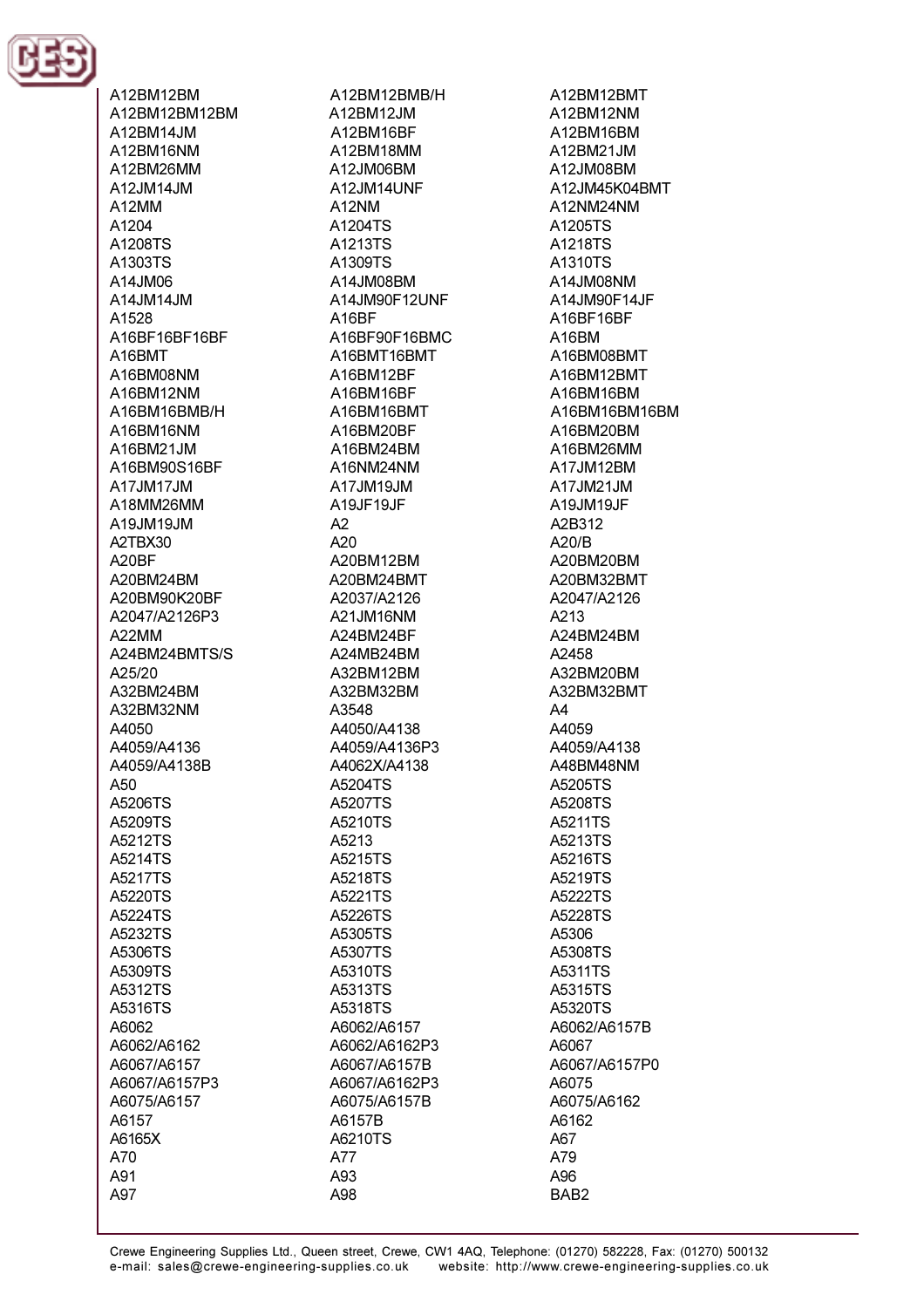**BAC001 BAC0092 BAC042A** BAC076A **BANDB BANDL RANDI RA BANDTA** BAR1.1/16BH **BAR1/2B** BAR1/2HS **BAR1/2S** BAR1/2SOB RAR1/4R **BAR1/4P** BAR1/4SOB **BAR1/8A** BAR<sub>1</sub>A BAR1EN1A BAR1HB BAR<sub>1</sub>S BAR1SO BAR1SOC BAR<sub>10</sub> BAR10BL BAR10H BAR10SA **BAR100C** BAR<sub>11</sub> **BAR11/2B** BAR11/2HB **BAR11/2T BAR11/4A BAR11/4EN BAR11/4HS** BAR11/4SQC BAR1/4B BAR1/4P BAR1/4SQB BAR1/8A BAR<sub>1</sub>A BAR1EN1A BAR1HB BAR<sub>1</sub>S BAR1SQ BAR1SQC BAR10 BAR10BL BAR10H BAR10SA **BAR100C** BAR<sub>11</sub> **BAR11/2B BAR11/2HB BAR11/2T BAR11/4A** BAR11/4EN BAR11/4HS BAR11/4SQC BAR18H

**BAC002 BAC041 BAC052 BAND BANDC BANDLA RANDP BAR.080 BAR1/2** BAR1/2EN BAR1/2HT BAR1/2SA BAR1/2TA RAR1/4HA **BAR1/4S** BAR1/4SOS **BAR1/8B BAR1B** BAR1EN24T BAR1HS BAR1SA BAR1SOA BAR1SOS BAR10A BAR10EN16T BAR10P BAR10SQ **BAR100N BAR11/2** BAR11/2EN **BAR11/2S BAR11/32 BAR11/4B BAR11/4F BAR11/4S** BAR11/4SQE BAR1/4HA BAR1/4S BAR1/4SQS BAR1/8B BAR1B BAR1EN24T BAR1HS BAR1SA BAR1SQA BAR1SQS BAR10A BAR10EN16T BAR10P BAR10SQ **BAR100N BAR11/2 BAR11/2EN BAR11/2S BAR11/32 BAR11/4B BAR11/4F BAR11/4S** BAR11/4SQE BAR18N

**BAC003 BAC042 BAC056 BANDA BANDD BANDLB BANDT** BAR1 BAR1/2A BAR1/2HB BAR1/2NS **BAR1/2SQ BAR1/4** RAR1/4HR BAR1/4SA **BAR1/8 BAR1/8S** BAR1C BAR1HA BAR1P BAR1SB BAR1SOB BAR1TA **BAR10B** BAR10EN32B BAR10S BAR10SQS **BAR100P BAR11/2A BAR11/2H BAR11/2SA BAR11/4 BAR11/4C** BAR11/4HB **BAR11/4SO** BAR11/4SQEN3B BAR1/4HB BAR1/4SA **BAR1/8 BAR1/8S** BAR1C BAR1HA BAR1P BAR1SB BAR1SQB BAR1TA BAR10B BAR10EN32B BAR10S BAR10SQS **BAR100P BAR11/2A BAR11/2H** BAR11/2SA **BAR11/4 BAR11/4C** BAR11/4HB **BAR11/4SQ** BAR11/4SQEN3B **BAR180** 

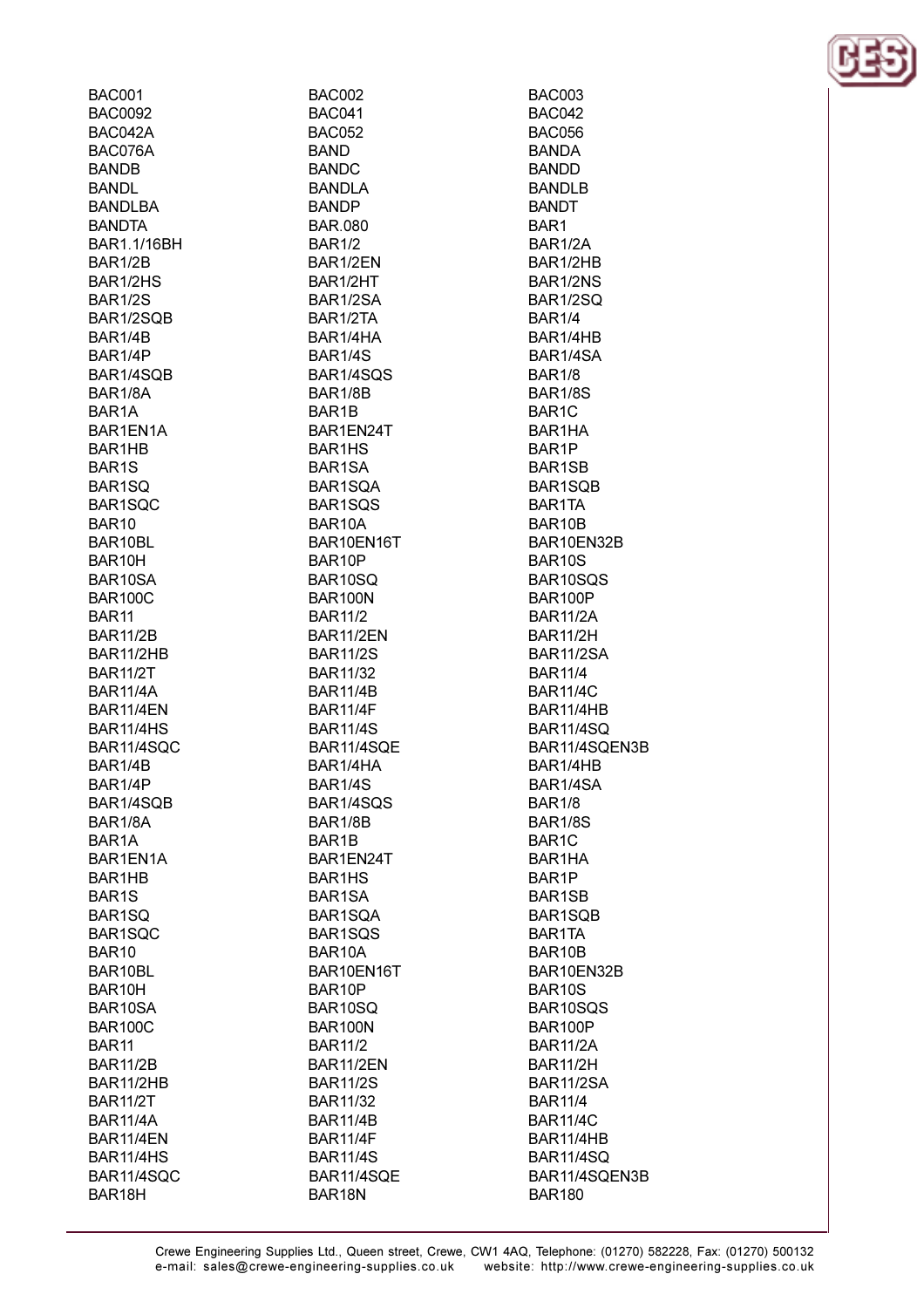

**BAR180A BAR2.0S** RAR<sub>2</sub>A BAR<sub>2</sub>B BAR2P BAR2SOA BAR<sub>20</sub>B BAR20EN BAR20L **BAR20S** BAR20SOA BAR21/2AB **BAR21/2S BAR21/2SOS BAR21/4H BAR21/4SA BAR22** RAR<sub>22</sub>H **BAR23/4B BAR23/8S** BAR24HA **BAR25/8S** BAR25EN BAR25EN3B **BAR25NS BAR25S** BAR25T BAR3 **BAR3.0S BAR3/16B BAR3/16T** BAR3/4A BAR3/4EN1A BAR3/4H **BAR3/4S** BAR3/4SQA **BAR3/8 BAR3/8EN19** BAR3/8SA BAR3/8SQB BAR3EN1A BAR3S BAR30B BAR30EN34 BAR30N BAR30SA **BAR31/2A BAR31/2S BAR31/4S** BAR32T BAR35EN3B BAR35SQ **BAR4.0** BAR4BB **BAR4CI** BAR4S BAR40 BAR40C BAR40S **BAR41/2S** 

BAR19H **BAR2.5S** RAR<sub>2</sub>AR **BAR2FN** BAR2S **BAR20** BAR<sub>20</sub>C BAR20EN3B BAR20N BAR20SA **BAR21/2 BAR21/2B BAR21/2SA BAR21/4 BAR21/4N BAR21/8** BAR22B **BAR23/4 BAR23/4S BAR24** BAR<sub>24</sub>S BAR25A BAR25ENA BAR25N BAR<sub>25</sub>P BAR25SA BAR28 **BAR3.0 BAR3/16 BAR3/16S BAR3/32** BAR3/4B BAR3/4EN24T BAR3/4HS BAR3/4SA BAR3/4SQS BAR3/8A BAR3/8H BAR3/8SQ BAR3/8SQS BAR3EN24T BAR3SA BAR30EN1A BAR30H BAR30P **BAR30SO BAR31/2B BAR31/4 BAR32 BAR35** BAR35H BAR38 BAR4A BAR4C BAR4EN1A BAR4SA BAR40A BAR40E **BAR41/2 BAR41/2SA** 

BAR<sub>2</sub> **BAR2.64S BAR2AS** BAR<sub>2N</sub> BAR2SO BAR20A BAR<sub>20</sub>F BAR20H BAR20P BAR20SO **BAR21/2A BAR21/2E BAR21/2SO** RAR21/4FN16T **BAR21/4S BAR21/8A** BAR22C **BAR23/4A BAR23/8** BAR24H **BAR25 BAR25B** BAR25EN24T BAR25NA BAR25PT BAR25SQ BAR28EN24T **BAR3.0B BAR3/16A** BAR3/16SQS **BAR3/4** BAR3/4E BAR3/4F BAR3/4NB **BAR3/4SO** BAR3/4SQT BAR3/8B **BAR3/8S** BAR3/8SQA BAR3A BAR3EN57 **BAR30** BAR30EN32 BAR30HS BAR30S **BAR31/2** BAR31/2EN1A **BAR31/4D2** BAR32N BAR35B **BAR35S** BAR4 BAR4B BAR4CA BAR4P BAR4SB BAR40B BAR40N **BAR41/2A BAR41/4**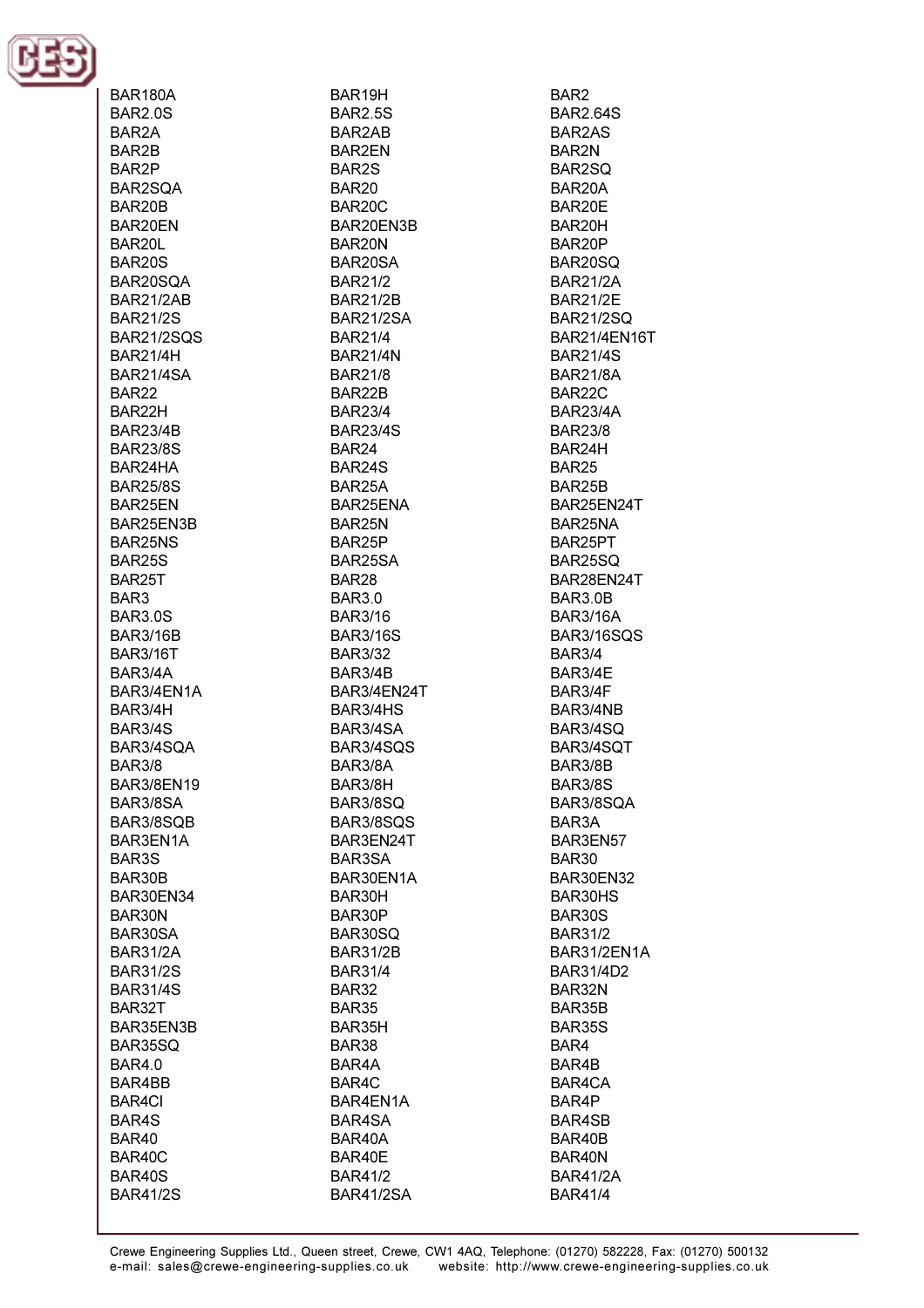**BAR41/4A BAR45** BAR45SO **BAR5.5H BAR5/16S BAR5/16SOB BAR5/32S BAR5/8B** BAR5/8H BAR5/8P **BAR5/8SO** BAR5B BAR5S **BAR50C** BAR50NGSM **BAR50S** BAR51P **BAR55B** BAR6B BAR<sub>6</sub>S BAR60EN BAR65EN BAR65P **BAR7/8 BAR7/8FN BAR7/8S BAR7HB** BAR70N BAR75CI BAR75NG BAR<sub>8</sub>A BAR8H BAR8T BAR80N **BAR9/16E** BAR9/16SQB BAR90N **BC14** BC<sub>6</sub>A **BC9/10** BETB9 **BGWA BG13 BG16** BHSS03 BHSS06 BH1010 **BH117** BH1620 **BH1820 BH68 BH912 BIC2030** BJ0132 **BJ020 BJ039 BJ077 BJ094 BJ10** 

**BJ116** 

**BAR41/4B** BAR45N BAR5 **BAR5/16 BAR5/16SA BAR5/32 BAR5/8** BAR5/8C BAR5/8HB **BAR5/8S** BAR5/8SOA BAR5EN1A BAR5SA BAR50FN16T BAR50P **BAR50SO BAR55** BAR<sub>6</sub> BAR6H BAR6T BAR60NG BAR65N **BAR7/16 BAR7/8A** BAR7/8EN19T BAR7/8SA **BAR70** BAR70P BAR75EN BAR75SQ BAR8B BAR8S **BAR80** BAR9 BAR9/16HS BAR9EN32B BAR90S **BC4/5 BC6C BELT BF25 BG10 BG14 BG17** BHSS04 BHSS07 **BH1110** BH1612 **BH1624 BH2020 BH810 BIC1015 BJ002** BJ0139 **BJ025 BJ040 BJ081 BJ097 BJ100 BJ117** 

**BAR41/4N** BAR45NGS **BAR50 BAR5/16EN16T BAR5/16SO BAR5/32B BAR5/8A** BAR5/8EN BAR5/8HS BAR5/8SA BAR5/8SQS BAR<sub>5N</sub> **BAR50** BAR50N BAR50PA BAR50SOA BAR55A BAR6A **BAR6N BAR60** BAR60T BAR65NA **BAR7/16S BAR7/8B** RAR7/8H BAR7/8SQ BAR70H **BAR75** BAR75N BAR<sub>8</sub> BAR8BA BAR8SA BAR80EN1A **BAR9/16 BAR9/16S** BAR90AC **BC11S3** BC<sub>6</sub> **BC7/8** BERC<sub>5</sub> **BGW BG12 BG15** BHSS02 BHSS05 **BH06 BH1112 BH1616 BH168 BH3324 BH88 BIC2025 BJ012 BJ019 BJ038 BJ044 BJ083 BJ098 BJ105A BJ15** 

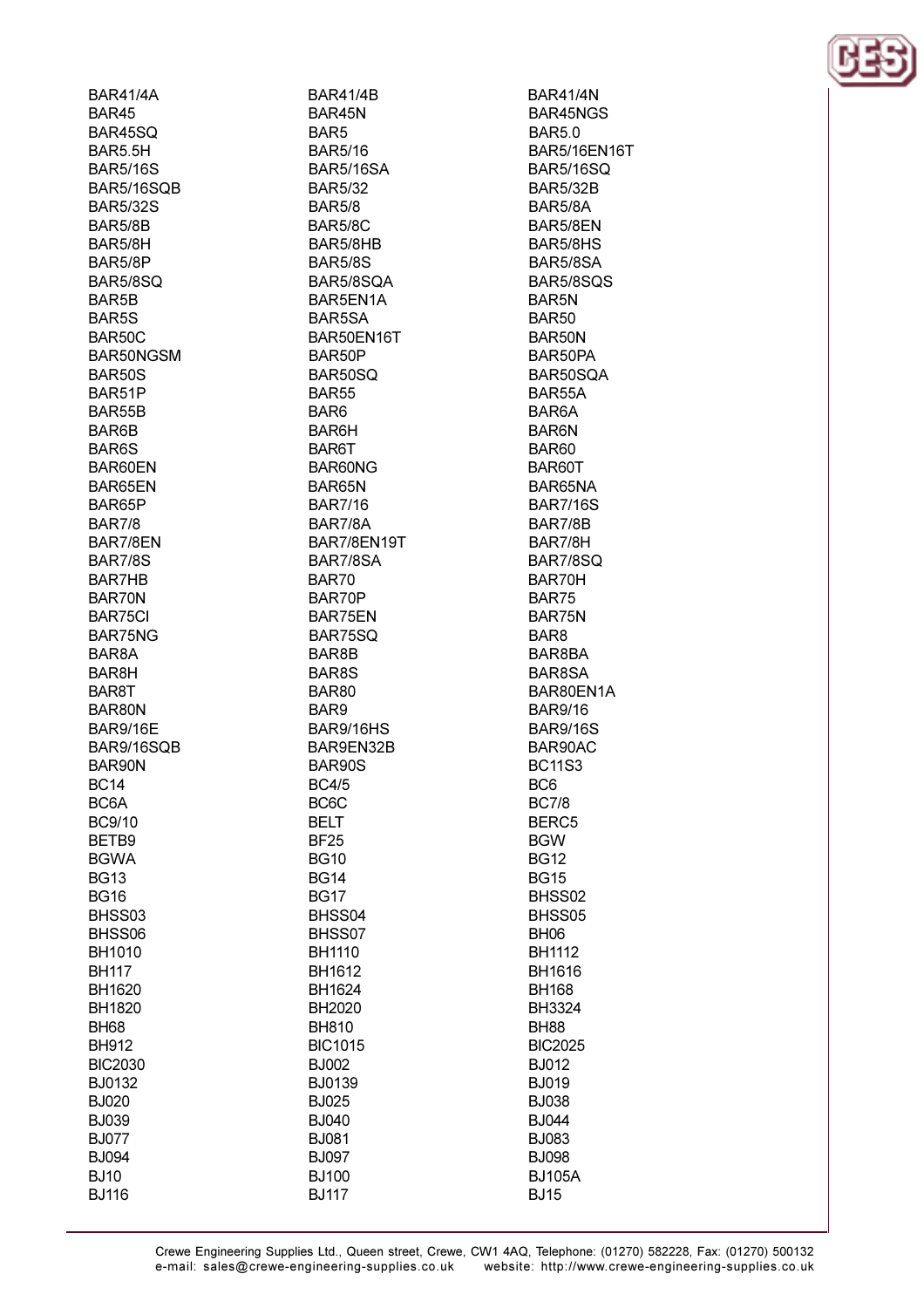

BJ<sub>2</sub>

 $BJ5$ **BK0306 BK1010 BK1312 BK1612 RK2020 BK2518RS** BK3020 **BK3520 BLUE BNU BOX100A BOX100D BOX120X5 BOX150A BOX25S** BOX25X1.5S **BOX25X3** BOX30A BOX35X1.5S BOX40SB BOX40X2.5 **BOX40X3A ROX40X5 BOX50X1.5S BOX50X25X2S** BOX50X3A BOX50X5 BOX60X3 **BOX75X3** BOX90X3 **BO17** BP10264 **BR693 BSBU40D90 BSB2025 BS1/2X10T BS1/2X10T2A BS1/2X10T5 BOX25X1.5S BOX25X3** BOX30A **BOX35X1.5S** BOX40SB BOX40X2.5 BOX40X3A **BOX40X5 BOX50X1.5S BOX50X25X2S** BOX50X3A **BOX50X5 BOX60X3 BOX75X3** BOX90X3 **BO17** BP10264 **BR693** BSBU40D90 **BSB2025** 

**BJ20** BJ5001 **BK0709 BK1210 BK1412 BK1816 RK207 BK2520** BK3026 **BK4016A BLUEA BOX1/2S BOX100B ROX100SA BOX15S BOX20X2** BOX25SA BOX25X1.6 **BOX25X3S** BOX30S **BOX38** BOX40SC BOX40X2S **BOX40X3S BOX50 BOX50X2** BOX50X25X3 BOX50X3S BOX60A BOX60X5 **BOX80 BO15** BO<sub>17</sub>TB **BR13 BS** BSBU45Q124 BSPB40Q50H **BS1/2X10T1 BS1/2X10T3 BS1/2X10T6** BOX25X1.6 **BOX25X3S** BOX30S BOX38 BOX40SC **BOX40X2S BOX40X3S BOX50 BOX50X2** BOX50X25X3 BOX50X3S BOX60A **BOX60X5 BOX80 BO15** BO<sub>17</sub>TB **BR13 BS BSBU45Q124** BSPB40Q50H

BJ3  $B.J6$ **BK0810 BK1212 BK1512** BK2016 **RK2220 BK2538** BK3038 **BK4520** BL634 **BOX100 BOX100C ROX12 BOX150 BOX200 BOX25X1.2S** BOX25X2.5 **BOX30** BOX30X3 **BOX40S BOX40X1.5S BOX40X3 BOX40X4 BOX50A BOX50X2.5 BOX50X3 BOX50X4** BOX60B BOX75A BOX80S BO<sub>15</sub>TB BPH<sub>24</sub> **BR42 BSBU20D60** BSB100150 BS1.1/16X6/10T **BS1/2X10T2 BS1/2X10T4** BS1/2X10T7 BOX25X2.5 **BOX30** BOX30X3 **BOX40S BOX40X1.5S BOX40X3 BOX40X4** BOX50A BOX50X2.5 **BOX50X3 BOX50X4** BOX60B BOX75A BOX80S BO<sub>15</sub>TB BPH<sub>24</sub> **BR42** BSBU20D60 **BSB100150** BS1.1/16X6/10T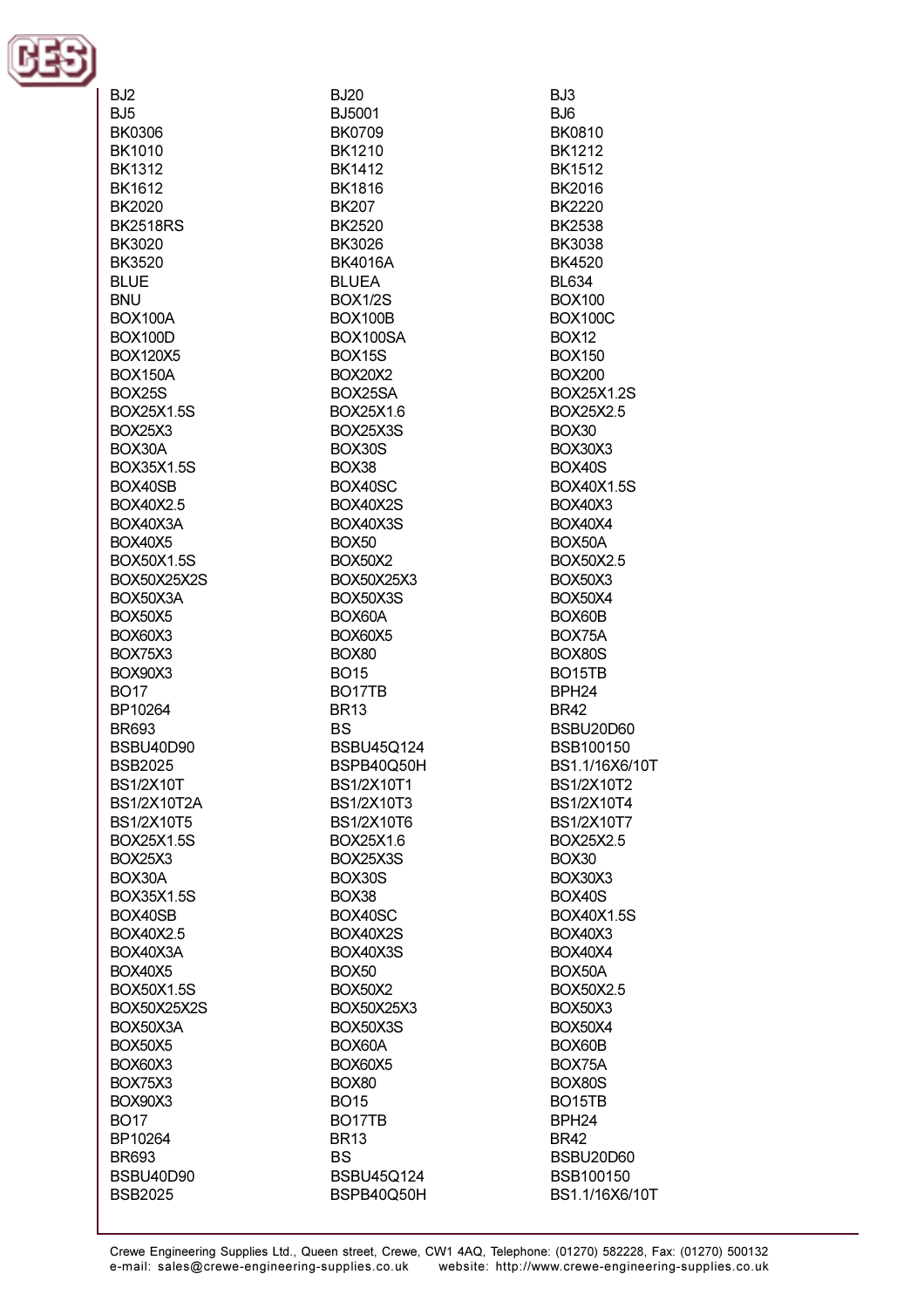| <b>BS1/2X10T</b>   | BS1/2X10T1         | BS1/2X10T2        |
|--------------------|--------------------|-------------------|
| <b>BS1/2X10T2A</b> | BS1/2X10T3         | BS1/2X10T4        |
| <b>BS1/2X10T5</b>  | <b>BS1/2X10T6</b>  | <b>BS1/2X10T7</b> |
| <b>BS30M62</b>     | <b>BS30M72</b>     | <b>BS35M72</b>    |
| <b>BS3673</b>      | <b>BS3673X</b>     | <b>BS40M72</b>    |
| <b>BS40M90</b>     | <b>BS5/8X10T</b>   | <b>BS5/8X4T</b>   |
|                    |                    |                   |
| <b>BTB212</b>      | <b>BTHF</b>        | BTK2806BZZ        |
| <b>BT25</b>        | BT35DECG           | BT35EC            |
| <b>BUB</b>         | <b>BUC</b>         | <b>BU043</b>      |
| <b>BU062</b>       | <b>BU105</b>       | <b>BU106</b>      |
| <b>BU125</b>       | <b>BU125A</b>      | <b>BU137</b>      |
| <b>BU150L</b>      | <b>BU156</b>       | <b>BU156A</b>     |
| <b>BU17</b>        | <b>BU175</b>       | <b>BU175A</b>     |
| <b>BU200</b>       | <b>BU200P</b>      | <b>BU212</b>      |
| <b>BU212V</b>      | <b>BU231</b>       | <b>BU24</b>       |
| <b>BU25</b>        | BU <sub>25</sub> A | <b>BU26</b>       |
| BU <sub>26</sub> A | <b>BU275</b>       | <b>BU28</b>       |
| BU <sub>28</sub> A | BU28B              | <b>BU312</b>      |
| <b>BU325</b>       | <b>BU337</b>       | <b>BU350</b>      |
| <b>BU350A</b>      |                    | BU38A             |
|                    | <b>BU38</b>        |                   |
| BU38B              | <b>BU400</b>       | <b>BU44</b>       |
| <b>BU450</b>       | <b>BU487</b>       | <b>BU60</b>       |
| <b>BU61</b>        | <b>BU62</b>        | <b>BU65</b>       |
| <b>BU660</b>       | <b>BU67</b>        | <b>BU687</b>      |
| <b>BU69</b>        | BU69A              | <b>BU700</b>      |
| <b>BU74G</b>       | <b>BU787</b>       | BV10.2            |
| BV11.3             | <b>BV12.2</b>      | <b>BV13.1</b>     |
| <b>BV14.2</b>      | <b>BV14.2A</b>     | BV16.3            |
| BV18.3             | BV20.4             | <b>BV20.4A</b>    |
| <b>BV20.4B</b>     | <b>BV20.4C</b>     | <b>BV20.4D</b>    |
| <b>BV20.4E</b>     | BV22.4             | <b>BV22.4A</b>    |
| BV25.4             | <b>BV25.4A</b>     | <b>BV25.4B</b>    |
| <b>BV25.4C</b>     | BV25.5             | <b>BV26</b>       |
|                    |                    | <b>BV3.2</b>      |
| BV28.5             | <b>BV28.5A</b>     |                   |
| <b>BV30.5</b>      | <b>BV30.5A</b>     | <b>BV30.5B</b>    |
| <b>BV30.5C</b>     | BV35A              | <b>BV4.2</b>      |
| <b>BV41</b>        | BV45.5             | <b>BV5.2</b>      |
| BV50.5             | BV51               | BV6.2             |
| <b>BV6.2A</b>      | <b>BV70</b>        | <b>BV8.2</b>      |
| <b>BV8.2A</b>      | <b>BV8.2S</b>      | <b>BV8.3</b>      |
| BV9                | <b>BV9.2</b>       | <b>BWX13168</b>   |
| BWX133590          | BWX133590A         | BWX136621         |
| B018031018         | B018031025         | B018031037        |
| B018031050         | B018031075         | B025037025        |
| B025037037         | B025037050         | B025037075        |
| B025037100         | B025043037         | B025043050        |
| B025043062         | B031043025         | B031043043        |
| B031043050         | B031043062         | B031044025        |
| B031050025         | B031050050         | B031050062        |
|                    |                    |                   |
| B037050025         | B037050031         | B037050037        |
| B037050043         | B037050050         | B037050062        |
| B037050075         | B037050087         | B037050100        |
| B037056025         | B037056100         | B037062050        |
| B037062062         | B037062075         | B037062087        |
| B037062100         | B043056050         | B043056075        |
| <b>B050</b>        | B050062037         | B050062050        |
| B050062062         | B050062075         | B050062100        |
| B050062125         | B050062150         | B050068075        |
| B050068100         | B050068125         | B050075037        |
| B050075050         | B050075062         | B050075075        |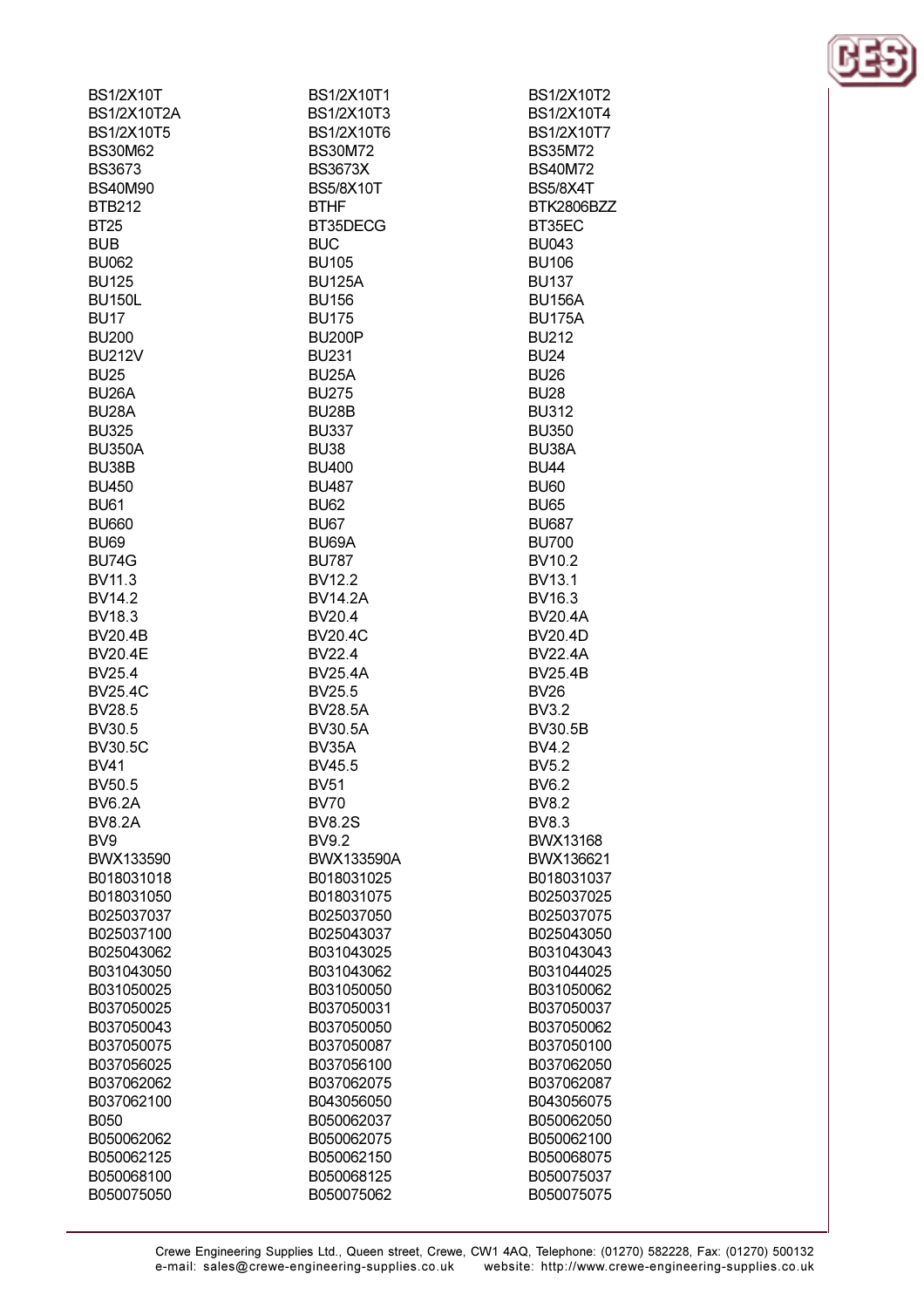

| B050075100        | B050075150        |
|-------------------|-------------------|
| B062075050        | B062075062        |
| B062075087        | B062075100        |
| B062075150        | B062087050        |
| B062087075        | B062087087        |
| B062087125        | B062087150        |
| B075037S          | B075087062        |
| B075087087        | B075087100        |
| B075087125        | B075087150        |
| B075100075        | B075100100        |
| B075100150        | B075100175        |
| B075125150        | B087050S          |
| B087100100        | B087100125        |
| B087112062        | B087112075        |
| B087112125        | B087112150        |
| B087125118        | B094063S          |
| B100050D          | B100050S          |
| B100062S          | B100075S          |
| B100112075        | B100112100        |
| B100112150        | B100125075        |
| B100125112        | B100125125        |
| B100125175        | B100125200        |
| B100150150        | B100150200        |
| B100250           | B1010             |
| B101215           | B101316           |
| B10148            | B101616           |
| B101625           | B102062S          |
| <b>B108</b>       | B110078S          |
| B112062S          | B112137100        |
| B112137150        | B112137200        |
| B11615            | B11616            |
| B11618            | B11711            |
| B118066DC         | B1210             |
| B121525           | B121612           |
| B121816           | B121820           |
| B12188            | B12212            |
| B125062S          | B125075S          |
| B125087S          | B125093S          |
| B125150125        | B125150150        |
| B125150200        | B125162100        |
| B125162150        | B125162175        |
| B125200           | B125250           |
| B126              | B12600            |
| B12741            | B128              |
| B13013            | B13073            |
| B1312             | B13141            |
| B13698            | B13699            |
| B137098S          | B137100S          |
| B137162100        | B137162125        |
| B137162200        | B137162225        |
| B13759            | B13780            |
| B13844-2          | B1400-050         |
| B1416             | B14167            |
| B141820<br>B14397 | B142020<br>B14467 |
|                   | B14866            |
| B1462<br>B14922   | B14986            |
| B150087S          | B150100D          |
| B150175125        | B150175150        |
| B150175225        | B150187F          |
|                   |                   |

B062

B075

B062075075

B062075125

B062087062

B062087112

B075087075

B075087112

B075100062

B075100125

B075100200

B087100075

B087100150

B087112100

B087112162

B100056S

B100112062

B100112125

B100125100

B100125150

B100150100

B100200 B1012 B101410

B101620

B112425 B11617 **B118** B1212 B121620 B121825 B122525

B112137125

B125075SW

B125150100

B125150175

B125162125

B125162200 B12530 B12674 B129098S B131156050 B13677 B137087S

B137112S

B137162175

B137175200 B13794

B141087S B141815

B107

B1112

**B100**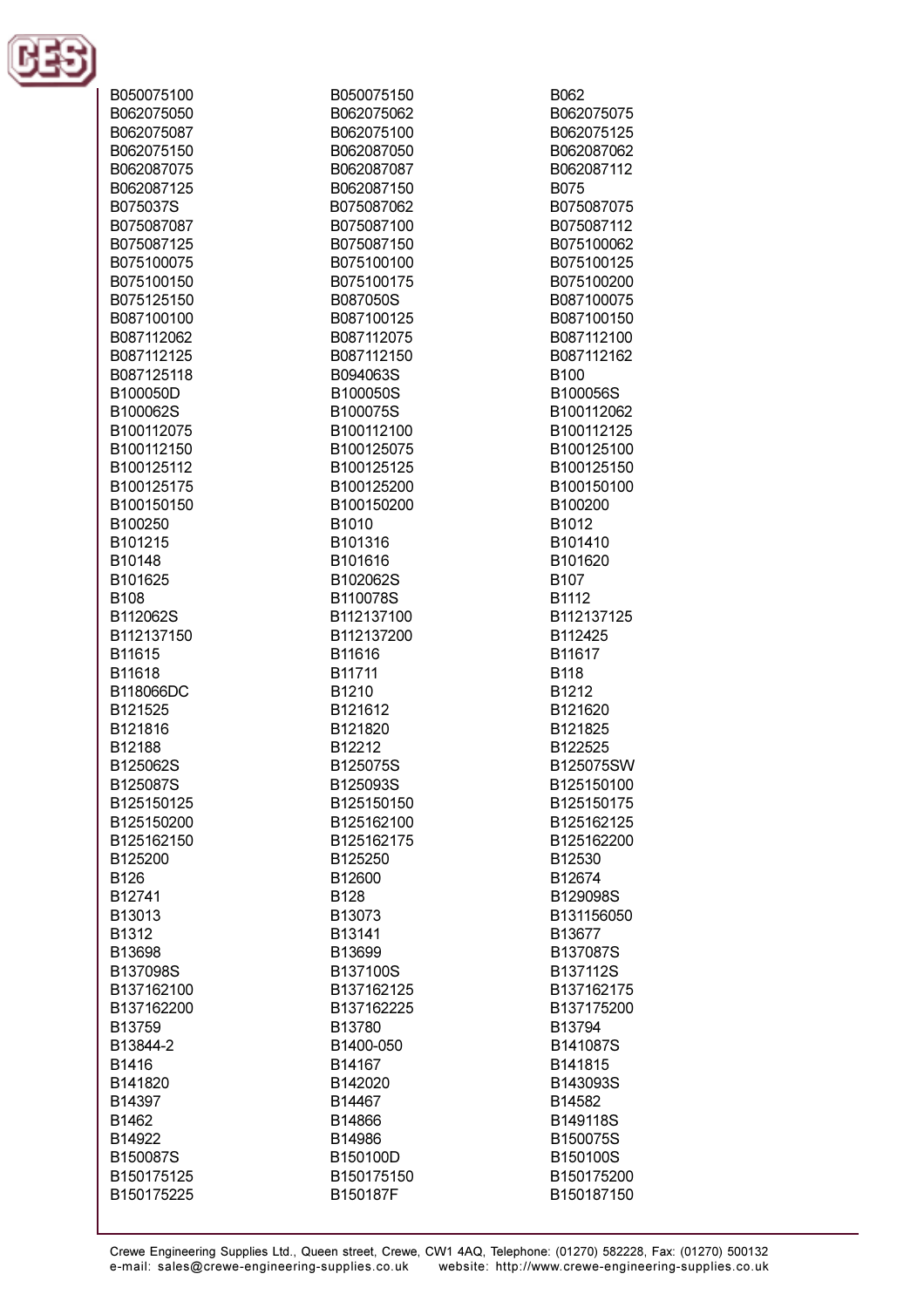B150187200 B150200250 R151915 B152125 B157102SW B15839 **B1610** B1616 B162020 B162100SW B162125S B162225 B16389 **B16669** B168118S **B17** B172315 R17465 B175125S B175200200 B17697 B17812 B182212 B182418 B182520 B187125S B187150SA B18844 B196149S B200125S B200137DC B200137S1 B200225150 B200225250 B200250200 B2016 B202420 B202520 B202620 B202820 B21/2-5 B216 B<sub>2212</sub> B222725 B222830 B225150S B225162S B225262300 B225275300 B236157D B237175S B237200DW B<sub>2414</sub> B248188SE B250187D **B250200SI** B250300112 B253020 B253220 B253550

B150200150 B1516 B151920 B156112SI B157110S B16011 B1612 B<sub>162</sub> B162025 B162112S B162206187 B162230 B16395 **B167** B16839 B17087 B172420 B175112D B175137S B175200250 B177118S B1812 B182218 B182430 B182530 B187137S B187150SI B196133DC B196157S B200125SC B200137S B200150S B200225175 B200237300 B200250300 B2020 B202430 B202525 B202625 **B208** B212150S B216157I B2216 B222825 **B22424HL** B225162DW B225162SW B225275087 **B228** B236157S B237175SA **B24** B2420 B248188SW B250187S B250200S1 B250300300 B253025 B253225 B255196S

B150200200 B151910 R<sub>152115</sub> B157098DL B157118S B16049 R16148 B162016 B162100S B162112SI B162220 B162362 B165125SI **B168** B169137S B1710 B173125S R175112S B175200150 B175225200 B178116SC B18167 B182230 B182516 **B186** B187150S **B188** B196137SI **B196157SI** B200137D B200137SC **B200150SI** B200225200 B200250150 B2012 B202315 B202515 B202530 B202630 B21/2-4 **B212150SI B218** B222715 B222826 **B22432HL** B225162DWL B225175S B225275225 B231200S B236196SA B237175SE B2410 B248185DW **B25** B250200S B250287200 B252825 B253030 B253235 **B255196SI** 

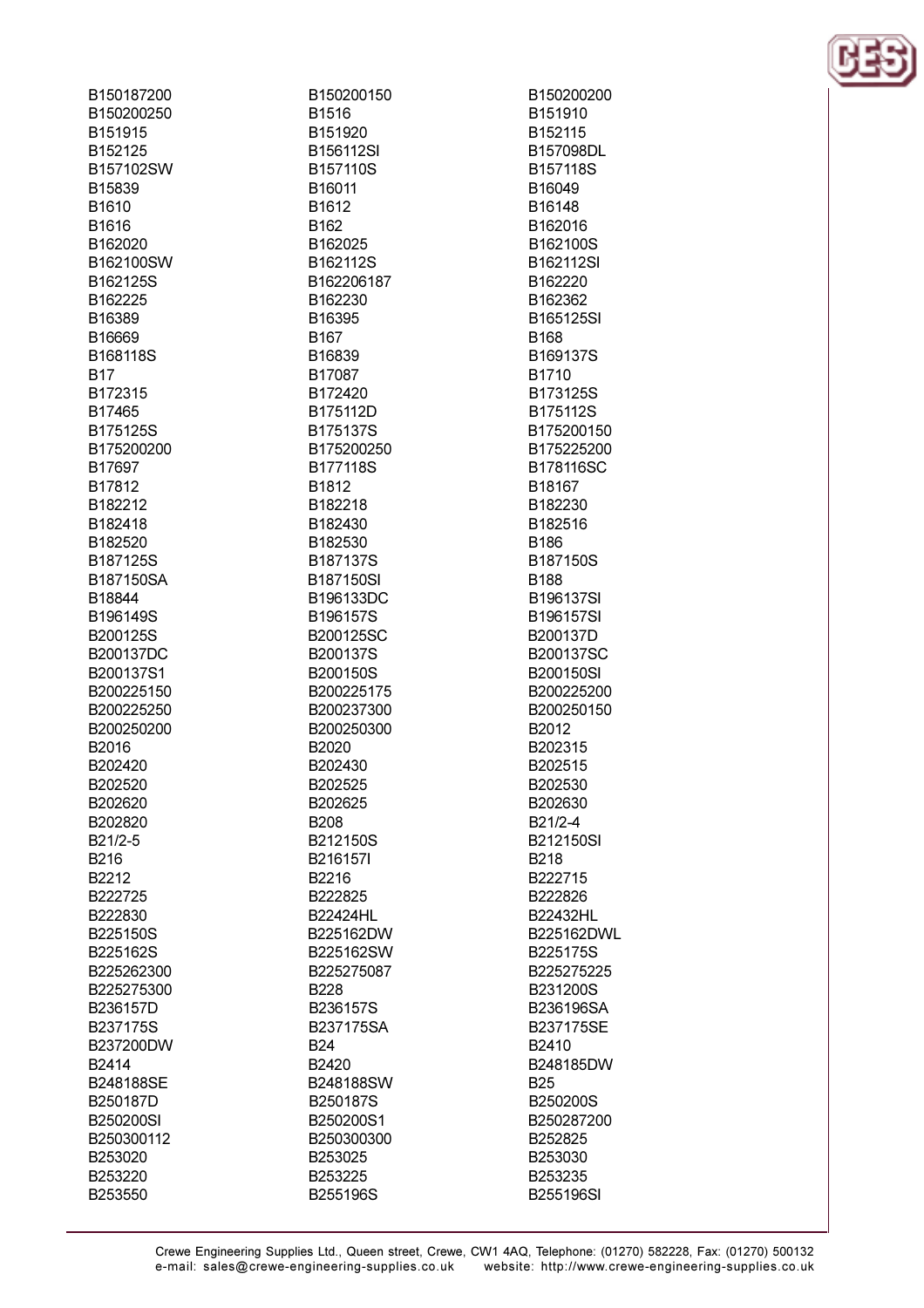

B255216S B262200S B275200DC B275200SA B2812 B295236SI B300225D B300225SA B300250S B3016 B303820 B303840 B305060 **B314236SE** B3220 B325250D B337275S B350275DC B350400250 B354422 **B36** B375300S B400325DWL B400325SW B405060 B4216 **B44** B456580 B472393S B4812 **B5** B500400S B506050 **B538 B539DD B541DD B543DD B545DD** B551472S **B585** B600500S **B64** B6568 **B694 B7772** B<sub>8</sub> B812 B8126 B8148 **B86** B910 B9212 **CAF1/16A** CA113/16 CA19/16 CA21/16 CBA1250 CB10X120 CB10X150 CB10X160Z

B2610 B262200S1 **R275200DW** B275200SI B2816 B295255SI B300225DC B300225SC B300250SA B303525 B303825 B304040 **B308** R32-14 B3224 B325250S **B348** B350275S B350400275 B354525 B3612 B393314S B400325S B405030 **B4052** B425350SI B450350DL **B47** B475400S B492393D B500400DW B506035 B5128 **B538DD B540DD** B542 **B544 B546DD** B557070 **B59** B610 B6400 **B66 B7** B7773 **B810** B81212 B8128 B8377 **B88** B91210 C-B22424H CAF1/8 CA13/16 CA2-1 CA25/16 CB10X100 CB10X130 CB10X150Z CB10X180

B2620 B275196 B275200S B279220S B287212S B300200S B300225S B300237S B3012 B303530 B303830 B304050 B314236D **B3216** B3228 B325275S B350275D B350275SC B350400300 B354540 B362287D B400300S B400325SE B405050 **R4181A** B433354S B450350S B472393D **B476** B492393DWL B500400DWA B506040 B525425D **B539 B541 B542DD B544DD B55 B56** B5940 B61010 B6460 **B68 B76 B78** B8118 B81216 B81412 **B85 B9** B91414 CAF1/16 CA11/16 CA15/16 CA2-2 CA33.7 CB10X110 CB10X130Z CB10X160 CB10X200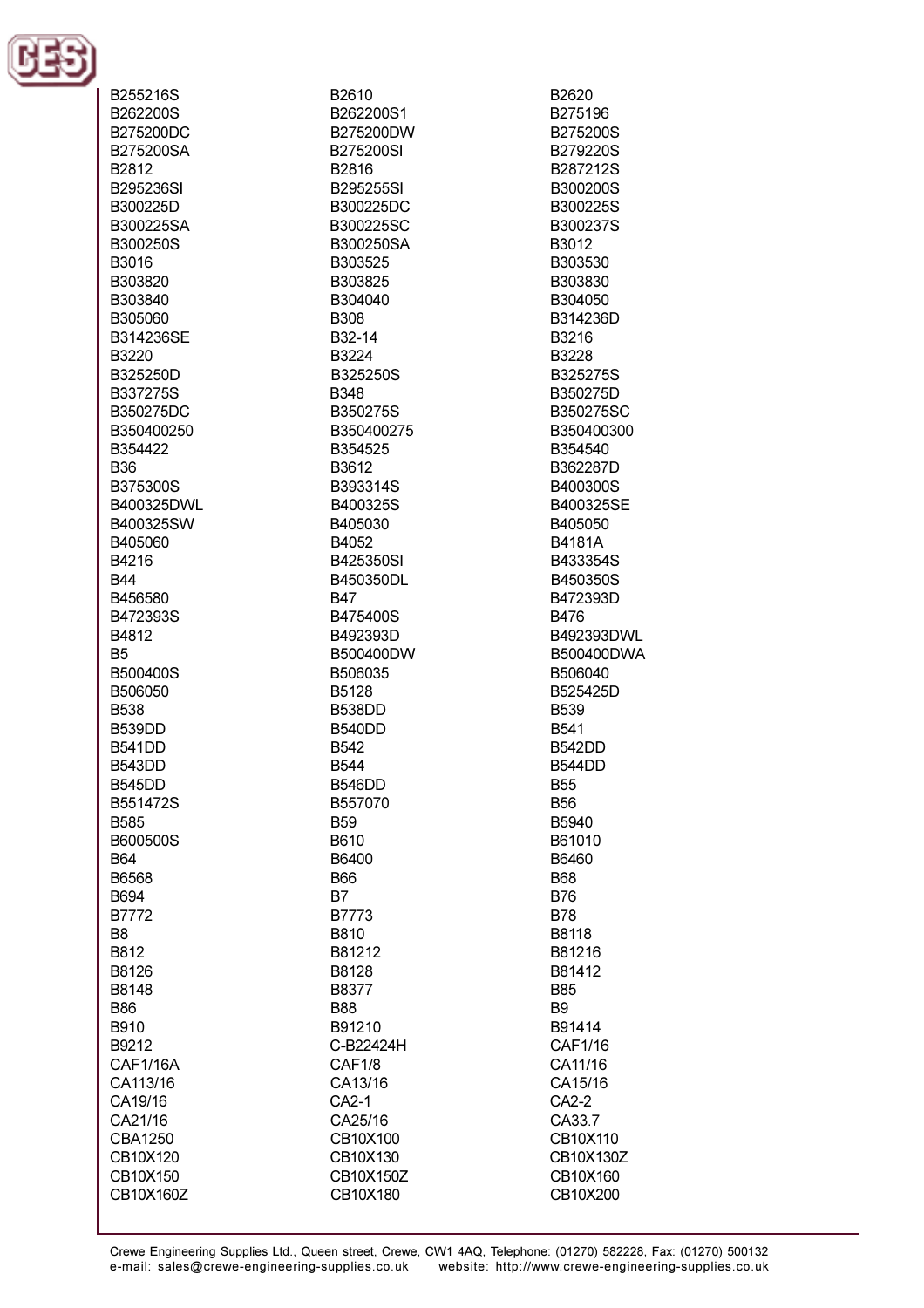| CB10X230        | CB10X25             |
|-----------------|---------------------|
| CB10X280        | CB10X30             |
| CB10X30Z        | CB10X300            |
| CB10X40         | CB10X50             |
| CB10X50Z        | CB10X60             |
| CB10X75         | <b>CB10X75Z</b>     |
| CB12X100        | CB12X100A           |
| CB12X125        | CB12X130            |
| CB12X150        | CB12X160            |
| CB12X200        | CB12X260            |
| CB12X350        | CB12X40             |
| CB12X50         | <b>CB12X50A</b>     |
| <b>CB12X60A</b> | CB12X65             |
| CB12X75         | CB12X80             |
| <b>CB12X90A</b> | CB12X95             |
| CB16X100        | CB16X120            |
| CB16X90         | CB20X100            |
| <b>CB504B</b>   | CB6X100             |
| CB6X130Z        | CB6X16              |
| CB6X25          | <b>CB6X25Z</b>      |
| CB6X40          | CB6X45              |
| CB6X50Z         | <b>CB6X60</b>       |
| CB6X65Z         | CB6X70Z             |
| CB6X75F         | CB6X75FZ            |
| CB6X80          | CB6X90              |
| CB8X100FZ       | CB8X110             |
| CB8X150         | CB8X150Z            |
| CB8X25          | CB8X30              |
| CB8X35Z         | <b>CB8X40</b>       |
| <b>CB8X45</b>   | CB8X45Z             |
| <b>CB8X55</b>   | <b>CB8X60G</b>      |
| <b>CB8X70</b>   | CB8X70A             |
| CB8X75Z         | <b>CB8X80</b>       |
| CB8X90Z         | CC                  |
| CCF1SB          | <b>CCMT</b>         |
| <b>CCMTB</b>    | <b>CCMTC</b>        |
| <b>CCMTE</b>    | CD1/2               |
| CD3/8           | CD5/16              |
| <b>CE100</b>    | CE101               |
| CE104           | CE105               |
| <b>CE200F</b>   | CE201               |
| <b>CE208</b>    | <b>CE3/8A</b>       |
| CE301           | CE302               |
| CE307           | <b>CE307A</b>       |
| <b>CE308A</b>   | CE309               |
| CE401           | CE402               |
| CE404           | <b>CE405</b>        |
| CE600           | CE601               |
| CE804           | CE900               |
| CE9059          | CFE1SB              |
| CFE21/2SB       | CFH1/2SB            |
| CFH11/2         | CFH11/2SB           |
| CFH15/8         | CFH <sub>2</sub> SB |
| CFH3/4          | CFH5/8              |
| CFH9/16SB       | CFL <sub>1</sub> S  |
| CF9/16S         | <b>CHAIN</b>        |
| CH1/4A          | CH <sub>1/4</sub> B |
| CH102           | <b>CH102P</b>       |
| CH150           | <b>CH150A</b>       |
| CH203           | <b>CH240G</b>       |

CB10X25A CB10X30A CB10X35 **CB10X50S** CB10X65 CB10X90 CB12X120 CB12X140 CB12X180Z CB12X300 CB12X45 CB12X60 CB12X65A CB12X90 CB12X95A CB16X200 **CB22424HL** CB6X100Z CB6X20 CB6X35Z CB6X50 **CB6X65** CB6X75 CB6X75Z CB8X100 CB8X130 CB8X200 CB8X30A CB8X40Z CB8X50 **CB8X65 CB8X75** CB8X80Z CCFH3/4SB **CCMTA CCMTD** CD1/4 CD5/8 CE102 CE200 CE205 CE300 CE306 CE308 **CE400** CE403 **CE406** CE803 CE901 CFE2SB CFH1S **CFH11/4S CFH23/4S** CFH5/8S CF9/16 CH1/4 **CH1/8 CH127 CH178 CH25S** 

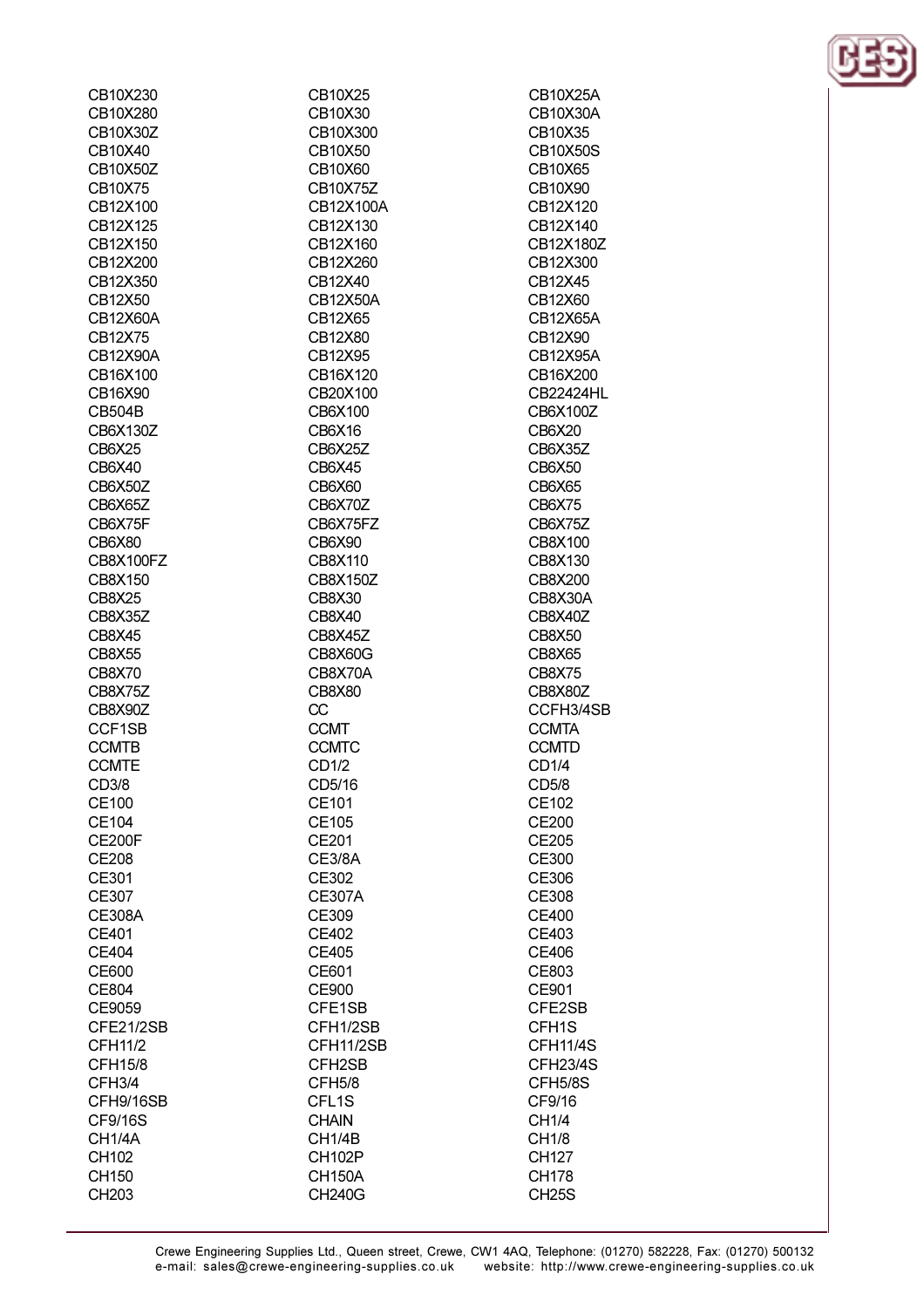

| CH <sub>26</sub>  | CH3/16             |
|-------------------|--------------------|
| CH304             | CH <sub>38</sub>   |
| CH41J             | CH41U              |
| <b>CH50</b>       | CH <sub>50</sub> A |
| <b>CH7/8A</b>     | CH75R              |
| CH <sub>80</sub>  | CJ <sub>1</sub>    |
| <b>CK1/4A</b>     | <b>CK1/4C</b>      |
| <b>CK3/8A</b>     | CK5/8              |
| <b>CLT1/2</b>     | CLT1/2A            |
| <b>CLT1/4</b>     | CLT <sub>1</sub> A |
| CLT11/4           | <b>CLT11/4A</b>    |
| CLT15             | CLT21/4            |
| CLT3/16           | CLT3/4             |
| <b>CLT3/8</b>     | CLT5/16            |
| CLT5/8A           | CLT5/8B            |
| <b>CLT7/8</b>     | CLT7/8A            |
| CL1/2             | CL1/4              |
| CL11/2            | CL11/4             |
| <b>CL12</b>       | CL13/4             |
| CL <sub>16</sub>  | CL <sub>17</sub>   |
| CL <sub>20</sub>  | CL21/2             |
| <b>CL3/4</b>      | <b>CL3/8</b>       |
| CL <sub>30</sub>  | CL <sub>30</sub> S |
|                   | CL5/16X11/8        |
| CL5/16            |                    |
| <b>CL5/8W</b>     | CL <sub>50</sub>   |
| CL60              | CL7/8              |
| CL8S              | CL9/16             |
| CM6200            | CM6202             |
| CM6305            | CM <sub>8</sub>    |
| <b>CNMG</b>       | <b>CNMGA</b>       |
| <b>CNU</b>        | COM13710725        |
| CO123             | CO <sub>124</sub>  |
| CO126             | CO <sub>141</sub>  |
| CO141B            | CO141C             |
| CO141E            | CO144              |
| CO162             | CO <sub>181</sub>  |
| CO401             | CO402              |
| CO451A            | CO452              |
| CO <sub>501</sub> | CO701              |
| CO <sub>901</sub> | CO902              |
| CP1/16X1          | CP1/16X1/2         |
| CP1/16X11/2       | CP1/16X3/4         |
| CP1/16X5/8        | CP1/16X7/8         |
| CP1/32X1/4B       | CP1/32X3/4         |
| CP1/4X11/2Z       | CP1/4X11/4         |
| CP1/4X21/2        | CP1/4X21/2S        |
| CP1/4X31/2        | CP1/8X1            |
| CP1/8X1/4         | CP1/8X1S           |
| CP1/8X11/2S       | CP1/8X11/4         |
| CP1/8X2           | CP1/8X21/2         |
| CP1/8X3/4         | CP1022             |
| CP2.5X25          | CP2.5X50           |
| CP21528           | CP3/16X1           |
| CP3/16X11/2       | CP3/16X11/2B       |
| CP3/16X2S         | CP3/16X21/2        |
| CP3/16X3          | CP3/16X4           |
| CP3/32X1/2S       | CP3/32X1S          |
| CP3/32X11/4       | CP3/32X11/4S       |
| CP3/32X2          | CP3/32X3           |
| CP3/32X5/8        | CP3/32X7/8         |
|                   |                    |

CH3/4A **CH41 CH5/8A** CH<sub>63</sub> **CH76 CK1/2A** CK3/16 CLT1 **CLT1/2S** CLT10 CLT12 CLT<sub>25</sub> CLT3/4A **CLT5/8 CLT5/8S** CL<sub>1</sub> **CL10** CL11/8 CL13/8 CL<sub>2</sub>  $CL25$ **CL3/8S CL40**  $CL5/8$  $CL6$ CL8 CM6001 CM6300 CM8PPG CNP115/16 CO121 CO125 CO141A CO141D CO161 CO182 CO451 CO452A CO702 **CPE205** CP1/16X1/2S CP1/16X3/4S CP1/2X4 CP1/4X11/2 CP1/4X2 CP1/4X3 CP1/8X1/2S CP1/8X11/2 CP1/8X13/4 CP1/8X3 CP2.5X16 CP2X50 CP3/16X1S CP3/16X2 CP3/16X23/4 CP3/32X1 CP3/32X11/2 CP3/32X13/4 CP3/32X3/4 CP3/64X1/2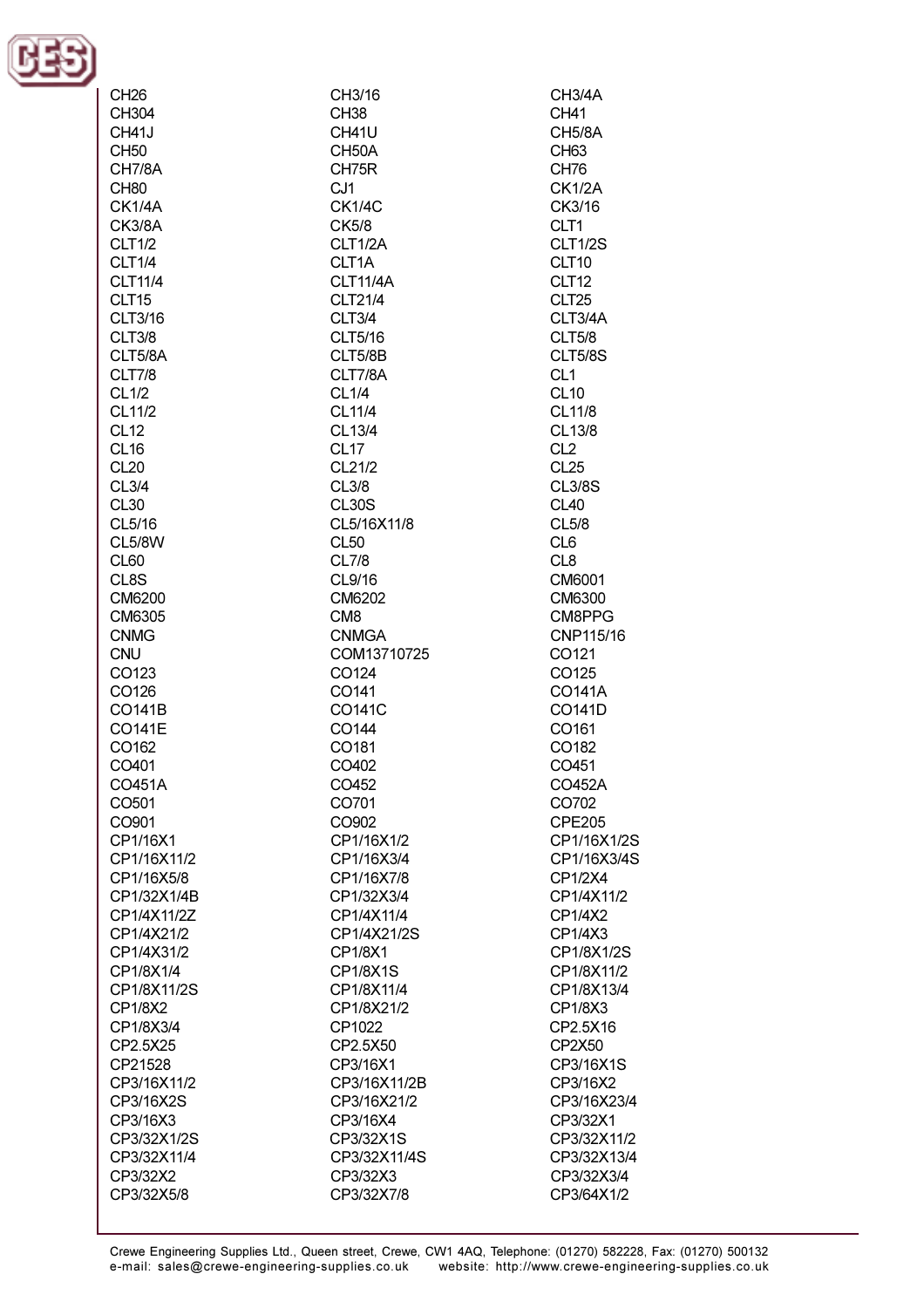| CP3/64X3/8           |
|----------------------|
| CP3/8X31/2           |
| CP4X40               |
| CP5/16X1             |
| CP5/16X21/2          |
| CP5/32X1S            |
| CP5/32X2             |
| CP5/64X1             |
| CP6X40Z              |
| CP7/32X1             |
| CP7/32X21/4          |
| CP7/64X11/2          |
| CP7/64X3/4S          |
| CP9/64X2             |
| <b>CRS10</b>         |
| CRS14                |
| CRS20                |
| CRS26                |
| CRS32                |
| CRS52                |
| CRS8-1               |
| CR0629               |
| CR1/2                |
| CR <sub>12</sub>     |
| CR <sub>18</sub>     |
| CR24                 |
| <b>CR30</b>          |
| CR48                 |
| CR99085              |
| CR99181              |
| CR99210              |
| CR99253              |
| CR99264              |
| CR99350              |
| CR99372              |
| CR99450              |
| CR99625              |
|                      |
| SC38                 |
| CSC90                |
| <b>CST</b>           |
| <b>CSW100</b>        |
| <b>CSW200</b>        |
| <b>CSW300</b>        |
| CS10X120Z<br>CS10X30 |
| CS10X60              |
| CS10X80              |
|                      |
| CS12X125             |
| CS12X50<br>CS16X75   |
| CS20X125             |
| CS20X90              |
| <b>CS6X25</b>        |
| CS6X40               |
| CS6X70Z              |
| CS8X100S             |
| <b>CS8X50S</b>       |
| CTW1052              |
| CTW628               |
| CT137                |
|                      |

CP3/8X21/2 CP3/8X5  $CP4X50$ CP5/16X11/2 CP5/16X3 CP5/32X11/2 CP5/32X21/4 CP5/64X11/2 CP7/16X2 CP7/32X11/2 CP7/32X3 CP7/64X2 CP9/32X3 CP9/64X21/4 **CRS10-1** CRS<sub>16</sub> CRS22 CRS<sub>28</sub> CRS36 CRS56 CR0101 CR1-0685 **CR10**  $CR14$  $CR20$ CR<sub>26</sub> **CR32 CR8-1** CR99098 CR99189 CR99212 CR99254 CR99311 CR99353 CR99387 CR99491 CSC<sub>25</sub> CSC40 CSK30 CSWM56 **CSW150 CSW225 CS1/2X8** CS10X150 CS10X40 **CS10X70** CS10X90 CS12X150Z **CS12X60S**  $CS2-2R$ CS20X150 CS25X125 CS6X30 CS6X40Z CS60750 **CS8X40 CS8X80S** CTW1091 CT1072A CT39A

CP3/8X3 CP4 CP4060 CP5/16X13/4 CP5/32X1 CP5/32X11/2Z CP5/32X3/4 CP5/64X2 CP7/16X3 CP7/32X2 CP7/64X1 CP7/64X3/4 CP9/64X1 CRS1/16 CRS12 CRS18 CRS24 CRS<sub>30</sub> CRS40 CRS8 CR0627 CR1-0881 CR10-1 CR<sub>16</sub>  $CR22$ **CR28** CR<sub>36</sub> CR99060 CR99157 CR99196 CR99215 CR99260 CR99322 CR99354 CR99435 CR99494 CSC<sub>32</sub> CSC46 CSK352RS CSWM80 **CSW175 CSW250** CS10X100 CS10X25 **CS10X50Z CS10X75** CS12X100 CS12X200 **CS12X75Z** CS20X100 **CS20X75** CS6X20 CS6X30Z **CS6X50Z CS8X100 CS8X50 CTW CTW601** CT112 CT4

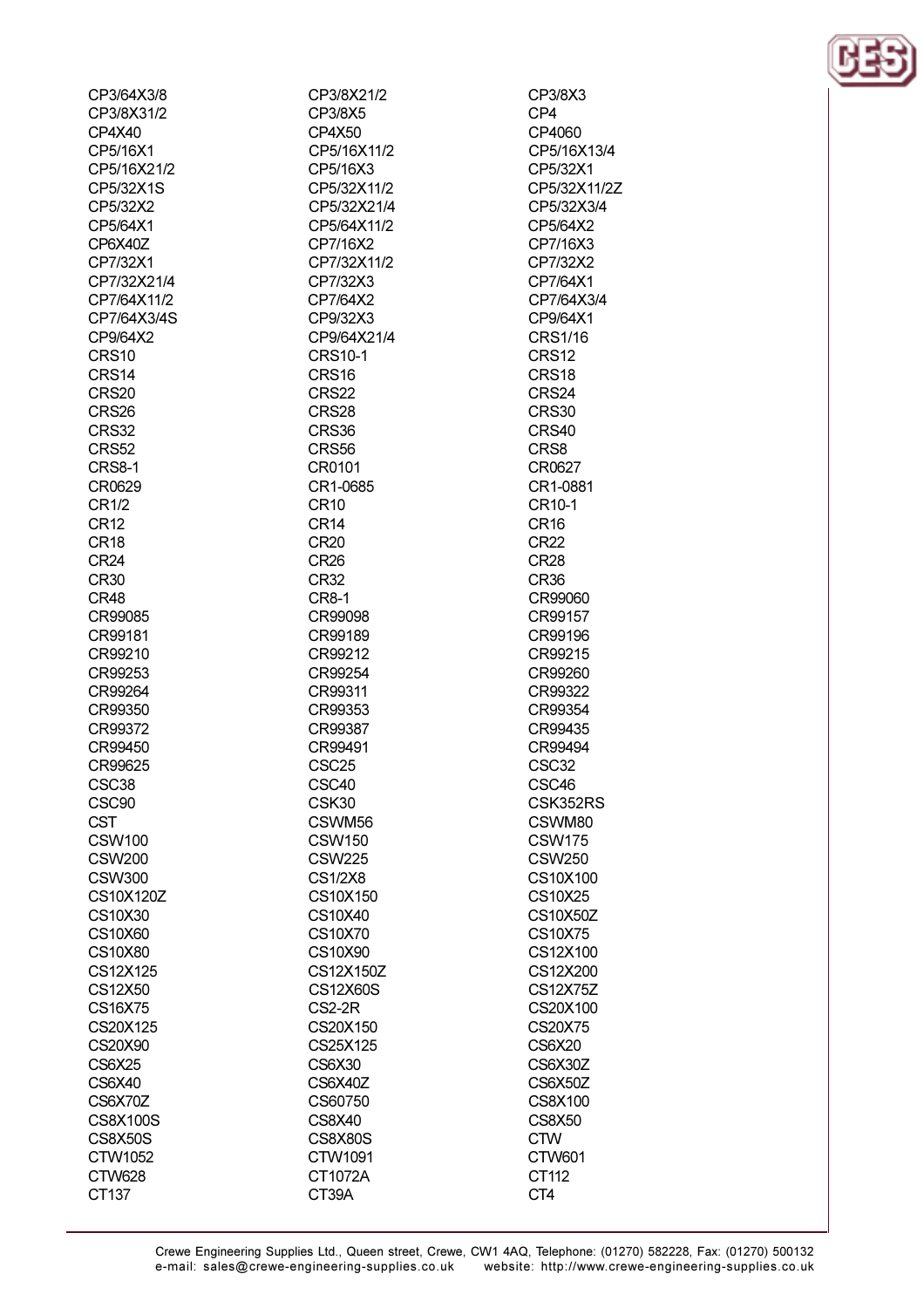

**CUP** CUP11202537 CLIP137 CUP15005031 **CUP175 CUP206** CLIP225A **CUP250 CUP287 CUP325 CUP375 CUP412 CUP500** CLIP800 **CV1/4X1** CV1/4X3/4 CV<sub>16</sub>C CV3/16X1/2 CV3/8X11/2 CV5/16X1 CV5/16X3/4 CWB5662 CX06AC CX12BD **CYLINDER** C2422 C4657 C7363 **DAC3874** DAM<sub>6</sub> DAS125100 DAS175137 DAS200162A DAS250187 DAS4030 DAS5038 **DAS6347** DAS8060 DBM11 DBM4 DBM55 DBM8 DB219 **DB312 DB437** DDBM10 DDBM6 **DDB375 DE050 DE0678** DE075037 DE100062 **DE118** DE125087 **DE143** DE150100 DE162125 DE200125 **DE212** DE225175

**CUP081** CUP11202543 CUP13703725 CUP15005050 **CUP187 CUP212** CUP225P **CUP262 CUP300 CUP350 CUP387 CUP450** CUP600 CLIP9565 CV1/4X1/2 CV<sub>16</sub>A CV<sub>16P</sub> CV3/16X3/4 CV3/8X3/4 CV5/16X11/2 CV5/32X3/8 **CWB7587** CX06BD CX16AC  $C.162112$ C<sub>2547</sub> C5441 C88 DAC4278 DAM<sub>8</sub> DAS150112 DAS200162 DAS225162 **DAS2516** DAS5034 **DAS5040** DAS6351 **DAS8565** DBM12 DBM45 DBM<sub>6</sub> DBM9 **DB250 DB344 DB500** DDBM11 DDBM7 **DDB437** DE056031 DE068047 DE081 DE1000875 **DE125 DE137** DE143093 **DE156** DE193 DE200137 DE212150

**CUP100 CUP1250** CUP15002550 **CUP162 CUP200 CUP225 CUP237 CUP275 CUP312 CUP362 CUP400 CUP475 CUP700**  $C<sub>1</sub>/1/2X1$ CV1/4X11/2Z **CV16B** CV3/16X1 CV3/8X1 **CV4X10** CV5/16X11/4 **CWB4350** CX05C CX10BD CX16BD  $C2095$ C<sub>4</sub> C5557 C88100 DAM<sub>5</sub> DAS10086 DAS175112 DAS200162/1 DAS237200 **DAS2922 DAS5034A** DAS6044 **DAS7050** DBM10 DBM13 DBM<sub>5</sub> DBM7 **DB187 DB281 DB375 DCMT** DDBM13 DDBM8 **DEX** DE062 **DE075** DE087050 DE106 DE125075 DE137087 **DE150** DE162100 **DE200** DE200150 **DE225** DE237175

**DE237**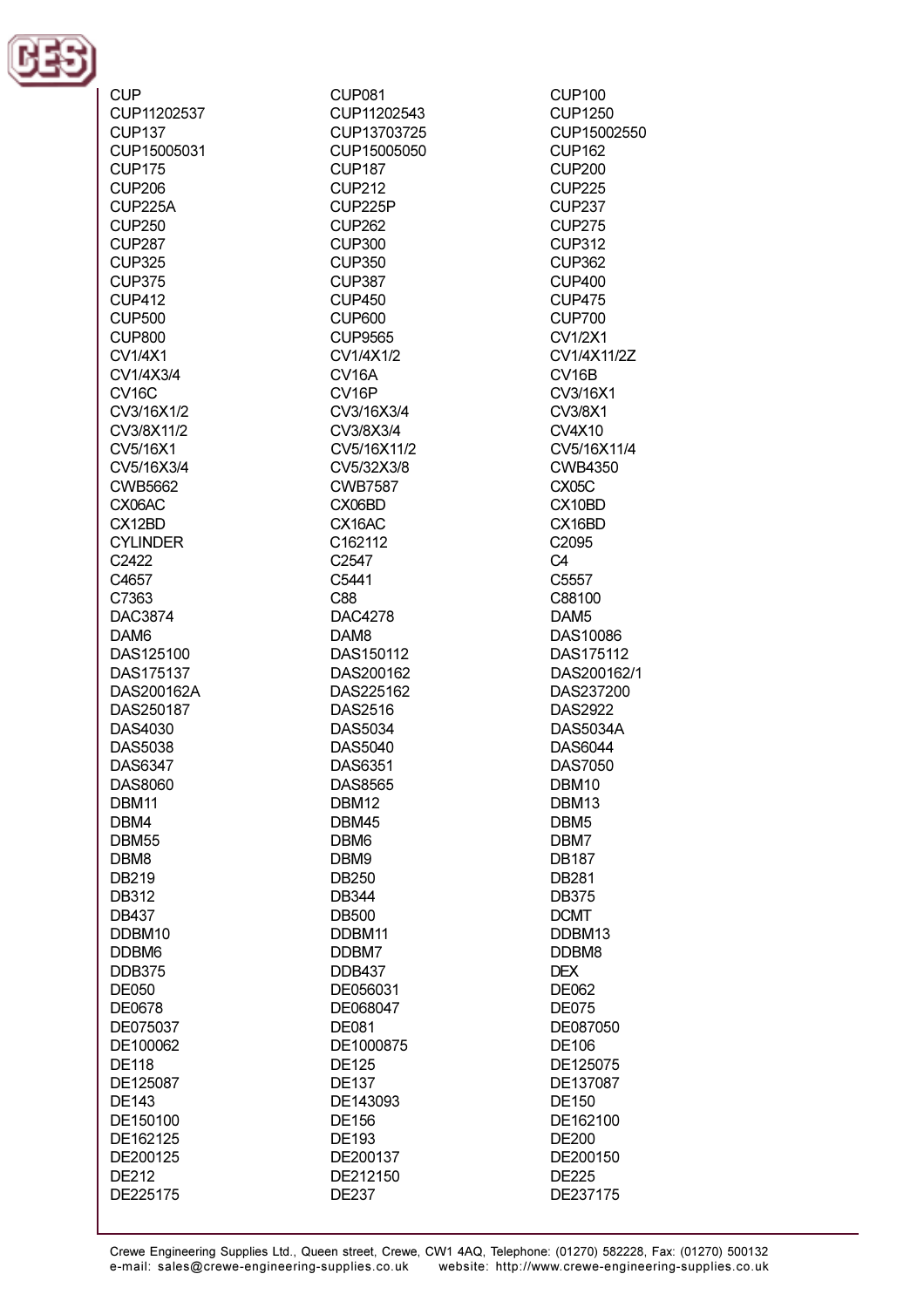| DEZ50           |  |
|-----------------|--|
| DE275           |  |
| DE312237        |  |
| DE375300        |  |
| DE425350        |  |
| DE500           |  |
| DE600500        |  |
| DF0213LLU       |  |
| DF140/9         |  |
| DGKFL200        |  |
| DG056071        |  |
| DG357226        |  |
|                 |  |
| DHM13           |  |
| <b>DHTS11/2</b> |  |
| DHTS3           |  |
| DHT11/4         |  |
| DH117           |  |
| DH248           |  |
| <b>DIM50</b>    |  |
| <b>DIN1400</b>  |  |
| <b>DIN473</b>   |  |
| <b>DIN476</b>   |  |
| <b>DI031</b>    |  |
| <b>DI050</b>    |  |
| <b>DI075</b>    |  |
| DI093           |  |
|                 |  |
| DI112           |  |
| DI150           |  |
| DI212           |  |
| DI262           |  |
| DI337           |  |
| DLLRJ110        |  |
| DLTC15          |  |
| DLTS1           |  |
| <b>DLTS11/8</b> |  |
| <b>DLTS15/8</b> |  |
| <b>DLTS21/2</b> |  |
| <b>DLTS23/4</b> |  |
|                 |  |
| DLTS3           |  |
| <b>DLTS31/4</b> |  |
| DLTS5/8         |  |
| <b>DLT1/2</b>   |  |
| <b>DLT11/4</b>  |  |
| DLT13/8         |  |
| DLT21/2         |  |
| <b>DLT23/8</b>  |  |
| <b>DLT3/4</b>   |  |
| <b>DLT31/4</b>  |  |
| DLT41/2         |  |
| DLT51/2         |  |
| DMCR22          |  |
| <b>DMTS11/2</b> |  |
|                 |  |
| DMTS2           |  |
| DMTS3           |  |
| <b>DMTS7/8</b>  |  |
| DMT11/4         |  |
| DMT21/2         |  |
| DMT3            |  |
| DN              |  |
| DNF140/9        |  |

 $R = 25$ 

DE250187 DE287212 DE314275 **DE400** DE450350 **DE500A** DE700600 **DF0526NR** DF14011/4 DGSD204NX **DG200** DHJT100 DHM14 **DHTS11/4** DHT1 **DHT13/4 DH172** DH324 **DIN DIN471 DIN474 DI012 DI037** DI062 **DI075A DI100 DI118 DI175 DI237** DI275 **DI500** DLLRJ120 DLTC<sub>25</sub> **DLTS11/2 DLTS13/4 DLTS17/8 DLTS21/4 DLTS23/8** DLTS3/4 **DLTS41/2** DLTS7/8 **DLT1/4 DLT11/8 DLT17/8 DLT21/4 DLT25/8 DLT3/8 DLT33/4** DLT5 **DLT7/8** DMC<sub>22</sub> **DMTS11/4 DMTS21/2** DMTS3/4 DMT<sub>1</sub> **DMT13/4 DMT21/4 DMT3/4** DNF140/40 DNF14011/4

DE262200 DE300225 DE350 DE400325 **DE487 DE512** DE800675 **DF0766** DGDBINT307 DGSD204X DG3572 DHM<sub>10</sub> DHM<sub>8</sub> **DHTS21/2 DHT11/2** DHT3/4 DH193 DH413 **DINS DIN472 DIN475 DI018 DI043 DI068 DI087** DI106 **DI125 DI200** DI250 DI287 DKR-R-1/4M DLLRJ160 DLTC50 **DLTS11/4 DLTS13/8** DLTS2 **DLTS21/8 DLTS25/8 DLTS31/2** DLTS5 DLT1 **DLT11/2 DLT13/4** DLT<sub>2</sub> **DLT21/8** DLT<sub>3</sub> **DLT31/2** DLT4 **DLT5/8 DL4020** DMTS1 **DMTS13/4 DMTS21/4** DMTS5/8 **DMT11/2** DMT<sub>2</sub> **DMT23/4 DMT31/2 DNF140/8 DNF145/9** 

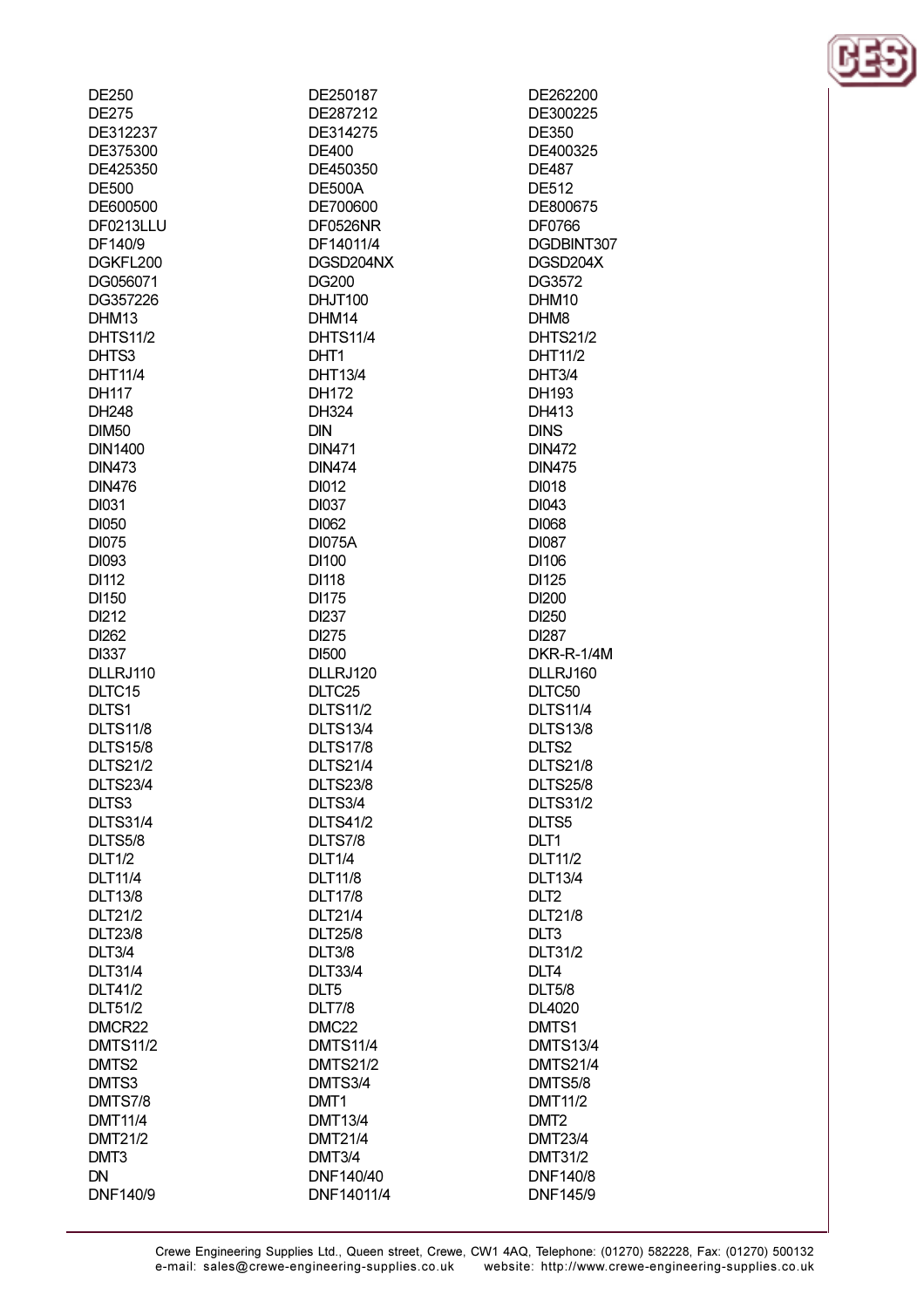

DNF155/12 DNF245/10 **DNMGA DN2689 DN4229** DN88703 **DOWI** DOW1/2BSP **DOW1/8 DOW10 DOW11/4 DOW13/8 DOW18** DOW22 DOW3/4BSP DOW<sub>5</sub> DOW5/8BSP **DOW8 DPC401 DPC402 DPC405B DPC451 DPC453 DPC501 DPC701 DPC703 DPC902** DPP<sub>5</sub> DP1/2X2 DP1/2X3 DP1/4WX21/2WM DP1/4X11/2 DP1/4X2 DP1/4X7/8 DP1/8X13/4 DP1/8X5/8 DP10X100 DP10X45 DP10X90 DP12X30 DP12X60 DP20X80 DP3/16X1 DP3/16X2 DP3/32X1 DP3/32X3/8 DP3/8X1M DP3/8X13/4 DP3/8X21/2 DP3X12 DP3X40 **DP4X20** DP4X30 DP5/16X11/2 DP5/16X2 DP5/16X3 DP5X10 **DP5X22 DP5X30 DP6X12** 

DNF155/50 DNF245/10G **DNW2153 DN3138** DN5290 **DOW DOWM DOW1/4** DOW1/8BSP **DOW11/2** DOW11/4BSP DOW14 DOW19/32 **DOW24 DOW3/8** DOW5/16BSP DOW<sub>6</sub> DOW9/16 DPC401A **DPC404 DPC405C** DPC451A DPC453A DPC502 DPC701A **DPC704 DPC904** DPP8 DP1/2X2M DP1/2X31/2 **DP1/4X1** DP1/4X11/4 DP1/4X3/4 DP1/8X1/2 DP1/8X2 DP1/8X7/8 DP10X24 DP10X50 DP12X100 DP12X40 DP2.5X20 DP3.5X16S DP3/16X1/2 DP3/16X3/4 DP3/32X1/2 DP3/4X4 DP3/8X11/2 DP3/8X2 DP3/8X3 **DP3X18 DP4X10 DP4X24** DP4X36 DP5/16X11/4 DP5/16X21/2 DP5/16X5/8 **DP5X16 DP5X25 DP5X35 DP6X16** 

DNF15523/16 **DNMG DN13141R** DN3139 **DN5291D DOWF DOW1/2** DOW1/4BSP DOW1BSP DOW11/2BSP **DOW12** DOW16 DOW2BSP **DOW3/4** DOW3/8BSP **DOW5/8** DOW7/8BSP **DPAS DPC401S DPC405 DPC405S DPC452 DPC454** DPC503 DPC702 **DPC901 DPC905** DP1/2X11/4 DP1/2X21/2 DP1/4WX2WM DP1/4X1/2 DP1/4X13/4 DP1/4X5/8 DP1/8X11/4 DP1/8X3/4 DP1X3 DP10X40 DP10X55 DP12X25 DP12X50 DP20X100 DP3.5X24 DP3/16X11/2 DP3/16X7/8 DP3/32X3/4 DP3/8X1 DP3/8X11/4 **DP3/8X2S** DP3/8X3/4 DP3X20 **DP4X12 DP4X25** DP5/16X1 DP5/16X13/4 DP5/16X21/4 DP5/8X11/2 **DP5X20 DP5X28 DP5X50 DP6X20**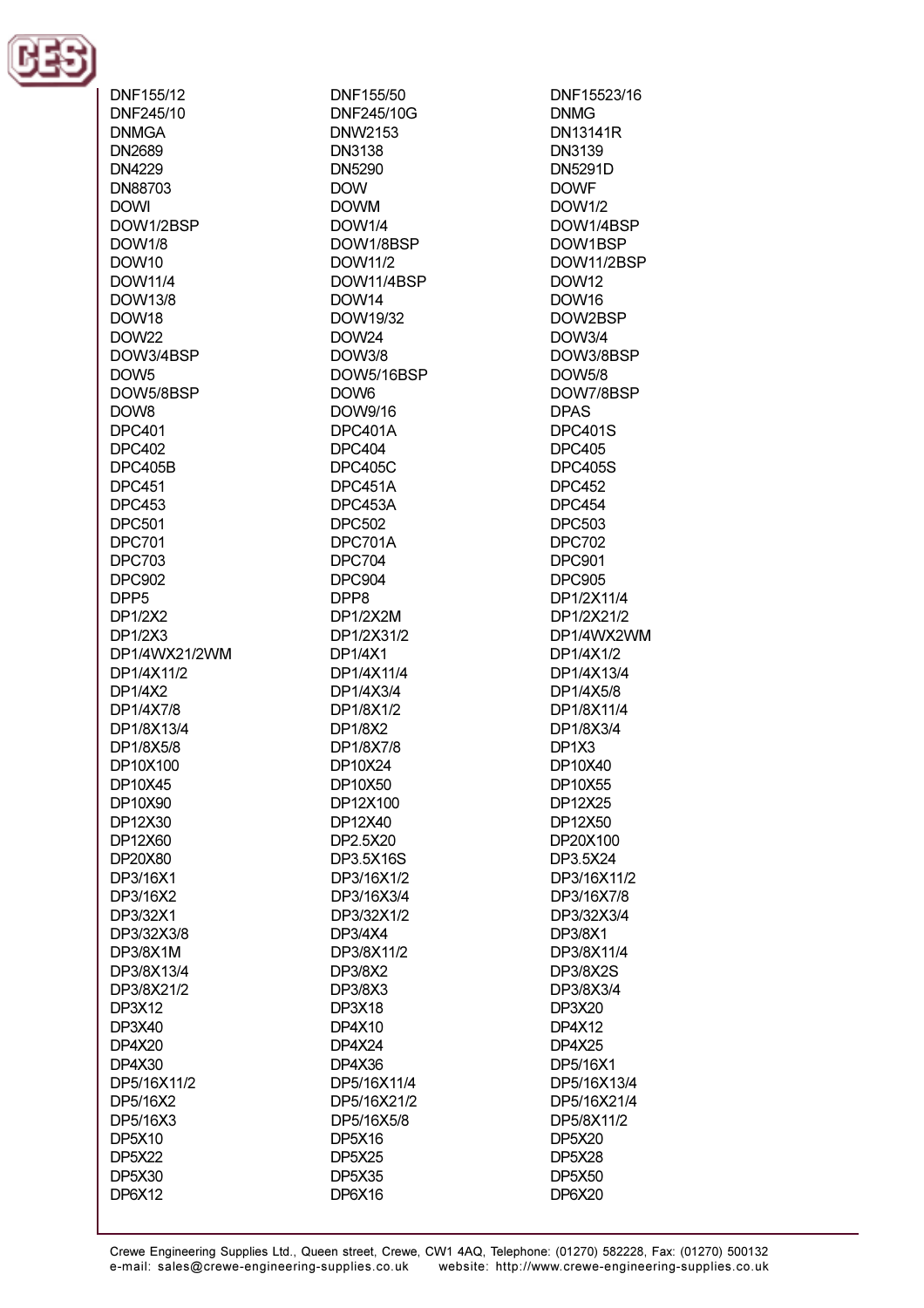| DP6X24            | DP6X28        | DP6X30        |
|-------------------|---------------|---------------|
| <b>DP6X35</b>     | DP6X35S       | <b>DP6X40</b> |
| DP6X40S           | <b>DP6X45</b> | <b>DP6X50</b> |
| <b>DP6X60</b>     | DP8X12S       | <b>DP8X20</b> |
| <b>DP8X24</b>     | <b>DP8X25</b> | DP8X40        |
| <b>DP8X50</b>     | <b>DP8X60</b> | <b>DP8X70</b> |
| <b>DRB</b>        | <b>DRBA</b>   | <b>DRBC</b>   |
| <b>DRBD</b>       | <b>DRD</b>    | <b>DRDB</b>   |
| <b>DRDF</b>       | <b>DRDG</b>   | <b>DRDTH</b>  |
| <b>DRDTI</b>      | <b>DRDTIA</b> | <b>DRDTIB</b> |
| <b>DRDTJ</b>      | <b>DRDTK</b>  | <b>DRDTS</b>  |
| <b>DRDTSA</b>     | <b>DRDTSB</b> | <b>DRDTSC</b> |
| <b>DRKR-R-1/2</b> | <b>DRMA</b>   | <b>DRMB</b>   |
| <b>DRMC</b>       | <b>DRMD</b>   | <b>DRME</b>   |
| <b>DRMF</b>       | <b>DRMG</b>   | <b>DRMH</b>   |
| <b>DRMI</b>       | <b>DRMJ</b>   | <b>DRT</b>    |
| <b>DRTA</b>       | <b>DRTG</b>   | <b>DRV</b>    |
| <b>DRVA</b>       | <b>DRVAS</b>  | <b>DRVB</b>   |
| <b>DRVC</b>       | <b>DRVD</b>   | <b>DRVE</b>   |
| <b>DRVG</b>       | <b>DRVH</b>   | <b>DRVI</b>   |
| <b>DRVJ</b>       | <b>DRVK</b>   | DR00428       |
| DR10199           | DR10263       | DR10286       |
| DR10303           | DR10855       | DR10954       |
| DR11283           | DR11529       | DR11797       |
| DR11879           | DR12306       | DR12389       |
| DR12530           | DR12610       | DR12613       |
| DR12681           | DR12702       | DR12703       |
| DR12704           | DR12749       | DR13093       |
| DR13094           | DR13095       | DR13183       |
| DR13184           | DR13258       | DR13656       |
| DR13658           | DR13743       | DR13858       |
| DR13906           | DR13908       | DR13909       |
| DR13910           | DR13924       | DR13996       |
| DR14097           | DR14124       | DR14125       |
| DR14133           | DR14148       | DR14172       |
| DR14185           | DR14192       | DR14931       |
| DR18056           | DR18160       | DR18964       |
| DR18970           | DR18974       | DR19154       |
| DR19252           | DR19255       | DR19259       |
| DR19305           | DR19529       | DR19564       |
| DR19644           | DR19666       | DR19672       |
| DR19756           | DR19818       | DR19821       |
| DR19853           | DR19888       | DR19938       |
| DR19941           | DR21626       | DR21835       |
| DR21857           | DR21858       | DR21888       |
| DR22322           | DR23540       | DR23540A      |
| DR25458           | DR25510       | DR25512       |
| DR25556           | DR25562       | DR25813       |
| DR26480           | DR26885       | DR26984       |
| DR27021           | DR27029       | DR27032       |
| DR27871           | DR28983       | DR29006       |
| DR29022           | DR29023       | DR29030       |
| DR29031           | DR29048       | DR29049       |
| DR29049A          | DR29056       | DR29057       |
| DR29058           | DR29071       | DR29072       |
| DR29073           | DR29074       | DR29074A      |
| DR29075           | DR29076       | DR29077       |
| DR29078           | DR29080       | DR29097       |
| DR29098           | DR29139       | DR29147       |
| DR29155           | DR29163       | DR29171       |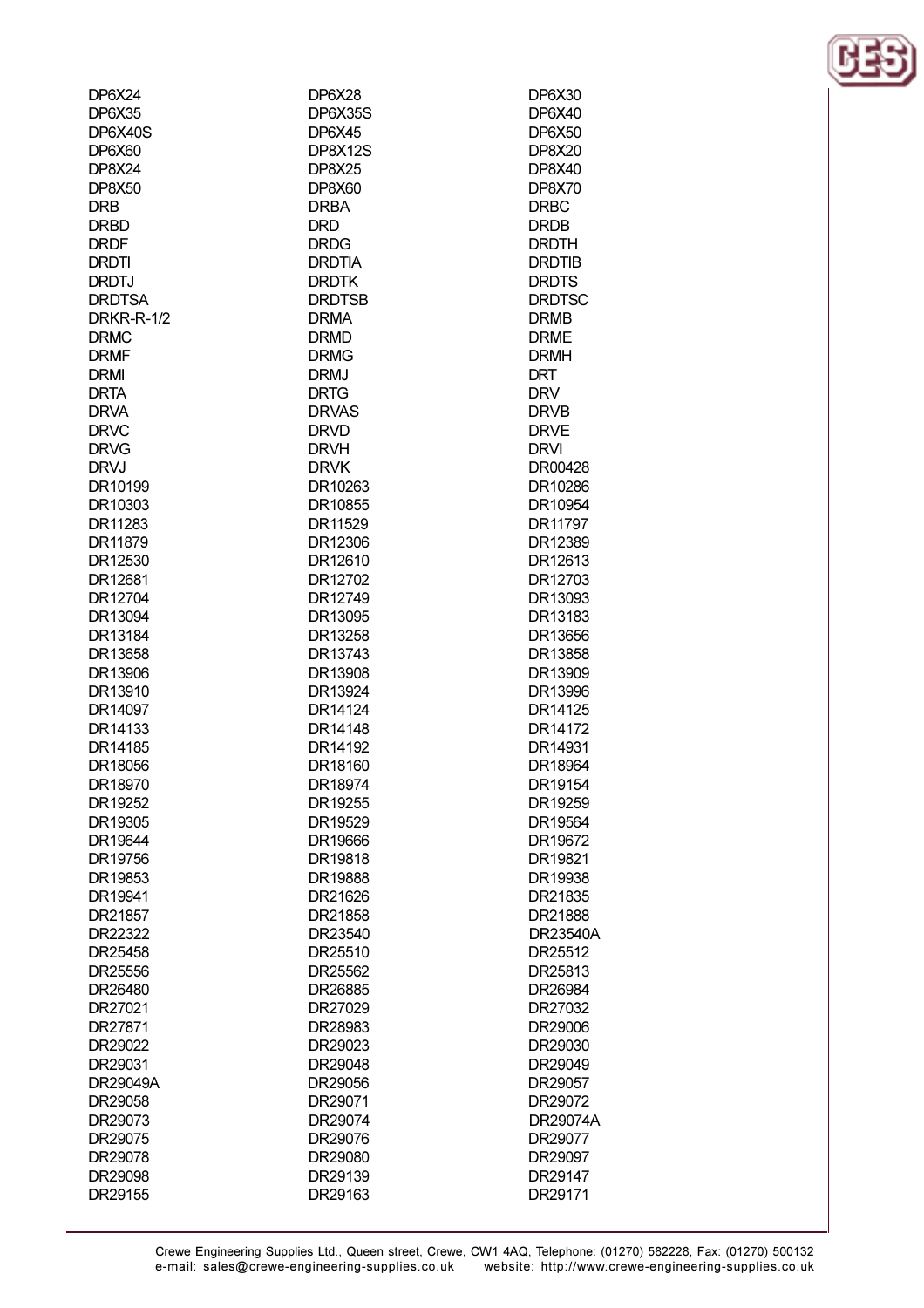

| DR29189              | DR29197           | DR29198          |
|----------------------|-------------------|------------------|
| DR29199              | DR29349           | DR29361          |
| DR29379              | DR29395           | DR29402          |
| DR29410              | DR29421           | DR29428          |
| DR29436              | DR29444           | DR29526          |
|                      | DR29547           |                  |
| DR29546              |                   | DR29620          |
| DR29641              | DR30047           | DR30347          |
| DR30357              | DR30428           | DR30450          |
| DR30767              | DR30768           | DR30787          |
| DR30821              | DR30847           | DR30855          |
| DR30920              | DR31092           | DR31093          |
| DR31096              | DR31108           | DR31564          |
| DR31995              | DR32064           | DR32296          |
| DR32797              | DR33010           | DR33060          |
| DR33062              | DR33611           | DR33785          |
| DR33879              | DR34104           | DR34570          |
| DR35089              | DR35374           | DR35394          |
| DR36235              | DR36311           | DR36325          |
| DR36374              | DR36385           | DR36514          |
| DR36779              | DR36912           | DR36940          |
| DR36941              | DR36984           | DR37054          |
| DR37173              | DR37319           | DR37533          |
| DR38275              | DR39669           | DR40157          |
| DR40255              | DR43876           | <b>DR43876A</b>  |
| DR45440              | DR45458           | DR45482          |
| DR45482A             | DR45490           | DR45505          |
| DR45506              | DR45507           | DR49418          |
| DR50024              | DR52693           | DR53065          |
| DR55465              | DR59904           | DR64383          |
| DR64391              | DR73996           | DR75223          |
| DR83305              | DR96768           | DR96776          |
|                      |                   |                  |
| DR96784<br>DR96817   | DR96792           | DR96809          |
|                      | DR96825           | DR96833          |
| <b>DSAP</b>          | DSP <sub>6</sub>  | DSP8             |
| DSRP <sub>5</sub>    | DSRP6             | <b>DS153</b>     |
| DS225187             | DS5040            | DS8070           |
| DTH <sub>1</sub>     | DTH13/16          | DTH13/4          |
| DTH13/8              | DTH19/16          | DTH <sub>2</sub> |
| DTH21/4              | DTH29/16          | DTH <sub>3</sub> |
| DTH <sub>3/4</sub>   | DV10112           | DV10241          |
| DV10261              | DV10271           | DV10611          |
| DV10711              | DV10761           | DV10765          |
| DV11600              | DV11762           | DV13101          |
| DV14201              | DV14210           | DV14251          |
| DV14311              | DV15210           | DV15800          |
| DV15810              | DV15820           | DV15940          |
| DV15980              | DV17100           | DV19500          |
| DV19600              | DW4K2             | DW8              |
| DXLJT21/4            | D1B187            | D1B219           |
| D1B250               | D <sub>11</sub>   | D <sub>13</sub>  |
| D <sub>15</sub>      | D1500-0080        | D1500-023S       |
| D1500-032S           | D1500-050         | D1500-050S       |
| D <sub>1500-12</sub> | D1500-13          | D1500-16         |
| D1500-19             | D17               | D <sub>19</sub>  |
| D <sub>20</sub>      | D <sub>20</sub> A | D2000-050        |
| D20140B              | D <sub>21</sub>   | D2100-0550       |
| D2100-0570           | D33               | D60              |
| D7R6-2               | D70               | D77              |
| D79                  | D815-19           | <b>D820-GR</b>   |
| D820-17              | D820-18           | D820-19          |
|                      |                   |                  |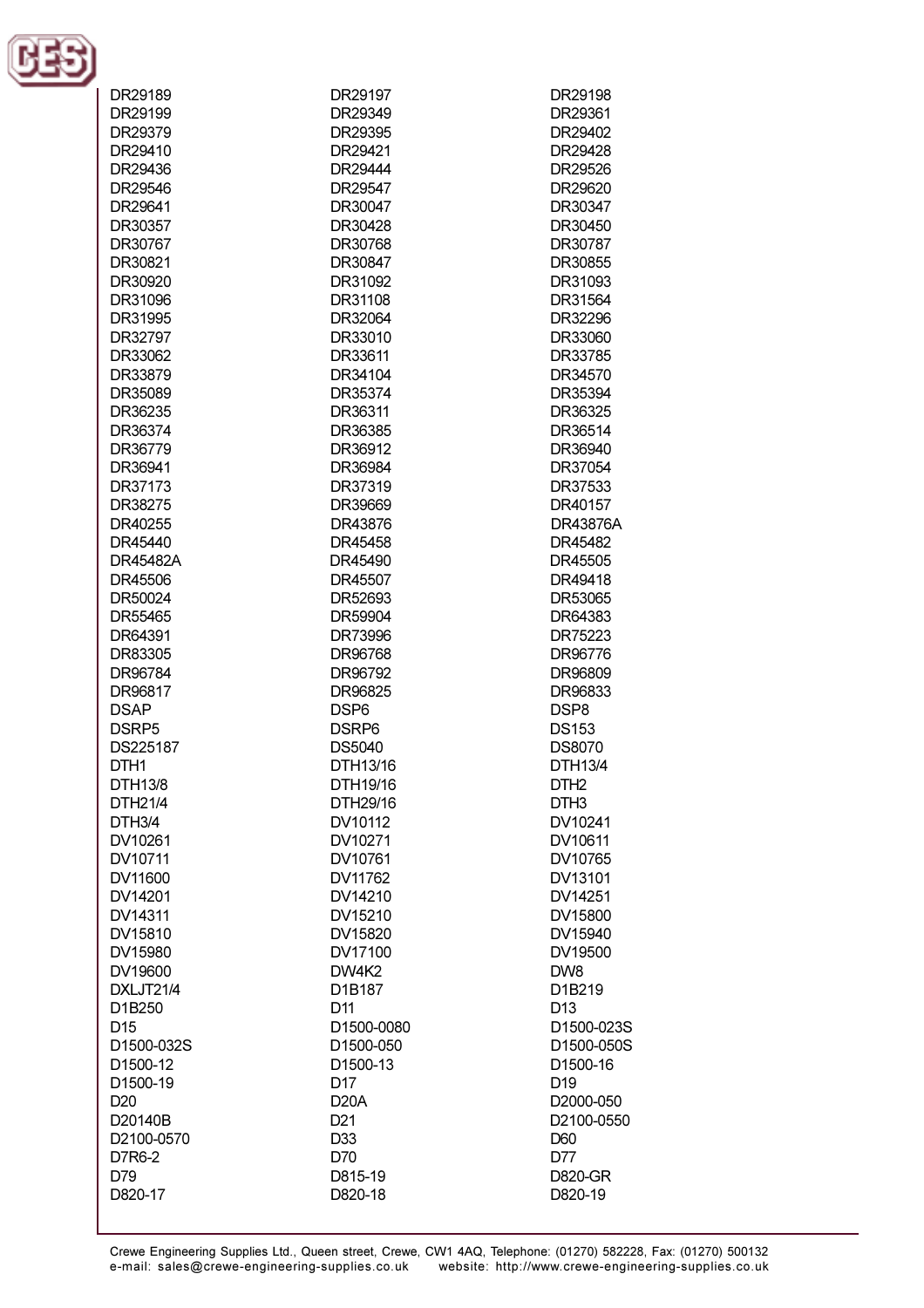| D820-19P               | D820-23                            | D820-25                                |
|------------------------|------------------------------------|----------------------------------------|
| D820-27                | D820K31/4                          | D820K4                                 |
| D820K41/2              | D821K12                            | D880K31/4                              |
| D9                     | D91                                | D <sub>92</sub>                        |
| D93                    | D94                                | D <sub>95</sub>                        |
| D97                    | D98                                | EAA                                    |
| <b>EAA600</b>          | EAM                                | EAM10                                  |
| EAM10L                 | EAM12                              | EAM14                                  |
| EAM14L                 | EAM17                              | EAM19                                  |
| EAM3                   | <b>EAM32</b>                       | EAM4                                   |
| EAM <sub>5</sub>       | EAM5L                              | EAM6                                   |
| EAM6L                  | EAM7                               | EAM <sub>8</sub>                       |
| EAM8L                  | EAM9                               | EA218                                  |
| EA250                  | EA312                              | EA375                                  |
| EA500                  | EA625                              | EBE <sub>6</sub>                       |
| EBM10                  | EBM <sub>11</sub>                  | EBM <sub>12</sub>                      |
| EBM13                  | EBM14                              | EBM15                                  |
| EBM16                  | EBM17                              | EBM18                                  |
| EBM19                  | EBM20                              | EBM21                                  |
| <b>EBM22</b>           | EBM <sub>23</sub>                  | EBM24                                  |
| EBM25                  | EBM26                              | EBM27                                  |
| EBM28                  | EBM29                              | EBM30                                  |
| <b>EBM32</b>           | EBM34                              | EBM8                                   |
| EBM9                   | EBR29                              | <b>EBR3000</b>                         |
| EBR32                  | EBR65                              | EBR70                                  |
| EBR85                  | EB1000                             | EB1010                                 |
| EB1062                 | EB1100                             | EB1125                                 |
| EB1187                 | EB1200                             | EB1250                                 |
| EB1300                 | EB312                              | EB338                                  |
| EB375                  | EB437                              | EB445                                  |
| EB500                  | EB525                              | EB562                                  |
| EB594                  | EB600                              | EB625                                  |
| EB656                  | EB687                              | EB710                                  |
| EB750                  | EB781                              | EB812                                  |
| EB820                  | EB875                              | EB920                                  |
| EB937                  | <b>ECS642</b>                      | <b>ECS652</b>                          |
| EC1020                 | EC1035                             | EC1040                                 |
| EC1045                 | EC1070                             | EDH14                                  |
| <b>EDH625</b><br>EDM11 | <b>EDH812</b><br>EDM <sub>12</sub> | EDM <sub>10</sub><br>EDM <sub>13</sub> |
| EDM14                  | EDM <sub>15</sub>                  | EDM <sub>16</sub>                      |
| EDM17                  | EDM <sub>18</sub>                  | EDM <sub>19</sub>                      |
| EDM <sub>20</sub>      | EDM <sub>21</sub>                  | EDM <sub>22</sub>                      |
| EDM23                  | EDM24                              | EDM <sub>25</sub>                      |
| EDM <sub>27</sub>      | EDM30                              | EDM32                                  |
| ED1000                 | ED1062                             | ED1125                                 |
| ED500                  | ED562                              | ED600                                  |
| ED625                  | ED687                              | ED750                                  |
| ED812                  | ED820                              | ED875                                  |
| ED937                  | EE107060/107105                    | EE117063/117148                        |
| EE128111/128160        | EE130902/131400                    | EE130902/131401D                       |
| EE134102/134144D       | EE161400/161850                    | EE161400/161900                        |
| EE195500X/195116X      | EE197045/197100                    | EE204135DW/2041                        |
| EE215040/215098        | EE224115                           | EE224115/224204                        |
| EE244180/244235        | EE291250/291749                    | EE291250/291750                        |
| EE420751/421417        | EE420751/421451D                   | EE420801/421417                        |
| EE420801/421451D       | EE420850/421417                    | EE421451D                              |
| EE470075/470128        | EE470087X/470128                   | EE470087X/470130                       |
| EE540502/541162        | EE7                                | EE700090D                              |
| EE722110/722185        | EE722110/722186D                   | EE722115/722185                        |
|                        |                                    |                                        |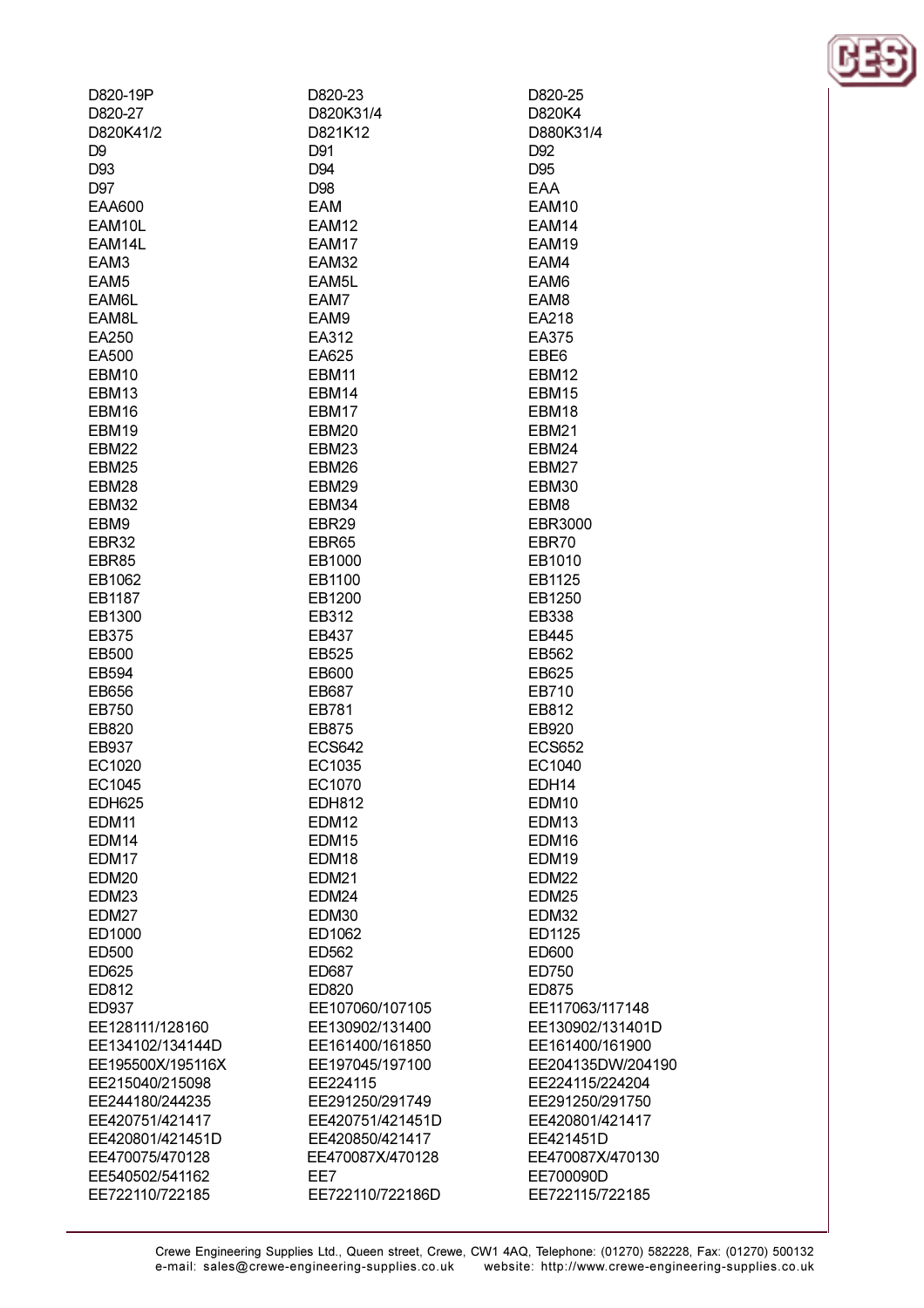

| EE780705/781376D   | EE833157DW/833232  |
|--------------------|--------------------|
| EE833160X/833233D  | EE923095/923176    |
| <b>EFTR1200</b>    | EGESD15LR          |
| EGES12L            | EGES12S-1/2        |
| EGES15L            | EGES28LM           |
| EGES8LR            | EHM10              |
| EHM15              | EHM17              |
| EHM36              | EH500              |
| EH750              | EH875              |
| <b>ELGP4511</b>    | ELVD15L            |
| EL914049/EL914010  | EMAS10LR           |
| <b>EPHS</b>        | ER <sub>12</sub> T |
|                    | <b>ER22T</b>       |
| ER <sub>20</sub> T |                    |
| <b>ER39</b>        | <b>ESHP</b>        |
| ESM <sub>16</sub>  | <b>ESP100</b>      |
| <b>ESP115</b>      | <b>ESP120</b>      |
| <b>ESP130</b>      | <b>ESP140</b>      |
| <b>ESP150</b>      | <b>ESP160</b>      |
| <b>ESP180</b>      | <b>ESP190</b>      |
| <b>ESP210</b>      | <b>ESP215</b>      |
| ESP <sub>26</sub>  | <b>ESP260</b>      |
| ESP28              | ESP30              |
| ESP35              | ESP37              |
| ESP42              | ESP47              |
| <b>ESP55</b>       | ESP <sub>58</sub>  |
| ESP68              | ESP72              |
| <b>ESP80</b>       | ESP85              |
| ESP95              | <b>ESW165</b>      |
| ES77               | <b>ES85</b>        |
| ETB110729          | ETVD15L            |
| ETV12L             | ET4552             |
| ET8947A            | EVGE12PLR-ED       |
| <b>EVTR1200</b>    | <b>EVTR3000</b>    |
| <b>EVT1200A</b>    | <b>EVT1200B</b>    |
| <b>EVT2000A</b>    | <b>EVT3000A</b>    |
| <b>EVT600A</b>     | EWEV10LRK          |
| EWEV22LR           | EWV18L             |
| EWV22L             | EYE1               |
| EYE1/2A            | <b>EYE1/2C</b>     |
| EYE1B              | EYE1BA             |
| EYE10A             | EYE10C             |
| EYE10N             | <b>EYE11/4</b>     |
| <b>EYE12</b>       | EYE12A             |
| EYE12L             | EYE12N             |
| EYE14              | EYE <sub>16</sub>  |
| EYE20              | EYE20D             |
| EYE20S             | EYE22              |
| EYE24A             | EYE24B             |
| <b>EYE3/8</b>      | EYE30              |
|                    |                    |
| EYE <sub>6</sub>   | EYE6S              |
| EYE8               | EYE8S              |
| E10                | <b>E10A</b>        |
| E11                | E11/2              |
| E1109              | E115/16            |
| E12                | E1209              |
| E1269              | E1286              |
| E13/4              | E13P5              |
| E1325              | E1345              |
| E <sub>15</sub>    | E16                |
| E18                | E19                |

EE833160X EE923095/923176D EGESD16SM EGES12SR08 EGES6LR EHM14 EHM19 EH625 **ELECTRICAL** ELV6L EMAS12LR ER<sub>16</sub>T ER<sub>24</sub>T **ESL20 ESP110 ESP125 ESP145 ESP170 ESP200 ESP230** ESP27 ESP32 ESP40 **ESP52** ESP62 ESP75 ESP90 **ES20 ES86** ETVD6S ET8947 EVTM200E **EVTR606 EVT200R EVT3000P** EWEV15LR EWV20S **EYE1/2** EYE1/2D EYE10 EYE10L **EYE11/8** EYE12B EYE12S EYE16L EYE20L EYE24 **EYE3/4 EYE5/8 EYE7/8** E024 E1042 E11/4 E115/16TU E1243 E<sub>13</sub> E1322

> E14 E17  $E2$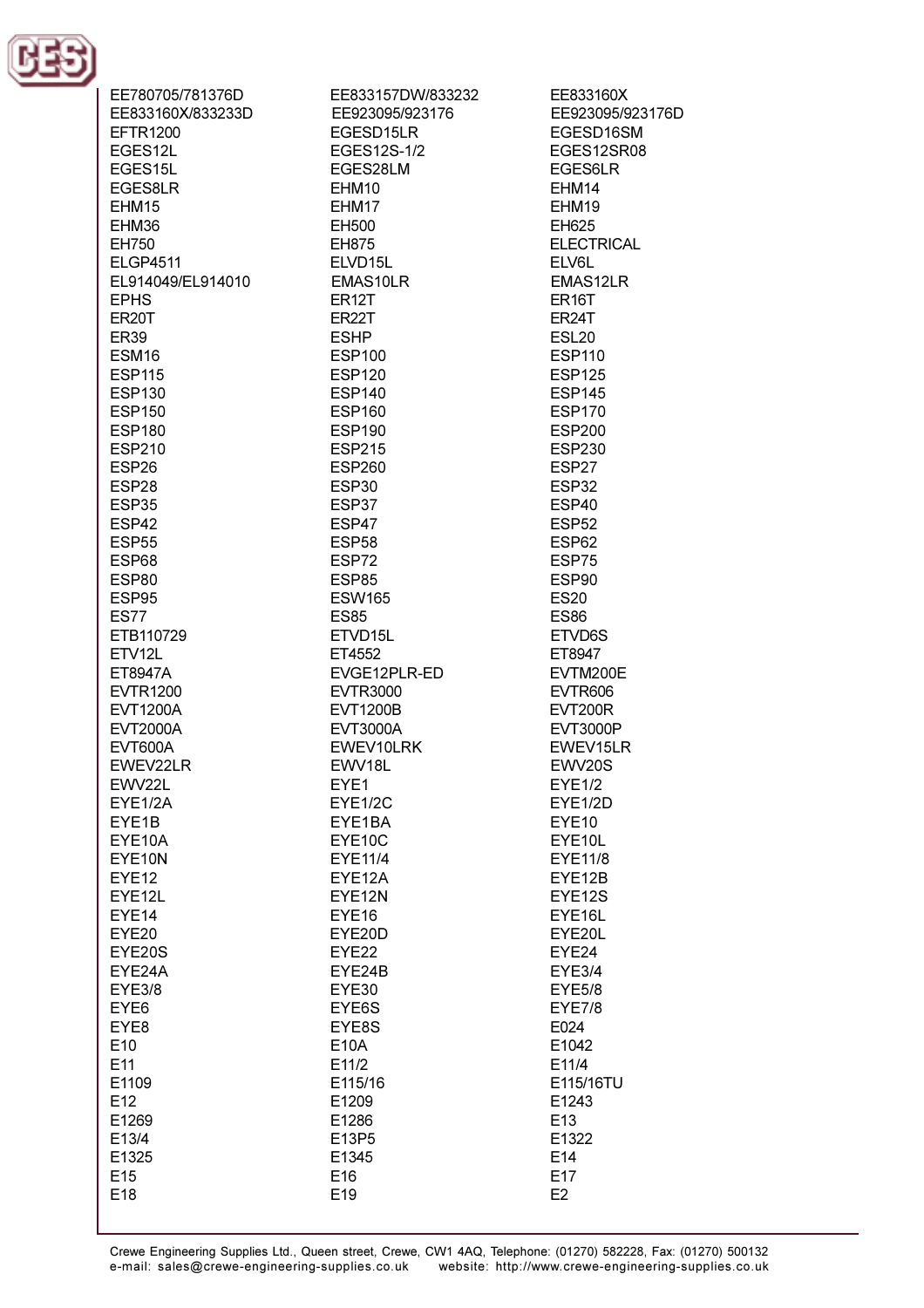| E2B6M             |
|-------------------|
| E20               |
| E21/2             |
| E22TB             |
|                   |
| E27               |
| E4                |
| E5                |
| E6                |
| E645              |
| E713              |
| E77               |
| E8TB              |
| E85               |
| E91               |
| E97               |
|                   |
| <b>FASTENER</b>   |
| <b>FBCM11X10</b>  |
| <b>FBCM13X20</b>  |
| <b>FBCM15X20</b>  |
| <b>FBCM16X25</b>  |
| FBCM8             |
| FBCTF006X11/2     |
| FBCTF099X3/8      |
| FBCTF101X3/4      |
| FBCT11X1/2        |
| <b>FBCT29X3/4</b> |
| <b>FBM18X25</b>   |
| <b>FBM20X25</b>   |
| <b>FBM22X25</b>   |
| FBS188X11/2       |
| FBS78X11/4        |
|                   |
| FB111             |
| FB1598            |
| FB1683            |
| FB1683X1/2        |
| FB1687X11/4       |
| FB1694X1/2        |
| FB1745X2          |
| FB2204            |
| FB3084            |
| FB3275X5/8        |
| FB3276X3/4        |
| FB3277X11/2       |
| FB3278X1          |
| FB396X3/8         |
|                   |
| FB4026            |
| FB4542            |
| FB526             |
| FB7X27/8          |
| FB925             |
| FCB22432H         |
| FC1-1/8           |
| FC12-12           |
| FC4-25-107        |
| FC6               |
| FC8-8             |
| FELT1             |
| FELT1/4           |
| FELT1A            |

FELT15/8A

E2B8M  $E20A$ F21/4 E243 E<sub>3</sub> E401 E521 E637 E7 E714 E79 E814 E86 F95 E98 **FBCM10X12 FBCM12X10** FBCM13X8 **FBCM15X25 FBCM17X15** FBCM8X6 FBCTF006X11/4 **FBCTF101X1** FBCTF101X5/8 **FBCT11X3/8 FBM18X15** FBM18X30 FBM20X30 FBM22X30 FBS24X11/4 **FB1X1** FB1229 FB1622X1 FB1683A FB1683X11/4 FB1687X3/4 FB1745X1 FB1806 FB2318 FB3235 FB3276X1 **FB3277A** FB3277X11/4 FB394X1/4 FB4X13/4 FB4027 FB5X21/4 FB56527 FB73X1/2 FCB<sub>10</sub> FCB22435H **FC10 FC16**  $FC4-4$ FC<sub>8</sub> FD500 FELT1/2 FELT1/4A FELT1B FELT2A

E2UBA  $E20B$ F215/16F F<sub>2695</sub> E31/4 E42 E581 E641 E70 E74 E<sub>8</sub> E83007SP E<sub>9</sub> F96 E99 FBCM10X8 **FBCM12X16 FBCM14X20 FBCM16X20 FBCM17X30** FBCTF006X1 FBCTF006X3/4 FBCTF101X11/2 FBCTF446X7/8 FBCT29X1/2 **FBM18X20 FBM20X20 FBM22X20 FBS188X1** FBS24X3/4 FB1X11/8 FB1281X3/8 FB1622X11/2 FB1683X1 FB1687X1 FB1694 FB1745X11/2 FB2X11/8 FB3X11/2 FB3275X1/2 FB3276X1/2 FB3277X1 FB3277X3/4 FB3957 FB4025 FB41520 FB50X50 FB642 FB8888 FCB<sub>16</sub> FCB8 **FC12** FC30EC FC50DEC **FC8-4 FELTG** FELT1/2A FELT1/8 **FELT11/2** FELT21/2A

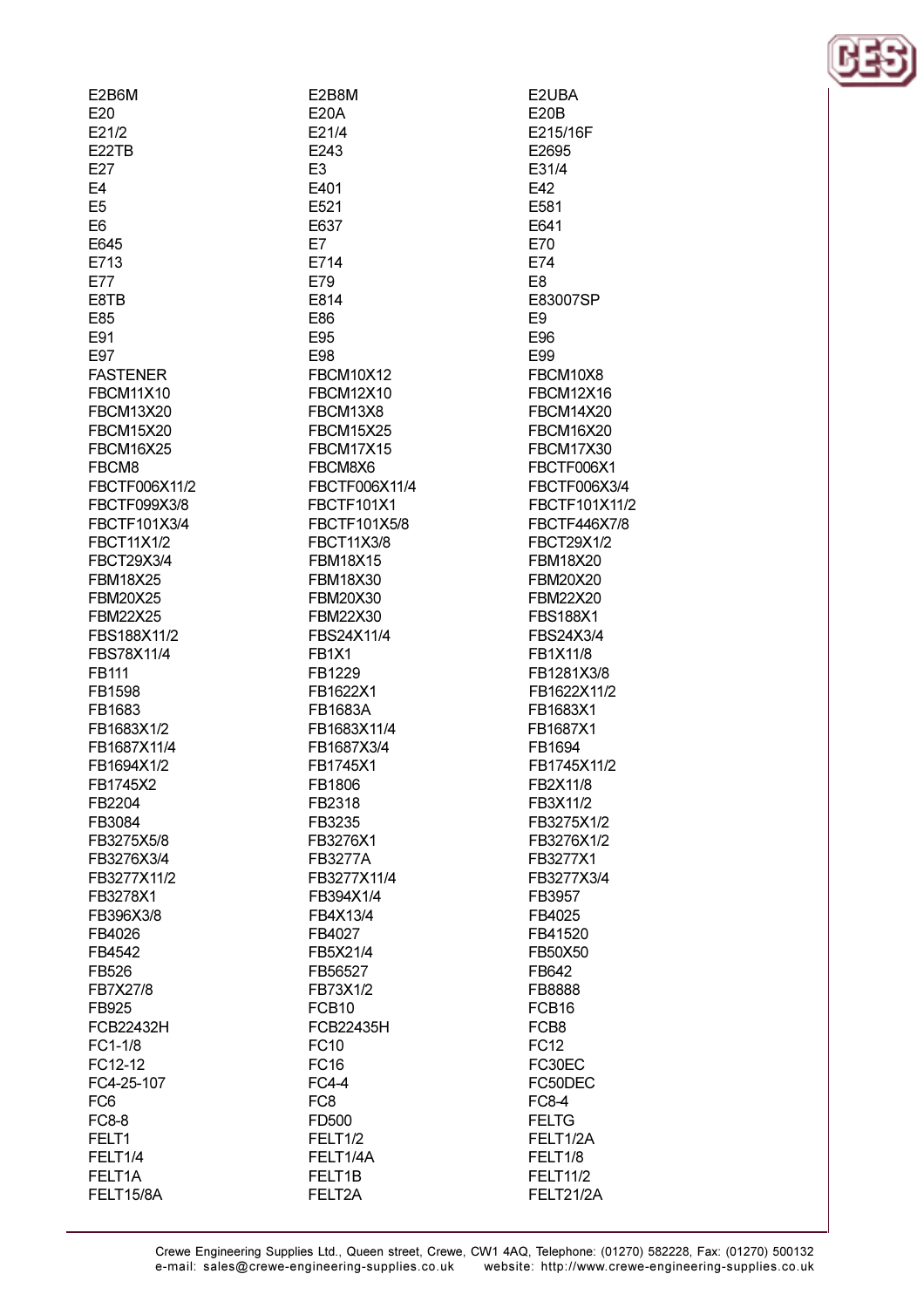

| FELT22             | FELT23/4A        | FELT24              |
|--------------------|------------------|---------------------|
| <b>FELT25/8</b>    | FELT3/16A        | FELT3/4             |
| FELT3/4A           | FELT3/8          | FELT3/8A            |
| FELT3/8B           | <b>FELT5X1.5</b> | FELT81/2A           |
|                    |                  |                     |
| FF0217             | FF12-12          | FF2025ZW            |
| FF2535ZW           | FF3525           | FF4-4               |
| FF4-6              | FF6-6            | FF8-8               |
| FG3110             | FG3111           | FG3400              |
| FG603              | FHS11/8RA        | FH131               |
|                    |                  |                     |
| FIG70I             | <b>FILEC</b>     | <b>FILECA</b>       |
| FILEH <sub>3</sub> | FILEH4           | FILEH <sub>5</sub>  |
| FILEH <sub>6</sub> | <b>FILEN</b>     | <b>FILENA</b>       |
| <b>FILENB</b>      | <b>FILESA</b>    | <b>FILESB</b>       |
|                    |                  |                     |
| FILE10FB           | FILE10FBA        | FILE10FBP           |
| FILE10FBPA         | FILE10FR         | FILE10FS            |
| FILE10FSH          | FILE10FS2        | FILE10F2            |
| FILE10HRB          | FILE10HRM        | FILE10HRS           |
| FILE10HR2          | FILE10RB         | FILE10RS            |
|                    |                  |                     |
| <b>FILE10R2</b>    | FILE10SAW        | FILE10SAWD/E        |
| FILE10SQS          | FILE10TB         | FILE10TS            |
| FILE10T2           | FILE10W2         | FILE12FB            |
| FILE12FM           | FILE12FS         | FILE12F2            |
| FILE12HRB          | FILE12HRR        | FILE12HRS           |
|                    |                  |                     |
| FILE12HR2          | FILE12RB         | FILE12RS            |
| <b>FILE12R2</b>    | FILE12SQB        | FILE12SQS           |
| FILE12SQ2          | <b>FILE12T2</b>  | FILE14F             |
| FILE14FB           | FILE14FS         | FILE14FSH           |
| FILE14F2           | FILE14F2H        | FILE14HRB           |
| FILE14HRS          | FILE14HR2        | FILE14RB            |
|                    |                  |                     |
| FILE14R2           | FILE16FS         | FILE16F2            |
| FILE16HR2          | FILE4FB          | FILE4FS             |
| FILE4F2            | <b>FILE4RB</b>   | FILE4RS             |
| FILE6C             | FILE6FB          | FILE6FD             |
| FILE6FS            | FILE6F2          | FILE6HRB            |
| <b>FILE6HRD</b>    | <b>FILE6HRS</b>  | FILE6HR2            |
|                    |                  |                     |
| FILE6RB            | FILE6RS          | FILE6R2             |
| FILE6SQ2           | FILE6WS          | FILE6W2             |
| FILE8CA            | FILE8FB          | FILE8FBP            |
| FILE8FS            | FILE8F2          | FILE8HRB            |
| <b>FILE8HRS</b>    | FILE8HR2         | FILE8RB             |
| <b>FILE8RS</b>     | FILE8R2          | FILE8T2             |
|                    |                  |                     |
| FILE8W2            | FILE9SAWD/E      | <b>FITTING</b>      |
| <b>FLAPK</b>       | <b>FLAPKA</b>    | <b>FLAP100</b>      |
| FLAP100A           | FLAP100B         | FLAP100C            |
| FLAP100D           | FLAP100E         | FLAP100F            |
| FLAP100G           | FLAP100H         | FLAP115             |
| FLAP115A           | FLAP115B         | FLAP115C            |
|                    |                  |                     |
| FLAP115D           | <b>FLAP125</b>   | <b>FLAP150</b>      |
| FLAP150A           | FLAP30           | FLAP30A             |
| FLAP30G            | FLAP40           | FLAP40A             |
| FLAP40B            | FLAP40C          | FLAP40D             |
| FLAP50             | FLAP50A          | FLAP50B             |
|                    | FLAP50D          |                     |
| FLAP50C            |                  | FLAP50E             |
| FLAP50F            | FLAP6X1VA        | FLAP60              |
| FLAP60A            | FLAP60B          | FLAP60C             |
| FLAP60D            | FLAP63           | FLAP75              |
| FLAP75A            | FLAP80           | FLAP80A             |
| FLAP80B            | FLAP80C          | FLAP80D             |
|                    |                  |                     |
| FLAP80E            | FLAP80F          | FLAT                |
| <b>FLAT1/2</b>     | FLAT1/2A         | <b>FLAT1/2X1/4B</b> |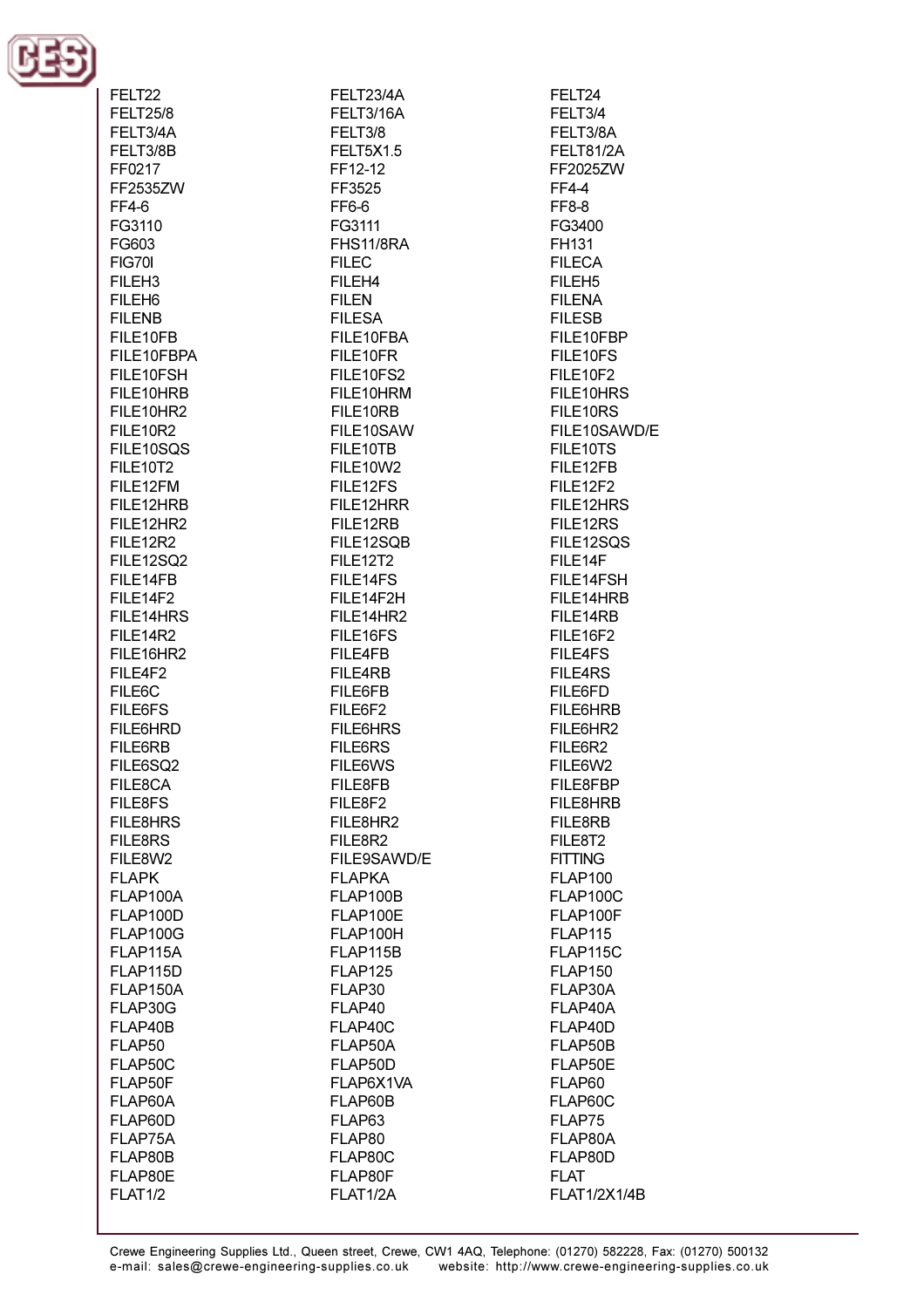**FLAT1/2X1/8A** FLAT1/2X3/8 FI AT1X1/2 **FI AT1X1/2S** FLAT1X1/4A FLAT1X1/4S **FI AT1X1/8C FLAT1X3/16C** FLAT1X3/4B FLAT1X3/8PB FLAT1X5/8S FLAT10X6 FLAT100X12BMS **FI AT100X3S FLAT100X6S** FLAT11/2X1/2A **FLAT11/2X1/4S** FLAT11/2X1/8S FLAT11/2X3/8 **FLAT11/2X3/8S** FLAT11/4X3/16S FLAT<sub>12</sub> **FLAT12X10** FI AT12X6A FI AT125X40 FLAT13X3 **FLAT130X6** FLAT15X1B **FLAT150X12 FLAT150X6** FLAT16X3 FLAT2A **FLAT2X1/2** FLAT2X1/2SA FLAT2X1/4BMS FLAT2X1/8A FLAT2X1A **FLAT2X11/4** FLAT2X3/8C FLAT2X5/8BMS FLAT20X12BMS FLAT20X5 **FLAT200X6** FLAT21/2X1/2S **FLAT21/2X1A** FLAT21/4X23/8B FLAT220X10 **FLAT25X1.5B FLAT25X12N** FLAT25X3 FLAT25X3BMS FLAT25X5EN32B FLAT25X6 FLAT25X8BMS FLAT3/4S **FLAT3/4X3/8C** FLAT3X1A FLAT3X3/4BMS FLAT3X5/8BMS **FLAT30X16** 

**FLAT1/2X1/8B** FLAT1/4X1/2 **FI AT1X1/2A** FLAT1X1/2SA FLAT1X1/4B FLAT1X1/4SA **FI AT1X1/8S FLAT1X3/16S** FLAT1X3/8A FLAT1X3/8304 **FLAT10X3** FLAT100X10 FI AT100X20 FI AT100X5 **FLAT11/2A** FLAT11/2X1/2B **FLAT11/2X1/4SA FLAT11/2X1A** FLAT11/2X3/8A **FLAT11/4X1/4S** FLAT11/4X3/4B FLAT12S FLAT12X3 FLAT12X8BMS FI AT125X6N FLAT130X10 FLAT130X6S FLAT150X10 **FLAT150X25** FLAT150X6B FLAT16X3EN3B FLAT2X1 FLAT2X1/2A FLAT2X1/4A FLAT2X1/4C FLAT2X1/8B FLAT2X1B FLAT2X11/4A FLAT2X3/8T **FLAT20X10** FLAT20X3 FLAT20X6 **FLAT21/2 FLAT21/2X1/2SA** FLAT21/2X3/8A FLAT21/4X3/4 FLAT25BMS **FLAT25X10** FLAT25X16BMS FLAT25X3A FLAT25X5 FLAT25X5N FLAT25X6BMS FLAT3/4BMS **FLAT3/4X1/2S** FLAT3S FLAT3X11/2BMS FLAT3X3/8A FLAT30FC FLAT30X16N

FLAT1/2X3/16B **FLAT1/4X1/8B FI AT1X1/2R FI AT1X1/2T** FLAT1X1/4PB FLAT1X1/8B **FLAT1X3/16B FLAT1X3/4** FLAT1X3/8BMS FLAT1X5/16BMS FLAT10X3B FLAT100X12 FI AT100X3 FI AT100X6 **FLAT11/2X1** FLAT11/2X1/4A FLAT11/2X1/8A FLAT11/2X3/16S/S **FLAT11/2X3/8BMS FLAT11/4X1/8B** FLAT11/4X3/8S/S FLAT12SOS FLAT12X3S FI AT120X1R FLAT13/4X3/4A FLAT130X12 **FLAT140X10** FLAT150X10EN32B **FLAT150X3 FLAT150X8** FLAT16X8BMS **FLAT2X1/16B** FLAT2X1/2S FLAT2X1/4B FLAT2X1/4S FLAT2X1/8S FLAT2X1EN FLAT2X3/8A FLAT2X5/16C **FLAT20X10S** FLAT20X3S FLAT200X10 **FLAT21/2A** FLAT21/2X1/4S FLAT21/2X5/8 FLAT21/4X3/8 FLAT25FC **FLAT25X12** FLAT25X2S FLAT25X3B FLAT25X5B FLAT25X5S FLAT25X8 FLAT3/4BMSA **FLAT3/4X1/4A** FLAT3SA **FLAT3X11/4** FLAT3X3/8S FLAT30FCA FLAT30X25B

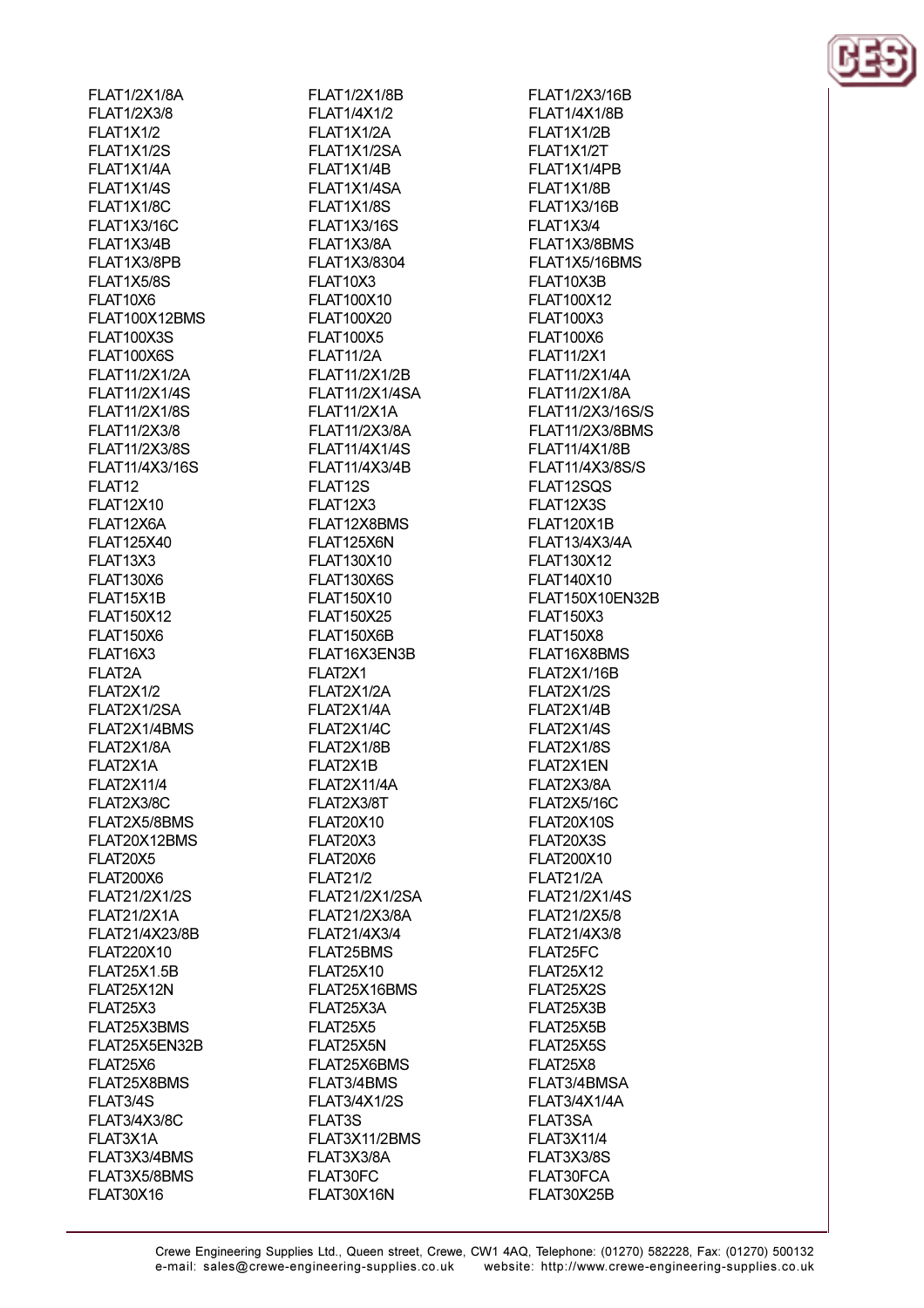

FLAT30X25BMS **FLAT30X5** FLAT30X6S FLAT36X4B **FLAT40X10 FLAT40X12** FI AT40X20BMS **FLAT40X3** FLAT40X6BM FLAT45X16GA FLAT5/8X1/4 **FLAT5/8X3/8B FI AT5X1/4S** FI AT50FCA **FLAT50X1.5B FLAT50X10B FLAT50X20 FLAT50X3** FLAT50X5BMS FLAT50X8 FLAT6X1/2BMS FLAT60X10BMS **FLAT60X12S** FI AT60X8 FI AT65X12R **FLAT65X50 FLAT70X10 FLAT75X12** FLAT75X16BMS **FLAT75X25** FLAT75X5S FLAT75X6S FLAT80X16BMS FLAT80X40BMS **FLAT90X50** FLCTE1/2 FLCTE<sub>15</sub> FLCTE25 FLCTE30 FLCTE5/8 **FLC1056 FL20 FOAMA FOAMD FOAMG** FOAMJ **FOAMM FOAMP FOAMS FOXA FOXCB FOXCNA FOXD FOXDV FOXEA FOXEBC FOXED FOXEG FOXETA FOXETD** 

FLAT30X3 FLAT30X5BMS FI AT32X6N FLAT4X3/4A FLAT40X10BM FLAT40X12BMS **FLAT40X25** FLAT40X3S FLAT40X6S FLAT5/8B **FLAT5/8X1/4B FLAT5X1/2** FI AT50A FI AT50S **FLAT50X1.6B** FLAT50X10BMS FLAT50X20BMS FLAT50X3B FLAT50X5S FLAT50X8B FLAT60B FLAT60X10N **FLAT60X25 FLAT65X10 FLAT65X15** FLAT65X6 FLAT70X6 **FLAT75X12S FLAT75X20** FLAT75X3 FLAT75X6 **FLAT80X12** FLAT80X3BMS FLAT80X8 FLAT90X8 FLCTE11/8 FLCTE20 FLCTE25A FLCTE30A FLCT20A **FLC556 FNT1831 FOAMB FOAME FOAMH FOAMK FOAMN FOAMQ FOAMT FOXC FOXCC FOXCNB FOXDA FOXDW FOXEB FOXEC FOXEE FOXEH FOXETB FOXETE** 

FLAT30X3S FLAT30X6 FLAT35X30 FLAT40FCA **FLAT40X10S FLAT40X15** FI AT40X25BMS FLAT40X6 FLAT40X8S FLAT5/8X1/2 **FLAT5/8X1/8B FLAT5X1/4** FI AT50FC FI AT50SA **FLAT50X10 FLAT50X12 FLAT50X25 FLAT50X5** FLAT50X6 FLAT55X5BMS FLAT60X10A FLAT60X12 FLAT60X3 **FLAT65X12** FLAT65X3 **FLAT7/8X1/2** FLAT75A **FLAT75X16** FLAT75X20BMS FLAT75X30A FLAT75X6BMS FLAT80X12BMS FLAT80X3S FLAT90X10A FLCTE1 FLCTE13/8 FLCTE20A FLCTE3/4 FLCTE35 FLCT5/8 **FL17 FOAM FOAMC FOAMF FOAMI FOAML FOAMO FOAMR FOAMU FOXCA FOXCN FOXCNC FOXDB FOXE FOXEBA FOXECA FOXEF FOXET FOXETC FOXETF**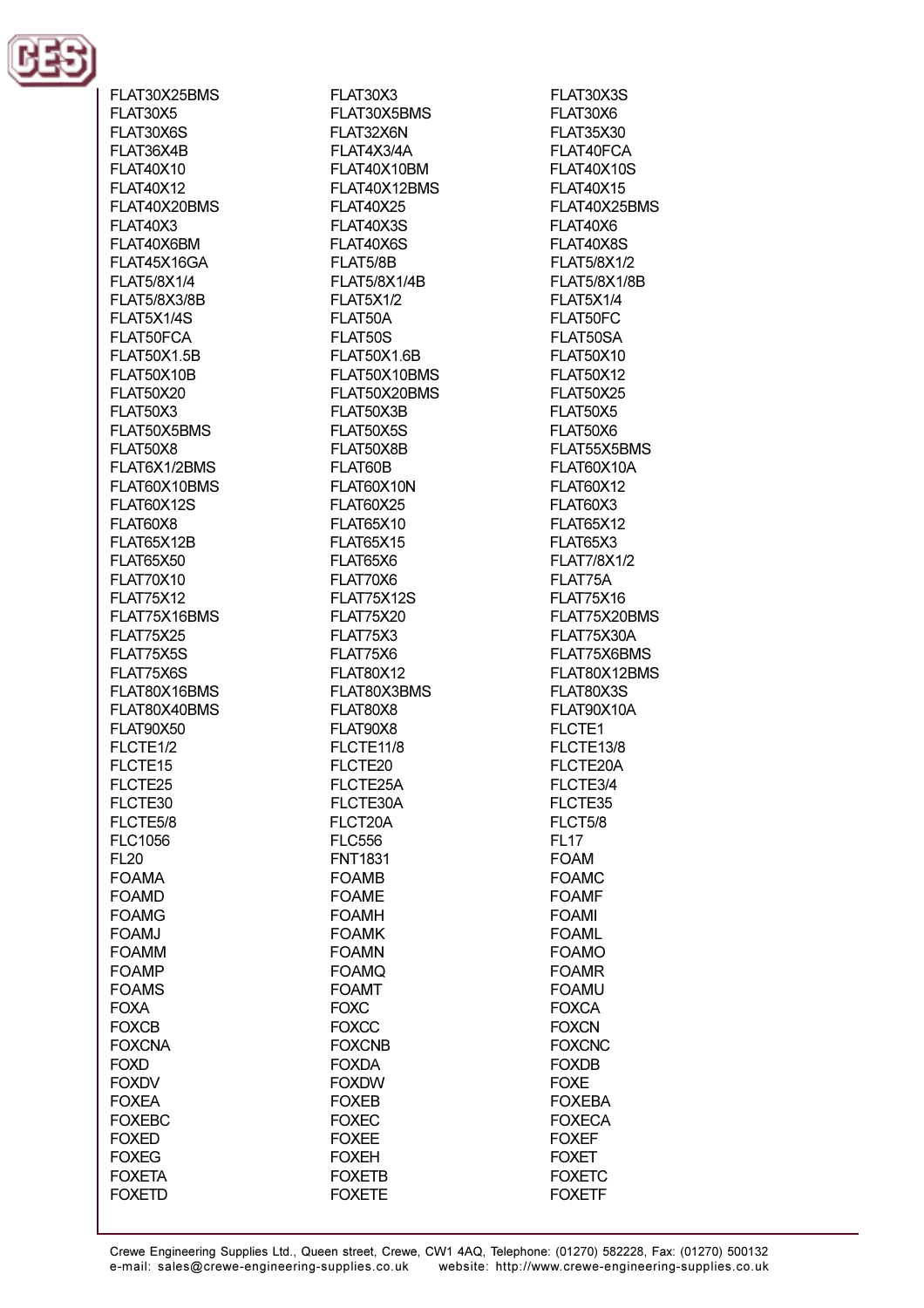| <b>FOXETG</b>            | <b>FOXETH</b>            | <b>FOXETI</b>            |
|--------------------------|--------------------------|--------------------------|
| <b>FOXEV</b>             | <b>FOXEVA</b>            | <b>FOXEVB</b>            |
| <b>FOXEVC</b>            | <b>FOXG</b>              | <b>FOXGA</b>             |
| <b>FOXGB</b>             | <b>FOXGC</b>             | <b>FOXH</b>              |
| <b>FL20</b>              | <b>FNT1831</b>           | <b>FOAM</b>              |
| <b>FOAMA</b>             | <b>FOAMB</b>             | <b>FOAMC</b>             |
| <b>FOAMD</b>             | <b>FOAME</b>             | <b>FOAMF</b>             |
| <b>FOAMG</b>             | <b>FOAMH</b>             | <b>FOAMI</b>             |
| <b>FOAMJ</b>             | <b>FOAMK</b>             | <b>FOAML</b>             |
| <b>FOAMM</b>             | <b>FOAMN</b>             | <b>FOAMO</b>             |
| <b>FOAMP</b>             | <b>FOAMQ</b>             | <b>FOAMR</b>             |
| <b>FOAMS</b>             | <b>FOAMT</b>             | <b>FOAMU</b>             |
| <b>FOXA</b>              | <b>FOXC</b>              | <b>FOXCA</b>             |
| <b>FOXCB</b>             | <b>FOXCC</b>             | <b>FOXCN</b>             |
| <b>FOXCNA</b>            | <b>FOXCNB</b>            | <b>FOXCNC</b>            |
| <b>FOXD</b>              | <b>FOXDA</b>             | <b>FOXDB</b>             |
| <b>FOXDV</b>             | <b>FOXDW</b>             | <b>FOXE</b>              |
| <b>FOXEA</b>             | <b>FOXEB</b>             | <b>FOXEBA</b>            |
| <b>FOXEBC</b>            | <b>FOXEC</b>             | <b>FOXECA</b>            |
| <b>FOXED</b>             | <b>FOXEE</b>             | <b>FOXEF</b>             |
| <b>FOXEG</b>             | <b>FOXEH</b>             | <b>FOXET</b>             |
| <b>FOXETA</b>            | <b>FOXETB</b>            | <b>FOXETC</b>            |
| <b>FOXETD</b>            | <b>FOXETE</b>            | <b>FOXETF</b>            |
| <b>FOXETG</b>            | <b>FOXETH</b>            | <b>FOXETI</b>            |
| <b>FOXEV</b>             | <b>FOXEVA</b>            | <b>FOXEVB</b>            |
| <b>FOXEVC</b>            | <b>FOXG</b>              | <b>FOXGA</b>             |
| <b>FOXGB</b>             | <b>FOXGC</b>             | <b>FOXH</b>              |
| FPS66                    | <b>FPS722</b>            | <b>FPS811</b>            |
| <b>FPS843</b>            | FPS93                    | FP1/2                    |
| <b>FP1/4</b>             | <b>FP1/8</b>             | FP3/16                   |
| FP3/32                   | FP3/8                    | FP5/32                   |
| FRB10/100                | FRB10/110                | FRB10/120                |
| FRB10/130                | FRB10/140                | FRB10/160                |
| FRB10/170                | FRB10/90                 | FRB11.5/130              |
| FRB11/100                | FRB11/130                | FRB11/150<br>FRB12.5/130 |
| FRB11/200<br>FRB12.5/140 | FRB11/240<br>FRB12.5/160 | FRB12/100                |
| FRB12/110                | FRB12/120                | FRB12/130                |
| FRB12/180                | FRB13.5/200              | FRB14/200                |
| FRB14/215                | FRB15.5/130              | FRB15/130                |
| FRB15/160                | FRB15/250                | FRB16/140                |
| FRB17.5/160              | FRB17.5/180              | FRB17/180                |
| FRB25/230                | FRB3.5/85                | FRB5.5/85                |
| FRB5/150                 | <b>FRB5/52</b>           | FRB6/100                 |
| FRB6/150                 | <b>FRB6/85</b>           | <b>FRB6/90</b>           |
| FRB7.5/80                | FRB7/100                 | <b>FRB7/62</b>           |
| <b>FRB7/72</b>           | <b>FRB7/80</b>           | <b>FRB7/90</b>           |
| FRB8.5/140               | FRB8.5/72                | FRB8/100                 |
| FRB8/110                 | FRB8/120                 | FRB8/125                 |
| FRB8/130                 | <b>FRB8/62</b>           | <b>FRB8/80</b>           |
| <b>FRB8/85</b>           | FRB9.5/130               | FRB9.5/52                |
| FRB9.5/62                | FRB9/110                 | FRB9/120                 |
| FRB9/150                 | FRB9/180                 | <b>FRB9/80</b>           |
| <b>FRB9/90</b>           | FRS435/3Z                | FR10038                  |
| FR13/8                   | FR1468                   | FR4037                   |
| FR731                    | <b>FST140</b>            | FS <sub>1</sub>          |
| FS1135                   | FS1349                   | FS <sub>3</sub>          |
| FS4                      | FTA1831                  | <b>FTH816</b>            |
| FT010                    | FT013                    | FT <sub>05</sub>         |
| <b>FT08</b>              | FT <sub>09</sub>         | FT1                      |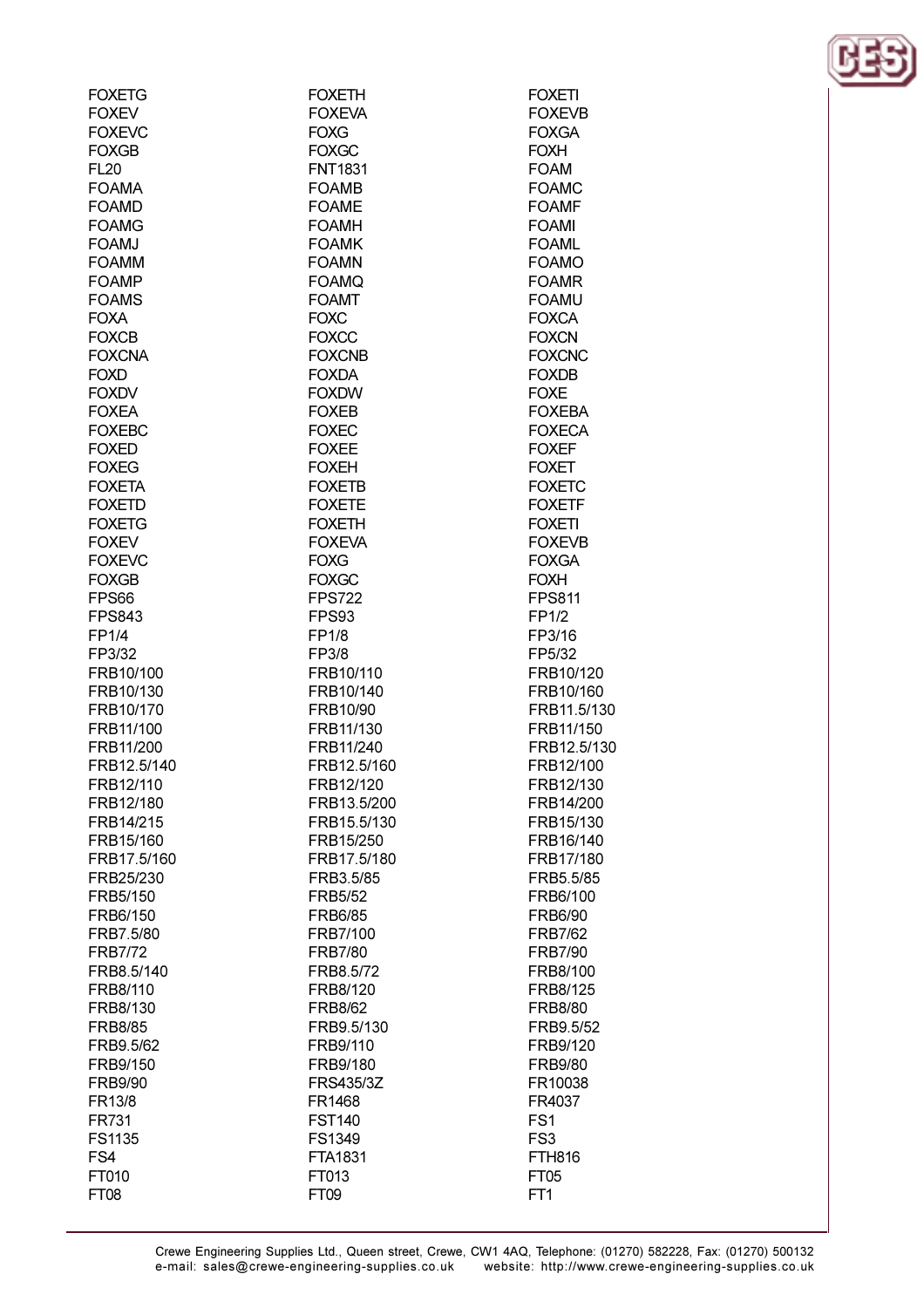

| FT1/2            | FT1/4            | FT11/2                        |
|------------------|------------------|-------------------------------|
| FT11/4           | FT11/8           | FT11134                       |
| FT11134A         | FT13/4           | FT13/8                        |
|                  |                  |                               |
| FT15/8           | FT17/8           | FT <sub>2</sub>               |
| FT21/4           | FT3/4            | FT3/8                         |
|                  |                  |                               |
| FT3548           | FT5/16           | FT5/8                         |
| FT7/16           | FT7/8            | FY5221                        |
|                  |                  |                               |
| FY5221/FY6321    | FY6321           | F10                           |
| F100F            | F100H            | F100T                         |
| F101             | F101N6           | F103N10                       |
|                  |                  |                               |
| F104             | F105             | F105N                         |
| F106             | F107             | F110T                         |
| F116             | F12              | <b>F12S-F</b>                 |
|                  |                  |                               |
| F120F            | F120T            | F135                          |
| F13681           | F137A            | F140                          |
| F140F            | F140H            | F140T                         |
|                  |                  |                               |
| F141             | F160T            | F1816                         |
| F18504           | F <sub>20</sub>  | F2020                         |
| F202171.1        | F20306           | F20307                        |
|                  |                  |                               |
| F203289          | F205317          | F210187                       |
| F225749          | F24303           | F <sub>254</sub>              |
| F <sub>255</sub> | F <sub>260</sub> | F26324                        |
|                  |                  |                               |
| F30204           | F331262          | F33896                        |
| F35569           | F37634           | F38465                        |
| F <sub>4</sub>   | F <sub>4</sub> C | F4DD                          |
|                  |                  |                               |
| <b>F40F</b>      | F40H             | F40T                          |
| F42749           | F43425           | F47303                        |
| F48036           | F <sub>5</sub>   | F <sub>5</sub> D <sub>D</sub> |
|                  |                  |                               |
| F50F             | F50H             | <b>F50T</b>                   |
| F50230           | F51672           | F52364                        |
| F54321           | F54825           | F55091                        |
|                  |                  |                               |
| F5794            | F58489           | F <sub>6</sub>                |
| F60F             | F60H             | F60T                          |
| F70F             | F70H             | <b>F70T</b>                   |
|                  |                  |                               |
| F <sub>8</sub>   | F80B             | <b>F80F</b>                   |
| <b>F80H</b>      | <b>F80T</b>      | F83994                        |
|                  |                  | F90F                          |
| F85265           | F87805           |                               |
| F90H             | F90T             | F91197                        |
| F94632           | GAM22            | GAV12LR                       |
| GAV15L           | GAV16SR          | GAV18LR                       |
|                  |                  |                               |
| GAV22LR          | GAV30SR          | GAV6LR                        |
| GAV6SR           | GAV8LR           | GBH2216                       |
| GBK279           | GB10721          | GB128                         |
|                  |                  |                               |
| GB1812           | GB2010           | GB2016                        |
| GB208            | GB2212           | GB2416                        |
| GB4216           | GB4416           | GB57                          |
|                  |                  |                               |
| GB58             | GB59             | GB59OH                        |
| GB610            | GB65             | GB812                         |
| GB88             | GB912            | <b>GB98</b>                   |
|                  |                  |                               |
| GCR10            | GCR12            | GCR30                         |
| GCR6             | GCR9             | GC10                          |
| GC12             | GC12A            | GC16                          |
|                  |                  |                               |
| GC <sub>2</sub>  | GC21/2           | GC <sub>3</sub>               |
| GC4              | GC4A             | GC <sub>6</sub>               |
| GC6A             | GC6H             | GC61/2                        |
|                  |                  |                               |
| GC8              | GDSRP6           | GDSRP8                        |
| GDU06            | GDU08            | GDU <sub>10</sub>             |
| GDU12            | GDU14            | GDU <sub>18</sub>             |
|                  |                  |                               |
| GDU32            | <b>GDXC</b>      | <b>GEARS</b>                  |
| GEH25ES2RS       | GEH30ES2RS       | GEH35ES2RS                    |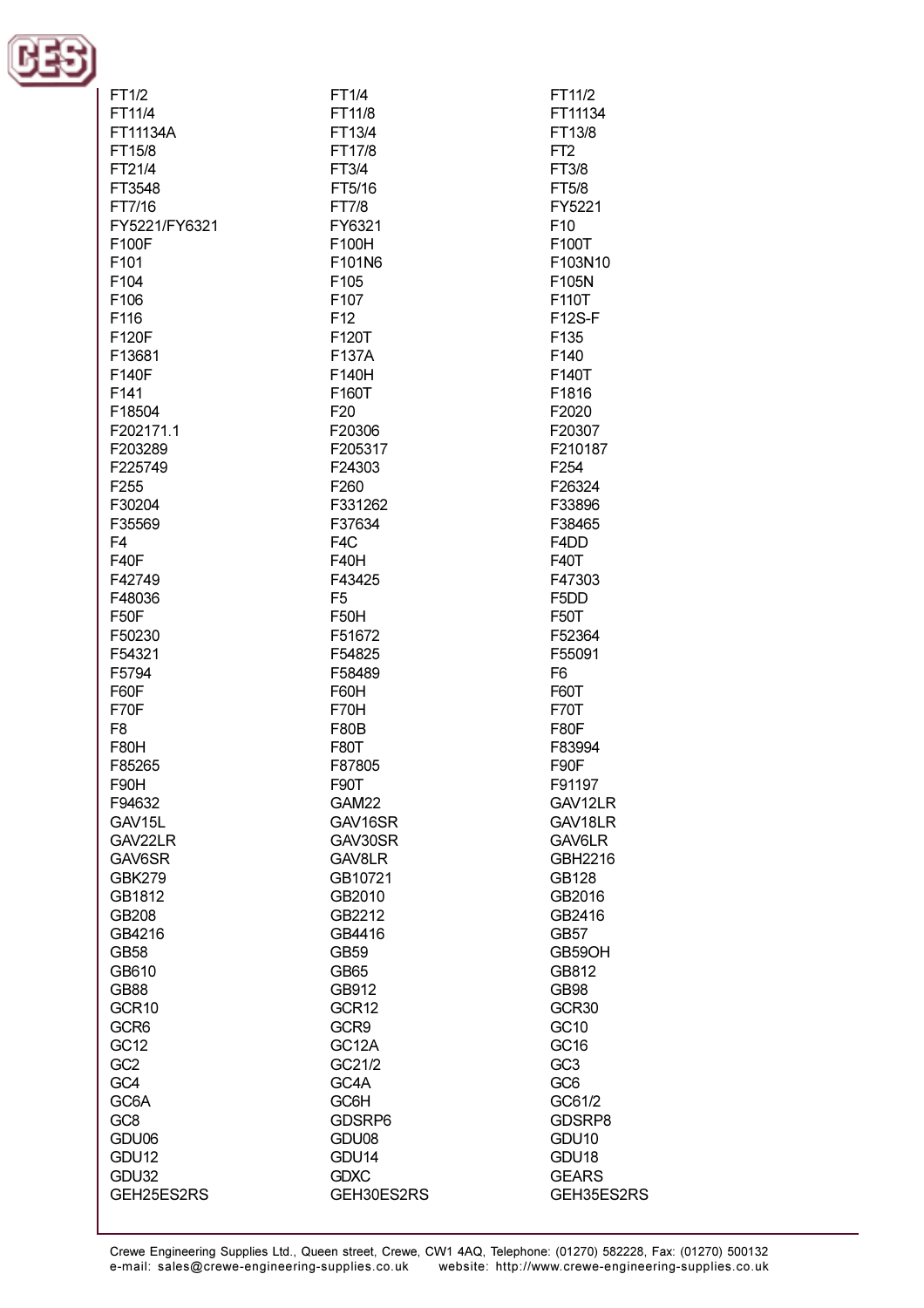| GEH60ES2RS      |
|-----------------|
|                 |
|                 |
| GEH90ES         |
| GEV12LR         |
|                 |
| GEV12SR08       |
| GEV15LR         |
|                 |
| GEV18LR         |
|                 |
| GEV22LR         |
| GEV25SR         |
|                 |
| GEV35LR         |
| GEV42LR20       |
|                 |
| GEV6LR04        |
| <b>GEV8LRK</b>  |
|                 |
| GEV8SR1/8       |
| GE05SE          |
|                 |
| GE07SE          |
| GE10SE          |
|                 |
| GE12ES          |
| GE17ES          |
|                 |
| GE20ES          |
| GE25ES2RS       |
|                 |
| GE30KRRB        |
| GEH25ES2RS      |
|                 |
| GEH40ES2RS      |
| GEH60ES2RS      |
|                 |
| GEH90ES         |
| GEV12LR         |
|                 |
| GEV12SR08       |
| GEV15LR         |
|                 |
| GEV18LR         |
| GEV22LR         |
|                 |
|                 |
|                 |
| GEV25SR         |
| GEV35LR         |
|                 |
| GEV42LR20       |
| GEV6LR04        |
|                 |
| GEV8LRK         |
| GEV8SR1/8       |
|                 |
| GE05SE          |
| GE07SE          |
|                 |
| GE10SE          |
| GE12ES          |
|                 |
| GE17ES          |
| GE20ES          |
|                 |
| GE25ES2RS       |
| GE30KRRB        |
|                 |
| GFS10X60        |
| GFS11/2X3       |
|                 |
| GFS11/4X2       |
| GFS12X20        |
|                 |
| GFS12X50        |
| GFS12X75        |
|                 |
| <b>GFS15X25</b> |
| GFS15X75        |
|                 |
| GFS2X2          |
| GFS2X35         |
|                 |
| GFS2X70         |
| GFS25X150       |
|                 |
| GFS3/16X1/2     |
| GFS3/16X11/4    |
| GFS3/16X4       |

 $-$ - $-$ 

GEH45ES2RS GEH70ES2RS GFH90FS2RS **GEV12LR1/2** GEV14SR **GEV15LR3/8** GEV20SR **GEV22LR1/2 GEV28LR12 GEV4LLR GEV6LR GEV8LR** GEV8LR06 GEV8SR3/8 GE06JE GE08SE GE10SEH GE12003 GE17TGR GE20KLLHB GE30ES GE35ES GEH30ES2RS GEH45ES2RS GEH70ES2RS GEH90ES2RS **GEV12LR1/2** GEV14SR **GEV15LR3/8** GEV20SR **GEV22LR1/2 GEV28LR12 GEV4LLR** GEV6LR GEV8LR GEV8LR06 GEV8SR3/8 GE06JE GE08SE GE10SEH GE12003 GE17TGR GE20KLLHB GE30ES GE35ES **GFS10X75** GFS11/4X1/4 GFS12X100 GFS12X30 GFS12X50X1M GFS12X80 GFS15X50 GFS2X10 GFS2X25 GFS2X40 GFS2X75 GFS25X50 GFS3/16X1A GFS3/16X11/4A GFS3/32X1/2

GEH50ES2RS **GEH8ES GEV10LR1/4** GEV12SR04 GEV15LM GEV16SR GEV20SR08 **GEV22LR3/8** GEV30SR **GEV4LLRK GEV6LRK** GEV8LRFOA GEV8LR1/8 GF04.IF GE06SE GE<sub>10ES</sub> **GE100ES** GE<sub>15ES</sub> GE17UK GE25ES GE30ES2RS GE35ES2RS GEH35ES2RS GEH50ES2RS GEH8ES **GEV10LR1/4** GEV12SR04 GEV15LM GEV16SR GEV20SR08 **GEV22LR3/8** GEV30SR **GEV4LLRK GEV6LRK** GEV8LRFOA GEV8LR1/8 GE04JE GE06SE GE10ES **GE100ES** GE15ES GE17UK GE25ES GE30ES2RS GE35ES2RS GFS10X80 GFS11/4X11/2 GFS12X150 GFS12X40 GFS12X60 GFS15X20 GFS15X60 **GFS2X15** GFS2X30 GFS2X50 GFS20X30 GFS3/16X1 GFS3/16X11/2 GFS3/16X2 GFS3/32X1X36

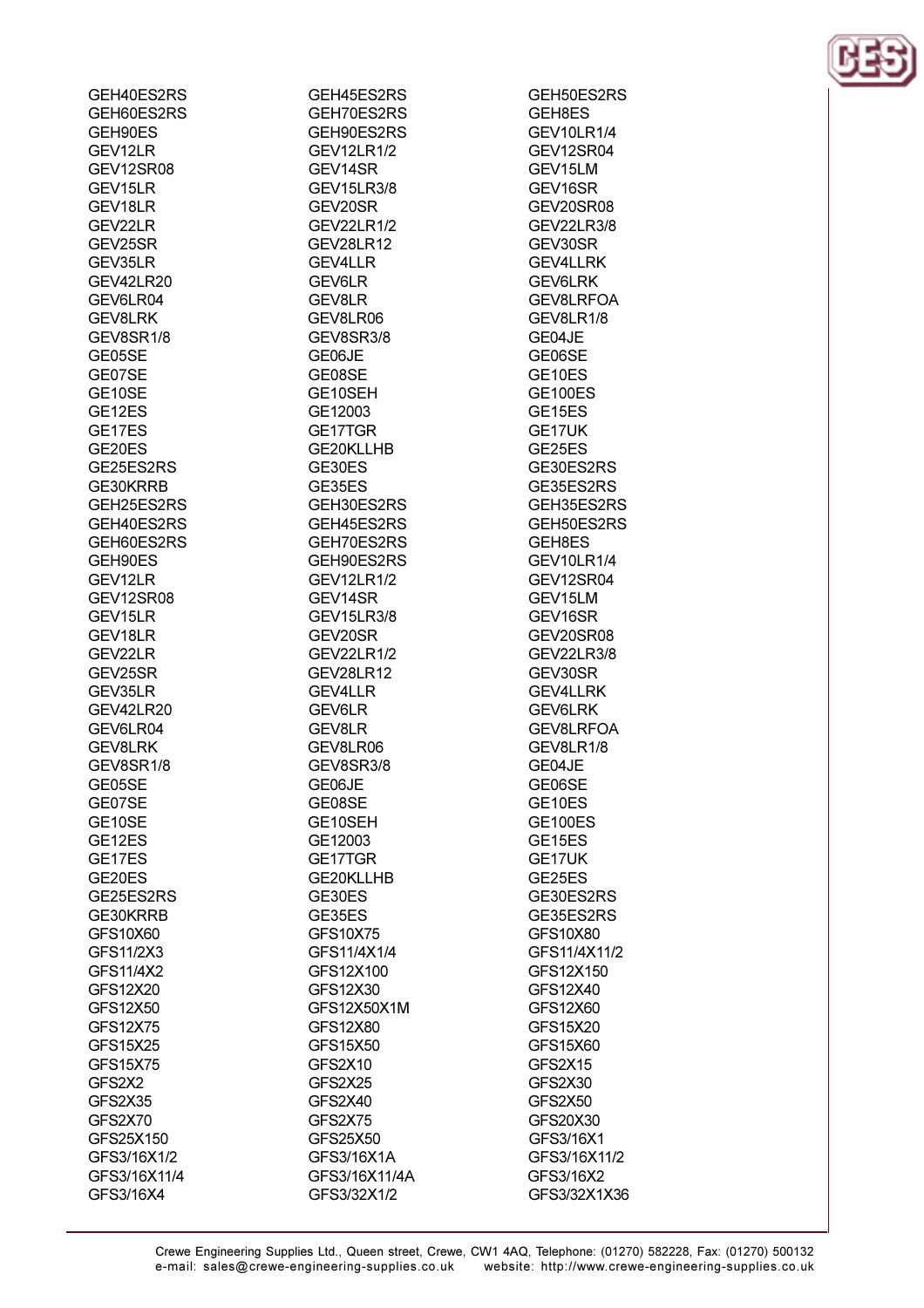

| GFS3/32X11/2     | GFS3/32X6      | GFS3/4X11/4     |
|------------------|----------------|-----------------|
| GFS3/4X2         | GFS3/4X21/2    | GFS3/4X3/16     |
| GFS3/4X3/4       | GFS3/4X4       | GFS3/4X5/8      |
| GFS3/4X6         | GFS3/64X1/2    | GFS3/8X1        |
| GFS3/8X1/2       | GFS3/8X11/2    | GFS3/8X11/4     |
| GFS3/8X2         | GFS3/8X4       | GFS3/8X5/8      |
| GFS3X1/2         | GFS3X10        | GFS3X100        |
| GFS3X15          | GFS3X150       | GFS3X2          |
| GFS3X2X24        | GFS3X20        | GFS3X200        |
| GFS3X80          | GFS30          | GFS4X10         |
| GFS4X25          | GFS4X50        | GFS5/16X21/2    |
| GFS5/16X31/2     | GFS5/16X4      | GFS5/16X6       |
| GFS5/32X3        | GFS5/8X1       | GFS5/8X11/2     |
| GFS5/8X11/4      | GFS5/8X2       | GFS5/8X21/2     |
| GFS5/8X3         | GFS5/8X5/8     | <b>GFS5/8X6</b> |
| GFS5X10          | GFS5X50A       | GFS5X60         |
| GFS6X1/2         | GFS6X10        | GFS6X100X1      |
| GFS6X11/4        | GFS6X2         | GFS6X20         |
| GFS6X20X1        | GFS6X200       | GFS6X25         |
| GFS6X30X1        | GFS6X300       | GFS6X50         |
| GFS6X60          | GFS7/16X1      | GFS7/16X6       |
| GFS8X15          | GFS8X150       | GFS8X200        |
| GFS8X30          | GFS8X80        | GFS9/16X2       |
| GFS9/32X3        | GGS2540L       | GHM36           |
| GHM41            | GHM46          | GHM50           |
| GHM55            | GHM60          | GHM65           |
| GHM70            | GHM75          | GHM80           |
| <b>GH10</b>      | GH1437         | GH1480          |
| GH1500           | GH1625         | GH1670          |
| GH1687           | GH1812         | GH1860          |
| GH1875           | GH2000         | GH2062          |
| GH2125           | GH2187         | GH2250          |
| GH2375           | GH2500         | GH2562          |
| GH2625           | GH2750         | GH2937          |
| GH3000           | GH3125         | <b>GIB1/2</b>   |
| <b>GIB1/2A</b>   | <b>GIB1/4</b>  | <b>GIB10</b>    |
| GIB20A           | GIB3/4         | GIB3/8          |
| GIB3/8A          | <b>GIB3/8B</b> | GIB3/8X5/16     |
| GIB5/16          | GIB5/16A       | GIB5/16B        |
| GIB5/8           | <b>GIB5/8A</b> | <b>GIB5/8B</b>  |
| GIB <sub>6</sub> | <b>GIB7/8</b>  | GIB7/8A         |
| GIB <sub>8</sub> | GIB9/16        | GK              |
| <b>GKC</b>       | <b>GKCA</b>    | <b>GKCB</b>     |
| <b>GKCC</b>      | <b>GKCD</b>    | <b>GKCE</b>     |
| <b>GKCF</b>      | <b>GKCG</b>    | <b>GKCH</b>     |
| <b>GKCI</b>      | <b>GKCJ</b>    | <b>GKG</b>      |
| <b>GKGA</b>      | <b>GKGB</b>    | <b>GKGC</b>     |
| <b>GKGD</b>      | <b>GKGE</b>    | <b>GKGF</b>     |
| <b>GKGH</b>      | <b>GKGI</b>    | <b>GKGK</b>     |
| <b>GKGY</b>      | <b>GKK</b>     | <b>GKKA</b>     |
| <b>GKM</b>       | <b>GKN</b>     | <b>GKNA</b>     |
| <b>GKNB</b>      | <b>GKNC</b>    | <b>GKNR</b>     |
| <b>GKNRA</b>     | <b>GKP</b>     | <b>GKR</b>      |
| <b>GKS</b>       | <b>GKT</b>     | <b>GKU</b>      |
| <b>GKUA</b>      | <b>GKUB</b>    | <b>GKUC</b>     |
| <b>GKW</b>       | GK25DO         | GK50DO          |
| <b>GLAND</b>     | GLA1           | GLE30KRRB       |
| GL0606           | GL0616         | GL0810          |
| GL0812           | GL0816         | GL0912A         |
| GL1008           | GL1016         | GL1212          |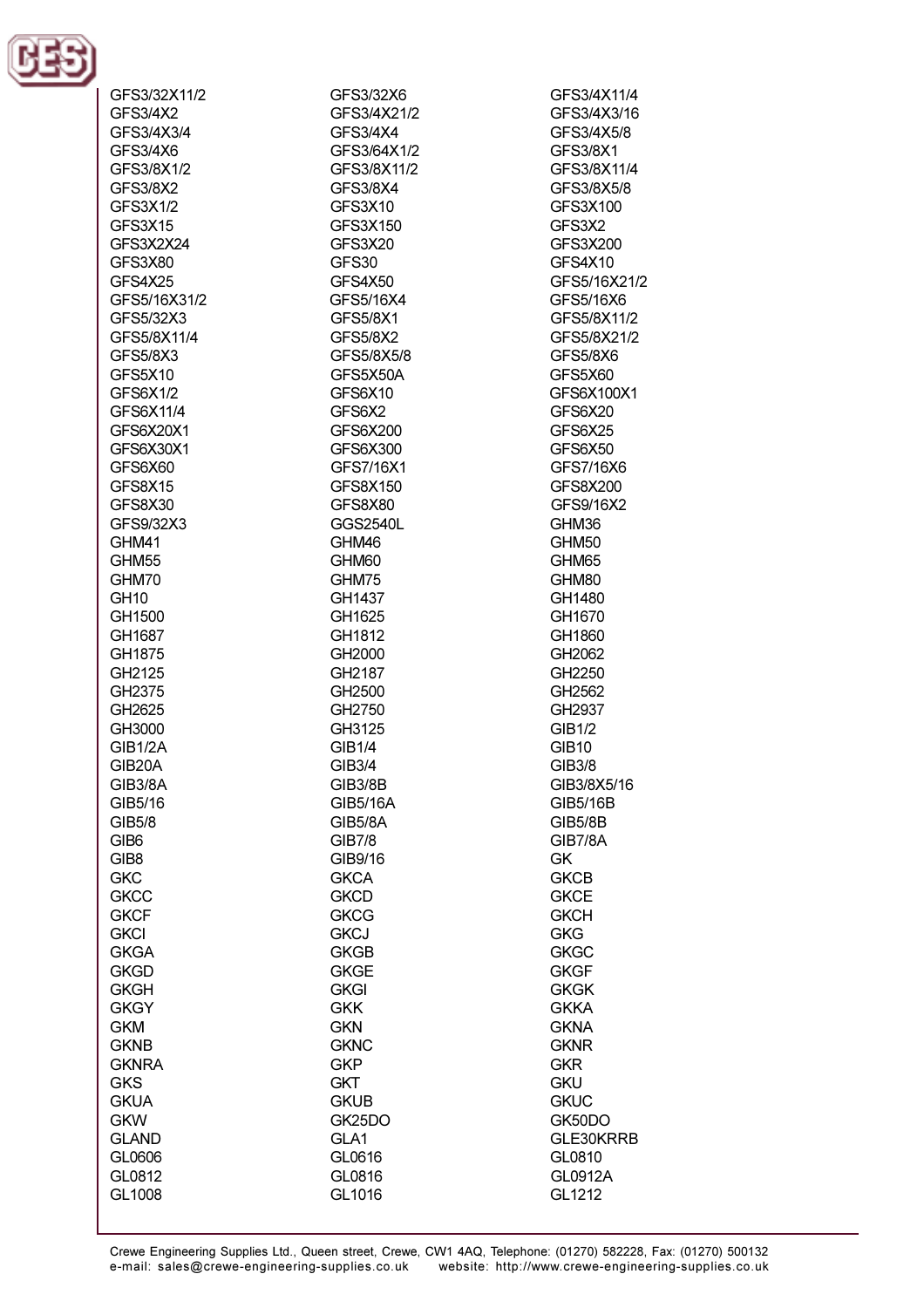| GL1224            | GL <sub>15</sub>  |
|-------------------|-------------------|
| GL1632            | GL1824            |
| GL1824P           | GL2220            |
| GL2232            | GL2232A           |
| GL2432            | GL32              |
| GL3648            | GMB0203DU         |
| <b>GMB0406DU</b>  | GMB0408DU         |
| <b>GMB0508DU</b>  | GMB0510DU         |
| GMB0610DU         | <b>GMB0808DU</b>  |
| <b>GMB0812DU</b>  | GMB10050DU        |
| <b>GMB1008DU</b>  | GMB1010DU         |
| <b>GMB1012DU</b>  | <b>GMB1020DU</b>  |
| <b>GMB11095DU</b> | <b>GMB1208DU</b>  |
| <b>GMB1215DU</b>  | <b>GMB1215DX</b>  |
| GMB1220DX         | <b>GMB1410DU</b>  |
| <b>GMB1420DU</b>  | GMB1510DU         |
| <b>GMB1515DU</b>  | <b>GMB1515DX</b>  |
| <b>GMB1612DU</b>  | <b>GMB1615DU</b>  |
| <b>GMB1620DU</b>  | <b>GMB1620DX</b>  |
|                   |                   |
| GMB1720DU         | GMB1820DU         |
| <b>GMB2010DU</b>  | <b>GMB2015DU</b>  |
| <b>GMB2025DU</b>  | <b>GMB2030DU</b>  |
| <b>GMB2215DU</b>  | <b>GMB2220DU</b>  |
| <b>GMB2420DU</b>  | <b>GMB2425DX</b>  |
| <b>GMB2520DU</b>  | <b>GMB2525DU</b>  |
| <b>GMB2530DX</b>  | <b>GMB2830DU</b>  |
| <b>GMB3020DU</b>  | <b>GMB3020DX</b>  |
| <b>GMB3030DU</b>  | <b>GMB3030DX</b>  |
| <b>GMB3520DU</b>  | <b>GMB3520DX</b>  |
| <b>GMB3550DU</b>  | GMB3550DX         |
| GMB4030DX         | GMB4040DU         |
| <b>GMB5030DU</b>  | <b>GMB5060DU</b>  |
| <b>GMB7040DX</b>  | GMB7050DU         |
| GMR56DU60         | GM1881            |
| GPKF1             | <b>GPM1020DX</b>  |
| <b>GPM1620DX</b>  | <b>GPM1815DX</b>  |
| GPM2015DX         | <b>GPM2030DX</b>  |
| GPM2525DX         | GPM2530DX         |
| <b>GPM3020DX</b>  | GPM3030DX         |
| <b>GPM3520DX</b>  | GPM4030DX         |
| <b>GPM5060DX</b>  | GPM6060DX         |
| GP3511            | GP5DU             |
| GREYDAYE1/16      | GREYDAYE1/32      |
| GR11016HR75       | GR <sub>12N</sub> |
| <b>GR20</b>       | GR24SS            |
| <b>GR28S</b>      | GSV12L            |
| <b>GSWB1604</b>   | GSWB2003          |
| <b>GSWB2007</b>   | <b>GSWB2608</b>   |
| GS81102           | GS81103           |
| GS81105           | GS81106           |
| GS81108           | GS81111           |
| GS81113           | GS81114           |
| GS81118           | GS81126           |
| GS81211           | GS81212           |
| GTN4              | GT10              |
| GT120/1/1         | GT17              |
| GT200/1/1         | GT <sub>21</sub>  |
| GT <sub>27</sub>  | GT <sub>3</sub>   |
| GT43              | GT <sub>5</sub>   |
| GT7               | GT9               |
|                   |                   |

GL1616 **GL1824A** GI 2224 GL2424 GL3248 **GMB0404DU GMB0505DU** GMB0606DU **GMB0810DU** GMB10060DU **GMB1010DX** GMB11050DU **GMB1212DU GMB1220DU GMB1415DU GMB1512DU GMB1610DU GMB1615DX GMB1625DU GMB1820DX GMB2020DU** GMB220100DU **GMB2220DX GMB2515DU GMB2530DU GMB3015DU GMB3025DU GMB3040DU GMB3535DU GMB4030DU GMB4530DU GMB5540DU GMB8060DU** GN203KLLB GPM1525DX **GPM1825DX** GPM2225DX **GPM3012DX** GPM3040DX **GPM5040DX** GP1DU GQF50 GREYDAYE1/8 GR<sub>18</sub> **GR26SS** GSV12S **GSWB2006** GS81101 GS81104 GS81107 GS81112 GS81116 GS81206 GTH230114 GT<sub>12</sub> GT18 GT<sub>26</sub> GT4 GT<sub>6</sub> GV<sub>10</sub>L

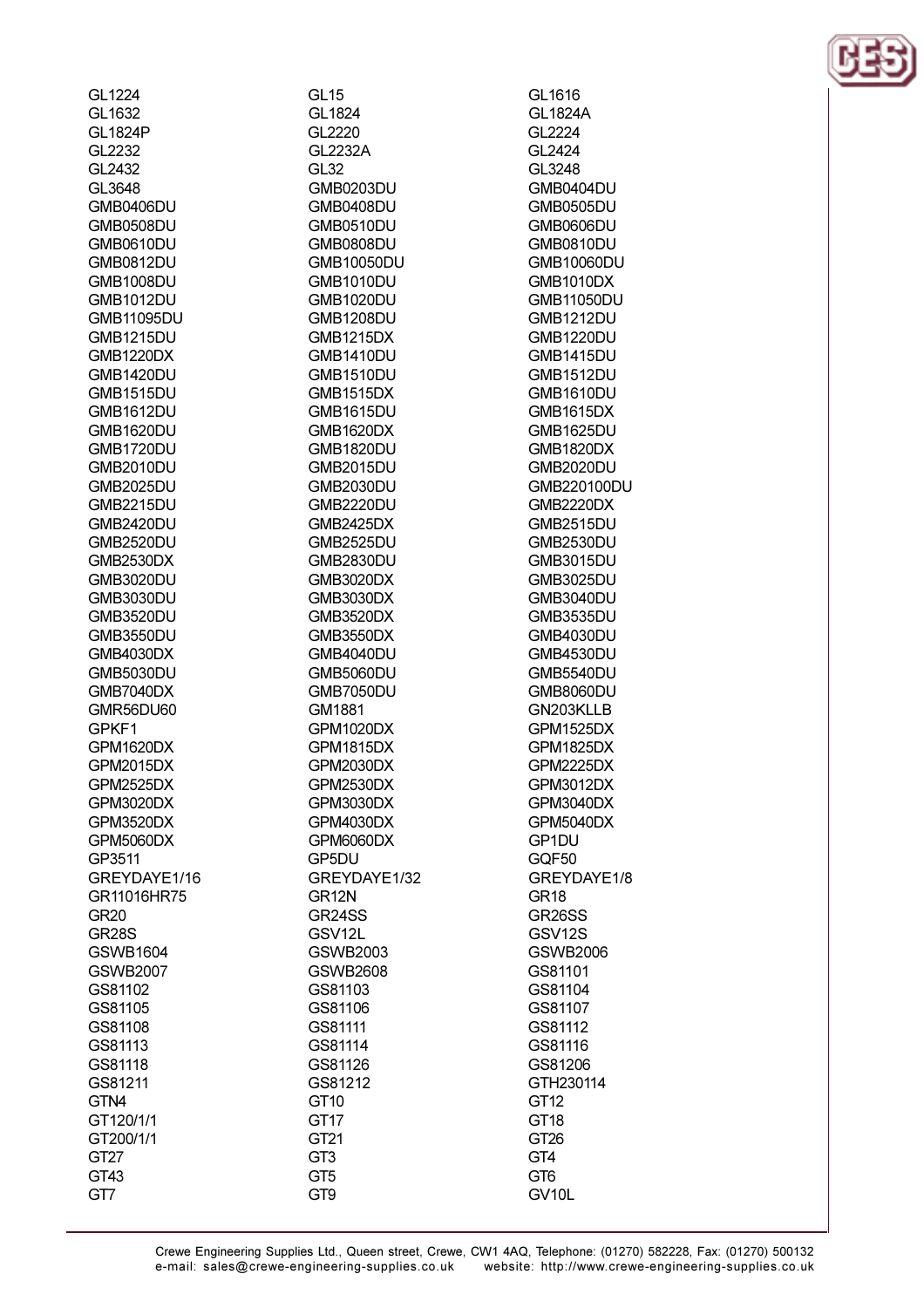

**GV10S** 

| GV12S              |
|--------------------|
| GV18L              |
| GV22L              |
| GV55               |
| GV60               |
| GWB2205            |
| GWB4816            |
|                    |
| GWC10DX<br>GWC14DX |
|                    |
| GWC20DU<br>GWC25DU |
|                    |
| GWC40DU            |
| GW209PPB4          |
| G02DU02            |
| G03DU06            |
| G04JE              |
| G06DU06            |
| G08DU06            |
| G08JE              |
| G10DU10            |
| G10DX08            |
| G11DX10            |
| G12DU12            |
| G12DX16            |
| G16DU16            |
| G16DX16            |
| G20DU16            |
| G20DX20            |
| G22DU16            |
|                    |
| G24DU32<br>G32DU16 |
| G48DU32            |
| G70                |
| G83                |
| HAM17I             |
|                    |
| HAM22              |
| HANK1/4X10R        |
| HANK1/4X6R         |
| HANK10X12H         |
| HANK12X6R          |
| HANK2BAX14H        |
| HANK3              |
| HANK3/8X14H        |
| HANK4BAX18R        |
| HANK4X16S          |
| HANK5X10R          |
| HANK5X16RA         |
| HANK5X18R          |
| HANK6X12RS/S       |
| HANK6X16H          |
| HANK8X14R          |
| HANK8X8R           |
| HBM22              |
| HBM26              |
| HBM29              |
| HBM33              |
| HBM36              |
|                    |
|                    |
| HBM40<br>HBM46     |

GV12-8S GV<sub>15L</sub>  $GV20S$ **GV25S** GV6L GV<sub>8L</sub> **GWB2432** GWC08DU GWC12DU GWC<sub>16</sub>DU GWC22DU GWC30DU GWC45DU GW211PP3 G02DU03 G04DU04 G05DU06 G06DU08 G08DU08 G10DU06 G10DU12 G10DX14 G11DX14 G12DU16 G14DU16 G16DU24 G18DU12 G20DU20 G20DX28 G24DU16 G24DX32 G36DU40 G52052RSN G74  $G91$ **HAM19** HANK0BAX16H **HANK1/4X12R** HANK1/4X8R HANK10X12R HANK2BAX10H HANK2BAX14R HANK3/16X16H HANK3/8X14R HANK4X10R **HANK5/16X10H** HANK5X14R HANK5X16RZ HANK6X10R HANK6X14B HANK6X16RA HANK8X16H  $HB$ HBM23 HBM27 HBM30 HBM34 HBM37 HBM41 **HBM50** 

GV12L **GV16S**  $G<sub>V</sub>21/2$  $GV50$ GV<sub>6</sub>S GV<sub>8</sub>S GWB4014 GWC10DU GWC14DU GWC18DX GWC24DX GWC35DU GWC45DX GW214PPR6 G025DU025 G04DU06 G05DU08 G06DU12 G08DU10 G10DU08 G10DU14 G11DU14 G12DU08 G12DX12 G16DU12 G16DX12 G18DX16 G20DU28 G207KRRB3 G24DU20 G26DX24 G40DU40 G56DU60 G82 **HAM14** HAM19I HANK1/4X10H HANK1/4X16R HANK10X10R HANK12X10R HANK2BAX10R HANK2BAX16H HANK3/8X10R HANK4BAX16R HANK4X16R **HANK5/16X10R** HANK5X16R HANK5X18HS HANK6X10RA HANK6X14R HANK8X10R HANK8X16R HBDM30 HBM24 HBM28 HBM32 HBM35 HBM38 HBM42 **HBM55**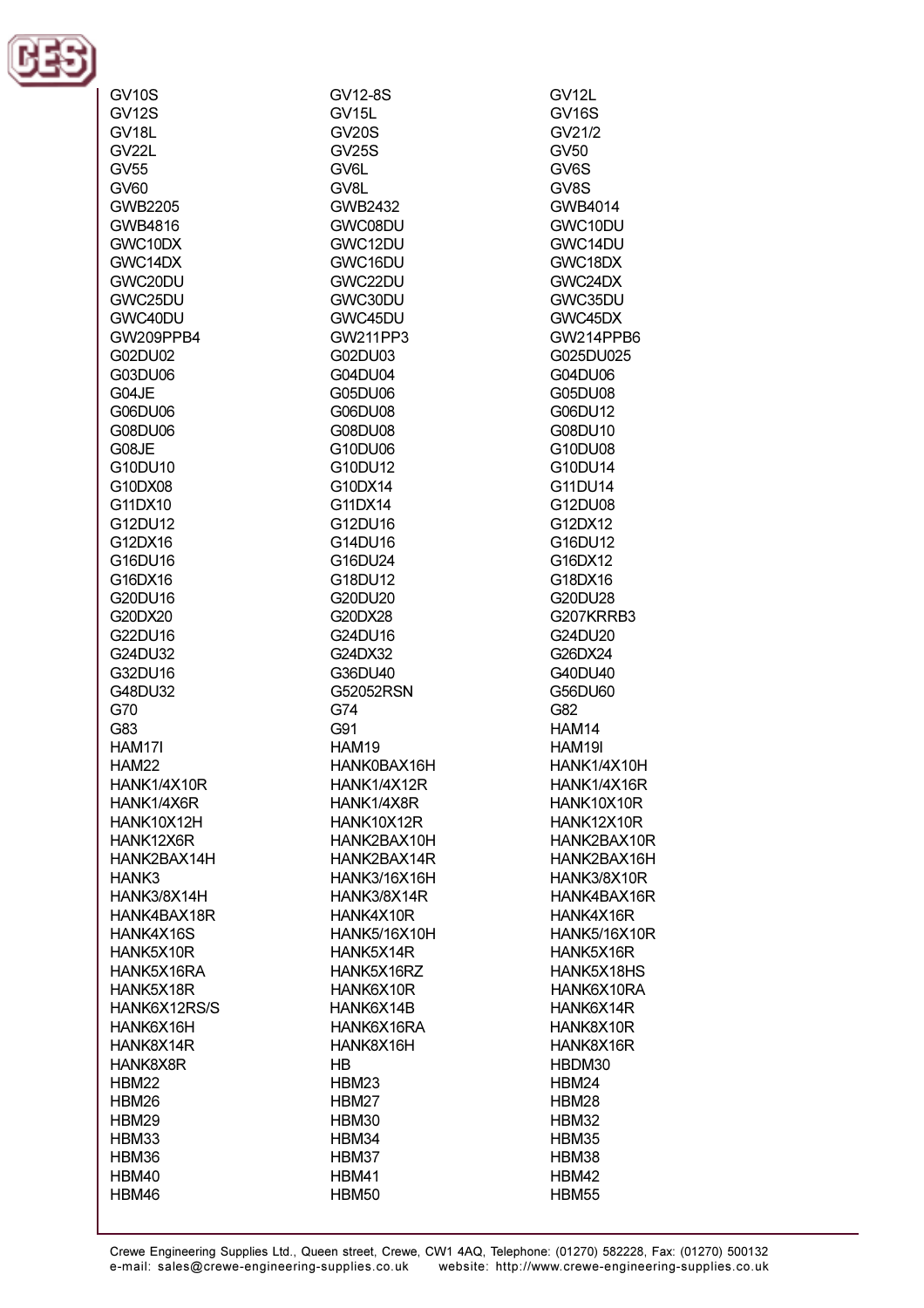| HBM60               | HBS6A               |
|---------------------|---------------------|
| HB1000              | HB1010              |
| HB11/2              | HB1100              |
| <b>HB1187</b>       | HB1200              |
| HB13/4              | <b>HB13/4E</b>      |
| HB1312              | HB1375              |
| HB1437              | HB1480              |
| HB1574              | HB1625              |
| <b>HB1687</b>       | HB1750              |
| HB1860              | <b>HB1875</b>       |
| <b>HB200EX</b>      | <b>HB200GR</b>      |
| <b>HB204GR</b>      | HB2050              |
| <b>HB208EX</b>      | HB21/2              |
| <b>HB212EX</b>      | HB2220              |
| HB <sub>3</sub>     | <b>HB300GR</b>      |
| <b>HB50</b>         | HB500EX             |
| <b>HB608EX</b>      | <b>HB700GR</b>      |
| HB88508             | HB88509             |
| HB88510             | HB920               |
| HC204EX             | HC204GR             |
| HC300GR             | <b>HC308EX</b>      |
| HC400EX             | HC400GR             |
| HC500GR             | HC608EX             |
| HDJT40              | HDJT55              |
| HDR15               | HDR19               |
| HEV1020X30          | HEV1040X30          |
| HEV1060X25          | HEV1080X40          |
| <b>HEV1120</b>      | <b>HEV1160X30</b>   |
| HEV1180X30          | HEV1200X30          |
| HEV1270X19          | HEV1300X25          |
| <b>HEV1400X25</b>   | <b>HEV1475X22</b>   |
| HEV1475X32          | HEV1500X32          |
| <b>HEV1550X55</b>   | <b>HEV1555X55</b>   |
| HEV1650X30          | HEV1680X30          |
| HEV1710X25          | HEV1710X30          |
| <b>HEV1770X25</b>   | HEV1770X30          |
| HEV2120X30          | HEV2160X30          |
| <b>HEV440X12</b>    | <b>HEV450X20</b>    |
| <b>HEV545X25</b>    | <b>HEV545X40</b>    |
| <b>HEV635X25</b>    | <b>HEV640X20</b>    |
| <b>HEV650X30</b>    | <b>HEV692X15</b>    |
| <b>HEV740X40</b>    | <b>HEV749</b>       |
| <b>HEV800X30</b>    | <b>HEV820X17</b>    |
| <b>HEV880X30</b>    | <b>HEV900</b>       |
| <b>HEV940X30</b>    | <b>HEV960X25</b>    |
| <b>HEV985X60</b>    | <b>HEX.050</b>      |
| HEXBS.050           | HEXBS10             |
| HEXBS3/32           | HEXBS3A             |
| HEXBS5              | HEXBS5/64           |
| HEXBS8              | HEXB <sub>1.5</sub> |
| HEXB1/2             | HEXB <sub>1/4</sub> |
| <b>HEXB10.0</b>     | HEXB10.0A           |
| HEXB14              | HEXB17              |
| HEXB2.0             | HEXB <sub>2.5</sub> |
| HEXB3/16            | <b>HEXB3/32</b>     |
| HEXB4.0             | HEXB5.0             |
| HEXB5/16            | <b>HEXB5/32</b>     |
| HEXB6.0             | HEXB7               |
| HEXB7/64            | HEXB8.0             |
| HEXD <sub>2.5</sub> | HEXD4.0             |
|                     |                     |

HBS6M HB1062 HR1125 HB1250 HB1300 HB1390 HB1500 HB1670 HB1812 H<sub>B2</sub> HB2000 HB2062 HB21/4 HR23/8 **HB308GR HB60 HB875** HB8851A2 **HB937 HC300EX HC308GR HC408EX** HDB001P3 HDM36 HD1645 HEV1060X20 **HEV1100X50 HEV1180X20** HEV1235X30 HEV1360X25 **HEV1475X25 HEV1543** HEV1565X40 **HEV1710 HEV1720X25 HEV1880X75 HEV282X15 HEV515X25 HEV630X25 HEV650X25 HEV715X25 HEV800X25 HEV850X20 HEV920X60 HEV980X30 HEXB.050** HEXBS3 HEXBS4 HEXBS6 HEXB1/16 HEXB1/8 HEXB12 HEXB19 HEXB3.0 HEXB3/8 HEXB5.5 **HEXB5/64 HEXB7/32** HEXB9/64 HEXL1.5

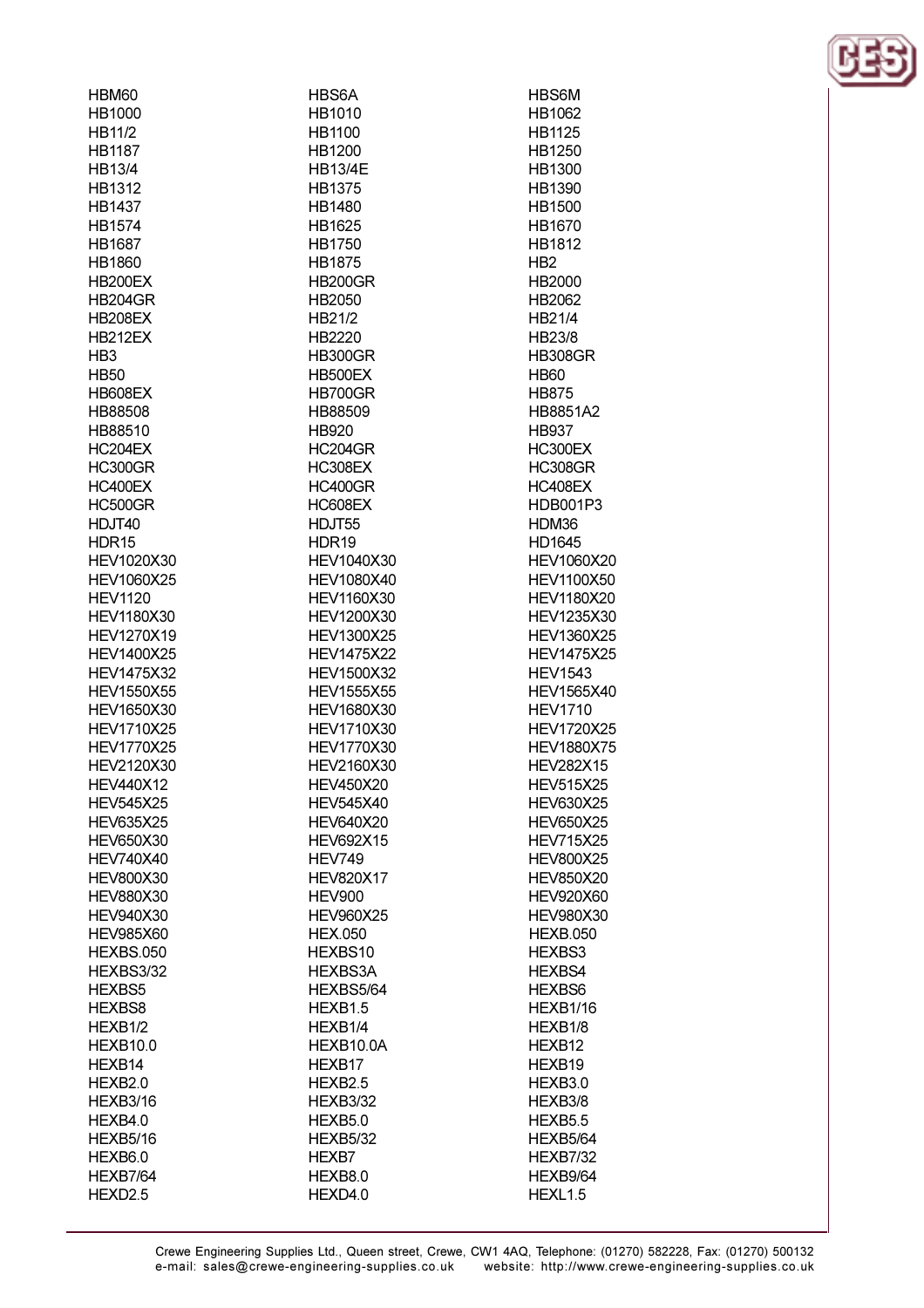

| HEXL1/16        | HEXL1/2             | HEXL1/4             |
|-----------------|---------------------|---------------------|
| HEXL1/8         | <b>HEXL10.0</b>     | HEXL10.0A           |
| <b>HEXL12.0</b> | HEXL12.0A           | HEXL12.0B           |
|                 |                     |                     |
| <b>HEXL14.0</b> | HEXL14.0A           | HEXL14.0B           |
| <b>HEXL17.0</b> | HEXL17.0A           | <b>HEXL19.0</b>     |
|                 |                     |                     |
| HEXL19.0A       | HEXL2.0             | HEXL <sub>2.5</sub> |
| HEXL3.0         | <b>HEXL3/16</b>     | <b>HEXL3/32</b>     |
| HEXL3/4         | HEXL3/8             | HEXL4.0             |
| HEXL5.0         | HEXL <sub>5.5</sub> | <b>HEXL5/16</b>     |
|                 |                     |                     |
| <b>HEXL5/32</b> | HEXL5/64            | HEXL5/8             |
| HEXL6.0         | HEXL7.0             | <b>HEXL7/16</b>     |
| <b>HEXL7/32</b> | <b>HEXL7/64</b>     | HEXL8.0             |
|                 |                     |                     |
| HEXL8.0A        | HEXL9/16            | HEXL9/64            |
| HEXL9/64A       | <b>HEXS</b>         | <b>HEXSA</b>        |
| <b>HEXSB</b>    | <b>HEXSBA</b>       | <b>HEXSBB</b>       |
|                 |                     |                     |
| <b>HEXSBC</b>   | <b>HEXSBD</b>       | <b>HEXSBE</b>       |
| <b>HEXSBF</b>   | <b>HEXSBFA</b>      | <b>HEXSBG</b>       |
| <b>HEXSBH</b>   | <b>HEXSBJ</b>       | <b>HEXSBK</b>       |
| <b>HEXSBL</b>   | <b>HEXSC</b>        | <b>HEXSD</b>        |
|                 |                     |                     |
| <b>HEXSE</b>    | <b>HEXSET</b>       | <b>HEXSF</b>        |
| <b>HEXSFA</b>   | <b>HEXSFB</b>       | <b>HEXSFC</b>       |
| <b>HEXSFD</b>   | <b>HEXSFE</b>       | <b>HEXSFF</b>       |
|                 |                     |                     |
| <b>HEXSFG</b>   | <b>HEXSFH</b>       | <b>HEXSFI</b>       |
| <b>HEXSFJ</b>   | <b>HEXSFK</b>       | <b>HEXSFL</b>       |
| <b>HEXSFM</b>   | <b>HEXSFN</b>       | <b>HEXSG</b>        |
| <b>HEXSH</b>    | <b>HEXSI</b>        | <b>HEXSJ</b>        |
|                 |                     |                     |
| <b>HEXSL</b>    | <b>HEXSML</b>       | <b>HEXSO</b>        |
| HEXT            | <b>HEXTA</b>        | HEXT1/4             |
| HEXT1/8         | <b>HEXT10.0</b>     | HEXT10T             |
| HEXT15T         | HEXT2.0             | HEXT2.5             |
|                 |                     |                     |
| HEXT20T         | HEXT25T             | HEXT3.0             |
| <b>HEXT3/16</b> | HEXT3/16B           | <b>HEXT3/32</b>     |
| HEXT3/8         | <b>HEXT3B</b>       | HEXT30T             |
| HEXT4.0         | HEXT4.0A            | HEXT5.0             |
|                 |                     |                     |
| HEXT5.0A        | HEXT5.0B            | HEXT5.0C            |
| <b>HEXT5/16</b> | <b>HEXT5/32</b>     | HEXT5/32A           |
| HEXT5/32B       | HEXT5/32C           | <b>HEXT5B</b>       |
| HEXT6.0         | HEXT6.0A            | HEXT6.0B            |
|                 |                     |                     |
| HEXT6.0C        | <b>HEXT7/32</b>     | <b>HEXT7/64</b>     |
| HEXT8.0         | HEXT8.0A            | HEXT8.0B            |
| HEXT9/64        | <b>HEX0.71</b>      | <b>HEX0.89</b>      |
| HEX1            | <b>HEX1.27</b>      | <b>HEX1.5</b>       |
|                 |                     |                     |
| <b>HEX1/16</b>  | <b>HEX1/2</b>       | HEX1/4              |
| HEX1/8          | <b>HEX10.0</b>      | HEX10A              |
| <b>HEX12.0</b>  | HEX12A              | <b>HEX14.0</b>      |
| <b>HEX14.0A</b> | <b>HEX16.0S</b>     | <b>HEX17.0</b>      |
|                 |                     |                     |
| HEX17A          | <b>HEX19.0</b>      | HEX19A              |
| HEX2.0          | <b>HEX2.5</b>       | <b>HEX22.0</b>      |
| <b>HEX22.0C</b> | HEX22A              | <b>HEX24.0</b>      |
| <b>HEX24.0C</b> | HEX24A              | <b>HEX27.0</b>      |
|                 |                     |                     |
| HEX27A          | <b>HEX3.0</b>       | <b>HEX3/16</b>      |
| <b>HEX3/32</b>  | HEX3/4              | <b>HEX3/8</b>       |
| HEX3/8A         | <b>HEX32.0</b>      | <b>HEX4.0</b>       |
| <b>HEX4.5</b>   |                     |                     |
|                 | <b>HEX5.0</b>       | <b>HEX5.0S</b>      |
| <b>HEX5/16</b>  | <b>HEX5/32</b>      | <b>HEX5/64</b>      |
| <b>HEX5/8</b>   | <b>HEX6.0</b>       | <b>HEX7.0</b>       |
| <b>HEX7/16</b>  | <b>HEX7/32</b>      | <b>HEX7/64</b>      |
| <b>HEX7/8</b>   | <b>HEX8.0</b>       | <b>HEX9.0</b>       |
|                 |                     |                     |
| <b>HEX9/16</b>  | <b>HEX9/64</b>      | HE204.5/8           |
| <b>HE205</b>    | <b>HE206</b>        | HE206.15/16         |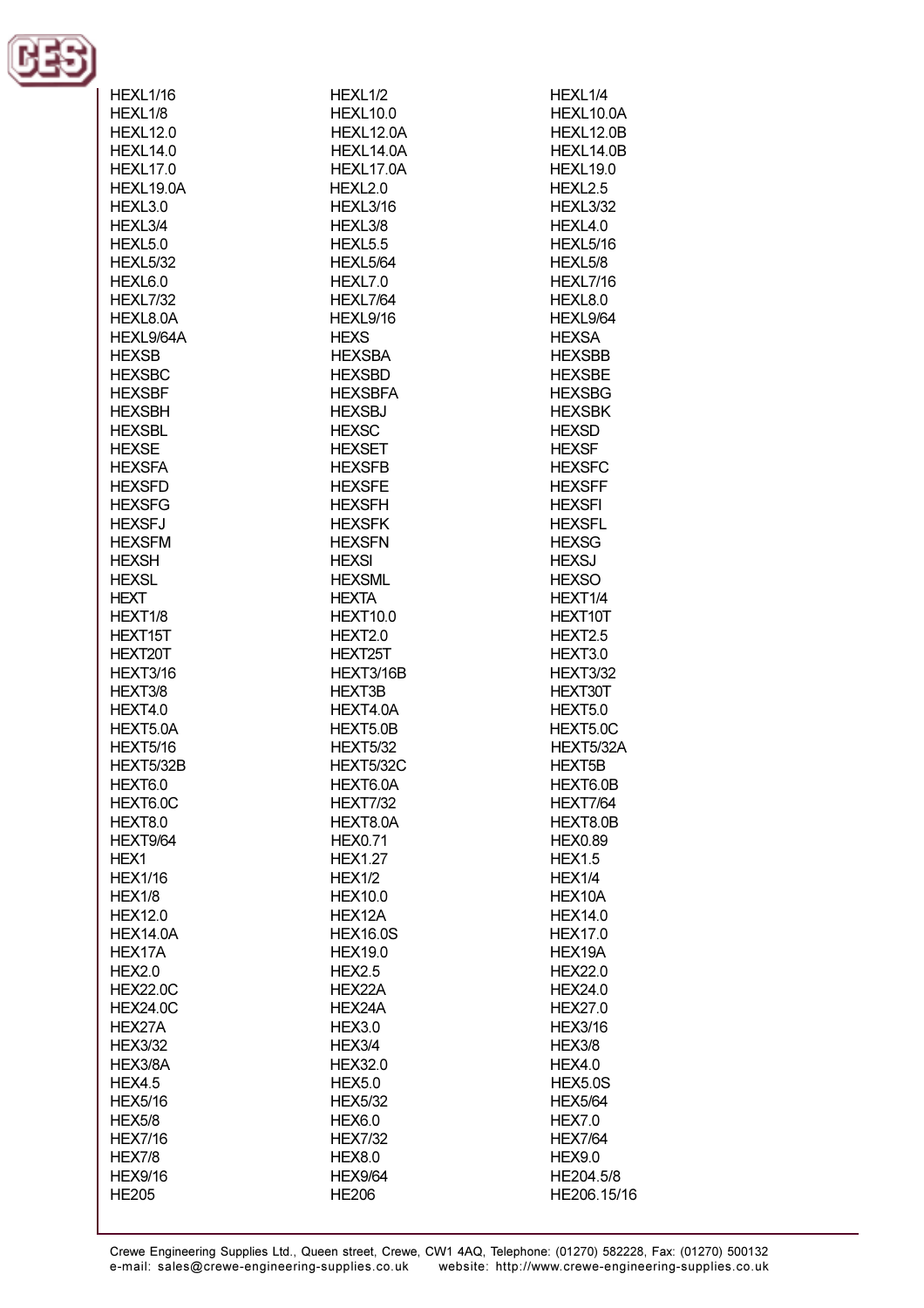HE206.7/8 HE208.11/8 HF209 17/16 HE210.15/8 HE212.21/8 **HE215 HF218 HF222** HE2308 HE2310 HE2313 **HE2316** HE2319.35/16 HF2326 HE3026 HE3040 HE306.7/8 **HE308 HE309** HE310.111/16 HE311.17/8 HE3122 HE3126 **HE313** HF3132 **HE3138 HE315 HE316** HE317.215/16 **HE320** HE322.315/16 **HFL1022 HFL1826 HFL3530** HF1012 HF2016 HF4 HF4C HF4F HF4I HGL12 **HGL3/4** HGL<sub>8</sub> **HGS12 HGS25** HH221430/HH221410 HH221449/HH221410 HH224346 HH228340/HH228310 HH234048/HH234010 HH840249/HH840210 HH924349/HH924310D HH932132/HH932110 HH932145/HH932115 HJ101812 HJ122016 HJ162412 HJ172520 HJ182620TT HJ202820TT

**HE207** HE208.13/8 **HF210 HF211 HE213 HE216 HF219 HE2306** HE2309 **HE2311** HE2313.23/16 **HE2317** HF2320 **HF2328** HE3036 **HE305** HE307.11/8 HE308.11/8 HE309.17/16 **HE311** HE312.21/16 **HE3124** HE3126.47/16 HE3130 HF3134 HE3140 HE315.25/8 HE316.211/16 **HE318** HE320.37/16 **HE324 HFL1226 HFL2026 HF0612 HF1416** HF2520 HF4A HF4D HF4G HGL1 HGL14 HGL<sub>5</sub> **HGS1/2 HGS16** HGS<sub>6</sub> HH221431/HH221410 HH224335/HH224310 HH224346/HH224310 HH228349/HH228310 HH437549/HH437510 HH923649/HH923610 HH926744/HH926710 HH932132/HH932115 **HIW100** HJ101816TT HJ142212 HJ162416 HJ182616 HJ202816 HJ203020

**HE208 HE209** HF210 111/16 HE211.115/16 HE213.23/16 **HF217 HF220** HE2307 HE2309.17/16 HE2311.115/16 HE2315 HE2319 HF2322 HF2328 43/4 HE304.5/8 HE306 HE307.13/16 HE308.13/8 **HE310** HE311.115/16 HE312.21/8 HE3124.43/16 **HE3128** HE3130.53/16 HF3136 61/4 **HE3148** HE315.27/16 **HE317 HE319 HE322 HFL0822 HFL1626 HFL2530 HF0812** HF1616 HF3520 HF4B HF4E **HF4H HGL1/2** HGL20 **HGL5/8 HGS1/4** HGS20 HH221410 HH221442/HH221410 HH224340/HH224310 HH224346/HH224310D HH231649/HH231610 HH506349/HH506310 HH924349 HH932110 HH932145/HH932110 HJ091712 HJ122012 HJ142216 HJ162416TT HJ182620 HJ202820 HJ207

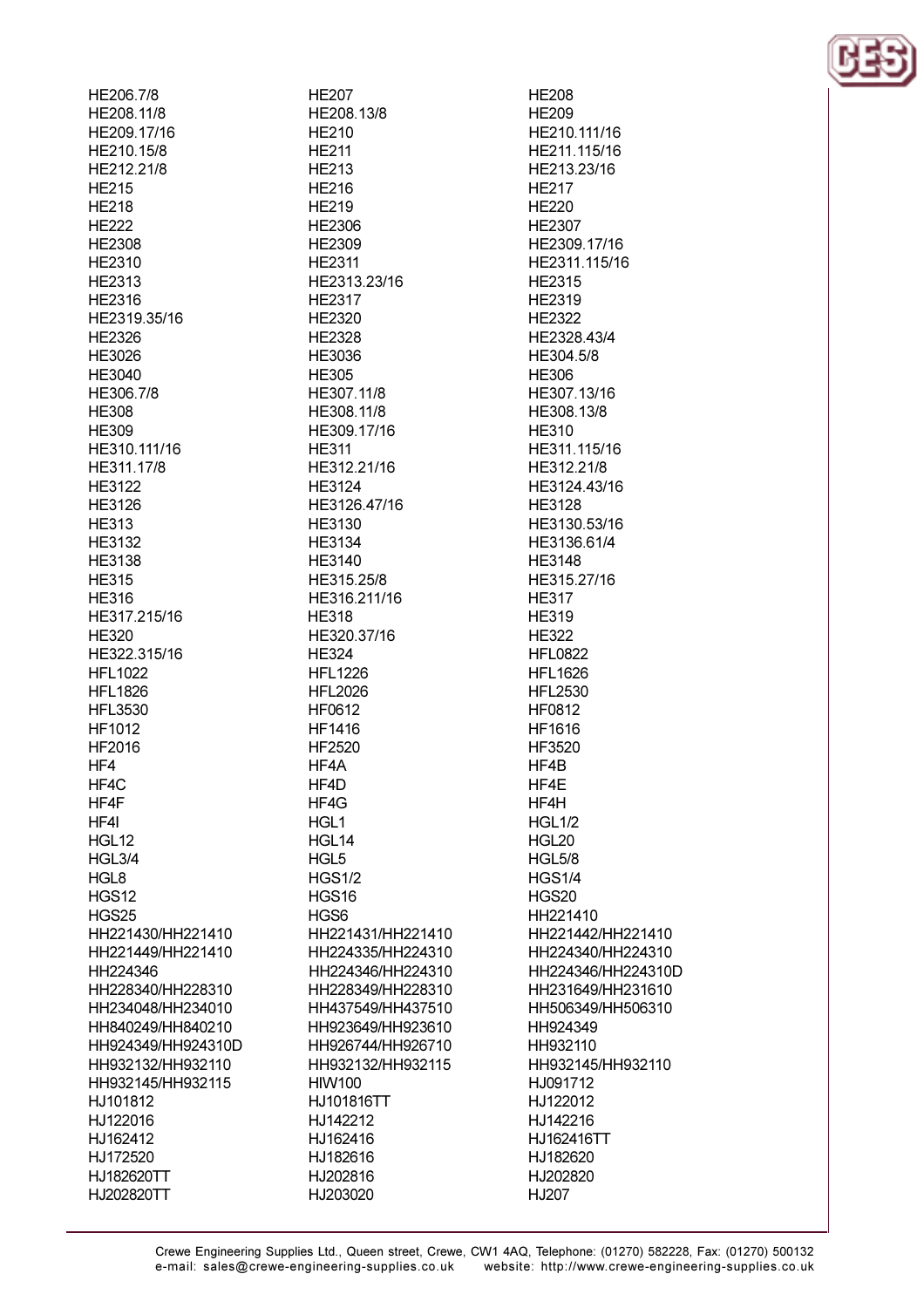

HJ208 HJ212920 H.1223016 H.12309 HJ243320 HJ283716 HJ293820 HJ311 HJ314020 HJ319 H.I324120 HJ364828  $H.I406$ H.1445628 HJ526828 HJ567232 HJ688432 HJ8010436 **HKA HK0306 HK0608 HK0709 HK0910 HK1/2X18T HK1/2X18TF HK1/2X24TE** HK1/2X24T2 **HK1X10T** HK1X14TS **HK1X14T2** HK1012 **HK11/2X10T** HK11/4X10T2 **HK11/4X14T** HK11/4X6T2 HK1210 **HK12162RS HK1412 HK1514RS HK1522 HK1616 HK1622** HK1816 HK2016 **HK20202RS** HK2212 **HK2218RS** HK2516 HK2520 **HK25302RS** HK2820 **HK30162RS** HK3026 HK3520 **HK40162RS HK4516 HK5/8X18T** HK5520 HLBA1P-2 HLF103CNX1D

HJ212 HJ214 H.1223020 H.I2315 HJ263516 HJ283720 HJ303920 HJ313 HJ316 HJ320 HJ336 HJ364828TT  $H.1416$ H.1486024 HJ526832 HJ607632 HJ729636 HJ8811240 HKBM6 **HK0408 HK0609 HK0808 HK1/2 HK1/2X18TA** HK1/2X18T1 **HK1/2X24TR HK1/2X32T HK1X10T1 HK1X14T1** HK1X6T **HK1012A HK11/4X10T** HK11/4X10T3 **HK11/4X6T** HK11/4X6T3 **HK1212 HK13/4X18T HK14162RS** HK1516 HK1612 **HK16162RS HK1712 HK18162RS HK2018RS** HK2030 HK2216 HK2220 **HK25162RS HK25202RS HK2538 HK28202RS HK3018RS** HK3038 **HK35202RS** HK4020 **HK4520 HK5025 HK5528** HLBI<sub>2</sub> HLF103CNX2D HJ212916 **HJ216E** H.I223020TT HJ243316 HJ263520 HJ283720TT H.I310 HJ314 HJ317 HJ324116 HJ364824 HJ405228 H.1445624 H.I486028 HJ567228 HJ648032 HJ729640 HJ9612048 HKML9/CP **HK0509** HK0610 **HK0810 HK1/2X14T HK1/2X18TB HK1/2X24T HK1/2X24TS HK1/2X32TE** HK1X14T HK1X14T1B HK1010 **HK1015** HK11/4X10T1 HK11/4X10T4 HK11/4X6T1 **HK11/8X14T HK1212A HK1312 HK1512 HK15162RS HK1614RS HK16202RS HK1812** HK2012 HK2020 HK2210 **HK22162RS** HK2512 **HK2518RS** HK2526 HK2816 **HK3016A** HK3020 HK3512 HK4016 **HK4416 HK4522 HK5028** HK6020 HLF014CNX2D HLF104CNX1D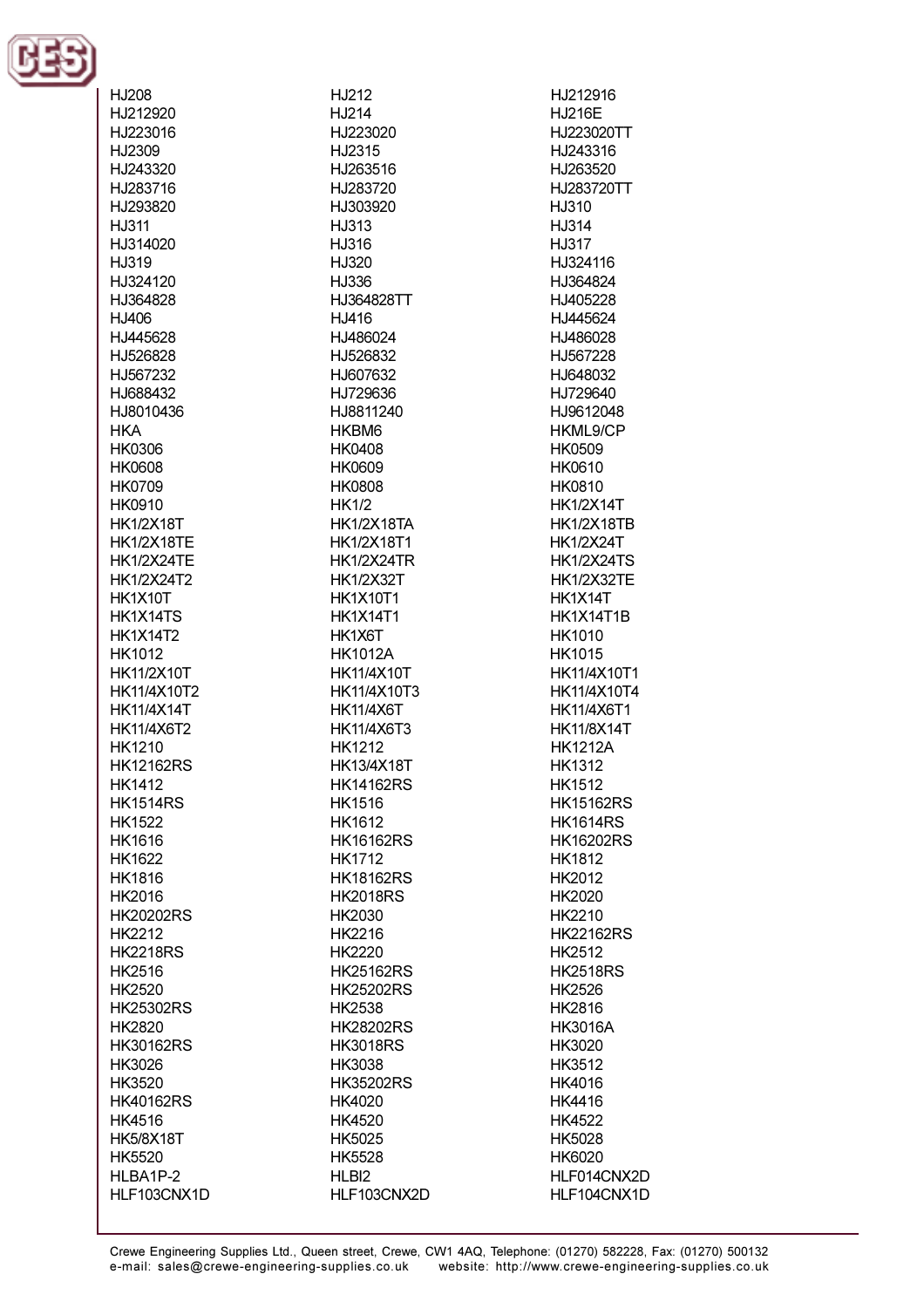HLF104CNX11/2D HLF105CNX1D HI F105CNX21/2D **HLF106CNX11/2D** HLF106CNX3D HLF108CNX1D HI F108CNX2D HLF108CNX4D HLF110CNX2D HLF111CNX2D HLF112CNX1D **HLF112CNX21/2D** HLF116CNX1D **HI F116CNX21/2D** HLF118CNX11/2D HLF120CNX2D HLF124CNX1D HLF130CNX1/2D **HLF408CNX11/2D** HLF510CNX1D HLF512CNX2D HLMIP112 **HLM10X1.25RK HLM12X1.5RK** HI M14X3/4 HLM20 HLM3X0.5RK **HLNO8UNCRK** HLPIP-8 HLSMIP116 **HLS510CNX11/2D** HLU5/8RK HLWIP-10 **HL050080P** HL060100P **HL070100F HL080125R** HL1/4BSFRK HL1/4WRK HL10CRU **HL100100P HL100150B HL110150P** HL1185-10CNX11/2D **HL1185-2CNX2D** HL1185-4CNX11/2D **HL1185-5CNX1D HL1185-6CNX1D HL1185-7CNX1D** HL1185-8CNX11/2D **HL1191-10CNX1D** HL1191-12CNX2D HL1191-4CNX11/2D HL1191-5CNX11/2D HL1191-6CNX11/2D **HL1191-7CNX2D HL1191-8CNX2D** HL120125P **HL120175R** HL1255-10CNX1D

HLF104CNX2D **HLF105CNX11/2D** HI F105CNX3D HLF106CNX2D **HLF107CNX11/2D HLF108CNX11/2D HLF108CNX21/2D** HLF110CNX1D **HLF110CNX21/2D** HLF112ACNX1D HLF112CNX11/2D HLF112CNX3D HLF116CNX11/2D HI F116CNX21/2DA HLF120CNX1D HLF122CNX1D **HLF124CNX11/2D** HLF130CNX11/2D **HI F416 HLF510CNX11/2D HLI14** HLMIP116 **HLM11X1.25RK HLM12X1.75RK** HI M16X1 5RK HLM24X1.5RK HLM30RK HLPIP-2 HLPIP4 **HLS106CNX11/2D HLU10** HLU6 HLWIP4 HL06CBB HL060100R HL080125B HL1/2UNFRK **HL1/4UNCRK** HL1/8BSPRK HL10WP HL100125B **HL100150P HL1185-04CNX1D HL1185-10CNX2D** HL1185-3CNX11/2D **HL1185-4CNX2D** HL1185-5CNX11/2D HL1185-6CNX11/2D HL1185-7CNX11/2D **HL1185-8CNX2D** HL1191-10CNX11/2D **HL1191-3CNX2D HL1191-4CNX2D HL1191-5CNX2D HL1191-6CNX2D HL1191-8CNX1D** HL12FRB HL120175B **HL1216-6CNX2D** HL1255-10CNX21/2D HLF104CNX3D HLF105CNX2D HI F106CNX1D **HLF106CNX21/2D** HLF107CNX2D HLF108CNX11/2DS HLF108CNX3D HLF110CNX11/2D HLF110CNX3D HLF112ACNX2D HLF112CNX2D HLF114CNX1D HLF116CNX2D HI F118CNX1D **HLF120CNX11/2D HLF122CNX11/2D** HLF124CNX2D **HLF408CNX11/2** HLF420CNX1D HLF510CNX2D **HLM** HLMIP124 HLM11X1.5RK **HI M14** HI M16X2RK HLM24X2RK **HLM7RK** HLPIP-6 HLSMIP112 HLS116CNX11/2D **HLU12** HLU8 **HL040070P HL060100B HL070100B** HL080125P HL1/2WRK HL1/4UNFR/K HL10CBB HL10WR HL100125P **HL100150R** HL1185-04CNX21/2D HL1185-16CNX11/2D **HL1185-4CNX1D** HL1185-4CNX21/2D **HL1185-5CNX2D HL1185-6CNX2D HL1185-7CNX2D HL1185-8CNX3D** HL1191-12CNX11/2D **HL1191-3CNX3D HL1191-4CNX3D HL1191-6CNX1D HL1191-7CNX1D** HL1191-8CNX11/2D HL12PP HL120175P HL1227-6 HL1255-10X11/2D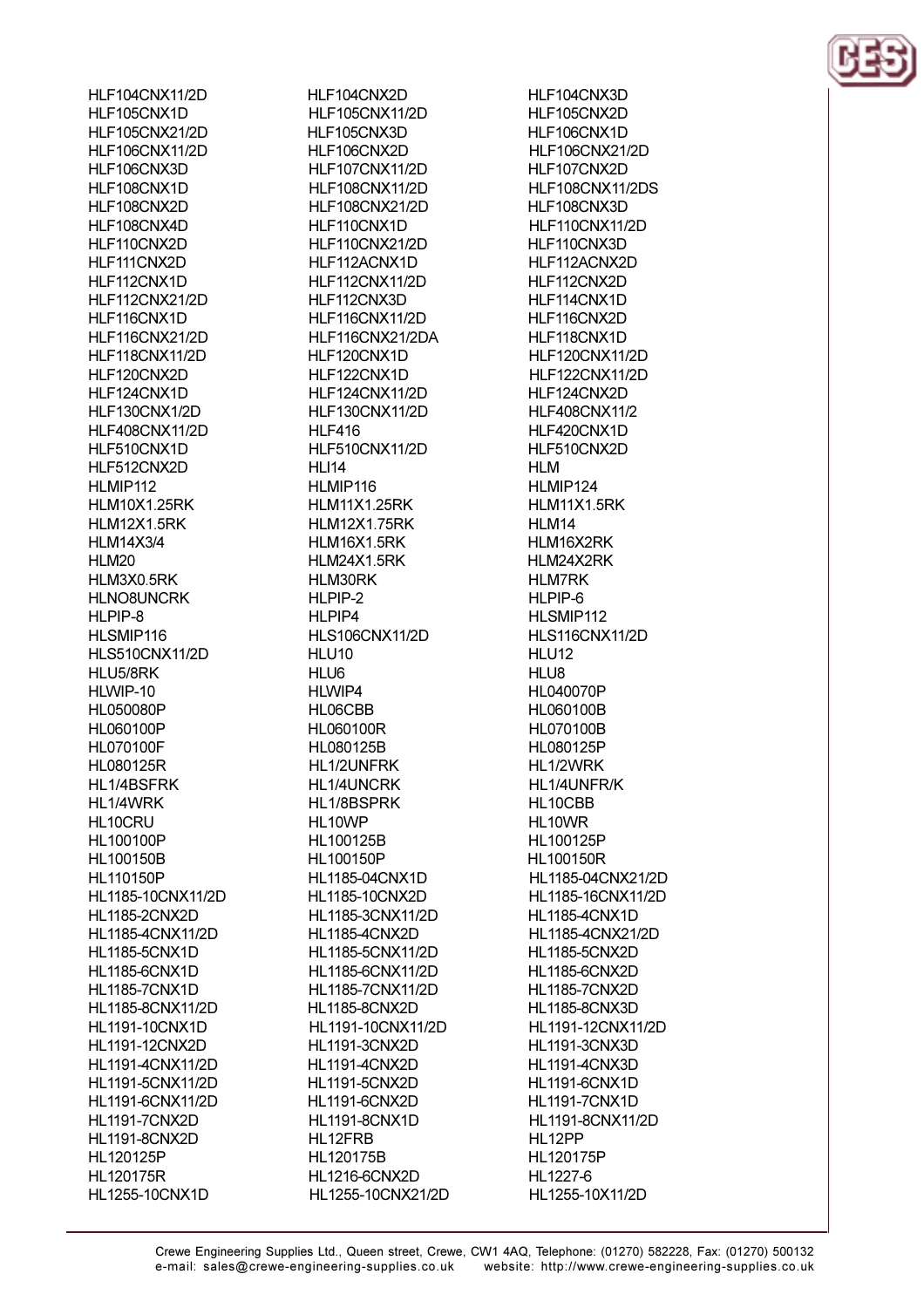

HL1255-12CNX1D HL1255-14CNX11/2D HI 1255-3CNX2D **HL1255-4CNX2D HL1255-5CNX1D** HL1255-5CNX21/2D HI 1255-6CNX2D **HL1255-7CNX1D** HL1255-8CNX11/2D HL1261-10CNX11/2D HL1261-16CNX11/2D **HL1261-4CNX2D** HI 1261-5CNX2D HI 1261-7CNX2D **HL1261-8CNX2D HL1325-2CNX1D HL1325-4CNX1D HL1325-6CNX3D** HL1331-2CNX11/2D **HL140125C HL160200R** HL2BAP HL200250B HI 240300B HI 3/4I INFRK HL3/8UNCRK **HL3591-7CNX3D HL4CRU** HL4PR HL4XB **HL5/16BSF** HL5/8BSFRK HL5/8WRK HL5WB HL<sub>5</sub>XB HL535-12 HL6FBB HL6PP **HL6WP HL6XR HL7CRU** HL79003 HL79006 HL79012 HL79015 HL79023 **HL79024A** HL79027 HL79031 HL79034 HL79043 HL79046 HL79053 HL79061 HL79064 HL79071 HL8WB HL8XB HL9836-6 HL9864-6

HL1255-12CNX2D **HL1255-3CNX1D** HI 1255-4CNX1D HL1255-4CNX21/2D HL1255-5CNX11/2D **HL1255-6CNX1D** HL1255-6CNX21/2D HL1255-7CNX11/2D **HL1255-8CNX2D HL1261-10CNX2D HL1261-4CNX1D HL1261-5CNX1D** HL1261-6CNX11/2D **HI 1261-8CNX1D HL1325-16CNX1D HL1325-2CNX2D HL1325-4CNX2D HL1325-8CNX1D HL1331-2CNX2D HL140125F** HL180250B HL2PP HL200250P HL240300P HL3/8BSFR/K HL3FBB **HL4BRK** HL4PB HL4WP HL4XP HL5/16WRK HL5/8UNCRK HL5CPB HL5WP HL528-4 HL6CPB **HL6FPB** HL6PR HL6XB **HL7CBB** HL79001 HL79004 HL79007 HL79013 HL79021 **HL79023A** HL79025 **HL79027A** HL79032 HL79035 HL79044 HL79051 HL79054 HL79062 HL79065 HL79072 HL8WP HL8XP

HL1255-14CNX1D HL1255-3CNX11/2D HI 1255-4CNX11/2D **HL1255-4CNX3D HL1255-5CNX2D** HL1255-6CNX11/2D **HL1255-6CNX3D HL1255-8CNX1D HL1255-8CNX3D** HL1261-12CNX11/2D HL1261-4CNX11/2D HL1261-5CNX11/2D **HL1261-6CNX2D** HI 1261-8CNX11/2D **HL1325-16CNX2D HL1325-2CNX3D HL1325-6CNX1D** HL1325-8CNX21/2D **HL1331-4CNX2D** HL160200P HL180250P HL2PR **HL200250R** HL240300R HI 3/8RSPRK HL3585-6CNX11/2D **HL4CPB** HL4PP HL4WR HL4XR HL5/16WRKA HL5/8UNFRK **HL5CRU** HL5WR HL528-6 **HL6CRU HL6FRU** HL6WB HL6XP **HL7CPB** HL79002 HL79005 HL79011 HL79014 HL79022 HL79024 HL79026 HL79028 HL79033 HL79042 HL79045 HL79052 HL79055 HL79063 HL79066 HL79073 HL8WR HL8XR

HL9864-5

HL9865105

HL9864-4

HL9865104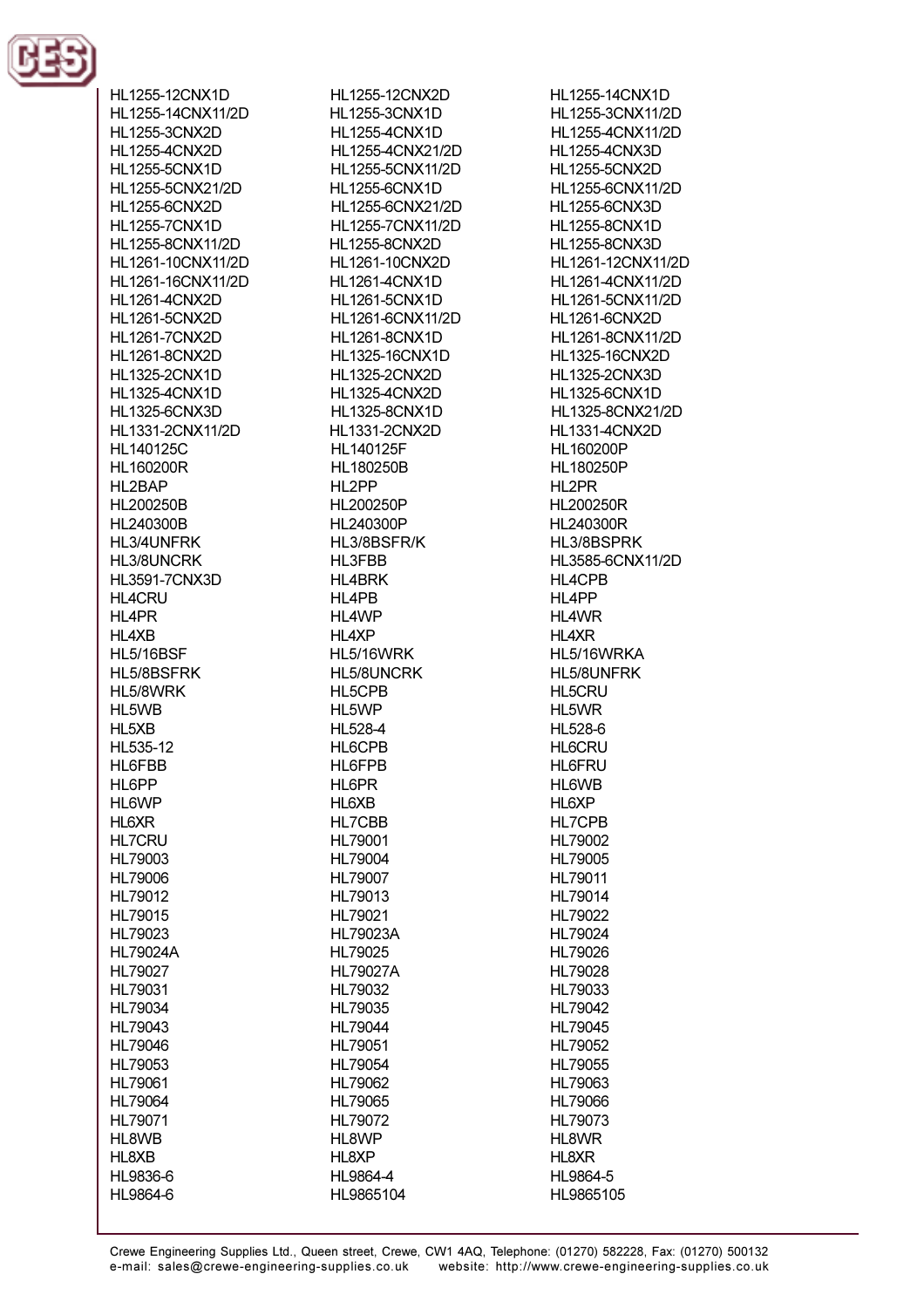HL9865105A HL9865107 HI 9865110  $HMV10$  $HMV25$ **HM11 HM13** HM212047/HM212011 HM215249 HM<sub>22</sub> HM234636/HM234610 HM237545/HM237510 HM252348/HM252310 HM321245/HM321210 **HM5** HM515745/HM515714 HM515749/HM515714 HM518445/HM518410 HM624749/HM624710 HM<sub>8</sub> HM801346X/HM801310 HM803149/HM803110 HM804846/HM804810 HM807044/HM807010 HM807046/HM807011 HM813842 HM813844 HM88540/HM88513 HM88642/HM88611AS HM88648/HM88610 HM89440/HM89410 HM89449/HM89410 HM903245/HM903210 HM903249/HM903210 HM907616 HM907643 HM911245/HM911210 HM914545/HM914510 HM926745/HM926710 **HNA12 HN10 HN1222** HN160 **HN23 HN45** HN<sub>7</sub> HN80BLK HOOK6X160 HOOK8X150 **HOSE HPKM6S** HPK8 HRC110INS HRC112INS HRC130H HRC150F **HRC160I** HRC180H HRC180INSC

HRC230FC

HL9865106 HL9865108 HI 9865110A HMV<sub>18</sub> HMV28A **HM12 HM14** HM212049/HM212010 HM215249/HM215210 HM220149/HM220110 HM234648/HM234610 **HM24** HM259038DW/HM259010 HM44T HM<sub>50</sub>T HM515745/HM515716 HM515749/HM515716 **HM54T** HM624749/HM624710P3 HM801346/HM801310 HM801349/HM801310 HM804840/HM804810 HM804848/HM804810 HM807046 HM807049 HM813842/HM813810 HM813844/HM813810 HM88542/HM88510 HM88644/HM88610 HM88649/HM88610 HM89440/HM89411 HM<sub>9</sub> HM903247/HM903210 HM905843/HM905810 HM907635 HM907643/HM907614 HM911249/HM911210 HM926740/HM926710 HM926747/HM926710 **HNB90 HN100** HN1230 **HN160A HN30 HN45B HN70 HN90** HOOK8X100 HOOK8X180 HPB<sub>3</sub> HPK10 HRC110F **HRC110L** HRC125INS HRC130INS HRC150H HRC18 HRC180HC HRC19 HRC230H

HL9865106A HL9865108A HI 9865111 HMV<sub>20</sub> **HM10** HM120848 HM204049/HM204010 HM212049/HM212011 HM218248/HM218210 HM234610 HM237535/HM237510 HM252343/HM252310 HM259049/HM259010 HM46T HM515732/HM515716 HM515745A/HM515716 HM516449/HM516410 **HM6** HM<sub>7</sub> HM801346X HM803146/HM803110 HM804843/HM804810 HM807040/HM807010 HM807046/HM807010 HM807049/HM807010 HM813843/HM813810 HM81649/HM81610 HM88610 HM88644/HM88611AS HM88649A/HM88613 HM89446/HM89410 HM903210 HM903249 HM905843/HM905810P3 HM907635/HM907614 HM911244/HM911210 HM914510 HM926740/HM926710D HM926749/HM926710 **HNV90 HN110 HN15 HN20 HN40 HN50 HN80** HOOK6X100 HOOK8X130 HOOK8X220 **HPGS** HPK3 HRC110H HRC112H **HRC130F HRC150** HRC150INS **HRC180F** HRC180INS HRC230F HRC230HC

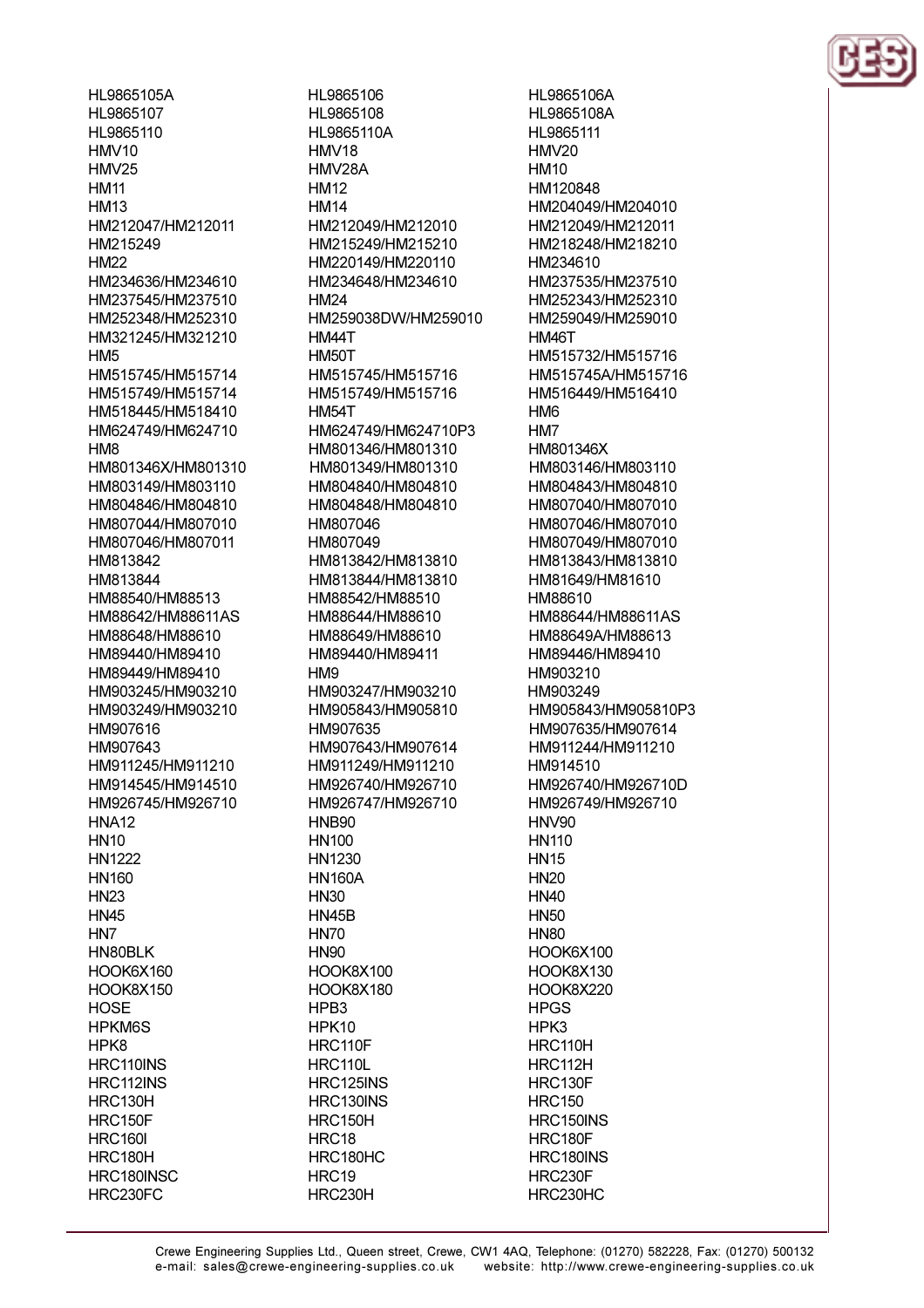

| HRC230INS        | HRC230INSC      | HRC280F            |
|------------------|-----------------|--------------------|
| HRC280FC         | HRC280H         | HRC280HC           |
| HRC280INS        | HRC280INSC      | HRC62I             |
| HRC63I           | HRC70F          | HRC70H             |
| <b>HRC70INS</b>  | HRC70X          | <b>HRC80I</b>      |
| HRC85INS         | HRC90F          | HRC90FC            |
|                  |                 |                    |
| HRC90H           | HRC90HC         | HRC90INS           |
| HRC90INSC        | HRC95           | HRC97              |
| HRC97I           | <b>HSAD</b>     | <b>HSADA</b>       |
| HSA <sub>1</sub> | <b>HSA10</b>    | <b>HSA11</b>       |
| HSA <sub>2</sub> | HSA3            | HSA4               |
| HSA6             | HSA7            | <b>HSGP</b>        |
| <b>HSK291</b>    | <b>HSP300</b>   | <b>HSP308</b>      |
| <b>HSP400</b>    | HSS13001        | <b>HSS13904</b>    |
| HSS14001         | <b>HSS14002</b> | <b>HSS14005</b>    |
| <b>HSS23002</b>  | HSS23005        | <b>HSS24000</b>    |
| HSS24001         | <b>HSS24002</b> | <b>HSS25550</b>    |
| <b>HSS3104</b>   | <b>HSS3105</b>  | <b>HSS3108</b>     |
| <b>HSS3110</b>   | <b>HSS3144</b>  | <b>HSS3188</b>     |
| <b>HSS3189</b>   | <b>HSS3201</b>  | <b>HSS3253</b>     |
| HSS33002         | HSS33003        | HSS33005           |
|                  |                 |                    |
| HSS33008         | HSS34006        | <b>HSS35002</b>    |
| HSS35003         | HSS43003        | <b>HSS45001</b>    |
| HSS45003         | HSS53000        | <b>HSS53001</b>    |
| HSS53002         | HSS53003        | <b>HSS53004</b>    |
| <b>HSS53008</b>  | HSS54000        | <b>HSS54002</b>    |
| <b>HSS54006</b>  | <b>HSS54007</b> | <b>HSS54008</b>    |
| <b>HSS54009</b>  | <b>HSS73002</b> | <b>HS102</b>       |
| <b>HS105</b>     | <b>HS108</b>    | <b>HS111</b>       |
| <b>HS114</b>     | <b>HS121</b>    | <b>HS127</b>       |
| <b>HS14</b>      | <b>HS140</b>    | <b>HS152</b>       |
| <b>HS16</b>      | <b>HS17</b>     | HS <sub>17</sub> D |
| <b>HS19</b>      | <b>HS20</b>     | <b>HS205</b>       |
| <b>HS21</b>      | <b>HS212/P</b>  | <b>HS22</b>        |
| <b>HS22D</b>     | <b>HS24</b>     | <b>HS25</b>        |
| <b>HS25D</b>     | <b>HS27</b>     | <b>HS29</b>        |
| <b>HS30</b>      | <b>HS32</b>     | <b>HS33</b>        |
| <b>HS35</b>      | HS37            | <b>HS38</b>        |
| <b>HS40</b>      | <b>HS41</b>     | <b>HS43</b>        |
| <b>HS44</b>      | <b>HS46</b>     | <b>HS48</b>        |
|                  |                 |                    |
| <b>HS51</b>      | <b>HS52</b>     | <b>HS54</b>        |
| <b>HS56</b>      | <b>HS57</b>     | <b>HS60</b>        |
| <b>HS60C</b>     | <b>HS64</b>     | <b>HS67</b>        |
| <b>HS70</b>      | <b>HS73</b>     | <b>HS76</b>        |
| <b>HS79</b>      | <b>HS83</b>     | <b>HS86</b>        |
| <b>HS89</b>      | <b>HS92</b>     | <b>HS95</b>        |
| <b>HS98</b>      | <b>HTD</b>      | HTD1040-8M-20      |
| HTD1040-8M-30    | HTD1040-8M-50   | HTD112-14M-115     |
| HTD112-8M-50     | HTD1120-8M-20   | HTD1120-8M-30      |
| HTD1120-8M-36    | HTD1120-8M-50   | HTD1152-S8M-75     |
| HTD1190-14M-55   | HTD1200-8M-20   | HTD1200-8M-30      |
| HTD1200-8M-35    | HTD1200-8M-50   | HTD1200-8M-85      |
| HTD1270-5M-9     | HTD1280-8M-20   | HTD1280-8M-30      |
| HTD1280-8M-50    | HTD1352-8M-20   | HTD1400-14M-170    |
| HTD1400-14M-55   | HTD1400-14M-85  | HTD1424-8M-20      |
| HTD1424-8M-30    | HTD144-14M-115  | HTD1440-8M-20      |
| HTD1440-8M-30    | HTD1440-8M-50   | HTD1488-8M-55      |
| HTD150-S8M-632   |                 | HTD1600-8M-30      |
|                  | HTD1600-8M-20   |                    |
| HTD1600-8M-30D   | HTD1600-8M-36   | HTD1600-8M-50      |
| HTD1600-8M-55    | HTD1610-14M-140 | HTD1610-14M-40     |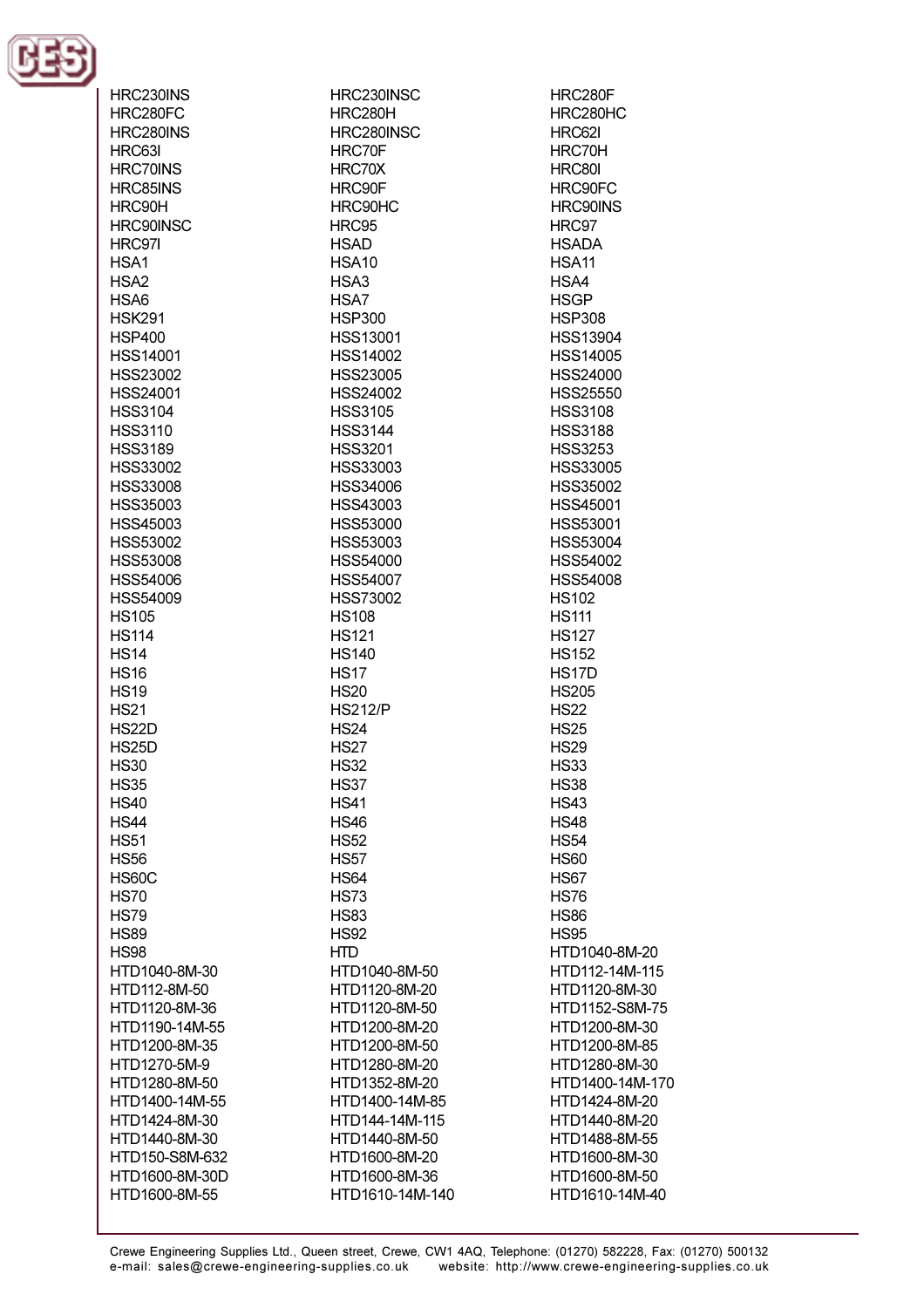HTD1610-14M-55 HTD1760-8M-30 HTD1778-14M-85 HTD1800-8M-55 HTD1890-14M-55 HTD2000-8M-30 HTD2100-14M-40 HTD22-8M-30 HTD2310-14M-55 HTD24-8M-50X HTD2450-14M-115 HTD2590-14M-115 HTD26-8M-30 HTD28-14M-55 HTD2800-14M-115 HTD2800-8M-30 HTD29-14M-55 HTD30-8M-30X HTD32-14M-55 HTD3280-8M-30 HTD34-5M-15 HTD3500-14M-115 HTD36-8M-20 HTD38-14M-55 HTD3850-14M-55 HTD40-14M-40 HTD40-8M-20A HTD400-5M-15 HTD44-8M-50 HTD48-8M-20 HTD48-8M-55 HTD513-3M-9 HTD535-5M-25 HTD56-14M-55 HTD560-8M-20 HTD564-3M-9 HTD64-14M-55 HTD640-5M-9 HTD640-8M-42 HTD710-5M-25 HTD72-5M-15X HTD720-8M-20 HTD720-8M-30 HTD8M-20 HTD80-8M-30 HTD800-8M-20 HTD880-8M-20 HTD880-8M-85 HTD90-14M-55 HTD960-8M-20 HTD966-14M-115 HTD976-8M-30 HTP<sub>2</sub> HTR<sub>10</sub> HT<sub>1</sub> HT11/2 HT13/4 HT21/4 **HT3/4** 

HT31/4

HTD1696-8M-50 HTD1778-14M-40 HTD1800-8M-20 HTD1800-8M-62 HTD192-14M-115 HTD2000-8M-50 HTD2100-14M-55 HTD225-3M-12 HTD24-5M-15X HTD2400-8M-20 HTD2450-14M-40 HTD2590-14M-55 HTD2600-8M-30 HTD28-5M-15 HTD2800-14M-55 HTD2800-8M-50 HTD30-14M-55 HTD3150-14M-115 HTD32-8M-30 HTD336-3M-9 HTD34-8M-30 HTD36-14M-115 HTD36-8M-30 HTD38-8M-20 HTD40-14M-115 HTD40-14M-55 HTD40-8M-30 HTD44-14M-170 HTD450-5M-15 HTD48-8M-30 HTD50-8M-20 HTD52-8M-30 HTD56-14M-115 HTD56-8M-20 HTD560-8M-30 HTD600-8M-20 HTD64-8M-30 HTD640-8M-30 HTD656-8M-30 HTD710-5M-30 HTD72-8M-20 HTD720-8M-20D HTD720-8M-50 HTD8M-30 HTD80-8M-50 HTD800-8M-30 HTD880-8M-30 HTD90-14M-115 HTD920-8M-35 HTD960-8M-30 HTD966-14M-40 HTD980-5M-15 HTP2A HTR<sub>5</sub> HT1/2 **HT11/4** HT<sub>2</sub> HT23/4 **HT3/8** 

HT4

HTD1760-8M-20 HTD1778-14M-55 HTD1800-8M-30 HTD1890-14M-40 HTD20-5M-15 HTD2100-14M-115 HTD2100-14M-85 HTD2310-14M-115 HTD24-8M-20 HTD2400-8M-30 HTD2450-14M-55 HTD2590-14M-85 HTD2600-8M-50 **HTD28-8M-30** HTD2800-8M-20D HTD29-14M-40 HTD30-8M-20 HTD32-14M-40 HTD32-8M-50 HTD34-14M-55 HTD345-3M-9 HTD36-14M-55 HTD3600-8M-20 HTD38-8M-30 HTD40-14M-170 HTD40-5M-15 **HTD40-8M-30A** HTD44-14M-55 HTD48-14M-55 HTD48-8M-50 HTD500-5M-15 HTD535-5M-15 HTD56-14M-40 HTD56-8M-30 HTD560-8M-50 HTD600-8M-30 HTD64-8M-50 HTD640-8M-36 HTD710-5M-15 HTD72-14M-115 HTD72-8M-30 HTD720-8M-25 HTD760-8M-30 HTD80-14M-55 HTD800-5M-20 HTD840-8M-30 HTD880-8M-42.5 HTD90-14M-40 HTD945-3M-6 HTD960-8M-50 HTD966-14M-55 HTP1 HTP2G HTR<sub>8</sub> **HT1/4 HT11/8** HT21/2 HT<sub>3</sub> HT31/2 HT41/2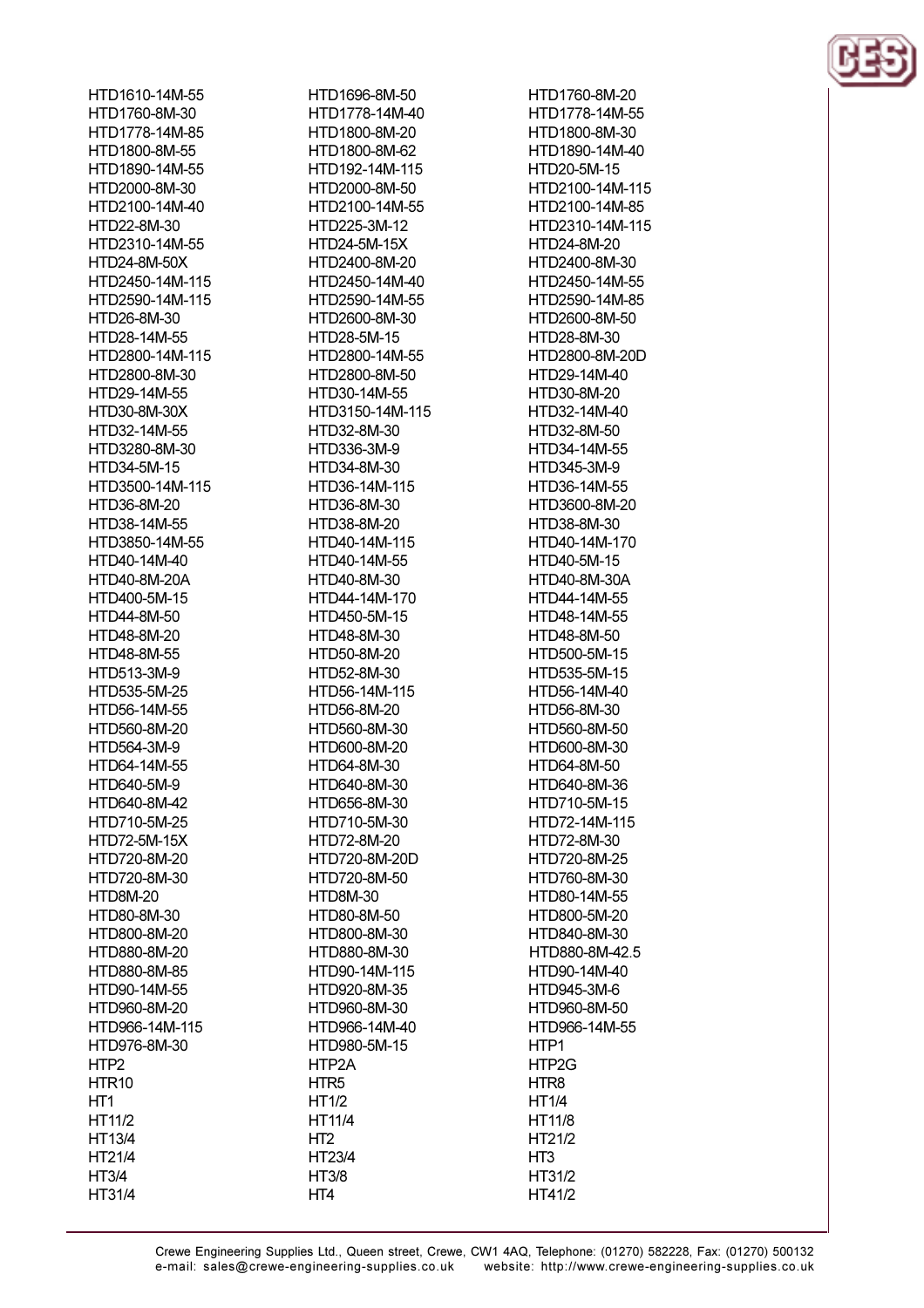

| HT <sub>5</sub>  | HT5/8            | HT51/2           |
|------------------|------------------|------------------|
| HT <sub>6</sub>  | <b>HT7/8</b>     | HT9/16           |
| <b>HVT5000</b>   | <b>HVT7200</b>   | HV35             |
| <b>HV47</b>      | HWBI2            | <b>HWG</b>       |
| <b>HWL</b>       | <b>HWLA</b>      | <b>HWLB</b>      |
|                  |                  |                  |
| <b>HWLC</b>      | <b>HWLD</b>      | <b>HWLE</b>      |
| <b>HWLF</b>      | <b>HWLG</b>      | <b>HWLH</b>      |
| <b>HWLI</b>      | <b>HWLJ</b>      | <b>HWLK</b>      |
| <b>HWLL</b>      | <b>HWLM</b>      | <b>HWLN</b>      |
| <b>HWLO</b>      | <b>HWLP</b>      | <b>HWLQ</b>      |
| <b>HWLR</b>      | <b>HWLS</b>      | <b>HWLT</b>      |
| <b>HWT</b>       | <b>HW100</b>     | <b>HW100A</b>    |
| <b>HW12T</b>     | <b>HW125</b>     | <b>HW125A</b>    |
| <b>HW15X</b>     | <b>HW150</b>     | <b>HW160</b>     |
| <b>HW160A</b>    | <b>HW160B</b>    | <b>HW160C</b>    |
| <b>HW180</b>     | <b>HW190</b>     | <b>HW190A</b>    |
| <b>HW20</b>      | <b>HW20G</b>     | <b>HW200</b>     |
| <b>HW200A</b>    | <b>HW200B</b>    | <b>HW200C</b>    |
| <b>HW25</b>      | HW25A            | <b>HW25B</b>     |
| HW250            | <b>HW250B</b>    | <b>HW26</b>      |
| <b>HW30</b>      | HW30A            | <b>HW32</b>      |
|                  |                  |                  |
| HW32B            | <b>HW35</b>      | HW35A            |
| <b>HW38</b>      | HW38A            | <b>HW40</b>      |
| <b>HW40A</b>     | <b>HW40B</b>     | <b>HW40C</b>     |
| <b>HW40D</b>     | HW40E            | HW40F            |
| <b>HW40S</b>     | <b>HW406</b>     | <b>HW45</b>      |
| <b>HW45B</b>     | <b>HW50</b>      | HW50A            |
| HW50B            | <b>HW50C</b>     | <b>HW50D</b>     |
| HW50E            | HW50F            | <b>HW50G</b>     |
| HW50H            | <b>HW50I</b>     | <b>HW54</b>      |
| <b>HW60</b>      | <b>HW63</b>      | HW63A            |
| <b>HW75</b>      | HW75A            | <b>HW80</b>      |
| HW80A            | <b>HW90</b>      | HXT <sub>5</sub> |
| HY               | <b>HYA</b>       | <b>HYAB</b>      |
| <b>HYAC</b>      | <b>HYAD</b>      | <b>HYADN</b>     |
| <b>HYAE</b>      | <b>HYAEN</b>     | <b>HYAF</b>      |
| <b>HYCA</b>      | <b>HYEP</b>      | <b>HYGR</b>      |
| HYPL/L           | <b>HYPLA</b>     | <b>HYS</b>       |
| <b>HYSA</b>      | <b>HYSC</b>      | <b>HYSE</b>      |
| <b>HYSF</b>      | <b>HYSFA</b>     | <b>HYSG</b>      |
| <b>HYS10010R</b> | <b>HYS10025R</b> | <b>HYS10043R</b> |
| HYS10121         | <b>HYS11076R</b> | <b>HYS16014R</b> |
| <b>HYS20080R</b> | <b>HYS28043R</b> | <b>HYS30022R</b> |
|                  |                  | <b>HYS32051R</b> |
| <b>HYS30042R</b> | <b>HYS32030R</b> |                  |
| <b>HYS34011R</b> | HYS34021R        | <b>HYS34035R</b> |
| <b>HYS34081R</b> | <b>HYS34231R</b> | <b>HYS34241R</b> |
| <b>HYS34325R</b> | HYS40730         | <b>HYS42029R</b> |
| <b>HYS43001R</b> | <b>HYS57034R</b> | <b>HYS57060R</b> |
| HYS63121R        | <b>HYS63135R</b> | <b>HYS63151R</b> |
| HYS63181R        | HYS69031R        | <b>HYS69046R</b> |
| <b>HYS69056R</b> | <b>HYS69110R</b> | <b>HYS69114R</b> |
| <b>HYS81014R</b> | <b>HYTB</b>      | <b>HY184</b>     |
| HY20             | HY2000           | <b>HY245W</b>    |
| HY300            | <b>HY300T</b>    | <b>HY301B</b>    |
| <b>HY301D</b>    | <b>HY301E</b>    | HY302            |
| <b>HY302A</b>    | <b>HY302B</b>    | HY303            |
| <b>HY303A</b>    | <b>HY303B</b>    | <b>HY303C</b>    |
| HY304            | HY4000           | HY <sub>5</sub>  |
| <b>HY50</b>      | HY540X10         | HY540X50         |
| HY550X10         | HY550X50         | HY580X10         |
|                  |                  |                  |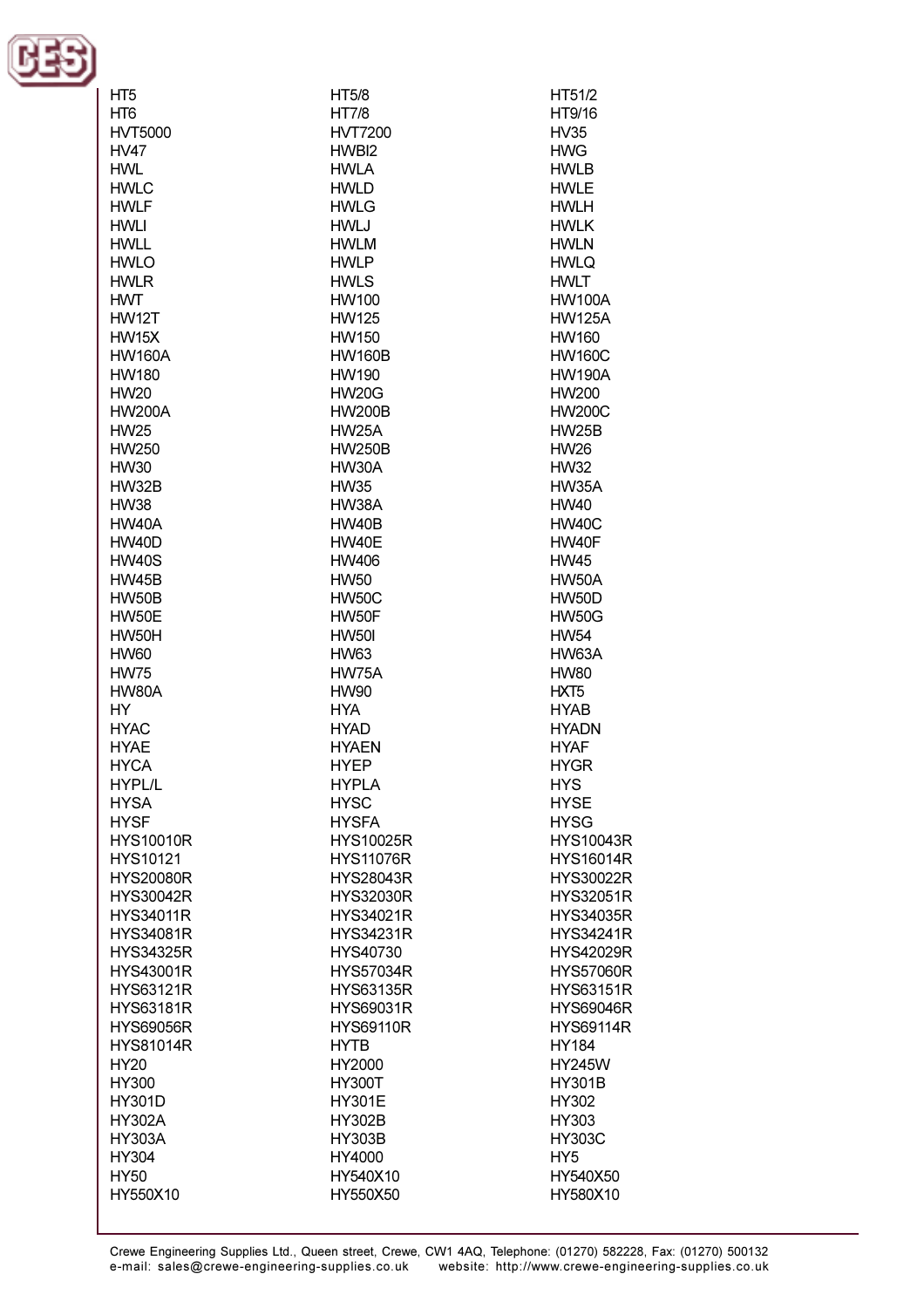| HY580X50          | HY600X10           |
|-------------------|--------------------|
| HY640X10          | HY640X50           |
| HY690X10          | HY690X250          |
| HY760             | <b>HY83007SAF</b>  |
| H037              | H <sub>081</sub>   |
| H <sub>108</sub>  | H1235T             |
| H1256T            | H <sub>150</sub>   |
| H18-28            | H <sub>20-52</sub> |
| H <sub>204</sub>  | H <sub>205</sub>   |
| H <sub>20</sub> 7 | H <sub>208</sub>   |
| H <sub>210</sub>  | H <sub>211</sub>   |
|                   |                    |
| H212749           | H212749/H212710    |
| H <sub>215</sub>  | H <sub>216</sub>   |
| H <sub>218</sub>  | H <sub>220</sub>   |
| H <sub>2306</sub> | H <sub>2307</sub>  |
| H <sub>2309</sub> | H <sub>2310</sub>  |
| H2312             | H <sub>2315</sub>  |
| H <sub>2320</sub> | H <sub>2322</sub>  |
| H <sub>2326</sub> | H2326.120          |
| H <sub>2338</sub> | H249111D           |
| H249148/H249111D  | H3/4               |
| H3026             | H3028              |
| H3036             | H3040              |
| H305              | H3052              |
| H307              | H308               |
| H309.35           | H310               |
| H311              | H312               |
|                   |                    |
| H3126             | H3128              |
| H3136             | H3140              |
| H316              | H317               |
| H319              | H320               |
| H403              | H414235/H414210    |
| H414245/H414210   | H414245X/H414210   |
| H420310B          | H50.               |
| H715334           | H715334/H715311    |
| H715341A/H715311  | H715343/H715311    |
| H715348/H715311   | H724               |
| H74               | H76                |
| H81               | H82                |
| H <sub>85</sub>   | H85033SF           |
| H91               | H913840/H913810    |
| H913849/H913810   | H916642/H916610    |
| H924045/H924010   | H934               |
| H936340/H936310   | H936340/H936316    |
| H96               | H961649/H961610    |
| IM10011030        | IM101312.5         |
| IM101413          | IM101414           |
|                   |                    |
| IM101416.5        | IM101420           |
| IM121516          | IM121522.5         |
| IM121616          | IM121620           |
| IM121816          | IM15016540         |
| IM151816          | IM151816.5         |
| IM151920          | IM1520             |
| IM152016          | IM152020           |
| IM152222          | IM17018545         |
| IM172020          | IM172020.5         |
| IM172213          | IM172214           |
| IM172226          | IM172420           |
| IM202512.5        | IM202516           |
| IM202518          | IM202520           |
|                   |                    |

HY600X50 HY681X50 HY690X50 **HY83008SF**  $H1$ H<sub>125</sub> H<sub>175</sub> H20X723 H<sub>206</sub> H<sub>209</sub> H<sub>212</sub> H<sub>213</sub> H<sub>217</sub> H<sub>2305</sub> H<sub>2308</sub> H<sub>2311</sub> H<sub>2317</sub> H<sub>2324</sub> H<sub>2328</sub> H249148 H<sub>30-6</sub> H3032 H3044 H<sub>306</sub> H309 H310.40 H3122 H313 H315 H318 H322 H414242/H414210 H414249/H414210 H70 H715341A H715345/H715311 H73 H762 H83 H852849/H852810 H913842/H913810 H917840/H917810 H936316 H936349/H936310 H972 IM101412 IM101416 IM12013030 IM121613 IM121622 IM151812.5 IM151916 IM152013 IM152023 IM172016.5 IM172116 IM172223 IM202420.5 IM202517 IM202520.5

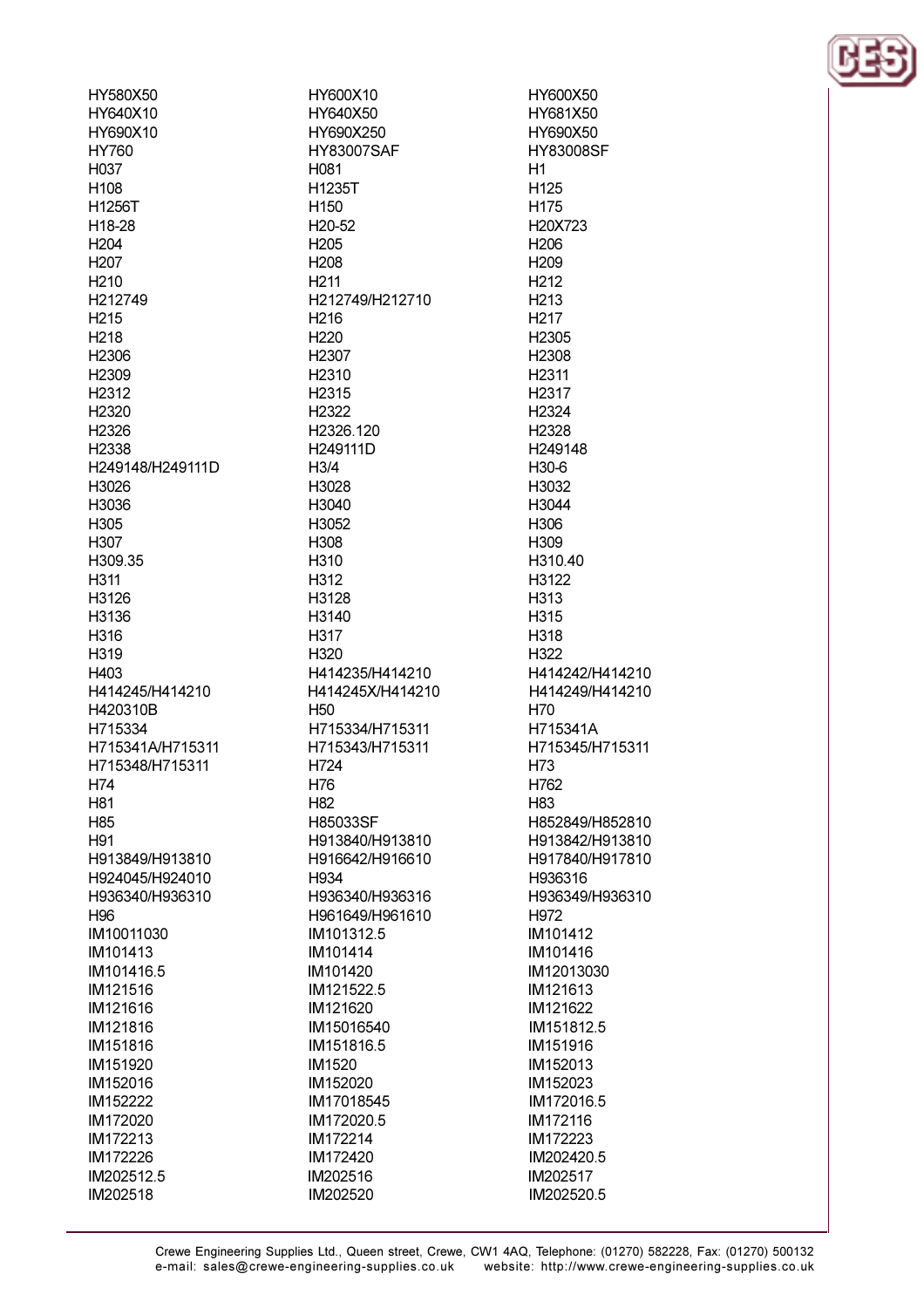

| IM202526.5         | IM202530           | IM202538.5               |
|--------------------|--------------------|--------------------------|
| IM202820           | <b>IM2033</b>      | <b>IM2038</b>            |
| IM222817           | IM222820.5         | IM252920                 |
| IM252920.5         | IM252930           | IM253017                 |
| IM253020           | IM253020.5         | IM253026.5               |
| IM253030           | IM253038.5         | IM253220                 |
| IM253222           | IM253226           | IM283217                 |
| IM283218           | IM283230           | IM303516.4               |
| IM303517           | IM303518           | IM303520                 |
| IM303520.5         | IM303530           | IM303538.5               |
| IM303820           | IM343818           | IM354020                 |
| IM354020.5         | IM354030.5         | IM354220                 |
| IM404416.4         | IM404517           | IM404520                 |
| IM404520.5         | IM404530           | IM404820                 |
| IM404822           | IM404823           | IM404840                 |
| IM405020           | IM405022           | IM455020.5               |
| IM455025           | IM455522           | IM505525                 |
| IM505822           | IM505840           | IM506025                 |
| IM556035           | IM5812             | IM606835                 |
| IM606845           | IM607025           | IM61010                  |
| IM61012            | IM657225           | IM657245                 |
| IM657838           | <b>IM6912</b>      | <b>IM6916</b>            |
| IM708025           | IM708035           | IM71010                  |
| IM758530           | IM758832           | IM809025                 |
| IM809030           | IM809035           | IM81210.5                |
| IM81212            | IM81212.5          | IM859526                 |
| IM9010026          | IM9010036          | IM9010535                |
| IM91212            | IM91216            | IM9510536                |
| INLINE-08          | IRA4               | IRA5                     |
| IRA6               | IRA8               | <b>IRM213</b>            |
| IR061012           | IR070913           | IR071012                 |
| IR081216           | IR1010             | <b>IR1010A</b>           |
| IR1012             | IR101408           | IR101412                 |
| IR101416           | IR1016             | <b>IR108</b>             |
| IR1212             | IR1216             | IR121612                 |
| IR121616           | IR121711           | IR1220                   |
| <b>IR1224</b>      | <b>IR128</b>       | IR131615                 |
| IR131616           | IR1414             | <b>IR1414A</b>           |
| <b>IR1414B</b>     | <b>IR1416</b>      | IR141812                 |
| IR141816           | IR141820           | IR151820                 |
| IR <sub>1612</sub> | <b>IR1616</b>      | IR162016                 |
| IR162020           | IR162216           | <b>IR1816</b>            |
| IR1820<br>IR1913   | IR182216<br>IR1916 | <b>IR188</b><br>IR192420 |
| IR193316           | IR2020             | IR202416                 |
| IR202420           | IR212616           | IR2220                   |
| IR222620           | <b>IR2324</b>      | IR232820                 |
| IR2424             | IR242816           | IR242820                 |
| IR242920           | IR253020           | IR263120                 |
| IR263220           | IR263824           | IR273220                 |
| IR2824             | IR283424           | IR283624                 |
| IR283628           | IR2924             | IR303628                 |
| IR314024           | IR324028           | IR324213                 |
| IR343818           | IR364424           | IR364428                 |
| IR384828           | IR4016             | IR404824                 |
| IR404828           | IR445228           | IR445232                 |
| IR485628           | IR485632           | IR5029                   |
| IR526032           | IR546432           | IR607236                 |
| IR607240           | <b>IR612</b>       | IR612-1                  |
| <b>IR68</b>        | <b>IR812</b>       | <b>IR88</b>              |
|                    |                    |                          |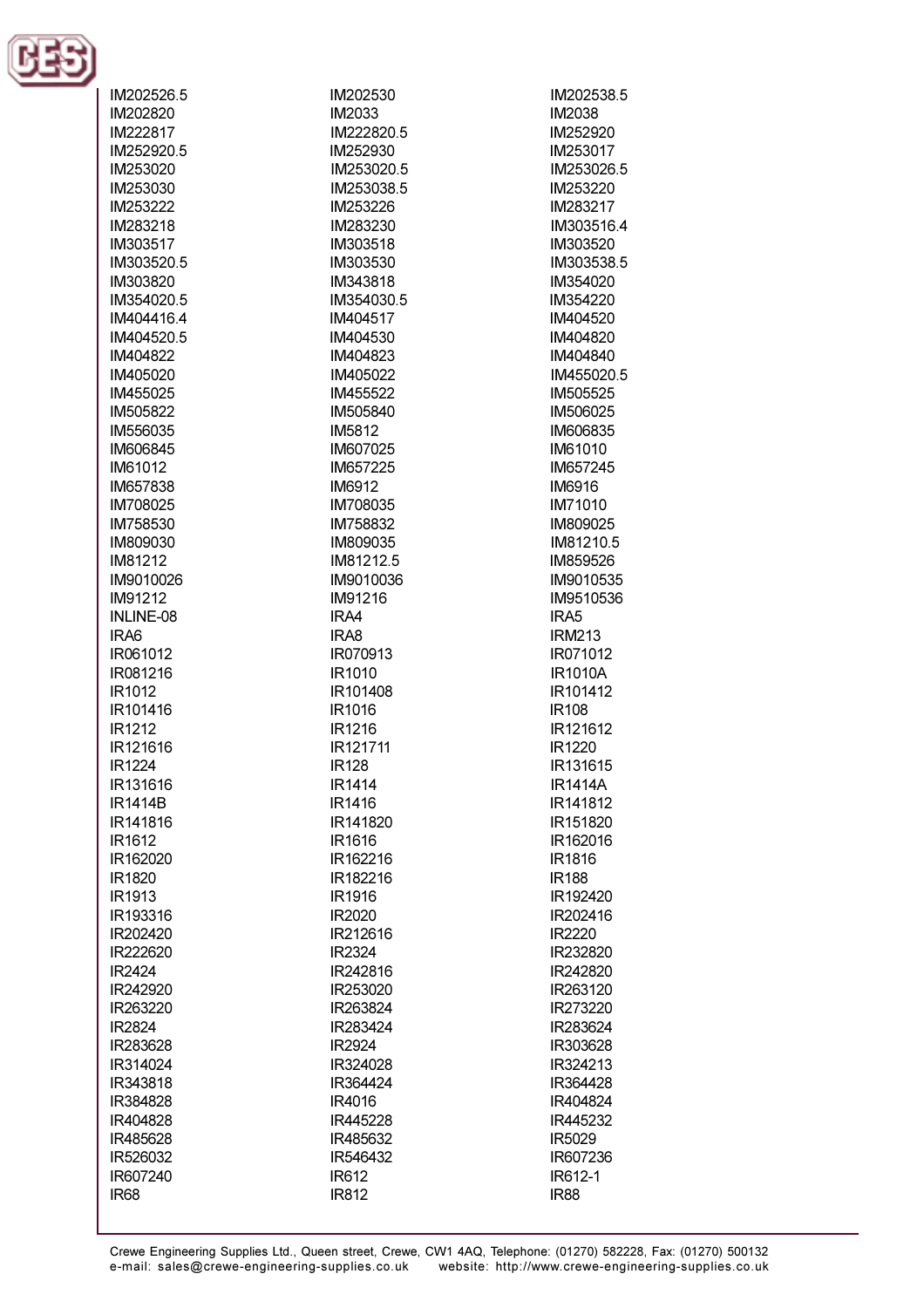| IR9611648           | <b>ISE1577</b>      | 1101425             |
|---------------------|---------------------|---------------------|
| <b>I120015</b>      | 1120017             | I130376B            |
| 1130501             | 1130926             | 1131098             |
| 1131122/1131123     | I131145B            | 1131181             |
| 1131220             | 1131343             | I131387B            |
| 1131520             | 1131784             | 1132194             |
| 1132278             | 1132650             | 1132652             |
| <b>I132655</b>      | 1132768             | 1132770             |
| 1132803             | 11494               | 115804              |
| <b>I202033</b>      | 126306              | 128812              |
| 137611              | 183571              | JA20C               |
| JA7C                | JA7E                | JB6/10              |
| <b>JCA</b>          | JCA1                | JCA <sub>10</sub>   |
| JCA12               | JCA <sub>13</sub>   | JCA <sub>2</sub>    |
| JCA3                |                     |                     |
|                     | JCA3A               | JCA4                |
| JCA5                | JCA6                | JCA7                |
| JCA8                | JCA9                | <b>JCD</b>          |
| <b>JCDA</b>         | <b>JCK</b>          | <b>JCKA</b>         |
| <b>JCKB</b>         | <b>JCKDS3</b>       | <b>JCKG</b>         |
| <b>JCKK</b>         | <b>JCKL</b>         | JCKS <sub>2</sub>   |
| <b>JCKS2P</b>       | JCKS3               | <b>JCK0</b>         |
| JCK1                | JCK <sub>2</sub>    | JCK3                |
| JCK30               | JCK32               | JCK4                |
| JCK7                | <b>JCS</b>          | JC <sub>1</sub> A   |
| JC <sub>1</sub> B   | JC10K1/2FK          | JC10K3/8            |
| JC10K3/8F           | JC10K3/8FA          | JC10K3/8FK          |
| <b>JC10K3/8M</b>    | <b>JC10K3/8P</b>    | <b>JC10S1/2F</b>    |
| JC13HT              | JC13HTA             | JC13K               |
| JC13KA              | <b>JC13K1/2F</b>    | JC13K1/2FK          |
| JC13K3/8F           | JC13K3/8M           | <b>JC13K5/8F</b>    |
| JC13S1/2F           | JC14N               | JC16K               |
| JC16K5/8F           | JC2BA               | JC3A                |
| JC3B                | JC33                | JC33B               |
| JC34                | JC34B               | JC36                |
| JC41                | JC41B               | JF <sub>1</sub>     |
|                     |                     |                     |
| JF <sub>2</sub>     | JF3                 | JF4                 |
| JF4B                | JF5                 | JF7049/JF7010       |
| JF9549/JF9510       | JHM318448/JHM318410 | JHM516849/JHM516810 |
| JHM522649/JHM522610 | JHM534149/JHM534110 | JHM720249           |
| JHM720249/JHM720210 | JHM807045/JHM807012 | JHM840449           |
| JHM840449/JHM840410 | <b>JHT1613</b>      | <b>JHT2213</b>      |
| JH1010              | JH1212              | JH1312              |
| JH1412              | JH1416              | JH1612              |
| JH1616              | JH1812              | JH1816              |
| JH1818              | JH2016              | JH211749/JH211710   |
| JH217249/JH217210   | JH2212              | JH307749/JH307710   |
| JH415647/JH415610   | JH812               | JH87                |
| JIGB22              | <b>JIGNO1</b>       | <b>JIGNO1A</b>      |
| JIGNO10             | JIGNO <sub>2</sub>  | <b>JIGNO2A</b>      |
| JIGNO21             | JIGNO <sub>23</sub> | <b>JIGNO3</b>       |
| JIGNO4              | <b>JIGNO4A</b>      | <b>JIGS1130</b>     |
| JIGS644D            | JIGS744D            | <b>JIG101A</b>      |
| <b>JIG101AO</b>     | <b>JIG101B</b>      | <b>JIG101D</b>      |
| JIG113A             | <b>JIG118A</b>      | <b>JIG118B</b>      |
|                     |                     |                     |
| JIG118EF            | JIG118EHM           | <b>JIG118G</b>      |
| JIG119A             | <b>JIG119B</b>      | <b>JIG127D</b>      |
| <b>JIG140</b>       | <b>JIG144D</b>      | <b>JIG218A</b>      |
| <b>JIG244D</b>      | JIG318A             | <b>JIG744</b>       |
| <b>JIG8606</b>      | JIM16/12            | JIM16/18            |
| JIM19/12            | JIM19/18            | JIM27/18            |
|                     |                     |                     |

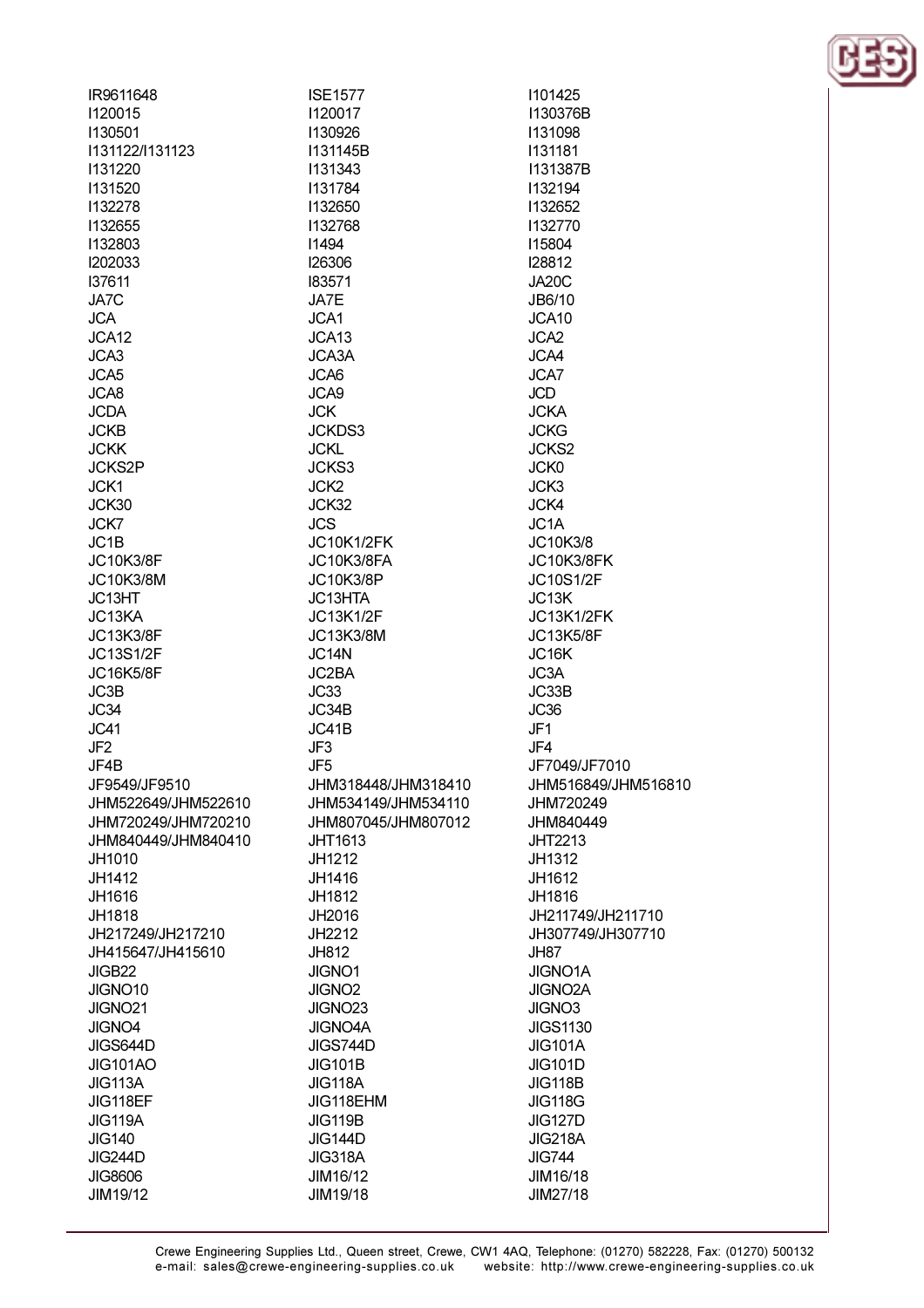

JIM30/18 JIM32/18 **JK0S035 JK0S040** JK0S080 **JK0S100** JLM104948/JLM104910 JLM104948/JLM104911 JLM508748 JLM508748/JLM508710 JLM710949/JLM710910 JLM714149/JLM714110 .II M813049 JLM813049/JLM813010 JL69349/JL69310 JL819349/JL819310 JM205149/JM205110 JM207049/JM207010 JM515649/JM515610 JM612949 JM714210 JM714249/JM714210 JM716649 JM716649/JM716610 JM719149/JM719113 JM720249/JM720210 .IM736149/.IM736110 **IM738249** JM822049/JM822010 JM822049/JM822010P3 **JPM24** JPM42 JP10049/JP10010P3 JP13049/JP13010  $JP23$ JP44 JTT47 JT1011 JT149 JT89 **JUF** JUM00 **JUP JUPA JUR160 JUS104 JUS120P JUS122 ILIS140 JUS140P JUS162** JUS<sub>17</sub> **JUS188** JUS<sub>2</sub> **JUS2B JUS2X JUS201 JUS214 JUS23 JUS240** JUS29 **JUS32 JUS4** JUS44 **JUS52 JUS56 JUS6X JUS60** JUS68 JUS7 **JUS80 JUS86** JUS98 **JUT** JU0S/S **JU0X JU0XST** JU00 **JU000 JU000S/S JU036S/S JU048S/S JU056S/S** JU065CPO **JU088S/S**  $J<sub>U</sub>11$ JU1AS/S JU1S/S **JU1XS/S JU10.5S/S JU104S/S JU11.5 JU12.5S/S JU12 JU128S/S JU152S/S** JU2A JU<sub>2</sub> JU2AS/S JU2S/S JU2XAH JU2XS **JU248S/S JU280S/S** JU3S/S JU3X **JU312S/S JU344S/S** JU4S/S **JU4X** JU<sub>5</sub> JU5S/S JU6S/S **JU6X** JU7 JU7S/S **JU71/2S/S JU71/4** JU81/2 **JU81/2S/S** 

**JK0S030 JK0S050**  $IK50$ JLM506849/JLM506810 JLM508748ASSY98K02 JLM813010 JL22349/JL22310 JM205110 JM511946/JM511910 JM612949/JM612910 JM714249/JM714210P3 JM718149/JM718110 JM734449/JM734410 .IM738249/.IM738210 JPM<sub>19</sub> JP10049/JP10010 JP21/23FV **JRM3938A** JT1211 JT99 JUM00S/S **JUPB JUS113 JUS131 JUS149 JUS175 JUS2A JUS20 JUS227 JUS26** JUS36 JUS48 JUS<sub>6</sub> JUS64 JUS74 **JUS92** JU<sub>0</sub> JU0XS/S JU00S/S **JU028S/S** JU050CPO **JU072S/S** JU1A **JU1X** JU101/2 **JU11.5S/S** JU121/2 **JU188S/S** JU2AH JU2X JU2XS/S JU3 JU3XS/S  $JU4$ **JU4XS/S** JU<sub>6</sub> JU6XS/S JU71/2 JU8

**JU9.5S/S**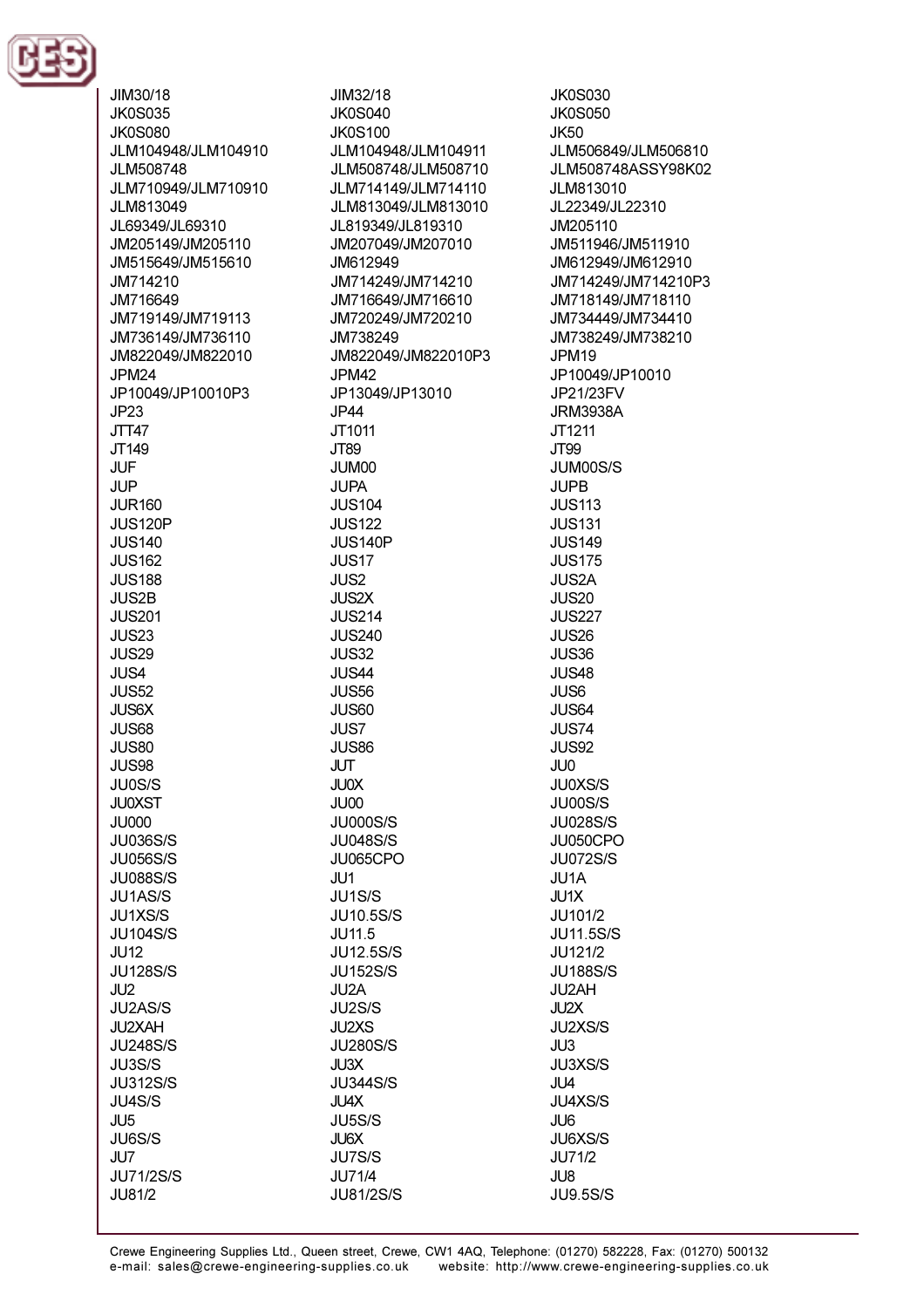| JW4549/JW4510     | JW5049/JW5010     |
|-------------------|-------------------|
| JW6049/JW6010     | JW7049/JW7010     |
| J10010            | J10020            |
| J108              | J111              |
| J1112             | J118              |
| J1212             | J128              |
| J1314             | J1316             |
| J1416             | J146              |
| J1612             | J1616             |
| J1812             | J1816             |
| J2012             | J2016             |
|                   |                   |
| J2216             | J228              |
| J2416             | J2420             |
| J2824             | J313              |
| J4416             | J45               |
| J545              | <b>J55</b>        |
| J571              | J615              |
| J65               | <b>J66</b>        |
| J78               | J810              |
| J85               | <b>J86</b>        |
| <b>J88</b>        | J912              |
| KA035XPO          | KD042BROK         |
| KD065XPO          | KD12051Z          |
| <b>KEYA</b>       | <b>KEYM</b>       |
| <b>KEY1/2</b>     | KEY1/2A           |
| <b>KEY1/2X3/4</b> | <b>KEY1/2X3/8</b> |
| KEY1/2X3/8X31/2   | <b>KEY1/2X5/8</b> |
| KEY1/4S           | <b>KEY1/4X1</b>   |
|                   |                   |
| <b>KEY1/4X3/8</b> | KEY1/4X5/16       |
| <b>KEY1/8X1/4</b> | <b>KEY1X11/2</b>  |
| KEY10             | KEY10S            |
| <b>KEY10X16</b>   | <b>KEY11/2</b>    |
| KEY11/4X5/8       | <b>KEY11/8</b>    |
| KEY12             | KEY12S            |
| KEY14             | <b>KEY14X22</b>   |
| KEY16             | KEY16S            |
| KEY18             | KEY20             |
| KEY22             | KEY25             |
| <b>KEY3/16</b>    | <b>KEY3/16B</b>   |
| KEY3/16X1/4       | <b>KEY3/4</b>     |
| KEY3/8X5/8        | KEY3/8X7/16       |
| KEY4              | KEY4S             |
| <b>KEY5/16</b>    | KEY5/16X1/2       |
| KEY5/16X7/16      | <b>KEY5/32</b>    |
|                   |                   |
| KEY <sub>6</sub>  | KEY6X10           |
| <b>KEY7/16</b>    | KEY7/16X1/2       |
| <b>KEY7/8</b>     | <b>KEY7/8X1</b>   |
| KEY7X8S           | KEY8              |
| KEY8X12           | KEY8X20           |
| KEY9X14           | KEY9X22           |
| KHR06             | KH1026            |
| KH1428            | KH1630            |
| KH2540            | <b>KH2540PP</b>   |
| KH4060            | KH5070            |
| KK17              | <b>KK20</b>       |
| <b>KK30</b>       | <b>KK35</b>       |
| KLIN1/16A         | KLIN1/8           |
| KLNJ1/2           | KLNJ1/2C4         |
| KLNJ1/2EP         | KLNJ1/2TB         |
|                   |                   |
| KLNJ1/22RSNR      | KLNJ1/4           |

JW5549/JW5510 JW8049/JW8010  $J1012$ J1110 J1211-2-6  $J1312$  $J1412$ J148 J168 J188 J2020 J2412 J2816  $J36$  $J47$ **J56** J615/205 **J68** J812 **J87 J98** KD050CPO **KEY** KEY1 **KEY1/2S** KEY1/2X3/8X27/8 KEY1/4 **KEY1/4X1/2 KEY1/8 KEY1X11/4 KEY10X12 KEY11/4 KEY11X18 KEY12X20 KEY14X25 KEY16X28 KEY20X36** KEY3 KEY3/16X1/2 KEY3/8 **KEY35X40** KEY<sub>5</sub> KEY5/16X3/8 **KEY5/8** KEY7 KEY7/16X5/8 KEY7X8 KEY8X10 **KEY9/32** KG120XPO KH1228 KH2030 KH3050 **KK15 KK25 KLIN1/16** KLNJ1 KLNJ1/2DD KLNJ1/22RS KLNJ1/4DD

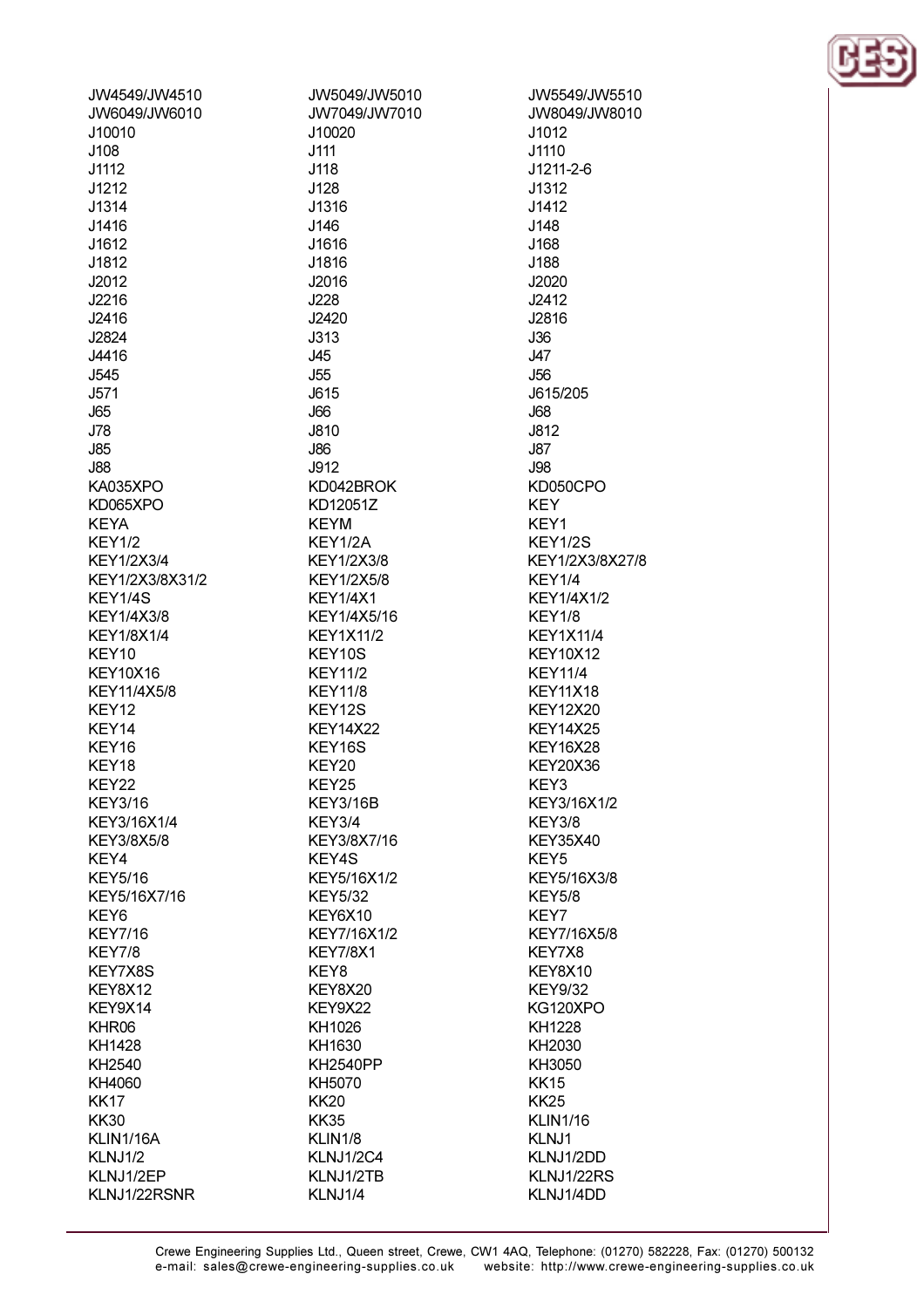

 $\cdot \cdot \cdot \cdot \cdot$ 

KLNJ1/8 KLNJ1DD KI N.I1TR **KLNJ11/22RS KLNJ11/42RS** KLNJ11/8DD **KLNJ13/8 KLNJ3/16** KLNJ3/4D **KLNJ3/8 KLNJ5/8** KLNJ5/82RS KLNJ7/8DD KMO **KM10 KM13 KM16 KM19 KM21 KM24 KM28 KM30 KM38** KM<sub>6</sub> KM9 **KNUXB** KP<sub>16</sub>A KP4A KP8 KRVE16PP KRV30PP KRV35PP KRV62PPX KR16PP **KR19 KR22 KR26** KR<sub>26</sub>X KR30PPX KR32PPX KR40PP KR5PPX KR72PP KR80PPX KSP6A **KV15L** K11011724 K121513 K13013724 K141913 K151817 K151917 K162212 K172315 K182522 K<sub>2</sub> K202612 K202820 K253020

KLNJ1/8DD KLNJ1P KI N.111/2 **KLNJ11/4 KLNJ11/8 KLNJ11/82RS** KLNJ13/8DD KLNJ3/16DD KLNJ3/4DD KLNJ3/8DD KLNJ5/8D KLNJ5/82RSNR **KLNJ7/82RS** KMOO **KM11 KM14 KM17** KM<sub>2</sub> **KM22 KM25 KM29 KM32** KM4 KM7 KNUX **KP10A** KP<sub>16</sub>B KP<sub>6</sub> KP8A KRVE26PP KRV30PPX KRV47PP KRV72PPX KR16PPX KR19PP KR22PP KR26PP KR30PP KR30PPXSK KR35PP KR40PPX KR52PP KR72PPX KR90PP KSP8 K101310 K12012724 K121613 K141810 K142012 K151910 K16.03X21.03X27 K16517332 K182210 K192313 K202410 K202613 K223230 K253216 K253550

K253530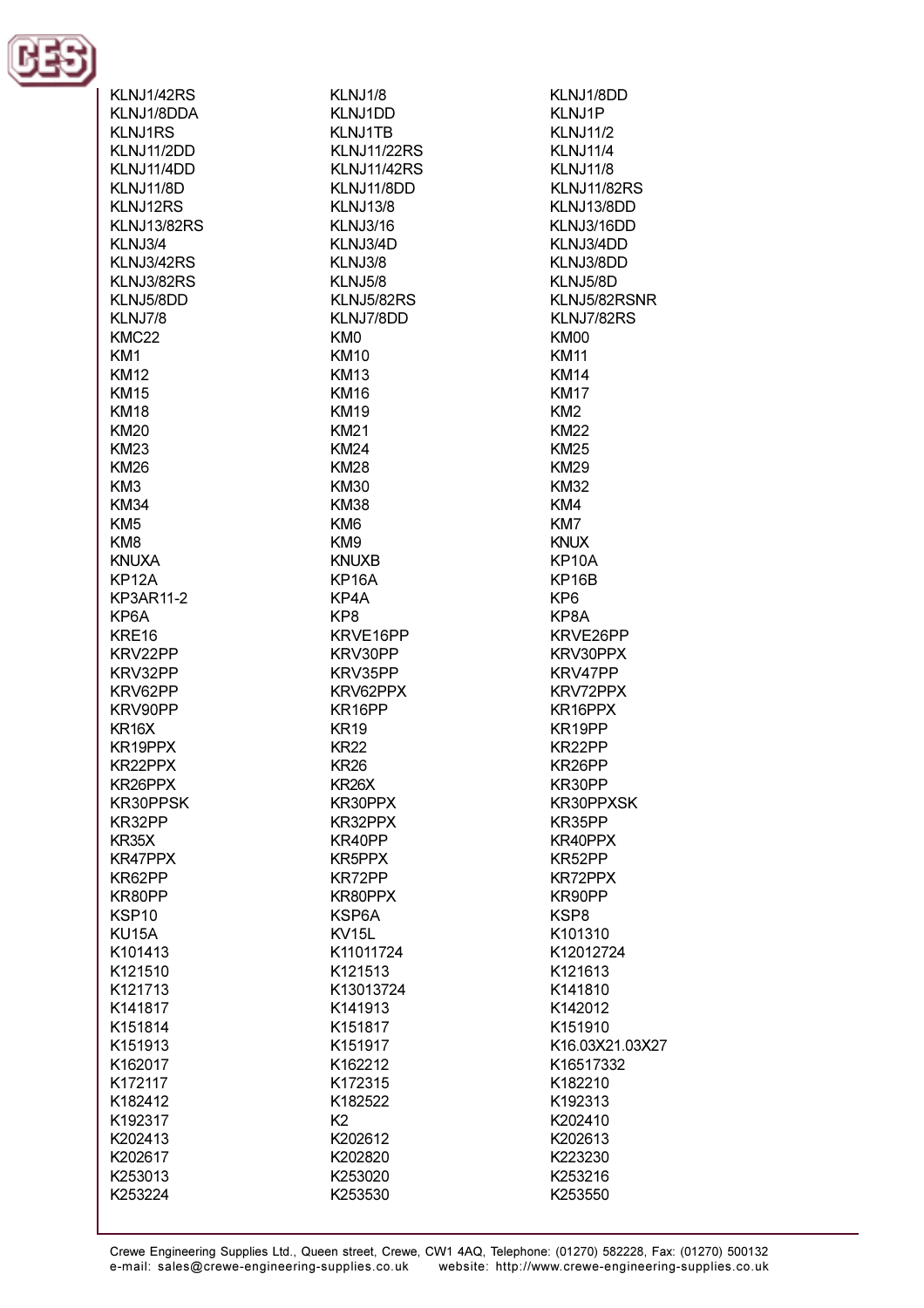| K263023            | K283327            | K283516            |
|--------------------|--------------------|--------------------|
| K28530050          | K3LR48             | K3L3               |
| K303513            | K303527            | K303613            |
| K323713            | K323717            | K323727            |
| K323820            | K323826            | K324036            |
| K353918            | K354017            | K384317            |
| K384327            | K40                | K404527            |
| K404718            | K424727            | K425220            |
| K434827            | K45                | K454919            |
| K455017            | K455027            | K455218            |
| K455221            | K475227            | K <sub>50</sub>    |
| K505513.5          | K505820            | K505825            |
| K525712            |                    |                    |
|                    | K526522            | K <sub>55</sub>    |
| K556020            | K556030            | K556320            |
| K556332            | K606825            | K606825D           |
| K657030            | K657323            | K707630            |
| K707830            | K71010             | K7108              |
| K808825            | K81102             | K81105             |
| K81106             | K81107             | K81108             |
| K81110             | <b>K81110TN</b>    | K81111             |
| K81112             | K81113             | K81113TN           |
| K81114             | K81115             | K81116             |
| K81206             | K81210             | K81212             |
| K89306             | K89310             | K89311             |
| K91213             | K9510221           | <b>LAH</b>         |
| LAH20HL            | LDJK15             | LDJK17             |
| LDJK20             | LDJK30             | LDJK35             |
| LDJK45             | LDJK70             | LDJK75             |
| <b>LDJT100</b>     | LDJT12             | LDJT <sub>15</sub> |
| LDJT17             | LDJT20             | LDJT25             |
| LDJT30             | LDJT35             | LDJT40             |
| LDJT45             | LDJT50             | LDJT55             |
| LDJT60             | LDJT65             | LDJT70             |
| LDJT75             | LDJT80             | LDJT90             |
| <b>LEE905</b>      | LEV10LR1/4K        | LE205              |
| LE305              | LE505              | LE80512            |
| LE80581            | LE90584            | LFKL20SF           |
| LFR50/5KDD         | LFS20              | LF1                |
| LF820-K31/4        | LF820-K4           | LF820-K6           |
| LF880TAB-K31/4     | LHSA10             | LHSA10M            |
| LHSA <sub>12</sub> | LHSA12L            | LHSA14             |
| LHSA16             | LHSA <sub>18</sub> | LHSA <sub>20</sub> |
| LHSA22             | LHSA <sub>5</sub>  | LHSA6              |
|                    |                    |                    |
| LHSA8              | LHS5U              | LH08-46            |
| LH10-23            | LH10-34            | LH10-46            |
| LH10-46P           | LH12-23            | LH12-34            |
| LH12-46            | LH16-34            | LJBL43/4D          |
| LJBL61/2D          | LJT1               | LJT1/2             |
| LJT1/2EP           | LJT1EP             | <b>LJT10</b>       |
| LJT101/2           | LJT <sub>11</sub>  | LJT11/2            |
| LJT11/2EP          | LJT11/4            | <b>LJT11/4EP</b>   |
| LJT11/8            | <b>LJT11/8EP</b>   | LJT12              |
| LJT13/4            | LJT13/4EP          | LJT13/8            |
| LJT13/8EP          | LJT13/8MB          | LJT15/8            |
| <b>LJT15/8EP</b>   | <b>LJT15/8TB</b>   | LJT17/8            |
| LJT17/8EP          | LJT17/8MB          | LJT <sub>2</sub>   |
| LJT2EP             | LJT21/2            | <b>LJT21/2EP</b>   |
| LJT21/4            | <b>LJT21/4EP</b>   | LJT23/4            |
| <b>LJT23/4EP</b>   | LJT3               | LJT3/4             |
| LJT3/4EP           | LJT3EP             | LJT31/2            |
|                    |                    |                    |

Crewe Engineering Supplies Ltd., Queen street, Crewe, CW1 4AQ, Telephone: (01270) 582228, Fax: (01270) 500132<br>e-mail: sales@crewe-engineering-supplies.co.uk website: http://www.crewe-engineering-supplies.co.uk

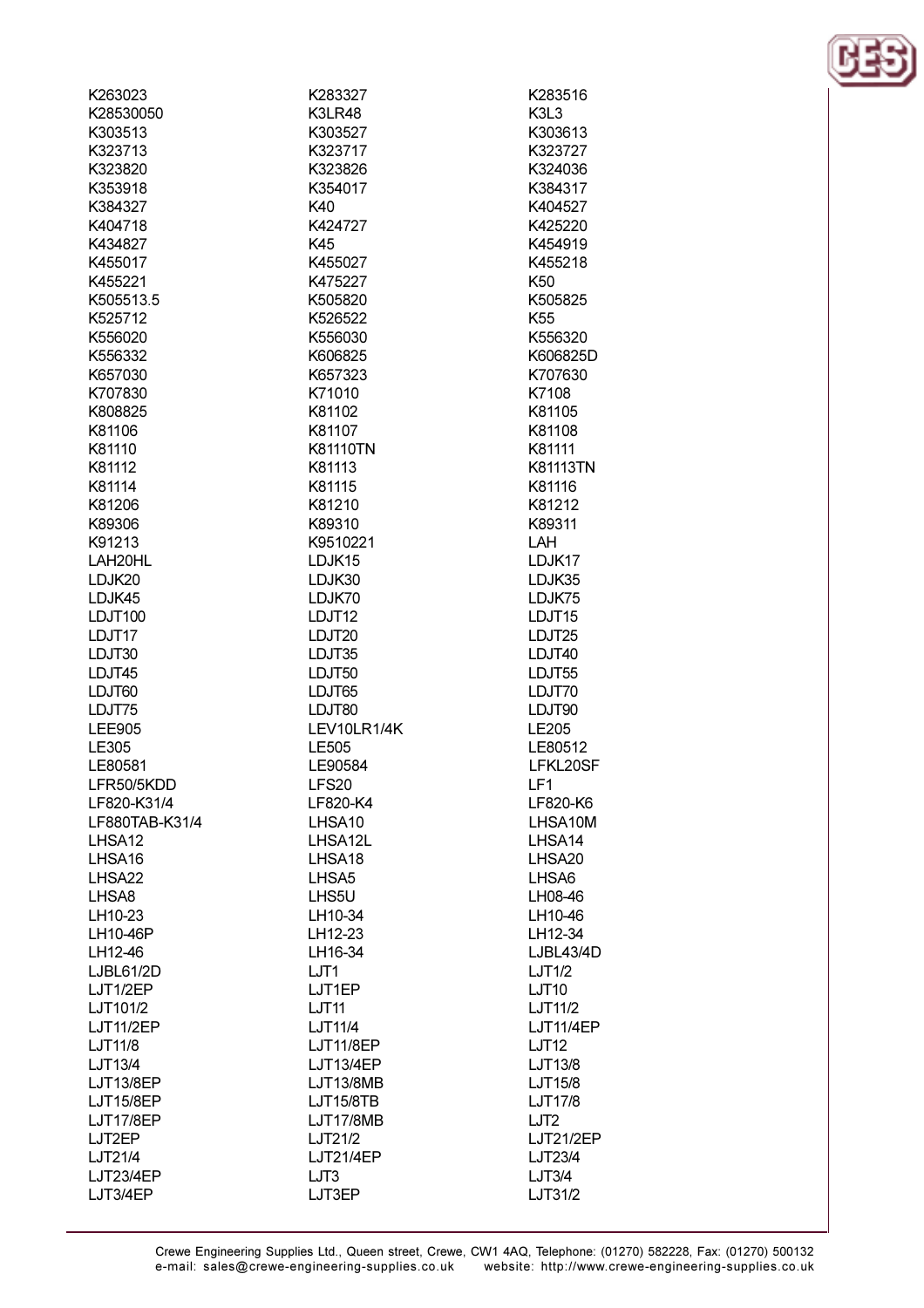

| LJT31/2EP        |
|------------------|
| LJT33/4          |
| LJT41/2          |
| LJT5             |
| LJT5EP           |
| LJT6             |
| LJT61/2EP        |
| LJT7/8DUEP       |
| LJT71/2          |
| LJT91/2          |
| LJ1/2C3          |
| LJ1/2EP          |
| LJ1DD            |
| LJ10             |
| LJ11/2           |
| <b>LJ11/2NR</b>  |
| LJ11/4           |
| LJ11/4EP         |
| <b>LJ11/42RS</b> |
| <b>LJ11/8DD</b>  |
| <b>LJ11/8NR</b>  |
| LJ12RS           |
| LJ13/4           |
| LJ13/4LOC        |
| LJ13/8           |
| LJ13/8M          |
| LJ15             |
| LJT5EP           |
| LJT6             |
| LJT61/2EP        |
| LJT7/8DUEP       |
| LJT71/2          |
| LJT91/2          |
| LJ1/2C3          |
| LJ1/2EP          |
| LJ1DD            |
| LJ10             |
| LJ11/2           |
| LJ11/2NR         |
| LJ11/4           |
| LJ11/4EP         |
| <b>LJ11/42RS</b> |
| <b>LJ11/8DD</b>  |
| <b>LJ11/8NR</b>  |
| LJ12RS           |
| LJ13/4           |
| <b>LJ13/4LOC</b> |
| LJ13/8           |
| LJ13/8M          |
| LJ15             |
| LJ5LOC           |
| LJ51/2LOC        |
|                  |
| LJ61/2           |
| LJ612            |
| LJ615            |
| LJ68             |
| LJ7/8C3          |
| LJ7/8LOC         |
| LJ7M<br>LJ8WRD   |

LJT31/4  $LJT4$  $I.IT41/4$  $LJT5/8$ LJT51/2 LJT6EP LJT7 LJT7/8EP LJT8  $LJ1$  $LJ1/2D$ **LJ1/22RS** LJ1EP LJ10WRR **LJ11/2DD LJ11/22RS LJ11/4DD** LJ11/4LOC **LJ11/42RSNR LJ11/8EP LJ11/82RS** LJ12RSNR LJ13/4DD LJ13/4M LJ13/8DD **LJ13/8NR** LJ15/8 LJT51/2 LJT6EP LJT7 LJT7/8EP LJT8 LJ1 LJ1/2D **LJ1/22RS** LJ1EP LJ10WRR LJ11/2DD LJ11/22RS **LJ11/4DD LJ11/4LOC LJ11/42RSNR LJ11/8EP** LJ11/82RS LJ12RSNR LJ13/4DD LJ13/4M LJ13/8DD **LJ13/8NR** LJ15/8 LJ5MC3 LJ6 LJ611 LJ612C LJ617 LJ7 LJ7/8DD **LJ7/8M** 

**LJT31/4EP** LJT4EP  $I.IT43/4$ LJT5/8EP **LJT51/2EP** LJT61/2  $LJT7/8$ LJT7EP LJT81/2  $LJ1/2$  $LJ1/2DD$ LJ1/22RSNR LJ1NR  $1.111$ **LJ11/2EP LJ11/22RSNR** LJ11/4DDNR **LJ11/4NR** LJ11/8 LJ11/8M LJ111/2 LJ120 **LJ13/4EP LJ13/4NR** LJ13/8EP LJ13/82RS **LJ15/8NR LJT51/2EP** LJT61/2 **LJT7/8** LJT7EP LJT81/2  $LJ1/2$ LJ1/2DD LJ1/22RSNR LJ1NR LJ11 **LJ11/2EP** LJ11/22RSNR LJ11/4DDNR **LJ11/4NR** LJ11/8 LJ11/8M LJ111/2 LJ120 LJ13/4EP **LJ13/4NR** LJ13/8EP LJ13/82RS **LJ15/8NR** LJ51/2 LJ6LOC LJ611P LJ612P LJ67 LJ7/8 **LJ7/8EP LJ7/82RS** LJ8 LJ812

LJ71/2

LJ81/2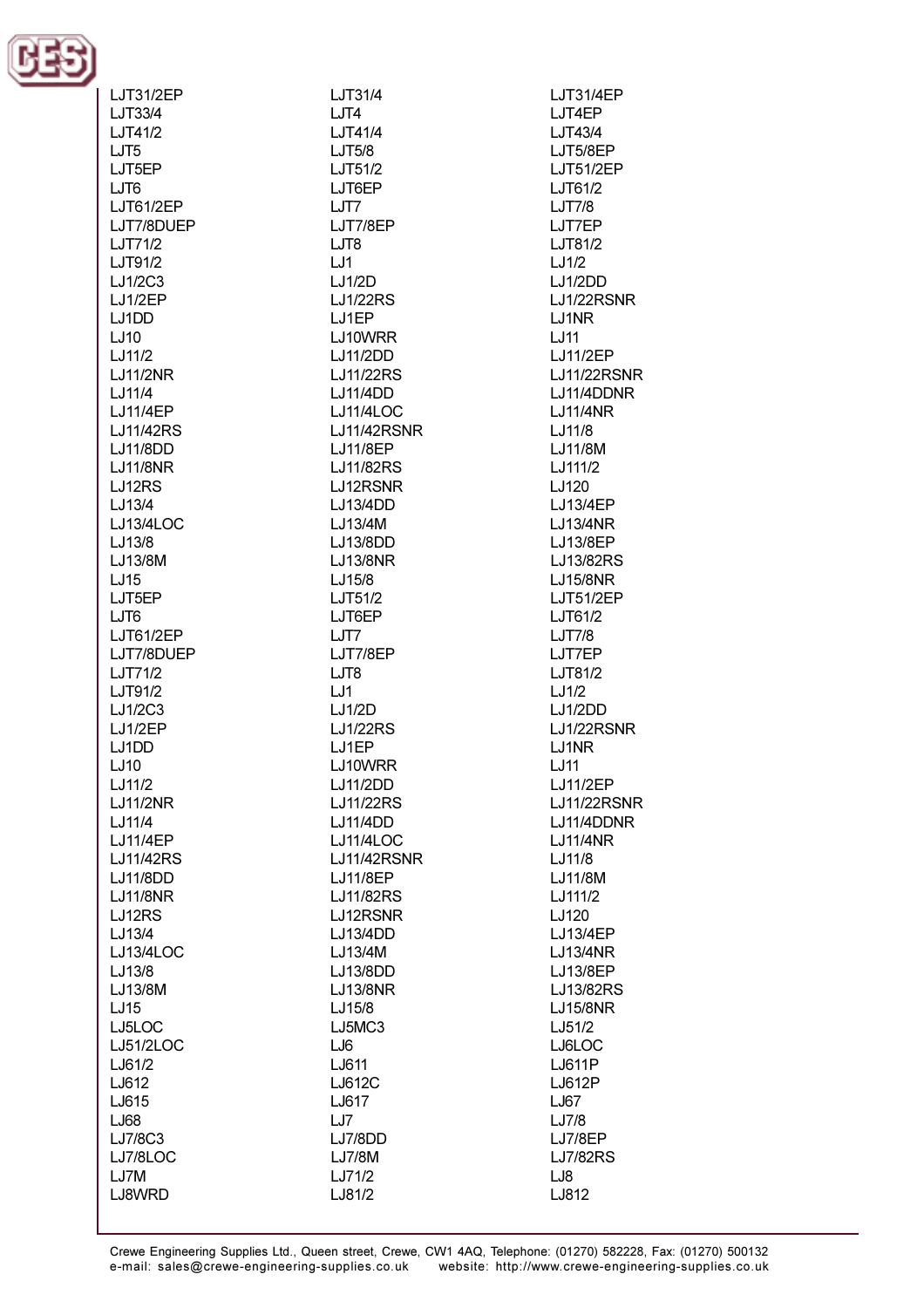**LJ812P LLRJA21/2 IIR.IA31/2 LLRJB11/2 LLRJB21/4 LLRJB41/2 IIR.IN1** LLRJN11/8 **LLRJN15/8** LLRJN2EP LLRJN23/4 **LLRJN31/2** LLRJN4 **IIR.IN41/4** LLRJN<sub>5</sub> LLRJN6 LLRJN7/8  $LLRJ1/2$ **LLRJ11/8 LLRJ15/8** LLRJ17/8EP LLRJ21/2 LLRJ3 **IIR.131/4** LLRJ4EP LLRJ5 LLRJ6 LLRJ7 LL217849/LL217810P3 LL428349/LL428310 LL562749/LL562710 LL714649/LL714610 LMB122026 LMB162536AJ LMB20UU LMB24OP LMB324864 LMB6S LMB81420AJ LMB81420X LME12UUOPN LME122232 LME122232UUAJ LME162630UU LME162636UUAJ LME203235 LME203245UU LME254058A LME254058UUAJ LME304564 LME355270 LME406280UU LME6090125AJ LMGZ203 LM104949/LM104911 LM114848/LM114811 LM117949/LM117910 LM11949L/LM11910 LM12711 LM204

LJ91/2 **LLRJA23/4**  $II$  R.IA4 LLRJB17/8 LLRJB3 LLRJB41/4 **IIR.IN11/2** LLRJN13/4 **LLRJN17/8 LLRJN21/2** LLRJN3 LLRJN31/4 **IIR.IN4FP IIR.IN41/4FP** LLRJN5/8 **LLRJN61/2** LLRJN81/2 **LLRJ11/2 LLRJ13/4** LLRJ15/8EP  $LLRJ2$ **LLRJ21/4** LLRJ3/4 **LLRJ33/4 LLRJ41/2 LLRJ5/8** LLRJ6EP LLRJ7/8 LL225749/LL225710 LL510749/LL510710 LL575343/LL575310 LL714649/LL714610P3 LMB122026AJ LMB162536OP LMB203242 LMB243848 LMB4812 LMB61014 LMB81420OP LME101626 LME121928UU LME122232AJ LME16S LME162636 LME162837UU LME203242UU LME203245UUAJ LME254058OP LME254059UU LME304564UU LME40OPUU LME406280UUAJ LME81625UU LM102949 LM104949/LM104912 LM11710 LM11910 LM121948DASSY49603 LM12749/LM12710 LM241110

LLRJA2 LLRJA3 **IIR.IA5/8 IIRJB21/2 LLRJB31/2 LLRJB51/2 IIR.IN11/4** LLRJN13/8 LLRJN<sub>2</sub> **LLRJN21/4** LLRJN3/4 LLRJN33/4 **LLRJN41/2** 11 R.IN43/4 LLRJN51/2 LLRJN7 LLRJ1 **IIR.111/4 LLRJ13/8 LLRJ17/8** LLRJ2EP **LLRJ23/4 LLRJ31/2**  $IIR.I4$ **LLRJ41/4 LLRJ51/2 LLRJ61/2** LL116249/LL116210 LL420549/LL420510 LL52549/LL52510 LL639249/LL639210 LMB12S LMB162536 LMB162536OPUU LMB<sub>24</sub>AJ LMB243848OP **LMB4812UU** LMB81420 LMB81420S LME101929UU LME122227 LME122232UU **LME1604** LME162636UU LME202830 LME203245 LME203245UUOP LME254058UU LME304554 LME304768AJ LME406080 **LME50** LME81625UUAJ LM102949/LM102910 LM114848 LM11749/LM11710 LM11949/LM11910 LM124449/LM124410 LM12749/LM12711 LM29749/LM29710

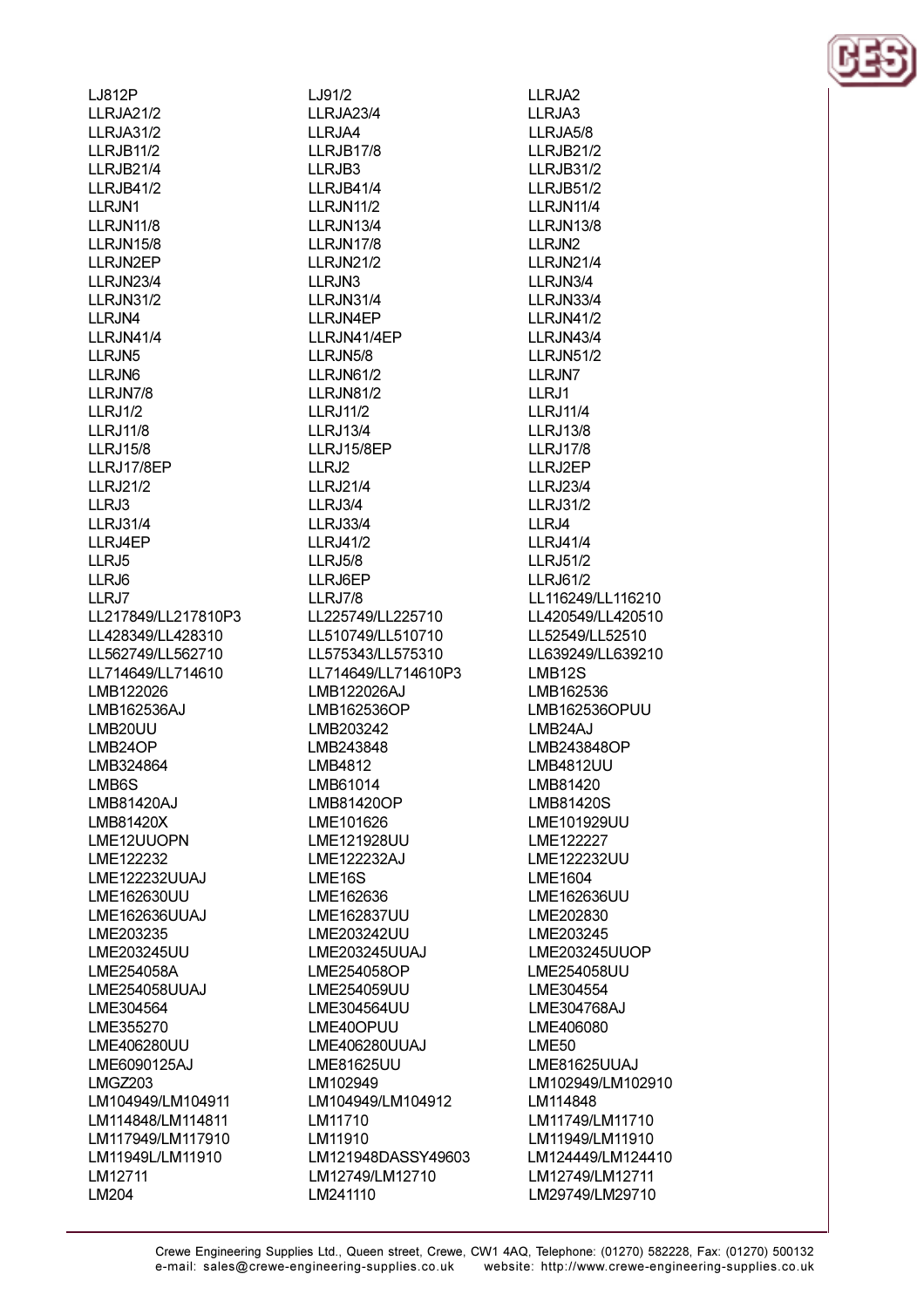

LM29749/LM29711 LM328448/LM328410 IM451349 LM48548/LM48510 LM48548/49607 LM48548L/LM48510 **IM50X26** LM501314 LM501349/LM501311 LM503349A/LM503310 LM565949/LM565910 LM603012 LM603049/LM603014 LM665949/LM665910 LM67043/LM67010 LM67048/LM67014 LM67049A/49600 LM720646/LM720610 LM722949/LM722910 LM742745/LM742710 LM772748/LM772710 LM78349A/LM78310C LM814849/LM814810 **INF I NFI 12A LNHW LNJ105** LNJ13/8 **LNJ5/8 LNT10** LNT<sub>12</sub>A LNT8  $LPB1/2$ LPB<sub>12</sub> LPB<sub>20</sub>  $LPB3/4$ LPB35 LP1/16R  $LP1/4R$ LP3/8 **LP5316UMR LRJA11/2 LRJA11/8 LRJA141/2 LRJA17/8 LRJA21/4** LRJA3 **LRJA31/4 LRJA41/2**  $LRJAA3/4$ **LRJA51/2** LRJA7 LRJA8 **LRJA91/2** LRJB3 LRJB4  $LRJB5/8$ LRJ1C3 **LRJ11/2** 

LRJ111/2

LM300849/LM300811 LM330448/LM330410 I M451349/I M451310 LM48548/LM48510B LM48548A/LM48510 LM48549X LM501310 LM501349/LM501310 LM501349/LM501314 LM522549/LM522510 LM567949/LM567910 LM603049/LM603011 LM613449/LM613410 LM67000LA49601 LM67045/49600 LM67048L LM67049A/49615 LM720646/LM720611 LM72849/LM72810 LM742749/LM742710 LM78349/LM78310 LM78349SI/LM78310A **LNA12 I NFI 10** I NFI 8 **LNJ1/2 LNJ11/4** LNJ3/16 **LNJ7/8** LNT10A **LNT16** LPBGP4 LPB1EC LPB<sub>16</sub> LPB<sub>25</sub> LPB3/4EC  $LPB5/8$  $LP1/2$  $LP1/8$ LP5/32 LRJA1 LRJA11/2EP **LRJA13/4 LRJA15/8** LRJA2 LRJA21/4EP LRJA3/4 **LRJA33/4** LRJA41/2C3 LRJA5 LRJA6 LRJA7/8 LRJA81/2 LRJB<sub>2</sub> **LRJB31/2 LRJB43/4**  $LRJ1$ **LRJ10** 

LM304 LM40X20 I M48548 LM48548/LM48514 LM48548C/LM48510 LM48549X/LM48510 I M501311 LM501349/LM501310P3 LM503349/LM503310 LM545849/LM545810 LM603011 LM603049/LM603012 LM654649/LM654610 LM67010 LM67048/LM67010 LM67048L/LM67010 LM716449/LM716412P3 LM720648/LM720610 LM72849F/LM72810 LM757049/LM757010 LM78349A I M806649/LM806610 **INR12 I NFI 12** I NHC **LNJ1/4 LNJ11/8 LNJ3/8 LNS LNT12** LNT<sub>16</sub>A LPB1 LPB11/4 LPB17 LPB25EC LPB30 LPB5/8EC  $LP1/4$ LP3/16 LP5315UMR LRJA1/2 **LRJA11/4 LRJA13/8** LRJA15/8EP **LRJA21/2 LRJA23/4 LRJA31/2** LRJA4 **LRJA41/4**  $LRJA5/8$ **LRJA61/2 LRJA71/2** LRJA9 **LRJB21/4 LRJB31/4** LRJB<sub>5</sub> LRJ1/2 **LRJ11 LRJ11/8** 

LRJ121/2

**LRJ11/4** 

LRJ12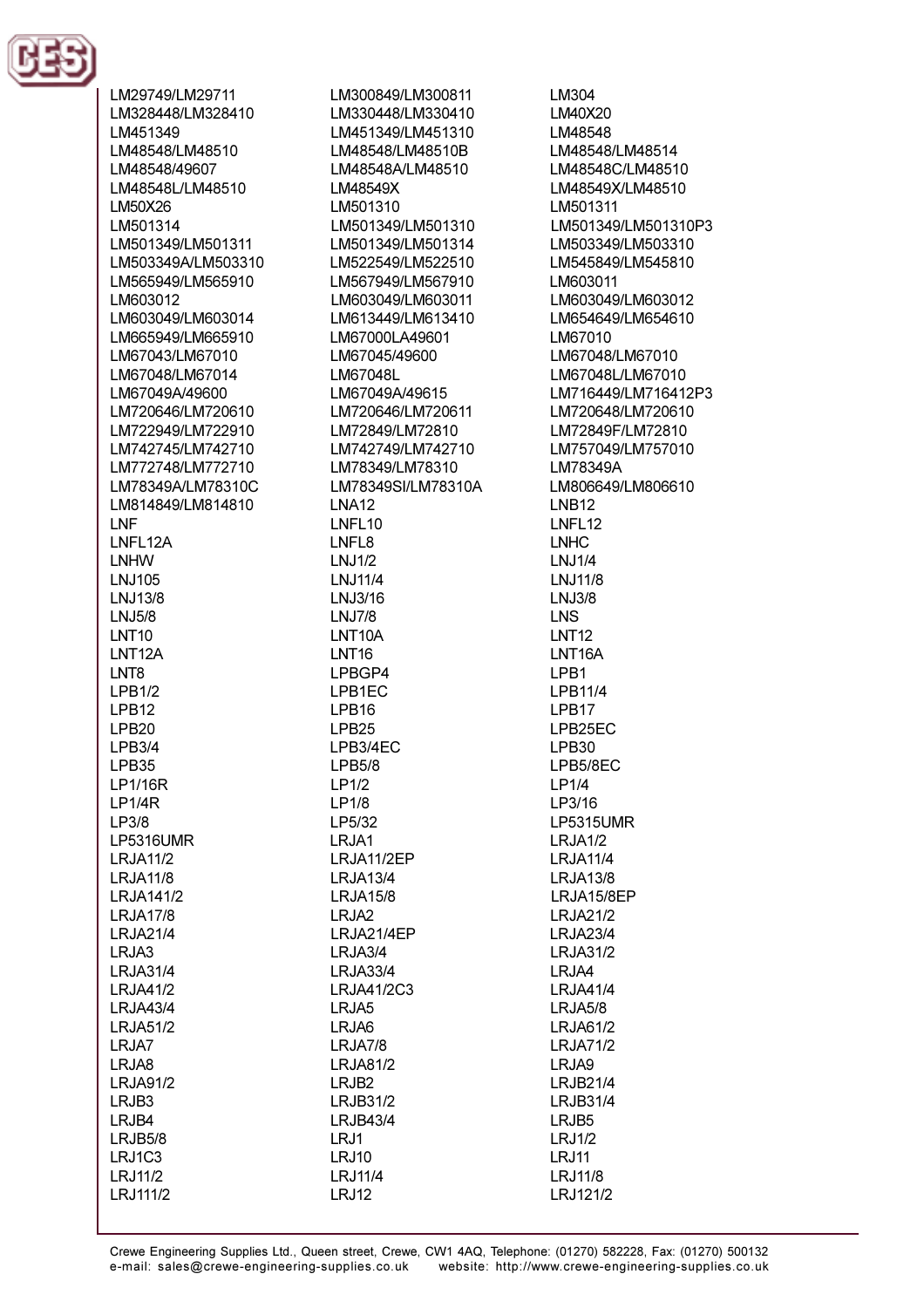| LRJ13/4           |
|-------------------|
|                   |
| LRJ13/8EP         |
| LRJ15/8           |
| <b>LRJ17/8</b>    |
| LRJ2C3            |
|                   |
| LRJ2NR            |
| LRJ21/2C4         |
| LRJ21/4           |
| LRJ21/4NR         |
|                   |
| LRJ23/4EP         |
| LRJ3C3            |
| LRJ31/2           |
| LRJ31/4           |
|                   |
| <b>LRJ31/4M</b>   |
| LRJ33/4EP         |
| LRJ4EP            |
| LRJ41/2MC3        |
|                   |
| LRJ43/4EP         |
| <b>LRJ5/8C3</b>   |
| <b>LRJ51/2EP</b>  |
| LRJ61/2           |
|                   |
| <b>LRJ7/8</b>     |
| LRJ8              |
| LRP16             |
| LR201RR           |
| LR204NPP          |
|                   |
| LR209NPPU         |
| LR5203KDDU        |
| LR608NPPU         |
| LSN <sub>12</sub> |
|                   |
| LSN131/2          |
| LSN <sub>16</sub> |
|                   |
|                   |
| LSN <sub>19</sub> |
| LSN201/2          |
| LSN221/2          |
| LSN241/2          |
| LSN <sub>9</sub>  |
|                   |
| LSW12             |
| LSW131/2          |
| LSW16             |
|                   |
| LSW19             |
| LSW24             |
| LS2035            |
| LS3552            |
|                   |
| LS5070            |
| LTBP18            |
| LTN <sub>14</sub> |
| LTN <sub>17</sub> |
| LTQK              |
|                   |
| LTQS              |
| LTQUICK           |
| LTT               |
| LTW12             |
|                   |
| LTW131/2          |
| LTW15             |
| LTW18             |
| LTW201/2          |
| LT <sub>15</sub>  |

LT262

LRJ13/4C3 **LRJ14** LR.115/8C3 LRJ17/8C3 LRJ2EP LRJ21/2 **LRJ21/2EP** LRJ21/4C3 **LRJ23/4**  $LRJ3$ LRJ3EP **LRJ31/2EP** LRJ31/4C3 I R.I31/4MC3 LRJ33/4MC3 **LRJ41/2 LRJ41/4**  $LRJ5$ LRJ5MC3 LRJ6 LRJ61/2EP LRJ7/8EP LRJ9 LRP18 LR201RRU LR205NPPU LR5202KDD LR5205KDDU **LSN10** LSN121/2 LSN<sub>14</sub> LSN<sub>17</sub> LSN191/2 **LSN21 LSN23 LSN29** LSW<sub>10</sub> LSW121/2 LSW14 LSW17 LSW20 LS1226 LS2542 LS4060 LS6085 **LTD** LTN141/2 **LTQC LTQR LTQSA LTQW LTW10** LTW121/2 LTW14 LTW16 LTW191/2 **LTW21 LT20** 

LT242X50

LT270X50

**LRJ13/8 LRJ15** I R.I15/8FP LRJ2 LRJ2M LRJ21/2C3 LRJ21/2M **LRJ21/4EP** LRJ23/4C3 LRJ3/4 LRJ3M LRJ31/2MC3 **LRJ31/4EP** LRJ33/4 LRJ4 LRJ41/2EP LRJ43/4 LRJ5/8 LRJ51/2 LRJ6EP  $LRJ7$ LRJ71/2 LRJ91/2 LR201NPPU LR202NPPU LR206NPPU LR5202NPPU LR5206KDDU LSN11 LSN<sub>13</sub> **LSN15 LSN18 LSN20 LSN22** LSN<sub>24</sub> LSN<sub>8</sub> LSW11 **LSW13 LSW15** LSW18 LSW22 LS160200 LS3047 LS4565 LTBP15 **LTN13 LTN15 LTQCA LTQRA LTQT LTS LTW11** LTW13 LTW141/2 LTW17 **LTW20 LTW22** LT222EX250 LT25 LT271

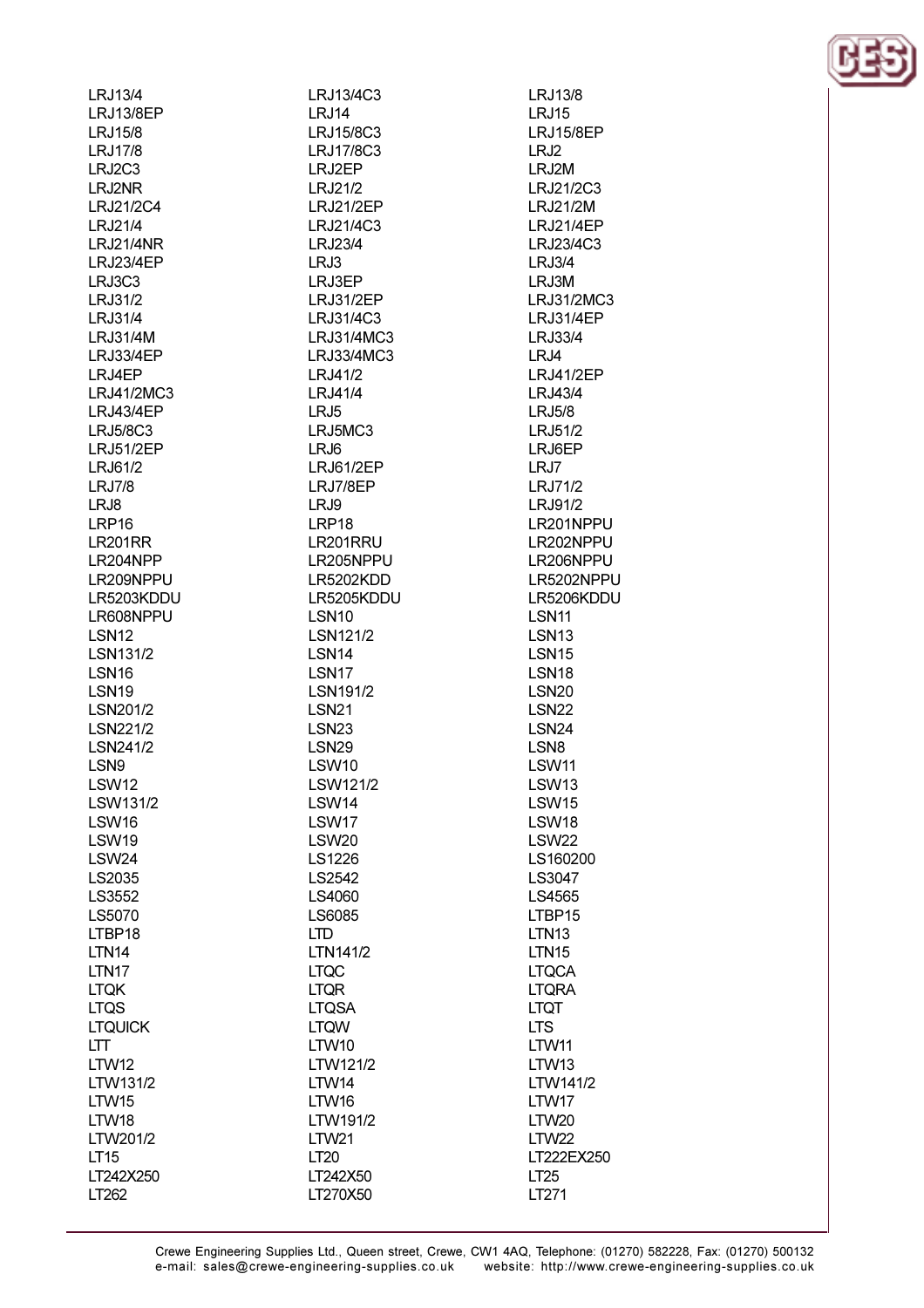

| LT275             | LT275X50          | LT30              |
|-------------------|-------------------|-------------------|
| LT317X50          | LT <sub>33</sub>  | LT330             |
| <b>LT330K</b>     | LT35              | LT40              |
| LT401             | LT401A            | LT406             |
| <b>LT45</b>       | LT454             | LT480             |
|                   |                   |                   |
| LT50              | LT504             | LT518             |
| LT542             | LT542X250         | LT <sub>55</sub>  |
| LT567             | LT573X250         | LT574             |
| <b>LT574A</b>     | <b>LT577</b>      | LT577X250         |
| LT598             | <b>LT598A</b>     | LT60              |
| LT638X250         | LT638X50          | LT640             |
| LT641X250         | LT70              | LT738             |
| <b>LT75</b>       | <b>LT770</b>      | <b>LT770A</b>     |
| <b>LT80</b>       | <b>LT90</b>       | LT95              |
| <b>LUBA</b>       | LUBA1             | LUBA1A            |
| LUBA2             | LUBA3             | LUBA3A            |
| LUBA3B            | LUBA4             | LUBA5             |
| LUBA6             | LUBA7             | LUBA7A            |
|                   |                   |                   |
| LUBA8             | LUBA9             | <b>LUBC</b>       |
| <b>LUBCC</b>      | LUBCC1            | <b>LUBCE</b>      |
| <b>LUBCG</b>      | <b>LUBCH</b>      | <b>LUBCI</b>      |
| <b>LUBCJ</b>      | <b>LUBCS</b>      | LUBC1             |
| LUBC1/4           | LUBC1/8           | LUBC1/8B          |
| LUBC <sub>3</sub> | LUBC4             | <b>LUBD</b>       |
| <b>LUBF</b>       | <b>LUBFA</b>      | <b>LUBFB</b>      |
| <b>LUBFC</b>      | <b>LUBFD</b>      | <b>LUBFE</b>      |
| <b>LUBFF</b>      | LUBF10            | LUBF3             |
| LUBF4             | LUBF6             | LUBF6A            |
| LUBF7             | LUBF9             | LUBF9A            |
| <b>LUBG</b>       | <b>LUBGC</b>      | LUBG1             |
| LUBG10            | LUBG11            | LUBG12            |
| LUBG13            | LUBG14            | LUBG15            |
| LUBG16            | LUBG17            | LUBG18            |
| LUBG19            | LUBG <sub>2</sub> | LUBG20            |
| LUBG21            | LUBG22            | LUBG23            |
| LUBG24            | LUBG25            | LUBG26            |
|                   | LUBG28            |                   |
| LUBG27            |                   | LUBG29            |
| LUBG3             | LUBG30            | LUBG31            |
| LUBG32            | LUBG33            | LUBG4             |
| LUBG5             | LUBG6             | LUBG7             |
| LUBG8             | LUBG81            | LUBG9             |
| LUBH1.5           | LUBH10R           | LUBH10RA          |
| LUBH11            | LUBH12            | LUBH18            |
| LUBH7             | LUBH <sub>8</sub> | LUBM0.5           |
| LUBM1             | <b>LUBM1.5</b>    | LUBM1A            |
| LUBM1B            | LUBM10            | LUBM2             |
| LUBM2A            | LUBM21/2          | LUBM3             |
| LUBM3A            | LUBM4             | LUBM <sub>5</sub> |
| LUBM5A            | LUBM5B            | LUBM8             |
| <b>LUBN</b>       | <b>LUBNA</b>      | <b>LUBNB</b>      |
| <b>LUBNC</b>      | LUBNC1            | <b>LUBND</b>      |
| <b>LUBNE</b>      | <b>LUBNM</b>      | LUBN1/4           |
| LUBN1/4/45        | LUBN1/4/90        | LUBN1/4B          |
| LUBN1/4B/45       | LUBN1/4B/90       |                   |
|                   |                   | LUBN1/4BS/S       |
| LUBN1/4L          | LUBN1/4P          | LUBN1/4P/90       |
| LUBN1/4U          | LUBN1/4U/45       | LUBN1/4U/90       |
| LUBN1/4UL         | LUBN1/4W          | LUBN1/4W/90       |
| LUBN1/8/45/S/S    | LUBN1/8B          | LUBN1/8B/45       |
| LUBN1/8B/67       | LUBN1/8B/90       | LUBN1/8C          |
| LUBN1/8N          | LUBN1/8S/S        | LUBN10            |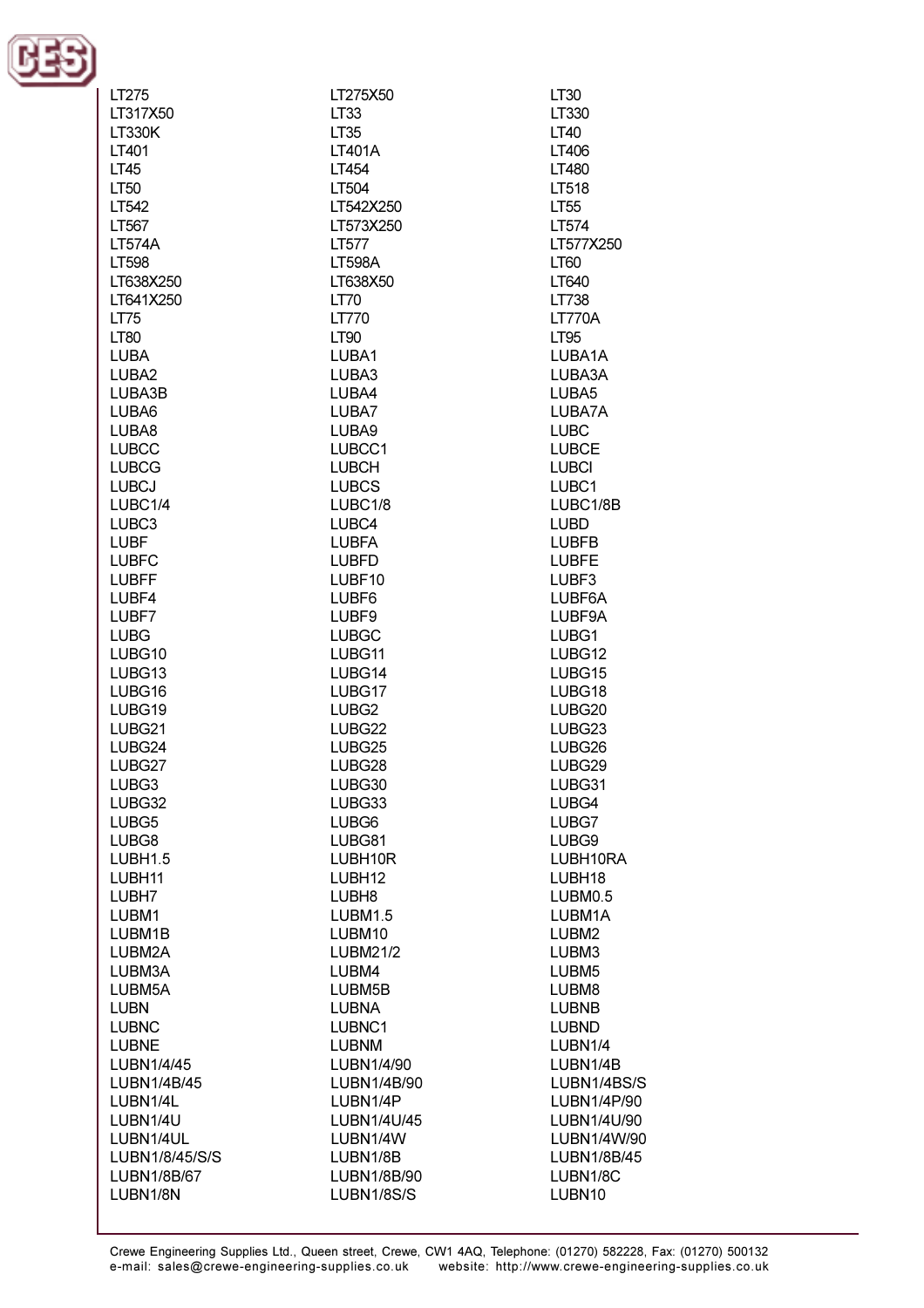| LUBN10/45          | LUBN10/90          |
|--------------------|--------------------|
| LUBN3/16B          | LUBN3/16P          |
| LUBN3/8B           | LUBN3/8BA          |
| LUBN <sub>5</sub>  | <b>LUBN5/16</b>    |
| LUBN5/16/90        | LUBN5/16P          |
| LUBN5/16U/90       | LUBN5/16W          |
| <b>LUBN6/45</b>    | LUBN6/45P          |
| <b>LUBN6/90</b>    | LUBN6C             |
| LUBN6P             | LUBN <sub>8</sub>  |
| LUBN8/45A          | <b>LUBN8/90</b>    |
| LUBN8A             | LUBN8P             |
| <b>LUBO</b>        | LUBO <sub>1</sub>  |
| <b>LUBPA</b>       | <b>LUBPB</b>       |
| LUBP10             | LUBP11             |
| LUBP <sub>13</sub> | LUBP14             |
| LUBP16             | LUBP17             |
| LUBP19             | LUBP <sub>2</sub>  |
| LUBP21             | LUBP22             |
|                    |                    |
| LUBP24             | LUBP3              |
| LUBP <sub>5</sub>  | LUBP <sub>6</sub>  |
| LUBP8              | LUBP <sub>9</sub>  |
| <b>LUBSA</b>       | <b>LUBSC</b>       |
| <b>LUBSE</b>       | <b>LUBSG</b>       |
| <b>LUBS202</b>     | <b>LUBS205</b>     |
| L0                 | L014I              |
| <b>L019CA</b>      | L019I              |
| L021A              | L024B              |
| L024D              | L024E              |
| L028C              | L028I              |
| L042C              | L042I              |
| L050               | L050C              |
| L055I              | L062I              |
| L070C              | L070I              |
| L071               | L071A              |
| L072C              | L075               |
| L075I              | <b>L075IA</b>      |
| L075IH             | L090               |
| L090I              | L095               |
| L095C              | L095I              |
| L100               | L100A              |
| L <sub>100</sub>   | L1010              |
| L102849/L102810    | L <sub>11</sub> CD |
| L <sub>110</sub>   | L110C              |
| L1100              | L111               |
| L117549/L117510    | L <sub>12</sub> CD |
| L121/2CD           | L <sub>13</sub> CD |
| L131/2CD           | L <sub>14</sub> CD |
| L <sub>1491</sub>  | L <sub>15</sub> CD |
| L <sub>16</sub> CD | L163149/L163110    |
| L <sub>17</sub> CD | L17CDLOC           |
| L18CDLOC           | L1872              |
| L19CDLOC           | L190C              |
|                    |                    |
| L20                | L <sub>20</sub> CD |
| L201/2CDLOC        | L <sub>2021</sub>  |
| L214               | L21549/L21511      |
| L217849            | L217849/L217810    |
| L217849/L217813    | L217849P3          |
| L225842/L225810    | L225849/L225810    |
| L2295              | L231/2CD           |
| L25                | L2665              |

LUBN<sub>2</sub> LUBN3/8 LUBN3/8U LUBN5/16/45 **LUBN5/16U** LUBN<sub>6</sub> **LUBN6/45S LUBN6L LUBN8/45** LUBN8/90A LUBN8P/45 **LUBP** LUBP1 LUBP12 LUBP15 LUBP18 LUBP20 LUBP23 LUBP4 LUBP7 **LUBS LUBSD** LUBS2 **LUBS205S** L019C L019IA L024C L024I L038I L048I L050I L070 L070IH L0711 L075C L075IB L090C L095A L<sub>10</sub>CD L100C L1027A L11CDLOC L<sub>110</sub> L116149/L116110 L<sub>12</sub>CDLOC L13CDLOC L141/2CD L<sub>150</sub>  $L17$ L<sub>18</sub>CD L<sub>19</sub>CD L191/2CD L201/2CD L<sub>21</sub>CD L217810 L217849/L217810D L22CDLOC L225849/L225818 L241/2CD L2666

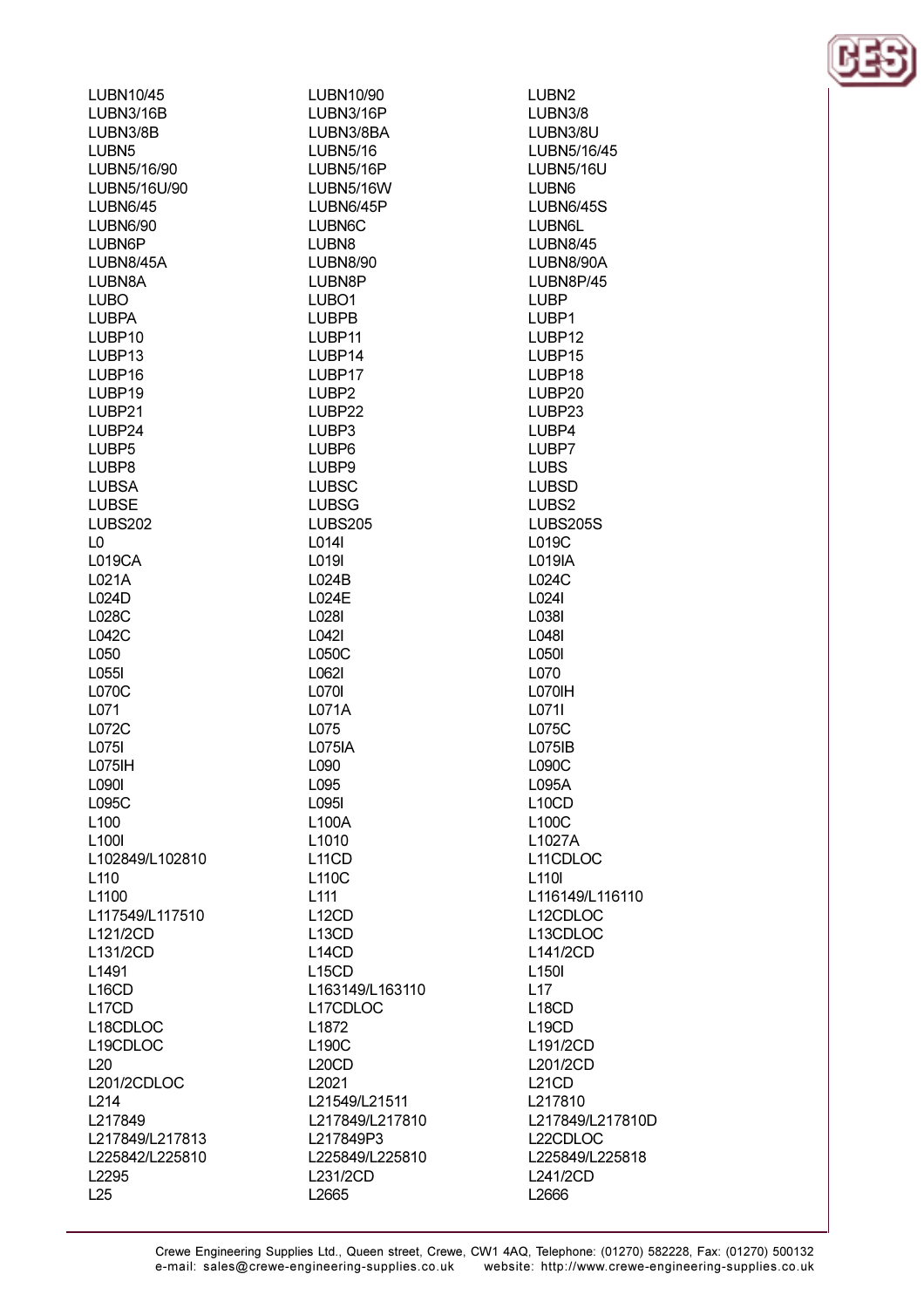

L<sub>27</sub>CD L<sub>2712</sub>  $1,3014$ 13148 L327249/L327210 L3363 1.3422 L3433 L3461 L357049 L3646 L3782 L3887 14056 L4097 L4176 L432349/L432310 L4380 L44640/L44610 L44645/L44613 L4518  $1462$ L507949/L507910 L5205 15441 L5745 L610549/L610510 L624549/L624510 L68149/L68110 L713049/L713010 L725349/L725311P3 L8CD L910349/L910310 L920V L931 **MAS10** MAS<sub>10</sub>C MAS10F **MAS11** MAS11C MAS12C MAS12F MAS12K MAS13B MAS<sub>14</sub> MAS<sub>14</sub>C MAS14F MAS<sub>16</sub>A MAS16E MAS<sub>16</sub> MAS18B MAS20A MAS20F **MAS20I MAS22** MAS22C **MAS25 MAS32 MAS4.5** 

MAS5

L2704 L<sub>2734</sub> 1305649 L319245/L319210P3 L327249/L327210P3 L3389 L3429 L3441 L3517 L357049/L357010 L3687 L3798 L3888 14067 L4104 L420449/L420410 L433749/L433710 L4434 L44643/L44610 L44649 L4519 L<sub>5</sub>C<sub>D</sub> L508727 L540049/L540010 15478 L5764 L623149/L623110BP3 L624549/L624514P3 L68149/L68111 L724349/L724310 L730649/L730610 L865547/L865510 L918 L922V **MASK** MAS10A MAS<sub>10</sub>D MAS10G MAS<sub>11</sub>A **MAS12** MAS12D MAS12G **MAS13** MAS13C MAS<sub>14</sub>A MAS14D MAS<sub>15</sub> MAS<sub>16</sub>B MAS16G MAS<sub>18</sub> MAS18K MAS20B MAS20G MAS20J MAS22A MAS22D MAS25A MAS38

L2704INNER L2902 L305649/L305610 L3196 L3297 L3421 1.3432 L3451 L3558 L3631 L3778 L3819 1.3972 14068 L4162 L4270 L433749/L433710D L44610 L44643L/L44610 L44649/L44610 L45449/L45410 L5041 L5094 1541 L555249/L555210 L5875 L623149/L623110P3 L68145/L68111 L7CD L724349/L724310P3 L790 L898 L919 L924V MASK<sub>2</sub> MAS10B MAS10E MAS10H MAS<sub>11</sub>B MAS12B MAS12E MAS12H MAS<sub>13</sub>A MAS<sub>13</sub>D MAS14B MAS14E MAS16 MAS<sub>16</sub>C MAS16H MAS18A MAS20 MAS20C MAS20H MAS20K MAS22B MAS24 MAS25B MAS4

MAS4.5B

**MAS5.5A** 

**MAS4.5A** 

**MAS5.5**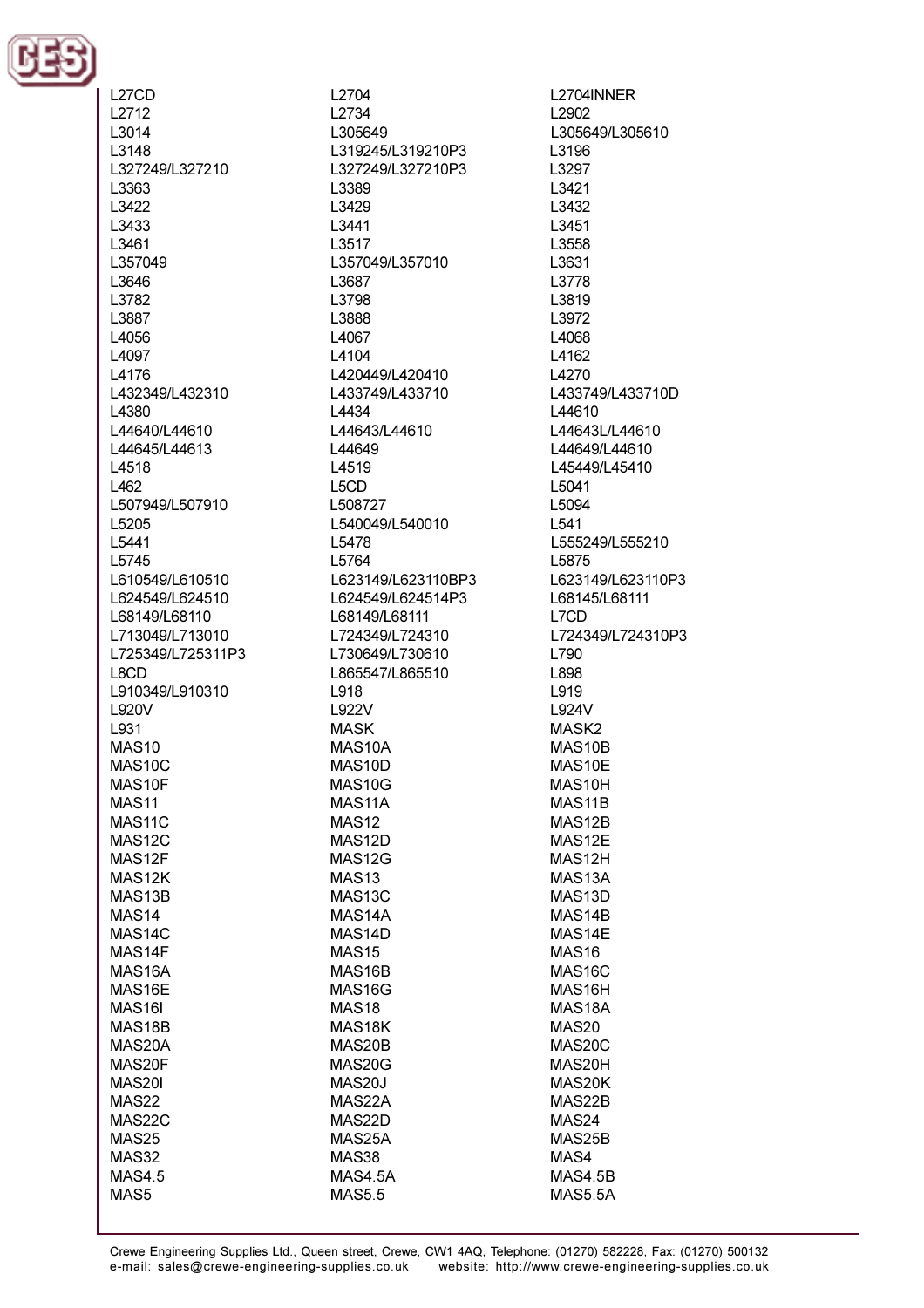| MAS5.5C            | MAS5.5E          |
|--------------------|------------------|
| MAS5A              | MAS5D            |
| <b>MAS6.5</b>      | <b>MAS6.5A</b>   |
| <b>MAS6.5D</b>     | <b>MAS6.5E</b>   |
| MAS6A              | MAS6B            |
| MAS6D              | MAS6E            |
| MAS6G              | MAS7             |
| MAS7B              | MAS7D            |
|                    |                  |
| MAS8               | MAS8A            |
| MAS8C              | MAS8D            |
| MAS8F              | MAS8G            |
| MAS9               | <b>MAS9.5</b>    |
| MAV12LR            | <b>MBJ12-6L</b>  |
| <b>MBU058</b>      | <b>MBU064</b>    |
| MB <sub>1</sub>    | <b>MB10</b>      |
| MB12               | <b>MB13</b>      |
| <b>MB15</b>        | <b>MB16</b>      |
| <b>MB18</b>        | <b>MB19</b>      |
| MB20               | <b>MB208EX</b>   |
| MB22               | MB <sub>23</sub> |
|                    |                  |
| <b>MB25</b>        | <b>MB28</b>      |
| MB3                | <b>MB30</b>      |
| MB32               | MB34             |
| MB4                | <b>MB40</b>      |
| MB5                | MB <sub>6</sub>  |
| MB8                | MB <sub>9</sub>  |
| MCR22              | MCS-6S           |
| MC10-8             | <b>MC104GR</b>   |
| MC112EX            | MC12-8           |
| MC204EX            | MC204GR          |
| MC212EX            | MC212GR          |
| <b>MC300EX</b>     | MC304EX          |
|                    |                  |
| $MC4-4$            | MC400EX          |
| MC508EX            | <b>MC508GR</b>   |
| MC6-6              | <b>MC8-4</b>     |
| <b>MC8-8</b>       | MDJK15           |
| MDJK20             | MDJK25           |
| MDJK35             | MDJK40           |
| MDJK50             | MDJK55           |
| MDJK90             | MDJK95           |
| MDJT20             | MDJT25           |
| MDJT35             | MDJT40           |
| MDJT50             | MDJT55           |
| MDJT65             | MDJT70           |
| MDJT85             | MDJT90           |
| <b>METALSETS</b>   | METALSETS3       |
|                    |                  |
| ME <sub>10</sub> L | <b>ME10S</b>     |
| ME <sub>12L</sub>  | <b>ME12S</b>     |
| ME <sub>22</sub> L | ME24-20          |
| ME6-4              | ME6S             |
| MFC1               | <b>MFC100</b>    |
| <b>MFC1045K</b>    | <b>MFC1055K</b>  |
| MFC11/2DEC         | <b>MFC11/4</b>   |
| <b>MFC12-6S</b>    | MFC13/16         |
| <b>MFC13/8</b>     | <b>MFC15-8</b>   |
| MFC155/50          | <b>MFC16-8</b>   |
| <b>MFC18-8</b>     | MFC <sub>2</sub> |
| MFC2R              | <b>MFC21/2</b>   |
|                    |                  |
| MFC21/4R           | MFC211/16        |
| <b>MFC23/4</b>     | MFC25            |

**MAS5.5F** MAS6 **MAS6.5B** MAS6.5F MAS6C MAS6F MAS7A MAS7E MAS8B MAS8E MAS8H MAS9A **MBU047 MR0 MB11 MB14 MB17**  $MB2$ **MB21 MB24 MB29 MB308EX MB38 MB44**  $MB7$ MCRA22 MC<sub>00</sub> **MC107GR** MC<sub>2</sub> **MC208EX MC22** MC4-2AT MC500EX **MC6-4 MC8-6** MDJK17 MDJK30 MDJK45 MDJK65 MDJT15 MDJT30 MDJT45 MDJT60 MDJT80 MD32-46 **ME10-4AT** ME12-8 ME<sub>15</sub>L **ME38S** MFCD115/16 **MFC1040K MFC11/2** MFC115/16 **MFC13/4 MFC15/8 MFC17/8** MFC2DEC **MFC21/4** MFC23/16 MFC30

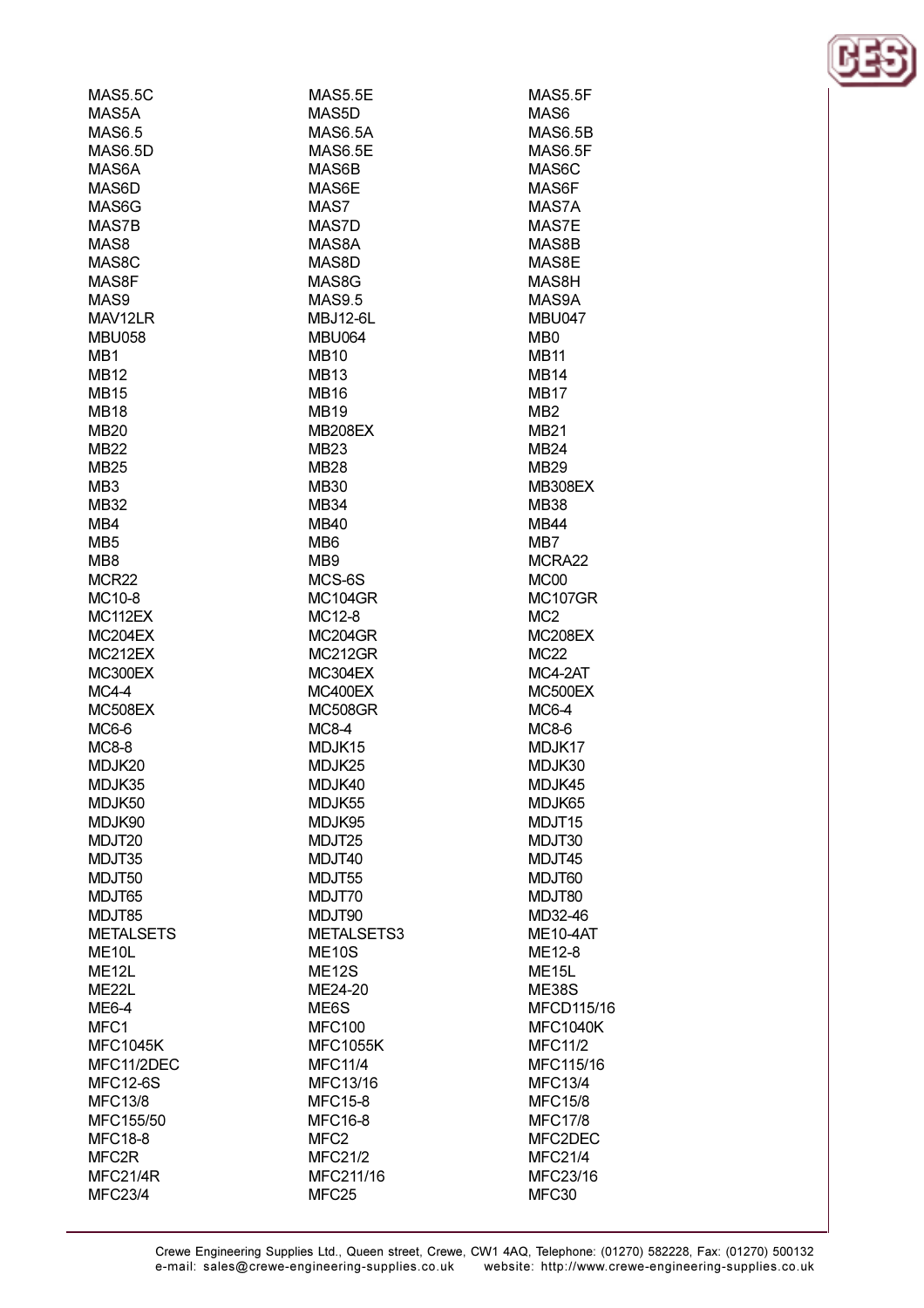

MFC35 MFC45 MFC65  $MFC8-4$ MF12-4 MF15OLIVE ME18OLIVE MF22OLIVE MF25OLIVE MF38OLIVE  $MF4-6$ MF6LLOLIVE **MF8-16** MG308FFA MG400A4 MH13/19 MH19/25  $MH3/6$ MH38/47 **MH5/7** MH50/62 MH60/72 **MIG** M.IRI 33/4 M.IH571 MJT1EP **MJT11/4 MJT11/8EP** MJT13/8 **MJT17/8** MJT21/2 MJT21/4EP  $MJT3$ MJT31/2 MJT33/4 MJT4EP **MJT43/4** MJT5/8EP MJT61/2 MJT7/8EP MJ1/2 MJ1/4 MJ1M MJ11/2 **MJ11/2NR** MJ11/4C3 **MJ11/42RS MJ11/8DD MJ11/8NR** MJ12101 MJ13/4M MJ13/8EP MJ15/8 MJ16121 **MJ17/8M** MJ2MC3 MJ21/2C3 MJ21/2S2 **MJ21/4EP MJ21/4NR** 

MFC35DEC MFC<sub>50</sub>  $MFC.7/8$ MFC8-4L MF12-6 MF16-8  $MF2-4$ MF22OLIVES MF28OLIVE MF4-12 MF4LLOLIVE MF6OLIVE **MF8LLOLIVE**  $MG309DDA$ MH1/1.6 MH16/19 MH25/31 MH30/36 MH45/54 **MH5/8** MH6/12 **MH8/11** MILDX2.5 **MJBL43/4D**  $M<sub>1</sub>TT1$ MJT11/2 MJT11/4EP MJT13/4 MJT15/8 MJT<sub>2</sub> MJT21/2EP MJT23/4  $MJT3/4$ MJT31/4 MJT33/8 MJT41/2 MJT<sub>5</sub> MJT51/2 MJT7 MJT71/2 MJ1/2DD MJ<sub>1C3</sub> MJ1NR **MJ11/2DD MJ11/22RS MJ11/4DD** MJ11/8 **MJ11/8EP** MJ11/82RS MJ13/4 MJ13/8 **MJ13/8NR** MJ15/8M MJ17/8 **MJ17/8NR** MJ2NR **MJ21/2LOC** MJ21/4 MJ21/4LOC MJ23/4

MFC40 MFC60  $MEC.75$ MF10OLIVE MF12OLIVE MF16OLIVE MF20OLIVE **MF25** MF30OLIVE **MF4-4 MF6-12** MF8-12 **MF8OLIVE MG400A** MH10/16 MH16/22 MH3/5 MH32/41 MH5/11 MH50/60 MH<sub>6/9</sub> MH9/12 MILDX3.25 MJH16161  $M.IT1/2$ **MJT11/2EP MJT11/8 MJT13/4EP MJT15/8EP** MJT2EP MJT21/4 MJT23/4EP **MJT3/8** MJT31/4EP MJT4 MJT41/4 **MJT5/8** MJT6 **MJT7/8** MJ1 **MJ1/22RS** MJ1DD MJ10 MJ11/2M MJ11/4 **MJ11/4NR** MJ11/8C3 **MJ11/8M** MJ12RS MJ13/4C3 MJ13/8DD MJ13/82RS MJ15/8NR MJ17/8C3 MJ<sub>2</sub> MJ21/2 MJ21/2M MJ21/4C3 MJ21/4M MJ23/4C3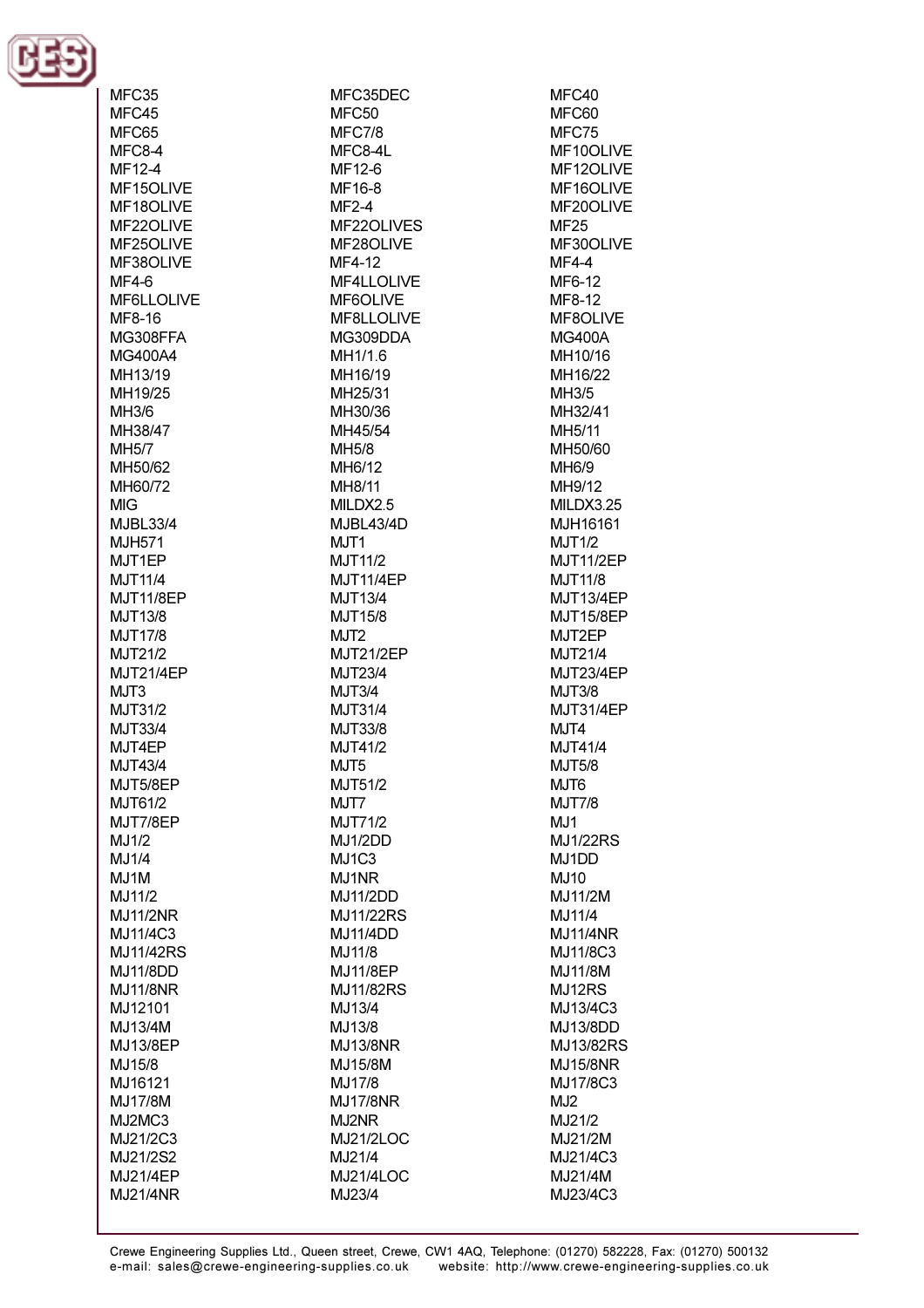MJ23/4M  $MJ3/4$ M.I3/42RS **MJ3C4** MJ31/2C3 MJ31/4 M.I31/4MC3 MJ33/4M  $MJ4$ MJ41/2MC3 MJ43/4 MJ451 M.15/8 **M.I5M** M.1551 MJ661 MJ7/8C3 **MJ7/8NR** MJ781 MJ881 ML12004 ML13005A MI 20050 MI 23004 MI 40004 ML41050 ML53026R ML70004 MMC10-4LS **MMC10-6S MMC12-4L MMC12-6S MMC16-6S** MMC22-12 MMC8-4L MMC8-6S MMRJA1 MMRJA13/8 MMRJA3/4 MMRJA43/4 MMRJA7/8 MMRJB11/2 MMRJB13/4 MMRJB2 MMRJB23/4 **MMRJB31/2** MMRJB41/2 MMRJB61/2MC4 MMRJD11/4 MMRJD21/4 MMRJD51/2 MMRJN1/2 **MMRJN11/8** MMRJN15/8 MMRJN21/2 MMRJN3 MMRJN31/4 MMRJN4 MMRJN43/4 MMRJN51/2

MJ24161 **MJ3/4DD** M.I3/8  $M.I3M$ MJ31/2M MJ31/4EP M.I33/4 MJ33/8  $MJ4MC3$ M.J41/4 MJ43/4M MJ471 **M.I5/8DD** M.151/2  $M.H6$  $MJ7$ MJ7/8DD **M.I7/82RS**  $M.J.8$ MJ9 ML12050 ML13005B ML21005 ML24005 MI 41003 **ML41050TA** ML53062R **MMC1/4-8SS MMC10-4S MMC10-8L MMC12-4S MMC12-8L MMC16-8S** MMC6-4L MMC8-4S **MME12-6TS** MMRJA11/4 MMRJA21/2 MMRJA4 MMRJA51/2 MMRJB1 MMRJB11/4 MMRJB13/8 MMRJB21/2 MMRJB3 MMRJB31/4 MMRJB43/4 MMRJB7/8 MMRJD11/8 MMRJD43/4 MMRJD6 MMRJN11/2 **MMRJN13/4** MMRJN17/8 MMRJN21/4 MMRJN3/4 MMRJN33/4 MMRJN41/2 MMRJN5 MMRJN6

 $MJ3$ **MJ3/4EP** M.I3C3 M.I31/2 MJ31/2MC3 MJ31/4M M.133/4C4 MJ33/8M MJ41/2 MJ41/4M MJ43/4MC3  $M.I5$ **M.I5/82RS** M.151/2MC3 M.I61/2 MJ7/8 MJ7/8EP MJ71/2 MJ8LOC ML10001625/1 ML13005 ML20005 ML22005 ML28050 MI 41003T ML51050 ML54250 **MMC10-4L** MMC10-6L **MMC10-8S MMC12-6L MMC12-8S MMC18-8L** MMC6-4S MMC8-6L MMF59111 MMRJA13/4 MMRJA21/4 MMRJA41/2 MMRJA6 MMRJB1/2 MMRJB11/8 **MMRJB15/8** MMRJB21/4 MMRJB3/4 MMRJB4 MMRJB6 MMRJD11/2 MMRJD15/8 MMRJD5 MMRJN1 MMRJN11/4 **MMRJN13/8** MMRJN2 MMRJN23/4 MMRJN31/2 MMRJN33/8 MMRJN41/4 MMRJN5/8 MMRJN61/2

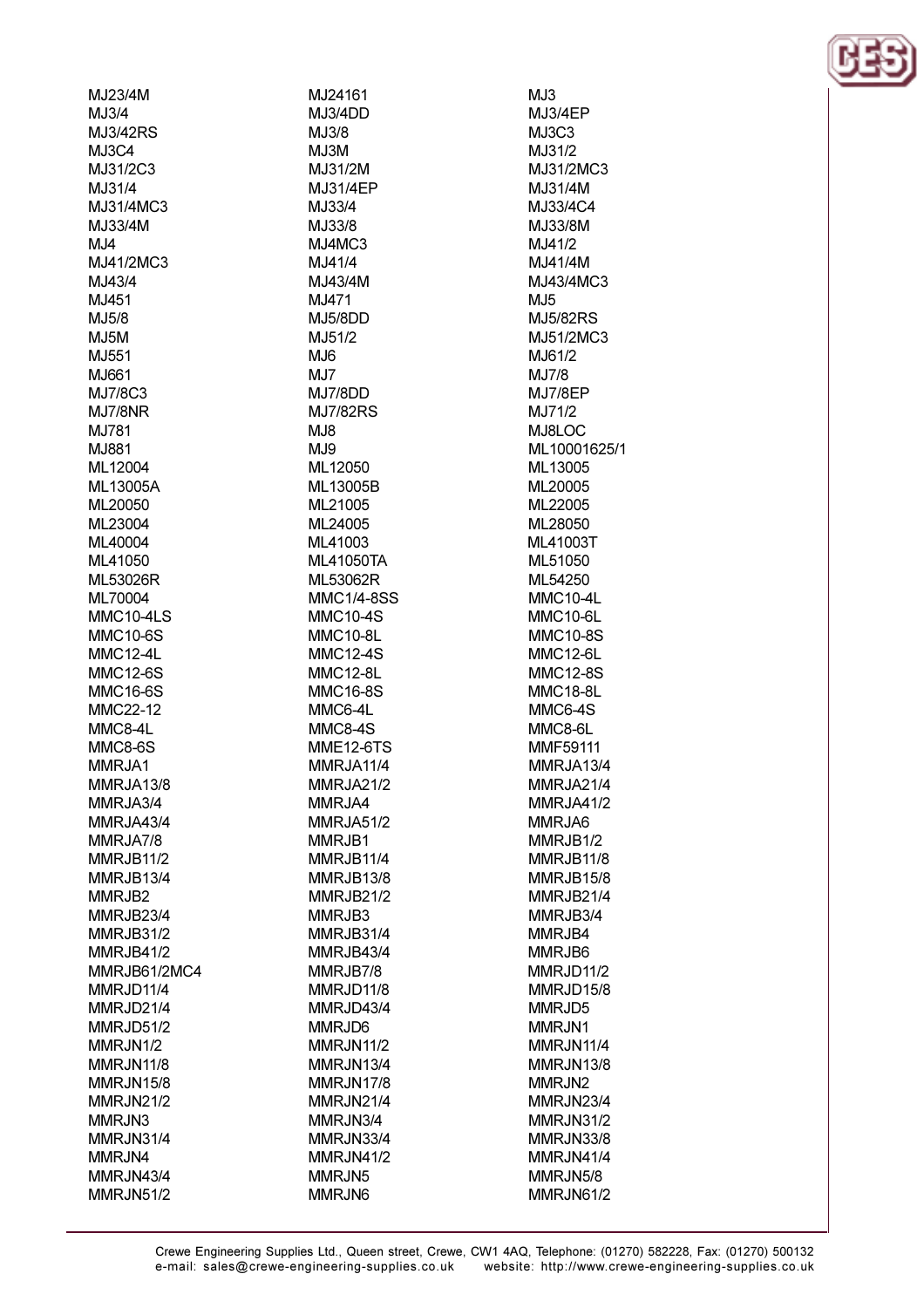

MMRJN7/8 MMRJ1C3 **MMR.111/8 MMRJ15/8** MMRJ2 **MMRJ23/4** MMR.I3/4C3 **MMRJ31/4 MMRJ41/2** MMRJ5 MMR.I6 MMRJ7/8 MM135FXCR MM155XWOCRE9103B MM38X65 MM67EXCR MM9313WI5QUAD MNF10/7.5R MNF10/8BLK **MNF12/8S** MNF12/9BLUE **MNF12/9Y** MNF16/13 **MNF4/25B MNF4/25Y** MNF5/3BLK MNF6/4 MNF6/4BLK MNF6/4R **MNF8/6** MNF8/6BLUE MNF8/6RA **MNJ471** MNR12/10 MN10SNUT MN15LNUT MN20SNUT MN30SNUT **MN6LLNUT** MN8LLNUT **MONKEYS MP1050K** MP111/16 MP13/16 MP14011/4 MP17/8 MP21/2 MP211/16 **MP25** MP3/16X3/4 MP31/2 MP37/8 MP5X10 **MP60 MP70 MRA18/6L MRJA11/4** MRJA13/8 MRJA2 **MRJA23/4** 

MMRJ1 **MMRJ11/2** MMR.113/4 **MMRJ15/8EP** MMRJ21/2 MMRJ3 **MMR.I3/4M MMRJ33/4 MMRJ41/4 MMRJ5/8 MMRJ61/2MC4** MM115EXCR250 MM14X50 MM165XWOCRE9103B MM57EXCR MM90EXCR **MNF10/7 MNF10/8 MNF10/8R MNF12/9** MNF12/9GRN **MNF14/11 MNF22/17** MNF4/25BLUE  $MNF4/3$ MNF5/3G MNF6/4A MNF6/4BR MNF6/4Y MNF8/6BA MNF8/6LDP MNF8/6RED MNJ60 MNR<sub>6</sub>/4 MN12LNUT MN16SNUT MN22LNUT MN38SNUT **MN6LNUT** MN8LNUT MPD115/16 MP11/2 MP113/16 MP13/4 MP15/8  $MP2$ MP21/4 MP23/16 MP27/16 MP3/32X5/8 **MP35 MP40** MP50 **MP65 MP75** MRJA1 **MRJA11/8** MRJA15/8 **MRJA21/2** 

MMRJ1/2 **MMRJ11/4** MMR.113/8 **MMR.I17/8** MMRJ21/4 **MMRJ3/4 MMRJ31/2** MMRJ4 MMRJ43/4 MMRJ51/2 MMRJ7 **MM12L MM155FXCR MM25BS62D** MM59111 MM9310WI-2DU MNF10/7.5B **MNF10/8BL MNF10/8Y** MNF12/9BLK **MNF12/9P MNF15/12 MNF4/25 MNF4/25R MNF5/3** MNF6/3P MNF6/4B MNF6/4G **MNF8/55** MNF8/6BLK MNF8/6P MNJ15 **MNR10/7** MN10LNUT MN12SNUT MN18LNUT MN25SNUT MN4LLNUT **MN6SNUT** MN8SNUT MP1 MP11/4 MP115/16 MP13/8 MP17/16 MP2DEC MP21/8 MP23/4 MP3 MP30 MP37/16 **MP45 MP55** MP65R **MP90 MRJA11/2 MRJA13/4** MRJA17/8 **MRJA21/4** MRJA3/4

MRJA3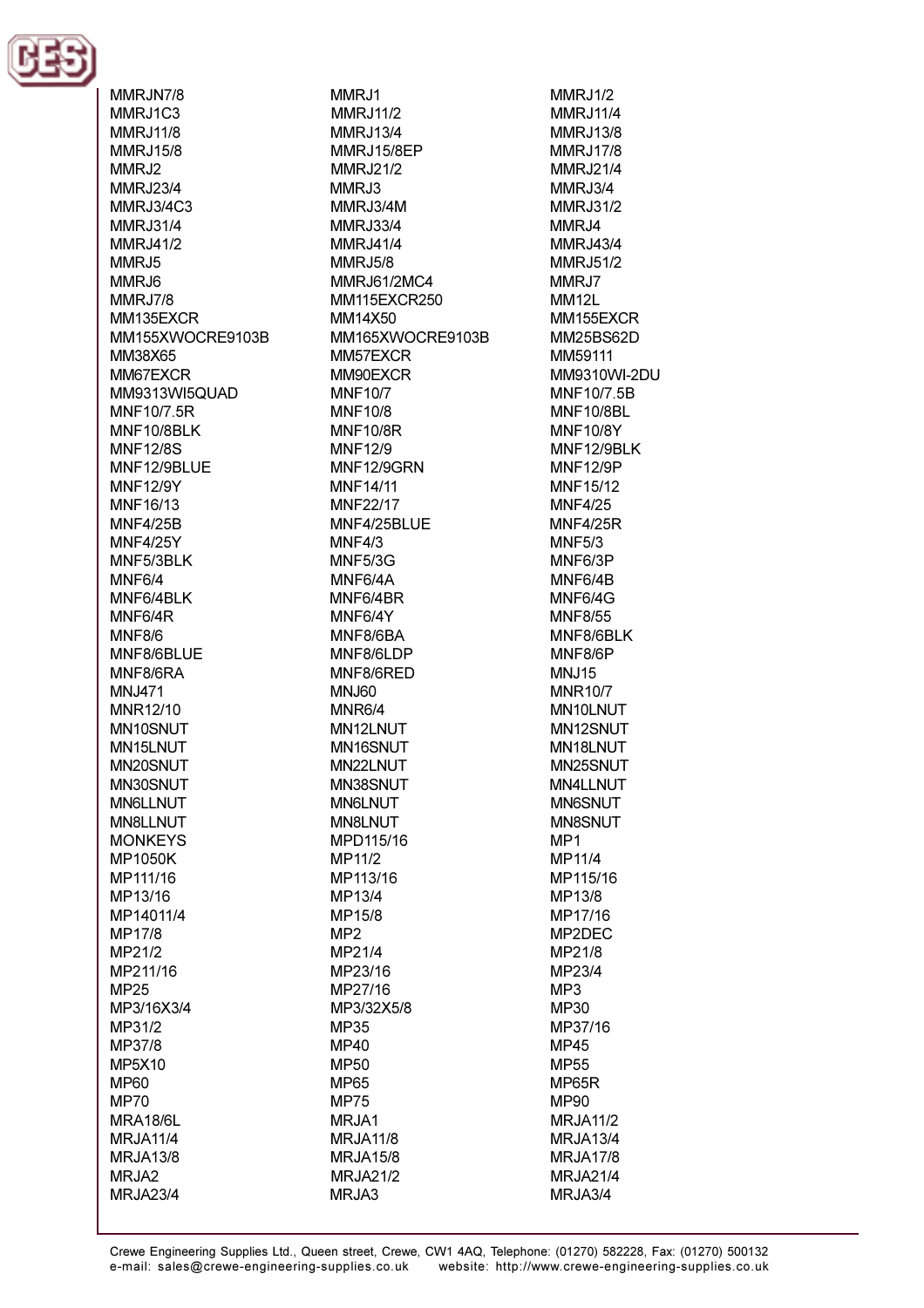**MRJA31/2** MRJA4 MR.IA43/4 **MRJA51/2** MRJA7 MRJA9 **MR.IR13/8 MRJB21/4 MRJB33/4** MRJ1 **MRJ10 MRJ11/4** MRJ11/8 MR.113/4C3 **MRJ13/8C3** MRJ15/8C3 **MRJ17/8M** MRJ21/4 MRJ3 MRJ3MC3 MRJ31/2M MRJ31/4C3 **MRJ33/8** MRJ4M MR.141/4 **MRJ43/4** MRJ5M MRJ61/2 MRJ7/8EP **MRJ81/2 MSA12-6L** MSA8-4L MSC-15L MSC<sub>16</sub> MSC70 MSE10L MSE<sub>12</sub>S MSE18L **MSE6L** MSFT1 **MSFT13/4** MSF1 **MSF1045K MSF11/2** MSF111/16 **MSF13/8** MSF<sub>2</sub> **MSF21/8 MSF23/4** MSF<sub>3</sub> **MSF31/4** MSF40 MSF<sub>55</sub> MSF70 **MSF85 MSN11 MSN13** MSN141/2 MSN<sub>17</sub>

**MSN191/2** 

**MRJA31/4 MRJA41/2** MR.IA5 MRJA6 MRJA7/8 **MRJB11/2** MR.IR<sub>2</sub> MRJB3 MRJB4 MRJ1/2 MRJ11/2 MRJ11/4C3 **MRJ11/8N** MR.113/4FP **MRJ13/8EP** MRJ17/8 MRJ2 MRJ23/4 MRJ3/4 **MRJ31/2** MRJ31/2MC3 MRJ31/4MC3 **MRJ33/8C3** MRJ41/2 MRJ41/4C3 MRJ<sub>5</sub> **MRJ51/2** MRJ7 **MRJ71/2** MRJ9 **MSA18-8 MSA8-4S** MSC-6S MSC16S MSC<sub>8</sub> MSE10S MSE15L **MSE22 MSE8L MSFT1040K** MSFT30 **MSF100 MSF1050K MSF11/4** MSF115/16 MSF17/16 **MSF21/2** MSF211/16 MSF<sub>25</sub> MSF<sub>30</sub> MSF35 MSF45 MSF60 MSF75 MSF90 **MSN12 MSN131/2** MSN<sub>15</sub> MSN<sub>18</sub> **MSN20** 

**MRJA33/4 MRJA41/4 MR.IA5/8** MRJA61/2 **MRJA71/2 MRJB11/4** MR.IR21/2 MRJB31/4 MRJB6 **MRJ1C3** MRJ11/2C3 **MRJ11/4M** MRJ13/4 MR.113/8 **MRJ15/8** MRJ17/8C3 MRJ21/2 **MRJ23/4EVM** MRJ3C3 MRJ31/2C3 MRJ31/4 MRJ33/4 MRJ4 MRJ41/2MC3 MR.141/4MC3 **MRJ5/8** MRJ6 **MRJ7/8** MRJ8 **MSA10-4L MSA22-12** MSC-12L MSC<sub>1</sub> **MSC21/4** MSC80 MSE12L MSE<sub>16</sub>S **MSE22-12L** MSE8S **MSFT11/2** MSFT50 **MSF1040K MSF1055K MSF11/8 MSF13/4 MSF17/8 MSF21/4** MSF215/16 MSF27/16 **MSF31/2** MSF4 MSF50 MSF65 MSF75R MSN<sub>10</sub> **MSN121/2** MSN<sub>14</sub> MSN<sub>16</sub> MSN<sub>19</sub> MSN201/2

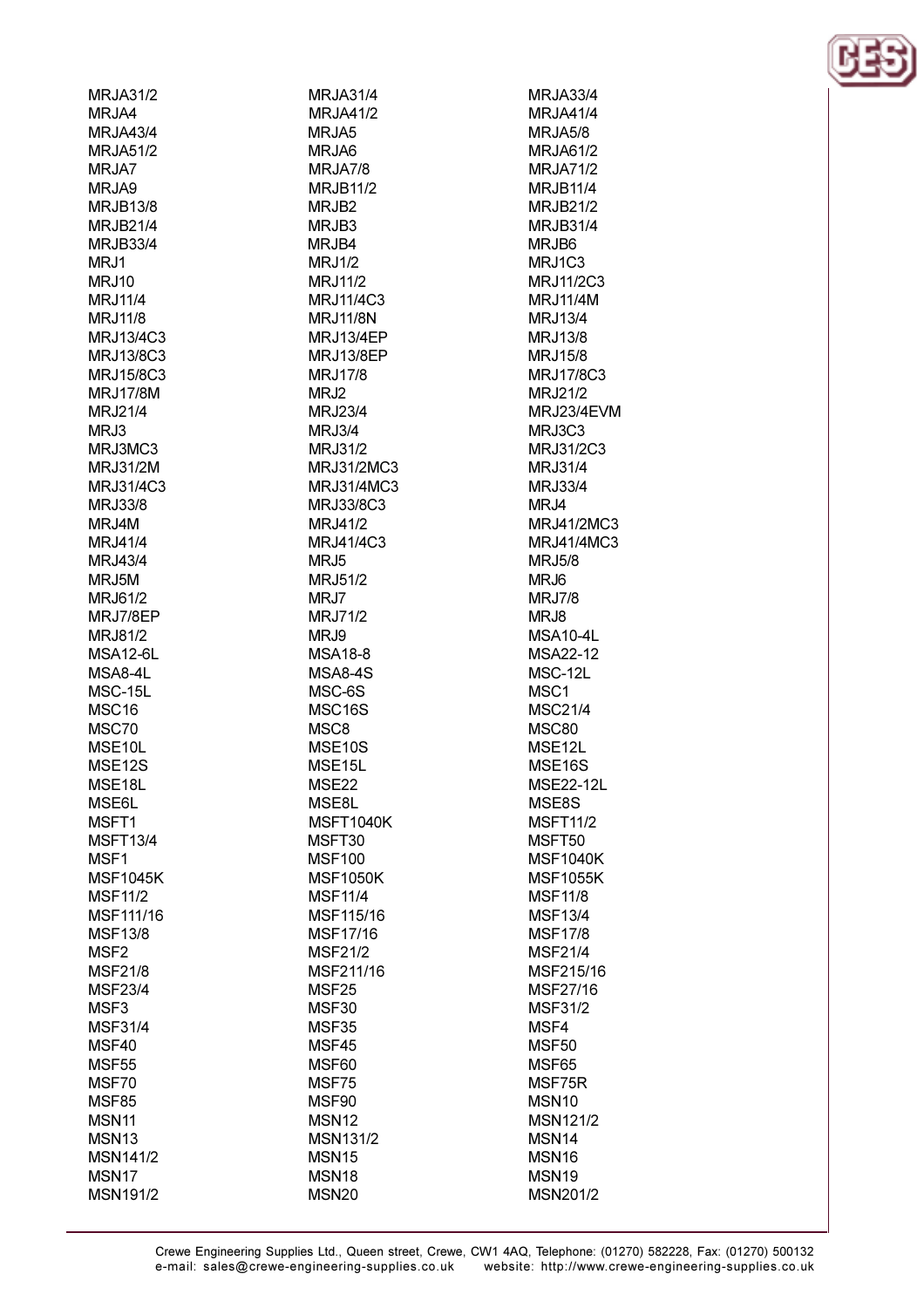

| MSN21                           |
|---------------------------------|
| MSN24                           |
| MSN8                            |
| <b>MSP208</b>                   |
| MSR50                           |
| MST27/16                        |
| <b>MST35</b>                    |
| <b>MST65</b><br>MSW10           |
| MSW121/2                        |
| MSW14                           |
| MSW16                           |
| MSW19                           |
| MSW201/2                        |
| MSW231/2                        |
| MTBP18                          |
| MTW121/2                        |
| MTW14                           |
| MTW18                           |
| MTW22                           |
| MT11/2                          |
| MT13/4                          |
| MT15                            |
| MT21/2                          |
| MT25                            |
| MT30                            |
| MT33/4<br>MT41/2                |
| MT50                            |
| MT55                            |
|                                 |
|                                 |
| MT7                             |
| MUA115/16                       |
| MUOA115/16                      |
| <b>MUOB27/16</b><br>M1.6X5CHHMS |
| M <sub>10F</sub>                |
| M10FCA                          |
| M10FFNL                         |
| M10FFSTUD                       |
| M10FNL                          |
| M10FNYS                         |
| M10FT                           |
| M10FX25SHC                      |
| MT11/2                          |
| MT13/4                          |
| MT15                            |
| MT21/2                          |
| MT25                            |
| MT30                            |
| MT33/4                          |
| MT41/2                          |
| MT50                            |
| MT55                            |
| MT7                             |
| MUA115/16<br>MUOA115/16         |
| <b>MUOB27/16</b>                |
| M1.6X5CHHMS                     |
| M <sub>10F</sub>                |
| M10FCA                          |

**MSN22** MSN<sub>5</sub> MSN82RS MSR30X1.5 MSTU30 MST<sub>3</sub> MST37/16 MST80 MSW11 MSW<sub>13</sub> **MSW141/2** MSW17 MSW191/2 **MSW21** MS10001625 MTW10 MTW13 MTW16 MTW20 MT<sub>1</sub> MT11/4 MT1303 **MT16** MT21/4  $MT3$ MT31/2 **MT35** MT467 **MT50S** MT<sub>6</sub> **MT7/8 MUB13/4 MUOA27/16** MU67320/W842 M<sub>10</sub>CD M10FB M<sub>10FF</sub> M10FFNS M<sub>10</sub>FN M10FNS M<sub>10FS</sub> M10FTA M10FX25SHT MT11/4 MT1303 MT16 MT21/4 MT<sub>3</sub> MT31/2 MT35 MT467 **MT50S** M<sub>T6</sub> **MT7/8 MUB13/4 MUOA27/16** MU67320/W842 M<sub>10</sub>CD M<sub>10FB</sub> M10FF

**MSN23** MSN7 MSN9 MSR40 **MST13/4 MST31/2 MST60 MST85** MSW<sub>12</sub> **MSW131/2 MSW15** MSW18 MSW<sub>20</sub> **MSW23** MS6251000 MTW12 MTW131/2 MTW17 MTW21 MT1052 MT11/8 MT131/2 MT<sub>2</sub> MT23/4  $MT3/4$ MT31/4 MT4 MT<sub>5</sub> MT51/2 MT60 MUA111/16 MUB1305TDM **MUOB11/2** M1.6X4CHHMS M<sub>10</sub>E M<sub>10FC</sub> M10FFN M10FFNY M10FNA M10FNY M10FSTUD M10FX10SKTS M10FX30SHT MT11/8 MT131/2 MT<sub>2</sub> MT23/4 MT3/4 MT31/4 MT4 MT<sub>5</sub> MT51/2 **MT60** MUA111/16 MUB1305TDM **MUOB11/2** M1.6X4CHHMS M<sub>10</sub>E M<sub>10FC</sub> M10FFN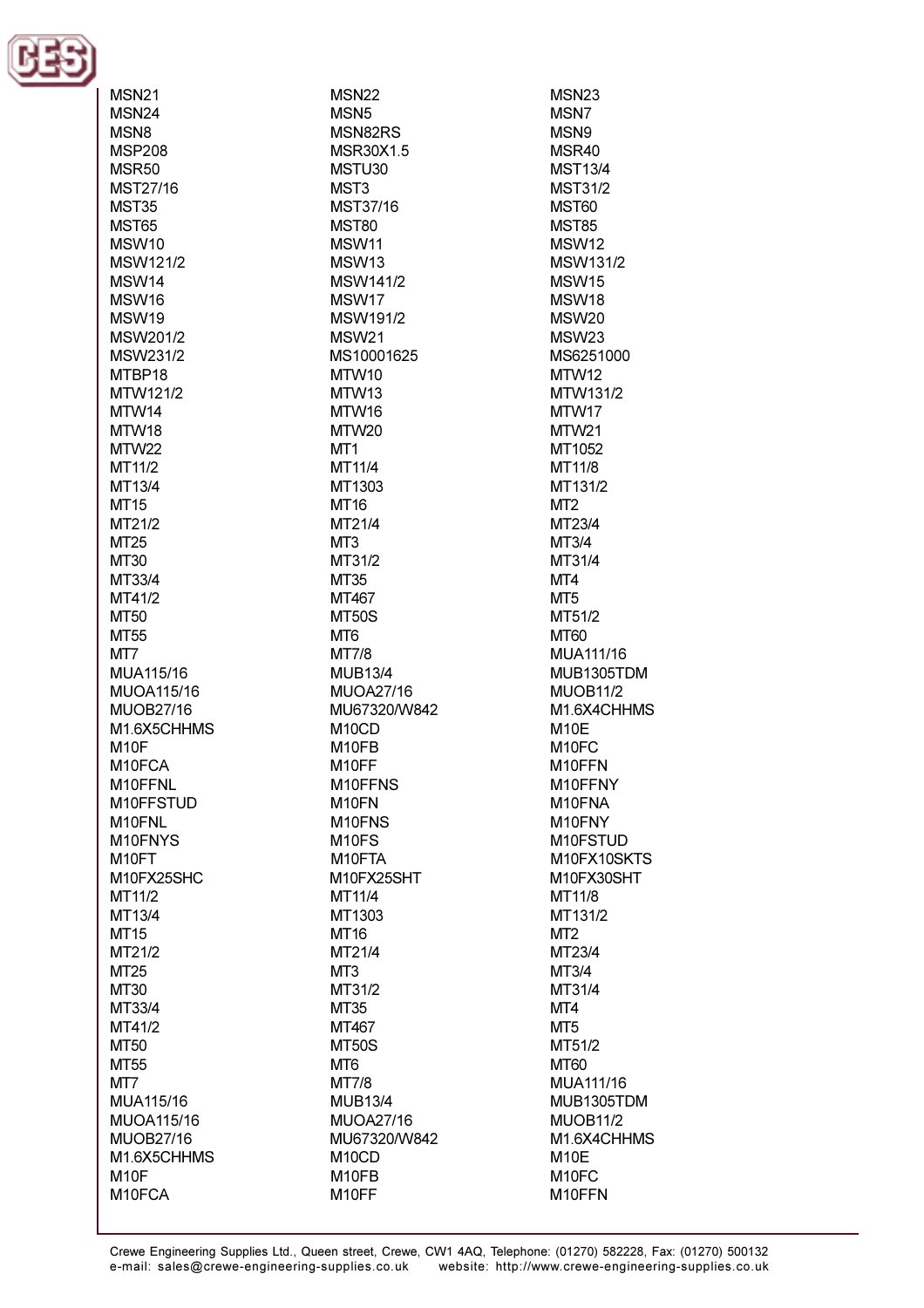M10FFNL M10FFSTUD M<sub>10</sub>FNI M10FNYS M<sub>10FT</sub> M10FX25SHC M10X100SS M10X110SHC M10X12SHTZ M10X12SS M10X120BS M10X130BHT M10X130SHC M10X140SHC M10X150SHT M10X16SHC M10X16SHTZ M10X16SS M10X160SHC M10X180SHC M10X20CHMS M10X20S M10X20SHT M10X20SKTSC M10X20SS M10X220BHT M10X25CHM M10X25CHMZ M10X25PHMS M10X25SHC M10X25SHT M10X25SKTSH M10X30BUT M10X30CHMZ M10X30CX M10X30SHC M10X30SHTZ M10X30SKTSS M10X35B M10X35BUT M10X35CSH M10X35S M10X35SHCS M10X35SKTS M10X35SZ M10X40BS M10X40BZ M10X40CSH M10X40S M10X40SHCL10.9 M10X40SHT M10X40SKTSC M10X40SS M10X45BHT M10X45BSA4 M10X45SHC M10X45SS M10X50B M10X50BS M10X50CHMS

M10FFNS M<sub>10</sub>FN M<sub>10</sub>FN<sub>S</sub> M<sub>10</sub>FS M10FTA M10FX25SHT M10X110BHT M10X110SS M10X12SKTS M10X120BHT M10X120SHC M10X130BHTZ M10X130SHTZ M10X150RHT M10X16BUT M10X16SHCS M10X16SKTS M10X160BHT M10X170BHT M10X20B M10X20CSH M10X20SHC M10X20SHTZ M10X20SKTSD M10X20SZ M10X25B M10X25CHMB M10X25CSH M10X25S M10X25SHCL M10X25SHTZ M10X25SS M10X30BUTS M10X30CSH M10X30D M10X30SHCS M10X30SKTS M10X30SS M10X35BHT M10X35CHMS M10X35CSHS M10X35SHC M10X35SHT M10X35SKTSS M10X40B M10X40BUT M10X40CHM M10X40CSHS M10X40SB M10X40SHCS M10X40SHTZ M10X40SKTSS M10X40SZ M10X45BHTZ M10X45CSH M10X45SHT M10X45SZ M10X50BHT M10X50BUT M10X50CHMSA4

M10FFNY M10FNA M<sub>10</sub>FNY M10FSTUD M10FX10SKTS M10FX30SHT M10X110BHTZ M10X12SHC M10X12SKTSS M10X120BHTZ M10X120SHT M10X130BZ M10X140BHT M10X150SHC M10X16S M10X16SHT M10X16SKTSS M10X160BZ M10X180BHT M10X20CHM M10X20CSHS M10X20SHCS M10X20SKTS M10X20SKTSS M10X200RHT M10X25BUT M10X25CHMS M10X25CSHS M10X25SB M10X25SHCS M10X25SKTS M10X25SZ M10X30CHM M10X30CSHS M10X30S M10X30SHT M10X30SKTSH M10X30SZ M10X35BS M10X35CHMZ M10X35PHMS M10X35SHCL M10X35SHTZ M10X35SS M10X40BHT M10X40BUTS M10X40CHMS M10X40PHM M10X40SHC M10X40SHCSH M10X40SKTS M10X40SN M10X40T M10X45BS M10X45S M10X45SHTZ M10X45X M10X50BHTZ M10X50CHM M10X50CSH

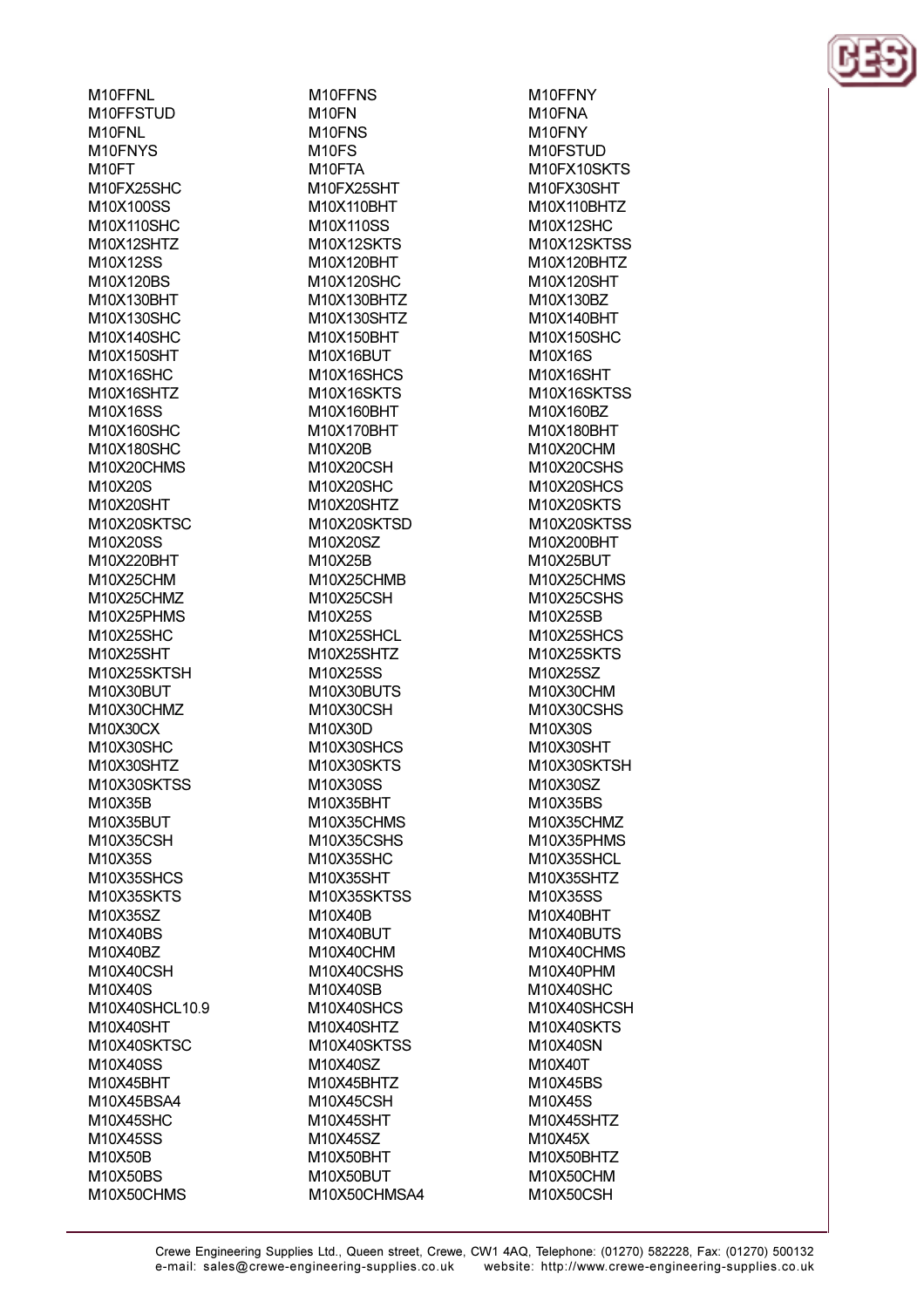

M10X50CSHS M10X50S M10X50SHCFT M10X50SHCZ **M10X50SKTS** M10X50SZA M10X55SHCS M10X60BHTZ M10X60BUT10.9 M10X60S M10X60SHCS M10X60SKTS M10X65RHT M10X65RLITT M10X65SS M10X70BS M10X70SHC M10X70SHT M10X75BS M10X75CHMZ M10X75SHC M10X75SS M10X80BHTZ M10X80CSHE M10X80SHCFT M10X80SHTZ M10X90CSH M10X90SHT M10121 **M11F** M1181 M<sub>12FB</sub> M12FFFN M12FFX100SHC M12FFX40SHT M12FFX70BHT M<sub>12</sub>FN M12FNYS M12FSA4 M12FX120B M12FX40SHCS M12FX75BHT M<sub>12</sub> M12NAS M<sub>12NBS</sub> M<sub>12</sub>ND M12NG10 M<sub>12</sub>NLB M12NN M<sub>12N</sub>T M12NWE M12NYS **M12S** M12STUD M12STUDLH M12STUDS2 M12STUDX2Z/P M<sub>12</sub>SZ M12X100BHTZ M12X100R

M10X50CSHSF M10X50SB **M10X50SHCL** M10X50SHT M10X50SS M10X50T M10X55SS M10X60BHT10.9 M10X60CSH M10X60SB M10X60SHT M10X60SS M10X65BHTZ M10X65S M10X65T M10X70CSHS M10X70SHCFT M10X70SHTZ M10X75BSA4 M10X75S M10X75SHT M10X80B M10X80BHT10.9 M10X80S M10X80SHCS M10X80SS M10X90SHC M10X90SS M1081 M<sub>11</sub>FT M<sub>12</sub>CD M<sub>12</sub>FCS M<sub>12</sub>FFN M12FFX25SHT M12FFX45BHT M12FFX80BHT M<sub>12</sub>FNS M<sub>12FR</sub> M<sub>12</sub>FSQ M12FX160SHC M12FX40SHT M12FX90SHT **M12N** M<sub>12NB</sub> M<sub>12</sub>N<sub>C</sub> M<sub>12</sub>NDC M<sub>12NL</sub> M<sub>12</sub>NLH M<sub>12NS</sub> M<sub>12NTA</sub> M12NWS M12NYT **M12SS** M12STUDB M12STUDN M12STUDS3 M12STUDX3 M12X100B M12X100BS M12X100S

M10X50PHM M10X50SHC M10X50SHCS M10X50SHTZ M10X50SZ M10X55SHC M10X60RHT M10X60BUT M10X60PHM M10X60SHC M10X60SHTZ M10X60SZ **M10X65BS** M<sub>10</sub>X65SHC M10X70BHT M10X70S M10X70SHCS M10X75BHT M10X75CHMS M10X75SB M10X75SHT10.9 M10X80BHT M10X80CHMS M10X80SHC M10X80SHT M10X90BHT M10X90SHCS **M100A** M<sub>11</sub>CD M11121 M<sub>12</sub>F M<sub>12FF</sub> M12FFNY M12FFX40SHC M12FFX50SHT M12FFX80SHC M<sub>12</sub>FNY M<sub>12FS</sub> M<sub>12FT</sub> M12FX25SHT M12FX60BHT M<sub>12FZ</sub> M<sub>12NA</sub> M12NBA M12NCA M<sub>12</sub>N<sub>DS</sub> M12NLA M<sub>12</sub>NLS M12NSA4 M<sub>12</sub>NW M<sub>12NY</sub> M<sub>12</sub>N<sub>Z</sub> **M12SSA4** M12STUDHT M12STUDS/S M12STUDX2 M12STUDZ M12X100BHT M12X100BZ M12X100SHC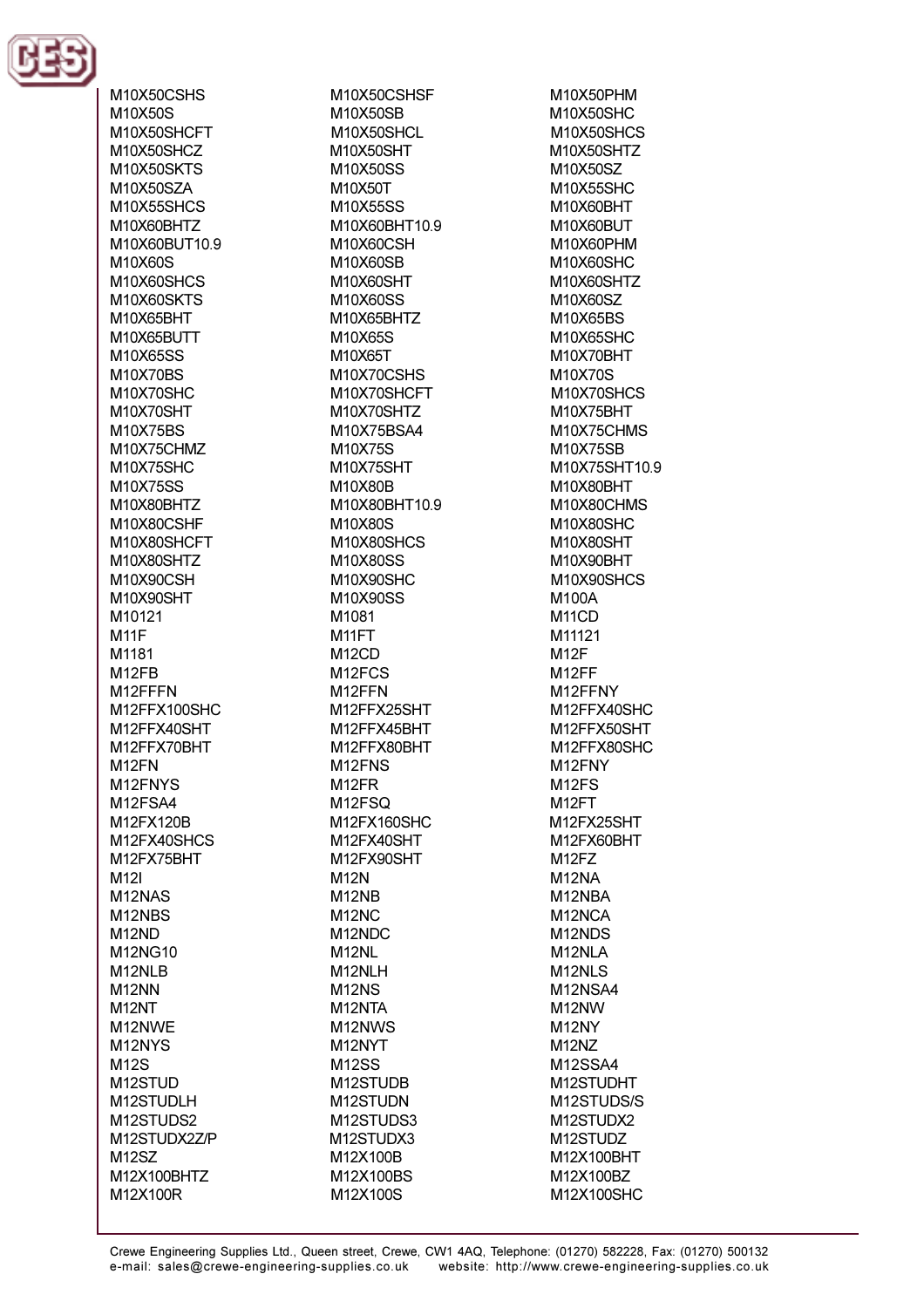M12X100SHCS M12X100SHT10.9 M12X110RHT M12X110X M12X120BHT M12X120BS M12X120SZ M12X130SHC M12X140R M12X150BHTZ M12X150SHC M12X16SHC M12X160BHTZ M12X180RHT M12X180X M12X20SHC M12X20SHTZ M12X20SZ M12X200SHC M12X25CHM M12X25CSHS M12X25SHCD M12X25SHCSA4 M12X25SKTSD M12X25SZ M12X260X M12X30CSHS M12X30SHCS M12X30SKTS M12X30SZA M12X35CHM M12X35CX M12X35SHT M12X35SKTSH M12X40BHT M12X40BZ M12X40CSH M12X40SB M12X40SHT M12X40SS M12X45BHT M12X45CHM M12X45SHC M12X45SHTZ M12X50BHTZ M12X50BZ M12X50CSH M12X50S M12X50SHC M12X50SHTZ M12X50SS M12X50T M12X55S M12X60B M12X60BZ M12X60SA M12X60SHCS M12X60SKTS M12X65BHT M12X65SHC

M12X100SHT M12X100SS M12X110SHC M12X12SKTS M12X120BHTZ M12X120SHC M12X130RHT M12X140BHT M12X140SHC M12X150BS M12X150SHT **M12X16SKTS** M12X160SHC10.9 M12X180SHC M12X20CSH M12X20SHC22 M12X20SKTS M12X200BHT M12X240B M12X25CHMS M12X25S M12X25SHCL M12X25SHT M12X25SKTSS M12X25SZA M12X30CHM M12X30S M12X30SHT M12X30SS M12X35B M12X35CSH M12X35S M12X35SHTZ M12X35SS M12X40BHT10.9 M12X40C M12X40CSHS M12X40SHC M12X40SHTZ M12X40SZ M12X45BHTZ M12X45CSH M12X45SHCS M12X45SS M12X50BS M12X50CHM M12X50CSHS M12X50SA M12X50SHCS M12X50SKTS M12X50SSA4 M12X50X M12X55SHC M12X60BHT M12X60CSH M12X60SHC M12X60SHT M12X60SS M12X65BHTZ M12X65SHT

M12X100SHTZ M12X110B M12X110SS M12X120B M12X120BHT10.9 M12X120SS M12X130BHTZ M12X140BS M12X150BHT M12X150S M12X150SHTZ M12X160BHT M12X160SHT M12X180SHT109 M12X20S M12X20SHT M12X20SS M12X200R M12X240BS M12X25CSH M12X25SHC M12X25SHCS M12X25SHTZ M12X25SS M12X260SHC M12X30CSH M12X30SHC M12X30SHTZ M12X30SZ M12X35BZ M12X35CSHS M12X35SHC M12X35SKTS M12X40B M12X40BT M12X40CHM M12X40S M12X40SHCS M12X40SKTS M12X40S10.9 M12X45BHT10.9 M12X45S M12X45SHT M12X50BHT M12X50BSA4 M12X50CHMS M12X50D M12X50SB M12X50SHT M12X50SKTSD M12X50SZ M12X55BHT M12X55SHT M12X60BS M12X60S M12X60SHCFT M12X60SHTZ M12X60X M12X65BZ M12X65X

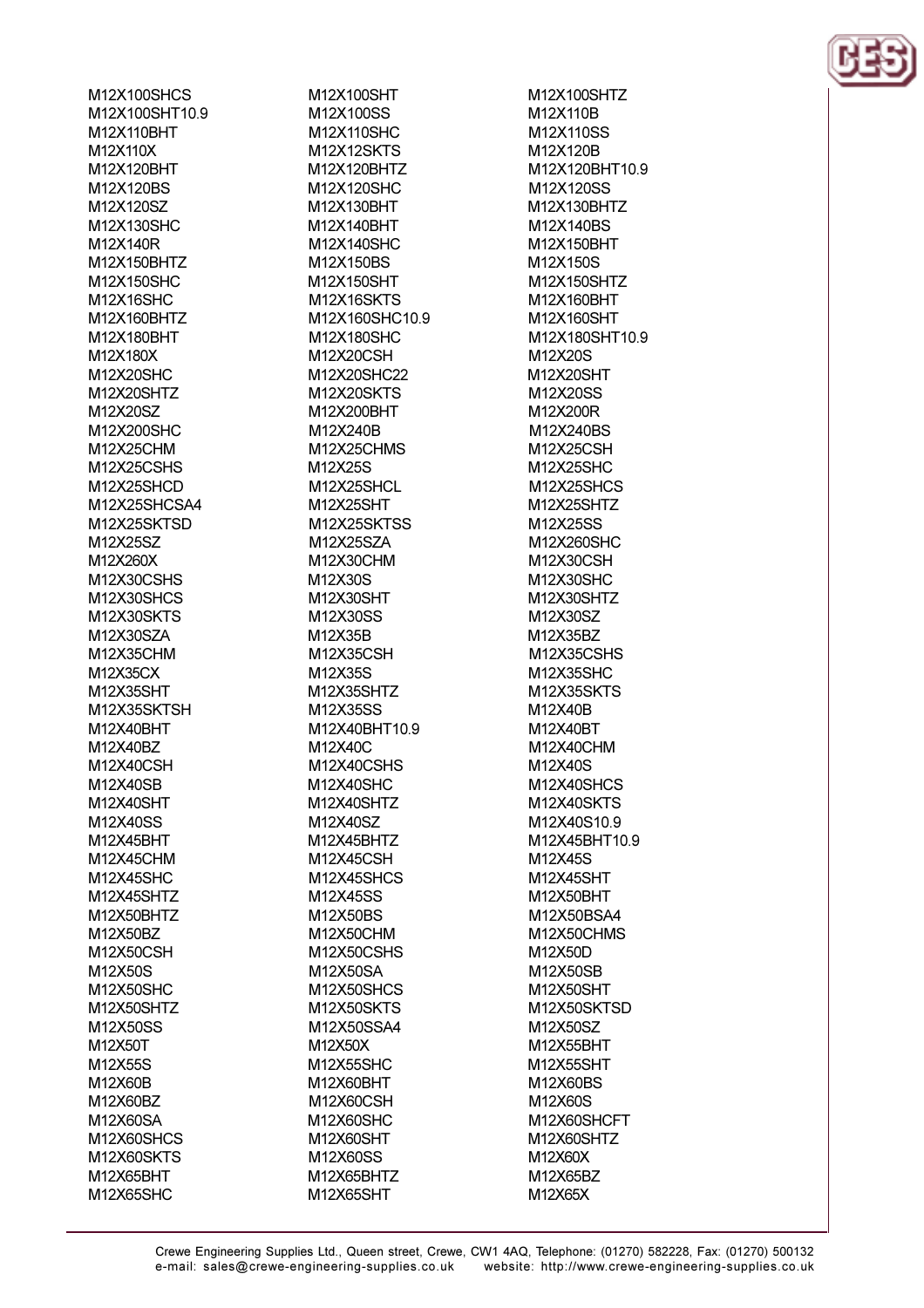

M12X70BHT M12X70SA M12X70SHT M12X70SZ M12X75BS M12X75SHT M12X80RHT M12X80CSH M12X80SHC M12X80SHTZ M12X90BHT M12X90CX M12X90SHCS M1205F M12101 M12649  $M13F$ M13161 M<sub>14FA</sub> M<sub>14</sub>FN M14FNLS  $M14FS$ M14FX25SS M14FX35RHT M14FX50RHT M14FX65BHTZ M14FX80BHT M<sub>14</sub>NL M14NY **M14S** M14STUDHT M14X100SHC M14X110SHC M14X150BHT M14X25SHC M14X30SS M14X40SHC M14X45BHT M14X50BHT M14X50SHT M14X60BHT M14X60SS M14X70CSH **M14X75SS** M14X80SHC M1440-8 M16.5FA M<sub>16</sub>F M16FF M16FFFX80SHC M<sub>16FG</sub> M16FNL M<sub>16FS</sub> M16FSQZ M<sub>16FTA</sub> M16FX50SHT M16FX80BHT **M16I** M16NBMS M16NDZ

M12X70CSH M12X70SB M12X70SHTZ M12X75BHT M12X75S M12X75SS M12X80RHTZ M12X80CSHS M12X80SHCS M12X80SS M12X90BHTZ M12X90S M12X90SHT M1209 M12121OH M12649/M12610 M131/2CD  $M14CD$ M14FCA M14FNL M14FNY M14FX100BHTZ M14FX30SHT M14FX40SHCS M14FX60RHT **M14FX70B** M14I M<sub>14</sub>NP M14NYS M14SA M14STUDS/S M14X100SHT M14X120SHC M14X160BHT M14X30SHC M14X35SHC M14X40SHTZ M14X45SHC M14X50CSH M14X50SS M14X60SHC M14X65SHC **M14X70SHC** M14X80BHT M14X90SHC M1465-0060 M<sub>16</sub>CD M16FBMS M16FFA M16FFN M<sub>16FN</sub> M16FNLS M16FSA4 M16FSTUD M16FX100BHT M16FX60SHT M16FX80SHC **M16N** M<sub>16</sub>N<sub>C</sub> M16NG

M12X70S M12X70SHC M12X70SS M12X75BHTZ M12X75SHC M12X80B M12X80BS M12X80S M12X80SHT M12X80X M12X90CSH M12X90SHC M12X90SS M121/2CD M12648/M12610 M<sub>13</sub>CD M13141 **M14F** M<sub>14FL</sub> M14FNLH M14FNYS M14FX210BHT M14FX35B M14FX45SHT M14FX65RHT M14FX70BHT **M14N** M<sub>14</sub>N<sub>S</sub> M<sub>14</sub>N<sub>Z</sub> M14STUD M14X100BHT M14X110BHT M14X140BHT M14X180BHT M14X30SHT M14X35SHT M14X40SS M14X45SHTZ M14X50SHC M14X55SHC M14X60SHT M14X65SHTZ M14X70SHTZ M14X80S M141/2CD  $M15CD$ M16CDLOC M<sub>16FC</sub> M16FFFN M16FFSTUD M16FNC M16FNY M<sub>16</sub>FSQ M<sub>16FT</sub> M16FX130SHT M16FX70BHT M<sub>16FZ</sub> M<sub>16NA</sub> M<sub>16</sub>ND M16NG10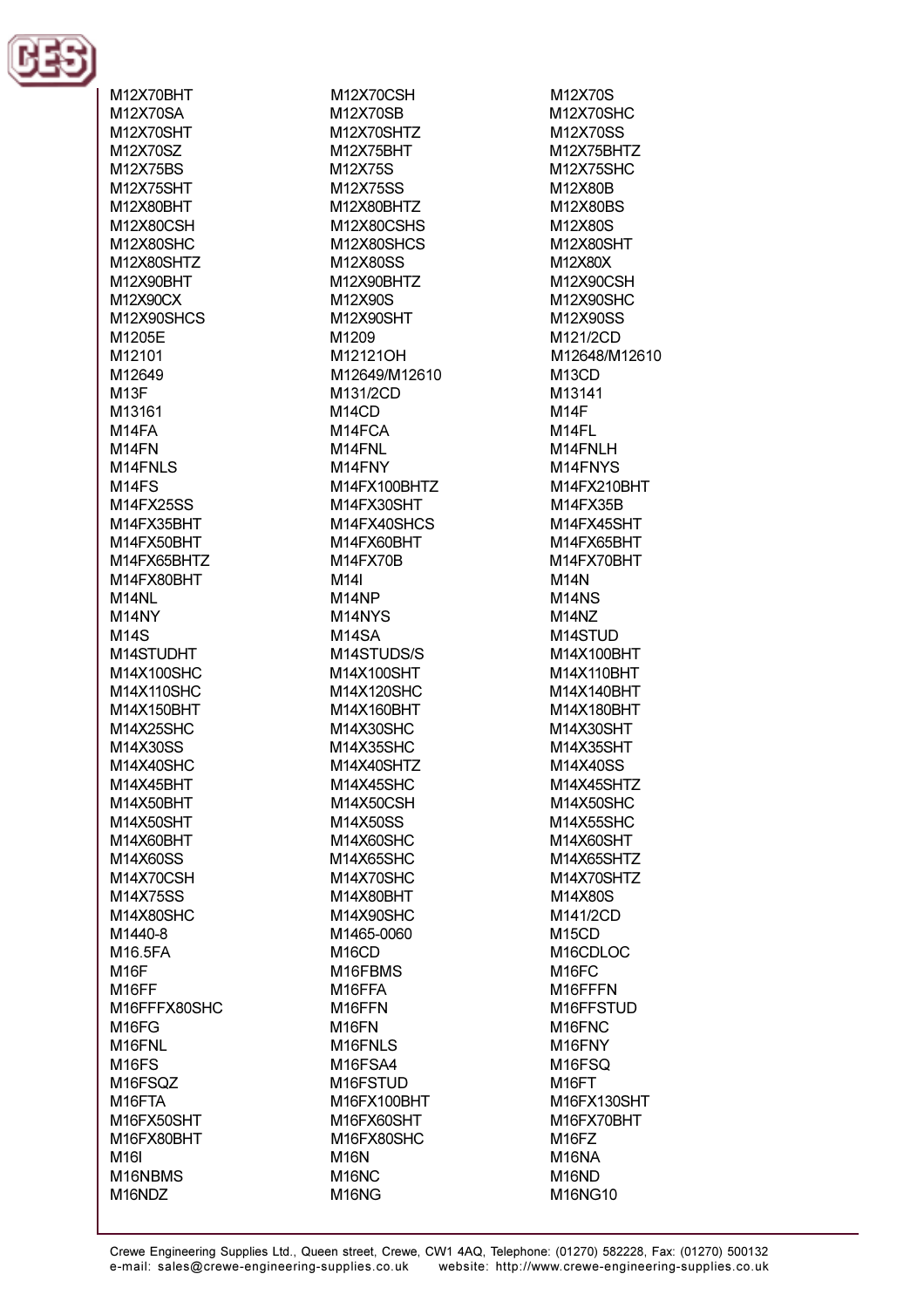M<sub>16NL</sub> M<sub>16NLZ</sub> M16NSA4 M<sub>16NY</sub> M<sub>16</sub>N<sub>Z</sub> M<sub>16</sub>SG **M16SS** M16STUDHT M16STUDS/SA4 M16STUDX3 M16X100B M16X100BS M16X100SHC M16X110RHT M16X110SHC M16X120BHT M16X120BSA4 M16X120SHT M16X130BHT M16X140B M16X140SHC M16X150BHTZ M16X150SHC M16X160BHT M16X160SHC M16X180BHTZ M16X200BSA4 M16X220BHT M16X240SHC M16X25SS M16X260R M16X30SHC M16X30SHCSH M16X30SKTS M16X35CSH M16X35SHCL M16X35SS M16X40S M16X40SHTZ M16X40SS M16X45BZ M16X45SHC M16X45SHTZ M16X50BBMS M16X50BS M16X50S M16X50SHCZ M16X50SKTS M16X55BHT M16X55SHC M16X60B M16X60BHTZ M16X60S M16X60SHT M16X60SS M16X65BHT M16X65S M16X70B M16X70BS M16X70S

M16NLB M<sub>16NLZA</sub> M<sub>16</sub>NT M<sub>16</sub>NY<sub>S</sub> M<sub>16</sub>S M<sub>16</sub>SH **M16SSA4** M16STUDN M16STUDX2 M16STUDZ M16X100BHT M16X100CSH M16X100SHT M16X110BS M16X110SS M16X120BHTZ M16X120BZ M16X120SHTZ M16X130BS M16X140BHT M16X150B M16X150BS M16X150SHC10.9 M16X160BHTZ M16X160SHT M16X180SHC M16X200R M16X24SKTSB M16X25SHC M16X25SSA4 M16X30CSH M16X30SHCL M16X30SHT M16X30SS M16X35S M16X35SHT M16X40CSH M16X40SHC M16X40SKTS M16X40SZ M16X45CSH M16X45SHCS M16X45SKTSD M16X50BHT M16X50CSH M16X50SHC M16X50SHT M16X50SS M16X55BS M16X55SHT M16X60BBMS M16X60BS M16X60SHC M16X60SHTZ M16X60X M16X65BHTZ M16X65SHC M16X70BHT M16X70CHM M16X70SHC

M16NLH **M16NS** M<sub>16</sub>NW M16NYSA4 M<sub>16</sub>SD M<sub>16</sub>SR M<sub>16</sub>STUD M16STUDS/S M16STUDX2Z M16SZ M16X100BHTZ M16X100S M16X100SS M16X110S M16X120B M16X120BS M16X120SHC M16X120SZ M16X130SHC M16X140CSH M16X150BHT M16X150BSA4 M16X150SHT M16X160R M16X180BHT M16X200BHTZ M16X200SHC M16X240BHT M16X25SKTS M16X260BHT M16X30S M16X30SHCS M16X30SHTZ M16X320BHT M16X35SHC M16X35SHTZ M16X40CX M16X40SHT M16X40SKTSD M16X45BHTZ M16X45S M16X45SHT M16X50B M16X50BHTZ M16X50CSHS M16X50SHCS M16X50SHTZ M16X50SZ M16X55S M16X55SHTZ M16X60BHT M16X60CSH M16X60SHCSF M16X60SKTS M16X65B M16X65BS M16X65SHT M16X70BHTZ M16X70CSH M16X70SHT

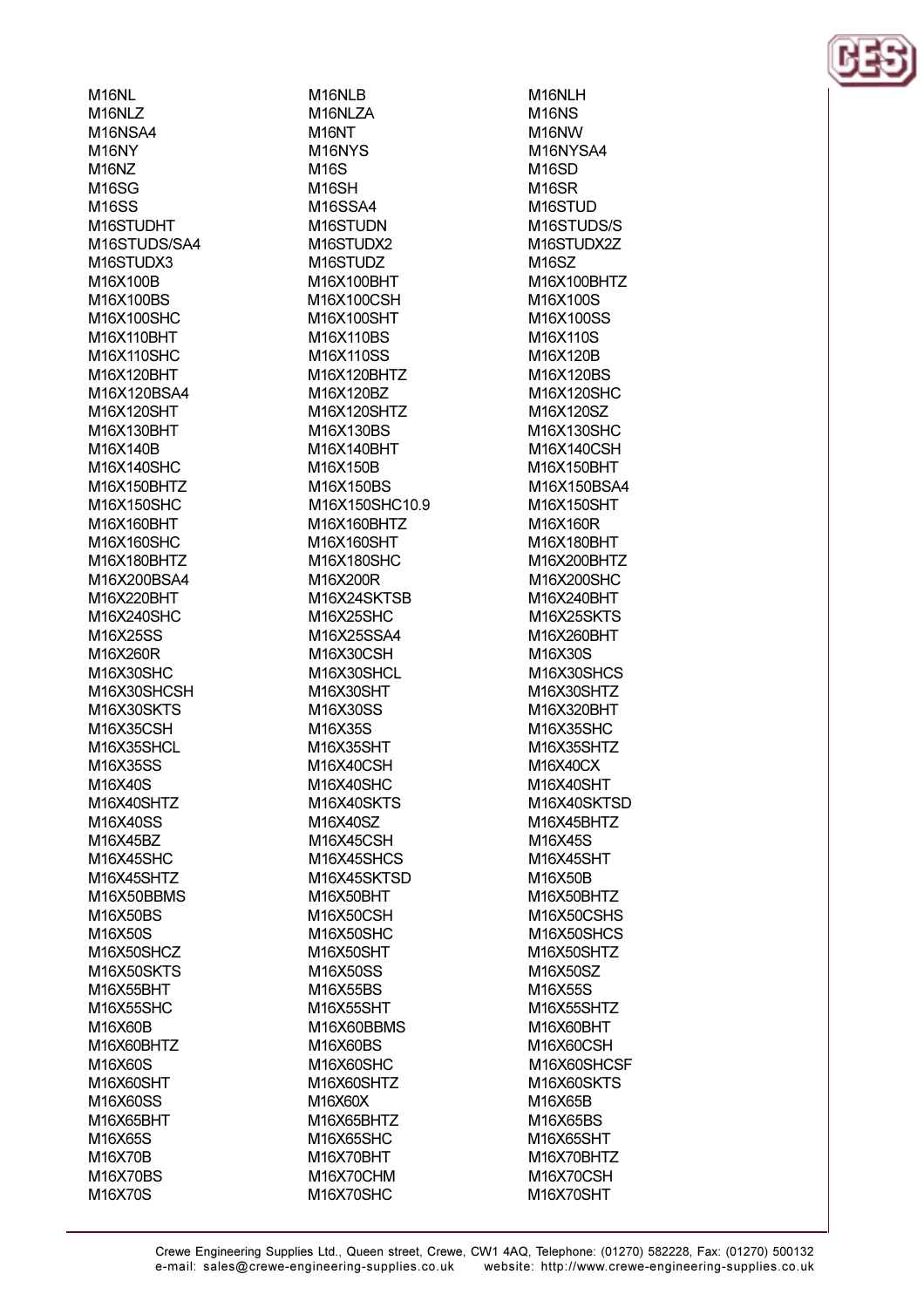

M16X70SS M16X75S **M16X75SHT7** M16X80BHTZ M16X80S M16X80SS M16X90RHT M16X90BSA4 M16X90SHC M1681OH M17CDLOC M18CDLOC M18FFFNI M18FFX25SHT M18NBMS M<sub>18NY</sub> M18STUD M18X100SHC M18X35SHC M18X50SHT M18X65BHT M18X70SHT M18X75SHT M18161OH M191/2CD M2.5FZ M2.5X10CHM M2.5X12CHHM M2.5X30PHM M2.5X8PHMS M<sub>2</sub>N<sub>B</sub> M<sub>2</sub>SS M<sub>2</sub>S<sub>Z</sub> M2X12PHMS M2X3SKTSS M2X4CHMPS M2X4PHMS M2X5CHHM M2X5CHMS M2X6CHMP M2X6SHC M2X8PHM M<sub>20</sub>CD M<sub>20FA</sub> M20FFN M20FNL M<sub>20FS</sub> M<sub>20FT</sub> M20FX50SHT **M20N** M<sub>20NL</sub> M<sub>20</sub>NP M20NSLT M<sub>20</sub>N<sub>Z</sub> M20STUD M20STUDX2 M<sub>20</sub>TB M20X100CHM M20X100SHT M20X110S

M16X75BHT M16X75SHC M16X75SS M16X80CSH M16X80SHC M16X80X M16X90RHTZ M16X90CSH M16X90SS M17.5FC M<sub>17FT</sub> M<sub>18</sub>F M18FFN M<sub>18</sub>FNI M18NLH M<sub>18</sub>NY<sub>S</sub> M18STUDL M18X120BHT M18X40SHT M18X60SHC M18X70BHT M18X75BHT M18X90SHC **M19CD** M1956CHF  $M2.5N$ M2.5X10PHM M2.5X16PHMS M2.5X5PHT M2.5X8SHC M<sub>2</sub>N<sub>S</sub> M2STUD M2X10CHM M2X20CHMPS M2X4CHHMS M2X4CHMS M2X4SHCS M2X5CHHMS M2X5PHMS M2X6CHMS M2X6SHCS M2X8PHMPS **M20E** M<sub>20FB</sub> M20FFNY M20FNLH M20FSA4 **M20FT2** M<sub>20FZ</sub> M<sub>20</sub>NAS M20NLH **M20NS** M20NY **M20S** M20STUDHT M20STUDZ M20X100BHT M20X100CSHS M20X100SS M20X110SHC

M16X75BZ M16X75SHT M16X80RHT M16X80D M16X80SHT M16X90B M16X90BS M16X90S M16161 M<sub>17</sub>CD M<sub>18</sub>CD M18FCA M18FFNL **M18N** M<sub>18</sub>NP **M18S** M18STUDS/S M18X150SHT M18X50SHC M18X60SHT M18X70SHC M18X75SHC M18X95BHT M19CDLOC **M2 5FS** M2.5SZ M2.5X10SHC M2.5X16SHC M2.5X6SHC M<sub>2FS</sub>  $M2S$ M2STUDS/S M2X10SHCS M2X25PHM M2X4CHMP M2X4PHMP M2X4SKTSS M2X5CHM M2X6CHHMS M2X6PHMS M2X8CHMP M20 **M20F** M<sub>20FC</sub> M<sub>20FN</sub> M20FNY M20FSW M20FX40SHT **M20I** M<sub>20</sub>N<sub>C</sub> M20NLS M20NSA4 M20NYS **M20SS** M20STUDS/S **M20SZ** M20X100BS M20X100SHC M20X110BHT M20X120BHT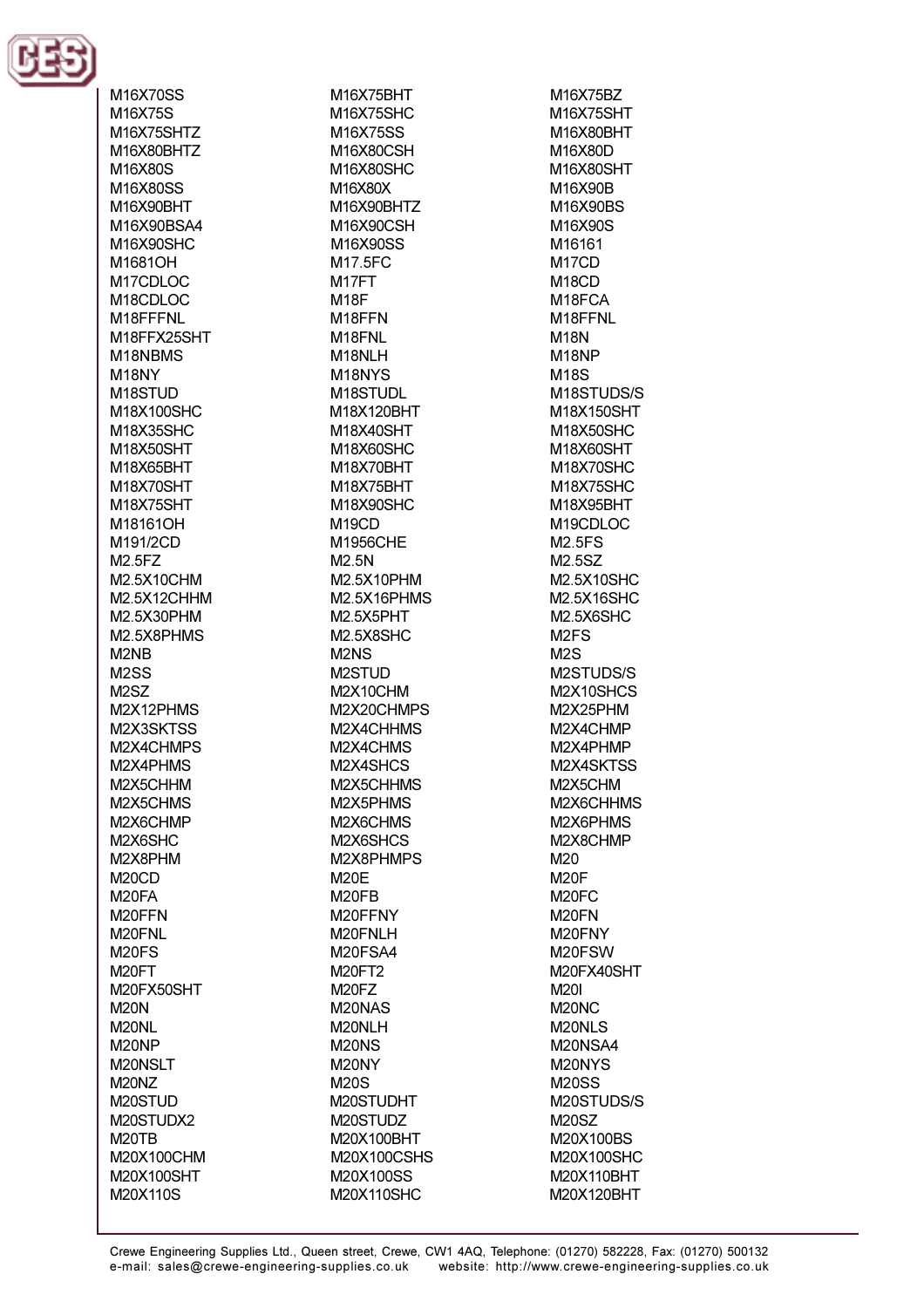M20X120BS M20X120SS M20X140R M20X150SHC M20X160SHC M20X180SHC M20X200SHC M20X220SHC M20X25SKTS M20X30SHC M20X35CSH M20X40SHT M20X40X M20X45R M20X45SS M20X50S M20X50SHT M20X50SS M20X55SHT M20X60CSH M20X60SHTZ M20X65BHT M20X65SHC M20X70BHTZ **M20X70S** M20X70SS M20X75BS M20X75SS M20X80BS M20X80SHT M20X90BHT M20X90SHC M20161 **M22F** M<sub>22</sub>FNB M<sub>22</sub>FZ M22NY M22STUDS/S M22X70BHT M22X80SHC M2300-15 M2300-22 M231610 M236810 M24F M24FFNL M<sub>24</sub>FS M<sub>24</sub>FZ M24NBD M<sub>24NL</sub> M<sub>24</sub>NP M24NY **M24SS** M24STUDS/S M24STUDX3 M24X100BHT M24X100SHT M24X120BHT M24X130BHT M24X140BHT

M20X120BZ M20X130BHT M20X140SHC M20X150SHT M20X180BHT M20X200BHT M20X200T M20X240BHT M20X260BHT **M20X30SKTS** M20X40CSH M20X40SHTZ M20X40XZ M20X45SHC M20X50B M20X50SHC M20X50SHTZ M20X50SSA4 M20X55SS **M20X60SHC** M20X60SKTS M20X65BHTZ M20X65SHT M20X70C M20X70SHC M20X75BHT **M20X75SHC** M20X75SSA4 M20X80CSH M20X80SS M20X90BS M201047/M201011 M<sub>21</sub>CD M<sub>22</sub>FA M22FNL **M22N** M22STUD **M22T** M22X80B M22121 M2300-165 M2300-26 M231649/M231610 M236848/M236810 **M24F** M<sub>24</sub>FN M24FSQZ **M24N** M<sub>24</sub>NC M24NLH **M24NS M24S** M24STUD M24STUDX12 M24STUDZ/P M24X100BS M24X100SS M24X120SHC M24X130SHC M24X140SHC

M20X120SHC M20X130SHC M20X150RHT **M20X160B** M20X180BS M20X200S M20X220RHT M20X240SHC M20X280XZ M20X30SKTSD M20X40SHC M20X40SKTS M20X400BHT M20X45SHT M20X50CSH M20X50SHCS M20X50SKTS M20X50X M20X60BHT M20X60SHT M20X60SS M20X65S M20X70BHT M20X70CSH M20X70SHT M20X75BHTZ M20X75SHT M20X80BHT M20X80SHC M20X80SSA4 M20X90S M20121 M21CDLOC M<sub>22</sub>FN M<sub>22</sub>FT M<sub>22</sub>N<sub>G</sub> M22STUDG M22X100BHT M22X80BHT M224749 M2300-19 M2300-28 M235149/M235113D M236849/M236810 M<sub>24FB</sub> M24FNY M24FX140BHT M24NB M24NCL M24NLLH M<sub>24</sub>NT M24SQZ M24STUDHT M24STUDX2 M24X100B M24X100SHC M24X110SHC M24X120SHT M24X130SHTZ M24X140SHT

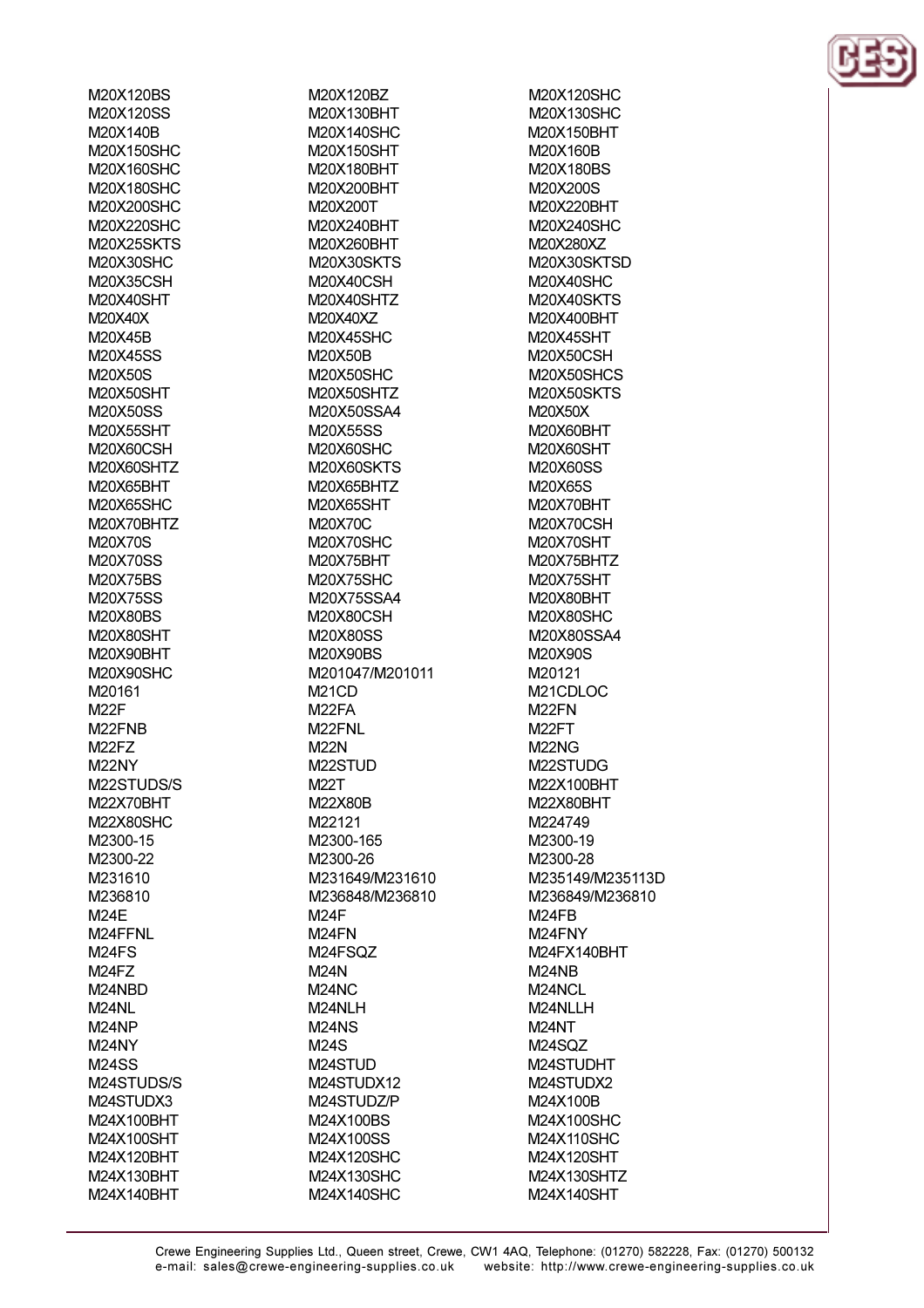

M24X150BHT M24X160BHT M24X180RHT M24X200SHC M24X240BHTZ M24X260BHT M24X40SHC M24X400R M24X50SHC M24X50SS M24X60SHC M24X65BHT M24X70RHT M24X70SHC M24X70SS M24X75SHT M24X80BHTZ M24X80SHT M24X90BHTZ M2400-28 M241549/M241510 M246949/M246910 M249749/M249710D **M25F** M252338DW/M252310 M27FBMS M<sub>27FS</sub> **M27NB7** M27NY M27STUD M27X110BHT M27X90SHC M28161 M3.5FB M3.5STUDB M3.5X50CHM M<sub>3</sub>F M3FF M3FZ M3NA M3NN M3NY  $M3S$ M3STUDS/S M3X10BUTS M3X10CHMS M3X10CSHS M3X10PHMPS M3X10PHMZ M3X10SKTS M3X12CHHMN M3X12CHMS M3X12PHM **M3X12SHC** M3X12SKTS M3X15SHCS M3X16CHMS M3X16SHC M3X16SKTS M3X16WSS/S

M24X150SHC M24X160SHC M24X180SHC M24X200SHT M24X240SHC M24X260SHC M24X40SHT M24X45SHC M24X50SHT M24X55SHC M24X60SHT M24X65SHT M24X70CSH M24X70SHT M24X75BHT M24X75X M24X80BS M24X80X M24X90SHC M24141 M24201OH M249734/M249710 M<sub>25</sub> **M25FC** M255449/M255410 M<sub>27FC</sub> M<sub>27FZ</sub> M<sub>27</sub>NC M<sub>27</sub>N<sub>Z</sub> M27STUDB7 M27X140SHC M278749D/M278710 **M29F**  $M3.5I$ M3.5X10CHM M3.5X50RCHM M3FAB M3FN M3I M3NB M3NS M3NYS M<sub>3</sub>SS M<sub>3</sub>SZ M3X10CHHMS M3X10CHMZ M3X10PHMB M3X10PHMS M3X10SHC M3X12BUT M3X12CHM M3X12CSH M3X12PHMS M3X12SHCS M3X15CSH M3X16BUT **M3X16CSH** M3X16SHCS M3X16SKTSS M3X20CHHMB

M24X150SHT M24X170BHT12.9 M24X200RHT M24X220SHC **M24X25SKTS** M24X300R M24X40SHT7 M24X50S M24X50SHTZ M24X55SHT M24X60SKTS M24X70B M24X70S M24X70SHT7 **M24X75SHC** M24X80BHT M24X80SHC M24X90BHT M24X90SHT M241547/M241510 M244249/M244210 M249749/M249710 **M25F M25TR M27F** M<sub>27FD</sub> **M27N M27NS M27S** M27X100BHTZ M27X190BHT M28FF **M3.2FN M3.5NB** M3.5X50CHHM M3.5X8PHMZ M3FCS M<sub>3F</sub>S M<sub>3</sub>N M3NDS M3NWE M3NZ M3STUD M3WNS M3X10CHM M3X10CSH M3X10PHMP M3X10PHMSC M3X10SHCS M3X12BUTS M3X12CHMPZ M3X12CSHS M3X12S M3X12SHCZ M3X15SHC M3X16CHM M3X16PHMS M3X16SHT M3X16SS M3X20CHHMN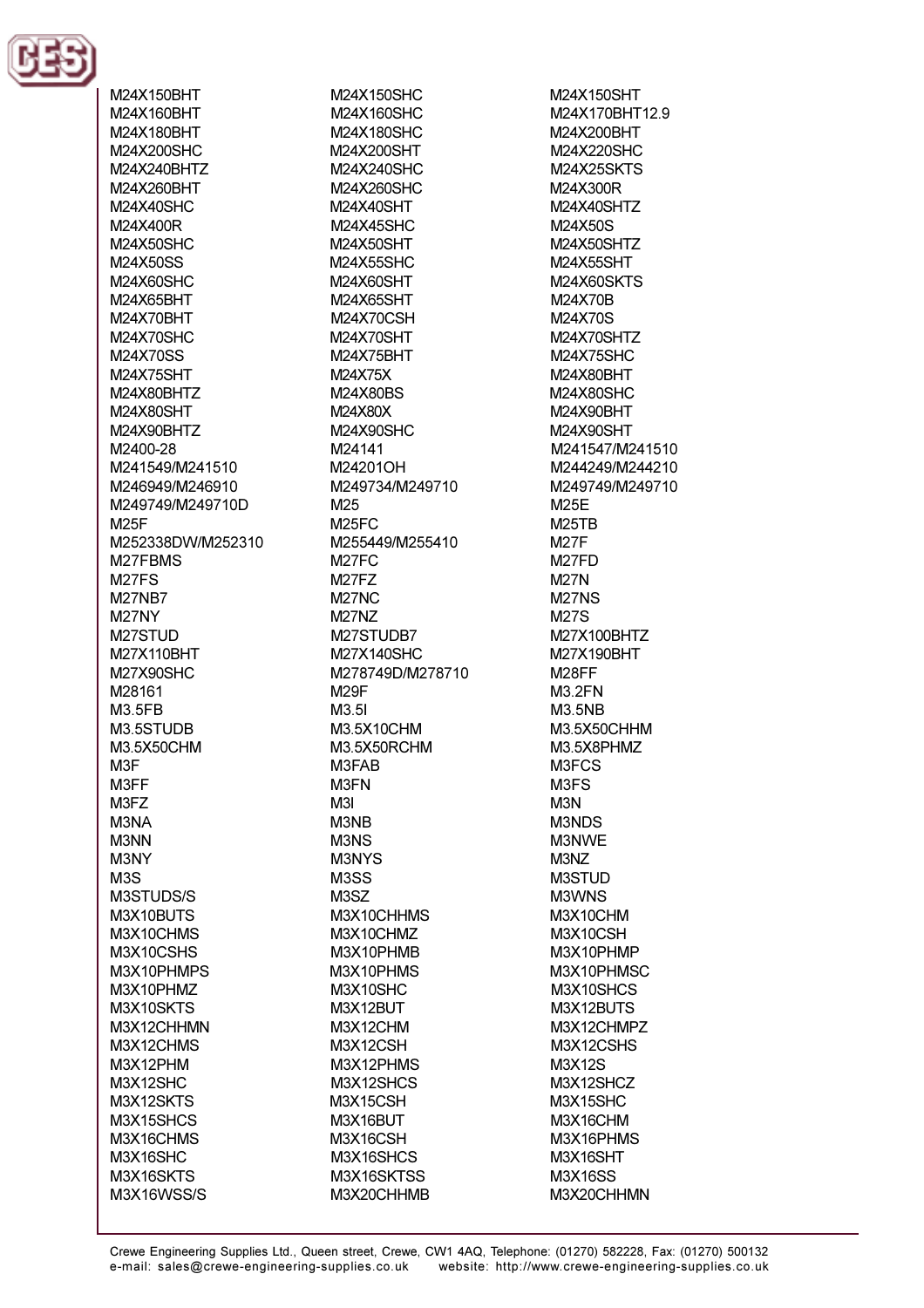M3X20CHM M3X20CHMS M3X20CSHS M3X20S M3X20SKTS M3X25CHHMBJ **M3X25PHM M3X25SS** M3X3SKTSS M3X30CSH M3X30SHCS M3X4CHHMN M3X40CHM M3X45PHM M3X5PHMP M3X5SKTS M3X50SHC M3X6CHHMS M3X6CHMS M3X6CSHS M3X6PHMPZ M3X6SHCS M3X6SKTSS M3X8CHM M3X8CSHS M3X8SHCS M30FC M30FFNL M30N M30NP M30NZ M30STUDHT M3X30CSH M3X30SHCS M3X4CHHMN M3X40CHM M3X45PHM M3X5PHMP M3X5SKTS M3X50SHC M3X6CHHMS M3X6CHMS M3X6CSHS M3X6PHMPZ M3X6SHCS M3X6SKTSS M3X8CHM M3X8CSHS M3X8SHCS M30FC M30FFNL **M30N** M30NP M30NZ M30STUDHT M<sub>4</sub>N<sub>N</sub> M4NWE M4NZ M4STUD M4STUDS/S

M3X20CHMP M3X20CHMZ M3X20PHM M3X20SHC M3X20SKTSS M3X25CHMPS M3X25PHM7 M3X25WS M3X30CHHMS M3X30S M3X35PHMZ M3X4SKTS M3X40CHMS M3X5RLIT M3X5PHMPZ M3X50PHM M3X55PHM M3X6CHMP M3X6CHMZ M3X6PHMP M3X6PHMT M3X6SHCZ M3X8BUT M3X8CHMS M3X8PHM M3X8SKTS M30FCA M30FN M30NC M30NS **M30S** M30STUDS/S **M3X30S** M3X35PHMZ M3X4SKTS M3X40CHMS M3X5BUT M3X5PHMPZ M3X50PHM M3X55PHM M3X6CHMP M3X6CHMZ M3X6PHMP M3X6PHMT M3X6SHCZ M3X8BUT M3X8CHMS M3X8PHM M3X8SKTS M30FCA M30FN M30NC M30NS M30S M30STUDS/S M<sub>4</sub>N<sub>S</sub> M4NY M<sub>4</sub>S **M4STUDB** M4SZ

M3X20CHMPS M3X20CSH M3X20RCHMS M3X20SHCS M3X20SS **M3X25CSH M3X25SHC** M3X3SKTS M3X30CHM M3X30SHC **M3X35SHC** M3X4SKTSS M3X40PHM M3X5PHM M3X5SHC M3X50PHMB M3X6BUTS M3X6CHMPZ M3X6CSH M3X6PHMPS M3X6SHC M3X6SKTS M3X8CHHM M3X8CSH M3X8SHC M30F M30FFN M30FX150SHT M30NL M30NY M30STUD M30STUDX2 M3X30SHC M3X35SHC M3X4SKTSS M3X40PHM M3X5PHM M3X5SHC M3X50PHMB M3X6BUTS M3X6CHMPZ M3X6CSH M3X6PHMPS M3X6SHC M3X6SKTS M3X8CHHM M3X8CSH M3X8SHC M30F M30FFN M30FX150SHT M30NL M30NY M30STUD M30STUDX2 M4NW M4NYS M4SS **M4STUDN** M4X10BUT

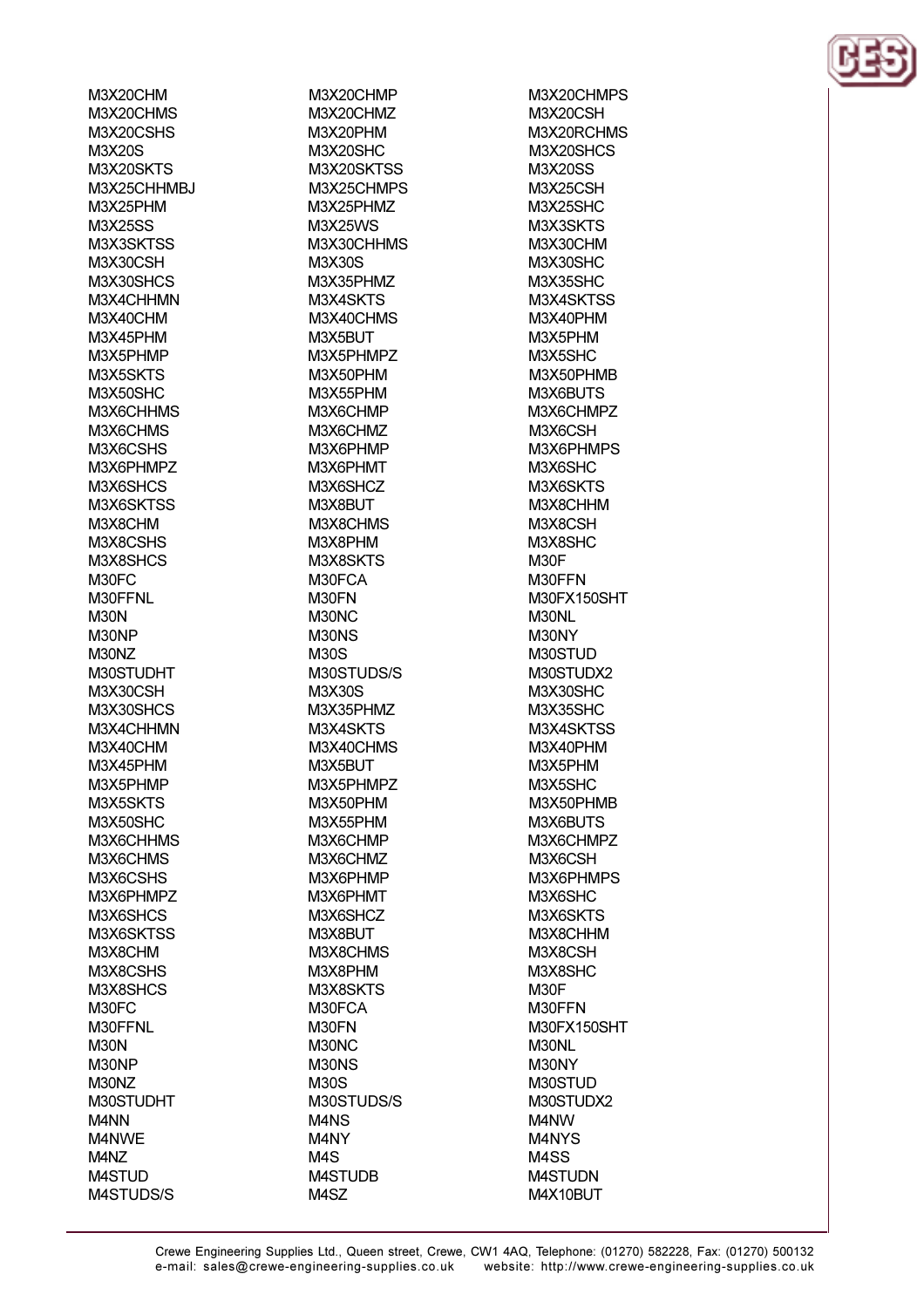

M4X10BUTS M4X10CHM M4X10CHMP7 M4X10CSH M4X10PHMP M4X10PHMS M4X10SHC M4X10SHT **M4X10SS** M4X12CHHMS M4X12CHMB M4X12CHMS M4X12SHC M4X12SHT M4X15CHMS M4X15SKTS M4X16BUTST M4X16CHM M4X16CSH M4X16PHMPZ M4X16SHC M4X16SHT M4X16SKTST M4X20RLITS M4X20CHHM7 M4X20CHMPZ M4X20CHMZ M4X20PHM M4X20PHT M4X20SHT M4X20SKTSS M4X25CHHMN M4X25CHMB M4X25CSHS M4X25SHC M4X25SHTZ M4X30CHHMZ M4X30CSH M4X30S M4X30SN M4X35CSHS M4X35SHCS M4X4SKTSS M4X40CHM M4X40CSHS M4X40SHC **M4X40SS** M4X5SKTSS M4X50CHHMZ M4X50CHMS M4X50PHMS M4X50SHCS M4X55CHHM M4X6PHMB M4X6PHMS M4X6SHTZ M4X60CHHMS M4X70SHC M4X8BUT M4X8PHM

M4X10CHHM M4X10CHMP M4X10CHMS M4X10CSHS M4X10PHMPS M4X10PHMZ M4X10SHCS M4X10SKTS **M4X10WS** M4X12CHHMZ M4X12CHMPS M4X12CSH M4X12SHCS M4X12SKTS M4X15CSH M4X16BUT M4X16CHHMB M4X16CHMPS M4X16CSHS M4X16PHMS M4X16SHCS M4X16SKTS **M4X16SS** M4X20CHHM M4X20CHM M4X20CHMS M4X20CSH M4X20PHMP M4X20SHC M4X20SHTZ **M4X20SS** M4X25CHHMS M4X25CHMS M4X25PHM M4X25SHCS **M4X25SS** M4X30CHM M4X30CSHFT M4X30SHC **M4X30SS** M4X35SHC **M4X35SS** M4X40BHT M4X40CHMS M4X40PHM M4X40SHCS M4X45SHC M4X50BHT M4X50CHM M4X50PHM **M4X50S** M4X50SHT M4X6CHHM M4X6PHMPS M4X6SHC M4X6SKTS M4X60SHT M4X75CHM M4X8CHHM M4X8SHC

M4X10CHHMZ M4X10CHMPS M4X10CHMSA M4X10PHM M4X10PHMPZ M4X10S M4X10SHCZ M4X10SKTSS M4X12BUT M4X12CHM M4X12CHMR M4X12PHM M4X12SHCZ M4X12SS M4X15SHC M4X16BUTS M4X16CHHMS M4X16CHMS M4X16PHM M4X16PHMZ M4X16SHCZ M4X16SKTSS M4X20BUT M4X20CHHMN M4X20CHMR M4X20CHMT M4X20CSHS M4X20PHMS M4X20SHCS M4X20SKTS M4X25BUTS M4X25CHM M4X25CSH M4X25S **M4X25SHT** M4X25WS M4X30CHMN M4X30PHM M4X30SHCS M4X35CHHM M4X35SHCFT M4X4SKTS M4X40CHHM M4X40CSH M4X40S M4X40SHT M4X5SKTS M4X50CHHM M4X50CHMB M4X50PHMB M4X50SHC **M4X50SS** M4X6PHM M4X6PHMPZ M4X6SHCS M4X60CHHM M4X65SHC M4X75SHC M4X8CHHMN M4X8SHCS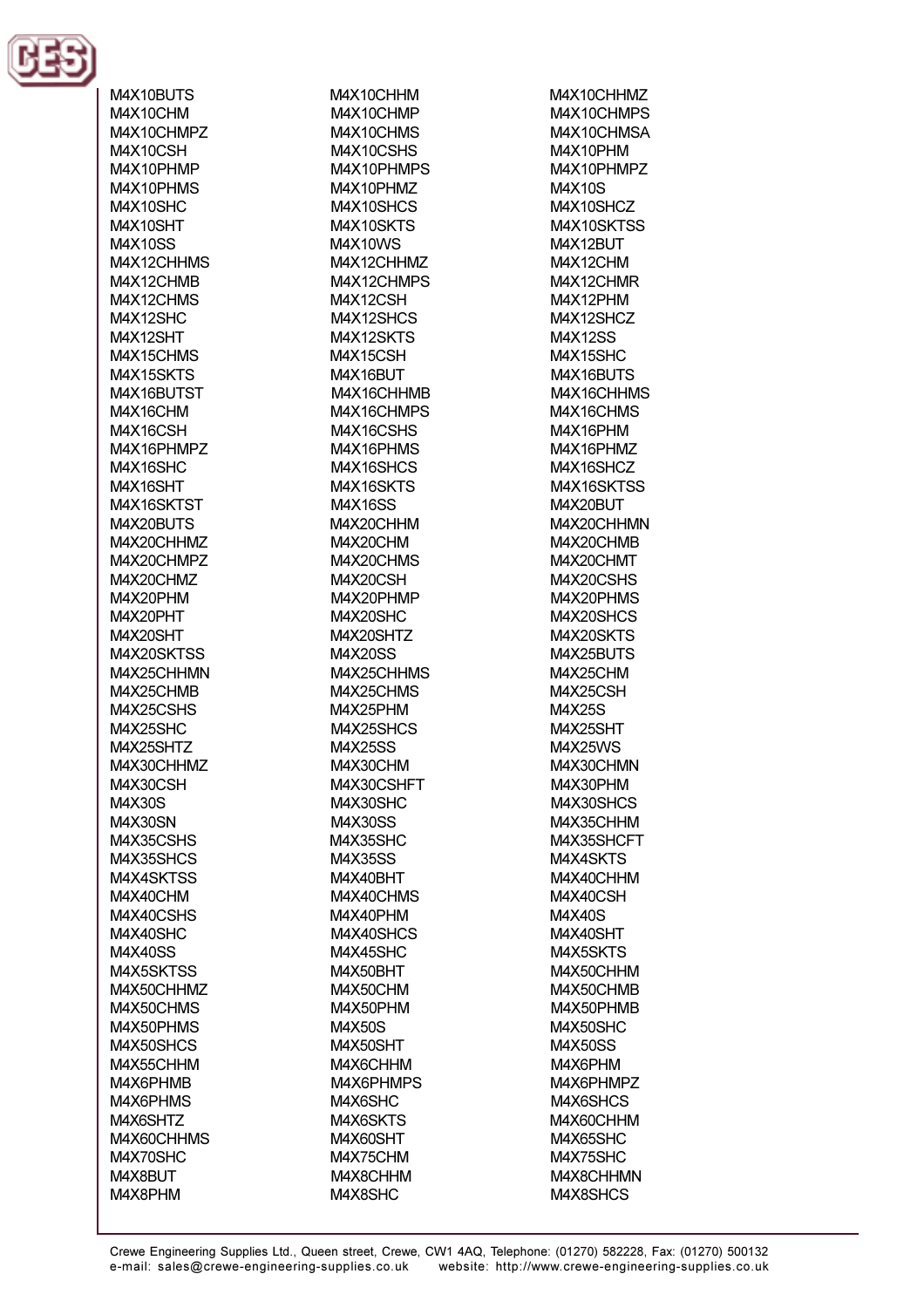M4X8SHCZ M40FC **M42N** M45FR  $M5C$  $M5F$ M5FCC M<sub>5</sub>FN M<sub>5</sub>FZ  $M5N$ M<sub>5</sub>N<sub>R</sub> M5NDN M<sub>5</sub>N<sub>N</sub> M<sub>5</sub>NT M5NWS M<sub>5</sub>N<sub>Z</sub> M5STUDS/S M5X10BUT M5X10CHHM M5X10CHM M5X10CHMS M5X10PHM M5X10PHMS M5X10SHCL **M5X10SHCZ M5X10SS** M5X110BB M5X12CHHM M5X12CHMPZ M5X12PHM M5X12SHC M5X12SHTZ M5X12SKTSS M5X15CSH M5X16BUT M5X16CHHMS M5X16CHMPS M5X16CSHS M5X16PHMPS M5X16SHC M5X16SKTSS M5X18CSH M5X20CHHMN M5X20CHMB M5X20CHMZ M5X20PHM M5X20PHMPZ **M5X20S** M5X20SHCS M5X20SHTZ M5X20SKTST M5X25BUTS M5X25CHM M5X25CSH M5X25PHMB M5X25PHMS **M5X25SB** M5X25SHCS M5X25SKTS **M5X25SS** 

M4X8SKTS M40FCA M42STI ID M471 M<sub>5</sub>C<sub>D</sub> M<sub>5FB</sub> M<sub>5</sub>FF M<sub>5</sub>F<sub>S</sub>  $M5I$ M<sub>5</sub>NA  $M5NC$ M5NDS M<sub>5NS</sub> M<sub>5</sub>N<sub>W</sub> M<sub>5</sub>NY M<sub>5</sub>SSS M5STUDZ M5X10BUTS M5X10CHHMN M5X10CHMB M5X10CSH M5X10PHMP M5X10PHMZ M5X10SHCS M5X10SKTS **M5X10SSA4** M5X12BUT M5X12CHHMS M5X12CHMS M5X12PHMPZ M5X12SHCS M5X12SKTS M5X14SHTZ M5X15SHC M5X16BUTS M5X16CHMB M5X16CHMS M5X16PHMB M5X16PHMPZ M5X16SHCS M5X16SN M5X20BUT M5X20CHHMS M5X20CHMS M5X20CSH M5X20PHMP M5X20PHMS M5X20SHC M5X20SHCZ M5X20SKTS **M5X20SS** M5X25CHHMN M5X25CHMB M5X25CSHS M5X25PHMPS M5X25PHMZ M5X25SHC M5X25SHT M5X25SKTSH M5X30BUT

M4X8SKTSS **M42F** M42X160SHC M48NC M<sub>5</sub>F<sub>Z</sub> M<sub>5</sub>FC M5FM1S M5FSA  $M5IZ$ M<sub>5</sub>N<sub>AS</sub> M<sub>5</sub>N<sub>D</sub> M5NL M5NSOZ **M5NWF** M<sub>5</sub>NY<sub>S</sub> M5STUD M<sub>5</sub>SZ M5X10BLITXS M5X10CHHMS M5X10CHMPZ M5X10CSHS M5X10PHMPS M5X10SHC M5X10SHCSA4 M5X10SKTSS **M5X10T** M5X12BUTS M5X12CHM M5X12CSH M5X12PHMS M5X12SHT M5X12SKTSH M5X15BUT M5X15SKTS M5X16CHHM M5X16CHMP M5X16CSH M5X16PHMP M5X16PHMS M5X16SKTS **M5X16SS** M5X20BUTS M5X20CHM M5X20CHMT M5X20CSHS M5X20PHMPTZ M5X20PHMZ M5X20SHCL M5X20SHT M5X20SKTSS M5X25BUT M5X25CHHMS M5X25CHMS M5X25PHM M5X25PHMPZ M5X25RCHM M5X25SHCL M5X25SHTZ M5X25SKTSS M5X30BUTS

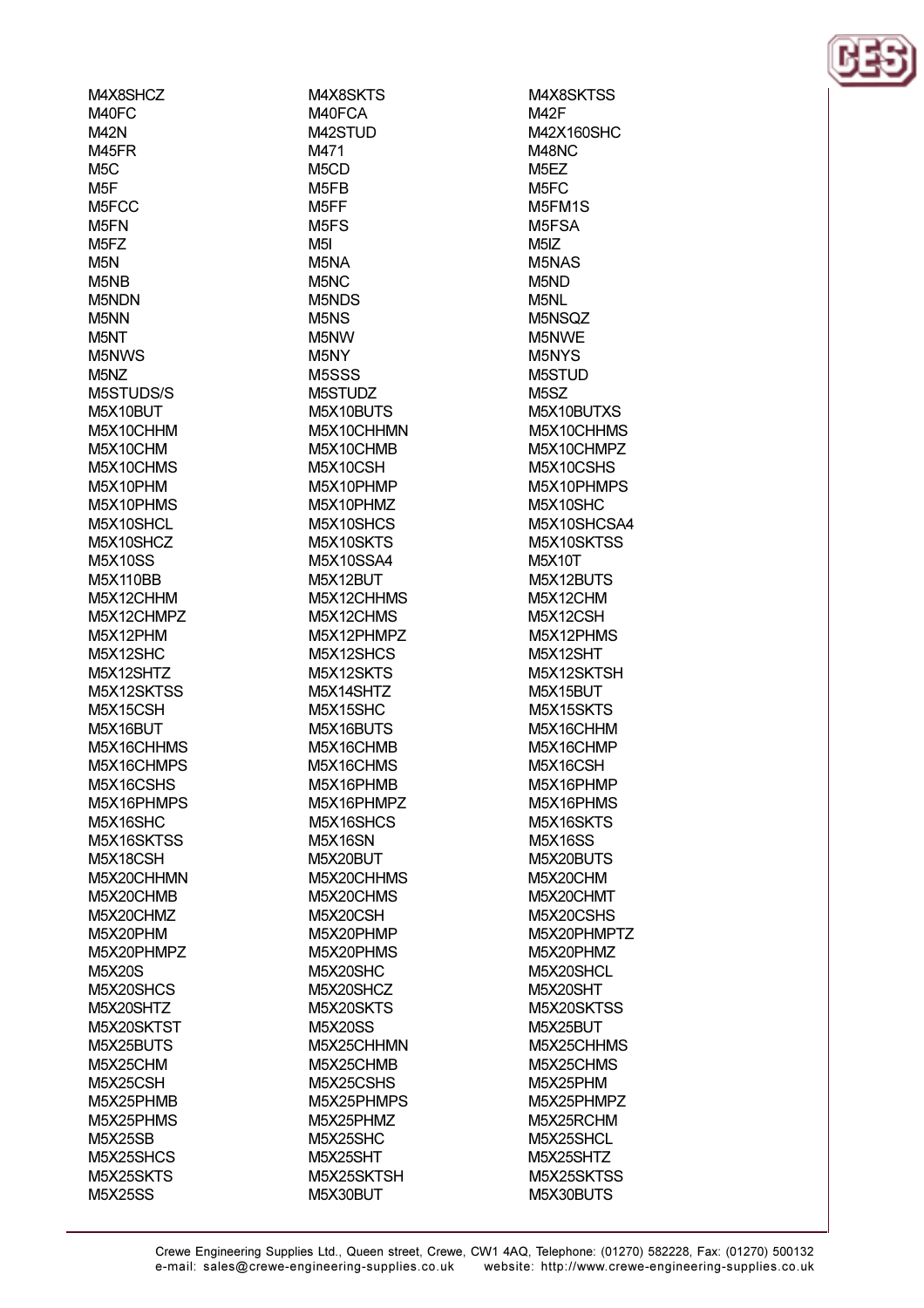

M5X30CHHM M5X30CHM **M5X30CSH** M5X30PHMZ M5X30SHC M5X30SKTS **M5X35CHM** M5X35CHMS M5X35SHCFT M5X35SHTZ **M5X40BS** M5X40CHMS M5X40CSH7 M5X40PHMP7 M5X40SHCS M5X40SHTZ M5X45CSH M5X45SHCS M5X50BHT M5X50CHHMN M5X50CHMS M5X50CSHFT M5X50PHMPZ M5X50SHCFT **M5X50SHTZ** M5X55SHCFT M5X6PHM M5X6SHC M5X60SHC M5X60SHTZ M5X70BHT M5X70SHCS M5X75PHM M5X8CHMS M5X8SHC M5X8SKTS M5X80BHT M5X80SHT M50FCA **M6.5FR** M<sub>6</sub>F M6FAB M6FD M6FM1S M6FNYS M6FSW M6FX16SHT M<sub>6</sub> M6N **M6NBI** M6NDA M6NLA **M6NN** M6NSA4 **M6NT** M6NWE **M6NYS** M<sub>6</sub>S **M6STUDB** M6STUDS/S

M5X30CHHMN M5X30CHMS M5X30CSHS M5X30S M5X30SHCS **M5X30SN** M5X35CHMPS **M5X35CSH** M5X35SHCS **M5X35SS** M5X40BUTS M5X40CHMZ M5X40PHM M5X40PHMS M5X40SHCSF **M5X40SN** M5X45PHMPZ M5X5SKTS **M5X50BS** M5X50CHM M5X50CHMZ M5X50CSHS **M5X50S** M5X50SHCS **M5X50SS** M5X55SHCS M5X6PHMP M5X6SKTSS M5X60SHCS **M5X60SS** M5X70PHM M5X70SHTZ M5X75SHC M5X8CSHS M5X8SHCL M5X8SKTSD M5X80SHC M5X90SHC M533349S/M533310 M<sub>6</sub>C M6FA M6FB M6FE M6FN M6FS M6FSWA M6FX40SHCS M6IS M6NA M6NCB M6NDS M6NLB **M6NR M6NSL** M6NW **M6NWS M6NYT** M6SS **M6STUDHT** M6STUDS/SA4

M5X30CHHMS M5X30CHMZ M5X30PHMP7 **M5X30SB M5X30SHT M5X30SS** M5X35CHMRZ M5X35SHC **M5X35SHT** M5X40BHT M5X40CHHMS M5X40CSH M5X40PHMP M5X40SHC M5X40SHT **M5X40SS** M5X45SHC M5X5SKTSS M5X50CHHM M5X50CHMPS **M5X50CSH** M5X50PHM M5X50SHC **M5X50SHT M5X55SHC** M5X6BUT M5X6PHMS M5X60PHMB M5X60SHT M5X65SHC M5X70SHC M5X75CHM M5X75SHT M5X8PHMZ M5X8SHCS M5X8SKTSS M5X80SHCS M50FC M571 M6E M6FAA M6FC M6FH M6FNS M6FSA M6FT2 M6FZ M6IZ M6NB M6ND M6NL M6NLS **M6NS M6NSOZ** M6NWB M6NY M<sub>6</sub>N<sub>Z</sub> **M6STUD M6STUDN** M6STUDX2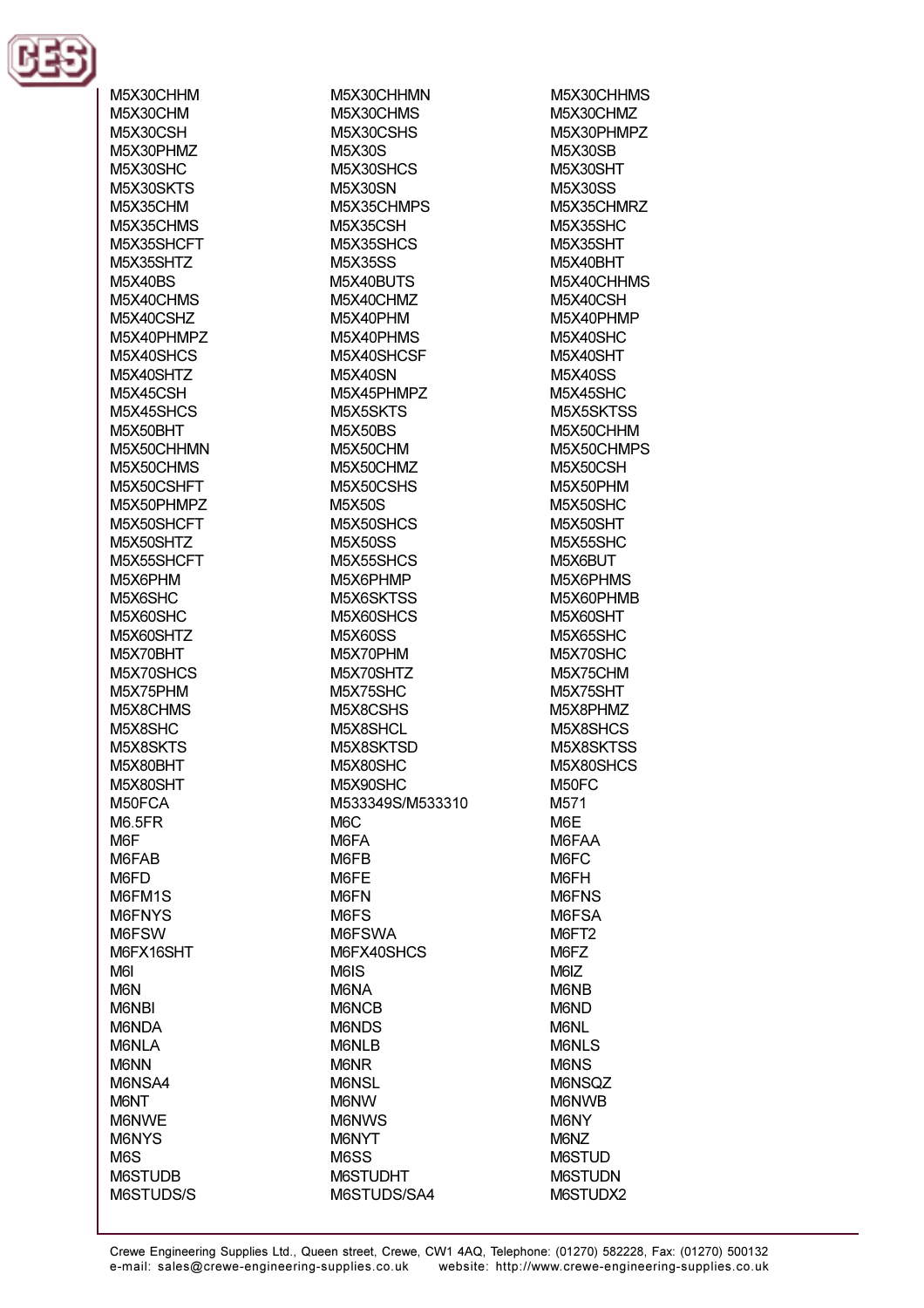M6STUDX3 M6SZ M6X10CHHM M6X10PHM M6X10SHC M6X10SHS M6X10SKTS M6X10SKTSS **M6X100BHT M6X100SHC** M6X100SHTZ **M6X110SHC** M6X12CHHMS M6X12CHMP7 M6X12CSH M6X12PHMN M6X12PHMS M6X12SHC M6X12SHTZ M6X12SKTSS **M6X130SHC** M6X140SHCS M6X15CSH M6X15SHCZ M6X16BLIT M6X16CHHMS M6X16CHMP M6X16CSHS M6X16RCHMS M6X16SHC M6X16SHCZ M6X16SKTS M6X16SKTST M6X16T M6X20BUT M6X20CHHM M6X20CHMP M6X20CSH M6X20PHMS M6X20S M6X20SHCL M6X20SHT M6X20SKTSS **M6X20SZ M6X215SHC** M6X25BUT M6X25CHHMS M6X25CHMP M6X25CHMZ M6X25CSHZ M6X25PHM M6X25PHMPZ M6X25S M6X25SHCL M6X25SHT M6X25SKTSH **M6X25SS** M6X30BHT M6X30CHHM M6X30CHM

M6STUDX3Z M6X10BUT M6X10CSH M6X10PHMN M6X10SHCL M6X10SHT M6X10SKTSC **M6X10SS** M6X100CHM M6X100SHCS **M6X100SS** M6X12BUT M6X12CHM M6X12CHMS M6X12CSHS M6X12PHMPS M6X12PHMZ M6X12SHCS M6X12SKTS **M6X12SS** M6X14SHC M6X15BUT M6X15SHC M6X150B M6X16BLITS M6X16CHHMZ M6X16CHMZ M6X16PHM **M6X16S** M6X16SHCLS M6X16SHT M6X16SKTSD **M6X16SN** M6X160SHC M6X20BUTF M6X20CHHMN M6X20CHMPS M6X20CSHS M6X20PHMZ M6X20SB M6X20SHCS M6X20SHTZ **M6X20SS** M6X20WB **M6X25B** M6X25BUTS M6X25CHM M6X25CHMPZ M6X25CSH **M6X25D** M6X25PHMB M6X25PHMS **M6X25SB** M6X25SHCS M6X25SHTZ M6X25SKTSS **M6X25SSA4** M6X30BUT M6X30CHHMN M6X30CHMB

**M6STUDZ** M6X10BUTS M6X10CSHS M6X10PHMS M6X10SHCS M6X10SHTZ M6X10SKTSD **M6X10SZ** M6X100S **M6X100SHT** M6X110BHTZ M6X12BUTS M6X12CHMP M6X12CHM7 M6X12PHM M6X12PHMPZ **M6X12S** M6X12SHT M6X12SKTSCL **M6X120SHC M6X140SHC** M6X15BUTF M6X15SHCL **M6X150SHC** M6X16CHHM M6X16CHM M6X16CSH M6X16PHMS M6X16SB M6X16SHCS M6X16SHTZ M6X16SKTSLT **M6X16SS M6X20B** M6X20BUTS M6X20CHM M6X20CHMS M6X20PHM M6X20PHT M6X20SHC M6X20SHCZ M6X20SKTS M6X20SSA4 M6X20WS M6X25BHTZ M6X25BUTZ M6X25CHMB M6X25CHMS M6X25CSHS **M6X25H** M6X25PHMP M6X25PHMZ M6X25SHC M6X25SHCZ M6X25SKTS **M6X25SN** M6X25SZ M6X30BUTS M6X30CHHMS M6X30CHMS

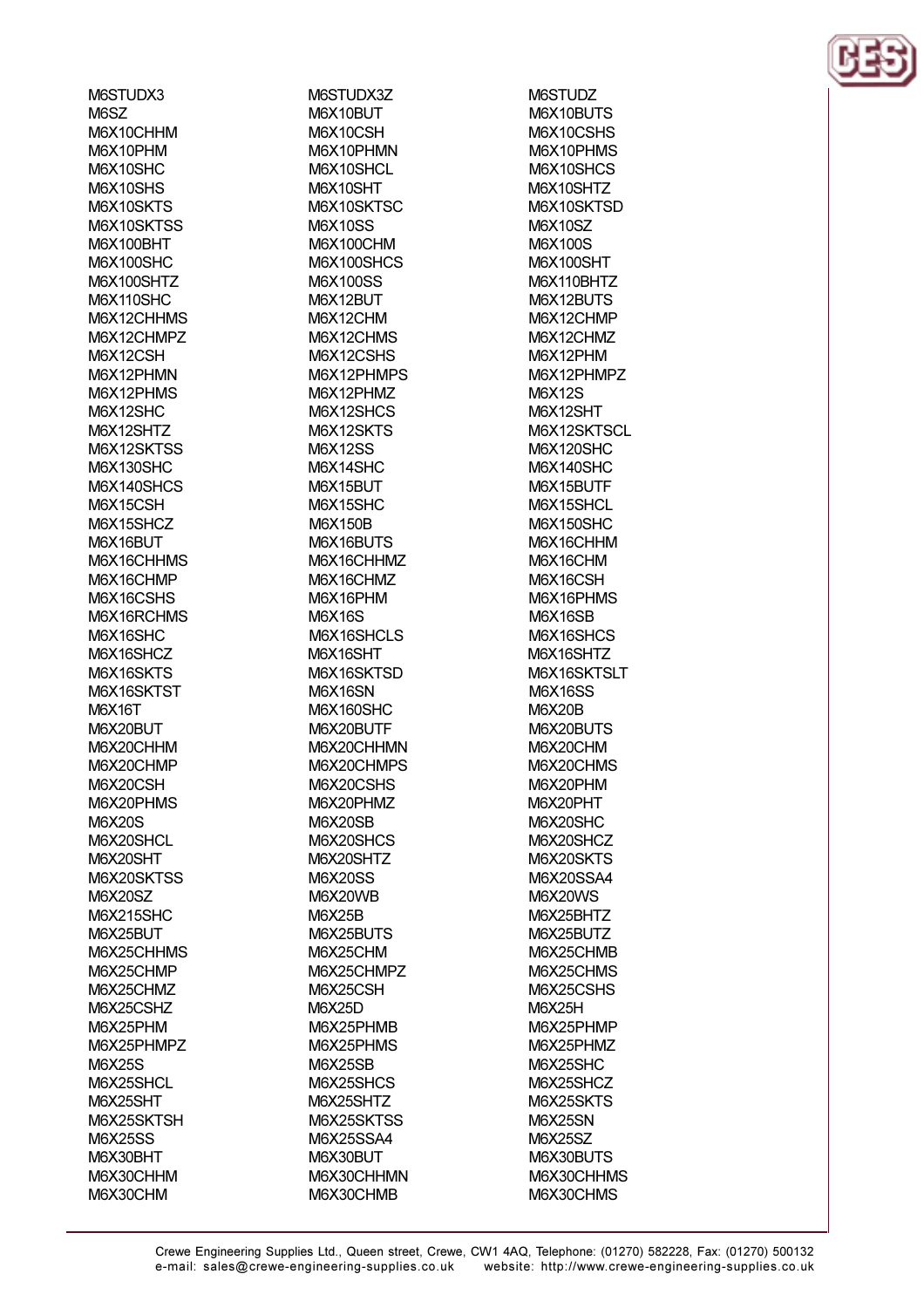

M6X30CHMZ M6X30CSHZ M6X30PHMS M6X30SHCS M6X30SHTZ M6X30SKTSS **M6X30T** M6X35CHM M6X35CSHSA **M6X35SHC** M6X35SHCS M6X35SKTS **M6X35SS** M6X40RS M6X40CHHMS M6X40CHMZ M6X40CSHS M6X40S M6X40SHCFT M6X40SHT M6X40SKTSH **M6X40SS** M6X45BHTZ M6X45SHC M6X45SHT M6X50BHTZ M6X50CHM M6X50CSH M6X50PHMB **M6X50S** M6X50SHCFT M6X50SHT M6X50SKTSH **M6X50SZ** M6X55SHC M6X6SKTSS M6X60CHHMS M6X60CHMZ M6X60SHC M6X60SHCZ M6X65BHT M6X65SHT M6X70BHTZ M6X70CSH M6X70SHC M6X70SHT M6X75CHM M6X75SHT **M6X75X** M6X8CSH M6X8SKTS **M6X80S** M6X80SHCS **M6X80X** M6X90CHM M624649/M624610 M7N M7X35SHT M8FB M8FH

M6X30CSH **M6X30D M6X30S** M6X30SHCZ M6X30SKTS **M6X30SS M6X35BS** M6X35CSH M6X35S M6X35SHCC **M6X35SHT** M6X35SKTSC **M6X35SZ** M6X40RLIT M6X40CHM M6X40CSH M6X40PHM **M6X40SB** M6X40SHCS M6X40SHTZ M6X40SKTSS **M6X40SZ** M6X45CHM M6X45SHCFT **M6X50B** M6X50BS M6X50CHMS M6X50CSHS M6X50PHMS **M6X50SB** M6X50SHCS M6X50SHTZ M6X50SN **M6X50X** M6X55SHCS M6X60BHT M6X60CHM M6X60CSH M6X60SHCFT M6X60SHT M6X65BHTZ M6X65SHTZ M6X70CHHM M6X70PHM M6X70SHCFT M6X75BHTZ **M6X75S** M6X75SHTZ M6X8BUT M6X8SHC M6X8SKTSS M6X80SHC M6X80SHT M6X90BHT M6X90CHMS M7CD M7NY M8CD M8FC M8FM1S

M6X30CSHS M6X30PHM M6X30SHC M6X30SHT M6X30SKTSH **M6X30SZ** M6X35CHHM M6X35CSHS **M6X35SB** M6X35SHCFT M6X35SHTZ M6X35SKTSS M6X40BHT M6X40BLITS M6X40CHMS M6X40CSHFT M6X40PHMZ M6X40SHC M6X40SHCZ M6X40SKTS **M6X40SN** M6X45BHT **M6X45S** M6X45SHCS M6X50RHT M6X50CHHMN M6X50CHMZ M6X50PHM M6X50RCHMS M6X50SHC M6X50SHCZ M6X50SKTS **M6X50SS M6X55BS M6X6SKTS** M6X60BHTZ M6X60CHMS M6X60RCHMZ M6X60SHCS **M6X60SS** M6X65SHC **M6X70B** M6X70CHM **M6X70S** M6X70SHCS **M6X75BS** M6X75SHC **M6X75SS** M6X8CHMZ M6X8SHCL M6X80BHT M6X80SHCFT **M6X80SS** M6X90BHTZ M6X90SHC M7FX20SHC M7X30SHT M<sub>8</sub>F M8FD M8FM30S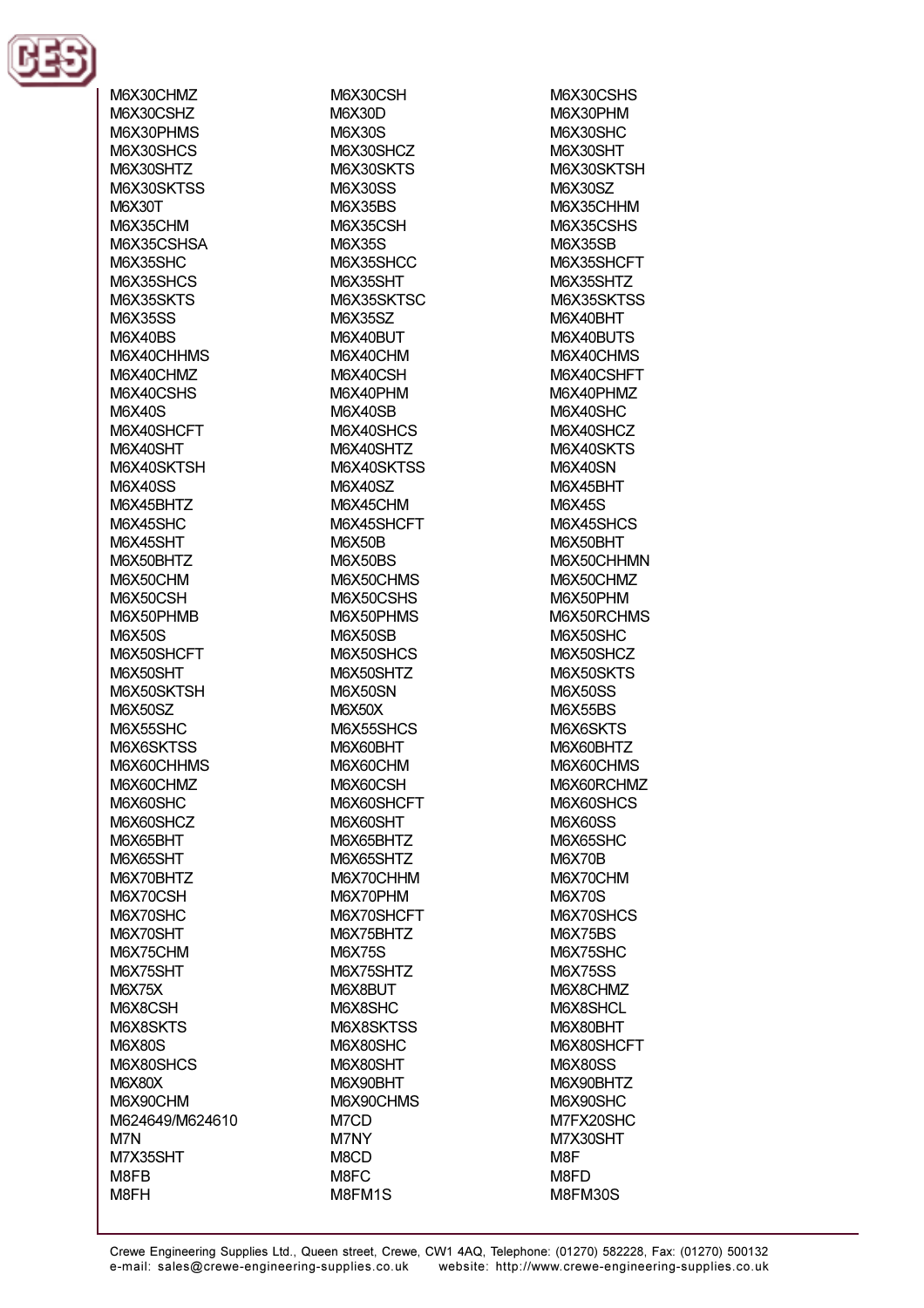**M<sub>REN</sub> M8FNYS M8FSA** M8FTA M8FX35SHT M8FX50SHT **M<sub>8</sub>IS** M8NB M8ND M8NDZ M8NLH M8NP M8NSA4 **M<sub>8</sub>NW M8NWS** M8NYS M8S **M8SS** M8STUDHT M8STUDS/SA4 **M8STUDZ** M8X10CSH M8X10SHCS M8X10SKTSD M8X100CHMS M8X100SHCS **M8X110BHT** M8X110SHCS M8X12CHHM M8X12PHMS M8X12SHC M8X12SHT M8X12SKTSD **M8X120BHT** M8X120SHCS **M8X130SHT** M8X15CSH M8X15SKTSH M8X16BUTFS M8X16CSH M8X16PHMS M8X16SHCS M8X16SKTS M8X16SKTSZ **M8X160SHC M8X180SHC** M8X20CHHM M8X20CHMZ **M8X20D** M8X20PHMZ M8X20SHC M8X20SHT M8X20SKTSCN M8X20SKTSS **M8X200SHC** M8X25BHT M8X25BUTSA M8X25CHMS **M8X25D M8X25S** 

M8FNA M8FR M8FSA4 M8FTC M8FX40SHCS M8FZ **M<sub>8</sub>N** M8NBI **M8NDD** M8NL M<sub>8NI</sub>S M8NPA **M<sub>8</sub>N<sub>SO</sub> M<sub>8</sub>NWR** M8NWZ M8NZ M8SD **M8STUD M8STUDN** M8STUDX2 M8SZ M8X10CSHS M8X10SKTS M8X10SKTSS **M8X100S M8X100SHT** M8X110BHTZ M8X12BUT M8X12CHMS M8X12S M8X12SHCL M8X12SHTZ M8X12SKTSS **M8X120BS M8X130BHT** M8X140SHC M8X15SHC M8X150SHC M8X16BUTS M8X16CSHS **M8X16S** M8X16SHT M8X16SKTSP **M8X16SS** M8X18SHC M8X20BUT M8X20CHM M8X20CSH **M8X20H M8X20S** M8X20SHCL M8X20SHTZ M8X20SKTSD **M8X20SS** M8X22SKTSP M8X25BUT M8X25CHHM M8X25CSH **M8X25H M8X25SB** 

M8FNS M8FS **M<sub>8</sub>FT** M8FT4 M8FX40SHT **M<sub>RI</sub> M8NAS M8NBMS** M8NDS M8NLA M8NN M8NS **M<sub>8</sub>NT M8NWF M<sub>8</sub>NY** M8NZA M8SDZ **M8STUDB** M8STUDS/S M8STUDX3 M8TPT M8X10SHC M8X10SKTSC **M8X100BHT M8X100SHC M8X100SS** M8X110SHC M8X12BUTS M8X12CSHS M8X12SH M8X12SHCS M8X12SKTS **M8X12SS M8X120SHC M8X130SHC** M8X140XZ M8X15SHCH M8X16BUT M8X16CHHM M8X16CSHZ M8X16SHC M8X16SHTZ M8X16SKTSS M8X16T M8X18SKTST M8X20BUTS M8X20CHMS M8X20CSHS M8X20PHMS **M8X20SB** M8X20SHCS M8X20SKTS M8X20SKTSH M8X20SZ **M8X25B** M8X25BUTS M8X25CHM M8X25CSHS M8X25PHM M8X25SHC

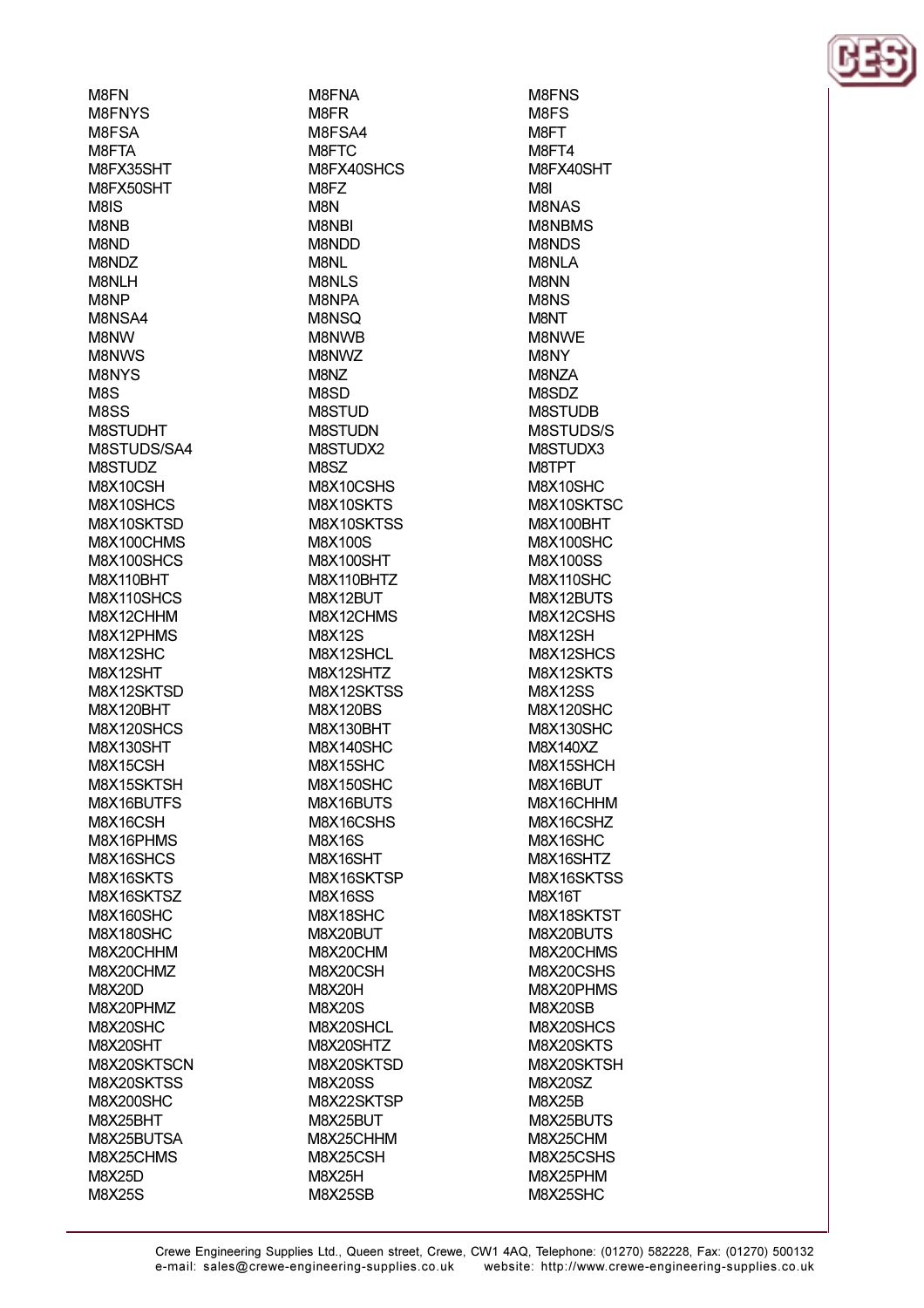

M8X25SHCL **M8X25SHT** M8X25SKTSS **M8X25SZ** M8X30BUT M8X30CHMS M8X30CSHS M8X30SHCL M8X30SHTZ M8X30SKTSH M8X30SSA4 M8X35CHMS **M8X35CSHS M8X35SHCS** M8X35SKTS M8X40BHT M8X40BUTS M8X40CHMZ M8X40CSHZ **M8X40SB** M8X40SHCS M8X40SKTS **M8X40SS** M8X40T **M8X45BS** M8X45SHC M8X45SKTS M8X50BHT M8X50BS M8X50CHM M8X50CSHF **M8X50S** M8X50SHCFT M8X50SHTZ **M8X50X** M8X55CSH M8X55SHCFT M8X60BHT10.9Z/P M8X60CHM M8X60CSH **M8X60S** M8X60SHT **M8X60SZ** M8X65BHT M8X65SHCS **M8X70B** M8X70CSH M8X70SHCS M8X70SHTZ M8X75BHTZ M8X75CHMS M8X75SHC **M8X75SS** M8X8SKTSS M8X80BHT10.9 M8X80CHMZ M8X80SHC **M8X80SS** M8X90BS M8X90SHC

M8X25SHCS M8X25SHTZ M8X25SKTSSD **M8X30B** M8X30BUTS M8X30CHMZ **M8X30S** M8X30SHCS M8X30SHT10.9 M8X30SKTSS **M8X30T** M8X35CHMZ **M8X35S M8X35SHT M8X35SS M8X40BS** M8X40CHM M8X40CSH M8X40PHM M8X40SHC M8X40SHT M8X40SKTSH **M8X40SSA4** M8X40X M8X45CSH M8X45SHCS **M8X45SS** M8X50BHTZ M8X50BSA4 M8X50CHMS M8X50CSHS **M8X50SB** M8X50SHCS **M8X50SN M8X55B M8X55S** M8X55SHCS M8X60BUTS M8X60CHMS M8X60CSHS M8X60SHC M8X60SHTZ **M8X60X M8X65BS** M8X65SHCZ M8X70BHT **M8X70S** M8X70SHCZ **M8X70SS** M8X75BSA4 **M8X75S** M8X75SHT **M8X75SZ** M8X8SKTST M8X80BHT10.9Z/P M8X80CSHS M8X80SHCS **M8X80SZ** M8X90CSH **M8X90X** 

**M8X25SHC22** M8X25SKTS **M8X25SS** M8X30BHT M8X30CHM M8X30CSH M8X30SHC M8X30SHT M8X30SKTS **M8X30SS M8X35BS** M8X35CSH **M8X35SHC M8X35SHTZ M8X40B** M8X40BUT M8X40CHMS M8X40CSHS **M8X40S** M8X40SHCFT M8X40SHTZ **M8X40SN M8X40SZ** M8X45BHT **M8X45S** M8X45SHT **M8X50B** M8X50BHT10.9 M8X50BUTS M8X50CSH M8X50CSHSF M8X50SHC M8X50SHT **M8X50SS** M8X55BHT M8X55SHC M8X60BHT M8X60BZ M8X60CHMZ M8X60PHMS M8X60SHCS **M8X60SS M8X65B** M8X65SHC **M8X65SZ** M8X70BS M8X70SHC M8X70SHT M8X75BHT M8X75CHM **M8X75SB** M8X75SHTZ M8X8SKTS M8X80BHT M8X80CHMS **M8X80S** M8X80SHT M8X90BHT M8X90CSHS M802048/M802011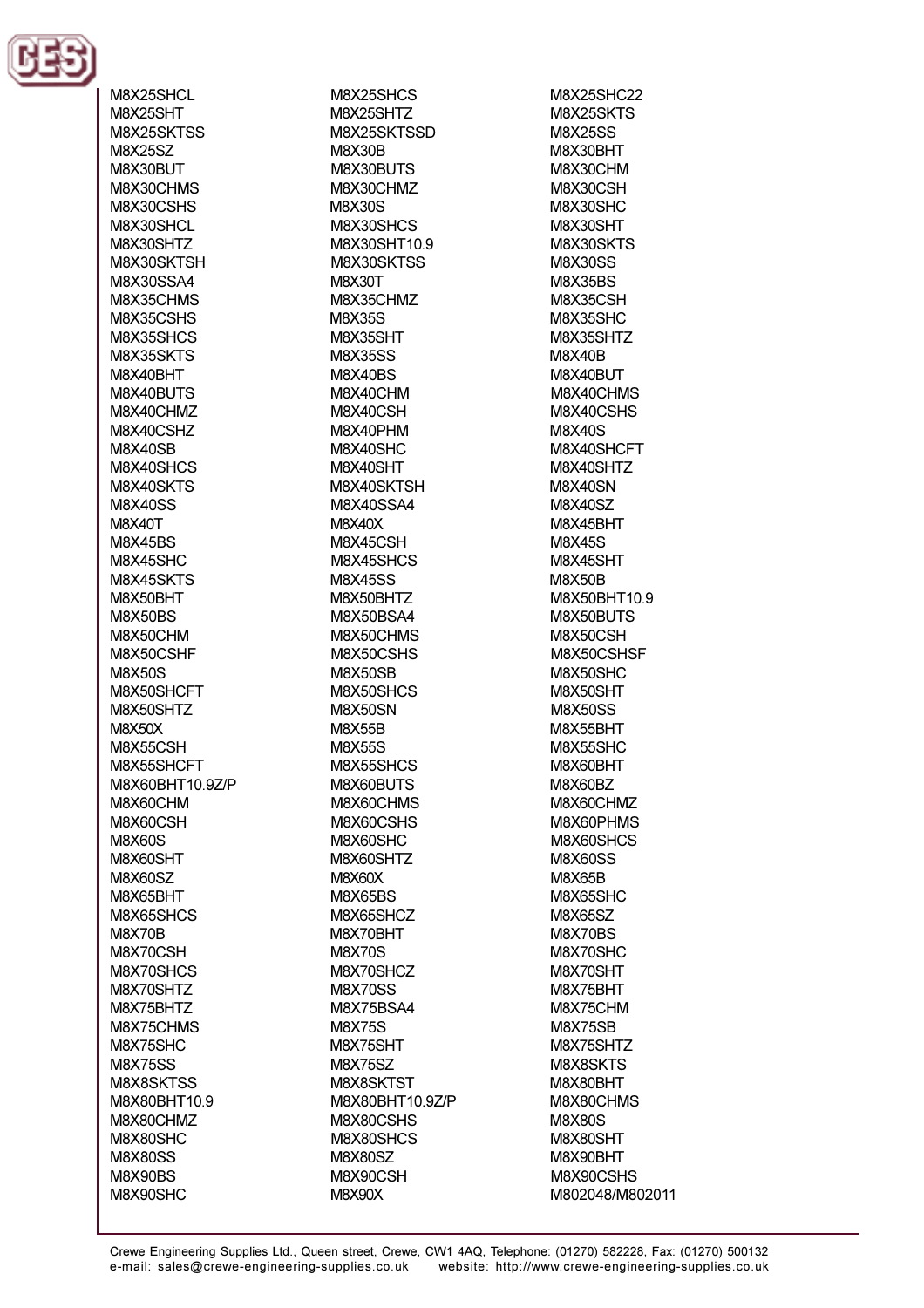M804049/M804010 M84249/M84210 M84549/M84510 M86649/M86610 M88040 M88043 M88046/M88010 M881 M9FX10SKTS NAG2065 NAIL1.6P NAIL100R **NAII 21/2 NAIL 25R** NAIL40P NAIL50V NAIL75V **NAI 50** NAO254232 NAO406220 NAO9012030 NAST17ZZ NAST30ZZ **NAST45ZZ** NAST877 NATR<sub>10X</sub> NATR15PP NATR17PPX NATR20X NATR30PP NATR35PPX NATR45PPX NATR50PP NATR6PPX NATR8X NATV10X NATV15PP NATV17PPN NATV20PPX NATV25PPX NATV6PP **NAX20** NA1025 NA1055 **NA12 NA175** NA2015 NA2020 **NA2025BN** NA2035 **NA2040G** NA2055 NA2070P6 NA2130 **NA22/82RS** NA22025 **NA22042RS NA22072RS** NA300X32 NA3045

M804049/M804010P3 M84510 M86643/M86610 M871 M88040/M88010 M88043/M88010 **M88048** M<sub>9</sub>C<sub>D</sub> M90FR **NAG4915** NAIL1.8X1F **NAIL2.65 NAIL 25M NAIL30G** NAIL40V NAIL6X150R NAIL8X100R NAO102612 NAO304517 NAO506820 NAST10ZZ NAST20ZZ NAST35ZZ NAST50ZZ NATR<sub>10</sub> NATR12PP NATR<sub>15</sub>X NATR20PP NATR25PP NATR35 NATR40PP NATR5PP NATR<sub>6</sub> NATR8PP NATV10PP NATV12 NATV15PPX NATV17PPX NATV<sub>25</sub> NATV30PP NATV8PPX NA03063SWP3 NA1030 NA11015 NA12581SWP3 **NA20 NA2015BN NA2020BN** NA2030 **NA2035G** NA2045 NA2065 NA2075 **NA22/62RS NA22002RSX NA2203RS NA22052RS NA22072RSX** NA300X50 NA3050

M8121 M84548/M84510 M86647/M86610 M88036/M88010 M88040/M88011 M88043/M88011 M88048/M88010 M9FI M903345/M903310 **NAG4922 NAIL10X21/2AR** NAIL20P NAIL25P NAIL30R NAIL50M NAIL65V NAL45 NAO173516 NAO355520 NAO558530 NAST<sub>15</sub>ZZ NAST25ZZ NAST40ZZ NAST6ZZ NATR10PP NATR<sub>15</sub> NATR17PP NATR20PPX NATR25PPX NATR35PP NATR45PP NATR5PPX NATR6PP NATR8PPX NATV10PPX NATV12PP NATV17PP NATV20PP NATV25PP NATV40PPX NATV8X NA1015 NA1040 NA11017 NA15BN NA2012 NA2017 NA2025 **NA2030BN** NA2040 NA2050 NA2070 NA2100 **NA22/62RSX NA22012RS NA22032RSX NA22052RSX NA25** NA3040 NA3055

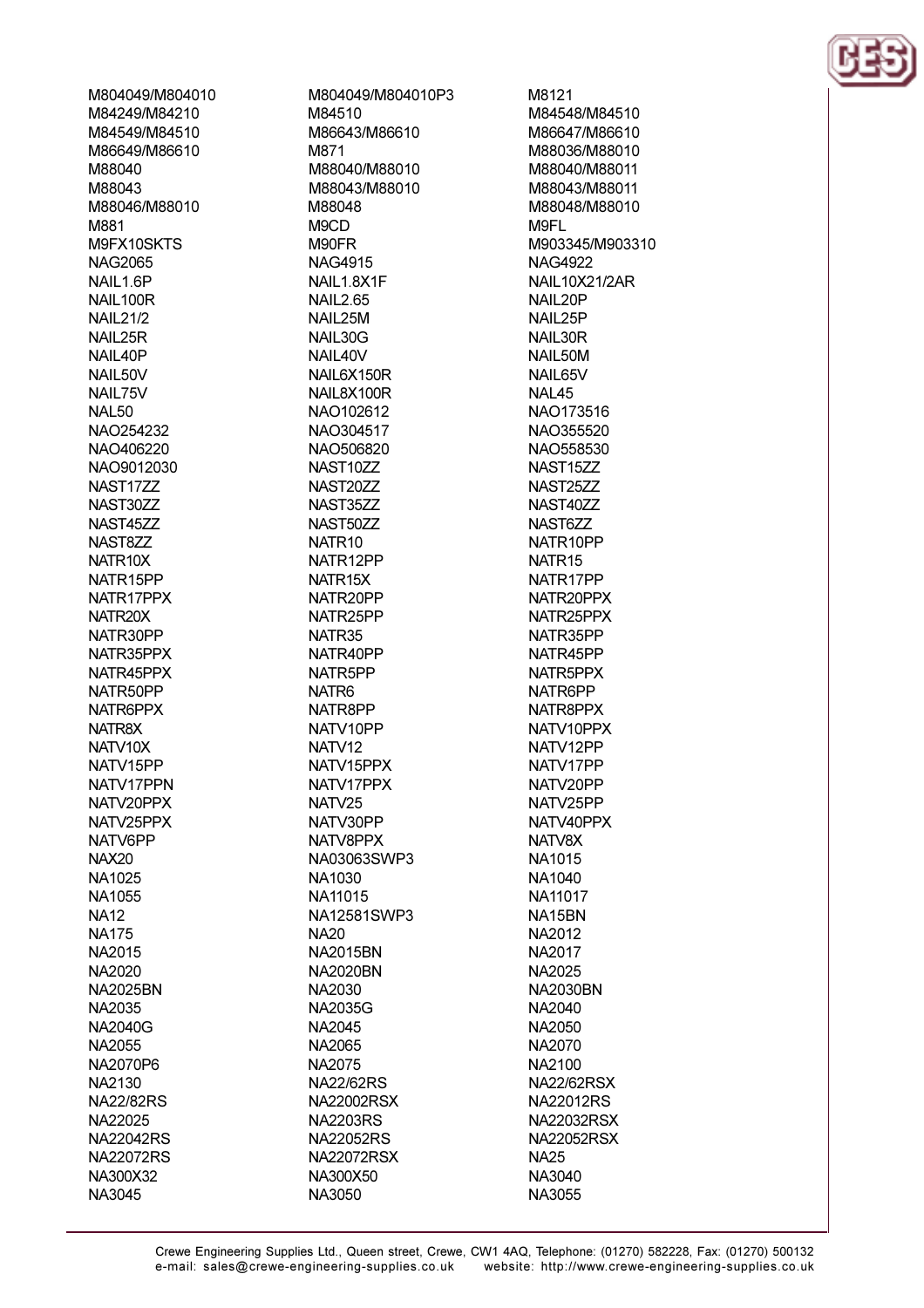

NA3070 **NA314** NA385/384D NA46790SW/46720CD NA4824 NA48290SW/48220 NA4834 NA4840 NA4856 NA49/28 NA4900 **NA49012RS** NA4903 **NA4904RS** NA49052RS NA4907 **NA49082RS** NA4910 **NA4910RS** NA4912 NA4913P6 **NA49142RS** NA4916 NA4919 NA4924 **NA495A** NA55200/55444D NA56425SW/56650D NA60 NA68775SW/68720D NA6903 NA6906 NA6908 NA691/672D NA6912 NA6916 **NA749** NA776SW/774D NA861/854D NA93800/93127D **NA974** NB<sub>3</sub> **NB34 NC181R NC205 NC208 NC211 NC214 NC217 NC301 NC304 NC307 NC310 NC313 NC381T NC408 ND101 ND206 ND303 ND445** 

NA3075 NA329120/329173D **NA45** NA46791/46720 NA4826 NA48290SW/48220D NA4836 NA4844 NA4868 NA49/282RS NA49002RS NA4902 NA49032RS NA49042RS NA4906 NA4908 NA4909 NA4910P5 **NA49102RS** NA4913 NA4913S NA4915 NA4917 NA4920 NA4926 NA495A/493D NA558/552D NA569/563D NA643/632D NA6901 NA6904 NA69062RS **NA69082RS** NA6910 NA6913 NA6919 NA749/742D **NA841J NA90** NA94700/94114D NA99600/99102D **NB32 NB351G NC203 NC206 NC209 NC212 NC215 NC218 NC302 NC305 NC308 NC311 NC314 NC405 NC409 ND17J ND2179 ND306** ND6922

NA3130 NA357/353D NA455/452D NA4822 NA4828 NA4830 NA4838 NA4848 NA49/22 NA49/32 NA4901 **NA49022RS** NA4904 NA4905 **NA49062RS NA4908RS NA49092RS** NA4910P6 NA4911 NA4913P5 NA4914 **NA4915RS** NA4918 NA4922 NA4928 **NA50** NA56425SW NA580/572D NA67885SW/67820D NA6902 **NA6905** NA6907 NA691/672 NA6911 NA6914 NA740/742D NA759/752D **NA85 NA918 NA95 NB131R NB331T** NB4024 **NC204 NC207 NC210 NC213 NC216 NC219 NC303 NC306 NC309 NC312 NC318 NC406 NC411** ND20550 **ND250 ND360E** 

**NEO1/4**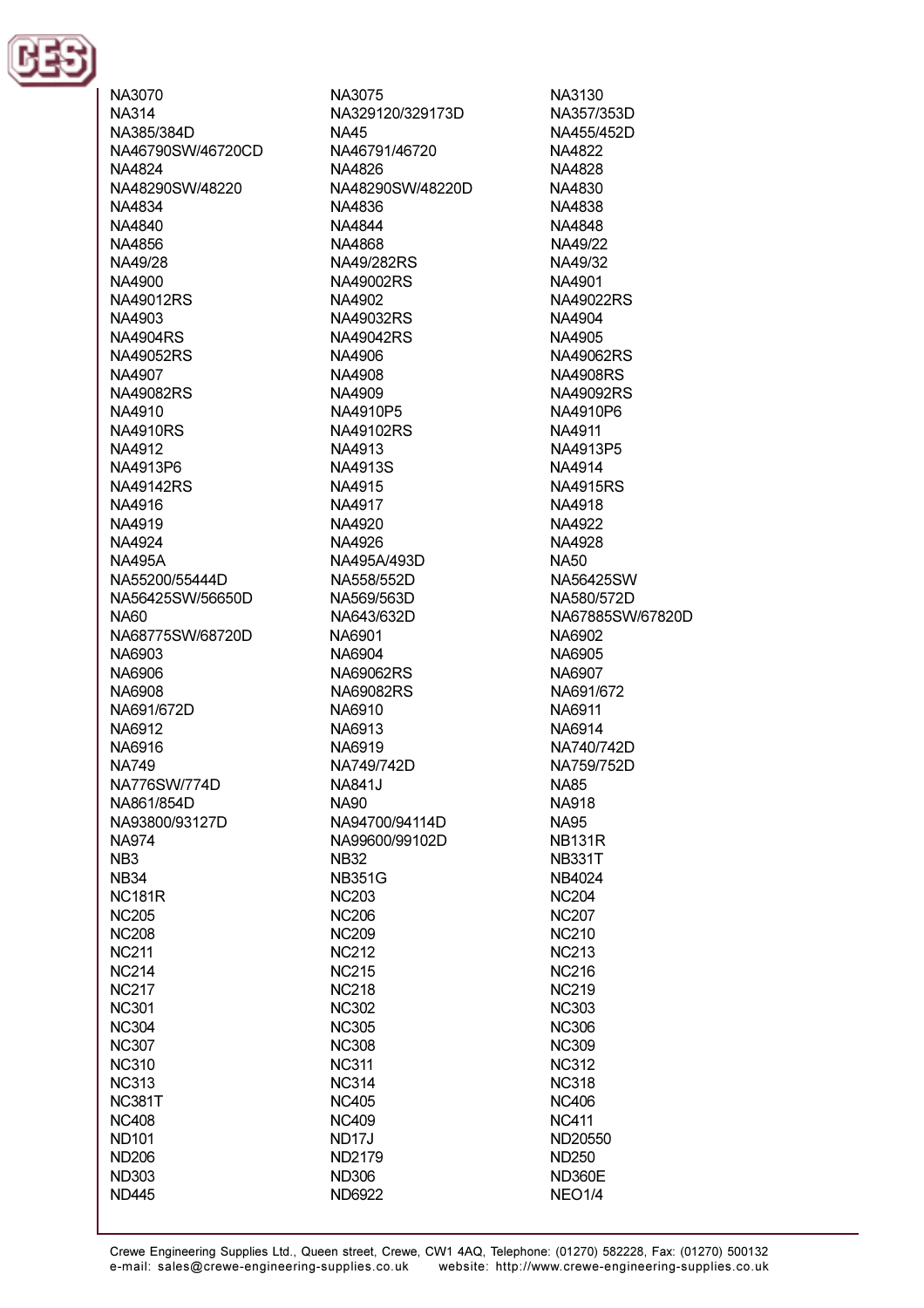| NEO <sub>10</sub> | <b>NEO5/16</b>   | NFL <sub>10</sub>  |
|-------------------|------------------|--------------------|
| NFR <sub>20</sub> | <b>NF05</b>      | <b>NF10</b>        |
| <b>NF1006</b>     | NF1009           | <b>NF1010</b>      |
| <b>NF1011</b>     | <b>NF1013</b>    | <b>NF1201</b>      |
| NF20OLIVE         | <b>NF202</b>     | <b>NF203</b>       |
| <b>NF204</b>      | <b>NF205</b>     | <b>NF206</b>       |
| NF206NR           | <b>NF207</b>     | <b>NF207N</b>      |
| <b>NF208</b>      | <b>NF209</b>     | <b>NF210</b>       |
| <b>NF211</b>      | <b>NF211C3</b>   | <b>NF211C</b>      |
| <b>NF212</b>      | <b>NF213</b>     | <b>NF214</b>       |
| <b>NF215</b>      | <b>NF216</b>     | <b>NF217</b>       |
| <b>NF218</b>      | <b>NF218C3</b>   | <b>NF219</b>       |
| <b>NF219MC3</b>   | <b>NF220</b>     | <b>NF2206</b>      |
| <b>NF221</b>      | <b>NF2210</b>    | <b>NF222</b>       |
| <b>NF224</b>      | <b>NF226</b>     | <b>NF228</b>       |
| <b>NF2305</b>     | <b>NF2308</b>    | <b>NF232</b>       |
| <b>NF236</b>      | <b>NF30</b>      | NF30B              |
| NF30BLK           | NF30G            | NF30R              |
| NF30Y             | <b>NF301</b>     | <b>NF302</b>       |
|                   |                  | <b>NF305</b>       |
| <b>NF303</b>      | <b>NF304</b>     |                    |
| <b>NF306</b>      | NF306NR          | <b>NF307</b>       |
| <b>NF308</b>      | <b>NF308M</b>    | <b>NF308N</b>      |
| <b>NF309</b>      | NF309C3          | <b>NF310</b>       |
| <b>NF310C4</b>    | <b>NF311</b>     | <b>NF312</b>       |
| <b>NF312M</b>     | <b>NF312MC3</b>  | <b>NF313</b>       |
| <b>NF314</b>      | <b>NF315</b>     | <b>NF316</b>       |
| <b>NF317</b>      | <b>NF318</b>     | <b>NF319</b>       |
| <b>NF320</b>      | <b>NF321</b>     | <b>NF321M</b>      |
| <b>NF322</b>      | <b>NF323M</b>    | <b>NF323N</b>      |
| <b>NF324M</b>     | <b>NF326</b>     | <b>NF326N</b>      |
| <b>NF328M</b>     | <b>NF330</b>     | <b>NF332</b>       |
| <b>NF40</b>       | <b>NF405</b>     | <b>NF406</b>       |
| <b>NF407</b>      | <b>NF408</b>     | <b>NF417</b>       |
| <b>NF45</b>       | NF45A            | NF45B              |
| <b>NF50</b>       | NF50B            | NF50BI             |
| NF50G             | NF50R            | NF50Y              |
| <b>NF80</b>       | NH313MTC4        | <b>NH317N</b>      |
| NIL000A           | NIL005A          | <b>NIL005.</b>     |
| NIL010A           | NIL019A          | <b>NIL019J</b>     |
| <b>NIL17/8</b>    | NIL2A            | <b>NIL200.</b>     |
| <b>NIL202A</b>    | <b>NIL205A</b>   | <b>NIL206/</b>     |
| <b>NIL206J</b>    | NIL206ZA         | <b>NIL2072</b>     |
| <b>NIL209A</b>    | NIL209AV         | NIL210/            |
| <b>NIL211J</b>    | <b>NIL212J</b>   | NIL3A              |
| NIL306A           | <b>NIL307J</b>   | NIL308/            |
| <b>NIL312A</b>    | NIL314A          | <b>NIL3699</b>     |
| <b>NIL3782A</b>   | <b>NIL3984A</b>  | NIT <sub>1</sub>   |
| <b>NIT1.0</b>     | <b>NIT1.5</b>    | <b>NIT1.6</b>      |
| <b>NIT1.78</b>    | <b>NIT1.9</b>    | NIT1/16            |
| <b>NIT1/2</b>     | <b>NIT1/4</b>    | <b>NIT1/8</b>      |
| <b>NIT10</b>      | <b>NIT11</b>     | <b>NIT11/4</b>     |
| <b>NIT12</b>      | <b>NIT14</b>     | <b>NIT16</b>       |
| NIT <sub>2</sub>  | <b>NIT2.4</b>    | <b>NIT2.5</b>      |
| <b>NIT2.7</b>     | <b>NIT20</b>     | <b>NIT25</b>       |
| NIT <sub>3</sub>  | <b>NIT3.5</b>    | <b>NIT3.6</b>      |
| <b>NIT3/16</b>    | <b>NIT3/16E</b>  | <b>NIT3/32</b>     |
|                   |                  | NIT <sub>3</sub> X |
| <b>NIT3/4</b>     | <b>NIT3/8</b>    |                    |
| <b>NIT35</b>      | NIT <sub>4</sub> | NIT4G              |
| NIT4X             | NIT <sub>5</sub> | <b>NIT5.5</b>      |
| <b>NIT5.7</b>     | NIT5/16          | <b>NIT5/32</b>     |

010 12OLIVE  $203$ 206 207NR  $210$ 211C4  $214$  $217$  $219$ 206  $22$  $28$  $232$ 30B 30R  $302$ 805 807 308NR 310  $312$  $313$ 316 319 321M 323MC3 326MC3 332 106  $117$  $15B$ 50BLK  $50Y$ 317MTC4 005J 019J  $200J$ 206A 207ZA 210A ЗA 308A 369SA 1 1.6  $1/16$  $1/8$  $11/4$ 16  $2.5$ 25 3.6 3/32 ЗX 4G  $5.5$ 

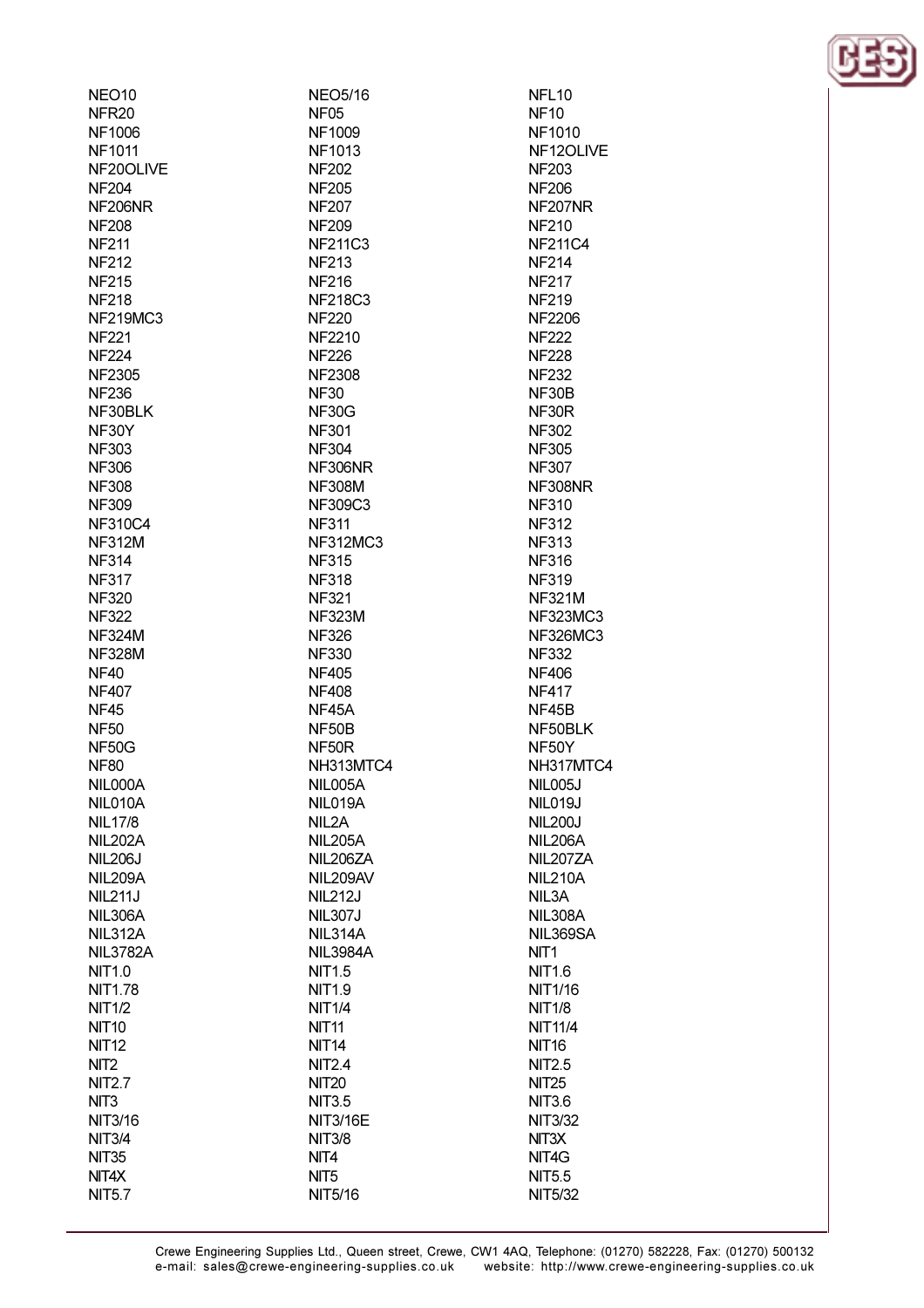

| NIT5/8                            |
|-----------------------------------|
| NIT7                              |
| NIT8.4                            |
| <b>NJA5909</b><br>NJ1022          |
| NJ2012E                           |
| NJ204                             |
| NJ205E                            |
| NJ206ENR                          |
| <b>NJ207E</b>                     |
| <b>NJ207NR</b>                    |
| <b>NJ208ET2</b><br><b>NJ209E</b>  |
| NJ210                             |
| NJ211                             |
| <b>NJ211ET2</b>                   |
| <b>NJ212ET2</b>                   |
| NJ213ET2                          |
| NJ214ET2                          |
| <b>NJ216E</b>                     |
| NJ217E                            |
| <b>NJ218ET2</b>                   |
| NJ219EMC3<br>NJ2204               |
| NJ2205E                           |
| NJ2206ET2                         |
| <b>NJ2207E</b>                    |
| NJ2208                            |
| NJ2209E                           |
| NJ2210E                           |
| NJ2211EMC3                        |
| NJ2213C4                          |
| NJ2214<br>NJ2218E                 |
| NJ2219E                           |
| <b>NJ2220E</b>                    |
| NJ2228                            |
| <b>NJ226</b>                      |
| NJ2304E                           |
| NJ2306E                           |
| NJ2307E                           |
| NJ2308EMC3                        |
| NJ2309EMC3                        |
| NJ2312                            |
| NJ2313E<br>NJ2315C4               |
| NJ2316E                           |
| NJ2317E                           |
| <b>NJ232</b>                      |
| NJ2322                            |
| NJ302                             |
| <b>NJ303E</b>                     |
| <b>NJ305</b>                      |
| <b>NJ306</b>                      |
| <b>NJ306N</b>                     |
| <b>NJ307ET2</b><br><b>NJ308EM</b> |
| <b>NJ309E</b>                     |
| <b>NJ309ET2</b>                   |
| NJ310ET2                          |
|                                   |

NIT5X **NIT7.5** NIT<sub>9</sub> N.11009 NJ1026 NJ203 **NJ204E NJ206** NJ206ET2 NJ207EC4 NJ208 **NJ208NR** NJ209ET2 N.1210F **NJ211E** NJ212 NJ213 **NJ214 NJ215** NJ216ET2 **NJ217M** NJ218MC3 **NJ220E** NJ2204E NJ2206 **NJ2206M NJ2207ENR NJ2208E** NJ2209ET2 NJ2210ET2 NJ2212E NJ2213E NJ2215 NJ2218EMC3 NJ222 NJ2222 NJ2234 NJ230 NJ2305E NJ2306M NJ2308 NJ2309 NJ2310E **NJ2312EM NJ2313EMC4** NJ2315E NJ2316MC3 NJ2318 NJ2320 **NJ234 NJ302E NJ304** NJ305E **NJ306E NJ307 NJ308** NJ308ET2 NJ309EMC3 **NJ310 NJ311** 

NIT<sub>6</sub> NIT<sub>8</sub> N.IA5901 NJ1016 NJ1034 NJ203E N.J205 **NJ206E NJ207** NJ207ET2 **NJ208E NJ209 NJ209NR** N.1210FT2 NJ211ENR **NJ212E NJ213E NJ214E NJ215E NJ217** NJ218 NJ219 **NJ220ET2** NJ2205 NJ2206E NJ2207 **NJ2207NR** NJ2208ET2 NJ2210 NJ2211E NJ2212ET2 NJ2213ET2 NJ2215ET2 NJ2219 NJ2220 NJ2224 **NJ224** NJ2304 NJ2306 NJ2307 **NJ2308E** NJ2309E **NJ2311** NJ2313 **NJ2314EM** NJ2315EMC3 NJ2317 NJ2319 NJ2320EMC3 **NJ301** NJ303 **NJ304E** NJ305ET2 NJ306ET2 **NJ307E NJ308E NJ309** NJ309ENR **NJ310E NJ311E**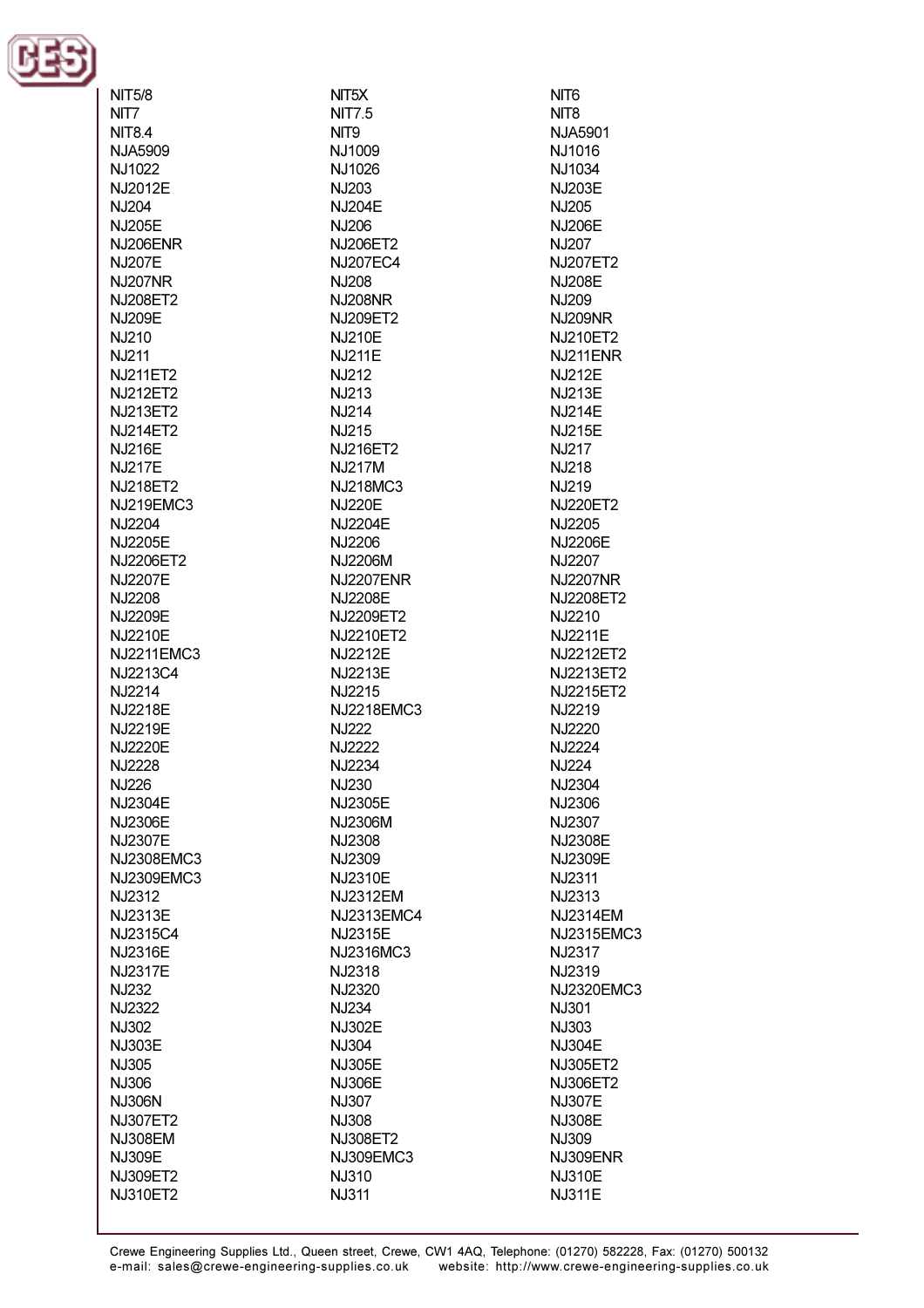| NJ311ET2        |
|-----------------|
|                 |
| NJ312ET2        |
| NJ313E          |
| <b>NJ314E</b>   |
| NJ316           |
| <b>NJ317M</b>   |
| NJ318           |
| NJ318ET2        |
|                 |
| NJ320           |
| NJ323           |
| NJ328           |
| NJ406           |
| NJ407MASP64     |
| NJ408C4         |
| NJ410           |
| NJ413           |
|                 |
| NJ416           |
| NJ418           |
| NJ420           |
| NJ424           |
| NKIA5903        |
| <b>NKIA5906</b> |
| NKIA5910        |
| NKIA5913        |
|                 |
| <b>NKIB5903</b> |
| <b>NKIB5907</b> |
| <b>NKIB5910</b> |
| NKIB5914        |
| NKIS15          |
| NKIS30          |
| NKIS45          |
| NKIS65          |
| NKI10/16        |
|                 |
| NKI12/16        |
| NKI15/16        |
| NKI17/16        |
| NKI20/20        |
| NKI25/20        |
| NKI30/20        |
| NKI32/30        |
| NKI38/20        |
|                 |
| NKI42/20        |
| NKI50/25        |
| NK16/12         |
| NKI60/35        |
| NKI7/16         |
| NKI75/25        |
| NKI80/35        |
| NKI9/12         |
|                 |
| NKI95/26        |
| <b>NKS20</b>    |
| NKS28           |
| NKS50           |
| NKXR30          |
| NKXR35Z         |
| NKXR45          |
| NKX10           |
|                 |
| NKX12Z          |
| NKX17           |

NKX20Z

**NJ312** NJ313 N.I313FT2 **NJ314M NJ316EM NJ317MC4** N.I318F **NJ318M NJ320M** NJ324MC3 **NJ332E** NJ406MC3 NJ407MC3  $N.1409$ NJ410MASP64 N.J414 **NJ416MC3** NJ418MASP6 NJ421 **NKIA5901 NKIA5904 NKIA5907 NKIA5911 NKIB59/22 NKIB5905 NKIB5908 NKIB5911 NKIS100 NKIS150** NKIS35 NKIS50 NKIS70 NKI10/20 NKI130/42 NKI15/20 **NKI17/20** NKI22/16 NKI25/30 NKI30/30 **NKI35/20** NKI40/20 **NKI45/25 NKI55/25 NKI6/16 NKI65/35 NKI70/25 NKI75/35 NKI85/26 NKI9/16** NKI95/36 **NKS22 NKS32 NKS60P5** NKXR30Z NKXR40 NKXR45Z NKX10Z NKX15 NKX17Z

NKX25

**NJ312E** NJ313C4 N.I314 NJ315 **NJ317 NJ317MTC4 NJ318EMC4 NJ319 NJ322** NJ326 N.J405 NJ407 N.J408 N.I409M **NJ412** NJ414MASP64 **NJ417** N.J419 **NJ422 NKIA5902 NKIA5905 NKIA5908 NKIA5912 NKIB5902 NKIB5906 NKIB5909 NKIB5912** NKIS<sub>12</sub> NKIS<sub>25</sub> NKIS40 **NKIS55** NKIS75 NKI100/30 NKI14/20 NKI150/32 NKI20/16 NKI22/20 NKI28/30 NKI32/20 NKI35/30 NKI40/30 NKI45/35 NKI55/35 NKI60/25 **NKI7/12** NKI70/35 NKI80/25 NKI85/36 NKI90/36 **NKS10 NKS25** NKS40 NKXR25Z NKXR35 NKXR40Z NKXR50Z NKX12 NKX15Z NKX20 NKX25Z

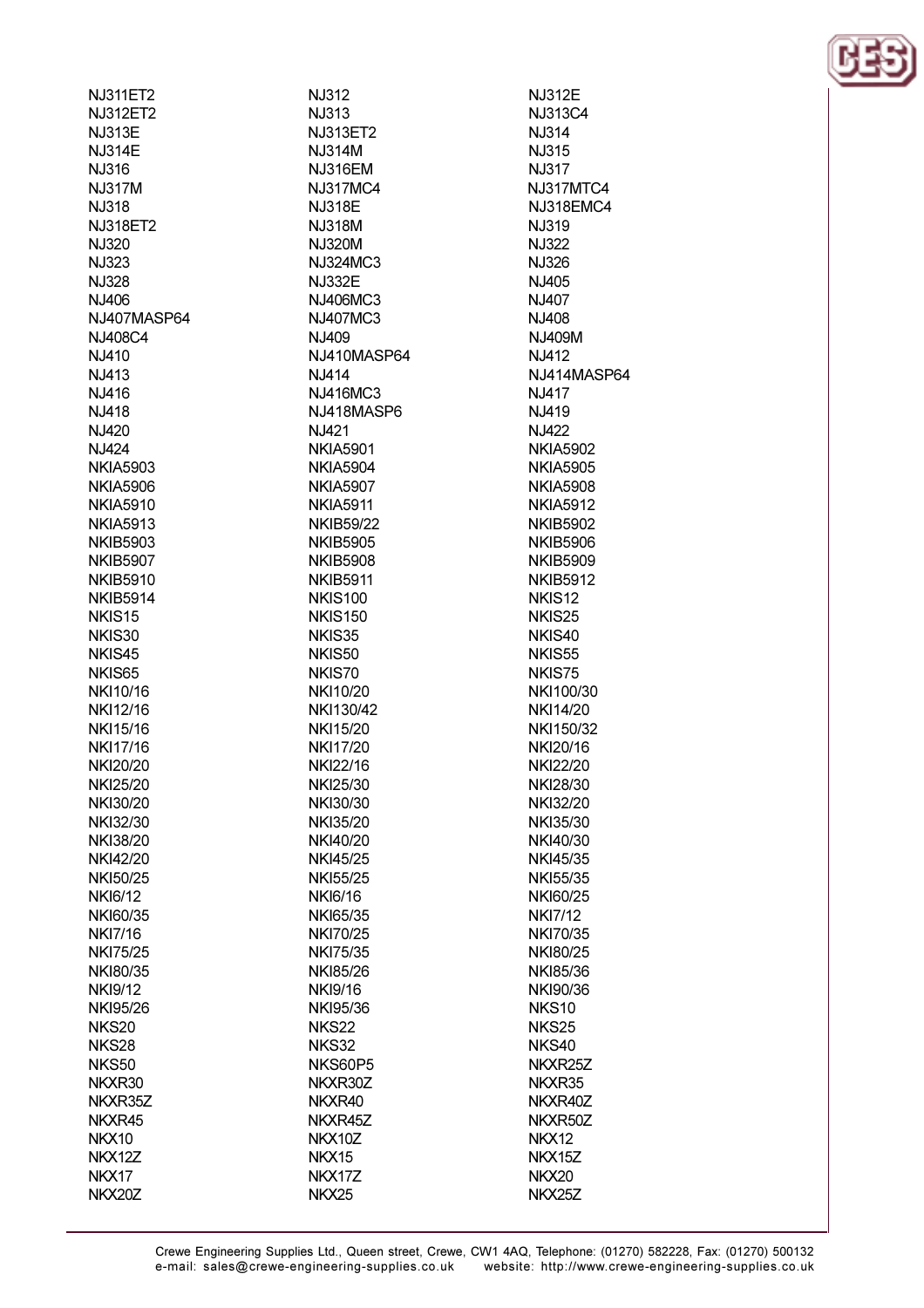

NKX30

| NKX35Z           |
|------------------|
| NKX45Z           |
| NKX60Z           |
| NK10/16          |
| NK105/36         |
| NK12/16          |
| NK15/16          |
| NK17/16          |
| NK19/16          |
| NK20/20          |
| NK22/16          |
| NK25/20          |
| NK28/30          |
| NK30/20          |
|                  |
| NK35/30          |
| NK45/20          |
| NK5/10           |
| NK55/25          |
| NK6/12           |
| NK65/25          |
| NK7/10           |
| NK73/35          |
| NK8/12           |
| NK80/35          |
| NK9/16           |
| NLTU1            |
| NM0206B5A        |
| NM0212B5A        |
| <b>NNU4920K</b>  |
| <b>NNU4926</b>   |
| <b>NNU4930</b>   |
| NN20NUT          |
| <b>NN3007KSP</b> |
| <b>NN3008SP</b>  |
| <b>NN3010KSP</b> |
| <b>NN3011SP</b>  |
| <b>NN3013KSP</b> |
| <b>NN3015KSF</b> |
| <b>NN3017KSP</b> |
| <b>NN3018SP</b>  |
|                  |
| <b>NN3020KSP</b> |
| <b>NN3024KSP</b> |
| <b>NN3032KSP</b> |
| NO10UNCN         |
| NO10UNCX1/2BUT   |
| NO10UNCX1/2SHC   |
| NO10UNCX1CSH     |
| NO10UNCX1SHC     |
| NO10UNCX11/2SHTZ |
| NO10UNCX11/4SZ   |
| NO10UNCX3/4CSH   |
| NO10UNCX3/4SZ    |
| NO10UNCX3/8SKTSH |
| NO10UNCX5/8SKTSH |
| NO10UNFNC        |
| NO10UNFNW        |
| NO10UNFNZ        |
| NO10UNFX1/2CHM   |
| NO10UNFX1/2SHC   |
|                  |

NKX30Z NKX40 NKX50 NKX70 NK100/26 NK110/30 NK14/16 NK16/16 NK18/16 NK19/20 NK21/16 NK24/20 NK26/20 **NK29/20** NK30/30 NK40/20 NK45/30 NK50/25 NK55/35 NK60/25 **NK68/25 NK7/12 NK75/25 NK8/16** NK85/35 NK90/25 NLTU<sub>3</sub> NM0207B5A NM0214B5A **NNU4922 NNU4926K NNU4930K NN3005K NN3007SP NN3009KSP NN3010SP** NN3012KSP **NN3013SP NN3016KSP NN3017SP NN3019KSP NN3021KSP NN3030KSP NN3036KSP** NO10UNCNLS NO10UNCX1/2CSH NO10UNCX1/2SKTS NO10UNCX1PHM NO10UNCX11/2SHC NO10UNCX11/4CSH NO10UNCX13/4SHC NO10UNCX3/4SHC NO10UNCX3/8CHHM NO10UNCX5/16SHC NO10UNCX7/8SHC NO10UNFNL NO10UNFNY NO10UNFSTUD NO10UNFX1/2CSH NO10UNFX1/2SHCS

NKX35 NKX40Z **NKX60** NK10/12 NK100/30 NK12/12 NK14/20 NK16/20 NK18/20 NK20/16 NK21/20 NK25/16 NK28/20 NK29/30 NK35/20 NK40/30 NK47/20 NK50/35 NK6/10 NK60/35 **NK68/35** NK70/25 NK75/35 NK80/25 **NK9/12** NK95/26 NLTU<sub>5</sub> NM0210B5A **NM14 NNU4924 NNU4928K NNU4938K NN3006KSP NN3008KSP** NN3009SP NN3011KSP **NN3012SP** NN3014KSP **NN3016SP NN3018KSP NN3019SP NN3022KSP NN3030SP** NO0X3/8H NO10UNCNZ NO10UNCX1/2PHTP NO10UNCX1/4SKTS NO10UNCX1PHMZ NO10UNCX11/2SHT NO10UNCX11/4SHC NO10UNCX3/4CHT NO10UNCX3/4SKTS NO10UNCX3/8RCHHM NO10UNCX5/8SHC NO10UNFN NO10UNFNS NO10UNFNYT NO10UNFX1/2BUT NO10UNFX1/2PHM NO10UNFX1/2SHT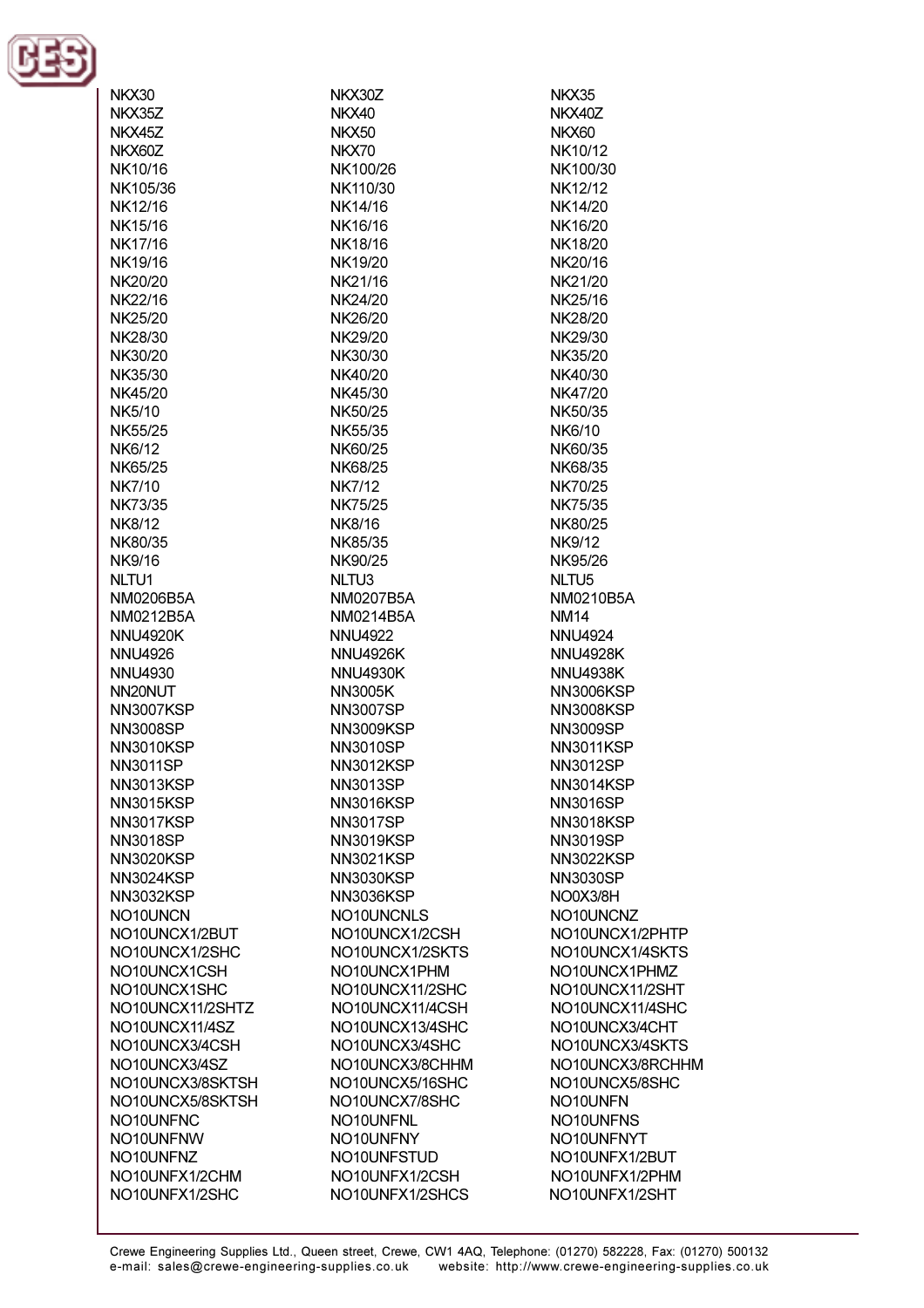NO10UNFX1/2SKTS NO10UNFX1/4PHMZ NO10UNFX1/4SKTS NO10UNFX1CSH NO10UNFX1SHC NO10UNFX1SHT NO10UNFX11/2CSHZ NO10UNFX11/2SHT NO10UNFX11/4SHCS NO10UNFX11/8SHC NO10UNFX2CHHM NO10UNFX3/16SKTS NO10UNFX3/4SHC NO10UNFX3/4SKTS NO10UNFX3/8CSHZ NO10UNFX3/8PHMS NO10UNFX3/8SKTS NO10UNFX5/8PHT NO10UNFX5/8SHTZ NO10UNFX7/8SHC **NO14X1/2H** NO2UNCX1/2SHC NO2UNCX1/4PHM **NO2X1/2H** NO2X11/2C **NO2X5/16H** NO4UNCNA NO4UNCX1/2CHM NO4UNCX1/2PHM NO4UNCX1/2PHMZ NO4UNCX1/2SHC NO4UNCX1/4CHM NO4UNCX1/4PHMPS NO4UNCX1/4SHC NO4UNCX1/8SKTS NO4UNCX1SHC NO4UNCX3/4CHHM NO4UNCX3/4SHC NO4UNCX3/8CHMP NO4UNCX3/8PHMP NO4UNCX3/8SHC NO4UNCX5/16PHM NO4UNCX5/8CSH NO4UNCX5/8SZ NO4X3/16H NO5UNCX1/2CSH **NO6UNCNY** NO6UNCX1/2BUT NO6UNCX1/2CHMZP NO6UNCX1/2PHM NO6UNCX1/4BUT NO6UNCX1/4CSH NO6UNCX1/4PHMS NO6UNCX1/4SKTSZ NO6UNCX1CSH NO6UNCX1PHMZ NO6UNCX11/4SHC NO6UNCX21/2SHC NO6UNCX3/16SKTS NO6UNCX3/4CHM

NO10UNFX1/4BUT NO10UNFX1/4SHC NO10UNEX1/4SKTSS NO10UNFX1PHM NO10UNFX1SHCN NO10UNFX1SKTS NO10UNFX11/2CSHZF NO10UNFX11/4CSH NO10UNFX11/4SHCZ NO10UNFX13/4CHMS NO10UNFX2SHC NO10UNFX3/4CSH NO10UNFX3/4SHCS NO10LINEX3/8RLIT NO10UNFX3/8PHM NO10UNFX3/8PHMZ NO10UNFX5/8BUT NO10UNFX5/8SHC NO10UNFX5/8SKTS NO10UNFX7/8SHTZ NO2UNCNZ NO2UNCX1/4CHM NO2UNCX1/4SHC NO<sub>2X1/4H</sub> NO2X3/16H NO3UNCX1/2SKTS NO4UNCNY NO4UNCX1/2CHMZ NO4UNCX1/2PHMP NO4UNCX1/2PHT NO4UNCX1/4BUT NO4UNCX1/4CHT NO4UNCX1/4PHMS NO4UNCX1/4SKTS NO4UNCX1CHHM NO4UNCX3/16S NO4UNCX3/4CSH NO4UNCX3/4SN NO4UNCX3/8CSH NO4UNCX3/8PHMZ NO4UNCX3/8SKTS NO4UNCX5/16PHMP NO4UNCX5/8PHM NO4UNCX7/8SHC NO4X3/16HA NO5UNCX1/4SHC NO6UNCNZ NO6UNCX1/2CHHMN NO6UNCX1/2CSH NO6UNCX1/2SHC NO6UNCX1/4CHHMN NO6UNCX1/4PHMP NO6UNCX1/4SHC NO6UNCX1/4SZ NO6UNCX1PHM NO6UNCX1SHC NO6UNCX11/8SHC NO6UNCX3/16PHM NO6UNCX3/4BUT NO6UNCX3/4CSH

NO10UNFX1/4PHM NO10UNFX1/4SHS NO10LINEX1BLIT NO10UNFX1PHMZ NO10UNFX1SHCS NO10UNFX11/2CSH NO10UNFX11/2SHC NO10UNFX11/4SHC NO10UNFX11/4SHT NO10UNFX13/4SHC NO10UNFX2SHT NO10UNFX3/4PHM NO10UNFX3/4SHTZ NO10LINEX3/8CSH NO10UNFX3/8PHMPS NO10UNFX3/8SHC NO10UNFX5/8CSH NO10UNFX5/8SHCS NO10UNFX7/8CSH NO12UNFX1SHT NO2UNCX1/2CHMZ NO2UNCX1/4CSH NO2UNCX3/8PHMP NO<sub>2X1/8H</sub> NO<sub>2X3/8</sub>H NO4UNCN NO4UNCX1/2BUT NO4UNCX1/2CSH NO4UNCX1/2PHMS NO4UNCX1/2SBMS NO4UNCX1/4CHHMZ NO4UNCX1/4CSH NO4UNCX1/4S NO4UNCX1/4T NO4UNCX1PHMP NO4UNCX3/16SKTS NO4UNCX3/4PHMP NO4UNCX3/8CHM NO4UNCX3/8PHM NO4UNCX3/8RHM NO4UNCX5/16CHHMZ NO4UNCX5/16SHC NO4UNCX5/8SHC NO4X1/4H NO<sub>5</sub>UNCN **NO6UNCN** NO6UNCSTUD NO6UNCX1/2CHMZ NO6UNCX1/2CSHS NO6UNCX1/2SZ NO6UNCX1/4CHMP NO6UNCX1/4PHMPZ NO6UNCX1/4SKTS NO6UNCX1/8SKTS NO6UNCX1PHMP NO6UNCX11/2SHC NO6UNCX13/4PHMS NO6UNCX3/16SHC NO6UNCX3/4CHHMN NO6UNCX3/4CSHZ

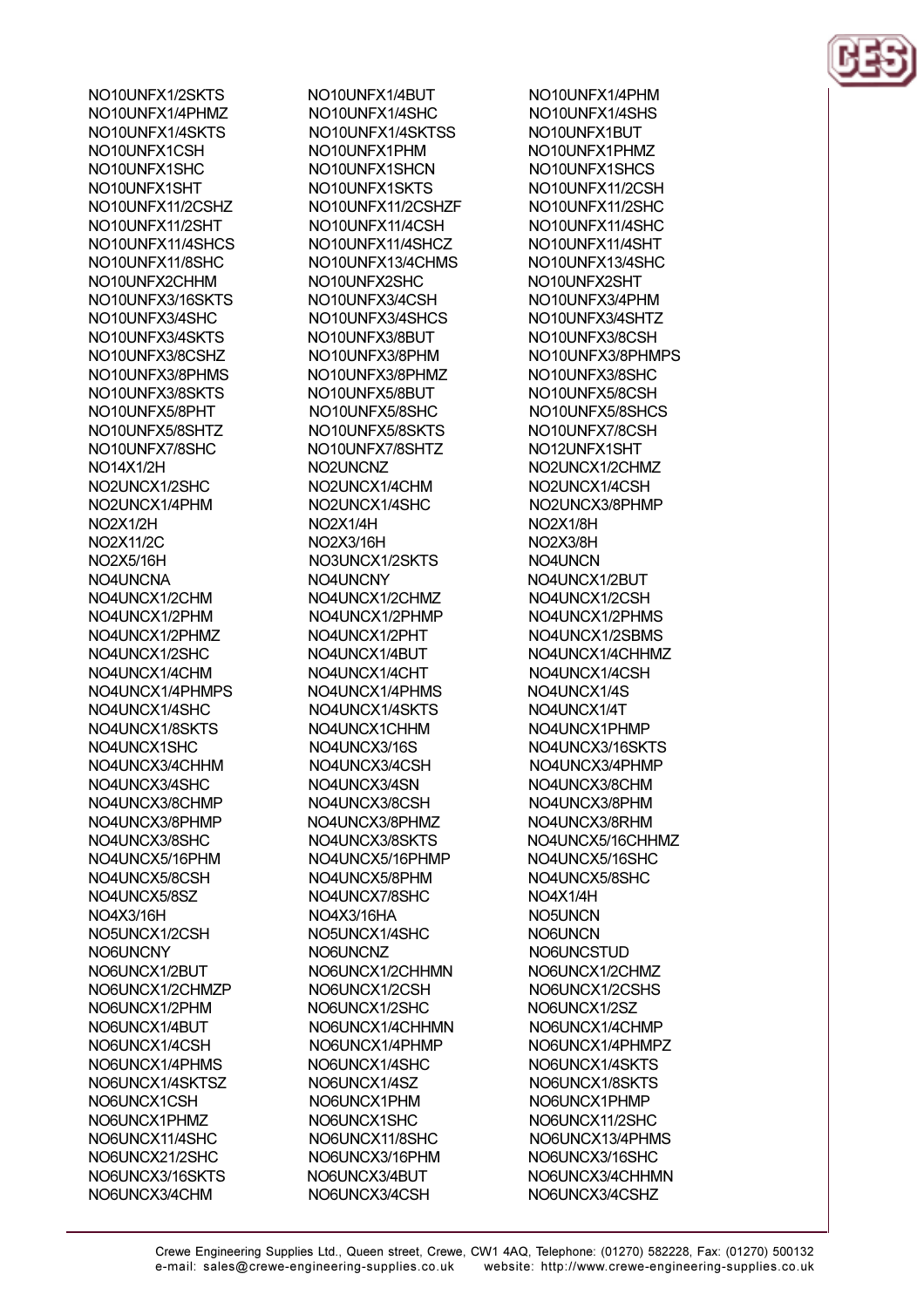

NO6UNCX3/4PHM NO6UNCX3/4SHCS NO6LINCX3/8CHMP NO6UNCX3/8PHM NO6UNCX3/8SHCS NO6UNCX5/16CHM NO6LINCX5/16SZ NO6UNCX5/8PHMP NO6UNCX5/8SHC **NO6X1/2H NO8UNCNS** NO8UNCX1/2CSHZ NO8UNCX1/2SHC NORLINCX1/4RLIT NO8UNCX1/4PHM NO8UNCX1/4SKTS NO8UNCX1PHM NO8UNCX1SZ NO8UNCX11/8PHMZ NO8UNCX3/4PHM NO8UNCX3/4SHCS NO8UNCX3/8CSH NO8UNCX3/8SHC NO8UNCX5/16PHMS NO8UNCX7/16PHMZ NO8UNFN **NPS1/16 NPS1/16IA NPS1/32** NPS1/4B NPS1/8A NPS1X1/2R **NPS3/16** NPS<sub>5</sub> NPS<sub>51</sub> NPT<sub>2</sub> NP<sub>1/2EC</sub> **NP1035K NP1050K NP11/2 NP11/4EC** NP115/16 **NP13/16DEC NP15 NP16** NP<sub>2</sub> **NP205** NP21/8 **NP212 NP23/16DEC** NP27/16 NP30DEC **NP311 NP318** NP35EC **NP414** NP5/8EC **NP55 NP65** NP880810

NO6UNCX3/4PHMZ NO6UNCX3/8CHM NO6LINCX3/8CHMZ NO6UNCX3/8PHMS NO6UNCX3/8SHCZ NO6UNCX5/16SHC NO6UNCX5/8CHM NO6UNCX5/8PHMPS NO6UNCX5/8SKTS NO6X5/16H NO8UNCX1/2BUT NO8UNCX1/2HT NO8UNCX1/2SHCS NORLINCX1/4RLITW NO8UNCX1/4PHMZ NO8UNCX1/4SZ NO8UNCX1PHMZ NO8UNCX11/2SHC NO8UNCX3/4CHMB NO8UNCX3/4PHMS NO8UNCX3/4SKTS NO8UNCX3/8PHM NO8UNCX5/16PHM NO8UNCX5/8CSH NO8UNCX7/8PHM NO8UNFSTUD **NPS1/16F NPS1/2 NPS1/4 NPS1/4I** NPS1/8B NPS<sub>2</sub> **NPS3/16R NPS5/16** NPS5IA NP<sub>1</sub> NP<sub>1</sub>P **NP1040K NP1055K NP11/4 NP11/8 NP12 NP13/4 NP15/8** NP17/16 NP2DEC NP21/2 **NP210 NP216 NP23/8 NP3/4 NP309 NP312 NP318C3 NP35S NP45 NP50** NP55DEC **NP7/8** NR.0772X.745

NO6UNCX3/4SHC NO6UNCX3/8CHMN NO6LINCX3/8CSH NO6UNCX3/8SHC NO6UNCX3/8SKTS NO6UNCX5/16SKTS NO6UNCX5/8PHM NO6UNCX5/8PHMZ NO6UNFX1/2CHMPZ **NO8UNCN** NO8UNCX1/2CSH NO8UNCX1/2PHMP NO8UNCX1/2SKTS NO8LINCX1/4CHMZ NO8UNCX1/4SHCS NO8UNCX1CSH NO8UNCX1SHC NO8UNCX11/4SHTZ NO8UNCX3/4CSH NO8UNCX3/4SHC NO8UNCX3/8BUT NO8UNCX3/8PHMS NO8UNCX5/16PHMP NO8UNCX5/8SHCS NO8UNCX7/8SZ **NPS NPS1/16I** NPS1/2A NPS1/4A **NPS1/8 NPS1/81** NPS25A NPS3F NPS<sub>5F</sub> NPS<sub>6</sub> **NP1/2 NP1030K NP1045K** NP11/16 NP11/4DEC NP111/16 NP13/16 **NP13/8** NP155/11 **NP17/8 NP20** NP21/4 **NP211** NP23/16 **NP25 NP30 NP310 NP315 NP35 NP40 NP5/8** NP50EC **NP60 NP75** NR.2182X.538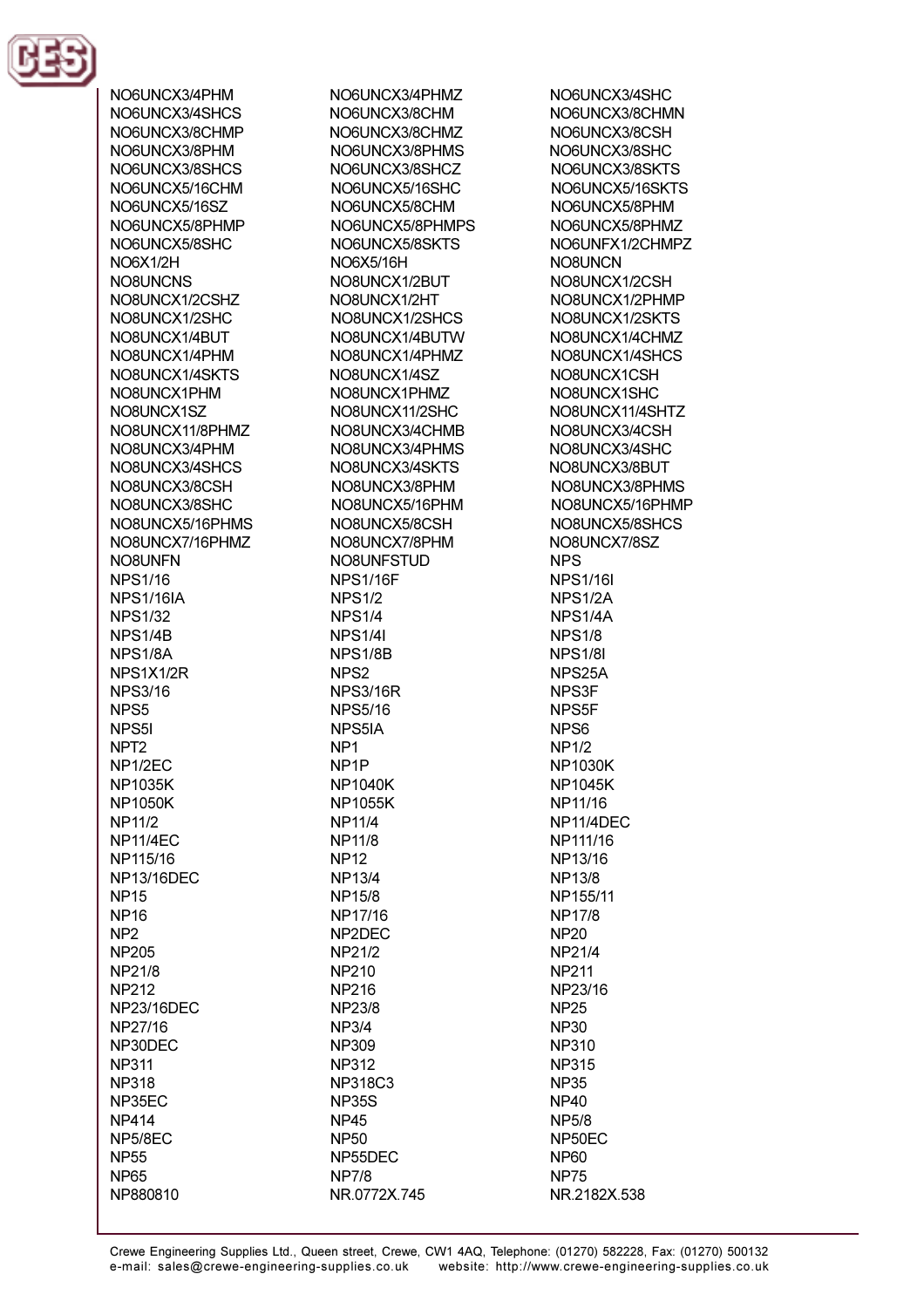NRH<sub>10</sub> NRM40 NRM70 NR15X118 NR1/16X5/8 NR1/4X11/2 NR1/8X1/2 NR1/8X15/16 **NR12 NR15 NR17X17** NR2.5X23.8 **NR2X118 NR2X78** NR<sub>20</sub>R **NR25R** NR3.5X21.8 NR3/16X1 NR3/32X3/4 NR3X11.8 NR3X23.8 **NR35** NR4X23.8 **NR45 NR5/8** NR5X49.8 **NR60** NR7X7 NR8X8 NR9/16X9/16 NR90R **NSE18X1/2D** NSE27 **NSO21/2 NSS30 NTA1423** NTA2031 **NTA3648 NTA4860 NTA815** NTHA5684 NUKR40 **NUPJ312 NUP205 NUP206E** NUP208E **NUP209E NUP210E NUP211 NUP212** NUP213E **NUP215E NUP217** NUP219EM **NUP2205 NUP2206 NUP2208 NUP221 NUP2211E** 

**NUP2212VH** 

NRM30 NRM45 NRM<sub>80</sub> NR15X78 NR1/2X1/2 NR1/4X5/16 NR1/8X1/4 NR<sub>1X1</sub> **NR12X12** NR<sub>15R</sub> NR2.5X13.8 NR2.5X7.8 NR2X13.8 NR<sub>2X98</sub> **NR20X20** NR26X26 NR3.5X23.8 NR3/16X3/16 NR3/4X3/4 NR3X15.8 **NR3X9.8 NR35R** NR4X39.8 NR45R NR5/8X3/4 NR50R NR60R **NR70 NR85** NR9X9 **NR95** NSE18X1/2DA NSE38X1S **NSS20 NTA1018 NTA1625 NTA2435** NTA4052 NTA6074 NTHA3662 NUBZ212 NUKR72 NUP204E **NUP205E NUP207E** NUP208NR NUP209NR NUP210ENR **NUP211E** NUP212ENR **NUP214 NUP216 NUP218 NUP220 NUP2205E NUP2206E NUP2209 NUP2210E** NUP2211ENR **NUP2213E** 

NRM30B **NRM50** NRS/CP NR1.5X9.8 NR1/4X1/4 NR1/8X 836 NR1/8X1/8 **NR1X7.2 NR120 NR17** NR2.5X15.8 NR2.5X9.8 NR2X19.8 **NR20 NR25** NR3.5X13.8 NR3.5X29.8 NR3/32 NR3/8X3/8 NR3X19.8 NR30R NR35RL NR40X40 NR5/16X5/16 NR5X198 NR6X6 NR7/16X7/16 NR70R NR85R **NR90 NSE NSE18X1/2S NSE38X3/4S NSS25 NTA1220 NTA1828** NTA2840 **NTA411 NTA613** NTHA4066 NUKRE40X NUPJ311 NUP204EM **NUP206 NUP208 NUP209 NUP210** NUP210ET2 **NUP211ET2 NUP213** NUP214EM NUP216E **NUP219 NUP2203** NUP2205ENR **NUP2207 NUP2209E NUP2210ET2 NUP2212 NUP2214** 

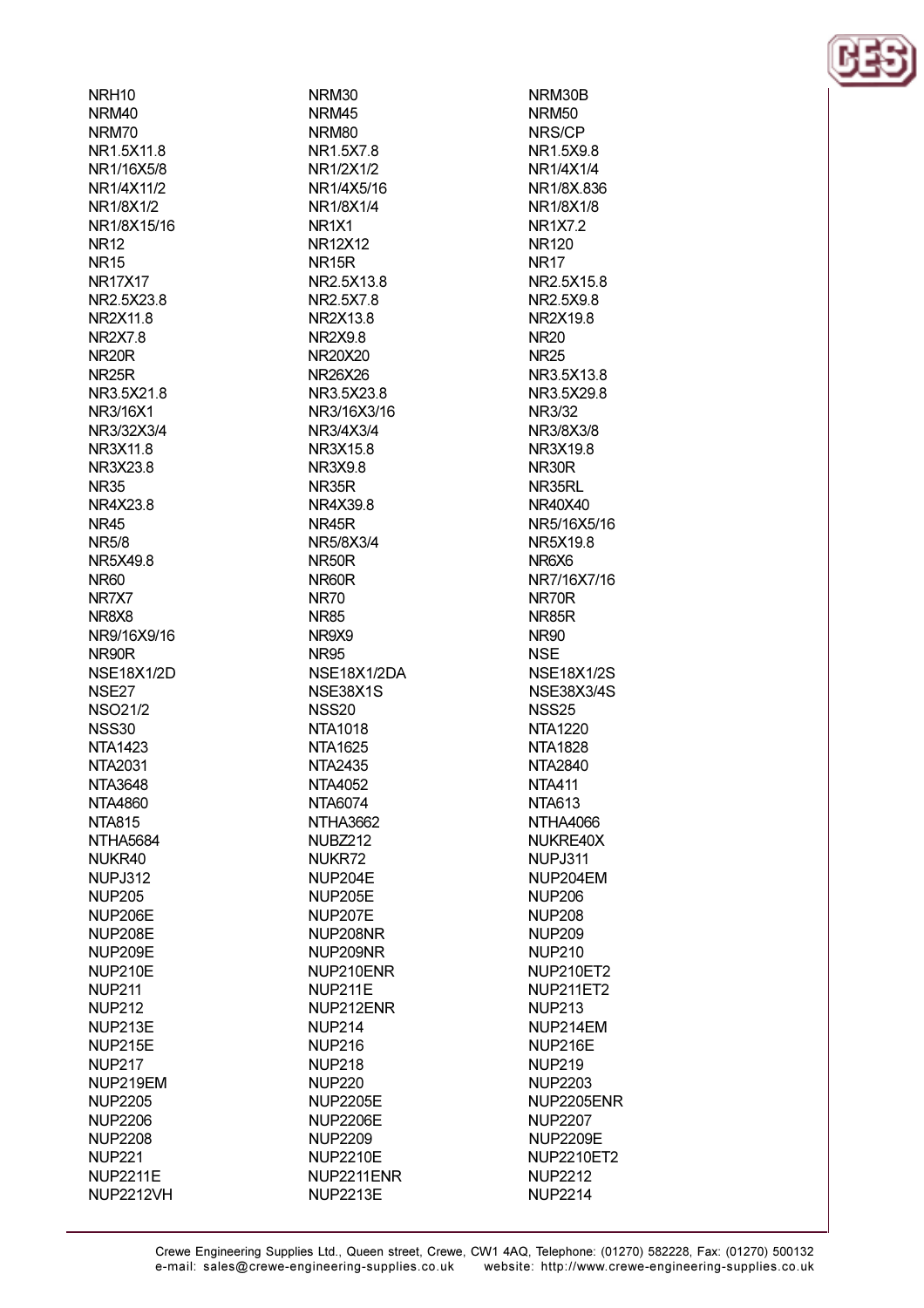

| NUP2215                         |
|---------------------------------|
| <b>NUP2217</b>                  |
| <b>NUP2222</b>                  |
| <b>NUP228</b>                   |
| NUP2304MP5                      |
| <b>NUP2309</b>                  |
| NUP2311E                        |
| NUP2315                         |
| <b>NUP2320</b>                  |
| <b>NUP240</b>                   |
| <b>NUP307</b>                   |
| NUP308E                         |
|                                 |
| NUP309C3                        |
| NUP309M                         |
| NUP309NRC3                      |
| NUP310EN                        |
| NUP310NR                        |
| NUP311NR                        |
| <b>NUP312M</b>                  |
| NUP313                          |
| <b>NUP315</b>                   |
| <b>NUP319</b>                   |
| NUP407                          |
| NUP409                          |
| <b>NUP412</b>                   |
| <b>NUS1026</b>                  |
|                                 |
| NUTR17X                         |
| NUTR25                          |
| NUTR30                          |
| NUTR35                          |
| NUTR45/100X                     |
| NU1005                          |
| NU1008                          |
| NU1011                          |
| NU1013                          |
| NU1015                          |
| NU1017MP6                       |
| <b>NU1020</b>                   |
| <b>NU1024</b>                   |
| NU1030                          |
|                                 |
| NU1036                          |
|                                 |
| NU1048                          |
| <b>NU203</b>                    |
| <b>NU204E</b>                   |
| <b>NU205E</b>                   |
| <b>NU206ET2</b>                 |
| NU207EM                         |
| <b>NU208</b>                    |
|                                 |
| <b>NU208K</b>                   |
| <b>NU209</b>                    |
| <b>NU209ET2</b>                 |
| <b>NU210ET2</b>                 |
| <b>NU211E</b>                   |
| <b>NU212</b>                    |
| NU212ENR                        |
| <b>NU212P5</b>                  |
| <b>NU213ET2</b>                 |
| <b>NU214C4</b>                  |
| <b>NU215</b><br><b>NU215ET2</b> |

**NUP2215E NUP2218** NI IP<sub>2224</sub> **NUP230 NUP2307 NUP2309E NUP2312E NUP2317** NUP236E **NUP305 NUP307E** NUP308NR **NUP309E** NUP309MC3 **NUP310 NUP310ET2 NUP311 NUP312 NUP312MC3** NUP313NR **NUP317 NUP321 NUP408 NUP410 NUP414 NUTR1542** NUTR<sub>20</sub> NUTR25X NUTR30X NUTR35X **NUTR50/110 NU1006 NU1009** NU1011P5 NU1013P52 NU1016 **NU1018 NU1021 NU1026 NU1032 NU1038 NU1052 NU203C4 NU204M NU206 NU206K** NU207EP **NU208E NU208MC3 NU209E NU210** NU210NR **NU211K NU212C3 NU212ET2 NU213 NU213M NU214ET2 NU215E NU215MC3** 

**NUP2216EM NUP2220 NUP226 NUP2304 NUP2308 NUP2310E NUP2314E NUP2318 NUP238** NUP306E **NUP308 NUP309 NUP309ET2** NUP309NR **NUP310E NUP310N** NUP311E **NUP312E** NUP312NRC3 NUP314E **NUP318 NUP322 NUP408MC4 NUP411 NUP415** NUTR<sub>17</sub> **NUTR2052 NUTR2562 NUTR3072** NUTR40 NUTR50X **NU1007 NU1010 NU1012 NU1014 NU1017 NU1018MP5 NU1022 NU1028 NU1034M NU1040 NU202 NU204 NU205 NU206E NU207 NU207ET2 NU208ET2 NU208NR** NU209ENR **NU210EP5 NU211** NU211MTC4 **NU212E NU212NR NU213E NU214 NU214P5** NU215EMC4 **NU216**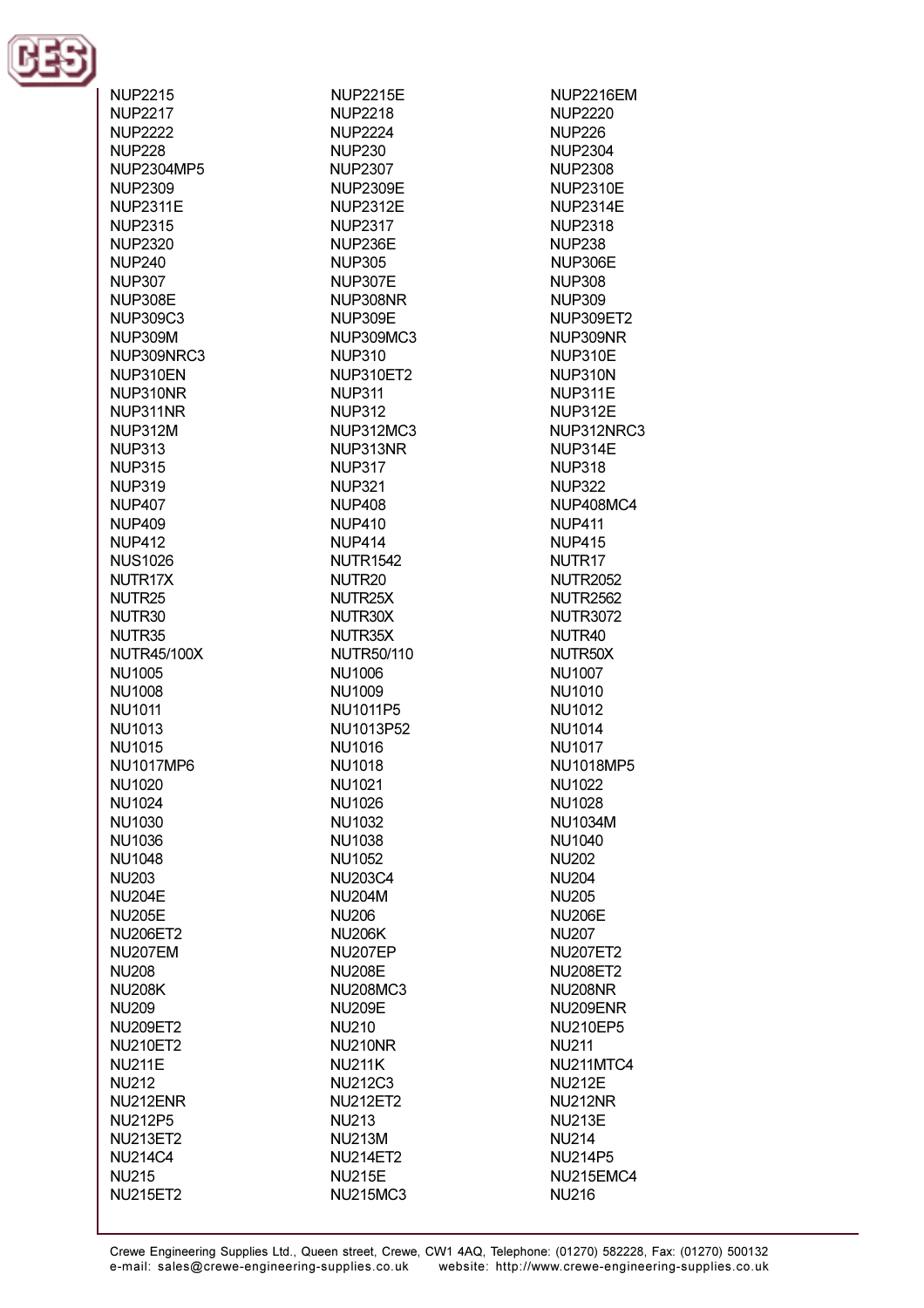| NU216EP6         |
|------------------|
| <b>NU217</b>     |
| <b>NU217M</b>    |
| <b>NU218EP5</b>  |
| <b>NU220</b>     |
| <b>NU220MC3</b>  |
| <b>NU2204E</b>   |
|                  |
| <b>NU2206</b>    |
| <b>NU2207</b>    |
| <b>NU2208</b>    |
| NU2208P5         |
| NU2209P6         |
| <b>NU2211</b>    |
| <b>NU2212</b>    |
| NU2212P5         |
| <b>NU2213ET2</b> |
|                  |
| <b>NU2215</b>    |
| <b>NU2215MC3</b> |
| <b>NU2216E</b>   |
| <b>NU2217</b>    |
| <b>NU2217ET2</b> |
| <b>NU2219</b>    |
| <b>NU2220</b>    |
|                  |
| <b>NU2222</b>    |
| <b>NU2228</b>    |
| <b>NU224</b>     |
| <b>NU2240</b>    |
| <b>NU230</b>     |
| <b>NU2305ET2</b> |
| <b>NU2307ET2</b> |
| <b>NU2309</b>    |
| <b>NU2310MC3</b> |
|                  |
|                  |
| <b>NU2312E</b>   |
| <b>NU2314</b>    |
| NU2317           |
| <b>NU2319</b>    |
|                  |
| <b>NU2320</b>    |
| NU2328           |
| NU234            |
| <b>NU2348</b>    |
| <b>NU244</b>     |
| <b>NU301</b>     |
| <b>NU303</b>     |
| <b>NU304</b>     |
|                  |
| <b>NU305E</b>    |
| <b>NU306E</b>    |
| <b>NU307</b>     |
| <b>NU307K</b>    |
| <b>NU308ET2</b>  |
| <b>NU309EN</b>   |
| <b>NU309MP6</b>  |
| <b>NU310E</b>    |
|                  |
| <b>NU311C3</b>   |
| <b>NU311ET2</b>  |
| <b>NU312ET2</b>  |
| <b>NU313</b>     |
| <b>NU313M</b>    |
| <b>NU314</b>     |
| <b>NU314M</b>    |

**NU216ET2 NU217E NI I218 NU218ET2 NU220E NU2203 NU2205 NU2206E NU2207E NU2208E** NU2209 **NU2210 NU2211E NI I2212F NU2213 NU2214E NU2215E** NU2215P5 **NU2216EM NU2217E NU2218E NU2219EM NU2220EM NU2222ET2 NU2232 NU224E NU2244 NU2304 NU2306 NU2308E NU2309M NU2312 NU2312EMC3 NU2314E NU2317E NU232 NU2322 NU2330 NU234E NU236 NU252 NU301M NU303E NU304E NU305ET2 NU306ET2 NU307C4 NU308 NU309 NU309ET2 NU310 NU310ET2 NU311E NU312** NU312MP63 **NU313E NU313MC3 NU314E** NU314MP63 **NU315ET2** 

**NU216P5 NU217ET2** NU218C5 **NU219 NU220ET2 NU2204 NU2205EP5 NU2206ET2 NU2207ET2 NU2208ET2 NU2209ET2 NU2210E NU2211ET2** NU2212FT2 **NU2213EMC3 NU2214EM NU2215ET2 NU2216** NU2216MP63 **NU2217EM NU2218ET2 NU222 NU2220MC3 NU2224** NLI2236 **NU224P6 NU226 NU2305 NU2307E NU2308MC3 NU2310** NU2312C4 **NU2313 NU2315EM NU2318 NU232E NU2326 NU2338 NU2340 NU238 NU264 NU302 NU303M NU305 NU306 NU306MC3 NU307ET2 NU308E NU309E NU309M NU310C3 NU311 NU311EP5 NU312E NU312P6 NU313ET2 NU313P5 NU314ET2** NU314NR **NU315M** 

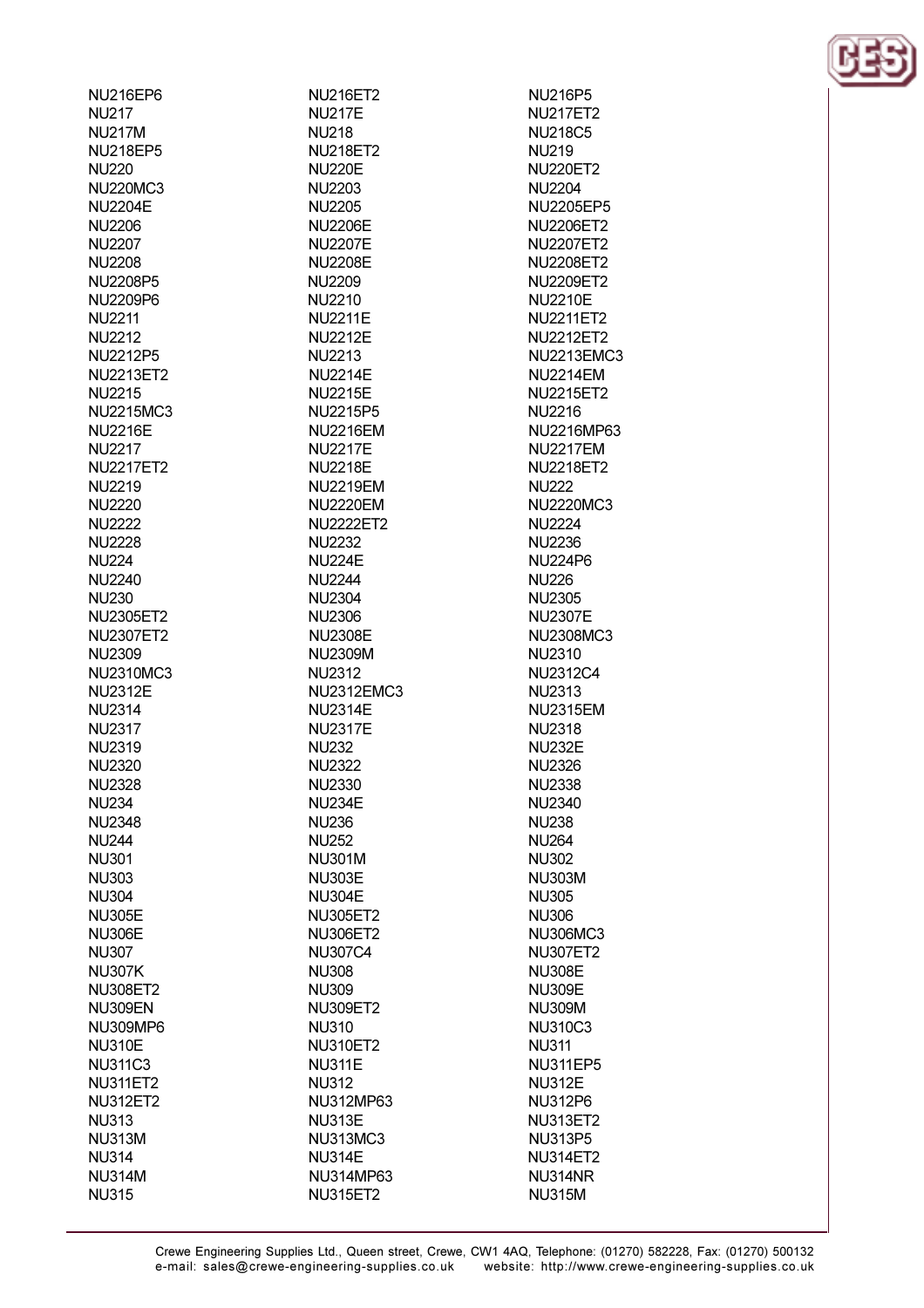

NU315NR **NU316ET2 NU317 NU317MC3 NU318E NU319 NU320F NU321MC3 NU322ET2 NU324 NLI328M** NU330EMC4VA301 NU334 NI 1405 **NU406C3 NU407M NU408MC4 NU410MC3 NU413** NU414MASP64 **NU416MC3** NI 1421 **NU428 NXL.I90 NX177 N03 N05 N08** N1001NICE N1006 N1009 N<sub>1011</sub> N<sub>1014</sub> N<sub>1016</sub> N1017EP5 N1019 N<sub>1022</sub> N1055D **N11** N<sub>12</sub>S-F N1300-125 N1300-200 N1300-312 N1300-75 N1400-031 N1400-043S/S N1400-062 N1400-100 N1400-206 N1400-306 N1440-0018 N1460-098 N<sub>1469</sub> N1500-009 N1500-015 N1500-021 N1500-037 N1500-062 N1500-125XA N1785

**NU316 NU316MC3 NU317FT2 NU317MC4 NU318ET2 NU319MC3 NU320MC3 NU322 NU322MC3 NU324MC3 NU330E NU332E** NI 1340 **NI I405NR NU406M** NU407MASP64 **NU409 NU411 NU413MC3 NU415 NU417 NU422 NVF NX10Z NX207** N04 N<sub>06</sub> N<sub>09</sub> N<sub>1004</sub> N1007 N1009EP5 N1012 N<sub>1015</sub> N1016EP5 N1018C3 N1020 N<sub>1024</sub> N1071 N1180 N<sub>13</sub> N1300-156 N1300-206 N1300-315 N1300-90 N1400-037 N1400-050 N1400-075 N1400-125 N1400-255 N1400-312 N1445 N1460-112 N<sub>1500</sub> N1500-012 N1500-017 N1500-025 N1500-043 N1500-062S/S N1501-031

**NU316EC3 NU316MP6 NU317M NU318 NU318M NU320 NU320MC4 NU322E NU322MC4 NU326 NU330EM** NU332EMC4 **NU344** NI 1406 **NU407 NU408 NU410 NU412MC3 NU414 NU416 NU418 NU424** NV308AX3/35 **NX15Z**  $N()$ N040 **N07** N<sub>10</sub> N<sub>1005</sub> N1008 N1010 N1013 N1015EP5 N<sub>1017</sub> N1018EP5 N1020EP5 N<sub>1026</sub> N1072 N<sub>12</sub> N1300-112 N1300-187 N1300-25 N1300-43 N1389 N1400-043 N1400-050S/S N1400-087 N1400-181 N1400-262 N1400-350 N1455 N1460-118 N1500-X074 N1500-014 N1500-018 N1500-031 N1500-050 N1500-075 N<sub>1540</sub> N1921

N1795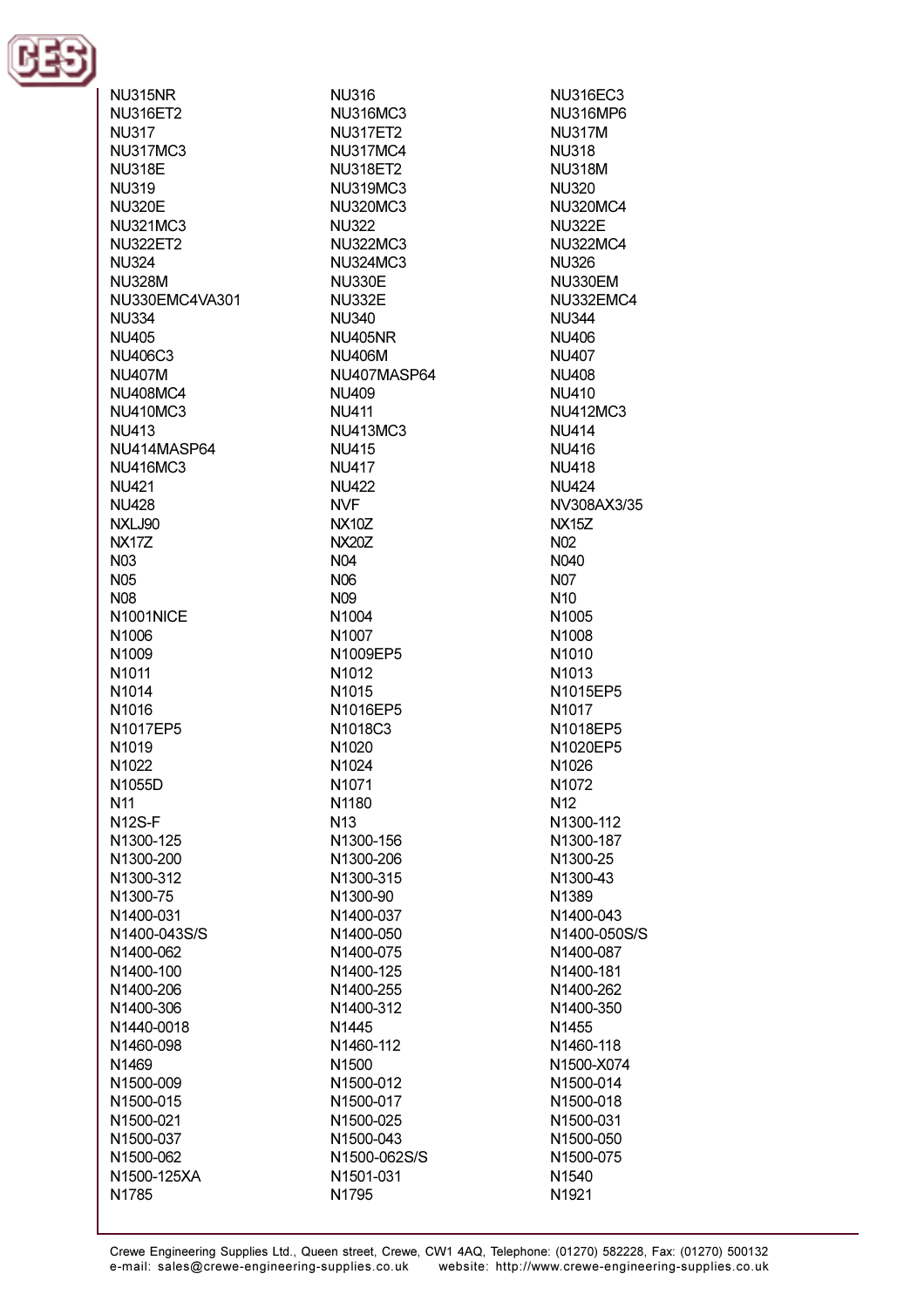| N <sub>1922</sub> | N1922M            | N <sub>1924</sub> |
|-------------------|-------------------|-------------------|
| N1926             | N <sub>1928</sub> | N200              |
| N <sub>201</sub>  | N <sub>202</sub>  | N202EP5           |
| N <sub>203</sub>  | N203KLLB          | N204              |
| N204C3            | N204EP5           | N205              |
| N205C3            | N2056             | N <sub>206</sub>  |
| N206C3            | N206EP5           | N <sub>207</sub>  |
| <b>N207EP5</b>    | N208              | N208EP5           |
| <b>N208NR</b>     | N <sub>209</sub>  | N209C3            |
| N209EP5           | N209MC3           | N <sub>210</sub>  |
| N210C3            | N210EP2           | N210EP5           |
| N <sub>2</sub> 11 | N211C3            | <b>N211EP5</b>    |
| <b>N211M</b>      | N <sub>2</sub> 12 | N212C3            |
| <b>N212EP5</b>    | <b>N212M</b>      | N212MNRC          |
| <b>N212NR</b>     | N <sub>2</sub> 13 | N213C3            |
| N213EP5           | N213M             | N2137             |
| N <sub>2</sub> 14 | N214C3            | <b>N214EP5</b>    |
| <b>N214M</b>      | N <sub>215</sub>  | N215C3            |
|                   |                   |                   |
| N215EP5           | <b>N215M</b>      | N <sub>216</sub>  |
| <b>N216EP5</b>    | N2164             | N2165             |
| N2166C            | N <sub>2167</sub> | N <sub>2</sub> 17 |
| N217C3            | <b>N217EP5</b>    | <b>N217MC3</b>    |
| N2176             | N <sub>2</sub> 18 | N218C3            |
| <b>N218EP5</b>    | N218MC3           | N <sub>2</sub> 19 |
| N219C3            | N219EP5           | N <sub>22</sub>   |
| N220              | <b>N220M</b>      | N220MC3           |
| N2204             | N2205             | N2206             |
| N2207             | N2208             | N2209             |
| N <sub>221</sub>  | N221M             | N2212             |
| N2219             | N <sub>222</sub>  | <b>N222M</b>      |
| N <sub>224</sub>  | N224MC3           | N2255             |
| N226              | N228              | N230              |
| N2311             | N2312C4           | N2315             |
| N <sub>2</sub> 32 | N <sub>2</sub> 34 | N236              |
| N <sub>2</sub> 38 | N240              | N2532             |
| N <sub>2549</sub> | N <sub>263</sub>  | N2762             |
| N2787             | N <sub>2</sub> 81 | N2865             |
| N2882             | N2897             | N2917             |
| N300              | N3006             | N301              |
| N302              | N303              | N3030             |
| N304              | N304C3            | N304P6            |
| N3048             | N305              | N305C3            |
| N305M             | N306              | <b>N306K</b>      |
| N307              | N308              | N308M             |
| N308MC3           | N308P6            | N309              |
| N309C3            | N309K             | N309M             |
| N309MC3           | <b>N309NR</b>     | N3092             |
| N310              | N310C3            | <b>N310M</b>      |
| N310MC3           | N310P5            | N311              |
| N311C3            | <b>N311E</b>      | <b>N311M</b>      |
| N311P5            | N3115             | N312              |
| N312C3            | <b>N312EP</b>     | N312ET2           |
| N312M             | N313              | N313C3            |
| N313EP5           | <b>N313M</b>      | N314              |
| N314MC3           | N315              | N315MC3           |
| N316              | N316MC3           | N317              |
| N317C3            | N317MC3           | N3179             |
| N318              | N318C3            | N318EMC3          |
| <b>N318M</b>      | N318MC3           | N3187             |
|                   |                   |                   |
| N319              | N319C3            | N319EMC3          |

5. 5. 5. RC3 ╮ 3 3 3 C3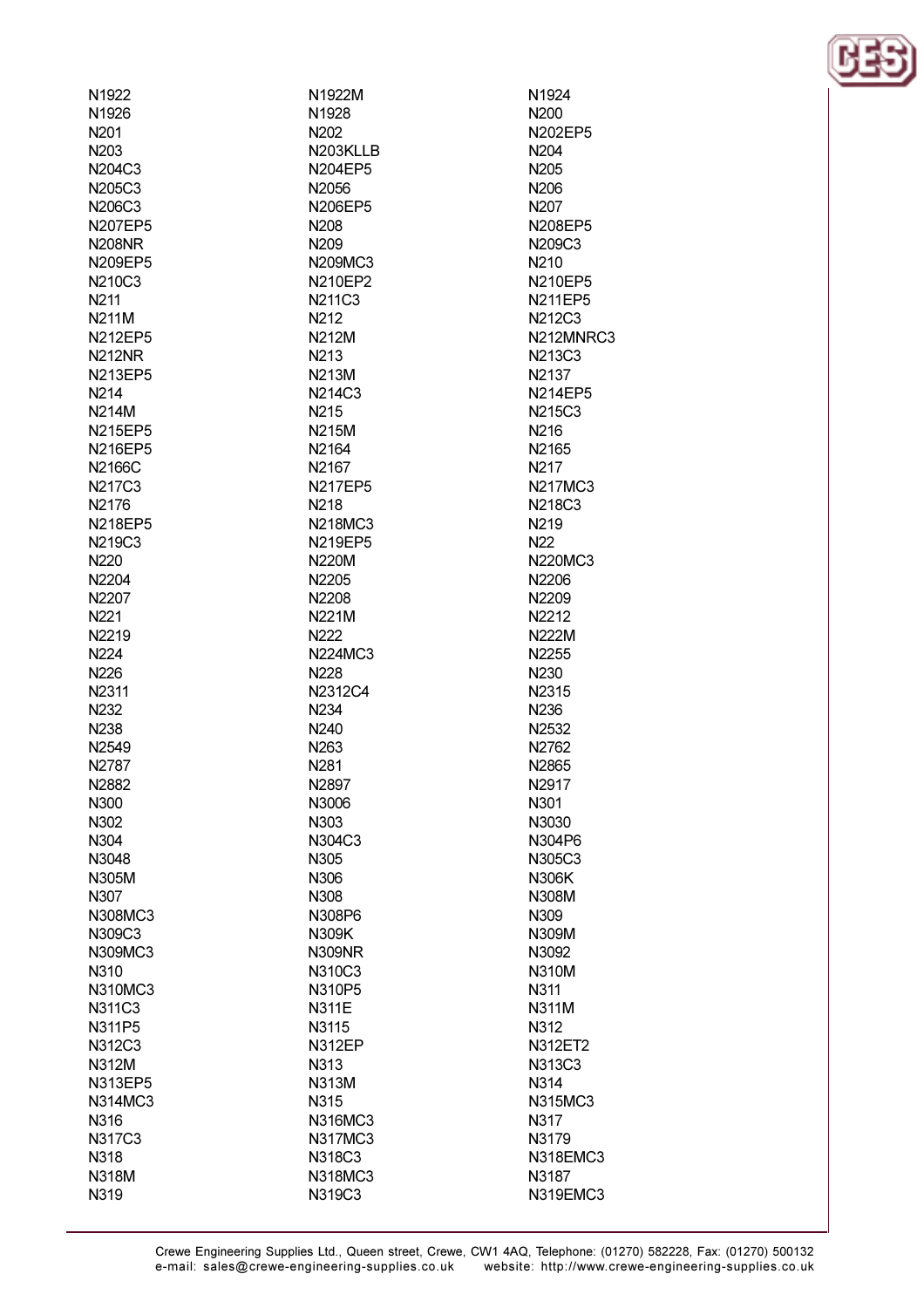

| N319MC3        | N320              | N320M          |
|----------------|-------------------|----------------|
| N320MC3        | N321              | N321MC3        |
|                |                   |                |
| N322           | N322M             | N322MC3        |
| N323MC3        | N324EMC3          | N324M          |
| N324MC3        | N3248             | N3257A         |
|                |                   |                |
| N3258          | N326M             | <b>N328M</b>   |
| N330EC3        | N330M             | N3314          |
| N3316          | N3317             | N3358          |
| N340           | N3411             | N3420          |
|                |                   |                |
| N350           | N3631             | <b>N368A</b>   |
| N3761          | N3812             | <b>N386A</b>   |
| N387           | N <sub>4</sub>    | N40            |
| N400           | N403              | N405           |
|                | N407              | N408           |
| N406M          |                   |                |
| N409           | N409N             | N410           |
| N410C3         | N411              | N412           |
| N413           | N414              | N415           |
| N416           | N417              | N4173A         |
|                |                   |                |
| N418           | N419              | N4202          |
| N4280          | N4296             | N4306          |
| N4321A         | N4339             | N4374          |
| N4385A         | N4506             | N4578          |
|                |                   |                |
| N4579          | N4658             | N467           |
| N4686          | N4696             | N4768A         |
| N4814          | N4825             | N4893          |
| N4959          | N4978             | N4981          |
| <b>N5L11A5</b> | N5000-156         | N5000-175      |
|                |                   |                |
| N5000-90       | N <sub>5077</sub> | N5120          |
| N5181          | N <sub>526</sub>  | N5265          |
| N5284          | N5291A            | N5533          |
| N5545          | N5708             | N5808          |
| N5824          | N5894             | <b>N5912A</b>  |
|                |                   | N5965          |
| N5913          | N5961             |                |
| N <sub>6</sub> | N6159A            | N6256          |
| N6258          | N6335             | N6358          |
| N6372          | N6448A            | N6449          |
| N6457          | N6506             | N6569          |
| N677           | N6845             | N6915          |
|                |                   |                |
| N6917          | N6946             | N7039          |
| N7050          | N7065             | N7169          |
| N720           | N7216             | N7278          |
| N7496          | N7643A            | N7806          |
| N7813          | N7825             | N7941          |
|                |                   |                |
| N7943          | N797              | N <sub>8</sub> |
| N8081          | N8146             | N8159          |
| N8187          | N8188             | N8199          |
| N8214          | N8222             | N8227          |
| N8242          | N8272A            | N8352          |
|                |                   |                |
| N8358          | N8370             | N8482          |
| N8483          | N8499             | N8501          |
| N8534          | N8601             | N8769          |
| N8770          | N8814             | N8878          |
| N8880          | N8910             | N8932A         |
|                |                   |                |
| N894           | N8954             | N8973          |
| N9017          | N9067             | N9126          |
| N9181C         | N9187             | N9308          |
| N9312          | N9328             | N9335          |
| N9430          | N9437             | N9454          |
|                |                   |                |
| N9532          | N9554             | N9577          |
| N9634          | N9655             | N9659          |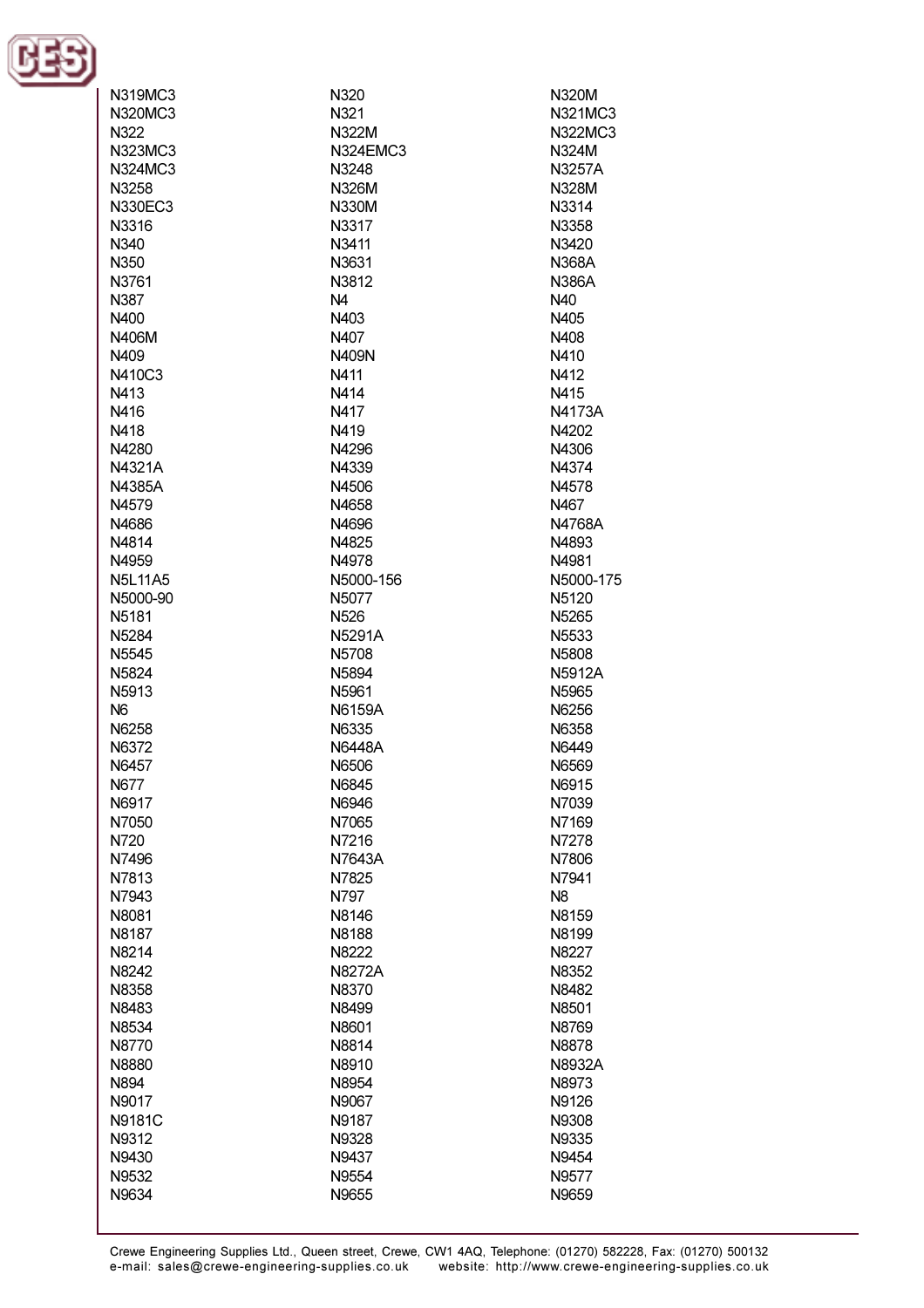| N9661A         |
|----------------|
| OPTIB          |
| <b>OPTISPZ</b> |
| OPTI13         |
| OR             |
| <b>ORGA</b>    |
| OR1            |
| OSBS004        |
| OSBS005V       |
| OSBS006V       |
| <b>OSBS008</b> |
| <b>OSBS009</b> |
| OSBS010EP      |
| OSBS011EP      |
| OSBS012-60     |
| OSBS013        |
| OSBS014-70     |
| OSBS015        |
| OSBS016V       |
| OSBS017V       |
|                |
| OSBS018V       |
| <b>OSBS020</b> |
| OSBS022        |
| OSBS024        |
| OSBS026        |
| OSBS028        |
| <b>OSBS030</b> |
| OSBS032        |
| OSBS034EP      |
| OSBS037        |
| OSBS040        |
| OSBS041V       |
| OSBS043        |
| OSBS045V       |
| OSBS048        |
| OSBS103EP      |
| OSBS107V       |
| <b>OSBS110</b> |
| OSBS110S       |
| OSBS111EP      |
| OSBS111V       |
| OSBS112V       |
| OSBS113V       |
| OSBS114V       |
| OSBS115V       |
| OSBS116PTFE    |
| OSBS117EP      |
| OSBS117V       |
| OSBS118S       |
| OSBS119-90     |
| OSBS120EP      |
| OSBS120V       |
| OSBS122        |
| OSBS123EP      |
| OSBS125        |
| OSBS126        |
| OSBS127V       |
| OSBS130        |
| OSBS132        |
| OSBS135        |
|                |

OIL **OPTIM** OPTI10 OPTI17 **ORB ORH** OR2901 OSBS005 OSBS006 OSBS007 OSBS008PTFE OSBS009V OSBS010V OSBS011V OSBS012EP OSBS013V OSBS014EP OSBS016 OSBS017 OSBS018 OSBS019 OSBS020V OSBS023 **OSBS025** OSBS026V OSBS028V OSBS030V OSBS033 OSBS035 OSBS038 OSBS040V OSBS042 OSBS044 OSBS046 **OSBS050** OSBS106 OSBS108 OSBS110EP OSBS110V OSBS111N OSBS112 OSBS113 OSBS114 OSBS115 OSBS116 OSBS116V OSBS117F OSBS118 OSBS118V OSBS119EP OSBS120F **OSBS121** OSBS122V OSBS124 OSBS125EP OSBS126V OSBS128 OSBS130-90 OSBS133 OSBS136

**OPTIA OPTISPA** OPTI12.5 OPTI9.5 ORG ORV OR2902 OSBS005EP OSBS006EP OSBS007V OSBS008V OSBS010 OSBS011 **OSBS012** OSBS012V OSBS014 OSBS014V OSBS016EP OSBS017EP OSBS018EP OSBS019V **OSBS021** OSBS023V OSBS025V OSBS027 OSBS029 OSBS031 OSBS034 OSBS036 OSBS039 OSBS041 OSBS042V OSBS045 OSBS047 OSBS103 OSBS106V OSBS109 OSBS110PTFE OSBS111 OSBS111S OSBS112EP OSBS113EP OSBS114EP OSBS115EP OSBS116EP OSBS117 OSBS117FEP OSBS118EP OSBS119 OSBS120 OSBS120P OSBS121V **OSBS123** OSBS124V OSBS125V OSBS127 OSBS129 OSBS131 OSBS134 OSBS137

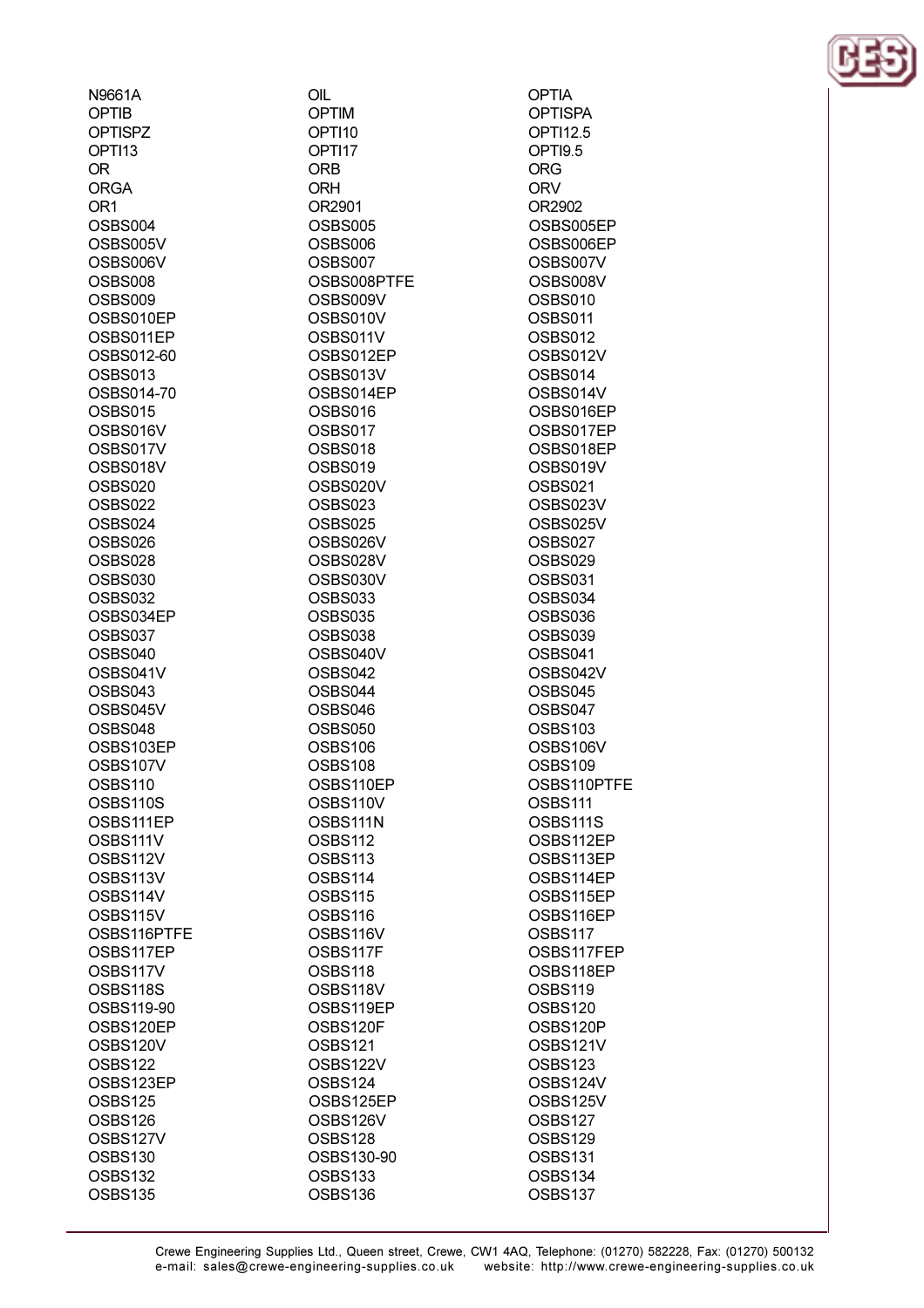

| OSBS138        | OSBS139        | OSBS140                 |
|----------------|----------------|-------------------------|
| OSBS141        | OSBS141EP      | OSBS141V                |
| OSBS142        | OSBS144        | OSBS145                 |
| OSBS146        | OSBS148        | OSBS149                 |
| OSBS149V       | <b>OSBS151</b> | OSBS152                 |
| OSBS153        | OSBS155        | OSBS156                 |
| OSBS157        | OSBS158        | OSBS159V                |
| OSBS163        | OSBS164        | OSBS165                 |
| OSBS17-90      | OSBS171        | OSBS172                 |
| OSBS173        | OSBS204        | OSBS204V                |
| OSBS205V       | OSBS206        | OSBS206F                |
| OSBS206V       | OSBS207        | OSBS208                 |
| OSBS208V       | OSBS209        | <b>OSBS210</b>          |
| OSBS210-90V    | OSBS210EP      | OSBS210V                |
| OSBS211        | OSBS211V       | OSBS212                 |
|                |                |                         |
| OSBS212V       | OSBS213        | OSBS213EP<br>OSBS214-60 |
| OSBS213V       | OSBS214        |                         |
| OSBS214EP      | OSBS214S       | OSBS214V                |
| OSBS215        | OSBS215V       | OSBS216                 |
| OSBS216-60     | OSBS217        | OSBS217-60              |
| OSBS217V       | OSBS218        | OSBS218-60              |
| OSBS218EP      | OSBS218V       | OSBS219                 |
| OSBS219F       | OSBS219V       | OSBS220                 |
| OSBS220V       | OSBS221        | OSBS221V                |
| OSBS222        | OSBS222S       | OSBS223                 |
| OSBS223F       | OSBS223V       | OSBS224                 |
| OSBS224V       | OSBS225        | OSBS225V                |
| OSBS226        | OSBS226V       | OSBS227                 |
| OSBS228        | OSBS228S       | OSBS228V                |
| OSBS229        | OSBS229F       | OSBS229V                |
| OSBS230        | OSBS231        | OSBS231EP               |
| OSBS231V       | OSBS232        | OSBS232V                |
| OSBS233        | OSBS233-60     | OSBS234                 |
| OSBS234P       | OSBS234S       | OSBS234V                |
| OSBS235        | OSBS235-60     | OSBS235EP               |
| OSBS235V       | OSBS236        | OSBS237                 |
| OSBS238        | OSBS238S       | OSBS239                 |
| OSBS240        | OSBS240V       | OSBS241                 |
| OSBS241S       | OSBS241V       | OSBS242                 |
| OSBS242V       | OSBS243        | OSBS243P                |
| OSBS243V       | OSBS244        | OSBS244V                |
| OSBS245        | OSBS246        | OSBS247                 |
| OSBS248        | OSBS248V       | OSBS249                 |
| OSBS249V       | OSBS250        | OSBS251                 |
| OSBS252        | OSBS253        | OSBS253V                |
| OSBS254V       | OSBS255        | OSBS256                 |
| OSBS256V       | OSBS259        | OSBS260                 |
| OSBS261        | OSBS263        | OSBS264                 |
| OSBS264V       | OSBS267        | OSBS268V                |
| OSBS270        | OSBS274        | OSBS276                 |
| OSBS277        | OSBS278        | OSBS279                 |
| OSBS309        | <b>OSBS310</b> | OSBS311                 |
| OSBS312        | OSBS312V       | OSBS314                 |
| <b>OSBS315</b> | OSBS316        | OSBS316S                |
| OSBS317        | OSBS318        | OSBS319                 |
| <b>OSBS320</b> | OSBS321        | OSBS322                 |
| OSBS325        | OSBS326        | OSBS327                 |
| OSBS327V       | OSBS328        | OSBS329                 |
| <b>OSBS330</b> | OSBS330V       | OSBS331                 |
| OSBS331V       | OSBS332        | OSBS332V                |
|                |                |                         |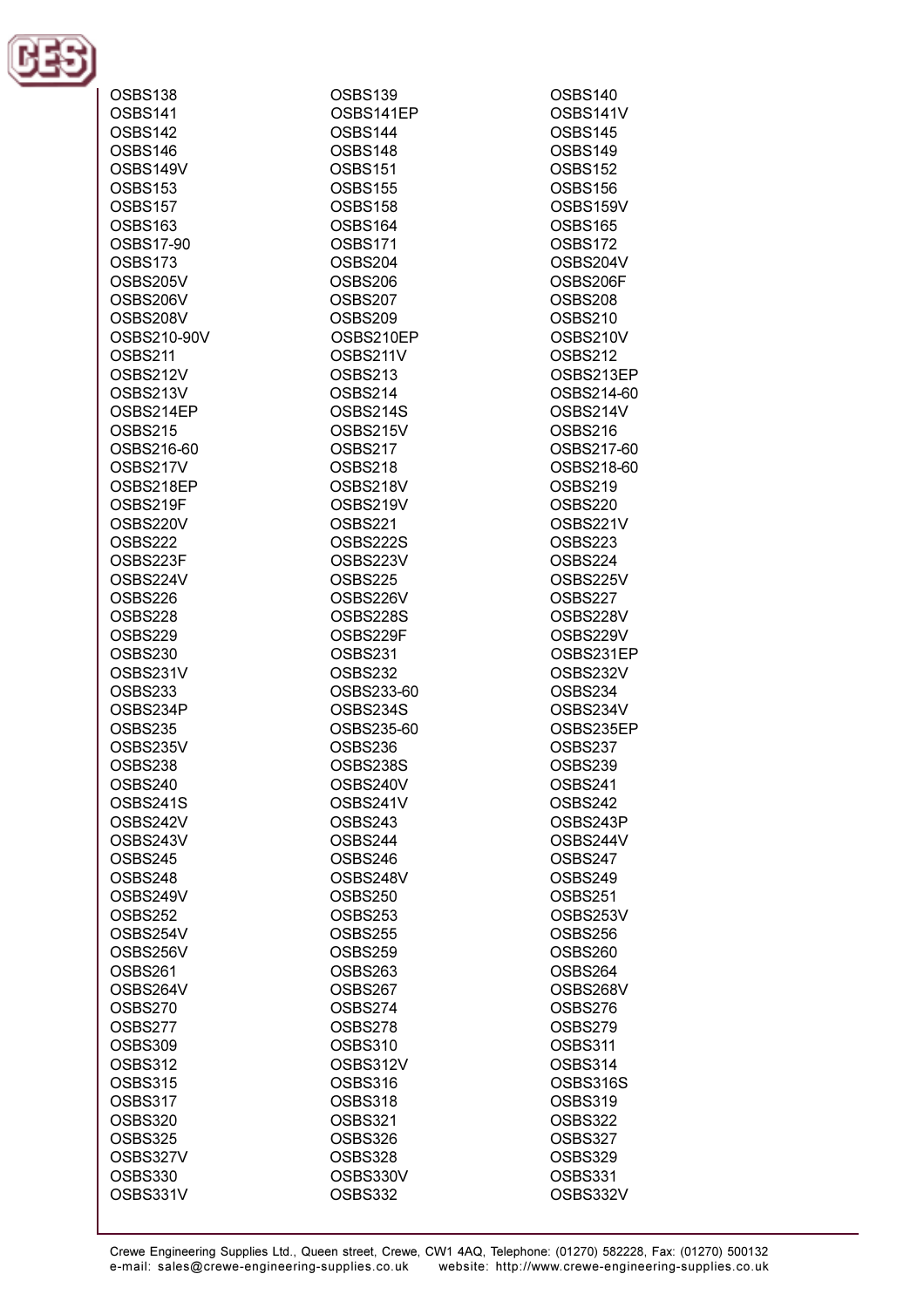| OSBS333        | OSBS333EP     |
|----------------|---------------|
| OSBS334        | OSBS334P      |
| OSBS335        | OSBS336       |
| OSBS337        | OSBS337V      |
| OSBS339        | OSBS339V      |
| OSBS341        | OSBS342       |
| OSBS344        | OSBS344F      |
| OSBS345EP      | OSBS345PB     |
| OSBS346        | OSBS347       |
| OSBS348V       | OSBS349       |
| <b>OSBS350</b> | OSBS351       |
| OSBS352        | OSBS352S      |
| OSBS353        | OSBS354       |
| OSBS357        | OSBS358       |
| OSBS360        | OSBS361       |
|                |               |
| OSBS369        | OSBS370       |
| OSBS382V       | OSBS426       |
| OSBS427P       | OSBS428       |
| OSBS429V       | OSBS430       |
| OSBS432        | OSBS433       |
| OSBS434        | OSBS435       |
| OSBS437        | OSBS439       |
| OSBS440        | OSBS440V      |
| OSBS442        | OSBS443       |
| OSBS445        | OSBS446       |
| OSBS447        | OSBS447A      |
| OSBS448A       | OSBS449       |
| OSBS450        | OSBS453       |
| OSBS462        | OSBS532       |
| OSBS613V       | OSBS615       |
| OSBS616V       | OSBS674       |
| OSBS803EP      | OSBS803V      |
| OSBS826        | OSBS828       |
| OSBS836V       | OS10012010    |
| OS10012012V    | OS10012013    |
| OS10012513     | OS10013010    |
| OS10013012R23  | OS10014012R23 |
| OS10143        | OS10173       |
| OS10197        | OS10205       |
| OS10227        | OS10247       |
| OS10267        | OS10307       |
| OS10513012     | OS10513012R6  |
| OS10514012     | OS10514013    |
| OS11013012R23  | OS11013013    |
| OS11014012V    | OS11014013    |
| OS11015013     | OS11227       |
| OS11514012     | OS11514013    |
| OS12014013     | OS12015012    |
| OS12015013     | OS12015015    |
|                |               |
| OS12163        | OS12183       |
| OS12195        | OS12205       |
| OS12225        | OS12226       |
| OS12227R23     | OS12236       |
| OS12255        | OS12257       |
| OS12287        | OS123010      |
| OS123210       | OS12327       |
| OS12515012     | OS12515015    |
| OS12515512     | OS12516012    |
| OS13015510     | OS13016012    |
| OS13016015     | OS13016015R23 |
|                |               |

OSBS333V OSBS334V OSBS336V OSBS338 OSBS340 **OSBS343** OSBS345 OSBS345V OSBS348 OSBS349V OSBS351V OSBS352V **OSBS356** OSBS358V OSBS367 OSBS376 OSBS427 OSBS429 OSBS431 OSBS433V OSBS436 OSBS439V OSBS441 OSBS444 OSBS446A OSBS448 OSBS449V OSBS456 OSBS613 OSBS616 **OSBS680** OSBS824 OSBS832 OS10012012 OS10012512 OS10013012 OS10014013V OS10186 OS10207 OS10257 OS10412510 OS10513012V OS11013012 OS11014012 OS11014013R1 OS11267 OS12014012 OS12015012V OS12016012 OS12193 OS12215 OS12227 OS12247 OS12266 OS12307 OS12514512 OS12515510 OS13015012V OS13016013 OS13019012

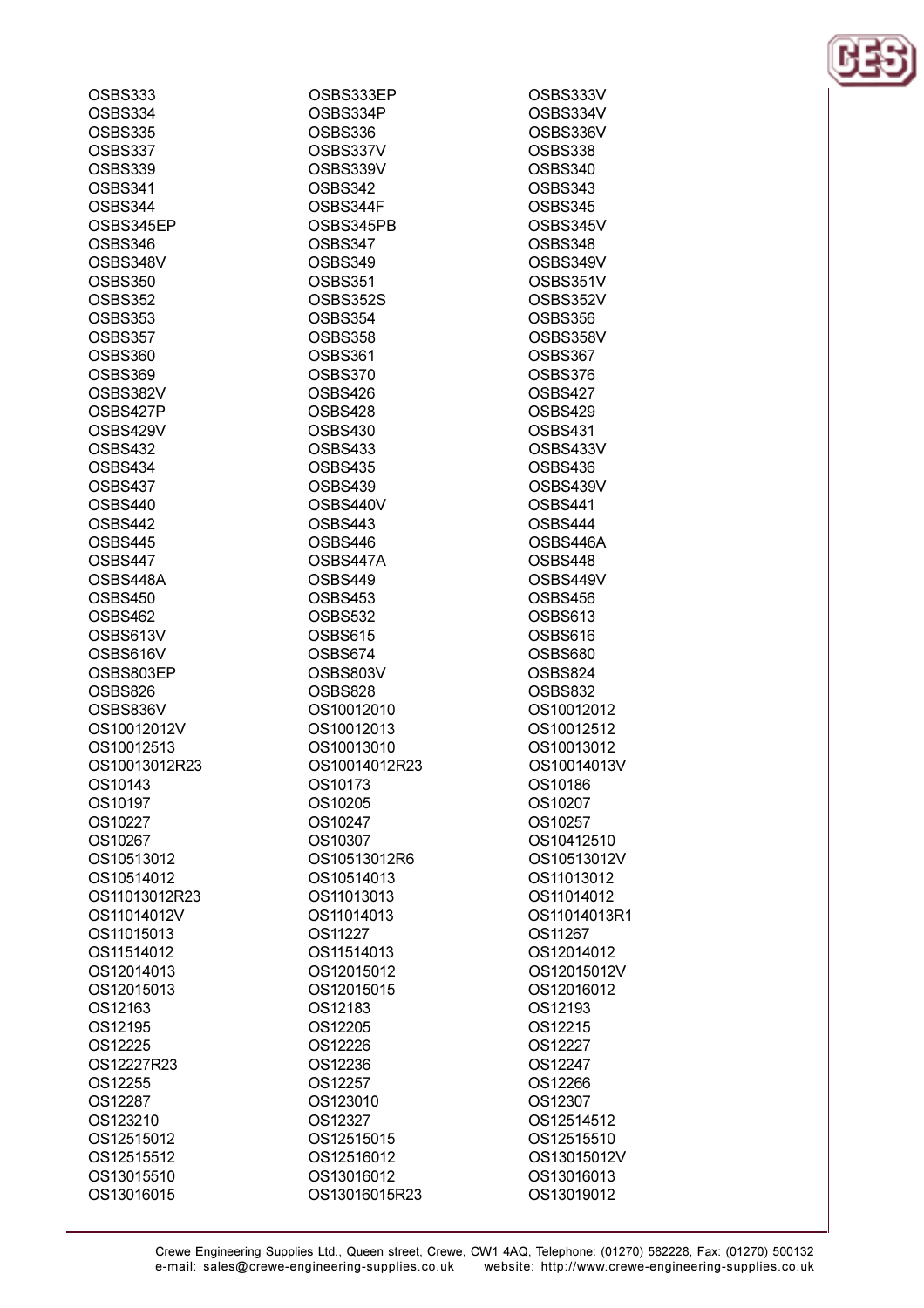

OS13193 OS14016013/11 OS14017012V OS14215710 OS14267 OS143510 OS14518015 OS15018014 OS15019015 OS15245 OS15257 OS15287 OS15327 OS15357R23 OS15359 OS16019013 OS16223 OS16255 OS16267 OS16304.5 OS16357 OS16520015P OS17243 OS17287 OS17305 OS173210 OS17358 OS17407 OS17477 OS18243 OS18307/9 OS18327R23 OS18357 OS18407 OS19276 OS19358 OS20023015 OS20286 OS20305 OS20307R4 OS203510 OS20367 OS20385 OS204010R23 OS20408R23 OS20458 OS20477R23 OS20527 OS21025015 OS22025015 OS22327 OS22357R23 OS22387 OS22407R4 OS22408 OS22427 OS22428R23 OS23025510 OS234210 OS24324

OS13267 OS14016515 OS14017015 OS14247 OS14287 OS14517015 OS15017015 OS15018015 OS15020015 OS15247 OS15267 OS153010 OS153510 OS15357R4 OS15518015 OS16019015R23 OS16224 OS16265.5 OS16287 OS16307 OS164010 OS17020012 OS17253 OS17287/6 OS17307 OS17327 OS17387 OS17408 OS17520015 OS18287R23 OS18307R23 OS18328 OS18357R23 OS18407V OS19327 OS19368 OS20264 OS20287 OS20307 OS20327 OS20356 OS20377 OS20387 OS20407 OS204210 OS204710 OS205210 OS207210 OS21294 OS22304 OS22327/8 OS22358 OS224010 OS22407R6 OS224210 OS22427R23 OS22455 OS23026015 OS24027015 OS24327

OS13277 OS14017012 OS14203 OS14257 OS14308 OS14518014 OS15018013L OS15018015V OS15213 OS15255 OS15267R23 OS15307 OS15357 OS15358 OS15519015 OS16019015V OS16243 OS16265/8 OS16287R23 OS16307V OS16519015R23 OS17020015 OS17286 OS17287R23 OS17308R23 OS17357 OS174010 OS174710 OS18021015V OS18307 OS18327 OS183510 OS18358 OS18521515 OS193510 OS19427 OS20284 OS203010 OS20307R23 OS20327R23 OS20357 OS20378 OS204010 OS20407V OS20427 OS20477 OS205210R23 OS21024015 OS21524012 OS22325 OS22357 OS22377 OS22407 OS22407V OS224211 OS22428 OS22477 OS23408 OS24029016 OS24347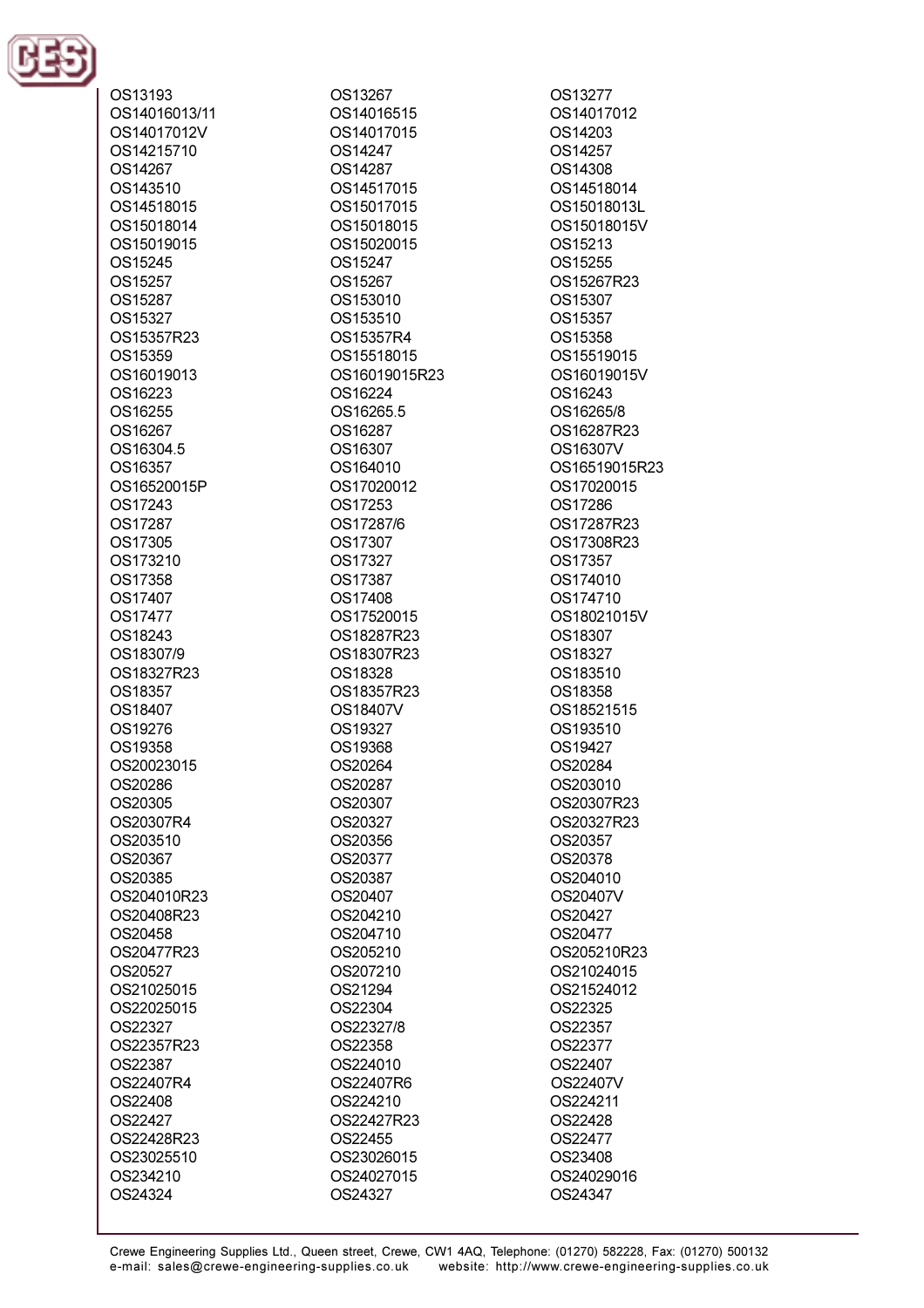OS24357 OS24377 OS24407 **OS244710NIF** OS25324 OS25334 OS25355 OS25357/9 OS25366 OS25377 OS254010 OS25407R23 OS25408 OS25426 OS25428 OS25457 OS254710R23 OS25477R6 OS25508 OS25527 OS25549 OS26029016 OS26357 OS26408 OS264710 OS27343 OS27406 OS274110 OS27476 OS28377 OS28408 OS28437 OS284710R23 OS28486 OS285010 OS28527V OS30034420 OS30384 OS30405 OS30407V OS30427R23 OS30456 OS304710 OS30476 OS30488 OS305010R23 OS30527 OS305510 OS30568 OS30627 OS307210 OS32424 OS32448R23 OS32488 OS32508 OS32527 OS32528 OS325512L OS334511 OS33526

OS24357R23 OS24388 **OS24407V** OS24477 OS25326 OS25334R23 OS25356R23 OS25357R23 OS25367 OS25385 OS25405 OS25407R6 OS25408R23 OS25427 OS25447 OS25467 OS25477 OS255010 OS255210 OS25527R23 OS256210 OS26344 OS26377 OS264210 OS264710R4 OS27375 OS27408 OS274210 OS28031016 OS28387 OS284210 OS28458 OS28477 OS28488 OS285210R23 OS286210R23 OS30354 OS304010 OS30407 OS30425 OS30438 OS30457 OS304710R23 OS30477 OS305010 OS30507 OS30527R23 OS305510R23 OS306210 OS30628 OS31477 OS32427 OS32457 OS325010 OS32508L OS32527R23 OS325410R23 OS325610 OS33457 OS34457

OS24367R23 OS244010 OS244710 OS24549 OS25327R6 OS25354 OS25357 OS25357R6 OS25375 OS25387 OS25407 OS25407V OS254210 OS25427R23 OS254510 OS254710 OS25477R23 OS255010G3R OS255210R23 OS25548 OS25727 OS26356 OS26387 OS26428R23 **OS26477** OS27377 OS27408R23 OS274710 OS28354 OS28407 OS28427 OS284710 OS28477R23 OS28489 OS28527 OS29384 OS30374 OS30404 OS30407R23 OS30427 OS30447 OS30458 OS30475 OS30478R23 OS305010G3R OS305210 OS30528 OS305512 OS306212 OS306510 OS32035018 OS32448 OS32477 OS325010V OS325210 OS32527V OS32548 OS32588 OS33476 OS34527.5

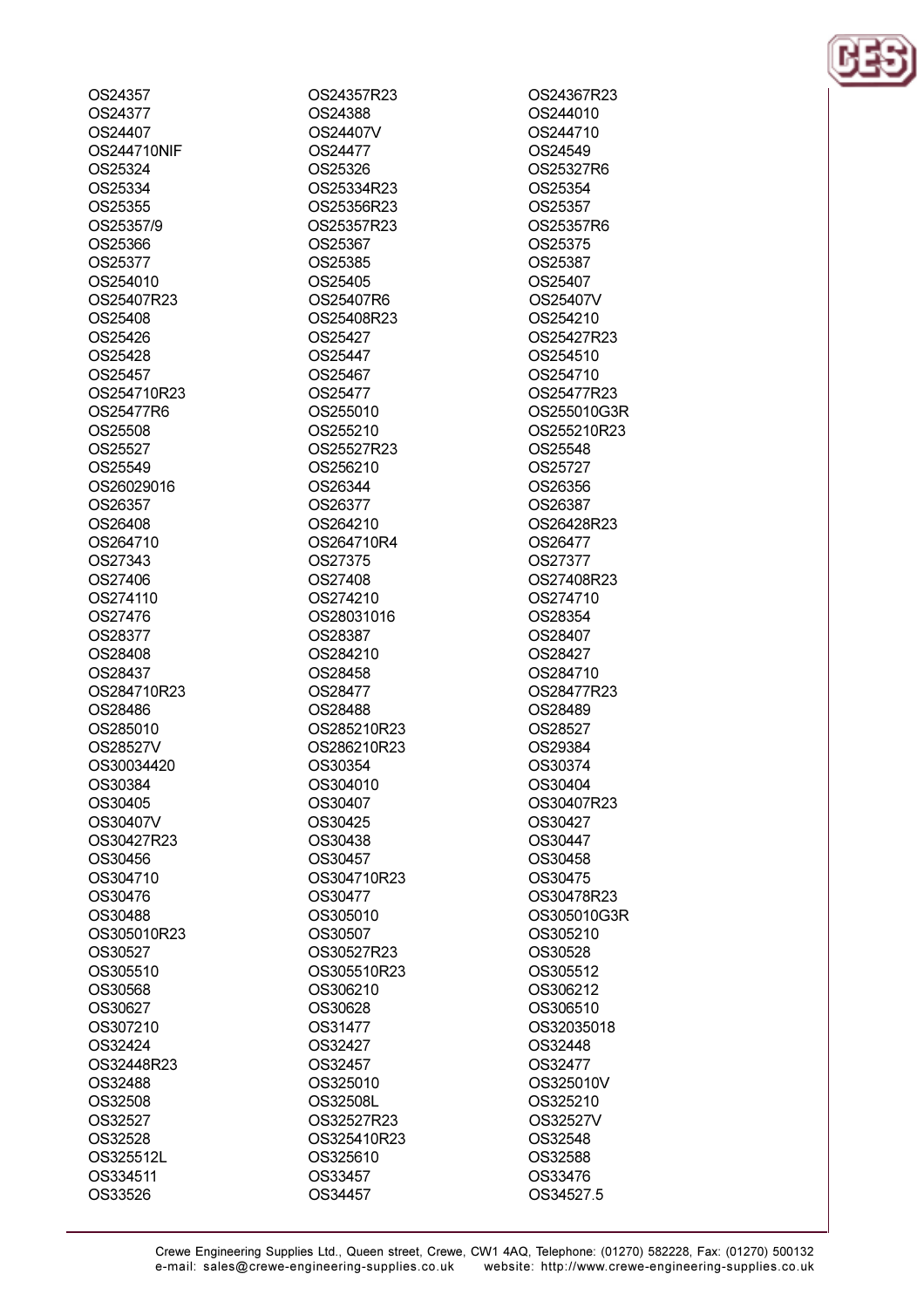

| OS34528     |
|-------------|
| OS35427     |
| OS35457     |
| OS35475     |
| OS354811    |
| OS355010    |
| OS355210    |
| OS355212R23 |
| OS35528R23  |
| OS35558     |
| OS356010    |
| OS356212    |
| OS35628     |
| OS357210    |
| OS36467/9   |
| OS36507     |
| OS36547     |
| OS365812    |
| OS36627     |
| OS37628     |
| OS38527     |
| OS385410    |
| OS38558     |
| OS386210    |
| OS38628     |
| OS388010    |
| OS40474     |
| OS40507     |
| OS40526     |
| OS40528     |
| OS40557     |
| OS40558R4   |
|             |
|             |
| OS405810    |
| OS406010    |
| OS406012R23 |
| OS40627     |
| OS406510    |
| OS40688     |
| OS407210R23 |
| OS408013    |
| OS42557     |
| OS425610    |
| OS426010    |
| OS42628     |
| OS426512    |
| OS42728     |
| OS435511    |
| OS437510    |
| OS447210    |
| OS45557     |
| OS456010    |
| OS45608     |
| OS456212    |
| OS456510    |
| OS45658R23  |
| OS457210    |
| OS45728R4   |
| OS457510V   |
| OS458010    |
| OS459010    |

OS347010R23 OS35428 OS35457/9 OS35477 OS35487 OS35507 OS355210/12 OS35527 OS355510 OS355610 OS356210 OS356212R23 OS35629 OS358010 OS36477 OS36527 OS36547.5 OS365813 OS37474 OS38507 OS38528 OS38557 OS385610 OS38627 OS386313 OS39517.5 OS40504 OS40507/10 OS40527 OS40528R41 OS40558 OS40567 OS405812 OS406010G3R OS406210 OS40627R23 OS406512 OS40688R23 OS40727 OS40808 OS42557R4 OS42567 OS426210 OS426410 OS426512R6 OS42728R23 OS43588 OS446210 OS45524 OS45558 OS456012 OS45609R41 OS45628 OS456512 OS456812 OS457212 OS45728V OS457512 OS45846 OS46658

OS35424 OS35454 OS354710 OS35477R23 OS35489 OS35508 OS355212 OS35527V OS355512 OS355810 OS356210R23 OS35627 OS356810 OS35808 OS364810 OS36528V OS365610 OS36608 OS37477 OS385210 OS38528R23 OS38557V OS385810 OS38627R23 OS387210 OS4.5167 OS40505 OS40525 OS40527R23 OS405510 OS40558R23 OS40568 OS40588 OS406010R23 OS406212 OS40627R6 OS40687 OS407210 OS408010 OS42528 OS42558 OS42587 OS426212 OS426510 OS42688 OS42728V OS43628 OS446510 OS45554 OS45587 OS45607 OS456210 OS45628V OS45658 OS45689 OS45728 OS457510 OS45758 OS458510 OS46688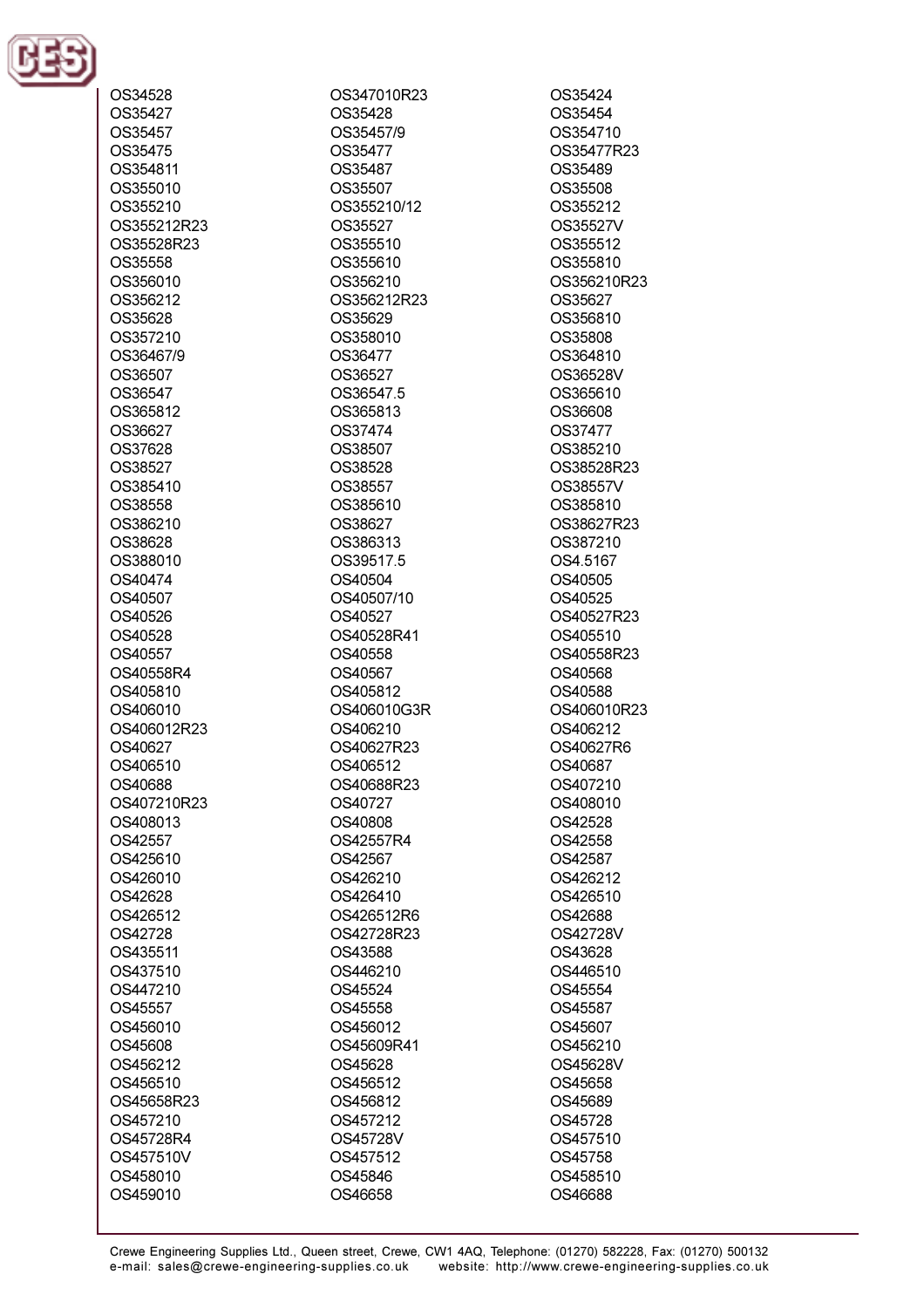OS476512 OS486512 **OS48728** OS489010 OS50584 OS50638 OS50658 OS50668/10 OS507010 OS507210 OS50728 OS507512 OS50808 OS509010R4 OS52688 OS527212R23 OS527512 OS528510 OS536810 OS5510012 OS557010 OS55706/10 OS557210 OS557212 OS557510 OS557810 OS558010 OS55808 OS559010 OS56808 OS57858 OS58768 OS58808 OS58905 OS6011012 OS60728 OS60758 OS608010DC OS608012 OS60808P OS60858 OS609013 OS6210010 OS628010 OS629010 OS638510 OS639213L OS6510012 OS651009 OS658010 OS658510 OS65859 OS659010V OS659013/19 OS6810010 OS689013 OS7010010 OS7010013L OS7011013 OS7012512

OS48628 OS486810 OS488010 OS5012012 OS50607 OS50648 OS50658V OS506810 OS507010G3R OS507210R23 OS50728R23 OS508010 OS50858 OS509510 OS527210 OS52728 OS528010 OS52858 OS54728 OS55635 OS557010S OS55708 OS557210R23 OS55727 OS557512 OS557812 OS558010R23 OS558510 OS5610010 OS568513 OS579013 OS58789 OS588517 OS6010010 OS601108 OS607510 OS607810 OS608010R23 OS608013 OS608510 OS609010 OS60908 OS6227 OS628510 OS629012 OS639010 OS64808 OS6510013 OS6512012 OS65808 OS658510R23 OS659010 OS659012L OS659510 OS688510 OS689013L OS7010010R23V OS7010013LAB OS7012010 OS708010

OS486510 OS487010 **OS48808R6** OS50565/8 OS50627 OS506510 OS50668 OS50688 OS50709R6 OS507212 OS507510 OS508013 OS509010 OS52659 OS527212 OS527510 OS528013 OS53608 OS548211.5/9.6 OS55688 OS557010V OS55708R23 OS557210V OS55728 OS55779 OS55788 OS558013 OS55858 OS56727R23 OS56858 OS58728 OS588010 OS589013 OS6011010 OS60708 OS607512 OS608010 OS608010V OS60808 OS608513 OS609010R23 OS6167 OS6227R23 OS628510V OS629013 OS639010R23 OS6510010 OS6510013R23 OS65758 OS658210 OS658512 OS659010R23 OS659013 OS669013 OS689010 OS68958 OS7010013 OS7010513 OS7012013 OS70858

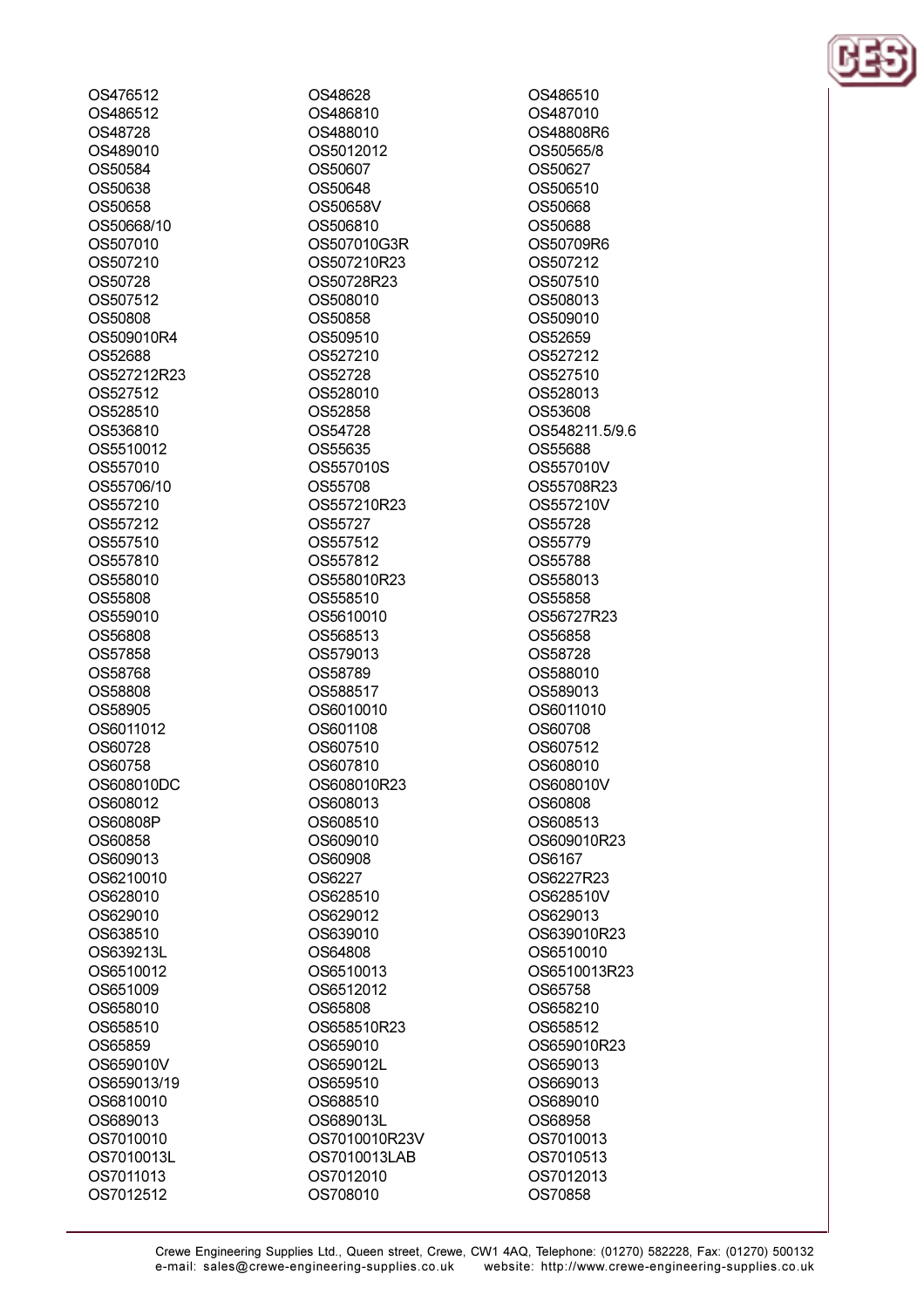

OS70858V OS709010R23V OS709013 OS7112.5 OS72867R23 OS7510013 OS7511512 OS759512 OS8010010 OS8010013 OS8010513L OS8011013R23 OS8013012 **OS8167** OS8247 OS8510013 OS8511012 OS8512010R23 OS851207.5 OS9.5166 OS9011012 OS901108 OS9012012 OS9013013 OS9511212 OS9511513 OS9512013 OS9513013 OV628510 OX20013731 OX26816837 OX29320643 OX31823725 OX34321231 OX45032555 OX57545037 O06803131L O07503125 O07505012 O08106212 O08704315 O08705025 O09605025 O10004325 O10005031L O10005619 O10006237 O10606218F O11205025 O11205625 O11206212 O11206231NR4 O11206825 O11207525 O11806818 O11807525 O11908425 O12503731 O12506231 O12507512

OS709010 OS709010R6 OS709510 OS7185 OS7510010 OS7510513 OS75908 OS7810010 OS8010010R23 OS8010013R6 OS8011010 OS8011013R6 OS8123 **OS8185** OS8510012 OS8510510 OS8511012R23 OS8512012 OS8513012 OS9010010 OS9011012R23 OS9011513 OS9012012R23 OS9227 OS9511512 OS9511715P OS9512512R23V OS9812013 OX14017014 OX25616231 OX26816850 OX3047 OX32523729 OX44335037 OX57540050 OX57842550 O06805012 O07503131 O07505612 O08703125 O08704325 O09305025 O10003725 O10005025 O10005037 O10006218 O10007515 O10608115 O11205037 O11205625L O11206225 O11206237 O11206831 O11208716 O11806825 O11906825 O12106212 O12505018 O12506237

OS709010R23 OS709012 OS709513 OS7210010 OS7510010R23 OS7511013 OS759510 OS7810010V OS8010012 OS8010513 OS8011013 OS8012512 OS8153 **OS8227** OS8510012R23 OS8510513 OS8511013 OS8512012V OS8814013 OS9011010 OS9011013R23 OS9011513R6 OS9012013 **OS9247** OS9511512R23 OS9512012 OS9513012 OV15018015 OX16215031 OX26215031 OX29318331 OX31222531 OX33123731 OX45032550 OX57542550 O06203712 O07502525 O07503725 O08103718 O08703725 O08704331 O09306218 O10003737L O10005031 O10005412 O10006225 O10605618 O11203750 O11205050 O11205637 O11206231 O11206237R23 O11207518 O1150100056 O11807518 O11907915 O12251075100 O12506225 O12506825 O12507525

O12507518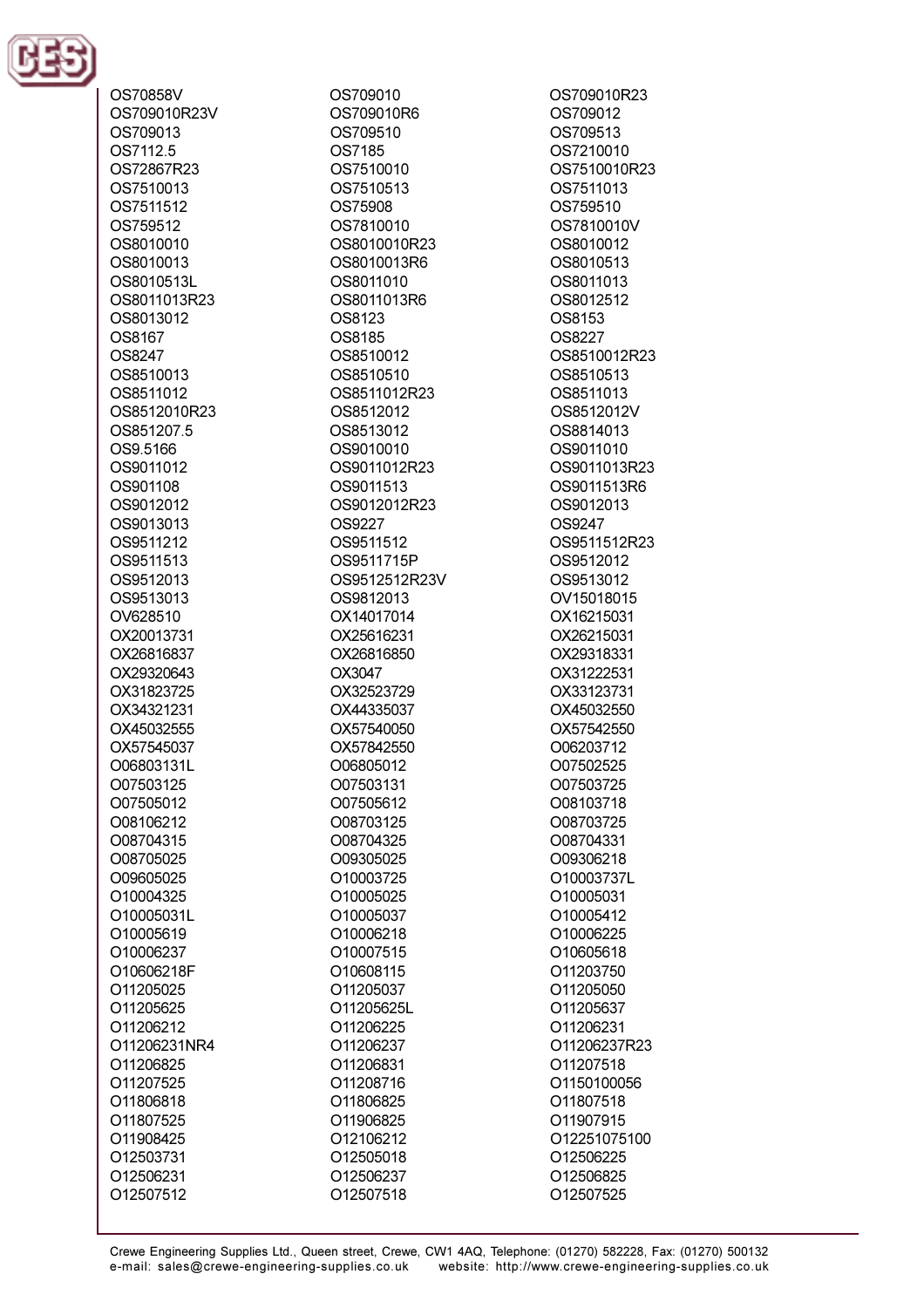| O12507525R23 |
|--------------|
| O12508125    |
| O12508731    |
| O12606825    |
| O13107525    |
| O13108725    |
|              |
| O13110621    |
| O13706225    |
| O13706237L   |
| O13707525V   |
| O13707537L   |
| O13708718    |
| O13708737    |
| O13710025    |
| O13711225    |
| O13807827    |
| O14410025    |
| O15006840L   |
| O15007537L   |
| O15008725    |
| O15008737    |
| O15009337    |
| O15010037    |
| O15010043F   |
| O15011225/29 |
| O15607525    |
| O15610025    |
|              |
| O15706633    |
| O15709831    |
| O15808728    |
| O16207537    |
| O16208737L   |
| O16209331    |
| O16210031    |
| O16210631    |
| O16211231    |
| O16212525    |
| O16513525    |
| O16810631    |
| O16811237    |
| O16812537    |
| O16912537    |
| O17508737    |
| O17510037    |
| O17510637    |
| O17511237    |
| O17511243L   |
|              |
| O17511837    |
| O17512537    |
| O18111825    |
| O18311240L   |
| O18312537    |
| O18513737L   |
| O18708737L   |
| O18710043    |
| O18711237    |
| O18711825    |
| O18712525    |
| O18713125    |

O18713731

| O12507531    |  |
|--------------|--|
| O12508718    |  |
| O12510012    |  |
| O13106218    |  |
| O13108718    |  |
| O13110012    |  |
|              |  |
| O13506731    |  |
| O13706231    |  |
| O13707525    |  |
| O13707531    |  |
| O13708118    |  |
| O13708725    |  |
| O13708737L   |  |
| O13710037    |  |
| O13807537    |  |
|              |  |
| O1400125075L |  |
| O15006225    |  |
| O15007531    |  |
| O15008125    |  |
| O15008725L   |  |
| O15008737L   |  |
| O15010025    |  |
| O15010037L   |  |
| O15010625    |  |
| O15012525    |  |
|              |  |
| O15607537    |  |
| O15611225    |  |
| O15707537    |  |
| O15807537    |  |
| O15808739    |  |
| O16208725    |  |
| O16208737R23 |  |
| O16209625    |  |
| O16210037    |  |
| O16210637    |  |
| O16211237    |  |
|              |  |
| 016212818    |  |
| O16807537    |  |
| 016811225    |  |
| O16812518    |  |
| O16812537L   |  |
| O17113155    |  |
| O17509337    |  |
| O17510037R5  |  |
| 017511225    |  |
|              |  |
| O17511237R23 |  |
| 017511818    |  |
| O17511843    |  |
| O17512537L   |  |
| O18113118    |  |
| O18311843    |  |
| 018511231    |  |
| O18708725    |  |
| O18709643    |  |
| 018711225    |  |
|              |  |
| 018711241    |  |
| O18711831    |  |
| O18712531    |  |
| O18713131    |  |
| O18713731R23 |  |

O12507531L O12508725 O12510025 O13106225 O13108721 O13110018 O13705037 O13706237 O13707525N O13707537 O13708125 O13708731 O13710018 O13711212 O13807825 O14310025 O15006237 O15007537 O15008139L O15008731L O15008741L O15010031 O15010043 O15011225 O15606237 O15610018 O15612515 O15708633 O15807839 O16113631 O16208737 O16208925 O16210025 O16210037L O16211225 O16211237L O16213118 O16809631 O16811231R23 O16812525 O16910628 O17507531 O17510025 O17510043 O17511231 O17511243 O17511825 O17512525 O17810047 O18113125 O18311843L O18513125 O18708737 O18710031 O18711231 O18711243L O18711837 O18712537 O18713725 O18713743

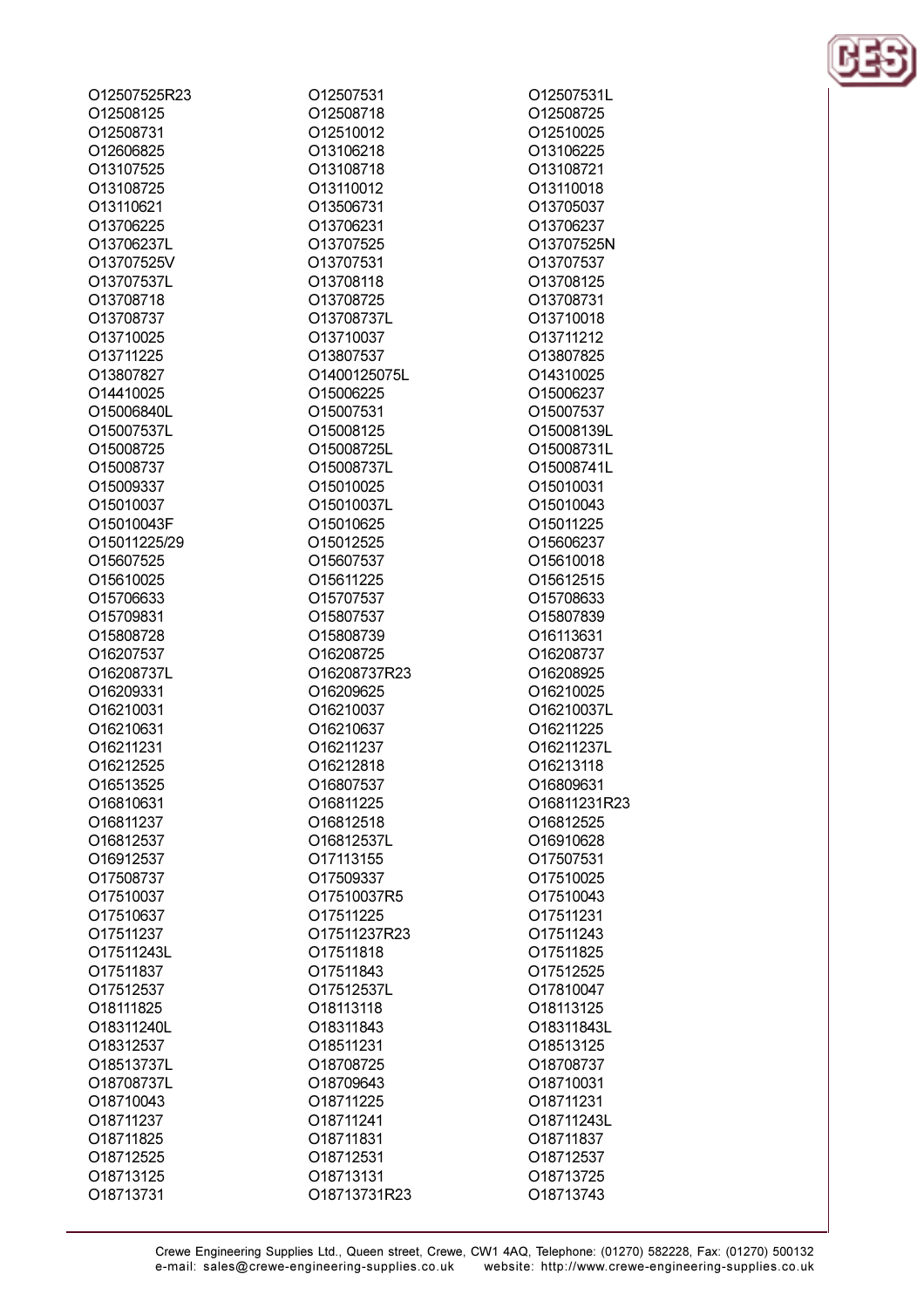

| O18714325    | O18715018    | O18715025    |
|--------------|--------------|--------------|
| O18912550L   | O18913125    | O18913737    |
| O1900170068K | O1900170068L | O19311243L   |
| O19311843    | O19313750    | O19512550    |
| O19513751    | O19516025R23 | O19810037L   |
| O19812525    | O19812531L   | O19812537L   |
| O20008737    | O20010025    | O20010025L   |
|              |              |              |
| O20010037    | O20010050    | O20010050L   |
| O20010050P   | O20010050R23 | O20011225    |
| O20011237    | O20011237L   | O20011243L   |
| O20011250    | O20011250L   | O20011825    |
| O20011837    | O20011843L   | O20012525    |
| O20012531L   | O20012537    | O20012537L   |
| O20012543    | O20012550    | O20012550L   |
| O20013143    | O20013143L   | O20013731    |
| O20013737    | O20013750    | O20013750L   |
| O20014331    | O20014343    | O20015025    |
| O20015025L   | O20015050    | O20015625    |
| O20509839    | O20611250    | O20611250L   |
| O20611256    | O20611531    | O20612537    |
| O20612550    | O20612550L   | O20613150    |
| O20613737    | O20613750    | O20613750L   |
| O20614331    | O20614331L   | O20615025    |
| O20615031    | O20615031V   | O20615037L   |
| O20615625    | O20908750    | O21211231    |
| O21211237    | O21212531    | O21212531L   |
| O21212537    | O21213731    | O21213737    |
| O21213737NR4 | O21213737P   | O21213737R23 |
| O21213737V   | O21213743L   | O21213750    |
| O21213775    | O21215031L   | O21215037    |
| O21215050    | O21215050L   | O21216225    |
| O21217518    | O21611847    | O21616131    |
| O21716034    | O21812543    | O21813750    |
| O21815037    | O21815043    | O21815637    |
| O21816237    | O21816818    | O21816837    |
| O21818750    | O21910643L   | O21911250    |
| O21912143L   | O21912543L   | O21913737L   |
|              |              | O22013750    |
| O21915037    | O21916237    | O22511831L   |
| O22116528    | O22510037    |              |
| O22511850    | O22512525    | O22512531    |
| O22512537    | O22512546    | O22512550    |
| O22512550L   | O22513150    | O22513150L   |
| O22513193    | O22513737    | O22513737L   |
| O22513739    | O22513750    | O22513750L   |
| O22515031    | O22515031L   | O22515037    |
| O22515037L   | O22515037NR4 | O22515037P   |
| O22515050    | O22515050L   | O22516231    |
| O22516237    | O22516237L   | O22516250    |
| O22516831    | O22517531    | O22517537    |
| O23112515    | O23112546    | O23113743    |
| O23116231    | O23117525    | O23713731    |
| O23713737    | O23713750    | O23713750L   |
| O23714337L   | O23715031    | O23715037    |
| O23715050    | O23715056    | O23715637    |
| O23715650L   | O23716231    | O23716237    |
| O23716237K   | O23716237L   | O23716237R23 |
| O23716250    | O23716831    | O23717531    |
| O23717537    | O23717537L   | O23718137F   |
| O23718725    | O23720025    | O24314347L   |
| O24314350L   | O24315025    | O24315650    |
|              |              |              |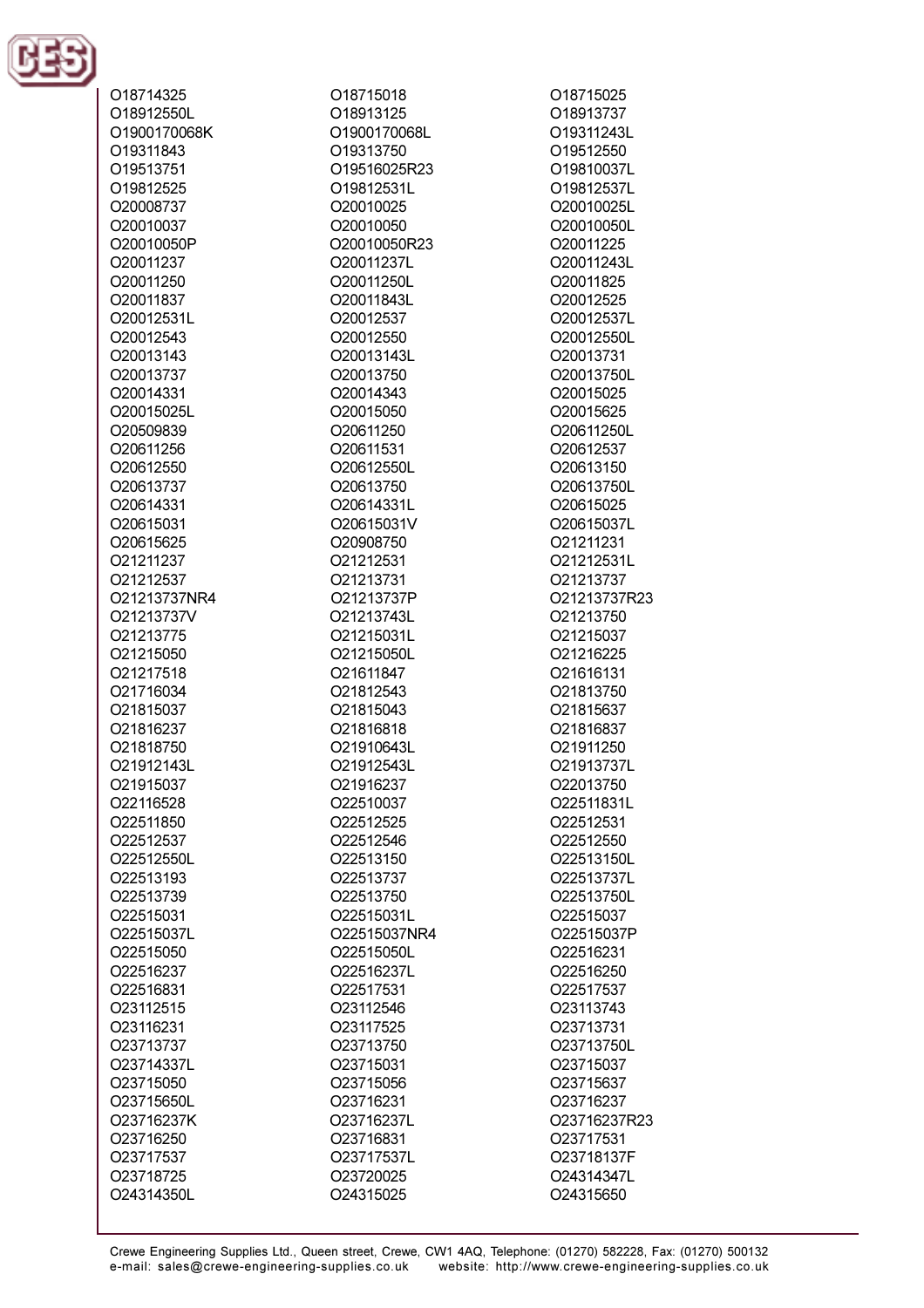O24315650L O24316850L O24319325 O24416237L O24518931 O<sub>25013537</sub> O25013750L O25014350 O25015031L O25015037A6 O25015062L O25015650 O25016250 O25016837 O25017531 O<sub>25017537</sub> O25017550L O25018137 O25018750 O25019337 O25020025 O25616237 O25618725 O25719337 O26214350L O26215059L O26216250L O26217550 O26218137 O26218737 O26220631 O26817537 O26817575 O26821231 O26916850L O26919350 O26920050 O27512550 O27513750L O27516250L O27517537 O27517550R5 O27518150 O27518737 O27518750 O27520025 O27520037L O27520050 O27521237 O27522537R5 O28118737 O28415650/70 O28713737R23 O28716250L O28717550 O28718737 O28718750L O28720050L O28721243

O28721268L

O24316237 O24317537L O24411237 O24416247 O24518939 O25013737 O25013750R6 O25014662C O25015031V O25015050 O25015131L O25016231 O25016250L O25016837R4 O25017531L O25017537L O25017550LR8 O25018731 O25018750L O25019337L O25615062L O25616831 O25619331L O26212550L O26215050 O26216237 O26216850 O26217550L O26218175LF O26218750 O26221218 O26817550 O26820037 O26915050L O26918750 O26920037 O26920050L O27513737L O27515050 O27516850L O27517550 O27517550R5V O27518725 O27518737L O27518750L O27520031L O27520037R21/A9 O27520050L O27521237V O27523731 O28318731 O28417550L O28715037 O28717525 O28717550L O28718737L O28720037 O28720637 O28721250 O28721850

O24316837L O24317550L 024411239 O24418931 O25012537 O<sub>25013750</sub> O25014331 O25015025 O25015037 O25015050L O25015631 O25016237 O25016831 O25016850 O25017531R23 O25017550 O25018125 O25018737 O25019331L O25019343 O25615650L O25616831L O25621818 O26213737 O26215050L O26216250 O26217537 O26218131 O26218731 O26218750L O26815637 O26817550L O26820050 O26915637 O26918750L O26920037L O27220059 O27513750 O27515050L O27517531 O27517550L O27517550S O27518731 O27518743 O27519337 O27520037 O27520037R6 O27521231 O27522537 O27819331L O28321639 O28420643 O28716250 O28717537 O28717550R23 O28718747 O28720050 O28721237 O28721268 O28722537

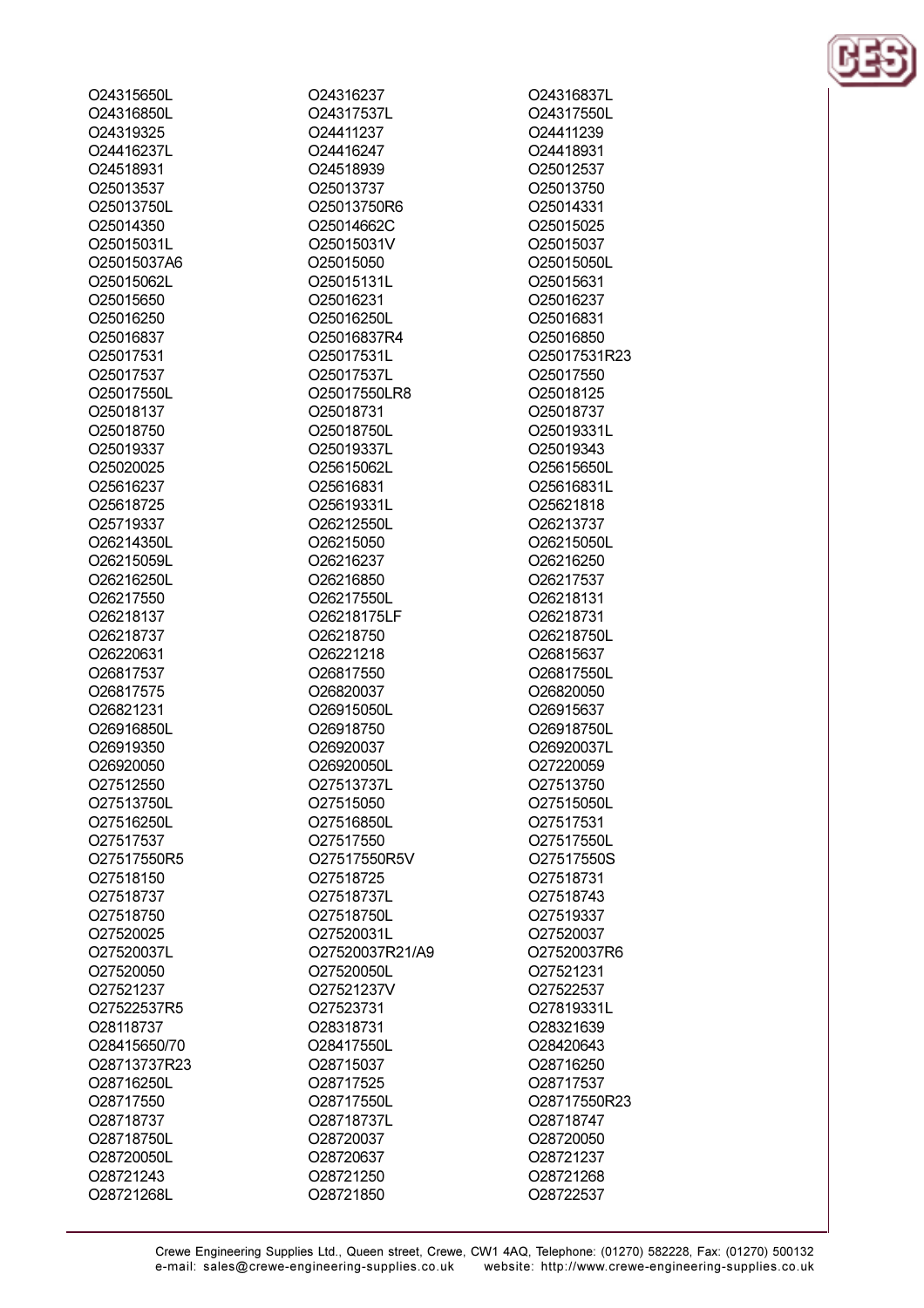

| O28722550L             |
|------------------------|
| O30008725              |
| O30015037              |
| O30016250L             |
| O30017550L             |
| O30018750              |
| O30019350              |
|                        |
| O30020037L             |
| O30020050R6            |
| O30021237L             |
| O30021837              |
| O30022537L             |
| O30022550L             |
| O30616850              |
| O30623131              |
| O31221250              |
| O31222537L             |
|                        |
| O31223737              |
| O31224350              |
| O31817550              |
| O31820050              |
| O31823137              |
| O31918750              |
| O31922537              |
| O32510025F             |
| O32520050L             |
| O32522537K             |
|                        |
| O32522550F             |
| O32523750              |
| O32525037              |
| O32525050L             |
| O33123137              |
| O33523737L             |
| O33524851              |
| O33526037              |
| O33721250L             |
| O33722537R23           |
| O33722550L             |
|                        |
| O33723750              |
| O33723793              |
| O33725050              |
| O33725637              |
| O33726231              |
| O33726250              |
| O33728718              |
|                        |
|                        |
| O35020050              |
| O35021250              |
| O35022543              |
| O35022562              |
| O35025037              |
| O35025050L             |
| O35026250              |
| O35026837              |
| O35027550              |
| O35425050L             |
| O35427550L             |
|                        |
| O36223750              |
| O36224837L             |
| O36225050<br>O36226250 |

O28723731 O30012550 O30016231 O30017537 O30018737 O30018750L O30019350L O30020050 O30020637 O30021250 O30022521L O30022537R6 O30023737 030617550L O31219850L O31221250L O31223125/37L O31223737L O31225050 O31818750 O31820637 O31823150 O31918750L O31925037K O32518750L O32520762 O32522543 O32522550L O32523750L O32525037R23 O32525050R23 O33523131 O33523768L O33525037 O33720050L O33721850 O33722550 O33723150 O33723750L O33724350 O33725050L O33725675LF6 O33726237 O33726256R23 O33730037 O35020050L O35022537 O35022543L O35023750 O35025043 O35025062 O35026250L O35026850 O35027550L O35425650L O35523768RL8A O36223750L O36225037L O36226225 O36226250L

O28918743 O30013750L O30016237 O30017550 O30018737R6 O30018750R1 O30020037 O30020050L O30020637L O30021250L O30022537 O30022550 O30025031 O30620050L O31221237 O31222537 O31223137 O31223750 O31615659 O31818750L O31820645 O31917550 O31920687 O31925043L O32520050 O32521237 O32522550 O32523137 O32524337 O32525050 O32725037 O33523131L O33524439 O33525046L O33721250 O33722537 O33722550F O33723737 O33723750R23 O33725037 O33725050R5 O33726225 O33726237R23 O33727550 O34823750L O35021243L O35022537L O35022550L O35023750R6 O35025050 O35026237S O35026253 O35027537 O35425047 O35426250L O36223743 O36224837 O36225047 O36226247 O36227550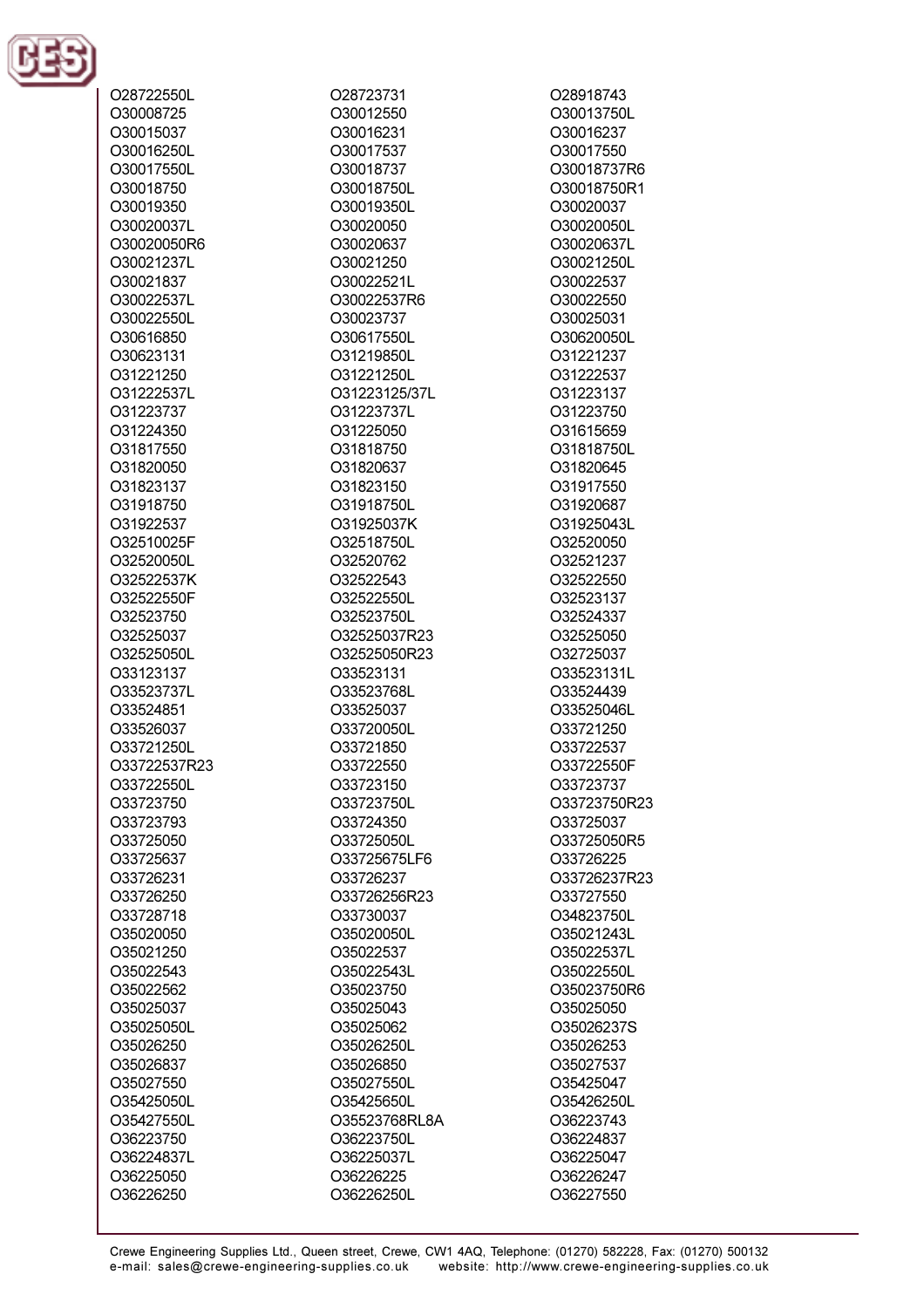O36227556L O36228750 036823846 O37525037 O37526250 O37526268R22 O37527550 O37527562 O37528150L O37529337R23 O37530050L O37628737L O38725050 O38727537KLOZ O38728725L O38729343L O38825050L O38827550L O38928950L O39330650L O40023750 O40027550 O40027570L O40030043 O40030050L O40031250 O40032550 O40033750L O41226262 O41231250 O41235037 O41331250 O42531850 O42532550 O42532550VA O43733762 O43833750L O45030062L O45032550 O45033737 O45035037R6 O45035050L O45035062R6 O45036250 O45635650 O46233737 O46236250L O47531250 O47532550L O47534350 O47535050L O47537550 O47540050 O48735043 O48735087 O48738750 O49335050 O500337131 O50035050L O50037550

O36228731 O36324851L O37517543 O37525050 O37526250L O37527531 O37527550L O37527562R5 O37528737 O37530037 O37531237 O38724337 O38725050L O38727550 O38728750 O38729350L O38827547 O38828150P O39325537 O40020050 O40026250 O40027550L O40028756R23 O40030043L 0400300621 O40031250L O40032550L O40035068 O41228758 O41232550R23 O41236262 O42527543 O42532531 O42532550L O42532562 O43735043 O45030050 O45031250 O45032550L O45033750 O45035043R6 O45035050P O45035068 O45037546R6 O46133768 O46235650 O46333737L O47531250L O47533750 O47534350L O47535062 O47537550L O48732550L O48735050 O48735091 O48740056L O50031843 O50033762R6 O50035650L O50040043

O36228737 O36326246L O37523750 O37525050L O37526262R6 O37527543 O37527550R6 O37528150 O37528750 O37530037L O37627543 O38725043R6 O38725050R6 038727550L O38729343 O38730037 O38827550 O38831250 O39329350L O40020050L O40026850 O40027550R23 O40030037L O40030050 040030075L O40032537L O40033750 O40630050L O41230056L O41235031 O41326262L O42530050 O42532537 O42532550V O43733750 O43737532 O45030062 O45031250L O45032562L O45034350 O45035050 O45035050R23 O45036231 O45037550 O46233156F O46236250 O46336250L O47532550 O47533750L O47535050 O47536250 O47537550R23 O48733750 O48735050L O48738743 O48836237 O50032562 O50035050 O50036247L O50040050

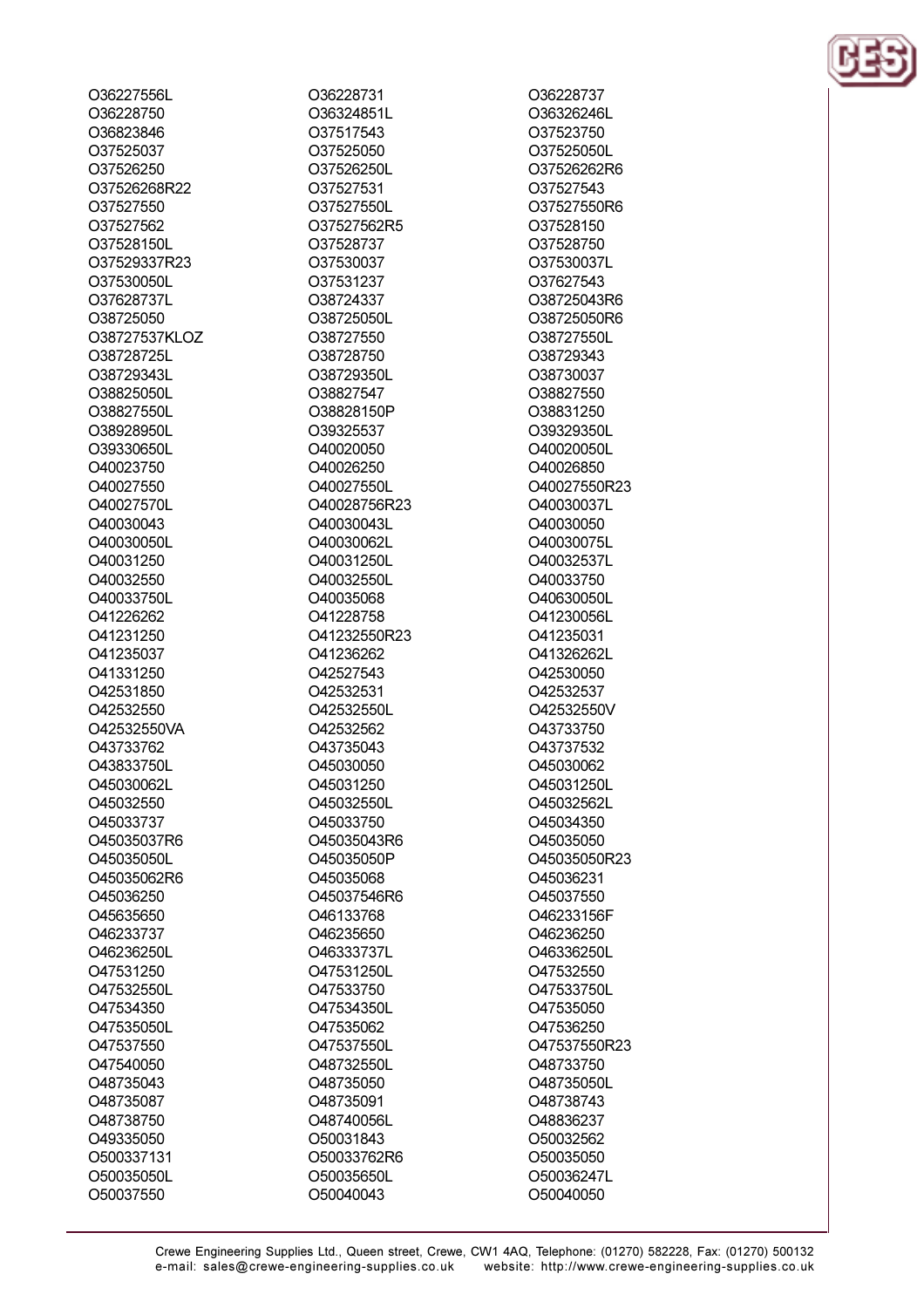

| O50040050L  | O50040056L  | O50041250    |
|-------------|-------------|--------------|
| O50041847L  | O50042550   | O50438786    |
| O51223750   | O51236250L  | O51236850L   |
| O51237550   | O51237593L  | O51238750    |
| O51239347   | O51240050   | O51240056    |
| O51240650   | O51241351   | O51336850    |
| O51336850L  | O51338750   | O51338750L   |
| O51340056L  | O51931850L  | O51933150    |
| O51933750L  | O52533743   | O52535050L   |
| O52536250   | O52536250L  | O52537550    |
| O52537550L  | O52537562   | O52537562L   |
| O52538750L  | O52540050   | O52540062L   |
| O52542525   | O52542550   | O52545043    |
| O53135043   | O53733743L  | O53743743    |
| O53744350L  | O53745050   | O55040050    |
| O55040050L  | O55041256L  | O55042537    |
|             | O55042550L  |              |
| O55042537L  |             | O55045037R6  |
| O55045043   | O55045043R6 | O55045050    |
| O55045050K  | O55045050L  | O55047537    |
| O56236250L  | O56242550   | O56242550L   |
| O56243746   | O56246250   | O56336850L   |
| O56337550L  | O56342550   | O56838750L   |
| O56838775L  | O56931187   | O56938775L   |
| O57540050   | O57540056L  | O57541243L   |
| O57545050   | O57545056L  | O57546250    |
| O57546256   | O57547537   | O57547537L   |
| O57547550   | O57547550L  | O57547556    |
| O57547556L  | O57550043   | O57550050    |
| O59323741   | O59423741   | O60042556L   |
| O60042575L  | O60043750L  | O60043753    |
| O60045075   | O600462106  | O600475106   |
| O60047556   | O60047556L  | O60047562    |
| O60047562R6 | O60047587   | O60050050    |
| O60050050L  | O60050056   | O60050056L   |
| O60052556L  | O60056287   | O60649350    |
| O61025041   | O61250050L  | O61252550    |
| O61350650   | O61351250   | O62543743L   |
| O62543756L  | O625475112  | O62548756L   |
| O62550056   | O62552550   | O62552556L   |
| O625550125  | O62555056   | O62555056L   |
| O631476112  | O631550125  | O63745056L   |
| O63747550   | O63749350V  | O63750050    |
| O63756250   | O63845056L  | O65050656L   |
| O65052556   | O65052562L  | O65053750    |
| O65055050   | O65055071K  | O66256250    |
| O66257550   | O66257556L  | O67545056    |
| O67545056L  | O67550075   | O67552550    |
| O67552575   | O67552575L  | O67555050    |
| O67555050R1 | O67555056   | O67555062    |
| O67555062K  | O67555075   | O67557556L   |
| O68745050   | O68758750   | O68856256L   |
|             |             |              |
| O70048762L  | O70050050L  | O70053750L   |
| O70055050L  | O70057550   | O70058150    |
| O70059350   | O70060050   | O70060050R23 |
| O70062537   | O71962562   | O71962562R23 |
| O72555062   | O75060056   | O75060062L   |
| O75062550   | O75065050   | O75066262    |
| O77562550   | O77565050   | O77567550    |
| O80062575L  | O80065050   | O80070050    |
| O80070062   | O85070050L  | O85070075L   |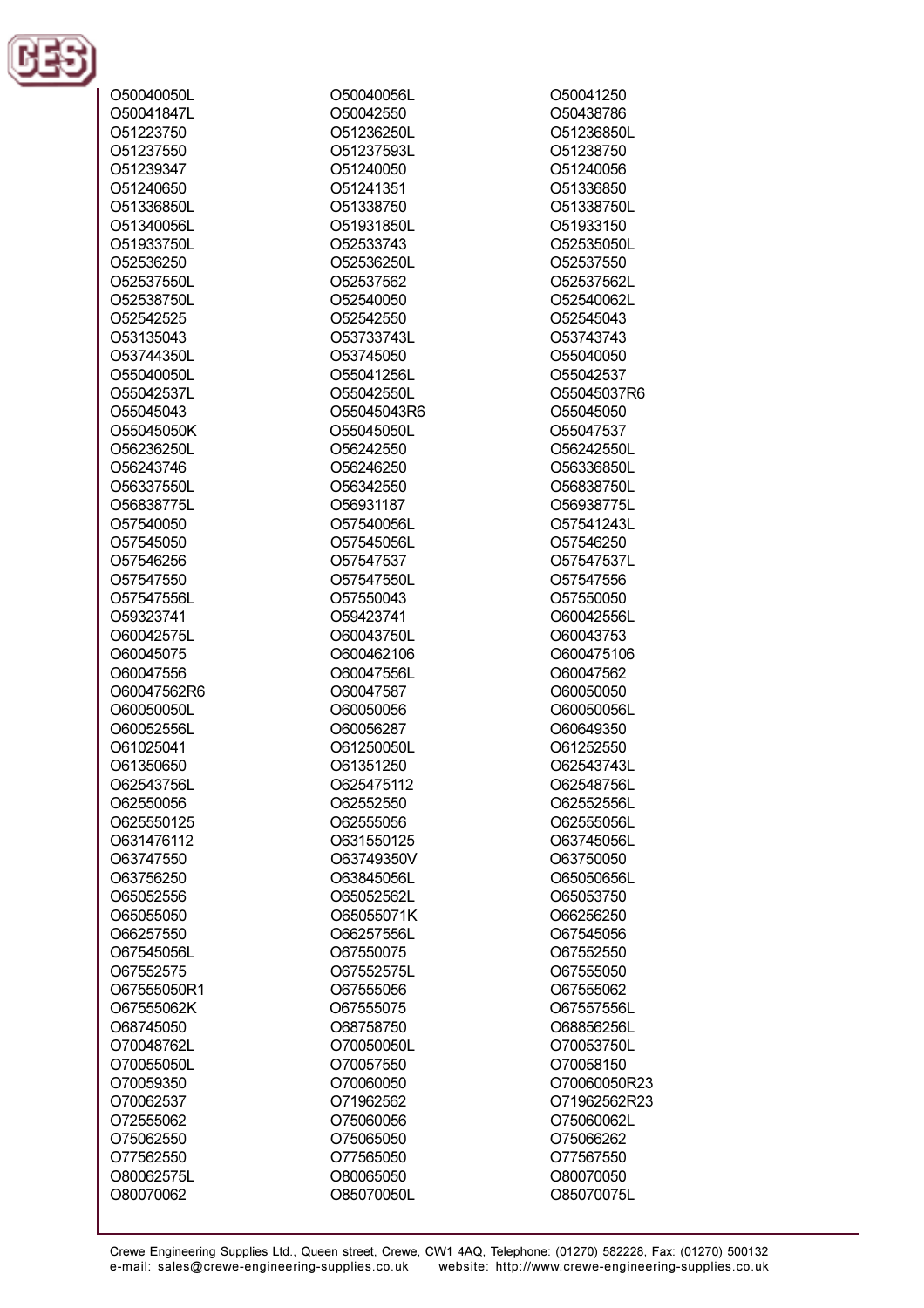| O88777534          |
|--------------------|
| O90080062          |
|                    |
| O92577556          |
| O95080075L         |
| <b>PAH500</b>      |
| PBR                |
| <b>PB1/2</b>       |
| PB1X1/2            |
| PB11/2             |
|                    |
| PB11/2X1/2         |
| <b>PB11/4A</b>     |
| <b>PB12</b>        |
| PB12B              |
| PB14A              |
| PB1525             |
| PB1625             |
| PB1822             |
| PB19               |
| PB <sub>2</sub> A  |
| <b>PB20</b>        |
|                    |
| PB2025             |
| PB21/2X            |
| PB21/2X13/4        |
| PB21/4X11/2        |
| PB2226             |
| PB23/8X1M          |
| PB2630             |
| PB3/4              |
| <b>PB3/8A</b>      |
| PB3X13/4           |
|                    |
| PB3035             |
| PB31/2             |
| PB31/2C            |
| PB31/2S            |
| PB4                |
| PB41/2             |
| PB <sub>5</sub> A  |
| PB6                |
|                    |
| PB8                |
| PCJ60              |
| <b>PCRB</b>        |
| <b>PC10</b>        |
| PC11A              |
| <b>PC12</b>        |
| PC12BA             |
| PC13B              |
| PC14B              |
| PC <sub>20</sub> B |
|                    |
| <b>PC22</b>        |
| PC <sub>23</sub> B |
| PDNF145-45         |
| PDNF245/10         |
| PEHDM13            |
| PEHDM19            |
| PEHDM25            |
| PEHDM8             |
| <b>PEHD1300</b>    |
| PEHD562            |
|                    |
| PEHM11             |
| PEHM14             |

O90075056 O90080062KLOZ O92580075 O95085062 **PAH562** PBSET1 **PB1/2A PB1X5/8 PB11/2A** PB11/2X3/4 PB11/4X3/4 PB12.220 PB13/4 PR1418 **PR16 PB17 PB1822A** PB1927 PB<sub>2</sub>X<sub>1</sub> PB2024 PB2030 PB21/2X1 PB21/4 PB21/4X11/4 PR2230 PB2428 PB2630A **PB3/4SQ** PB<sub>3</sub>A PB<sub>3</sub>X<sub>2</sub> PB3035A **PB31/2A** PB31/2D PB31/4 PB<sub>4</sub>A PB<sub>5</sub> PB<sub>5</sub>B PB<sub>6</sub>X<sub>2</sub> PB8A **PCR PCRC** PC<sub>10</sub>B PC<sub>11</sub>B PC<sub>12</sub>A **PC13 PC13C PC199E PC21** PC<sub>22</sub>B PDF14011/2 PDNF155/12 **PEA375** PEHDM14 PEHDM22 PEHDM27 **PEHD1010** PEHD375 **PEHM** PEHM12

PEHM15

O90075075 O90080075 O92582562 PAHM19 **PAINT** PB<sub>1</sub> **PB1/4 PB10** PB11/2X1 PB11/4 PB11/8X1/2 **PB12A** PB13/4X1 **PR15** PB1622 **PB18** PB1825 PB<sub>2</sub> PB2X11/4 **PB2024A** PB21/2 PB21/2X11/2 **PB21/4X PB22** PB23/4X2 PB2530 PB<sub>3</sub> **PB3/8** PB3X11/2 PB3X21/2 PB3038 PB31/2B PB31/2E **PB31/4A** PB4X21/4 PB5/16 PB51/2X31/2 **PB7/8** PC **PCRA PCRD PC11** PC11BA PC<sub>12</sub>B PC<sub>13</sub>A **PC14 PC20** PC<sub>21</sub>B **PC23** PDF14011/4 PDNF15523/16 **PEH** PEHDM17 PEHDM24 PEHDM30 **PEHD1187** PEHD525 PEHM10 PEHM13 PEHM16

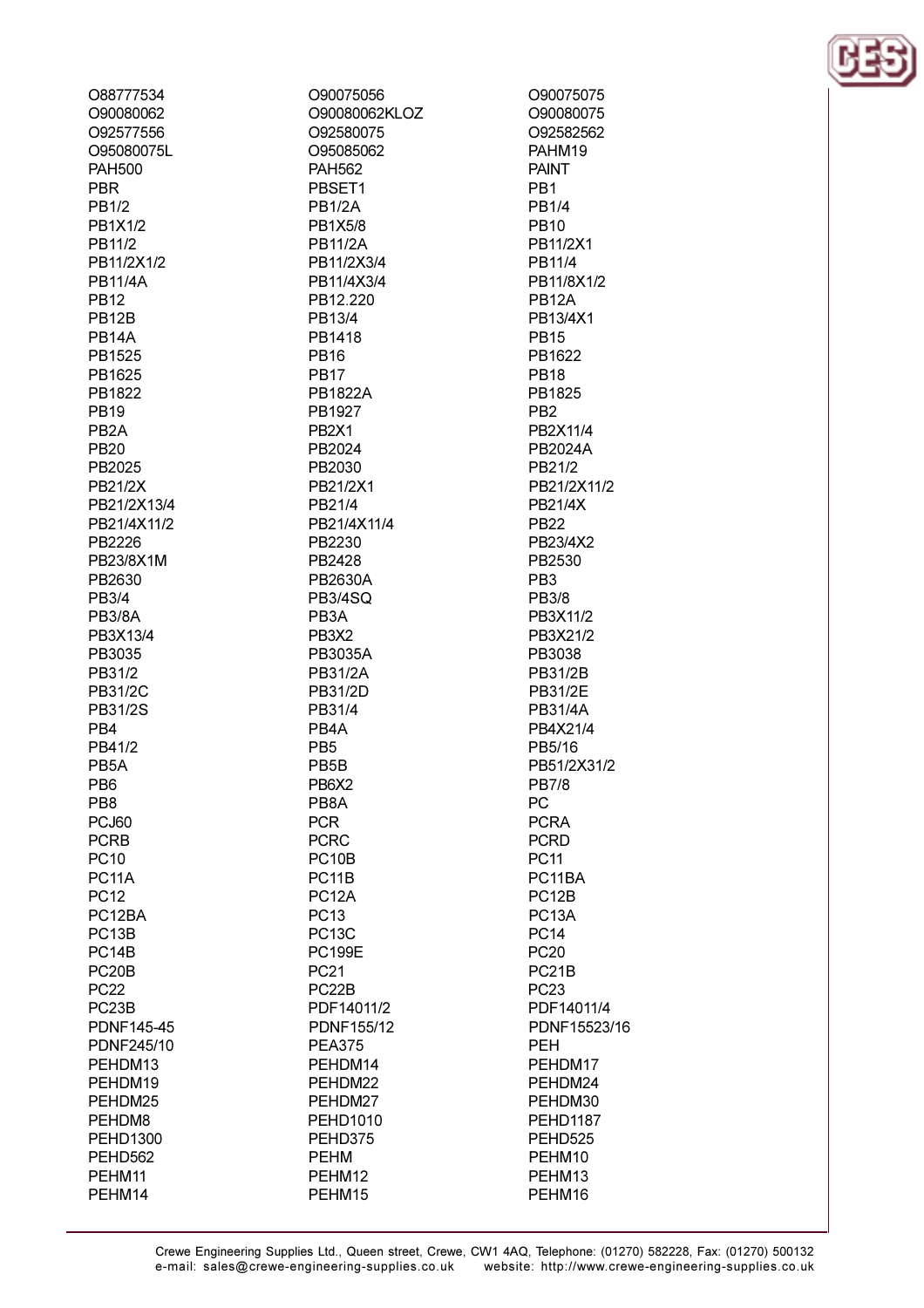

| PEHM17             | PEHM <sub>18</sub>  | PEHM19               |
|--------------------|---------------------|----------------------|
| PEHM20             | PEHM21              | PEHM22               |
| PEHM23             | PEHM24              | PEHM25               |
| PEHM27             | PEHM30              | PEHM32               |
| PEHM33             | PEHM36              | PEHM8                |
| PEH1010            | PEH1062             | <b>PEH1125</b>       |
| PEH1250            | PEH1300             | <b>PEH375</b>        |
| <b>PEH500</b>      | <b>PEH600</b>       | <b>PEH625</b>        |
| <b>PEH687</b>      | <b>PEH750</b>       | <b>PEH812</b>        |
| <b>PEH875</b>      | <b>PEH937</b>       | PEM <sub>10</sub>    |
| <b>PEM12</b>       | PEM <sub>14</sub>   | PEM17                |
| PEM19              | PEM <sub>8</sub>    | <b>PEPHS</b>         |
| <b>PERSPEX</b>     | <b>PESHP</b>        | PE100                |
| <b>PE125</b>       | PE150               | <b>PE200S</b>        |
| <b>PE250L</b>      | PE250LB             | PE500                |
| PE501              |                     |                      |
| <b>PE700</b>       | PE550<br>PF14011/4  | PE600<br>PGAM27      |
|                    |                     |                      |
| PGHDM30            | PGHDM32             | PGHDM33              |
| PGHDM35            | PGHDM36             | <b>PGHD1300</b>      |
| <b>PGHD1312</b>    | PGHM22              | PGHM27               |
| PGHM30             | PGHM32              | PGHM33               |
| PGHM46             | PGHM85              | <b>PGH1500</b>       |
| <b>PGH1562</b>     | <b>PGH1687</b>      | PGH1812              |
| <b>PGH1937</b>     | <b>PGH2187</b>      | <b>PGH2250</b>       |
| <b>PGH2750</b>     | <b>PGH2937</b>      | <b>PGH3125</b>       |
| <b>PGSHS</b>       | <b>PHA500</b>       | <b>PHA750</b>        |
| PHHDM33            | PHHDM36             | PHHDM38              |
| <b>PHHD1000</b>    | <b>PHHD1125</b>     | <b>PHHD1187</b>      |
| <b>PHHD1250</b>    | PHHD1300            | <b>PHHD1312</b>      |
| <b>PHHD1670</b>    | PHHD750             | PHHD875              |
| PHHM19             | PHHM23              | PHHM24               |
| PHHM27             | PHHM30              | PHHM32               |
| PHHM36             | PHHM41              | PHHM46               |
| PHHM55             | PHH1062             | PHH1100              |
| <b>PHH1187</b>     | PHH1250             | PHH1300              |
| PHH1312            | PHH1390             | <b>PHH1480</b>       |
| PHH1500            | PHH1875             | PHH2250              |
| <b>PHH812</b>      | <b>PHH875</b>       | <b>PHPGS</b>         |
| PHSB <sub>10</sub> | PHSB10A             | PHSB10B              |
| PHSB <sub>12</sub> | PHSB12A             | PHSB <sub>12</sub> L |
| PHSB12LB           | PHSB16BL            | PHSB <sub>3</sub>    |
| PHSB3B             | PHSB4               | PHSB4B               |
| PHSB4L             | PHSB4LB             | PHSB4S               |
| PHSB <sub>5</sub>  | PHSB <sub>5</sub> B | PHSB5L               |
| PHSB5LB            | PHSB6               | PHSB6A               |
| PHSB6B             | PHSB6L              | PHSB6LB              |
| PHSB6LW            | PHSB7               | PHSB7B               |
| PHSB8              | PHSB8B              | PHSB8L               |
| PHSB8LB            | PHSB8W              | <b>PHSGP</b>         |
| <b>PHS10</b>       | PHS10F              | PHS10L               |
| PHS10LF            | <b>PHS12</b>        | PHS12EC              |
| PHS12F             | PHS12L              | PHS <sub>14</sub>    |
| PHS14F             | PHS14L              | PHS15AL              |
| PHS <sub>16</sub>  | PHS16F              | PHS <sub>16</sub> L  |
| PHS17              | PHS <sub>18</sub>   | <b>PHS20</b>         |
| PHS20A             | <b>PHS22</b>        | PHS22L               |
| PHS <sub>25</sub>  | <b>PHS40</b>        | PHS <sub>5</sub>     |
| PHS <sub>6</sub>   | PHS6L               | PHS <sub>8</sub>     |
| PHS8F              | PHS8L               | PH100                |
| PH125              | <b>PH175</b>        | PH325                |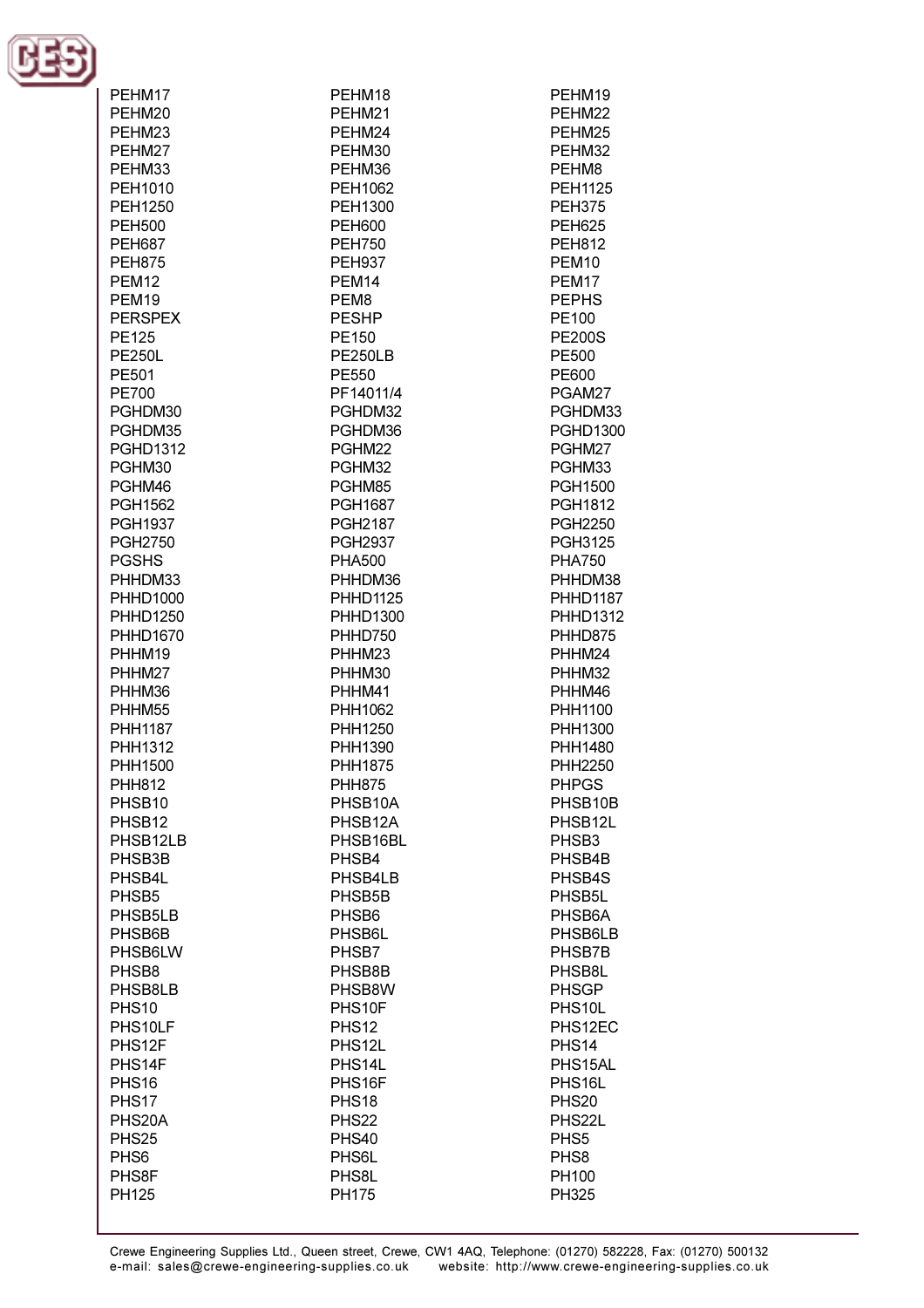| <b>PH91</b>         | PIPE                |
|---------------------|---------------------|
| PMWT10              | PM100               |
| <b>PM100C</b>       | <b>PM100G</b>       |
| PM101               | <b>PM101A</b>       |
| PM103               | <b>PM103GP</b>      |
| <b>PM200LB</b>      | <b>PM200LG</b>      |
| PM200LWA            | <b>PM250</b>        |
| <b>PM250B</b>       | <b>PM300L</b>       |
| <b>PM500</b>        | <b>PM500A</b>       |
| <b>PM500GA</b>      | PM501               |
| <b>PM600</b>        | PM601               |
| <b>PM700</b>        | <b>PM800</b>        |
| <b>PM801A</b>       | <b>PM801B</b>       |
| <b>PM801D</b>       | <b>PM801E</b>       |
| <b>PM801G</b>       | PM900               |
| PM901               | <b>PM901B</b>       |
| PM902               | PM903               |
| <b>PM903B</b>       | PM904               |
| PNA17/35            | PNA20/42            |
| <b>PNA25/47</b>     | PNA35/55            |
| PN1230              | <b>POLY</b>         |
| POLYC10             | POLYC15             |
| POLYC <sub>5</sub>  | POLYC5A             |
| <b>POLY33/4</b>     | <b>POLY51/2</b>     |
| POLY8               | POL11/4             |
| POL13/4             | POL21/2             |
| POL3/4              | <b>POL5/8</b>       |
| POSB <sub>10</sub>  | POSB10L             |
| POSB10UL            | POSB <sub>12</sub>  |
| POSB12BL            | POSB12BS            |
| POSB3B              | POSB4               |
| POSB4B              | POSB4C              |
| POSB4LS             | POSB4S              |
| POSB <sub>5</sub> A | POSB5L              |
| POSB <sub>6</sub> A | POSB6B              |
| POSB7               | POSB7A              |
| POSB8               | POSB8A              |
| POSB8L              | <b>POS10</b>        |
| POS <sub>10</sub> L | POS10LF             |
| POS12F              | POS <sub>12</sub> L |
| <b>POS15</b>        | <b>POS16</b>        |
| POS <sub>16F</sub>  | POS <sub>16</sub> L |
| POS16LF             | <b>POS17</b>        |
| POS20F              | <b>POS22</b>        |
|                     |                     |
| <b>POS25</b>        | POS25A<br>POS2976   |
| POS2881             |                     |
| POS5419             | POS5513/WP          |
| POS6L               | POS6526             |
| POS6534             | POS6916S            |
| POS8L               | POTEM823R           |
| <b>POT807</b>       | <b>POT827</b>       |
| <b>POT831</b>       | <b>POT844</b>       |
| <b>PRM427</b>       | <b>PROM</b>         |
| PR6901              | PSR178116+GPW       |
| PSR212150           | PSR225162           |
| PSR314236           | PSR337275           |
| PSR412337           | <b>PS501</b>        |
| <b>PTA</b>          | <b>PTAA</b>         |
| <b>PTAS</b>         | <b>PTAW</b>         |
| <b>PTBA</b>         | <b>PTBB</b>         |

**PM100A PM100L PM102G PM200L PM200LW PM250A PM300S PM500G PM501G PM602 PM801 PM801C PM801F PM900A PM901C PM903A PNA12/28 PNA22/44** PNA40/62 **POLYCARBONATE** POLYC4 POLYC6 POLY6 **POL11/4A POL23/4 POL7/8** POSB10U POSB12B POSB<sub>3</sub> POSB4A POSB4L POSB<sub>5</sub> POSB<sub>6</sub> POSB6L POSB7L POSB8B POS10F **POS12 POS14** POS<sub>16</sub>A POS<sub>16LA</sub> **POS20** POS22L POS25L POS4200 POS<sub>6</sub> POS6533 POS<sub>8</sub> **POT805 POT828 PRM417 PRW209** PSR200137 PSR237175 PSR362300 **PT PTAB** PTB **PTBC** 

PK9509

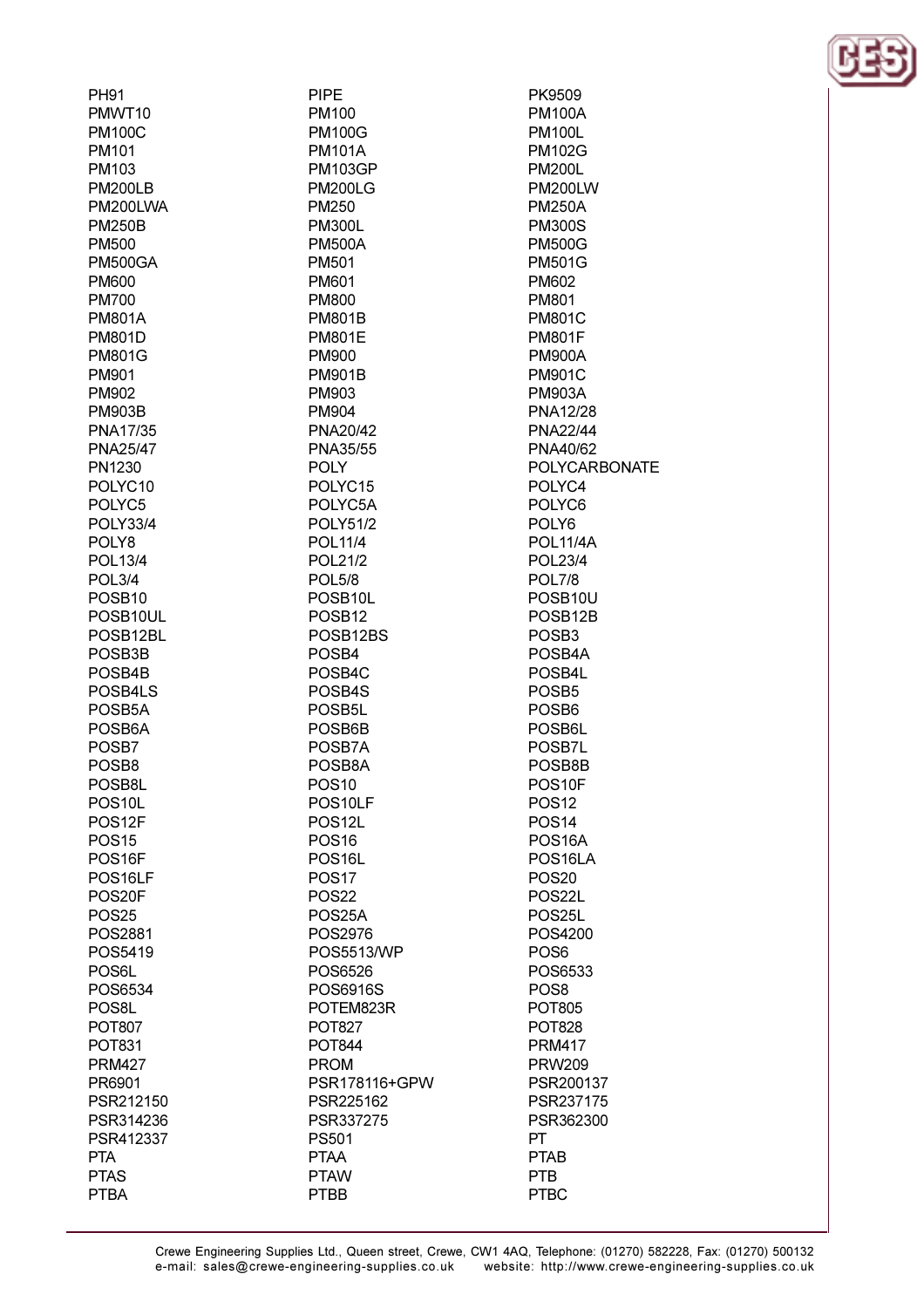

| <b>PTBD</b>     | <b>PTBE</b>     | <b>PTBF</b>      |
|-----------------|-----------------|------------------|
| <b>PTBG</b>     | PTBG5           | PTBH             |
| <b>PTBJ</b>     | <b>PTBK</b>     | <b>PTBL</b>      |
| <b>PTBM</b>     | <b>PTBS</b>     | <b>PTBSA</b>     |
| <b>PTBSB</b>    | <b>PTBSC</b>    | <b>PTBSD</b>     |
| <b>PTBSE</b>    | <b>PTBSF</b>    | <b>PTBSG</b>     |
| <b>PTBSH</b>    | <b>PTBSI</b>    | <b>PTC</b>       |
| <b>PTCN</b>     | <b>PTCS</b>     | <b>PTD</b>       |
| <b>PTDA</b>     | <b>PTDB</b>     | <b>PTDC</b>      |
| <b>PTDD</b>     | <b>PTDE</b>     | <b>PTDF</b>      |
| <b>PTDH</b>     | <b>PTDJ</b>     | <b>PTDK</b>      |
| <b>PTDL</b>     | <b>PTDM</b>     | <b>PTDN</b>      |
| <b>PTDO</b>     | <b>PTDP</b>     | <b>PTDQ</b>      |
| <b>PTDR</b>     | <b>PTDS</b>     | <b>PTDT</b>      |
| <b>PTDU</b>     | PTD212RK        | PTD <sub>5</sub> |
| <b>PTE</b>      | <b>PTFE</b>     | <b>PTFEA</b>     |
| <b>PTFEB</b>    | <b>PTFEC</b>    | <b>PTFED</b>     |
| <b>PTFEP</b>    | <b>PTFER</b>    | <b>PTFEX</b>     |
| <b>PTF4/2</b>   | <b>PTF4/25</b>  | PTF6/4           |
| <b>PTG</b>      | <b>PTGA</b>     | PTGA1            |
| PTGA2           | PTGA3           | PTGA4            |
| PTGA5           | PTGA6           | <b>PTGB</b>      |
| <b>PTGC</b>     | <b>PTGD</b>     | <b>PTGE</b>      |
| <b>PTGF</b>     | <b>PTGG</b>     | <b>PTGH</b>      |
| <b>PTGI</b>     | <b>PTGJ</b>     | <b>PTGLA</b>     |
| <b>PTGN</b>     | <b>PTGO</b>     | <b>PTGP</b>      |
| <b>PTHA</b>     | <b>PTHB</b>     | <b>PTHC</b>      |
| PTJ             | <b>PTJA</b>     | <b>PTJB</b>      |
| <b>PTJC</b>     | <b>PTJD</b>     | <b>PTJE</b>      |
| <b>PTJF</b>     | <b>PTM</b>      | <b>PTMA</b>      |
| <b>PTN</b>      | <b>PTNA</b>     | <b>PTNP</b>      |
| <b>PTP</b>      | <b>PTR</b>      | <b>PTS</b>       |
| <b>PTTP</b>     | <b>PTY</b>      | <b>PTYA</b>      |
| <b>PUNCH</b>    | PU <sub>6</sub> | <b>PVPJ1060</b>  |
| PVPJ12100       | PVPJ12140       | <b>PVPJ1260</b>  |
| <b>PVPJ1271</b> | <b>PVPJ1695</b> | PVPJ660          |
| PVPJ676         | PVPJ825         | PVPL10120        |
| PV094047        | PV095062        | PV100            |
| <b>PV1015K</b>  | PV106           | <b>PV125</b>     |
| <b>PV1251K</b>  | PV133094        | <b>PV137J</b>    |
| <b>PV140J</b>   | <b>PV143J</b>   | PV162112         |
| PV177118        | <b>PV180J</b>   | <b>PV190J</b>    |
| <b>PV200J</b>   | PV212150B       | <b>PV220J</b>    |
| PV225175        | <b>PV240J</b>   | PV250200         |
| <b>PV260J</b>   | <b>PV270J</b>   | PV275196         |
| PV275196A       | PV275196B       | PV275200         |
| <b>PV280J</b>   | <b>PV290J</b>   | <b>PV300J</b>    |
| <b>PV320J</b>   | PV325250        | PV334255         |
| <b>PV340J</b>   | <b>PV350J</b>   | PV350275         |
| PV354275        | <b>PV360J</b>   | PV375300         |
| <b>PV380J</b>   | PV393314        | <b>PV400J</b>    |
| <b>PV430J</b>   | <b>PV442J</b>   | <b>PV460J</b>    |
| <b>PV470L</b>   | <b>PV490J</b>   | PV492393         |
| <b>PV500L</b>   | <b>PV510L</b>   | <b>PV520J</b>    |
| <b>PV525L</b>   | <b>PV550J</b>   | <b>PV550L</b>    |
| <b>PV560L</b>   | <b>PV580J</b>   | <b>PV610J</b>    |
| <b>PV725L</b>   | <b>PV730J</b>   | <b>PV754J</b>    |
| <b>PV760J</b>   | <b>PV780L</b>   | <b>PV795L</b>    |
| <b>PV840L</b>   | <b>PV865L</b>   | <b>PV915L</b>    |
| <b>PV980J</b>   | <b>PW450/P</b>  | P01              |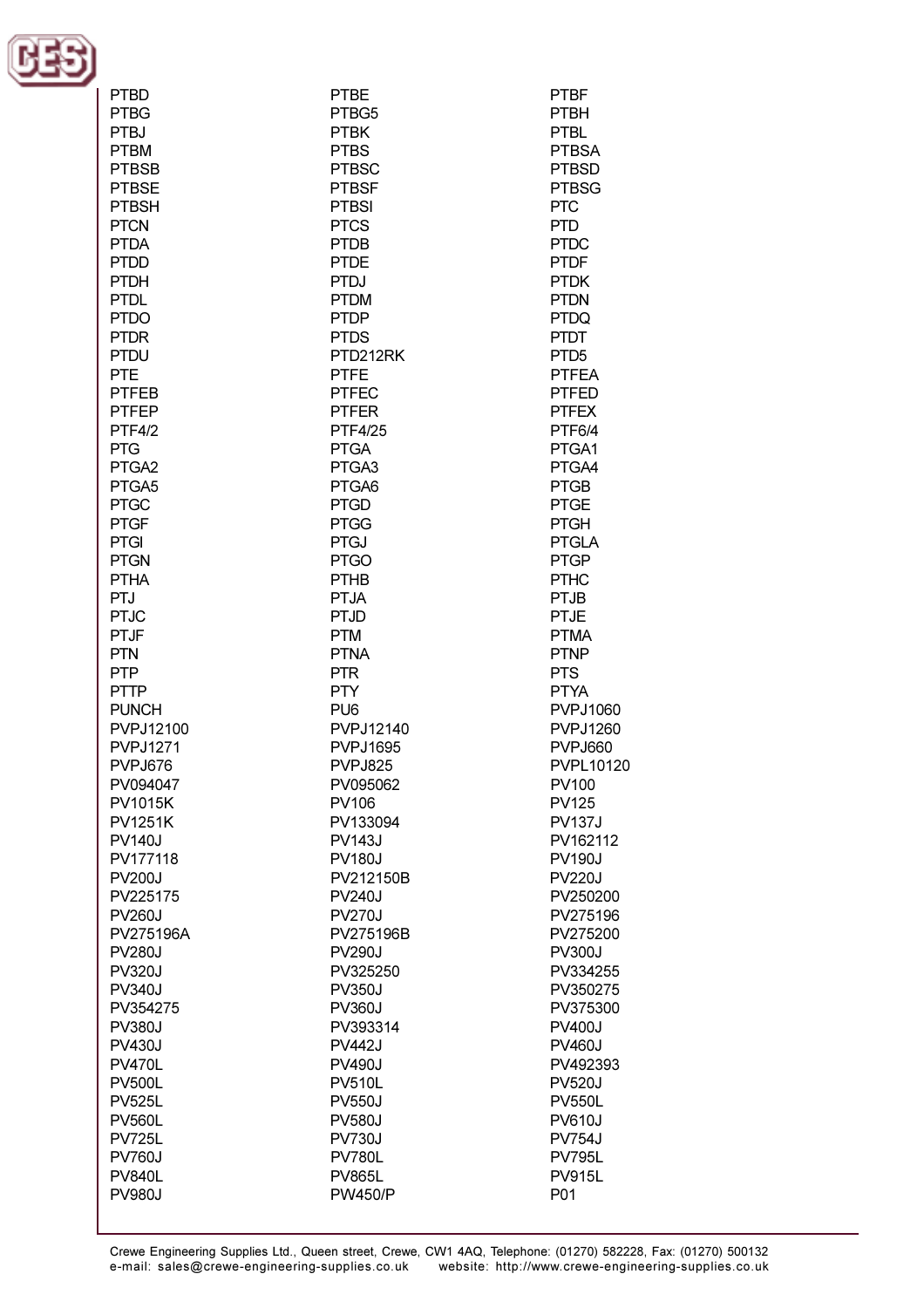P<sub>02</sub> P04. **P05S** P06SC35 **P07S** P<sub>10</sub> **P30** P3112XDC  $QJL1/2$ QJL11/2 **QJL11/4LOC** QJL13/4 QJL13/8LOC  $Q<sub>II</sub> 17/8$ QJL21/2 **QJL21/4LOC** QJL3 QJL3LOC QJL31/4 QJL33/4LOC  $QJL41/2$ QJL43/4 QJL5/8 **QJL51/2LOC QJL61/2LOC** QJL7LOC QJM11/2 QJM11/4LOC QJM13/4 QJM13/8LOC QJM17/8 QJM2LOC QJM21/4 QJM23/4LOC  $QJM3/4LOC$ QJM31/2LOC QJM33/4 QJM4 QJM41/2LOC QJM43/4 QJM5/8 QJM51/2LOC QJ1988 QJ203 QJ205  $QJ207$ QJ208LOC QJ209LOC QJ211LOC QJ213LOC QJ215 QJ217LOC  $QJ219$ QJ221 QJ236 QJ303 QJ305LOC QJ307 QJ308LOC QJ310

P<sub>0</sub>3 P<sub>05</sub> P05SC35/M05HNA P06SE P<sub>08</sub> **P204RR6** P31 P32 QJL1/2LOC **QJL11/2LOC** QJL11/8 QJL13/4LOC QJL15/8  $Q.H.2$ QJL21/2LOC  $QJL23/4$ QJL3/4 QJL31/2 QJL31/4LOC QJL4 QJL41/2LOC **QJL43/4LOC** QJL5/8LOC  $QJL6$  $QJL7/8$ QJM1 QJM11/2LOC QJM11/8 QJM13/4LOC QJM15/8 QJM17/8LOC QJM21/2 QJM21/4LOC QJM3 QJM3LOC QJM31/4 QJM33/4LOC QJM4LOC QJM41/4 QJM43/4LOC QJM5/8LOC QJM6  $O.J201$ QJ203LOC QJ206 QJ207LOC QJ208NR QJ210 QJ212 QJ214 QJ216 QJ218 QJ219LOC QJ228 QJ238 QJ304 QJ306 QJ307LOC QJ309 QJ310LOC

P<sub>04</sub> P05I **P<sub>06</sub> P07 P08S** P3X26 P3106XDC QJL1 QJL1LOC  $QJL11/4$ QJL11/8LOC QJL13/8 QJL15/8LOC  $0.1121$  OC QJL21/4 QJL23/4LOC QJL3/4LOC QJL31/2LOC QJL33/4 QJL4LOC QJL41/4  $QJL5$ QJL51/2  $0.1161/2$ **O.II 7/8I OC.** QJM1LOC QJM11/4 QJM11/8LOC QJM13/8 QJM15/8LOC QJM<sub>2</sub> QJM21/2LOC QJM23/4  $QJM3/4$ QJM31/2 QJM31/4LOC QJM33/8 QJM41/2 QJM41/4LOC QJM<sub>5</sub> QJM51/2 **QJM7/8**  $QJ202$ QJ204 QJ206LOC  $O.J208$ QJ209 QJ211 QJ213 QJ214LOC QJ217 QJ218LOC  $QJ220$ QJ232 QJ302LOC QJ305 QJ306LOC QJ308 QJ309LOC QJ311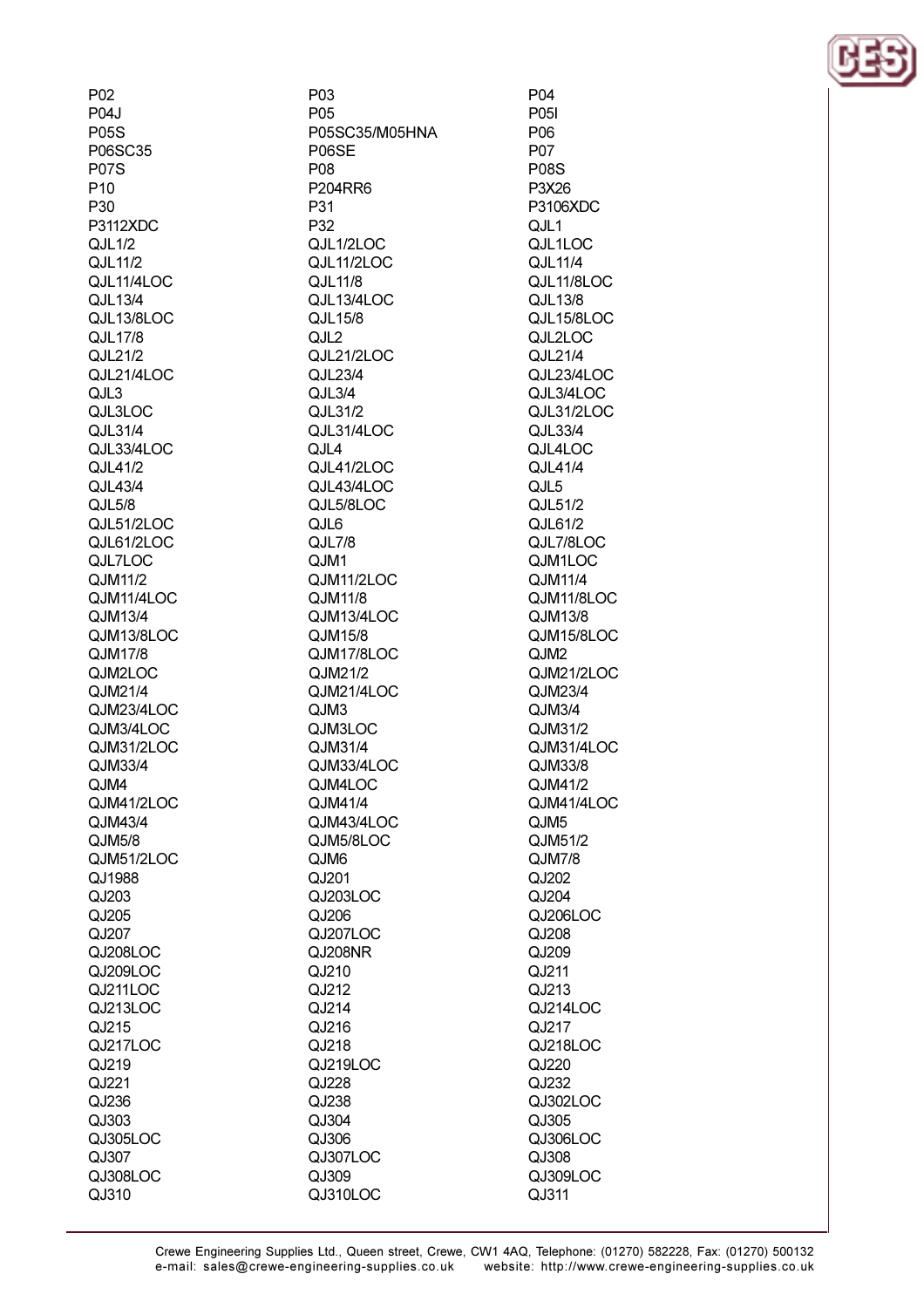

| QJ311LOC | QJ312    | QJ312LOC |
|----------|----------|----------|
|          |          |          |
| QJ312NR  | QJ313    | QJ313LOC |
| QJ314    | QJ314C4  | QJ314LOC |
|          |          |          |
| QJ315    | QJ315LOC | QJ316    |
| QJ317    | QJ318    | QJ318LOC |
|          |          |          |
| QJ319    | QJ319LOC | QJ320    |
| QJ321    | QJ322    | QJ322LOC |
|          |          |          |
| QJ323    | QJ324    | QJ326    |
| QJ328    | QJ330    | QJ405    |
|          |          |          |
| QJ405LOC | QJ406    | QJ406LOC |
| QJ407    | QJ407LOC | QJ408    |
|          |          |          |
| QJ408LOC | QJ409    | QJ409LOC |
| QJ410    | QJ410LOC | QJ411    |
| QJ411LOC | QJ412    | QJ412LOC |
|          |          |          |
| QJ413    | QJ413LOC | QJ414    |
| QJ414LOC | QJ415    | QJ415LOC |
|          |          |          |
| QJ416    | QJ416LOC | QJ417    |
| QJ418    | QJ418LOC | QJ419    |
|          |          |          |
| QJ420    | QJ420LOC | QN0L11   |
| QN0224   | QN20110  | QN20210  |
|          |          |          |
| QP1/2    | QRCG     | QRC1     |
| QRC1/2   | QRC1/2A  | QRC1/2B  |
| QRC1/2C  | QRC1/2D  | QRC1/2E  |
|          |          |          |
| QRC1/2F  | QRC1/2G  | QRC1/2H  |
| QRC1/2I  | QRC1/2J  | QRC1/2K  |
|          |          |          |
| QRC1/2L  | QRC1/2M  | QRC1/2N  |
| QRC1/2RK | QRC1/4   | QRC1/4A  |
|          |          |          |
| QRC1/4AA | QRC1/4B  | QRC1/4C  |
| QRC1/4D  | QRC1/4E  | QRC1/4F  |
| QRC1/4G  | QRC1/4H  | QRC1/4I  |
|          |          |          |
| QRC1/4J  | QRC1/4K  | QRC1/4L  |
| QRC1/4M  | QRC1/4N  | QRC1/40  |
|          |          |          |
| QRC1/4P  | QRC1/4PA | QRC1/4Q  |
| QRC1/4R  | QRC1/4S  | QRC1/4T  |
| QRC1/4U  | QRC1/4Y  |          |
|          |          | QRC1/4YA |
| QRC1/4Z  | QRC1/4ZA | QRC1/8   |
| QRC1/8A  | QRC1/8B  | QRC1/8C  |
|          |          |          |
| QRC1/8D  | QRC1/8E  | QRC1/8F  |
| QRC1/8H  | QRC1A    | QRC1B    |
| QRC1C    | QRC1N    | QRC10    |
|          |          |          |
| QRC11/2  | QRC11/2A | QRC11/2B |
| QRC11/2C | QRC2     | QRC3     |
|          |          |          |
| QRC3/4   | QRC3/4A  | QRC3/4B  |
| QRC3/4C  | QRC3/4CR | QRC3/4M  |
|          |          |          |
| QRC3/8   | QRC3/8A  | QRC3/8B  |
| QRC3/8C  | QRC3/8D  | QRC3/8E  |
| QRC3/8F  | QRC3/8G  | QRC3/8H  |
|          |          |          |
| QRC3/8I  | QRC3/8K  | QRC3/8L  |
| QRC3/8M  | QRC3/8N  | QRC3B    |
|          |          |          |
| QRC4     | QRC6     | QRC6A    |
| QRP1     | QRP1/2   | QRP1/2A  |
| QRP1/2B  | QRP1/2C  | QRP1/2D  |
|          |          |          |
| QRP1/2E  | QRP1/2F  | QRP1/2H  |
| QRP1/2I  | QRP1/2J  | QRP1/2L  |
|          |          |          |
| QRP1/2N  | QRP1/4   | QRP1/4A  |
| QRP1/4AA | QRP1/4B  | QRP1/4BA |
|          |          |          |
| QRP1/4C  | QRP1/4E  | QRP1/4F  |
| QRP1/4G  | QRP1/4H  | QRP1/4I  |
| QRP1/4J  | QRP1/4K  | QRP1/4L  |
|          |          |          |
| QRP1/4M  | QRP1/4N  | QRP1/4O  |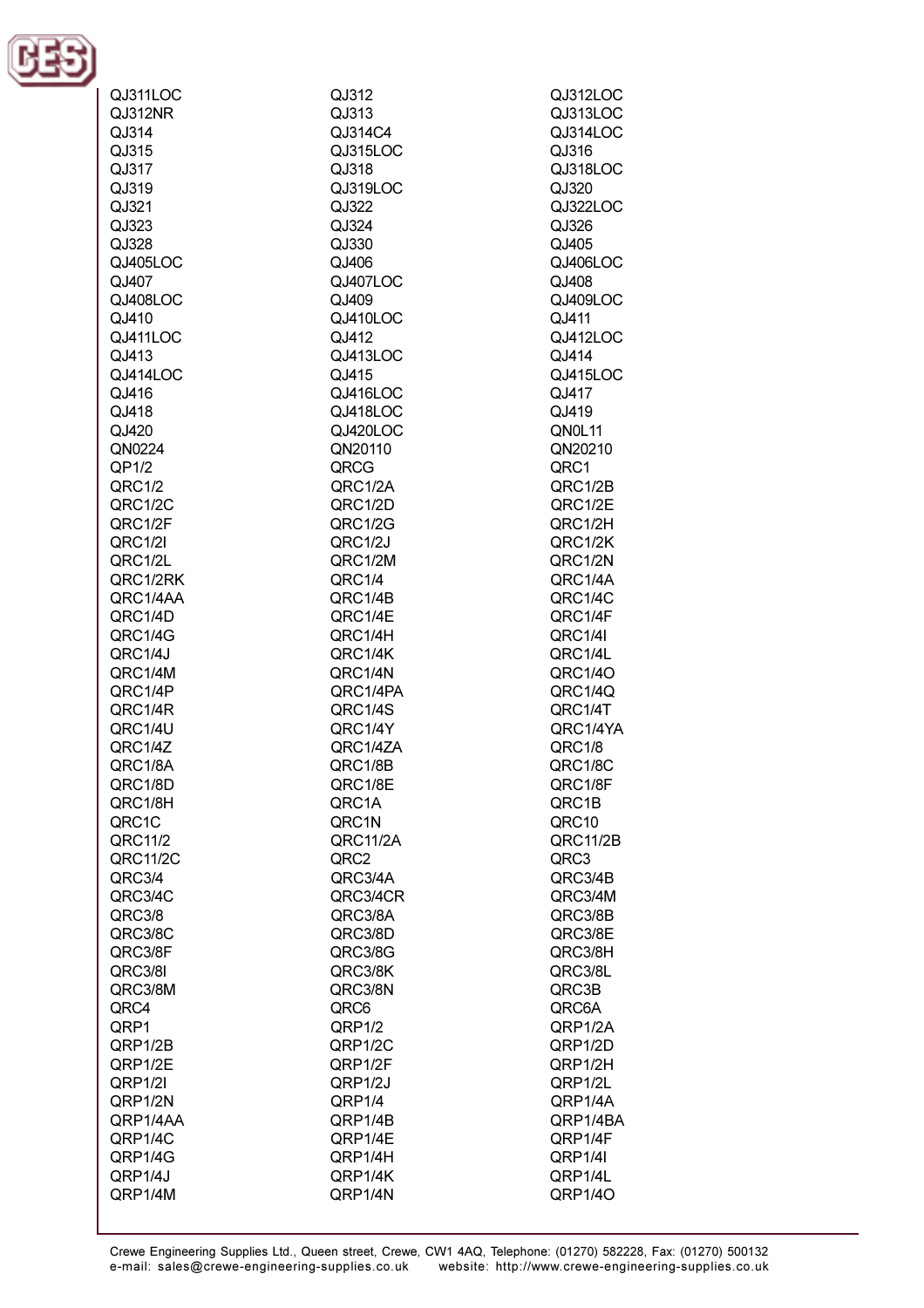| QRP1/4P                    | QRP1/4Q                        | QRP1/4R                        |
|----------------------------|--------------------------------|--------------------------------|
| QRP1/4S                    | QRP1/4T                        | QRP1/4U                        |
| QRP1/4V                    | QRP1/4W                        | QRP1/4X                        |
| QRP1/4Y                    | QRP1/4Z                        | QRP1/4ZA                       |
| QRP1/8A                    | QRP1/8B                        | QRP1/8C                        |
| QRP1/8D                    | QRP1/8E                        | QRP1/8F                        |
| QRP1/8G                    | QRP1/8H                        | QRP1B                          |
| QRP1N                      | QRP10                          | QRP11/2                        |
| QRP11/2A                   | QRP11/2B                       | QRP2                           |
| QRP21/2                    | QRP3/16                        | QRP3/4M                        |
| QRP3/8                     | QRP3/8A                        | QRP3/8B                        |
| QRP3/8C                    | QRP3/8D                        | QRP3/8E                        |
| QRP3/8F<br>QRP3/8J         | QRP3/8H<br>QRP3/8K             | QRP3/8I<br>QRP3/8L             |
| QRP3/8M                    | QRP3/8N                        | QRP5/16                        |
| QRP5/16A                   | QRP5/16B                       | QRP6                           |
| QR1/4                      | QR523                          | QR524                          |
| Q200                       | Q202                           | Q203                           |
| Q204                       | Q205                           | Q206                           |
| Q207                       | Q208                           | Q209                           |
| Q210                       | Q211                           | Q212                           |
| Q213                       | Q214                           | Q215                           |
| Q217                       | Q217LOC                        | Q218                           |
| Q219                       | Q219LOC                        | Q220                           |
| Q302                       | Q303                           | Q304                           |
| Q305                       | Q306                           | Q307                           |
| Q307LOC                    | Q308                           | Q309                           |
| Q309LOC                    | Q310                           | Q311                           |
| Q312                       | Q313                           | Q314                           |
| Q315                       | Q316                           | Q317                           |
| Q317LOC                    | Q320                           | Q320LOC                        |
| Q322                       | Q324                           | Q4010                          |
| Q4013                      | Q4014                          | Q405                           |
| Q406                       | Q407                           | Q408                           |
| Q409                       | Q410                           | Q411                           |
| Q412                       | Q413                           | Q416                           |
| Q417                       | Q418                           | Q419                           |
| Q4206                      | Q4228                          | RAB                            |
| RABRB1                     | RABRB11/2                      | RABRB20                        |
| RABRB30                    | RABR25                         | RAC06                          |
| RAC <sub>14</sub>          | RALE20NPP                      | RALE20NF                       |
| RALE25NPP                  | RALE25NPPB                     | RAXF720                        |
| RAXPZ430                   | <b>RAX712</b><br><b>RAX735</b> | <b>RAX714</b><br><b>RAX740</b> |
| <b>RAX720</b><br>RA012NPP2 | RA125EMA                       | <b>RA1562EB</b>                |
| RA350                      | <b>RA350A</b>                  | <b>RA350B</b>                  |
| RA350EMA                   | RA40EM                         | <b>RA500</b>                   |
| RA800EMB                   | <b>RBB1112</b>                 | RBB1314                        |
| <b>RBB150</b>              | <b>RBB1517</b>                 | <b>RBB1618</b>                 |
| <b>RBB1921</b>             | RBB <sub>3</sub>               | RBB3743                        |
| <b>RBB5056</b>             | <b>RBB7587</b>                 | RBB78                          |
| RBB8                       | <b>RBB910</b>                  | <b>RBG</b>                     |
| <b>RBGA</b>                | <b>RBGB</b>                    | <b>RBGC</b>                    |
| <b>RBGN</b>                | <b>RBGNA</b>                   | <b>RBJ205</b>                  |
| RBJ211ML                   | <b>RBJ213L</b>                 | <b>RBJ415M</b>                 |
| <b>RBJ43</b>               | RBJ67                          | RBJ67MK                        |
| RBJ79MG                    | RBJ80MG                        | <b>RBOMSET</b>                 |
| <b>RBOM1112</b>            | <b>RBOM1517</b>                | <b>RBOM1921</b>                |
| RBOM78                     | RBS51                          | RBS51A                         |
| <b>RB037</b>               | <b>RB043</b>                   | <b>RB043A</b>                  |
|                            |                                |                                |

RAC06 RALE20NPPB RAXF720 **RAX714 RAX740** RA1562EBL **RA350B RA500** RBB1314 RBB1618 RBB3743 RBB78 **RBG RBGC RBJ205 RBJ415M** RBJ67MK **RBOMSET RBOM1921** RBS51A **RB043A** 

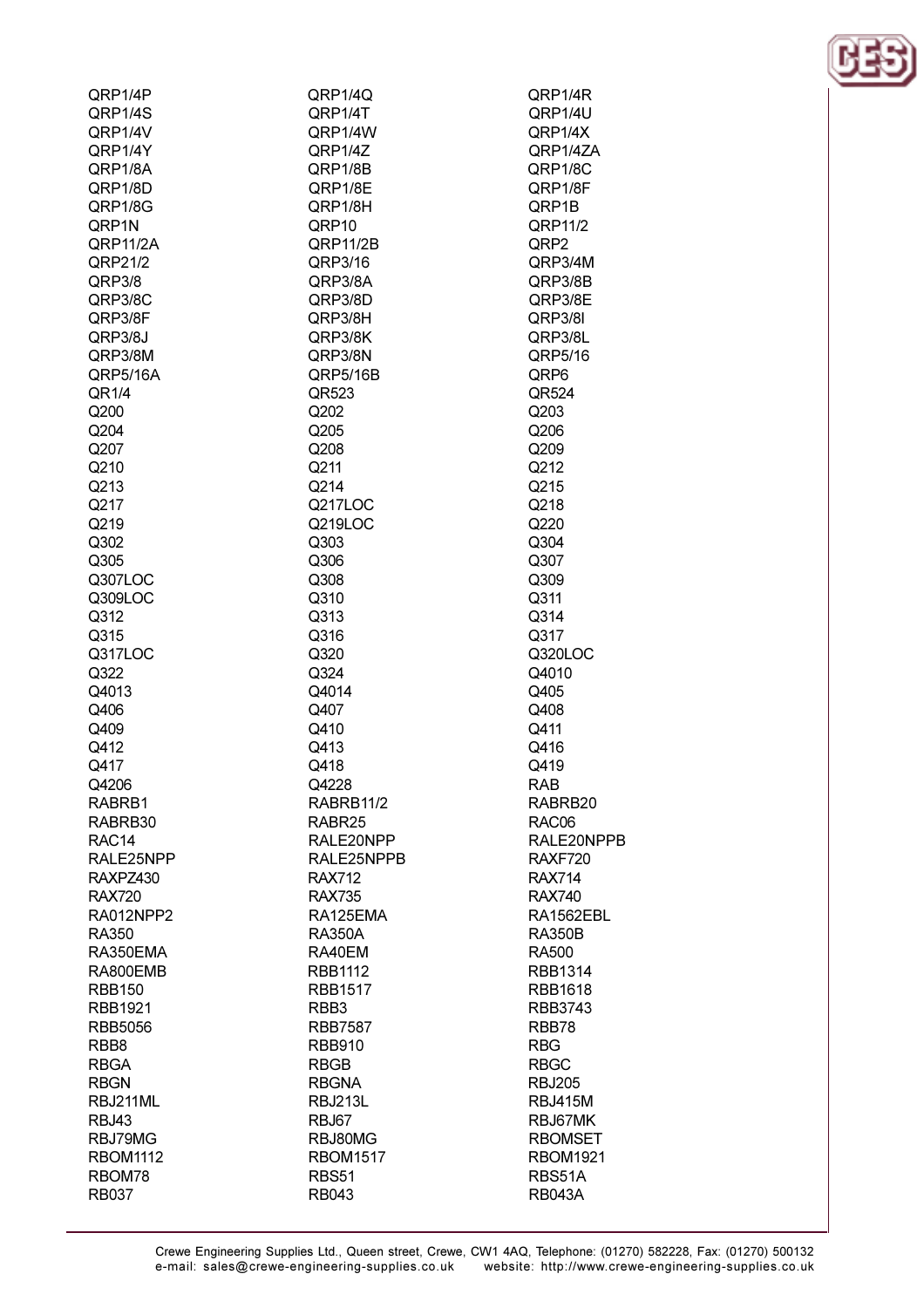

**RB050 RB056A** RB062B **RB075A** RB075112137 **RB081A RR112** RB150250250 RB3047 **RB5X25 RB6X12 RB6X16 RB6X30 RB6X50** RB6X8 RB8X120 **RB8X160** RB8X40 **RB8X80 RCB08214FS** RCB162117 RCR<sub>20</sub> RCSM<sub>20</sub> **RC02** RC081208 RC1.75 RC162110 **RC3.0** RC5.0 **RD16 REDR04-02 REDR04-08** REDR06-08WD **REDR08-08 REDR12-08 REDR16-16** REDVD12/8S **REPAIR** RE5M7 **RF2040K** RF25SS/206 **RG4956** RIM16/12 RIM19/18 **RJM10 R.IM11 RJM13 RJM14** RJM16 **RJM17S** RJM19A RJM21A **RJM23 R.IM25 RJM27 RJM32 R.IM41 RJM50 RJM60** RJM8

**RB050A** RB062 **RB068 RB075B** RB07511250 RB087125150 RB112162193 RB153525 **RB5X12 RB5X70** RB6X120 **RB6X20 RB6X35 RB6X60 RB6X80** RB8X140 **RB8X25 RB8X50** RCB061014 RCB101416 RCJT30 **RCR3/4** RCSM<sub>25</sub> RC040708  $RC1$ RC101410 RC<sub>2</sub> **RC3.5** RC6.0 **RD32 REDR04-04** REDR06-04WD **REDR08-04 REDR12-04 REDR16-08 REDR32-24** REDVD28-22L RE4ML6 RFE<sub>25</sub> RF2060/26S RF44B **RG7156** RIM16/18 RJHM13 RJM10A **RJM12** RJM13A **RJM15** RJM17 **RJM18 RJM20 RJM22 RJM24 RJM25A RJM28** RJM36 **R.IM46 RJM55 RJM65** RJM8A

**RB056 RB062A RB075 RB075C** RB081 RB087137162 RB125200187 **RB188 RB5X20** RB6X100 RB6X140 **RB6X25 RB6X40** RB6X70 **RB6X90 RB8X16 RB8X30 RB8X60** RCB081214 RCB121616 RCRFL416 RCSM<sub>1</sub> RCSM25/82.5 RC061008 **RC15** RC121610 **RC2.5 RC4.0 RC8.0 REDR02-04 REDR04-06 REDR06-06** REDR08-06WD **REDR12-06 REDR16-12** REDR8-6 **REDV25S-12S** RE4M6 RF2040/26S RF25SS RF44G **RH9634** RIM19/12 **RJH500 RJM10S RJM12S RJM13S** RJM<sub>15</sub>A RJM17A **R.IM19 RJM21** RJM22A RJM24A **RJM26 RJM30 RJM38** RJM<sub>5.5</sub> RJM<sub>6</sub> RJM7 RJM9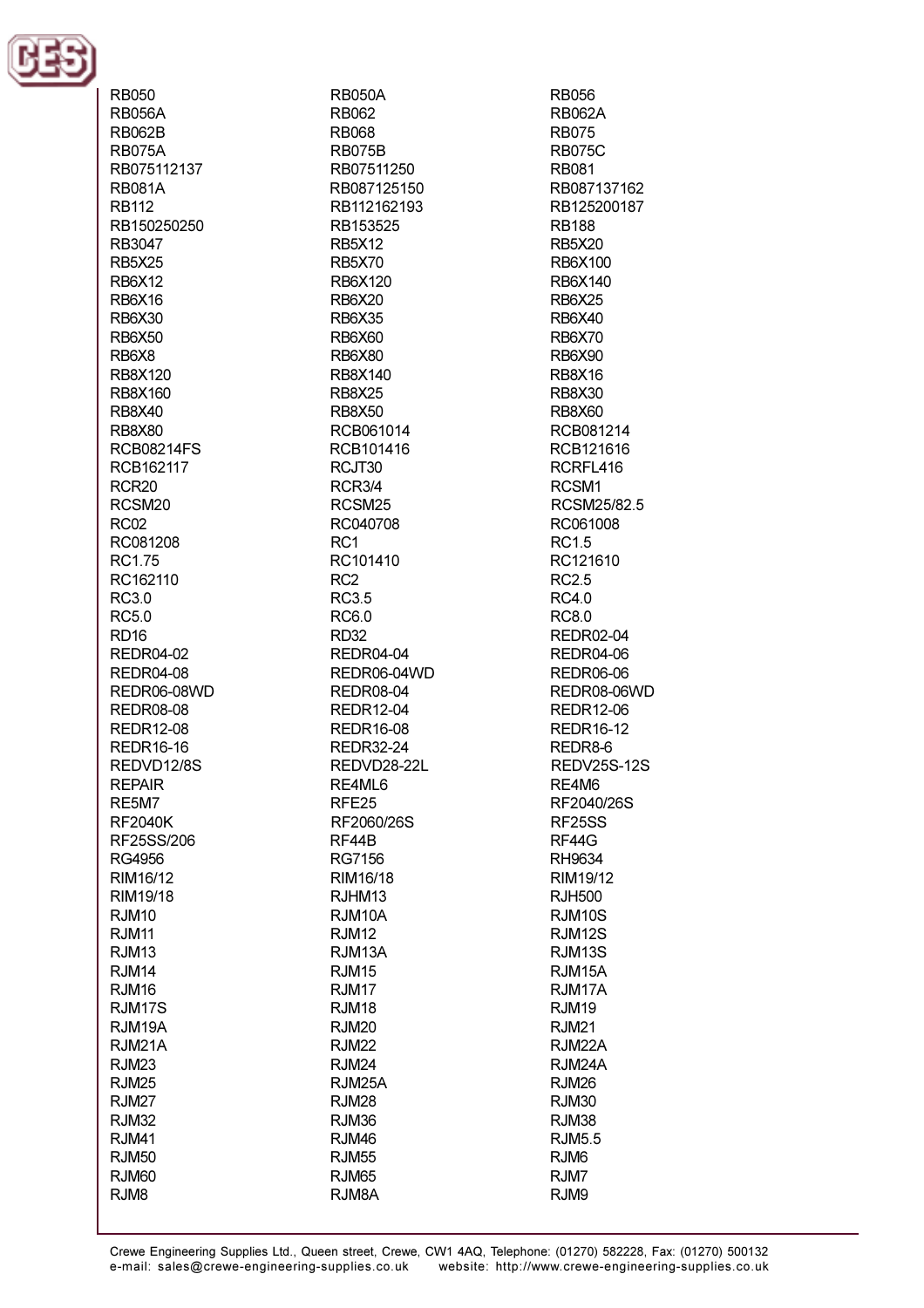| RJSM4              | RJSM4.5            | RJSM <sub>5</sub>  |
|--------------------|--------------------|--------------------|
| RJXM10             | RJXM <sub>13</sub> | RJXM17             |
| RJ007              | RJ010              | RJ014              |
| RJ016              | RJ048              | RJ056              |
| RJ063              | RJ064              | RJ075              |
| <b>RJ076</b>       | <b>RJ078</b>       | RJ085              |
| RJ086              | RJ1000             | <b>RJ1000S</b>     |
| RJ1010             | RJ1062             | <b>RJ1062A</b>     |
| RJ1100             | RJ1125             | RJ1200             |
| RJ1250             | RJ1300             | RJ131              |
| RJ1312             | RJ1375             | RJ1437             |
| RJ1480             | RJ1500             | RJ1625             |
| RJ1687             | RJ1875             | RJ2000             |
| RJ2002             | RJ205              | RJ2125             |
|                    |                    |                    |
| RJ2375             | RJ243              | <b>RJ248</b>       |
| RJ250              | RJ312              | RJ324              |
| RJ338              | <b>RJ344</b>       | RJ375              |
| RJ413              | RJ437              | <b>RJ445</b>       |
| RJ500              | RJ525              | RJ562              |
| RJ600              | RJ625              | <b>RJ687</b>       |
| RJ710              | RJ750              | RJ812              |
| RJ820              | <b>RJ875</b>       | <b>RJ875A</b>      |
| RJ920              | RJ937              | RKE74              |
| RKE79              | RKH74              | RLSN <sub>10</sub> |
| RLSN11             | RLSN <sub>12</sub> | <b>RLSN121/2</b>   |
| RLSN <sub>13</sub> | <b>RLSN131/2</b>   | RLSN <sub>14</sub> |
| <b>RLSN141/2</b>   | RLSN <sub>15</sub> | RLSN15E            |
| RLSN <sub>16</sub> | RLSN16E            | RLSN <sub>17</sub> |
| RLSN17E            | RLSN <sub>18</sub> | RLSN18E            |
| RLSN <sub>19</sub> | RLSN19E            | <b>RLSN191/2</b>   |
| RLSN <sub>20</sub> | RLSN20E            | <b>RLSN201/2</b>   |
| <b>RLSN201/2E</b>  | RLSN <sub>21</sub> | RLSN21E            |
| <b>RLSN211/2E</b>  | RLSN <sub>22</sub> | RLSN22E            |
| RLSN <sub>23</sub> | <b>RLSN231/2</b>   | <b>RLSN231/2E</b>  |
| RLSN24             | <b>RLSN241/2</b>   | RLSW10             |
| RLSW11             | RLSW12             | RLSW13             |
| <b>RLSW131/2</b>   | <b>RLSW141/2</b>   | RLSW15             |
| RLSW16             | RLSW17             | RLSW18             |
| RLSW19             | RLSW <sub>20</sub> | RLSW201/2          |
| <b>RLSW211/2</b>   | RLSW22             | <b>RLSW221/2</b>   |
|                    |                    |                    |
| <b>RLSW231/2</b>   | RLSW24             | <b>RLSW241/2</b>   |
| <b>RLS9Z11/4</b>   | RLTN <sub>18</sub> | RLTN <sub>22</sub> |
| RLTW10             | RLTW11             | RLTW12             |
| <b>RLTW121/2</b>   | RLTW13             | <b>RLTW131/2</b>   |
| RLTW14             | <b>RLTW141/2</b>   | RLTW15             |
| RLTW16             | RLTW17             | RLTW18             |
| <b>RLTW191/2</b>   | RLTW20             | <b>RLTW201/2</b>   |
| RLTW21             | RLTW211/2          | RLTW22             |
| <b>RLTW221/2</b>   | RLTW23             | <b>RLTW231/2</b>   |
| <b>RLTW241/2</b>   | RLTW25             | <b>RL10</b>        |
| RL <sub>10</sub> K | <b>RL11</b>        | RL11K              |
| <b>RL12</b>        | RL <sub>12</sub> K | <b>RL13</b>        |
| RL13K              | <b>RL14</b>        | RL14K              |
| <b>RL15</b>        | RL <sub>15</sub> K | <b>RL16</b>        |
| RL16K              | <b>RL18</b>        | RL18K              |
| <b>RL20</b>        | <b>RL20C3</b>      | <b>RL20K</b>       |
| <b>RL22</b>        | <b>RL24</b>        | RL24K              |
| <b>RL26</b>        | RL <sub>26</sub> K | <b>RL28</b>        |
| RL28K              | <b>RL30</b>        | RL30K              |
| <b>RL30M</b>       | <b>RL32</b>        | RL32K              |
|                    |                    |                    |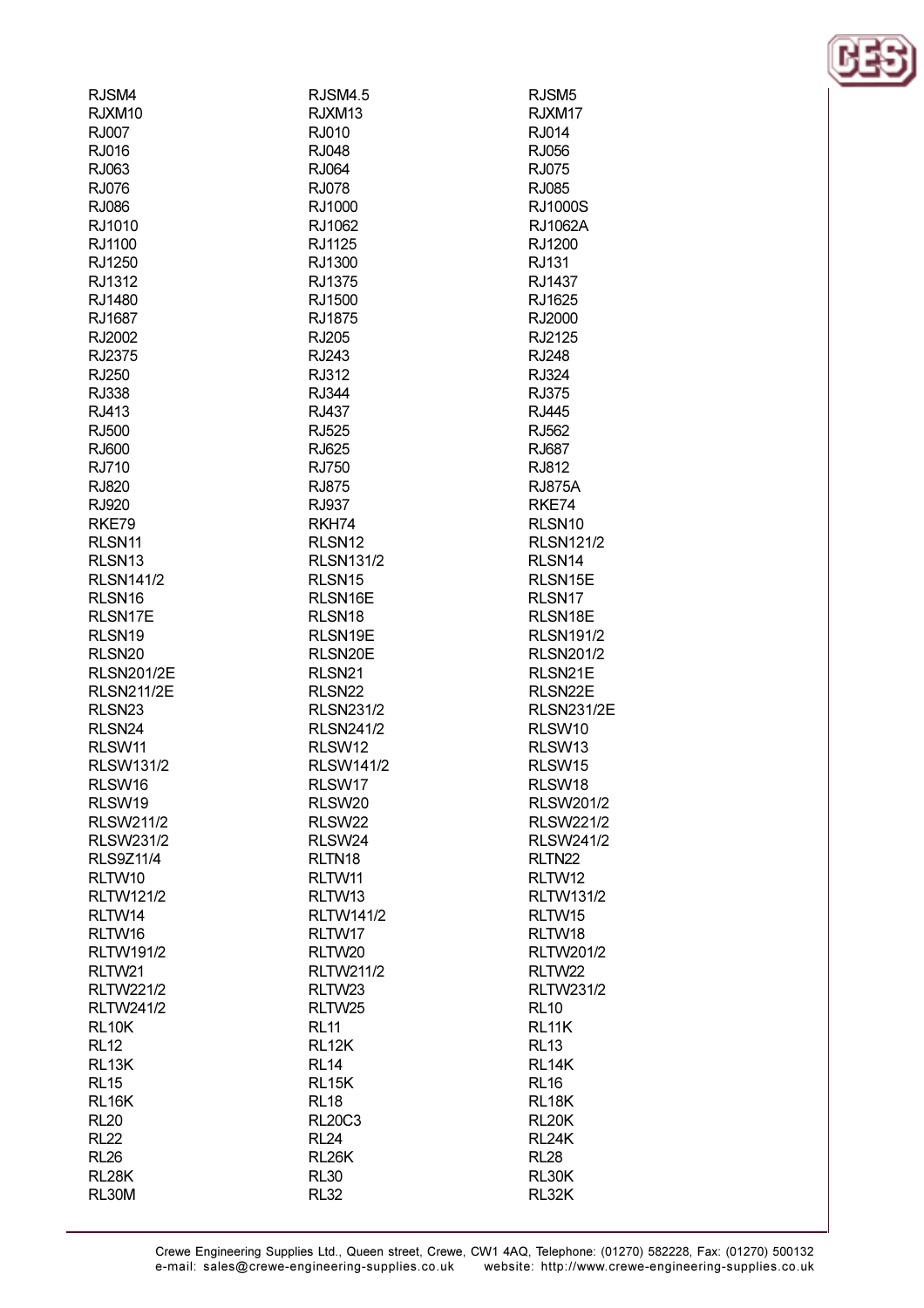

RL34

**RL38 RI 40**  $RI<sub>5</sub>$ **RL60**  $RL8$ RI 9K RMSN11E RMSN<sub>13</sub> RMSN14 RMSN<sub>15</sub> RMSN16E RMSN<sub>18</sub> RMSN19F RMSN<sub>20</sub> **RMSN201/2E RMSN211/2** RMSN<sub>22</sub>F RMSN23E RMSN<sub>8</sub> RMSW11 RMSW13 RMSW16 RMSW19 RMSW201/2 RMSW22 **RMTN191/2 RMTW131/2** RMTW16 RMTW191/2 RMTW21 **RMTW221/2** RM<sub>10</sub>K **RM12 RM13** RM14K **RM16** RM<sub>18</sub>K **RM22** RM25FF **RM27** RM<sub>3</sub> **RM30K RM34** RM36K **RM40 RM48** RM<sub>7</sub> RM<sub>9</sub> RNAO121913.5 RNA11015B6 **RNA22/82RS RNA22072RSX** RNA4901 **RNA49032RS RNA49042RS** RNA4906 **RNA4908 RNA4915** RNA6901

**RL36** RL38K **RI 44 RL56**  $RL7$ RL<sub>8</sub>K RMSN<sub>10</sub> RMSN<sub>12</sub> RMSN13E RMSN14E RMSN15E RMSN17 RMSN18F **RMSN191/2** RMSN20E RMSN<sub>21</sub> **RMSN211/2E RMSN221/2 RMSN231/2** RMSN9 RMSW12 **RMSW141/2** RMSW17 RMSW191/2 RMSW<sub>21</sub> **RMSW221/2** RMTW12 RMTW14 RMTW17 RMTW20 **RMTW211/2 RMTW231/2 RM11** RM<sub>12</sub>F **RM13K RM15** RM<sub>16</sub>K **RM20 RM24 RM26 RM28 RM30 RM32** RM34K **RM38** RM40K RM<sub>5</sub> RM<sub>8</sub> RM9K RNAO354517 RNA14601 **RNA22012RS** RNA3075 **RNA4902 RNA4904 RNA4905 RNA49062RS** RNA4910 **RNA4918** RNA6903

RL36K  $R<sub>L</sub>4$ **RI 48**  $RI6$ RL7K RL9 RMSN<sub>11</sub> **RMSN121/2 RMSN131/2 RMSN141/2** RMSN<sub>16</sub> RMSN17E RMSN<sub>19</sub> **RMSN191/2F RMSN201/2** RMSN21E RMSN22 RMSN<sub>23</sub> **RMSN241/2E** RMSW10 **RMSW121/2** RMSW15 RMSW18 RMSW<sub>20</sub> **RMSW211/2** RMSW25 RMTW13 RMTW15 RMTW18 **RMTW201/2** RMTW22 **RM10** RM<sub>11</sub>K **RM12K RM14** RM<sub>15</sub>K **RM18 RM20K RM24K** RM<sub>26</sub>K **RM28K** RM30FF **RM32K RM36** RM4 **RM44** RM<sub>6</sub> RM<sub>8</sub>K RNAB11009 RNAO405017 **RNA2100X RNA22032RS** RNA49/32 RNA4903 **RNA4904RS RNA49052RS** RNA4907 RNA4913 RNA69/22 RNA6904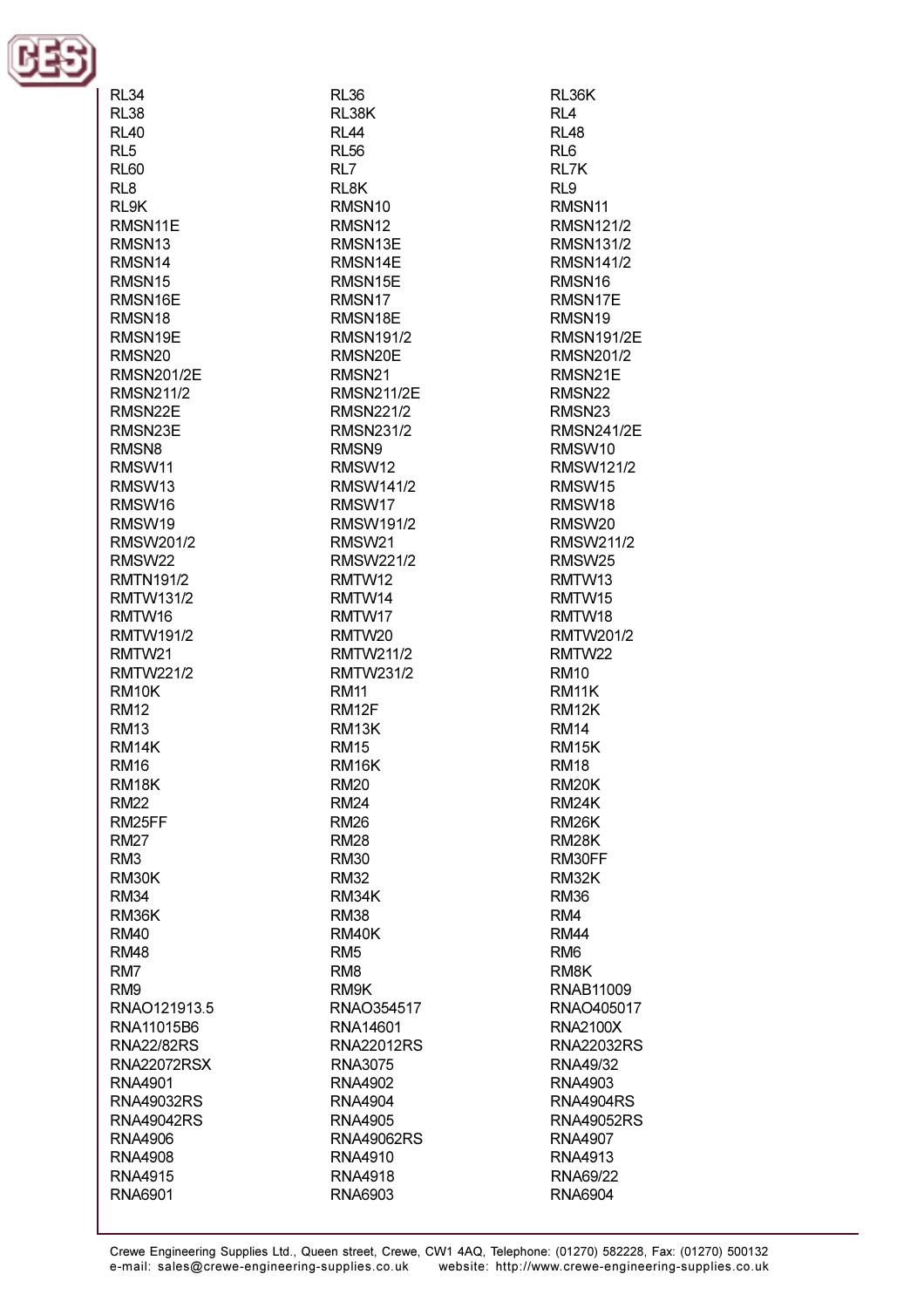**RNA6905 RNU202 RNI J203TN9 RNU207E RNU305E RN1/2 RN1/4C RN3/8 RN5/16C** RPEVT30H RPM<sub>19</sub> **RPNA20/35** RPS808RK RRS4 RSE<sub>11</sub> RSTO<sub>5</sub>X **RS10** RS100H/26 RS120-1 RS2040/26S/S RS2050 RS2050/30 RS2060/26 RS60H-1/26 **RS8G** RS80H/217 RT1-16 RT2-08 RT2-16 **RVA1/4X1/2C RVA1/8X3/8C RVA3.2 RVA3.2C** RVA3.2F **RVA3.21** RVA3/16X11/4R RVA3/16X3/8R **RVA4.8** RVA4.8BH RVA4.8C RVA4.8F **RVA4.8I** RVA4.8L **RVA4.80** RVA4.8R RVA4B RVA4E RVA5/16X3/4F RVA5BH RVA6.4A RVB1/4X3/4FH RVB3/16X1/2R RVC1/16X7/8R **RVC1/4X2** RVC1/8X3/4C **RVC1/8X5/8R** RVC3/32X1/4R **RVGN RVG110** RVG60B

RNA6910 **RNU203 RNU205 RNU209 RNU306 RN1/2C** RN3/16 **RN3/8C RPB5/8** RPEVT6H RPM<sub>27</sub> **RPNA25/42** RP1010 **RSC31** RSE<sub>15</sub> RSTO<sub>50</sub>X **RS10G** RS100H/30 **RS2040** RS2040/30 RS2050/26 RS2050K1/26S/S **RS60H-1** RS60H-1/4 **RS80H RS80H/26** RT2-04 RT2-10 **RUS19069 RVA1/8X1/2R RVA2.8** RVA3.2A **RVA3.2D RVA3.2G RVA3.2J** RVA3/16X3/4F RVA3A RVA4.8A RVA4.8BHA RVA4.8D **RVA4.8G** RVA4.8J RVA4.8M RVA4.8P **RVA4.8S** RVA4C RVA4F RVA5/32X5/8R **RVA5X20** RVA6.4B **RVB1/8X3/4R** RVB3/32X5/16F **RVC1/4X1/2H** RVC1/4X2H RVC1/8X3/4D **RVC3/16X1F** RVC5/16X1 **RVGNA RVG144** RVG60C

RNA6911 **RNU203E RNU205F RNU2205 RNU306E RN1/4** RN3/16C RN5/16 RPEVT12E RPM<sub>17</sub> **RPNA15/28** RPS408RK **RRS08 RSFP RSS10C** RSWV22LR **RS100H RS12** RS2040/26 **RS2040S/S** RS2050/26S/S RS2060 RS60H-1/13 RS60H/217 **RS80H/200 RTL20** RT2-06 RT2-12 **RV RVA1/8X3/4R** RVA<sub>3</sub> RVA3.2B RVA3.2E RVA3.2H RVA3.2K RVA3/16X3/4R RVA4 RVA4.8B RVA4.8BHB RVA4.8E RVA4.8H RVA4.8K RVA4.8N **RVA4.8Q** RVA4A RVA4D RVA<sub>5</sub> RVA<sub>5</sub>A **RVA6.4 RVB1/16X1R RVB1/8X5/8R** RVC1/16X3/8 **RVC1/4X11/4H** RVC1/8X3/16 RVC1/8X5/16R RVC3/16X3/4F **RVGF RVG100** RVG60A RVG60D

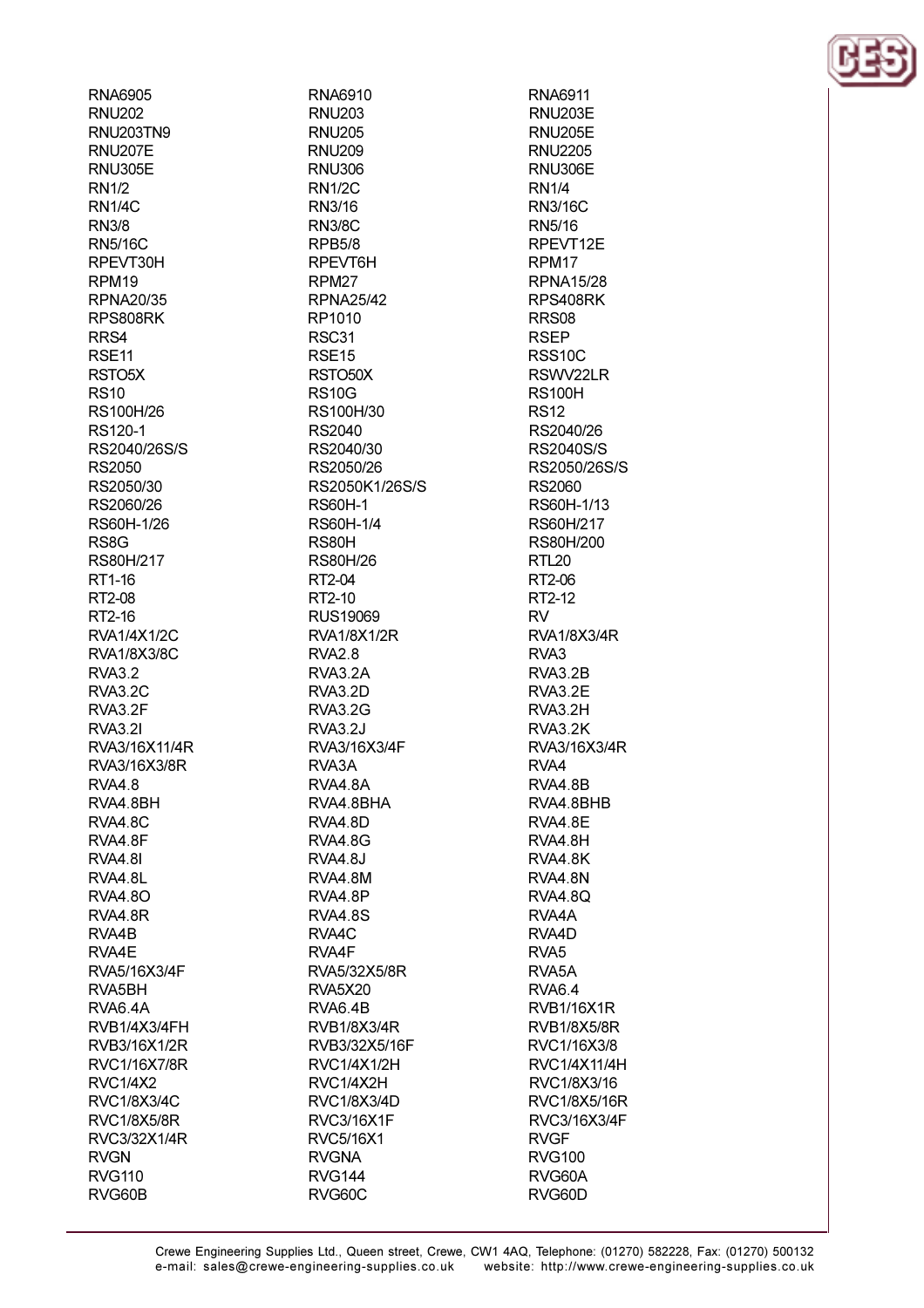

RVG66 **RVG80** RVG80NA RVG90B RVG90E RVM1/4X3/4 RVNS8 RVN<sub>3</sub> RVN4 RVN<sub>5</sub> RVN<sub>5C</sub> RVN6B RVN<sub>8</sub> RVSC. RVSS3.2 RVSS3.2C RVSS4.8A RVSS5/32X5/8R **RVS1/4X1/2F** RVS1/4X1F RVS1/8X1/2C **RVS1/8X1/4F** RVS1/8X11/4C **RVS1/8X3/8C** RVS1/8X5/16R RVS3 **RVS3.2B** RVS3/16X11/4F RVS3/16X3/4R RVS3/16X5/8C RVS3/32X3/4C RVS3/8X1R RVS3A RVS3X10C RVS4 RVS4.8B RVS4A **RVS5.5GX11/4CR** RVS5.5GX9/16RR **RVS5/16X2R** RVS5GX1CR RVS5GX3/4RR RVS5GX7/8CR **RVS6.4** RVS6GX1RR RVS6GX7/8RR **RVW4.9 RWCA RW062** RW075125 **RW100** RW100112 RW100150 RW10208 RW110120 RW120130 RW125169 RW130145 RW1422 RW145160

RVG70 **RVG80J RVG90** RVG90C **RVG90J** RVM3/16X1/2 RVN<sub>1/4U</sub> **RVN3.2** RVN4A RVN<sub>5</sub>A RVN<sub>6</sub> RVN<sub>6</sub>C **RVN8A** RVSS1/4X1/2 RVSS3.2A RVSS4 RVSS4B RVS1/16X1/2R **RVS1/4X1/2R** RVS1/4X3/4M **RVS1/8X1/2R RVS1/8X1/4R** RVS1/8X3/16C **RVS1/8X3/8R RVS1/8X5/8C RVS3.2 RVS3.2C** RVS3/16X13/4C RVS3/16X3/8F RVS3/16X5/8R RVS3/32X3/8C RVS3/8X13/4C RVS3B RVS3X12C RVS4.8 **RVS4.8C** RVS4B RVS5.5GX3/4RR RVS5/16X1R RVS5GX1/2CR RVS5GX1RR RVS5GX5/8CR RVS5GX9/16RR RVS<sub>6</sub>A RVS6GX3/4CR **RVW2.9** RV<sub>15</sub>L **RWCB RW062A RW087** RW100108 RW100125 RW1018 RW106131 RW112137 RW125149 RW125169A **RW137 RW1422A RW150** 

RVG77 RVG80N RVG90A RVG90D RVM1/4X1/2 RVNS<sub>10</sub> **RVN10U RVN3/8** RVN4B RVN<sub>5</sub>B RVN<sub>6</sub>A RVN<sub>6</sub>D RVN8B RVSS3 RVSS3.2B RVSS4.8 RVSS<sub>5</sub> RVS1/16X3/32R **RVS1/4X1C RVS1/4X7/8R RVS1/8X1/4C RVS1/8X1C** RVS1/8X3/4C RVS1/8X5/16C RVS2X12R RVS3.2A RVS3/16X1/4R RVS3/16X3/4C RVS3/16X3/8R RVS3/32X1/2R RVS3/4X3C **RVS3/8X3/8R** RVS<sub>3</sub>C RVS3X8F RVS4.8A RVS4.8D RVS5.5GX1/2RR RVS5.5GX7/8RR RVS5/16X11/4R RVS5GX1/2RR RVS5GX3/4CR RVS5GX7/16CR RVS<sub>6</sub> RVS6GX1/2RR RVS6GX7/8CR **RVW3.9 RWC** RW050106 **RW068** RW093133 RW100110 RW100137 RW102058 RW106150 RW1124 RW125162 RW125175 RW137169 RW14237 RW150175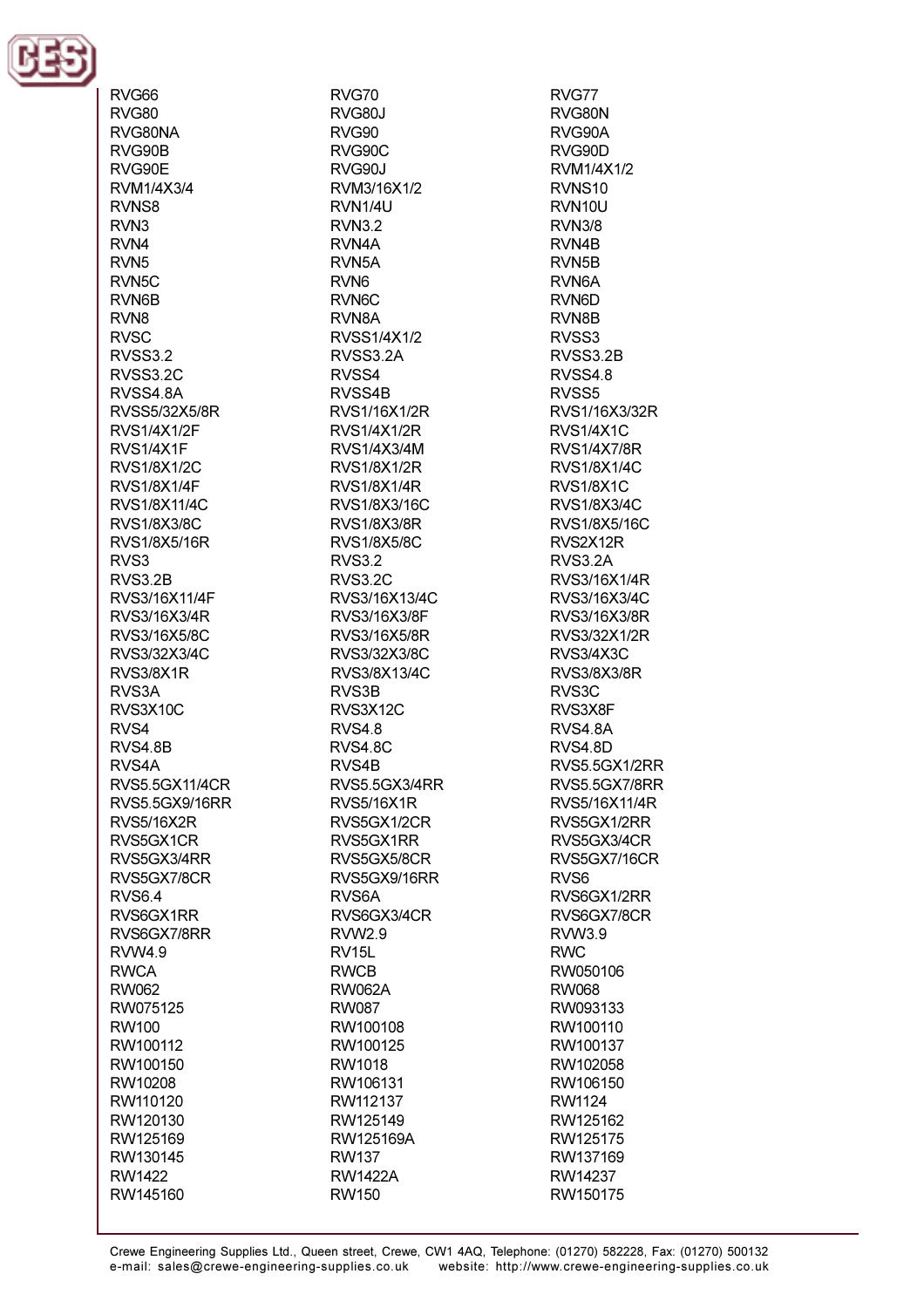RW150200 RW1622 **RW1624A** RW1828 **RW200** RW200275 RW2030 RW2233 RW2432 **RW250A** RW2533A **RW2535A** RW2634 RW2836 **RW300A** RW3040 **RW312 RW325** RW3543 **RW3547** RW4048 **RW412 RW4825** RW5060A RW6070 **RW7080** RW8090 RW90102 RX08BMG RZA5001/2 R04BM04 R06BM06 R0694V **R08BF08** R08B90S08 R0868 R10BF10 R10BM10 **R10C** R12BF12 R12B90S12 R12JF16 R12J90K08 R12J90S08T2 R1305TS R16BF16 R16B90S16 R17JF10 R18MSF12-06 R22/11X R3150 S-55044-0700-10-N S-55603 S-55603-0490-109-S S-55603B S-55604-0550  $S/S1$ S/S10 S/S18 **S/S20** 

RW15237 **RW1622A RW175** RW1927 RW200237 RW2028 RW2230 **RW225 RW2432A RW250B** RW25347 RW25354 **RW275** RW295345 RW3038 **RW3040A RW3240** RW3343 **RW3543A** RW3646 RW4050 RW4355 **RW5058** RW5565 **RW6070A** RW7583 **RW8595** RX04BMG RX12BMG RZA5002 R04B90S04 R06B45S06 **R07JF04** R08BM08 **R08JF04 R09JF06** R10BF90S08 R10B45S10 R1032 R12BM12 R12JF06 R12J45K06 R12J90S06 R12MOSE06 **R14JF08** R16BMT16 R16MSF90S-10-06T2 R17JF12 R19JF12 R25MOSE12 S-55013-0180-46-K-R S-55403-0127-109VITON S-55603-0160-5-S S-55603-0740-109-S S-55603C S-55613  $S/S1.5$ S/S15  $S/S2$ **S/S20A** 

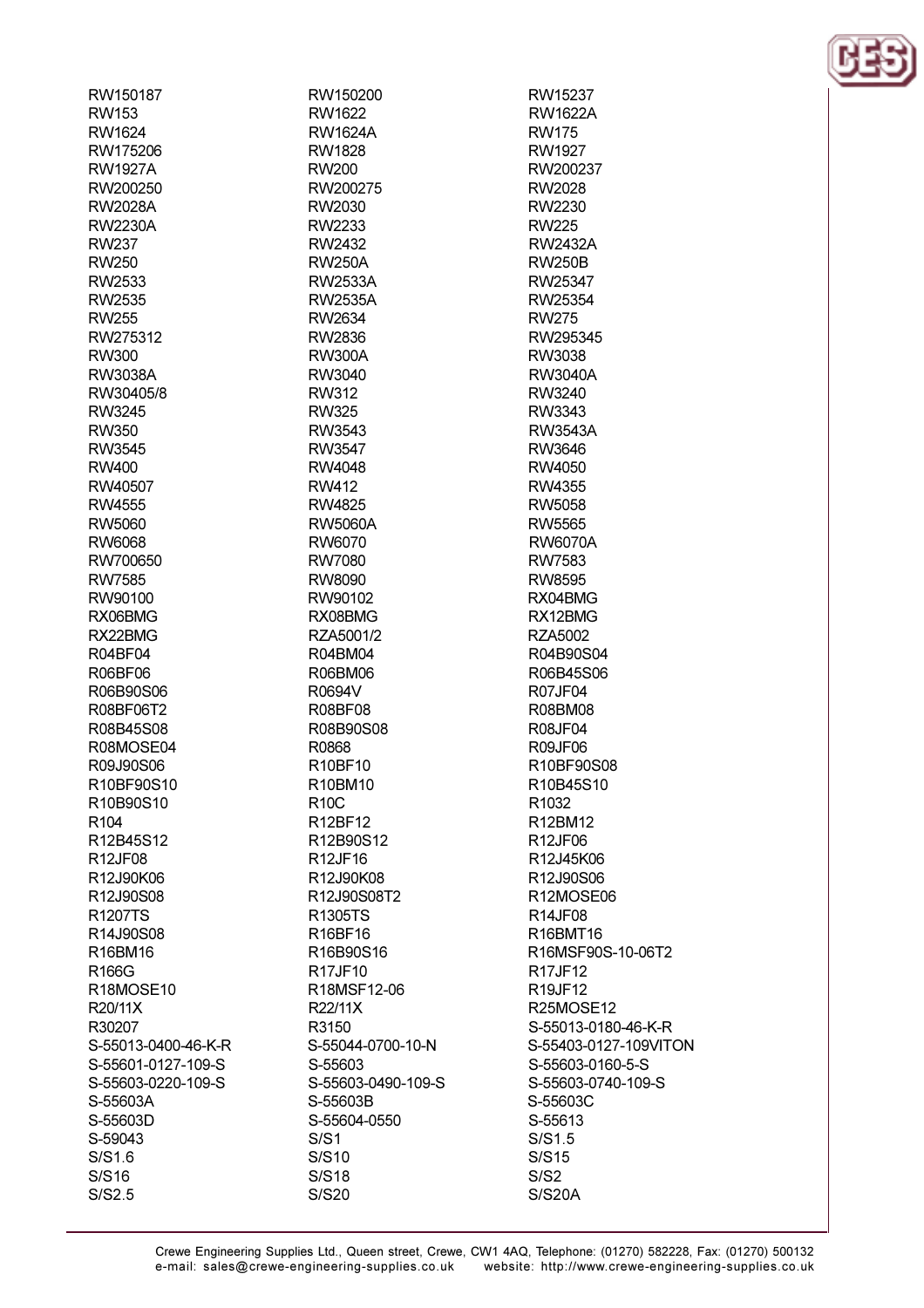

| <b>S/S20B</b>      |  |
|--------------------|--|
| S/S3               |  |
| S/S40              |  |
| S/S91              |  |
| <b>SAFETY</b>      |  |
| SA43P              |  |
| <b>SB</b>          |  |
| SBB14              |  |
| SBB162RS           |  |
| SBB <sub>24</sub>  |  |
| SBB282RS           |  |
| SBB362RS           |  |
| SBB6               |  |
| SBB8B              |  |
| SBB8E              |  |
| <b>SBX0787</b>     |  |
| SB1/2              |  |
| SCHB1              |  |
| <b>SCHB11/8</b>    |  |
| <b>SCHB15/16</b>   |  |
| SCHB <sub>20</sub> |  |
| <b>SCHB215/16</b>  |  |
| SCHB35             |  |
| SCHB75             |  |
|                    |  |
| SCH <sub>50</sub>  |  |
| SCWB6              |  |
| SC05A61            |  |
| SC20-20            |  |
| SC6-6              |  |
| SDEM13             |  |
| SDHT1              |  |
| <b>SDHT13/8</b>    |  |
| SDHT3/4            |  |
| <b>SD3134TS</b>    |  |
| SES100/3.5         |  |
| <b>SES150/PH3</b>  |  |
| SES175/5.5         |  |
| SES50PH00          |  |
| SE100/3            |  |
| SE100/7            |  |
| SE100PH2A          |  |
| SE150/3.5V         |  |
| SE150/5.5          |  |
| <b>SE150PH3</b>    |  |
| <b>SE18</b>        |  |
| SE200/6.5          |  |
| SE250/5            |  |
| <b>SE27</b>        |  |
| SE30PH2            |  |
| SE400/4.5          |  |
| SE50/2.5           |  |
| SE60/2.5           |  |
| SE75/5.5           |  |
| <b>SFA242</b>      |  |
| <b>SFT1/2</b>      |  |
| SFT1S              |  |
| <b>SFT11/4</b>     |  |
| <b>SFT11/8</b>     |  |
| SFT115/16          |  |
| <b>SFT13/4</b>     |  |
|                    |  |

SACFM10 SAWR6 SBB16A SBB<sub>24</sub>A SBX0852 **SCHB11/2 SCHB13/4 SCHB21/2** SCHB<sub>25</sub> SCHB40 **SC0788** SDEM17 **SDHT11/4** SDHT7/8 **SES100PH1 SES150/4** SES200/6.5 SE100/3.5 **SE100PH1 SE125PH2** SE150/3.5VA SE150/6 SE175/6.5 **SE200/PH4 SE200PH4** SE250/8 SE30/5.5 **SE300PH2** SE400/6.5 SE75PH0 SFT1EC SFT11/16 SFT11/4DEC **SFT11/8P** 

**S/S20C** 

 $S/S3A$ 

 $S/S48$ 

SA6-8

SBB<sub>12</sub>

SBB<sub>18</sub>

SBB<sub>32</sub>

SBB4

SBB<sub>8</sub>

SBB<sub>8C</sub>

SBB8S

**SB12** 

SCHB<sub>2</sub>

SCH3/4

**SCMT** 

**SC008** 

**SC30** 

**SC8-8** 

SDHT<sub>2</sub>

**SEAL** 

SET<sub>5</sub>

SE50/3

**SE606** 

SFP32

SFT<sub>12</sub>

**SFT13/8** 

**S/S22**  $S/S4$  $S/S64$ SACF7 SA4-8 SA8-8 SBB12A SBB16N SBB<sub>20</sub> SBB<sub>28</sub> SBB322RS SBB44 SBB8A **SRR8D** SBB9 SB091134 **SCE SCHB11/4** SCHB13/8 SCHB2L **SCHB21/4** SCHB3/4 SCHB50 SCH<sub>30</sub> **SCS156** SC0461 **SC16** SC<sub>4</sub> SDEM<sub>10</sub> SDEM8 **SDHT11/8 SDHT21/2 SDT743** SEMR7 SES125PH2 SES150PH2 SES50/2.5 SET6 SE100/4 **SE100PH2 SE15** SE150/5 **SE150PH2** SE175/8 SE200/10 SE250/10 **SE250PH1** SE30PH1 SE40PH2 SE400PH0 SE50PH0 SE75/2.5 SE75PH1 SFT<sub>1</sub> SFT<sub>1P</sub> **SFT11/2 SFT11/4R** SFT111/16 SFT13/16 SFT<sub>15</sub>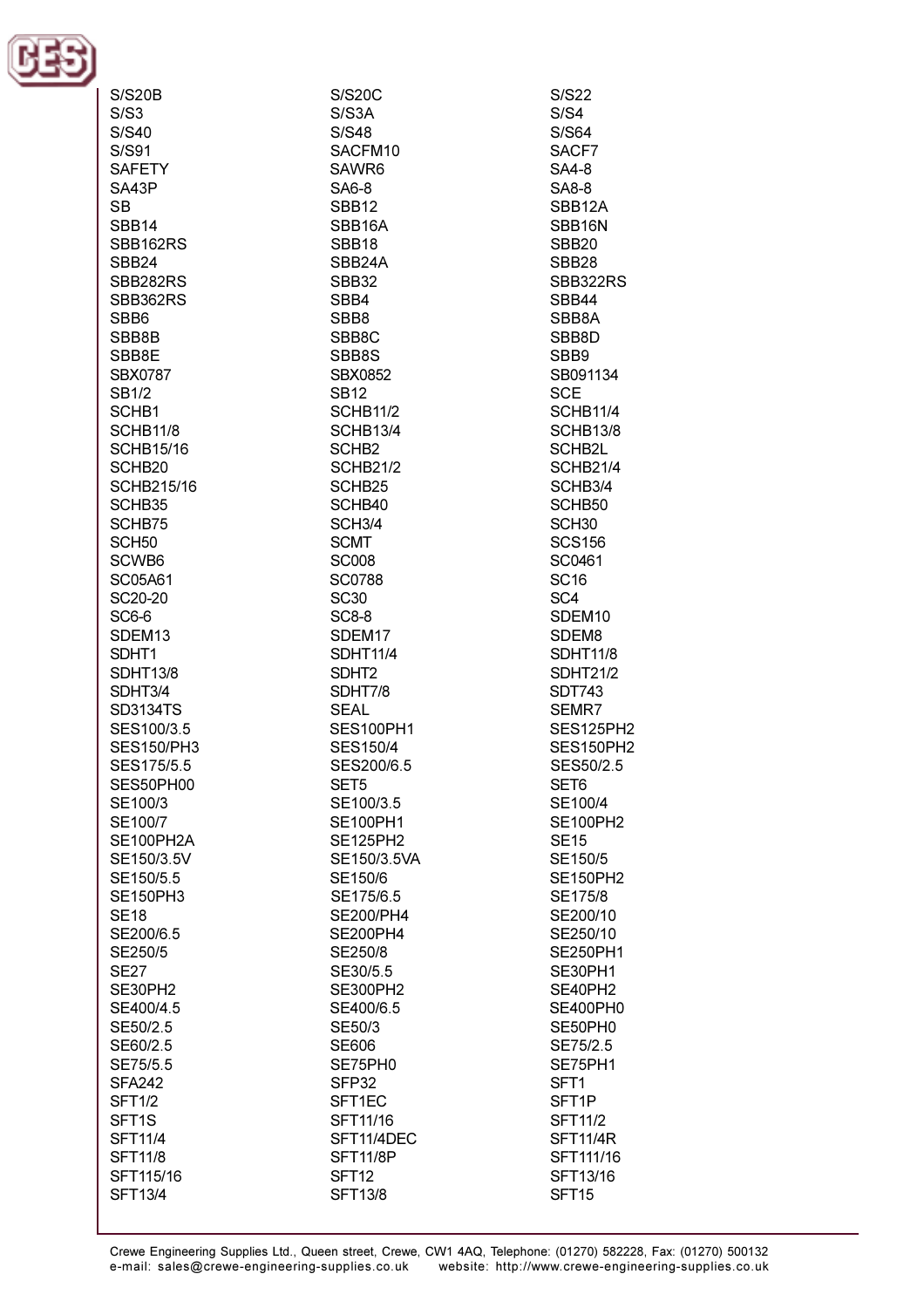| SFT15/8                |  |
|------------------------|--|
| SFT17/16               |  |
|                        |  |
| SFT2DEC                |  |
| SFT20EC                |  |
| SFT25EC                |  |
|                        |  |
| SFT30                  |  |
| SFT30EC                |  |
| SFT35D                 |  |
|                        |  |
| SFT40                  |  |
| SFT45                  |  |
| SFT55                  |  |
|                        |  |
| SF0499                 |  |
| SF1                    |  |
| SF1EC                  |  |
|                        |  |
| SF11/2DEC              |  |
| SF11/4DEC              |  |
| SF115/16               |  |
|                        |  |
| SF13/16                |  |
| SF13/8                 |  |
|                        |  |
| SF15/16                |  |
| SF17/16                |  |
| SF19/16                |  |
|                        |  |
| SF <sub>2</sub> EC     |  |
| SF21/2                 |  |
| SF21/4DEC              |  |
|                        |  |
| SF23/4                 |  |
| SF25EC                 |  |
| SF3/4                  |  |
|                        |  |
| <b>SF306</b>           |  |
| SF40                   |  |
| SF45DEC                |  |
|                        |  |
| SF4639                 |  |
| <b>SF5/8</b>           |  |
| <b>SF55</b>            |  |
|                        |  |
| SF60EC                 |  |
| <b>SF75</b>            |  |
| SH.4T                  |  |
|                        |  |
| SH.5T                  |  |
| <b>SHEET</b>           |  |
|                        |  |
| SHIMB                  |  |
| SHIMB15                |  |
| SHIMB22                |  |
|                        |  |
| SHIMB31                |  |
| SHIMB9                 |  |
| <b>SHIMPB</b>          |  |
|                        |  |
| <b>SHIMPY</b>          |  |
| SHIMS.25               |  |
| SHIMS0.3               |  |
|                        |  |
| SHIMS1B                |  |
| SHIMS10                |  |
| SHIMS15                |  |
|                        |  |
| SHIMS2                 |  |
| SHIMS20S               |  |
| SHIMS30                |  |
|                        |  |
| SHIMS40                |  |
| SHIMS6                 |  |
|                        |  |
|                        |  |
| SHIMW3/4               |  |
| SHIM4B                 |  |
|                        |  |
| SHIM5/8PB<br>SHIM5/8PE |  |

SFT<sub>16</sub> **SFT17/8** SFT<sub>20</sub> SFT23/16 **SFT3/4** SFT30D SFT30EZ SFT35EC SFT40DEC **SFT5/8 SFT7/8** SF0820 **SF1/2** SF<sub>1FS</sub> **SF11/2EC SF11/8 SF12 SF13/4 SF13/8EC SF15/8 SF17/16EC** SF<sub>2</sub> **SF20** SF21/2DEC SF21/8 SF23/8 SF27/16 **SF30 SF35** SF40EC SF45EC SF4815 **SF50 SF60 SF65** SF75DEC SH.5A SH.6A **SHIMA** SHIMB10 SHIMB20 SHIMB25 SHIMB48 **SHIMC SHIMPP SHIMS SHIMSA** SHIMS1 SHIMS1C SHIMS10A SHIMS15A SHIMS2A SHIMS25 SHIMS4 SHIMS5 SHIMS8 SHIM4 SHIM5/8P SHIM5/8PC SHIM5/8PF

SFT<sub>17</sub> SFT<sub>2</sub> SFT20DEC SFT<sub>25</sub> SFT3/4EC SFT30DEC SFT<sub>35</sub> SFT35S SFT40EC SFT<sub>50</sub> SFT7/8EC SF0845 SF<sub>1</sub>D<sub>EC</sub> **SF11/2 SF11/4** SF111/16 SF<sub>12EC</sub> SF13/4DEC **SF15 SF16 SF17/8** SF<sub>2</sub>D<sub>EC</sub> SF20DEC SF21/4 SF23/16 **SF25 SF27/16DEC SF30S** SF35DEC **SF45** SF4630 SF4831 SF50DEC SF60DEC **SF7/8 SF80** SH.5AL SH.9A SHIMA5 SHIMB12 SHIMB20A SHIMB3 SHIMB<sub>5</sub> **SHIMP SHIMPW** SHIMS.20 **SHIMSS** SHIMS1A SHIMS1D SHIMS10B SHIMS15B SHIMS20 SHIMS3 SHIMS4A SHIMS5A SHIMW11/4 SHIM4A SHIM5/8PA SHIM5/8PD SHIM5/8PG

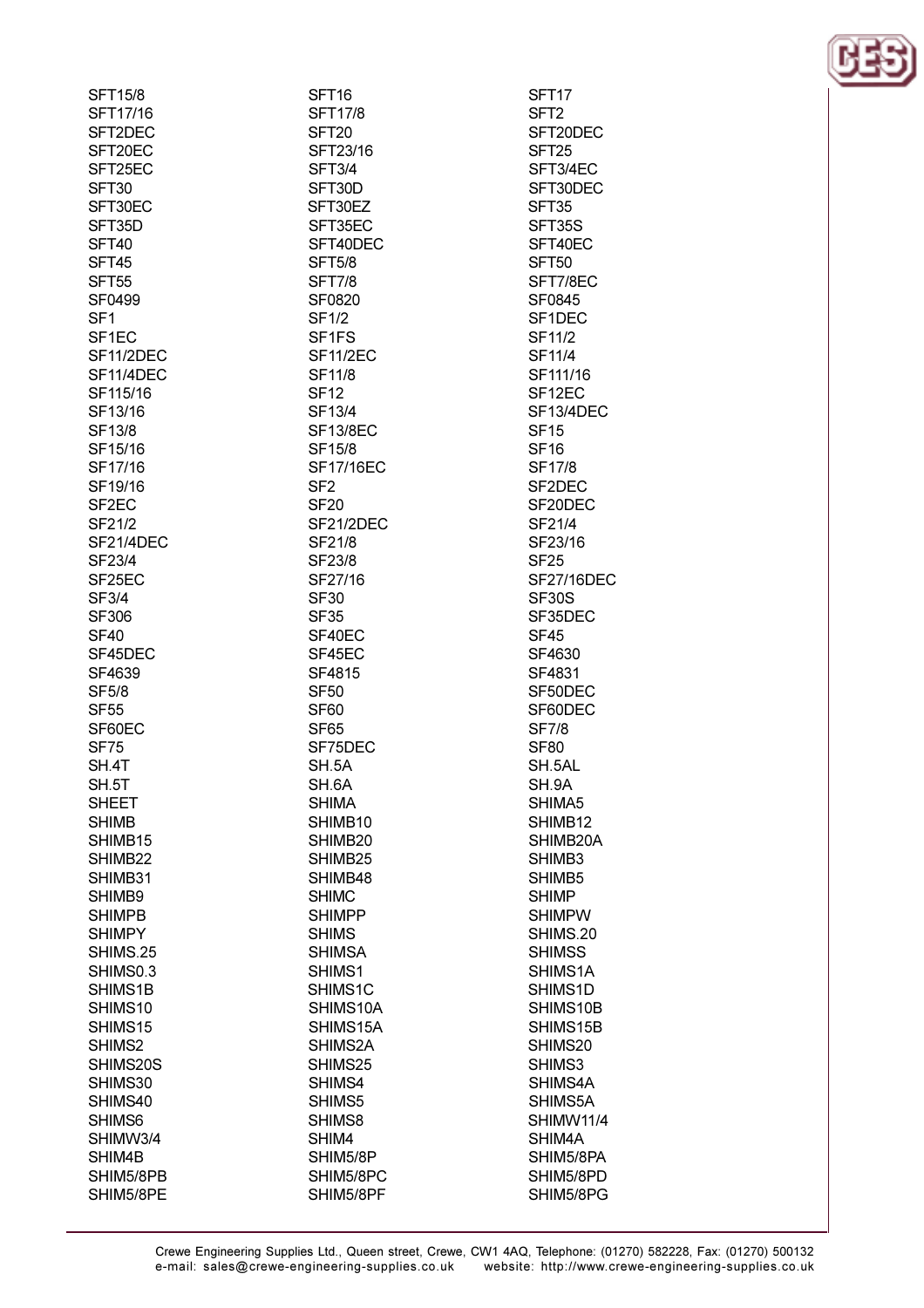

| SHIM5/8PH            |
|----------------------|
| SHIM5/8PK            |
| SHTH1                |
| <b>SHTH11/4</b>      |
| SHTH <sub>2</sub>    |
| SHTH3                |
| <b>SHTH41/2</b>      |
| SHTH7/8              |
| <b>SHIMPY</b>        |
| SHIMS.25             |
| SHIMS0.3             |
| SHIMS1B              |
| SHIMS10              |
| SHIMS15              |
| SHIMS2               |
|                      |
| SHIMS20S             |
| SHIMS30              |
| SHIMS40              |
| SHIMS6               |
| SHIMW3/4             |
| SHIM4B               |
| SHIM5/8PB            |
| SHIM5/8PE            |
| SHIM5/8PH            |
| SHIM5/8PK            |
| SHTH1                |
| <b>SHTH11/4</b>      |
| SHTH <sub>2</sub>    |
| SHTH3                |
| <b>SHTH41/2</b>      |
| SHTH7/8              |
| <b>SH3.2E</b>        |
| SH3A                 |
| SH4                  |
| SH4P                 |
| SH <sub>5</sub> P    |
|                      |
| SH <sub>6</sub>      |
| SH <sub>6</sub> C    |
| SH6F                 |
| SH6SA                |
| SILVER1.0            |
| SILVER1/16X1         |
| SILVER1/32           |
| SILVER1X1            |
| SILVER10M            |
| SILVER11/2           |
| SILVER11/64          |
| SILVER12X2           |
| <b>SILVER13/16</b>   |
| <b>SILVER13/64</b>   |
| SILVER14X2           |
|                      |
|                      |
| <b>SILVER15/32</b>   |
| SILVER16X2           |
| SILVER18             |
| SILVER19/32X2        |
| SILVER2.5            |
| SILVER20.5MM         |
| SILVER21MM           |
| SILVER24<br>SILVER26 |

SHIM5/8PI SHTH<sub>1/4</sub> **SHTH11/8 SHTH21/4 SHTH31/2 SHIMSA** SHIMS1C SHIMS10A SHIMS15A SHIMS2A SHIMS25 SHIMS4 SHIMS5 SHIM5/8P SHIM5/8PC SHIM5/8PF SHIM5/8PI SHTH1/4 **SHTH11/8 SHTH21/4 SHTH31/2** SILVER1.5 SILVER<sub>1/2</sub> SILVER1/4 SILVER1X2 SILVER<sub>11.5</sub> SILVER11/32 SILVER11MM SILVER13 **SILVER13/32** SILVER13/8 SILVER15 SILVER16 SILVER17 SILVER18X1 SILVER2 SILVER2IN SILVER20X1 SILVER22 SILVER25

**SHP** 

SHTH<sub>5</sub>

SHTS<sub>1</sub>

**SHIMS** 

SHIMS1

SHIMS8

SHIM4

**SHP** 

SHTH<sub>5</sub>

SHTS1 **SH3.2F** 

SH<sub>3</sub>B

**SH4.5A** 

SH4PA

SH<sub>5</sub>PA SH<sub>6</sub>A

SH<sub>6</sub>D

SH<sub>6</sub>G

SH<sub>8</sub>

SHIM5/8PJ **SHP1.5S SHTH11/2 SHTH13/4 SHTH23/4** SHTH4 SHTH<sub>6</sub> **SHTS11/2** SHIMS.20 **SHIMSS** SHIMS1A SHIMS1D SHIMS10B SHIMS15B SHIMS20 SHIMS3 SHIMS4A SHIMS5A SHIMW11/4 SHIM4A SHIM5/8PA SHIM5/8PD SHIM5/8PG SHIM5/8PJ **SHP1.5S SHTH11/2 SHTH13/4 SHTH23/4** SHTH4 SHTH<sub>6</sub> **SHTS11/2 SH3.2G** SH3T **SH4.8A** SH<sub>5</sub> SH<sub>5</sub>S SH6B SH<sub>6</sub>E SH<sub>6</sub>S SILVER1 SILVER1/16 SILVER1/2A SILVER1/8 SILVER10 SILVER11/16 SILVER<sub>11/4</sub> SILVER12 SILVER13.5 SILVER13/4 SILVER14 **SILVER15/16** SILVER16X1 **SILVER17/32** SILVER19 SILVER2.0 SILVER20 **SILVER21/32** SILVER23/64 SILVER25/64 SILVER29/64

**SILVER27/32**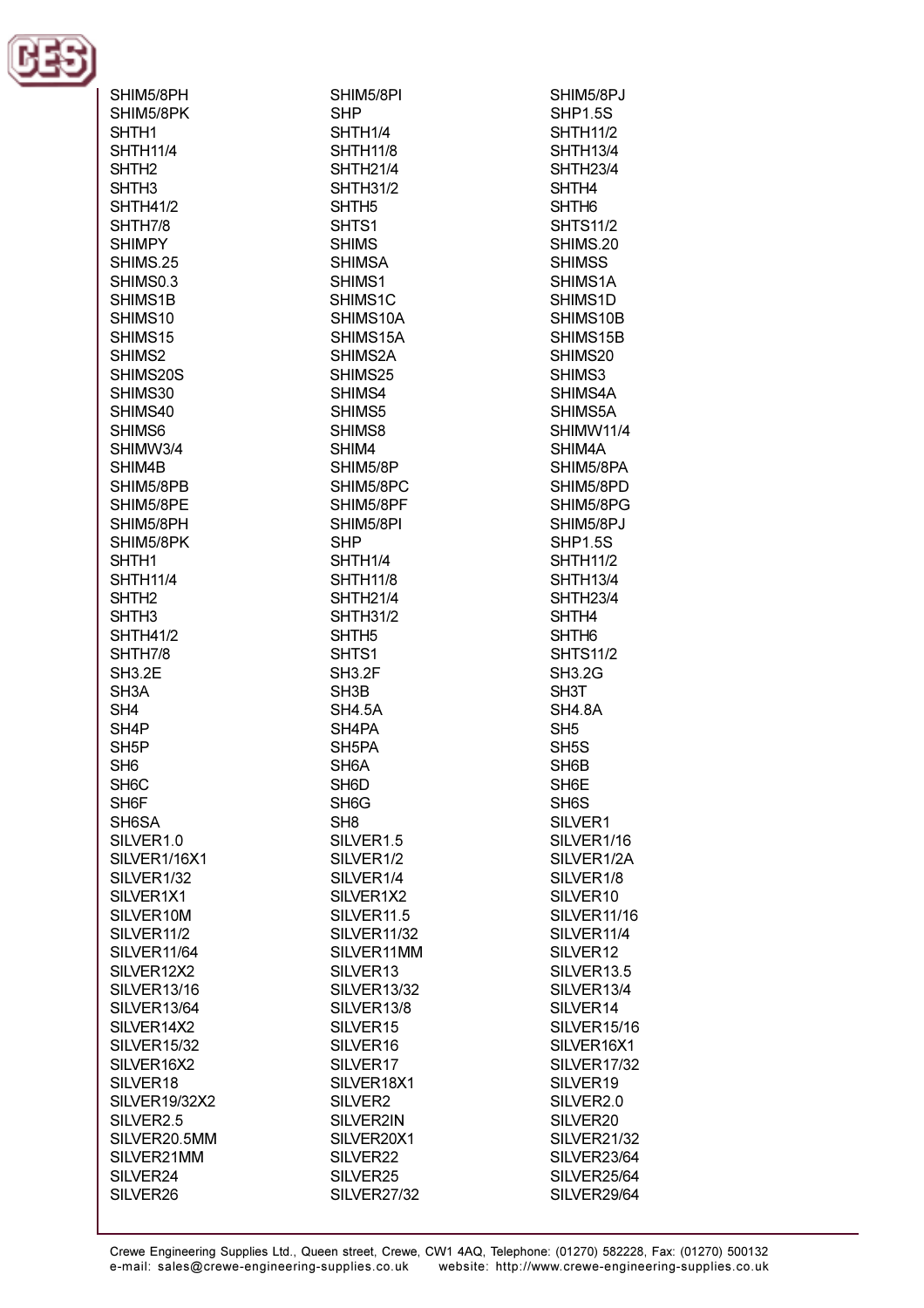SILVER3 SILVER3/16X2 SILVER3/4 SILVER3/8X2 SILVER32MM SILVER4 SILVER5 SILVER5/16 SILVER5/32X2 SILVER5/8X1 SILVER6.5 SILVER7.5MM SILVER7/64 SILVER7/8X2 SILVER8X2 SILVER9/16 **SIL1/4** SIL7 SJ<sub>2</sub> **SKS SKTB** SK1.0X16 **SK1.5X11** SK1.5X24 **SK198X9** SK1/16X1/2 SK1/16X9/16 **SK1/2X4** SK1/4X11/2 **SK1/4X2 SK1/4X3 SK1/8X1 SK1/8X1S** SK1/8X13/16 SK1/8X3/4 SK1/8X5/8 **SK10X30 SK10X70 SK10X80 SK12X80** SK2.5X16 **SK2.5X28 SK2X12 SK2X16** SK2X20Z **SK2X40** SK3.5X22 SK3.5X60 SK3/16X11/2 **SK3/16X2S** SK3/16X3 SK3/32X1/2 SK3/32X3/4 SK3/8X11/2 **SK3/8X2 SK3/8X4** SK3X10Z SK3X12.7 SK3X16Z

**SK3X25** 

SILVER3.5 SILVER3/32 SILVER3/4X2 SILVER30 SILVER35/64 SILVER4A SILVER5.5 SILVER5/16X2 SILVER5/64 SILVER5X2 SILVER6X2 SILVER7/16 SILVER7/8 SILVER8 SILVER9 SILVER9/32 **SIL11/8 SIL8/5 SK SKT** SK1.0X14 SK1.0X20 **SK1.5X12S** SK1.5X30 SK1.98X9.19 SK1/16X3/4 **SK1/2X2 SK1/4X1** SK1/4X11/4 SK1/4X21/2 SK1/4X3/4 SK1/8X1/2 **SK1/8X1Z** SK1/8X13/8 SK1/8X3/4Z SK1/8X7/8 **SK10X50 SK10X70Z SK12X50 SK16X65** SK2.5X20 SK2.5X30 **SK2X12S SK2X18** SK<sub>2</sub>X<sub>3</sub> SK<sub>2</sub>X<sub>6</sub> SK3.5X30 SK3/16X1 SK3/16X11/4 SK3/16X21/2 SK3/16X3/4 SK3/32X1/2S SK3/32X3/8 SK3/8X11/4 **SK3/8X3** SK3/8X7/8 SK3X11Z **SK3X15 SK3X18** SK3X30S

SILVER3/16 SILVER3/32X2 SILVER3/8 SILVER30X2 SILVER36 SILVER40 SILVER5.5X2 SILVER5/32 SILVER5/8 SILVER6 SILVER7 SILVER7/32 SILVER7/8X1 SILVER8X1 SILVER9.5 SIL<sub>1</sub> **SIL3/16**  $S<sub>11</sub>$ **SKA SKTA** SK1.0X15 SK1.0X5 SK1.5X15 **SK1.5X7** SK1/16X1 SK1/16X7/16 SK1/2X21/2 SK1/4X1/2 SK1/4X13/4 SK1/4X21/4 SK1/4X31/8 SK1/8X1/2Z SK1/8X11/2 **SK1/8X2** SK1/8X3/8 **SK10X26 SK10X60 SK10X75 SK12X65** SK2.5X10 SK2.5X25 SK2.5X40 SK2X14Z **SK2X20** SK<sub>2</sub>X<sub>4</sub> SK3.5X13Z SK3.5X36 SK3/16X1/2 SK3/16X2 SK3/16X21/4 SK3/32X1 SK3/32X11/2 SK3/8X1 SK3/8X13/4 SK3/8X3/4 **SK3X10 SK3X12** SK3X15Z **SK3X22 SK3X32** 

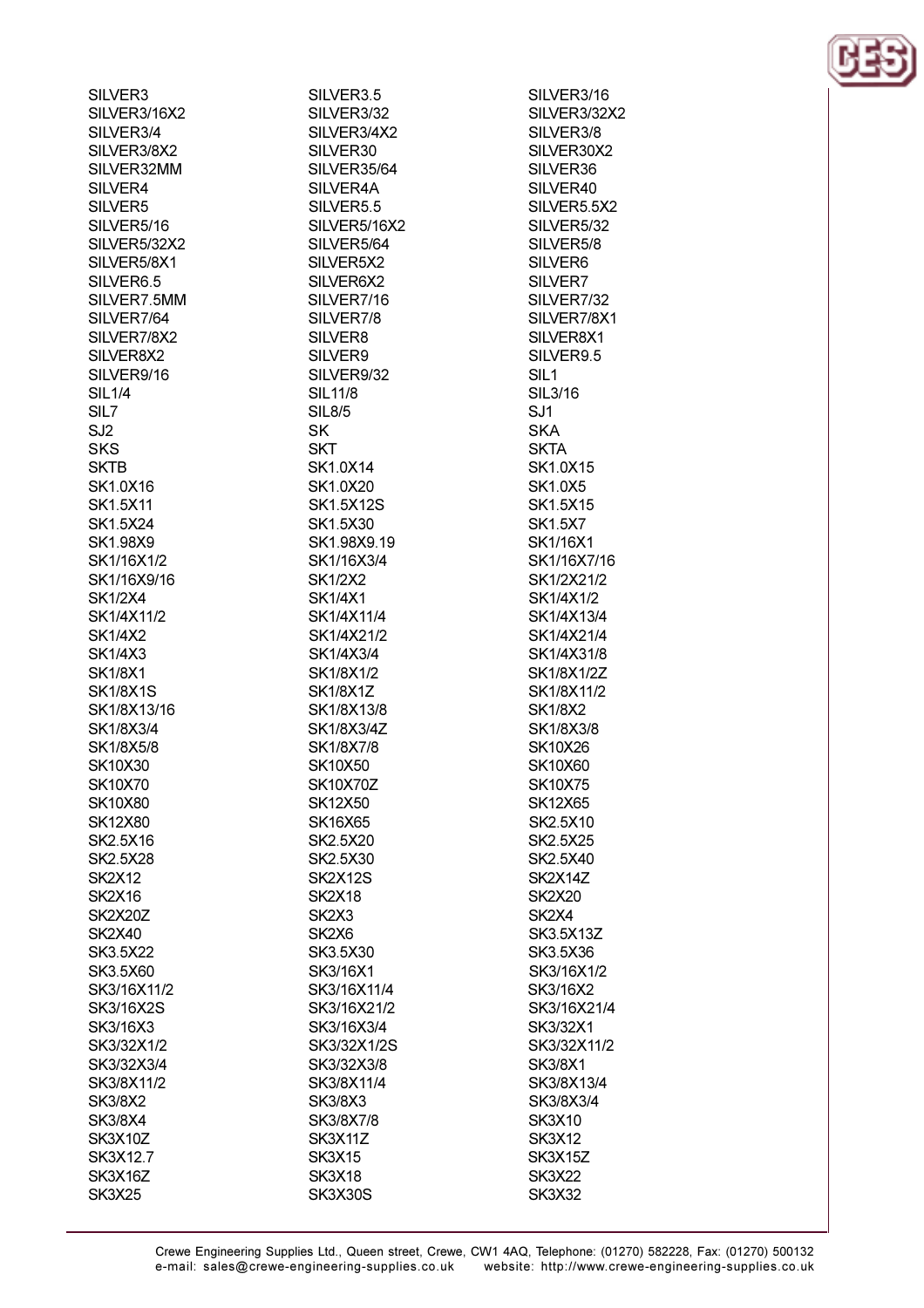

| SK3X36            |
|-------------------|
| SK3X50            |
| SK3X8Z            |
| SK4X10Z           |
| SK4X15            |
| SK4X19            |
| SK4X24            |
| SK4X32            |
| SK4X45Z           |
|                   |
| SK4X8L            |
| SK5/16X1/2        |
| SK5/16X21/2       |
| SK5/16X3/4        |
| SK5/32X11/2       |
| SK5/32X2S         |
| SK5/32X3/4        |
| SK5X18            |
| SK5X24            |
| SK5X35Z           |
| SK5X40            |
| <b>SK5X50</b>     |
| SK5X6             |
| SK6.5X10Z         |
| SK6.5X32          |
| SK6X12            |
|                   |
| SK6X24S           |
| SK6X30            |
| SK6X36            |
| SK6X44.5          |
| SK6X55            |
| SK6X70            |
| SK7/32X11/2       |
| SK7X60            |
| SK8X24            |
| SK8X55            |
| <b>SK8X75</b>     |
| SLB3600EX         |
| <b>SLC1/2</b>     |
| SLC11/4           |
| SLC13/16          |
| SLC15             |
| SLC <sub>2</sub>  |
| <b>SLC21/4</b>    |
| <b>SLC3/4</b>     |
|                   |
| SLC40             |
| SLC55             |
| SLFE1EC           |
| <b>SLFE11/4</b>   |
| SLFE11/8EC        |
| SLFE13/4EC        |
| SLFE20            |
| SLFE25EC          |
| SLFE30EC          |
| SLFE40EC          |
| SLFE5/8EC         |
| SLFL <sub>1</sub> |
| SLFL1EC           |
| SLFL11/4A         |
| SLFL12            |
| SLFL15EC          |
|                   |

**SK3X40 SK3X60** SK30X40 **SK4X11Z SK4X16 SK4X20 SK4X28 SK4X33 SK4X50** SK4X8Z SK5/16X11/2 SK5/16X21/4 SK5/32X1 SK5/32X13/4 SK5/32X21/4 **SK5X12 SK5X20 SK5X30 SK5X36 SK5X40Z SK5X50S SK5X80** SK6.5X14 SK6.5X40 **SK6X15** SK6X26 **SK6X30S/S SK6X40 SK6X45 SK6X60 SK6X80** SK7/32X11/4 **SK8X100 SK8X40** SK8X63 **SK8X80** SLC1 **SLC11/2 SLC111/16DEC** SLC13/4DEC SLC16 SLC<sub>20</sub> SLC23/16 SLC<sub>30</sub> SLC45 SLFE1 **SLFE11/2** SLFE11/4EC **SLFE111/16 SLFE13/8** SLFE20EC SLFE3/4 SLFE35 SLFE45EC SLFE7/8 SLFL1/2 **SLFL11/16** SLFL11/4B **SLFL13/8** SLFL16

**SK3X45** SK3X7 SK4X10 **SK4X14 SK4X18 SK4X23 SK4X30 SK4X35** SK4X8 SK5/16X1 **SK5/16X2** SK5/16X3 SK5/32X1/2 SK5/32X2 SK5/32X3/16Z **SK5X16 SK5X22 SK5X30S** SK5X36S **SK5X45 SK5X55** SK5X9Z SK6.5X30 SK6X10Z **SK6X20** SK6X28 **SK6X32** SK6X40S **SK6X50** SK6X65 **SK6X9.5Z SK7X20 SK8X22Z SK8X50 SK8X70 SLB3600** SLC1.3/16 SLC11/2DEC SLC115/16 **SLC13/8** SLC17 **SLC21/2** SLC<sub>25</sub> SLC<sub>35</sub> **SLC5/8** SLFE1/2EC SLFE11/2EC **SLFE11/8 SLFE13/4** SLFE16 SLFE25 SLFE30 SLFE35EC SLFE5/8 SLFE7/8EC SLFL1/2EC **SLFL11/4 SLFL11/8** SLFL15 SLFL16EC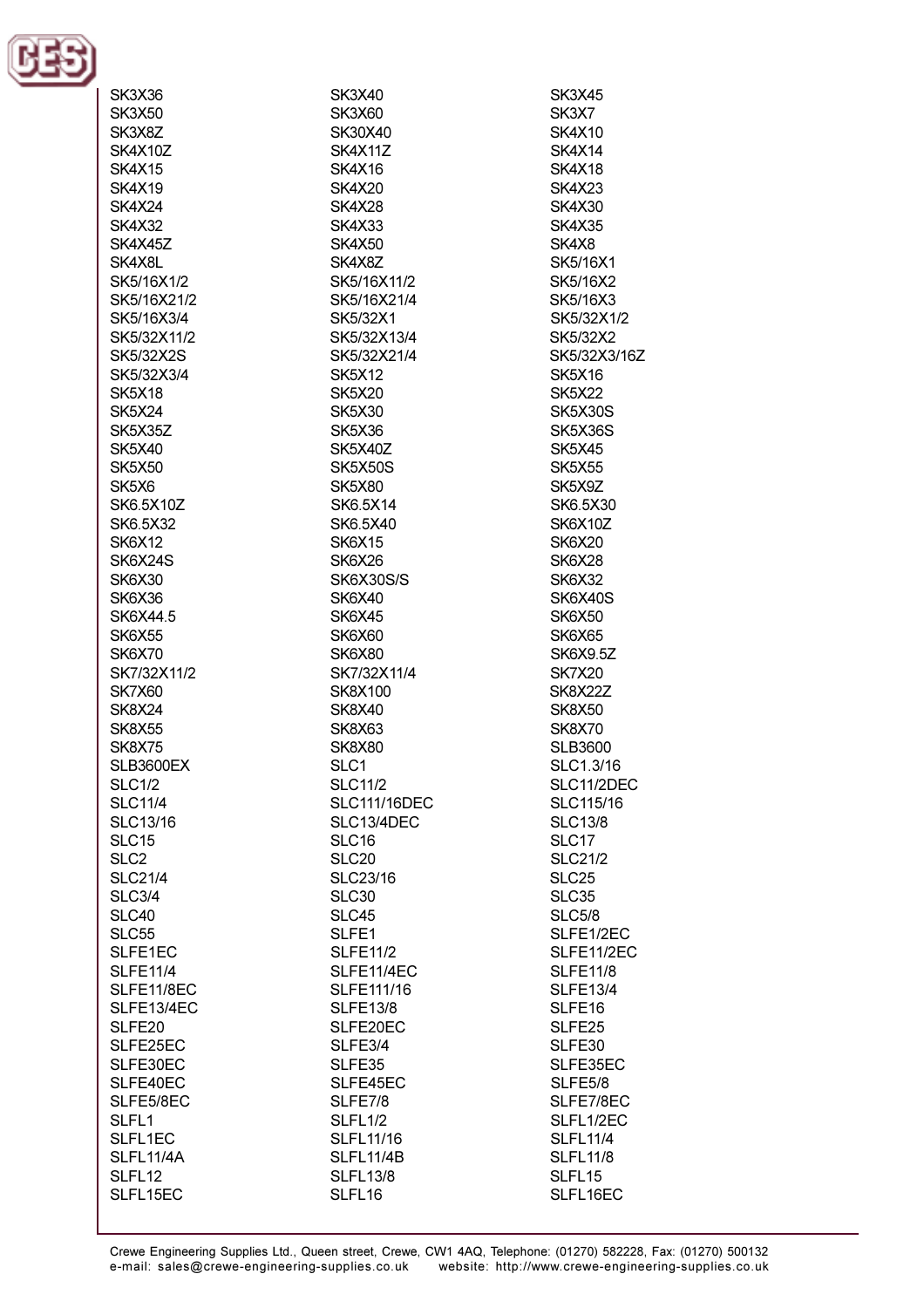| SLFL20             | SLFL20EC           |
|--------------------|--------------------|
| SLFL25EC           | SLFL3/4            |
| SLFL30             | SLFL30EC           |
| SLFL35EC           | SLFL5/8            |
| SLFL5/8EC          | SLFL7/8            |
| SLFT11/4EC         | SLFT20EC           |
| SLFT30EC           | SLFT35             |
| <b>SLF5/8</b>      | SLJS20             |
| SLJS25             | SLJS252RS          |
| SLJS80             | SLJS85             |
| <b>SLJ13/8</b>     | <b>SLJ21/2</b>     |
| SLJ3               | SLJ3/4             |
| SLJ4               | <b>SLJ41/2</b>     |
| SLLRJS75           | SLLRJS80           |
| <b>SLRJS41/2</b>   | <b>SLS204</b>      |
|                    |                    |
| SLTS1/2            | SLTS <sub>10</sub> |
| <b>SLTS11/4</b>    | <b>SLTS11/8</b>    |
| <b>SLTS13/8</b>    | <b>SLTS15/8</b>    |
| SLTS <sub>2</sub>  | SLTS20             |
| <b>SLTS21/4</b>    | <b>SLTS21/8</b>    |
| SLTS25             | <b>SLTS25/8</b>    |
| SLTS3              | SLTS3/4            |
| <b>SLTS31/2</b>    | <b>SLTS31/4</b>    |
| SLTS35             | SLTS4              |
| <b>SLTS41/2</b>    | <b>SLTS5/8</b>     |
| <b>SLTS51/2</b>    | <b>SLTS61/2</b>    |
| SLTS75             | SLTS9              |
| SLT1               | <b>SLT1/2</b>      |
| <b>SLT11/2</b>     | <b>SLT11/4</b>     |
| <b>SLT13/4</b>     | <b>SLT13/8</b>     |
| SLT <sub>2</sub>   | <b>SLT21/4</b>     |
| SLT3               | <b>SLT3/4</b>      |
| SLT35              | <b>SLT40</b>       |
| <b>SLT45</b>       | SLT60              |
| <b>SLT75</b>       | <b>SLT80</b>       |
| SL014914           | SL014916           |
| SL014920           | SL024848           |
| SL024918           | SL024938           |
| SL045007PP         | SL045008PP         |
| SL045010PP         | SL045011PP         |
| SL045013PP         | SL045014PP         |
| SL045016PP         | SL045017PP         |
| SL045020PP         | SL045022PP         |
| SL <sub>1</sub>    | <b>SL1/2</b>       |
| SL <sub>1</sub> A  | SL <sub>1</sub> EC |
| <b>SL11/2EC</b>    | SL11/4             |
| <b>SL11/8EC</b>    | SL111/16EC         |
|                    |                    |
| <b>SL12</b>        | SL13/16            |
| <b>SL13/4EC</b>    | SL13/8             |
| SL15/16            | SL15/8             |
| SL17/16            | SL182208           |
| SL182922           | SL182924           |
| SL182930           | SL182940           |
| SL183004           | SL183005           |
| SL183015           | SL183020           |
| SL185007           | SL185010           |
| SL192308           | SL192317           |
| SL <sub>2</sub> EC | <b>SL20</b>        |
| SL21/4             | SL215/16           |
| SL23/4             | SL23/8             |

SLFL25 SLFL3/4EC SLFL35 SLFL5/8DEC SLFL7/8EC SLFT25EC **SLF3/4** SLJS202RS SLJS702RS **SLJ11/2 SLJ23/4 SLJ31/2** SLLRJS50 **SLLRJ21/2** SLTS1 **SLTS11/2 SLTS13/4 SLTS17/8 SLTS21/2 SLTS23/4 SLTS27/8** SLTS30 **SLTS33/4** SLTS40 SLTS50 SLTS7 **SLTS9/16 SLT1/4 SLT11/8 SLT17/8 SLT27/8 SLT30 SLT41/2 SLT7/8** SL014838 SL014918 SL024916 SL045006PP SL045009PP SL045012PP SL045015PP SL045018PP SL045024PP SL1/2EC **SL11/2 SL11/8** SL115/16 **SL13/4 SL15 SL17** SL182224 SL182926 SL182944 SL183006 SL184922 SL19/16 SL<sub>2</sub> SL21/2 SL23/16 **SL25** 

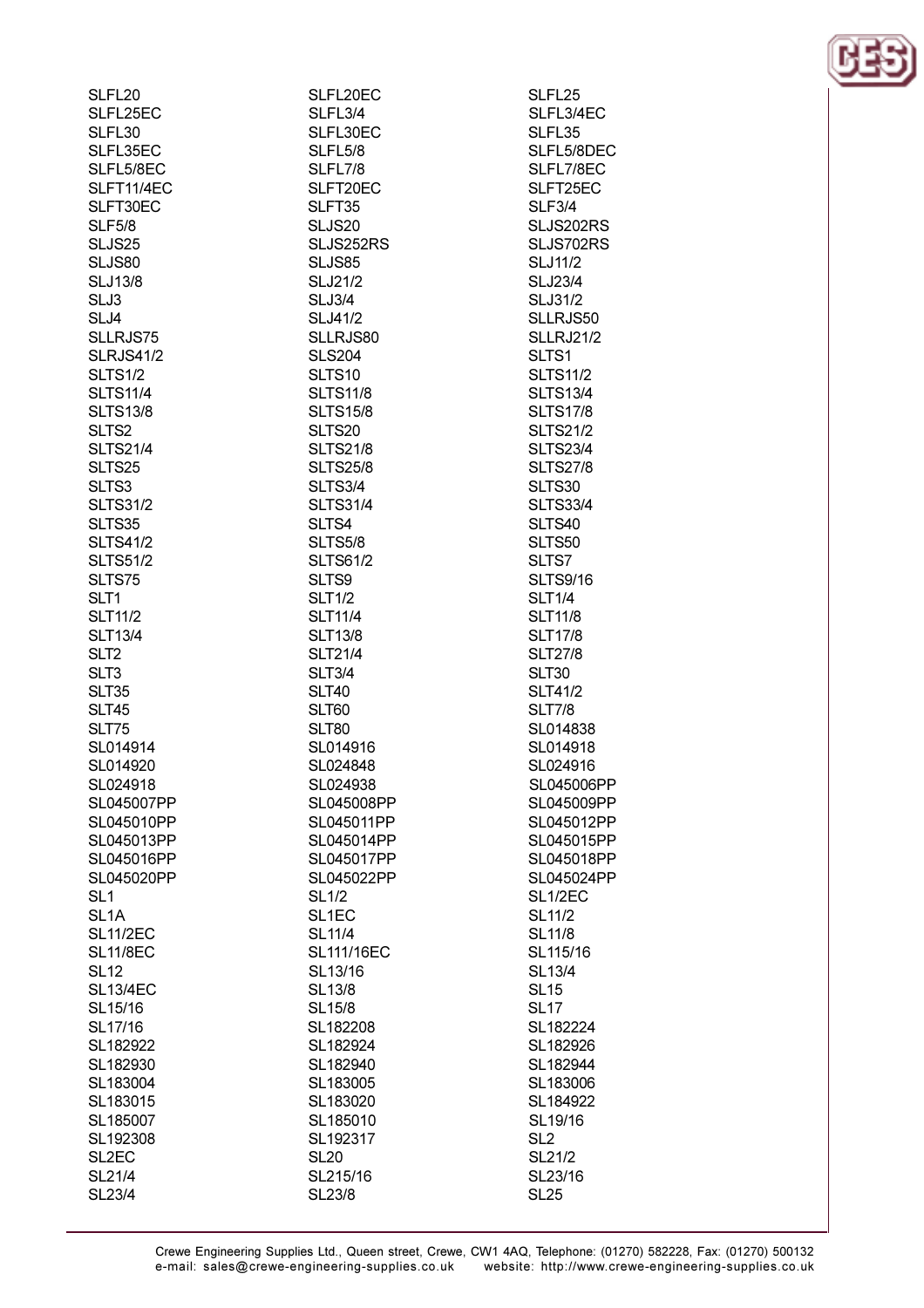

| SL27/16           | SL3                |
|-------------------|--------------------|
|                   |                    |
| SL3/4A            | <b>SL30</b>        |
| <b>SL35</b>       | SL35EC             |
| <b>SL45</b>       | <b>SL5/8</b>       |
| SL50HT            | SL <sub>50</sub> X |
| <b>SL60</b>       | SL60DEC            |
| <b>SL7/8</b>      | <b>SL70</b>        |
| SMJS35            | SMJS60             |
|                   |                    |
| <b>SMJ11/2</b>    | <b>SMJ11/4</b>     |
| SMJ3              | SMJ41/2            |
| <b>SML1235G</b>   | SMMRJN11/2         |
| SMMRJN31/2        | SMMRJS50           |
| SMMRJ4            | <b>SMMRJ41/2</b>   |
| SMN108KB          | <b>SMRJ21/2</b>    |
| <b>SMTH11/2</b>   | <b>SMTH11/4</b>    |
| <b>SMTH13/4</b>   | SMTH <sub>2</sub>  |
|                   |                    |
| <b>SMTH21/4</b>   | <b>SMTH23/4</b>    |
| SMTH3/4           | <b>SMTH31/2</b>    |
| SMTH4             | SMTH <sub>5</sub>  |
| SMTH7/8           | SMTS <sub>1</sub>  |
| <b>SMTS11/4</b>   | <b>SMTS11/8</b>    |
| SMTS <sub>2</sub> | <b>SMTS21/2</b>    |
| <b>SMTS23/4</b>   | SMTS3              |
|                   |                    |
| <b>SMTS31/2</b>   | SMTS4              |
| SMTS5             | <b>SMTS51/2</b>    |
| SMTS7             | <b>SMTS7/8</b>     |
| SMTS90            | <b>SMT11/2</b>     |
| <b>SMT11/8</b>    | <b>SMT13/4</b>     |
| <b>SMT21/2</b>    | <b>SMT21/4</b>     |
| SMT <sub>3</sub>  | SMT4               |
| SMT <sub>6</sub>  | <b>SMT7/8</b>      |
| SM100/5           | SM100/5.5          |
| SM100PZ1          | SM100PZ2           |
| SM115T27          | SM1235G            |
|                   |                    |
| SM125/4           | SM125/6.5          |
| SM125T30          | SM150/4A           |
| SM150/6           | SM150/6.5          |
| SM150/8A          | <b>SM150PZ3</b>    |
| SM200/10          | SM200/6            |
| SM200PZ4          | SM250              |
| SM250/12          | SM250/5            |
| SM250PZ1          | SM30PZ2            |
| SM375300          | SM75/5             |
| SM75PZ1           | SM75T10            |
|                   |                    |
| <b>SNA505</b>     | SNA506605          |
| SNA509            | SNA510608          |
| SNA512610         | SNA513611          |
| SNA516613         | <b>SNA517</b>      |
| SNA519616         | SNA520617          |
| SNA524620         | SNH510608          |
| <b>SNIPA</b>      | <b>SNIPB</b>       |
| SNJ-1895-17-00    | SNP115/16          |
|                   |                    |
| SNP <sub>25</sub> | SNP25ECG           |
| SNP <sub>30</sub> | SNP35              |
| SNP <sub>40</sub> | SNP40DECG          |
| SNP <sub>50</sub> | SNU-3129-17-00     |
| SNV8S             | SN <sub>209</sub>  |
| SN215             | SN505              |
| <b>SN507</b>      | <b>SN508</b>       |
| SN510             | SN511              |
|                   |                    |

**SL30D**  $SI$  40 **SL50 SL55 SL65 SL75** SMJ1 **SMJ13/4 SMJ7/8** SMMRJN3 SMMRJS65 **SMN108K** SMTH<sub>1</sub> **SMTH11/8 SMTH21/2** SMTH<sub>3</sub> **SMTH31/4** SMTH<sub>6</sub> **SMTS11/2 SMTS13/4 SMTS21/4 SMTS3/4 SMTS41/2** SMT<sub>S6</sub> SMTS8 **SMT11/4** SMT<sub>2</sub> **SMT23/4** SMT5 SMT90 SM100/6 SM100T25 SM125/2.5A **SM125PZ2** SM150/5.5 SM150/8 SM175/8 SM200/8R SM250/10 SM250/8 **SM300PZ2** SM75PZ0 **SM75T15** SNA508607 SNA511609 SNA515612 SNA518615 SNA522619 SNIP **SNIPC SNP13/8 SNP3/4** SNP35DEC **SNP45** SNV22L SN213 **SN506** SN509 SN512

**SL3/4**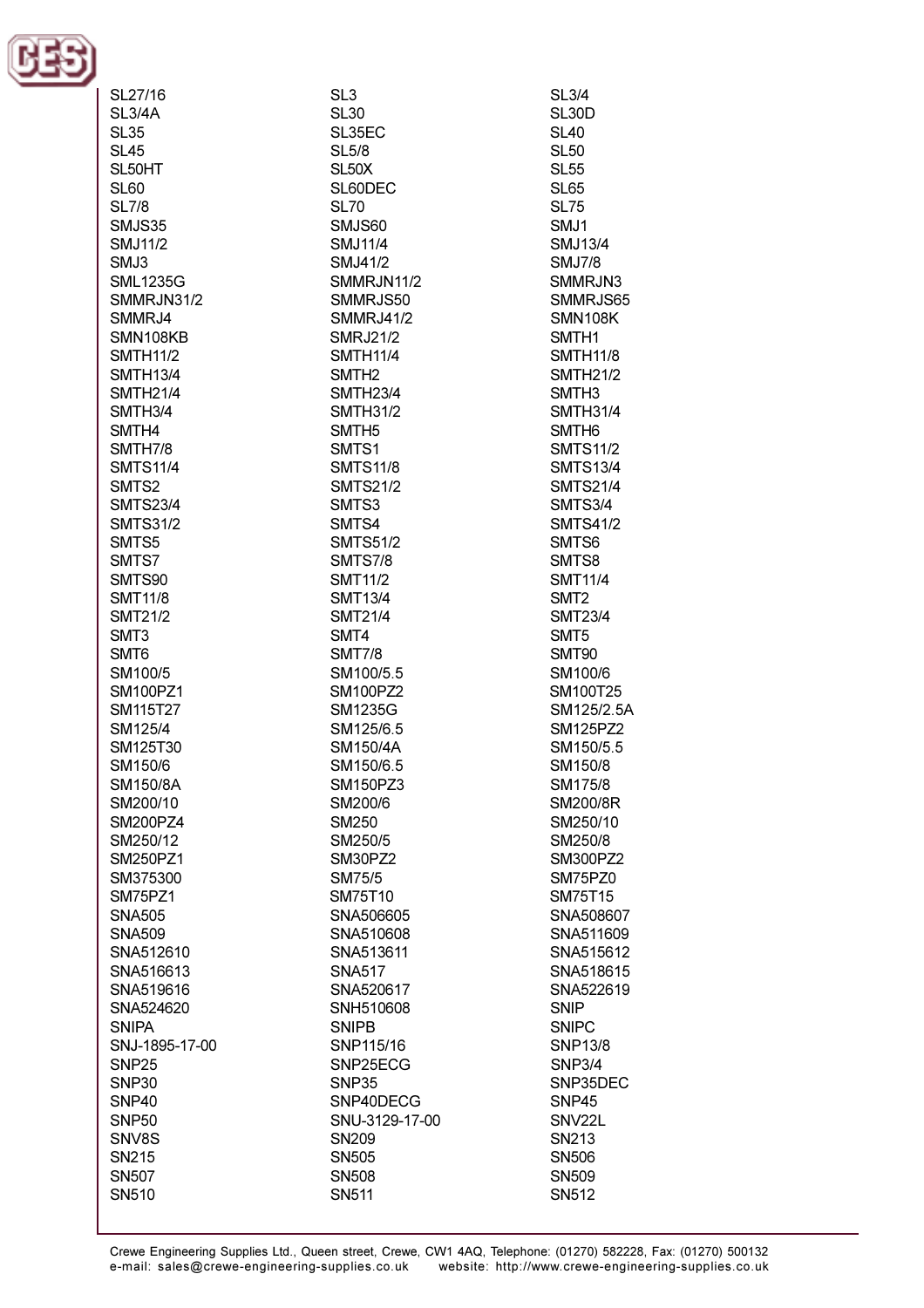| SN <sub>513</sub> | SN515          | SN516          |
|-------------------|----------------|----------------|
| <b>SN517</b>      | SN518          | <b>SN520</b>   |
| <b>SN522</b>      | <b>SN526</b>   | <b>SN528</b>   |
| <b>SN608</b>      | <b>SN609</b>   | SN610          |
| SN613             | SN615          | SN616          |
|                   | <b>SOB700</b>  | <b>SOB704</b>  |
| <b>SN620</b>      |                |                |
| SO13001           | SO14001        | SO23002        |
| SO24004           | SO33002        | SO33005        |
| SO33007           | SO33008        | SO35003        |
| SO43001           | SO43004        | SO44001        |
| SO54000           | SO54002        | SO54004        |
| SO54005           | SO54009        | SO56002        |
| SO56003           | SO64005        | SO64009        |
| SO74007           | <b>SPA706</b>  | <b>SPA708</b>  |
| <b>SPA710</b>     | <b>SPA711</b>  | <b>SPA712</b>  |
| SPB <sub>12</sub> | <b>SPB700</b>  | <b>SPB701</b>  |
| <b>SPB702</b>     | SPB703         | <b>SPB704</b>  |
| <b>SPB705</b>     | <b>SPB706</b>  | <b>SPB708</b>  |
| SPB8OPN           | <b>SPKN</b>    | <b>SPKNA</b>   |
| <b>SPM</b>        | <b>SPMR</b>    | <b>SPM7045</b> |
| <b>SPM705</b>     | <b>SPM7055</b> | <b>SPM706</b>  |
| <b>SPM707</b>     | <b>SPM708</b>  | <b>SPM709</b>  |
| <b>SPM710</b>     | <b>SPONGE</b>  | SPZ4/S         |
| SP015102          | SP015105       | SP015500       |
| SP015602          | SP015603       | SP015800       |
| SP016200          | SP016400       | SP016500       |
| SP018000          | SP018100       | SP018200       |
| SP022600          | SP023700       | SP025600       |
| SP026300          | SP027000       | SP027008       |
| SP027014          | SP027031       | SP027041       |
| SP027600          | SP028000       | SP028002       |
| SP028100          | SP028101       | SP028102       |
| SP028103          | SP028300       | SP028312       |
| SP028313          | SP028314       | SP028315       |
| SP031600          | SP031600R      | SP031802       |
| SP031806          | SP031822       | SP031826       |
| SP031914          | SP032000       | SP032200       |
| SP033600          | SP033600R      | SP033620       |
| SP035200          | SP038600       | SP038900       |
|                   | SP040101       |                |
| SP039500          |                | SP042000       |
| SP042001          | SP042200       | SP053700       |
| SP056500          | SP057100       | SP065008       |
| SP065009          | SP065011       | SP065014       |
| SP081400          | SP081900       | SP082300       |
| SP082700          | SP082705       | SP082711       |
| SP082800          | SP082805       | SP082811       |
| SP082812          | SP082813       | SP082816       |
| SP082913          | SP083100       | SP083300       |
| SP083800          | SP084900       | SP085123       |
| SP085125          | SP085400       | SP085414       |
| SP085917          | SP086000       | SP086100       |
| SP086112          | SP086114       | SP086115       |
| SP086214          | SP088000       | SP088011       |
| SP088100          | SP088200       | SP088211       |
| SP088300          | SP088400       | SP093000       |
| SP093005          | SP093111       | SP093115       |
| SP093116          | SP093119       | SP093121       |
| SP093123          | SP093211       | SP093215       |
| SP093219          | SP094003       | SP094500       |
| SP095200          | SP095809       | SP098000       |

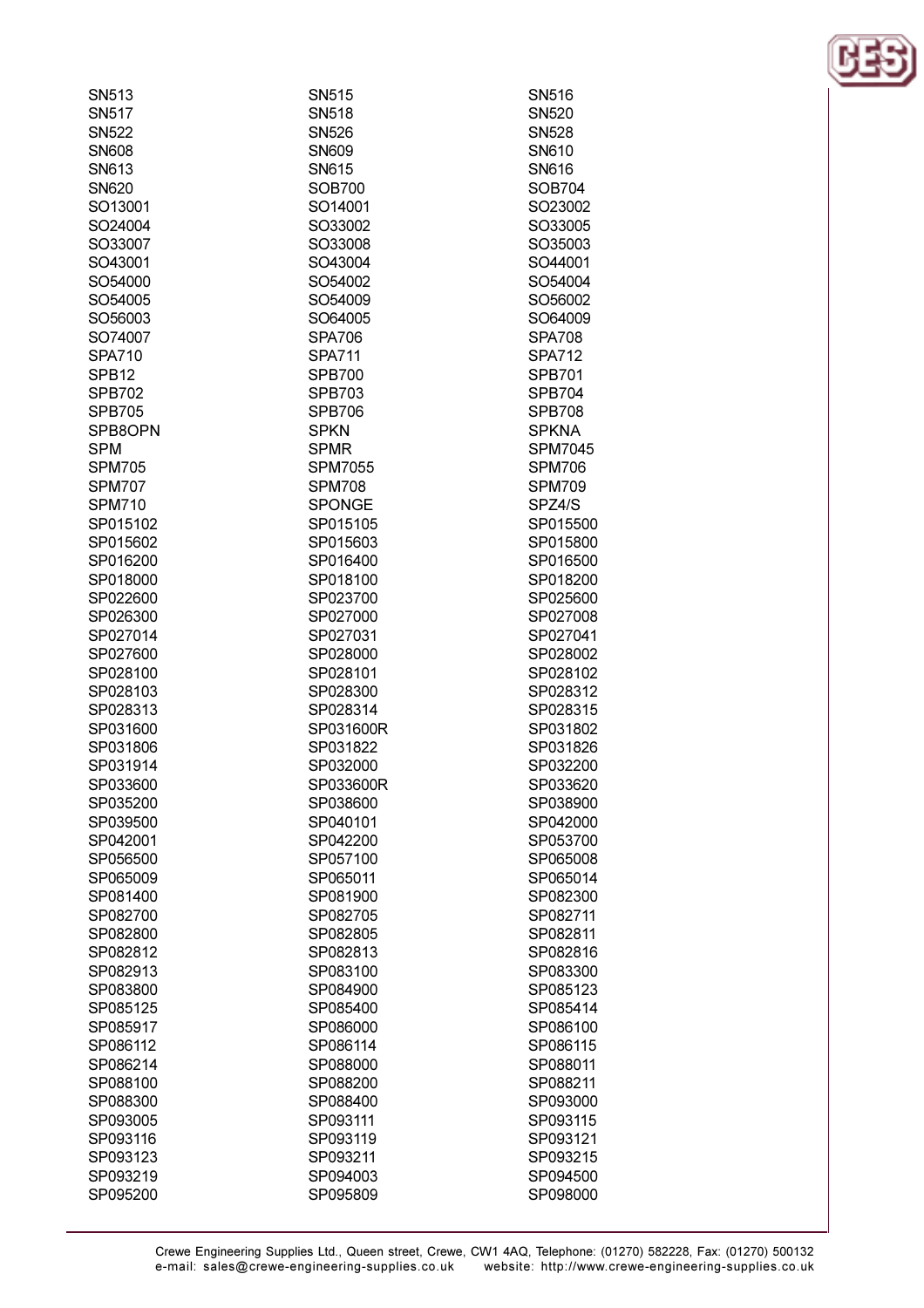

| SP098011       |  |
|----------------|--|
| SP098100       |  |
|                |  |
| SP1/16X3/8     |  |
| SP1/8X3/4      |  |
| SP10X60S       |  |
|                |  |
| SP150012       |  |
| SP152412       |  |
|                |  |
| SP152415       |  |
| SP152600       |  |
| SP152726       |  |
|                |  |
| SP152929       |  |
| SP153414       |  |
| SP155100       |  |
| SP193212       |  |
|                |  |
| <b>SP26</b>    |  |
| SP3/16X17/8S   |  |
|                |  |
| SP3/8X2S       |  |
| SP300500       |  |
| SP471215       |  |
|                |  |
| SP471517       |  |
| SP490260       |  |
| SP5X35         |  |
| SP503000       |  |
|                |  |
| SP505000       |  |
| SP6X40S        |  |
| SP660210       |  |
|                |  |
| SP660373       |  |
| SP660515       |  |
| SP660710       |  |
| SP660992       |  |
|                |  |
| SP670005       |  |
| SP670544       |  |
| SP670650       |  |
|                |  |
| SP680106       |  |
| SP680504       |  |
| SP690182       |  |
| SP702          |  |
|                |  |
| SP720014       |  |
| SP720022       |  |
| SP720024B      |  |
|                |  |
| SP720025       |  |
| SP8X40         |  |
| SP800020       |  |
|                |  |
| SRF20          |  |
| SRF35          |  |
| SRF45          |  |
|                |  |
| SRF65          |  |
| SR240          |  |
| SR61/2         |  |
| SSCC           |  |
|                |  |
| <b>SSCF</b>    |  |
| SSCI           |  |
| <b>SSCL</b>    |  |
|                |  |
| <b>SSCN</b>    |  |
| <b>SSMC</b>    |  |
| SSMCC          |  |
|                |  |
| <b>SSMCF</b>   |  |
| <b>SSM1/2</b>  |  |
| <b>SSM1/2C</b> |  |
| SSM1/2F        |  |
|                |  |

SP098012 SP098125 SP1/8X3/8S SP120800 SP150024 SP152413 SP152422 SP152624 SP152727 SP153400 SP153900 SP186200 SP2.5X12 SP3/16X1S SP3/32X3/4 SP3/8X23/8S SP300527 SP471512 SP471518 SP5/32X1 SP503011 SP523000 SP660220 SP660410 SP660665 SP660740 SP661999 SP670006 SP670622 SP670652 SP680109 SP680715 SP7/32X15/8 SP720011 SP720016 SP720024 SP720024C SP720028 SP800200

SP<sub>1/2</sub>X<sub>4</sub>

**SP5X40S** 

SP6X50S

SP8X40S

SRF<sub>25</sub>

SRF40

**SRF55** 

SRJS8

SR410

**SSCA** 

**SSCD** 

**SSCG** 

**SSCJ** 

**SSCM** 

**SSCO SSMCA** 

**SSMCD** 

**SSMCG** 

**SSM1/2A** 

SSM1/2D

**SSM1/2G** 

SP098021

SP098126

SP1/8X1

SP10X30

SP150000

SP150027

SP152414

SP152424

SP152626

SP152828

SP153413

SP155006

SP193112

SP2X30S

SP3X40S SP314000

SP471514

SP483500

SP501000

SP504000

SP6X30S

SP6X70S

SP660270

SP660430

SP660700

SP660990

SP670003

SP670010

SP670626

SP670800

SP680114

SP680925

SP720012

SP720021

SP720024A

SP720024D

SP8X30

SRF<sub>30</sub>

SRF60

**SR464** 

**SSCB** 

**SSCE** 

**SSCH** 

**SSCK** 

**SSCMA SSCP** 

**SSMCB** 

**SSMCE** 

**SSM1/2B** 

SSM1/2E

SSM1/2H

**SSMG** 

SP8X60S

SP800500

SRF40SS

SRS700-170

SP7/32X15/8S

SP5X20

SP3/16X11/8

SP3/32X3/4S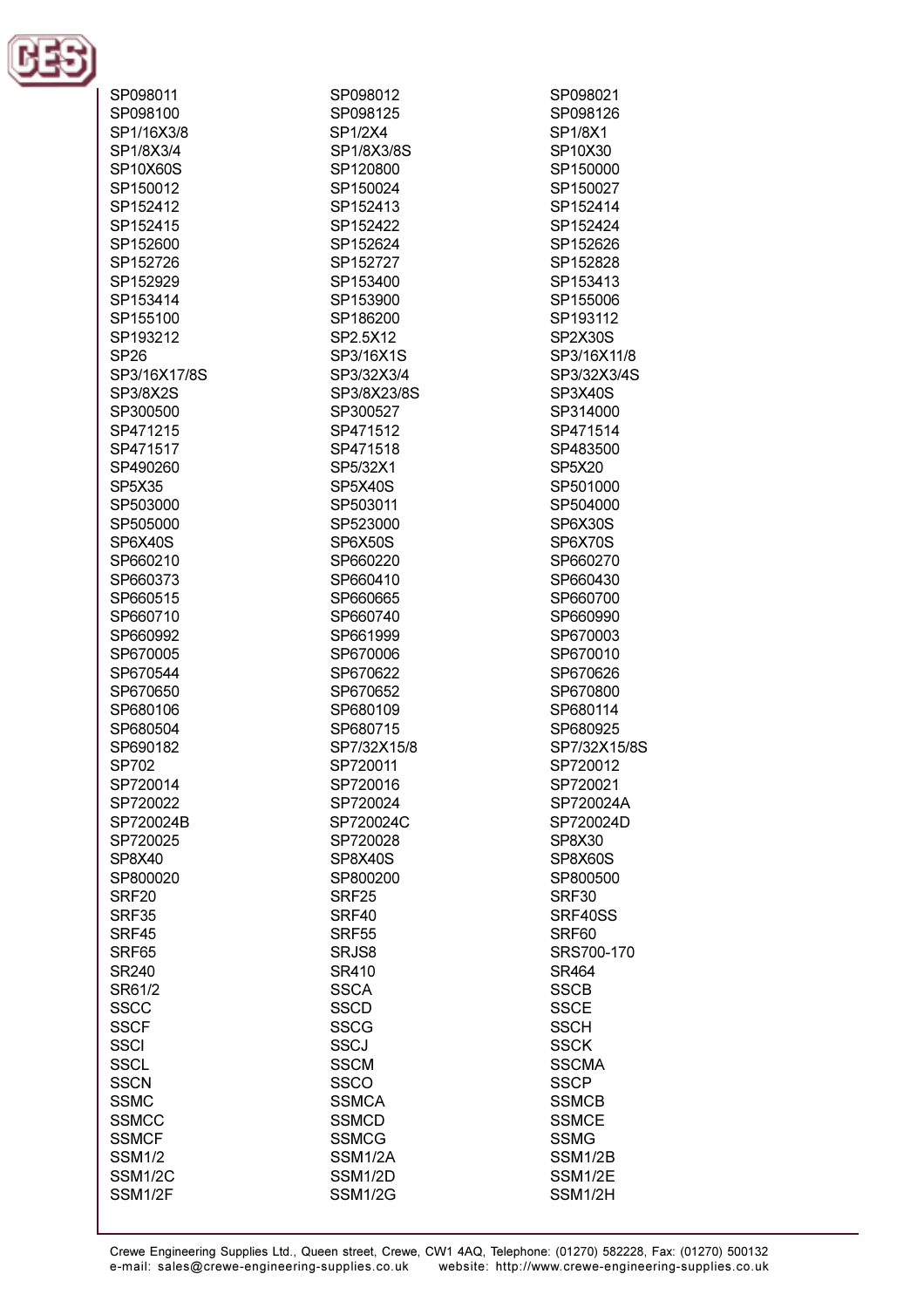**SSM1/2I** SSM<sub>1/2L</sub> SSM<sub>1/4R</sub> **SSM3/8** SSM3/8C SSO SSO<sub>C</sub> **SSRA** SSRF1050ZZ **SSRF1480ZZ** SSRF1760ZZ **SSRF1980ZZ SSRF2270ZZ** SSRF281577 SSRF4ZZ **SSRF740ZZ** SSRIF418ZZ SSRIF618ZZEE SSRIF8516ZZ **SSRI1214ZZ SSRI1634ZZ SSRI18122RS** SSRI418ZZ **SSRI51877 SSRI618 SSRI814** SSR1040 **SSR1060ZZ SSR1150Y SSR1240ZZ SSR1340R** SSR1360 **SSR1450ZZ SSR1560ZZ** SSR1650 SSR1650ZZP5 **SSR1680ZZ** SSR1790ZZ SSR1910ZZA **SSR1970ZZ SSR19802RS** SSR2610 SSR3KN SSR3ZZW15 SSR<sub>4</sub>R SSR4ZZEE SSR730ZZ SSR830ZZ **SSR940** SS11877 SS18205 SS18750 SS20001 SS21204 SS25207 SS3161 SS56003 SS64005 SS6880

SS74002

**SSM1/2J SSM1/4** SSM3/4 SSM3/8A SSNAD512610 **SSOA** SSOD **SSRB SSRF1150ZZ SSRF1640ZZ SSRF1910ZZ** SSRF2ZZ **SSRF2280ZZ SSRE377** SSRF4ZZEE **SSRIF1438ZZ** SSRIF518ZZ **SSRIF6632ZZ** SSRI1038ZZ **SSRI1438R SSRI1812 SSRI3332ZZ** SSRI5 **SSRI5632ZZ SSRI61877** SSRI814ZZ **SSR1040ZZ SSR1140ZZ** SSR1150ZZ **SSR1260ZZ SSR1340ZZ SSR1360ZZ SSR1470 SSR1570ZZ SSR1650ZZ SSR1680** SSR1760ZZ SSR1910 **SSR1950ZZ SSR1980** SSR<sub>2</sub>ZZ SSR<sub>3</sub> SSR3ZZ SSR31 SSR4TP5 **SSR520** SSR830R SSR840ZZ SSR940ZZ SS14106 SS18206 SS19005 SS20002 SS25205 SS28006 SS56001 SS56004 SS64009 SS6880/4 SS74004

SSM1/2K SSM1/4A **SSM3/4A SSM3/8B** SSNHD524 **SSOB SSR SSRC** SSRF1350ZZ SSRF1680ZZ SSRF1960ZZ SSRF2ZZEE **SSRF241277** SSRF4R SSRF630ZZ **SSRIF3332** SSRIF614ZZ SSRIF81477 **SSRI1212ZZ SSRI1438ZZ SSRI1812ZZ** SSRI477 **SSRI518 SSRI614ZZ SSRI663277** SSRI8516ZZ **SSR1050ZZ SSR1150** SSR1240 **SSR1280ZZ SSR1350ZZ SSR1370ZZ SSR1560 SSR1640ZZ** SSR1650ZZA SSR1680TBP5 **SSR1790 SSR1910ZZ SSR1960ZZ SSR1980ZZ SSR2280ZZ** SSR3AZZ SSR3ZZEE **SSR3217ZZ** SSR4ZZ SSR630ZZ SSR830YZZ **SSR850 SSW1/2** SS17500 SS18207 SS20000 SS20008 SS25206 SS3150 SS56002 SS64004 SS67001 SS74001 SS74005

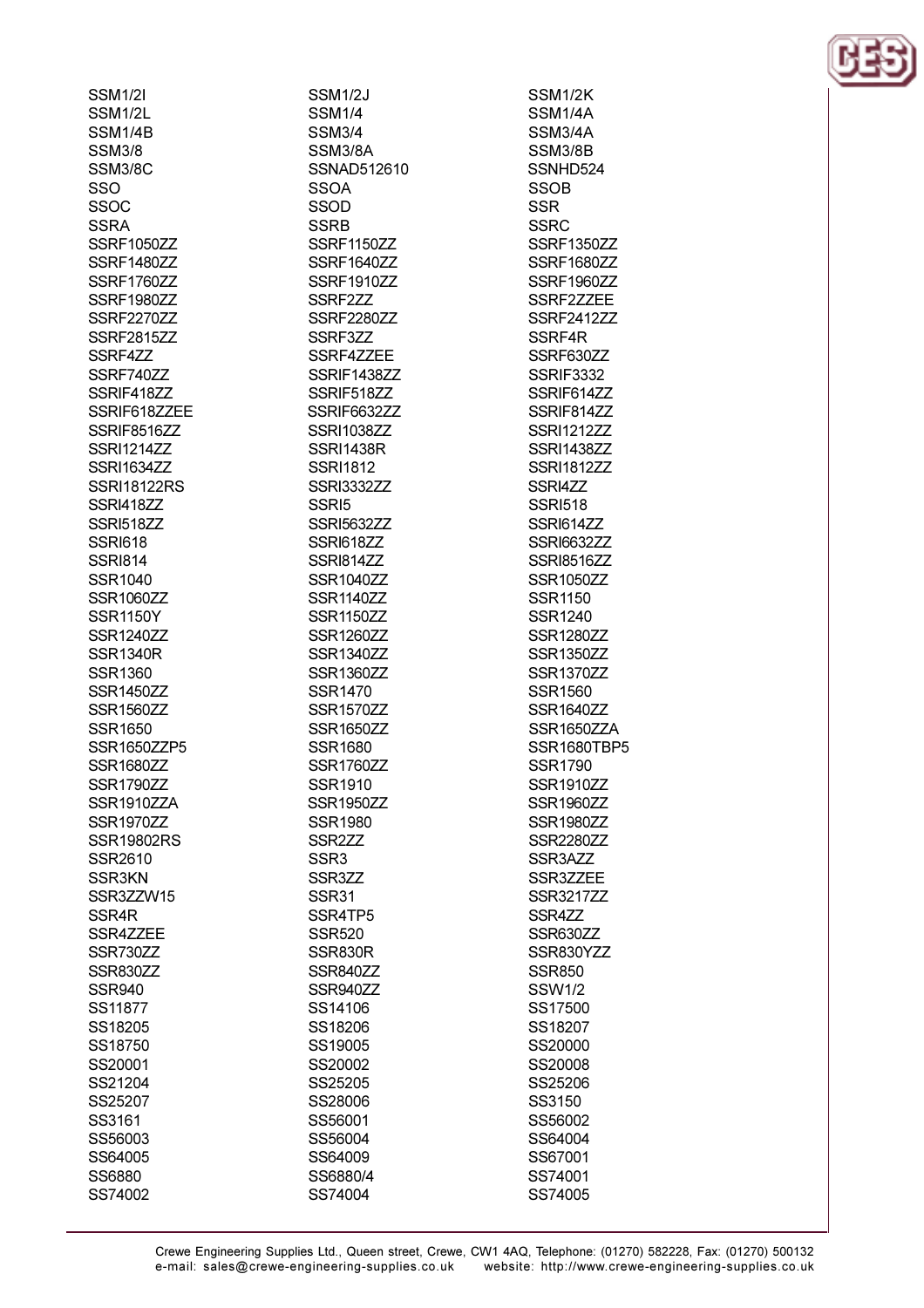

SS74007 SS78001 SS95003 SS99003 SS99006 STAR1/2A STAR<sub>11</sub> STAR3 STAR6 STAR8A STEPSPA1 STEPSPA13 STEPSPA21 STEPSP71 **STH808** STI<sub>10</sub>A **STI12B STI14A STI18** STI24LJ STI36L **STIR** STM<sub>17</sub>  $STO15X$  $STO25$ STO35X STO<sub>45</sub>X STUD1/2BSFX21/2 STUD1/2UNCX3 STUD1/2WX11/4 STUD1/2WX2 STUD1/2WX23/4 STUD1WX43/4 STUD10X30 STUD10X55 STUD10X70 STUD12X40 STUD<sub>12X60</sub> STUD16X50 STUD16X70 STUD20X75 STUD3/4WX21/2 STUD3/4WX31/4 STUD3/8BSFX13/4 STUD3/8WX11/2 STUD3/8WX13/4Z STUD3/8WX3S STUD5/16BSFX21/4 STUD5/16WX31/2 STUD5/8WX2 STUD5/8WX23/4 STUD5X35 STUD6X60 STUD7/16WX13/8 STUD8X25 STUD8X50 STUD8X62 ST<sub>1</sub> ST10X1/2CPS/S ST10X1/2D

SS76006 SS78002 SS96004 SS99004 SS99007 STAR<sub>1</sub>A STAR<sub>12</sub> STAR4 **STAR7/32** STASF24/G16 STEPSPA10 STEPSPA14 STEPSPA4 STEPSP711 **STI** STI<sub>10</sub>D **STI12D** STI<sub>14D</sub> **STI24 STI36** STI36LJ STI8D STO<sub>10</sub>X STO<sub>17X</sub>  $STO25X$ STO<sub>40</sub> STO<sub>50</sub>X STUD1/2UNCX2 STUD1/2UNFX31/2 STUD1/2WX13/4 STUD1/2WX21/2 STUD1/2WX25/8 STUD10X130 STUD10X40 STUD10X60 STUD10X80 STUD12X40S STUD<sub>12X70</sub> STUD16X55 STUD16X75S STUD24X110 STUD3/4WX3 STUD3/4WX4 STUD3/8UNCX3 STUD3/8WX11/4Z STUD3/8WX2 STUD3/8WX7 STUD5/16UNCX2 STUD5/8BSFX2 STUD5/8WX21/2 STUD5/8WX3 STUD6X30 STUD7/16BSFX11/2 STUD7/8WX31/2 STUD8X35 STUD8X50S STUD8X80 **ST1/2** ST10X1/2CZ ST10X1/2FPZP

SS78000 SS94000 SS96009 SS99005 STAR<sub>1/2</sub> STAR<sub>10</sub> STAR<sub>2</sub> STAR5 STAR<sub>8</sub> **STEEL** STEPSPA12 STEPSPA15 STEPSPB120 STH806 **STI10 STI12 STI14 STI17** STI<sub>24</sub>A STI36A STI36LS STM<sub>13</sub> STO<sub>12X</sub> STO<sub>20</sub>X STO30X STO<sub>40</sub>X **STUDDING** STUD1/2UNCX21/4 STUD1/2WX101/2 STUD1/2WX13/8 STUD1/2WX21/4 STUD1/4WX11/2 **STUD10X150** STUD10X45 STUD<sub>10X62</sub> STUD10X95 STUD<sub>12X50</sub> STUD<sub>12X80</sub> STUD16X60 STUD16X80 STUD24X120 STUD3/4WX3A STUD3/4WX51/4 STUD3/8UNFX11/2 STUD3/8WX13/4 STUD3/8WX3 STUD5/16BSF STUD5/16WX13/4S STUD5/8UNCX83/4A STUD5/8WX21/4 STUD5/8WX31/2 STUD6X35S STUD7/16WX13/4 STUD7/8WX31/4 STUD8X45 STUD8X60 STUD9/16UNCX2 ST<sub>10</sub>C ST10X1/2CZP ST10X1/2PS/S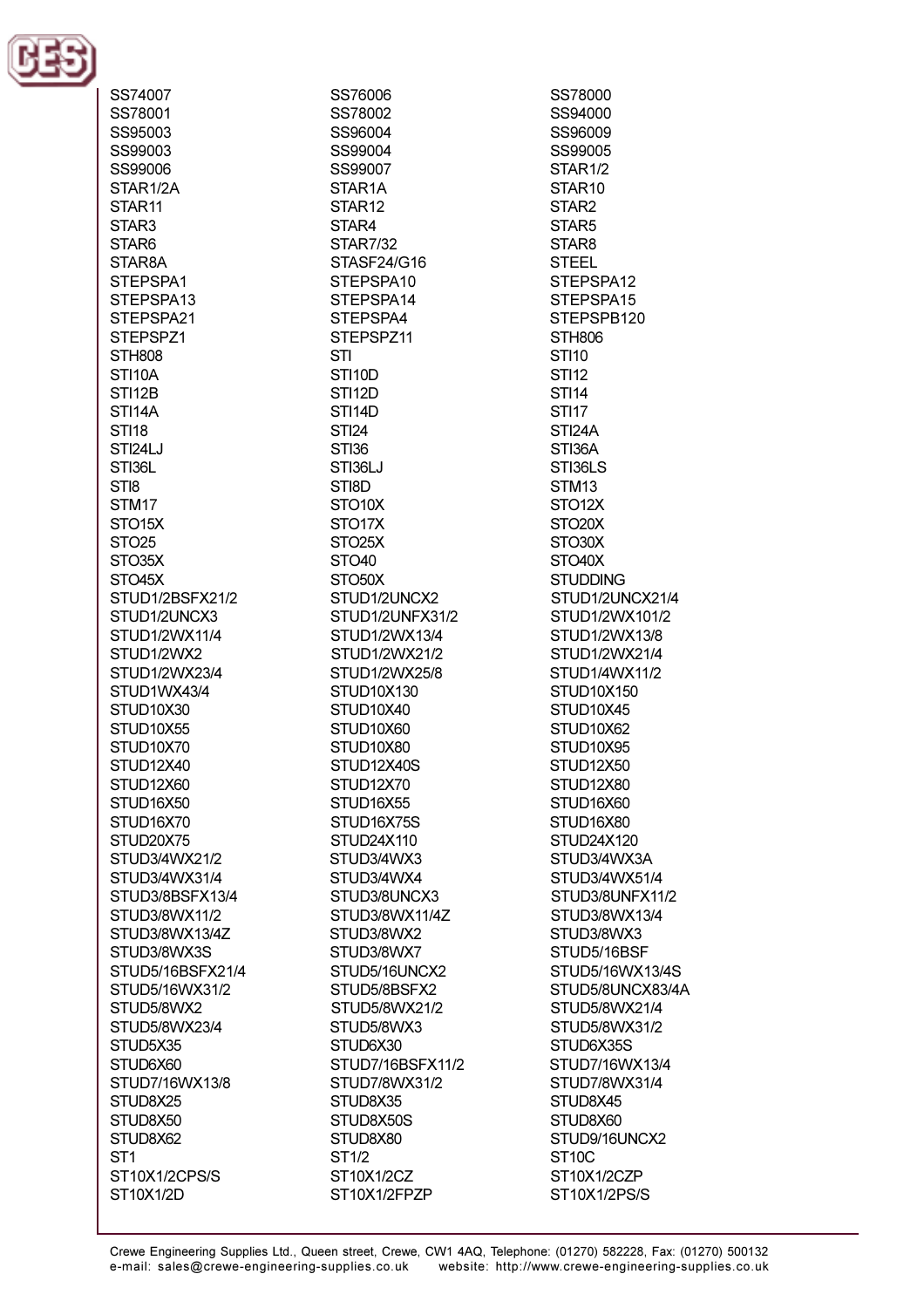ST10X1/2PZ ST10X1CZ ST10X1PPS ST10X1PZ ST10X11/2CS ST10X11/2CZPB ST10X11/2P7 ST10X11/4CZ ST10X11/4PPS/S ST10X13/4CZ ST10X13/4PZ ST<sub>10</sub>X<sub>2</sub>C ST10X2CZ ST10X2P7P ST10X3/4CZ ST10X3/4FPB ST10X3/4PZ ST10X3/8PZ ST10X31/8D ST10X5/8PPS/S ST11/2 ST12X1/2PZ ST12X1PZ ST12X11/2D ST12X13/8D ST12X2PZ ST12X3/4PS ST13/16 ST14X1CZP ST14X2CZP ST14X3/4PZP ST2X3/8PP ST21/4 ST23/8 ST3.5X12CZP ST3.5X30CZP **ST30 ST35** ST4X1/2CPS ST4X1/2PPGP ST4X1/2PZP ST4X1/2RCZ ST4X1/4PZP ST4X16CZP ST4X3/4PZP ST4X3/4RCZ ST4X3/8PPS ST4X3/8PZP ST4X40CZP ST4X5/16PZP ST4X50CZP **ST450/P** ST5X50CZP **ST50** ST6X1/2CZ ST6X1/2FPZP ST6X1/2RCPS ST6X1/4CZP ST6X1CPS/S ST6X1CZP

ST10X1/2PZP ST10X1CZP ST10X1PS ST10X1PZP ST10X11/2CZ ST10X11/2D ST10X11/2PZP ST10X11/4CZP ST10X11/4PZ ST10X13/4CZP ST10X13/4PZP ST10X2CC ST10X2CZP ST10X2RCZP ST10X3/4CZP ST10X3/4FPZP ST10X3/4PZP ST10X3/8PZPB ST10X5/8CZP ST10X5/8PZ **ST11/2EC** ST<sub>12X1D</sub> ST12X1RCZP ST12X11/2PS ST<sub>12</sub>X<sub>2</sub>C<sub>Z</sub> ST12X2PZP ST12X31/8D ST13/4 ST14X1H ST14X2H ST<sub>2</sub> **ST20** ST21/8 **ST25** ST3.5X20CZP ST3.5X40CZP ST30EC ST37/16 ST4X1/2CS ST4X1/2PS ST4X1/2RCC ST4X1/4FPZP ST4X1CPS/S ST4X25CZP ST4X3/4PZPB ST4X3/8CPS/S ST4X3/8PZ ST4X3/8RCZ ST4X45CZP ST4X5/8CZP **ST40** ST5X25CZP ST5X70CZP ST6X1/2CPEB ST6X1/2CZP ST6X1/2PZ ST6X1/2RCZ ST6X1/4PZ ST6X1CS/S ST6X1FPZP

ST10X1CS ST<sub>10</sub>X<sub>1</sub>D ST10X1PS/S ST10X1RPZ ST10X11/2CZP ST10X11/2PS/S ST10X11/4CPS/S ST10X11/4D ST10X11/4PZP ST10X13/4D ST10X13/8D ST10X2CPS/S ST10X2PPS/S ST10X3/4CPS/S ST10X3/4D ST10X3/4PS ST10X3/4RCZ ST<sub>10</sub>X<sub>3</sub>C<sub>Z</sub> ST10X5/8D ST10X5/8PZP ST11/4 ST<sub>12X1PS</sub> ST12X11/2CZ ST12X11/4D ST<sub>12</sub>X<sub>2</sub>D ST12X3/4CZ ST12X5/8PZP ST14X1/2PZP ST14X11/4PZP ST14X3/4H ST2X1/4CZP ST21/2 ST23/16 ST<sub>3</sub> ST3.5X25CZP ST3/4 ST31/4 ST4X1/2CGPP ST4X1/2CZ ST4X1/2PZ ST4X1/2RCS/S ST4X1/4PZ ST4X1CZP ST4X3/4CZP ST4X3/4RCS ST4X3/8FPZP ST4X3/8PZB ST4X30CZP ST4X5/16PZ ST4X5/8RCPS **ST45** ST5X40CZP ST5X80CZP ST6X1/2CS/S ST6X1/2FPS ST6X1/2PZP ST6X1/2RCZP ST6X1/4PZP ST6X1CZ ST6X1PP

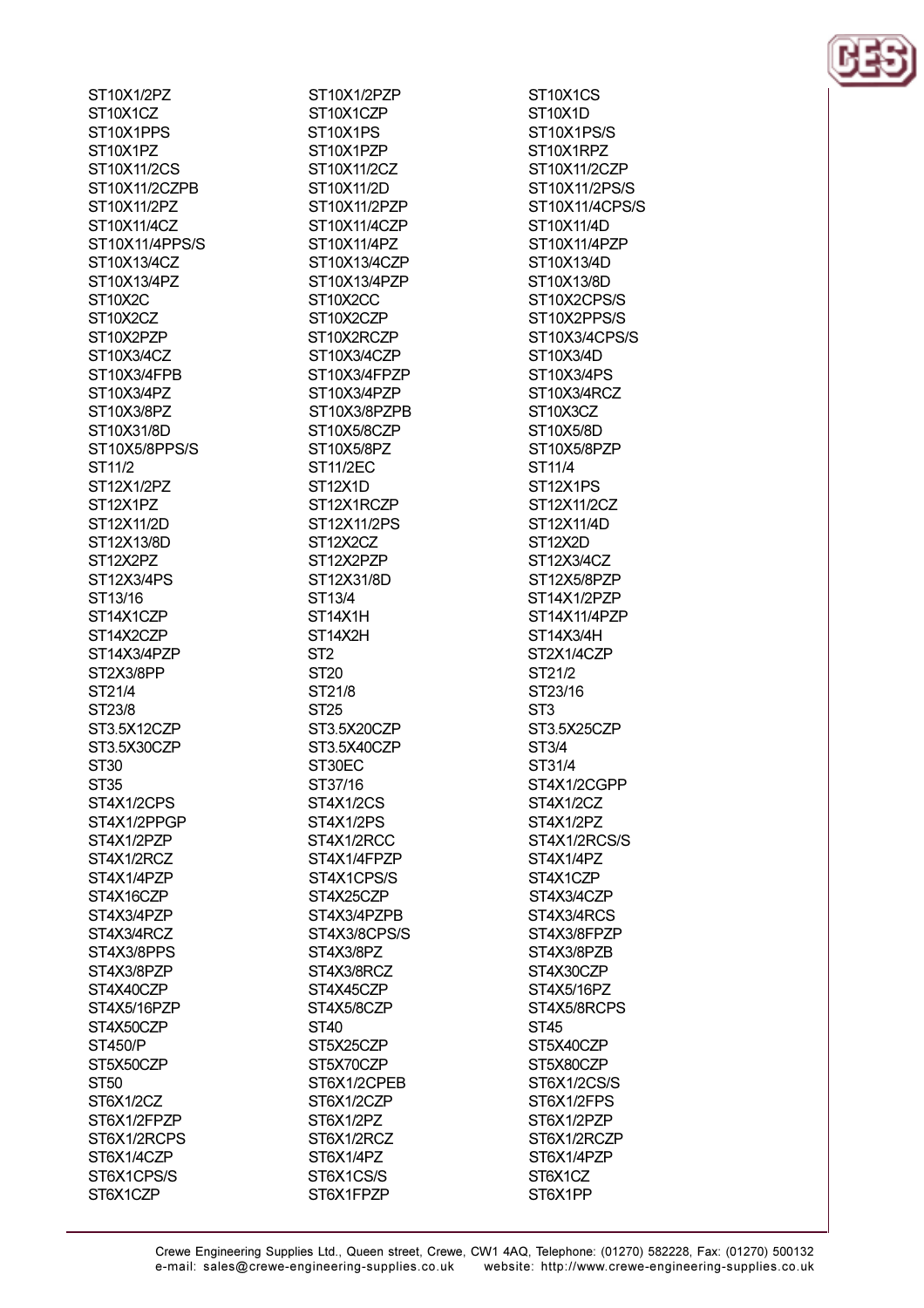

ST6X1PPS ST6X1RCB ST6X1RCZ ST6X11/2CZ ST6X11/2RCZ ST6X11/4CZP ST6X11/4RCPS ST6X3/4CZP ST6X3/4PPS ST6X3/4RCPS/S ST6X3/8CPS/S ST6X3/8PPS ST6X3/8PZ ST6X5/8CZP **ST60 ST7/8** ST8X1/2CZP ST8X1/2PS ST8X1/2RCZ ST8X1CZ ST8X1PS ST8X1RCPS **ST8X11/2CP** ST8X11/2PPS/S ST8X11/4CZ ST8X11/4PZP ST8X2CZ ST8X2PZ ST8X3/4CPS/S ST8X3/4FPZP ST8X3/4PZ ST8X3/8PZ ST8X5/8CZP **SVN SVXJ21 SV108M SV117M SV120M SV127M** SV137CM **SV141AM SV152M SV161AM SV187M SV22M** SV<sub>27</sub>M SV<sub>28</sub>CM SV3AM SV33BM **SV39M** SV53SM SV6M SV61AM SV87M SWOJM41 **SWOJ1250** SWRM24 SWRM41 **SWR1200 SWR1687/C** 

ST6X1PZ ST6X1RCPS/S ST6X1RCZP ST6X11/2PZ ST6X11/4CPS ST6X11/4PZ ST6X3/4CPS/S ST6X3/4FPZP ST6X3/4PZ ST6X3/4RCZ ST6X3/8CZP ST6X3/8PPZ ST6X5/16FPZP ST6X5/8PS/S ST600/P ST<sub>8</sub>S ST8X1/2FPZP ST8X1/2PZ ST8X1/2RCZP ST8X1CZP ST8X1PZ ST8X1RCZ ST8X11/2CZ ST8X11/2PS ST8X11/4CZP ST8X11/4RCPS ST8X2CZP ST8X2PZP ST8X3/4CZ ST8X3/4PPS ST8X3/4PZP ST8X3/8PZP ST80 **SVNA SV100M** SV11AM SV119XM **SV124M SV129M SV137M SV141M SV153M** SV<sub>17</sub>M **SV202M SV24M** SV<sub>28</sub>AM SV29AM SV<sub>3</sub>B SV36M SV<sub>4</sub>M SV6AM **SV61** SV69M SV88M SWOJM55 **SWOJ1437** SWRM30 SWRM46/C **SWR1300** 

ST6X1PZP ST6X1RCS/S ST6X100CZP ST6X11/2PZP ST6X11/4CZ ST6X11/4RCP ST6X3/4CZ ST6X3/4PP ST6X3/4PZP ST6X3/4RCZP ST6X3/8FPS ST6X3/8PS ST6X5/8CZ ST6X5/8RCZ **ST65** ST8X1/2CZ ST8X1/2PPS/S ST8X1/2PZP ST8X1CPS/S ST8X1FPZP ST8X1PZP ST8X1RCZP ST8X11/2CZP ST8X11/2PZ ST8X11/4PPS ST8X13/4CZ ST8X2PPS/S ST8X3/4CP ST8X3/4CZP ST8X3/4PS/S ST8X3/8PS ST8X5/16PPS/S **SVF SVS SV108AM** SV11AMA **SV12M SV126M SV136M SV140M SV151M SV154M SV176M** SV22AM **SV26M** SV<sub>28</sub>BM **SV29M** SV3M SV38M SV<sub>40</sub>M SV6HM **SV61A** SV76M SWOJM36 SWOJM70 **SWOJ2125** SWRM36 SWRM50 **SWR1312/C** SX04A34

**SW36**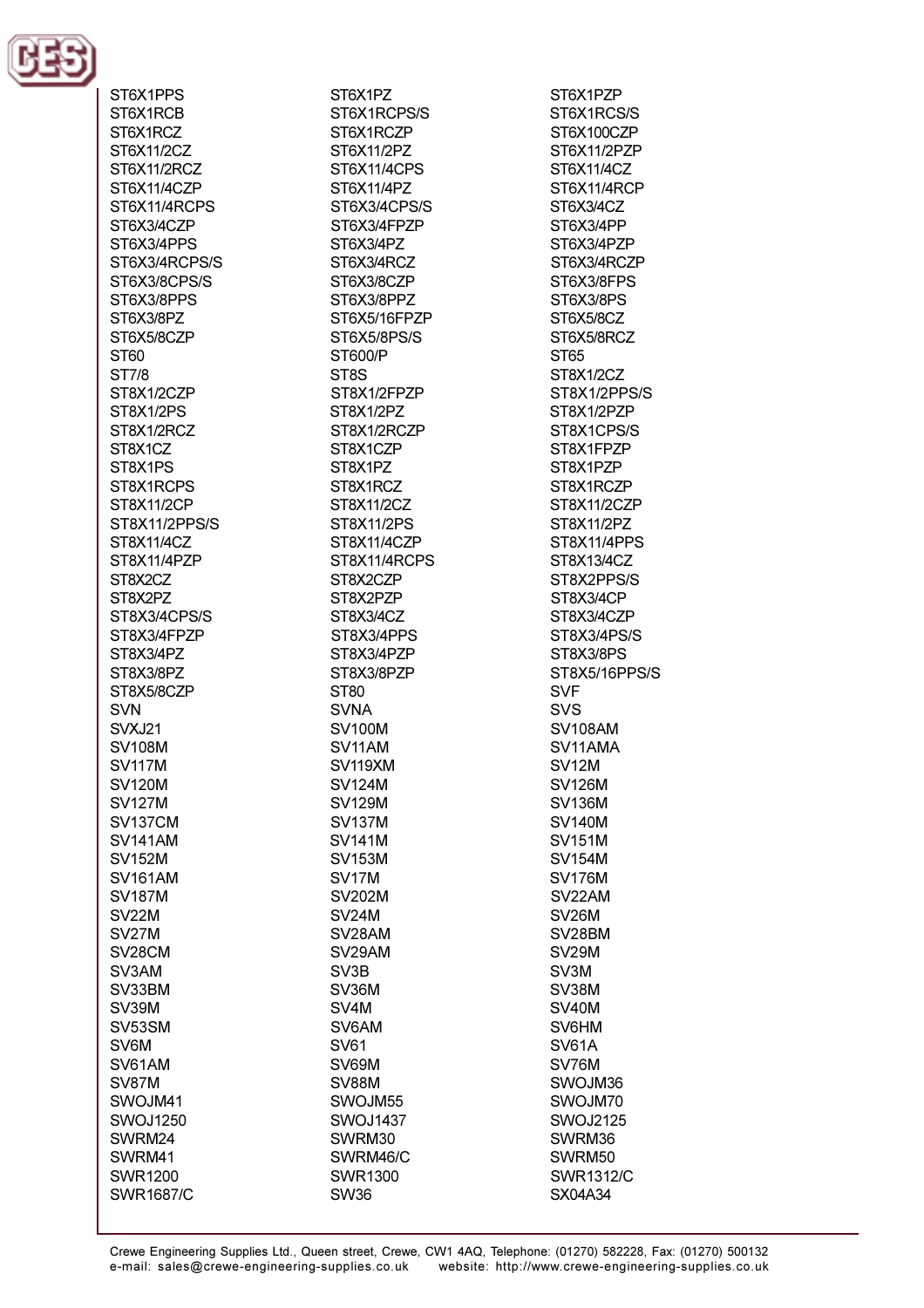| SX0483                 | SX0798                      | S1                            |
|------------------------|-----------------------------|-------------------------------|
| S101                   | S1032                       | S109                          |
| S11/4                  | S111                        | S116                          |
| S118                   | S120                        | S1726204                      |
| S17262042RS            | S <sub>2</sub>              | S36082RSJ                     |
| S3919                  | S43606J                     | S5/8                          |
| S5PP2                  | S608SSW3P5                  | <b>TAM1512</b>                |
| <b>TAM1520</b>         | TA1215                      | <b>TA1512</b>                 |
| TA1620                 | <b>TA1715</b>               | <b>TA1720</b>                 |
| TA1725                 | <b>TA1815</b>               | <b>TA1820</b>                 |
| TA2020                 | TA2030                      | <b>TA2220</b>                 |
| TA2225                 | TA2230                      | <b>TA2428</b>                 |
| TA2520                 | TA2525                      | TA2530                        |
| TA3020                 | TA3220                      | TA3512                        |
| TB                     | <b>TBLK</b>                 | <b>TBRW</b>                   |
| <b>TB13</b>            | <b>TB14</b>                 | <b>TB15</b>                   |
| <b>TB15A</b>           | <b>TB16</b>                 | TB <sub>16</sub> A            |
| <b>TB16B</b>           | <b>TB17</b>                 | TB <sub>17</sub> C            |
| TB17CA                 | <b>TB18</b>                 | TB <sub>18</sub> A            |
| <b>TB19</b>            | TB <sub>19</sub> A          | TB <sub>19</sub> B            |
| <b>TB19C</b>           | <b>TB20</b>                 | TB21B                         |
| <b>TB21T</b>           | TB22B                       | <b>TB22C</b>                  |
| TB22CA                 | <b>TB24</b>                 | TB24A                         |
| <b>TB24B</b>           | <b>TB24C</b>                | <b>TB30</b>                   |
| <b>TB33</b>            | <b>TB36</b>                 | TB36A                         |
| <b>TCCMT</b>           | <b>TCMT</b>                 | <b>TCMTA</b>                  |
| <b>TCNMG</b>           | <b>TCNMGA</b>               | <b>TDUOH100-30</b>            |
| <b>TDUOH50-34</b>      | <b>TDUOH50-41</b>           | <b>TDUOH90-23</b>             |
| <b>TDUOP50-76</b>      | <b>TDUO70-36</b>            | <b>TDUO70-65</b>              |
| <b>TDUO80-35</b>       | <b>TDUO90-21</b>            | <b>TEE40X5</b>                |
| TF                     | TFC45DEC                    | TFLM3B                        |
| TFLM5B                 | <b>TF1200</b>               | <b>TF16</b>                   |
| <b>TF200</b>           | TF <sub>24</sub>            | <b>TF250</b>                  |
| TF3000<br><b>TF673</b> | <b>TF600</b><br><b>TGFN</b> | <b>TF600A</b><br><b>TGFNA</b> |
| TGIP3                  | TGIP3A                      | <b>TGTN</b>                   |
| <b>THORA</b>           | THOR10R                     | THOR112                       |
| THOR114                | THOR116                     | THOR12I                       |
| <b>THOR1212</b>        | <b>THOR1212I</b>            | THOR122                       |
| <b>THOR124</b>         | THOR14                      | THOR14R                       |
| <b>THOR1414</b>        | THOR150                     | THOR16                        |
| THOR16L                | THOR16R                     | <b>THOR1616</b>               |
| <b>THOR2020</b>        | THOR208                     | THOR210                       |
| <b>THOR212</b>         | THOR214                     | THOR216                       |
| THOR217                | THOR22                      | THOR222                       |
| THOR308                | THOR310                     | THOR310I                      |
| THOR312                | THOR314                     | THOR316                       |
| THOR316I               | THOR410                     | THOR410I                      |
| THOR416                | THOR416I                    | THOR <sub>5</sub>             |
| THOR703                | THOR704                     | THOR705                       |
| THOR706                | THOR710                     | THOR710I                      |
| THOR712                | THOR712I                    | THOR714                       |
| THOR714I               | THOR716                     | THOR716I                      |
| THOR720                | THOR720I                    | THOR720NF                     |
| <b>THOR8R</b>          | <b>THOR8112</b>             | THOR8116                      |
| <b>THOR8119</b>        | THOR914I                    | THOR951                       |
| THOR953W               | THOR954                     | THOR957                       |
| <b>THO312</b>          | TIG                         | <b>TKC</b>                    |
| <b>TK40</b>            | TMSF3                       | TMSF60                        |
| <b>TNMG</b>            | <b>TNMGA</b>                | <b>TNMGB</b>                  |
|                        |                             |                               |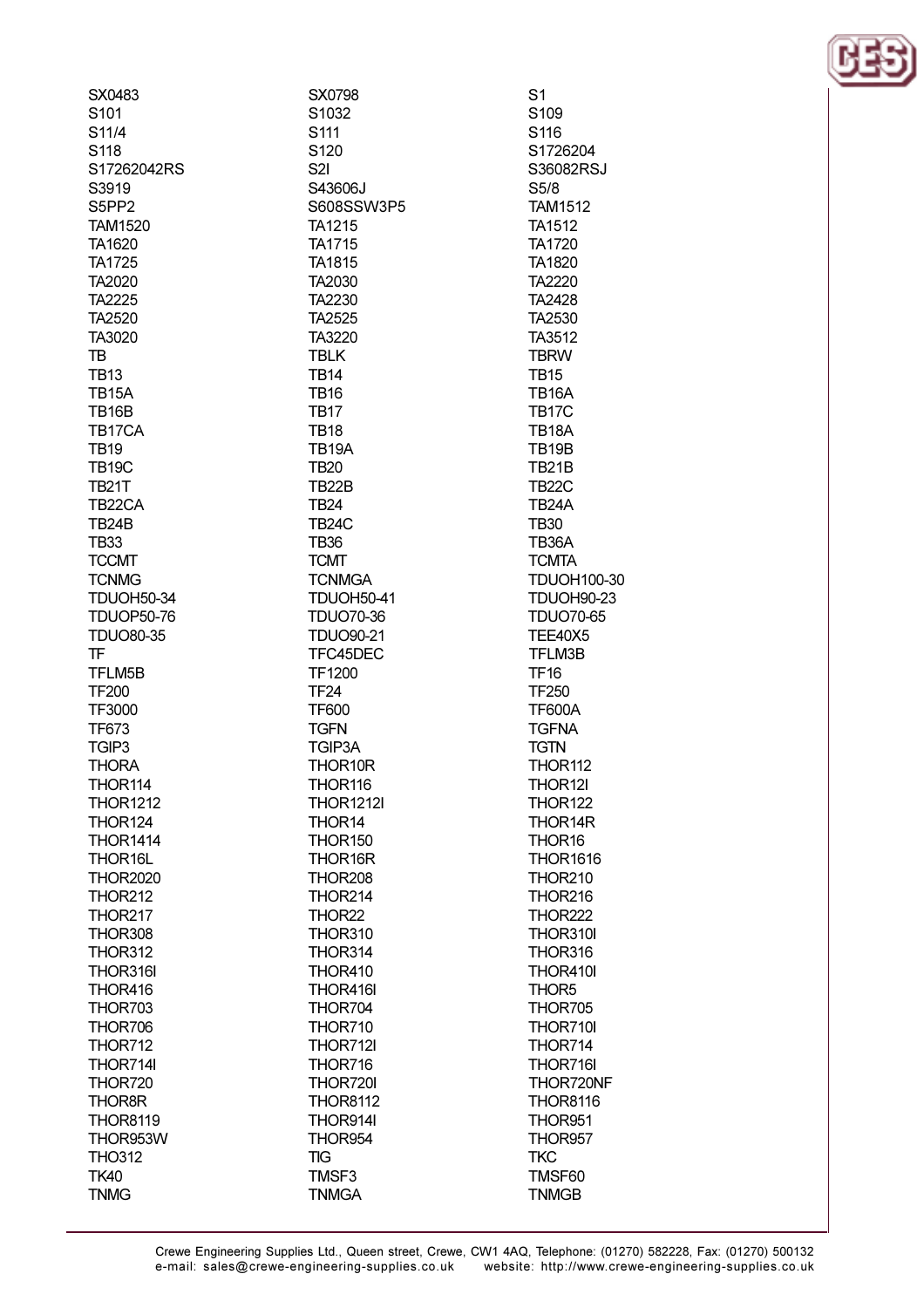

 $\sim$   $\sim$   $\sim$ 

| i NMGC                           |
|----------------------------------|
| TOOL                             |
| TPMG                             |
| TPMRB                            |
| TPMRE                            |
| TPMRH                            |
| TPMRK                            |
| <b>TP1/2X4</b>                   |
| TP1/4X13/4                       |
|                                  |
| TP1/4X31/2                       |
| TP1/8X11/2                       |
| TP12X100                         |
| <b>TP2X25</b>                    |
| TP3/16X11/2                      |
| TP3/16X3                         |
| TP3/8X3                          |
| TP3X25                           |
| <b>TP4X40</b>                    |
| <b>TP4X75</b>                    |
|                                  |
| TP5/16X31/2                      |
| TP5/32X4                         |
| <b>TP5X50</b>                    |
| TP5X75                           |
| <b>TP6X60</b>                    |
| TP7/16X3                         |
| TP7/32X2                         |
| TP8X150                          |
| TP9/32X2                         |
|                                  |
| TRA1423                          |
| <b>TRA2435</b>                   |
| TRA4052                          |
| TRA6074                          |
| TRB1018                          |
| <b>TRC1220</b>                   |
| <b>TRC815</b>                    |
| TRD2031                          |
| <b>TRD4860</b>                   |
| <b>TRU</b>                       |
|                                  |
| <b>TRU211A</b>                   |
| <b>TRU264</b>                    |
| <b>TRU355</b>                    |
| <b>TRU360A</b>                   |
| <b>TRU395</b>                    |
| <b>TRU45</b>                     |
| <b>TRU53</b>                     |
| <b>TRU742</b>                    |
| <b>TRU935</b>                    |
| TR0305                           |
| <b>TS10</b>                      |
|                                  |
| <b>TS14A</b>                     |
| <b>TS18</b>                      |
| TS <sub>5</sub>                  |
| TS8A                             |
| TUBE1/2A                         |
| TUBE1/2SA                        |
| TUBE1/4S                         |
| TUBE1/4TA                        |
|                                  |
|                                  |
| TUBE1C                           |
| <b>TUBE1SB</b><br><b>TUBE100</b> |

**TNMGD TPKN TPMR TPMRC TPMRF TPMRI TPMRL TP1/2X6** TP1/4X21/2 **TP1/4X4** TP10X100 TP12X50 **TP2X50** TP3/16X13/4 TP3/16X3/4 **TP3/8X4 TP3X50 TP4X50** TP5/16X11/2 TP5/32X1 **TP5X150 TP5X60** TP6X100 **TP6X75** TP7/16X5 **TP7X50 TP8X60 TRA1018 TRA1625 TRA2840 TRA411 TRA613 TRB2031 TRC1423 TRD1423 TRD2840 TRF2435 TRUA TRU231 TRU271 TRU355A TRU375 TRU395A** TRU45A **TRU733A TRU742B TRU937 TS TS12 TS16** TS<sub>3</sub> TS<sub>6</sub> **TUBE TUBE1/2A1** TUBE1/2SB TUBE1/4SA TUBE1/8S TUBE1S TUBE10S

**TNMGE TPKNA TPMRA TPMRD TPMRG TPMRJ TP02** TP1/4X11/2 **TP1/4X3** TP1/8X1/2 **TP10X80** TP12X90 TP20X120 TP3/16X2 TP3/32X3/4 **TP3/8X5 TP3X76 TP4X70** TP5/16X3 TP5/32X11/2 TP5X30 **TP5X70 TP6X50 TP6X90** TP7/32X11/2 TP8X120 **TP8X80 TRA1220 TRA2031 TRA3244 TRA4860 TRA815 TRB815 TRC6681 TRD1625 TRD4052 TRH050 TRU211 TRU231A TRU271A TRU360 TRU375A TRU397B** TRU45B **TRU733B** TRU777A **TRU937A** TSF<sub>2</sub> **TS14 TS16A** TS4 TS<sub>8</sub> TUBE1 TUBE1/2S TUBE1/2T TUBE1/4T TUBE1/8SA TUBE1SA **TUBE10S1** 

**TUBE11/2A** 

**TUBE11/16B**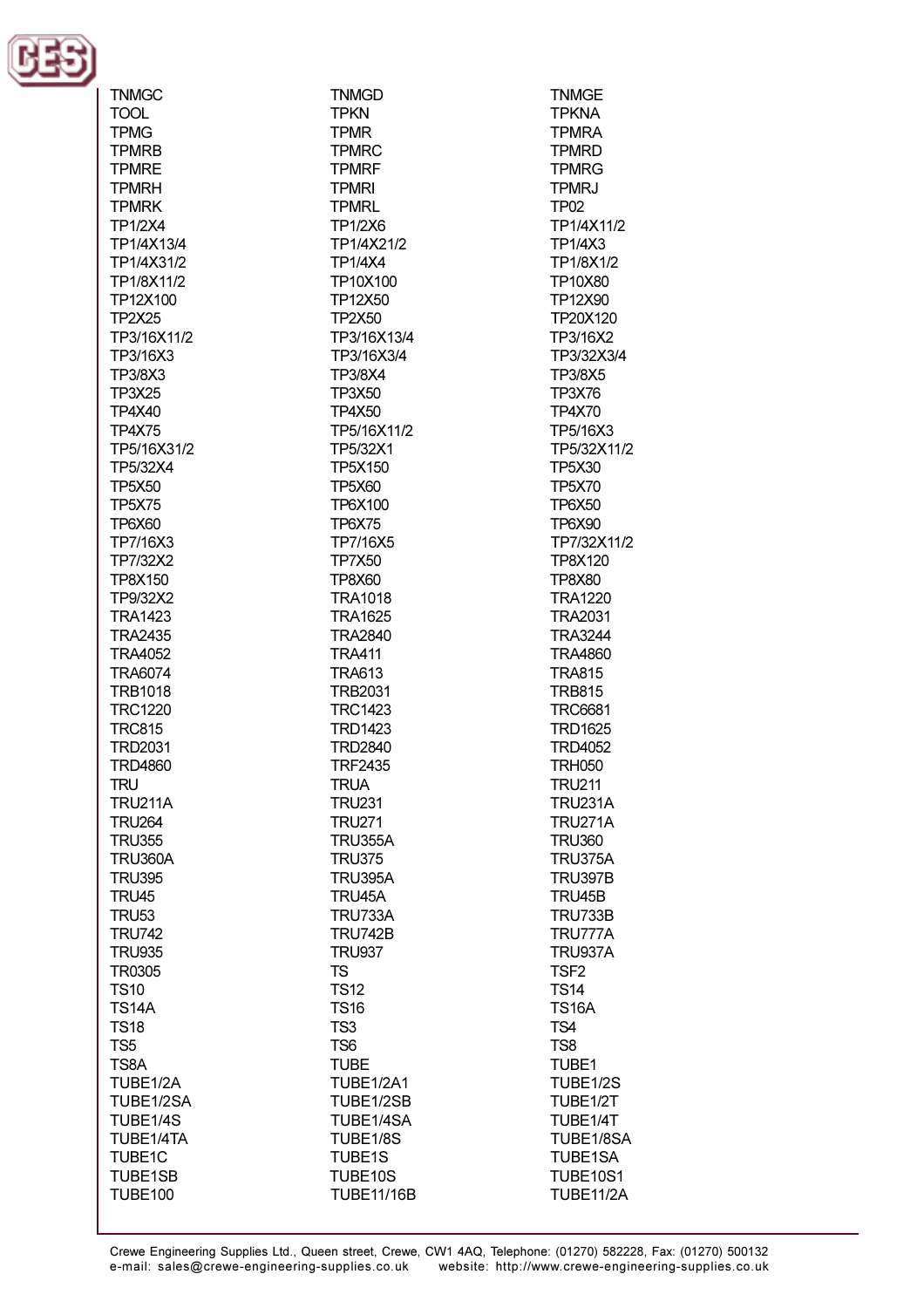| TUBE11/2S                   |  |
|-----------------------------|--|
| TUBE11/4C                   |  |
| TUBE11/8                    |  |
| TUBE11S                     |  |
| TUBE13.7                    |  |
| <b>TUBE16A</b>              |  |
| TUBE2A                      |  |
| TUBE2SA                     |  |
| TUBE21/2                    |  |
| TUBE23/4S                   |  |
| <b>TUBE26A</b>              |  |
| TUBE3/4A<br><b>TUBE3/4S</b> |  |
| TUBE30A                     |  |
| TUBE34.93                   |  |
| <b>TUBE41/2</b>             |  |
| TUBE45A                     |  |
| <b>TUBE50A</b>              |  |
| TUBE6SA                     |  |
| TUBE7/16S                   |  |
| TUBE75A                     |  |
| TUBE95                      |  |
| TV10L                       |  |
| TV12S                       |  |
| <b>TV20S</b>                |  |
| TV6L                        |  |
| <b>TWA45-56S</b>            |  |
| T1.4                        |  |
| T10/1050/50<br>T10/1150/25  |  |
| T10/1240/25                 |  |
| T10/16/16                   |  |
| T10/1960/25                 |  |
| T10/2400/25                 |  |
| T10/410/16                  |  |
| T10/500/16                  |  |
| T10/600/16                  |  |
|                             |  |
| 10/630/25                   |  |
| T10/660/25                  |  |
| T10/700/30                  |  |
| T10/810/16                  |  |
| T10/840/16                  |  |
| T10/880/10                  |  |
| T10/970/65                  |  |
| T100XL031                   |  |
| T1000H150                   |  |
| T104011/2G                  |  |
| T <sub>107</sub>            |  |
| T110XL037                   |  |
| T1100H150                   |  |
| T1120XH300                  |  |
| T113XA                      |  |
| T119                        |  |
| T124L050                    |  |
| T124L150<br>T1250H150       |  |
| T1260XH200                  |  |
| T127                        |  |
| T130XL037<br>T135L050       |  |

**TUBE11/2T TUBE11/4S TURF11/8A** TUBE12S TUBE13/4B TUBE17 TUBE2AB TUBE20A TUBE21/2A **TUBE25/8** TUBE3 TUBE3/4C TUBE3/8S **TUBE31.75** TUBE4 TUBE42S **TUBE5/16S** TUBE57 **TUBE6SB** TUBE7/8A **TUBE8S** TUBE98 **TV10S TV15L**  $T\sqrt{221}$ TV8L TWN24OPN T10/1010/25 T10/1080/25 T10/12 T10/1250/16 T10/16/40 T10/20/30 T10/2500/25 T10/48/50 T10/560/10 T10/610/10 T10/630/30D T10/690/16 T10/720/16 T10/810/20 T10/840/20 T10/960/10 T10/980/25D T100XL037 T1000H200 T104513/4G T110 T110XL075 T1100H300 T1120XH400 T114 T120XL037 T124L075 T1250H075 T126 T1260XH300 T1280MXL050 T130XL050 T136X

TUBE11/4A TUBE11/4SA TURF11/8A1 TUBE12SA TUBE15S TUBE195P TUBE2B TUBE20S TUBE21/4A TUBE25S **TUBE3/16S** TUBE3/4CA TUBE3/8SA **TUBE31.75A** TUBE40S TUBE44 **TUBE5S TUBE6S** TUBE68S TUBE70A TUBE80N **TVU120A TV12L TV18L TV25S** TV8S TW7 T10/1010/50 T10/1150/16 T10/1240/16 T10/1560/25 T10/1780/16 T10/2360/25 T10/36/30 T10/500/10 T10/560/16 T10/630/16 T10/660/20 T10/700/20 T10/750/10 T10/810/75 T10/840/25DL T10/960/25 T100XL025 T1000H100 T1000H300 T10552 T110XL025 T110XL100 T1120 T113 T116XL025 T120XL062 T124L100 T1250H100 **T126W** T1260XH400 T130XL025 T132018 T136XL037

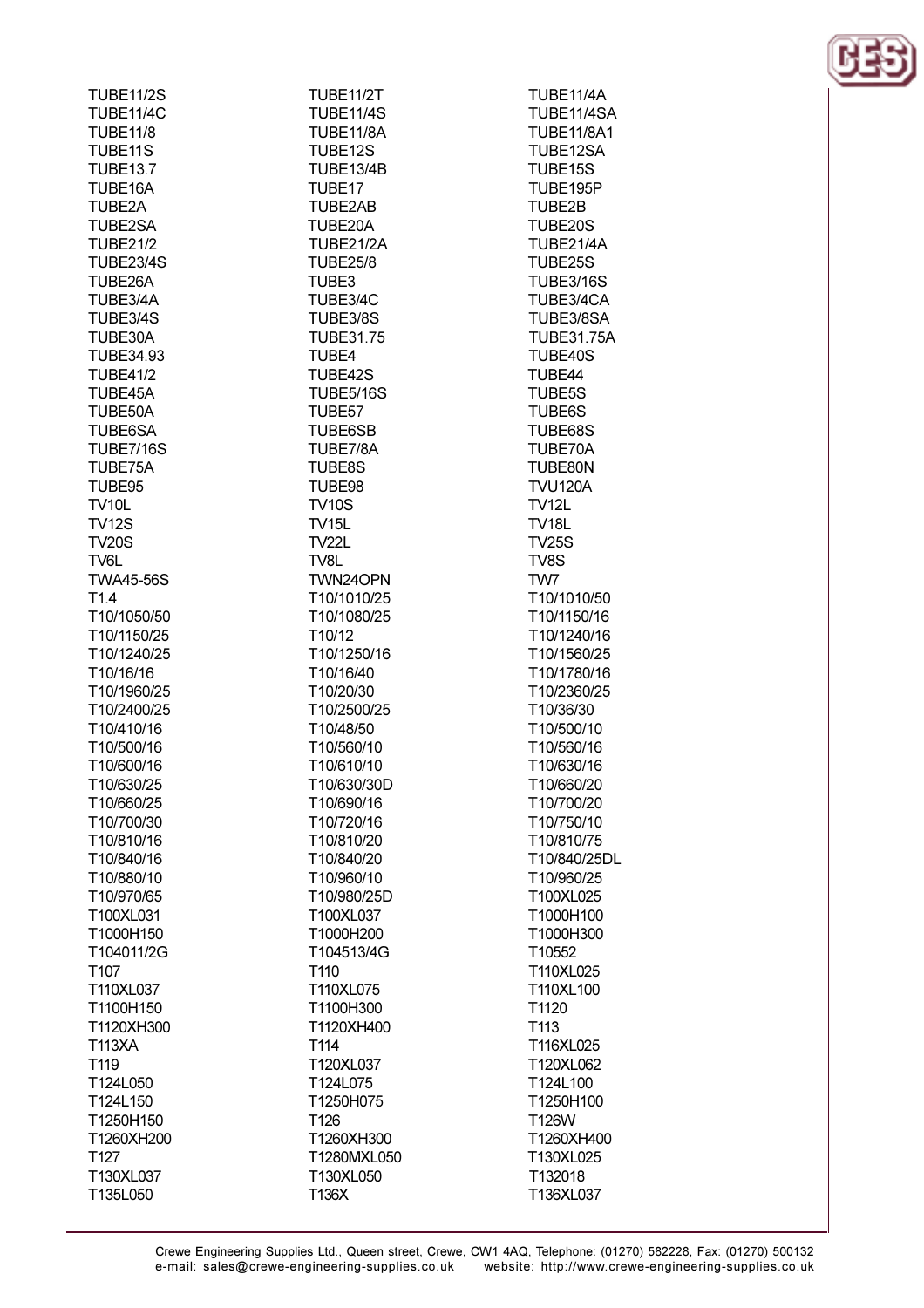

T1360MXL025 T140XL031 T1400H100D T1400H200D T142XL037 T144XL037 T148XL037 T150L031 T150L075 T150XL037 T<sub>151.2</sub> T154B T160XL037 T169L075 T170XL050 T180XL037 T187L050 **T188S** T190XL025 T<sub>199</sub> T2.5/200/10 T<sub>2.5</sub>/285/3 T2.5/457.5/3 T200XL037 T202L050 T2080MXL050 T210L075 T210L150 T210XL137 T225L025 T225L075 T225L100L T230XL037 T240H100 T240H300 T240L100 T240XL037 T250XL037D T255L037 T255L100 T260XL037 T260XL062 T270H100 T270L050 T270L100D T285L037 T285L100 T285L150D T3.9A T300H075 T300H200 T300L050 T300L100D T300XL037 T310XL037 T311 T322L050 T322L100 T330H075 T330H200

T138 T140XL037 T1400H150 T1400H300 T1421 T144018 T<sub>149</sub> T150L050 T150L100 T150XL050 T<sub>154</sub> T154C T160XL075 T170XL031 T1700H150 T180XL050 T187L075 **T188X** T190XL037 T2.5/177.5/4 T2.5/200/4 T<sub>2.5</sub>/317.5/6 T2.5/600/3 T<sub>201</sub> T2048MXL025 T210L037 T210L075D T210XL037 T218XL037 T225L037 T225L100 T228XL037 T230XL050 T240H150 T240L050 T240L100D T240XL075 T<sub>251</sub> T255L050 T255L100D T260XL037D T260XL100 T270H150 T270L075 T270L125 T285L050 T285L100D T2960MXL018 T3.9B T300H100 T300H300 T300L075 T300L150 T301 T310XL037D T316XL037 T322L050D T322XL037 T330H100 T330H300

T<sub>139</sub> T1400H100 T1400H200 T<sub>142</sub> T144 T146XL037 T15/630/10 T150L050P T150XL012 T<sub>151</sub> T154A T154XL037 T163X T170XL037 T180L050 T180XL075 T187L100 T188XL037 T190XL050 T2.5/20/6 T2.5/230/6 T<sub>2.5</sub>/330/3 **T2ED070** T<sub>202</sub> **T208** T210L050 T210L100 T210XL050 T220XL037 T225L050 T225L100D T230XL025 T240H075 T240H200 T240L075 T240L200 T250XL037 **T251W** T255L075 T2560MXL018 T260XL050 T270H075 T270H200 T270L100 T274XL037 T285L075 T285L150 T<sub>3.9</sub> T30-14 T300H150 T300L037 T300L100 T300L500 T309 T310XL075 T320H100 T322L075 T330H050 T330H150 T330XL037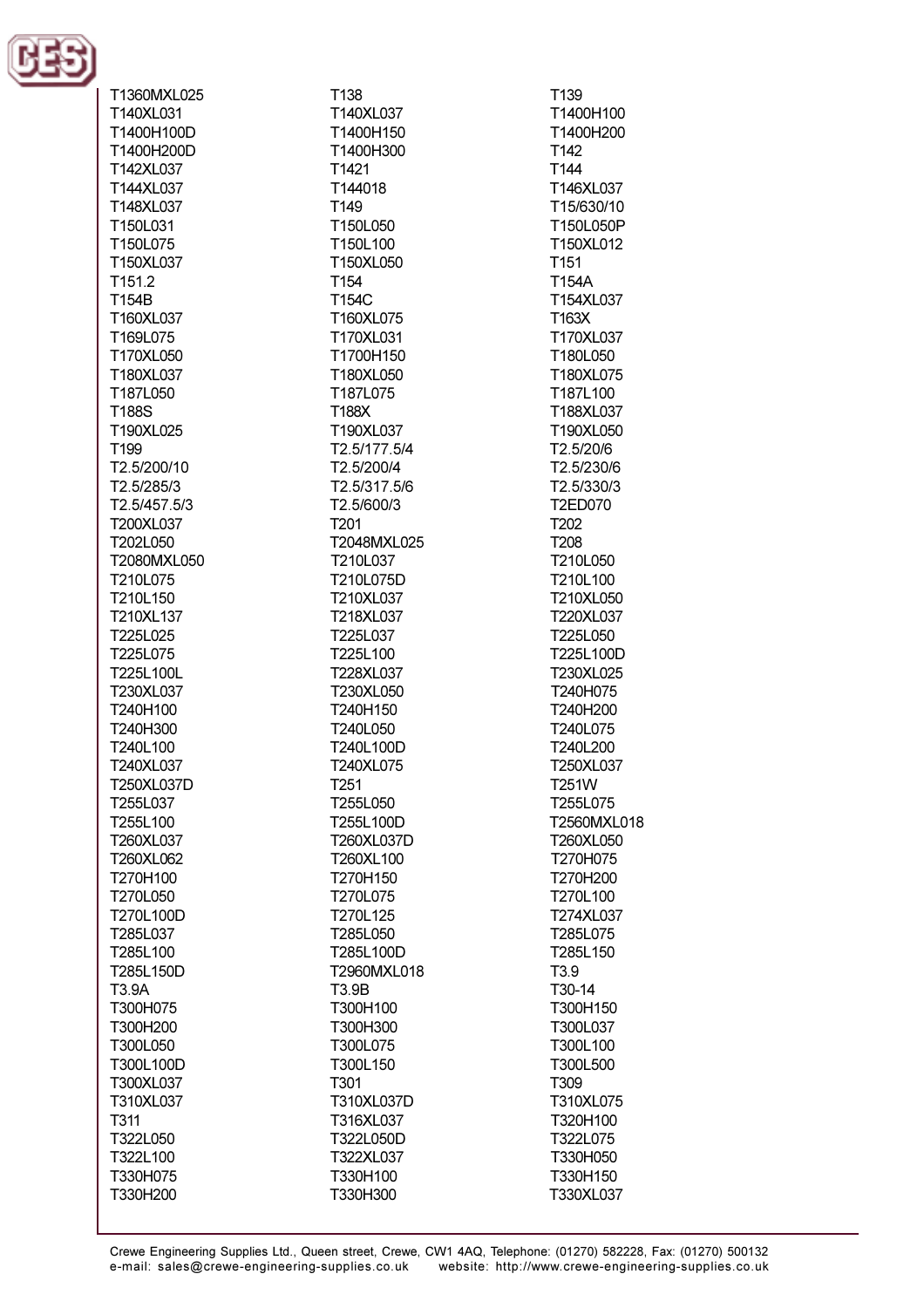T330XL037D T345L037 T345L075 T3480MXL018 T360H100 T360L150 T367L100 T387 T390H150 T390L050 T390XL037 T3984MXL025 T40-18 T411 T420H150 T420H300 T420L100 T441 T450H300 T450L100 T450XL037P T454L071 T478020 T480H200 **T480L050** T498MXL025 T5/1140/10 T5/20/25 T5/2140/25D T5/220/10 T5/225/6 T5/280/6 T5/330/10 T5/365/6 T5/425/6 T5/450/20A T5/455/6 T5/510/12 T5/575/10 T5/630/16 T5/690/6 T5/84/6 T5/875/8 **T5LIR** T510H100 T510H300 T510L100 T540H100 T540H200 T540L075 T560H100 T570H075 T570H200 T<sub>581</sub> T600H100 T600H200 T600L075 T619 T630H150

T630L075

T33064X150 T345L050 T345L100 T350H200 T360H150 T367L050 T369018 T390H075 T390H200 T390L075 T390XL037D **T4CB120** T400H200 T420H075 T420H150D T420L050 T420XL037 T450H100 T450L050 T450L300 T450XL037T T465H075 T480H100 T480H300 T480L075 T5/1075/10 T5/1215/10 T5/200/10 T5/215/10 T5/220/6 T5/245/10 T5/295/10 T5/330/6 T5/410/10 T5/450/10 T5/455/10 T5/500/10 T5/525/10 T5/600/20A T5/630/6 T5/750/40 T5/840/10 T5/900/16 T507XH300 T510H150 T510L050 T<sub>511</sub> T540H100D T540H300 T540L100 T560XH300 T570H100 T570H300 T<sub>6.2</sub> T600H100D T600H300 T600L100 T622 T630H200 T630XH200

T340XL037 T345L050D T345L100D T350XL037 T360H300 T367L075 T372XL075 T390H100 T390H300 T390L100 T394L100 T40-10 T405L100 T420H100 T420H200 T420L075 T424XL037 T450H150 T450L075 T450XL037 T451 T465H100 T480H150 T480H400 T480L100 T5/1100/10 T5/15/6 T5/200/6 T5/215/6 T5/225/10 T5/245/12 T5/305/15 T5/365/10 T5/420/16 T5/450/16 T5/455/16 T5/500/12 T5/560/10 T5/610/12 T5/690/10 T5/780/10 T5/840/8 T5/940/10 T510H075 T510H200 T510L075 T530H300 T540H150 T540L050 T540L150 T570H050 T570H150 T570H400 T60XL037 T600H150 T600L050 T611 T630H100 T630H300 T630XH300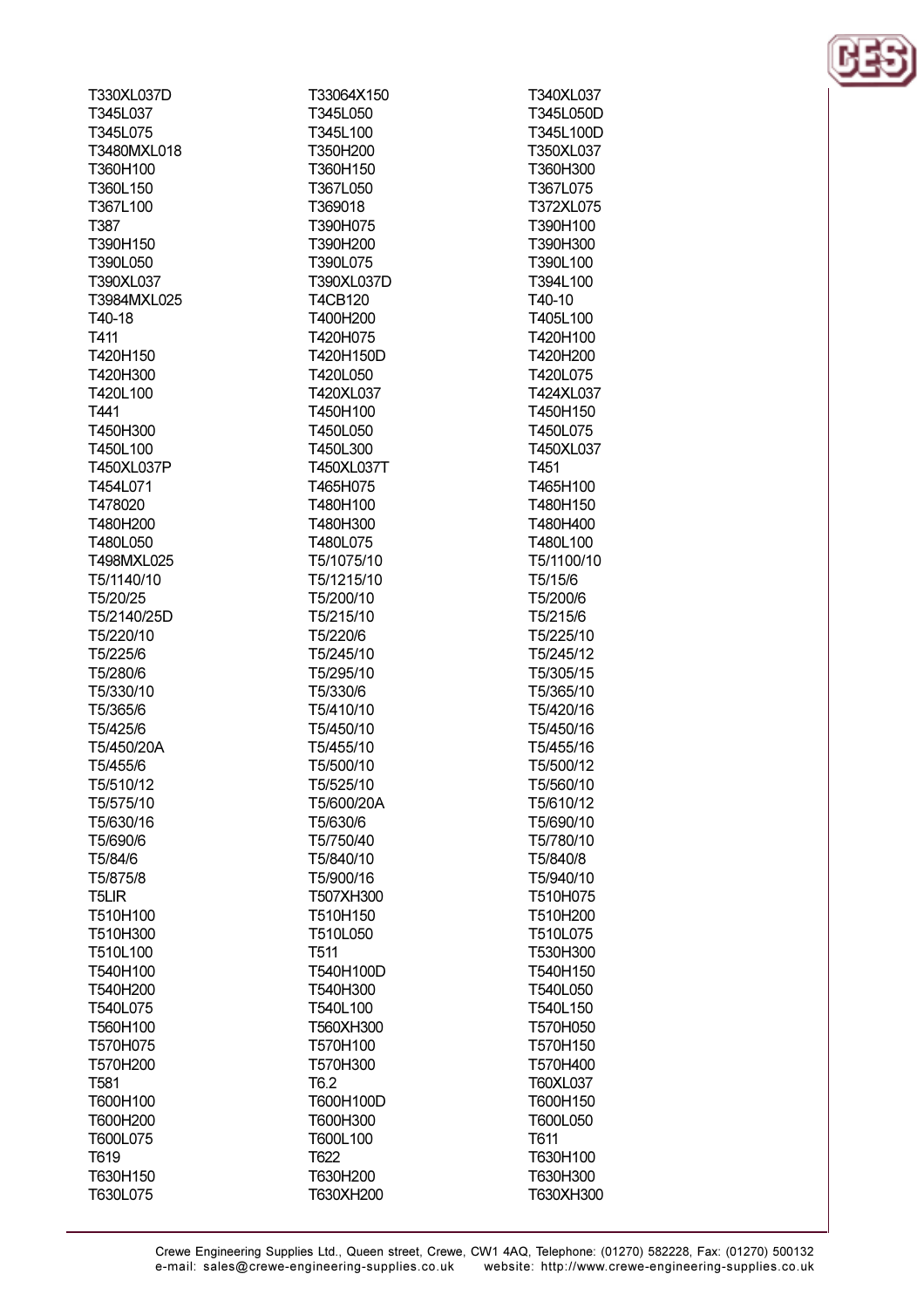

T656MXL012 T660H200 T700H100 T700H300 T704MXL025 T735 T737 T741 T746 T750H200 **T759** T770XH400 T80XL025 **T800H100** T800H300 T817L050 T850H100 T<sub>88</sub> T90XL037 T900H150 T920MXL025 T980XH400 **UB10X25 UB10X40S LIB12X100 UB12X80 UB16X50** UB20X250 **UB6X15 UB6X25S/S UB8X25 UCC208** UCFA208 UCFC208 UCFC211 **UCFC215** UCFK203 **UCFT211 UCF309 UCF313 UCP308 UCP311 UCP315 UCX20 UC308 UC316 UFL004 UG2983 UJ24A UJ27A** UJ30.2 UJ30A  $U<sub>1</sub>142$ UJ49.2 **UKFC208** UKPX08 UKX06 **UKX10 UK207** 

**UK210** 

T660H100 T660H300 T700H150 T700H300T T711 T736 T738 T743 T750H100 T751 **T77** T<sub>8</sub> T80XL037 T800H150 T800MXL025 T840MXL012 T850H200 T881L062 T900H075 T900H200 **T95** T980XH500 **UB10X32** UB10X50 UB12X170 **UB13/8S/S UB16X80 UB25S/S UB6X20 UB8X15 UB8X32 UCC210 UCFC206 UCFC208-24** UCFC212 UCFC216 UCFK206 **UCF307 UCF310 UCF315 UCP309 UCP312 UCP324** UCX20.315/16 **UC309** UELFC207 **UFL005 UJ17 UJ26 UJ27X** UJ30.2A UJ34.9 UJ48 UJ59 **UKFL309** UKPX11 **UKX08 UK205 UK208** 

T660H150 T70XL012 T700H200 T700XH400 T730 T736MXL025 T740 T744 T750H150 T753 T770XH200 **T80XL015** T800H075 **T800H200 T811** T840XH400 T850H300 T90XL025 T900H100 T900H300 T960MXL025 **UBH UB10X40 UB10X80 UR12X65 UB13/8S/SA** UB2S/S **UB38S/S UB6X25 UB8X20 UB8X40 UCFA205 UCFC207** UCFC210 UCFC214 UCFC217 **UCFS306 UCF308 UCF312 UCP307 UCP310 UCP313** UCX18 **UC307 UC310 UFL000** UFL08 UJ24 **UJ27** UJ30 UJ30.2X UJ39.7 **UJ48A** UKFCX11 UKPX06 **UKP208 UKX09 UK206 UK209 UK35** 

**UK211**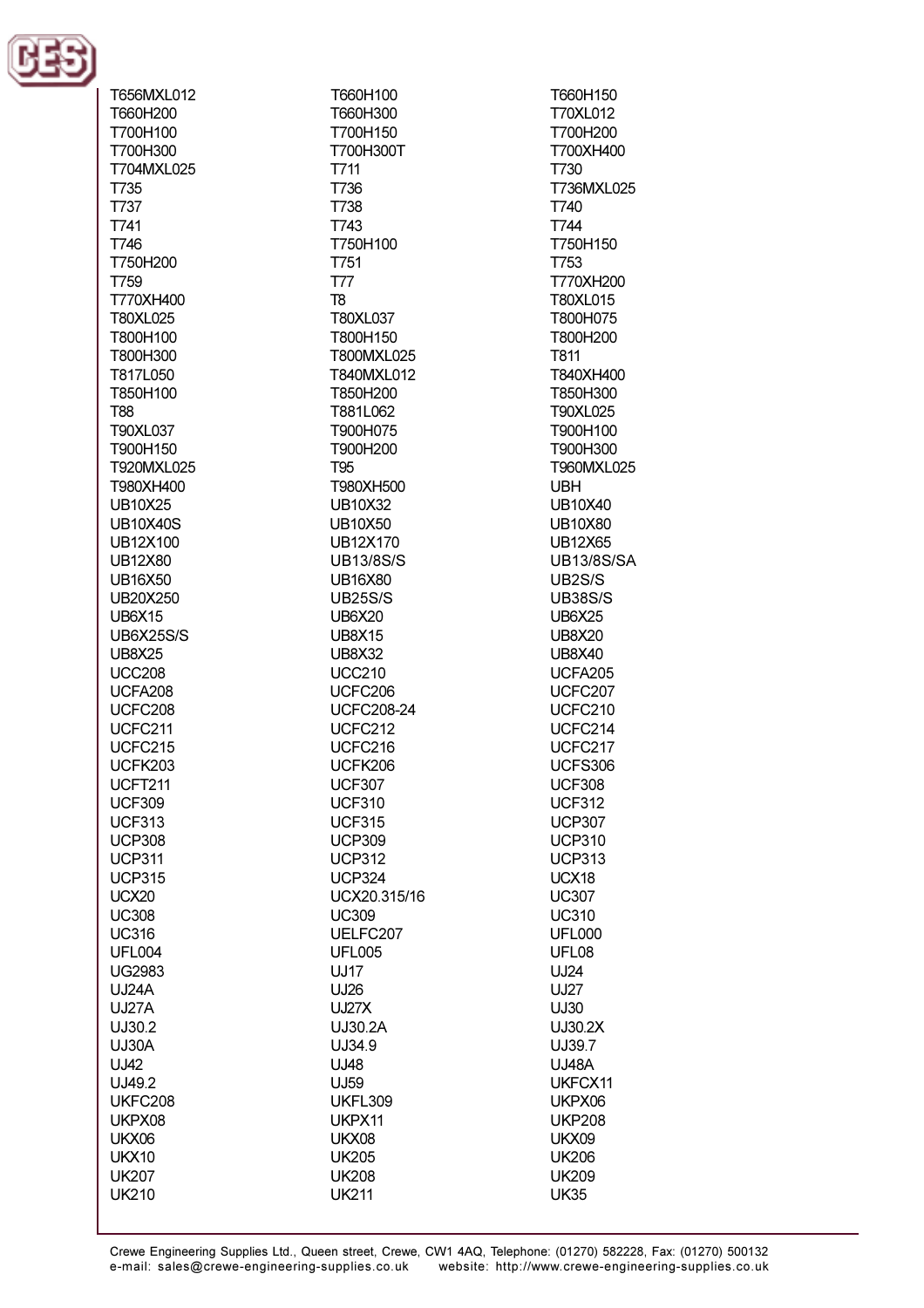| <b>UK45</b>       |
|-------------------|
| <b>UL15</b>       |
| <b>UL40</b>       |
| UM10088           |
| <b>UM105</b>      |
| UM10585           |
| UM109A            |
| <b>UM114</b>      |
| UM120105V         |
| UM1255            |
| UM128             |
| UM149             |
| <b>UM163</b>      |
| UM170150          |
| UM1812            |
| UM20126           |
| <b>UM2215</b>     |
| UM2416A           |
| UM25156           |
| UM26166           |
| <b>UM2722</b>     |
| UM28205.5         |
| UM28224<br>UM2925 |
| UM3022            |
| UM3220            |
| UM3418            |
| UM3525            |
| UM3830            |
| UM4024            |
| UM4030            |
| UM4330            |
| UM45307           |
| UM503012          |
| UM5040            |
| UM5345            |
| UM5545            |
| <b>UM6044</b>     |
| <b>UM6555</b>     |
| UM7055            |
| UM7060A           |
| UM8060A           |
| UM8067            |
| <b>UM8075</b>     |
| UM856015          |
| <b>UM9075</b>     |
| UM957512          |
| UNILION1/32       |
| UP004             |
| <b>US12</b>       |
| US7               |
| U031012           |
| U075037           |
| U087050           |
| U10007512         |
| U112075           |
| U1206TM           |
| U1209TM           |
| U1212TM           |
| U1304TM           |

**UM175145** UM352010 UM504010 UNILION1/8

**UK55** 

 $UL25$ 

**UM10080** 

UM10090

UM1053

UM10590

UM11090

UM115100

UM124110

**UM1255E** 

UM135110

**UM155** 

**UM1686** 

**UM1874** 

**UM2212** 

**UM2415** 

**UM2418** 

**UM2516** 

**UM2618** 

**UM28186** 

UM28207

**UM2921** 

UM3020

**UM3024** 

**UM3224** 

**UM3525A** 

**UM4020 UM4025** 

**UM4032** 

**UM4532** 

**UM5035** 

**UM5540** 

**UM6045** 

**UM7058** 

**UM7555** 

**UM8060E** 

**UM8070** 

**UM8375** 

**UM8570** 

**UM9080** 

**UM9580** 

**UP006** 

U037018

U075043

U100062

U1000850

**U1204TS** 

U1208TM

**U1210TS** 

U125075

U1305TM

US<sub>3</sub>

US<sub>8</sub>

UM584510

UM684810

UM43356

**UK60**  $UL30$ **UM10085** UM10208 UM10575 **UM109** UM11095 UM120100 UM125113 UM1256 UM140120 **UM1610 UM1688 UM1810 UM2010 UM22146 UM2416 UM2515 UM2616** UM270250 UM28204 **UM2822 UM29215** UM30206 UM31207 **UM3325 UM3523 UM3620 UM4022 UM4027 UM4232 UM4525 UM5030 UM5038 UM50406** UM554013 **UM5850 UM6550 UM7050 UM7060 UM8060 UM8065 UM8070A UM8472 UM9070 UM9575** UNILION1/16 **UP000** US<sub>1</sub> US<sub>5</sub> **UT155** U062037 U075050 U100075 U112062 U1205TM **U1208TS** U1211TM U125100 **U1305TS** 

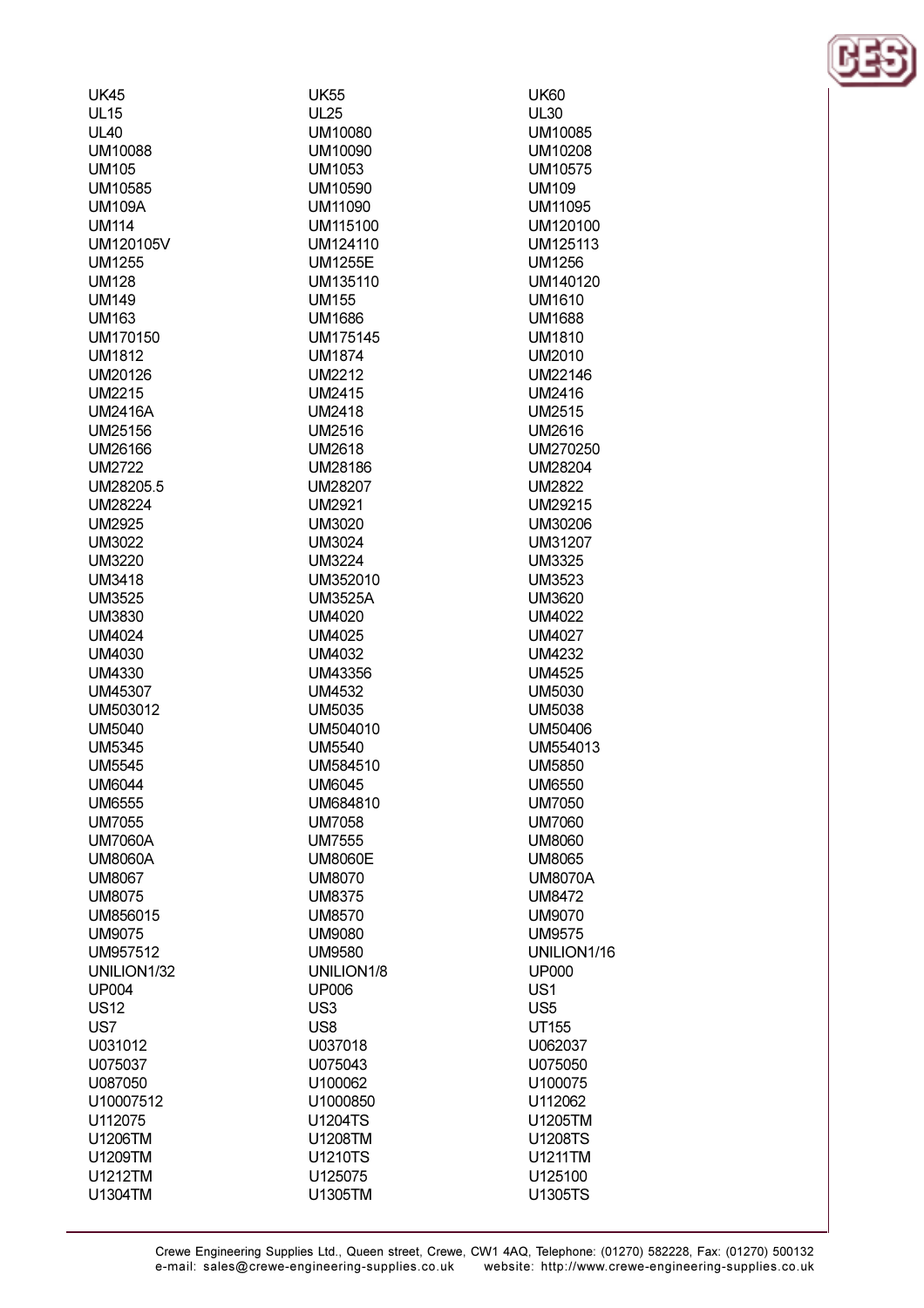

| U1306TM          | U1307TM          | U1307TS          |
|------------------|------------------|------------------|
| U1308TM          | U1308TS          | U1309TM          |
|                  |                  |                  |
| U1309TS          | U1310TM          | <b>U1310TS</b>   |
| U131100          | U131100A         | U1313TM          |
|                  |                  | U1316TM          |
| <b>U1313TS</b>   | <b>U1314TS</b>   |                  |
| U137075          | U137100          | U137100A         |
| U137112          | U143081          | U150087          |
|                  |                  |                  |
| U150100          | U150125          | U1570TM          |
| U162112          | U162125          | U168100          |
|                  |                  |                  |
| U175125          | U17512525        | U187112          |
| U187137          | U200125          | U200137          |
|                  |                  |                  |
| U200137A         | U200150          | U202             |
| U203             | U204             | U205             |
|                  |                  |                  |
| U206             | U207             | U208             |
| U209             | U210             | U211             |
| U212             | U213             | U214             |
|                  |                  |                  |
| U215             | U216             | U217             |
| U218             | U218150          | U220             |
|                  |                  |                  |
| U224             | U225143          | U225162          |
| U226             | U230             | U232             |
|                  | U237162          | U237175          |
| U237             |                  |                  |
| U237193          | U250168          | U250200          |
| U250212          | U250212A         | U262200          |
|                  |                  |                  |
| U262225          | U275200          | U275218          |
| U300175F         | U300225          | U300225A         |
|                  |                  |                  |
| U30023731        | U300250          | U305             |
| U306             | U307             | U308             |
| U309             | U310             | U312             |
|                  |                  |                  |
| U312250          | U313             | U314             |
| <b>U314A</b>     | U315             | U315G            |
|                  |                  |                  |
| U316             | U317             | U318             |
| U320             | U322             | U325250          |
| U325262          | U326             | U337             |
|                  |                  |                  |
| U337275          | U35020037        | U350275          |
| U350281          | U350300          | U362300          |
|                  |                  |                  |
| U375275          | U375276F         | U375300          |
| U399/360L        | U400325          | U400325F         |
| U405             | U406             | U407             |
|                  |                  |                  |
| U408             | U409             | U410             |
| U411             | U412             | U412350          |
|                  | U414             |                  |
| U413             |                  | U415             |
| U416             | U417             | U418             |
| U420             | U425350          | U475450          |
|                  |                  |                  |
| U487425          | U497/U460L       | U499             |
| U5.7X10X1        | U500406          | U500412          |
|                  |                  |                  |
| U <sub>505</sub> | U506             | U <sub>507</sub> |
| U <sub>508</sub> | U <sub>509</sub> | U509A            |
| U510             | <b>U510C</b>     | <b>U510G</b>     |
|                  |                  |                  |
| U511             | <b>U511C</b>     | U512             |
| U513             | U <sub>515</sub> | U516             |
| U517             | U518             |                  |
|                  |                  | U <sub>520</sub> |
| U5205TM          | <b>U5206TS</b>   | U5207TM          |
| <b>U5207TS</b>   | <b>U5210TS</b>   | U5211TS          |
|                  |                  |                  |
| <b>U5212TS</b>   | <b>U5213TS</b>   | <b>U5214TS</b>   |
| <b>U522C</b>     | <b>U524C</b>     | U <sub>526</sub> |
|                  |                  |                  |
| <b>U526C</b>     | <b>U5306EMR</b>  | <b>U5315TS</b>   |
| U6.7X10X1        | U600525          | U607             |
| U608             | U609             | U610             |
|                  |                  |                  |
| U611             | U612             | U612537          |
| U615             | U617             | U700650          |
|                  |                  |                  |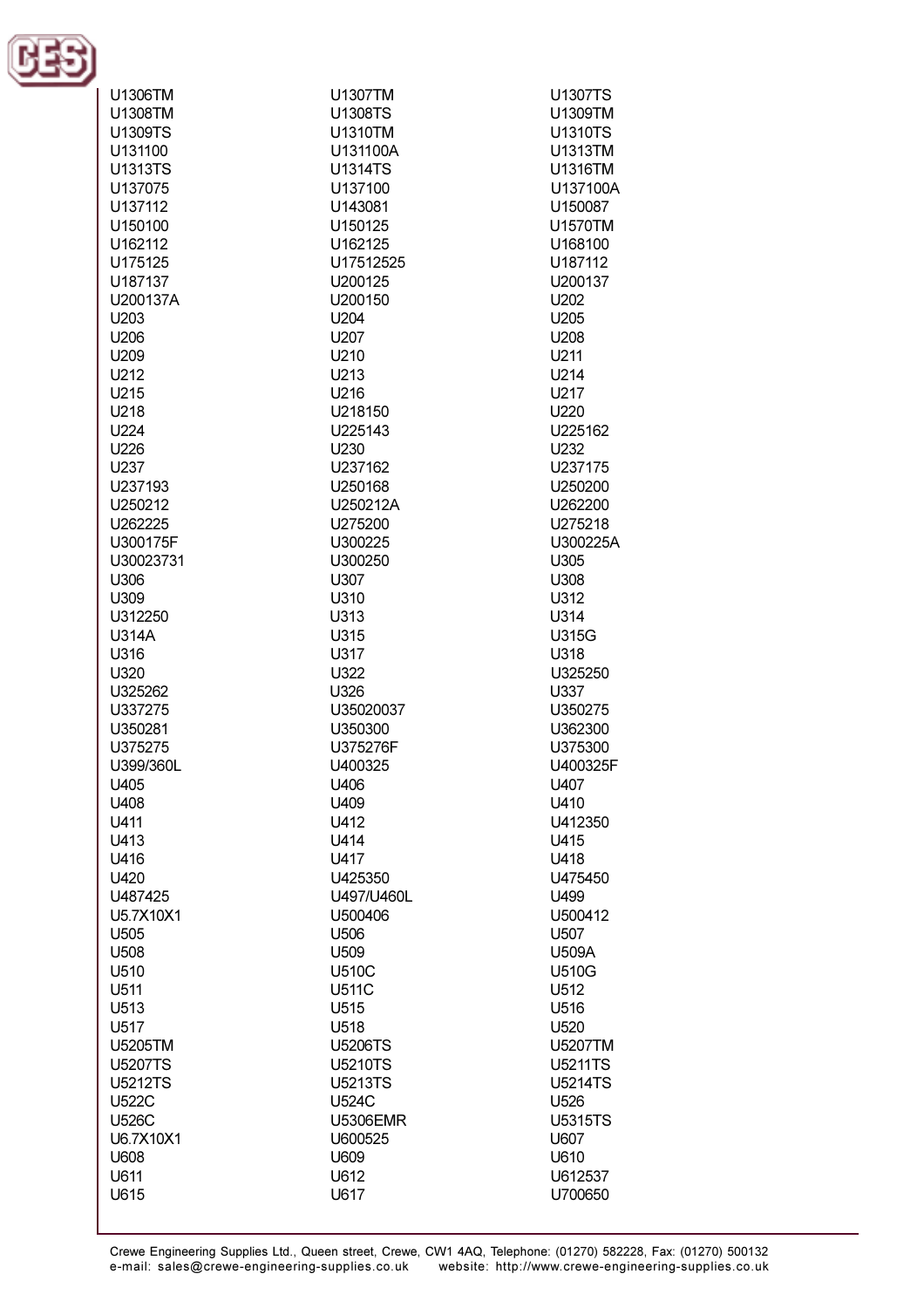| U744688                | U8.5X13.4X1                  | U800700                      |
|------------------------|------------------------------|------------------------------|
| VA1020                 | <b>VA1020X</b>               | VA1030                       |
| VA1050                 | <b>VA1050X</b>               | VA1070                       |
| VA1090                 | <b>VA1090X</b>               | VA1100                       |
| VA1130                 | VA1150                       | <b>VA1150X</b>               |
| <b>VA1180</b>          | VA1200                       | VA1210                       |
| VA1230                 | <b>VA1230F</b>               | <b>VA1230X</b>               |
| VA1250                 | <b>VA1275X</b>               | VA1280                       |
| VA1300                 | <b>VA1300X</b>               | VA1330                       |
| <b>VA1330D</b>         | VA1360                       | <b>VA1360F</b>               |
| VA1380                 | <b>VA1380X</b>               | VA1400                       |
| VA1410                 | <b>VA1410X</b>               | VA1430                       |
| <b>VA1430X</b>         | VA1460                       | VA1480                       |
| VA1510<br>VA1550       | VA1530<br>VA1580             | <b>VA1530X</b><br>VA1610     |
| <b>VA1610F</b>         | VA1640                       | VA1660                       |
| VA1660X3               | VA1690                       | <b>VA1690D</b>               |
| <b>VA1690F</b>         | VA1710                       | <b>VA1710D</b>               |
| VA1740                 | VA1760                       | <b>VA1760F</b>               |
| VA1790                 | <b>VA1790F</b>               | VA1810                       |
| VA1840                 | VA1860                       | VA1890                       |
| VA1920                 | <b>VA1920D</b>               | VA1940                       |
| <b>VA1940D</b>         | VA1960                       | VA1990                       |
| VA2010                 | VA2020                       | <b>VA2020D</b>               |
| <b>VA2020F</b>         | VA2050                       | VA2070                       |
| <b>VA2070F</b>         | VA2090                       | VA2120                       |
| VA2140                 | VA2170                       | VA2200                       |
| <b>VA2200F</b>         | <b>VA2220</b>                | VA2240                       |
| <b>VA2240F</b>         | VA2270                       | VA2300                       |
| VA2320                 | <b>VA2320D</b>               | <b>VA2320F</b>               |
| VA2370                 | VA2400                       | VA2420                       |
| VA2450                 | VA2480                       | <b>VA2480F</b>               |
| VA2500                 | VA2510                       | VA2520                       |
| VA2550                 | VA2570                       | VA2600                       |
| VA2630                 | <b>VA2630F</b>               | VA2650                       |
| VA2680                 | VA2700                       | VA2730                       |
| VA2750                 | VA2780                       | VA2830                       |
| VA2880                 | VA2910                       | VA2950                       |
| VA2960                 | VA2980                       | VA3010                       |
| VA3030                 | VA3080                       | <b>VA3080F</b>               |
| VA3190                 | VA3290                       | VA3390                       |
| VA3440                 | VA3490                       | VA3540                       |
| VA3590                 | VA3690                       | VA3950                       |
| VA3970                 | VA3990                       | VA4040                       |
| VA4270                 | <b>VA440</b>                 | VA4400                       |
| <b>VA4440</b>          | VA4600                       | <b>VA510</b>                 |
| VA5360<br><b>VA590</b> | <b>VA540</b><br><b>VA605</b> | <b>VA570</b><br><b>VA620</b> |
| <b>VA630</b>           | <b>VA630F</b>                | <b>VA640</b>                 |
| <b>VA650X</b>          | VA660                        | VA670                        |
| <b>VA700</b>           | <b>VA710</b>                 | <b>VA720</b>                 |
| <b>VA730</b>           | <b>VA740</b>                 | <b>VA760</b>                 |
| <b>VA790</b>           | <b>VA800</b>                 | VA820                        |
| <b>VA820X</b>          | <b>VA840</b>                 | <b>VA850</b>                 |
| <b>VA870</b>           | <b>VA880</b>                 | <b>VA880X</b>                |
| <b>VA890</b>           | <b>VA905</b>                 | <b>VA920</b>                 |
| <b>VA940</b>           | VA950                        | <b>VA950F</b>                |
| <b>VA970</b>           | <b>VA990</b>                 | <b>VB1000</b>                |
| <b>VB1015</b>          | VB1030                       | <b>VB1040X</b>               |
| <b>VB1060</b>          | <b>VB1080</b>                | <b>VB1090</b>                |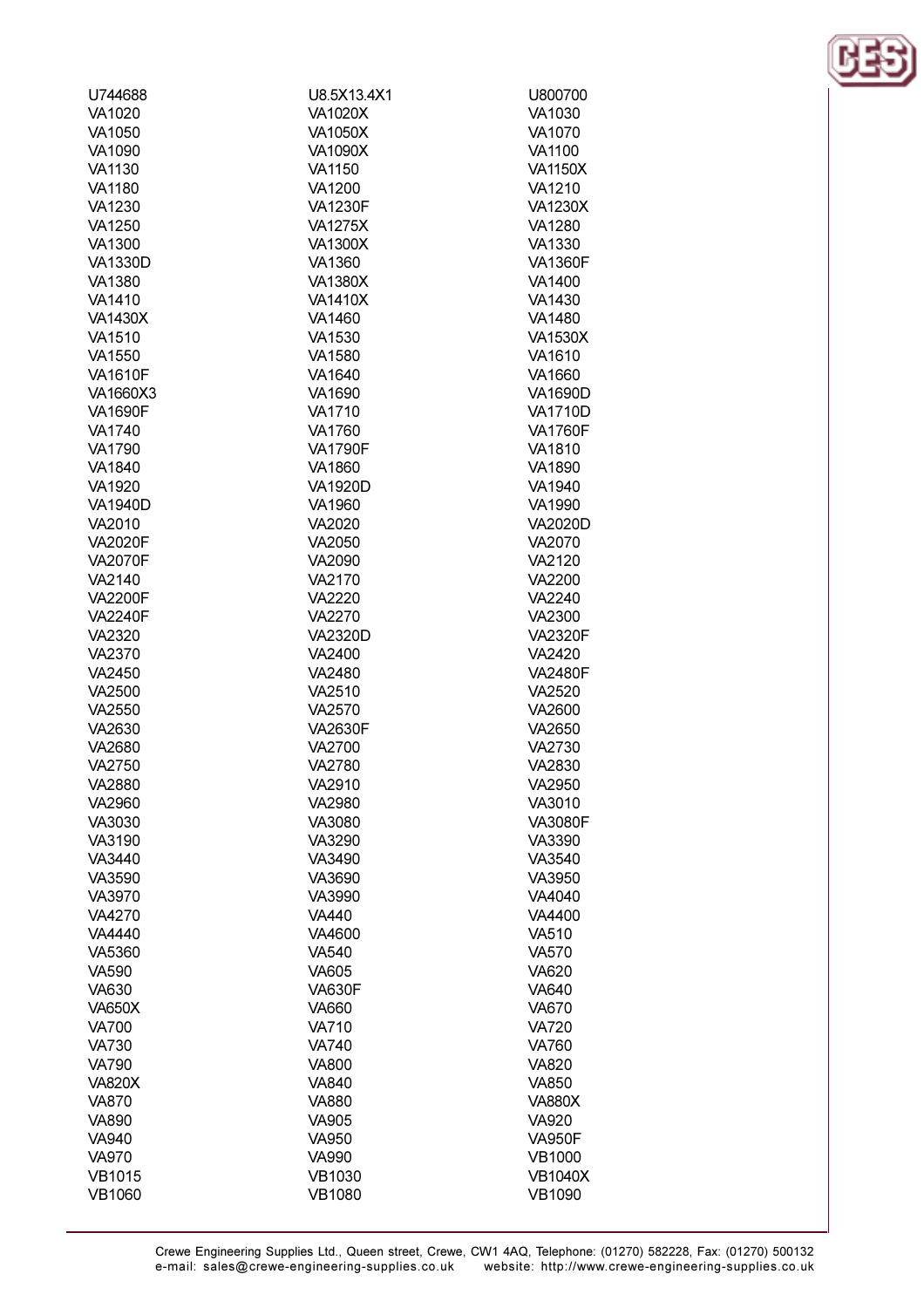

| <b>VB11M710</b> | <b>VB11M750</b> | <b>VB1100</b>   |
|-----------------|-----------------|-----------------|
| <b>VB1130</b>   | <b>VB1160</b>   | <b>VB1160X</b>  |
| <b>VB1180</b>   | <b>VB1210</b>   | <b>VB1210X</b>  |
| <b>VB1240</b>   | <b>VB1250</b>   | <b>VB1250X2</b> |
| <b>VB1260</b>   | <b>VB1290</b>   | <b>VB1310</b>   |
| <b>VB1340</b>   | <b>VB1360</b>   | <b>VB1390</b>   |
| <b>VB1410</b>   | <b>VB1440</b>   | <b>VB1460</b>   |
| <b>VB1480</b>   | <b>VB1490</b>   | <b>VB1490X2</b> |
| <b>VB1510</b>   | <b>VB1510X</b>  | <b>VB1540</b>   |
| VB15430         | <b>VB1560</b>   | <b>VB1560X2</b> |
| <b>VB1590</b>   | <b>VB1620</b>   | <b>VB1640</b>   |
| <b>VB1670</b>   | <b>VB1680</b>   | <b>VB1690</b>   |
| <b>VB1720</b>   | <b>VB1720F</b>  | <b>VB1740</b>   |
| <b>VB1760</b>   | <b>VB1790</b>   | <b>VB1800</b>   |
|                 |                 |                 |
| <b>VB1820</b>   | <b>VB1820F</b>  | <b>VB1830</b>   |
| <b>VB1850</b>   | <b>VB1870</b>   | <b>VB1900</b>   |
| <b>VB1920</b>   | <b>VB1950</b>   | <b>VB1970</b>   |
| VB20X1000       | VB20X1400       | VB20X1500       |
| VB20X1600       | VB20X1700       | VB20X1850       |
| VB20X1875       | VB20X1900       | VB20X2275       |
| <b>VB2000</b>   | VB2020          | <b>VB2020X</b>  |
| VB2050          | VB2060          | VB2070          |
| <b>VB2100</b>   | VB2130          | VB2150          |
| VB2180          | VB22X2560       | <b>VB2200</b>   |
| <b>VB2200D</b>  | <b>VB2200X2</b> | VB2230          |
| VB2250          | <b>VB2280</b>   | <b>VB2300</b>   |
| VB2330          | VB2350          | <b>VB2380</b>   |
| VB2400          | <b>VB2400F</b>  | VB2430          |
| VB2450          | <b>VB2450D</b>  | VB2480          |
| <b>VB2500</b>   | <b>VB2500X</b>  | VB2530          |
| <b>VB2560</b>   | <b>VB2580</b>   | VB2630          |
| VB2660          | VB2670X4        | <b>VB2680</b>   |
| <b>VB2700</b>   | VB2760          | VB2790          |
| <b>VB2840</b>   | <b>VB2890</b>   | VB2890X3        |
| <b>VB2940</b>   | <b>VB2940F</b>  | <b>VB2960</b>   |
| VB2990          | VB3040          | <b>VB3040X</b>  |
| <b>VB3090</b>   | <b>VB3140</b>   | <b>VB3200</b>   |
| VB3240          | VB3290          | VB3350          |
| VB3400          | VB3450          | <b>VB3500</b>   |
| <b>VB3550</b>   | <b>VB3600</b>   | VB3650          |
| <b>VB3700</b>   | <b>VB3800</b>   | <b>VB3850</b>   |
| VB3870          | <b>VB3900</b>   | VB4010          |
| VB4060          | VB4160          | VB4430          |
| <b>VB4560</b>   | VB4610          | <b>VB4740</b>   |
| VB4750          | <b>VB4890</b>   | VB5M1120        |
| <b>VB5M670</b>  | <b>VB5M730</b>  | VB5130          |
| VB5220          | <b>VB5220F</b>  | VB5370          |
| <b>VB584</b>    | VB6070          | VB6140          |
| VB6390          | VB6495          | <b>VB655</b>    |
| <b>VB670</b>    | <b>VB7M1500</b> | <b>VB7M1800</b> |
| <b>VB700</b>    | <b>VB726</b>    | <b>VB750</b>    |
| <b>VB765</b>    | <b>VB8X1200</b> | <b>VB8X400</b>  |
| <b>VB8X630</b>  | <b>VB8X800</b>  | <b>VB8X850</b>  |
| <b>VB800</b>    | <b>VB815</b>    | <b>VB830</b>    |
| <b>VB880</b>    | <b>VB910</b>    | <b>VB930</b>    |
| <b>VB960</b>    | <b>VB980</b>    | VC1070          |
| VC1170          | VC1240          | VC1260          |
| <b>VC1275</b>   | VC1300          | VC1350          |
| <b>VC1400</b>   | <b>VC1425</b>   | <b>VC1480</b>   |
| VC1510          | VC1530          | VC1560          |
|                 |                 |                 |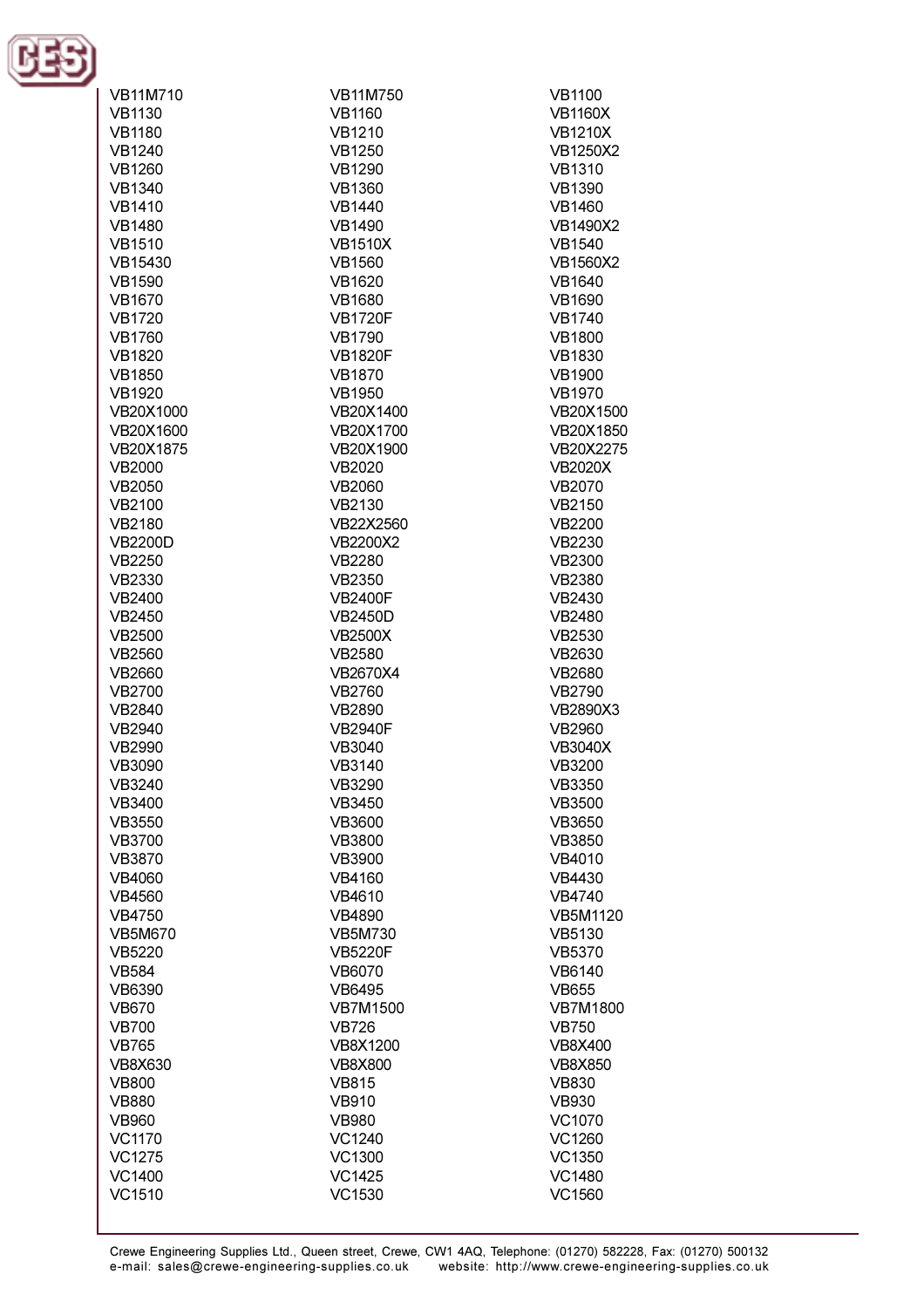| VC1580          | VC1610          | VC1630          |
|-----------------|-----------------|-----------------|
| VC1650          | VC1700          | VC1730          |
| VC1760          | <b>VC1780</b>   | <b>VC1800</b>   |
| VC1830          | <b>VC1860</b>   | <b>VC1880</b>   |
| VC1910          | VC1950          | VC2010          |
| <b>VC2010X</b>  | VC2040          | VC2060          |
|                 |                 |                 |
| VC2090          | VC2110          | VC2160          |
| VC2170          | <b>VC2200</b>   | VC2240          |
| VC2270          | <b>VC2300</b>   | VC2320          |
| VC2340          | VC2420          | <b>VC2475</b>   |
| VC2490          | VC2520          | VC2540          |
| VC2550          | <b>VC2550X</b>  | VC2570          |
| VC2600          | VC2650          | VC2670          |
| VC2700          | VC2720          | <b>VC2800</b>   |
| VC2850          | VC2900          | VC2950          |
| <b>VC2980</b>   | VC3000          | VC3060          |
| VC3100          | VC3210          | VC3260          |
| VC3310          | VC3360          | VC3410          |
| VC3460          | VC3520          | VC3560          |
| VC3710          | VC3870          | VC3920          |
| VC3970          | VC4020          | VC4060          |
| VC4120          | VC4170          |                 |
|                 |                 | VC4320          |
| VC4330          | VC4450          | VC4500          |
| VC4630          | VC4810          | VC4830          |
| VC5010          | VC5240          | <b>VC5380</b>   |
| <b>VC5770</b>   | VC6100          | VC6360          |
| VC6540          | <b>VC7170</b>   | VC7600          |
| VC7670          | <b>VC900</b>    | VC9400          |
| <b>VD2990</b>   | VD3130          | VD3330          |
| VD3430          | VD3530          | VD3730          |
| <b>VD3980</b>   | <b>VD4190</b>   | VD4650          |
| VD6120          | <b>VD8050</b>   | <b>VD8410</b>   |
| <b>VIS</b>      | <b>VISA</b>     | <b>VISB</b>     |
| <b>VISC</b>     | <b>VISD</b>     | <b>VISE</b>     |
| <b>VISF</b>     | <b>VISG</b>     | <b>VISH</b>     |
| <b>VISI</b>     | <b>VISJ</b>     | VIS6LN3         |
| VC2700          | VC2720          | <b>VC2800</b>   |
| VC2850          | VC2900          | VC2950          |
| <b>VC2980</b>   | VC3000          | VC3060          |
| VC3100          | VC3210          | VC3260          |
| VC3310          | VC3360          | VC3410          |
| VC3460          | VC3520          | VC3560          |
| VC3710          | VC3870          | VC3920          |
|                 |                 |                 |
| VC3970          | VC4020          | VC4060          |
| VC4120          | VC4170          | VC4320          |
| VC4330          | VC4450          | <b>VC4500</b>   |
| VC4630          | VC4810          | VC4830          |
| VC5010          | VC5240          | <b>VC5380</b>   |
| VC5770          | VC6100          | VC6360          |
| VC6540          | <b>VC7170</b>   | <b>VC7600</b>   |
| VC7670          | <b>VC900</b>    | VC9400          |
| <b>VD2990</b>   | VD3130          | <b>VD3330</b>   |
| VD3430          | VD3530          | <b>VD3730</b>   |
| <b>VD3980</b>   | <b>VD4190</b>   | <b>VD4650</b>   |
| VD6120          | <b>VD8050</b>   | <b>VD8410</b>   |
| <b>VIS</b>      | <b>VISA</b>     | <b>VISB</b>     |
| <b>VISC</b>     | <b>VISD</b>     | <b>VISE</b>     |
| <b>VISF</b>     | <b>VISG</b>     | <b>VISH</b>     |
| <b>VISI</b>     | <b>VISJ</b>     | VIS6LN3         |
| <b>VSPA1632</b> | <b>VSPA1650</b> | <b>VSPA1657</b> |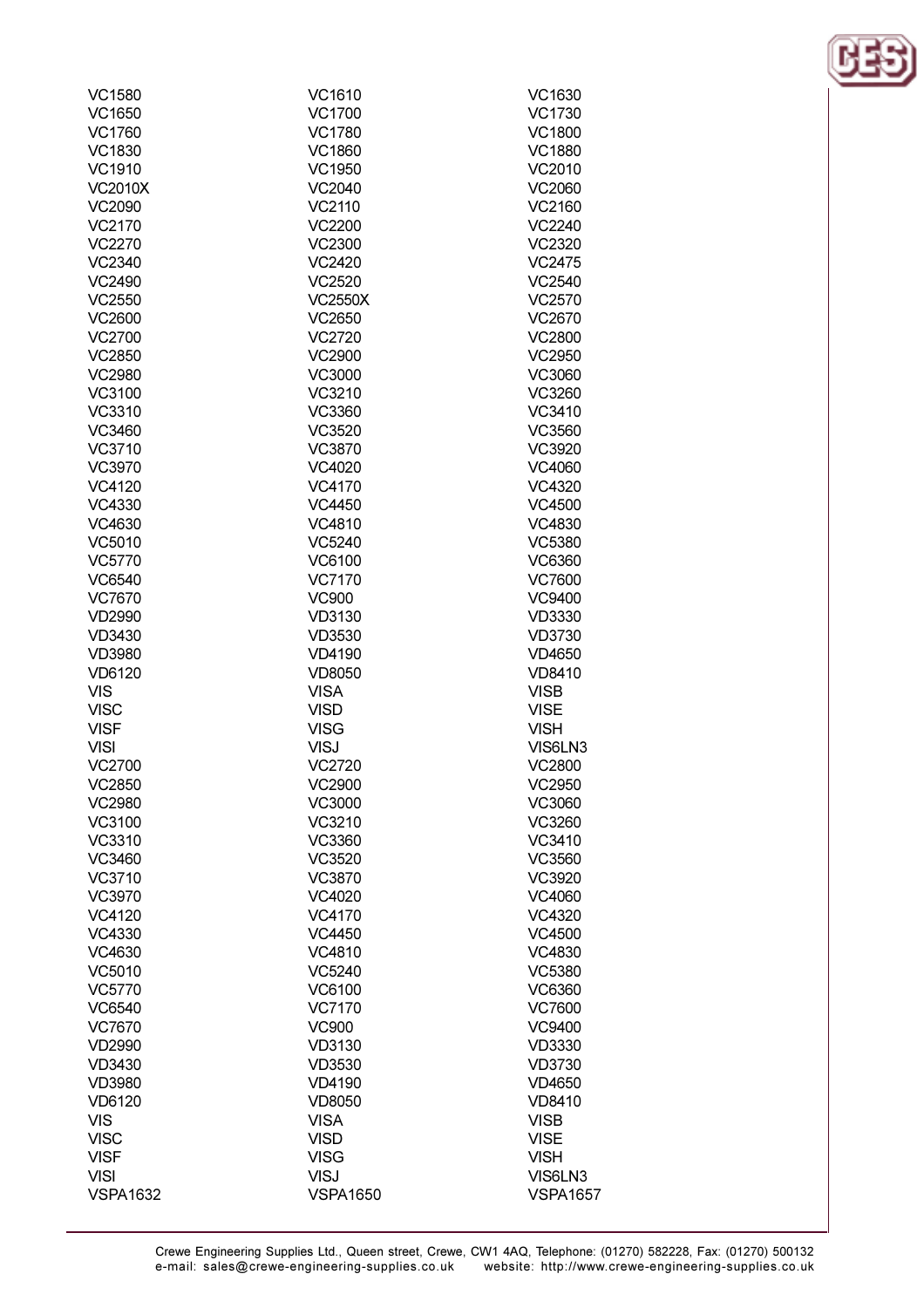

| <b>VSPA1682</b>   | <b>VSPA1700</b>   | <b>VSPA1750</b>   |
|-------------------|-------------------|-------------------|
|                   |                   |                   |
| <b>VSPA1757</b>   | <b>VSPA1800</b>   | <b>VSPA1800T</b>  |
| <b>VSPA1800X</b>  | <b>VSPA1850</b>   | <b>VSPA1857</b>   |
| <b>VSPA1882</b>   | <b>VSPA1900</b>   | <b>VSPA1932</b>   |
|                   |                   |                   |
| <b>VSPA1957</b>   | <b>VSPA1982</b>   | <b>VSPA1987</b>   |
| <b>VSPA2000</b>   | <b>VSPA2032</b>   | <b>VSPA2057</b>   |
| <b>VSPA2082</b>   | <b>VSPA2120</b>   | <b>VSPA2120X</b>  |
| <b>VSPA2182</b>   | <b>VSPA2200</b>   | <b>VSPA2207</b>   |
|                   |                   |                   |
| <b>VSPA2240</b>   | <b>VSPA2300</b>   | <b>VSPA2307</b>   |
| <b>VSPA2360</b>   | <b>VSPA2375</b>   | <b>VSPA2410</b>   |
| <b>VSPA2432</b>   | <b>VSPA2500</b>   | <b>VSPA2532</b>   |
| <b>VSPA2582</b>   | <b>VSPA2582X</b>  | <b>VSPA2607</b>   |
|                   |                   |                   |
| <b>VSPA2650</b>   | <b>VSPA2682</b>   | <b>VSPA2720</b>   |
| <b>VSPA2800</b>   | <b>VSPA2847</b>   | <b>VSPA2932</b>   |
| <b>VSPA3000</b>   | <b>VSPA3032</b>   | <b>VSPA3082</b>   |
| <b>VSPA3150</b>   | <b>VSPA3350</b>   | <b>VSPA3750</b>   |
|                   |                   |                   |
| <b>VSPA4000</b>   | <b>VSPA4250</b>   | <b>VSPA4500</b>   |
| VSPA757           | VSPA757X          | <b>VSPA775</b>    |
| <b>VSPA800</b>    | <b>VSPA807</b>    | <b>VSPA832</b>    |
| <b>VSPA850</b>    | VSPA850X          | <b>VSPA875</b>    |
|                   |                   |                   |
| <b>VSPA882</b>    | <b>VSPA900</b>    | VSPA900X          |
| <b>VSPA950</b>    | VSPA950X          | <b>VSPA975</b>    |
| <b>VSPA982</b>    | <b>VSPB1250</b>   | <b>VSPB1250X</b>  |
| <b>VSPB1260</b>   | <b>VSPB1280</b>   | <b>VSPB1320</b>   |
|                   |                   |                   |
| <b>VSPB1340</b>   | <b>VSPB1400</b>   | <b>VSPB1410</b>   |
| <b>VSPB1500</b>   | <b>VSPB1510</b>   | <b>VSPB1590</b>   |
| <b>VSPB1600</b>   | <b>VSPB1600X</b>  | <b>VSPB1690</b>   |
| <b>VSPB1700</b>   | <b>VSPB1700X</b>  | <b>VSPB1750</b>   |
|                   |                   |                   |
| <b>VSPB1800</b>   | <b>VSPB1800X</b>  | <b>VSPB1890</b>   |
| <b>VSPB1900</b>   | <b>VSPB1950</b>   | <b>VSPB2000</b>   |
| <b>VSPB2000X</b>  | <b>VSPB2020</b>   | <b>VSPB2020X</b>  |
| <b>VSPB2120</b>   | <b>VSPB2120X</b>  | <b>VSPB2150</b>   |
| <b>VSPB2180</b>   | <b>VSPB2240</b>   | <b>VSPB2240X</b>  |
|                   |                   |                   |
| <b>VSPB2270</b>   | <b>VSPB2280</b>   | <b>VSPB2280X3</b> |
| <b>VSPB2280X4</b> | <b>VSPB2285</b>   | <b>VSPB2300</b>   |
| <b>VSPB2320</b>   | <b>VSPB2360</b>   | <b>VSPB2400</b>   |
| <b>VSPB2410</b>   | <b>VSPB2410X3</b> | <b>VSPB2500</b>   |
|                   |                   |                   |
| <b>VSPB2530</b>   | <b>VSPB2650</b>   | <b>VSPB2680</b>   |
| <b>VSPB2680F</b>  | <b>VSPB2800</b>   | <b>VSPB2800X</b>  |
| <b>VSPB2840</b>   | <b>VSPB2840X</b>  | <b>VSPB2990</b>   |
| <b>VSPB3000</b>   | <b>VSPB3000X</b>  | <b>VSPB3150</b>   |
| <b>VSPB3170</b>   |                   |                   |
|                   | <b>VSPB3340</b>   | VSPB3340F         |
| <b>VSPB3350</b>   | <b>VSPB3550</b>   | <b>VSPB3550F</b>  |
| <b>VSPB3750</b>   | <b>VSPB3800</b>   | <b>VSPB3870</b>   |
| <b>VSPB4000</b>   | <b>VSPB4060</b>   | <b>VSPB4250</b>   |
| <b>VSPB4310</b>   | <b>VSPB4500</b>   | <b>VSPB4560</b>   |
|                   |                   |                   |
| <b>VSPB4750</b>   | <b>VSPB4820</b>   | <b>VSPB5000</b>   |
| <b>VSPB5070</b>   | <b>VSPB5380</b>   | <b>VSPB5680</b>   |
| <b>VSPB6000</b>   | <b>VSPC2000</b>   | <b>VSPC2120</b>   |
| <b>VSPC2120X</b>  | <b>VSPC2240</b>   | VSPC2240F         |
|                   |                   |                   |
| <b>VSPC2360</b>   | <b>VSPC2500</b>   | <b>VSPC2650</b>   |
| <b>VSPC2800</b>   | <b>VSPC3000</b>   | <b>VSPC3150</b>   |
| <b>VSPC3350</b>   | <b>VSPC3550</b>   | <b>VSPC3750</b>   |
| <b>VSPC3950</b>   | <b>VSPC4000</b>   | <b>VSPC4500</b>   |
| <b>VSPC5000</b>   | <b>VSPC5300</b>   | <b>VSPC6300</b>   |
|                   |                   |                   |
| <b>VSPC7100</b>   | <b>VSPZ1000</b>   | <b>VSPZ1000X</b>  |
| <b>VSPZ1010</b>   | <b>VSPZ1010F</b>  | <b>VSPZ1012</b>   |
| <b>VSPZ1012X</b>  | <b>VSPZ1024</b>   | <b>VSPZ1037</b>   |
| <b>VSPZ1037X</b>  | <b>VSPZ1060</b>   | <b>VSPZ1080</b>   |
| <b>VSPZ1087</b>   | <b>VSPZ1112</b>   | <b>VSPZ1120</b>   |
|                   |                   |                   |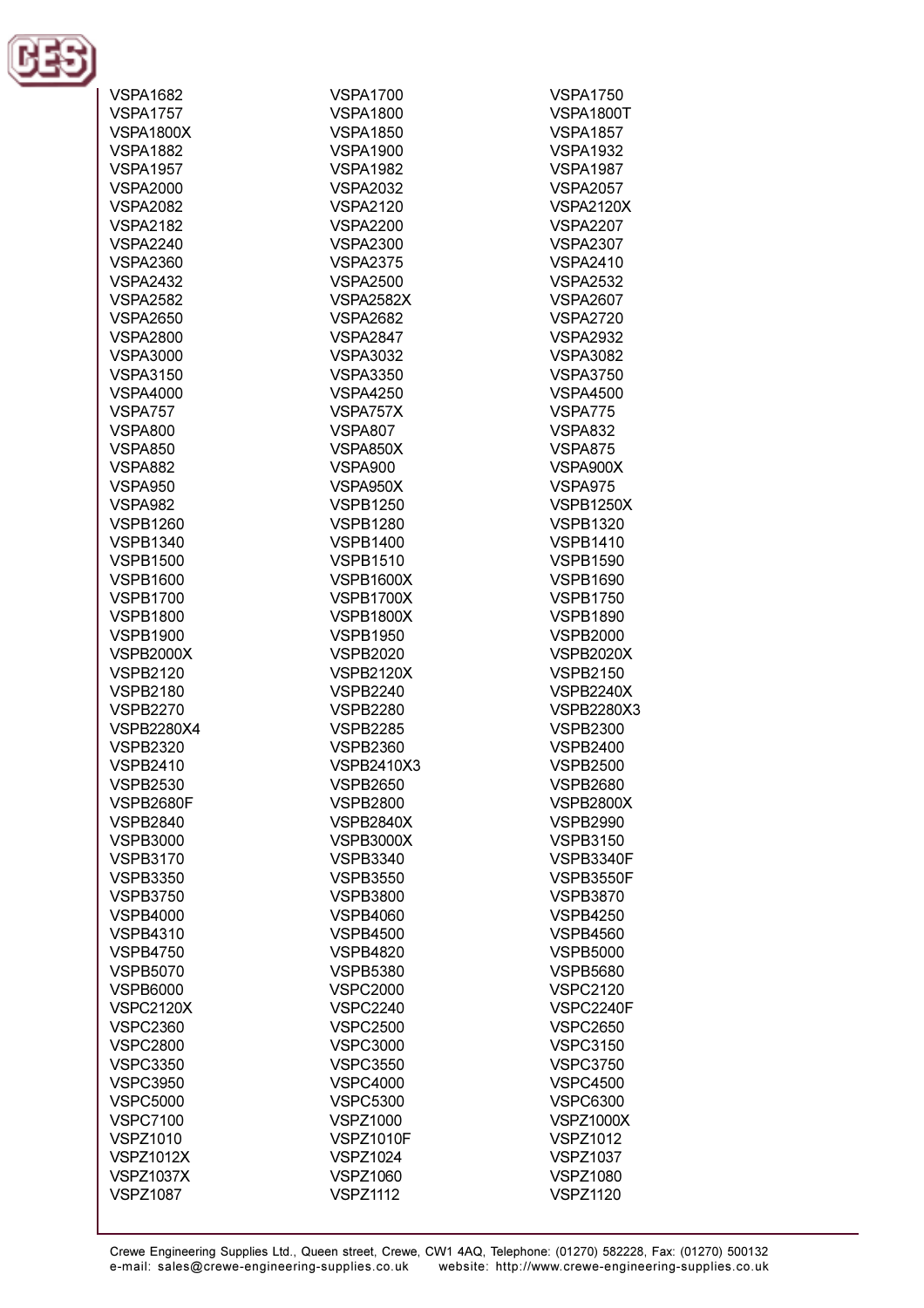| <b>VSPZ1120X</b>  | <b>VSPZ1137</b>   | <b>VSPZ1140</b>   |
|-------------------|-------------------|-------------------|
| <b>VSPZ1140F</b>  | <b>VSPZ1140X</b>  | <b>VSPZ1150</b>   |
| <b>VSPZ1150X</b>  | <b>VSPZ1162</b>   | <b>VSPZ1180</b>   |
| <b>VSPZ1180X</b>  | <b>VSPZ1187</b>   | <b>VSPZ1200</b>   |
| <b>VSPZ1200X3</b> | <b>VSPZ1212</b>   | <b>VSPZ1237</b>   |
| <b>VSPZ1250</b>   | <b>VSPZ1250F</b>  | <b>VSPZ1262</b>   |
| <b>VSPZ1265</b>   | <b>VSPZ1270</b>   | <b>VSPZ1270X2</b> |
| <b>VSPZ1270X3</b> | <b>VSPZ1287</b>   | <b>VSPZ1320</b>   |
| <b>VSPZ1340</b>   | <b>VSPZ1340X3</b> | <b>VSPZ1362</b>   |
| <b>VSPZ1400</b>   |                   |                   |
|                   | <b>VSPZ1400F</b>  | <b>VSPZ1400X</b>  |
| <b>VSPZ1412</b>   | <b>VSPZ1420</b>   | <b>VSPZ1437</b>   |
| <b>VSPZ1462</b>   | <b>VSPZ1470</b>   | <b>VSPZ1500</b>   |
| <b>VSPZ1500F</b>  | <b>VSPZ1500X</b>  | <b>VSPZ1520</b>   |
| <b>VSPZ1537</b>   | <b>VSPZ1537X</b>  | <b>VSPZ1550</b>   |
| <b>VSPZ1560</b>   | <b>VSPZ1600</b>   | <b>VSPZ1600F</b>  |
| <b>VSPZ1600X</b>  | <b>VSPZ1630</b>   | <b>VSPZ1637</b>   |
| <b>VSPZ1650</b>   | <b>VSPZ1687</b>   | <b>VSPZ1700</b>   |
| <b>VSPZ1700X</b>  | <b>VSPZ1725</b>   | <b>VSPZ1737</b>   |
| <b>VSPZ1787</b>   | <b>VSPZ1800</b>   | <b>VSPZ1837</b>   |
| <b>VSPZ1850</b>   | <b>VSPZ1850T</b>  | <b>VSPZ1875</b>   |
| <b>VSPZ1900</b>   | <b>VSPZ1937</b>   | <b>VSPZ1950</b>   |
| <b>VSPZ1987</b>   | <b>VSPZ2000</b>   | <b>VSPZ2030</b>   |
| <b>VSPZ2062</b>   | <b>VSPZ2120</b>   | <b>VSPZ2160</b>   |
| <b>VSPZ2240</b>   | <b>VSPZ2280</b>   | <b>VSPZ2360</b>   |
| <b>VSPZ2410</b>   | <b>VSPZ2500</b>   | <b>VSPZ2535</b>   |
| <b>VSPZ2540</b>   | <b>VSPZ2540X</b>  | <b>VSPZ2640</b>   |
| <b>VSPZ2650</b>   | <b>VSPZ2690</b>   | <b>VSPZ2800</b>   |
| <b>VSPZ2840</b>   | <b>VSPZ3000</b>   | <b>VSPZ3150</b>   |
| <b>VSPZ3170</b>   | <b>VSPZ3550</b>   | <b>VSPZ487</b>    |
|                   |                   |                   |
| <b>VSPZ512</b>    | <b>VSPZ562</b>    | <b>VSPZ587</b>    |
| <b>VSPZ595</b>    | <b>VSPZ612</b>    | <b>VSPZ630</b>    |
| VSPZ630F          | VSPZ637           | <b>VSPZ662</b>    |
| <b>VSPZ670</b>    | VSPZ670X          | VSPZ710           |
| VSPZ722X          | VSPZ737           | VSPZ737X          |
| VSPZ750           | <b>VSPZ760</b>    | VSPZ772           |
| VSPZ787           | <b>VSPZ800</b>    | VSPZ800X          |
| <b>VSPZ825</b>    | VSPZ837           | <b>VSPZ850</b>    |
| VSPZ850X          | <b>VSPZ862</b>    | VSPZ875           |
| <b>VSPZ900</b>    | VSPZ900X          | <b>VSPZ912</b>    |
| <b>VSPZ925</b>    | VSPZ925X          | VSPZ940           |
| <b>VSPZ950</b>    | VSPZ950X          | <b>VSPZ962</b>    |
| VSPZ987           | <b>VSP102</b>     | <b>VSP120</b>     |
| <b>VSP136</b>     | <b>VSP140</b>     | <b>VSP146</b>     |
| <b>VSP146M</b>    | <b>VSP150</b>     | <b>VSP150B</b>    |
| <b>VSP155</b>     | <b>VSP160</b>     | <b>VSP180</b>     |
| <b>VSP190</b>     | <b>VSP200</b>     | <b>VSP200A</b>    |
| <b>VSP215</b>     | <b>VSP215A</b>    | <b>VSP215B</b>    |
| <b>VSP270</b>     | <b>VSP310</b>     | <b>VSP360</b>     |
| VSP73             | <b>VSP85</b>      | VSR02WD           |
| VSR04WD           | VS13/5/468        | VS13/5/565        |
|                   |                   |                   |
| VS13/6/477        | VS14/5/550        | VS16/10/650       |
| VS18/11/1140      | VS18/11/1150      | VS18/11/1205      |
| VS18/8/965        | VS20/6/1000       | VS20/6/710        |
| VS20/8/750        | VS21/6/600        | VS21/6/675        |
| VS21/7/680        | VS21/8/670        | VS21/8/710        |
| VS22/6/610        | VS22/6/675        | VS22/6/850        |
| VS22/8/1060       | VS22/8/1320       | VS22/8/550        |
| VS22/8/565        | VS22/8/600        | VS22/8/610        |
| VS22/8/650        | VS22/8/700        | VS22/8/750        |
| VS22/8/800        | VS22/8/850        | VS22/8/900        |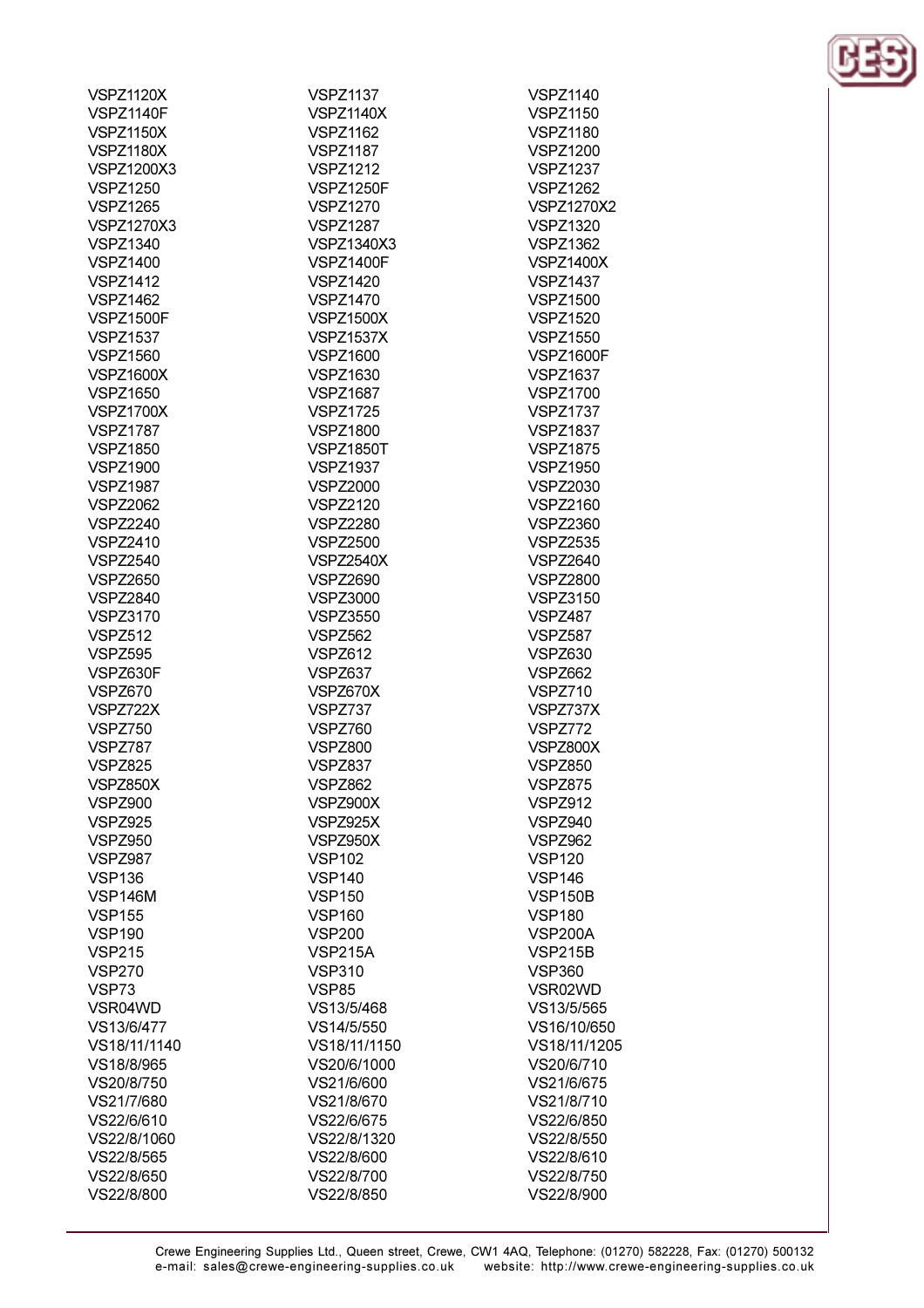

| VS23.8/8/1016 | VS23.8/8/1725  | VS24/10/865    |
|---------------|----------------|----------------|
| VS24/11/2286  | VS24/11/2665   | VS24/8/1140    |
| VS24/8/1145   | VS24/8/1725    | VS24/8/2160    |
| VS24/8/2265   | VS24/8/760     | VS24/8/815     |
| VS24/8/865    | VS24/8/915     | VS24/8/965     |
| VS25/8/1000   | VS25/8/520     | VS25/8/750     |
| VS25/8/800    | VS26/8/1120    | VS26/8/1500    |
| VS26/8/655    | VS26/8/672     | VS26/8/680     |
| VS26/8/710    | VS26/8/762     | VS26/8/800     |
| VS26/8/900    | VS26/8/950     | VS26/8/962     |
| VS27/10/1652  | VS27/8/1000    | VS27/8/1505    |
| VS27/9/1295   | VS27/9/1397    | VS27/9/800     |
| VS28/10/1060  | VS28/10/1120   | VS28/10/1180   |
| VS28/10/1400  | VS28/10/1600   | VS28/10/1700   |
| VS28/10/650   | VS28/10/750    | VS28/10/900    |
| VS28/10/950   | VS28/11/2440   | VS28/13/1730   |
| VS28/8/1000   | VS28/8/1060    | VS28/8/1120    |
| VS28/8/1320   | VS28/8/1400    | VS28/8/1500    |
| VS28/8/1600   | VS28/8/1700    | VS28/8/1755    |
| VS28/8/2000   | VS28/8/650     | VS28/8/750     |
| VS28/8/850    | VS28/8/900     | VS28/8/950     |
| VS28/8/965    | VS28/9/845     | VS29/10/1290   |
| VS29/10/890   | VS29/8/1150    | VS29/9/1730    |
| VS29/9/2060   | VS30/10/1140   | VS30/10/1910   |
| VS30/10/617   | VS30/10/650    | VS30/10/890    |
| VS30/10/970   | VS30/12/2285   | VS30/13/2360   |
| VS30/8/1430   | VS30/9/890     | <b>VS30S</b>   |
| VS32/10/1070  | VS32/10/790    | VS32/10/820    |
| VS32/10/900   | VS32/11/1142   | VS32/11/1295   |
| VS32/11/2140  | VS32/11/2160   | VS32/11/2285   |
| VS32/11/2438  | VS32/12/2500   | VS32/15/2480   |
| VS32/19/2450  | VS35/10/665    | VS35/10/700    |
| VS35/11/1730  | VS35/11/2160   | VS35/11/2285   |
| VS35/11/3050  | VS35/12/900    | VS35/13/2055   |
| VS35/9/830    | VS37/10/1000   | VS37/10/1060   |
| VS37/10/1120  | VS37/10/1180   | VS37/10/1250   |
| VS37/10/1320  | VS37/10/1400   | VS37/10/1500   |
| VS37/10/1600  | VS37/10/1700   | VS37/10/1800   |
| VS37/10/2000  | VS37/10/800    | VS37/10/850    |
| VS37/10/900   | VS37/11/1610   | VS37/12/1410   |
| VS38/10/817   | VS38/10/870    | VS38/10/880    |
| VS38/11/1100  | VS38/11/1316   | VS38/11/1350   |
| VS38/11/1748  | VS38/11/1897   | VS38/11/810    |
| VS38/11/884   | VS38/12.7/1220 | VS38/12.7/1422 |
| VS38/12/1425  | VS38/12/1745   | VS38/13/1728   |
| VS38/13/1829  | VS38/13/1905   | VS40/12/1000   |
| VS40/12/1350  | VS40/12/1705   | VS40/16/1900   |
| VS40/16/830   | VS40/16/900    | VS41/12/1725   |
| VS41/12/1905  | VS41/12/2055   | VS41/13/1120   |
| VS41/13/1190  | VS41/13/1320   | VS41/13/1340   |
| VS41/13/1740  | VS41/13/1940   | VS41/13/2160   |
| VS41/13/880   | VS41/16/1725   | VS41/16/1850   |
| VS41/16/1860  | VS41/16/1880   | VS41/16/1945   |
| VS42/12/2444  | VS43/12/2250   | VS43/13/2320   |
| VS46/13/2120  | VS46/15/1760   | VS46/15/1800   |
| VS47/12/1905  | VS47/12/2245   | VS47/12/880    |
| VS47/12/955   | VS47/13/1120   | VS47/13/1180   |
| VS47/13/1250  | VS47/13/1320   | VS47/13/1400   |
| VS47/13/1405  | VS47/13/830    | VS47/13/900    |
| VS47/14/2040  | VS47/16/1800   | VS48/12/1700   |
|               |                |                |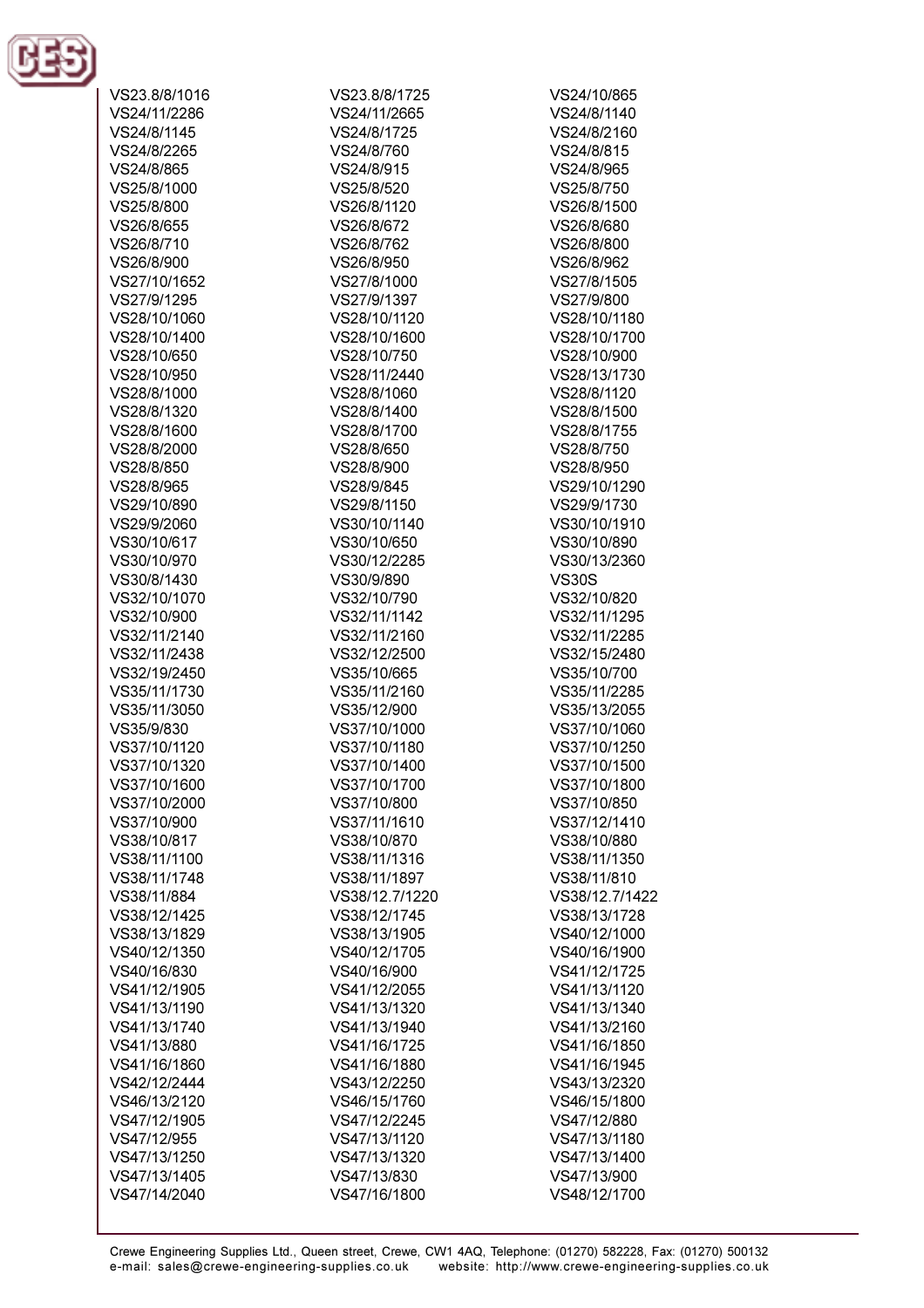| VS49/14/2452   | VS49/16/2000      | VS50/13/2055     |
|----------------|-------------------|------------------|
| VS50/14/2845   | VS51/13/1020      | VS51/13/1060     |
| VS51/13/1630   | VS51/13/950       | VS51/14/1570     |
| VS51/14/1619   | VS51/16/2040      | VS52/16/1325     |
| VS52/16/1724   | VS52/16/1725      | VS52/16/1925     |
| VS52/16/2456   | VS55/16/1250      | VS55/16/1280     |
| VS55/16/1760   | VS55/16/1800      | VS55/16/2000     |
| VS55/17/1850   | VS60/16/1590      | VS66/20/1900     |
| VS66/20/2400   | VS70/16/1810      | VS70/16/1850     |
| VS70/18/1410   | VS70/18/1700      | VS70/18/1800     |
| VS70/18/2328   | VS70/20/1400      | VS83/25/2360     |
| <b>VY425</b>   | VY465             | <b>VY515</b>     |
| <b>VY540</b>   | <b>VY615</b>      | <b>VY745</b>     |
| VZ1010         | VZ1020            | VZ1040           |
|                | VZ1060            |                  |
| VZ1050         |                   | VZ1080           |
| VZ1100         | VZ1120<br>VZ1190  | VZ1140           |
| VZ1170         |                   | VZ1220           |
| VZ1240         | VZ1270            | VZ1290           |
| VZ1320         | VZ1340            | VZ1370           |
| VZ1400         | VZ1420            | VZ1450           |
| VZ1470         | VZ1500            | VZ1550           |
| VZ1570         | VZ1600            | VZ1620           |
| VZ1670         | VZ1700            | VZ1750           |
| VZ1800         | VZ1850            | VZ1870           |
| VZ1900         | VZ1920            | VZ2120           |
| VZ2140         | VZ2260            | VZ2300           |
| VZ370          | VZ395             | VZ420            |
| VZ445          | VZ470             | VZ495            |
| VZ500          | VZ510             | VZ520            |
| VZ545          | VZ550             | VZ5500           |
| VZ560          | VZ575             | VZ580            |
| VZ595          | VZ600             | VZ610            |
| VZ625          | VZ635             | VZ650            |
| VZ670          | VZ673             | VZ690            |
| VZ720          | VZ730             | VZ745            |
| VZ750          | VZ780             | VZ795            |
| VZ805          | VZ820             | VZ840            |
| VZ845          | VZ860             | VZ870            |
| VZ890          | VZ900             | VZ920            |
| <b>VZ940X</b>  | VZ945             | VZ970            |
| VZ995          | V100A             | V100S            |
| V110A          | <b>V110S</b>      | V120A            |
| V130S          | V14A              | V150A            |
| V150L          | <b>V16S</b>       | V19              |
| <b>V19C</b>    | V <sub>2</sub>    | V2.              |
| <b>V20A</b>    | V200A             | V <sub>22</sub>  |
| V22S           | V25S              | <b>V28A</b>      |
| <b>V28S</b>    | <b>V30S</b>       | V32S             |
| V3314C         | <b>V40S</b>       | <b>V45A</b>      |
| V45S           | <b>V50A</b>       | V50S             |
| V55S           | V <sub>6</sub>    | $V6-453$         |
| V6/206         | V6/221            | V6A              |
| <b>V60A</b>    | <b>V60S</b>       | <b>V65A</b>      |
| <b>V65S</b>    | <b>V70S</b>       | V70SV            |
| <b>V75A</b>    | V75S              | <b>V85A</b>      |
| <b>V90S</b>    | <b>WAD</b>        | <b>WADA</b>      |
| WAD1           | <b>WAD1/2</b>     | WAD1/4           |
| <b>WAD11/2</b> | <b>WAD11/4</b>    | <b>WAD11/8</b>   |
| <b>WAD13/8</b> | WAD <sub>15</sub> | WAD <sub>2</sub> |
| WAD20          | WAD21             | <b>WAD21/4</b>   |
|                |                   |                  |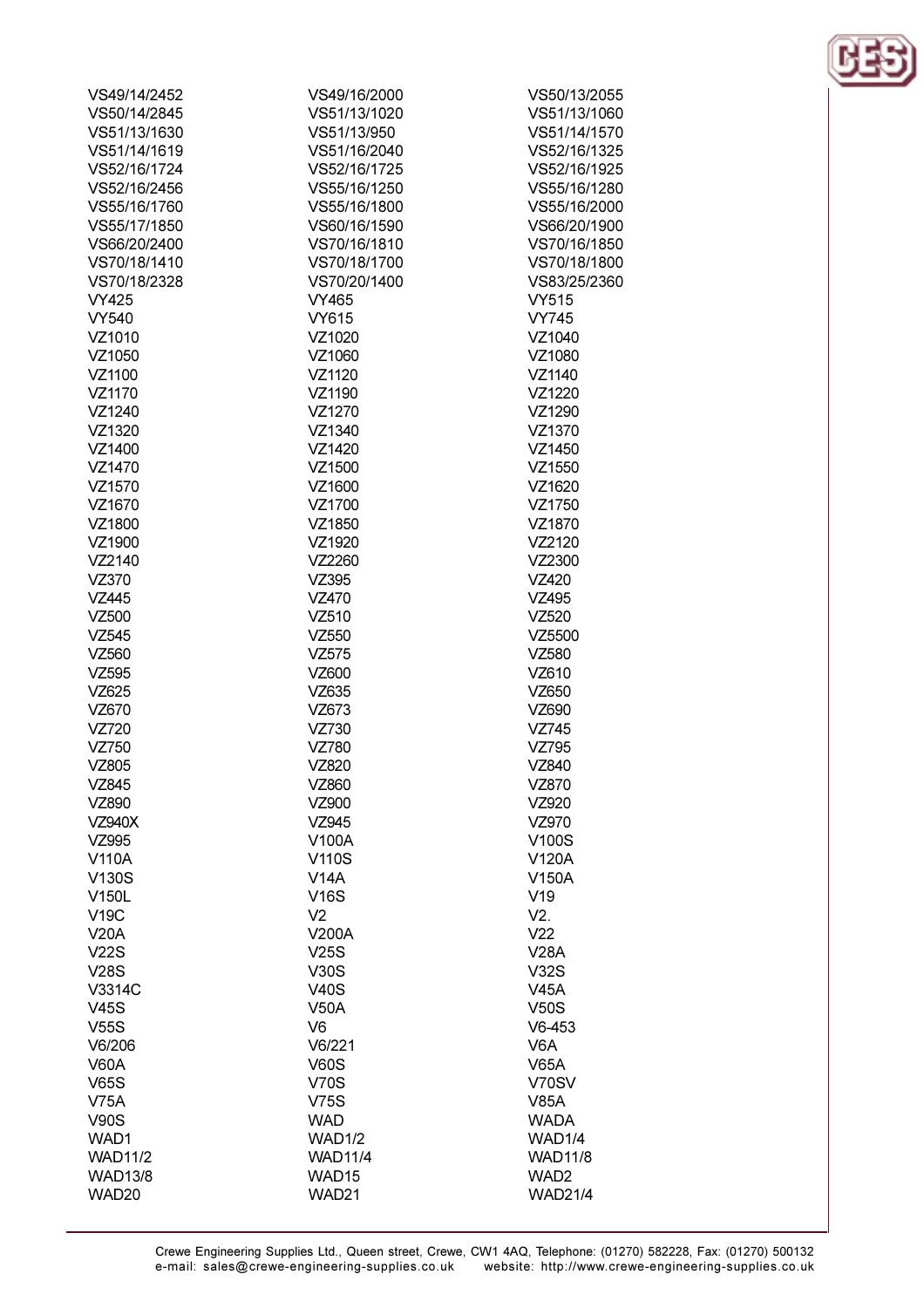

| WAD31<br>WAD3/4<br>WAD3/8<br>WAD34<br>WAD41<br>WAD45<br>WAD48<br><b>WAD5/8</b><br><b>WAD5/16</b><br><b>WAD7/16</b><br><b>WAD9/16</b><br><b>WAD7/8</b><br><b>WASHER</b><br>WBC10<br><b>WBA</b><br>WBC <sub>15</sub><br>WBC25<br>WBC6<br>WBH1<br>WBH <sub>2</sub><br>WBH2S/S<br>WBH3<br>WBH3BA<br>WBH3B<br>WBH3BB<br>WBH3BP<br>WBH4<br>WBH4B<br>WBH4BP<br>WBH4P<br>WBH4S<br>WBH4S/S<br>WBH4S/SA<br><b>WBRB120</b><br><b>WBR1/2</b><br><b>WBR11/2</b><br><b>WBR11/2B</b><br>WBR <sub>2</sub><br>WBR2B<br><b>WBR21/2</b><br><b>WBR21/2S</b><br>WBR3<br><b>WBR3/4</b><br>WBR3/4A<br>WBR3A<br>WBR3B<br>WBR <sub>3</sub> C<br>WBR4<br>WBR4A<br>WBR4B<br>WBR <sub>5</sub><br>WBR6<br>WBR6A<br>WBR6B<br>WBR6C<br>WBR6D<br>WBR6E<br>WBR6F<br>WBR7<br>WBR8<br>WBR8A<br>WBR8B<br>WBR8C<br>WBR8D<br>WBR8E<br>WBR8F<br>WBR8G<br><b>WBS1/2</b><br>WBS1<br>WBS1/2B<br>WBS1/2BA<br>WBS1/2BB<br>WBS1B<br>WBS1BA<br><b>WBS11/2</b><br><b>WBS11/2B</b><br>WBS2B<br>WBS2<br><b>WBS21/2</b><br><b>WBS21/2B</b><br>WBS21/2BA<br>WBS3<br><b>WBS3/4</b><br>WBS3B<br>WBS3BA<br><b>WBS31/4</b><br><b>WBS31/2</b><br>WBS4<br><b>WBS51/2</b><br>WBS5<br>WBS6<br><b>WCA</b><br><b>WCAB</b><br><b>WCAC</b><br><b>WCAD</b><br><b>WCAE</b><br><b>WCAF</b><br><b>WCAG</b><br><b>WCAH</b><br><b>WCAI</b><br><b>WCAJ</b><br><b>WCAK</b><br><b>WCAL</b><br><b>WCB11/2</b><br><b>WCB11/2B</b><br><b>WCB11/4</b><br>WCB <sub>2</sub><br>WCB2B<br><b>WCB21/2B</b><br><b>WCB21/2</b><br><b>WCB21/4</b><br><b>WCB21/4B</b><br><b>WCB23/4</b><br><b>WCB23/4A</b><br><b>WCB23/4B</b><br>WCB3<br>WCB3A<br>WCB3B<br>WCB3C<br>WCB3CA<br>WCB3D<br>WCB3S<br><b>WCB33/4</b><br><b>WCB33/4B</b><br>WCB4<br>WCB4A<br>WCB4B<br><b>WC1.5S</b><br><b>WC1.6G</b><br><b>WC1/2</b><br><b>WC2.5J</b><br><b>WC2.5Z</b><br>WC2.5ZA<br>WC2S<br><b>WC3.2S</b><br>WC3BT<br>WC3G<br>WC3J<br>WC3S<br>WC3Z<br>WC3ZA<br>WC3ZT<br>WC4G<br>WC4J<br>WC4S<br>WC4Z<br>WC488505<br>WC5J<br>WC5JA<br>WC5S<br>WC5SA<br>WC5SB<br>WC5Z<br><b>WC6.5Z</b><br>WC6A<br>WC6B<br>WC6C<br>WC6J<br>WC6S<br>WC6SL<br>WC6SS<br>WC7X38BZP<br><b>WC8038</b><br><b>WC8500</b><br>WC8503<br><b>WC8504</b><br>WC87008<br>WC87013<br>WC87016<br>WC87037<br>WC87038<br>WC87500<br>WC87501<br>WC87502<br>WC87503<br>WC87504 | <b>WAD23/4</b> | WAD25 | <b>WAD3/16</b> |
|-----------------------------------------------------------------------------------------------------------------------------------------------------------------------------------------------------------------------------------------------------------------------------------------------------------------------------------------------------------------------------------------------------------------------------------------------------------------------------------------------------------------------------------------------------------------------------------------------------------------------------------------------------------------------------------------------------------------------------------------------------------------------------------------------------------------------------------------------------------------------------------------------------------------------------------------------------------------------------------------------------------------------------------------------------------------------------------------------------------------------------------------------------------------------------------------------------------------------------------------------------------------------------------------------------------------------------------------------------------------------------------------------------------------------------------------------------------------------------------------------------------------------------------------------------------------------------------------------------------------------------------------------------------------------------------------------------------------------------------------------------------------------------------------------------------------------------------------------------------------------------------------------------------------------------------------------------------------------------------------------------------------------------------------------------------------------------------------------------------------------------------------------------------------------------------------------------------------------------|----------------|-------|----------------|
|                                                                                                                                                                                                                                                                                                                                                                                                                                                                                                                                                                                                                                                                                                                                                                                                                                                                                                                                                                                                                                                                                                                                                                                                                                                                                                                                                                                                                                                                                                                                                                                                                                                                                                                                                                                                                                                                                                                                                                                                                                                                                                                                                                                                                             |                |       |                |
|                                                                                                                                                                                                                                                                                                                                                                                                                                                                                                                                                                                                                                                                                                                                                                                                                                                                                                                                                                                                                                                                                                                                                                                                                                                                                                                                                                                                                                                                                                                                                                                                                                                                                                                                                                                                                                                                                                                                                                                                                                                                                                                                                                                                                             |                |       |                |
|                                                                                                                                                                                                                                                                                                                                                                                                                                                                                                                                                                                                                                                                                                                                                                                                                                                                                                                                                                                                                                                                                                                                                                                                                                                                                                                                                                                                                                                                                                                                                                                                                                                                                                                                                                                                                                                                                                                                                                                                                                                                                                                                                                                                                             |                |       |                |
|                                                                                                                                                                                                                                                                                                                                                                                                                                                                                                                                                                                                                                                                                                                                                                                                                                                                                                                                                                                                                                                                                                                                                                                                                                                                                                                                                                                                                                                                                                                                                                                                                                                                                                                                                                                                                                                                                                                                                                                                                                                                                                                                                                                                                             |                |       |                |
|                                                                                                                                                                                                                                                                                                                                                                                                                                                                                                                                                                                                                                                                                                                                                                                                                                                                                                                                                                                                                                                                                                                                                                                                                                                                                                                                                                                                                                                                                                                                                                                                                                                                                                                                                                                                                                                                                                                                                                                                                                                                                                                                                                                                                             |                |       |                |
|                                                                                                                                                                                                                                                                                                                                                                                                                                                                                                                                                                                                                                                                                                                                                                                                                                                                                                                                                                                                                                                                                                                                                                                                                                                                                                                                                                                                                                                                                                                                                                                                                                                                                                                                                                                                                                                                                                                                                                                                                                                                                                                                                                                                                             |                |       |                |
|                                                                                                                                                                                                                                                                                                                                                                                                                                                                                                                                                                                                                                                                                                                                                                                                                                                                                                                                                                                                                                                                                                                                                                                                                                                                                                                                                                                                                                                                                                                                                                                                                                                                                                                                                                                                                                                                                                                                                                                                                                                                                                                                                                                                                             |                |       |                |
|                                                                                                                                                                                                                                                                                                                                                                                                                                                                                                                                                                                                                                                                                                                                                                                                                                                                                                                                                                                                                                                                                                                                                                                                                                                                                                                                                                                                                                                                                                                                                                                                                                                                                                                                                                                                                                                                                                                                                                                                                                                                                                                                                                                                                             |                |       |                |
|                                                                                                                                                                                                                                                                                                                                                                                                                                                                                                                                                                                                                                                                                                                                                                                                                                                                                                                                                                                                                                                                                                                                                                                                                                                                                                                                                                                                                                                                                                                                                                                                                                                                                                                                                                                                                                                                                                                                                                                                                                                                                                                                                                                                                             |                |       |                |
|                                                                                                                                                                                                                                                                                                                                                                                                                                                                                                                                                                                                                                                                                                                                                                                                                                                                                                                                                                                                                                                                                                                                                                                                                                                                                                                                                                                                                                                                                                                                                                                                                                                                                                                                                                                                                                                                                                                                                                                                                                                                                                                                                                                                                             |                |       |                |
|                                                                                                                                                                                                                                                                                                                                                                                                                                                                                                                                                                                                                                                                                                                                                                                                                                                                                                                                                                                                                                                                                                                                                                                                                                                                                                                                                                                                                                                                                                                                                                                                                                                                                                                                                                                                                                                                                                                                                                                                                                                                                                                                                                                                                             |                |       |                |
|                                                                                                                                                                                                                                                                                                                                                                                                                                                                                                                                                                                                                                                                                                                                                                                                                                                                                                                                                                                                                                                                                                                                                                                                                                                                                                                                                                                                                                                                                                                                                                                                                                                                                                                                                                                                                                                                                                                                                                                                                                                                                                                                                                                                                             |                |       |                |
|                                                                                                                                                                                                                                                                                                                                                                                                                                                                                                                                                                                                                                                                                                                                                                                                                                                                                                                                                                                                                                                                                                                                                                                                                                                                                                                                                                                                                                                                                                                                                                                                                                                                                                                                                                                                                                                                                                                                                                                                                                                                                                                                                                                                                             |                |       |                |
|                                                                                                                                                                                                                                                                                                                                                                                                                                                                                                                                                                                                                                                                                                                                                                                                                                                                                                                                                                                                                                                                                                                                                                                                                                                                                                                                                                                                                                                                                                                                                                                                                                                                                                                                                                                                                                                                                                                                                                                                                                                                                                                                                                                                                             |                |       |                |
|                                                                                                                                                                                                                                                                                                                                                                                                                                                                                                                                                                                                                                                                                                                                                                                                                                                                                                                                                                                                                                                                                                                                                                                                                                                                                                                                                                                                                                                                                                                                                                                                                                                                                                                                                                                                                                                                                                                                                                                                                                                                                                                                                                                                                             |                |       |                |
|                                                                                                                                                                                                                                                                                                                                                                                                                                                                                                                                                                                                                                                                                                                                                                                                                                                                                                                                                                                                                                                                                                                                                                                                                                                                                                                                                                                                                                                                                                                                                                                                                                                                                                                                                                                                                                                                                                                                                                                                                                                                                                                                                                                                                             |                |       |                |
|                                                                                                                                                                                                                                                                                                                                                                                                                                                                                                                                                                                                                                                                                                                                                                                                                                                                                                                                                                                                                                                                                                                                                                                                                                                                                                                                                                                                                                                                                                                                                                                                                                                                                                                                                                                                                                                                                                                                                                                                                                                                                                                                                                                                                             |                |       |                |
|                                                                                                                                                                                                                                                                                                                                                                                                                                                                                                                                                                                                                                                                                                                                                                                                                                                                                                                                                                                                                                                                                                                                                                                                                                                                                                                                                                                                                                                                                                                                                                                                                                                                                                                                                                                                                                                                                                                                                                                                                                                                                                                                                                                                                             |                |       |                |
|                                                                                                                                                                                                                                                                                                                                                                                                                                                                                                                                                                                                                                                                                                                                                                                                                                                                                                                                                                                                                                                                                                                                                                                                                                                                                                                                                                                                                                                                                                                                                                                                                                                                                                                                                                                                                                                                                                                                                                                                                                                                                                                                                                                                                             |                |       |                |
|                                                                                                                                                                                                                                                                                                                                                                                                                                                                                                                                                                                                                                                                                                                                                                                                                                                                                                                                                                                                                                                                                                                                                                                                                                                                                                                                                                                                                                                                                                                                                                                                                                                                                                                                                                                                                                                                                                                                                                                                                                                                                                                                                                                                                             |                |       |                |
|                                                                                                                                                                                                                                                                                                                                                                                                                                                                                                                                                                                                                                                                                                                                                                                                                                                                                                                                                                                                                                                                                                                                                                                                                                                                                                                                                                                                                                                                                                                                                                                                                                                                                                                                                                                                                                                                                                                                                                                                                                                                                                                                                                                                                             |                |       |                |
|                                                                                                                                                                                                                                                                                                                                                                                                                                                                                                                                                                                                                                                                                                                                                                                                                                                                                                                                                                                                                                                                                                                                                                                                                                                                                                                                                                                                                                                                                                                                                                                                                                                                                                                                                                                                                                                                                                                                                                                                                                                                                                                                                                                                                             |                |       |                |
|                                                                                                                                                                                                                                                                                                                                                                                                                                                                                                                                                                                                                                                                                                                                                                                                                                                                                                                                                                                                                                                                                                                                                                                                                                                                                                                                                                                                                                                                                                                                                                                                                                                                                                                                                                                                                                                                                                                                                                                                                                                                                                                                                                                                                             |                |       |                |
|                                                                                                                                                                                                                                                                                                                                                                                                                                                                                                                                                                                                                                                                                                                                                                                                                                                                                                                                                                                                                                                                                                                                                                                                                                                                                                                                                                                                                                                                                                                                                                                                                                                                                                                                                                                                                                                                                                                                                                                                                                                                                                                                                                                                                             |                |       |                |
|                                                                                                                                                                                                                                                                                                                                                                                                                                                                                                                                                                                                                                                                                                                                                                                                                                                                                                                                                                                                                                                                                                                                                                                                                                                                                                                                                                                                                                                                                                                                                                                                                                                                                                                                                                                                                                                                                                                                                                                                                                                                                                                                                                                                                             |                |       |                |
|                                                                                                                                                                                                                                                                                                                                                                                                                                                                                                                                                                                                                                                                                                                                                                                                                                                                                                                                                                                                                                                                                                                                                                                                                                                                                                                                                                                                                                                                                                                                                                                                                                                                                                                                                                                                                                                                                                                                                                                                                                                                                                                                                                                                                             |                |       |                |
|                                                                                                                                                                                                                                                                                                                                                                                                                                                                                                                                                                                                                                                                                                                                                                                                                                                                                                                                                                                                                                                                                                                                                                                                                                                                                                                                                                                                                                                                                                                                                                                                                                                                                                                                                                                                                                                                                                                                                                                                                                                                                                                                                                                                                             |                |       |                |
|                                                                                                                                                                                                                                                                                                                                                                                                                                                                                                                                                                                                                                                                                                                                                                                                                                                                                                                                                                                                                                                                                                                                                                                                                                                                                                                                                                                                                                                                                                                                                                                                                                                                                                                                                                                                                                                                                                                                                                                                                                                                                                                                                                                                                             |                |       |                |
|                                                                                                                                                                                                                                                                                                                                                                                                                                                                                                                                                                                                                                                                                                                                                                                                                                                                                                                                                                                                                                                                                                                                                                                                                                                                                                                                                                                                                                                                                                                                                                                                                                                                                                                                                                                                                                                                                                                                                                                                                                                                                                                                                                                                                             |                |       |                |
|                                                                                                                                                                                                                                                                                                                                                                                                                                                                                                                                                                                                                                                                                                                                                                                                                                                                                                                                                                                                                                                                                                                                                                                                                                                                                                                                                                                                                                                                                                                                                                                                                                                                                                                                                                                                                                                                                                                                                                                                                                                                                                                                                                                                                             |                |       |                |
|                                                                                                                                                                                                                                                                                                                                                                                                                                                                                                                                                                                                                                                                                                                                                                                                                                                                                                                                                                                                                                                                                                                                                                                                                                                                                                                                                                                                                                                                                                                                                                                                                                                                                                                                                                                                                                                                                                                                                                                                                                                                                                                                                                                                                             |                |       |                |
|                                                                                                                                                                                                                                                                                                                                                                                                                                                                                                                                                                                                                                                                                                                                                                                                                                                                                                                                                                                                                                                                                                                                                                                                                                                                                                                                                                                                                                                                                                                                                                                                                                                                                                                                                                                                                                                                                                                                                                                                                                                                                                                                                                                                                             |                |       |                |
|                                                                                                                                                                                                                                                                                                                                                                                                                                                                                                                                                                                                                                                                                                                                                                                                                                                                                                                                                                                                                                                                                                                                                                                                                                                                                                                                                                                                                                                                                                                                                                                                                                                                                                                                                                                                                                                                                                                                                                                                                                                                                                                                                                                                                             |                |       |                |
|                                                                                                                                                                                                                                                                                                                                                                                                                                                                                                                                                                                                                                                                                                                                                                                                                                                                                                                                                                                                                                                                                                                                                                                                                                                                                                                                                                                                                                                                                                                                                                                                                                                                                                                                                                                                                                                                                                                                                                                                                                                                                                                                                                                                                             |                |       |                |
|                                                                                                                                                                                                                                                                                                                                                                                                                                                                                                                                                                                                                                                                                                                                                                                                                                                                                                                                                                                                                                                                                                                                                                                                                                                                                                                                                                                                                                                                                                                                                                                                                                                                                                                                                                                                                                                                                                                                                                                                                                                                                                                                                                                                                             |                |       |                |
|                                                                                                                                                                                                                                                                                                                                                                                                                                                                                                                                                                                                                                                                                                                                                                                                                                                                                                                                                                                                                                                                                                                                                                                                                                                                                                                                                                                                                                                                                                                                                                                                                                                                                                                                                                                                                                                                                                                                                                                                                                                                                                                                                                                                                             |                |       |                |
|                                                                                                                                                                                                                                                                                                                                                                                                                                                                                                                                                                                                                                                                                                                                                                                                                                                                                                                                                                                                                                                                                                                                                                                                                                                                                                                                                                                                                                                                                                                                                                                                                                                                                                                                                                                                                                                                                                                                                                                                                                                                                                                                                                                                                             |                |       |                |
|                                                                                                                                                                                                                                                                                                                                                                                                                                                                                                                                                                                                                                                                                                                                                                                                                                                                                                                                                                                                                                                                                                                                                                                                                                                                                                                                                                                                                                                                                                                                                                                                                                                                                                                                                                                                                                                                                                                                                                                                                                                                                                                                                                                                                             |                |       |                |
|                                                                                                                                                                                                                                                                                                                                                                                                                                                                                                                                                                                                                                                                                                                                                                                                                                                                                                                                                                                                                                                                                                                                                                                                                                                                                                                                                                                                                                                                                                                                                                                                                                                                                                                                                                                                                                                                                                                                                                                                                                                                                                                                                                                                                             |                |       |                |
|                                                                                                                                                                                                                                                                                                                                                                                                                                                                                                                                                                                                                                                                                                                                                                                                                                                                                                                                                                                                                                                                                                                                                                                                                                                                                                                                                                                                                                                                                                                                                                                                                                                                                                                                                                                                                                                                                                                                                                                                                                                                                                                                                                                                                             |                |       |                |
|                                                                                                                                                                                                                                                                                                                                                                                                                                                                                                                                                                                                                                                                                                                                                                                                                                                                                                                                                                                                                                                                                                                                                                                                                                                                                                                                                                                                                                                                                                                                                                                                                                                                                                                                                                                                                                                                                                                                                                                                                                                                                                                                                                                                                             |                |       |                |
|                                                                                                                                                                                                                                                                                                                                                                                                                                                                                                                                                                                                                                                                                                                                                                                                                                                                                                                                                                                                                                                                                                                                                                                                                                                                                                                                                                                                                                                                                                                                                                                                                                                                                                                                                                                                                                                                                                                                                                                                                                                                                                                                                                                                                             |                |       |                |
|                                                                                                                                                                                                                                                                                                                                                                                                                                                                                                                                                                                                                                                                                                                                                                                                                                                                                                                                                                                                                                                                                                                                                                                                                                                                                                                                                                                                                                                                                                                                                                                                                                                                                                                                                                                                                                                                                                                                                                                                                                                                                                                                                                                                                             |                |       |                |
|                                                                                                                                                                                                                                                                                                                                                                                                                                                                                                                                                                                                                                                                                                                                                                                                                                                                                                                                                                                                                                                                                                                                                                                                                                                                                                                                                                                                                                                                                                                                                                                                                                                                                                                                                                                                                                                                                                                                                                                                                                                                                                                                                                                                                             |                |       |                |
|                                                                                                                                                                                                                                                                                                                                                                                                                                                                                                                                                                                                                                                                                                                                                                                                                                                                                                                                                                                                                                                                                                                                                                                                                                                                                                                                                                                                                                                                                                                                                                                                                                                                                                                                                                                                                                                                                                                                                                                                                                                                                                                                                                                                                             |                |       |                |
|                                                                                                                                                                                                                                                                                                                                                                                                                                                                                                                                                                                                                                                                                                                                                                                                                                                                                                                                                                                                                                                                                                                                                                                                                                                                                                                                                                                                                                                                                                                                                                                                                                                                                                                                                                                                                                                                                                                                                                                                                                                                                                                                                                                                                             |                |       |                |
|                                                                                                                                                                                                                                                                                                                                                                                                                                                                                                                                                                                                                                                                                                                                                                                                                                                                                                                                                                                                                                                                                                                                                                                                                                                                                                                                                                                                                                                                                                                                                                                                                                                                                                                                                                                                                                                                                                                                                                                                                                                                                                                                                                                                                             |                |       |                |
|                                                                                                                                                                                                                                                                                                                                                                                                                                                                                                                                                                                                                                                                                                                                                                                                                                                                                                                                                                                                                                                                                                                                                                                                                                                                                                                                                                                                                                                                                                                                                                                                                                                                                                                                                                                                                                                                                                                                                                                                                                                                                                                                                                                                                             |                |       |                |
|                                                                                                                                                                                                                                                                                                                                                                                                                                                                                                                                                                                                                                                                                                                                                                                                                                                                                                                                                                                                                                                                                                                                                                                                                                                                                                                                                                                                                                                                                                                                                                                                                                                                                                                                                                                                                                                                                                                                                                                                                                                                                                                                                                                                                             |                |       |                |
|                                                                                                                                                                                                                                                                                                                                                                                                                                                                                                                                                                                                                                                                                                                                                                                                                                                                                                                                                                                                                                                                                                                                                                                                                                                                                                                                                                                                                                                                                                                                                                                                                                                                                                                                                                                                                                                                                                                                                                                                                                                                                                                                                                                                                             |                |       |                |
|                                                                                                                                                                                                                                                                                                                                                                                                                                                                                                                                                                                                                                                                                                                                                                                                                                                                                                                                                                                                                                                                                                                                                                                                                                                                                                                                                                                                                                                                                                                                                                                                                                                                                                                                                                                                                                                                                                                                                                                                                                                                                                                                                                                                                             |                |       |                |
|                                                                                                                                                                                                                                                                                                                                                                                                                                                                                                                                                                                                                                                                                                                                                                                                                                                                                                                                                                                                                                                                                                                                                                                                                                                                                                                                                                                                                                                                                                                                                                                                                                                                                                                                                                                                                                                                                                                                                                                                                                                                                                                                                                                                                             |                |       |                |
|                                                                                                                                                                                                                                                                                                                                                                                                                                                                                                                                                                                                                                                                                                                                                                                                                                                                                                                                                                                                                                                                                                                                                                                                                                                                                                                                                                                                                                                                                                                                                                                                                                                                                                                                                                                                                                                                                                                                                                                                                                                                                                                                                                                                                             |                |       |                |
|                                                                                                                                                                                                                                                                                                                                                                                                                                                                                                                                                                                                                                                                                                                                                                                                                                                                                                                                                                                                                                                                                                                                                                                                                                                                                                                                                                                                                                                                                                                                                                                                                                                                                                                                                                                                                                                                                                                                                                                                                                                                                                                                                                                                                             |                |       |                |
|                                                                                                                                                                                                                                                                                                                                                                                                                                                                                                                                                                                                                                                                                                                                                                                                                                                                                                                                                                                                                                                                                                                                                                                                                                                                                                                                                                                                                                                                                                                                                                                                                                                                                                                                                                                                                                                                                                                                                                                                                                                                                                                                                                                                                             |                |       |                |
|                                                                                                                                                                                                                                                                                                                                                                                                                                                                                                                                                                                                                                                                                                                                                                                                                                                                                                                                                                                                                                                                                                                                                                                                                                                                                                                                                                                                                                                                                                                                                                                                                                                                                                                                                                                                                                                                                                                                                                                                                                                                                                                                                                                                                             |                |       |                |
|                                                                                                                                                                                                                                                                                                                                                                                                                                                                                                                                                                                                                                                                                                                                                                                                                                                                                                                                                                                                                                                                                                                                                                                                                                                                                                                                                                                                                                                                                                                                                                                                                                                                                                                                                                                                                                                                                                                                                                                                                                                                                                                                                                                                                             |                |       |                |
|                                                                                                                                                                                                                                                                                                                                                                                                                                                                                                                                                                                                                                                                                                                                                                                                                                                                                                                                                                                                                                                                                                                                                                                                                                                                                                                                                                                                                                                                                                                                                                                                                                                                                                                                                                                                                                                                                                                                                                                                                                                                                                                                                                                                                             |                |       |                |
|                                                                                                                                                                                                                                                                                                                                                                                                                                                                                                                                                                                                                                                                                                                                                                                                                                                                                                                                                                                                                                                                                                                                                                                                                                                                                                                                                                                                                                                                                                                                                                                                                                                                                                                                                                                                                                                                                                                                                                                                                                                                                                                                                                                                                             |                |       | WC87505        |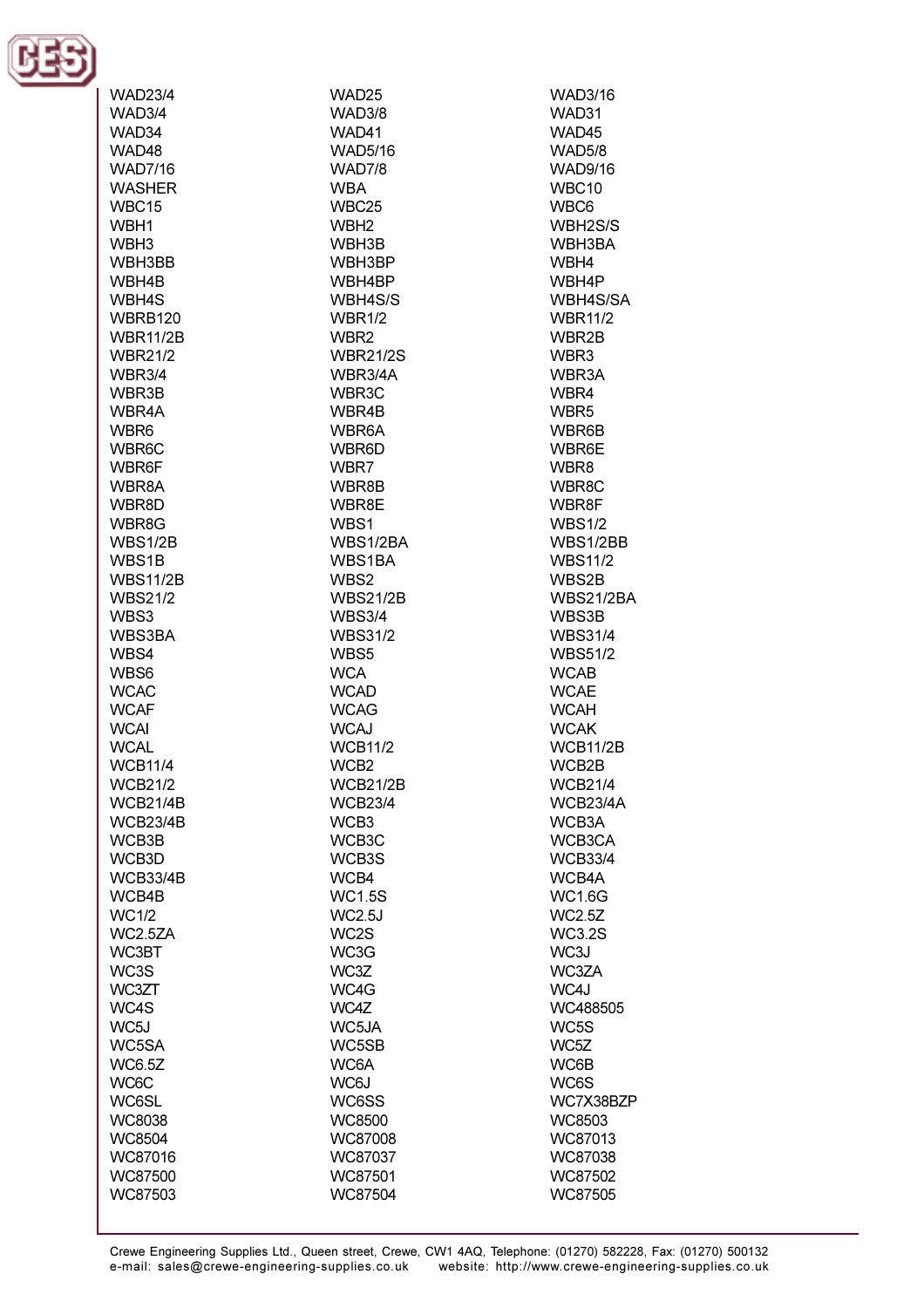WC87506 WC88016 **WC88500 WC88503 WD WDS** WD10X1CB WD10X1CPZD WD10X1RS **WD10X11/2CCL WD10X11/2CZ** WD10X11/4C WD10X11/4RZ WD10X2C WD10X2CZ WD10X2R WD10X21/2C WD10X21/2CZP **WD10X21/4CZP WD10X5/8C** WD12X1CB WD12X1RS **WD12X11/2C WD12X11/2CZP WD12X13/4CZP** WD12X2CSS **WD12X21/2CSS WD12X21/2RZ WD14X11/2C WD14X11/4C WD14X21/2CS** WD14X4C **WD16X11/4C WD17X11/4C WD18X21/4C** WD4X5/8CZP WD40A WD40SA **WD40X5** WD6X1/2CZ WD6X1CZ WD6X1RPZ WD6X11/2CZP WD6X11/4RCBA WD6X3/4RPZ WD7X2C WD8X1/2CZP WD8X1CPZD WD8X1RS **WD8X11/2CSS WD8X11/2RS** WD8X11/4CPZD **WD8X11/4RZ** WD8X2C WD8X2CZ **WD8X21/2CB** WD8X3/4RS WES20F **WEV8LLRK WG14** 

WC88009 WC88036 **WC88501** WC88504 **WDA WD10X1/2C** WD10X1CPS WD10X1R WD10X11/2C **WD10X11/2CPS** WD10X11/2CZP **WD10X11/4CB WD10X13/4C** WD10X2CPZD WD10X2CZD WD10X2RB **WD10X21/2CB WD10X21/2RB** WD10X3CPZ WD<sub>11</sub>A WD12X1CZ WD12X1RSA **WD12X11/2CSS WD12X11/4C WD12X13/4R** WD12X2CSSP **WD12X21/2CSSP** WD12X3C WD14X11/2R **WD14X11/4CZ WD14X3/4C** WD16X1C **WD16X13/4C** WD17X2C WD20X21/2C WD4X5/8RPZ WD40R WD40X200 WD40X5A WD6X1C WD6X1CZP **WD6X11/2C WD6X11/4C** WD6X2CZ WD6X5/8CZP **WD8X1/2C** WD8X1/2RSB WD8X1CZ **WD8X11/2C WD8X11/2CZ** WD8X11/2RSZ **WD8X11/4CZ WD8X13/4C** WD8X2CPZD WD8X2CZP WD8X21/4CZP WD8X3C WEV10LRK **WEV8SRK WH12** 

WC88013 **WC88038 WC88502 WC9.5X51Z WDB WD10X1/2R** WD10X1CP7 WD10X1RPZ **WD10X11/2CB WD10X11/2CPZD WD10X11/2RB** WD10X11/4CPZD **WD10X13/4CZ** WD10X2CSS WD10X2CZP WD10X2RS WD10X21/2CSSP WD10X21/4C WD10X4CZP **WD12X1C** WD12X1CZP WD12X1RZ WD12X11/2CZ **WD12X13/4CP WD12X2C** WD12X2RZ **WD12X21/2CZP** WD12X3CS/S WD14X11/2RS/S WD14X2CS WD14X3C WD16X11/2C WD16X21/4C WD17X3C WD4X1/2RPZ **WD40 WD40S WD40X25 WD5X11/4R** WD6X1CS/S WD6X1R **WD6X11/2CZ** WD6X11/4CZP WD6X3/4C **WD7X1/2C WD8X1/2CZ** WD8X1/2RZ WD8X1CZP WD8X11/2CPZD WD8X11/2CZP **WD8X11/4C** WD8X11/4CZP **WD8X13/4CZ** WD8X2CSS **WD8X21/2C** WD8X3/4CB WD8X7/8CZP **WEV6LRK WG12 WH16**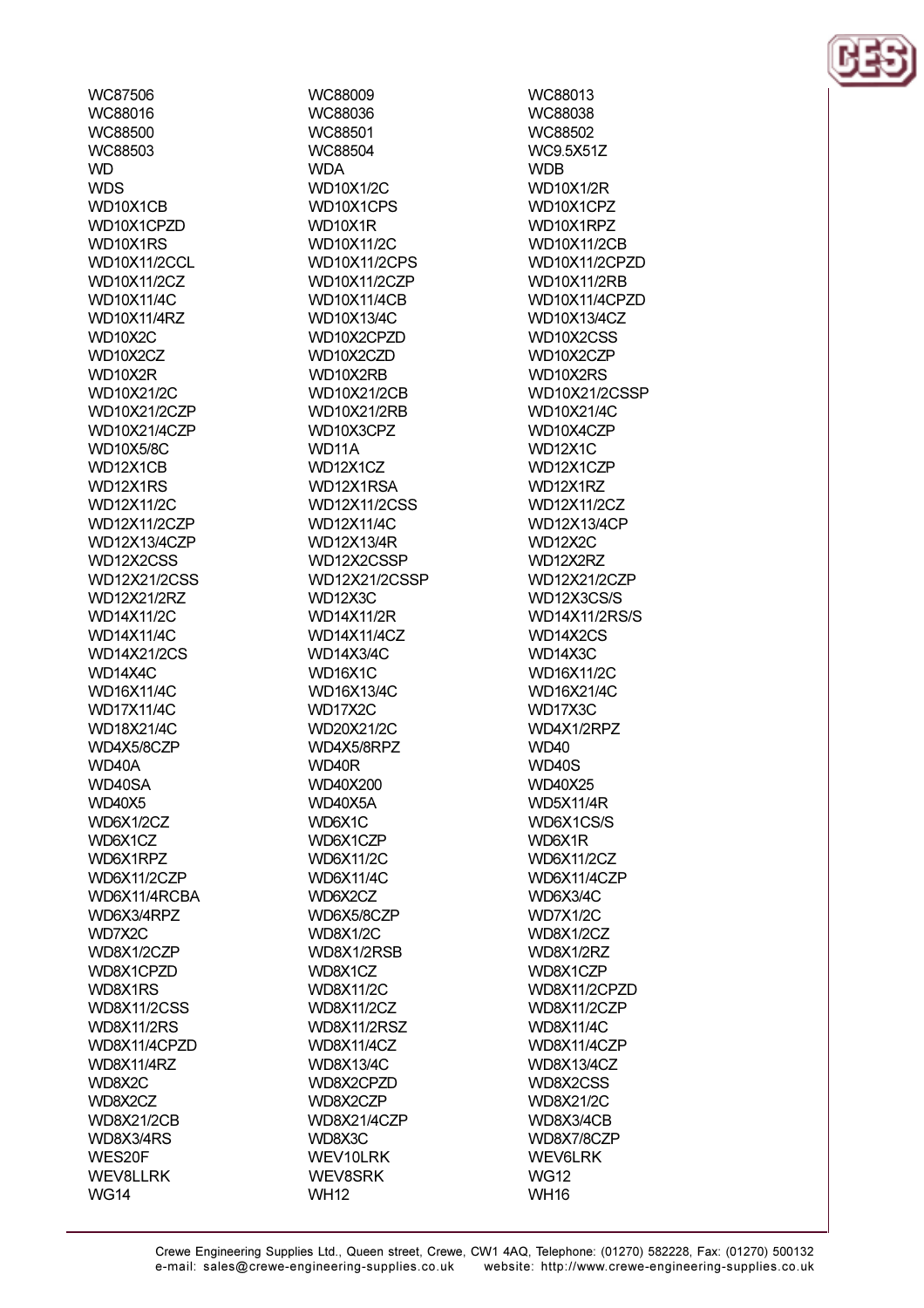

| <b>WH20</b>        | <b>WH25</b>       | <b>WH30</b>       |
|--------------------|-------------------|-------------------|
| <b>WH35</b>        | <b>WH40</b>       | <b>WIRE</b>       |
|                    |                   |                   |
| WJ081210           | WJ162010          | WJ162112          |
| WJ162116           | WJ162120          | WJ182212          |
| WJ202616           | WJ323812          | WJ344016          |
| WJ354112           | WK1               | <b>WK10</b>       |
| <b>WK11</b>        | <b>WK11A</b>      | <b>WK12</b>       |
| <b>WK12A</b>       | <b>WK13</b>       | WK <sub>2</sub>   |
| WK3                | WK4               | WK <sub>5</sub>   |
| WK <sub>6</sub>    | <b>WK61</b>       | WK7               |
| WK8                | WK9               | <b>WK91</b>       |
| <b>WK92</b>        | WLR80             | <b>WL1/8</b>      |
| <b>WMC</b>         | <b>WME</b>        | <b>WMEA</b>       |
| <b>WMEB</b>        | <b>WMEC</b>       | <b>WMED</b>       |
| <b>WMEE</b>        | <b>WMEF</b>       | <b>WMEG</b>       |
| <b>WMP</b>         | <b>WMW</b>        | <b>WMWA</b>       |
| <b>WMWB</b>        | <b>WMWC</b>       | <b>WMWD</b>       |
| <b>WMWE</b>        | WM1/2             | <b>WM1/2A</b>     |
|                    |                   |                   |
| <b>WM1/2B</b>      | <b>WM1/2C</b>     | <b>WM1/2S</b>     |
| WM1/2SA            | WM <sub>1</sub> A | <b>WM1X1/8</b>    |
| <b>WM1X1/8G</b>    | <b>WM11/2X1</b>   | <b>WM2X1/8</b>    |
| <b>WM2X1/8A</b>    | <b>WM2X1/8G</b>   | WM2X3/32          |
| WM3/8X3/64G        | <b>WM3X1/2</b>    | WM4X15/8          |
| <b>WPF087</b>      | <b>WR</b>         | <b>WRA</b>        |
| <b>WRAS</b>        | <b>WRC</b>        | <b>WRES</b>       |
| <b>WRESA</b>       | <b>WRESB</b>      | WRF <sub>2</sub>  |
| WRG1/2S            | WRG10             | WRG12             |
| WRG16              | WRG <sub>2</sub>  | <b>WRG20</b>      |
| WRG28              | WRG3              | WRG3S             |
| WRG4               | WRG5              | WRG5S             |
| WRG6               | WRG8              | <b>WRL</b>        |
| <b>WROC</b>        | <b>WRP</b>        | <b>WRT1.5</b>     |
| WRT <sub>10</sub>  | WRT <sub>12</sub> | WRT <sub>28</sub> |
| WRT4               | WRT <sub>5</sub>  | WRT8              |
| <b>WR0.254S/S</b>  | <b>WR0.5S/S</b>   | WR1               |
| WR1.25             | WR1.5             | <b>WR1.5S</b>     |
| <b>WR1.5SA</b>     | WR1.9             | <b>WR1/32</b>     |
| <b>WR10</b>        | <b>WR12</b>       | WR <sub>2</sub>   |
| <b>WR2.2</b>       | <b>WR2.5S</b>     | <b>WR2.7</b>      |
| WR2P               | WR2S              | <b>WR22</b>       |
| <b>WR25</b>        | <b>WR275</b>      | WR3               |
|                    | WR3T              | <b>WR3TS</b>      |
| WR3S               |                   |                   |
| <b>WR30</b>        | <b>WR375</b>      | WR4               |
| WR4P               | <b>WR40</b>       | <b>WR400</b>      |
| <b>WR412</b>       | WR <sub>5</sub>   | WR5T              |
| WR5TS              | WR <sub>6</sub>   | WR6P              |
| WR6S/S             | WR6T              | <b>WR60</b>       |
| <b>WR65</b>        | <b>WR73</b>       | WR8               |
| WSV22L             | <b>WS11</b>       | <b>WS18</b>       |
| WS38-45            | WS81102           | WS81103           |
| WS81104            | WS81105           | WS81106           |
| WS81107            | WS81108           | WS81110           |
| WS81111            | WS81112           | WS81113           |
| WS81114            | WS81116           | WS81120           |
| WS81126            | WS81206           | WS81212           |
| WV <sub>10</sub> L | <b>WV16</b>       | <b>WV16S</b>      |
| <b>WV18L</b>       | <b>WV19</b>       | WV2.687           |
| <b>WV20S</b>       | <b>WV22L</b>      | <b>WV25S</b>      |
| <b>WV28</b>        | WV40              | <b>WV45</b>       |
| WV <sub>5</sub>    | WV6L              | WV8L              |
|                    |                   |                   |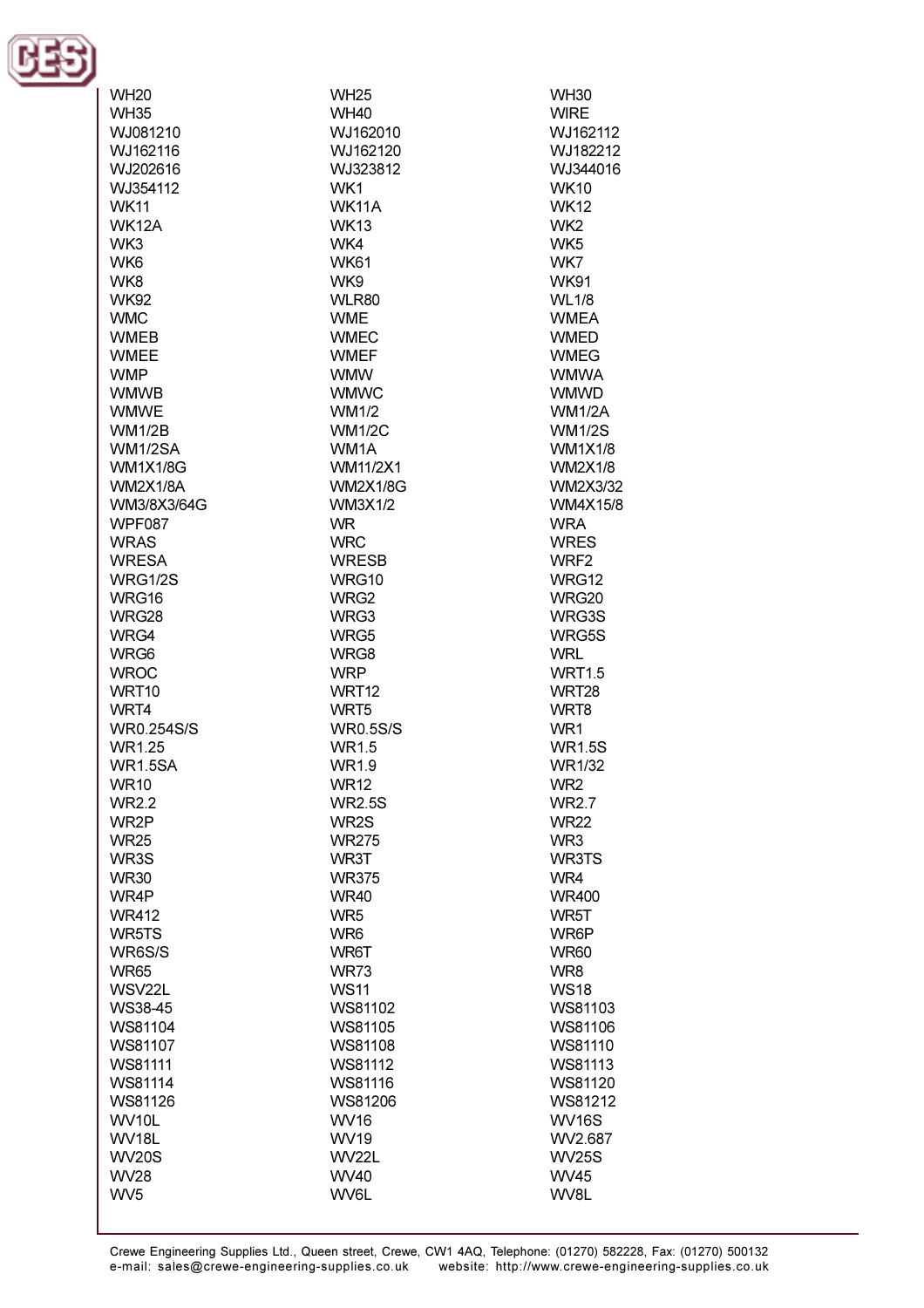**WV8S** W03 **WO<sub>6</sub>**  $W<sub>1</sub>$ W<sub>10</sub> W109/10 W109/24 W<sub>11</sub> W11/8 W13/4 W<sub>15</sub> W17/8 W200PP W204PP **W205PPA** W206PP W207KLL W207PPNR W208PPBY4 W208PPB12 W208PPB5 W208PPB8 **W208PPR** W208PP8 W209PPB5 W209PPNR W21/4 W210PPB5 **W211PPB2** W211PP2 W214KLL W23/4 W25/8 W<sub>3</sub> W303PP **W305PPG W307PP W308PP** W31/2 **W310PP W313PP W315PP W320PP** W37/8 W41/2 W<sub>5</sub> W51/2 W5686 W6182 W6535 W6803 W7/8 W<sub>9</sub> **XC2377CA** XHB800EX **XLJT13/4** XLJT13/8EP **XLJT17/8** 

XLJT2EP

**XLJT21/4** 

WV9 W04 **W07 M/1/2** W109/M04 W109/12 W109/6 W11/2 W<sub>12</sub> W13/8 W15/8  $W<sub>2</sub>$ W202PP **W205KLL W205PPG** W206PPG **W207PP W208KLL** W208PPB10 W208PPB14 W208PPB6 W208PPB9 W208PP10 W209PP W209PPB6 W<sub>21</sub> W21/8 W210PP2 **W211PPB3** W211PP3 **W214PP** W23/8 W<sub>26</sub> W3/4 W304PP **W306PP** W307PPG **W308PPG** W31/4 **W311PP W314PP W316PP** W33/4 **VVIA** W41/4 W5/16 W5413 W<sub>6</sub> W6361 W6653 W<sub>7</sub> W71/2 W9/16 XF40 **XLJT11/2** XLJT13/4EP **XLJT15/8** XLJT17/8EP **XLJT21/2** XLJT21/4EP

W02 **W05 WO<sub>8</sub>** W1/4 W109/M08 W109/16 W109/8 W11/4 W<sub>13</sub> W14 W<sub>16</sub> W<sub>2</sub>SSX W203PP W205PP W206KLL W206PP3 **W207PPA** W208PP W208PPB11 W208PPB2 W208PPB7 W208PPG W208PP5 W209PPB2 W209PPR7 W21/2 **W210PP W211PP** W211PPB6 **W213PP** W22 W2345 W27/8 W3/8 W305PP W307KLL W308KLL **W309PP** W31/8 **W312PP** W315KLL **W318PP** W33/8 W40 W43/4 W<sub>5</sub>/8 W5505 W61/2 W6501 W6785 W7/16 W<sub>8</sub> **W951A** XHB212EX XLJT11/2EP **XLJT13/8** XLJT15/8DB XLJT<sub>2</sub> XLJT21/2EP **XLJT23/4** 

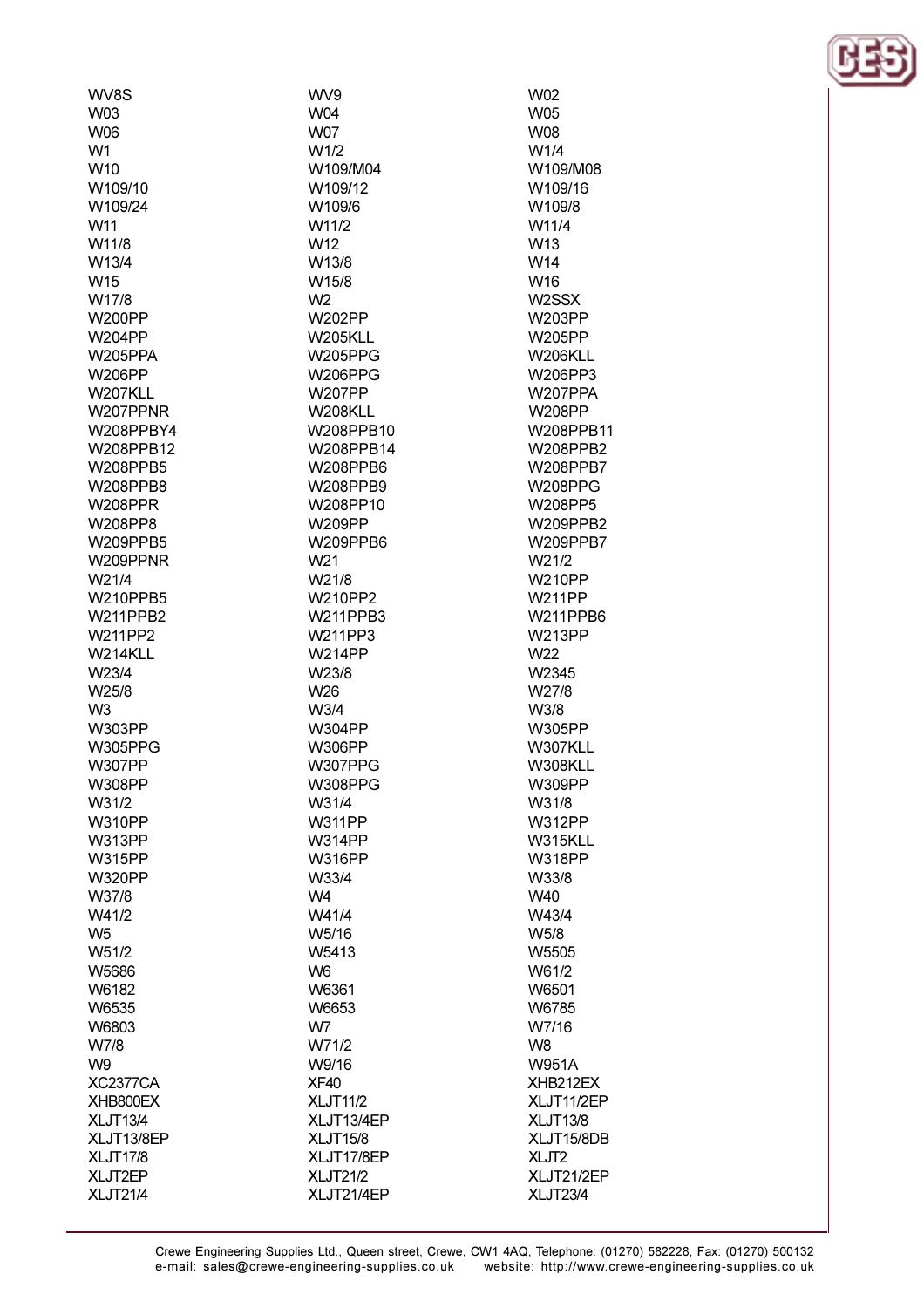

| XLJT23/4EP                  |
|-----------------------------|
| XLJT3EP                     |
| XLJT31/4                    |
| XLJT33/4EP                  |
| XLJT4EP                     |
| <b>XLJT41/4</b>             |
| XLJT43/4EP                  |
| <b>XLJT51/4</b><br>XLJT61/2 |
| XLJT73/4                    |
| <b>XLJT81/2</b>             |
| XLJ101/2                    |
| XLJ11/2DD                   |
| <b>XLJ13/4</b>              |
| <b>XLJ130</b>               |
| <b>XLJ17/8</b>              |
| XLJ21/2                     |
| <b>XLJ21/8</b>              |
| XLJ23/4EP                   |
| <b>XLJ27/8</b>              |
| XLJ31/2                     |
| <b>XLJ31/22RS</b>           |
| <b>XLJ33/4</b>              |
| XLJ4                        |
| <b>XLJ41/2D</b>             |
| <b>XLJ41/8</b>              |
| XLJ51/2<br><b>XLJ53/4</b>   |
| <b>XLJ61/4</b>              |
| XLJ71/2                     |
| XLJ8                        |
| <b>XLJ83/4</b>              |
| XLLRJA2                     |
| XLLRJN15/8                  |
| XLLRJN21/4                  |
| XLLRJN31/2                  |
| XLLRJ11/2                   |
| XLLRJ23/4                   |
| XLO                         |
| XLRJA21/2                   |
| XLRJA31/4                   |
| XLRJA41/4                   |
|                             |
| XLRJA51/4                   |
| XLRJ10                      |
| <b>XLRJ111/2</b>            |
| XLRJ13/4                    |
| XLRJ15                      |
| XLRJ2                       |
| <b>XLRJ21/2</b>             |
| <b>XLRJ23/4</b>             |
| XLRJ3                       |
| XLRJ31/2EP<br>XLRJ33/4      |
| XLRJ4EP                     |
| <b>XLRJ41/4</b>             |
| <b>XLRJ43/4</b>             |
| <b>XLRJ51/4</b>             |
| <b>XLRJ57/8</b>             |
| XLRJ63/4<br>XLRJ71/4EP      |

**XLJT25/8 XLJT31/2** XI.IT31/4FP XLJT37/8EP **XLJT41/2** XLJT41/4EP XLJT5 **XLJT53/4** XLJT7 XLJT73/4EP **XLJT91/2** XLJ11 **XLJ12** XI .113/4FP XLJ15  $XLJ2$ **XLJ21/4 XLJ21/8EP XLJ23/8** XLJ3 **XLJ31/2D XLJ31/4 XLJ33/8 XLJ4C3 XLJ41/4 XLJ43/4 XLJ51/4** XLJ6 **XLJ63/4 XLJ71/4 XLJ81/2** XLJ9 XLLRJN11/2 XLLRJN17/8 XLLRJN23/4 XLLRJN4E XLLRJ15/8 XLLRJ31/2 XLRJA13/4 XLRJA3 XLRJA33/4 XLRJA43/4 XLRJA6 XLRJ11 XLRJ12 **XLRJ130 XLRJ15/8** XLRJ2C3 **XLRJ21/4** XLRJ23/4EP XLRJ3EP **XLRJ31/4 XLRJ37/8 XLRJ41/2** XLRJ41/4EP XLRJ5 **XLRJ53/4** XLRJ6 XLRJ7 XLRJ8

XLJT3 XLJT31/2EP XI .IT33/4 XLJT4 XLJT41/2EP **XLJT43/4 XLJT51/2** XLJT6 **XLJT7EP** XLJT8 **XLJ10 XLJ11/2 XLJ120** XI .113/8 **XLJ15/8** XLJ2EP **XLJ21/4EP XLJ23/4 XLJ25/8** XLJ3EP **XLJ31/2EP XLJ31/8 XLJ35/8** XLJ41/2 **XLJ41/4EP** XLJ5 **XLJ51/8 XLJ61/2** XLJ7 **XLJ73/4 XLJ81/4 XLJ91/2** XLLRJN13/4 XLLRJN2 XLLRJN23/8 XLLRJN43/4 XLLRJ2 XLLRJ41/2EP XLRJA15/8 XLRJA31/2 XLRJA4 XLRJA51/2 XLRJA61/2 **XLRJ11/2 XLRJ121/2** XLRJ14 **XLRJ17/8** XLRJ2EP **XLRJ21/8 XLRJ23/8 XLRJ31/2** XLRJ31/4EP XLR.I4 XLRJ41/2EP **XLRJ41/8 XLRJ51/2 XLRJ53/8 XLRJ61/2 XLRJ71/2 XLRJ81/2**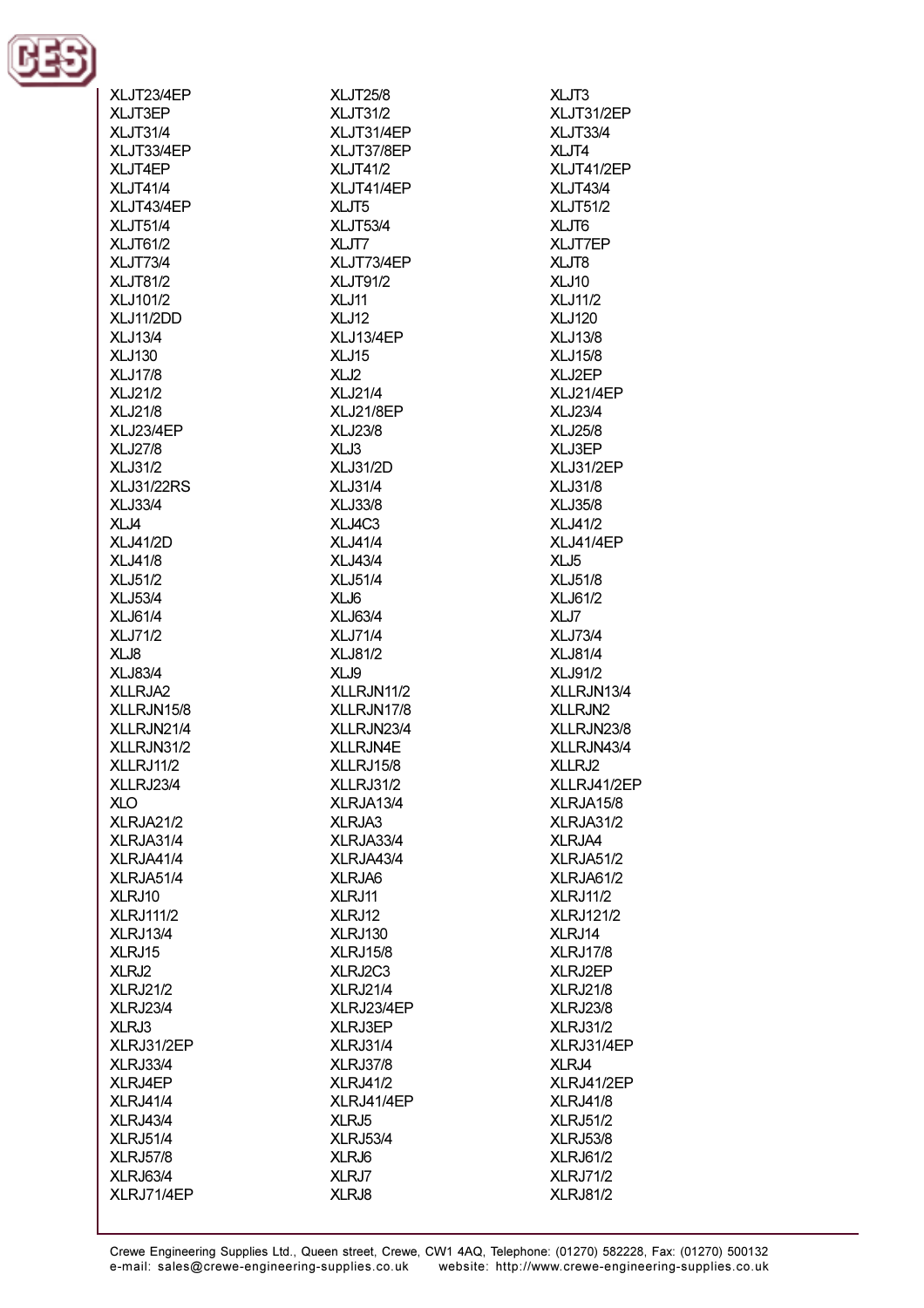XLRJ81/2EP **XOR520**  $XTC<sub>-</sub>08$ **XTC-16 XW10** XW111/2 XW141/2 XW16 XW21/2 XW23/4 **XVV27/8** XW31/4 **XVV33/8** XVV4 XW43/4 XW51/4 XW61/2 XW71/2 XW9 X04BF04 X04BF90K04 X04BKMG04 X04BM04 X04NMS04 X06BF05 X06BF45S08 X06BKG06 X06BM05 X06FF06 X06OSE04 X07JM04 X08BF08 X08BF90S08 X08BM08 X08FF06 **X08JF06** X08JF90S04 X08MOSE04 X09JF04 X09JF90K06 X09J90S04 X10BF10 X10BF90S10 X10B45S10 X10MOSE06 X10SF06 X12BF12 X12BF90S12 X12FF12 X12JF45S08 X12JM06 X12MOSE04 X12MSF45S06-04 X12OSE12 **X14JF08** X14JF90K08 X14JF90S10 X14J45S08 X14MSF90S08-04 X15MOSE08

**XLRJ83/4** XTC-04  $XTC-10$  $XTR-10$ XW101/2 **XW12 XVV15** XW161/2 XW21/4 XW23/8  $XMS$ XW31/8 XW35/8 XW41/2  $XW<sub>5</sub>$ XW53/4 XW61/4 **XVVS** XW91/2 X04BF05 X04BF90S04 X04BMT04 X04B90K04 X04NM04 X06BF06 X06BF90K06 X06BKMG06 X06BM06 X06MOSE04 X06OSE06 X07J90S04 X08BF45S08 X08BKG08 X08BM10 X08FF08 X08JF45S04 X08JM04 X08OSE06 X09JF06 X09JM04 X09J90S06 X10BF45S10 X10BMT10 X10D30205A X10OSE08 X10SF90S06 X12BF45S12 X12BMT12 X12JF06 X12JF90S06 X12JM08 X12MOSE06 **X12NMS12** X124 X14JF10 X14JF90S06 X14, JM08 X14J90K08 X140 X16BF16

**XLRJ91/2** XTC-06  $XTC-12$ XUA32215 **XW11 XW14** XW151/2 XW<sub>2</sub> XW21/8 XW25/8 XW31/2 XW33/4 **XVV37/8** XVV41/4 XW51/2 XW<sub>6</sub> XW7 **XVV81/2** X02B90S03 X04BF45S04 X04BKG04 X04BMT06 X04FF04 X04OSE04 X06BF45S06 X06BF90S06 X06BMT06 X06BM08 X06NM06 **X07JF04** X08BF06 X08BF90K08 X08BMT08 X08B90S08 X08JF04 X08JF90K04 X08JM06 X08OSE08 X09JF45S06 X09JM06 X10BF08 X10BF90K10 X10BM10 X10MOSE04 X10OSE10 X10SM06 X12BF90K12 X12BM12 X12JF08 X12JF90S08 X12LMSF06-04 X12MOSE08 X12OSE08 X14JF06 X14JF45S08 X14JF90S08 X14, JM10 X14LMSF08-04 X142A X16BF45S16

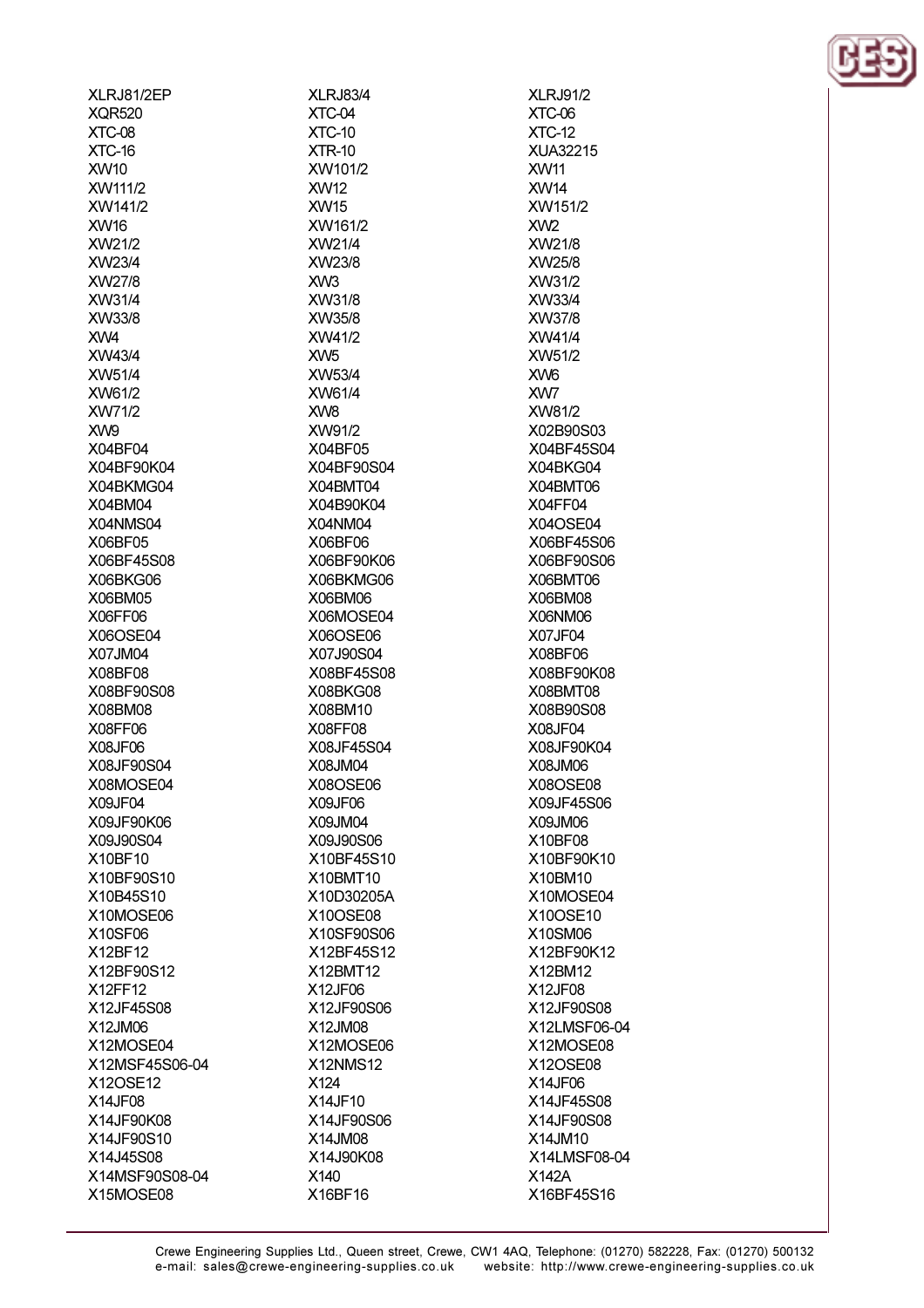

X16BF90K16 X16BM16 X16MOSE08 X16MSF9010-04 X17JF12 X17, I45S10 X17.I90S12 X18MOSE08 X18MSF90S12-06 X19, J45S12 X20ME12-06 X20MSF90S06-12 X21.I90S16 X22MSF14-06 X22MSF4515-08 X24GF17-08 X25MOSE16 X26MSF18-10 X30LMSF12 X30LMSOF22-12 X30MSF20-10 X30MSOF90S22-12 X36MSF25-12 YCRS12 YCRS18 YCRS26 YCRS32 YCRS48 YCR<sub>16</sub> YCR40 ZARF2590TN ZARN2572LTN ZARN4090LTN ZA112 **ZKLN701202RS** Z99503AR **OBAFC OBANA OBASTUD** 0BAX1CHHMB 0BAX11/2RHM 0BAX2CHMB 0BAX3/4S 00079X/00154X 0014T114 01BCP104GR 01BCP112EX 01BCP204EX 01BCP300EX 01BCP308EX 01BCP408GR 01BCP55EX 01BCP700GR 01B100EX 01B108EX 01B112GR 01B200GR 01B207EX 01B208GR 01B300EX

X16BF90S16 X16LMSF10-06 X16MSF10-06 X16MSF9010-06 X17JM10 X17J45S12 X18MF12-06 X18MOSE10 X19JF12 X19J90S12 X20MOSE10 X21JF16 X22LMSF14-06 X22MSF15-08 X22MSF90S15-08 X24LMSOF16-08 X26ME10 X26MSF90S18-10 X30LMSF20-10 X30ME22-12 X30MSF90S22-12 X32BM32 X421 YCRS14 YCRS20 YCRS28 YCRS36 YCR<sub>12</sub> YCR<sub>18</sub> **Y128PWI** ZARN2062TN ZARN3062TN ZARN5090TN ZB2200 **ZNU** 0BAF 0BAI **OBANB OBASTUDB** 0BAX1RHMB 0BAX11/2SZ 0BAX3/4CHHM 00050/00152X 00080X/00162X 00152X 01BCP107GR 01BCP140EX 01BCP208EX 01BCP300GR 01BCP40EX 01BCP45GR 01BCP60EX 01BCP75EX 01B104GR 01B108GR 01B170EX 01B204EX 01B207GR 01B212EX 01B300GR

X16BMT16 X16ME10-06 X16MSF4510-06 X17JF10 X17JM12 X17J90S10 X18MJF06 X18MSF12-06 X19JM12 X20BM20 X20MSF12-06 X21JM16 X22MF15-08 X22MSF45S15-08 X24BM24 X24MSF16S-08 X26MSF10XTC X28MOSE16 X30LMSF22-12 X30MOSE16 X30MSOF22-12 X36LMSOF25-12 **X908CC** YCRS16 YCRS24 YCRS30 YCRS44 YCR<sub>14</sub> YCR<sub>28</sub> Y44GB10679 **ZARN2557** ZARN3570TN ZA111 ZKLF25752RS Z9504B 0BAFB 0BAN 0BANY 0BAX1/2CHM 0BAX11/2CHM 0BAX2CHHMB 0BAX3/4CHM 00050/00153X 00081X/00154X 01/02/4210 01BCP108GR 01BCP200EX 01BCP212EX 01BCP304EX 01BCP400GR 01BCP50EX 01BCP65EX 01BCP75GR 01B107GR 01B112EX 01B200EX 01B204GR 01B208EX 01B212GR 01B304EX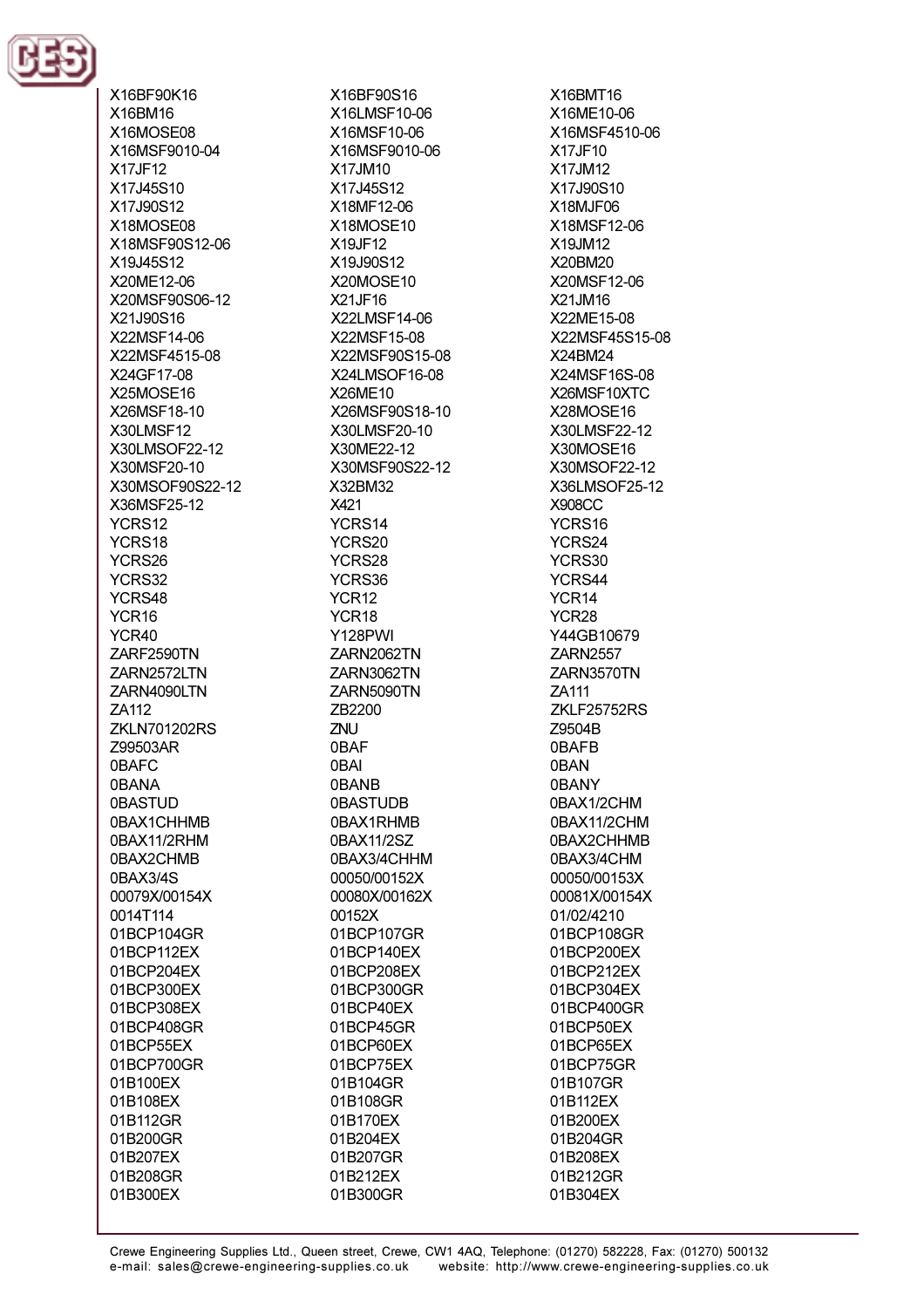| 01B304GR      |
|---------------|
| 01B40EX       |
| 01B400GR      |
| 01B45GR       |
| 01B500EX      |
| 01B500MMEX    |
| 01B55EX       |
| 01B60GR       |
| 01B608EX      |
| 01B70GR       |
| 01B75EX       |
| 01B800EX      |
| 01C104GR      |
| 01C110GR      |
| 01C200EX      |
| 01C204GR      |
| 01C208GR      |
| 01C300EX      |
| 01C304GR      |
| 01C40EX       |
| 01C400GR      |
| 01C45GR       |
| 01C500GR      |
|               |
| 01C55EX       |
| 01C60GR       |
| 01C70GR       |
| 01C75EX       |
| 02-108        |
| 02-114        |
| 02BCP112GR    |
| 02BCP208GR    |
| 02BCP65EX     |
| 02B110EX      |
| 02B130MMEX    |
| 02B150EX      |
| 02B200EX      |
| 02B204EX      |
| 3208GR<br>02E |
| 02B250EX      |
| 02B300GR      |
| 02B308EX      |
|               |
|               |
| 02B400GR      |
| 02B500GR      |
| 02B508EX      |
| 02B608GR      |
| 02B700GR      |
| 02C112GR      |
| 02C208EX      |
| 02C250EX      |
| 02C308EX      |
| 02C400GR      |
| 02C500GR      |
| 02C608EX      |
| 02C65GR       |
| 0205KDDC3     |
| 02473         |
| 02474/02420   |
| 02475A/02420  |
| 02476/02420   |

01B308EX 01B40GR 01B408FX 01B50EX 01B500GR 01B508EX 01B55GR 01B600EX 01B65EX 01B700EX 01B75GR 01B90EX 01C107GR 01C112FX 01C200GR 01C207EX 01C212EX 01C300GR 01C308EX 01C40GR 01C408EX 01C50GR 01C508EX 01C55GR 01C600EX 01C700EX 01C75GR 02-110 02-352 02BCP150MMEX 02BCP300EX 02B100EX 02B112EX 02B130MMGR 02B150MMEX 02B200GR 02B204GR 02B212EX 02B250GR 02B304EX 02B308GR 02B408EX 02B500MM 02B600GR 02B65EX 02B800EX 02C150EX 02C208GR 02C300EX 02C308GR 02C408EX 02C508EX 02C608GR 02C808EX 02420 02473/02420 02474/02420B 02475A/02420B 02476/02420B 02872/02820

01B308GR 01B400EX 01B408GR 01B50GR 01B500GRS 01B508GR 01B60EX 01B600GR 01B70EX 01B700GR 01B80EX 01C100EX 01C108GR 01C170FX 01C204EX 01C208EX 01C212GR 01C304EX 01C308GR 01C400EX 01C408GR 01C500EX 01C508GR 01C60EX 01C70EX 01C700GR 0103-003 02-112 02BCP110EX 02BCP150MMGR 02BCP308GR 02B100GR 02B112GR 02B140EX 02B150MMGR 02B2000EX 02B208EX 02B212GR 02B300EX 02B304GR 02B400EX 02B500EX 02B500MMEX 02B608EX 02B65GR 02C110EX 02C200EX 02C212EX 02C300GR 02C400EX 02C500EX 02C600EX 02C65EX 02C808GR 0247/0243 02474 02475/02420 02476 02477/02420 02875/02820

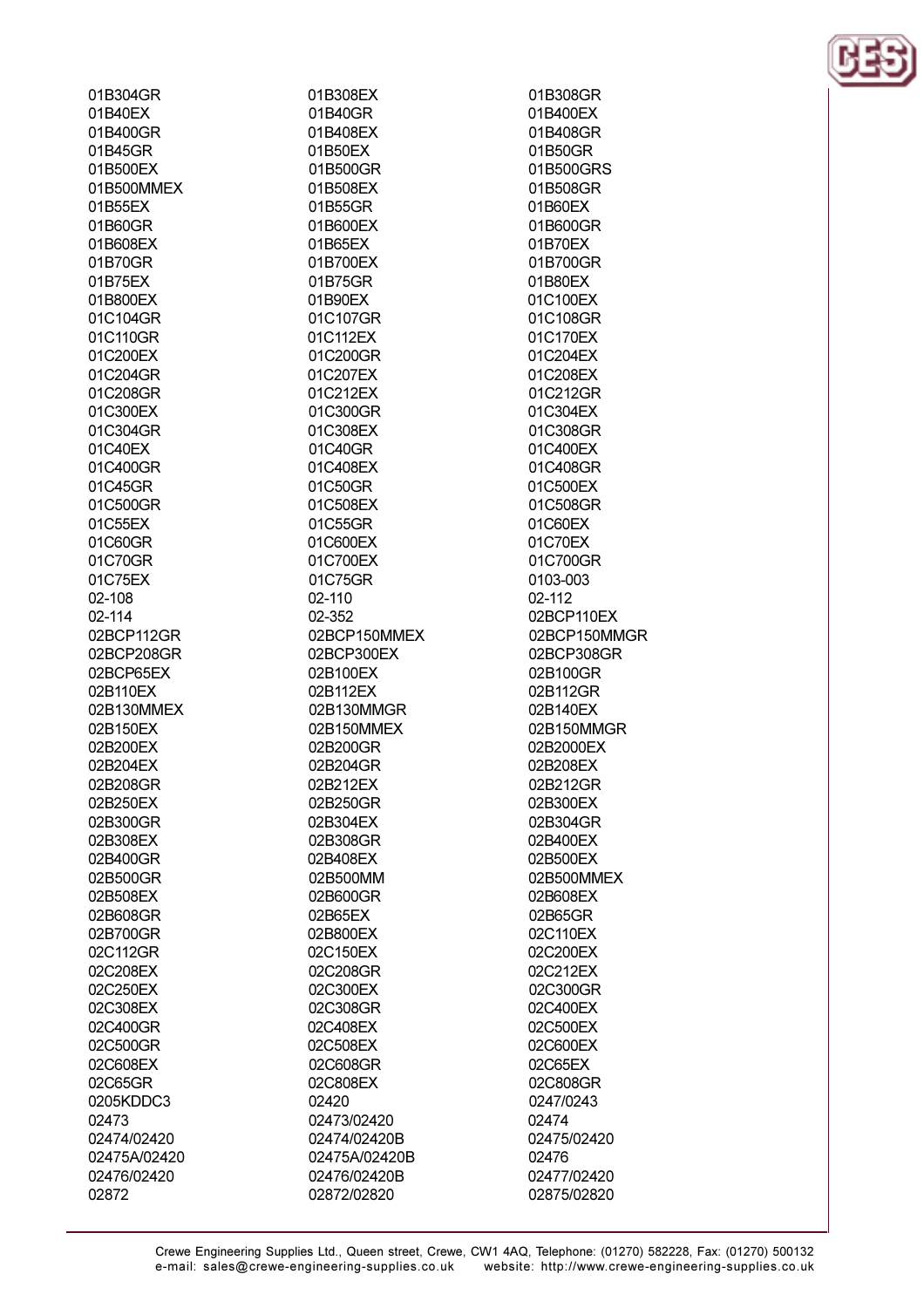

02876/02820 03-054 03062/03162 05062/05185B 05066/05185S 05075X/05185S 05079/05185S 07-025 07079/07204 07087X/07196 07087X/07210X 07093/07205 07097/07204 07098/07204B 07098/07205P3 07100S/07196B 07100S/07205 07100S/07210XB 07196 07210X 08X22 08125/08231P3 08231P3 09-235 09-355 09-415A 09-654 09065/09196P3 09070 09074/09194 09078 09078X 09081S/09195 09194 09195AB  $\blacktriangleleft$ 1.3/16WX4X 1.5/16FF 1/DHJT100 1/DLJT21/4 1/DLLRJN2.952 1/DLRJ3.688 1/DMMRJ110 1/DMMRJ90 1/DMRJ17 1/DXXLLRJB30 1/FPS348 1/HC83006SAF 1/HHRJA35 1/HJT55 1/LDJ1K 1/LG30 1/LJT31.7  $1/LJT4$ 1/LJT7 1/LJ11/8G 1/LJ26.9 1/LJ5/8D 1/LLRJB21/4 **1/LLRJ50** 

02876/02823D 03BCP240EX 03157 05062/05185S 05075/05185D 05079/05185B 05185B 07079 07079/07210X 07087X/07196D 07093 07093/07205B 07098 07098/07205 07098/07210X 07100S/07196P3 07100S/07205B 07100SA/07205 07196B 08-239 08125/08231 08231 09-040 09-235S 09-385 09-533 09062/09195 09067/09195 09070/09196 09074/09195 09078/09194 09078X/09195 09081S/09195S 09194S 09195S 1.1/16CC 1.5/16CC 1.5/8WN 1/DHRJ21/4 1/DLJT21/4J 1/DLLRJN3.688 1/DMMRJB13/4 1/DMMRJ3.9364 1/DMRJA30 1/DMRJ25 1/E83007SP 1/FT1/2 1/HDJT40 1/HHRJ55 1/HRJ95M 1/LDJ11/4 1/LG35 1/LJT31/4  $1/LJT40$ 1/LJ1.5/16 1/LJ13/16 1/LJ3/4D 1/LJ95 1/LLRJB3 1/LM80

02877/02820 03B800EX 03162 05066/05185B 05075X/05185B 05079/05185BP0 05185S 07079/07196 07087X 07087X/07205 07093/07204B 07093/07210X 07098/07204 07098/07205B 07100S/07196 07100S/07204 07100S/07210X 07100SA/07210X 07205 08A 08125/08231B 08231B 09-195 09-317 09-415 09-594 09062/09195P3 09067/09196 09074 09074/09196 09078/09196 09078X/09196 09081S/09196 09195 09196 1.3/16CC 1.5/16FC  $1/CS3$ 1/DHRJ23/8 1/DLLRJB31/2 1/DLRJ2.952 1/DMMRJB28 1/DMMRJ60 1/DMRJB28 **1/DMRJ40** 1/FL80 1/FT227/64 1/HDJT60 1/HJT35 1/KLNJ17/8 1/LDJ47 1/LJT23/4 1/LJT34.9 1/LJT58 1/LJ11/16 1/LJ15WRD 1/LJ30DD 1/LJ95D 1/LLRJ17/8 1/LNJT11/2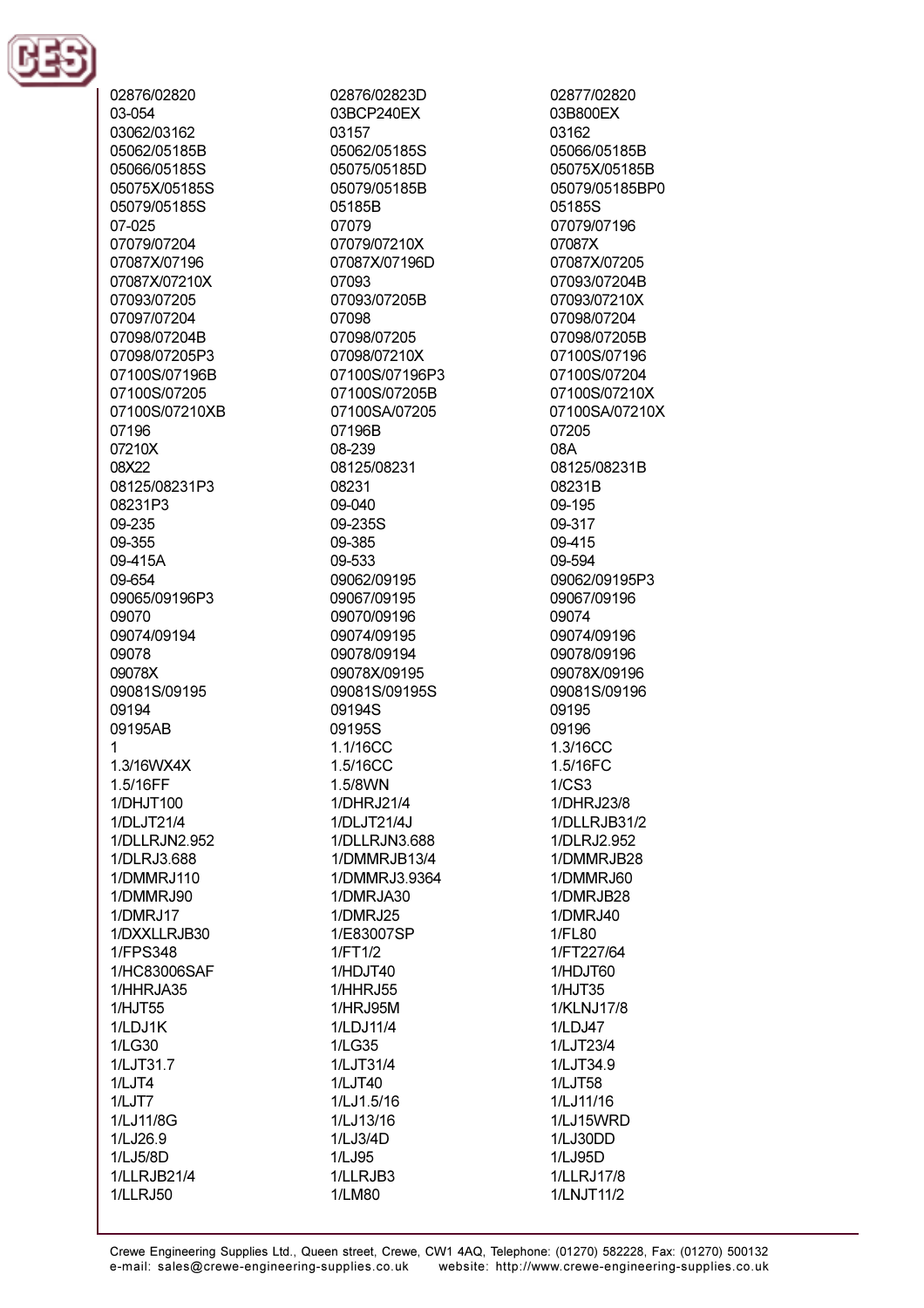1/LNJ20WSR 1/LRJB31/2 1/I R.IR9 1/LRJ15.8 1/LTR48.8 1/MDJT254N 1/M.I1 247 1/MJ40G 1/MMRJ25.4 1/MRJ13/4  $1/MTS5$ **1/NUP309N** 1/N303 1/SL JS25 1/SLJ13/8 1/SLLRJN1 1/SLLRJN21/2  $1/SLLRJA$ 1/SMJ13/4 1/SMJ31/4 1/SMMRJN31/4  $1/TNMJ45$ 1/TSLJ15/8 1/TSLLRJN13/4 1/TSLLRJN23/4 1/TSMJ23/4 1/TSMMRJN2 1/TXLJ5 1/W1.300 1/W12205 1/W21/4 1/W33 1/XLJBL61/2D 1/XLJT43/4 1/XLJ100D 1/XLT110 1/XXLJT38.1 1/XXLRJA65-1 1/16CC 1/17262082RS 1/2BSFN 1/2BSFNL 1/2BSFSTUD 1/2BSFX1/2SKTS 1/2BSFX1SHC 1/2BSFX11/2CSH 1/2BSFX11/2SKTS 1/2BSFX2SHT 1/2BSFX21/2SKTS 1/2BSFX3/4SHC 1/2BSFX31/2SHT 1/2BSFX5BHT 1/2BSPPT 1/2BSPSTUDX24  $1/2FB$ 1/2FM11/2 1/2FTD  $1/2$ FT3Z 1/2FT4HZ 1/2NPTPT

1/LP95  $1/LRJB5$ 1/I R.I11/16 1/LRJ33/4 1/LT11/2B 1/MDJT32.5 1/MJ25WSRR 1/MMRJB60 1/MMRJ25G  $1/MRJ3$ 1/M224Z 1/N1006 1/P6206  $1/SL11$ 1/SLJ21/2 1/SLLRJN11/2 **1/SLLRJN23/4** 1/SMJS11/8 1/SMJ21/4 1/SMMRJN21/2 1/SMMRJS60 1/TSLJ13/4 1/TSLJ31/2 1/TSLLRJN13/8 1/TSLLRJN33/4 1/TSMJ41/2 1/TSMMRJN21/4 1/WF30.8 1/W1.4193 1/W15/8  $1/N3$ 1/XLDJT15/16 1/XLJT21/2 1/XLJT9.4 1/XLJ61/4 1/XLT60 1/XXLJ27.5 1/XXXLJBL55 1/16NPTPT 1/2ACMESTUD 1/2BSFNB 1/2BSFNS 1/2BSFSTUDHT 1/2BSFX1CHM 1/2BSFX1SHT 1/2BSFX11/2SHC 1/2BSFX11/4CSH 1/2BSFX2SKTS 1/2BSFX21/2SKTSH 1/2BSFX3/4SKTS 1/2BSFX4SHC 1/2BSFX5SHT 1/2BSPSTUD  $1/2CC$  $1/2FC$  $1/2FS$  $1/2$ FTT  $1/2FT4$  $1/2FT5$  $1/2S$ 

1/LRJA15/8 1/LRJB80 1/l R.I15  $1/1$  S<sub>5</sub> 1/MDJT25G 1/MDJT90  $1/M.I32G$ 1/MMRJ13/8  $1/MR$ JA $2$ 1/MR3643 1/NC5/8 1/N210 1/SDLTS30 1/SL 111/2  $1/SLJ3/4$ 1/SLLRJN13/8 1/SLLRJN31/2 1/SMJ11/2 1/SMJ23/4 1/SMMRJN3 1/TMCRA22 1/TSLJ13/8 1/TSLLRJN11/4 1/TSLLRJN21/4 1/TSM.113/4 1/TSMMRJN13/4 1/TSMMRJN23/4  $1/N<sub>1</sub>$ 1/W11/2 1/W21/16 1/W30 1/XLJBL100D 1/XLJT23/8 1/XLJ10 1/XLRJ35/8 1/XXLDJ50 1/XXLJ35WSRR 1/XXX19 **1/16SS**  $1/2B$ 1/2BSFNC 1/2BSFNY 1/2BSFSTUDX2 1/2BSFX1CSH 1/2BSFX1SKTS 1/2BSFX11/2SHT 1/2BSFX2SHC 1/2BSFX21/2SHC 1/2BSFX21/4SKTSH 1/2BSFX3BHT 1/2BSFX41/2SHC 1/2BSFX53/4BHTD 1/2BSPSTUDHZ  $1/2E$  $1/2FF$  $1/2FT$  $1/2FT3$ 1/2FT4H  $1/21$  $1/2SD$ 

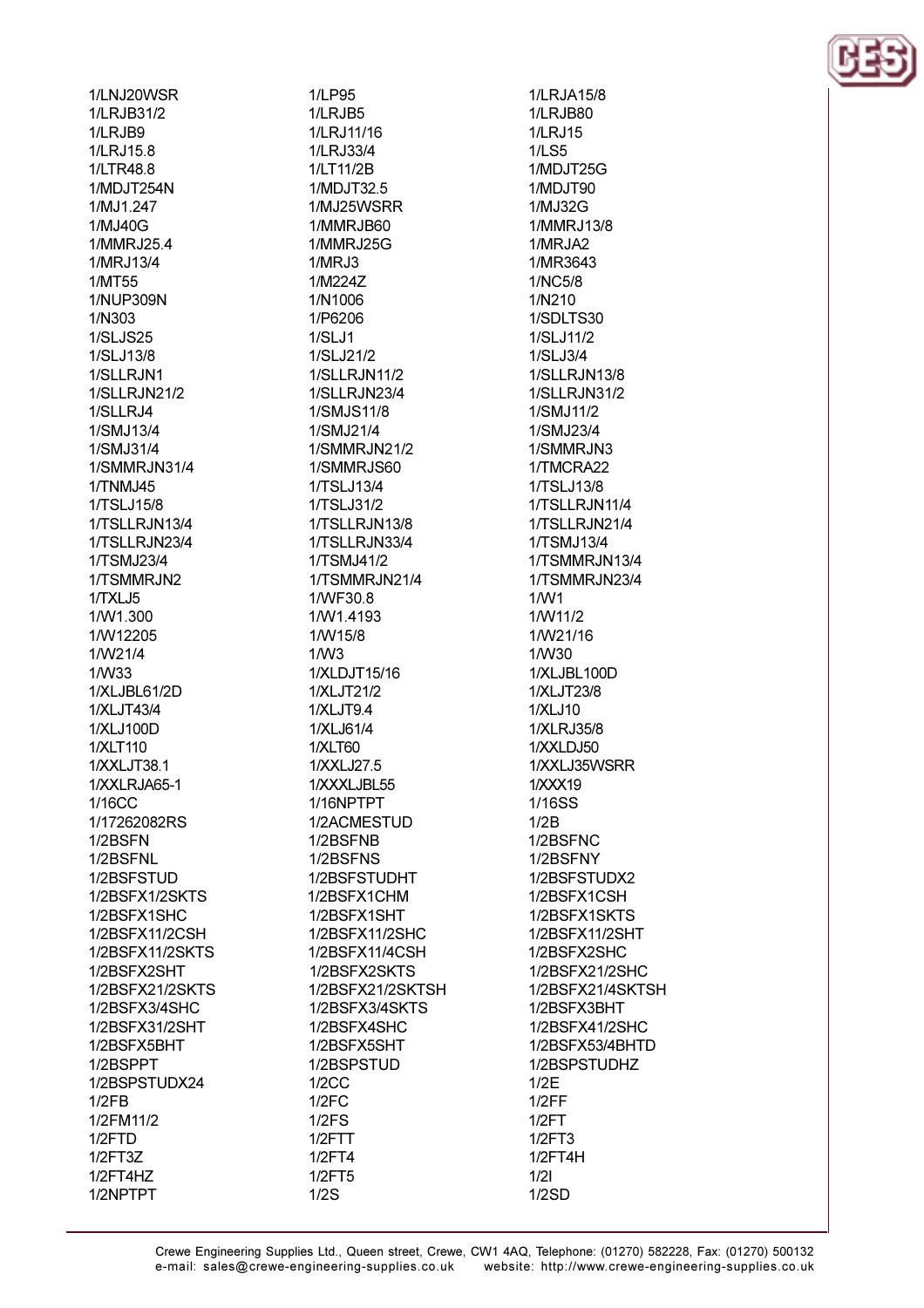

 $1/2$ SHZ  $1/2$ SZ 1/2LINCND 1/2UNCNS 1/2UNCSTUD 1/2UNCX1/2SKTS 1/2UNCX1S 1/2UNCX1SHCZ 1/2UNCX1SKTS 1/2UNCX11/2B 1/2UNCX11/2CSH 1/2UNCX11/2SHT 1/2UNCX11/4BA 1/2LINCX11/4SHCZ 1/2UNCX11/4SKTSH 1/2UNCX13/4B 1/2UNCX13/4SHC 1/2UNCX2BHT 1/2UNCX2SHC 1/2UNCX2SKTS 1/2UNCX21/2BA 1/2UNCX21/2BZ 1/2UNCX21/2SHCZ 1/2UNCX21/2SZ 1/2UNCX23/4BHTZ 1/2UNCX3/4CSHZ 1/2UNCX3/4SZ 1/2UNCX3BZ 1/2UNCX3SHT 1/2UNCX31/2SHC 1/2UNCX4SHC 1/2UNCX41/2BHT 1/2UNCX41/2SHT 1/2UNCX7BZ 1/2UNFNLL 1/2UNFNYS 1/2UNFSTUD 1/2UNFX1/2SKTS 1/2UNFX1SHC 1/2UNFX11/2CSH 1/2UNFX11/4BHT 1/2UNFX13/4BHT 1/2UNFX2BHT 1/2UNFX21/2BHT 1/2UNFX23/8BHT 1/2UNFX3BHT 1/2UNFX3SS 1/2UNFX31/4BHT 1/2UNFX4SHC 1/2UNFX41/2BHTZ 1/2UNFX61/2BHT 1/2WNA 1/2WND 1/2WNLH 1/2WNSLT 1/2WNWS **1/2WNZ** 1/2WSTUDHT 1/2WSTUDX1 1/2WX1/2SKTS

 $1/2SS$ 1/2UNCN 1/2LINCNL 1/2UNCNY 1/2UNCSTUDHT 1/2UNCX1CSH 1/2UNCX1SBMS 1/2UNCX1SHT 1/2UNCX1SKTSZ 1/2UNCX11/2BA 1/2UNCX11/2SHC 1/2UNCX11/2SKTSH 1/2UNCX11/4CSH 1/2LINCX11/4SHT 1/2UNCX11/4SS 1/2UNCX13/4BHT 1/2UNCX13/4SHT 1/2UNCX2BZ 1/2UNCX2SHCZ 1/2UNCX2SKTSH 1/2UNCX21/2BHT 1/2UNCX21/2S 1/2UNCX21/2SHT 1/2UNCX21/4SHC 1/2UNCX23/4BZ 1/2UNCX3/4SHC 1/2UNCX3BHT 1/2UNCX3S 1/2UNCX3SZ 1/2UNCX31/4BHT 1/2UNCX4SHT 1/2UNCX41/2S 1/2UNCX5BHT 1/2UNFN 1/2UNFNS 1/2UNFNYT 1/2UNFSTUDX2 1/2UNFX1BHT 1/2UNFX1SKTSS 1/2UNFX11/2SHC 1/2UNFX11/4SHC 1/2UNFX13/8BHT 1/2UNFX2SHC 1/2UNFX21/2SHC 1/2UNFX3/4SHT 1/2UNFX3SHC 1/2UNFX31/2BHT 1/2UNFX4BHT 1/2UNFX4SHT 1/2UNFX5BHT 1/2UNFX8BHT 1/2WNAS 1/2WNDS 1/2WNS 1/2WNW 1/2WNY 1/2WSTUD 1/2WSTUDLH 1/2WSTUDX3 1/2WX1B

**1/2SSS** 1/2UNCNBMS 1/2LINCNLH 1/2UNCN2B 1/2UNCSTUDS/S 1/2UNCX1CSHZ 1/2UNCX1SHC 1/2UNCX1SHTZ 1/2UNCX1X **1/2UNCX11/2BHT** 1/2UNCX11/2SHCFTS 1/2UNCX11/2SS 1/2UNCX11/4SHC 1/2LINCX11/4SHT7 1/2UNCX11/4SZ 1/2UNCX13/4BS 1/2UNCX13/4SS 1/2UNCX2CSH 1/2UNCX2SHT 1/2UNCX2SS 1/2UNCX21/2BHTZ 1/2UNCX21/2SHC 1/2UNCX21/2SHTZ 1/2UNCX21/4SHCZ 1/2UNCX3/4CSH 1/2UNCX3/4SKTS 1/2UNCX3BHTZ 1/2UNCX3SHC 1/2UNCX31/2BHT 1/2UNCX4BHT 1/2UNCX4SZ 1/2UNCX41/2SHC 1/2UNCX5SHC 1/2UNFNL 1/2UNFNY 1/2UNFNYTA 1/2UNFX1/2SHT 1/2UNFX1CSH 1/2UNFX11/2BHT 1/2UNFX11/2SHT 1/2UNFX11/4SHCS 1/2UNFX15/8SHC 1/2UNFX2SHT 1/2UNFX21/2SHT 1/2UNFX3/4SKTS 1/2UNFX3SHT 1/2UNFX31/2SHC 1/2UNFX4BHTZ 1/2UNFX41/2BHT 1/2UNFX5SHT  $1/2$ WN 1/2WNB 1/2WNL 1/2WNSA4 1/2WNWB 1/2WNYS 1/2WSTUDB 1/2WSTUDS/S 1/2WSTUDZ 1/2WX1BE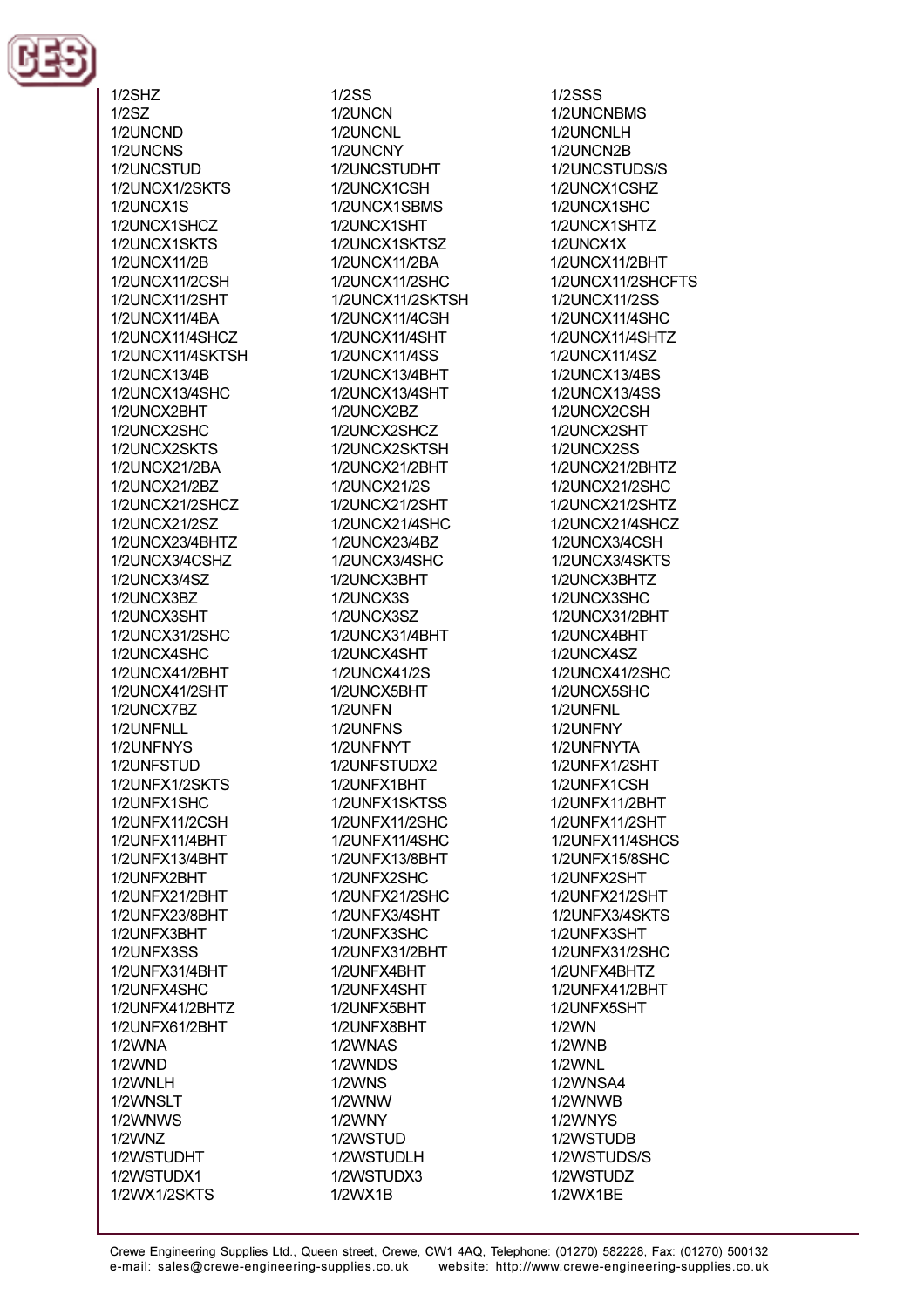1/2WX1BUT 1/2WX1SHC 1/2WX1SKTS 1/2WX1SS 1/2WX11/2BUT 1/2WX11/2RHMB 1/2WX11/2SHCS 1/2WX11/2SS 1/2WX11/4B 1/2WX11/4CSH 1/2WX11/4SHCS 1/2WX11/4SKTS 1/2WX13/4R 1/2WX13/4SHC 1/2WX2R 1/2WX2CSH 1/2WX2SHCS **1/2WX2SS** 1/2WX2T 1/2WX21/2BHT 1/2WX21/2S 1/2WX21/2SHC 1/2WX21/2SKTSH 1/2WX21/4S 1/2\NX21/4X 1/2WX3/4SHC 1/2WX3BB 1/2WX3CHM 1/2WX3SHCS 1/2WX3SSA4 1/2WX31/2RHMB 1/2WX31/2SHT 1/2WX4B 1/2WX4SHC  $1/2$ WX4X 1/2WX41/2SHC 1/2WX5BHT 1/2WX6BHT 1/2WX6SHT 1/2WX8SHC 1/4BSFN 1/4BSFNW 1/4BSFNYT 1/4BSFSTUDX3Z 1/4BSFX1/2SHC 1/4BSFX1/2SKTSC 1/4BSFX1CHMR 1/4BSFX1RHM 1/4BSFX1SHT 1/4BSFX11/2BHT 1/4BSFX11/2SKTSS 1/4BSFX11/4SHT 1/4BSFX2SHC 1/4BSFX2SS 1/4BSFX3/4CHMS 1/4BSFX3/4SHC 1/4BSFX3/8CSH 1/4BSFX4BHT 1/4BSFX5/8CSH 1/4BSPSTUD

1/2WX1CHM 1/2WX1SHT 1/2WX1SKTSH 1/2WX11/2B 1/2WX11/2CHM 1/2WX11/2S 1/2WX11/2SHT 1/2WX11/2SZ 1/2WX11/4CHM 1/2WX11/4S 1/2WX11/4SHT 1/2WX11/4SKTSD 1/2WX13/4BHT 1/2WX13/4SHCS 1/2WX2BHT 1/2WX2S 1/2WX2SHT 1/2WX2SSA4 1/2WX21/2B 1/2WX21/2BHTZ 1/2WX21/2SB 1/2WX21/2SHCW 1/2WX21/4B 1/2WX21/4SHC 1/2WX23/4SHC 1/2WX3/4SKTS 1/2WX3BHT 1/2WX3S 1/2WX3SKTSH 1/2WX3T 1/2WX31/2SH 1/2WX31/2X 1/2WX4BHT 1/2WX4SHT 1/2WX41/2BHT 1/2WX41/2X 1/2WX5SHC 1/2WX6S 1/2WX6XZ 1/2WX81/2B 1/4BSFNL 1/4BSFNY 1/4BSFSTUD 1/4BSFX1/2CHHM 1/4BSFX1/2SHT 1/4BSFX1/4SKTS 1/4BSFX1CSH 1/4BSFX1SHC 1/4BSFX1SKTS 1/4BSFX11/2SHC 1/4BSFX11/4SHC 1/4BSFX2CHM 1/4BSFX2SHT 1/4BSFX21/2SHC 1/4BSFX3/4CSH 1/4BSFX3/4SHT 1/4BSFX3/8SKTS 1/4BSFX5/16SKTS 1/4BSFX7/8CSH 1/4BSPSTUDH

1/2WX1S 1/2WX1SHTZ 1/2WX1SKTSW 1/2WX11/2BHT 1/2WX11/2CSH 1/2WX11/2SHC 1/2WX11/2SKTS 1/2WX11/2X 1/2WX11/4CHML 1/2WX11/4SHC 1/2WX11/4SHTZ 1/2WX11/4X 1/2WX13/4CHM 1/2WX13/4SHT 1/2WX2CHM 1/2WX2SHC 1/2WX2SKTS 1/2WX2SZ 1/2WX21/2BBMS 1/2WX21/2CSH 1/2WX21/2SBMS 1/2WX21/2SHT 1/2WX21/4BHT 1/2WX21/4SKTSH 1/2\NX23/4X 1/2WX3B 1/2WX3BS 1/2WX3SHC 1/2WX3SS 1/2WX31/2BHT 1/2WX31/2SHC 1/2WX31/4SHC 1/2WX4BS 1/2WX4SS 1/2WX41/2BHTZ 1/2WX5BBMS 1/2WX5SHCS 1/2WX6SHC 1/2WX8BHT 1/2206N 1/4BSFNS 1/4BSFNYS 1/4BSFSTUDX12 1/4BSFX1/2CSH 1/4BSFX1/2SKTS 1/4BSFX1CHHM 1/4BSFX1CSHS 1/4BSFX1SHCS 1/4BSFX1SKTSH 1/4BSFX11/2SKTS 1/4BSFX11/4SHCS 1/4BSFX2CSH 1/4BSFX2SKTS 1/4BSFX3/4CHM 1/4BSFX3/4MHM 1/4BSFX3/4SS 1/4BSFX31/2SHC 1/4BSFX5/8BUT 1/4BSPPT 1/4BSPSTUDHG

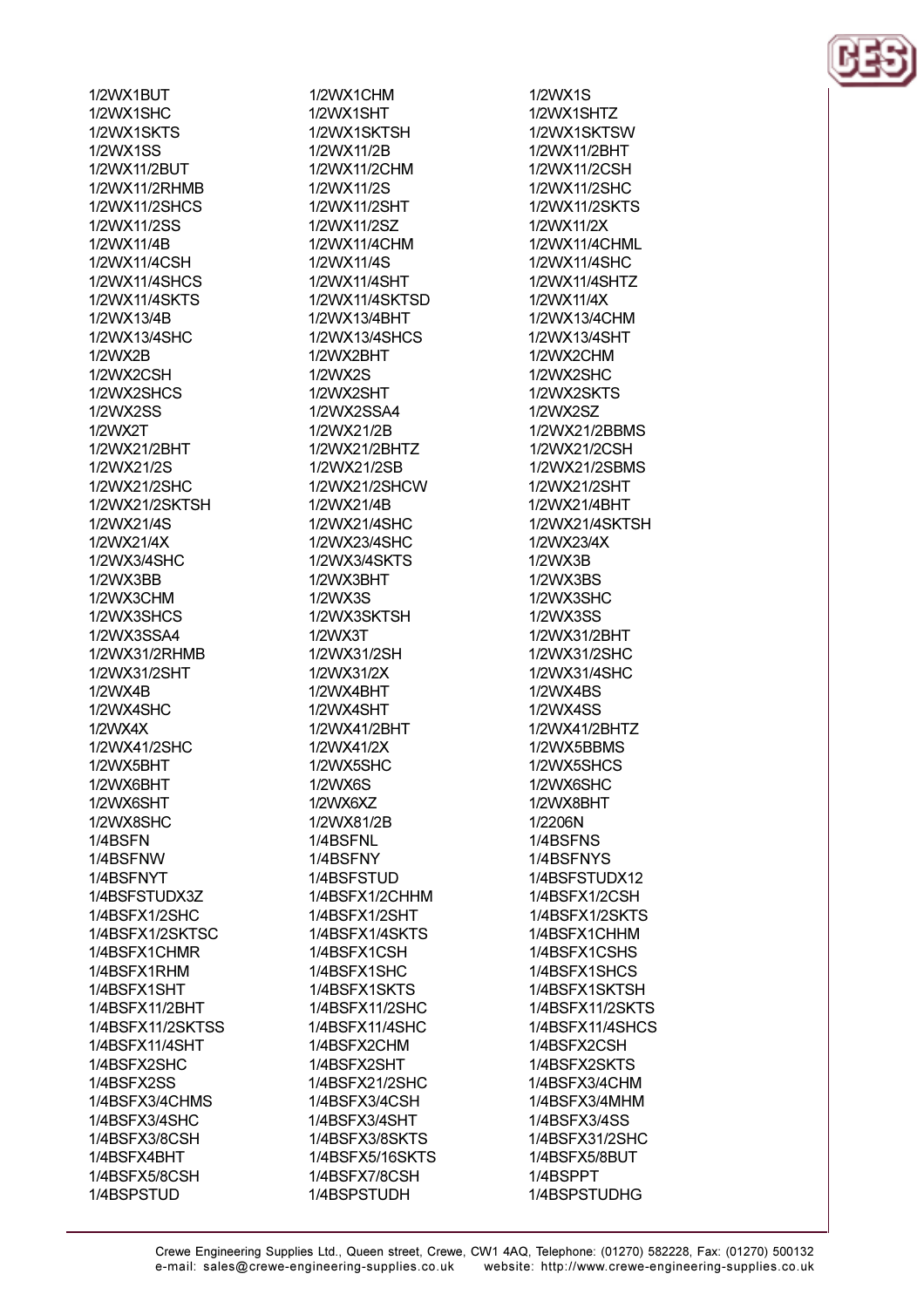

1/4BSPSTUDHZ  $1/4CC$  $1/4F$  $1/4FF$ **1/4FM1S** 1/4FM11/2Z 1/4FM27  $1/4FN$  $1/4FR$  $1/4FT3$ 1/4FT7  $1/4$  $1/4P$  $1/4$ SH **1/4SSS** 1/4UNCNBI 1/4UNCNZ 1/4UNCX1/2HT 1/4UNCX1/2SHC 1/4UNCX1/2SKTS 1/4UNCX1/4SKTSW 1/4UNCX1BZ 1/4UNCX1SHC 1/4UNCX1SHTZ 1/4UNCX11/2BHTZ 1/4UNCX11/2SHC 1/4UNCX11/4SHC 1/4UNCX11/4SHTZ 1/4UNCX13/4BZ 1/4UNCX2SHC 1/4UNCX2SHTZ 1/4UNCX21/2CHM 1/4UNCX21/2SHT 1/4UNCX21/4SHC 1/4UNCX3/4CSH 1/4UNCX3/4SHC 1/4UNCX3/4SHTZ 1/4UNCX3/4SZ 1/4UNCX3/8SHC 1/4UNCX3/8SKTSH 1/4UNCX3SHC 1/4UNCX4BHTZ 1/4UNCX5/16SKTS 1/4UNCX5/8SA 1/4UNCX5/8SKTSH 1/4UNCX7/8SHC 1/4UNFNL 1/4UNFNSLT 1/4UNFNY 1/4UNFX1/2CHMB 1/4UNFX1/2PHM 1/4UNFX1/2SHTZ 1/4UNFX1/4SKTSD 1/4UNFX1PHMS 1/4UNFX1SHCS 1/4UNFX1SS 1/4UNFX11/2CSHZ 1/4UNFX11/4BHT 1/4UNFX11/4SHC 1/4UNFX2BHT

1/4BSPTPTS  $1/4E$  $1/4FC$ 1/4FFA 1/4FM1Z 1/4FM11/4 1/4FM3/4  $1/4FO$  $1/4FS$  $1/4FT3Z$  $1/4$ FT7Z  $1/4$ <sub>IZ</sub>  $1/4S$  $1/4$ SR  $1/4$ SZ 1/4UNCNL 1/4UNCX1/2BUT 1/4UNCX1/2PHM 1/4UNCX1/2SHCS 1/4UNCX1/2SKTSHD 1/4UNCX1BHTZ 1/4UNCX1CMT 1/4UNCX1SHCS 1/4UNCX1SKTS 1/4UNCX11/2BZ **1/4UNCX11/2SHT** 1/4UNCX11/4SHCS 1/4UNCX13/4B 1/4UNCX13/4SHC 1/4UNCX2SHCZ 1/4UNCX21/2B 1/4UNCX21/2MHM 1/4UNCX21/2SZ 1/4UNCX23/4BHTZ 1/4UNCX3/4PHMZ 1/4UNCX3/4SHCS 1/4UNCX3/4SKTS 1/4UNCX3/8BUT 1/4UNCX3/8SHTZ 1/4UNCX3/8SZ 1/4UNCX3SHT 1/4UNCX4BZ 1/4UNCX5/8BUT 1/4UNCX5/8SHC 1/4UNCX5/8SS 1/4UNFN 1/4UNFNLB 1/4UNFNW 1/4UNFNZ 1/4UNFX1/2CSH 1/4UNFX1/2SHC 1/4UNFX1/2SKTS 1/4UNFX1BUT 1/4UNFX1RHMS 1/4UNFX1SHT 1/4UNFX11/2BHT 1/4UNFX11/2SHC 1/4UNFX11/4CHM 1/4UNFX11/4SHT 1/4UNFX2BHTZ

 $1/4$ C<sub>B</sub>  $1/4EF$  $1/4FCA$ 1/4FM1 1/4FM11/2 **1/4FM2S** 1/4FM3/4Z  $1/4FP$ 1/4FTC  $1/4FT4Z$ **1/4FT8Z** 1/4NPTPT  $1/4SD$  $1/4SS$ 1/4UNCN 1/4UNCNY 1/4UNCX1/2CSH 1/4UNCX1/2PHMT 1/4UNCX1/2SHT 1/4UNCX1/4SKTS 1/4UNCX1BUT 1/4UNCX1CSH 1/4UNCX1SHT 1/4UNCX1SZ **1/4UNCX11/2CSH** 1/4UNCX11/4CSH 1/4UNCX11/4SHT 1/4UNCX13/4BHT 1/4UNCX2SA 1/4UNCX2SHT 1/4UNCX21/2BZ 1/4UNCX21/2SHC 1/4UNCX21/4BHT 1/4UNCX23/4BZ **1/4UNCX3/4S** 1/4UNCX3/4SHT **1/4UNCX3/4SS** 1/4UNCX3/8CSH 1/4UNCX3/8SKTS 1/4UNCX3BHT 1/4UNCX31/2BHT 1/4UNCX4SHC 1/4UNCX5/8CSH 1/4UNCX5/8SHT **1/4UNCX5/8SZ** 1/4UNFNB 1/4UNFNS 1/4UNFNWZ 1/4UNFSTUD 1/4UNFX1/2CSHZ 1/4UNFX1/2SHT 1/4UNFX1/4SKTS 1/4UNFX1CHM 1/4UNFX1SHC 1/4UNFX1SKTS 1/4UNFX11/2BHTZ **1/4UNFX11/2SHT** 1/4UNFX11/4CSH 1/4UNFX13/4SHC 1/4UNFX2BUTF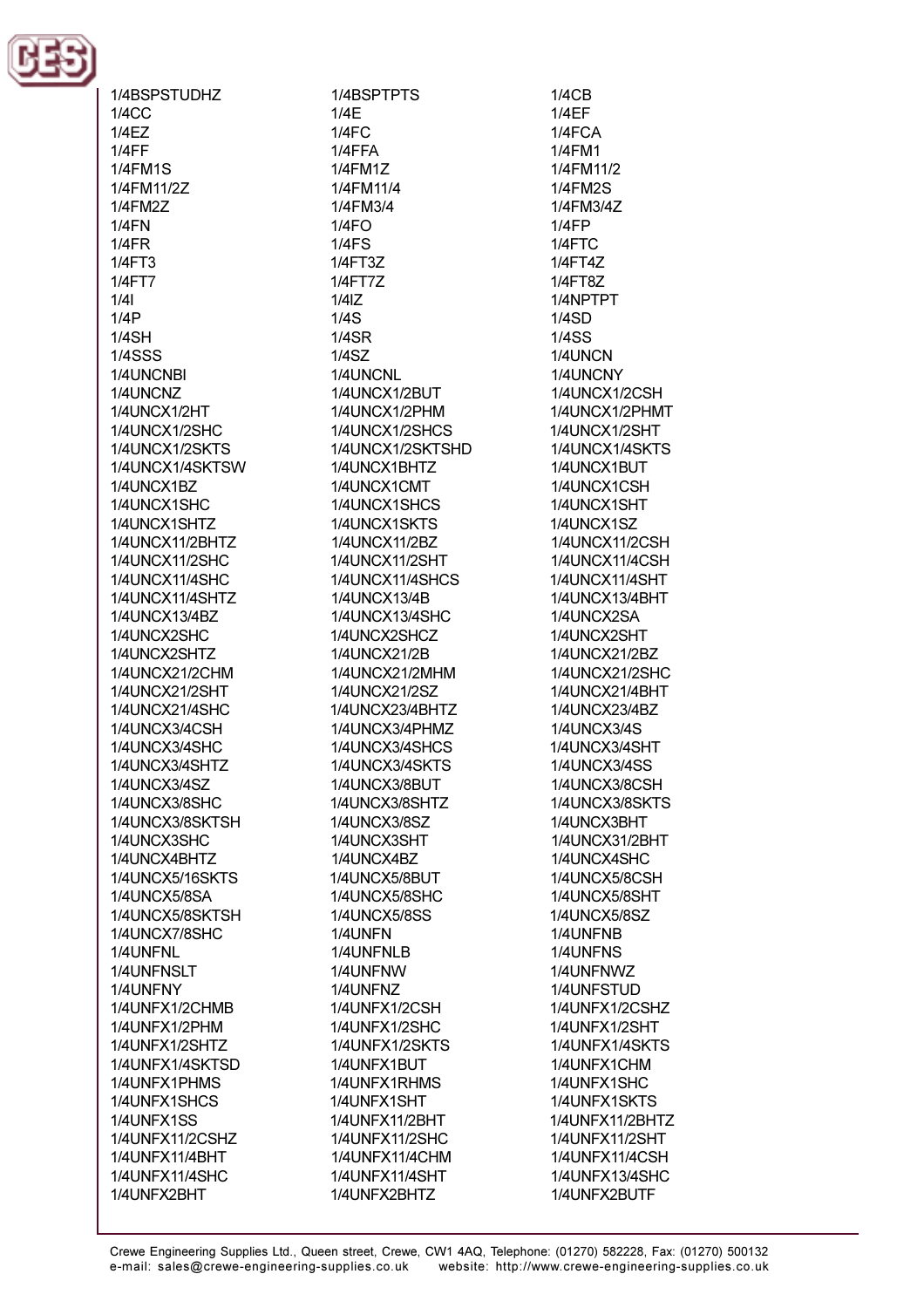1/4UNFX2SHC 1/4UNFX21/2SHC 1/41 INFX3/4CSH 1/4UNFX3/8BUT 1/4UNFX3/8SKTS 1/4UNFX3SHC 1/4UNFX5/8CSH 1/4UNFX5/8SHTZ **1/4UNFX7/8SHC** 1/4UNFX7/8SHTZ 1/4WND 1/4WNLS 1/4WNW 1/4WNY 1/4WSTUD 1/4WX1/2BUT 1/4WX1/2CHMB 1/4WX1/2RCHMS 1/4WX1/2RHMS 1/4WX1/2SB 1/4WX1/2SHT 1/4WX1/2SKTSS 1/4WX1/4SHC 1/4WX1RR 1/4WX1RUT 1/4WX1CHMB 1/4WX1CSHS 1/4WX1RCHMS 1/4WX1S 1/4WX1SHCS 1/4WX1SKTSH 1/4WX1X 1/4WX11/2CHMZ 1/4WX11/2RHMB 1/4WX11/2SB 1/4WX11/2SHT 1/4WX11/2SS 1/4WX11/4CHM 1/4WX11/4CSHZ 1/4WX11/4SHC 1/4WX11/4SKTS 1/4WX11/4X 1/4WX13/4CHMZ 1/4WX13/4SHC 1/4WX13/4X **1/4WX2BS** 1/4WX2CHMS 1/4WX2RHMS 1/4WX2SHC 1/4WX2X 1/4WX21/2RHMS 1/4WX21/2SHCS 1/4WX21/4SHC 1/4WX3/4CHM 1/4WX3/4PHMS 1/4WX3/4SHC 1/4WX3/4SKTS 1/4WX3/4SS 1/4WX3/8PHMS 1/4WX3/8SKTS

1/4UNFX2SHT 1/4UNFX21/4SHC 1/4I INFX3/4SHC 1/4UNFX3/8PHM 1/4UNFX3BHT 1/4UNFX3SHT 1/4UNFX5/8SHC 1/4UNFX5BHT 1/4UNFX7/8SHCS **1/4WN** 1/4WNDS 1/4WNS 1/4WNWR 1/4WNYS 1/4WSTUDS/S 1/4WX1/2BUTS 1/4WX1/2CSH 1/4WX1/2RHM 1/4WX1/2RHMZ 1/4WX1/2SHC 1/4WX1/2SKTS 1/4WX1/2SZ 1/4WX1/4SKTS 1/4WX1RF 1/4WX1RLITS 1/4WX1CHMS 1/4WX1CSHZ 1/4WX1RHM 1/4WX1SB 1/4WX1SHT **1/4WX1SS** 1/4WX11/2BHT 1/4WX11/2CSH 1/4WX11/2RHMZ 1/4WX11/2SHC 1/4WX11/2SKTS 1/4WX11/2SZ 1/4WX11/4CHMZ 1/4WX11/4RHM 1/4WX11/4SHCS 1/4WX11/4SKTSH 1/4WX13/4BHT 1/4WX13/4RHM 1/4WX13/4SHCS 1/4WX2B 1/4WX2CHM 1/4WX2CSH 1/4WX2S 1/4WX2SHT 1/4WX21/2BHT 1/4WX21/2S 1/4WX21/2SHT 1/4WX23/4RHM 1/4WX3/4CHMS 1/4WX3/4RHMS 1/4WX3/4SHCS 1/4WX3/4SKTSH 1/4WX3/4SZ 1/4WX3/8RHMS 1/4WX3/8SKTSH

1/4UNFX2SHTZ 1/4UNFX3/4BUT 1/4I INFX3/4SHT **1/4UNFX3/8SHC** 1/4UNFX3CSH 1/4UNFX4BHT 1/4UNFX5/8SHCS 1/4UNFX6BHT 1/4UNFX7/8SHT **1/4WNB** 1/4WNL 1/4WNSQ 1/4WNWS 1/4WN7 1/4WSTUDZ 1/4WX1/2CHM 1/4WX1/2PHMZ 1/4WX1/2RHMB 1/4WX1/2S 1/4WX1/2SHCS 1/4WX1/2SKTSH 1/4WX1/2X 1/4WX1/4SKTSC 1/4WX1BHTSO 1/4WX1CHM 1/4WX1CSH 1/4WX1PHMZ 1/4WX1RHMS 1/4WX1SHC 1/4WX1SKTS 1/4WX1SZ 1/4WX11/2CHM 1/4WX11/2CSHZ 1/4WX11/2S 1/4WX11/2SHCS 1/4WX11/2SKTSH 1/4WX11/2X 1/4WX11/4CSH 1/4WX11/4RHMZ 1/4WX11/4SHT 1/4WX11/4SS 1/4WX13/4CHMB 1/4WX13/4RHMS 1/4WX13/4SHT 1/4WX2BHT 1/4WX2CHMB 1/4WX2CSHS 1/4WX2SB 1/4WX2SS 1/4WX21/2CHM 1/4WX21/2SHC 1/4WX21/2SS 1/4WX3/4BUTS 1/4WX3/4CHMZ 1/4WX3/4SD 1/4WX3/4SHT 1/4WX3/4SKTSZ 1/4WX3/8PHM 1/4WX3/8SHC 1/4WX3/8SKTSS

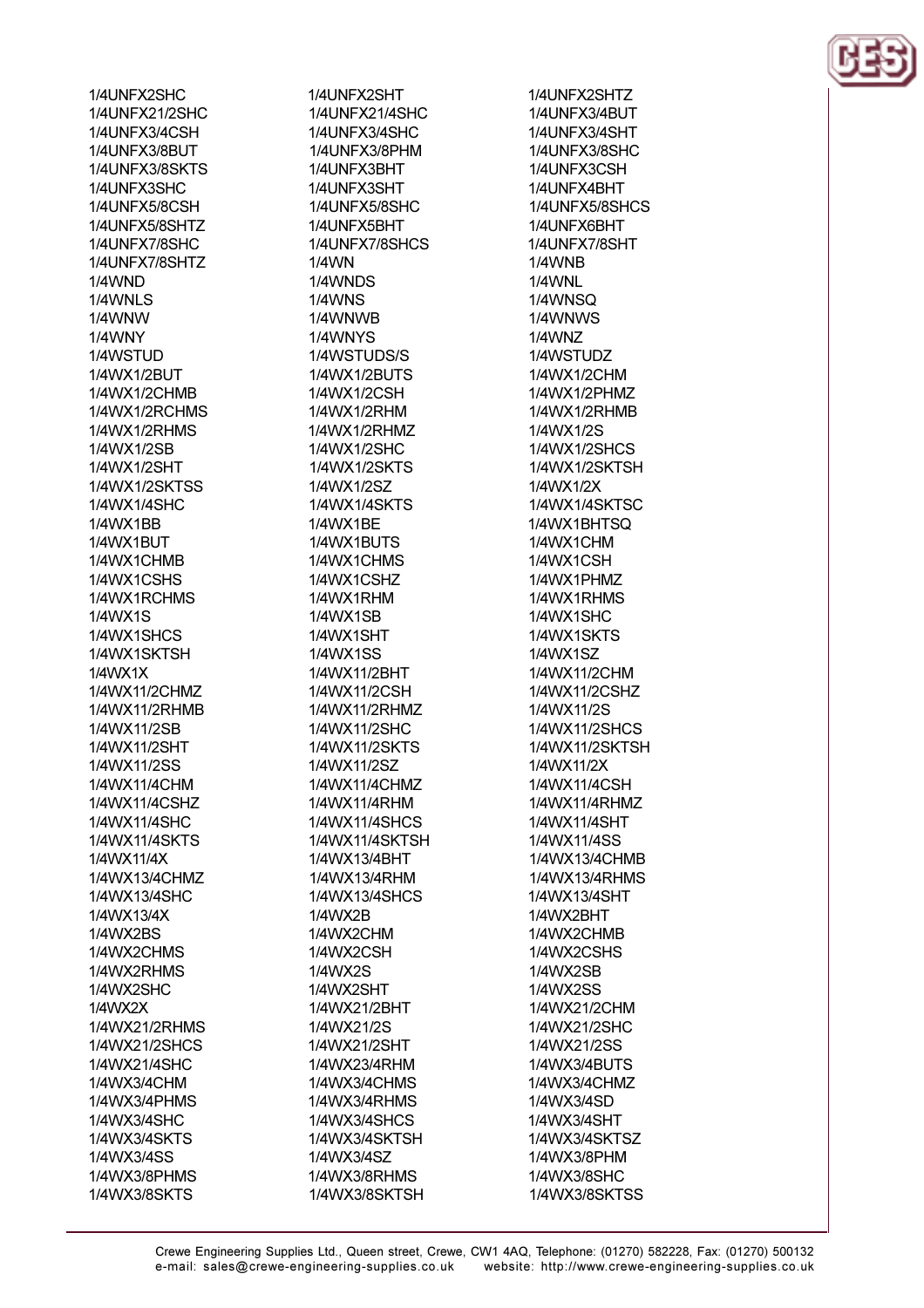

1/4WX3/8SLT 1/4WX3RHMZ 1/4WX3SS 1/4WX31/4BS 1/4WX4SHC 1/4WX5/8CSHS 1/4WX5/8RHMS 1/4WX5/8SS 1/63072RS 1/8BSPN 1/8BSPTPT  $1/81$ 1/8NPTPTS **1/8WN** 1/8WX1CHMS 1/8WX21/2RHM 1A/7001 **1BASTUD** 1BAX11/2CHM 1BHQR 1BSFNL 1BSFX3S **1BSPSTUDH** 1FF  $1FT3$ 1FT4H 1FT6 1N/206 1NPTPTZ  $1S$ 1SSP 1UNCNY 1UNCX3SHC 1UNCX4SHC 1UNFNC 1UNFSTUD 1UNFX21/2SHC 1UNFX7BHT 1USB3M **1UTX25** 1WNB 1WNP 1WNY **1WSTUDHT** 1WX2B 1WX3CSH 1WX31/4SHCZ 1WX41/2BHT 1WX5B 1WX5SHC 10.1X1.6 10.6X2.4EP 10-526 10/LJ1/2 **10/LRJ5** 10/330PZ 10BAX1/2CHHMB 10BAX1/8CHMS 10MMCC 10N/206

1/4WX3BHT 1/4WX3SHC  $1$ / $4$  $N$  $X$  $3X$ 1/4WX4R7 1/4WX5/16SKTS 1/4WX5/8PHM 1/4WX5/8SHC 1/4WX7/8BE 1/63092RS 1/8BSPSTUD  $1/8CC$ **1/8ISS 1/8SS** 1/8WX1/2CHMS 1/8WX1SHC 1/8WX3/16SKTS 1BAN **1BASTUDB** 1BAX21/8SSQ 1BSFN 1BSFNY 1BSFX4SHT 1CC 1F<sub>S</sub> 1FT37 1FT4Z  $11$ 1N/221 1NS8A 1SD **1UNCNA** 1UNCX21/2SHC 1UNCX31/2BHT 1UNCX4SHT 1UNFNL 1UNFSTUDHT 1UNFX3SHC 1UNFX9BHT 1UTX 1UTX30 1WNC 1WNS 1WNZ 1WSTUDS 1WX2BZ 1WX3SHC 1WX4BHT 1WX41/2C 1WX5CHM 1WX5T 10.3X2.4V 10-1271 10/KLNJ30 10/LRJ13/8 10/MJT17 10BAN 10BAX1/8CHHMS 10BAX5/32CHHMS 10MMSS 10NBC1620YZP

1/4WX3CHM 1/4WX3SHT 1/4WX31/2SHC 1/4WX4S 1/4WX5/8CSH 1/4WX5/8PHMZ 1/4WX5/8SKTS 1/4WX7/8SHC 1/7209JB 1/8BSPSTUDH  $1/8FN$ 1/8NPTPT **1/8SZ** 1/8WX1/2SHC 1/8WX11/2RHM 1/8WX5/8CHMB 1BANB 1BAX1SHT 1BAX21/8SSQB 1BSFNC **1BSFSTUD** 1BSPPT  $1FC.$ 1FSO 1FT4 1FT<sub>5</sub>  $1N$ 1NPTPT 1PB 1SS **1UNCNBMS** 1UNCX21/2SHT 1UNCX4BHT 1UNFN 1UNFNY 1UNFX10BHT 1UNFX41/2BHT 1USB25M 1UTX20S 1WN 1WND 1WNSLT 1WSTUD 1WSTUDX 1WX21/2SHC 1WX31/2BHT 1WX4SHC 1WX41/2SHC 1WX5S 1WX9BHT 10.5X2.7 10-511 10/LJT40 10/LRJ4E 10/MSF11/2 10BANS 10BAX1/8CHHMZ 10BAX5/32RHMS **10N** 10R30205A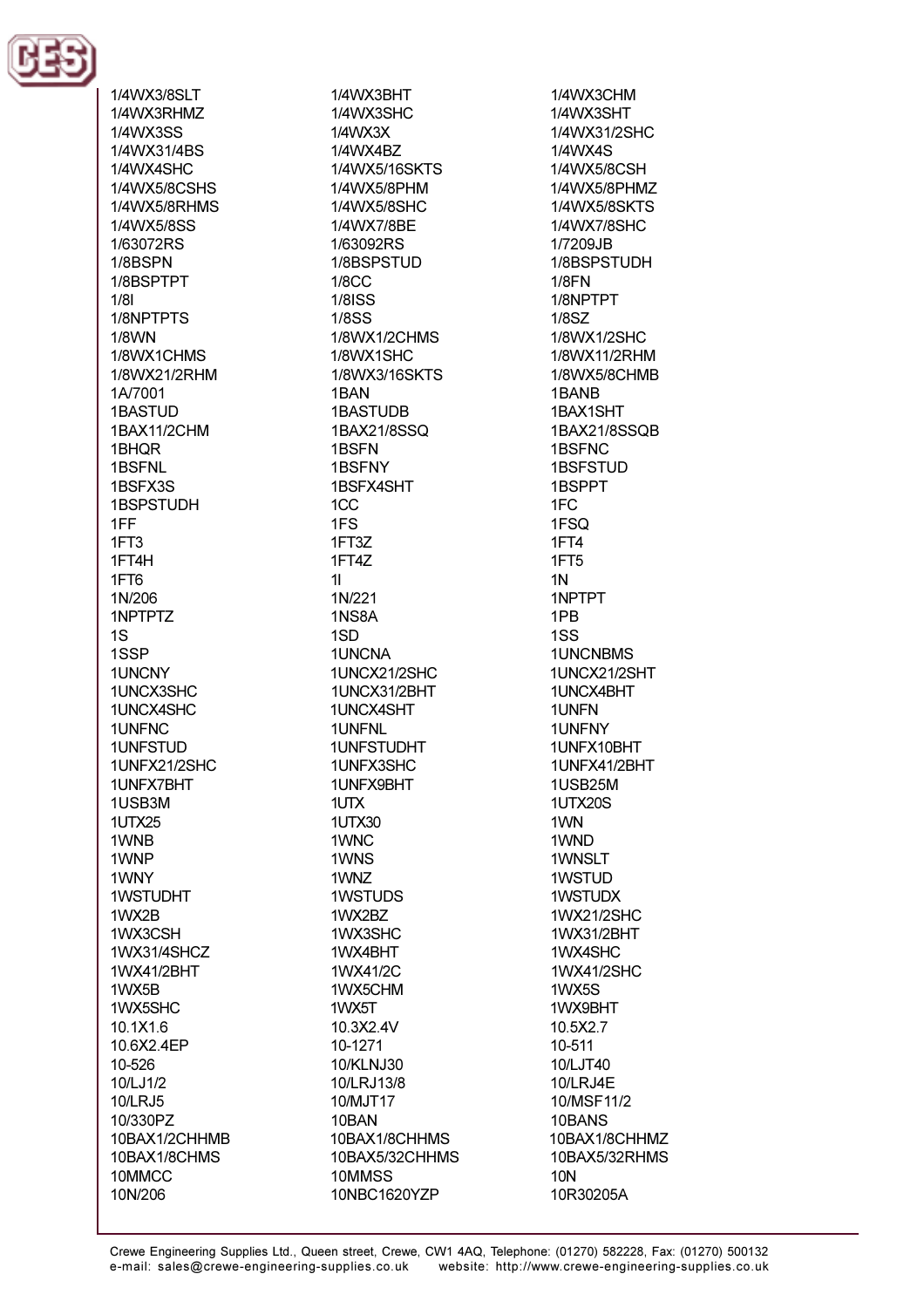10XL037A 10X2.5 100-1/200 100MMSS 100X1SPAU 100X1SPBU 100X2SPA 100X2SPBU 100X3SPAA 100X4SPA 100X5SPA 1000042 1008X1 1008X15 1008X19 1008X24 1008X5/8  $101 - 12X$ 101-19 101-25X 10102 10171/2DEC 101711/16 101715 101717  $102 - 11X$ 102FF 102015 102020DECG 10203/4 10205/8 10251DEC 102525 102525HT  $103 - 23X$ 103011/4 103011/8 103013/16 103013/16G 103025 103030G 1035K 103511/4G 103513/16DEC 103513/8G 103515/16G 103517/16G 103535 103535S 104X3 104011/2 104011/4 104017/16 104019/16G 104035G 104040FS 10406 10409 10412 10415

10X1 10X3 100-1/208 100X1SPA 100X1SPB 100X1SPZ 100X2SPAA 100X2SPZ 100X3SPBU 100X4SPZ 100X6SPA 1000042/26 1008X1/2 1008X16 1008X20 1008X25 1008X7/8  $101 - 14X$ 101-19X 10101 10126/29 10171/2EC 101712 101716 10175/8 102-14X 10201/2 102017 102020G 10203/4G 1025EC 10251G 102525DEC 10257/8 1030K 103011/4DEC 103011/8DECG 103013/16DEC 103015/16 103030 10307/8 103511/4 103511/8 103513/8 103515/16 103517/16 103530 103535DEC 104.3X5.7 104X4 104011/2DEC 104013/8 104017/16G 104035 104040 104040G 10407 10410 10413 10416

10X2  $100 - 1$ 100-1/216 100X1SPAA 100X1SPBA 100X1SPZA 100X2SPBA 100X3SPA 100X3SPZ 100X4V 100X6SPZ 1008KM 1008X12 1008X18 1008X22 1008X3/4 1008X9/16 101-17X 101-21X 101011 10171/2 10171/2G 101712SRO 101716G 10175/8G 102-19X 102012 102020 102020HT 10203/4HT 10251 102515/16 102525G 10257/8G 10301 103011/4G 103011/8G 103013/16DECG 103015/16G 103030DEC 10307/8G 103511/4DEC 103513/16 103513/8DEC 103515/16DEC 103517/16DEC 103530G 103535G 104.5X3 1040K 104011/2G 104013/8G 104019/16 104035DEC 104040DEC 10405 10408 10411 10414 10418

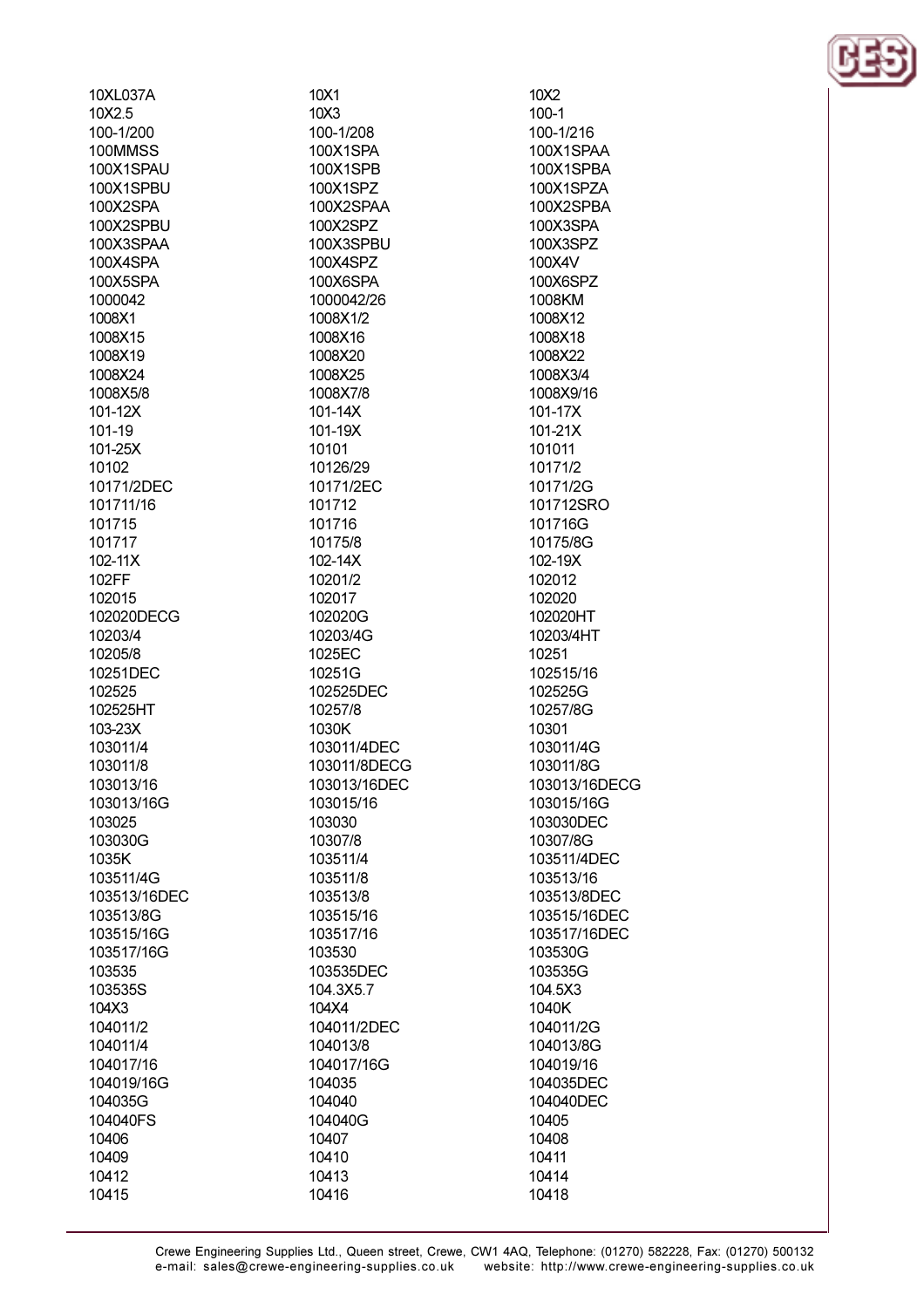

1045K 1045111/16 104513/4 104515/8 104540G 104545DECG 105X4 1050111/16 1050115/16DEC 105013/4G 105017/8 10502G 105050 105050HT 105160/69 1055115/16 10552 10552G 105523/16 105555 106X1SPA 106X2SPA 106X4SPA 106021/2 106021/4 106023/16HT 106025/16 106027/16G 106055 106060DEC 106521/2G 106560 107021/2G 107027/16 107060G 107070 1075213/16 1075215/16DECG 107523/4G 107565G 107575 108-2350A 10803G 108075G 108080G 108580 109031/2 109085G 11.8X2.8 11/LJ5/8 **11/LRJ3** 11/MDJT30 11/MJT31/2 11/MRJ65 11/16CC 11/16WX31/2BBMS 11/2BSFSTUD 11/2FC 11/2FT4 11/2UNFNY

104511/2 1045111/16DEC 104513/4DFC 104515/8G 104545 104545G  $105X5$ 1050113/16 1050115/16G 105015/8 105017/8G 105045 105050DEC 105120/16/58 105240/69 105517/8 10552DEC 105521/4 105550 105555DEC 106X1SPZ 106X2SPZ 106X5SPA 106021/2DEC 106021/4G 106023/8 106027/16 106050 106055G 106060G 1065211/16G 106565 1070211/16 107027/16G 107065 107070G 1075213/16G 1075215/16G 10753 107570 107575G 108X3 10803HT 108080 108531/4 108580G 109031/2G 109090 11/LJT1/2 **11/LRJ1** 11/LRJ33/4 11/MFC140F 11/MJT35 11/W23/4 11/16WX21/2BBMS **11/2BSFN** 11/2BSFX61/4BHT 11/2FM 11/2S 11/2UNFX2SHT

104511/2G 1045111/16G 104513/4G 104540 104545DEC 105X3.5  $1050K$ 1050115/16 105013/4 105015/8G 10502 105045G 105050G 105160 1055K 105517/8G 10552DECG 105521/8 105550G 105555G 106X1SPZA 106X3SPA 106X5SPZ 106021/2LC 106023/16 106023/8DEC 106027/16DEC 106050DEC 106060 106521/2 106527/16 107021/2 107023/4 107060 107065G 1075211/16 1075215/16 107523/4 107565 107570G 108 10803 108075 108080DEC 108537/16 109.5X3 109085 11.1X1.6 11/LJ45 11/LRJ23/4 11/MDJT1G 11/MJT17 11/MJT60 **11/16BSFNL** 11/16WX3BBMS 11/2BSFNY 11/2CC 11/2FT3 11/2UNFNL 11/2WN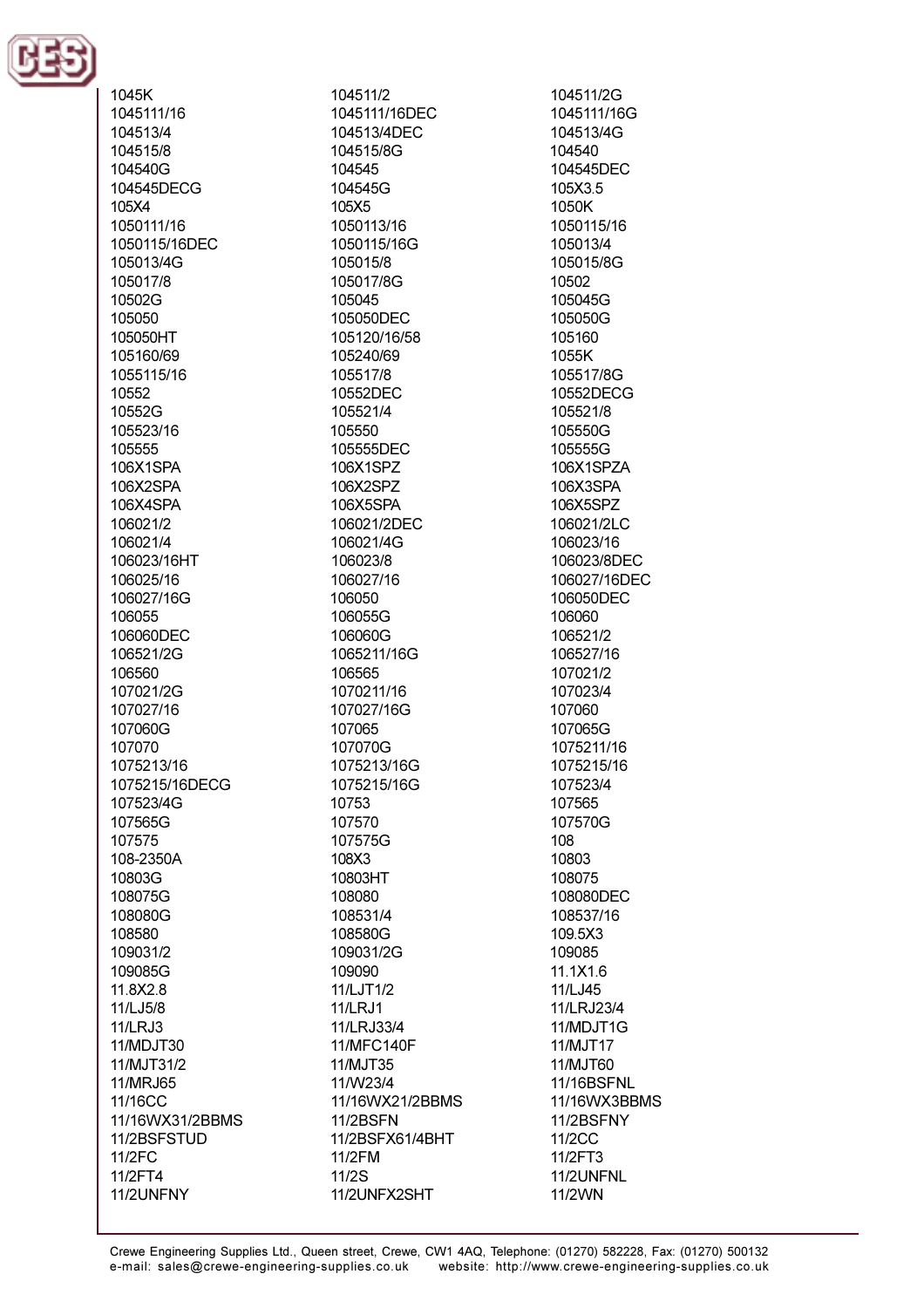**11/2WNL** 11/32CC 11/4RSESTUD 11/4FT3 11/4S 11/4UNCX41/2SHCA 11/4UNFX5SHC 11/4WNY 11/4WX3B 11/4X6BB **11/8BSFN** 11/8FD  $11/81$ 11/8LINCX4SHC 11/8UNFNL 11/8WX5BHT **11N** 11N/217 11X2  $11X3$ 110X1SPAA 110X4V 110037 110044 110046/26 110066 110088/30 110166 1108X1/2 1108X12 1108X15 1108X17 1108X20 1108X25 1108X3/8 1108X9/16 111050/111090 11162/11300 11162/11315P3 111716 112X1SPAA 112X1SPZ 112X2SPAA 112X2SPZ 112X4SPA 112X5SPZ 112020DEC 11205 11208 11211 11251CG 112525CG 11257/8CG 1130 11301 113013/16DEC 11306 11307 11315 113511/4CG

11/2WNY **11/4BSFN** 11/4FC  $11M$ 11/4SA **11/4UNFN** 11/4WN 11/4WSTUD 11/4WX4X 11/4X7BB 11/8BSFNC 11/8FF **11/8S 11/8LINEN** 11/8WN 11BC/13C 11N/205 11N/221 11X2.5 11X4.5 110X1SPAX 110X5.34 110038 110046 110046/278 110088 110106 110500 1108X11/16 1108X13/16 1108X15/16 1108X18 1108X22 1108X28 1108X5/8 111044 11157X/11315S 11162/11300B 11171/2 11175/8 112X1SPBA 112X1SPZA 112X2SPAU 112X3SPA 112X4SPBU 112X6SPZ 11203/4 11206 11209 1125U 11251DEC 112525DEC 11257/8DEC 11300 113011/4 113030 113060/113100 11308 1132655 113511/4DEC

11/2WSTUD 11/4BSFNY 11/4FF 11/4NPTPT 11/4SD 11/4UNFNY 11/4WNC 11/4WX21/2S 11/4WX5B 11/64CC 11/8BSFSTUD 11/8FT4 **11/8SS** 11/8LINENC 11/8WSTUDX12 11L050 11N/206 11XL050A 11X2.5V 110BT10XDB 110X2.5 1100-28 110038/26 110046/166 110056 110088/26 110127 1108X1 1108X11/8 1108X14 1108X16 1108X19 1108X24 1108X3/4 1108X7/8 111046 11162 11162/11315 111711/16 112X1SPA 112X1SPBU 112X2SPA **112X2SPB** 112X3SPZ 112X4SPZ 112020 11204 11207 11210 11251 112525 11257/8 1126X 11300B 113011/8 113030DEC 113060X/113101XHE+10 11310 113511/4 113513/8

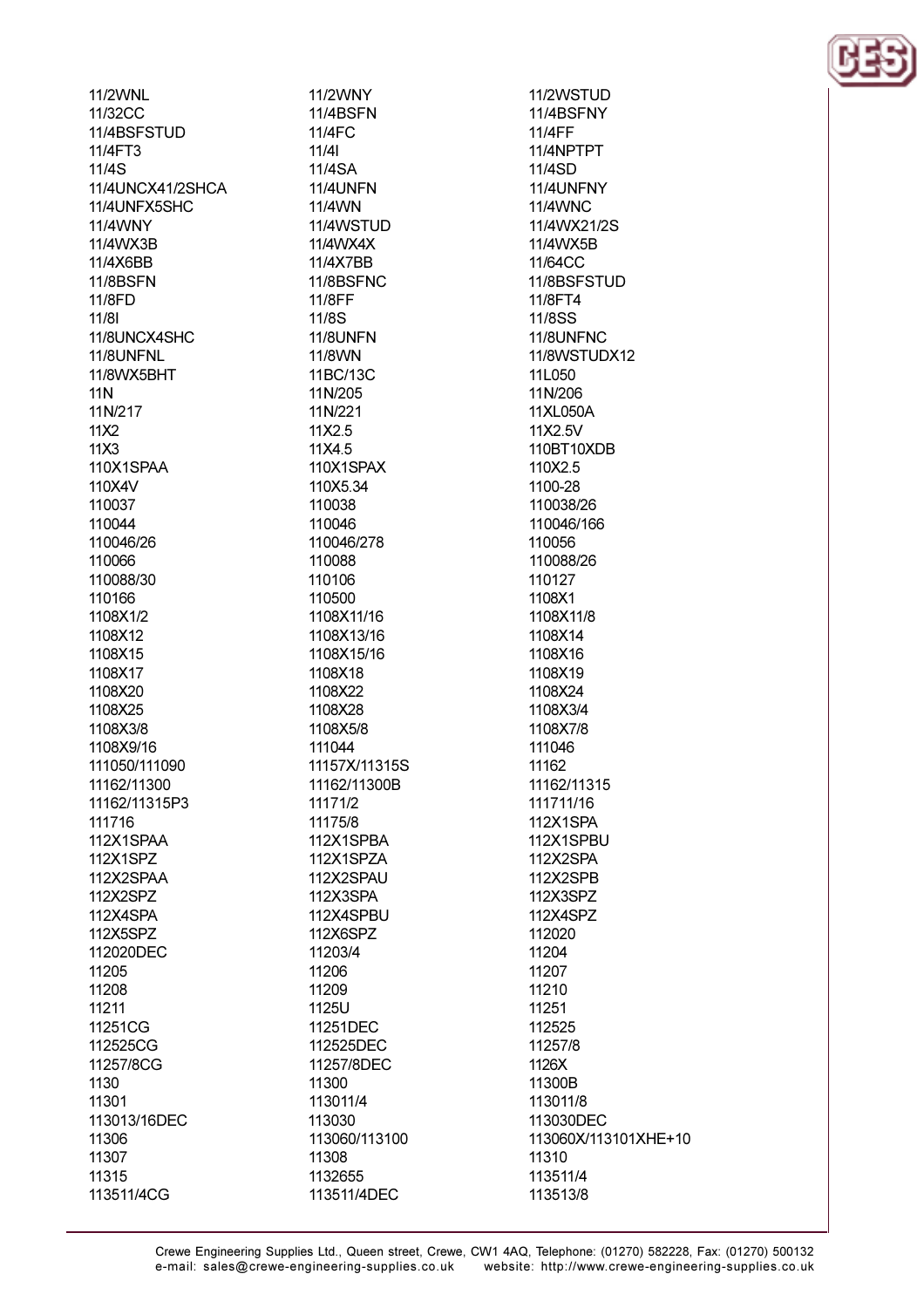

113513/8CG 113517/16CG 113535 114011/2DEC 114038/26 114040DEC 114046/26 114066 114106 114500 114513/4 114515/8DEC 115X5 1150NI 115017/8 115043/26 115053 115063 115083 11520 115521/8 115550 11590/11520 116027/16 116060DFC 116106 1170X/1130 1175215/16DEC 1178X/1130NI 118X1SPZ 118X2SPAX 118X3SPB 118X4SPZ 119043/12 119053 119053/30 119063/26 119101 119143 12.1X2.7 12/LJ7/8 12/W23/4 12/XLRJ4 12L050 12NBL2830YJ 12XL037 12X2  $12X3$ 120-1/216 120H300 120X5 120063X/120110 1202836M 1204K 1206 1207 1208 1208KMC3 121-10X 121-21

113513/8DEC 113517/16DEC 114 5X3 114038 114038/30 114046 114046/30 114066/26 114127 1145111/16 114513/4DEC 114545 1150 1150115/16CG 115043 115043/30 115053/12 115063/12 115083/12 11552 115523/16 115555 1160115/16DEC 116038 116066 1163X 117331A 1178X 118X1SPA 118X1SPZA 118X2SPZ 118X3SPBX 118X5SPZ 119043/26 119053/12 119063 119063/30 119103 12.1X1.6 12/LJT11/2 12/LRJ31/2 12/W35 12/63072RS 12L075  $12XL$ 12XL037A 12X2.5  $120 - 1$ 120BA10XD 120X3 1200 1201 1203 1205 1206K 1207K 1208K 1209 121-17X

113517/16 113530 114011/2 114038/12 114040 114046/12 114056 114088 114206 1145111/16DEC 114515/8 115X4 1150/1130NI 1150115/16DEC 115043/12 115050 115053/26 115063/26 115083/58 11552DEC 115523/16DEC 115804 116021/4 116046 116088 1163X/1120NI 1174X/1129X 1178X/1120NI 118X1SPBA 118X2SPA 118X3SPA **118X4SPA** 119043 119043/30 119053/26 119063/12 119083 119123 12.1X1.6V 12/LJ55 12/MRJ30 12/W65 12BICS5NSL 12MMCC 12XL025A 12X1.5 12X2.5V 120-1/208 120BA16 120X4 1200-31 1202 1204 1205K 1206TS 1207M 1208KM 1209K 121-19 121-25X

121-25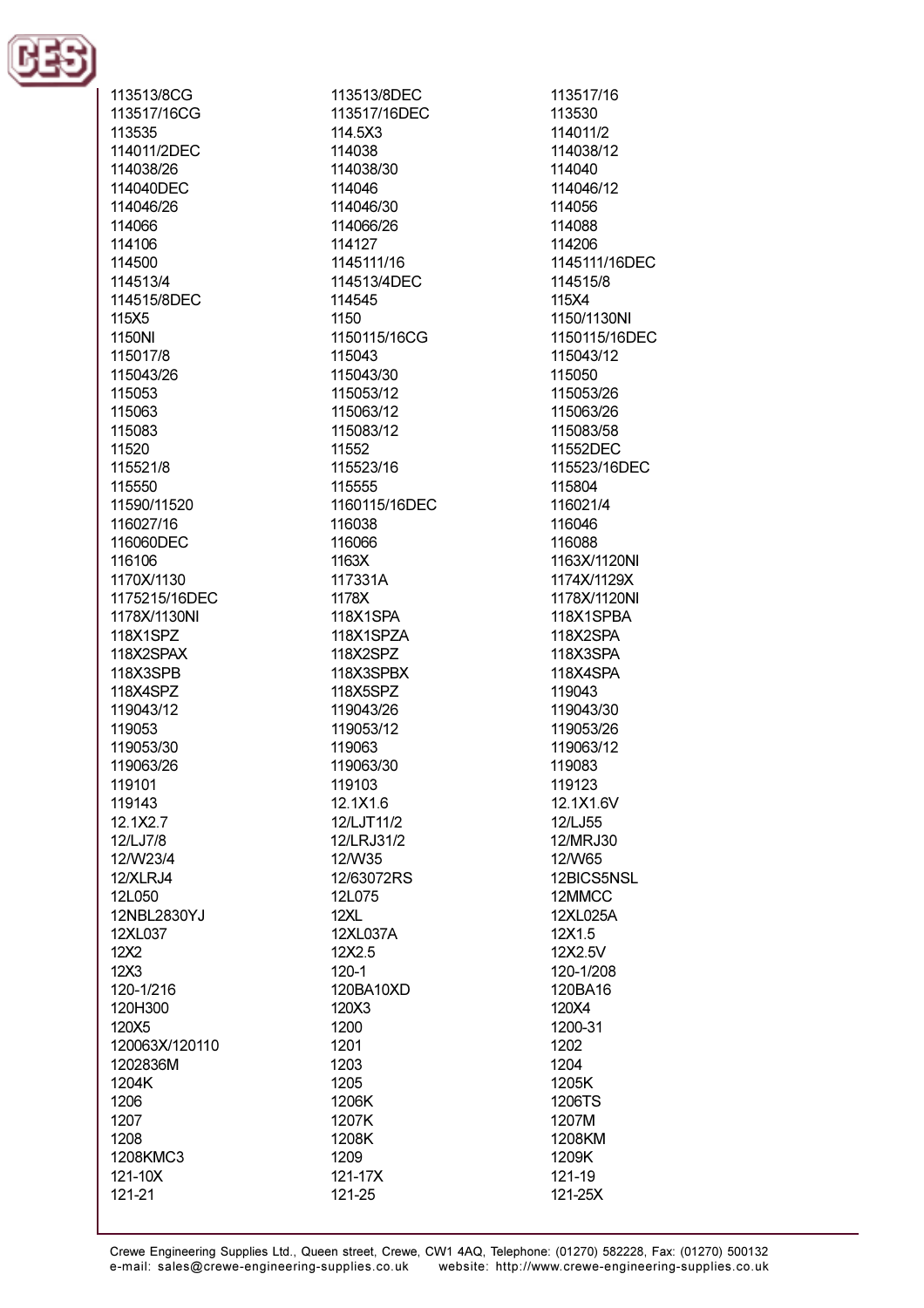| 121-30X              |  |
|----------------------|--|
| 1210K                |  |
| 1210X1.1/16          |  |
| 1210X11/8            |  |
| 1210X14              |  |
| 1210X18              |  |
|                      |  |
| 1210X22              |  |
| 1210X28              |  |
| 1210X32              |  |
| 1210X9/16            |  |
| 1211KC4              |  |
| 1212X3/4             |  |
| 1213KC3              |  |
| 1215                 |  |
|                      |  |
| 1215K                |  |
| 1215X1               |  |
| 1215X15/16           |  |
| 1215X24              |  |
| 1215X3/4             |  |
| 1215X5/8             |  |
| 1216K                |  |
| 1217K                |  |
|                      |  |
| 12171/2ECG           |  |
| 121715               |  |
| 121717               |  |
| 12175/8              |  |
| 1218K                |  |
| 122-19X              |  |
| 1220C3               |  |
| 122020               |  |
|                      |  |
|                      |  |
| 12203/4EC            |  |
| 1221                 |  |
| 1222K                |  |
| 12251/2              |  |
| 12251GMS44           |  |
|                      |  |
| 122515/16EC          |  |
| 122525               |  |
| 1225250              |  |
| 12257/8              |  |
| 123011/16EC          |  |
| 123011/8             |  |
| 123013/16            |  |
| 123013/8             |  |
| 123030EC             |  |
| 123511/4             |  |
|                      |  |
| 123513/8             |  |
| 123517/16EC          |  |
| 124.3X5.7            |  |
| 124011/2             |  |
| 124040EC             |  |
| 1245111/16           |  |
| 124545EC             |  |
| 125X1SPAA            |  |
| 125X1SPBU            |  |
|                      |  |
| 125X2SPA             |  |
| 125X2SPAX            |  |
| 125X2SPZ             |  |
| 125X3SPBU            |  |
| 125X4SPB<br>125X5SPA |  |

121-57 1210KM 1210X1/2 1210X12 1210X15/16 1210X19 1210X24 1210X3/4 1210X5/8 1211 1212 1213 1214 1215C3 1215KC3 1215X11/4 1215X19 1215X25 1215X30 1215X7/8 12168/12303 12171/2 12171/2G 121715EC 121717EC 12175/8EC 1219 122X4 1220K 122020EC 12203/4G 1221K 1225 12251EC 122511/8EC 122515/16ECG 122525EC 12253/4 12257/8EC 123011/4 123011/8EC 123013/16EC 123013/8EC 123030G 123511/4EC 123513/8EC 123535 124.5X3 124011/2EC 124040ECG 1245111/16EC 124545G **125X1SPB** 125X1SPZ 125X2SPAA 125X2SPB 125X3SPA 125X3SPZ 125X4SPBU 125X5SPB

1210 1210X1 1210X11/4 1210X13/16 1210X16 1210X20 1210X25 1210X30 1210X7/8 1211K 1212K 1213K 1214K 1215C4 1215KM 1215X11/8 1215X22 1215X28 1215X32 1216 1217 12171/2EC 121712EC 121716 12175/12303 1218 1219K 1220 12202SRO 12203/4 **12206MKSRO** 1222 12251 12251G 122515/16 122515/16G 122525ECG 12253/4EC 1228 123011/4EC 123011/8ECG 123013/16ECG 123030 12351 123511/4G 123517/16 123535EC 124WD 124017/16EC 124040G 124513/4EC 125X1SPA 125X1SPBA 125X1SPZA 125X2SPAU 125X2SPBU 125X3SPB 125X4SPA 125X4SPZ 125X5SPZ

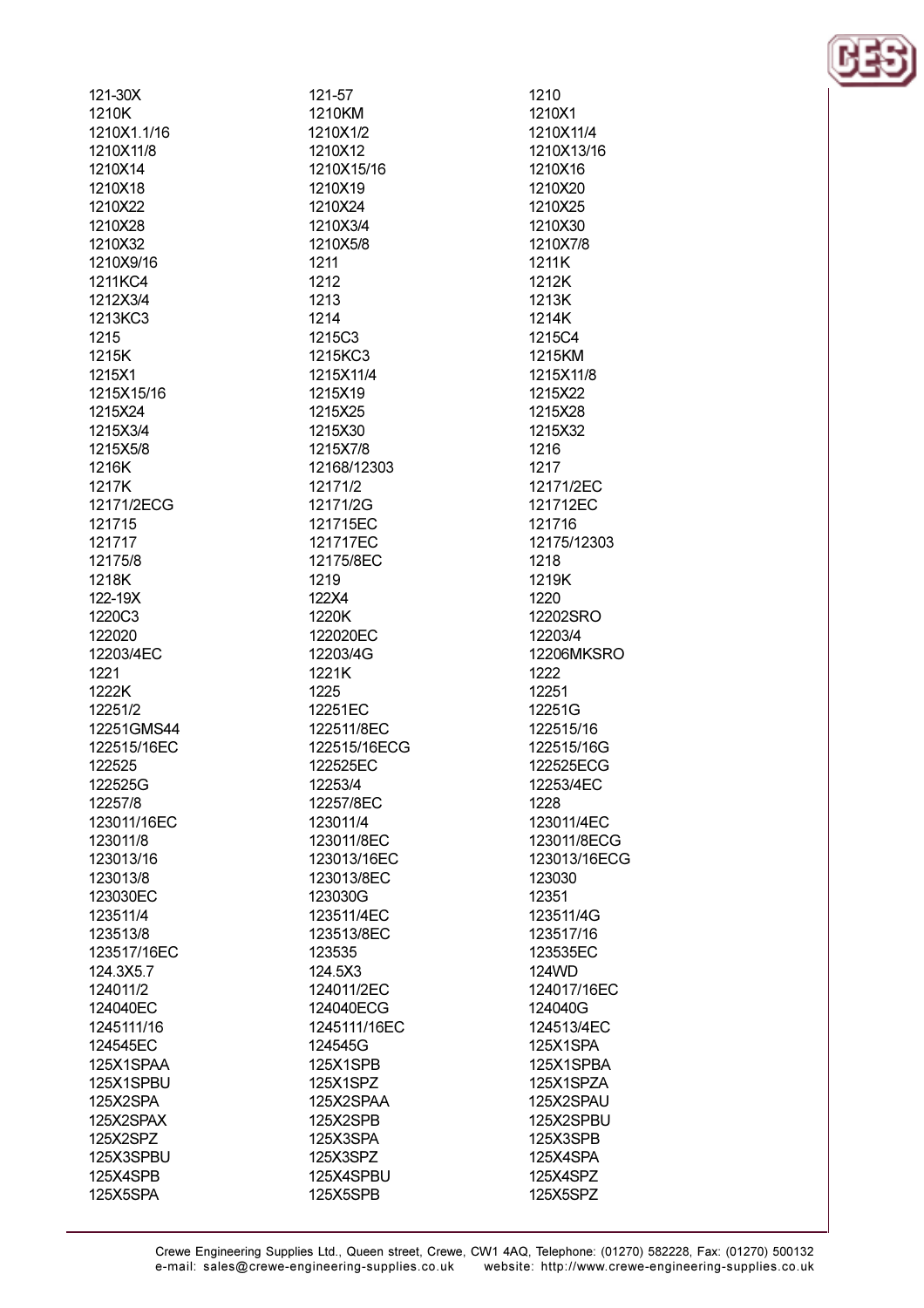

125X6SPA 125050EC 12580/12520 126WD **128WD** 129.3X5.7 129033/12 13.3X2.4 13/LJT3/4 13/LRJ23/4 13/MJT21/4 **13/MSF2 13/W65** 13/32CC 13/4WN **13/8CC** 13/8UNCSTUD 13/8WX6B 13NDE 13NDE/206K  $13XL$ 13X1.5S 130**IR** 130RA **130WIR** 130WRA 13001RA 130069X/130120P 1303 1305 1306 1307 1308 1308M 1309 1310 1310KM 1310X1/2 1310X14 1310X19 1310X25 1310X30 131093X/131152XC 1311K 1312 1313 1315 1315X14 1316MC3 1317K 13175/8 13181/13318 132X1SPA **132X2SPB** 132X3SPB 132X4SPB 132X5SPZ 132020EC 13251EC 13257/8EC

125X6SPZ 125050ECG 12580/12520P0 126060EC 128803 129023 129033/26 13.6X2.4 13/LJ13/8 13/LRJ45 13/MJT3/4 13/W21/16 13/16CC  $13/4$ CC 13/6307ZZ 13/8FF **13/8UNFN** 13H100 13NDE/200 13NDE/217 13XL037A 13X3V 130M **130W** 130WM 130X3 130069X/130120 1301 1303MP6 1305K 1306K 1307K 1308-22 1308MC3 1309K 1310C3 1310X1 1310X11/4 1310X16 1310X20 1310X28 1310X35 131095/131152XC 1311KC3 1312K 1313K 1315K 1316 1316TS 13171/2EC 13175/8EC 1319 132X1SPZ 132X2SPZ 132X3SPZ 132X4SPZ 1320K 13203/4EC 132511/16EC 1329

12502EC 12552EC  $126$ 127 129 129033 129033/30 13/KLNJ7/8 13/LJ30 13/MJT2 13/MRJ30 13/W21/2 13/24/3526 13/4SS **13/8BSFN** 13/8FT4 13/8WN 13L050X 13NDE/206 13NDE/221 13XL050A 130 130OR 130WD 130WOR 1300 130069X/130120H 1302 1304 1305TS 1306MC3 1307M 1308K 1308NR 1309MC3 1310K 1310X1.3/16 1310X13/8 1310X18 1310X24 1310X3/4 1310X7/8 1311 1311U 1312M 1314 1315X11/8 1316K 1317 131715EC 1318K 132WD 132X2SPA 132X3SPA 132X4SPA 132X5SPB 132020 13251 132525EC 133011/16EC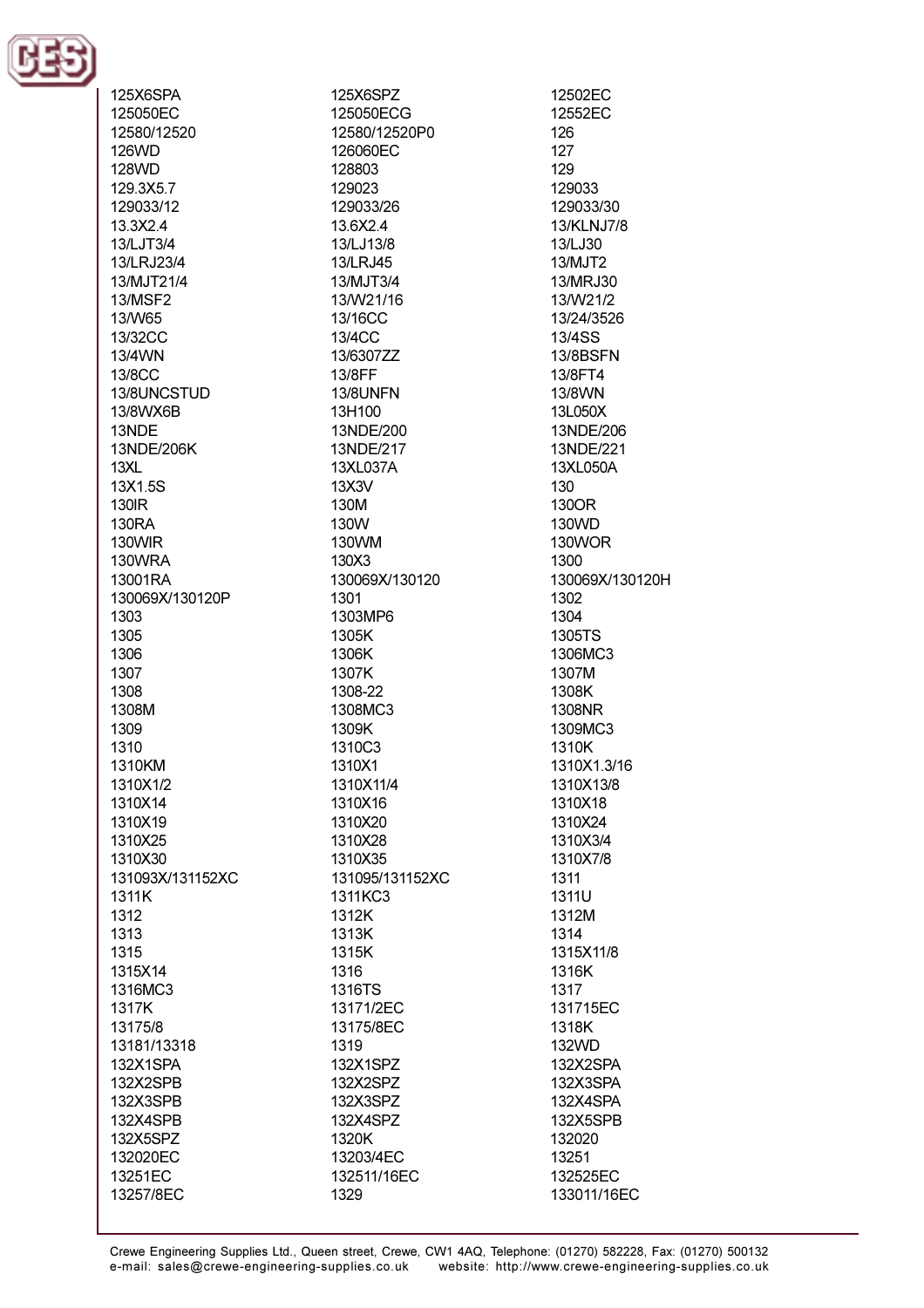133011/4EC 133030EC 133513/8FC 134.5X3 134545EC **135RA** 135WOR 135050EC 13685 13685L/13621 13687/13621 1380/1329 13889/13830 14 1X1 6PTFF 14 3X2 4 14/LJT11/4 14/LJ1 14H050X 14H100X 14MMCC 14XL037A 14X2.5 14X2V 140-1/200 140IR 140W 140X1SPA 140X1SPZA 140X2SPA 140X2SPBU 140X3SPAU 140X3SPZ 140X4SPZ 140X6SPB 14005RA 140085/140140C 1406 1408 1410 14117A/14276 14118/14276 14119A/14276B 14125 14125A 14125A/14276B 14130/14276B 14131/14276 14137/14274 14137A/14276 14138A/14274 14138A/14276P3 14274 14283 **145RA** 145X5SPA 145120/107 145120/4 145161/16 149.3X5.7V 15.3X2.4

133011/8EC 133075/133130P 133535FC 134011/2EC 135 135W **135WRA** 1351/1330 13685/13620 13686/13621 1380/1328 1380/1330 139.5X3 14 1X1 6S 14.6X2.4 14/LJT11/8 14/W11/2 14H075 14L050 14MMSS 14XL050A 14X2.5V 14X5 140-1/208 140M **140WIR** 140X1SPAA 140X14 140X2SPAX 140X2SPZ 140X3SPB **140X4SPA** 140X5SPB 140X6SPBU 140080/140140GEO 140085/140140P 1407 1409 1411 14118/14274 14118/14283 1412 14125/14274 14125A/14274 1413 14130X/14276 14131/14276B 14137A 14137A/14276B 14138A/14276 1414 14274A 144.3X5.7 145W 145080 145120/16 145120/69 145161/16/69 149.5X3V 15.3X2.4S

133013/16EC 133511/4EC 134 3X57 134040FC 135M 135WM 135X4 13682 13685/13621 13687/13620 1380/1328B 13836B 14.1X1.6 14 1X1 6V 14/LDJT40 14/LJT7/8 14/W21/16 14H100 14L100 14XL025A 14X2 14X<sub>2</sub>P  $140$ 140-1/216 **140RA** 140WM 140X1SPZ 140X2 140X2SPB 140X3SPA 140X3SPBU **140X4SPB** 140X5SPZ 140X6SPZ 140082X/140140H 1405 1407M 1409M 14117 14118/14274A 14119A 14123T 14125/14278 14125A/14276 14130/14276 14131 14136A/14274 14137A/14274 14137A/14283 14138A/14276D 1415 14276 145M **145WRA** 145080/26 145120/26 145160/16/69 149.3X5.7 15.1X1.6 15.6X2.4

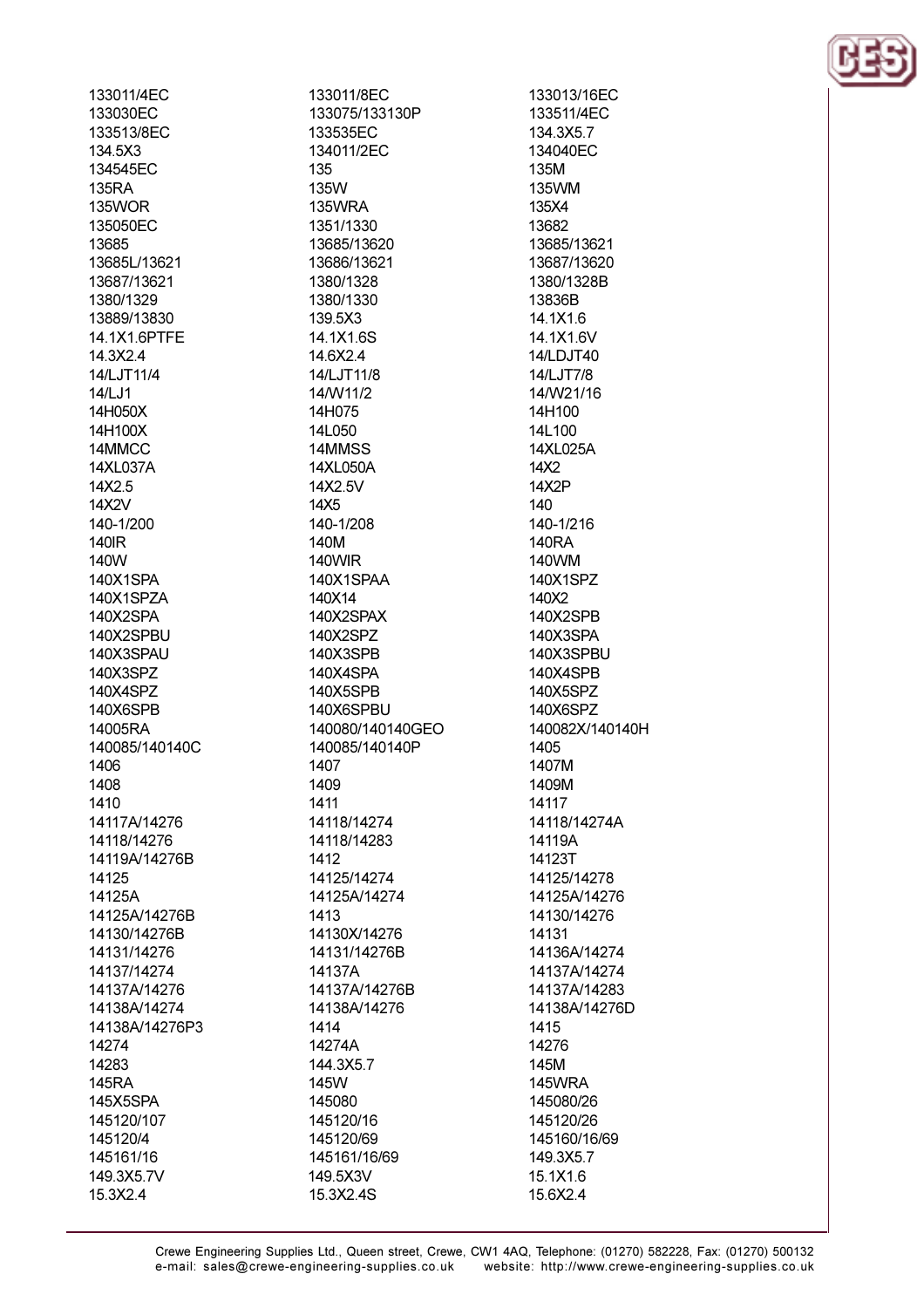

15.6X2.4S 15/LJ60 15/W11/4 **15/8FT** 15BA/16  $15L$ 151 100 15SRT/206 15T/206  $15XL$ 15X2V 15X5V **150DR 150M** 150W **150WOR** 150X1SPAA 150X1SPBA 150X1SPZA 150X2SPAX 150X2SPZ 150X3SPB 150X4SPA 150X4SPZ 150X5SP7 150X6SPB 15100S/15250X 15106/15250X 15112/15250B 15112R/15250R 15117/15245 15118/15250X 15123 15123/15250R 15123X/15245 152X4 15250B 153X3 155 155DRM 155OR 155WM 15580/15520 157/153 159X/153 16.3X2.4 16-1050 16/LJT35 16/MJ25 16H100X 16L100 16XL037A 16X1.5V 16X2.5V 16X<sub>5</sub> 160-1/208 160RA 160WM 160X1SPA 160X2SPA

15.6X3 15/LRJ4 15/16CC **15/8FTA** 15BCS19 15L050 15MMCC  $15T$ 15T/217 15XL037A 15X3 150 150DRM 150OR 150WIR **150WRA** 150X1SPAU 150X1SPBU 150X2SPA 150X2SPB 150X3SPA 150X3SPBX 150X4SPAX 150X5SPA  $150X6$ 15100S/15244 15100SR/15250R 15112 15112/15250X 15117/15244 15117/15250X 15119/15250B 15123/15243 15123/15250X 15125/15245 15244X 15250R 154.5X3 **155DIR** 155IR 155W 15578/15520 15590/15520 159.3X5.7V 1597M 16.3X2.4S 16/LJT11/2 16/LRJ30 16/W25/16 16L050 16ND 16XL062A 16X2 16X3 160 160DOR 160W 160WOR 160X1SPAA 160X2SPAA

15/LJT45 15/MJ11/8 15/16SS **15/8S** 15B3T 15L075 15SRT 15T/200 15T/221 15X2.5 15X3V 150DIR **150IR 150RA** 150WM 150X1SPA **150X1SPB** 150X1SPZ 150X2SPAA 150X2SPBX 150X3SPAA 150X3SPZ **150X4SPB** 150X5SPB 150X6SPAX 15100S/15245 15106/15245 15112/15245 15112R/15245R 15117/15244X 15118 15119/15250X 15123/15245 15123X 15125/15250B 15249 15250X 154.5X8.4 155DR 155M 155WIR 15578/15523 15590/15520B 159.5X3 16.1X1.6 16.6X2.4 16/LJT11/4 16/MJT21/2 16H100 16L075X 16XL 16X1.5 16X2.5 16X4 160-1 160DRM 160WIR 160WRA 160X1SPZ 160X2SPAX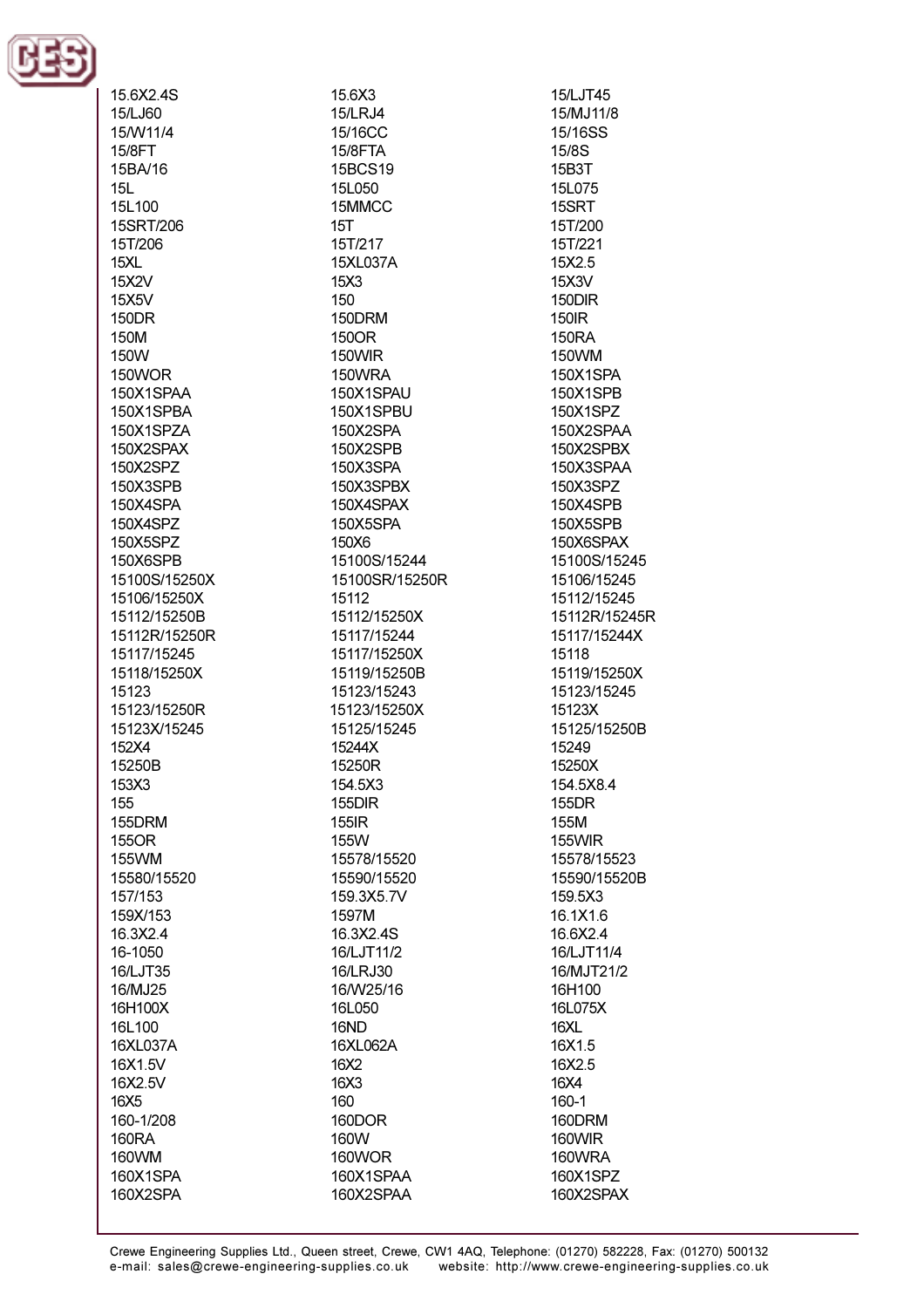| 160X2SPB       | 160X2SPBX   |
|----------------|-------------|
| 160X3SPA       | 160X3SPB    |
| 160X4SPA       | 160X4SPB    |
| 160X4SPZ       | 160X5SPB    |
| 160X6SPB       | 16001       |
| 160012RS       | 16002       |
| 160022RS       | 16003       |
| 160032RS       | 16004       |
| 160042RS       | 16005       |
| 160052RS       | 16006       |
| 160062RS       | 16007       |
| 160072RS       | 16008       |
| 16008P6        | 16009       |
| 1601DS         | 16010       |
| 16011P6        | 16012       |
|                |             |
| 16014          | 16015       |
| 16017          | 16018       |
| 1602DC         | 1602DS      |
| 16020          | 16020ZZ     |
| 16022          | 16024       |
| 16026C5        | 16028       |
| 1603DS         | 16030       |
| 16034          | 16036       |
| 1604DC         | 1604DS      |
| 16040          | 16044       |
| 1605DC         | 1605DS      |
| 1606DC         | 1606DS      |
| 1610KM         | 1610X1      |
| 1610X1.3/16    | 1610X1/2    |
| 1610X11/4      | 1610X11/8   |
| 1610X12        | 1610X13/16  |
| 1610X14        | 1610X15/8   |
| 1610X17        | 1610X17/16  |
| 1610X19        | 1610X20     |
| 1610X24        | 1610X25     |
| 1610X3/4       | 1610X30     |
| 1610X35        | 1610X38     |
| 1610X42        | 1610X5/8    |
| 1610X9/16      | 16100       |
| 161002RS       | 16101ZZ     |
| 1614DC         | 1614DS      |
| 1615           | 1615DC      |
| 1615KM         | 1615X1      |
| 1615X11/2      | 1615X11/4   |
| 1615X13/16     | 1615X13/8   |
| 1615X16        | 1615X18     |
| 1615X20        | 1615X22     |
| 1615X25        | 1615X28     |
|                |             |
| 1615X30        | 1615X32     |
| 1615X38        | 1615X40     |
| 1615X5/8       | 1615X7/8    |
| 16150/16282    | 16150/16283 |
| 16150/16284BP3 | 1616DC      |
| 162X3          | 1620        |
| 1621DC         | 1621DS      |
| 1623DC         | 1623DCG     |
| 1625M          | 1625X25     |
| 1628DS         | 163-18X     |
| 1630DS         | 1633DC      |
| 1635DC         | 1635DS      |



160X2SPZ

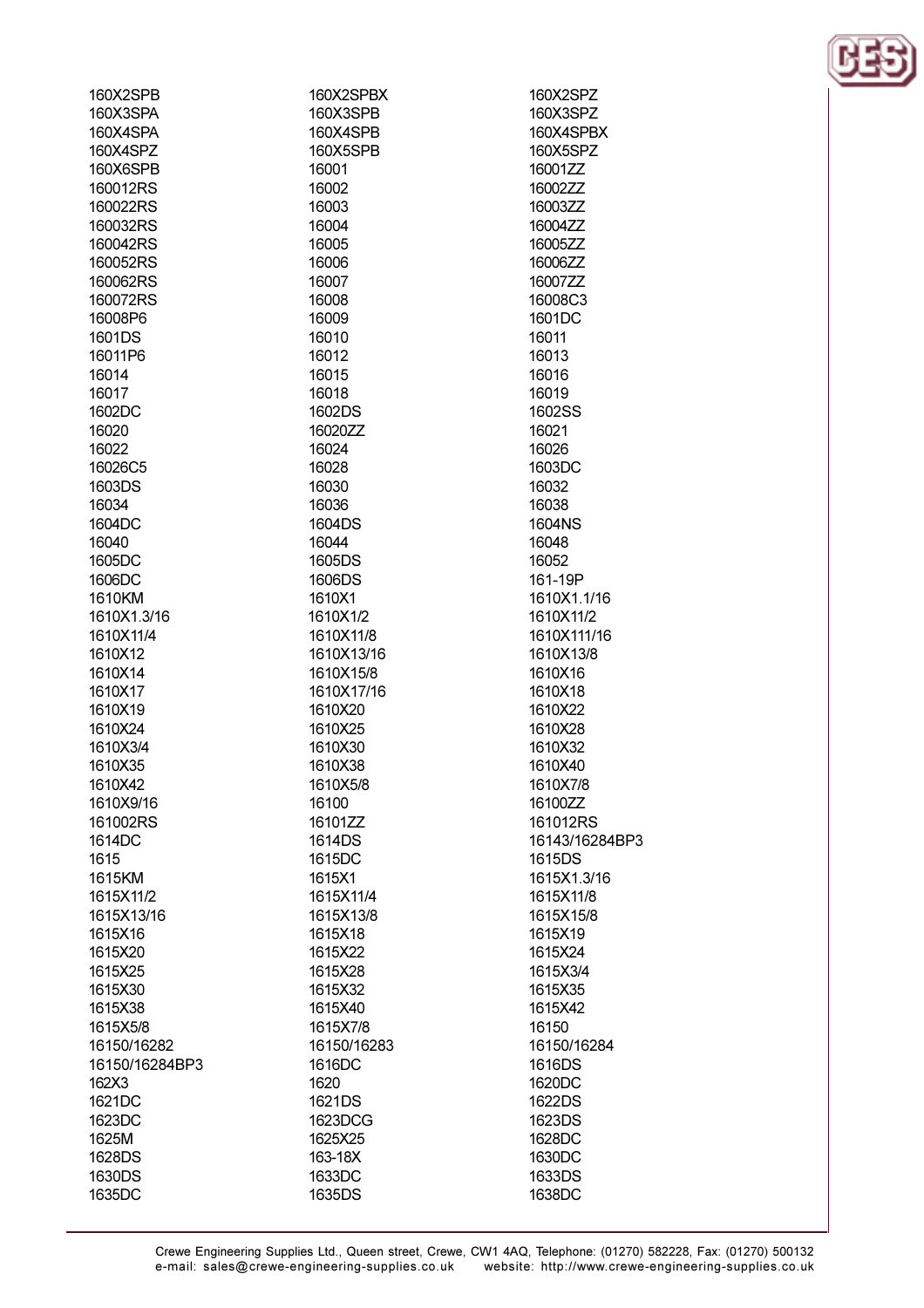

1638DS 1641DC **165DR** 165M 165WM 1654DS 1680/1620P3 17.2X2.4V 17/LJT50 17/32CC 17/8FCA 17/8FT 17L100 17T/206 17XL037A 17X3 170DR 170X2SPA 170X4SPB 1700-30 17098X 17118/17244 17119 17119W/17244B 17262002RS 17262032RS 17262052RS 1726208K 1726210.13/4 17262132RS 17263072RS 17263102RS 17304 175DR 175M 1755 1755/1729BP3 1760X/1729 1775/1729 1779/1729 1780/1729 17887/17831S 18.6X2.4 18/LJ35 **18/LRJ4** 18H100X 18H300X 18L050X 18L100  $18T$ 18T/209A 18XL037A 18X3.5 180 180W 180WRA 180X1SPBA 180X2SPA 180X2SPBX 180X3SPB

1640DC 1641DS 165DRM 165RA 165X3SPB 1658DS 169.5X3 17.25X1.2 17/LJ7/8 17/63072RS 17/8FF 17L050  $17T$ 17T/217 17X2 17X4.5 170W 170X2SPB 170X5SPB 1700074 17098X/17244 17118S/17244 17119/17244 172X3 17262012RS 1726204 17262062RS 17262082RS 17262102RS 17263052RS 17263082RS 17263112RS 174.5X3 175DRM 175W 1755/1729 17580/17520 1765/1729BP3 1775/1730 1779/1729B 1780/1730 17888/17830 18/LJT15 18/LJ7/8 18/63072RS 18H150  $18L$ 18L075 18MMCC 18T/200 18T/217 18X2 18X4.5 **180DOR** 180WIR 180X1SPA 180X1SPZ 180X2SPAA 180X2SPZ 180X3SPBX

164040 165 **165IR 165W** 1652DS 1680/1620 17.1X1.6 17/KLNJ1/2 17/LRJ30 17/8CC 17/8FNA 17L075 17T/200 17T/221 17X2.5 170 170X1SPA 170X3SPB 1700-125 17012 17098X/17245D 17118S/17244B 17119/17244B 172X4 17262022RS 17262042RS 17262072RS 17262092RS 17262122RS 17263062RS 17263092RS 1730 175 **175IR** 175WM 1755/1729B 1760X 1775 1779 178FF 17887/17831 17888/17831 18/LJ30 18/LRJ31/2 18H100 18H200 18L050 18L075X 18MMSS 18T/209 18XL025A 18X3 18X5V **180DR** 180WOR 180X1SPAA 180X1SPZA 180X2SPB 180X3SPA 180X3SPZ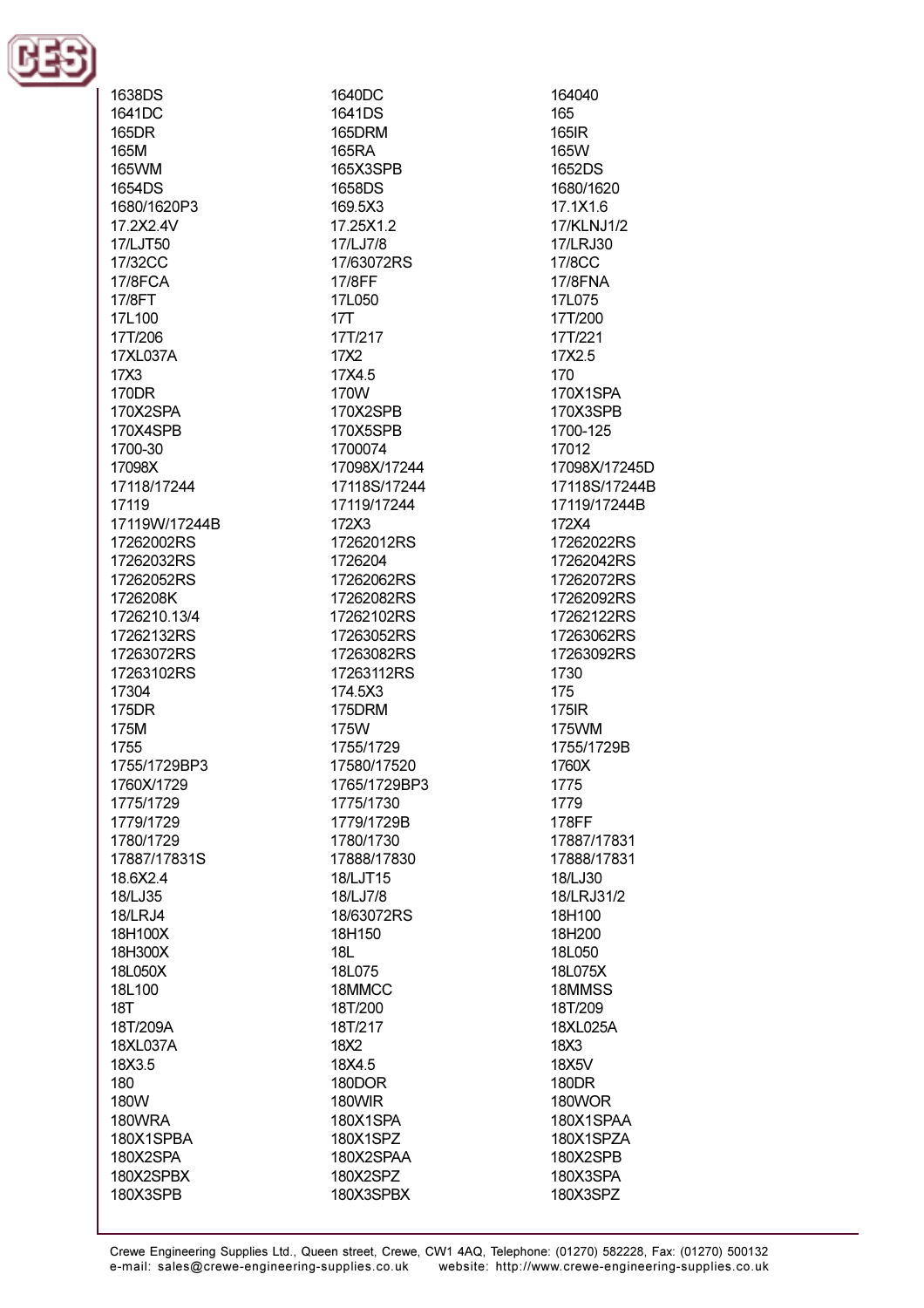180X4SPA 180X5SPA 180X6SPR 180488 180519 180519/12 180538/107 180538/208 180558/0102 180570 180570/11KA 180581/11 1818X28 18200/18337 18205RA 185IR **185WM** 18620B 18720B 18790/18720P3 19.6X2.4 19/MJ25 19H100 19MMCC 19XI 050A 190M 190WM 190X4SPB 19138/19283 19138X/19283 19143/19283X 19150/19268P3 19150/19283B 19153X/19268P0 19283 1931 195W 1975/1922 198039 1985/1922 1985/1931B 1986/1920 1986/1931 1987/1922 1987X 1988/1931 1990X/1920 1994X/1922 1997X/1931  $2 - 17T$ 2/FLWS11/4 2/LDJT35  $2/L$ G30  $2/LJT3$  $2/LJT6$ 2/LJ11/8  $2$ /LLRJ33 2/LRJA15/8 2/LRJA80 2/LRJ40.127

180X4SPB 180X5SPB 180280 180488/11 180519/107 180538 180538/11 180558 180558/11 180570/11 180570/12 1818X11/2 1818X40 18200/18337B 18209RA 185W 1850X5SPB 18685/18620B 187500/26 19.1X1.6 19.8X3.6V 19/W15/16 19L075  $19XL$ 19X25 **190RA** 190X2SPB 190X5SPB 19138/19283X 19138X/19283X 19150/19268 19150/19281 19150/19283X 1922 19283B 1932B 197X3 1975/1931 198039/107 1985/1930 1985/1932 1986/1922 1986/1932 1987/1930 1988 1988/1931B 1990X/1922 1994X/1922B 2.5MMCC 2/DNF240/9 2/HJT45 2/LDJT45 2/LJT110 2/LJT31.7 2/LJ1GWC  $2/LJ8$ 2/LLRJ34.9 2/LRJA21/4 2/LRJ15.8 2/MDJT25G

180X4SPZ 180X5SPZ 180280/26 180488/12 180519/11 180538/K1 180538/12 180558/0101 180558/12 180570/11K 180581 1818X15/8 1818X42 18200/18337BP3 185 **185WIR** 18590/18520 18690/18620 18790/18720 19.5X3 19/LJ35 19/32CC 19L100 19XL037A  $19X3$ 190W 190X3SPB 190X8SPB 19138X/19268 19143/19283 19150/19268B 19150/19283 19150/19283XP3 19268P3 19283X 195 1975 1975/1931B 1985 1985/1931 1985/1932B 1986/1922B 1986/1932B 1987/1931 1988/1922 1990X 1994X 1997X/1922  $2-14T$ 2/FC155-50 2/LDJK17DD 2/LDJT60 2/LJT21/4 2/LJT34.9 2/LJ11/16 2/LLRJB21/4 2/LLRJ41/8 2/LRJA4 2/LRJ15/8  $2/MJT1$ 

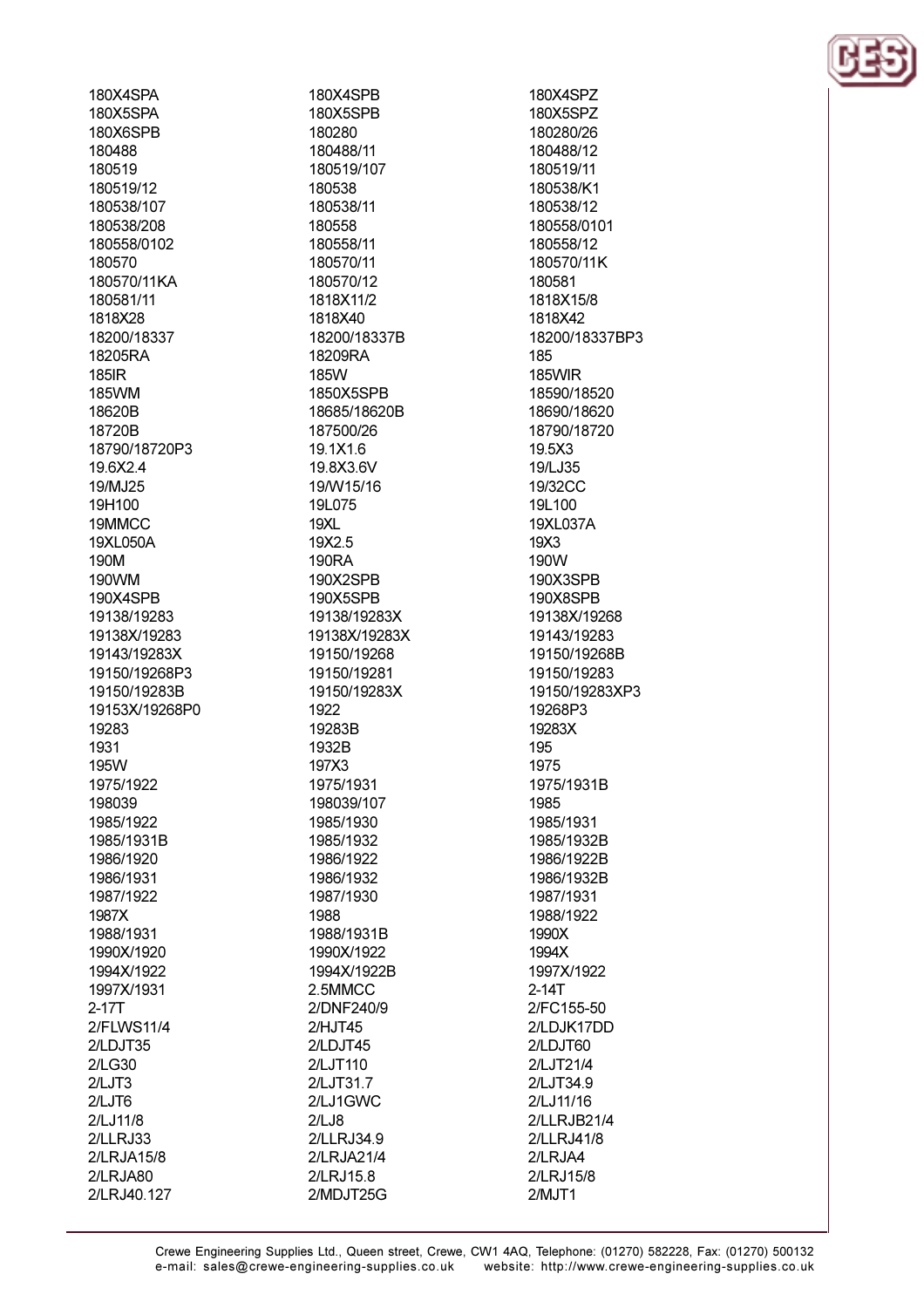

2/MJT11/8 2/MJ28.5 2/MMR.IR50G 2/MMRJ27.5  $2/MR$ JA45 2/MR1035  $2/MT60$  $2/TMC22$ 2/W23/4 2/W5/8 2/63072RS 2BAFB 2RAFN 2RAN 2BAND 2BANS 2BANYS 2RASTUD 2BAX1/2CHM 2BAX1/2CSH 2BAX1/2RHM 2BAX1/2S 2BAX1/2SHT 2RAX1/4SHCS 2RAX1CHHM 2BAX1CHMB 2BAX1RCHM 2BAX1SHC 2BAX1SS 2BAX11/2CHMB 2BAX11/2RHMB 2BAX11/4CHHMB 2BAX11/4SHC 2BAX13/8CSHS 2BAX2CHHMB 2BAX2RHM 2BAX2SHC 2BAX21/2CHHM 2BAX3/4CHHM 2BAX3/4CHMB 2BAX3/4RCMPS 2BAX3/4SHC 2BAX3/4SKTS 2BAX3/8CHM 2BAX3/8SHCS 2BAX3CHM 2BAX5/8PHMS 2BAX5/8RHMS 2FCA 2FC1207 2G-X88107 2JM1013 2JM1314 2JM1617 2JM1922 2JM2123 2.JM2427 2JM2732 2JM3236 2JM45

 $2/MJT5/8$ 2/MJ35DD 2/MMR.IR60 2/MRJA11/4 2/MR1020 2/MR3139  $2/SDHT11/8$ 2/TMR1035 2/W25/8 2/XLJT31/4 2RAF 2BAFCB 2RAI 2RANA 2BANN 2BANW 2BANZ 2BASTUDX12B 2BAX1/2CHMB 2BAX1/2CSHS 2BAX1/2RHMB 2BAX1/2SHC 2BAX1/2SKTS 2BAX1/4SKTS 2BAX1CHHMB 2BAX1CHMS 2BAX1RHM 2BAX1SHCS 2BAX11/2CHHM 2BAX11/2CHMP 2BAX11/2S 2BAX11/4RHM 2BAX11/4SKTS 2BAX15/8CHMZ 2BAX2CHM 2BAX2RHMB 2BAX2SHT 2BAX21/2RHMB 2BAX3/4CHHMB 2BAX3/4CHMS 2BAX3/4RCMS 2BAX3/4SHCS 2BAX3/8BUT 2BAX3/8RHMB 2BAX3/8SKTS 2BAX5/8CHM 2BAX5/8RHM 2<sub>C</sub>C 2FC1206  $2FT3$ 2JMSET 2JM1113 2JM1317 2JM1719 2JM1924 2JM2224 2JM2528 2JM3032 2JM3641 2JM4650

 $2/MJT65$ 2/MMRJB45 2/MMR.121/2 2/MRJA30 2/MR1025 2/MSF21/2LC  $2/SLLRJS3$  $2/N<sub>2</sub>$ 2/W41  $2/XLJ10$ 2RAF 2BAFF 2RAIZ 2BANR 2BANR 2BANY 2BAS 2BAX1/2CHHM 2BAX1/2CHMS 2BAX1/2PHMP 2BAX1/2RHMS 2BAX1/2SHCS 2BAX1/4CHHMB 2BAX1/4SKTSS 2RAX1CHM 2BAX1CSH 2BAX1RHMB 2BAX1SHT 2BAX11/2CHM 2BAX11/2RHM 2BAX11/4CHHM 2BAX11/4RHMB 2BAX13/8CHMS 2BAX2CHHM 2BAX2CHMB 2BAX2S 2BAX2SHTZ 2BAX3/4BUT 2BAX3/4CHM 2BAX3/4CSH 2BAX3/4RHMB 2BAX3/4SHT 2BAX3/8CHHM 2BAX3/8SHC 2BAX3/8SKTSS 2BAX5/8CHMZ 2BAX5/8RHMB 2F-UY1307TAM 2FC1206NR 2FU1305TAM 2JM1011 2JM1213 2JM1415 2JM1819 2JM2022 2JM2426 2JM2730 2JM3036 2JM4146 2JM5055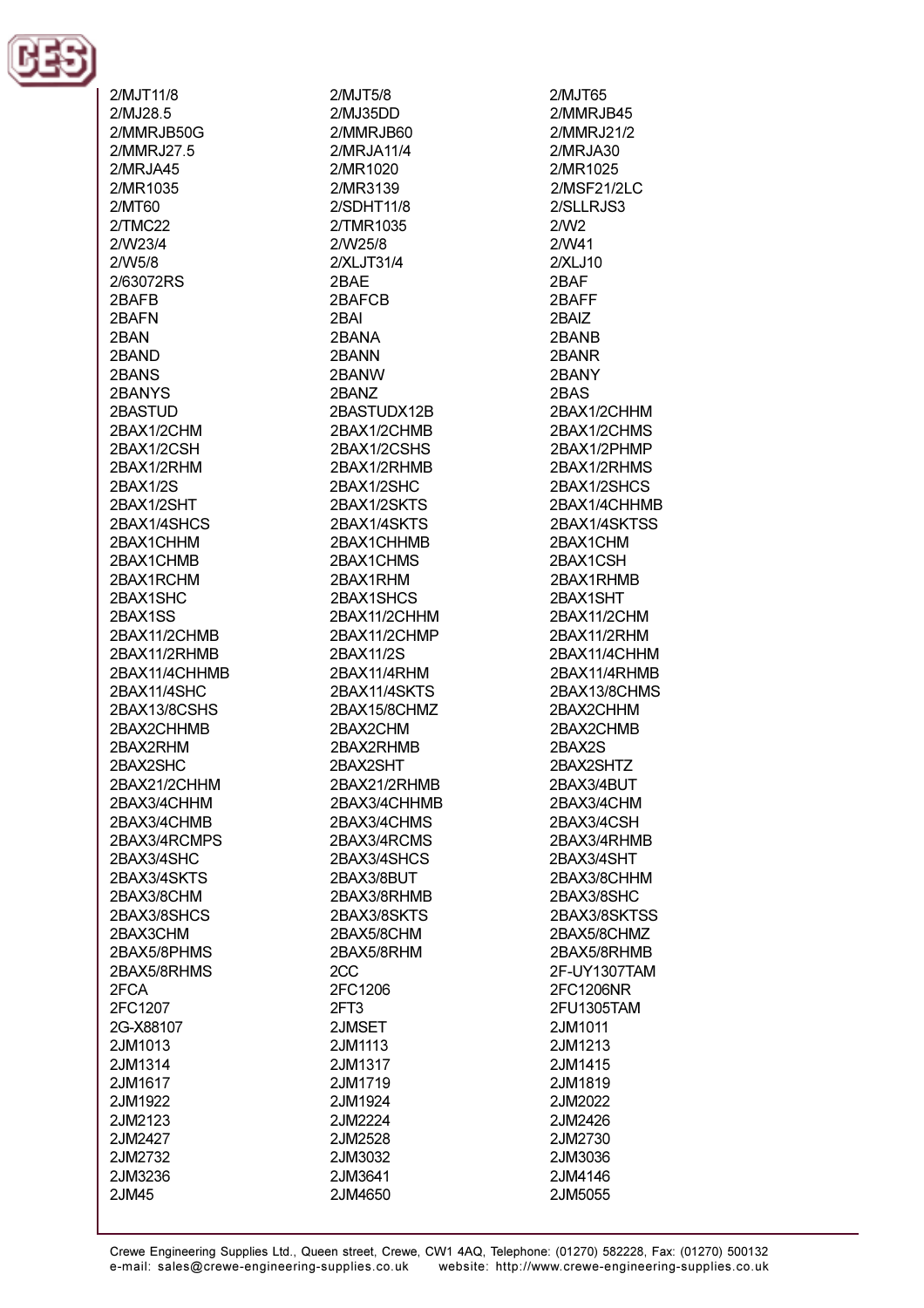| 2JM5560   |
|-----------|
| 2JM78     |
| 2J101110  |
|           |
| 2J110120  |
| 2J125143  |
| 2J162181  |
|           |
| 2J181200  |
| 2J218237  |
| 2J3344    |
|           |
| 2J4452    |
| 2J5662    |
|           |
| 2J6268    |
| 2J6887    |
| 2J7881    |
|           |
| 2J8292    |
| 2J93100   |
| 2LP200    |
|           |
| 2MMCC     |
| 2MMSS     |
| 2NRD1/206 |
|           |
| 2RBM2430  |
| 2RBM3036  |
| 2RBM4146  |
|           |
| 2RB106125 |
| 2RB120101 |
| 2RB131150 |
|           |
| 2RB167186 |
| 2RB3344   |
| 2RB4452   |
| 2RB5662   |
|           |
| 2RB6275   |
|           |
| 2RB7587   |
|           |
| 2RB87106  |
| 2RB93100  |
| 2S        |
|           |
| 2USB5M    |
| 2USS7     |
| 2UTX30A   |
|           |
| 2X1.5     |
| 20/130PP  |
| 20H150    |
|           |
| 20L050X   |
| 20MMCC    |
| 20XH300   |
|           |
| 20X2.5    |
| 20X3V     |
| 200DR     |
| 200KTD    |
|           |
| 200X1SPA  |
| 200X1SPB  |
| 200X1SPZ  |
|           |
| 200X2SPA  |
| 200X2SPB  |
| 200X3SPA  |
|           |
| 200X3SPC  |
| 200X4SPB  |
| 200X5SPB  |
| 20000RA   |

200392

2JM557 2JM810 2.1106112 2,1110130 2,1130148 2J167186 2J182205 2J2531 2J3743 2,15056 2,15668 2J6275 2J7182 2.18187 2J87106 2J93112 2LP500 2MMF211 2MM9108WOCRDUL 2NRD1/221 2RBM2528 2RBM3236 2RB101110 2RB112131 2RB120130 2RB148167 2RB2531 2RB3743 2RB5056 2RB6071 2RB6875 2RB8187 2RB8793 2RB93112 2UNFN 2USB6M 2UTX20 **2UTX40** 20/MJT25 20H100 20H200X 20L075 20NBC2032YZP 20XL037A 20X2V 20X4 200KLD 200KTT 200X1SPAA 200X1SPBA 200X1SPZA 200X2SPAA 200X2SPBX 200X3SPAU 200X3SPZ 200X4V 200X6SPZ 20001RA 200125 201KLL3

2JM67 2.JM89 2.1106125 2J120130 2J131150 2,J168187 2J186205 2J3137 2J4350 2,15260 2,16071 2J6875 2,17587 2,18193 2J92101 2LP100 2LP500L 2MMF214 2NRD1  $2R$ 2RBM3032 2RBM3641 2RB106112 2RB116130 2RB125143 2RB162181 2RB3137 2RB4350 2RB5260 2RB6268 2RB7182 2RB8292 2RB92101 2R0407VLL 2USB10M 2USB8M 2UTX25 2WN 20/MRJ25 20H100X 20L050 20L100 20NBF2040YJ 20X2 20X3 200 200KT 200W 200X1SPAU 200X1SPBU 200X10SPB 200X2SPAX 200X2SPZ 200X3SPB 200X4SPA 200X5SPA 200X8SPB 20003RA 200302 201KT

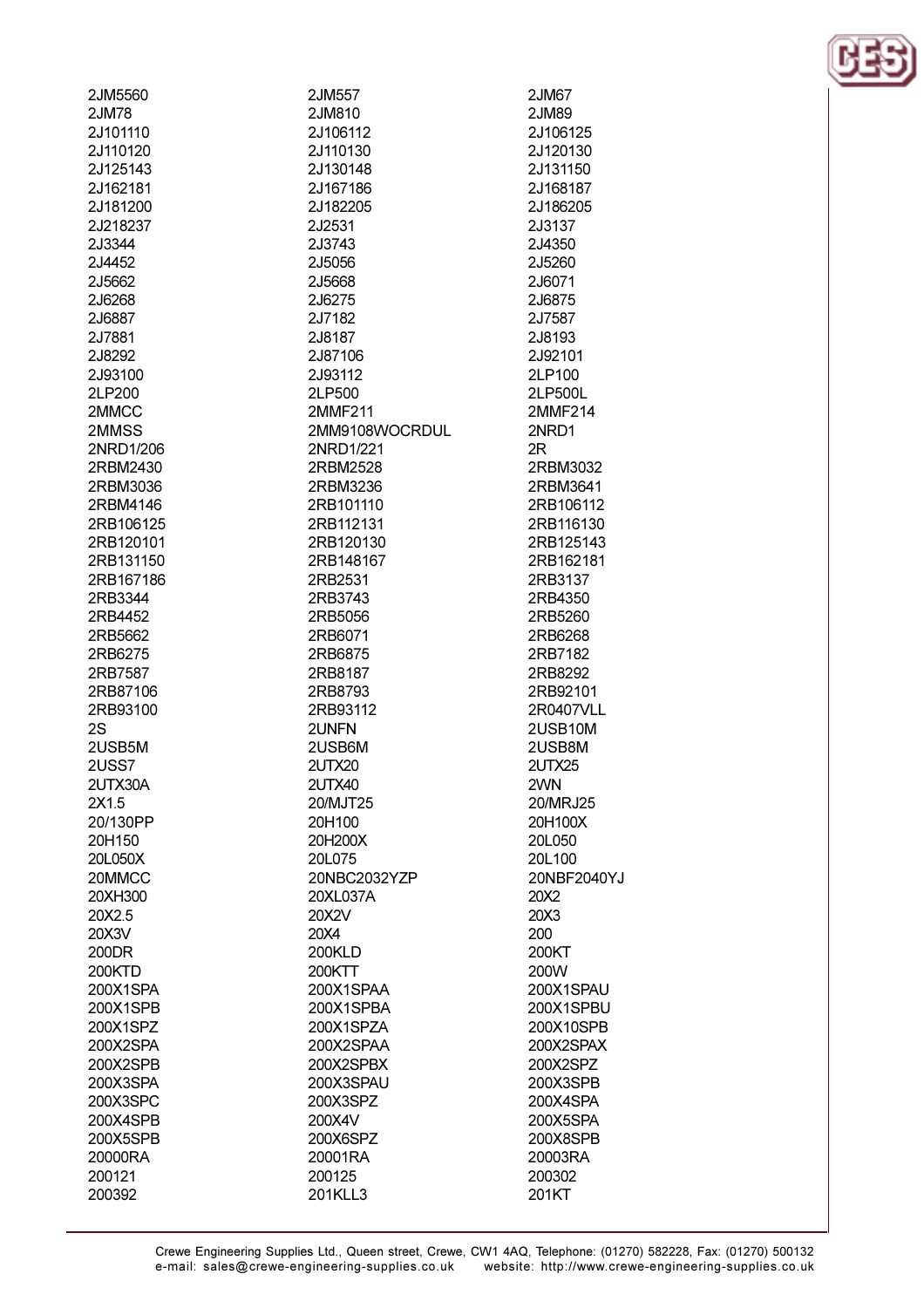

| 201KTD        | 201KTD2     | 201KTT        |
|---------------|-------------|---------------|
|               |             |               |
| 201KTT3       | 201N        | 201N/205      |
| 201N/206      | 201N/221    | 2012X1        |
|               |             |               |
| 2012X1.1/16   | 2012X1.3/16 | 2012X11/2     |
| 2012X11/4     | 2012X11/8   | 2012X13/4     |
| 2012X13/8     | 2012X15/16  | 2012X15/8     |
|               |             |               |
| 2012X16       | 2012X17/16  | 2012X17/8     |
| 2012X18       | 2012X19     | 2012X2        |
|               |             |               |
| 2012X20       | 2012X24     | 2012X25       |
| 2012X28       | 2012X3/4    | 2012X30       |
|               |             |               |
| 2012X32       | 2012X35     | 2012X36       |
| 2012X38       | 2012X40     | 2012X42       |
|               |             |               |
| 2012X45       | 2012X48     | 2012X5/8      |
| 2012X50       | 2012X7/8    | 201211        |
|               |             |               |
| 201301        | 201305      | 201589        |
| 2017X1        | 2017X11/2   | 2017X11/4     |
| 2017X13/4     |             |               |
|               | 2017X18     | 2017X28       |
| 2017X30       | 2017X32     | 2017X35       |
| 2017X48       | 2017X50     | 202KDD5       |
|               |             |               |
| 202KLD3       | 202KLD4     | 202KLL2       |
| 202KLL3       | 202KT       | 202KTD        |
|               |             |               |
| 202KTD2       | 202KTD3     | 202KTT        |
| 202NPP9       | 20205       | 20206         |
|               |             |               |
| 20206K        | 20207       | 20208         |
| 20208K        | 20209       | 20209K        |
|               |             | 20211K        |
| 20210K        | 20211       |               |
| 20212         | 20213       | 20214         |
| 20215         | 20215/76MM  | 20215K        |
|               |             |               |
| 20216         | 20216K      | 20217         |
| 20218         | 20219       | 20220         |
|               |             |               |
| 20222         | 20224       | 20224K        |
| 20226K        | 203         | <b>203KRR</b> |
|               |             |               |
| 203KRR2       | 203KRR3     | 203KRR5       |
| 203KT         | 203KTD      | 203KTT        |
| 203N          | 203N/206    | 203N/217      |
|               |             |               |
| 203N/221      | 203PP6      | 203X3         |
| 20304         | 20308       | 20309         |
|               |             |               |
| 20309C3       | 20310       | 20311         |
| 20312         | 20313       | 20320         |
|               |             |               |
| 20322         | 204         | 204HH         |
| <b>204KTD</b> | 204KTT      | 204S          |
| 204ZZ         | 204006      | 20405         |
|               |             |               |
| 20410         | 20411       | 20415         |
| 205           | 205KLL      | 205KRRB2      |
|               |             |               |
| 205KTD        | 205KTT      | 205KXN4       |
| 205ZZ         | 2050AL      | 206           |
| 206KRRBAH06   |             |               |
|               | 206KTT      | 206Z          |
| 206ZZ         | 207         | 207KRNPB13    |
| 207KRRB       | 207KRRB12   | 207KRRB9      |
|               |             |               |
| 207NDE        | 207NDE/206  | 207NDE/217    |
| 207NDE/221    | 207Z        | 207ZZ         |
|               |             |               |
| 2070AL        | 208         | 208NPPB5      |
| 208NR         | 208Z        | 208ZZ         |
| 208120        | 208151      | 208155        |
|               |             |               |
| 209           | 209.3X5.7   | 209KRRB2      |
| 209NR         | 209Z        | 209ZNR        |
|               |             |               |
| 209ZZ         | 209007      | 209012        |
| 209013        | 209015      | 209041        |
| 21.2X2.5      | 21.5X2.5    |               |
|               |             | 21.5X3        |
| 21.5X3.5      | 21.6X2.4    | 21.6X2.4S     |
|               |             |               |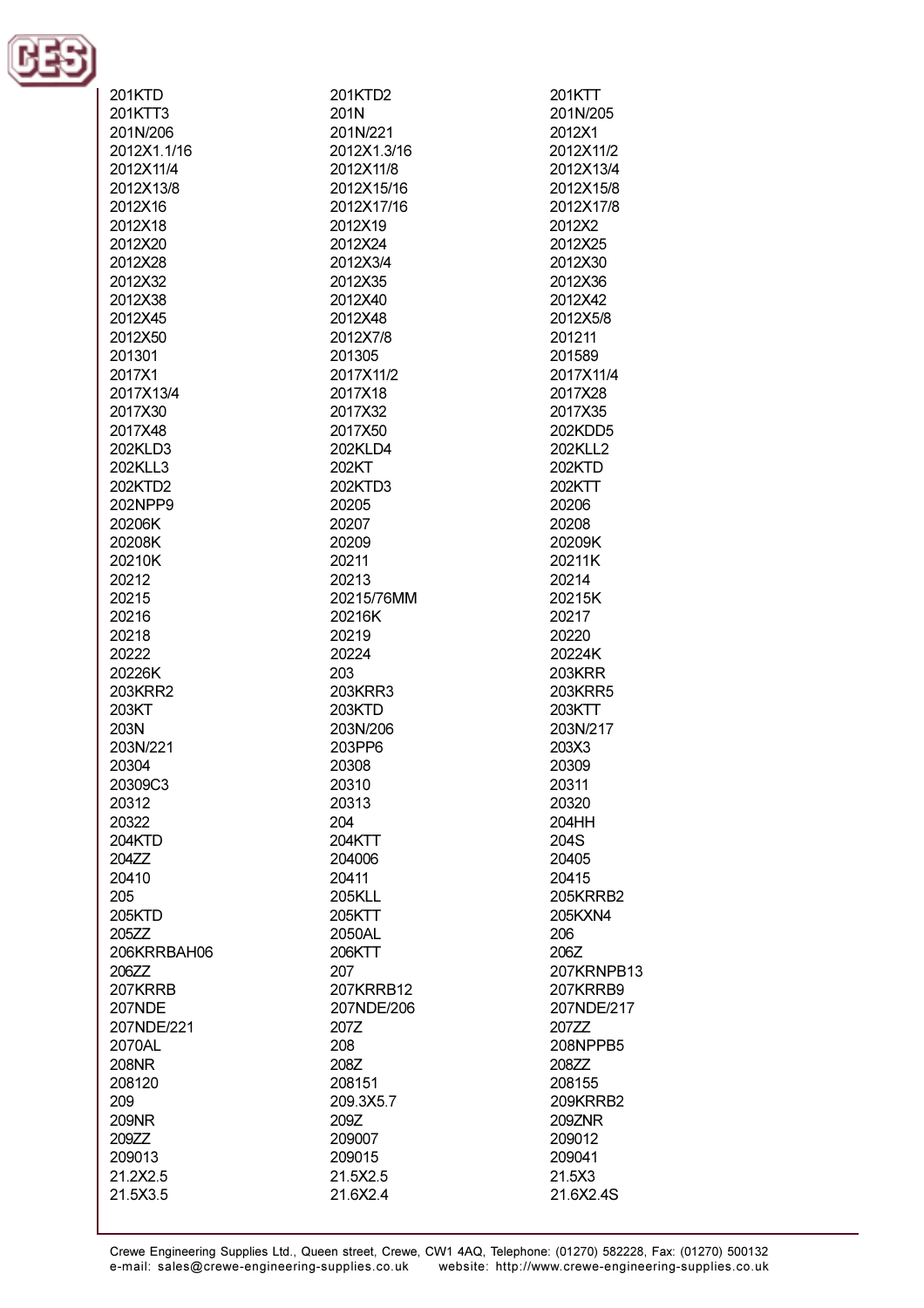| 21-038       | 21-044    | 21-047     |
|--------------|-----------|------------|
| 21-320       | 21-323    | 21-326     |
| 21-338       | 21-511    | 21/KLNJ1/4 |
| 21/LJT40     | 21/LJ25   | 21/LJ30    |
| 21/MJ1       | 21/W11/2  | 21/W21/2   |
| 21/2CC       | 21/4CC    | 21/4FF     |
| 21H100X      | 21L050    | 21L050X    |
| 21L075       | 21L100    | 21XL025A   |
| 21XL037      | 21XL037A  | 21X1.5     |
|              |           |            |
| 21X2         | 21X2.5    | 21X2V      |
| 210          | 210R      | 210W       |
| 210X7        | 210Z      | 210ZNR     |
| 210ZZ        | 210ZZNR   | 210183     |
| 21075/21212  | 211       | 211N       |
| 211N/205     | 211N/206  | 211N/221   |
| <b>211NR</b> | 211Z      | 211ZNR     |
| 211ZZ        | 211ZZNR   | 2115W      |
| 212          | 212NR     | 212X2SPA   |
| 212X2SPAA    | 212X2SPB  | 212X3SPB   |
| 212X4SPB     | 212X5SPB  | 212X6SPB   |
| 212Z         | 212ZNR    | 212ZZ      |
| 212ZZNR      | 213       | 213N       |
| 213N/206     | 213N/217  | 213N/221   |
| 213NR        | 213Z      | 213ZNR     |
| 213ZZ        | 21304     | 21305      |
| 21306        | 21307     | 21308      |
| 21308K       | 21309     | 21309K     |
|              |           |            |
| 21310        | 21310K    | 21311      |
| 21312        | 21312K    | 21312W33   |
| 21313        | 21313C3   | 21313K     |
| 21314        | 21315     | 21315C3    |
| 21315K       | 21316     | 21317      |
| 21317K       | 21318     | 21318K     |
| 21319        | 2132RS    | 21320      |
| 214          | 214Z      | 214ZZ      |
| 215          | 215NR     | 215T       |
| 215T/200     | 215T/206  | 215T/217   |
| 215T/221     | 215Z      | 215ZZ      |
| 215ZZNR      | 216       | 216Z       |
| 216ZNR       | 216ZZ     | 216ZZNR    |
| 217          | 217NR     | 217Z       |
| 218          | 218T      | 218T/209   |
| 218T/217     | 218Z      | 218259Z    |
| 219          | 219A      | 219B       |
| 219C         | 219NR     | 219X3      |
|              |           |            |
| 219Z         | 219167    | 22.22X2.62 |
| 22-014       | 22/LJ20   | 22/LRJ85   |
| 22/W21/2     | 22BC06S5X | 22H100     |
| 22H150X      | 22H200    | 22L050X    |
| 22L075       | 22L100    | 22MMCC     |
| 22XL037A     | 22X1      | 22X1.5     |
| 22X2         | 22X2.4V   | 22X3       |
| 22X3.5       | 22X3V     | 22X4       |
| 22X4S        | 220       | 220DR      |
| 220W         | 220X3SPB  | 220Z       |
| 2200         | 22002RS   | 2201       |
| 2201C3       | 22012RS   | 2202       |
| 22022RS      | 22022RSK  | 2203       |
| 22032RS      | 2204      | 2204K      |
| 22042RS      | 22042RSK  | 2205       |
|              |           |            |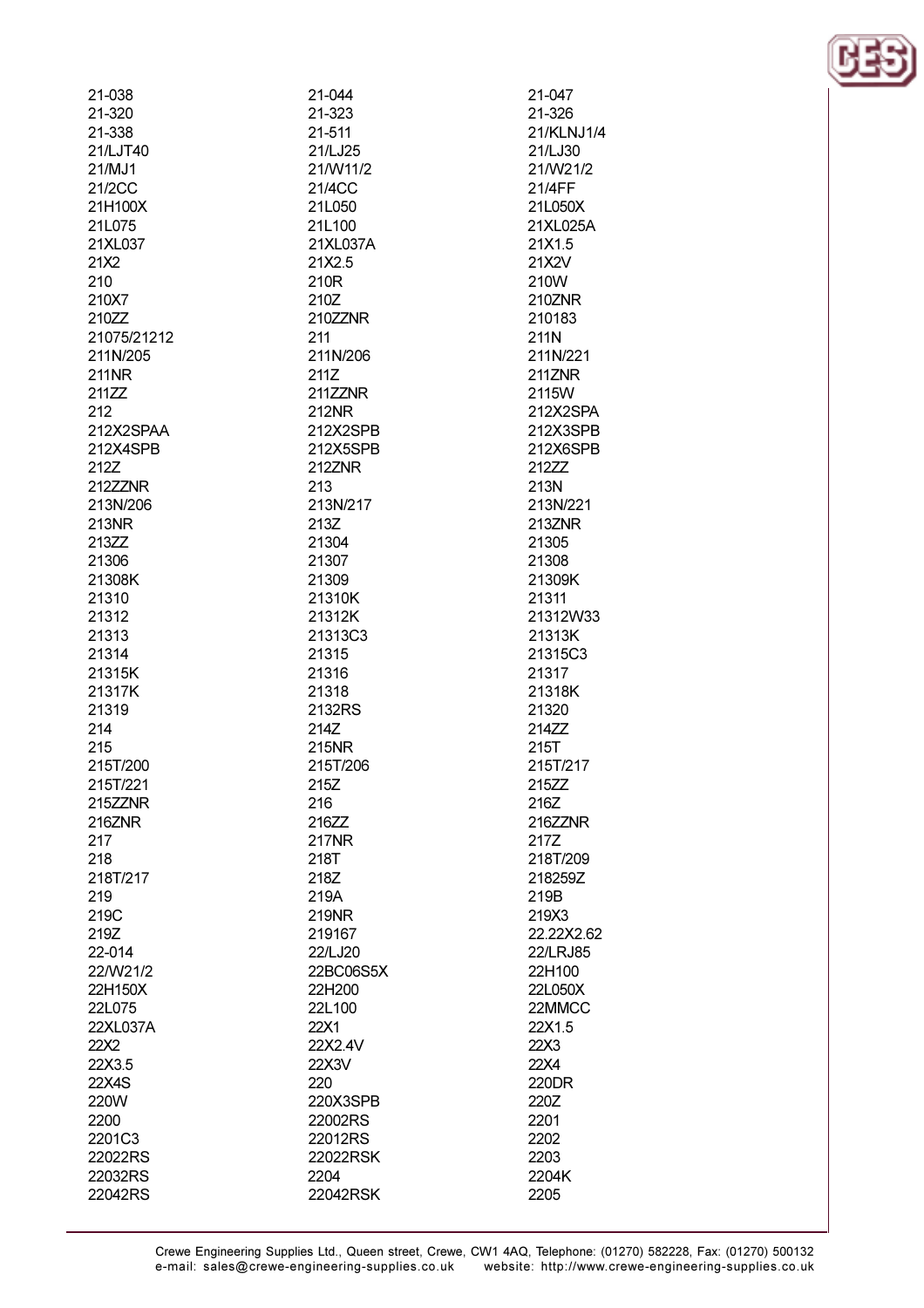

| 2205K       | 22052RS          |
|-------------|------------------|
| 2206        | 2206E            |
| 2206M       | 22062RS          |
| 2207        | 2207K            |
| 22072RS     | 2208             |
| 2208K2RS    | 2208M            |
| 2209        | 2209K            |
| 22092RS     | 22092RSK         |
| 221Z        | 221ZZ            |
| 2210K       |                  |
| 2211        | 22102RS<br>2211K |
|             |                  |
| 22112RS     | 2212             |
| 2212K       | 2212K2RS         |
| 22122RS     | 2213             |
| 2213M       | 22132RS          |
| 2214K       | 22142RS          |
| 2215K       | 2216             |
| 2217        | 2217K            |
| 2218M       | 2219             |
| 2219KMP63   | 222              |
| 2220        | 2220C3           |
| 22205       | 22205K           |
| 22206       | 22206K           |
| 22206S2     | 22207            |
| 22208       | 22208K           |
| 22209       | 22209K           |
| 22209W33    | 2221             |
| 22210K      | 22211            |
| 22211KC3    | 22212            |
| 22213       | 22213K           |
| 22214       | 22214K           |
| 22215C3     | 22215K           |
| 22215KW33   | 22215SS          |
| 22216C3     | 22216K           |
| 22217       | 22217K           |
| 22218K      | 22218KC3         |
| 22219K      | 22219KC3W33      |
| 2222K       | 2222KMC3         |
| 22220C3W33  | 22220K           |
| 22220KC5    | 22222            |
| 22222KC3W33 | 22222KW33        |
| 22224K      | 22224KW33        |
| 22226K      | 22226KW33        |
| 22228K      | 22228KC3W33      |
| 22230       | 22230K           |
|             |                  |
| 22232       | 22232K           |
| 22236       | 22236W33         |
| 22240       | 22244            |
| 223T/209    | 22308            |
| 22308KW33   | 22309            |
| 22309KC3W33 | 22309W33         |
| 22310C3     | 22310K           |
| 22311       | 22311C3          |
| 22311KC3W33 | 22311KW33        |
| 22312       | 22312K           |
| 22313       | 22313C3          |
| 22313K      | 22314            |
| 22314KC3    | 22315            |
| 22316       | 22316C4          |
| 22316KC3    | 22316W33         |
|             |                  |

2206K 22062RSK 2207MC3 2208K 22082RS 2209M 221 2210 22102RSK 2211K2RS 2212C3 2212M 2213K 2214 2215 2216K 2218K 2219K 222Z 2220K 22205SS 22206SS 22207K 22208KC3W33 22209KC3W33 22210 22211K 22212K 22213W33 22215 22215KC3W33 22216 22216KC3 22218 22219 2222 22220 22220KC3W33 22222K 22224 22226 22228C3W33 22228W33 22230W33 22234 22238 223T 22308K 22309K 22310 22310W33 22311K 22311W33 22312W33 22313C4 22314C4 22315K 22316K 22317

22052RSK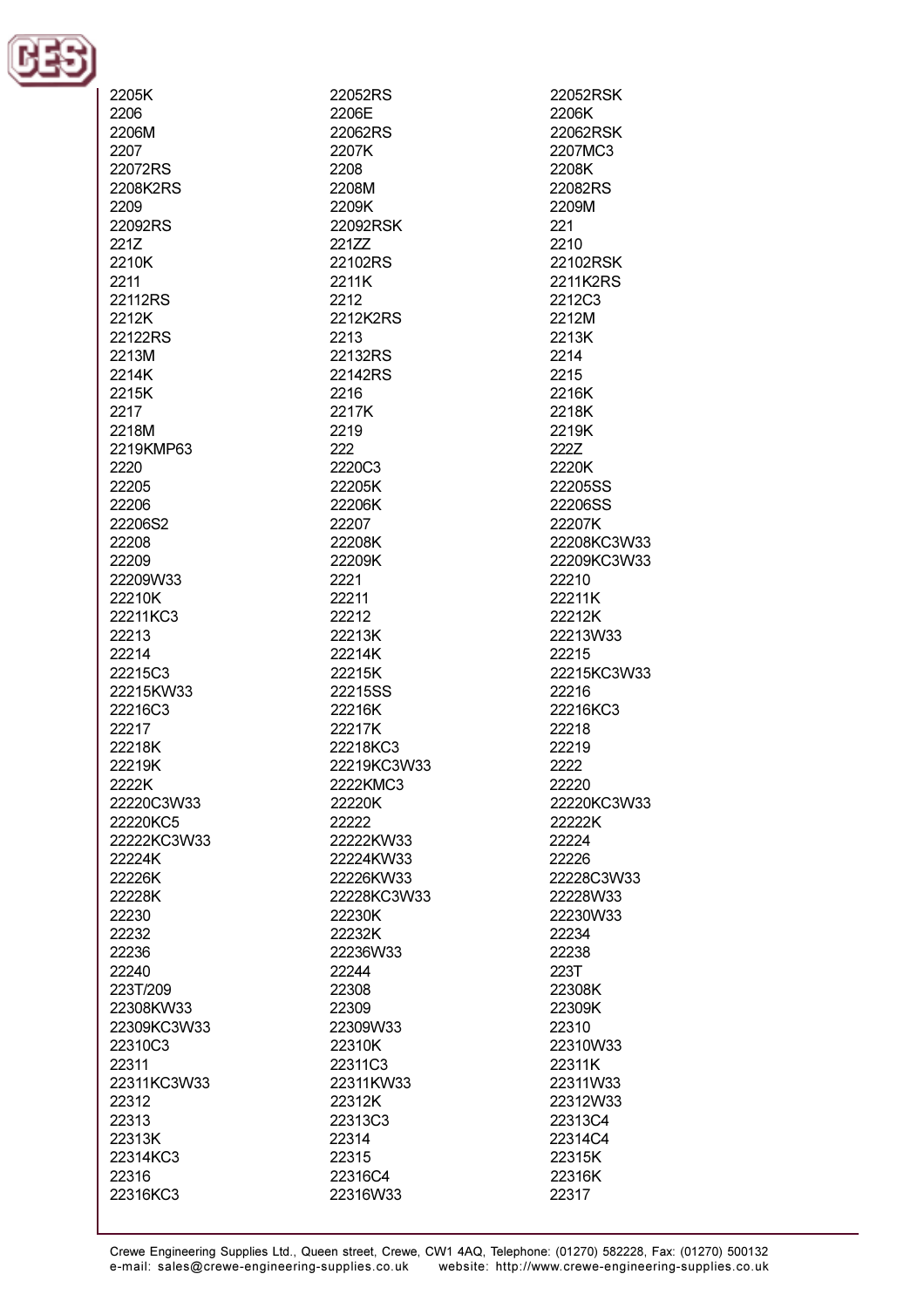| 22317K    |
|-----------|
| 22318W33  |
| 22319K    |
|           |
| 22322     |
| 22322K    |
| 22324KW33 |
| 22326C3   |
| 22326K    |
| 22326W33  |
| 22332     |
| 22338     |
| 224X1SPA  |
| 224X2SPA  |
| 224X2SPZ  |
|           |
| 224X3SPC  |
| 224X4SPB  |
| 224X5SPC  |
| 224X8SPC  |
| 225X3SPAU |
| 225073    |
| 227       |
| 23-T-100  |
| 23/W35    |
| 23L050    |
| 23X3.5V   |
| 23X5D     |
|           |
| 230IR     |
| 230X1SPZ  |
| 23000RA   |
| 23006RA   |
| 2302      |
| 23024     |
| 23026K    |
| 23028K    |
|           |
|           |
| 2303P6    |
| 23032K    |
| 23036     |
| 2304      |
| 23040K    |
| 2305      |
| 2305MP6   |
| 23052RS   |
| 2306K     |
| 23060     |
| 23068     |
| 2307M     |
| 23072     |
| 2308KC3   |
|           |
| 2308MC3   |
| 23082RS   |
| 2309K     |
| 2309MC3   |
| 23092RS   |
| 2310K2RS  |
| 23101X    |
| 23102RS   |
| 2311M     |
| 2312K     |

23126

22317KC3 22319 22320 22322C3 22324 22324W33 22326C3F80 22326KC3 22328 22332K 22340 224X1SPAA 224X2SPAA 224X3SPA 224X3SPZ 224X4SPZ 224X6SPB 224Z 225X3V 225147M 228 23/LJ11/2 23H150 23L100 23X4V 230 230RA 230X2SPB 23002RA 2301 2302P6 23024K 23026W33 23028W33 23030 23032RS 23036K 2304M 23042RS 2305K 23052 23056 2306M 23062RS 2307 2307MC3 23072RS 2308K2RS 2308MP6 2309 2309KC3 23092/23256 2310 23100/23256 23101X/23250X 2311 23112RS 23120 23122W33 23126C3W33

22318 22319C3 22320K 22322C3W33 22324K 22326 22326C3W33 22326KW33 22328K 22334W33 22344 224X1SPZ 224X2SPB 224X3SPB 224X4SPA 224X5SPB 224X6SPC 225X3SPA 225068 226Z 228966 23/MJ30 23H300 23X2V 23X5 230/560 230W 2300 23005RA 2301MC3 23022RS 23026 23028 2303 23032 23034 23038K 23040 23044 2305M 23052K 2306 2306MP6 23064K 2307K 2307MP63 2308 2308M 2308NR 2309C3 2309M 23092/23256B 2310K 23100/23256P3 23101X/23256 2311K 2312 23122 23124 23126K

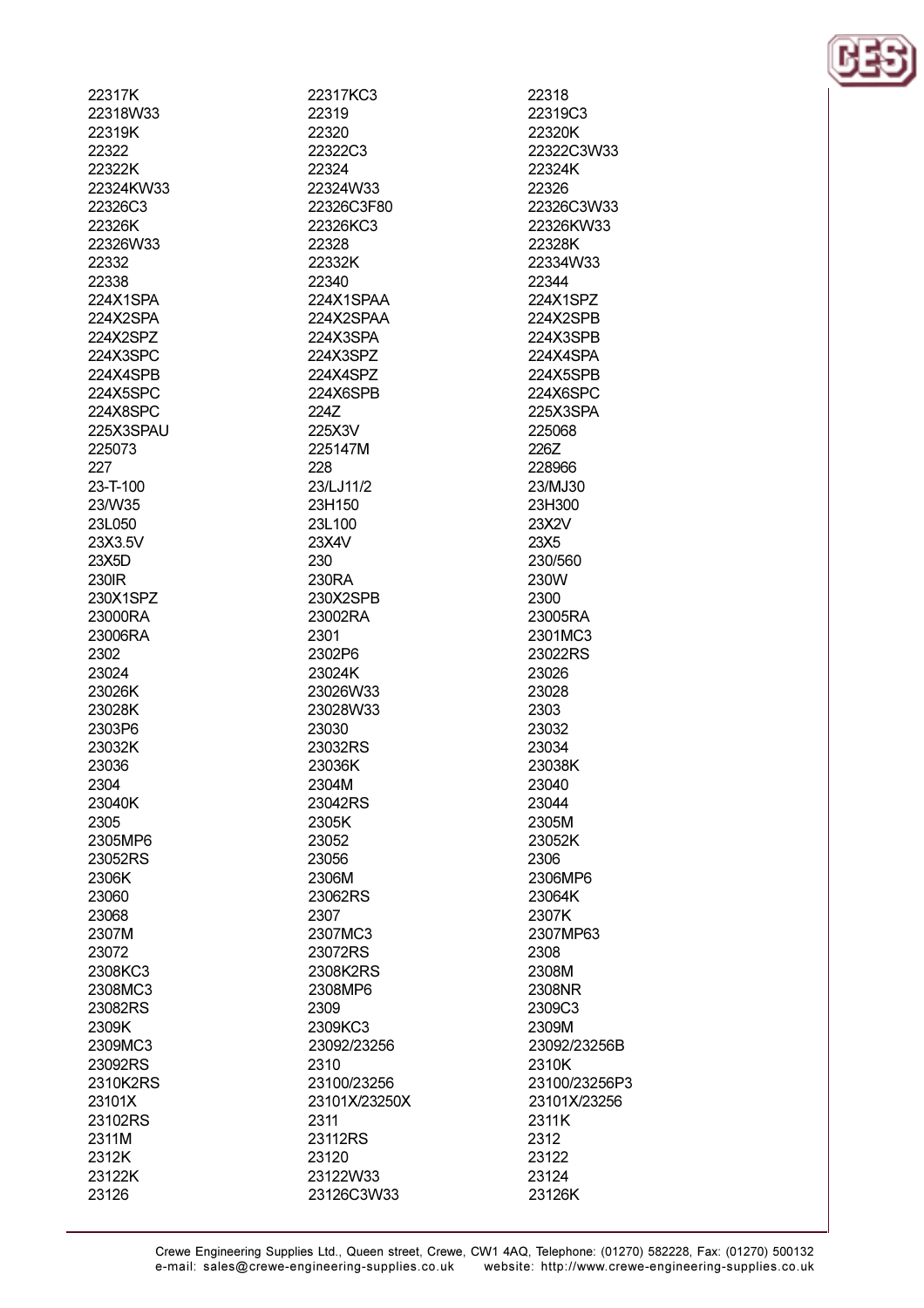

| 23126KC3    | 23126KC3W33 | 23128          |
|-------------|-------------|----------------|
| 23128K      | 2313        | 2313K          |
|             |             |                |
| 2313M       | 23130       | 23130K         |
| 23130W33    | 23132K      | 231323         |
| 23134       | 23134K      | 23136          |
| 23136K      | 23138K      | 2314           |
| 2314MC3     | 23140       | 23140K         |
| 23140W33    | 23144K      | 23148          |
| 2315        | 2315K       | 2315KC3        |
| 2315M       | 231508      | 23152          |
| 23152K      | 2316        | 2316MC3        |
| 23160       | 23164       | 23164KC3       |
| 23168       | 23168K      | 2317           |
| 2317KMC3    | 2318        | 2318K          |
| 23180       | 23184       | 23184K         |
|             |             |                |
| 2319        | 23192       | 23218          |
| 23218K      | 23218W33    | 2322           |
| 23220       | 23220K      | 23220KW33      |
| 23222       | 23222K      | 23224          |
| 23224K      | 23226       | 23228          |
| 23228K      | 23230       | 23232          |
| 23232C3     | 23240K      | 23244          |
| 233200      | 23326       | 233274         |
| 23328       | 234408      | 234410         |
| 234413      | 234416      | 234418         |
| 234420      | 234720      | 234721         |
| 235X6SPC    | 236X2SPB    | 236X2SPBX      |
| 236X2SPCX   | 236X3SPB    | 236X4SPA       |
|             |             |                |
| 236X4SPB    | 236X5SPCX   | 23690/23620    |
| 23691/23620 | 2382/2320   | 23940          |
| 23948       | 23960K      | 239697         |
| 23972       | 24.5X3      | 24.6X2.4       |
| 24/LJ40     | 24H100      | 24H100X        |
| 24H150      | 24H200      | 24H300         |
| 24L050      | 24L050X     | 24L075         |
| 24L100      | 24MXL       | 24MXL025A      |
| 24XH400     | 24XL037     | 24XL037A       |
| 24X2        | 24X3        | 24X3.5         |
| 240         | 240/F8      | 240W           |
| 2400-10     | 2400-11     | 2400-8         |
| 24000BC     | 24000RA     | 24001RA        |
| 24004RA     | 24026       | 24028          |
| 24032       | 24034       | 24036          |
|             | 24038K      |                |
| 24038       |             | 24038KC3       |
| 24040       | 24044K      | 24048          |
| 24052       | 24052C4W33  | 24056          |
| 24060       | 24112/24261 | 24122          |
| 24124       | 24126       | 24128          |
| 24130       | 24130K      | 24130KC3       |
| 24132       | 24134       | 24136K         |
| 24138       | 24144       | 246X/244X      |
| 246033      | 247/243     | 247/244X       |
| 247086      | 2473X       | 2473X/2420     |
| 2475/2420   | 24780/24720 | 24780/24720DP3 |
| 24780/24721 | 248X/244X   | 25.5X3         |
| $25 - 1$    | 25-1-15X    | 25-1-36X       |
| 25-1-54X    | 25-1/206    | 25-1/221       |
| 25-1AS      | 25-1AS/206  | 25-3/206       |
| 25/W11/2    | 25H100      | 25H100X        |
|             |             |                |
| 25H150      | 25H200      | 25H200X        |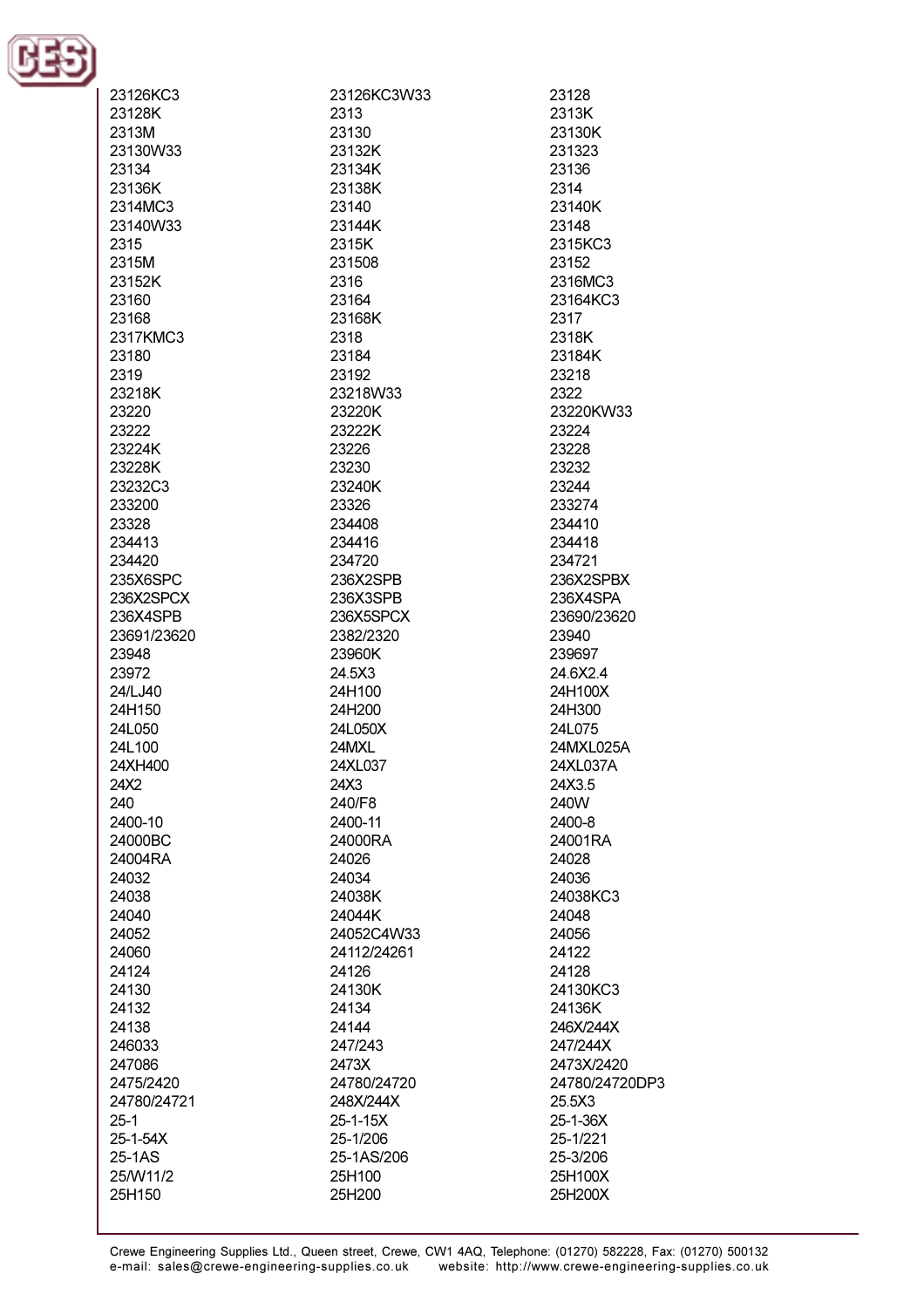| 25H300            |
|-------------------|
| 25X2              |
| 25X3.5            |
| 25X4              |
| 25X6              |
| 250MD             |
| 250X1SPAA         |
| 250X1SPZ          |
| 250X2SPAX         |
| 250X2SPZU         |
| 250X3SPCX         |
| 250X4SPE          |
| 250X5SPE<br>3     |
| 250X6SPB          |
| 250X8SPZ          |
| 2517X1.5/16       |
| 2517X11/4         |
| 2517X13/8         |
| 2517X17/8         |
| 2517X2            |
| 2517X21/4         |
| 2517X23/8         |
| 2517X27/16        |
| 2517X30           |
| 2517X36           |
| 2517X42           |
| 2517X50           |
| 2517X60           |
| 2520              |
| 2523S             |
| 2525X13/4         |
| 2525X2            |
| 2525X23/8         |
| 2525X50           |
| 25520             |
| 25577/25520       |
| 25578             |
| 2558/2523S        |
| 25580/25521       |
| 25581/25521       |
|                   |
| 2559/2523         |
| 25590             |
| 25590/25522       |
| 2561X/2523S       |
| 2580/2523         |
| 2581              |
| 2581/2523S        |
| 2585/2523B        |
| 25877/25820       |
| 25880             |
| 26/LJ7/8          |
| 26L050            |
| 26XL037A          |
| 26003RA           |
|                   |
| 26112/26283S      |
| 26126/26283       |
| 26126X/26283S     |
| 262/26            |
| 26300<br>265X3SPC |

25L050 25X2.5 25X3.5V **25X4S** 250 250W 250X1SPAX 250X2SPA 250X2SPB 250X3SPA 250X3SPZ 250X4SPZ 250X5SPZ 250X6SPZ 2517KM 2517X11/16 2517X11/8 2517X15/8 2517X18 2517X20 2517X21/8 2517X24 2517X28 2517X32 2517X38 2517X45 2517X55 2517X65 25204RA 2525K 2525X13/8 2525X21/2 2525X42 2525X58 25527 25577/25521 25578/25523 25580/25520 25580/25522 25581/25521B 2559/2523B 25590/25520 25590/25523 2561X/2523X 2580/2523B 2581/2523 2582 2585/2523S 25877/25821 25880/25820 26H100 26L075 26X4.5 26005RA 26118/26274P0 26126/26283BP3 26131/26274 2620 2631B 265X4

25L100 25X3 25X3V 25X5 250M 250X1SPA 250X1SPBU 250X2SPAA 250X2SPZ 250X3SPB 250X4SPA 250X5SPA 250X6SPA 250X7 2517X1 2517X11/2 2517X13/4 2517X17/16 2517X19 2517X21/2 2517X22 2517X25 2517X3/4 2517X35 2517X40 2517X48 2517X58 2517X7/8 2523B 2525X11/2 2525X15/8 2525X21/4 2525X48 2525X60 25577 25577/25523 2558/2523 25580/25520D 25581/25520 25584A/25520 2559/2523S 25590/25521 2561X 2580/2520 2580/2523S 2581/2523B 25820 25877 25878/25820 25880/25821 26H150 26L100 260W 26100/26283 26118S/26283S 26126X 262 26274 2633X 265X6SPC

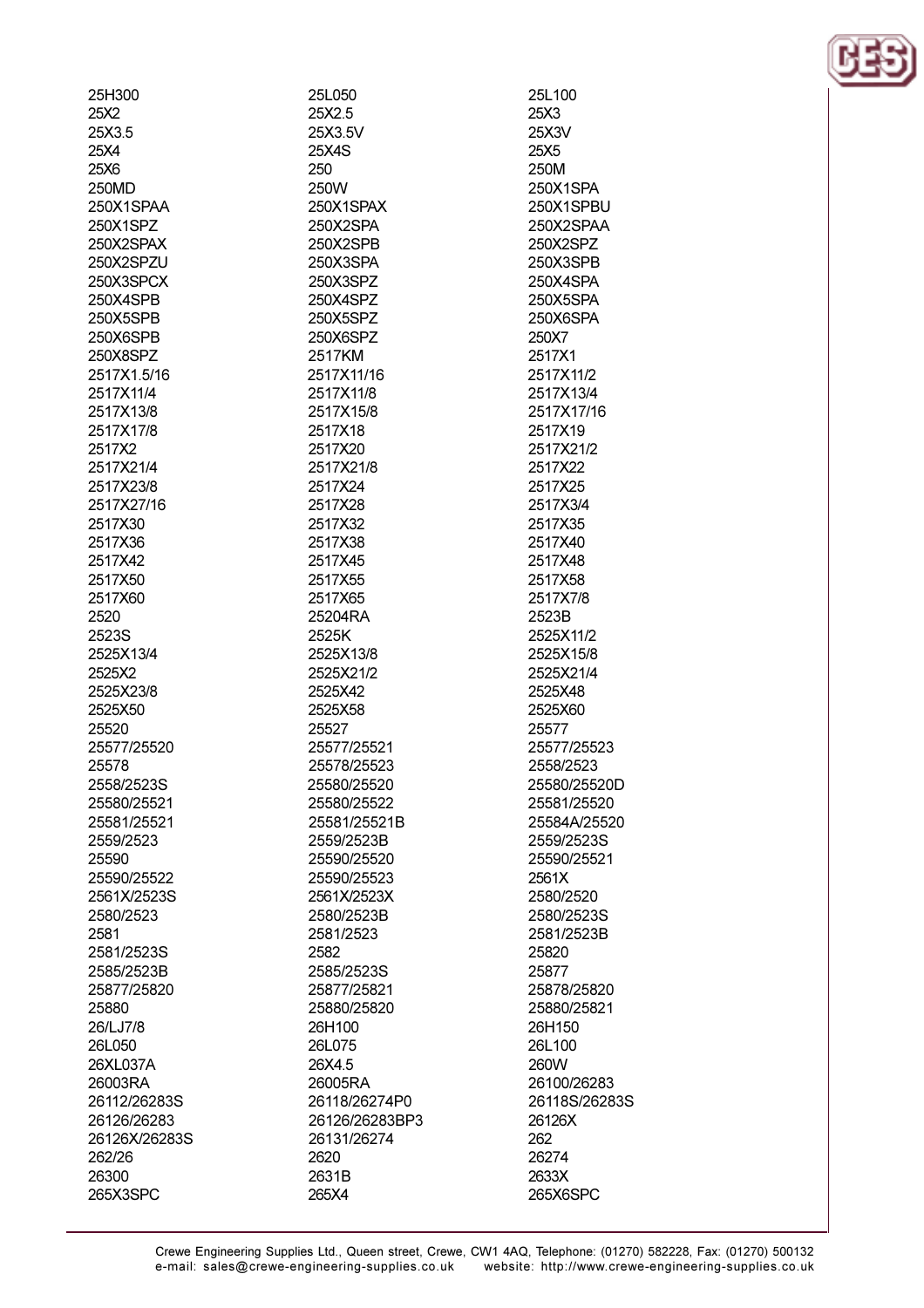

265X8SPC 2684/2631P3 2687/2631B 26880/26820 26880/26824 26882/26822 26884/26822 26886/26824 2689/2620 269.3X5.7 2691 2695 27H100 271 050 27X3 270 2712 2729 27687 27690/27620 2774X/2730 2780/2729 2788 2788/2720BP3 2788/2735X 27881/27820 2789/2729 2793/2720 2796/2720 28/MJ30 28H150 28L050X 28L100X 28MXL025A 28XL037A 28X3 28X5V 280X1SPZ 280X2SPZ 280X3SPC 280X4SPB 280X5SPB 280X6SPBX 28006RA 281138 28137/28317 28150/28300X 28150/28317 28158/28300 28158/28315B 28580/28520 28584 28680/28622 2872/2820 28921 28985 28985/28921 28990/28919 28995/28921P0 29.5X1.2

2684/2631 2687 2688 26880/26822 26881/26822 26882/26822B 26884/26824 26886/26830 2689/2631 269/706/1732 2691/2631 27.6X2.4 27H100X 271 075 27X6.5 270W 2720 2733/2726 27687/27620 27695/27620 2777 2785/2720 2788/2720 2788/2728 2788P3 2789/2720 2789/2730 2793/2729 28/KLNJ3/8 28H100 28H200 28L075F 28MMCC **28XL** 28X2 28X3.5 280X1SPA 280X2SPA 280X3SPA 280X3SPZ 280X4SPC 280X5SPZ 280X8SPB 281063 281153 28138/28315A 28150/28314D 28156/28314XD 28158/28300X 28315B 28580/28521 28584/28521 28682/28622 28880/28820 28980/28921 28985/28920 28985/28921P0 28995/28920 28995/28921P3 29/LJT25

2684/2631B 2687/2631 2688/2631 26880/26823 26882/26820 26882/26823 26885/26822 2689 2689/2631B 2690/2631 2691/2633X 27/W11/2 27H300X 27L100 27X6.5F 2710 2726 27620 27690 2774X/2720B 2780/2720 2786/2720 2788/2720B 2788/2729 27880/27820 2789/2720B 2789/2735X 2794/2734 28/LJT45 28H100X 28L050 28L100 28MXL 28XL025A 28X2.5 28X4 280X1SPAA 280X2SPB 280X3SPB 280X4SPA 280X4SPZ 280X6SPB 28005RA 281067 28137/28300X 28150/28300 28150/28315B 28158 28158/28315A 28580 28580/28521P3 2867 28682/28622P3 28920 28980/28921P3 28985/28920P3 28985P0 28995/28921 29.1X1.6 29MMCC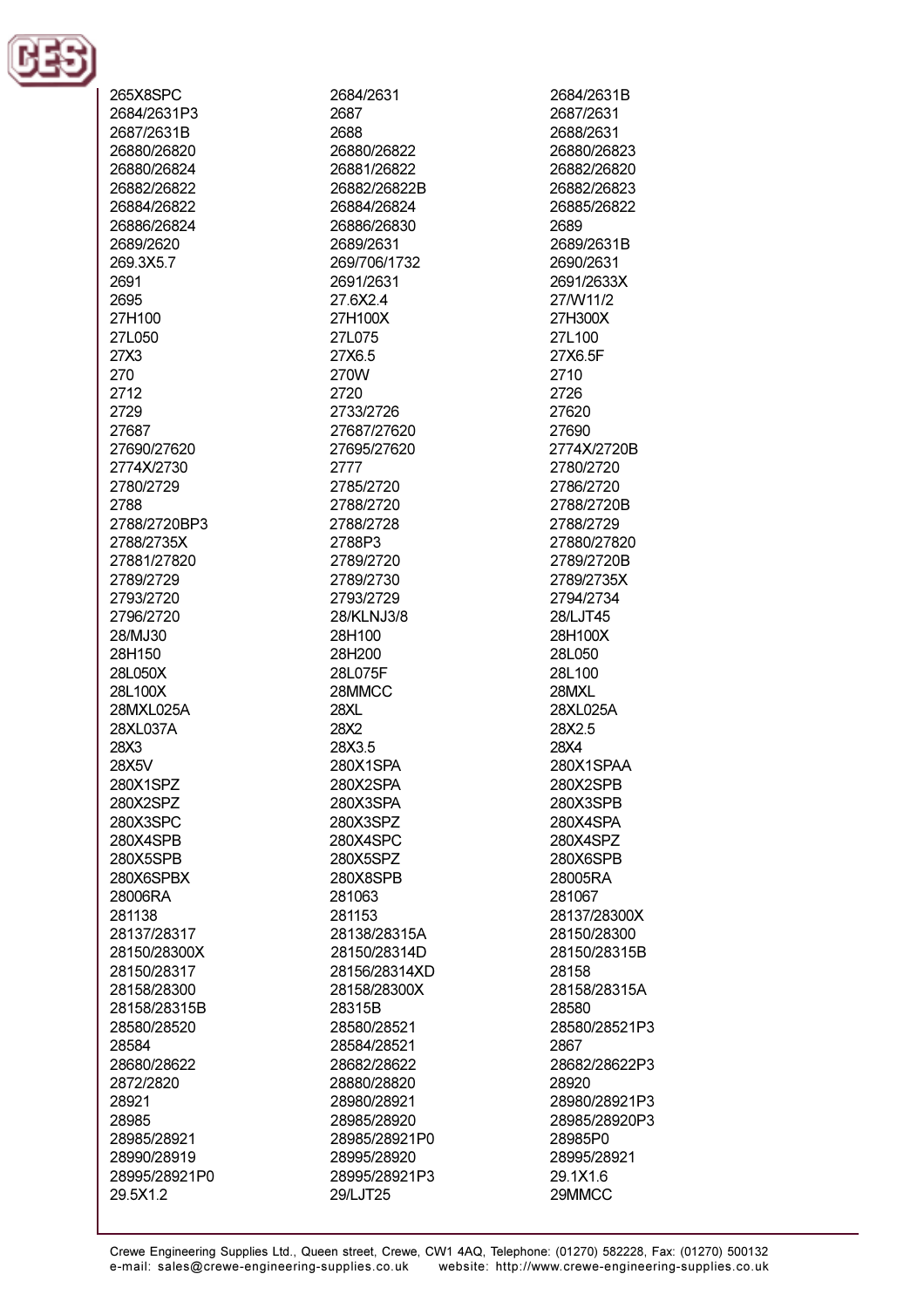| 2900             | 29000RA          |
|------------------|------------------|
| 2902             | 2903             |
| 2904A            | 2905             |
| 2907             | 2908             |
| 2909             | 2910             |
| 2912             | 2913             |
| 2915             | 2916             |
| 2919             | 2920             |
| 29240            | 29244            |
| 29317            | 29318            |
| 29322            | 29324            |
| 29328            | 29340            |
| 29360            | 29364            |
| 29413            | 29414            |
| 29416            | 29417            |
| 29420            | 29424            |
| 29430            | 29434            |
| 29440            | 29448            |
|                  |                  |
| 29456            | 29460            |
| 2951             | 29585/29520      |
| 29585/29520P3    | 29585/29521      |
| 29590/29522      | 29675/29620      |
| 29685/29620      | 29685/29620B     |
| 29685/29622D     | 2984/2924        |
| 299.3X5.7        | 3.1X1.2V         |
| 3.2X1.78         | 3.5X1.8          |
| 3.6X2.4          | 3.7X1.6          |
| 3/DMRJ30         | 3/DMRJ40         |
| 3/LDJ40          | 3/LJT11/8        |
| 3/LJT21/2        | 3/LJT23/4        |
| 3/LJT31.7        | 3/LJT51/2        |
| 3/LJ3/4          | 3/LJ35D          |
| 3/LRJA15         | 3/LRJA15/8       |
| 3/LRJA75         | 3/LRJA95         |
| 3/LRJ23/4        | 3/LRJ31/4        |
| 3/LRJ95          | 3/MDJT25         |
| 3/MDJT32.5       | 3/MDJT45         |
| 3/MJT11/8        | 3/MJT17          |
| 3/MJ40G          | 3/MRJA30         |
| 3/NUP310NR       | 3/SILS8ZZ        |
| 3/W1/2           | 3/W21/16         |
| 3/N <sub>3</sub> | 3/W34            |
| 3/XLJT2          | 3/XLJT21/2       |
| 3/XLJ21/2        | 3/XLJ45          |
| 3/16BSFN         | 3/16BSFSTUD      |
| 3/16BSFX1/2SHC   | 3/16BSFX1/2SKTS  |
| 3/16BSFX1CSH     | 3/16BSFX1RCHM    |
| 3/16BSFX1SHT     | 3/16BSFX1SKTSH   |
| 3/16BSFX11/2CHMS | 3/16BSFX11/2SHC  |
| 3/16BSFX11/4SHC  | 3/16BSFX11/4SKTS |
|                  |                  |
| 3/16BSFX3/8BUTS  | 3/16BSFX3/8CSH   |
| 3/16BSFX3/8SKTS  | 3/16BSFX5/8SHC   |
| 3/16E            | 3/16FB           |
| 3/16FF           | 3/16FM1          |
| 3/16FM11/2       | 3/16FM11/2Z      |
| 3/16FS           | 3/16FSW          |
| 3/16FT3H         | 3/16FT4          |
| 3/16FZ           | 3/16I            |
| 3/16S            | 3/16SS           |
| 3/16TC           | 3/16WN           |

2904 2906 2908A 2911 2914 2917 2924 29260 29320 29326 29352 29412 29415 29418 29428 29436 29452 29476 29585/29520BP3 29590/29520 29675/29620P3 29685/29620P3 29880/29820 3.1X1.6V 3.5X2 3/DMJT25J 3/DMRJ7/8 3/LJT13/4 3/LJT27  $3/LJ1G$ 3/LRJA11/4 3/LRJA31/2 3/LRJ10E 3/LRJ6 3/MDJT25.4N 3/MJT11/2 3/MJ28 3/MR1035 3/TMR1035 3/W21/2 3/W55 3/XLJ100 3/XLRJ81/2 3/16BSFX1/2CSH 3/16BSFX1/4SKTS 3/16BSFX1SHC 3/16BSFX11/2CHHMZ 3/16BSFX11/2SHT 3/16BSFX2SHT 3/16BSFX3/8SHC 3/16CC 3/16FC 3/16FM1Z 3/16FM3/4Z 3/16FT3 3/16FT4Z 3/16IP 3/16SSA 3/16WNAS

2901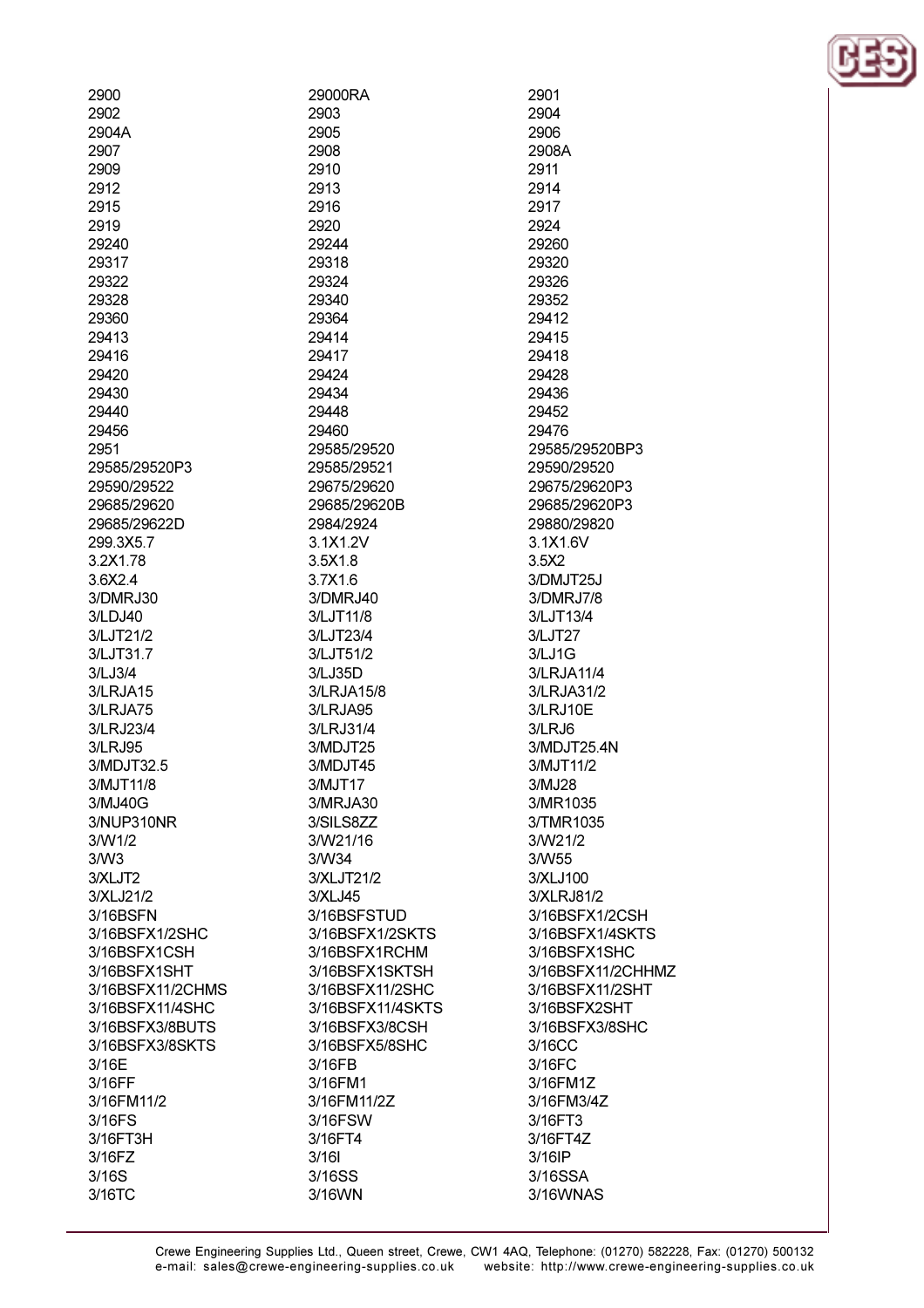

3/16WNB 3/16WNS 3/16WNWR 3/16WNYS 3/16WX1/2BUT 3/16WX1/2CHMPS 3/16WX1/2CSH 3/16WX1/2RHMS 3/16WX1/2SHT 3/16WX1/2SKTSS 3/16WX1/4CHMS 3/16WX1/4RHMS 3/16WX1/4SKTS 3/16WX1RLITS 3/16WX1CHMS 3/16WX1CSHZ 3/16WX1S 3/16WX1SHT 3/16WX1SS 3/16WX11/2RHM 3/16WX11/2SHCS 3/16WX11/4RHM 3/16WX13/4SHC 3/16WX2SHC 3/16WX21/2S 3/16WX3/4CHMB 3/16WX3/4PHM 3/16WX3/4S 3/16WX3/4SKTS 3/16WX3/8BUT 3/16WX3/8CSH 3/16WX3/8RHMB 3/16WX3/8SHCS 3/16WX3/8SKTSS 3/16WX33/4SHC 3/16WX5/16SKTS 3/16WX7/8SHCS 3/4BSFNL 3/4BSFNYS 3/4BSFSTUDS/S 3/4BSFX21/2CHHM 3/4BSFX3SHC 3/4BSFX41/2BHT 3/4BSPSTUDH  $3/4FB$  $3/4FC$  $3/4FS$ 3/4FSQZ 3/4FT3H 3/4FT4HZ  $3/4P$ 3/4SSS 3/4UNCNY 3/4UNCX11/2SHC 3/4UNCX11/2SZ 3/4UNCX2BHTZ 3/4UNCX21/2BHT 3/4UNCX21/2SHC 3/4UNCX21/4X 3/4UNCX23/4SHCA

3/16WND 3/16WNSO 3/16WNWS 3/16WN7 3/16WX1/2BUTS 3/16WX1/2CHMS 3/16WX1/2CSHS 3/16WX1/2SHC 3/16WX1/2SKTS 3/16WX1/2SS 3/16WX1/4PHMS 3/16WX1/4SHC 3/16WX1/4SKTSS 3/16WX1CHM 3/16WX1CSH 3/16WX1RHM 3/16WX1SHC 3/16WX1SKTS 3/16WX11/2CHM 3/16WX11/2RHMS 3/16WX11/2SHT 3/16WX11/4SHC 3/16WX2CHM 3/16WX2SHT 3/16\NX21/2SHC 3/16WX3/4CHMS 3/16WX3/4RHMB 3/16WX3/4SHC 3/16WX3/4SKTSH 3/16WX3/8BUTS 3/16WX3/8PHMP 3/16WX3/8RHMS 3/16WX3/8SKTS 3/16WX31/2SHC 3/16WX4SHC 3/16WX5/8SHC 3/32CC 3/4BSFNS 3/4BSFNYT 3/4BSFX11/2SHC 3/4BSFX21/2SHC 3/4BSFX4BHT 3/4BSFX5SHT 3/4CC 3/4FBA  $3/4FF$ 3/4FSQ  $3/4FT$ 3/4FT3Z  $3/41$  $3/4S$ 3/4UNCN 3/4UNCX11/2CSH 3/4UNCX11/2SHT 3/4UNCX11/4SHC 3/4UNCX2BZ 3/4UNCX21/2BHTZ 3/4UNCX21/2SHT 3/4UNCX23/4BHTZ 3/4UNCX3BZ

3/16WNDS 3/16WNW 3/16WNY 3/16WSTUD 3/16WX1/2CHM 3/16WX1/2CHMZ 3/16WX1/2RHM 3/16WX1/2SHCS 3/16WX1/2SKTSH 3/16WX1/4BUTS 3/16WX1/4RHM 3/16WX1/4SHCS 3/16WX1R 3/16WX1CHMR 3/16WX1CSHS 3/16WX1RHMS 3/16WX1SHCS 3/16WX1SKTSH 3/16WX11/2CSH 3/16WX11/2SHC 3/16WX11/2SS 3/16WX11/4SKTSH 3/16WX2RHM 3/16WX2SS 3/16WX3/4BUTS 3/16WX3/4CSH 3/16WX3/4RHMS 3/16WX3/4SHT 3/16WX3/4SS 3/16WX3/8CHMS 3/16WX3/8RHM 3/16WX3/8SHC 3/16WX3/8SKTSH 3/16WX31/4SHC 3/16WX5/16CHM 3/16WX5/8SHCS 3/4BSFN 3/4BSFNY 3/4BSFSTUD 3/4BSFX2CHM 3/4BSFX3/4SKTS 3/4BSFX4SHC 3/4BSPPT  $3/4E$ 3/4FBB 3/4FM2 3/4FSQA 3/4FT3 3/4FT4H 3/4NPTPT 3/4SS 3/4UNCNS 3/4UNCX11/2S 3/4UNCX11/2SHTZ 3/4UNCX13/4SHC 3/4UNCX2SHTZ 3/4UNCX21/2BZ 3/4UNCX21/4SHC 3/4UNCX23/4SHC 3/4UNCX31/2B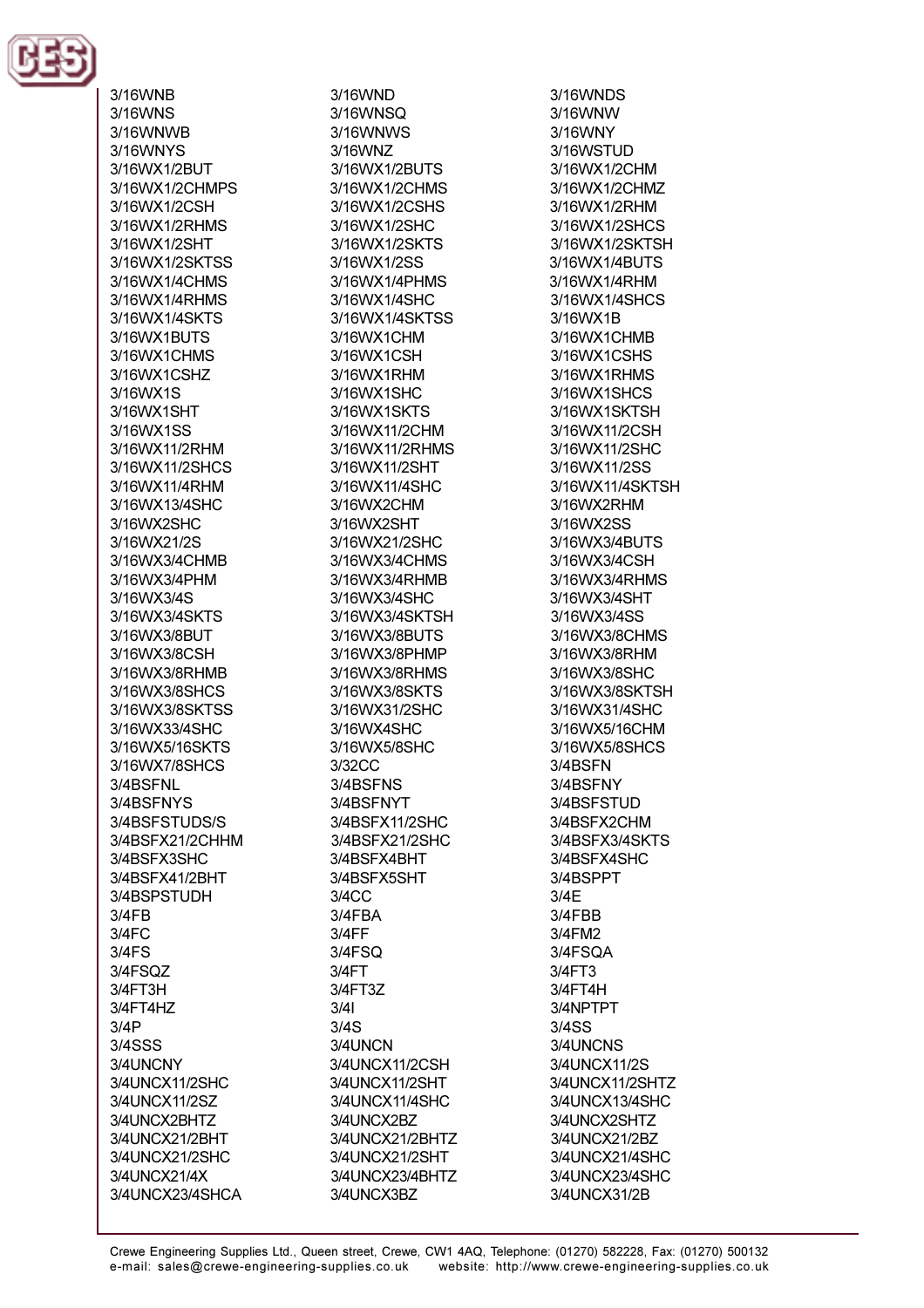3/4UNCX31/2BHT 3/4UNCX31/4SHCZ 3/41 INCX41/2RHT 3/4UNCX8BHT 3/4UNFNC 3/4UNFNS 3/4UNFSTUDHT 3/4UNFX11/2SHT 3/4UNFX2SHC 3/4UNFX23/4BHT 3/4UNFX3SHC 3/4UNFX31/2SHC 3/4UNFX41/2SHC 3/4I INFX5RHT 3/4UNFX61.2BHT 3/4UNFX8BHT 3/4WNB 3/4WNL 3/4WNSW 3/4WNZ 3/4WSTUDS 3/4WX1SZ 3/4WX11/2CSH 3/4WX11/2SKTS 3/4WX11/4CSH 3/4WX13/4SHC 3/4WX2BHT 3/4WX2SBMS 3/4WX2X 3/4WX21/2BZ 3/4WX21/2SHT 3/4WX21/4SHT 3/4WX23/4BZ 3/4WX3B 3/4WX3CSH 3/4WX3SHCZ 3/4WX31/2BHT 3/4WX31/2CSH 3/4WX31/4B 3/4WX4S 3/4WX41/2BS 3/4WX5BHT 3/4WX5X 3/4WX61/2B 3/4WX8B 3/63072RS 3/8BSFNB 3/8BSFNS 3/8BSFNWB 3/8BSFNZ 3/8BSFX1/2SHT 3/8BSFX1SHT 3/8BSFX1SS 3/8BSFX11/2SKTS 3/8BSFX11/4CSH 3/8BSFX13/4BHT 3/8BSFX2SHC 3/8BSFX21/2SHC 3/8BSFX21/4SHC 3/8BSFX3/4CSH

3/4UNCX31/2BHTZ 3/4UNCX4BHT 3/4I INCX5RHT 3/4UNFN 3/4UNFNL 3/4UNFNY 3/4UNFSTUDS/S 3/4UNFX111/2BHT 3/4UNFX21/2BHT 3/4UNFX23/4BHTZ 3/4UNFX3SHT 3/4UNFX4BHT 3/4UNFX43/4BHT 3/4UNFX51/2RHT 3/4UNFX61/2BHT 3/4UNFX9BHT 3/4WNC 3/4WNLS 3/4WNW 3/4WSTUD 3/4WSTUDX1 3/4WX10X 3/4WX11/2SHC 3/4WX11/2SS 3/4WX11/4SHC 3/4WX2B 3/4WX2S 3/4WX2SHC 3/4WX21/2BHT 3/4WX21/2S 3/4WX21/2SS 3/4WX23/4B 3/4WX23/4X 3/4WX3BBMS 3/4WX3S 3/4WX3SHT 3/4WX31/2BS 3/4WX31/2SHC 3/4WX4BHT 3/4WX4SHC 3/4WX41/2X 3/4WX5SHC 3/4WX6SHC 3/4WX7BHT 3/4WX81/2SHC 3/64CC 3/8BSFNC 3/8BSFNSLT 3/8BSFNY 3/8BSFSTUD 3/8BSFX1/2SKTS 3/8BSFX1SKTS 3/8BSFX11/2SHC 3/8BSFX11/2SKTSS 3/8BSFX11/4SHC 3/8BSFX13/4SHC 3/8BSFX2SHT 3/8BSFX21/2SHT 3/8BSFX21/4SHT 3/8BSFX3/4SHCS

3/4UNCX31/2BZ 3/4UNCX4SHC 3/4LINCX6RHT 3/4UNFNBI 3/4UNFNLH 3/4UNFSTUD 3/4UNFX1/2SKTS 3/4UNFX2BHT 3/4UNFX21/2SHC 3/4UNFX3BHT 3/4UNFX31/2BHT 3/4UNFX41/2BHT 3/4UNFX45/8BHT 3/4I INFX6RHT 3/4UNFX7BHT  $3/4$ WN 3/4WND 3/4WNS 3/4WNY 3/4WSTUDHT 3/4WX1SKTS 3/4WX11/2B 3/4WX11/2SHCZ 3/4WX11/2X 3/4WX13/4R 3/4WX2BG 3/4WX2SB 3/4WX2SHCZ 3/4WX21/2BS 3/4WX21/2SHC 3/4WX21/2X 3/4WX23/4BHT 3/4WX3/4SKTS 3/4WX3BHT 3/4WX3SHC 3/4WX31/2B 3/4WX31/2BZ 3/4WX31/2X 3/4WX4CSH 3/4WX4X 3/4WX5/8SKTS 3/4WX5SHT 3/4WX6X 3/4WX71/2BHT 3/63052RS 3/8BSFN 3/8BSFNL 3/8BSFNW 3/8BSFNYT 3/8BSFX1/2SHC 3/8BSFX1SHC 3/8BSFX1SKTSS 3/8BSFX11/2SHT 3/8BSFX11/4BHT 3/8BSFX11/4SHT 3/8BSFX13/4SKTSH 3/8BSFX21/2BHT 3/8BSFX21/2SKTSH 3/8BSFX23/8BHT 3/8BSFX3/4SHT

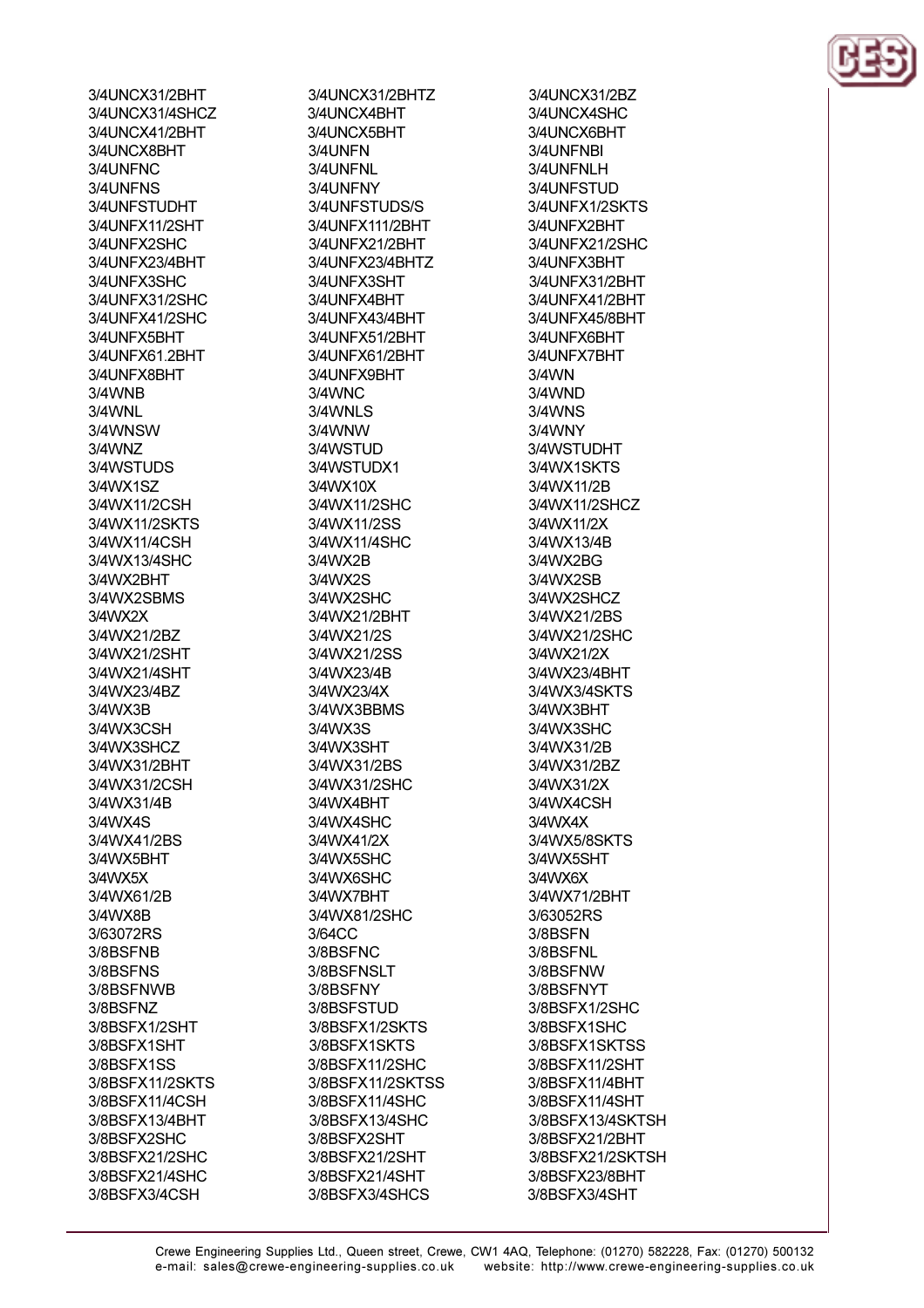

3/8BSFX3/4SKTS 3/8BSFX3SHC 3/8BSFX31/4SHC 3/8BSFX5BHT 3/8BSPPT 3/8BSPSTUDG  $3/8CC$  $3/8FC$ 3/8FH 3/8FM11/2 3/8FM13/4Z 3/8FM3  $3/8FR$ 3/8FSO7 3/8FTH 3/8FT3Z 3/8FT4HZ 3/8FT7Z 3/8NPTPT 3/8SR  $3/8SZ$ 3/8UNCNS 3/8UNCNZ 3/8UNCSTUDHTZ 3/8UNCX1/2SHT 3/8UNCX1/2SZ 3/8UNCX1S 3/8UNCX1SHCS 3/8UNCX1SZ 3/8UNCX11/2BHTZ 3/8UNCX11/2CSHZ 3/8UNCX11/2SHT 3/8UNCX11/4BHTZ 3/8UNCX11/4SHC 3/8UNCX13/4BHT 3/8UNCX13/4SHC 3/8UNCX2BHT 3/8UNCX2CSH 3/8UNCX2SHC 3/8UNCX2SKTS 3/8UNCX21/2BZ 3/8UNCX21/2SHCZ 3/8UNCX21/4SHC 3/8UNCX3/4CSHZ 3/8UNCX3/4SHCL 3/8UNCX3/4SHTZ 3/8UNCX3/4SZ 3/8UNCX3BHT 3/8UNCX31/2BHT 3/8UNCX31/2SHC 3/8UNCX33/4SHT 3/8UNCX4BZ 3/8UNCX41/2BZ 3/8UNCX41/2SHTZ 3/8UNCX5/8SZ 3/8UNFNA 3/8UNFNS 3/8UNFNYT 3/8UNFSTUDHT 3/8UNFX1SHC

3/8BSFX3/8SKTS 3/8BSFX3SHT 3/8BSEX4SHC 3/8BSFX6BHT 3/8BSPPTS 3/8BSPSTUDH 3/8E  $3/8FF$ 3/8FM1 3/8FM11/2Z 3/8FM2 3/8FN  $3/8FS$  $3/8FT$ 3/8FT3 3/8FT4 3/8FT4Z  $3/81$  $3/8S$ 3/8SS 3/8UNCN 3/8UNCNW 3/8UNCN2B 3/8UNCX1/2CSHZ 3/8UNCX1/2SKTS 3/8UNCX1CSH 3/8UNCX1SA 3/8UNCX1SHT 3/8UNCX11/2B 3/8UNCX11/2BZ 3/8UNCX11/2SHC 3/8UNCX11/4B 3/8UNCX11/4BZ 3/8UNCX11/8SKTSB 3/8UNCX13/4BHTZ 3/8UNCX13/4SHT 3/8UNCX2BHTZ 3/8UNCX2CSHZ 3/8UNCX2SHT 3/8UNCX21/2BHT 3/8UNCX21/2MHM 3/8UNCX21/4BHTZ 3/8UNCX23/4BSZ 3/8UNCX3/4SA 3/8UNCX3/4SHCS 3/8UNCX3/4SKTS 3/8UNCX3/8SKTSW 3/8UNCX3SHC 3/8UNCX31/2BZ 3/8UNCX31/2SHTZ 3/8UNCX4B 3/8UNCX4SHT 3/8UNCX41/2SHC 3/8UNCX5/8SHC 3/8UNCX5BHT 3/8UNFNB 3/8UNFNW 3/8UNFNZ 3/8UNFX1/2SHT 3/8UNFX1SHT

3/8BSFX3/8SKTSS 3/8BSFX31/2BHT 3/8BSFX41/2BHT 3/8BSFX6SHT 3/8BSPSTUD 3/8BSPSTUDHG  $3/8FB$ 3/8FFA 3/8FM1Z 3/8FM11/4Z 3/8FM2Z  $3/8FO$ 3/8FSA 3/8FTC 3/8FT3H 3/8FT4H 3/8FT7  $3/8$ IZ 3/8SD **3/8SSS** 3/8UNCNL 3/8UNCNY 3/8UNCSTUDHT 3/8UNCX1/2SHC 3/8UNCX1/2SKTS3A 3/8UNCX1CSHZ 3/8UNCX1SHC 3/8UNCX1SHTZ 3/8UNCX11/2BHT 3/8UNCX11/2CSH 3/8UNCX11/2SHCS 3/8UNCX11/4BHT 3/8UNCX11/4CSH 3/8UNCX13/4B 3/8UNCX13/4BZ 3/8UNCX13/4SKTS 3/8UNCX2BZ 3/8UNCX2MHM 3/8UNCX2SHTZ 3/8UNCX21/2BHTZ 3/8UNCX21/2SHC 3/8UNCX21/4BZ 3/8UNCX3/4CSH 3/8UNCX3/4SHC 3/8UNCX3/4SHT 3/8UNCX3/4SKTSN3A 3/8UNCX3B 3/8UNCX3SHT 3/8UNCX31/2M 3/8UNCX33/4B 3/8UNCX4BHT 3/8UNCX41/2B 3/8UNCX41/2SHT 3/8UNCX5/8SHT 3/8UNFN 3/8UNFNLZ 3/8UNFNY 3/8UNFSTUD 3/8UNFX1/2SKTS 3/8UNFX1SHTZ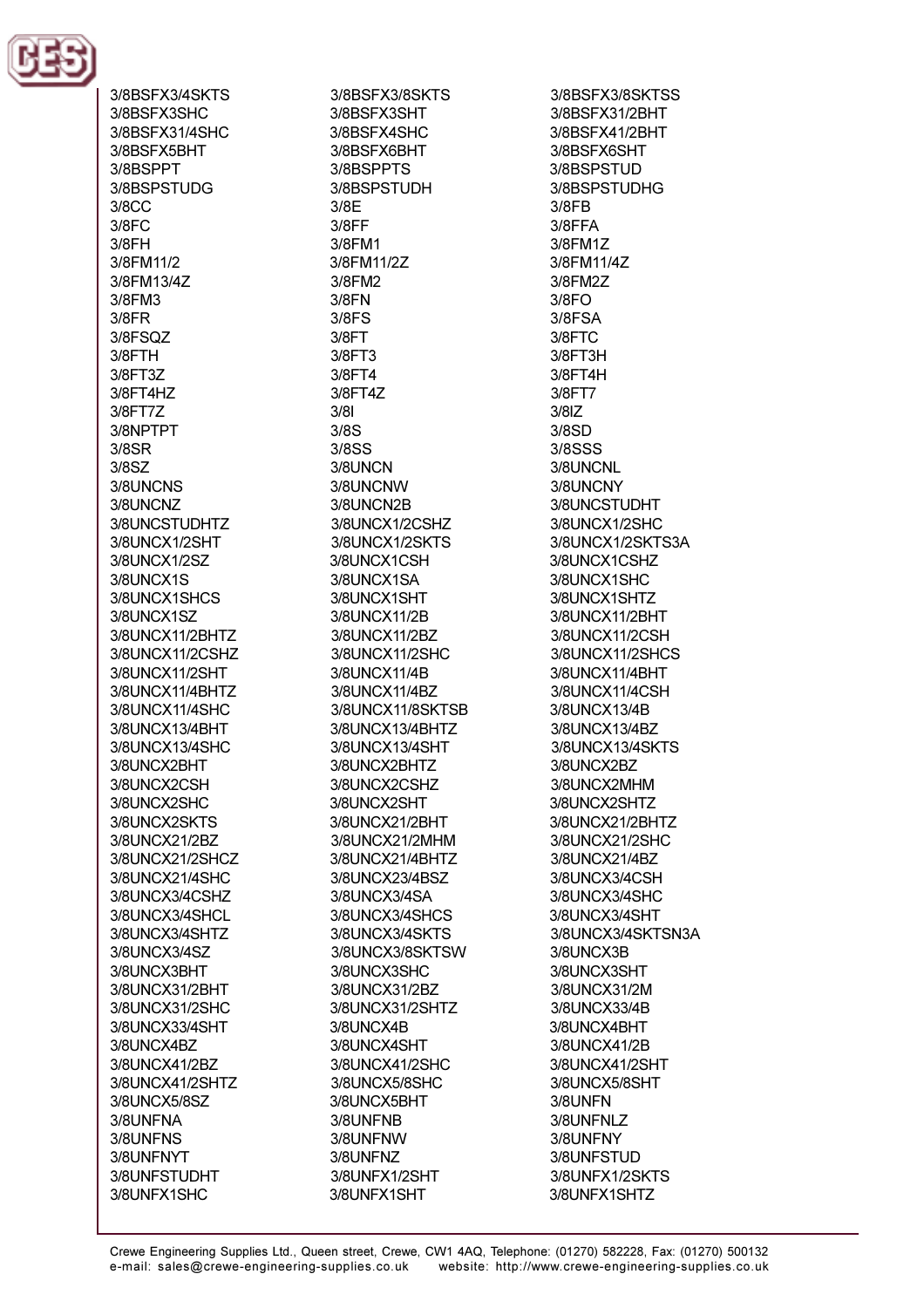3/8UNFX1SKTS 3/8UNFX11/2SHC 3/8LINEX11/4RHT 3/8UNFX13/4BHT 3/8UNFX2SHC 3/8UNFX21/2BHTZ 3/8UNFX21/2SHT 3/8UNFX3/4CSH 3/8UNFX3/4SKTS 3/8UNFX3BHTZ 3/8UNFX3SHT 3/8UNFX31/4BHT 3/8UNFX31/8SHC 3/8LINFX41/2RHT 3/8UNFX6BHTZ 3/8WNC 3/8WNLH 3/8WNSO 3/8WNY 3/8WSTUD 3/8WSTUDX1 3/8WX1/2CSH 3/8WX1/2SKTS 3/8WX1CHM 3/8WX1CSHZ 3/8WX1SHC 3/8WX1SKTS 3/8WX1SS 3/8WX11/2BE 3/8WX11/2BUT 3/8WX11/2S 3/8WX11/2SHCS 3/8WX11/2SKTS 3/8WX11/2SZ 3/8WX11/4CHM 3/8WX11/4CSHS 3/8WX11/4SHC 3/8WX11/4SKTSH 3/8WX11/8SKTSP 3/8WX13/4SHCS 3/8WX13/4X 3/8WX2CHM 3/8WX2SHC 3/8WX2SKTSZ 3/8WX2X 3/8WX21/2CHM 3/8WX21/2S 3/8WX21/2SHT 3/8WX21/4SHC 3/8WX3/4BUT 3/8WX3/4RHM 3/8WX3/4SHCL 3/8WX3/4SHT 3/8WX3/4SS 3/8WX3/8SKTS 3/8WX3BHT 3/8WX3S 3/8WX3SHT 3/8WX3X 3/8WX31/2BHTZ

3/8UNFX11/2BHT 3/8UNFX11/2SHT 3/8LINEX11/4SHC 3/8UNFX13/4SHC 3/8UNFX2SHT 3/8UNFX21/2SHC 3/8UNFX21/4BHT 3/8UNFX3/4SHC 3/8UNFX3/8SKTS 3/8UNFX3CSH 3/8UNFX31/2BHT 3/8UNFX31/4SHC 3/8UNFX4BHT 3/8LINEX5/8SHC 3/8WN 3/8WNCA 3/8WNLS 3/8WNW 3/8WNYS 3/8WSTUDB 3/8WSTUDX3Z 3/8WX1/2S 3/8WX1/2SKTSS 3/8WX1CHMS 3/8WX1RHM 3/8WX1SHCS 3/8WX1SKTSH 3/8WX1SZ 3/8WX11/2BHT 3/8WX11/2CHMB 3/8WX11/2SB 3/8WX11/2SHCZ 3/8WX11/2SKTSH 3/8WX11/4BE 3/8WX11/4CHMS 3/8WX11/4CSHW 3/8WX11/4SHCZ 3/8WX11/4SS 3/8WX13/4S 3/8WX13/4SHT 3/8WX2BHT 3/8WX2CHMS 3/8WX2SHCZ 3/8WX2SS 3/8WX21/2B 3/8WX21/2CSH 3/8WX21/2SHC 3/8WX21/2SS 3/8WX21/4X 3/8WX3/4CSH 3/8WX3/4S 3/8WX3/4SHCS 3/8WX3/4SKTS 3/8WX3/4SZ 3/8WX3/8SKTSS 3/8WX3BS 3/8WX3SHC 3/8WX3SKTSH 3/8WX31/2B 3/8WX31/2CHM

3/8UNFX11/2CSH 3/8UNFX11/2SHTZ 3/8LINEX11/4SHT 3/8UNFX2BHT 3/8UNFX21/2BHT 3/8UNFX21/2SHCZ 3/8UNFX23/4BHT 3/8UNFX3/4SHT 3/8UNFX3BHT 3/8UNFX3SHC 3/8UNFX31/2SHC 3/8UNFX31/8CSH 3/8UNFX4SHC 3/8LINEX55/8RHT 3/8WNB 3/8WNDC **3/8WNS** 3/8WNWB 3/8WNZ 3/8WSTUDS/S 3/8WSTUDZ 3/8WX1/2SHC 3/8WX1CHHM 3/8WX1CSH 3/8WX1S 3/8WX1SHT 3/8WX1SKTSZ 3/8WX11/2B 3/8WX11/2BS 3/8WX11/2CSH 3/8WX11/2SHC 3/8WX11/2SHT 3/8WX11/2SS 3/8WX11/4BHT 3/8WX11/4CSH 3/8WX11/4SBMS 3/8WX11/4SKTS 3/8WX11/4X 3/8WX13/4SHC 3/8WX13/4SKTS 3/8WX2BS 3/8WX2S 3/8WX2SHT 3/8WX2SZ 3/8WX21/2BHT 3/8WX21/2MHM 3/8WX21/2SHCS 3/8WX21/2X 3/8WX23/4SHCZ 3/8WX3/4CSHS 3/8WX3/4SHC 3/8WX3/4SHCZ 3/8WX3/4SKTSH 3/8WX3/4X 3/8WX3B 3/8WX3CHM 3/8WX3SHCS 3/8WX3SS 3/8WX31/2BHT 3/8WX31/2SHT

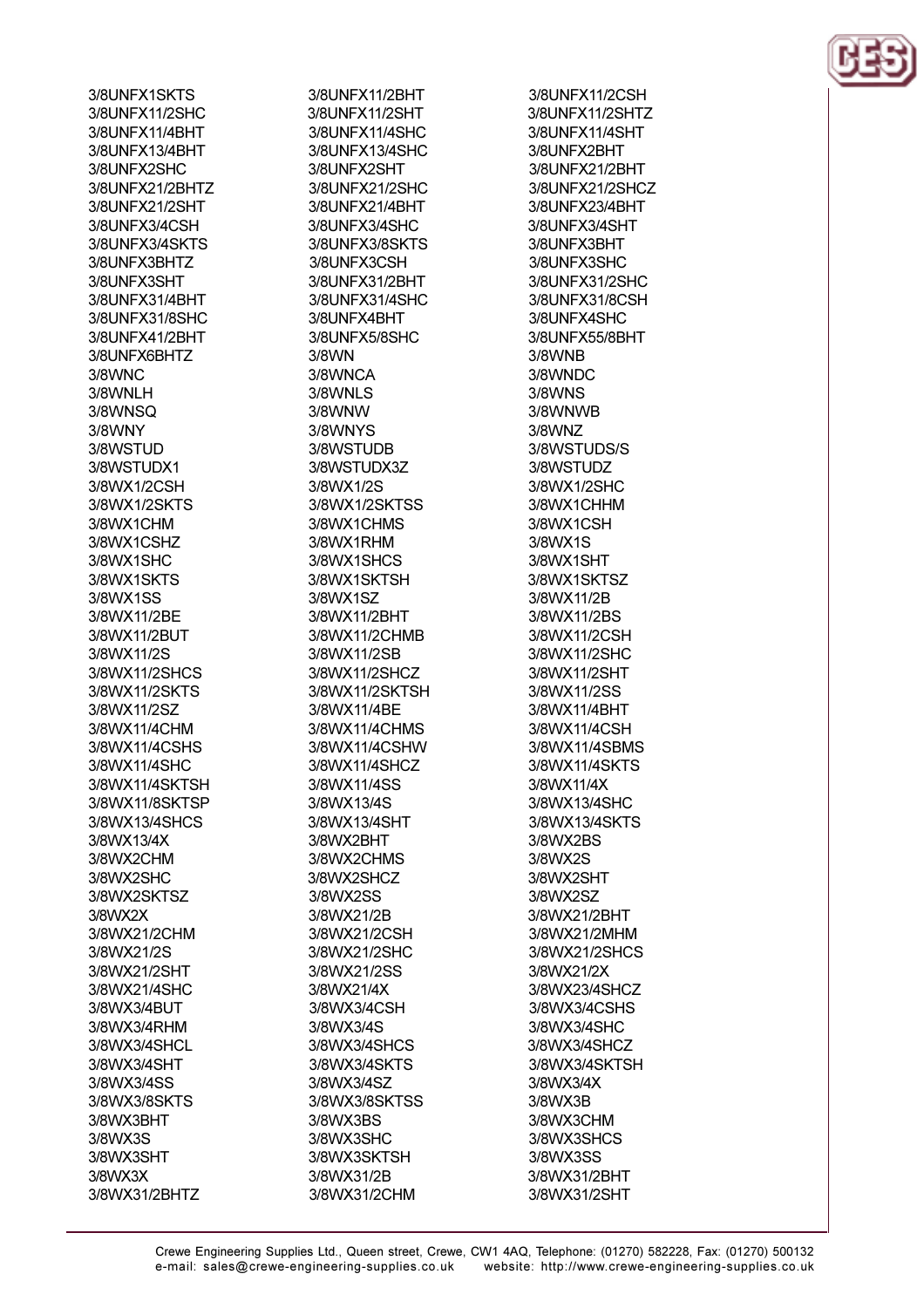

3/8WX31/2SKTSH 3/8WX4BHT 3/8WX4SHT 3/8WX41/2SHC 3/8WX5/8CSHS 3/8WX5SHC 3/8WX6SHC 3/8WX7B 3BANB 3BAX1/2SHC 3BAX11/2CHM 3BAX3CHHM 3MMSS 3N/217  $3X1$ 30/LJ50 30BC07S7NI 30H200 30L075 30MMSS  $30XL$  $30X2$  $300$ 300X1SPRA 300X3SPB 300X6 300984 302/28 3020X11/4 3020X15/8 3020X21/2 3020X215/16 3020X25 3020X27/8 3020X32 3020X40 3020X48 3020X60 3020X75 30203P5 30204P5 30206 30207P5 30209 30210 30211 30212P5 30213P5 30215 30216P5 30218P5 30220P4 30222 30228 30234 303NDE 3030PM 3030X15/8 3030X21/2 3030X23/4

3/8WX31/4SHC 3/8WX4RHM 3/8WX4SS 3/8WX5/16SKTS 3/8WX5/8SHCZ 3/8WX5SHT 3/8WX6SHT 3BAF 3BASTUD 3BAX1CHHM 3BAX11/2PHM 3F-1306TS  $3N$ 3N/221  $3X2$ 30/MJT25 30H100 30L050 30L100 30MXL 30XL037  $30X3$  $300M$ 300X2SPA 300X3SPC 3008ZZ 301N3 3020X1 3020X13/4 3020X17/8 3020X21/4 3020X23/4 3020X25/8 3020X3 3020X35 3020X42 3020X50 3020X65 30202 30203P6 30205 30206P5 30208 30209P4 30210P4 30211P5 30212P6 30214 30215P5 30217 30219 30220P5 30224 30230 303 303NDE/206 3030X11/2 3030X17/8 3030X21/4

3/8WX4B 3/8WX4SHC 3/8WX41/2R 3/8WX5/8CSH 3/8WX5/8SKTS 3/8WX6BBMS 3/8WX61/2BSQ 3BAN 3BAX1/2RHMB 3BAX1RHM 3BAX2CHM 3LP500  $3N/206$ 3USB10M 30/LJT30 30/W21/2 30H150 30L050X 30MMCC 30MXL025A 30XL037A 30X4V 300X1SPAA 300X2SPAA 300X4SPR 300983 302/26 3020X11/2 3020X13/8 3020X2 3020X21/8 3020X23/8 3020X27/16 3020X30 3020X38 3020X45 3020X55 3020X70 30203 30204 30205P5 30207 30208P4 30209P5 30210P5 30212 30213 30214P5 30216 30218 30220 30221 30226 30232 303/28 3030KM 3030X11/4 3030X2 3030X21/8 3030X27/8

3030X25/8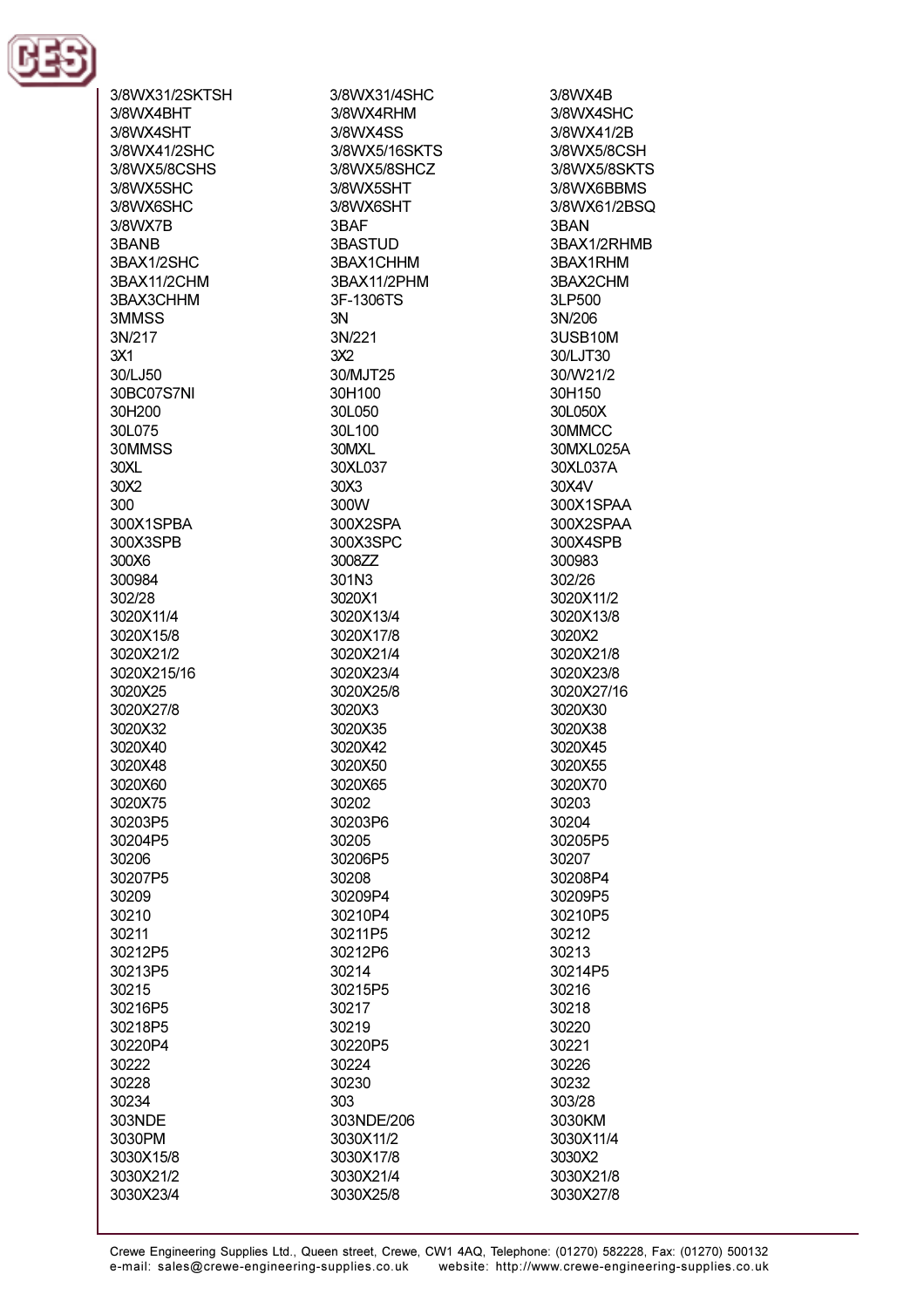| 3030X3        | 3030X35     |
|---------------|-------------|
| 3030X40       | 3030X42     |
| 3030X48       | 3030X50     |
| 3030X60       | 3030X65     |
| 3030X75       | 30302       |
| 30304         | 30305       |
| 30307         | 30307P5     |
| 30309         | 30310       |
|               |             |
| 30312         | 30313       |
| 30315         | 30316       |
| 30318         | 30319       |
| 30321         | 30322       |
| 30326         | 30332       |
| 30352         | 304         |
| 304S          | 304ZZ       |
| 3045111/16DEC | 304513/4DEC |
| 305NR         | 305ZNR      |
| 305ZZNR       | 305256      |
| 305357        | 305428      |
| 305563A       | 305565      |
| 305701        | 305702      |
|               |             |
| 305704        | 305705      |
| 305707        | 305800      |
| 305803        | 305804      |
| 305807        | 305988      |
| 306NR         | 306ZZ       |
| 306027/16DEC  | 306541      |
| 306842        | 307         |
| 307NDE        | 307NDE/206  |
| 307NR         | 307ZNR      |
| 3070211/16DEC | 3074        |
| 308NR         | 308ZZ       |
| 309           | 309NR       |
| 309ZZ         | 309ZZNR     |
| 3095100       | 309537/8    |
| 309595        | 309609      |
| 309941        | 309945      |
| 31-11X        | 31-12X      |
|               | 31-15P      |
| 31-14X        |             |
| 31-16X        | $31 - 17$   |
| 31-18X        | $31 - 19$   |
| 31-19X        | 31-20       |
| 31-21         | $31 - 21X$  |
| 31-23         | $31-23X$    |
| 31-25         | 31-25X      |
| 31-27         | 31-27X      |
| 31-29X        | 31-30       |
| 31-31X        | 31-32X      |
| 31-38         | $31-38X$    |
| 31-44P        | 31-45X      |
| 31-57X        | 31-62       |
| 31-76         | 31-76X      |
| 31-95         | 31/W21/2    |
| 310           | 310NR       |
|               |             |
| 310ZZ         | 310ZZNR     |
| 3100A         | 311         |
| 311NDE/206    | 311NR       |
| 311ZZ         | 311ZZNR     |

312

312ZZ

3030X38 3030X45 3030X55 3030X70 30303 30306 30308 30311 30314 30317 30320 30324 303517/16DEC 304KP 304011/2DEC 305 305ZZ 305286 305523/16DEC 305694 305703 305706 305801 305806 306 306ZZNR 306775B 307N 307NDE/221 307ZZ 308 308ZZNR 309Z 309245 30954 309726 31-10X  $31-13X$  $31-15X$  $31-17X$ 31-19P 31-20X 31-22X 31-24X 31-26X 31-28X 31-30X 31-36X 31-40X 31-57 31-62P  $31-9X$ 31BC/32C 310ZNR 3100 311NDE 311Z 311315 312Z 3122-031

312NR

3120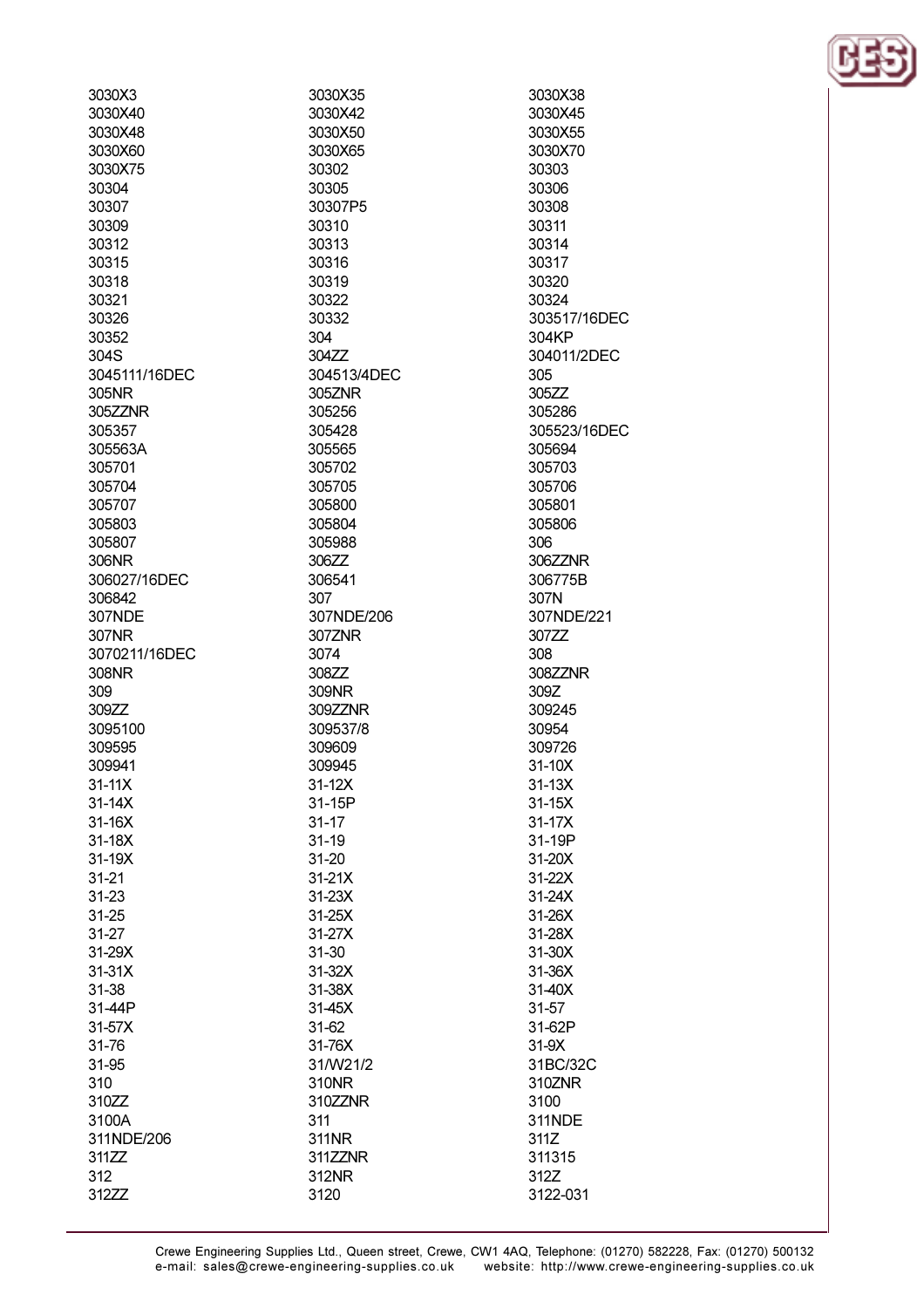

| 3125<br>313NDE/206<br>313ZZ<br>31306<br>31308<br>31309<br>31312<br>31315 | 313<br>313NDE/221<br>31304T<br>31306V3QT<br>31308P5<br>31310<br>31313<br>31316 | 313NDE<br>313Z<br>31305<br>31307<br>31308P6<br>31311<br>31314<br>31317 |
|--------------------------------------------------------------------------|--------------------------------------------------------------------------------|------------------------------------------------------------------------|
| 31318                                                                    | 31319                                                                          | 31320                                                                  |
| 313824                                                                   | 314N                                                                           | 314Z                                                                   |
| 314ZNR                                                                   | 314ZZ                                                                          | 314ZZNR                                                                |
| 314011/2DEC                                                              | 314125                                                                         | 314984                                                                 |
| 315<br>315T/221                                                          | 315T<br>315X1SPA                                                               | 315T/206<br>315X1SPBX                                                  |
| 315X1SPZ                                                                 | 315X2SPA                                                                       | 315X2SPB                                                               |
| 315X2SPZ                                                                 | 315X3SPA                                                                       | 315X3SPB                                                               |
| 315X3SPC                                                                 | 315X3SPZ                                                                       | 315X4SPA                                                               |
| 315X4SPB                                                                 | 315X4SPC                                                                       | 315X4SPZ                                                               |
| 315X5SPB                                                                 | 315X5SPC                                                                       | 315X6SPB                                                               |
| 315X8SPC                                                                 | 315Z                                                                           | 315ZZ                                                                  |
| 3150                                                                     | 3150A                                                                          | 315070                                                                 |
| 315073<br>315276                                                         | 3151<br>3153                                                                   | 3152<br>3153A                                                          |
| 315824                                                                   | 31593/31520                                                                    | 31594/31520                                                            |
| 316                                                                      | 316/312                                                                        | 316Z                                                                   |
| 316801                                                                   | 317                                                                            | 317T                                                                   |
| 317T/205                                                                 | 317Z                                                                           | 3179/3120B                                                             |
| 318                                                                      | 3188S                                                                          | 3188S/3120                                                             |
| 3188S/3129<br>3189/3129                                                  | 3189/3120<br>319                                                               | 3189/3120B<br>319.3X5.7                                                |
| 319Z                                                                     | 3190/3120                                                                      | 3191/3120                                                              |
| 3193                                                                     | 3193/3120                                                                      | 3193/3129                                                              |
| 319349                                                                   | 3198/3120                                                                      | 32.1X1.6                                                               |
| 32.5X2.5                                                                 | 32-114X                                                                        | $32-15X$                                                               |
| 32-150X                                                                  | 32-16X                                                                         | $32 - 17$                                                              |
| 32-17X                                                                   | 32-18X                                                                         | $32 - 19$                                                              |
| 32-19X<br>32-23                                                          | 32-20X<br>32-24X                                                               | $32-21X$<br>32-25                                                      |
| 32-25X                                                                   | 32-30X                                                                         | $32-35X$                                                               |
| 32-38                                                                    | 32-45X                                                                         | 32-57                                                                  |
| 32-57X                                                                   | 32-76                                                                          | 32/SL1                                                                 |
| 32H100                                                                   | 32H200                                                                         | 32H200X                                                                |
| 32H300                                                                   | 32L050                                                                         | 32L050X                                                                |
| 32L075                                                                   | 32L100                                                                         | 32L150                                                                 |
| 32XL037<br>32X3S                                                         | 32XL037A<br>32X3V                                                              | 32X3<br>32X4V                                                          |
| 320                                                                      | 320-06                                                                         | 320-10                                                                 |
| 320-13                                                                   | 320-16                                                                         | 320-16T                                                                |
| 320-20                                                                   | 320-25                                                                         | 320/22X                                                                |
| 320/26X                                                                  | 320/28X                                                                        | 320/32                                                                 |
| 320Z                                                                     | 3200                                                                           | 32004X                                                                 |
| 32004XP5                                                                 | 32005                                                                          | 32005JS/26                                                             |
| 32005RS<br>32006RS                                                       | 32006<br>32007                                                                 | 32006P5<br>32007P4                                                     |
| 32007P5                                                                  | 32008                                                                          | 32009                                                                  |
| 32009P5                                                                  | 3201                                                                           | 32010                                                                  |
| 32010XP5                                                                 | 32010X40                                                                       | 32011                                                                  |
| 32011P5                                                                  | 32012                                                                          | 32012XP5                                                               |
| 32013                                                                    | 32014X                                                                         | 32014XP5                                                               |
| 32015                                                                    | 32015P5                                                                        | 32016                                                                  |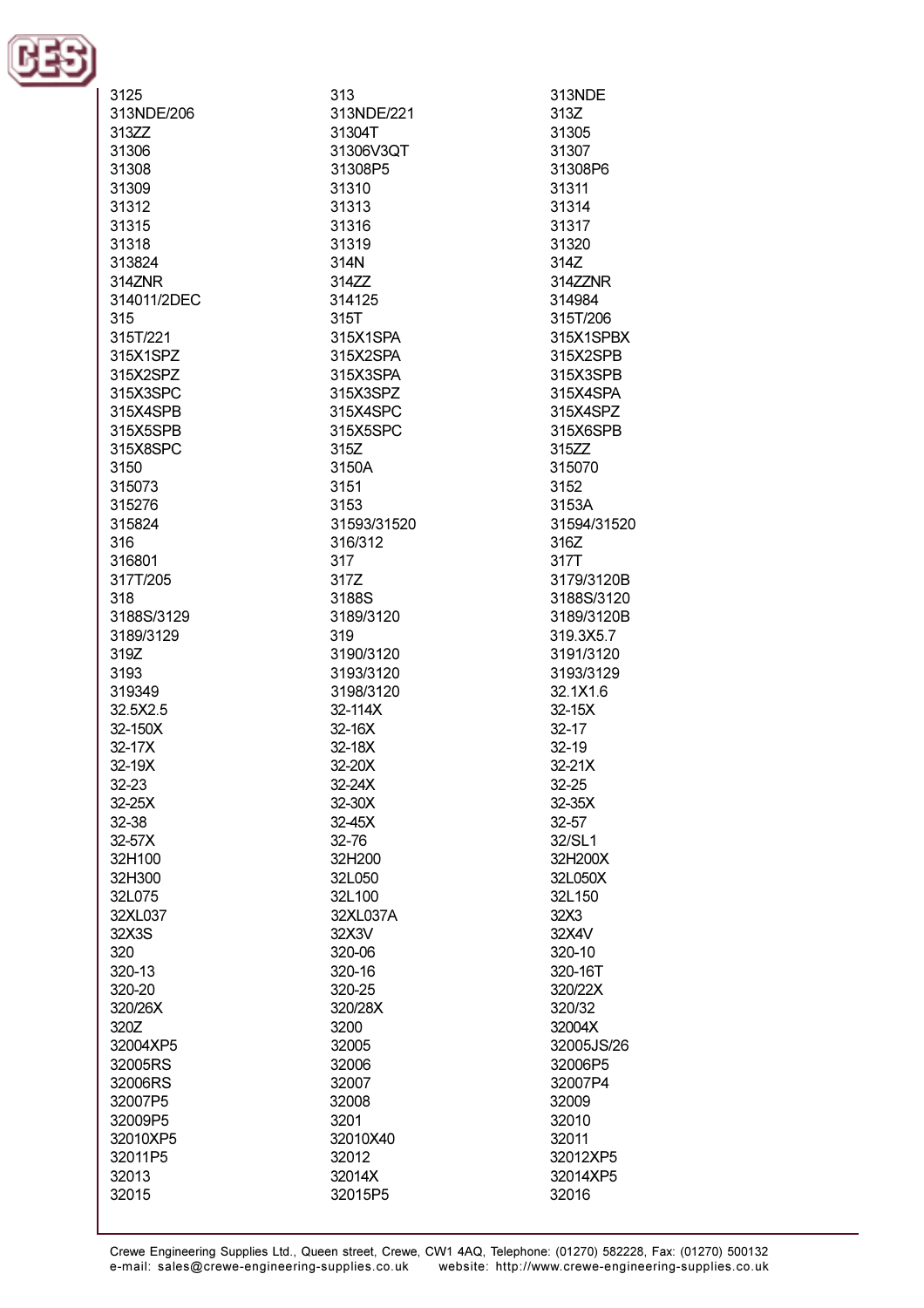| 32016P5  | 32017X   | 32017XP5 |
|----------|----------|----------|
| 32018    | 32018P5  | 32019X   |
| 32019XP5 | 3202     | 3202C3   |
| 32020    | 32020XP5 | 32021    |
| 32022P5  | 32022X   | 32024    |
| 32024XP5 | 32026    | 32028X   |
| 32028XP5 | 3203     | 3203P5   |
| 32030    | 32032    | 32034    |
| 32036    | 32036X   | 3204     |
| 3204NR   | 32040    | 32044    |
| 32048    | 3205     | 3205NR   |
| 3205P5   | 32052    | 32056    |
| 3206     | 3206NR   | 3206P5   |
| 3207     | 3207P5   | 3208     |
| 3208NR   | 3208P5   | 3208P6   |
| 3209     | 320993   | 321      |
| 321-10   | 3210     | 3210NR   |
| 3210P5   | 3210P6   | 3211     |
| 3211NR   | 3211P5   | 3211P6   |
| 3212     | 3212NR   | 3213     |
| 3213NR   |          |          |
|          | 3214     | 3214NR   |
| 3215     | 3215NR   | 3216     |
| 3216NR   | 3217     | 3218     |
| 3219     | 322/28B  | 322Z     |
| 3220     | 32204    | 32205    |
| 32206    | 32207    | 32208    |
| 32209    | 32209P5  | 3221     |
| 32210    | 32210P5  | 32211    |
| 32211P5  | 32212    | 32212P5  |
| 32212P6  | 32213    | 32214    |
| 32214P5  | 32214P6  | 32215    |
| 32216    | 32217    | 32217P5  |
| 32218    | 32218P5  | 32219    |
| 3222     | 32220    | 32220P5  |
| 32220P6  | 32221    | 32222    |
| 32224    | 32224P5  | 32226    |
| 32228    | 32230    | 32234    |
| 32236    | 32238    | 32304    |
| 32305    | 32306    | 32307    |
| 32308    | 32309    | 32310    |
| 32311    | 32312    | 32313    |
| 32314    | 32315    | 32316    |
| 32317    | 32318    | 32319    |
| 32320    | 32321    | 32322    |
| 32324    | 32328    | 32330    |
| 324      | 32907    | 32910    |
| 32911    | 32913    | 32914    |
| 32915    | 32916    | 32917    |
| 32918    | 32919    | 32920    |
| 32921    | 32922    | 32924    |
| 32926    | 32928    | 32930    |
| 32932    | 32934    | 32936    |
| 32938    | 32940    | 32948    |
| 32952P5  | 33-17    | 33-19X   |
| 33-25X   | 33-76    | 33-76X   |
| 33-95X   | 33X2V    | 33X3.5   |
| 33X3V    | 3300     | 33002BC  |
| 33002RA  | 33003RA  | 33005RA  |
| 33006RA  | 33008RA  | 3301     |
| 33010    | 33011    | 33012    |
|          |          |          |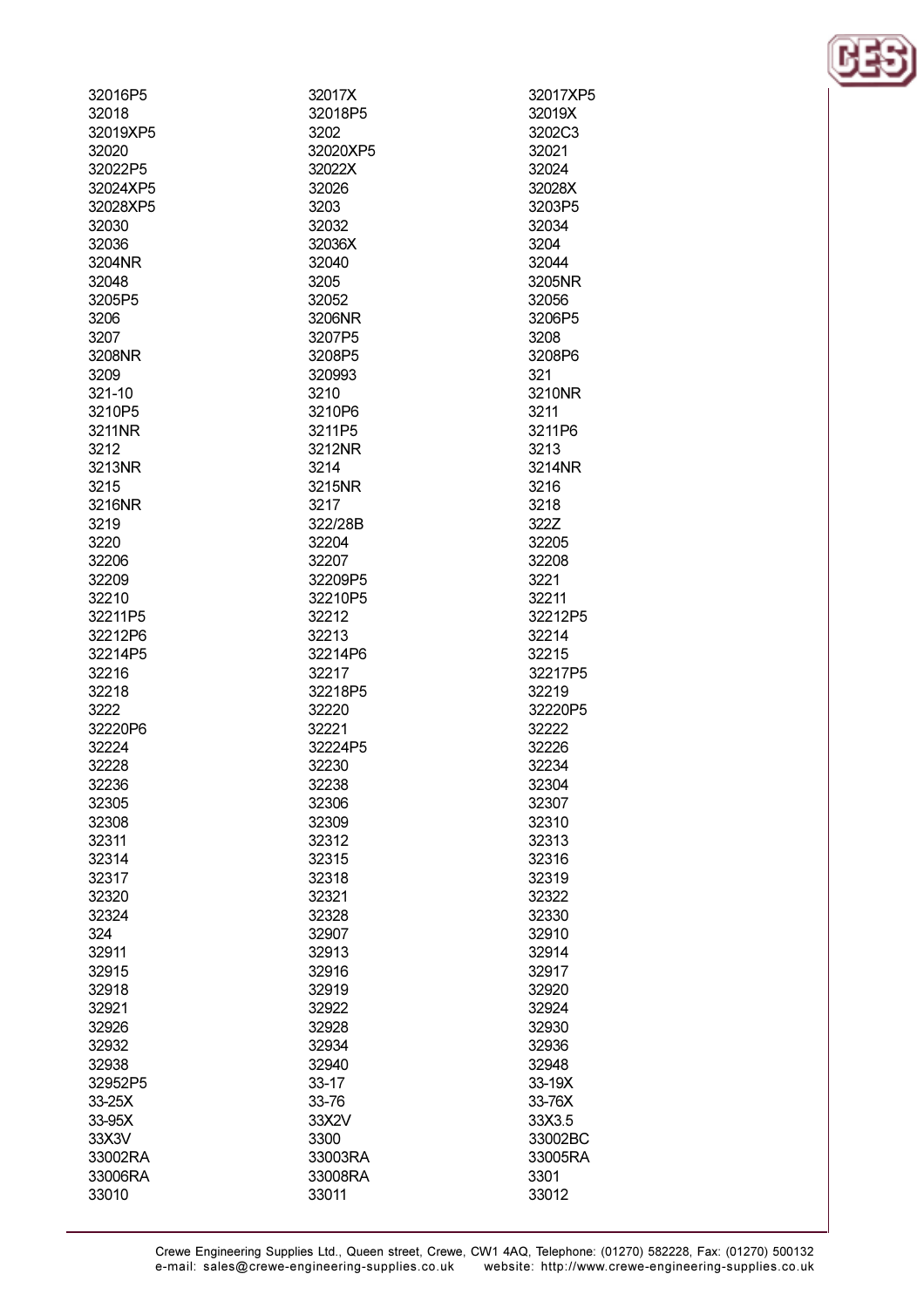

| 33012X60      | 33013          | 33014        |
|---------------|----------------|--------------|
| 33015         | 33016          | 33017        |
|               |                |              |
| 33018         | 33019          | 3302         |
| 33020         | 33021          | 33022        |
| 33024         | 33026          | 3303         |
| 3304          | 3305           | 3305NR       |
| 3306          | 3306NR         | 3306P6       |
| 3307          | 3307NR         | 3307P5       |
|               |                |              |
| 3307P6        | 3308           | 3308NR       |
| 3308P4        | 330865         | 3309         |
| 3309C3        | 3309NR         | 3310         |
| 3310NR        | 33108          | 33109        |
| 3311          | 3311NR         | 33110        |
| 33111         | 33112          | 33113        |
| 33114         | 33115          | 33116        |
|               |                |              |
| 33117         | 33118          | 3312         |
| 3312NR        | 33122          | 331274       |
| 331293        | 3313           | 3313NR       |
| 3314          | 3314NR         | 3315         |
| 3315NR        | 3316           | 3317         |
|               | 3318           | 3319         |
| 331761        |                |              |
| 331958        | 3320           | 3320B        |
| 33205         | 33206          | 33207        |
| 33208         | 33208P5        | 33209        |
| 33210         | 33211          | 33212        |
| 33213         | 33214          | 33215        |
| 33216         | 3322           | 33251        |
| 33251/33462   |                |              |
|               | 33262          | 33262/33462  |
| 332722        | 33275          | 33275/33462  |
| 33275/33462B  | 33275/33462BP0 | 33275/33472  |
| 33281         | 33281/33462    | 33281/33462B |
| 33281/33472   | 33287/33462    | 333          |
| 333197        | 334/332A       | 334/332US    |
| 33462         | 335/332A       | 335X3SPC     |
| 335X4SPBX     |                | 336          |
|               | 335X5SPC       |              |
| 336/332A      | 336/332US      | 336/333      |
| 3362RS        | 337            | 337/0332US   |
| 337/3320      | 337S/0332US    | 337S/3320    |
| 337X          | 337X/0332US    | 3375/3320    |
| 3379          | 3379/3320      | 3379/3329B   |
| 3381          | 3381/3320      | 3381/3329B   |
|               |                |              |
| 33821         | 3383/3320      | 3383/3320B   |
| 33885/33821   | 33885/33822    | 33889/33821  |
| 33889/33822   | 33890/33821    | 33895/33821  |
| 33895/33822   | 339/333        | 339X/332US   |
| 34/LJT17      | 34/LJT25       | 34/LJT40     |
| 34/W11/2      | 34XL037        | 34XL037A     |
| 34X1          | 34X2.5         | 34X3         |
|               |                |              |
| 34005RA       | 34006RA        | 3405         |
| 3406          | 3407           | 3408         |
| 3409          | 3410           | 3411         |
| 3412          | 3413           | 3414         |
| 3415          | 3416           | 3418         |
| 342/332       | 342/3320       | 342S/332     |
| 342S/332B     | 3420           | 3420B        |
| 34274/34492A  | 34300          | 34300/34478  |
|               |                |              |
| 34300/34478P0 | 34300/34478P3  | 34306/34478  |
| 34306/34500   | 34306W/34478B  | 34306WP3     |
| 344/332       | 344/332A       | 344/332US    |
| 344/332X      | 344/333        | 344A/332     |
|               |                |              |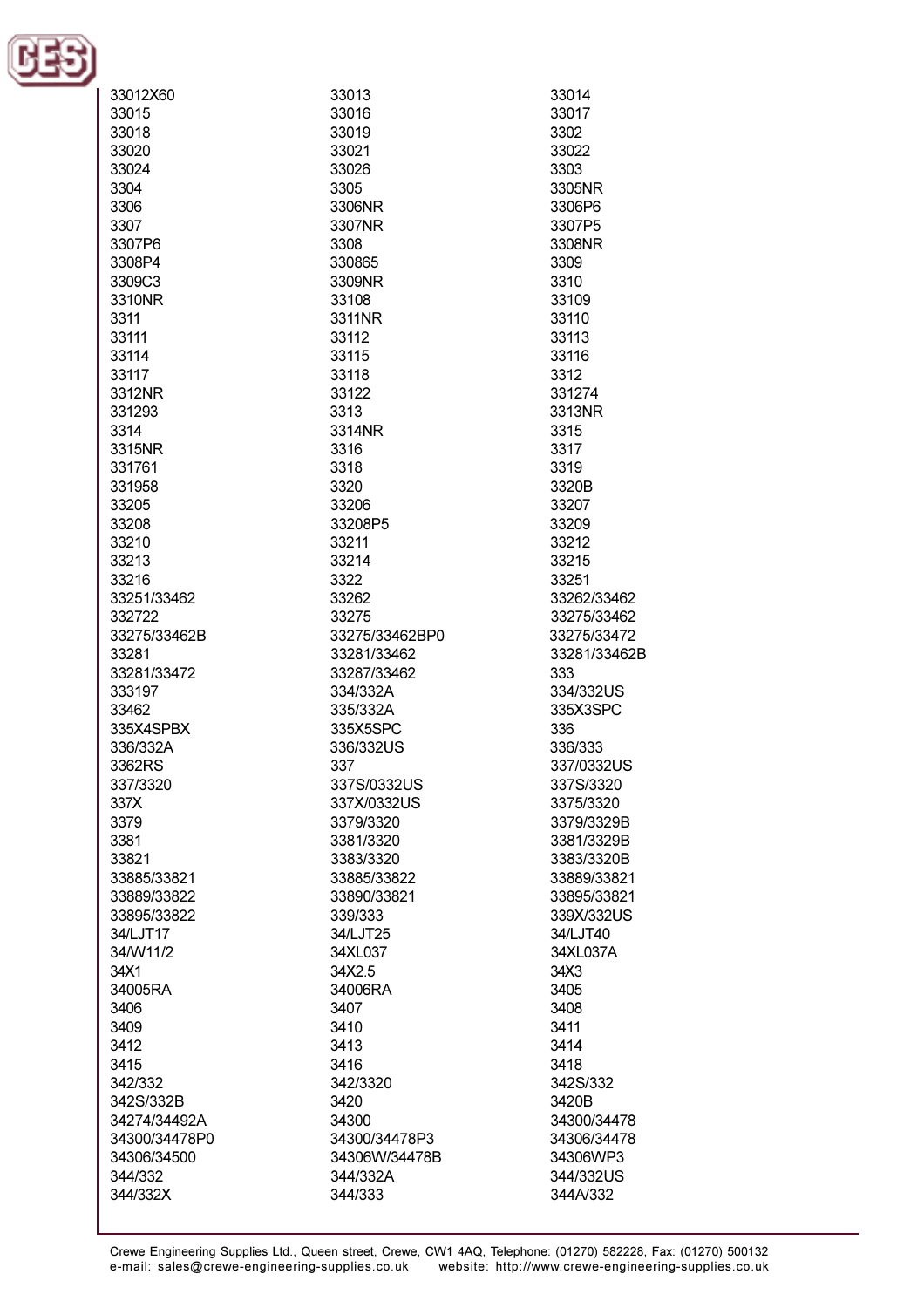| 34478       |
|-------------|
| 3474        |
| 3476/3420   |
| 3478/3420   |
| 3479/3420B  |
| 35.4X3      |
| 35-1/206    |
| 35-2/206    |
| 35KC802     |
| 35X4        |
| 350/352X    |
| 350M-2      |
|             |
| 35002RA     |
| 35006RA     |
| 3520        |
| 3525X55     |
| 3525X70     |
| 3535X11/2   |
| 3535X15/8   |
| 3535X21/2   |
| 3535X23/16  |
| 3535X25/8   |
| 3535X31/2   |
| 3535X33/8   |
| 3535X40     |
| 3535X48     |
|             |
| 3535X60     |
| 3535X75     |
| 354X        |
| 355/353D    |
| 355/354XP3  |
| 355X/354B   |
| 355X1SPA    |
| 355X3SPB    |
| 355X4SPA    |
| 355X4SPZ    |
| 355X6SPC    |
| 3577/3520   |
| 3578/3520   |
| 3578/3525P3 |
| 3579/3525   |
| 358         |
|             |
| 358/354AP0  |
| 358X/354    |
| 3583        |
| 359S        |
| 359S/354BP3 |
| 36/P        |
| 36/RK       |
| 36H100U     |
| 36H300      |
| 36L050X     |
| 36MMCC      |
| 36X2.5V     |
| 36X4S       |
| 360804AA    |
| 361203      |
| 361580      |
| 361914      |
|             |
| 362         |

34478BP3 3474/3420 3476X/3420 3478/3420B 3490/3420 35.6X3.6V  $35 - 1/216$ 35/W11/2 35X3 35X4V 350/354A 350M-2D 35003RA 35175/35326 3525 3525X60 3525X90 3535X13/4 3535X17/8 3535X21/4 3535X23/4 3535X27/8 3535X31/4 3535X35 3535X42 3535X50 3535X65 3535X80 355 355/354B 355X/352 355X/354X 355X2SPA 355X3SPC 355X4SPB 355X5SPB 357/353 3577/3525 3578/3525 3578P3 3579/3525B 358/354 358/354X 358X/354A 3585/3525 359S/3525 359S/354X 36/PA 36/RKA 36H150 36KTT 36L075 36XL037A 36X3 36X5 361201 361204 361670 361964 362A

347 3474/3420B 3477/3420 3478/3420BP3 3490/3420B  $35-1$  $35 - 1/221$ 35BC/36X 35X3V 350/352 350/354X 35000RA 35005RA 352X 3525X42 3525X65 3535KM 3535X13/8 3535X2 3535X21/8 3535X23/8 3535X3 3535X31/8 3535X38 3535X45 3535X55 3535X70 3535X85 355/352 355/354X 355X/3525 355X/354XP3 355X2SPB 355X3SPZ 355X4SPBX 355X5SPC 3577 3578 3578/3525BP3 3579 3579P3 358/354A 358X 358X/354X 359.3X5.7 359S/354B 36/LJT30 36/PDNF14011/2 36H100 36H200 36L050 36L100 36X2 36X3V 360051B 361202 36137/36300 361735 361971 362005

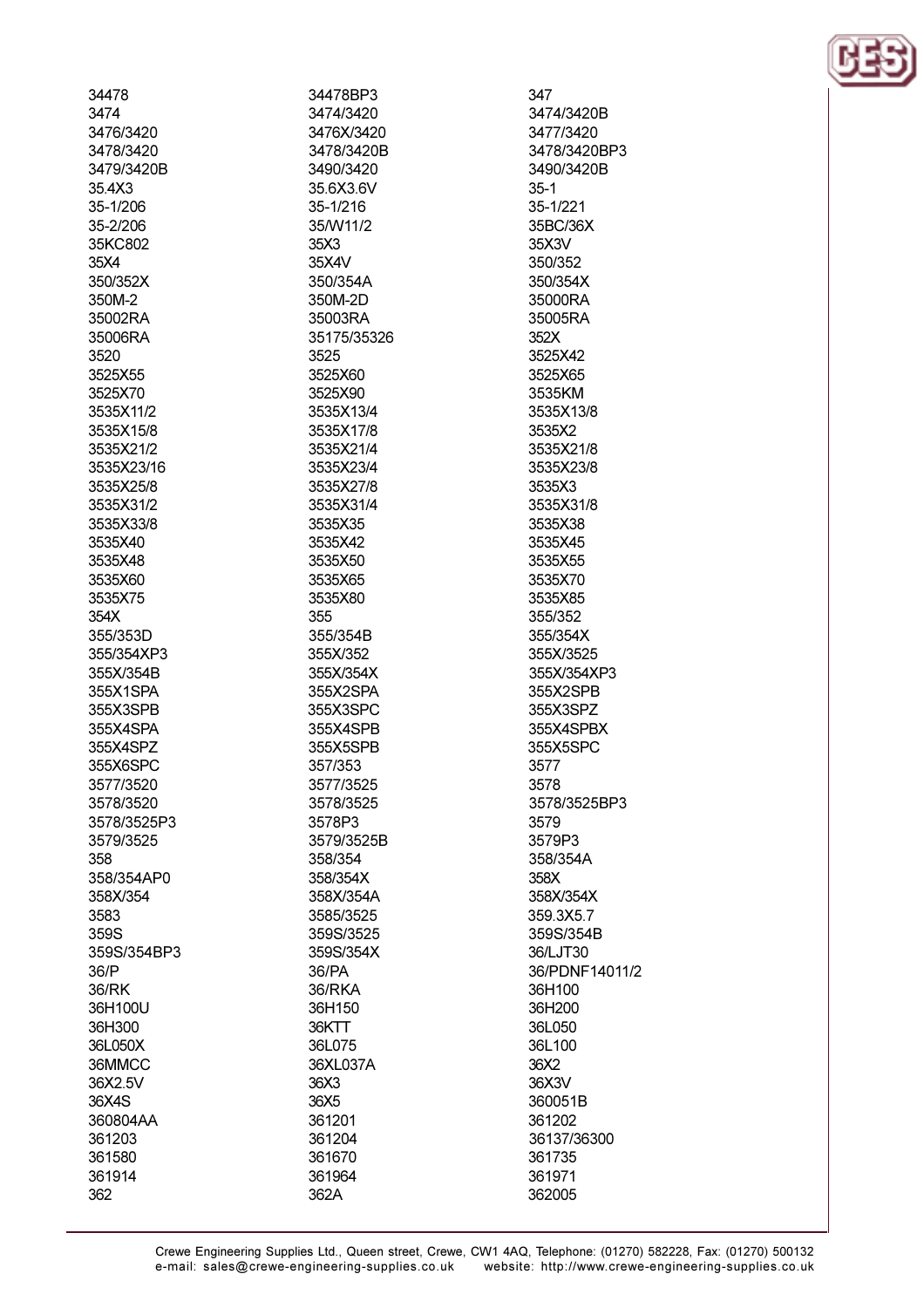

| 362226             |
|--------------------|
| 362711             |
| 365/362            |
| 365/362BP3         |
| 365/363            |
| 365A/362A          |
|                    |
| 365461C            |
| 36690/36620        |
| 368                |
| 368/363            |
| 368A/362A          |
| 368A/363D          |
| 369S/362           |
| 36990/36920        |
| 37/BB              |
| 37/BE              |
| 37/C               |
| 37/D               |
| 37/EV              |
| 37/EVB             |
| 37/EVD             |
| 37/EVG             |
| 37/FC              |
| 37/FK              |
|                    |
| 37/F1              |
| 37/I               |
| 37/IH              |
| 37/MS              |
| 37/N               |
| 37/PVA             |
| 37/SB              |
| 37/XC              |
| 37KTD              |
| 37XL037A           |
| 3720BP3            |
| 37425/37625B       |
| 37431A/37625       |
| 375/3720           |
| 37625              |
| 3767/3720B         |
| 3775/3720          |
| 3775/3732          |
|                    |
| 3776               |
| 3778/3720          |
| 3780               |
| 3780/3720BP3       |
| 3780/3732P3        |
| 3782               |
| 3782/3732          |
| 38-022             |
| 38/BAB             |
| 38/BB              |
| 38/B100B           |
| 38/B114            |
| 38/B12.7A          |
|                    |
|                    |
| 38/B200            |
| 38/B25A            |
| 38/B25D            |
| 38/B30A<br>38/B381 |

362525 362937 365/362A 365/362P0 365/363D 365379 3659/3620 36691/36620 368/362 368A 368A/362B 368DE/362A 369S/362A  $37/R$ 37/BC 37/BF 37/CA 37/DT 37/EVA 37/EVB1 37/EVE 37/EVGA 37/FH 37/FR  $37/G$ 37/IA 37/M 37/MSA 37/P  $37/S$ 37/SC 37/X1 37KVLD 3720 3732 37431/37625 375/372 375X5SPC 37625B 377/3720 3775/3720B 3775/3732P3 3776/3720 3778/3720B 3780/3720 3780/3720P3 3780W/3729DP3 3782/3720 38-013 38/B 38/BAC 38/BS 38/B100C 38/B12 38/B150 38/B22 38/B25B 38/B27 38/B32 38/B40

362699 365 365/362B 365/362P3 365/363DP3 365442 366/363 367/362A 368/362B 368A/362 368A/362BP3 369S 369S/362B  $37/RA$ 37/BD 37/BG 37/CB 37/EJ 37/EVAC 37/EVC 37/EVF  $37/F$ 37/FH1 37/FT  $37/H$  $37/IB$ 37/MJT25 37/MSS 37/PC 37/SA  $37/X$ 37/130PP 37XL037 3720B 37425/37625 37431/37625B 375/372A 376X/372A 3767/3720 3774/3720 3775/3720P3 3775P3 3778 3779/3720 3780/3720B 3780/3732 3781/3720 3782/3720B 38-016 38/BA 38/BA600 38/B100 38/B11.5 38/B12.7 38/B20 38/B25 38/B25C 38/B30 38/B38 38/B40A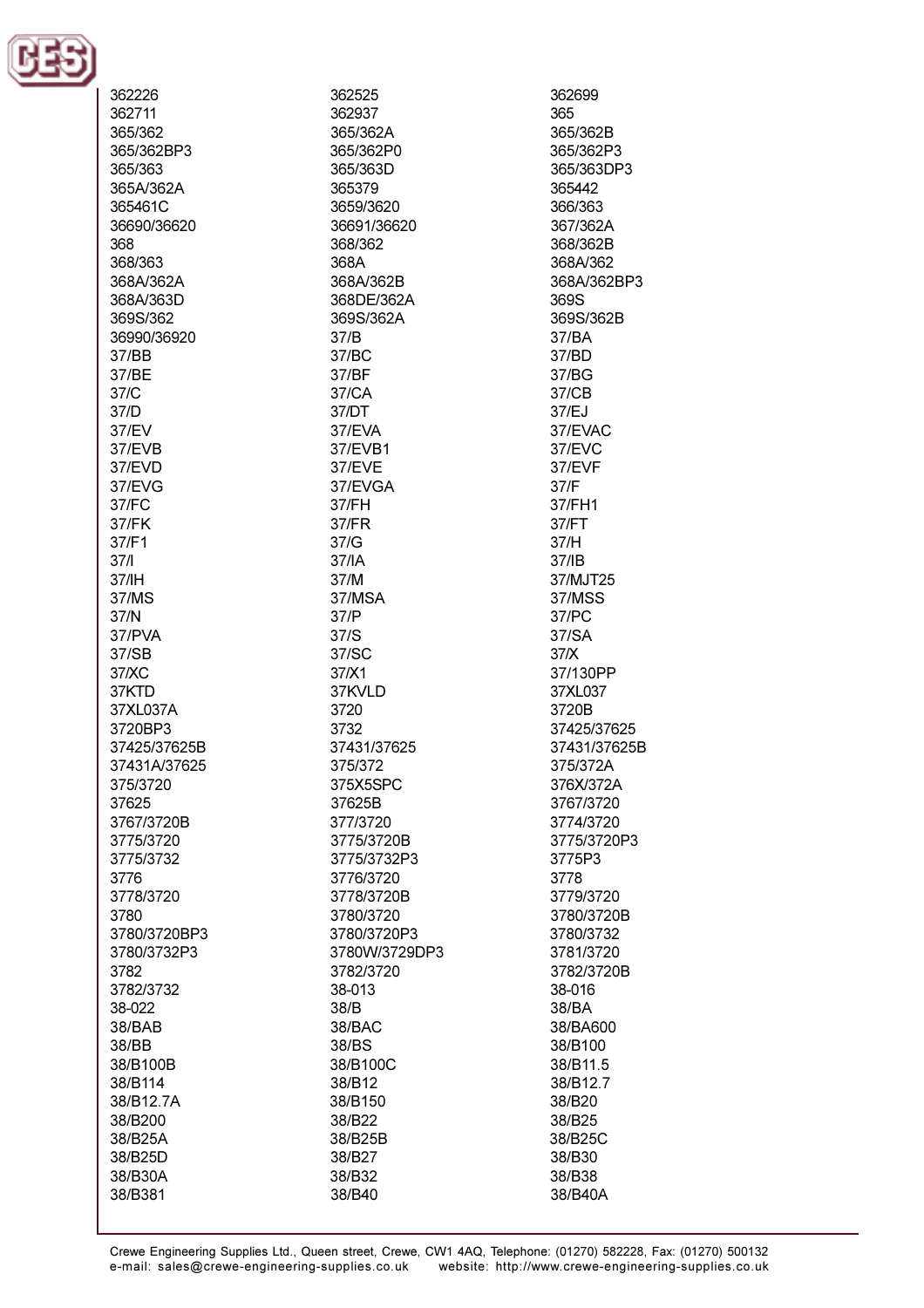| 38/B41    | 38/B425    | 38/B50    |
|-----------|------------|-----------|
| 38/B50A   | 38/B50B    | 38/B50D   |
| 38/B50E   | 38/B50F    | 38/B50G   |
| 38/B50H   | 38/B55     | 38/B57    |
| 38/B70    | 38/B710    | 38/B75    |
| 38/B75A   | 38/B75B    | 38/B75C   |
| 38/B75D   | 38/B75E    | 38/B75F   |
| 38/B88    | 38/B98     | 38/B98A   |
| 38/C      | 38/CB      | 38/CB10   |
| 38/CB11   | 38/CB12    | 38/CB13   |
| 38/CB14   | 38/CB15    | 38/CB16   |
|           | 38/CB3     | 38/CB4    |
| 38/CB2    |            |           |
| 38/CB5    | 38/CB6     | 38/CB7    |
| 38/CB8    | 38/CB9     | 38/CP     |
| 38/C1     | 38/C11/2   | 38/C11/2A |
| 38/C11/4  | 38/C2      | 38/C2A    |
| 38/C2B    | 38/C2D     | 38/C2E    |
| 38/C2F    | 38/C2G     | 38/C2H    |
| 38/C2I    | 38/C2J     | 38/C2K    |
| 38/C21/2  | 38/C21/2A  | 38/C21/2B |
| 38/C21/2C | 38/C21/2D  | 38/C21/2E |
| 38/C21/2F | 38/C21/2G  | 38/C21/2H |
| 38/C21/2I | 38/C21/4   | 38/C3     |
| 38/C3A    | 38/C38     | 38/C40    |
| 38/C50    | 38/C50A    | 38/C50B   |
| 38/C50D   | 38/C60     | 38/C60A   |
| 38/C60B   | 38/C60C    | 38/C60D   |
| 38/C60E   | 38/C60F    | 38/C60G   |
| 38/C64    | 38/C64A    | 38/C96    |
| 38/E      | 38/H       | 38/HA     |
| 38/HB     | 38/K       | 38/K3     |
| 38/K4     | 38/LJT30   | 38/LJT35  |
| 38/MJT25  | 38/MM11    | 38/P306   |
| 38/P306A  | 38/S       | 38/1A     |
|           |            |           |
| 38/11/2   | 38/14A     | 38/140    |
| 38/15     | 38/15-18   | 38/16A    |
| 38/2      | 38/2A      | 38/20     |
| 38/25     | 38/25A     | 38/25B    |
| 38/25S    | 38/27      | 38/3      |
| 38/35     | 38/35-24   | 38/4      |
| 38/45     | 38/55      | 38/7      |
| 38/7-12   | 38KT       | 38KTD     |
| 38KTT     | 38KVLL2    | 38PP      |
| 38SSTX2K3 | 38X2.4     | 38X3      |
| 38X4      | 380X1SPAA  | 38042RS   |
| 38052RS   | 3812ZZ     | 382       |
| 382A      | 3820       | 385       |
| 385/382   | 385/382B   | 385/383   |
| 385/383A  | 385A/382B  | 386A/382A |
| 387       | 387/382    | 387/382A  |
| 387/382B  | 387/382BP3 | 387/383   |
| 387/383A  | 387A/382   | 387A/382A |
| 387A/382S | 387AS/382A | 387P3     |
| 387S/382A | 387S/383X  | 3872/3820 |
| 3875/3820 | 3876/3820  | 3877      |
| 3877/3820 | 3879/3820  | 3880      |
| 3880/3820 | 3880ASSY   | 389/382B  |
|           |            |           |
| 389/383A  | 389A/382B  | 389A/383A |
| 389AS/382 | 39.5X3     | 39.6X2.4  |
| 39KDD4    | 39KTD      | 39KTT     |

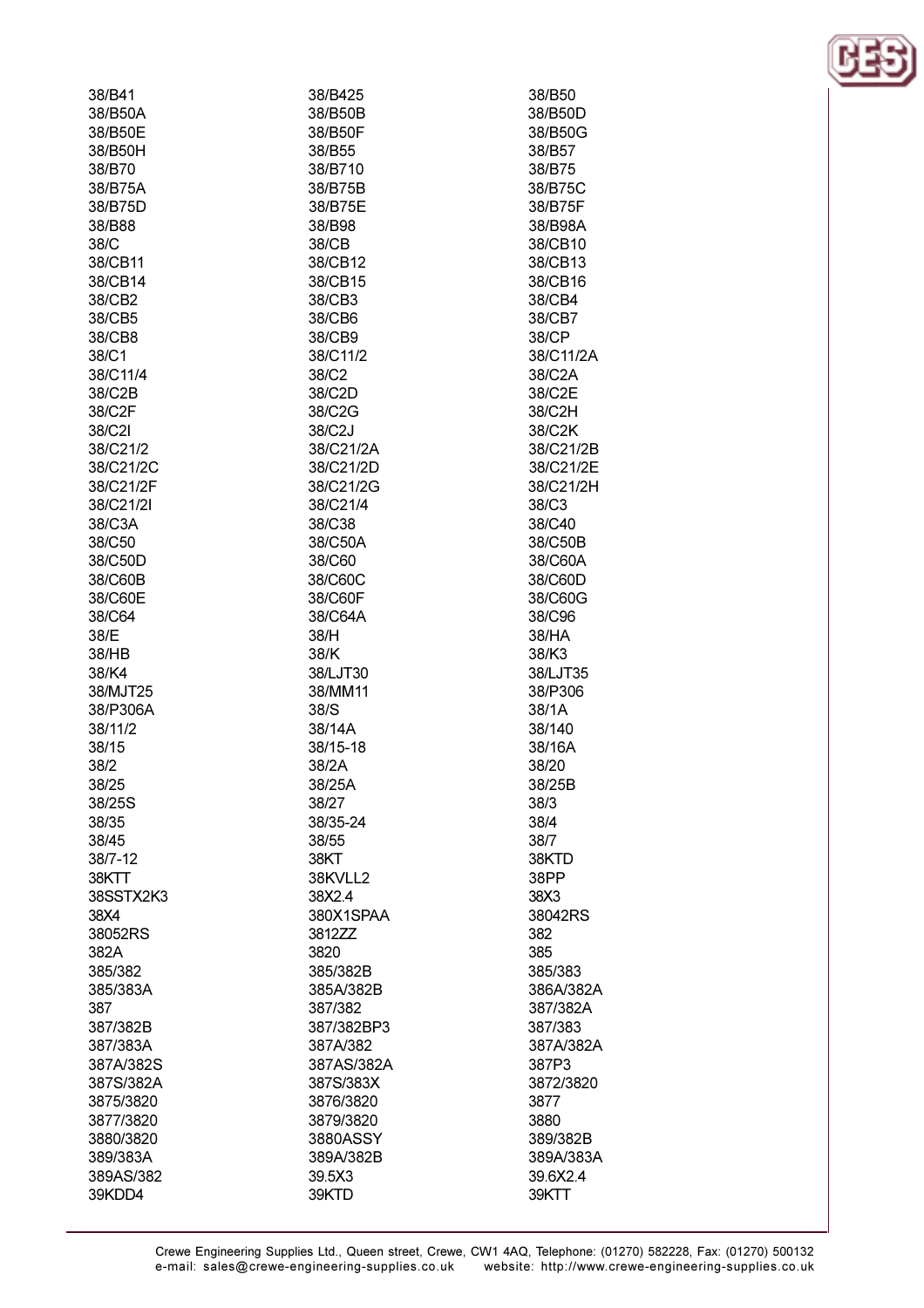

390A/394A 390X6 3915 39235X/39434XP3 39250 39250/39412BP3 39250P3 394AS 39412B 395 395/394 395A/3920 395A/394AS 395S/3920 395S/407508B 39573/39520 39580/39520 39581/39520 39590 396S 3975 3977X 3977X/3921XA 3980/3920 3981/3920 3982/3920 3982P3 3984/3925 399A/394AP3 4.1X1.6 4-006NU-LIP 4-008NU-LIP 4-011NU-LIP 4-015NU-LIP 4-018NU-LIP 4-021NU-LIP 4-025NU-LIP 4-031NU-LIP 4-038NU-LIP 4-049NU-LIP 4-065NU-LIP 4-073NU-LIP 4/E83008RP 4/LJT22.2 4/LJT61/2 4/LRJ23/4 4/LT1/2 4/MJT1 4/MJ31/4 4/N211  $4A/6$ 4BAFB 4BAIP 4BANDS 4BANY 4BAS 4BAX1/2CHHMB 4BAX1/2CHMP 4BAX1/2PHMP 4BAX1/2S

390A/394A/394AB 39032RS 3920 39236/39412 39250/39412 39250/39412P3 393480 394AX 39412P3 395/3920 395/394A 395A/3920B 395A/394AY3S394A 395S/394A 395XA/394AS 39578/39528 39580/39528 39585 39590/39520 396802 3975/3920 3977X/3920 3979/3920 3980/3920B 3981/3926 3982/3920B 3982X 399A/394A 399A/394D 4.7X1.6 4-006NU-LIPS 4-009NU-LIP 4-012NU-LIP 4-016NU-LIP 4-019NU-LIP 4-023NU-LIP 4-029NU-LIP 4-034NU-LIP 4-044NU-LIP 4-052NU-LIP 4-069NU-LIP 4-076NU-LIP 4/HJT55 4/LJT50 4/LJ3/4DD 4/LRJ51/2 4/MDJT25 4/MJT11/2 4/MT21/2 4/W60 4BAEZ 4BAFS 4BAN 4BANN 4BANYS **4BASTUD** 4BAX1/2CHHMN 4BAX1/2CHMS 4BAX1/2RHMB 4BAX1/2SHC

390X2SPBX 3914 39235X/39434X 39236/39433 39250/39412B 39250/39433 394A 394B 39433 395/3920B 395A 395A/394A 395A/394D 395S/394AS 39520BP3 39580 39581 39585/39520 39590/39520B 397/394AP0 3975/3920B 3977X/3920B 398/394 3980W/3920BP3 3982 3982/3920BP3 3984/3920 399A/394AP0 399AS/394A 4-005NU-LIP 4-007NU-LIP 4-010NU-LIP 4-014NU-LIP 4-017NU-LIP 4-020NU-LIP 4-024NU-LIP 4-030NU-LIP 4-035NU-LIP 4-046NU-LIP 4-057NU-LIP 4-071NU-LIP 4/AH83007 4/KLNJ3/8 4/LJT51/2 4/LLRJA85 4/LRJ61/2 4/MDJT32.5 4/MJT17 4/MT21/4 4/XLJ120 4BAF 4BAI 4BANB 4BANS 4BANZ **4BASTUDB** 4BAX1/2CHMB 4BAX1/2CSH 4BAX1/2RHMS 4BAX1/2SHCS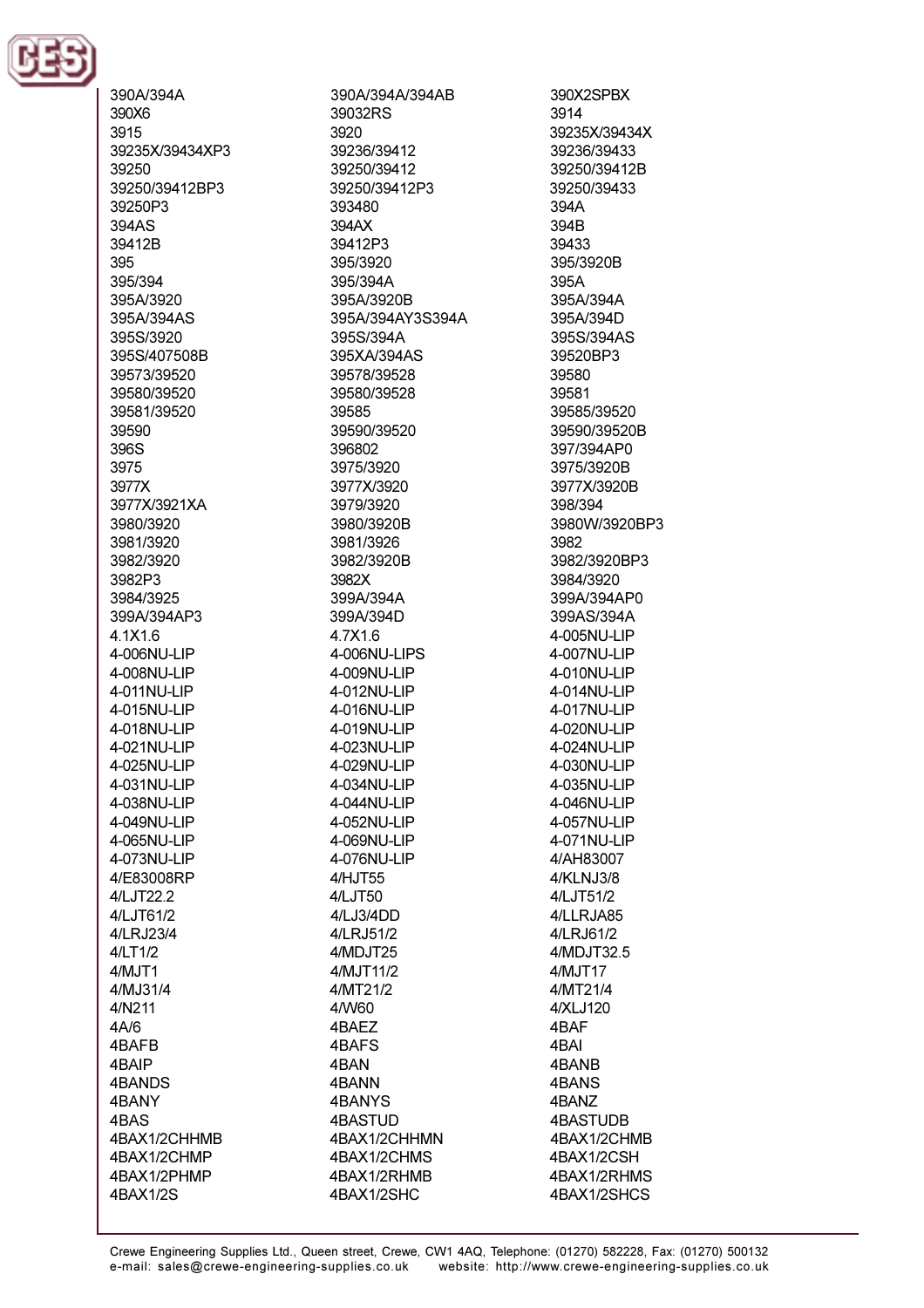4BAX1/2SS 4BAX1/4CHM 4RAX1/4RHMR 4BAX1/4SKTSS 4BAX1CHHMB 4BAX1CHMS 4RAX1RHMR 4BAX1SHCS 4BAX11/2S 4BAX11/4CHHM 4BAX2CHHM 4BAX2CHMB 4BAX2SHC 4BAX3/16SG 4BAX3/4CHHMB 4BAX3/4CSHS 4BAX3/4SHCS 4BAX3/8CHMP 4BAX3/8RHMS 4BAX3/8SHCS 4BAX5/8CHMS 4BAX5/8SHC 4CB/6  $4I - 18X$ 4MMCC 4NBF614YJ  $4X2$  $4X3$ 40-1-12X 40-1-15X 40-1-18X 40-1-9X 40-1/216  $40 - 2$ 40H200 40L050 40L075A 40TRK-1 40XL037A 40X1SPZA 40X4 400X1SPA 400X1SPBA 400X2SPB 400X3SPA 400X4SPA 400X5SPA 400X8SPC 400404 400889 402082 402632B 403668 4040X100 4040X21/8 4040X31/4 4040X33/8 4040X45 4040X70

4040X85

4BAX1/4CHHM 4BAX1/4CHMP 4RAX1/4RHMS 4BAX1/8SKTS 4BAX1CHM 4BAX1CSH 4RAX1RHMS 4BAX11/2CHM 4BAX11/2SHC 4BAX11/4CHHMB 4BAX2CHHMB 4BAX2RHM 4BAX21/2CHHMB 4RAX3/16SHC 4BAX3/4CHMS 4BAX3/4RHMS 4BAX3/8CHHMS 4BAX3/8CHMS 4BAX3/8S 4BAX3/8SKTS 4BAX5/8CSHS 4BAX5/8SKTS 4JSCX5/8 41/206 4MMSS 4X1 4X2EP  $40-1$ 40-1-13X 40-1-16X  $40 - 1 - 25$ 40-1/206 40-1/221 40-2/206 40H300 40L050X 40L100 40XH300 40XL050 40X2.5 40X4V 400X1SPAA 400X1SPZ 400X2SPBA 400X3SPB 400X4SPB 400X5SPZ 400294B 400886 401049 402353 4030X90 403715B 4040X13/4 4040X27/8 4040X31/8 4040X4 4040X50 4040X75 4040X95

4BAX1/4CHHMB 4BAX1/4PHMP 4RAX1/4SKTS 4BAX1CHHM 4BAX1CHMB 4BAX1RHM 4RAX1SHC 4BAX11/2RHM 4BAX11/2SHCS 4BAX11/4SHC 4BAX2CHM 4BAX2S 4BAX21/2RHMB 4RAX3/16SKTS 4BAX3/4CSH 4BAX3/4SHC 4BAX3/8CHMB 4BAX3/8RHM 4BAX3/8SHC 4BAX5/16CHM 4BAX5/8RHMS 4CB/49602  $\overline{4}$ 41/221 **4MMTC**  $4X1S$ 4X<sub>2</sub>V 40-1-10X  $40 - 1 - 14X$ 40-1-17X 40-1-25X 40-1/206K1 40-1/26S 40BGS11G2DS 40L 40L075 40L100X 40XH400 40XL050A 40X3 40X5.5V 400X1SPB 400X2SPA 400X2SPZ 400X3SPZ 400X4SPBX 400X6SPC 400397 400888 401524B 402632 403635 403716 4040X2 4040X31/2 4040X33/4 4040X40 4040X60 4040X80 404047

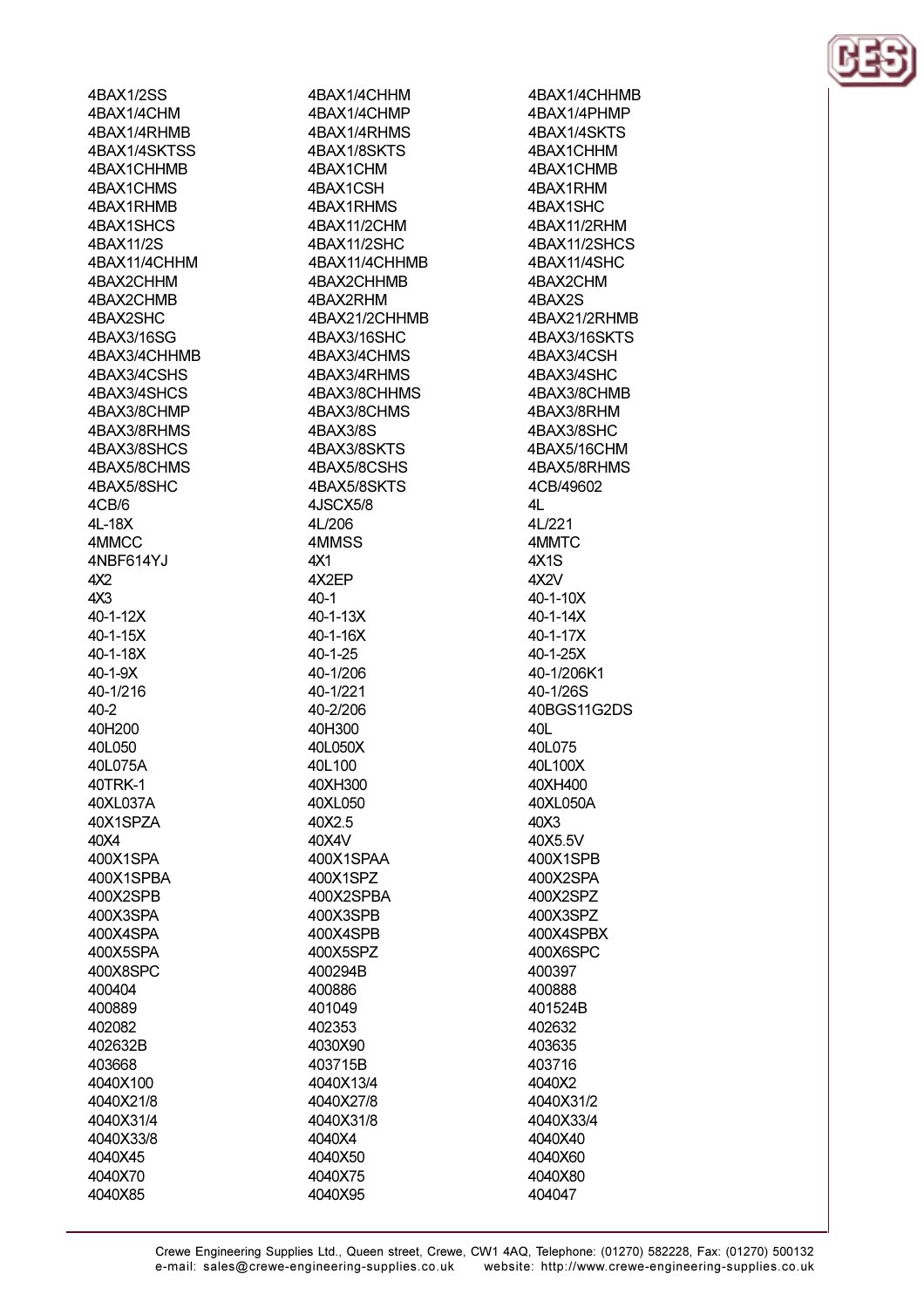

| 404113       | 404242         | 404359         |
|--------------|----------------|----------------|
|              |                |                |
| 405SFF       | 405699         | 406270         |
| 406271       | 406441B        | 407232         |
| 407296       | 407329         | 407508         |
| 407511       | 407529         | 407549         |
| 407549D      | 407606B        | 407677         |
| 407732       | 407883B        | 408Z           |
| 408025       | 408073         | 408215         |
| 408270       | 408341         | 408388         |
| 408487       | 408658B        | 408695         |
| 408696       | 408879         | 408966B        |
| 409Z         | 409017         | 409022         |
|              |                |                |
| 409263       | 409307         | 409347         |
| 409543       | 409757         | 409809         |
| 409920Z      | 41             | 41.6X2.4       |
| 41-007       | $41 - 1 - 13X$ | $41 - 1 - 16X$ |
| 41-10X       | 41-11X         | 41-114         |
| 41-12X       | 41-12XA        | 41-13X         |
| $41 - 14$    | $41-14X$       | $41 - 15$      |
| 41-15X       | 41-152         | $41 - 16$      |
| 41-16R       | 41-16X         | 41-17          |
| 41-17S       | 41-17X         | 41-18F         |
| 41-18X       | 41-19          | 41-19R         |
| 41-19X       | 41-20          | 41-20X         |
| 41-202       | 41-21          | 41-21P         |
| 41-21X       | 41-218         | 41-22          |
|              |                |                |
| 41-22X       | 41-228         | 41-23          |
| 41-23X       | 41-24          | 41-24P         |
| 41-24X       | 41-25          | 41-25X         |
| 41-26X       | 41-27          | 41-27X         |
| 41-28        | 41-28X         | 41-29          |
| 41-29X       | 41-30          | 41-30P         |
| 41-30X       | 41-31          | 41-31X         |
| 41-32        | 41-32X         | 41-33X         |
| 41-34X       | 41-35X         | 41-36          |
| 41-36X       | 41-37X         | 41-38          |
| 41-38P       | 41-38R         | 41-38X         |
| 41-39X       | 41-40P         | 41-42P         |
| 41-44P       | 41-45          | 41-45P         |
| 41-45X       | 41-48P         | 41-540         |
| 41-55P       | 41-56X         | 41-57          |
| 41-57X       | 41-60P         | 41-603         |
|              |                | 41-670         |
| 41-606       | 41-622         |                |
| 41-76        | 41-76X         | 41-8X          |
| 41-9X        | 41-95X         | 41/LJT35       |
| 41/206       | 41/216         | 41/221         |
| 410199       | 410346         | 410410         |
| 41100        | 41100/41286    | 41100/41286B   |
| 41106/41286  | 411164B        | 41125/41286    |
| 41125/41286B | 41126/41286    | 411280         |
| 411306       | 411308         | 411436         |
| 411546       | 411802         | 411919         |
| 411950B      | 412            | 412NR          |
| 412222       | 412333         | 412540B        |
| 412971       | 413277         | 413333         |
| 413473       | 413564         | 414XA          |
| 414146       | 414228         | 414287B        |
| 414292B      | 414406         | 414444         |
|              |                |                |
| 414511B      | 414576         | 414871         |
| 414878       | 414906         | 414907         |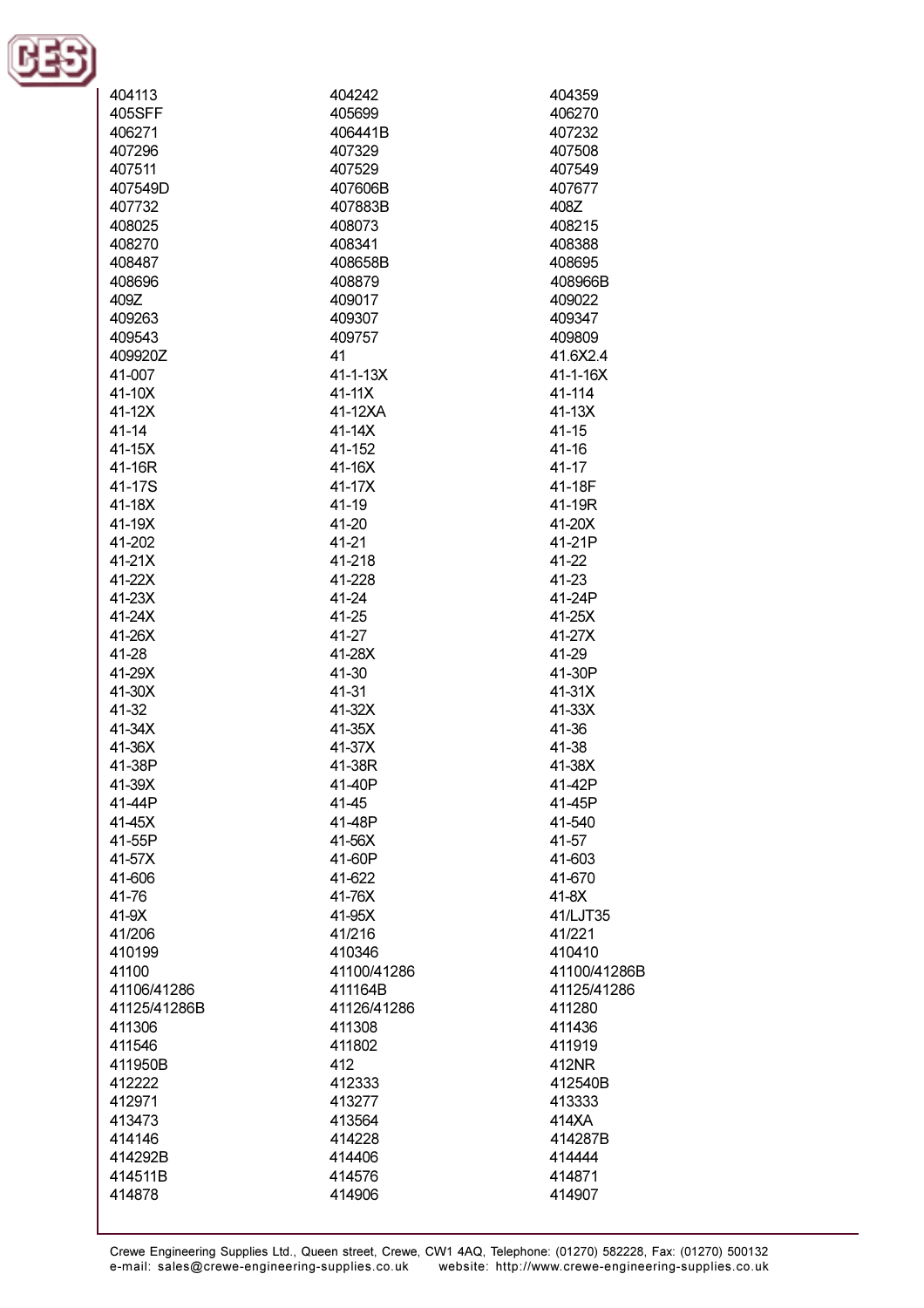| 415/412     | 415/414    | 415056     |
|-------------|------------|------------|
| 415280      | 415321     | 415441     |
| 415481      | 415592     | 415599     |
| 415600      | 415621     | 415662     |
| 415666      | 415690     | 415691B    |
| 415695      | 415946     | 415952     |
| 415959      | 415997     | 416066     |
| 416476      | 416580     | 416714B    |
| 417/412     | 417/414    | 417Z       |
| 417045      | 417095     | 417165     |
| 417178      | 417244     | 417294     |
| 417337      | 417387     | 418        |
| 418/414     | 418/414XA  | 419        |
| 419/414     | 419/414X   | 42.5X3     |
| 42-10X      | 42-14X     | $42 - 15$  |
| 42-15X      | 42-17      | 42-17X     |
| 42-18X      | 42-19      | 42-19X     |
| 42-20X      | 42-21      | 42-21X     |
| 42-22R      | 42-22X     | 42-23      |
| 42-23X      | 42-24      | 42-24X     |
|             |            |            |
| 42-25       | 42-25X     | 42-26X     |
| 42-27X      | 42-28      | 42-28X     |
| 42-30       | 42-30X     | 42-31X     |
| 42-32       | 42-32X     | 42-34      |
| 42-34X      | 42-36X     | 42-38      |
| 42-38X      | 42-39X     | 42-45      |
| 42-45X      | 42-50P     | 42-57      |
| 42-57X      | 42-76      | 42-76P     |
| 42X3        | 42X4       | 42X4.5     |
| 42X5.5      | 42X5D      | 42X5S      |
| 42X5V       | 420/414    | 420/414XA  |
| 420X5SPBX   | 4200       | 4201       |
| 4202        | 420205     | 4203       |
| 420305      | 420306     | 4204       |
| 417337      | 417387     | 418        |
| 418/414     | 418/414XA  | 419        |
| 419/414     | 419/414X   | 42.5X3     |
| 42-10X      | 42-14X     | 42-15      |
| 42-15X      | 42-17      | 42-17X     |
| 42-18X      | 42-19      | 42-19X     |
| 42-20X      | 42-21      | 42-21X     |
| 42-22R      | 42-22X     | 42-23      |
| 42-23X      | 42-24      | 42-24X     |
| 42-25       | 42-25X     | 42-26X     |
| 42-27X      | 42-28      | 42-28X     |
| 42-30       | 42-30X     | 42-31X     |
| 42-32       | 42-32X     | 42-34      |
| 42-34X      | 42-36X     | 42-38      |
| 42-38X      | 42-39X     | 42-45      |
| 42-45X      | 42-50P     | 42-57      |
| 42-57X      | 42-76      | 42-76P     |
| 42X3        | 42X4       | 42X4.5     |
| 42X5.5      | 42X5D      | 42X5S      |
| 42X5V       | 420/414    | 420/414XA  |
| 420X5SPBX   | 4200       | 4201       |
| 4202        | 420205     | 4203       |
| 420305      | 420306     | 4204       |
| 43/BRS      | 43/BRS1A   | 43/BRS1099 |
| 43/BRS1123  | 43/BRS1217 | 43/BRS1552 |
| 43/BRS1552A | 43/BRS1744 | 43/BRS1914 |
|             |            |            |

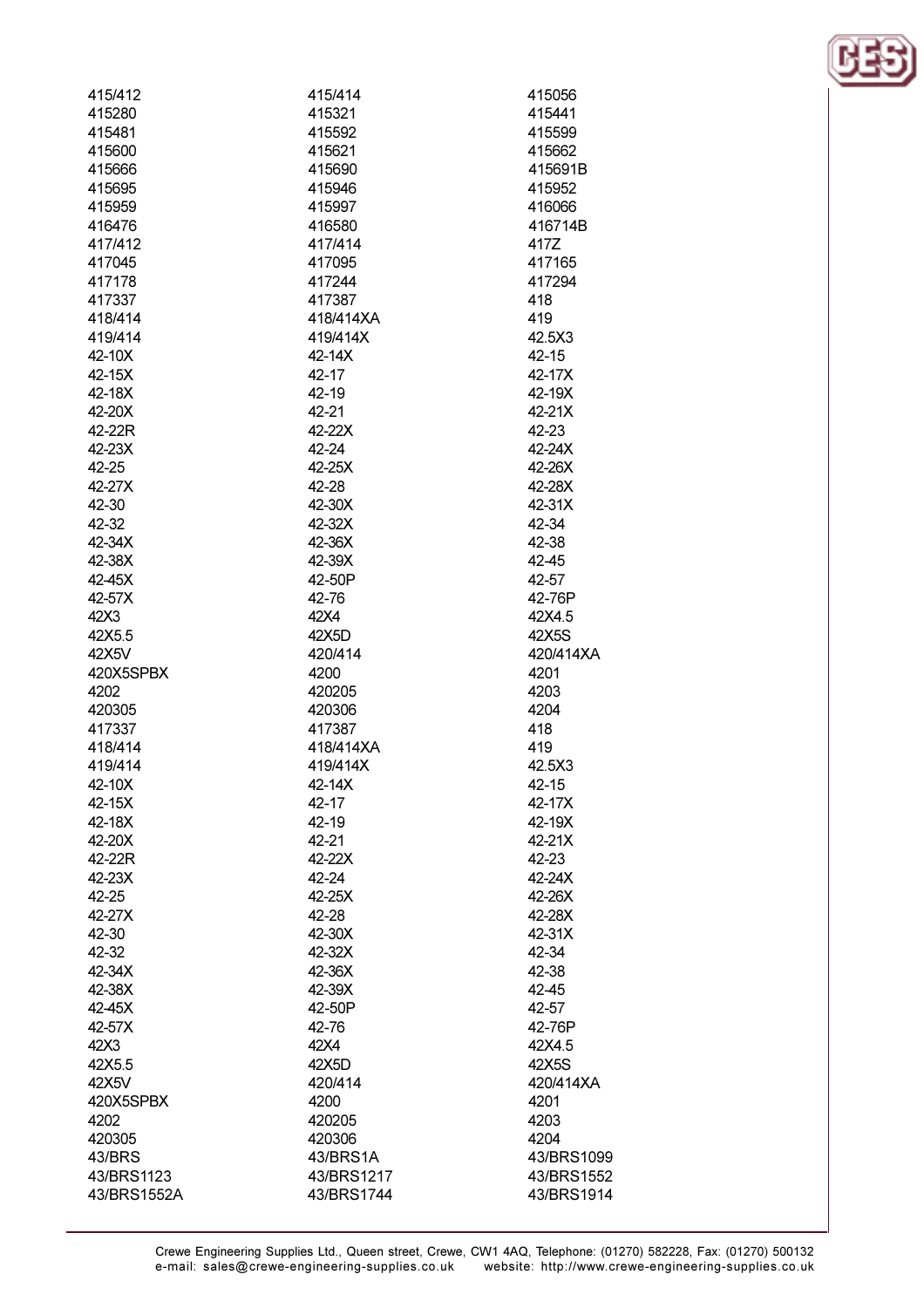

| 43/BRS70      | 43/B16            | 43/B50        |
|---------------|-------------------|---------------|
| 43/G          | 43/1              | 43/MS         |
| 43/MSA        | 43/MSAA           | 43/MSAB       |
| 43/MSAC       | 43/MSAD           | 43/MSB        |
| 43/MSC        | 43/MSD            | 43/MSE        |
| 43/MSF        | 43/MSG            | 43/MSH        |
| 43/MSI        | 43/MSJ            | 43/MSK        |
| 43/MSL        | 43/MSM            | 43/MSN        |
| 43/MSO        | 43/MSP            | 43/MSQ        |
| 43/MSR        | 43/MSS            | 43/MST        |
| 43/MSU        | 43/MSV            | 43/MSW        |
| 43/MSX        | 43/MSY            | 43/MSZ        |
| 43/P          | 43/S              | 43/SA         |
| 43/SB         | 43/SC             | 43/SD         |
| 43/SE         | 43/SF             | 43/SG         |
| 43/SH         | 43/SI             | 43/SJ         |
| 43/SK         | 43/SL             | 43/SM         |
| 43/SN         | 43/SO             | 43/SP         |
| 43/SQ         | 43/SRS            | 43/SS         |
| 43/SST        | 43/ST             | 43SF          |
| 43X2          | 430               | 430M          |
| 430OR         | 430RA             | 4300          |
| 43001RA       | 43003RA           | 43004RA       |
| 43007RA       | 4301              | 4302          |
| 4303          | 4304              | 4305          |
| 4305NR        | 4306              | 4307          |
| 4307NR        | 4308              | 4309          |
| 4310          | 4311              | 43112/43312   |
| 43125         | 43125/43312       | 43125/43312B  |
| 43131/43312   | 4315              | 4316          |
| 4318          | 432               | 432AB         |
| 432B          | 43312             | 4348          |
| 435           | 435/432           | 435/4320      |
| 435IR<br>4351 | 435M<br>4351/4320 | 4350<br>4351A |
| 4352          | 4353              | 436           |
| 436/432       | 4367              | 4370          |
| 4370/4320     | 4375/4335         | 438           |
| 438/429XS     | 438/432           | 438/432B      |
| 438/432P3     | 438W/432P3        | 4388/4335     |
| 439           | 439/432           | 439/432P3     |
| 439/4320      | 4395/4335         | 44.5X3        |
| 44.5X3S       | 44-406            | 44-416        |
| 44H200        | 44X2              | 44X3          |
| 44X3S         | 440               | 440/432       |
| 44001RA       | 44002RA           | 440482        |
| 4406          | 4407              | 4407A         |
| 4409A         | 441096            | 44131/44348   |
| 44143         | 44143/44348       | 44143/44348B  |
| 44143/44348P0 | 44150/44348       | 44150/44348B  |
| 44150/44363D  | 44156/44348       | 44157X        |
| 44157X/44348  | 44157X/44348B     | 44162/44348   |
| 44162/44348P3 | 441696M           | 441933        |
| 4421          | 442327            | 442882        |
| 44348B        | 444/432           | 4448          |
| 445           | 445224            | 445237        |
| 445535A       | 446462DE          | 447           |
| 447/432       | 447/432AB         | 447/432P3     |
| 447/4320      | 449/432           | 449/4320      |
| 45.3X5.7      | 45X1SPAA          | 45X2.5        |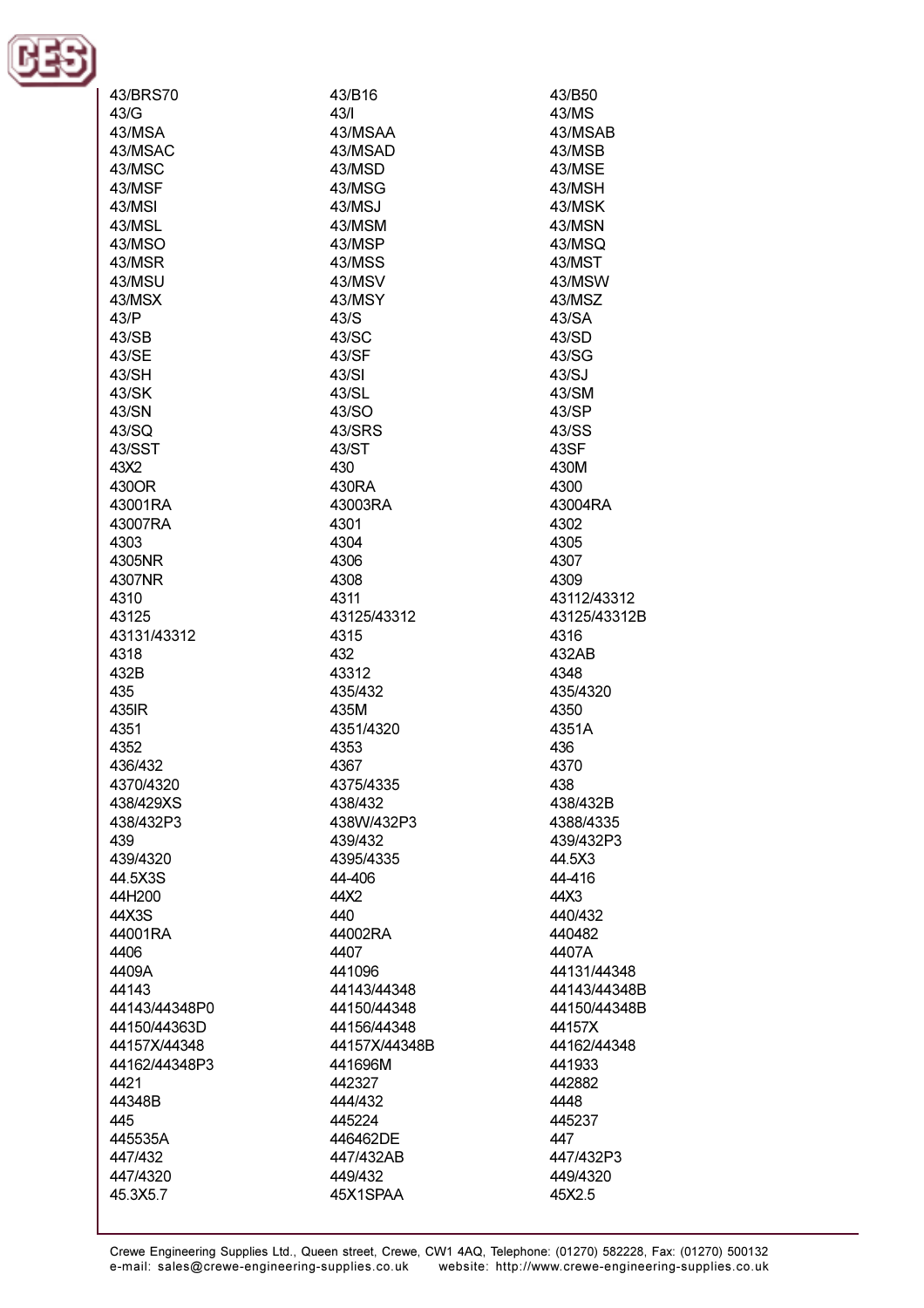45X2V 45X3V 450 450X1SPAA 450X3SPA 450X4SPB 45003RA 4520 45284/45220 45291/45220 4535X23/4 4545X85 455/452 455/453A 455/453BP3 455RA 456/453AS 456W/453DW 4595/4535 460/452 460/453B 4606 462/452 462/453AS 462/453X 462A/453X 465/454 466 46720 46780/46720BP3 46790/46720BP3 468W/453BP3 47/B 47/CG  $47/GB$ 47/GD 47/GG 47/GJ  $47/GI$  A 47/GMA10-40S 47/GMA10-50D 47/GMA10-70T 47/GMA15-49 47/GMA20-76S 47/GMA40-15S 47/GMA50-17S 47/GO 47/GR 47/GU 47/GWA 47/GZ 47/G08-30D 47/G10 47/G14 47/G25 47/G26 47/G30-14D 47/G32-24B 47/G40

47/G45

45X3 45X4 450M 450X1SPBA 450X3SPB 450X5SPA 45006RA 45280/45220 45285/45220 453A 4545X41/2 455 455/452D 455/453AS 455M 456 456/453X 456W/453DWP3 46X4 460/4520 460/453BP3 46176/49368 462/4520 462/453B 462/453XP3 462W/453B 465/454A 466175M 46720D 46780/46720D 46790D 469/453X 47/BA 47/D 47/GB1-30 47/GE 47/GH 47/GK 47/GM 47/GMA10-40SA 47/GMA10-60T 47/GMA10-96T 47/GMA20-25S 47/GMA25-45S 47/GMA40-25A 47/GMVA 47/GP 47/GS 47/GV 47/GX 47/G08-20B 47/G08-75B 47/G105 47/G2-25D 47/G25A 47/G28 47/G30A 47/G32-25S 47/G40A 47/G45A

45X3.5 45X5V **450NM** 450X2SPA 450X4SPA 45001RA 452 45282/45220 45287/45220 453BP3 4545X80 455. 455/4520 455/453ASP3 455OR 456/453A 456/453XS 4591 460 460/453AS 460M  $462$ 462/453A 462/453BP3 462/453XS 462W/453BP3 465966 466863 46780/46720 46790/46720 46790D/46720  $47/A$ 47/C 47/GA  $47/GC$ 47/GF 47/GI 47/GL 47/GMA 47/GMA10-48T 47/GMA10-70S 47/GMA15-40 47/GMA20-68A 47/GMA3-28S 47/GMA40-25N 47/GN 47/GQ 47/GT 47/GW 47/GY 47/G08-24B 47/G08R 47/G117 47/G20-94S 47/G25B 47/G30 47/G32 47/G34 47/G40T 47/G47

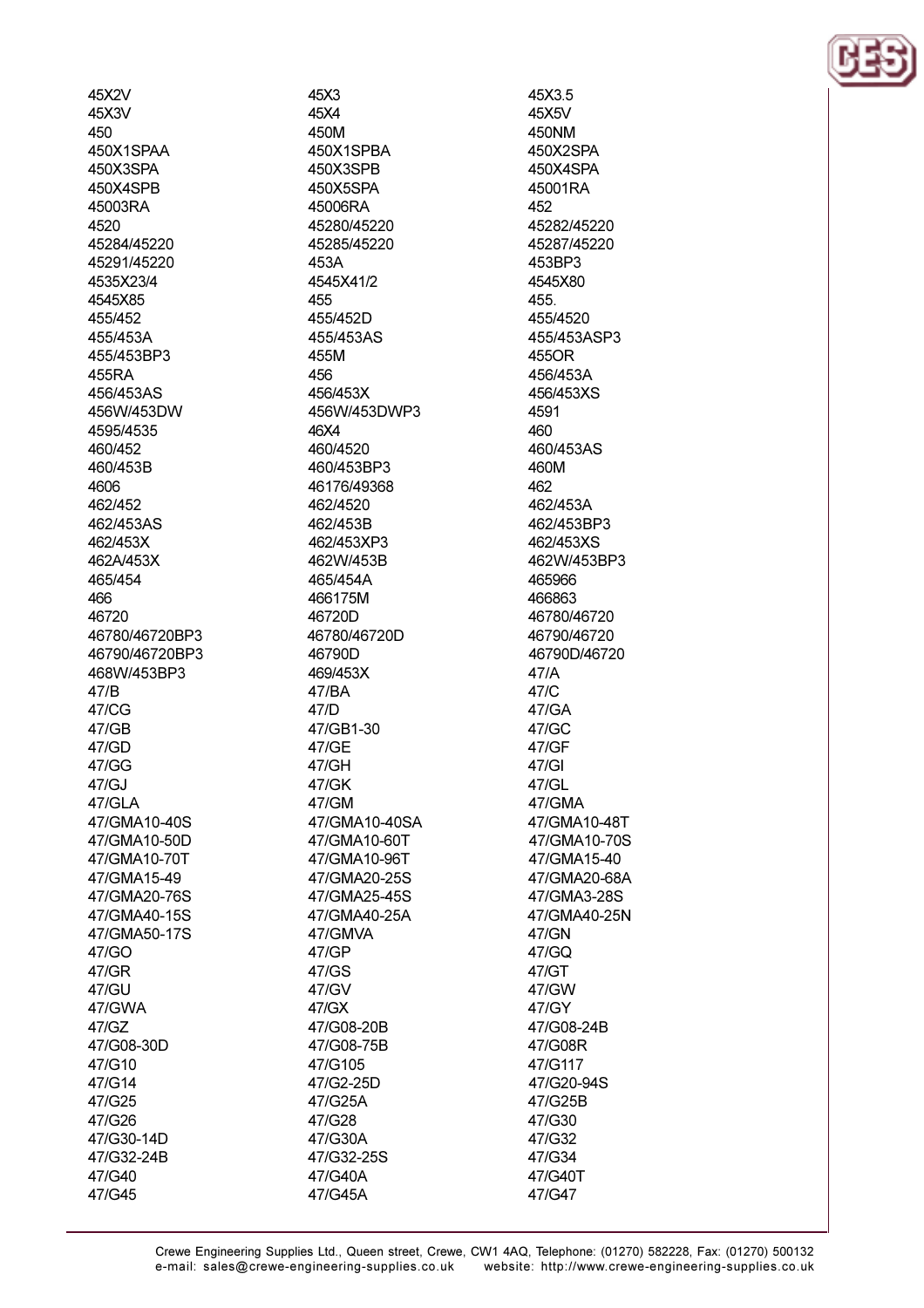

47/G47A 47/G50  $47/GB3$ 47/G70 47/G75  $47/1$  $47/P$ **47/UB 47/UE** 47/UZ 472A 47487/47420 476/474 47680/47620 47686/47620B 477/473 478/472AP3 478XA/473XS 47896/47820 48/LJT35 48L050 48L100A 480 480.037 480.075 480.150 480/472A 481.062 481.200 482/472 482/472P0 482A/472D 48290 483 483/472X 48393/48320 4842 48685 488503 49.3X5.7 49/W11/2 491699 492AP3 495/493 495/493DASSY49782 495A/493 495AX/493 496 497 497/493B 498/492AP3 5.6X2.4 5/LJT21/2 5/MDJT32.5 5/MJ5/8 5/M213NJ 5/W11/4 5/XLJT21/2 5/16BSFNL 5/16BSFNW

47/G48 47/G56  $47/G69$ 47/G71 47/G82 47/IA  $47/l$ 47/UC 47/UF 47X5X3 473 47490/47420 47620 47686 47686/47620BP3 477/474 478/474 47890/47820 47896/47825B 48H100 48L075 48XL037A 480.000 480.050 480 100 480.200 480/472B 481.125 48190/48120 482/472A 482A 482E/472 48290/48220 483/472 48385/48320 484 48506/48750 48685/48620 488504 49.5X3 490OR 49175 493 495/493B 495/493DP3 495A/493B 495AX/493B 496/493 497/492A 497A 498/493 5.6X2.4V 5/LJT25 5/MDJT40 5/MJ80  $5/M5$ 5/W21/16 5/XLJT3 5/16BSFNLS 5/16BSFNY

47/G49 47/G60 47/G69A 47/G74 47/G96 47/N 47/UA **47/UD** 47/UG 472 474 476/472A 47679/47620 47686/47620 47687/47620 478/472A 478S 47890/47825B 479/473XS 48H150 48L100 48X5 480.025 480.062 480 125 480/472 480/474XS 481.150 482 482/472B 482A/472 48286/48220 48290/48220D 483/472A 48393 484/472 48684/48620 487.656 488506 49.7X3.5 49162/49368 49175/49368 495/492A 495/493D 495A 495A/493D 49585/49520 496/493D 497/493 497A/492A 498/493B 5.6X2.5 5/LRJ41/2 5/MJT15/8 5/MRJA30 5/W11/2 5/W39 5/16BSFN 5/16BSFNS 5/16BSFNYS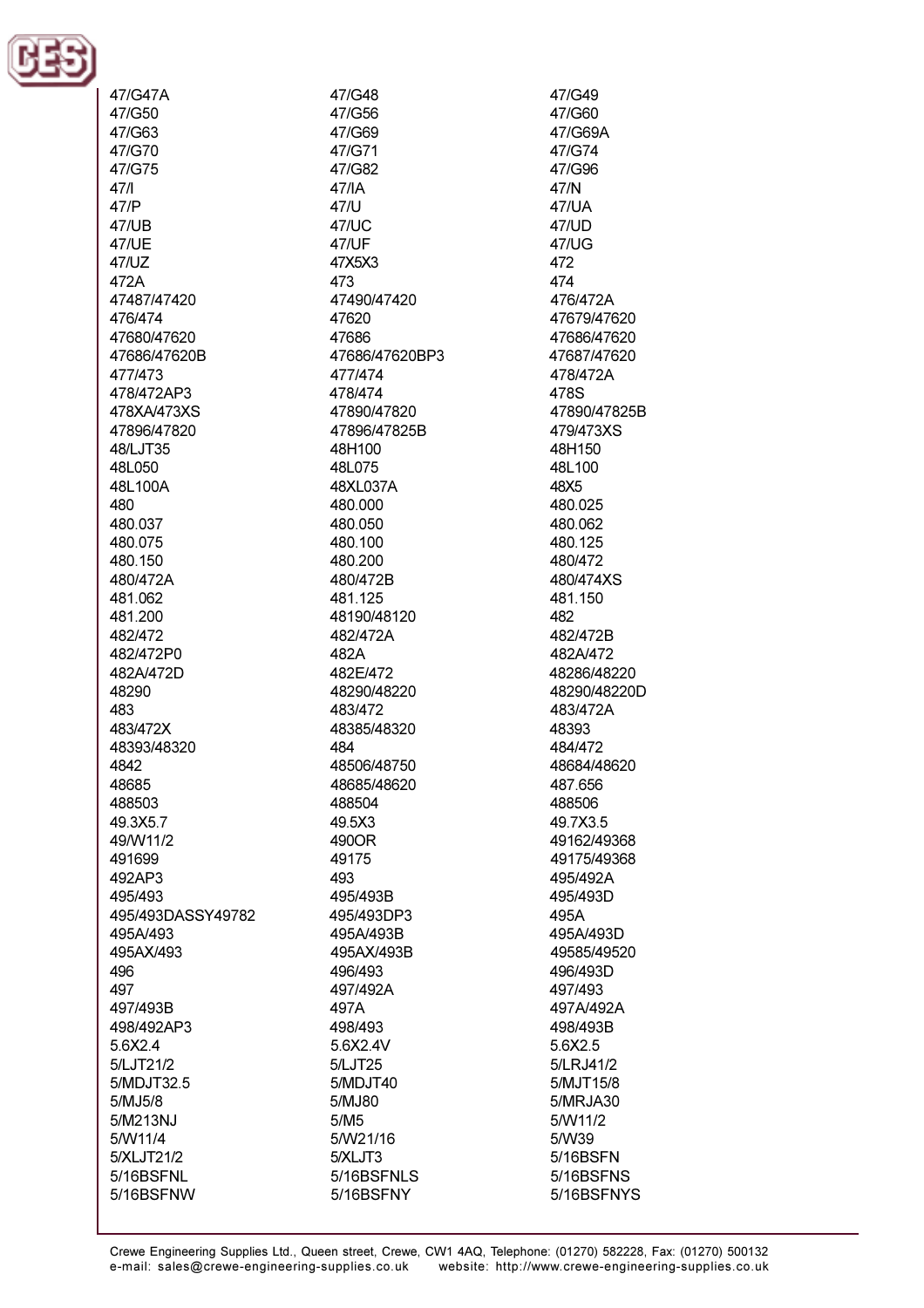5/16BSFSTUD 5/16BSFX1/2SHC 5/16BSFX1/2SKTSS 5/16BSFX1SHC 5/16BSFX1SKTSH 5/16BSFX11/2SHC 5/16BSFX11/4CSHFT 5/16BSFX11/4SS 5/16BSFX2SHC 5/16BSFX2SS 5/16BSFX21/2SHC 5/16BSFX21/4SHC 5/16BSFX3/4SHC 5/16BSFX3BHT 5/16BSFX3SS 5/16BSFX5/16SKTS 5/16E 5/16FF 5/16FM11/2 5/16FM2 5/16FM3  $5/16FO$ 5/16FT3 5/16FT4 5/16FT4Z 5/16S 5/16SS 5/16UNCN 5/16UNCX1/2BUT 5/16UNCX1/2SHT 5/16UNCX1CSH 5/16UNCX1SHC 5/16UNCX1SZ 5/16UNCX11/2SHC 5/16UNCX11/4CSH 5/16UNCX13/4BZ 5/16UNCX2BHTZ 5/16UNCX2SHC 5/16UNCX2SS 5/16UNCX21/2SHC 5/16UNCX21/4BZ 5/16UNCX3/4SHCS 5/16UNCX3/8SKTS 5/16UNCX3SHC 5/16UNCX31/2BHT 5/16UNCX31/2SHTZ 5/16UNCX4BHTZ 5/16UNCX4SHT 5/16UNCX5/8SHT 5/16UNCX7/8SHC 5/16UNFND 5/16UNFNWE 5/16UNFSTUD 5/16UNFX1/2SKTS 5/16UNFX1CSH 5/16UNFX1SHT 5/16UNFX1SS 5/16UNFX11/2SHC 5/16UNFX11/4BHT 5/16UNFX13/4BHT

5/16BSFSTUDHT 5/16BSFX1/2SHT 5/16BSFX1/4SKTS 5/16BSFX1SHT 5/16BSFX1SKTSS 5/16BSFX11/2SHCS 5/16BSFX11/4SHC 5/16BSFX13/4SHC 5/16BSFX2SHT 5/16BSFX21/2CHM 5/16BSFX21/2SHT 5/16BSFX3/4CHM 5/16BSFX3/4SKTS 5/16BSEX3SHC 5/16BSFX31/2SHC 5/16BSFX5/8SHT 5/16FB 5/16FM1 5/16FM11/2Z 5/16FM2Z 5/16FM3/4 5/16FS 5/16FT3HZ 5/16FT4H 5/16F7H 5/16SD 5/16SSS 5/16UNCNY 5/16UNCX1/2CSHZ 5/16UNCX1/4BUT 5/16UNCX1CSHS 5/16UNCX1SHT 5/16UNCX11/2BHT 5/16UNCX11/2SHCS 5/16UNCX11/4SHC 5/16UNCX13/4SHC 5/16UNCX2BZ 5/16UNCX2SHT 5/16UNCX21/2BHT 5/16UNCX21/2SHT 5/16UNCX3/4BA 5/16UNCX3/4SHTZ 5/16UNCX3BHT 5/16UNCX3SHT 5/16UNCX31/2SHC 5/16UNCX4B 5/16UNCX4BZ 5/16UNCX41/2BHT 5/16UNCX5/8SKTSH 5/16UNFN 5/16UNFNLZ 5/16UNFNY 5/16UNFX1/2SHC 5/16UNFX1BUT 5/16UNFX1CSHZ 5/16UNFX1SHTZ 5/16UNFX11/2BHT 5/16UNFX11/2SHCS 5/16UNFX11/4SHC 5/16UNFX13/4SHC

5/16BSFSTUDS 5/16BSFX1/2SKTS 5/16BSFX1CSH 5/16BSFX1SKTS 5/16BSFX1SS 5/16BSFX11/2SHT 5/16BSFX11/4SKTSS 5/16BSFX13/4SKTSH 5/16BSFX2SKTS 5/16BSFX21/2SBMS 5/16BSFX21/4BHT 5/16BSFX3/4CSH 5/16BSFX3/8SKTS 5/16BSFX3SHT 5/16BSFX4SHC 5/16CC 5/16FC 5/16FM1Z 5/16FM11/4 5/16FM21/2 5/16FNY 5/16FTC 5/16FT3Z 5/16FT4HZ  $5/161$ 5/16SR 5/16SZ 5/16UNCNZ 5/16UNCX1/2SHC 5/16UNCX1/4SKTS 5/16UNCX1CSHZ 5/16UNCX1SHTZ 5/16UNCX11/2CSH 5/16UNCX11/2SHT 5/16UNCX13/4BHTZ 5/16UNCX2BHT 5/16UNCX2CSH 5/16UNCX2SHTZ 5/16UNCX21/2CSH 5/16UNCX21/4BHTZ 5/16UNCX3/4SHC 5/16UNCX3/4SZ 5/16UNCX3CSHZ 5/16UNCX3SS 5/16UNCX31/2SHT 5/16UNCX4BHT 5/16UNCX4SHC 5/16UNCX5/8CSH 5/16UNCX5/8SZ 5/16UNFNB 5/16UNFNS 5/16UNFNZ 5/16UNFX1/2SHT 5/16UNFX1CHM 5/16UNFX1SHC 5/16UNFX1SKTS 5/16UNFX11/2CSHZ 5/16UNFX11/2SHT 5/16UNFX11/4SHT 5/16UNFX2BHT

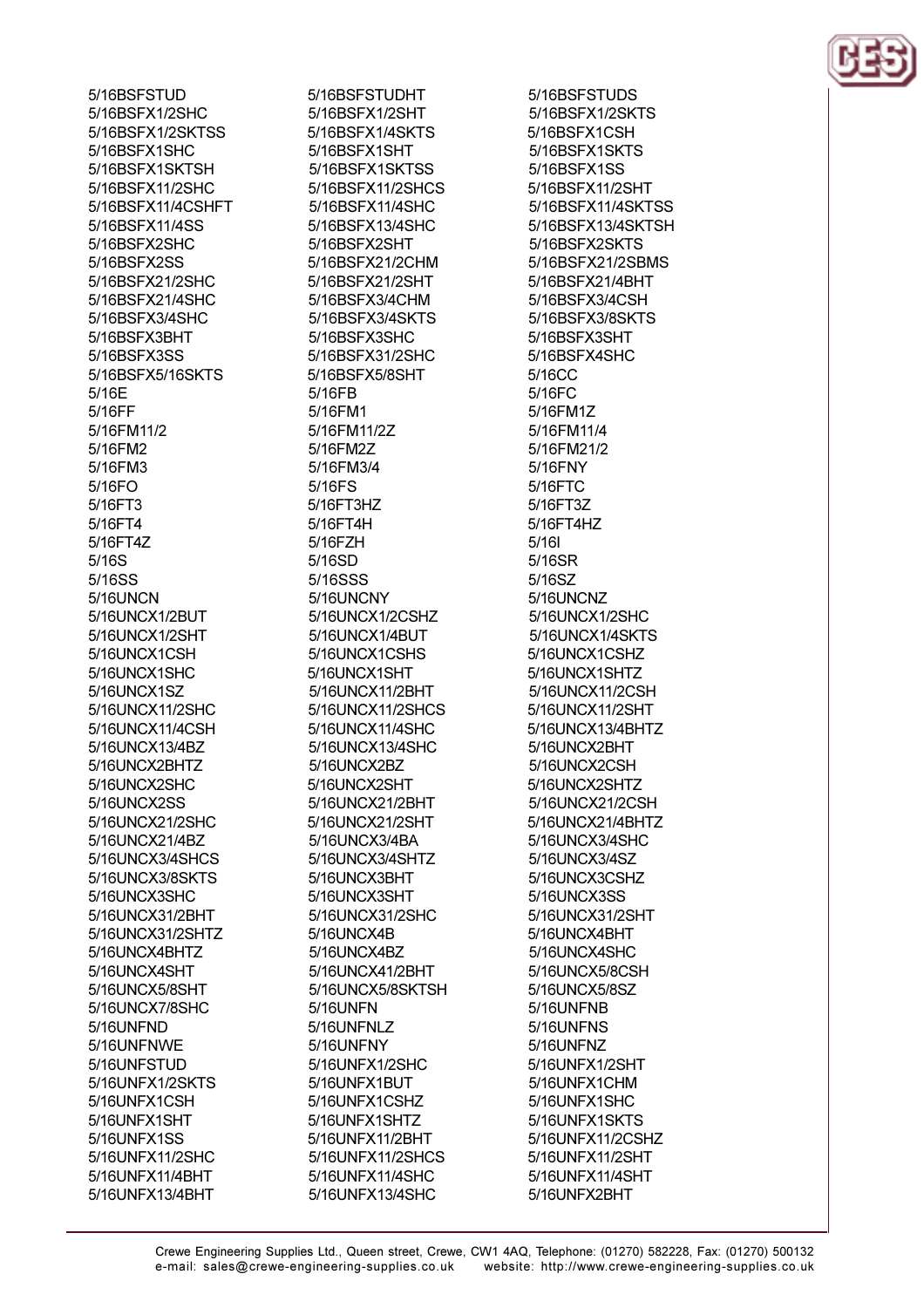

5/16UNFX2SHC 5/16UNFX2SHTZ 5/16LINEX21/2SHT 5/16UNFX3/4CSH 5/16UNFX3/4SHT 5/16UNFX3/8SKTS 5/16UNFX3BHTZ 5/16UNFX31/2BHT 5/16UNFX4BHT 5/16UNFX41/2BHT 5/16UNFX5/8SHT 5/16UNFX51/2BHT 5/16UNFX7/8SHT 5/16WNR 5/16WNS 5/16WNWS 5/16WNZ 5/16WSTUDHT 5/16WX1/2BUT 5/16WX1/2CSH 5/16WX1/2SHC 5/16WX1/2SKTSS 5/16WX1BE 5/16WX1CHM 5/16WX1CSHS 5/16WX1SB 5/16WX1SHT 5/16WX1SS 5/16WX11/2BHT 5/16WX11/2CSHZ 5/16WX11/2SB 5/16WX11/2SKTS 5/16WX11/2SZ 5/16WX11/4BEB 5/16WX11/4SHC 5/16WX11/4SKTSH 5/16WX13/4SHC 5/16WX2BS 5/16WX2CSH 5/16WX2SB 5/16WX2SHT 5/16WX2X 5/16WX21/2CHM 5/16WX21/2SHT 5/16WX21/4SHT 5/16WX3/4CHM 5/16WX3/4CSH 5/16WX3/4RHMB 5/16WX3/4SHC 5/16WX3/4SKTS 5/16WX3/4SZ 5/16WX3BHT 5/16WX3SHC 5/16WX3SS 5/16WX31/2SHC 5/16WX31/4BS 5/16WX4X 5/16WX5/8CSH 5/32TC 5/62062RS

5/16UNFX2SHCS 5/16UNFX21/2BHT 5/16UNFX21/4SHT 5/16UNFX3/4SHC 5/16UNFX3/4SHTZ 5/16UNFX3/8SKTSS 5/16UNFX3SHC 5/16UNFX31/2SHTZ 5/16UNFX4BHTZ 5/16UNFX5/16SKTS 5/16UNFX5/8SHTZ 5/16UNFX61/2BHT 5/16UNFX7/8SHTZ 5/16WNDS 5/16WNW 5/16WNY 5/16WSTUD 5/16WSTUDS/S 5/16WX1/2BUTS 5/16WX1/2RHMS 5/16WX1/2SHT 5/16WX1/2SZ 5/16WX1BEA 5/16WX1CHMS 5/16WX1RHM 5/16WX1SHC 5/16WX1SKTS 5/16WX1SZ 5/16WX11/2CHM 5/16WX11/2RHM 5/16WX11/2SHC 5/16WX11/2SKTSH 5/16WX11/2X 5/16WX11/4BS 5/16WX11/4SHT 5/16WX11/4SS 5/16WX13/4SHT 5/16WX2CHM 5/16WX2CSHZ 5/16WX2SHC 5/16WX2SKTSH 5/16WX21/2BHT 5/16WX21/2S 5/16WX21/2X 5/16WX21/4SKTSH 5/16WX3/4CHMB 5/16WX3/4CSHZ 5/16WX3/4RHMS 5/16WX3/4SHCS 5/16WX3/4SKTSH 5/16WX3/8SKTS 5/16WX3CHM 5/16WX3SHCS 5/16WX3X 5/16WX31/2SKTSH 5/16WX4BHT 5/16WX41/2SHC 5/32CC 5/32WSTUDX12 5/64CC

5/16UNFX2SHT 5/16UNFX21/2SHC 5/16LINEX23/4BS 5/16UNFX3/4SHCS 5/16UNFX3/4SS 5/16UNFX3BHT 5/16UNFX3SHT 5/16UNFX31/4BHT 5/16UNFX4SHT 5/16UNFX5/8SHC 5/16UNFX5BHT 5/16UNFX7/8CSH 5/16WN 5/16WNI H 5/16WNWB 5/16WNYS 5/16WSTUDB 5/16WSTUDX2 5/16WX1/2CHMS 5/16WX1/2SB 5/16WX1/2SKTS 5/16WX1/4SKTS 5/16WX1BEB 5/16WX1CSH 5/16WX1S 5/16WX1SHCS 5/16WX1SKTSH 5/16WX1X 5/16WX11/2CSH 5/16WX11/2S 5/16WX11/2SHT 5/16WX11/2SS 5/16WX11/4BE 5/16WX11/4RHM 5/16WX11/4SKTS 5/16WX13/4B 5/16WX2BHT 5/16WX2CHMB 5/16WX2S 5/16WX2SHCS 5/16WX2SS 5/16WX21/2BHTZ 5/16WX21/2SHC 5/16WX21/4SHC 5/16WX3/4BUT 5/16WX3/4CHMS 5/16WX3/4RHM 5/16WX3/4S 5/16WX3/4SHT 5/16WX3/4SS 5/16WX3/8SKTSS 5/16WX3S 5/16WX3SHTZ 5/16WX31/2B 5/16WX31/2X 5/16WX4SKTSH 5/16WX5/16SKTS 5/32SS 5/6082RS 5/8BSFN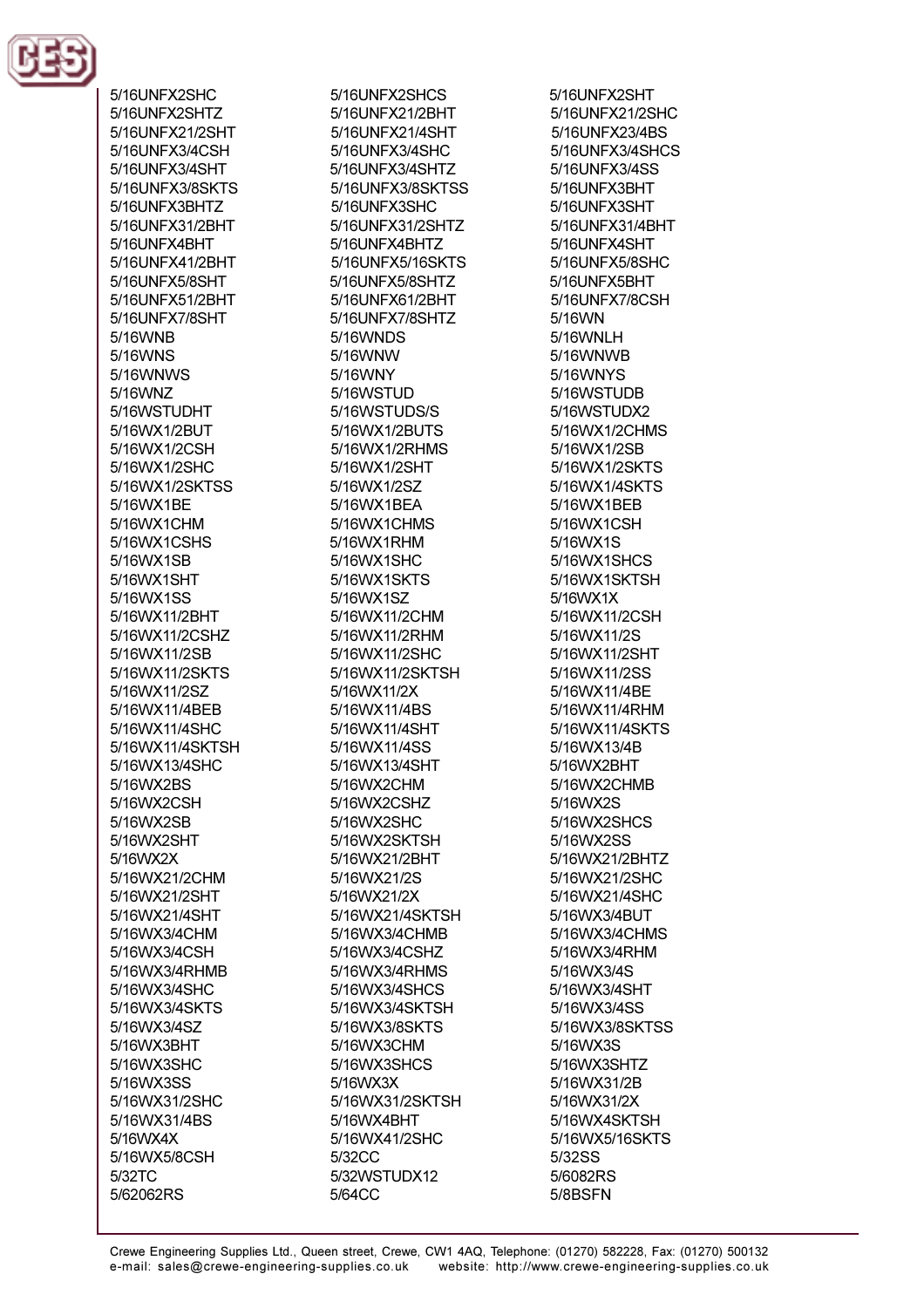5/8BSFNL 5/8BSFNYT 5/8BSEX1SKTS 5/8BSFX11/2SHT 5/8BSFX13/4BHT 5/8BSFX13/4SHT 5/8BSFX2SHT 5/8BSFX3BBMS 5/8BSFX33/4SHC **5/8BSN**  $5/8F$ 5/8FF  $5/8FS$ 5/8FT3 5/8FT4B 5/8FT4Z  $5/8$ IZ 5/8SSS 5/8UNCNY 5/8UNCN2B 5/8UNCX1SHT 5/8UNCX11/4SHC 5/8UNCX13/4SHC 5/8UNCX2SHT 5/8UNCX21/2BHT 5/8UNCX21/2SHT 5/8UNCX23/4BHT 5/8UNCX3BZ 5/8UNCX4SHC 5/8UNCX7BHT 5/8UNFN 5/8UNFNLB 5/8UNFNSLT 5/8UNFNYS 5/8UNFSTUD 5/8UNFX11/2SHC 5/8UNFX11/4SHT 5/8UNFX13/8BHT 5/8UNFX2SHC 5/8UNFX21/2BHTZ 5/8UNFX21/4SHC 5/8UNFX3SHC 5/8UNFX31/4BHT 5/8UNFX31/4SHT 5/8UNFX4SHC 5/8UNFX41/2SHT 5/8UNFX51/2BHT 5/8UNFX8BHT 5/8WNB 5/8WNDS 5/8WNS 5/8WNZ 5/8WSTUDX12 5/8WX1B 5/8WX1SHT 5/8WX11/2BHT 5/8WX11/2S 5/8WX11/2SKTS 5/8WX11/2X 5/8WX11/4CSH

5/8BSFNLH 5/8BSFNZ 5/8BSEX11/2CSH 5/8BSFX11/4SHT 5/8BSFX13/4CSH 5/8BSFX2CSH 5/8BSFX21/2BHT 5/8BSFX3BHT 5/8BSFX5/8SKTS 5/8BSPPT 5/8FB 5/8FM11/2 5/8FT 5/8FT37 5/8FT4H 5/8FT8  $5/8P$ 5/8UNCN 5/8UNCNYS 5/8UNCSTUDHT 5/8UNCX11/2BA 5/8UNCX11/4SHT 5/8UNCX2S 5/8UNCX2SHTZ 5/8UNCX21/2BHTZ 5/8UNCX21/4BHT 5/8UNCX23/4SHC 5/8UNCX3SHC 5/8UNCX41/2SHC 5/8UNCX7SHC 5/8UNFNC 5/8UNFNLH 5/8UNFNW 5/8UNFNYT 5/8UNFX1SHT 5/8UNFX11/2SHT 5/8UNFX13/4SHC 5/8UNFX15/8BHT 5/8UNFX2SHT 5/8UNFX21/2BS 5/8UNFX3BHT 5/8UNFX3SHT 5/8UNFX31/4CHM 5/8UNFX33/4BHT 5/8UNFX4SHT 5/8UNFX5/8SKTS 5/8UNFX61/2BHT 5/8UNFX9BHT 5/8WND 5/8WNL 5/8WNW 5/8WSTUD 5/8WSTUDX2 5/8WX1S 5/8WX1SKTS 5/8WX11/2BZ 5/8WX11/2SHC 5/8WX11/2SS 5/8WX11/4B 5/8WX11/4SHC

5/8BSFNY 5/8BSFSTUD 5/8BSFX11/2SHC 5/8BSFX11/4SKTS 5/8BSFX13/4SHC 5/8BSFX2SHC 5/8BSFX21/2SHC 5/8BSFX3SHT 5/8BSFX6SHC 5/8CC  $5/8FC$ 5/8FR 5/8FTC 5/8FT4 5/8FT4HZ  $5/81$  $5/8S$ 5/8UNCNL 5/8UNCNZ 5/8UNCX1BA 5/8UNCX11/2SHT 5/8UNCX11/4SKTSH 5/8UNCX2SHC 5/8UNCX2SZ 5/8UNCX21/2SHC 5/8UNCX21/4SHC 5/8UNCX3BHTZ 5/8UNCX3SHT 5/8UNCX5BHT 5/8UNCX71/2BHT 5/8UNFNL 5/8UNFNS 5/8UNFNY 5/8UNFNZ 5/8UNFX11/2BHT 5/8UNFX11/4SHC 5/8UNFX13/4SHT 5/8UNFX2BHT 5/8UNFX21/2BHT 5/8UNFX21/2SHT 5/8UNFX3BS 5/8UNFX31/2BHT 5/8UNFX31/4CSH 5/8UNFX4BHT 5/8UNFX41/2BHT 5/8UNFX5BHT 5/8UNFX7BHT 5/8WN 5/8WNDC 5/8WNLS 5/8WNY 5/8WSTUDS/S 5/8WSTUDZ 5/8WX1SHC 5/8WX11/2B 5/8WX11/2CSH 5/8WX11/2SHT 5/8WX11/2SZ 5/8WX11/4CHM 5/8WX11/4SKTS

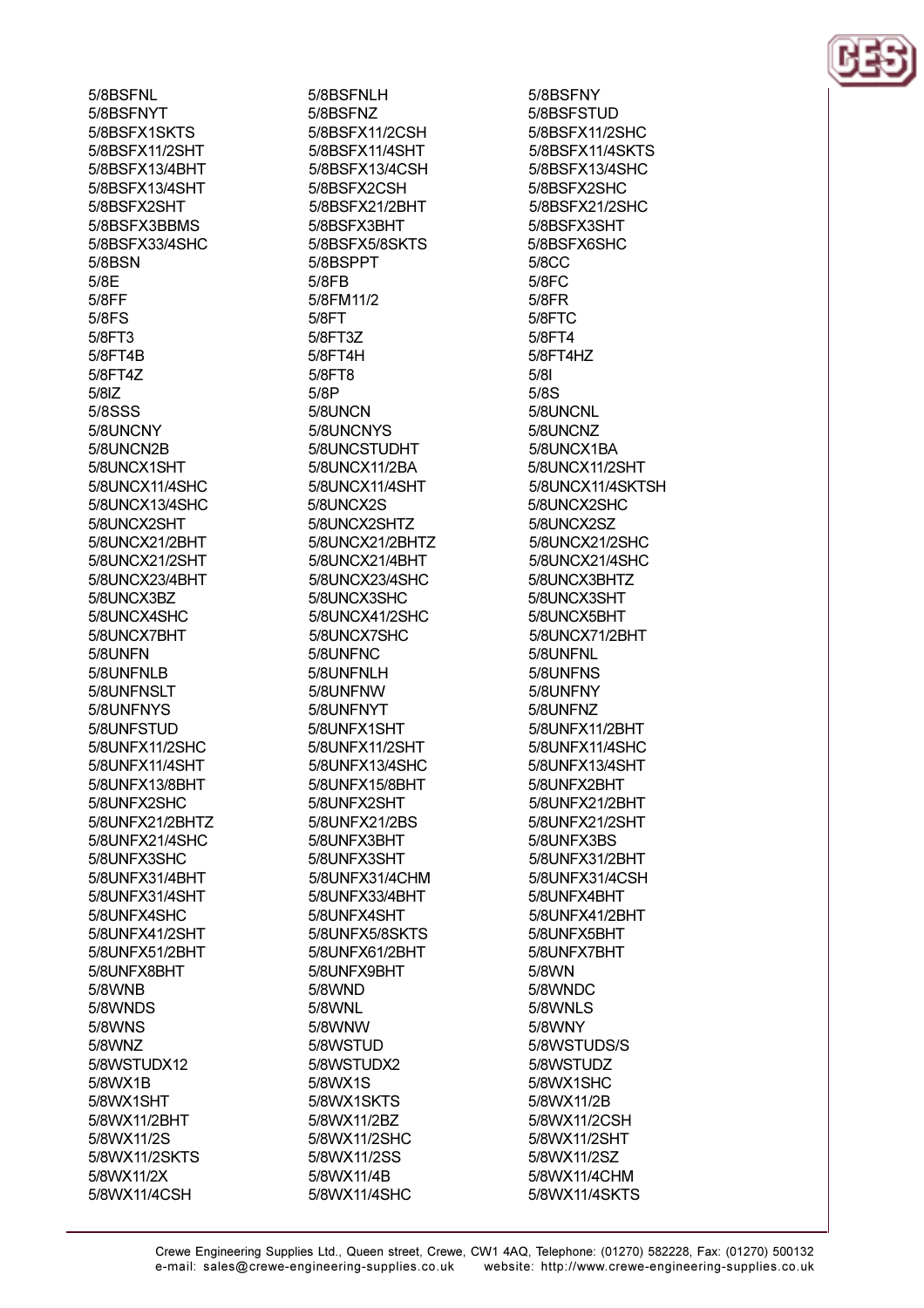

5/8WX11/4XZ 5/8WX13/4SHC 5/8WX2RSA4 5/8WX2SHC 5/8WX2SKTSH 5/8WX21/2B 5/8WX21/2BSA4 5/8WX21/2SHC 5/8WX21/2X 5/8WX23/4BHT 5/8WX3/4SKTS 5/8WX3CSH 5/8WX3SHC 5/8WX3X 5/8WX31/2SHC 5/8WX31/4B 5/8WX4BHT 5/8WX4X 5/8WX41/2SHC 5/8WX5/8SKTSZ 5/8WX5BHT 5/8WX5SHC 5/8WX51/2SHC 5/8WX7/8SKTS 5RAN 5BAX3/4CHHM 5J1115 5J1924 5J3241 5L-19X 5L/205 5L/221 5M/206 5MMSS 5VX1400 **5X1S**  $50-1$ 50-1-15P 50-1-20R 50-1-29X  $50 - 1 - 9X$ 50-1/221  $50 - 2 - 8P$ 50-2/221 50/BBC75 50/CC100/6 50/CC150/16 50/CC200/13 50/CC200/25 50/CC250/13 50/CC250/25 50/CC300/19 50/CPA 50/CPS 50/CP4 50/CP6 50/NP1.5 50/NP5 50/PPL3 50/PPL6

5/8WX13/4B 5/8WX2B 5/8WX2R7 5/8WX2SHT 5/8WX2SS 5/8WX21/2BHT 5/8WX21/2CSH 5/8WX21/2SHT 5/8WX21/4X 5/8WX23/4SKTSH 5/8WX3B 5/8WX3S 5/8WX3SHT 5/8WX31/2RHT 5/8WX31/2SHT 5/8WX31/4SHC 5/8WX4S 5/8WX41/2CSH 5/8WX41/2X 5/8WX5B 5/8WX5BS 5/8WX51/2BHT 5/8WX6BHT 5/8WX7X 5BANB 5JM557 5J1722 5J2432  $5L$ 5L-24F 5L/206 5L11A 5M/221  $5R$ 5X1.5 5X2  $50 - 1 - 10X$ 50-1-16R 50-1-20X  $50 - 1 - 39$ 50-1/206  $50-2$ 50-2/206 50/BBC100 50/BBC88 50/CC150/10 50/CC150/19 50/CC200/16 50/CC225A 50/CC250/16 50/CC250A 50/CC300/25 50/CPA1 50/CP1.5 50/CP4A 50/EFC225 50/NP1/16 50/NP6 50/PPL4 50/PPL6A

5/8WX13/4BHT 5/8WX2BHT 5/8WX2S 5/8WX2SKTS 5/8WX2X 5/8WX21/2BS 5/8WX21/2S 5/8WX21/2SS 5/8WX23/4B 5/8WX23/4X 5/8WX3BHT 5/8WX3SB 5/8WX3SS 5/8WX31/2S 5/8WX31/2SS 5/8WX4B 5/8WX4SHC 5/8WX41/2S 5/8WX5/8SKTS 5/8WX5BBMS 5/8WX5CSH 5/8WX51/2CSH 5/8WX6SHC 5BAFR 5BAX11/2RHM 5J1013 5J1825 5J2836 5L-16X  $5L-8X$ 5L/217 5M 5MMCC 5R/206 5X1.5F 50.2X3  $50 - 1 - 12X$  $50 - 1 - 18X$  $50 - 1 - 29$  $50 - 1 - 41X$ 50-1/216 50-2-38P 50-2/208 50/BBC50 50/CCS 50/CC150/13 50/CC150/6 50/CC200/19 50/CC230 50/CC250/19 50/CC300/13 50/CC490/25 50/CPB 50/CP2.4 50/CP5 50/FPC100 50/NP3 50/PPL10 50/PPL5 50/PPL8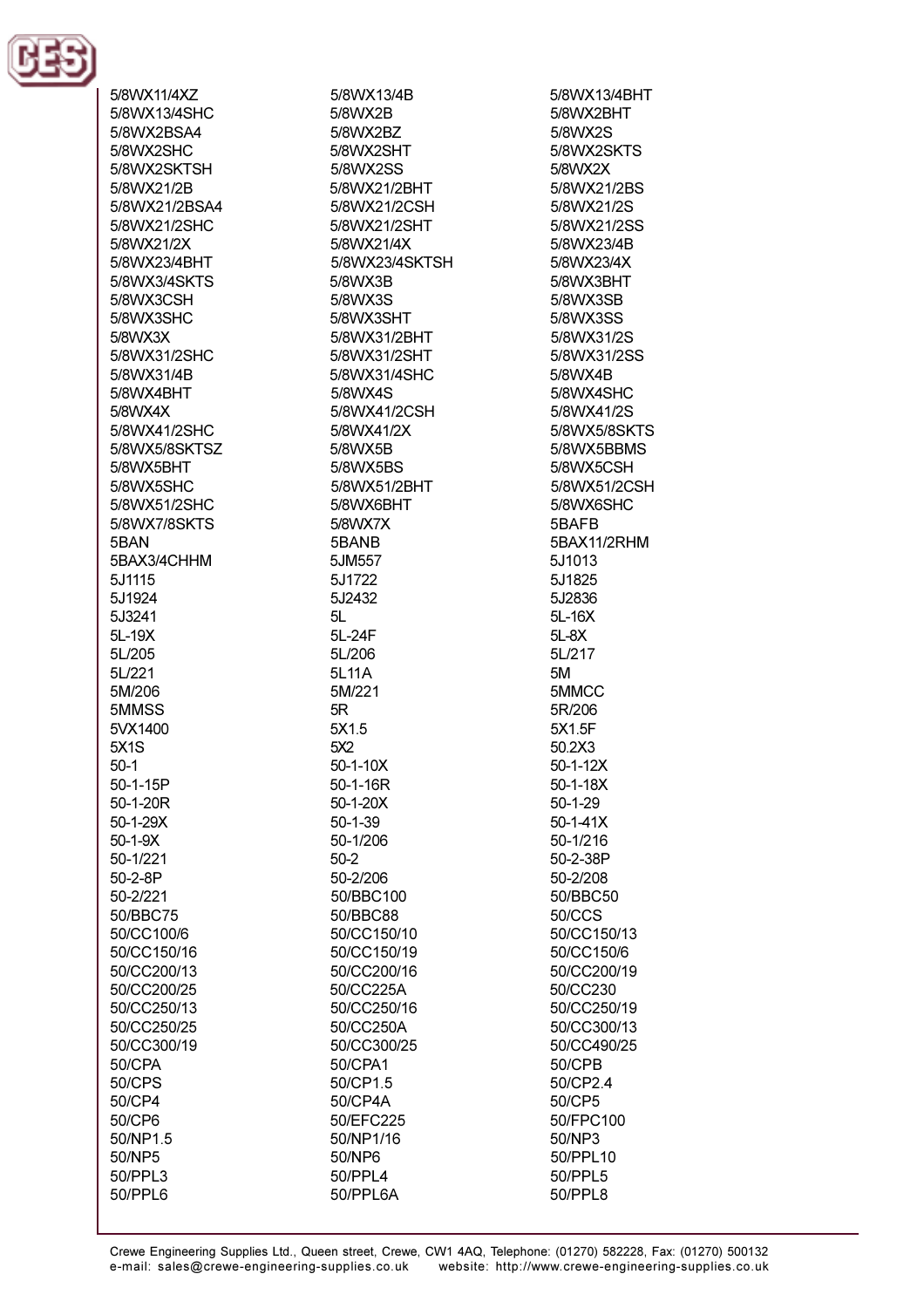| 50/PPS     | 50/PPSA      | 50/PPSL    |
|------------|--------------|------------|
| 50/PP100/3 | 50/PP125/1.5 | 50/PP125   |
| 50/PP125/3 | 50/PP125/4   | 50/PP125   |
| 50/PP125/6 | 50/PP150/5   | 50/PP150   |
| 50/PP175/8 | 50/PP200/10  | 50/PS      |
| 50/PSA     | 50/RS11/8    | 50/SDS5    |
| 50/SDS7    | 50/SEM5/S    | 50/SEM7    |
| 50/SES5/S  | 50/SHC       | 50/SH1     |
| 50/SH10A   | 50/SH11A     | 50/SH15    |
| 50/SH17    | 50/SH19      | 50/SH20    |
| 50/SH22    | 50/SH22A     | 50/SH24    |
| 50/SL6/S   | 50/SL8/S     | 50/SPZ4/   |
| 50/SS      | 50/SSA       | 50/SSB     |
| 50/SSC     | 50/SSD       | 50/SSE     |
| 50/SSF     | 50/SSG       | 50/SSH     |
| 50/SSI     | 50/SSJ       | 50/SSK     |
| 50/SSL     | 50/SSM       | 50/TPL5    |
| 50/US7     | 50/US7/16    | 50/US7/1   |
| 50/US9/16  | 50/608       | 50H200X    |
| 50X1SPAA   | 50X1SPAU     | 50X1SPZ    |
| 50X2       | 50X2SPAA     | 50X2SPZ    |
| 50X3       | 50X3V        | 50X4       |
| 50X5       | 50X5V        | 50X7       |
| 500M2      | 500SG        | 500X1SP    |
| 500X2SPZ   | 500X3SPB     | 500X3SP    |
| 500X4SPB   | 500X4SPZ     | 500X5SP    |
| 500X5SPZ   | 50062RS      | 502238B    |
| 504349     | 5050X125     | 5050X5     |
| 5050X95    | 508727       | 508732A    |
| 509592     | 509989       | $51-10X$   |
| $51-11X$   | $51-12X$     | $51-13$    |
| $51-13X$   | 51-14P       | $51-14X$   |
| $51 - 15$  | 51-15P       | $51-15X$   |
| 51-16P     | 51-16X       | 51-16XH    |
| $51 - 17$  | 51-17P       | 51-17X     |
| $51 - 18$  | $51-18X$     | $51-19$    |
| 51-19X     | 51-20        | 51-20X     |
| 51-21      | 51-21P       | $51 - 21X$ |
| 51-22X     | 51-23        | 51-23X     |
| 51-24      | $51 - 24X$   | 51-25      |
| 51-25P     | 51-25X       | 51-26X     |
| 51-27      | 51-27X       | 51-28X     |
| 51-29      | 51-29X       | 51-30      |
| 51-30P     | 51-30X       | $51 - 31$  |
| $51-31X$   | 51-32X       | 51-33      |
| 51-33X     | 51-34X       | 51-35X     |
| 51-36P     | 51-36R       | 51-36X     |
| 51-38      | 51-38X       | 51-39X     |
| 51-40P     | 51-40X       | 51-41P     |
| 51-42X     | 51-44P       | 51-45      |
| 51-45P     | 51-45X       | 51-47P     |
| 51-57      | 51-57X       | 51-62P     |
| 51/LJT35   | 5106SBZZ     | 51100      |
| 51101      | 51102        | 51103      |
| 51104      | 51105        | 51105P5    |
| 51105P6    | 511050       | 51106      |
| 51107      | 51107P5      | 51108      |
| 51108P5    | 51109        | 51109P6    |
| 51110      | 51110P5      | 51111      |
| 51111P6    | 51112        | 51112P5    |

 $25/2$ 25/5.5 50/6  $55$  $17/S$ 5  $\overline{0}$  $\overline{4}$  $4/S$ 5 /16A X **ZA ZA SPA**  $PZ$ **SPA** B A  $\overline{+}$ 

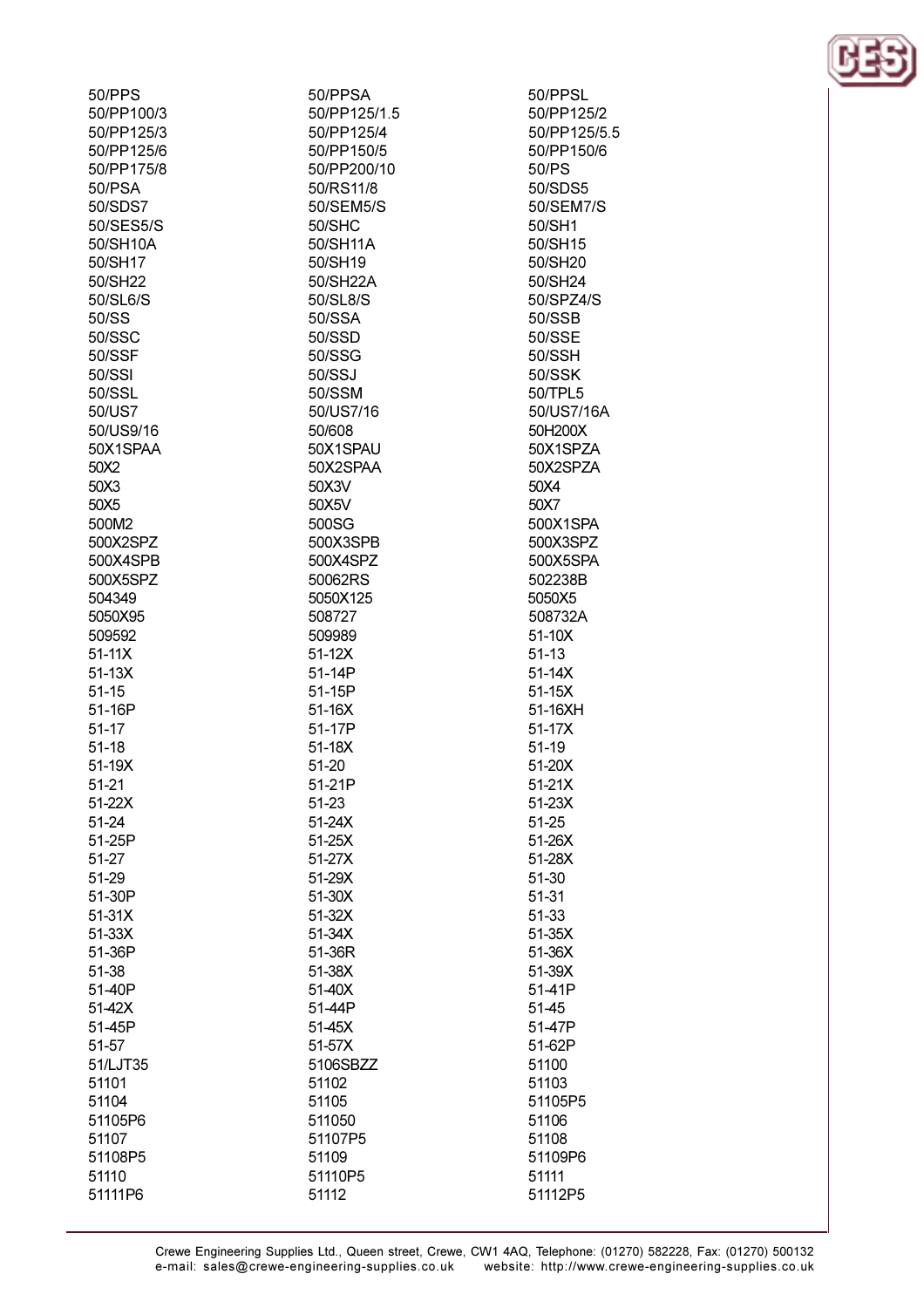

| 51113     | 51113P5 | 51114     |
|-----------|---------|-----------|
| 51115     | 51115P5 | 51116     |
|           |         |           |
| 51116P6   | 51117   | 51117P6   |
| 51118     | 51118P5 | 51120     |
| 51120P5   | 51122   | 51122P6   |
| 51124     | 51124P5 | 51124P6   |
|           |         |           |
| 511242    | 51126   | 51126P5   |
| 51128     | 51128P5 | 51130     |
| 51132     | 511326  | 51134     |
| 51136     | 51136P6 | 51140     |
|           |         |           |
| 51144     | 511475  | 51148     |
| 5115-50   | 5115-56 | 5115-62   |
| 51160     | 51164   | 51168     |
| 511687    | 511688  | 51172     |
|           |         |           |
| 51184     | 5120    | 51200     |
| 51201     | 51202   | 512023    |
| 51203     | 51204   | 51204P5   |
| 51205     | 51205P5 | 51206     |
| 51206P5   | 51207   | 51207MP5  |
|           |         |           |
| 51208     | 51208P5 | 51209     |
| 51209P5   | 51210   | 51210P5   |
| 51211     | 51212   | 51213     |
| 51214     | 51215   | 51216     |
|           | 51217   |           |
| 51216P4   |         | 51218     |
| 51220     | 51222   | 51224     |
| 51226     | 51228   | 51230     |
| 51232     | 51234   | 51240     |
| 51244     | 51248   | 51252     |
|           |         |           |
| 512533    | 512676  | 51268     |
| 51272     | 51276   | 51305     |
| 51306     | 51306P5 | 51306P6   |
| 51307     | 51308   | 51308P5   |
| 51309     | 51309P6 | 51310     |
|           |         |           |
| 51310P5   | 51311   | 51312     |
| 51313     | 51314   | 51315     |
| 51316     | 51317   | 51318     |
| 51320     | 51322   | 51324     |
| 51330     | 51334   | 51338     |
| 513460    | 513461  | 51405     |
|           |         |           |
| 51406     | 51407   | 51408     |
| 51409     | 51410   | 51411     |
| 51412     | 51413   | 51414     |
| 51415     | 51416   | 51418     |
| 51420     | 51422   | 51424     |
|           | 515341  | 5155      |
| 5144-21ZD |         |           |
| 5155-50   | 5155W   | 516081    |
| 516122    | 519093  | 519102    |
| 519121    | 519177  | 519185    |
| 52-13X    | 52-14X  | $52 - 15$ |
|           |         |           |
| 52-15X    | 52-17X  | 52-18X    |
| $52 - 19$ | 52-19X  | $52 - 21$ |
| 52-21X    | 52-23   | 52-23R    |
| 52-23X    | 52-24X  | $52 - 25$ |
| 52-25R    | 52-25X  | 52-27     |
|           |         |           |
| 52-28X    | 52-29X  | 52-30     |
| 52-30X    | 52-31X  | 52-32     |
| 52-32X    | 52-33X  | 52-36X    |
| 52-38     | 52-38X  | 52-57X    |
| $52-8X$   | 52-95X  | 52XL037A  |
| 52X3V     | 52X5    | 5200Z     |
|           |         |           |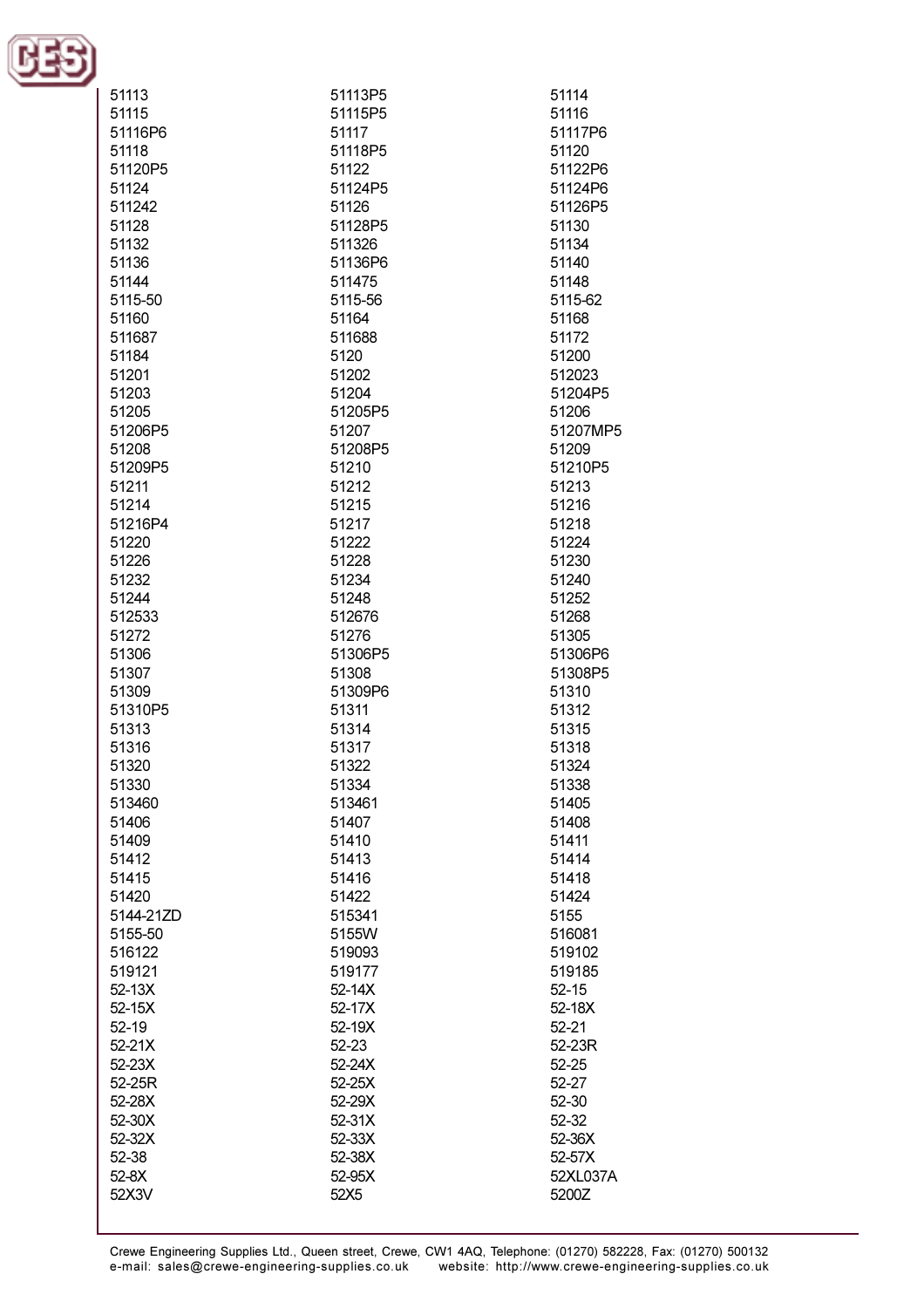| 5200ZZ         | 5200ZZNR        | 52002RS   |
|----------------|-----------------|-----------|
| 5201S          | 5201ZZ          | 5201ZZNR  |
| 52012RS        | 5202ZZ          | 5202ZZNR  |
| 52022RS        | 5203KN          | 5203ZZ    |
| 5203ZZNR       | 52032RS         | 5204WD    |
| 5204ZZ         | 5204ZZNR        | 52042RS   |
| 52042RSNR      | 5205Z           | 5205ZZ    |
| 5205ZZNR       | 520509NR        | 52052RS   |
| 52052RSNR      | 5206DD          | 5206WD    |
| 5206ZZ         | 5206ZZNR        | 52062RS   |
| 52062RSNR      | 5207Z           | 5207ZZ    |
| 5207ZZNR       | 52072RS         | 5208Z     |
| 5208ZNR        | 5208ZZ          | 5208ZZNR  |
| 52082RS        | 5209            | 5209T     |
| 5209ZZ         | 5209ZZNR        | 52092RS   |
| 5210WD         | 5210ZZ          | 5210ZZNR  |
| 52102RS        | 5211ZZ          | 5211ZZNR  |
| 5212W2         | 5212ZZ          | 5212ZZNR  |
| 5213TS         | 5213ZZ          | 52132RS   |
| 5214Z          | 5214ZZ          | 5215TS    |
| 5215Z          | 5215ZZ          | 52152RS   |
|                |                 |           |
| 5216ZZ         | 5218Z           | 5218ZZ    |
| 522            | 52202           | 52204     |
| 52205          | 52206           | 52207     |
| 52208          | 52209           | 52210     |
| 52211          | 52212           | 52213     |
| 52214          | 52215           | 52216     |
| 52217          | 52218           | 522186    |
| 52222          | 52306           | 52307     |
| 52309          | 52310           | 52311     |
| 52312          | 52313           | 52314     |
| 52315          | 52316           | 52317     |
| 52318          | 52324           | 52326     |
| 52328          | 52340           | 52375/526 |
| 52387/52618    | 52387/52637BP3  | 52387W    |
| 52387W/52618P3 | 52387W/52637BP3 | 52393/526 |
| 52393/52637BP3 | 52400/52618     | 52400/526 |
| 52400/52637    | 52400/52638     | 52400DE/5 |
| 52401/52618    | 52405           | 52406     |
| 52407          | 52408           | 52410     |
| 52412          | 52413           | 52414     |
| 52415          | 52416           | 52418     |
| 52420          | 525/522         | 525025    |
| 525417         | 526/522         | 52637     |
| 527            | 527/522         | 527046    |
| 527361         | 527479          | 527631    |
| 527640         | 528/522         | 528R/522  |
| 528983         | 529/522         | 529X/522  |
| 529X/522B      | 529891          | 53-21X    |
| 530X5SPC       | 530X8SPC        | 5300ZZ    |
| 53000RA        | 53001RA         | 53002RA   |
| 53003RA        | 53004RA         | 53004XRA  |
| 53006RA        | 53008RA         | 53009RA   |
| 5301ZZ         | 53012RA         | 5302ZZ    |
| 53022RS        | 5303ZZ          | 53032RS   |
| 5304ZZ         | 53042RS         | 5305ZZ    |
| 5305ZZNR       | 53052RS         | 53052RSN  |
| 5306ZZ         | 53062RS         | 5307ZZ    |
| 5307ZZNR       | 53072RS         | 53072RSN  |
| 5308ZZ         | 5308ZZNR        | 53082RS   |
|                |                 |           |

ZNR  $\overline{Z}$ ND 2RS  $\overline{Z}$ 2RS **ND RS**  $\overline{Z}$  $\overline{ }$ **ZNR** 2RS ZNR ZNR ZNR 2RS ΓS. 2RS  $\overline{Z}$  $\overline{4}$  $\overline{a}$ <sup>1</sup> 3 3 36 7 1 7 ś 5/52618 7W 3/52618P3 0/52618BP3 0DE/52638 6 C 1 8  $\frac{25}{5}$  $\overline{ }$  $\overline{16}$ 31 /522  $522$ X  $\overline{Z}$ 2RA **IXRA GRA**  $\overline{Z}$ 2RS  $Z$ 2RSNR  $\overline{Z}$ **ERSNR** 2RS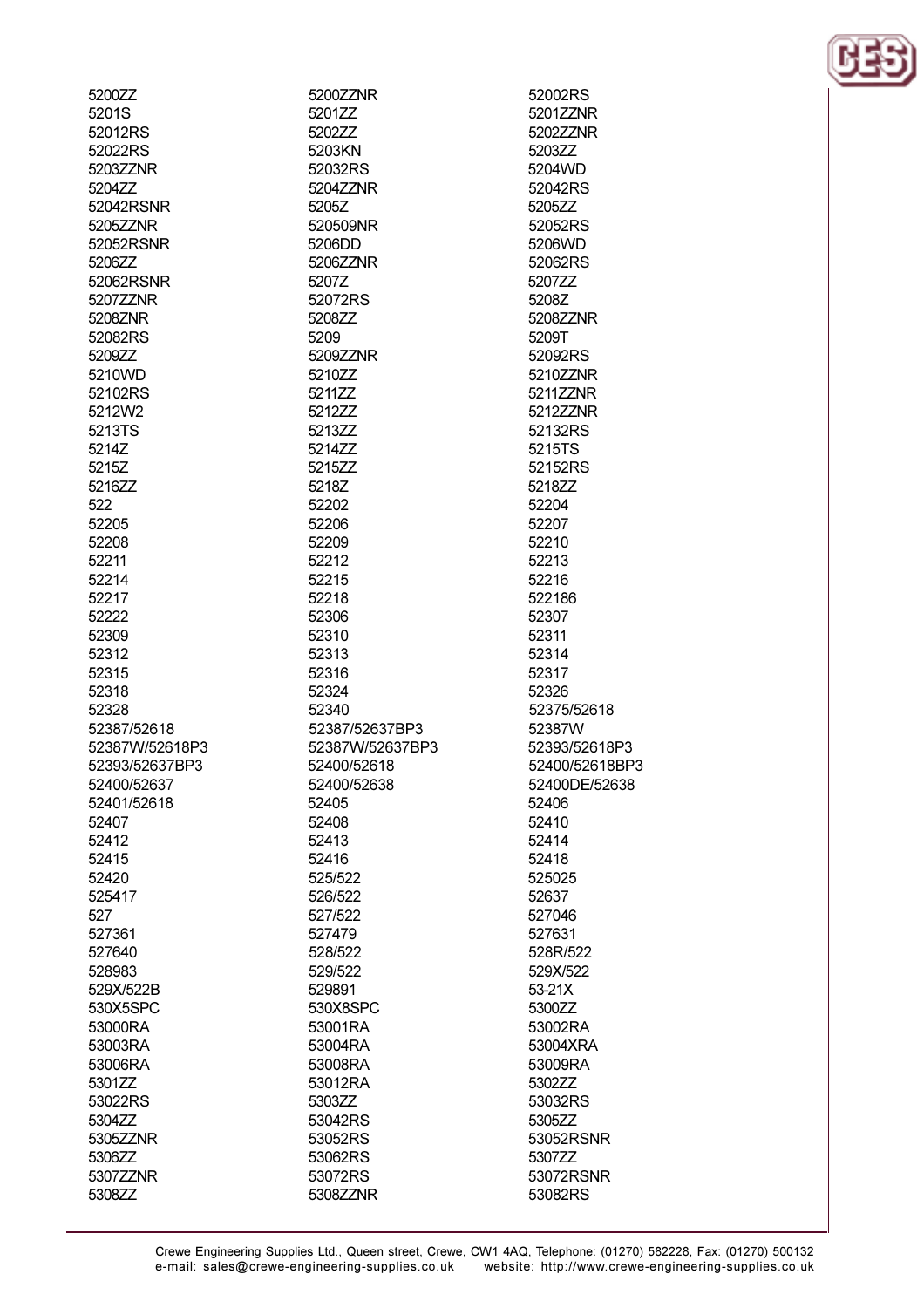

| 5309         | 5309Z        | 5309ZNR      |
|--------------|--------------|--------------|
|              |              |              |
| 5309ZZ       | 5309ZZNR     | 53092RS      |
| 5310ZZ       | 53102RS      | 5311TS       |
| 5311ZZ       | 5311ZZNR     | 5312ZZ       |
| 5313ZZ       | 53162        | 53162/53375  |
|              |              |              |
| 53162/53387  | 53162/53387X | 53176        |
| 53176/53375  | 53176/53387  | 53176/53387B |
| 53176/53387X | 53177        | 53177/53375  |
| 53178/53375  | 53200U       | 53202U       |
|              |              |              |
| 53203U       | 53204        | 53204U       |
| 53205        | 53205U       | 53206        |
| 53206U       | 53207        | 53207U       |
| 53208        | 53208U       | 53209U       |
|              |              |              |
| 53210        | 53210U       | 53211        |
| 53211U       | 53212U       | 53213U       |
| 53214        | 53214U       | 53215        |
| 53215U       | 53216        | 53216U       |
| 53217        | 53217U       |              |
|              |              | 53218        |
| 53218U       | 53220        | 53220U       |
| 53222        | 53222U       | 53224U       |
| 53226        | 53226U       | 53228U       |
| 53230        | 53232        | 53232U       |
|              |              |              |
| 53236U       | 533A         | 533D         |
| 53305        | 53305U       | 53306        |
| 53306U       | 53307        | 53307U       |
| 53308        | 53308U       | 53309        |
| 53309U       | 53310        | 53310U       |
|              |              |              |
| 53311        | 53311U       | 53312        |
| 53312U       | 53313U       | 53314        |
| 53314U       | 53315        | 53315U       |
| 53316        | 53316U       | 53317        |
| 53317U       | 53318        | 53318U       |
|              |              |              |
| 53320        | 53320U       | 53322U       |
| 53324U       | 53326        | 53328U       |
| 53375        | 53387B       | 53405        |
| 53405U       | 53406        | 53406U       |
| 53407        | 53407U       | 53408        |
|              |              |              |
| 53408U       | 53409        | 53409U       |
| 53410        | 53410U       | 53411U       |
| 53412U       | 53413        | 53414        |
| 53414U       | 53415        | 53415U       |
| 53416        | 53417        | 53418        |
| 53418U       | 53420        | 53420U       |
|              |              |              |
| 53422        | 53422U       | 53424        |
| 535/532A     | 535001       | 536/532X     |
| 537          | 537/532A     | 537/532B     |
| 537/532X     | 537/533A     | 537992       |
| 538US/532A   | 538US/532B   | 538US/533X   |
|              |              |              |
| 539          | 539/532A     | 539/532X     |
| 539/533A     | 539887       | 54/C         |
| 54/PST       | 54/PSTA      | 54/S         |
| 54/SST       | 54/S12       | 54/S8        |
| 54X2         | 54X2.5V      | 54X3         |
|              |              |              |
| 54X5         | 54000RA      | 54002RA      |
| 54003RA      | 54004RA      | 54005RA      |
| 54006RA      | 54007RA      | 54008RA      |
| 54009RA      | 540626       | 541498       |
| 54202        | 54202U       | 54204        |
|              |              |              |
| 54205        | 54205U       | 54207        |
| 54207U       | 54208        | 54208U       |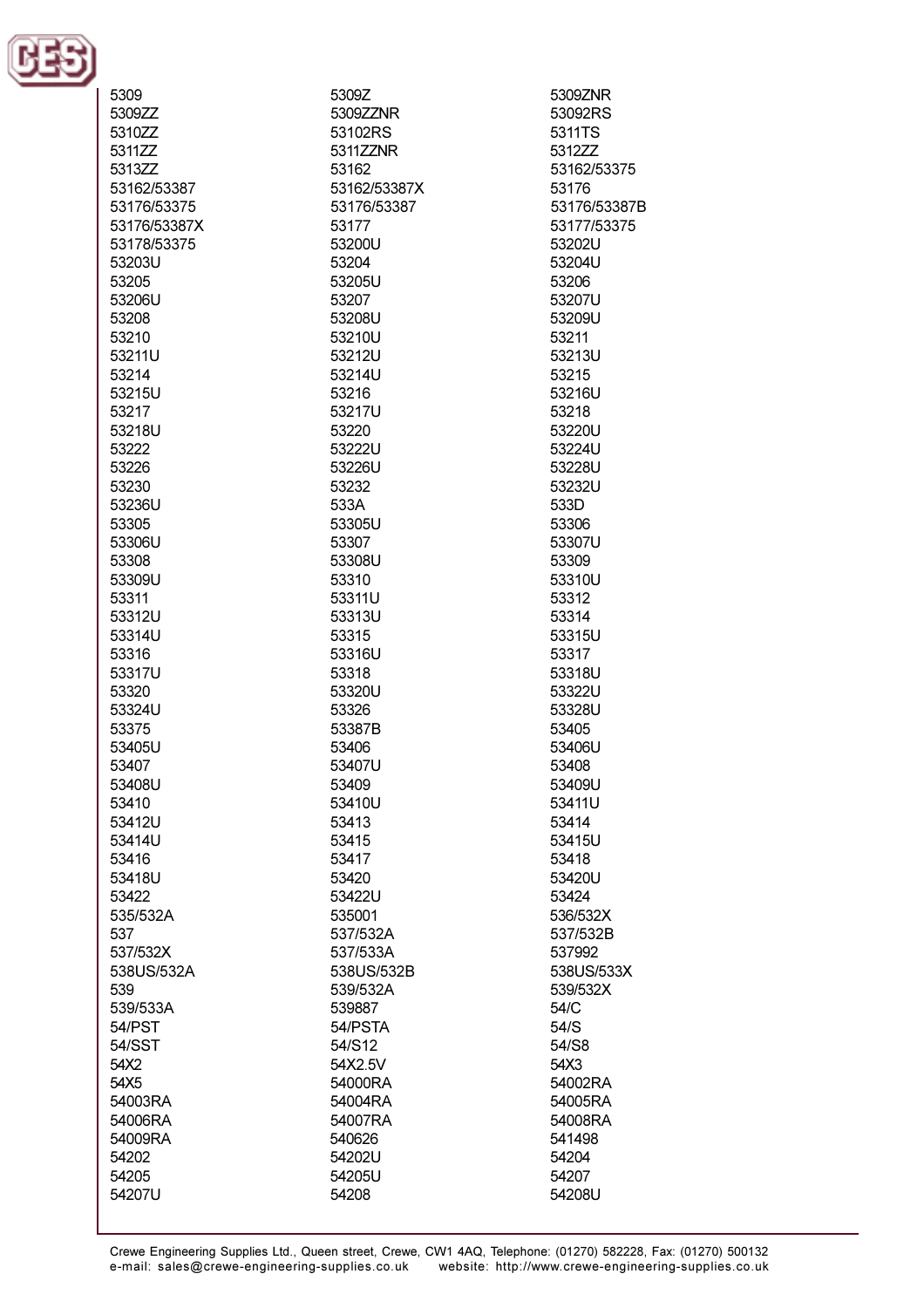| 54209              |
|--------------------|
| 54211              |
| 54212U             |
| 54215              |
| 54216U             |
| 542186             |
| 54222              |
| 54305              |
| 54306U             |
| 54308U             |
| 54310              |
| 54312              |
| 54314              |
| 54315U             |
| 54317U             |
| 54320U             |
| 54405              |
| 54406U             |
| 54409U             |
|                    |
| 544091/544118      |
| 54411              |
| 54413U             |
| 54415U             |
| 54417              |
| 54418U             |
| 545112/545141      |
| 546770             |
| 55-12X             |
| 55X3V              |
| 55001RA            |
| 55176/55437        |
| 55187/55443        |
| 55197/55433D       |
| 552B               |
| 55206/55437        |
| 5548               |
| 555S/552A          |
| 5555-19            |
| 557/553A           |
| 5578/5535          |
| 558/552AP3         |
| 5584/5535          |
| 559                |
| 559/552AX          |
| 56-150             |
| 56SF               |
| 56X1SPBA           |
| 56X2SPAA           |
| 56X3               |
| 560S/552BP3        |
|                    |
| 56002RA<br>56008RA |
|                    |
| 563                |
| 56425/56650        |
| 56425/56650P3      |
| 56425W/56650       |
| 565/563            |
| 566                |
| 566W/563B          |
| 566093             |

54209U 54211U 54213 54215U 54217 54220 542380 54305U 54307 54309 54310U 54312U 54314U 54316U 54318U 54324U 54405U 54407U 544090/544116 54410 54412 54414 54416 54417U 54420 546065 549235 55X2.5V 55X5V 55003RA 55176/55443 55194/55452D 552A 55200 554/552A 555 555S/552BP3 5555-25 557S/552B 558 5583/5535 5587X/5520 559/552 559/552B 56L100 56SFEC 56X1SPZ 56X2SPZ 56X3V 560X4SPC 56003RA 5620014061 563B 56425/56650D 56425SW/56650D 56426/56650 565/563B 566/563 566W/563BP3 567

54210U 54212 54214 54216 54217U 54220U 542702 54306 54307U 54309U 54311U 54313 543149C 54317 54320 543805 54406 54408U 544091/544116 54410U 54412U 54414U 54416U 54418 54420U 546670 54929 55X3 55X5X10 55175/55437 5518 55194X/55452D 552AX 55200/55437 55443 555/552A 555271DW 5555-31 5578 558/552A 558320 558830 559/552A 559/552BP3 56L100X 56X1SPAA 56X1SPZA 56X2SPZA 560/552A 56001RA 56004RA 5626 56418/56650 56425/56650DP3 56425SW/56650P3 565 565007 566/563D 566X/563 567/563

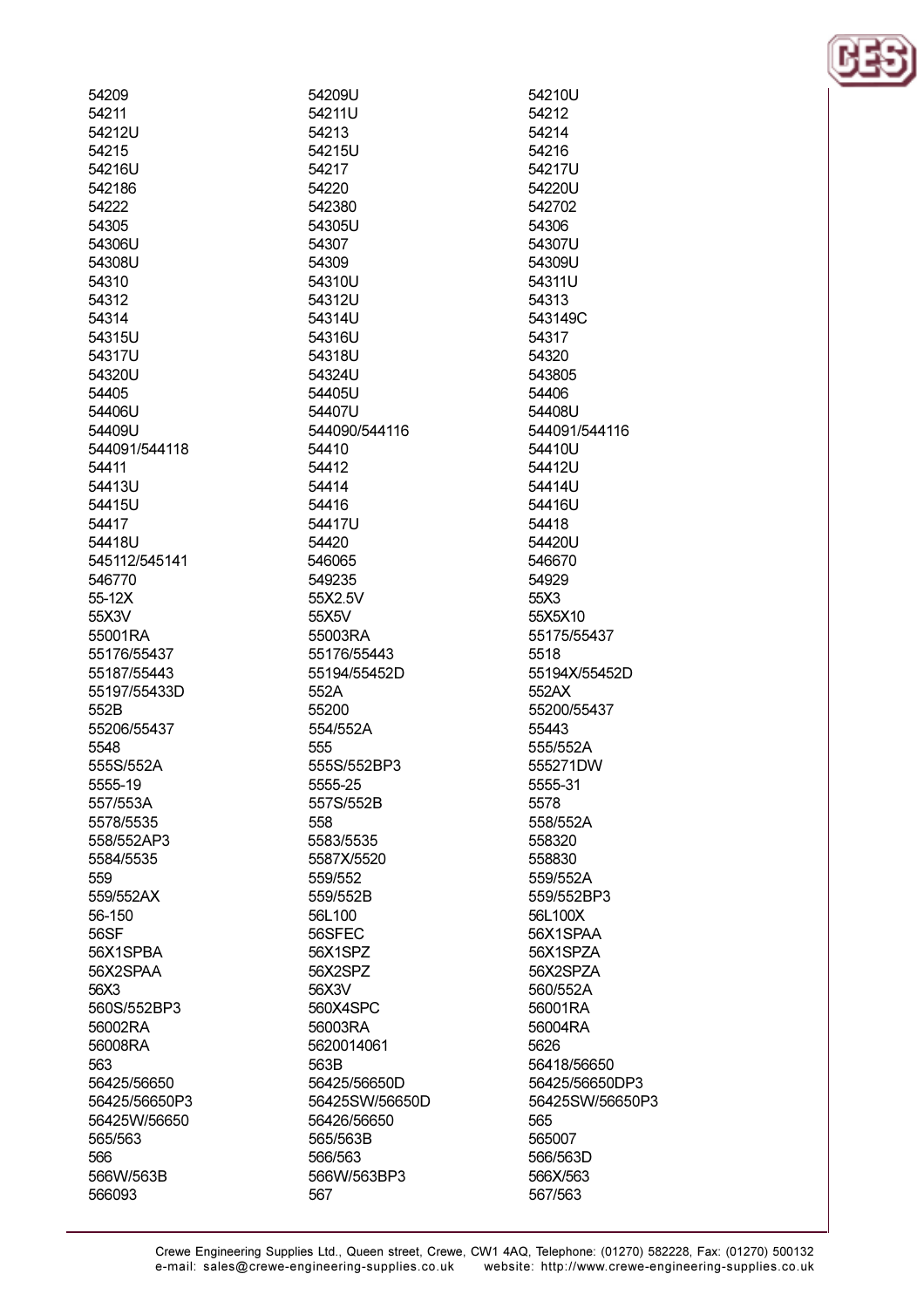

567/563B 567A 567A/563P3 568/563BP3 57-100 57-180 57-50F 57X3 570/563 572 575/572 575S/572 578 578X 58X2 580 580/572BP3 580/572X 580W/572P3 581/572 59/BN 59/CNH132A 59/CN116P 59/CN132P9 59/CN332A 59/CN364P 59/C16 59/DH10 59/FLUXA 59/FLUXD 59/FLUXG 59/GN1 59/HO 59/HS3/8  $59/O$ 59/OC 59/OF 59/OI 59/OM 59/OQ 59/PHT60 59/RODB1/8 59/RODTA 59/RODTD 59/ROD1.6S 59/ROD1.61 59/ROD2.4SB 59/ROD3.2 59/ROD3.2SB 59/SF1.5 59/SP1420 59/SP152700 59/SW 59/TA 59/TAC 59/TAF 59/TAH 59/TAK 59/WN1L 59/WN13

567/563P3 567A/563 567X/563 568X/563BP3 57-110 57-200 57-90 57X4 570X 572X 575/572D 575412 578/572 578X/572 58X3 580/572 580/572D 580/572XP3 5808 59.5X3 59/BNA 59/CNH364A 59/CN132A 59/CN18A 59/CN332P 59/CN564A 59/C25 59/DH5 59/FLUXB 59/FLUXE 59/FLUXH 59/H 59/HR 59/K 59/OA 59/OD 59/OG 59/OK 59/ON 59/OR 59/PML 59/RODH 59/RODTB 59/RODTE 59/ROD1.6SB 59/ROD2.4 59/ROD2.41 59/ROD3.2A 59/ROD3.21 59/SF2 59/SP1504 59/SP1548T 59/S2 59/TAA 59/TAD 59/TAG 59/TAI 59/TB 59/WN10 59/WN13L

567/563X 567A/563B 568/563 568XP3 57-140 57-50 57X2V 57X6.7 570X/562X 575 575/572X 577/572B 578/572X 579TD 58X3.5V 580/572B 580/572P3 580W 581 59.6X5.7 59/CNH116A 59/CN116A 59/CN132P18 59/CN18P 59/CN364A **59/CPB** 59/C50 59/EF2 59/FLUXC 59/FLUXF 59/FOXEB 59/HA 59/HS1/4 59/KA 59/OB 59/OE 59/OH 59/OL 59/OP 59/P 59/QC 59/RODT 59/RODTC 59/ROD1.6 59/ROD1.6T 59/ROD2.4FI 59/ROD2.41FC 59/ROD3.2FI 59/ROD3.21FC 59/SMN1 59/SP1507 59/SP3658  $59/T$ 59/TAB 59/TAE 59/TAGA 59/TAJ 59/WN1 59/WN10L 59/WN18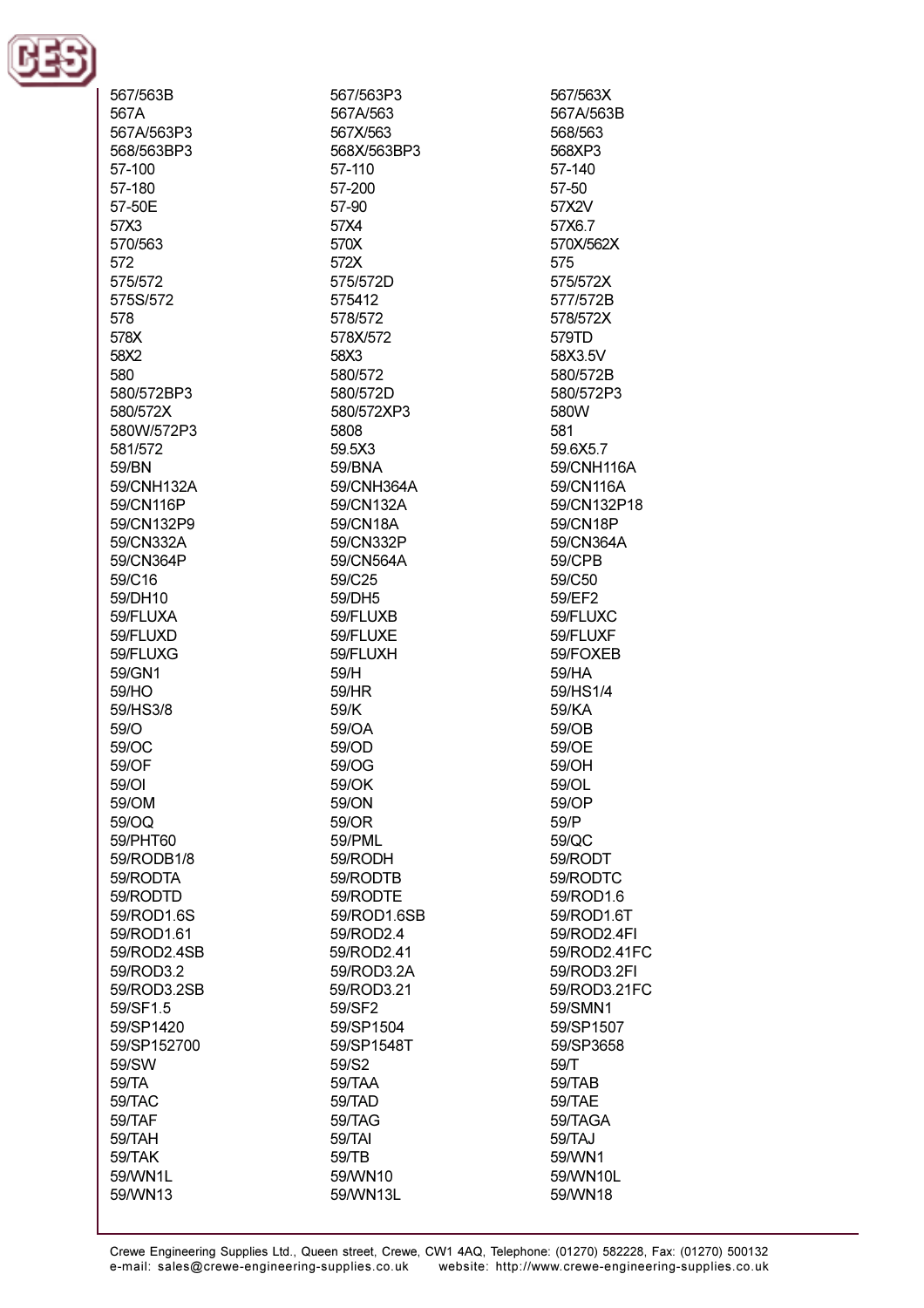| 59/WN18L          | 59/WN2                   | 59/WN2L          |
|-------------------|--------------------------|------------------|
| 59/WN25           | 59/WN3                   | 59/WN3L          |
| 59/WN35           | 59/WN5                   | 59/WN5L          |
| 59/WN7            | 59/WN7L                  | 59/WS            |
| 59/WS14HD         | 59/WS19HD                | 59/0.6           |
| 59/0.6A           | 59/0.6B                  | 59/0.6C          |
| 59/0.6S           | 59/0.8                   | 59/0.8A          |
| 59/0.8B           | 59/0.8C                  | 59/0.8D          |
| 59/0.8E           | 59/0.8S                  | 59/0.8SA         |
| 59/0.8SB          | 59/0.9G                  | 59/0.9GA         |
| 59/0053           | 59/0373                  | 59/1.0           |
| 59/1.0A           | 59/1.0B                  | 59/1.0E          |
| 59/1.0S           | 59/1.2                   | 59/100           |
| 59/101            | 59/1022                  | 59/103           |
| 59/104            | 59/106                   | 59/109           |
| 59/1100           | 59/112                   | 59/112A          |
| 59/113            | 59/113A                  | 59/1131          |
| 59/121            | 59/126                   | 59/126A          |
| 59/130            | 59/130A                  | 59/130C          |
| 59/130E           | 59/131                   | 59/131A          |
| 59/132            | 59/133                   | 59/134A          |
| 59/135A           | 59/137                   | 59/140           |
| 59/141            | 59/150                   | 59/1501          |
| 59/1502           | 59/153                   | 59/153A          |
| 59/153B           | 59/153C                  | 59/156           |
| 59/1561           | 59/157                   | 59/1571          |
| 59/158            | 59/160                   | 59/160A          |
| 59/160B           | 59/161                   | 59/161A          |
| 59/161B           | 59/162                   | 59/163           |
| 59/163A           | 59/164                   | 59/1641          |
| 59/165            | 59/1651                  | 59/1652          |
| 59/166            | 59/166A                  | 59/166B          |
| 59/167            | 59/168                   | 59/169<br>59/173 |
| 59/172            | 59/1720/HD<br>59/1741/HD |                  |
| 59/174            |                          | 59/175           |
| 59/176<br>59/179  | 59/177<br>59/180         | 59/178<br>59/181 |
|                   |                          |                  |
| 59/190            | 59/195                   | 59/198<br>59/207 |
| 59/198A<br>59/209 | 59/199<br>59/210         | 59/211           |
| 59/212L           | 59/212R                  | 59/221A          |
| 59/222            | 59/2221                  | 59/223           |
| 59/2241           | 59/2242                  | 59/225           |
| 59/226            | 59/226A                  | 59/227           |
| 59/227A           | 59/227B                  | 59/227C          |
| 59/228            | 59/228A                  | 59/228B          |
| 59/228C           | 59/229                   | 59/230           |
| 59/230A           | 59/230B                  | 59/230C          |
| 59/230D           | 59/230E                  | 59/230F          |
| 59/230G           | 59/234                   | 59/235           |
| 59/235A           | 59/236                   | 59/237           |
| 59/238            | 59/239                   | 59/240           |
| 59/242            | 59/242A                  | 59/262           |
| 59/263            | 59/266                   | 59/268           |
| 59/2681           | 59/269                   | 59/272           |
| 59/273            | 59/274                   | 59/276           |
| 59/276A           | 59/278                   | 59/289           |
| 59/290            | 59/291                   | 59/293           |
| 59/294            | 59/294A                  | 59/294B          |
| 59/294C           | 59/295                   | 59/297           |
|                   |                          |                  |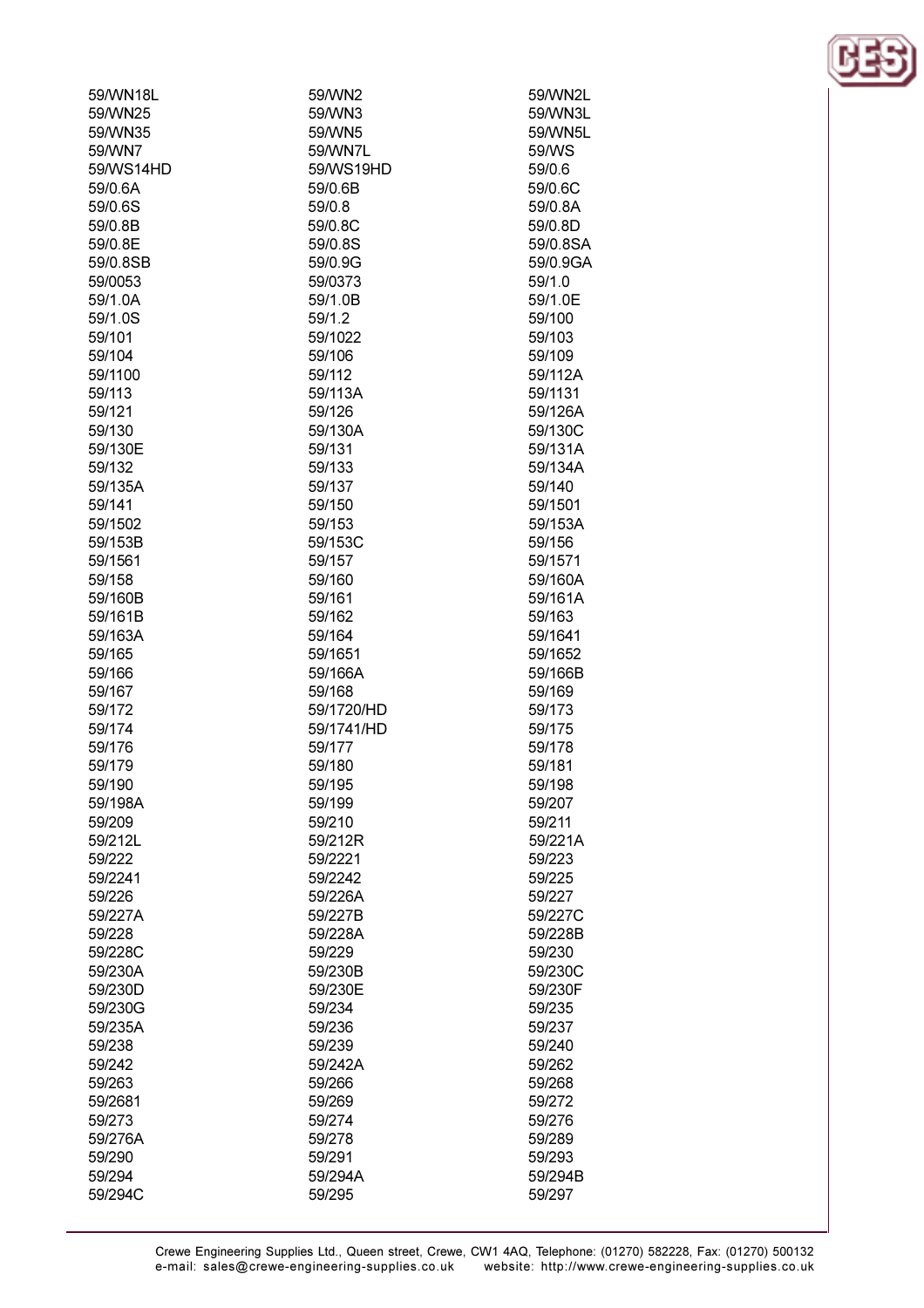

| 59/298            | 59/299             | 59/303      |
|-------------------|--------------------|-------------|
| 59/306            | 59/307             | 59/308      |
|                   |                    |             |
| 59/308A           | 59/308B            | 59/308C     |
| 59/308D           | 59/309             | 59/309A     |
| 59/311            | 59/312             | 59/313      |
| 59/314            | 59/315             | 59/315A     |
|                   | 59/315C            |             |
| 59/315B           |                    | 59/315D     |
| 59/315E           | 59/315F            | 59/316      |
| 59/318            | 59/319             | 59/3191     |
| 59/3192           | 59/3193            | 59/320      |
| 59/322            | 59/325             | 59/328      |
| 59/330            | 59/333             | 59/333A     |
| 59/335            | 59/336             | 59/337      |
|                   |                    |             |
| 59/338            | 59/339             | 59/344      |
| 59/353            | 59/355             | 59/355A     |
| 59/359            | 59/3591            | 59/3592     |
| 59/3593           | 59/360             | 59/360A     |
| 59/360B           | 59/361             | 59/362      |
| 59/363            | 59/363A            | 59/364      |
|                   |                    |             |
| 59/364A           | 59/364B            | 59/369      |
| 59/370            | 59/371             | 59/371A     |
| 59/371B           | 59/372             | 59/374      |
| 59/374A           | 59/3741            | 59/3742     |
| 59/375            | 59/376             | 59/3761     |
| 59/3762           | 59/377             | 59/378      |
| 59/42.0001.0183   | 59/4200010176      | 59/5KGC     |
|                   |                    |             |
| 59/7125           | 59/7128            | 59/889683   |
| 59/889797         | 59/901             | 59/901R     |
| 59/902            | 59X2               | 59X3        |
| 592A              | 592XE              | 59200/59412 |
| 59200/59429       | 593                | 593/592     |
| 593/592A          | 593/592AP3         | 593/592B    |
| 593/592BP3        | 593/592DP3         | 593X        |
|                   |                    |             |
| 594               | 594/592            | 594/592A    |
| 594/592AP3        | 594/592B           | 594/592BP3  |
| 594/592XS         | 594A/592A          | 594W/592AP3 |
| 594W/592B         | 594W/592BP3        | 595/592     |
| 595/592A          | 595/592D           | 596/592A    |
| 596/593X          | 597/592B           | 598/592     |
| 598A/592A         | 598W/592A          | 598W/592AP3 |
|                   |                    |             |
| 598W/592B         | 598W/592BP3        | 598X        |
| 598X/592A         | 598X/592AASSY49666 | 598X/592AP3 |
| 598X/592ASSY49638 | 598X/592B          | 598X/592BP3 |
| 6.1X1.6           | 6.2X2.5            | 6.6X2.4     |
| 6/DNF15013/4      | 6/LDJT20           | 6/LDJT40    |
| 6/LDJ45           | 6/LDJ55            | 6/LJT11/8   |
| 6/LJT13/4         | 6/LJT13/8          | 6/LJT23/4   |
|                   |                    |             |
| 6/LJT3            | 6/LJT3/4           | 6/LJT6      |
| 6/LJ5/8D          | 6/LJ6              | 6/LRJ13/8   |
| 6/LRJ21/4         | 6/MDJT40           | 6/MJT13/4   |
| 6/MJT35           | 6/MJ40G            | 6/MRJ55     |
| 6/MR1017          | 6/NA3/4            | 6/NP105045K |
| 6/SILS8ZZ         | 6/W1.5057          | 6/W13/8     |
|                   | 6/XLJ13/4          | 6/XXLJT30   |
| 6/W55             |                    |             |
| 6/6307            | 6BAE               | 6BAF        |
| 6BAFB             | 6BAFS              | 6BAI        |
| 6BAN              | 6BANB              | 6BANS       |
| 6BANY             | 6BANYS             | 6BAS        |
| 6BASTUD           | 6BAX1/2CHMB        | 6BAX1/2RHMB |
| 6BAX1/2RHMS       | 6BAX1/4CHHM        | 6BAX1/4CHMB |
|                   |                    |             |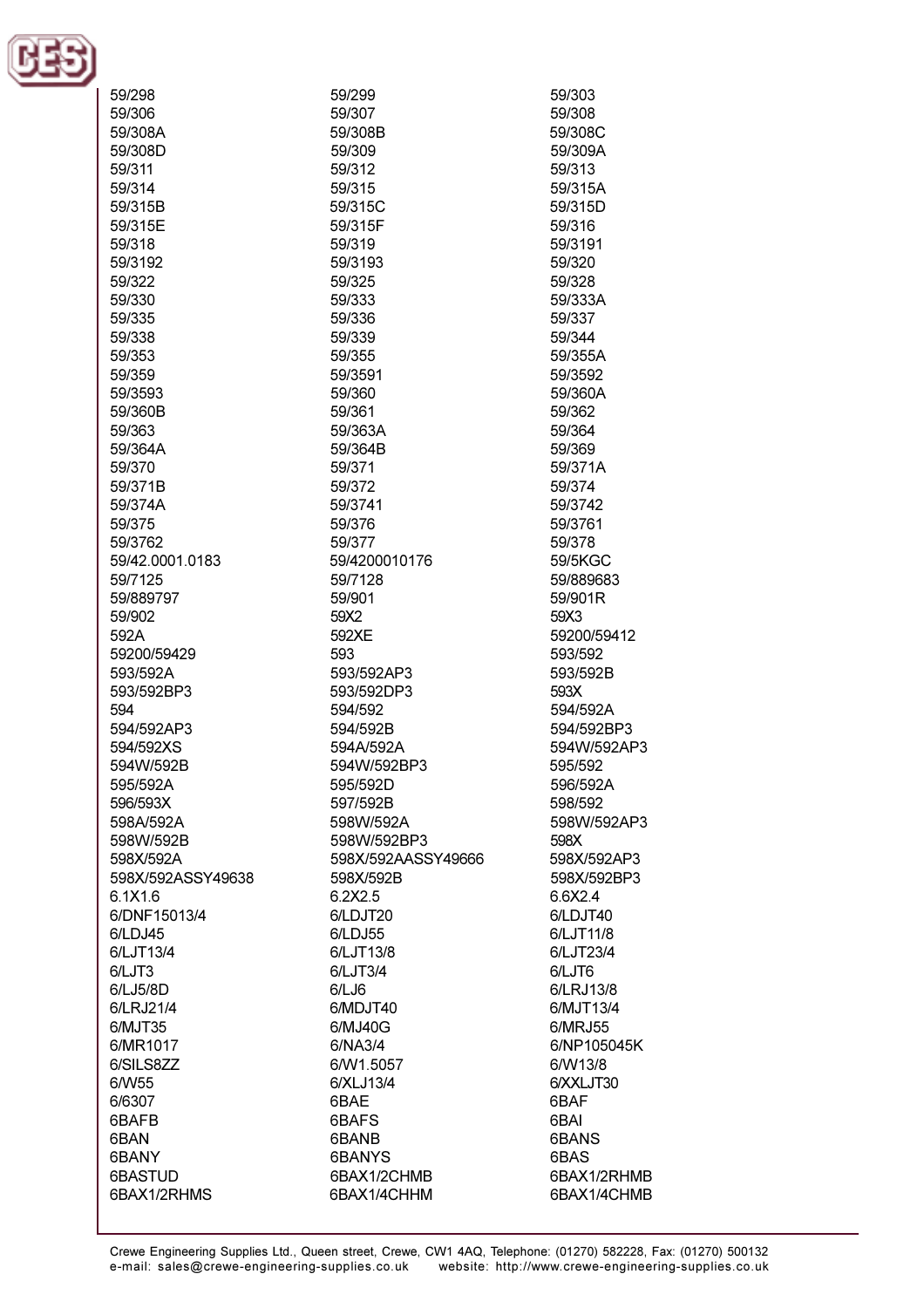6BAX1/4RHMS 6BAX1CHMB 6BAX1RHMR 6BAX1SHCS 6BAX11/4CB 6BAX2CHMB 6BAX3/4CHHMS 6BAX3/4RHM 6BAX3/8CHHM 6BAX3/8RHMS 6BAX5/16CHHM 6BAX5/8RHMS **6M** 6M-30X 6M/221 **GNI** 6NBF814YJ 6RBM1415 6RBM67 6X1.5 6X2.5  $60 - 1 - 14$ 60-1-15X  $60 - 1 - 18X$  $60 - 1 - 25X$ 60-1/206 60-1/221 60-2/206 60-3 60-410 60-454 60/ACA5 60/ACF 60/AF32 60/AF68 60/AGRISA 60/AN 60/ANTIB 60/BA 60/BCF 60/BH 60/BOA 60/CARE 60/CE 60/CENTV 60/CF 60/CS 60/CXIZ 60/C15 60/C200 60/C25 60/C304 60/C76  $60/D$ 60/DC 60/DG 60/DXA 60/D67

60/E

60/EPCB

6BAX1/4SKTS 6BAX1CHMS 6BAX1RHMS 6BAX1SKTS 6BAX11/4RHMB 6BAX3/16CHHM 6BAX3/4CHM 6BAX3/4RHMS 6BAX3/8CHHMN 6BAX3/8SHC 6BAX5/16CHMS 6BAX5/8SHCS 6M-10X **GM-RX 6MMCC** 6N/206 6RBM1011 6RBM1618 6RBM89 6X<sub>1</sub>S  $6X2V$  $60 - 1 - 14X$ 60-1-16R 60-1-20X  $60 - 1 - 39$ 60-1/208 60-111 60-2/216 60-3/208 60-440 60-910 60/ACC 60/AE7 60/AF32A 60/AF68A 60/AL 60/ANTI 60/A1 60/BB 60/BE 60/BHA 60/BRAKE 60/CCX 60/CENT 60/CEPS2 60/CL 60/CSA 60/C09 60/C18 60/C220 60/C300 60/C42 60/C87 60/DA 60/DE 60/DIA 60/D65 60/D68

60/ECO

60/EPCC

6BAX1CHHMB 6BAX1RHM 6BAX1SHC 6BAX11/2CHM 6BAX2CHHMB 6BAX3/4CHHM 6BAX3/4CHMS 6BAX3/4SHC 6BAX3/8CHMS 6BAX3/8SHCS 6BAX5/16SHCS  $6C$ 6M-13X 6M/206 6MMSS 6N/221 6RBM1213 6RBM1719 6X1  $6X2$  $60-1$ 60-1-15P 60-1-16X 60-1-24X  $60 - 1 - 60$ 60-1/216 60-2 60-2/221 60-3/216 60-448 60/A 60/ACE 60/AF100 60/AF46 60/AGRI 60/ALL 60/ANTIA 60/B 60/BC 60/BF 60/BL 60/C 60/CCXA 60/CENTA 60/CE76 60/CL32 60/CUO 60/C1 60/C2A 60/C225 60/C301 60/C5 60/C94 60/DB 60/DF 60/DON68 60/D65A 60/D76 60/EPA 60/EP00

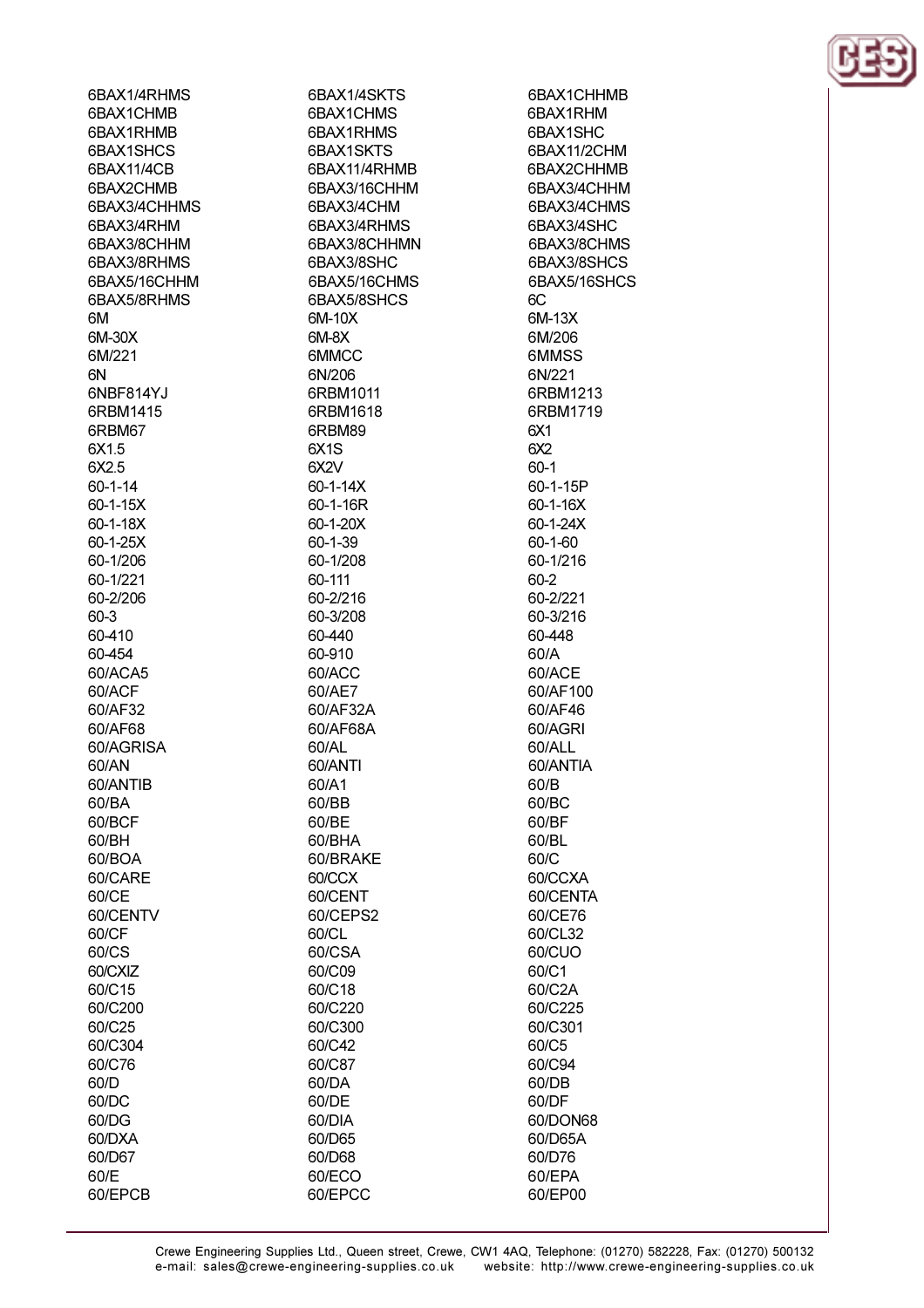

60/EP140 60/EP80 60/FASTA 60/F76 60/GD 60/GLY 60/GOLDX13.5 60/GP100 60/GRC 60/GRF 60/GRH 60/GRK  $60/GRO$  $60/GRS$ 60/GRY 60/G42A 60/H 60/HYPOR 60/JANITOL 60/K400A 60/LI 60/LUPA2 60/LUPM2 60/MGN **60/MOLA** 60/MOLE 60/MPT 60/NATX5 60/N1 60/OL 60/O320 60/PARA 60/PLUS 60/PR 60/PWLD 60/PWLM 60/RAD 60/RCX 60/REDA 60/REDX4.5 60/REGA2B 60/REGA2EP 60/RENA 60/RENE 60/RET 60/RS 60/R150 60/SF 60/SUPREGA 60/SUPR20A 60/SUP15A 60/SUP40A 60/TB 60/TRA 60/TREE 60/TX68 60/T32A 60/VG22 60/V100EP 60/W

60/EP220 60/EP90  $60$ /FR  $60/G$ 60/GLEMEX1 60/GM 60/GOLDX22.5 60/GP32 60/GRD 60/GRFB 60/GRI 60/GRL 60/GRP 60/GRSA 60/GU 60/G76 60/HE 60/HY2000 60/JIFFEX25 60/LA 60/LIA 60/LUPA3 60/LUPM2B 60/MILA 60/MOLB 60/MOLH 60/MPTF 60/NV32  $60/O$ 60/O150 60/068 60/PARB 60/PLUSA 60/PWLAA 60/PWLDA 60/P79A 60/RB 60/RE 60/REDX13.5 60/REGA2 60/REGA2C 60/REG000 60/RENAX 60/RENO 60/RETA 60/RX 60/S 60/SOLVEX25 60/SUPR10 60/SUP10 60/SUP20B 60/SYNA 60/TL100 60/TRAN 60/TR10 60/T100A 60/T46A 60/VG22A 60/V1487 60/WA

60/EP320 60/EP90A 60/FRFA 60/GARDX400 60/GLEMEX5SLD 60/GOLDA 60/GOLDX4.5 60/GRA 60/GRE 60/GRG 60/GRJ 60/GRN 60/GRR 60/GRV 60/G42 60/G76A 60/HT2X 60/H76 60/JIFFEX5 60/LB 60/LU 60/LUPA3A 60/M 60/MII AA 60/MOLC 60/MP 60/N 60/NV46 60/OG 60/O220 60/PAR 60/PL 60/POW 60/PWLAB 60/PWLL 60/R 60/RCAG2 60/REC 60/REDX22.5 60/REGA2A 60/REGA2D 60/REN 60/RENC 60/REP03 60/RG 60/RXA 60/SA 60/SUF 60/SUPR20 60/SUP15 60/SUP40 60/S75W 60/TOT 60/TRB 60/TWB 60/T20 60/T610 60/VG22B 60/V68 60/WLD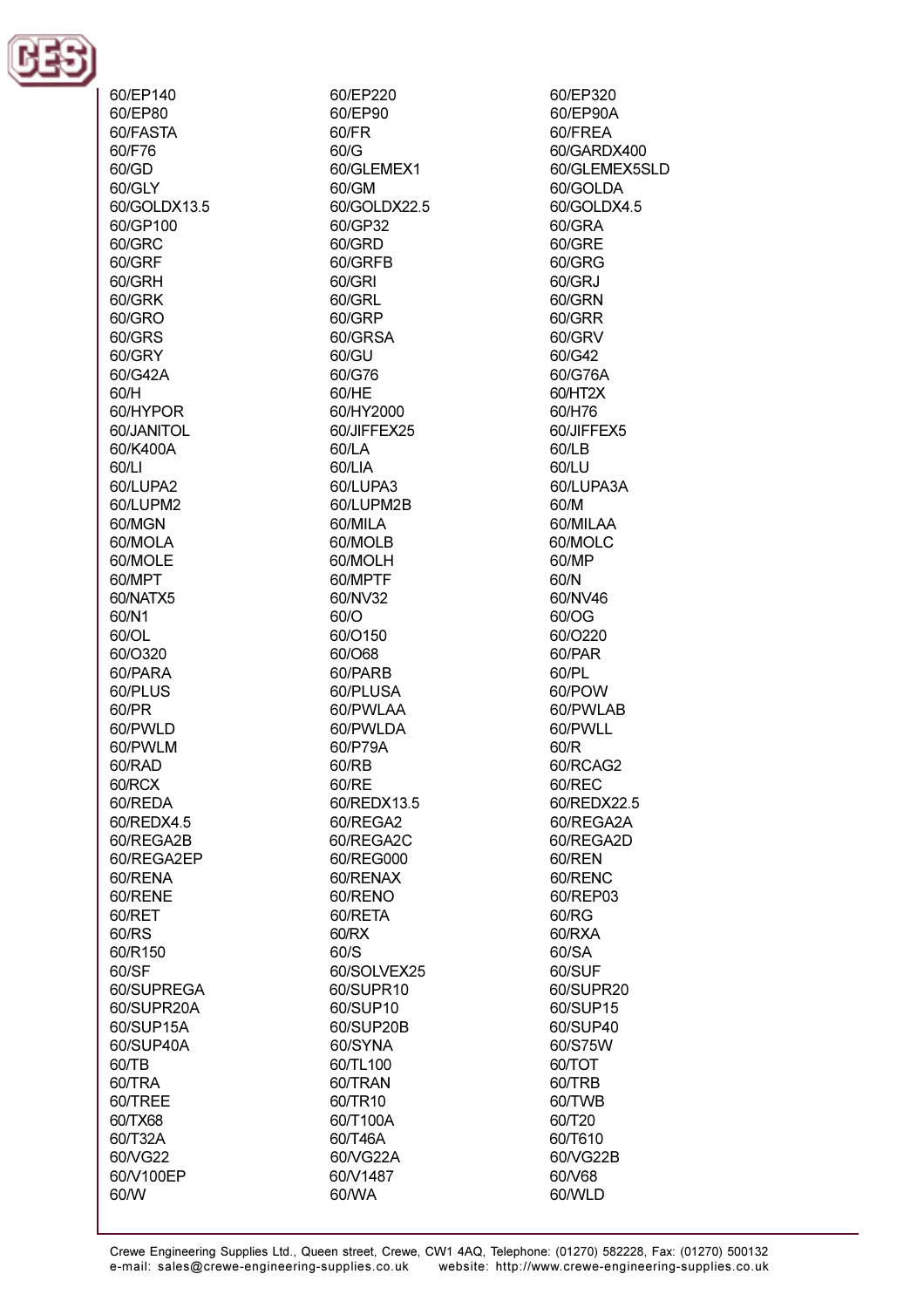60/WLL 60/W1 60/111B 60/196VA 60/224C 60/2877  $60/3 - 1$ 60/779 60H150 60L075  $60X3$ 60X6 6000 6000TRP6 6000ZP6 6000ZZ 60002RSA 6001 6001TBEP7 6001ZZE 60012RS 6002C3 6002ZP5 6002ZTBP5 600277NR 6002ZZP6 6003 6003Z 60032RS 6004/47 6004RS 6004ZP5 6004ZZC3 6004ZZP5 60042RSC4 6005/52 6005NR 6005ZTB 6005ZZC3 6005ZZNR 60052RSC4 6006/31 600677 60062RS 60062RSP5 6007M 6007RS 6007ZZ 60072RS 6008 6008TB 6008ZP6 6008ZZP6 6009 6009P5 60092RS 60092RSP5 6010C3 6010MP53 6010TBEP7

60/WLM 60/111 60/148 60/198AW 60/2241 60/282RS  $60/3 - 1A$ 60/912 60H200 60L100 60X5 60Z45B 6000/9.5 6000THR 6000ZTBH 6000ZZNR 60002RSNR 6001/01ZZ 6001ZTBH 6001ZZP5 60012RSS 6002P6 6002ZP63 600277 600277P4 60022RS 6003NR 6003ZZ 60032RSNR 6004P4 6004T 6004ZTB 6004ZZC4 6004ZZTBP4 60042RSNR 6005C3 6005S3 6005ZV 6005ZZC4 6005ZZP4 60052RSNR 6006C3 6006ZZNR 60062RS/11/4 6007 6007NR 6007T 6007ZZC3 60072RSNR 6008NR 6008TBP6 6008ZZ 60082RS 6009C3 6009ZZ 60092RSC4 6010 6010C4 6010NR 6010ZZ

60/WS 60/111A 60/1961/ 60/222RS 60/28 60/282RSNR 60/322RS 60H100 60L050 60XL037A 60X5V 60Z50B 6000TBP5 60007 6000ZTBP63 60002RS 60002RSS 6001TB 600177 60012NKC3 6002 6002RSP6 6002ZTB 60027703 600277P5 60022RSNR 6003TBP6 6003ZZNR 6004 6004P6 6004ZC4 6004ZZ 6004ZZNR 60042RS 6005 6005LOC 6005TBP6 6005ZZ 6005ZZHT 60052RS 6006 6006MC3 6006ZZP4 60062RSNR 6007C3 6007P5 6007Z 6007ZZNR 60072RSP6 6008P5 6008Z 6008ZZNR 60082RSNR 6009NR 6009ZZNR 60092RSNR 6010AV 6010M 6010TB 6010ZZC3

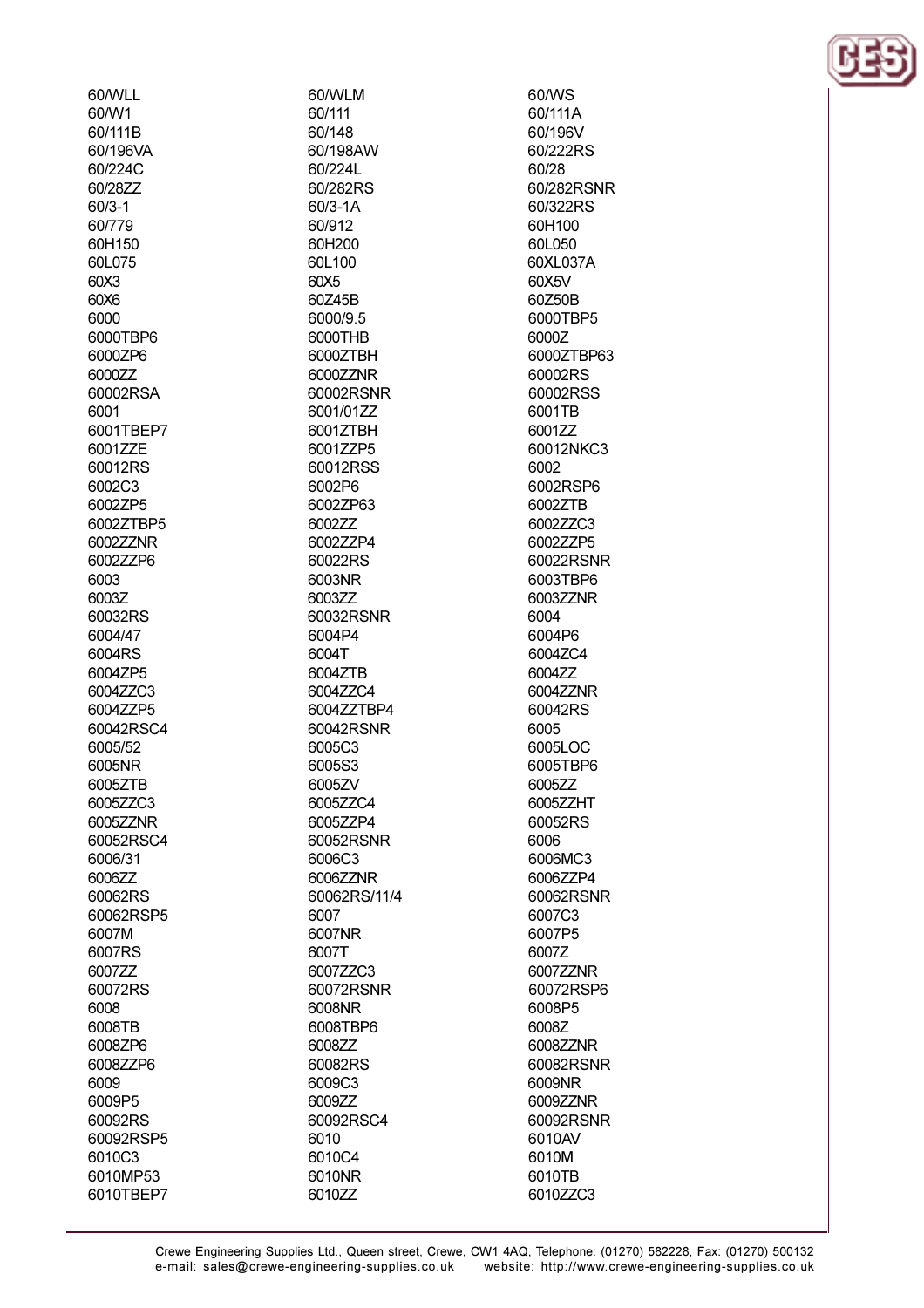

6010ZZC4 60102RSC3 60102RSP4 6011MA 6011TB 601177 60112RSNR 6012MP6 6012TBP63 6012ZZS 60122RSNR 6013NR 6013TBEP7 601377 60132RSC3 60132RSP5 6014MC3 6014TBEP7 6014ZZNR 60142RSC4 6015M 6015P5 6015ZZC4 60152RSC4 6016C4 6016P5 6016ZZNR 60162RSNR 6017P5 6017ZZNR 6018C4 6018ZZ 60182RSNR 6019NR 601977 60192RSC4 6020 6020NR 6020ZZC3 60202RSNR 6021P5 6022 602277 60222RS 6024M 60242RS 6026C3 6026ZZ 6028C4 6028MC3 603-1/4 6030ZZ 6032M 6034M 6038M 6044 6052 6068 607ZZ 6072RS

6010ZZNR 60102RSC4 6011 6011NR 6011TBEP7 6011ZZNR 60112RSP6 6012TB 601277 60122RS 60122RSS 6013P4 6013TBP53 601377NR 60132RSK 6014 6014NR 6014TBP5 60142RS 6015 6015MC3 6015ZNR 6015ZZNR 6016 6016M 6016ZZ 6016ZZP5 6017 6017ZZ 60172RS 6018NR 6018ZZC3 6019 6019P5 6019ZZNR 60192RSNR 6020C4 6020P5 6020ZZNR 6021 6021P6 6022NR 6022ZZNR 6024 6024Z 60242RSNR 6026NR 60262RS 6028C5 6028ZZ 6030 60302RS 603277 6036 6040 6048MC3 6056 607 607ZZP5 608

60102RS 60102RSNR 6011C3 6011P5 6011TBP63 60112RS 6012 6012TBEP7 6012ZZC4 60122RSC4 6013 6013P5 6013TBP63 60132RS 60132RSNR 6014M 6014RS 6014ZZ 60142RSC3 6015C4 6015NR 6015ZZ 60152RS 6016C3 6016NR 6016ZZC3 60162RS 6017NR 6017ZZC3 6018 6018P6 60182RS 6019MC4 6019RSC4 60192RS 602 6020M 6020ZZ 60202RS 6021MC4 6021ZZ 6022P5 6022ZZP6 6024C4 6024ZZ 6026 6026P5 6028 6028M 60282RS 6030MC3 6032 60322RS 603677 6040MC3 605ZZ 606 607N 6071 608/5/162RS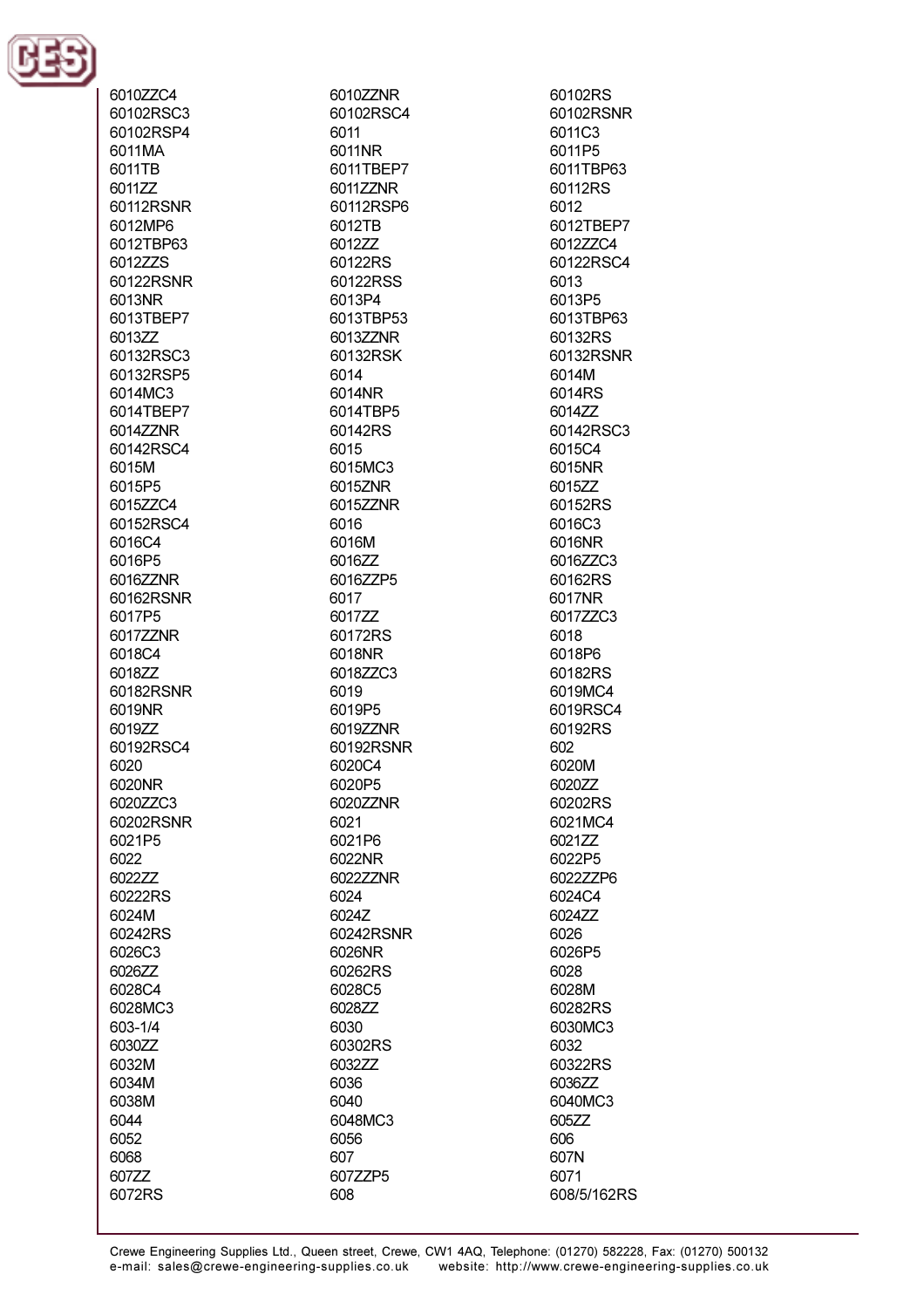| 608/92RS           | 608C3                | 608P5          |
|--------------------|----------------------|----------------|
| 608TBP5            | 608W6                | 608Z           |
| 608ZTBH            | 608ZZ                | 608ZZC3        |
| 608ZZP5            | 608ZZS1              | 608ZZW8        |
| 6081/4             | 6082RS               | 609            |
| 609THP6            | 609ZZ                | 6092RS         |
| 609535C            | 61.6X2.4             | 61-10X         |
| 61-11X             | 61-12X               | $61 - 13$      |
| 61-131             | 61-13P               | 61-13X         |
| $61-14X$           | 61-15                | 61-15P         |
| 61-15X             | 61-16                | 61-16R         |
| 61-16X             | 61-17                | 61-17X         |
| 61-18X             | 61-19                | 61-19R         |
| 61-19X             | 61-20                | 61-20X         |
| 61-21              | 61-21R               | 61-21X         |
| 61-22X             | 61-23                | 61-23R         |
| 61-23X             | 61-24P               | 61-24X         |
| 61-25              | 61-25P               | 61-25R         |
| 61-25X             | 61-26X               | 61-27          |
| 61-27X             | 61-28X               | 61-29X         |
| 61-30              | 61-30X               | 61-31X         |
| 61-32X             | 61-33X               | 61-34X         |
| 61-35X             | 61-36X               | 61-37X         |
| 61-38              | 61-38P               | 61-38X         |
| 61-39X             | 61-40X               | 61-42P         |
| 61-48              | 61-48P               | 61-50X         |
| 61-57              | 61-57P               | 61-57X         |
| 61-76              | $61-8X$              | 61X2           |
| 611162             | 611499               | 611500         |
| 612                | 61205SG              | 61206          |
| 61207              | 61211                | 61304          |
| 61306SG            | 613742               | 615/612        |
| 615M               | 615NICE              | 615505D        |
| 615592             | 615722               | 615816         |
| 616052             | 616603               | 616890         |
| 61704              | 618/500              | 61800          |
| 61800ZZ            | 61801                | 61801T         |
| 61801ZZ            | 61802                | 61802ZZ        |
| 61803              | 618032RS             | 61804          |
| 61804S             | 61804ZZ              | 618042RS       |
| 61805              | 61805A               | 61805S         |
| 61805ZZ            | 618052RS             | 61806          |
| 61806ZZ            | 618062RS             | 61807          |
| 61807ZZ            | 618072RS             | 61808          |
| 61808ZZ            | 618082RS             | 61809          |
| 618092RS           | 61810                | 61810ZZ        |
| 618102RS           | 61811                | 61811ZZ        |
| 618112RS           | 61812                | 61812ZZ        |
| 618122RS           | 61813                | 61813ZZ        |
| 618132RS           | 61814                | 61814P6        |
| 61814ZZ<br>61815ZZ | 618142RS<br>618152RS | 61815<br>61816 |
|                    | 618162RS             |                |
| 61816ZZ<br>61817ZZ | 618172RS             | 61817<br>61818 |
| 61818ZZ            | 618182RS             | 61819          |
| 61819ZZ            | 618192RS             | 61820          |
| 61820ZZ            | 618202RS             | 61821          |
| 61821ZZ            | 618212RS             | 61822          |
| 618222RS           | 61824                | 61824ZZ        |
| 618242RS           | 61826                | 61826ZZ        |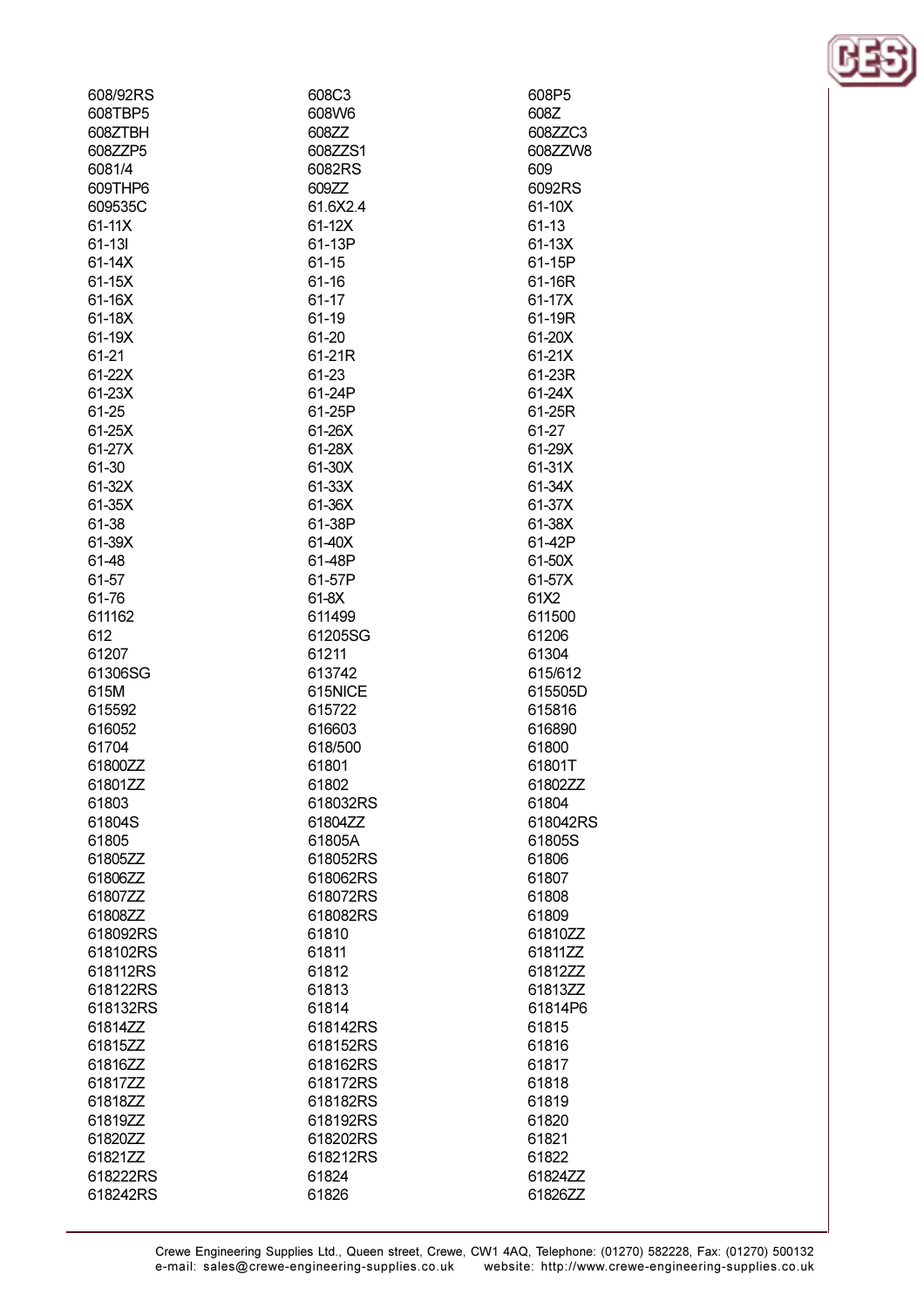

| 618262RS     | 61828       | 61828ZZ     |
|--------------|-------------|-------------|
| 618282RS     | 61830       | 61830ZZ     |
| 61832        | 61832ZZ     | 618322RS    |
| 61834        | 61834ZZ     | 61836       |
|              |             |             |
| 61838        | 61840       | 618402RS    |
| 61844        | 61848       | 61852       |
| 61856        | 61860       | 61864       |
|              |             |             |
| 61868        | 61872       | 61880       |
| 619/612      | 61900       | 61900THP5   |
| 61900ZZ      | 619002RS    | 61901       |
|              |             |             |
| 61901ZZ      | 619012RS    | 61902       |
| 61902ZZ      | 619022RS    | 61903       |
| 61903ZZ      | 619032RS    | 61904       |
|              |             |             |
| 61904ZZ      | 619042RS    | 61905       |
| 61905ZZ      | 619052RS    | 61906       |
| 61906ZZ      | 619062RS    | 61907       |
| 61907ZZ      | 619072RS    | 61908       |
|              |             |             |
| 61908T       | 61908ZZ     | 619082RS    |
| 61909        | 61909ZZ     | 619092RS    |
| 61910        | 61910ZZ     | 619102RS    |
| 61911        | 61911ZZ     | 619112RS    |
|              |             |             |
| 61912        | 61912ZZ     | 619122RS    |
| 61913        | 61913ZZ     | 619132RS    |
| 61914        | 61914ZZ     | 619142RS    |
| 61915        | 61915ZZ     | 619152RS    |
|              |             |             |
| 61916        | 61916ZZ     | 619162RS    |
| 61917        | 61917ZZ     | 619172RS    |
| 61918        | 61918P6     | 61918ZZ     |
| 619182RS     | 61919       | 61919ZZ     |
|              |             |             |
| 619192RS     | 61920       | 619202RS    |
| 61921        | 61921ZZ     | 619212RS    |
| 61922        | 619222RS    | 61924       |
| 61924ZZ      | 61926       | 61926P5     |
| 61926P6      | 61926ZZ     | 619262RS    |
|              |             |             |
| 61928        | 61930       | 61932       |
| 61934        | 61936       | 61938       |
| 61940        | 61944       | 61948       |
|              | 61972       | $62 - 11X$  |
| 61956        |             |             |
| 62-114       | 62-114X     | 62-12X      |
| 62-13X       | 62-15       | 62-15X      |
| 62-16X       | 62-17       | 62-18       |
| 62-19        | 62-19X      | 62-20X      |
|              |             |             |
| 62-21        | 62-21X      | 62-23       |
| 62-23X       | 62-25       | 62-25X      |
| 62-27        | 62-28X      | 62-30       |
| 62-30X       | 62-38       | 62-38X      |
|              |             |             |
| 62-57        | 62-57X      | 62-76       |
| 62-76X       | 62-9X       | 62/A        |
| 62/CHEMST16  | 62/CHEM10   | 62/CHEM12   |
| 62/CHEM16    | 62/CHEM8    | 62/DB       |
| 62/DP660FSS  | 62/DSM16SS  | 62/E10      |
|              |             |             |
| 62/E12       | 62/E6       | 62/E8       |
| 62/FSAH12060 | 62/H        | 62/HA       |
| 62/HB        | 62/H6       | 62/LB1010   |
| 62/LB1025    | 62/LB1050   | 62/LB1075   |
|              |             |             |
| 62/LB1210    | 62/LB1225   | 62/LB1240   |
| 62/LB1260    | 62/LB1615   | 62/LB1630   |
| 62/LB1660    | 62/LB610    | 62/LB625    |
| 62/LB640     | 62/LB810    | 62/LB825    |
|              |             |             |
| 62/LB840     | 62/M10130SS | 62/M16190SS |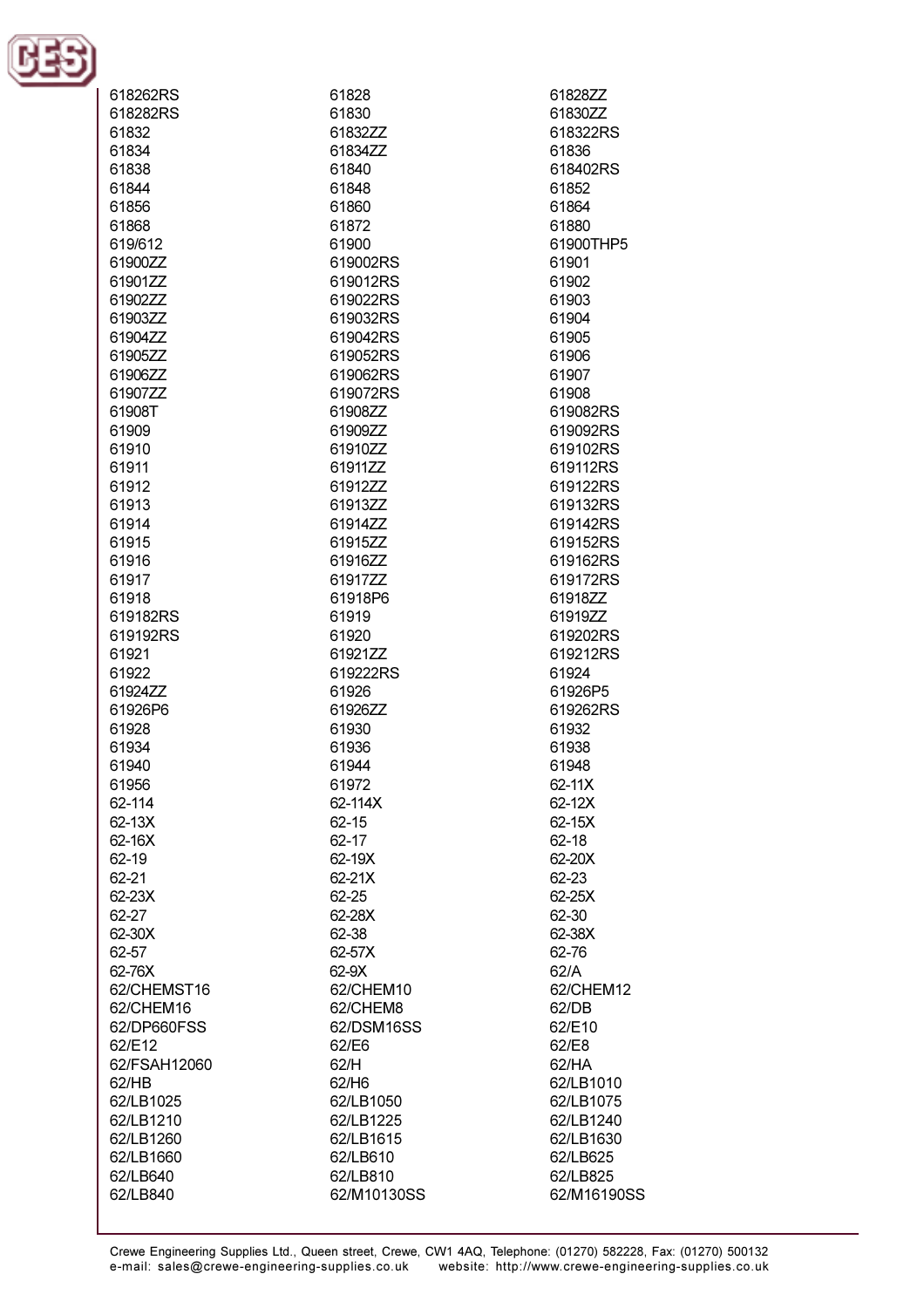| 62/PB1010   |
|-------------|
| 62/PB1030B  |
| 62/PB1090   |
| 62/PB1250   |
| 62/PB1615R  |
| 62/PB610    |
|             |
| 62/PB815    |
| 62/SA12SS   |
| 62/T10065   |
| 62/T10090   |
| 62/T10095   |
| 62/T10120   |
|             |
| 62/T12087   |
| 62/T12120   |
| 62/T12180   |
| 62/T16140   |
| 62/T20125   |
| 62/T20170   |
| 62/T24260   |
|             |
| 62/T6070    |
| 62/T8050    |
| 62/T8080    |
| 62/WFA10100 |
| 62/222RS    |
| 62/282RS    |
| 62/322RS    |
| 62X4        |
|             |
| 6200        |
| 6200S       |
| 6200ZC5     |
| 6200ZZA     |
| 620002RS    |
| 62002RSNR   |
| 6201        |
| 6201RSP6    |
| 6201ZNR     |
|             |
| 6201ZZC3    |
| 6201ZZP4    |
| 62012RS     |
| 62012RSS    |
| 6202        |
| 6202MP5     |
| 6202P63     |
| 6202TBP6    |
| 6202ZTBH    |
|             |
| 6202ZZNR    |
| 6202ZZ5/8   |
| 62022RSC3   |
|             |
| 62022RSP5   |
|             |
| 62022RS16   |
| 6203        |
| 6203NR      |
| 6203S       |
| 6203TBP6    |
| 6203ZTBH    |
| 6203ZZC3    |
| 6203ZZ5/8   |
| 62032RSC4   |
| 62032RSS    |

62/PB1015R 62/PB1050 62/PR1215 62/PB1270 62/PB1625 62/PB625 62/PB840 62/SA8SS 62/T10075 62/T10090H 62/T10115 62/T10130 62/T12100 62/T12140 62/T16107 62/T16150 62/T20130 62/T20215 62/T6045 62/T6085 62/T8065 62/T8080S 62/22 62/28 62/32 62X2 62X5 6200NR 6200TBEP5 6200ZTBP6 6200ZZC3 62002RS 62002RSP6 6201C3 6201RS1/2 6201ZT 6201ZZC4 6201ZZ1/2 62012RSC4 62012RS1/2 6202C3 6202NR 6202RS 6202Z 6202ZZ 6202ZZP5 6202Z16 62022RSC4 62022RSP6 62022RS5/8 6203C3 6203P4 6203TBEP7 6203TN 6203ZTBP53 6203ZZNR 62032RS 62032RSNR 62032RS1/2 62032RS5/8

62/PB1030 62/PB1070 62/PR1225 62/PB1275 62/PB2030R 62/PB650 62/PB880 62/T10060S 62/T10080S 62/T10090S 62/T10115S 62/T12080S 62/T12100S 62/T12150 62/T16125 62/T16175 62/T20160 62/T20300 62/T6055 62/T80105 62/T8065S 62/T8130 62/22ZZ 62/28NR 62/3277 62X3V 620NICE 6200P 6200TBH 6200ZZ 6200ZZNR 62002RSC4 62002RSS 6201RS 6201TB 6201ZZ 6201ZZNR 6201ZZ13 62012RSNR 62012RS13 6202C4 6202P4 6202S 6202ZC4 6202ZZC3 6202ZZ16 62022RS 62022RSNR 62022RS1/2 62025/8 6203C4 6203P52 6203TBP5 6203Z 6203ZZ 6203ZZP6 62032RSC3 62032RSP63 62032RS16 6204

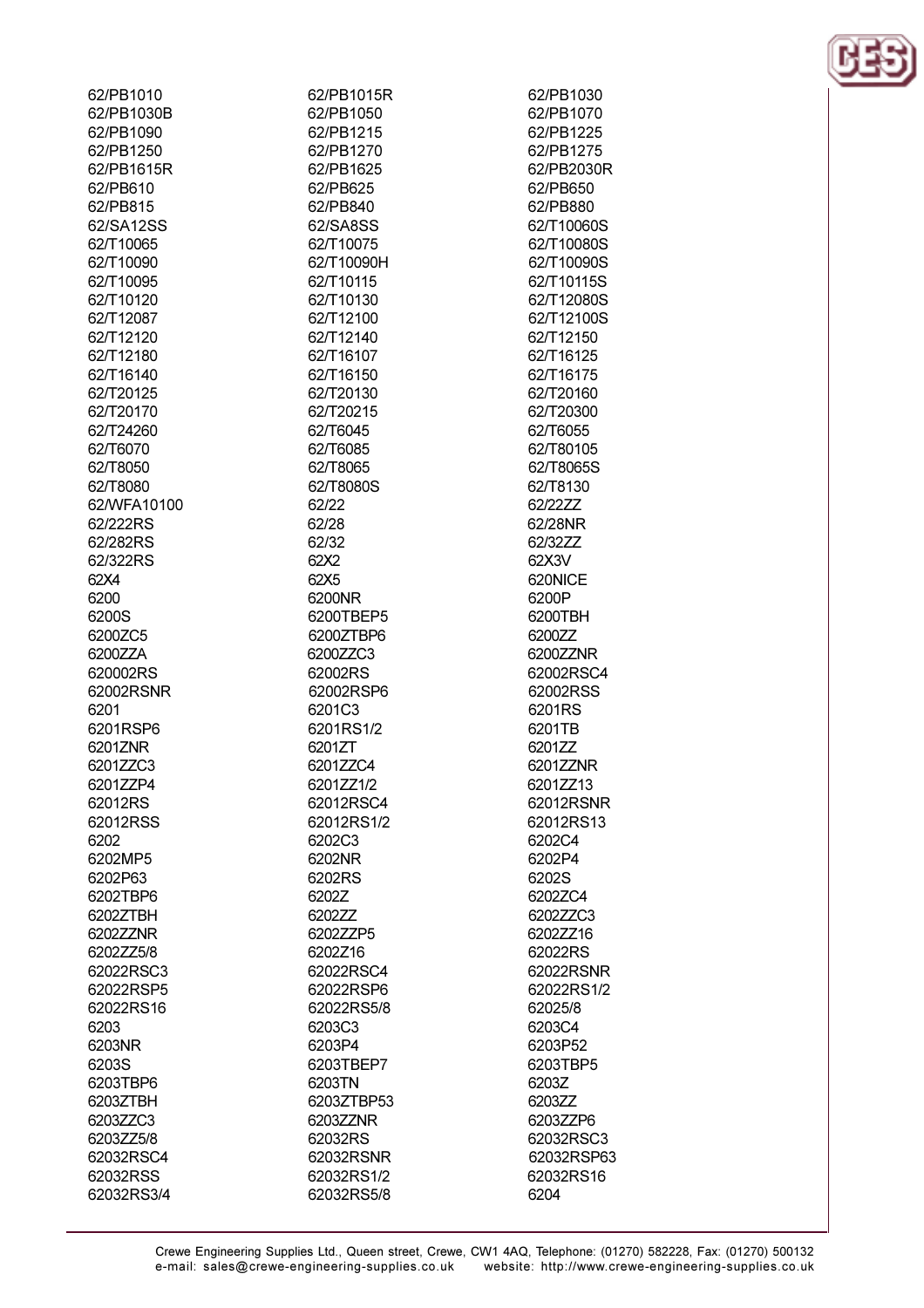

6204C3

6204NR 6204S2 6204TBP5 6204TNC3 6204ZV 62047704 6204ZZP6 62042RSC4 62042RSS 6205/2277 6205C4 6205MC3 6205P5 6205TBP63 6205ZTBP5 6205ZZC4 6205ZZS 62052RSC3 62052RSNR 62052RSP6 6206 6206F 6206MC3 6206P4 6206TBP63 6206ZP6 6206ZZ 6206ZZNR 62062RSC3 62062RSNR 62062RSS 6207C3 6207MC3 6207P5 6207TBEP7 6207ZNR 6207ZZP4 62072RS 62072RSNR 62072RSS 6208C4 6208M 6208P4 6208TBP63 6208ZZC4 6208ZZP5 62082RSNR 6209 6209K 6209NR 6209P6 6209TBP63 6209ZZC3 6209ZZNR 62092RSC4 62092RSP5 6210 6210C4 6210MC3

6204C4 6204P4 6204TR 6204TBP6 6204ZP5 620477 6204ZZNR 62042RS 62042RSNR 62042RS3/4 6205/222RS 6205F 6205MP4 6205P63 6205TNC3 620577 6205ZZNR 62052RS 62052RSC4 62052RSP4 62052RSS 6206/32RS 6206K 6206MP5 6206TRFP7 6206TN 6206ZTBP53 6206ZZC3 6206ZZP6 62062RSC4 62062RSP5 62062RS32M 6207C4 6207MP5 6207P6 6207TBP6 6207ZZ 6207ZZP5 62072RSC3 62072RSP4 6208 6208FPSR 6208MP5 6208P5 6208ZZ 620877K 62082RS 62082RSP5 6209C3 6209M 6209P4 6209TBEP7 6209ZNR 6209ZZC4 62092RS 62092RSK 621 6210/512RS 6210K 6210NLOC

6204EP 6204RSC3 6204TRFP7 6204TBP63 6204ZTBP5 6204ZZC3 6204ZZP5 62042RSC3 62042RSP5 6205 6205C3 6205M 6205NR 6205TBFP7 6205VA201 6205ZZC3 6205ZZP5 62052RS/2 62052RSK 62052RSP5 62052RS1 6206C3 6206M 6206NR 6206TRP6 6206ZNR 6206ZTBP63 6206ZZC4 62062RS 62062RSK 62062RSP63 6207 6207M 6207NR 6207RSTBP6 6207Z 6207ZZNR 6207ZZP6 62072RSK 62072RSP5 6208C3 6208K 6208NR 6208TBEP7 6208ZZC3 6208ZZNR 62082RSK 62082RSP63 6209C4 6209MP5 6209P5 6209TBP5 620977 6209ZZK 62092RSC3 62092RSNR 621S/612 6210C3 6210M 6210NR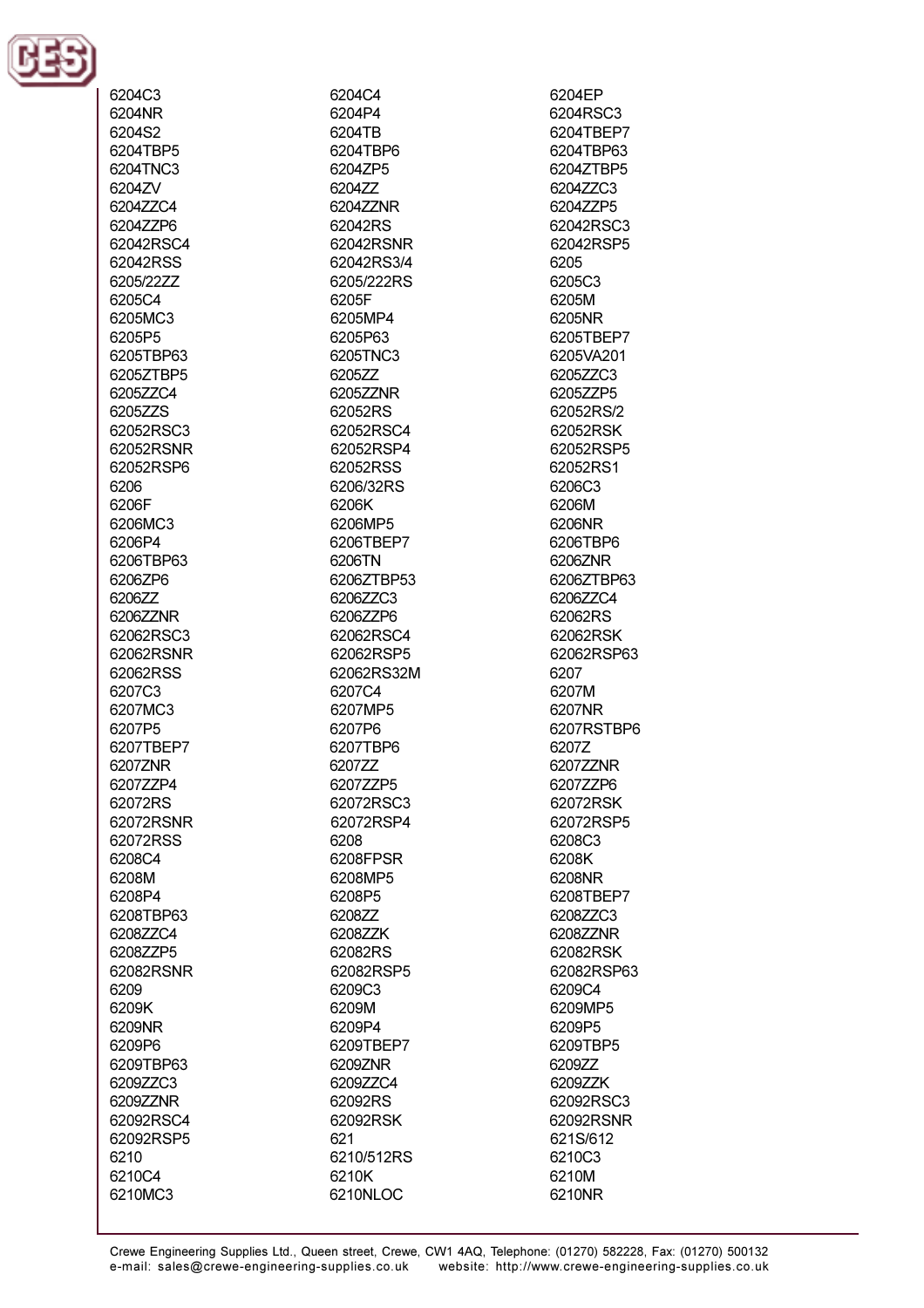6210P4 6210TBEP5 6210WM062 6210ZZC4 62102RSC3 62102RSNR 6211C4 6211NR 6211TBEP7 6211ZNR 6211ZZC3 62112RS 62112RSK 6212 6212K 6212NR 6212TBP63 621277C4 6212ZZP5 62122RSNR 6213C4 6213MC3 6213TBEP7 621377 621377NR 62132RSC4 6214C3 6214M 6214NR 6214TBEP7 6214ZZNR 62142RSC3 6215 6215K 6215MP5 6215TBEP7 6215ZZNR 62152RSNR 6216C4 6216P5 6216ZZ 62162RS 6217 6217M 6217ZZ 6217ZZNR 62172RSK 6218C4 6218MP53 6218ZZNR 6219C3 6219MC4 62192RS 6220 6220MC3 622002RS 622032RS 622062RS 6221 6221P6

6210P5 6210TBEP7 621077 6210ZZNR 62102RSC4 6211 6211K 6211RS 6211TBP63 6211ZP6 6211ZZC4 62112RSC3 62112RSNR 6212C3 6212M 6212P6 6212ZZ 621277K 62122RS 6213 6213K 6213NR 6213TBP63 6213ZZC3 62132RS 62132RSNR 6214C4 6214MC3 6214P4 6214ZZ 6214ZZP5 62142RSC4 6215C3 6215M 6215NR 6215ZZ 62152RS 6216 6216K 6216TBEP7 6216ZZC4 62162RSC3 6217C3 6217NR 6217ZZC4 62172RS 6218 6218K 6218NR 62182RS 6219C4 6219NR 622X 6220C3 6220P5 622012RS 622042RS 622072RS 6221C4 6221ZZ

6210RS 6210TBP63 62107703 62102RS 62102RSK 6211C3 6211MC3 6211TBEP5 6211Z 621177 621177K 62112RSC4 62112RSP6 6212C4 6212MC3 6212TBEP7 6212ZZC3 6212ZZNR 62122RSC3 6213C3 6213M 6213TBEP5 6213Z 6213ZZC4 62132RSC3 6214 6214KMP64 6214MC4 6214P6 6214ZZC4 62142RS 62142RSNR 6215C4 6215MC3 6215P5 6215ZZC4 62152RSK 6216C3 6216MC3 6216Z 6216ZZNR 62162RSNR 6217C4 6217P6 6217ZZK 62172RSC4 6218C3 6218M 6218ZZ 6219 6219MC3 6219ZZ 622X/614X 6220C4 6220ZZ 622022RS 622052RS 622082RS 6221MC4 622102RS

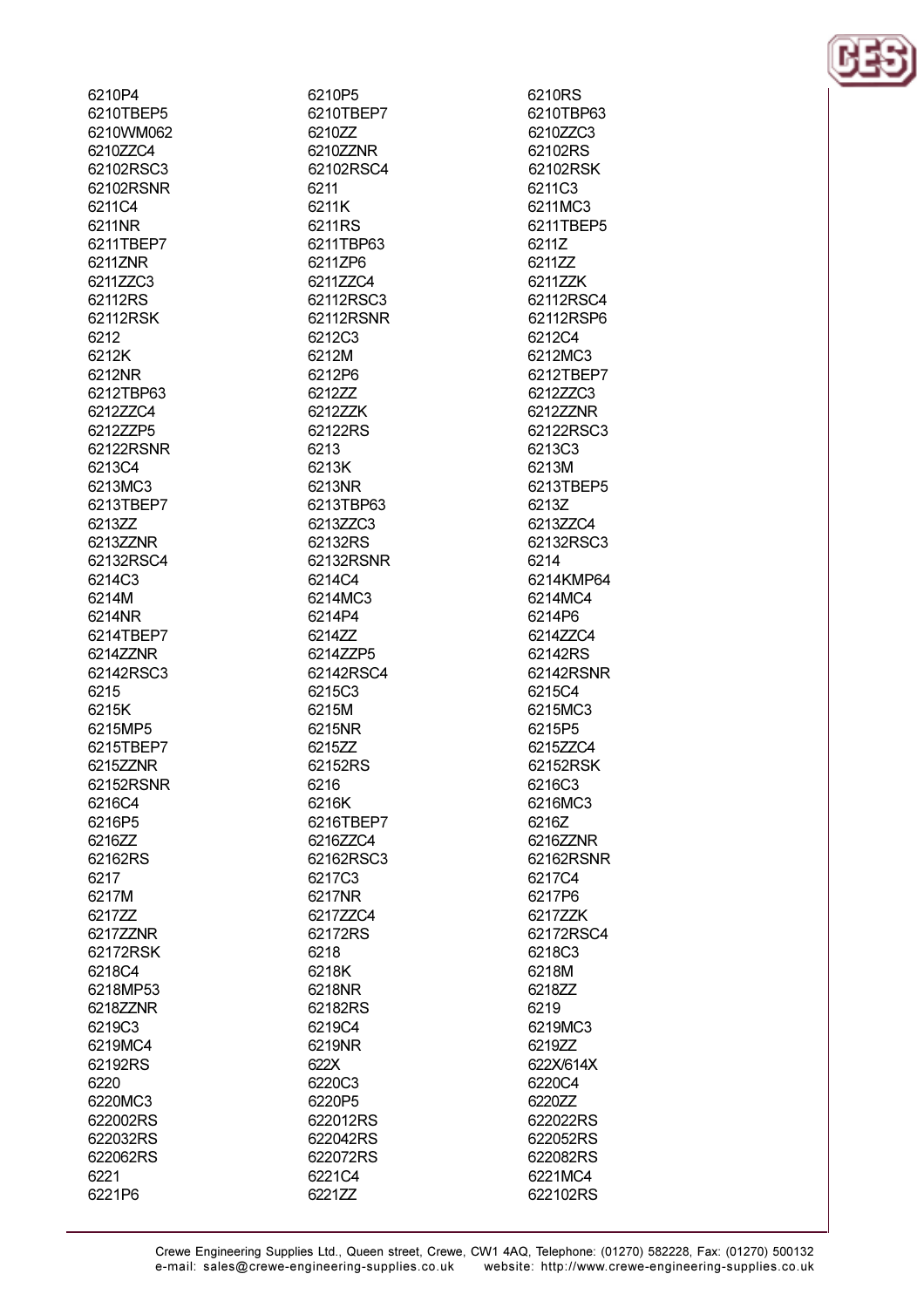

| 622112RS     |
|--------------|
| 622132RS     |
| 6222C4       |
| 6222MP6      |
| 6222ZZK      |
| 6224C4       |
| 6224ZZ       |
| 6226C3       |
| 6226ZZ       |
|              |
| 623          |
| 623ZZ        |
| 623002RS     |
| 623032RS     |
| 623052RS     |
| 623082RS     |
| 623112RS     |
| 6232MC3      |
| 6236MC3      |
| 624ZZ        |
| 6244         |
| 625ZZ        |
| 626ZZ        |
| 627ZZ        |
| 6277/6220    |
|              |
| 6280/6220    |
| 629J3ZZSRI-2 |
| 629ZZ        |
| 63-114X      |
| 63-21        |
| 63-25X       |
| 63-300PW     |
| 63-57        |
| 63/22NR      |
| 63/28NR      |
| 63/282RS     |
| 63/32NR      |
| 63X1SPAU     |
| 63X1SPZA     |
| 63X2SPZU     |
| 63X3SPZ      |
| 630X2SPB     |
| 630X5SPA     |
| 6300P5       |
| 630002RS     |
|              |
| 630022RS     |
| 630052RS     |
| 630082RS     |
| 6301C3       |
| 6301ZZ       |
| 630133       |
| 6302P6       |
| 6302ZZC3     |
| 63022RS      |
| 63022RSS     |
| 6303/12      |
| 6303M        |
| 6303P5       |
| 6303Z        |
| 6303ZZP6     |
| 63032RSNR    |
|              |

62212RS 622142RS 6222MC3 6222P5 62222RS 6224M 62242RS 6226C4 6228MC3 623/222RS 6230M 623012RS 623042RS 623062RS 623092RS 623122RS 6234 6238M 6240 625 6252RS 6262RS 627ZZA 62877 6282RS 629P5 6292RS 63-17 63-23 63-27 63-38 63/22 63/222RS 63/28ZZ 63/282RSNR 63/322RSNR 63X1SPBA 63X2SPBU 63X2V 63X3SPZU 630X3SPB 6300 6300Z 630012RS 630032RS 630062RS 630092RS 6301NR 630102RS 6302 6302QR 6302ZZNR 63022RSC3 63022RSS1 6303C3 6303NR 6303RS 6303ZZ 63032RS 63032RSP6

622122RS 6222 6222MC4 622277 6224 6224MP53 6226 6226MP5 6228ZZ 623/612 6230ZZ 623022RS 623042RS/17 623072RS 623102RS 623142RS 6234M 624 6242RS 625M 626 627 6272RS 6280 629 629Z 63-114 63-19 63-25 63-28X 63-50X 63/22.5 63/28 63/28ZZNR 63/32 63X1SPAA 63X1SPZ 63X2SPZ 63X3 630/82RS 630X4SPZ 6300C4 6300ZZ 63002RS 630042RS 630072RS 6301 6301TBP5 63012RS 6302P5 6302ZZ 6302ZZS1 63022RSNR 6303 6303C4 6303NRC3 6303TBEP 6303ZZNR 63032RSC3 63032RS15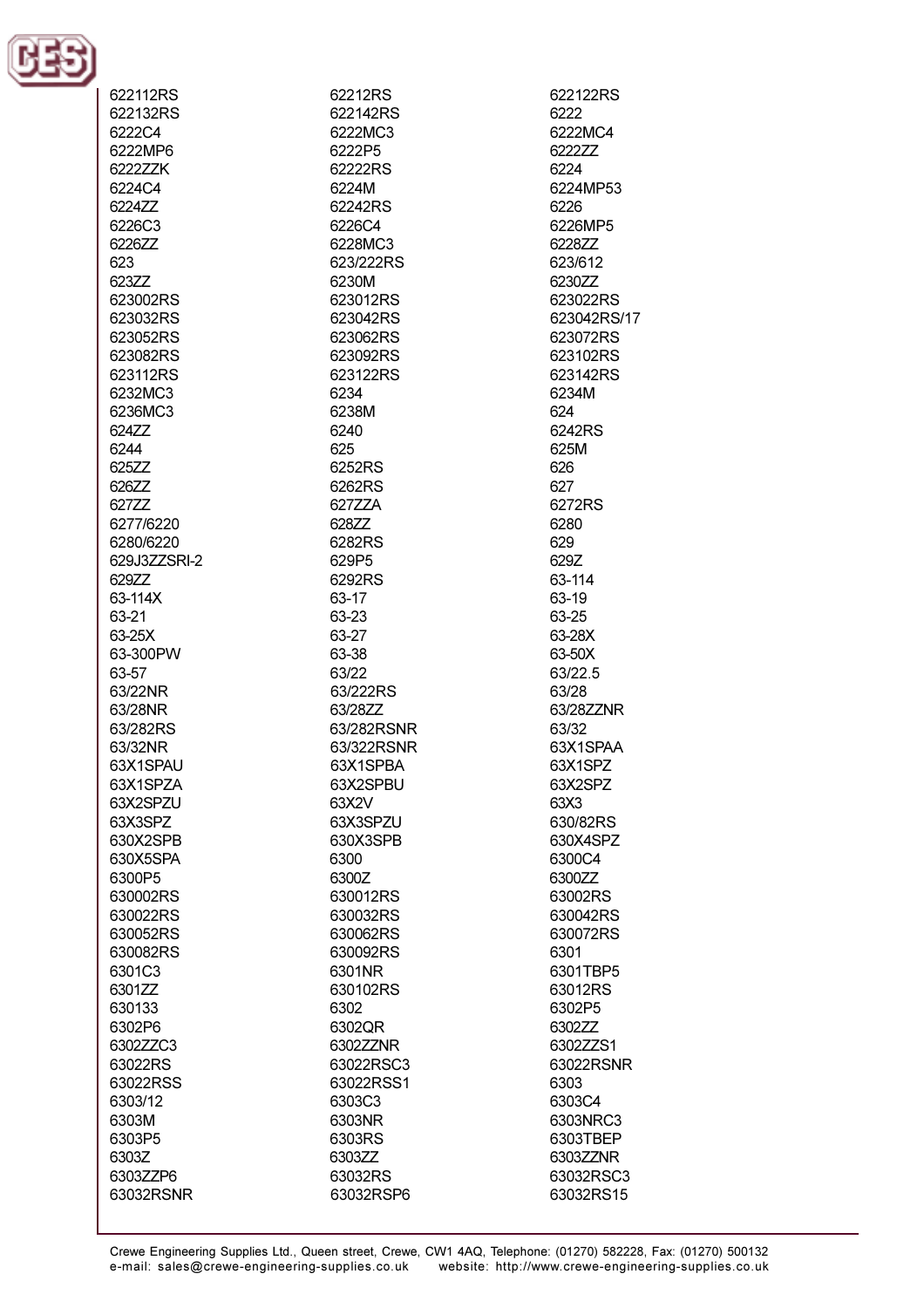63032RS3/4 6304C3 6304P5 6304TBEP7 6304VA201 6304ZZC3 63042RS 63042RSNR 6305C3 6305MP5 6305TN 6305ZZ 630577NR 63052RSNR 6306/11/42RS 6306C3 6306MP4 6306TBP63 6306ZZC3 6306ZZP6 63062RSC4 630632 6307C3 6307MC3 6307N 6307TBEP7 6307ZZC4 63072RSC3 63072RSS 6308C4 6308MP5 6308NRC3 6308TBP6 6308ZP63 6308ZZC4 6308ZZP63 63082RSC3 63082RSP6 6309C3 6309M 6309MP5 6309TB 6309Z 6309ZZC4 63092RSC3 63092RSP6 6310C3 6310MC3 6310P6 6310ZZC3 63102RS 6311 6311K 6311NR 6311TBP63 6311ZZC3 63112RSC3 6312 6312K 6312MP6

6304 6304MP6 6304P6 6304TN 6304W 6304ZZNR 63042RSC3 63042RSP6 6305M 6305NR 6305TNC3 6305ZZC3 63052RS 63052RSP4 6306/32NR 6306C4 6306NR 6306TNC3 6306ZZC4 63062RS 63062RSNR 6307 6307F 6307MP4 6307NR 6307ZZ 6307ZZNR 63072RSC4 6308 6308M 6308MP6 6308TBEP7 6308Z 6308ZZ 6308ZZNR 630803 63082RSC4 63082RSP63 6309C4 6309MAP6 6309NR 6309TBEP7 6309ZZ 6309ZZNR 63092RSC4 63092RSS 6310C4 6310NR 6310TBP6 6310ZZNR 63102RSC3 6311C3 6311M 6311TBEP7 6311ZNR 6311ZZNR 63112RSC4 6312C3 6312M 6312NR

6304-21 6304NR 6304RSC3 6304TNC4 630477 6304ZZP6 63042RSC4 6305 6305MC3 6305TBEP7 6305ZNR 6305ZZC4 63052RSC4 6306 6306/322RS 6306MC3 6306TBEP7 630677 6306ZZNR 63062RSC3 63062RSS 6307/28 6307M 6307MP6 6307P52 6307ZZC3 63072RS 63072RSNR 6308C3 6308MP4 6308NR 6308TBP5 6308ZNR 6308ZZC3 6308ZZP6 63082RS 63082RSNR 6309 6309K 6309MC3 6309P6 6309TBP63 6309ZZC3 63092RS 63092RSNR 6310 6310M 6310P5 6310ZZ 6310ZZP53 63102RSNR 6311C4 6311MC3 6311TBP5 6311ZZ 63112RS 63112RSNR 6312C4 6312MC3 6312NRC3

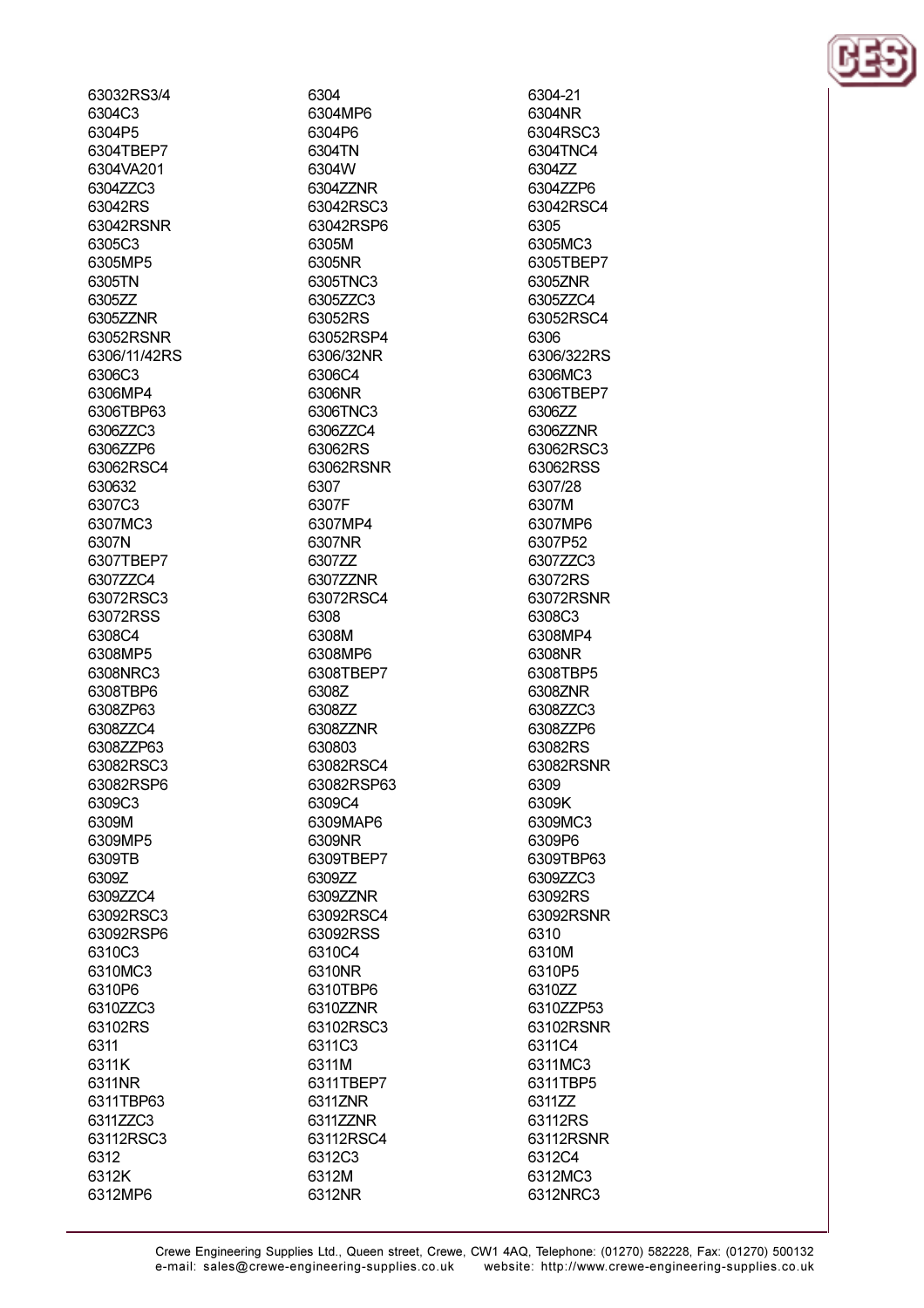

6312P63 6312ZZ 631277NR 63122RSNR 6313C4 6313MC4 631377 6313ZZNR 63132RSNR 6314C3 6314MC3 6314P5 6314ZZC3 63142RS 63142RSNR 6315C3 6315MC3 63157 6315ZZC4 63152RSNR 6316C4 6316MC4 6316ZZC4 6317C3 6317MP6 6317ZZC4 63172RSNR 6318C4 6318NR 6318ZZC3 6319C3 6319M 6319MC3 6319ZZ 6320 6320P6 63202RS 6321MC3 6322C3 6322MC4 6324 63242RS 6326MC3 6330 633028 633095 633200 633299A 634 635T 6352RS 636/632 6379/6320 63801ZZ 6386/6320 639154 639175 639213 64/A 64/BA1

6312TB 6312ZZC3 63122RS 6313 6313K 6313NR 6313ZZC3 63132RS 63132RSNRC3 6314C4 6314MP63 6314TBEP7 6314ZZC4 63142RSC3 63142RSNRC3 6315C4 6315NR 6315ZZ 6315ZZNR 6316 6316M 6316MP63 63162RS 6317C4 6317TBEP7 6317ZZNR 6318 6318M 6318P6 63182RS 6319C4 6319MA 6319MP64 63192RS 6320C4 6320TIM 6321 6321ZZ 6322C4 6322ZZ 6324C4 6326 6328 6330MC3 633032A 633148 633295A 6334 634ZZ 635Z 635251 6375/6320 6379/6321 638032RS 639/632 639163 639177 64.2X5.7 64/B 64/BA2

6312TBEP7 6312ZZC4 63122RSC3 6313C3 6313MC3 6313TBEP7 6313ZZC4 63132RSC3 6314 6314M 6314NR 6314ZZ 6314ZZNR 63142RSC4 6315 6315M 6315TBEP7 6315ZZC3 63152RS 6316C3 6316MC3 6316ZZC3 6317 6317MC3 631777 63172RS 6318C3 6318MC3 6318ZZ 6319 6319LOC 6319MAC3 6319P6 63192RSC3 6320MC3 6320ZZ 6321M 6322 6322MC3 6323 6324MC3 6326C4 6328MC3 633007 633089A 6332 633298 6338 635 635ZZ 636 6375/6321 638ZZ 6382/6320 639068 639174 639209 64.5X3 64/BA 64/BA3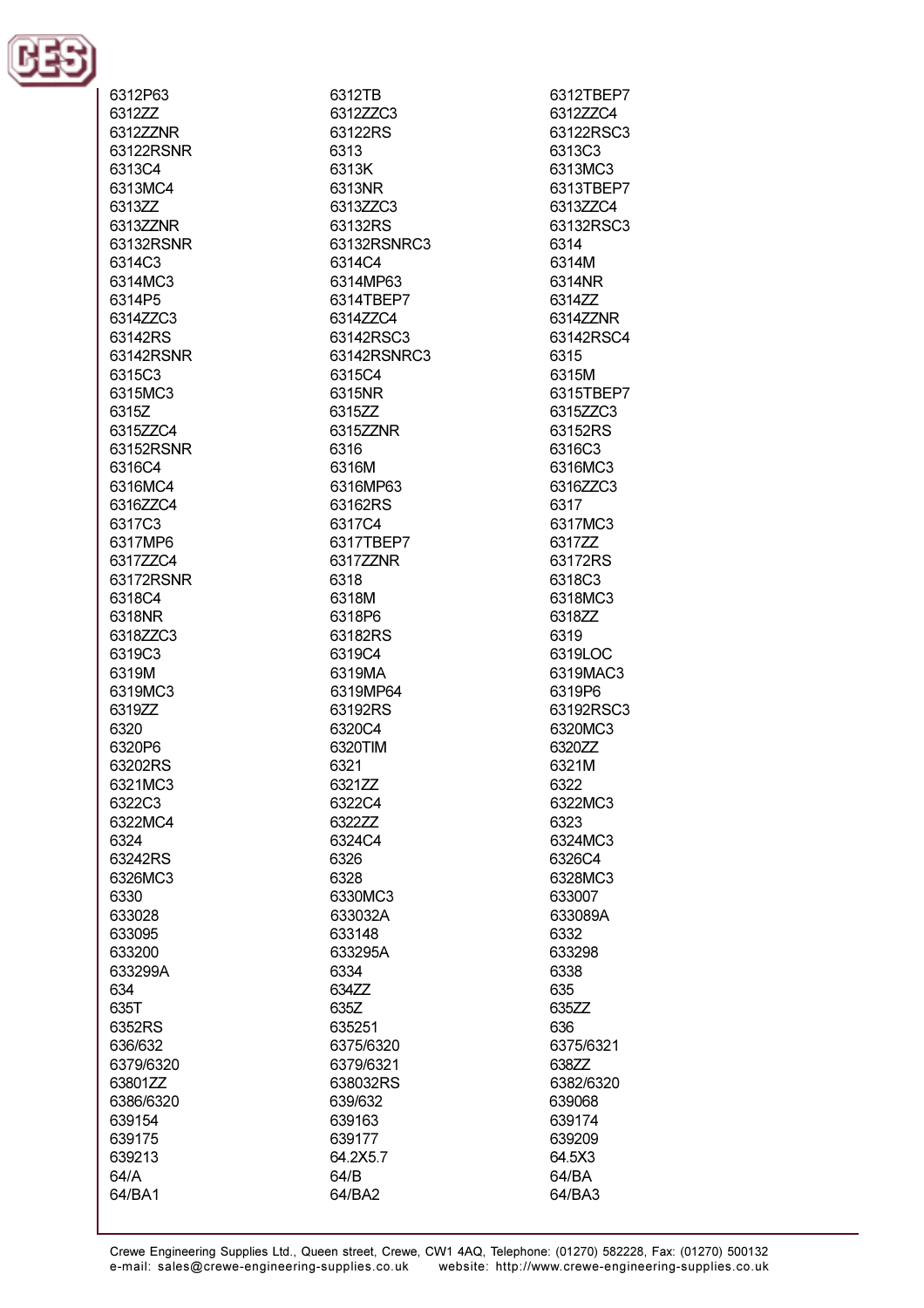| 64/BA4    | 64/BA5     | 64/BA6    |
|-----------|------------|-----------|
| 64/BA7    | 64/BB      | 64/BC     |
| 64/BCA    | 64/BE      | 64/BF     |
| 64/BG     | 64/BGA     | 64/BGB    |
| 64/BH     | 64/BI      | 64/BJ     |
| 64/BK     | 64/BL      | 64/BM     |
| 64/BR     | 64/BS11/2  | 64/BS11/4 |
| 64/BS2    | 64/BS2A    | 64/BS2B   |
| 64/BS3    | 64/C       | 64/CA     |
| 64/CB     | 64/CC      | 64/CD     |
| 633299A   | 6334       | 6338      |
| 634       | 634ZZ      | 635       |
| 635T      | 635Z       | 635ZZ     |
| 6352RS    | 635251     | 636       |
|           | 6375/6320  |           |
| 636/632   |            | 6375/6321 |
| 6379/6320 | 6379/6321  | 638ZZ     |
| 63801ZZ   | 638032RS   | 6382/6320 |
| 6386/6320 | 639/632    | 639068    |
| 639154    | 639163     | 639174    |
| 639175    | 639177     | 639209    |
| 639213    | 64.2X5.7   | 64.5X3    |
| 64/A      | 64/B       | 64/BA     |
| 64/BA1    | 64/BA2     | 64/BA3    |
| 64/BA4    | 64/BA5     | 64/BA6    |
| 64/BA7    | 64/BB      | 64/BC     |
| 64/BCA    | 64/BE      | 64/BF     |
| 64/BG     | 64/BGA     | 64/BGB    |
| 64/BH     | 64/BI      | 64/BJ     |
| 64/BK     | 64/BL      | 64/BM     |
| 64/BR     | 64/BS11/2  | 64/BS11/4 |
| 64/BS2    | 64/BS2A    | 64/BS2B   |
| 64/BS3    | 64/C       | 64/CA     |
| 64/CB     | 64/CC      | 64/CD     |
| 64/HSB1   | 64/HSB5    | 64/HSG1   |
| 64/HSR1   | 64/HSR2.5  | 64/HSS1   |
| 64/HSW1   | 64/HSW1/2  | 64/HSW2.5 |
| 64/HSW5   | 64/HSY1    | 64/HSY2.5 |
| 64/HSY5   | 64/HT      | 64/HT1    |
| 64/HT5    | 64/HT5A    | 64/IM     |
| 64/K      | 64/L       | 64/LA     |
|           |            |           |
| 64/LT     | 64/M       | 64/MA     |
| 64/MB     | 64/MC      | 64/MD     |
| 64/ME     | 64/MF      | 64/MG     |
| 64/MH     | 64/MI      | 64/MS     |
| 64/O      | 64/P       | 64/PA     |
| 64/PAB    | 64/PAG     | 64/PAS    |
| 64/PAY    | 64/PB      | 64/PBA    |
| 64/PBB    | 64/PBC     | 64/PBD    |
| 64/PBG    | 64/PBGA    | 64/PBGB   |
| 64/PBGBE  | 64/PBGR    | 64/PBGRA  |
| 64/PBH    | 64/PBM     | 64/PBP    |
| 64/PBR    | 64/PBS     | 64/PBT    |
| 64/PBY    | 64/PBYA    | 64/PB1    |
| 64/PB1/2  | 64/PB1/2A  | 64/PB1/2H |
| 64/PB1A   | 64/PB1B    | 64/PB1H   |
| 64/PB11/2 | 64/PB11/2A | 64/PB2    |
| 64/PB2A   | 64/PB2B    | 64/PB2H   |
| 64/PB21/2 | 64/PB3     | 64/PB3/4A |
| 64/PB3A   | 64/PB4     | 64/PB4A   |
| 64/PB4B   | 64/PB6     | 64/PB8    |
|           |            |           |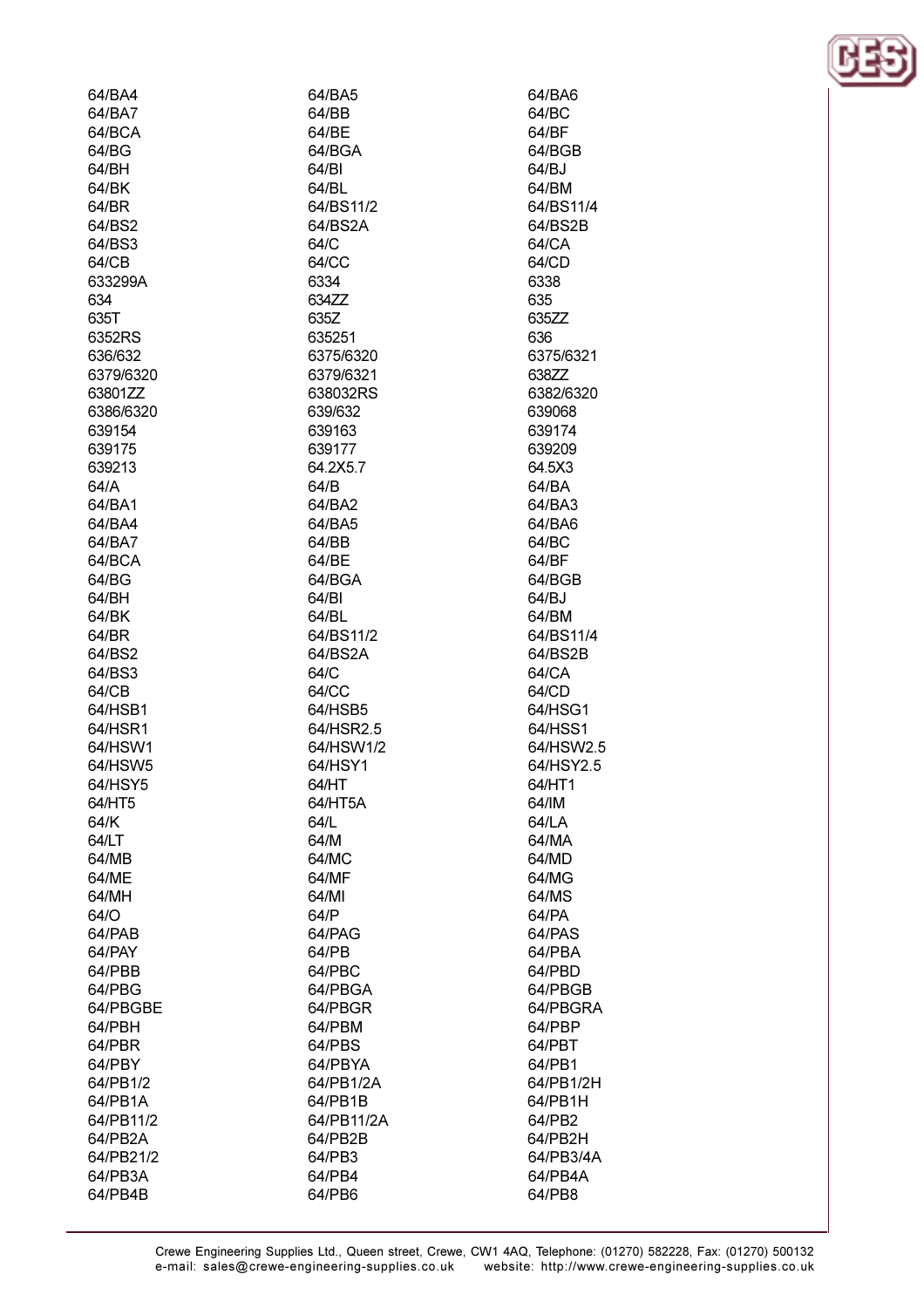

| 64/PCA         | 64/PD          | 64/PG          |
|----------------|----------------|----------------|
| 64/PGA         | 64/PGB         | 64/PGE         |
| 64/PGR         | 64/PGU         | 64/PH          |
|                |                |                |
| 64/PK          | 64/PM          | 64/PMA         |
| 64/PMB         | 64/PMC         | 64/PO          |
| 64/POA         | 64/POB         | 64/POC         |
| 64/PP          | 64/PR          | 64/PRA         |
| 64/PRB         | 64/PRC         | 64/PRD         |
|                |                | 64/PRG         |
| 64/PRE         | 64/PRF         |                |
| 64/PRR         | 64/PRS         | 64/PRSA        |
| 64/PRT         | 64/PRTA        | 64/PRTB        |
| 64/PS          | 64/PSA         | 64/PSH         |
| 64/PSSA        | 64/PS1         | 64/PS11/2      |
| 64/PS2         | 64/PS3         | 64/PS3A        |
| 64/PT          | 64/PTA         | 64/PW          |
|                |                |                |
| 64/PWA         | 64/PWB         | 64/PWC         |
| 64/PWD         | 64/PWG         | 64/PWH         |
| 64/R           | 64/RA          | 64/RAS         |
| 64/RB          | 64/RC          | 64/SB          |
| 64/T           | 64/TA          | 64/TB          |
| 64/WC          | 64/WS          | 64/WS25        |
|                |                |                |
| 64/WS5         | 64/WS750       | 64NBC2078YZP   |
| 64X3           | 64X4V          | 64000RA        |
| 64001RA        | 64003RA        | 64004RA        |
| 64005RA        | 64006RA        | 64009RA        |
| 6403           | 6403ZZ         | 64032RS        |
| 6404           | 6404M          | 6404ZZ         |
|                |                |                |
| 6405           | 6405C4         | 6405MC3        |
| 6405ZZ         | 6406           | 6406C3         |
| 6406ZZ         | 6407           | 6407NR         |
| 6407ZZ         | 6408           | 6408C4         |
| 6408K          | 6408M          | 6408ZZ         |
| 6409           | 6409MC3        | 6409NR         |
|                |                |                |
| 6409Z          | 6409ZZ         | 641            |
| 641/632        | 6410           | 6410C3         |
| 6410C4         | 6410LOC        | 6410ZZ         |
| 6411           | 6411C3         | 6411C4         |
| 6411M          | 6411ZZ         | 6412           |
| 6412C4         | 6412M          | 6412NR         |
|                |                |                |
| 6412ZZ         | 6413           | 6413C3         |
| 6413NR         | 6413ZZ         | 6414           |
| 6414C4         | 6414MC3        | 6415           |
| 6415C4         | 6415M          | 6416           |
| 641777         | 6418           | 6420           |
| 642081         | 642602         | 642606         |
| 643            | 643/632        | 644/632        |
|                |                |                |
| 644207         | 644210         | 644211         |
| 644233         | 644236         | 644237         |
| 644263         | 644266         | 644268         |
| 644269         | 644278         | 64433/64700    |
| 64433/64700B   | 64433/64700BP3 | 64433/64708B   |
| 64433/64708BP3 | 64433P3        | 64450          |
| 64450/64700    | 64450/64700B   | 64450/64700BP3 |
|                |                |                |
| 64450/64700P3  | 64450/64708B   | 64450/64708BP3 |
| 64452          | 64452/64700BP3 | 64452/64708BP3 |
| 64452P3        | 644739         | 644740         |
| 644771         | 644801         | 644802         |
| 644803         | 644804         | 644805         |
| 644814         | 644829         | 644851         |
|                |                |                |
| 644852         | 644853         | 644854         |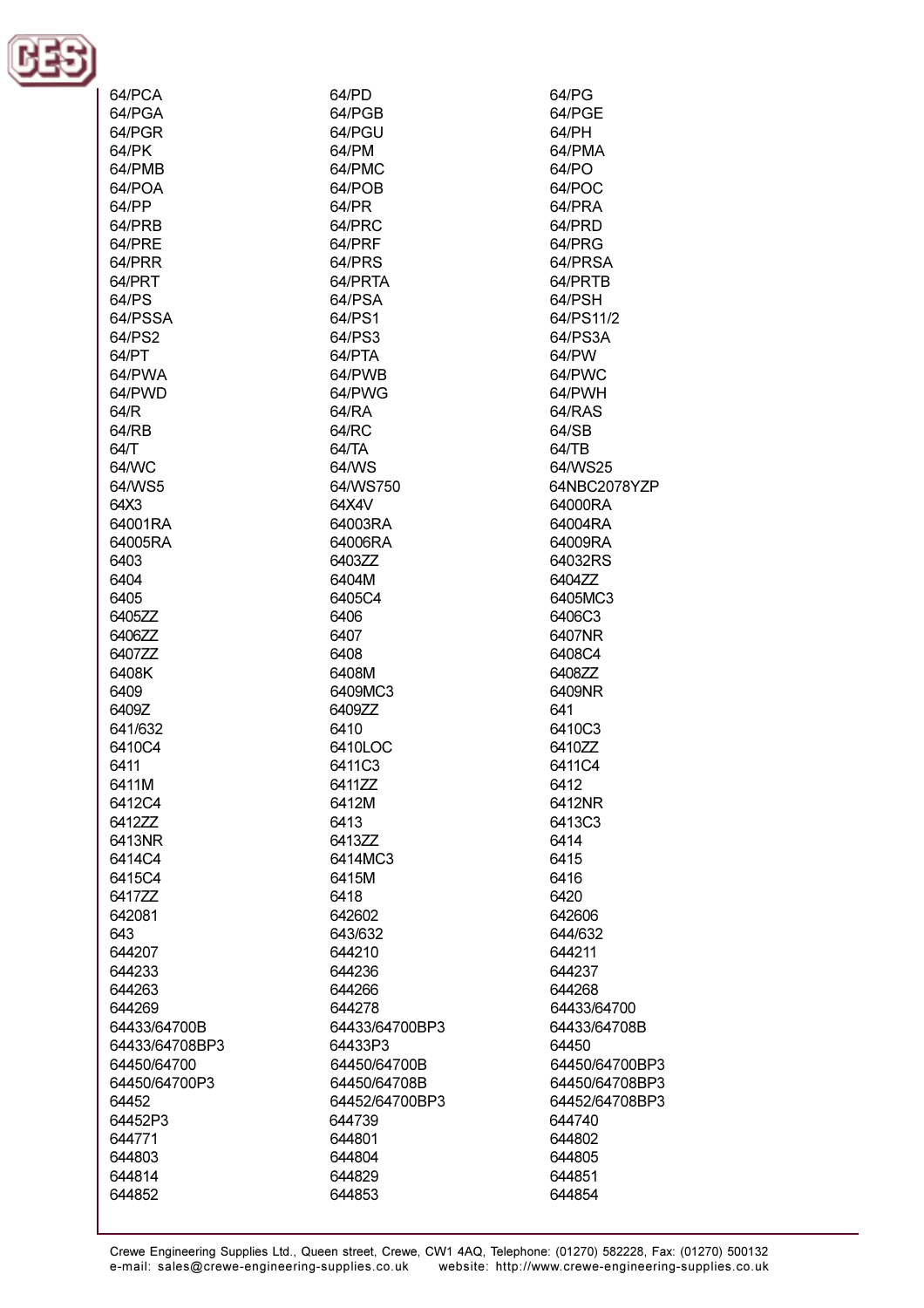| 645/632   | 6454       | 6454/6420 |
|-----------|------------|-----------|
| 6456/6420 | 6460/6420  | 6461/6420 |
| 64700BP3  | 648003/500 | 648110    |
| 648111    | 648252     | 649747    |
| 65/D      | 65/F       | 65/FA     |
| 65/FB     | 65/FC      | 65/FD     |
| 65/HA     | 65/HB      | 65/HC     |
| 65/HCB    | 65/HD      | 65/HE     |
| 65/HI     | 65/HP1/4   | 65/HP3/16 |
| 65/HP3/8  | 65/HP5/16  | 65/HR     |
| 65/HRA    | 65/HRC12   | 65/HRC22  |
| 65/HRC28  | 65/HRC32   | 65/HRC35  |
| 65/HRC41  | 65/HRC50   | 65/HR25   |
| 65/HR28   | 65/HR32    | 65/HR35   |
| 65/HR38   | 65/HR40    | 65/HR45   |
|           |            |           |
| 65/HR48   | 65/HR51    | 65/HR55   |
| 65/HR61   | 65/HR63    | 65/HR65   |
| 65/HR70   | 65/HR76    | 65/HU10   |
| 65/HU13   | 65/HU16    | 65/HU6    |
| 65/HU8    | 65/HY      | 65/H1     |
| 65/H1/2A  | 65/H1/2AA  | 65/H1/2AB |
| 65/H1/2B  | 65/H1/2C   | 65/H1/2D  |
| 65/H1/2E  | 65/H1/2F   | 65/H1/2G  |
| 65/H1/2H  | 65/H1/2S   | 65/H1/2T  |
| 65/H1/2V  | 65/H1/4    | 65/H1/4A  |
| 65/H1/4B  | 65/H1/4C   | 65/H1/4D  |
| 65/H1/4E  | 65/H1/4F   | 65/H1A    |
| 65/H1AA   | 65/H1B     | 65/H1C    |
| 65/H1D    | 65/H1F     | 65/H1G    |
| 65/H1H    | 65/H1P     | 65/H10    |
| 65/H10A   | 65/H10B    | 65/H10C   |
| 65/H100   | 65/H102    | 65/H11/2  |
| 65/H11/2A | 65/H11/2B  | 65/H11/2C |
| 65/H11/2D | 65/H11/2E  | 65/H11/2F |
| 65/H11/2G | 65/H11/2P  | 65/H11/4  |
| 65/H11/4A | 65/H11/4B  | 65/H11/4C |
| 65/H11/4D | 65/H11/4E  | 65/H11/4P |
| 65/H12    | 65/H12E    | 65/H128   |
| 65/H13/4  | 65/H140    | 65/H16S   |
| 65/H19S   | 65/H19W    | 65/H2A    |
| 65/H2B    | 65/H2D     | 65/H2E    |
| 65/H2F    | 65/H2G     | 65/H2H    |
| 65/H2I    | 65/H2J     | 65/H2P    |
| 65/H20    | 65/H21/2   | 65/H21/2A |
| 65/H21/2B | 65/H21/2C  | 65/H21/2D |
| 65/H21/2E | 65/H21/2F  | 65/H21/2G |
| 65/H21/2H | 65/H21/2I  | 65/H21/2J |
| 65/H21/2P | 65/H21/4X  | 65/H3     |
| 65/H3/4   | 65/H3/4A   | 65/H3/4B  |
| 65/H3/4C  | 65/H3/4D   | 65/H3/4H  |
| 65/H3/4I  | 65/H3/4J   | 65/H3/8A  |
| 65/H3/8AA | 65/H3/8B   | 65/H3/8C  |
| 65/H3/8G  | 65/H3/8P   | 65/H3/8PB |
| 65/H3/8PR | 65/H3/8S   | 65/H3/8SA |
| 65/H3/8SB | 65/H3/8SG  | 65/H3A    |
| 65/H3B    | 65/H3C     | 65/H3F    |
| 65/H3G    | 65/H3P     | 65/H31/2  |
| 65/H31/2A | 65/H31/2S  | 65/H38    |
| 65/H4     | 65/H4A     | 65/H4B    |
| 65/H4C    | 65/H4D     | 65/H4E    |
|           |            |           |

Crewe Engineering Supplies Ltd., Queen street, Crewe, CW1 4AQ, Telephone: (01270) 582228, Fax: (01270) 500132<br>e-mail: sales@crewe-engineering-supplies.co.uk website: http://www.crewe-engineering-supplies.co.uk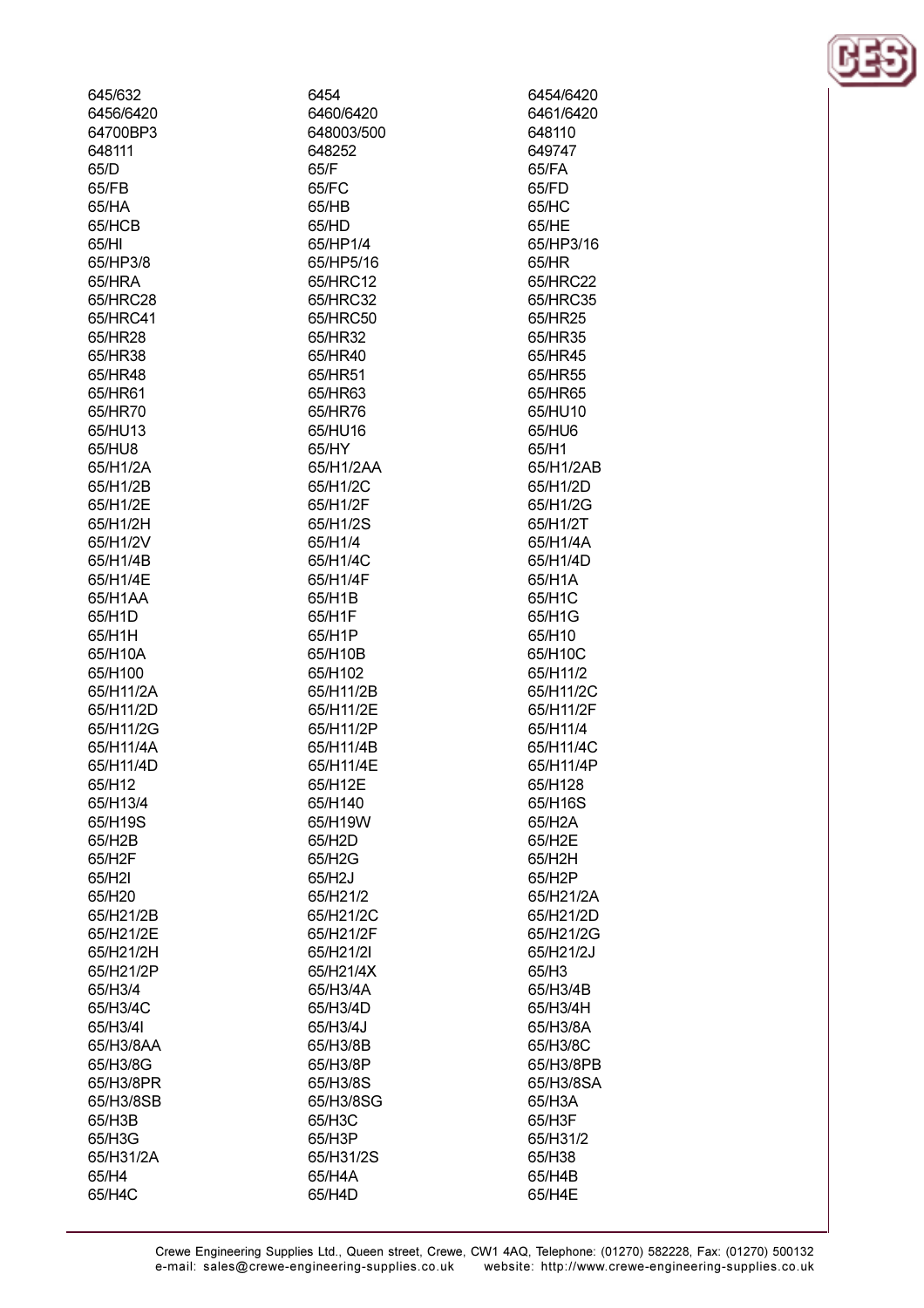

 $\frac{1}{2}$ 

| 65/H4F      |
|-------------|
| 65/H4I      |
| 65/H41/2S   |
| 65/H5/16B   |
| 65/H5/8B    |
| 65/H5/8H    |
| 65/H51      |
| 65/H6A      |
| 65/H6D      |
| 65/H63      |
| 65/H65      |
| 65/H8       |
| 65/IA       |
| 65/ID       |
| 65/IG       |
| 65/KB       |
| 65/LA       |
| 65/LF2      |
| 65/M120     |
|             |
| 65/PTF      |
| 65/RA       |
| 65/SD100/B  |
| 65/SD100/90 |
| 65/SD100SA  |
| 65/SD125/45 |
| 65/SD125S   |
| 65/SD150/45 |
| 65/SD150C   |
| 65/SD152    |
| 65/SD200S   |
| 65/SD250/90 |
| 65/SD450S   |
| 65/S292BA   |
| 65/S292B2   |
| 65/S292GA   |
| 65/S292R    |
| 65/S292W    |
| 65/S292YA   |
|             |
| 65/S333     |
| 65/T        |
| 65/TB       |
| 65/TD       |
| 65/TFA      |
| 65/TL       |
| 65/U        |
| 65/V30      |
| 65/W        |
| 65/WH1      |
| 65/3M       |
| 65X2.5V     |
| 652         |
| 65212       |
| 65235/65500 |
| 65383/65320 |
| 655271DW    |
| 6576/6535   |
| 659/652     |
| 66/A        |
| 66/ADJB10B  |
| 66/ADJB10RK |
|             |

65/H4G 65/H4J 65/H<sub>5</sub> 65/H5/16G 65/H5/8C 65/H5A 65/H54 65/H6B 65/H6E 65/H63A 65/H7 65/H8A 65/IB 65/IF 65/K 65/KC 65/LB 65/LF4 65/P 65/PTFA 65/RAR 65/SD100/BD 65/SD100H 65/SD100TC 65/SD125/75R 65/SD150 65/SD150/45S 65/SD150S 65/SD175 65/SD250 65/SD300 65/S292AB 65/S292BL 65/S292G 65/S292LB 65/S292RA 65/S292WA 65/S292YB 65/S92 65/TA 65/TC 65/TE 65/TG 65/TM 65/UA 65/V30A 65/WA 65/W1 65/3120 65X3 652B 65212/65500 65237/65500 655/652 655345 6580/6535 659/652A 66/ADJB10 66/ADJB10C 66/ADJB10RKJ 65/H4H 65/H4X 65/H5/16A 65/H5/8A 65/H5/8D 65/H5W 65/H6 65/H6C 65/H60 65/H63B 65/H7A 65/1 65/IC 65/IF 65/KA 65/L **65/LC** 65/LT 65/PT 65/R 65/SD100 65/SD100/45 65/SD100S 65/SD125 65/SD125/90 65/SD150/CH 65/SD150/90 65/SD150SC 65/SD200/125R 65/SD250-125R 65/SD450 65/S292B 65/S292B1 65/S292G/Y 65/S292O 65/S292R2 65/S292Y 65/S292YO 65/S92A 65/TA1730 65/TCA 65/TF 65/TH 65/TN 65/V100 65/V32 65/WH 65/W2 65X2.5 65X3V 65200/65500 65225/65500 653 655/653 6559/6535 659 659/653 66/ADJB10A 66/ADJB10CA 66/ADJB11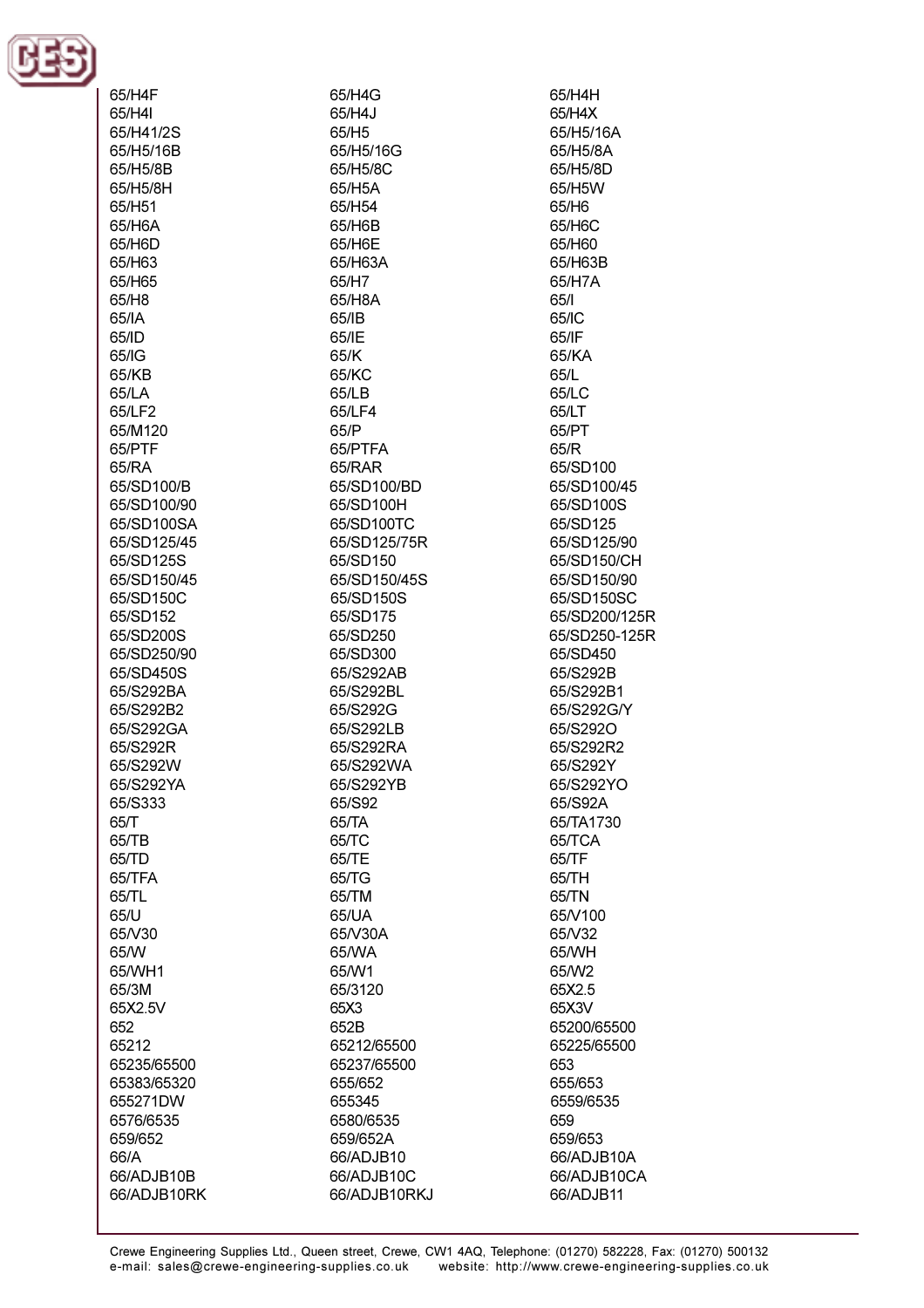66/FSJ

66/ADJB12A 66/ADJB12RKJ 66/ADJB15RKJ 66/ADJB18RK 66/ADJB30 66/ADJB4RKJ 66/ADJB6B 66/ADJB6RKJ 66/ADJB8B 66/ADJB8RK 66/AD6A 66/AXE 66/BC12 66/BC18R 66/BC24H 66/BC30 66/BC36B 66/BJ 66/BP1/8 66/BS 66/BW 66/CA 66/CBS 66/CB24 66/CB36H 66/CB72 66/CCB 66/CD 66/CF19 66/CI4 66/CO10 66/CO6 66/CSA 66/CSD 66/CW 66/CWR 66/DBK 66/DBN80 66/DBS10 66/DTC 66/EB 66/ECB 66/ECE 66/ECH 66/ECK 66/EF 66/E1 66/FGP 66/FG12A 66/FG12D 66/FG12G 66/FG4B 66/FG4E 66/FG4H 66/FG6 66/FL

66/FSB

66/FSE

66/FSH

66/FSK

66/ADJB12B 66/ADJB15 66/AD.IR18 66/ADJB18RKJ 66/ADJB4 66/ADJB6 66/ADJB6C 66/ADJB8 66/ADJB8C 66/AD1/2 66/AS 66/B 66/BC18 66/BC24 66/BC24J 66/BC36 66/BC36C 66/BP1 66/BP3/16 66/BS24 66/BWA 66/CB 66/CB12 66/CB30 66/CB48 66/CC 66/CCC 66/CD6 66/CHB 66/CI6 66/CO12 66/CO6A 66/CSB 66/CSS 66/CWA 66/DBD50 66/DBL 66/DBS 66/DBS30 66/E 66/EC 66/ECC 66/ECF 66/ECI 66/ECL 66/EG 66/E220T 66/FGS 66/FG12B 66/FG12E 66/FG4 66/FG4C 66/FG4F 66/FG4I 66/FG6M 66/FS 66/FSC 66/FSF 66/FSI 66/FSL

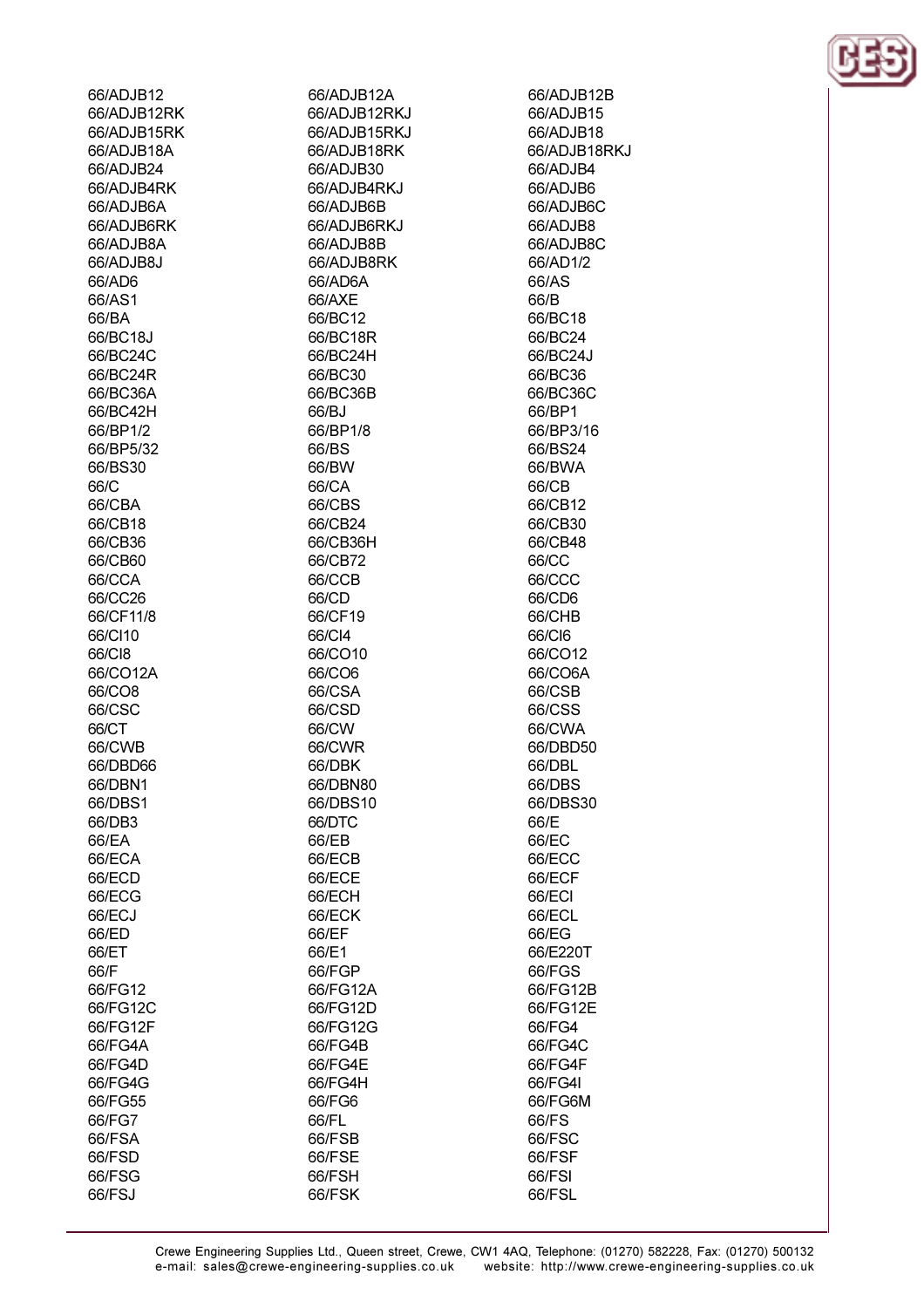

66/FW 66/FWC 66/GILNB69 66/GIL10CA 66/GIL11LH 66/GIL14 66/GIL7GP 66/GT 66/HAMBP16 66/HAMBP20 66/HAMBP32 66/HAMBP40 66/HAMCP 66/HAMCP24 66/HAMC16-1 66/HAMC20B 66/HAMDB 66/HAMI<sub>2</sub> 66/HAML4 66/HAMP 66/HAMSC10 66/HAMSM 66/HAMS14 66/HAMS18  $66/HR$ 66/HS 66/JA 66/KT 66/LA2 66/LB 66/LE 66/LH 66/MC 66/MHB 66/MOLE7C 66/MTA 66/NP 66/NS2 66/OC1000 66/OC200 66/OC300 66/OC500 66/OC500C 66/P 66/PBSA 66/PB12 66/PB12C 66/PB18A 66/PB24B 66/PB24E 66/PB24H 66/PCA 66/PDB 66/PLC 66/PLH3A 66/PLH41/2 66/PLH6 66/PLT 66/PL30 66/PL30C

66/FWA 66/G 66/GIL 10 66/GII 10GP 66/GIL11RH 66/GIL14RH 66/GIL8GP 66/HAMB 66/HAMBP16B 66/HAMBP24 66/HAMBP32A 66/HAMBP48 66/HAMCP12 66/HAMC12 66/HAMC20 66/HAMC20G 66/HAMDBA 66/HAMI 2S 66/HAMM 66/HAMP8 66/HAMSC12 66/HAMS12 66/HAMS14A 66/HAMW10 66/HG 66/HSA 66/K 66/L 66/LA3 66/LC 66/LF 66/M 66/MH 66/MOLE10 66/MSA 66/MTAB 66/NS 66/NS3 66/OC1000A 66/OC200A 66/OC300A 66/OC500A 66/OC500D 66/PB 66/PBT 66/PB12A 66/PB13 66/PB24 66/PB24C 66/PB24F 66/PB36 66/PD 66/PK 66/PLH 66/PLH4 66/PLH5 66/PLH6A 66/PL20 66/PL30A 66/PL30D

66/FWB 66/GC 66/GIL10C 66/GII 10RH 66/GIL12GP 66/GIL18 66/GIL8S 66/HAMBP12 66/HAMBP16F 66/HAMBP24A 66/HAMBP4 66/HAMBP8 66/HAMCP16 66/HAMC16 66/HAMC20A 66/HAMC24 66/HAMH 66/HAMI 21/2 66/HAMMA 66/HAMR24 66/HAMSL 66/HAMS12P 66/HAMS16 66/HAMW6 66/HPR 66/J 66/KS 66/LA 66/LA4 66/LD 66/LG 66/MB 66/MHA 66/MOLE10L 66/MT 66/N 66/NS1 66/NS4 66/OC125 66/OC24 66/OC350 66/OC500B 66/OC750 66/PBS 66/PBT1 66/PB12B 66/PB18 66/PB24A 66/PB24D 66/PB24G 66/PC 66/PDA 66/PKA 66/PLH3 66/PLH4A 66/PLH5A 66/PLH73/4 66/PL25 66/PL30B 66/PL30E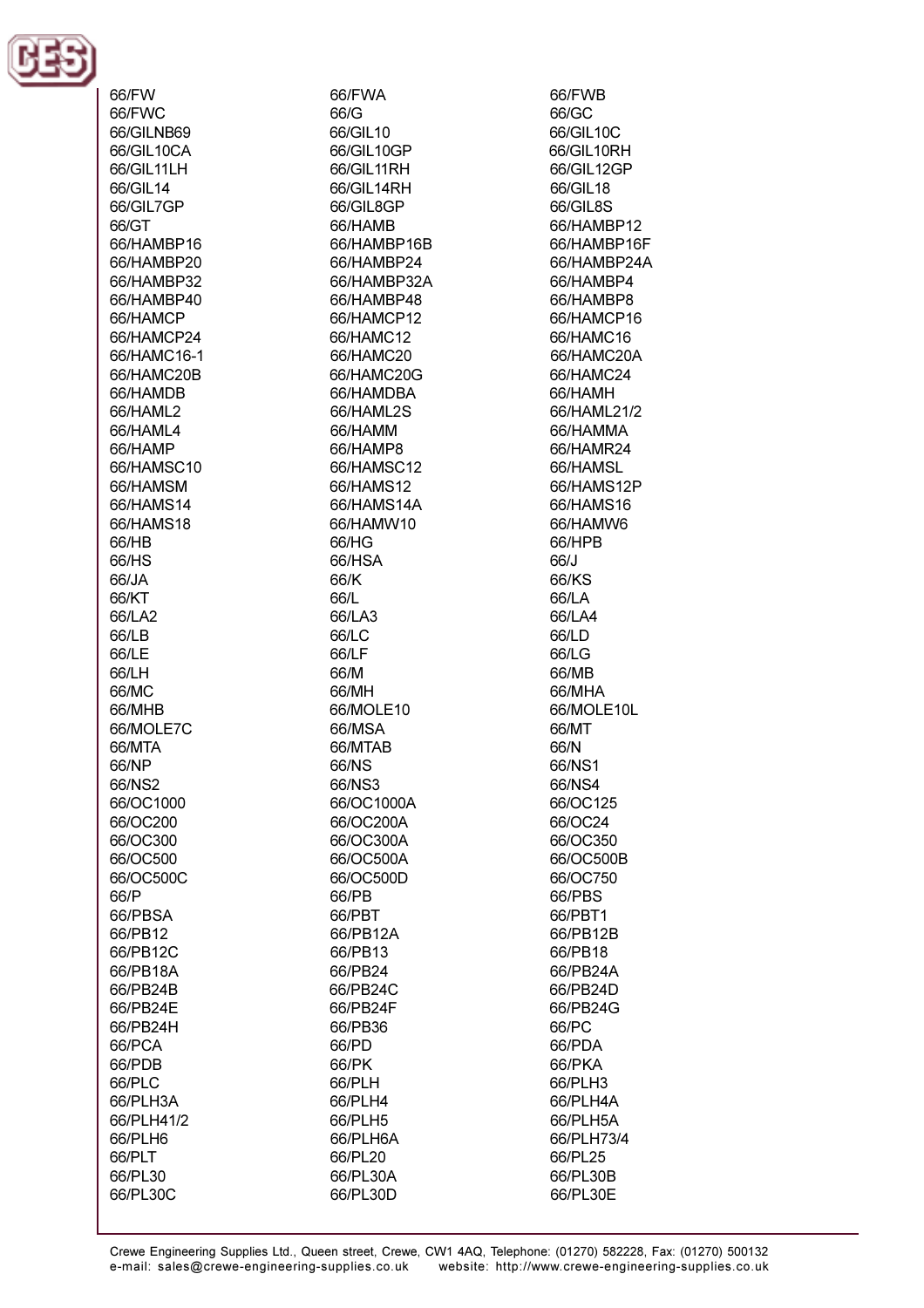| 66/PL30F      | 66/PL30FA    |
|---------------|--------------|
| 66/PL30L1     | 66/PL30P     |
| 66/PL40A      | 66/PL40B     |
| 66/PL40CL     | 66/PL40D     |
| 66/PL40F      | 66/PL40G     |
| 66/PL40I      | 66/PL40L     |
| 66/PL40N      | 66/PL40O     |
| 66/PL45C      | 66/PL45CA    |
| 66/PL45LA     | 66/PL50      |
| 66/PL50B      | 66/PL50C     |
|               |              |
| 66/PL50E      | 66/PL50F     |
| 66/PL50GA     | 66/PL50H     |
| 66/PL50L      | 66/PL50LA    |
| 66/PL50N      | 66/PL50P     |
| 66/PL60       | 66/PL63      |
| 66/PL70       | 66/PL70A     |
| 66/PT         | 66/PTA       |
| 66/P8         | 66/Q14       |
| 66/Q20        | 66/Q21       |
| 66/Q31        | 66/Q32.5     |
| 66/Q37.5      | 66/Q45       |
| 66/Q50        | 66/R         |
| 66/RG         | 66/RGA       |
| 66/RGC        | 66/R1.6      |
| 66/R10        | 66/R10A      |
| 66/R10C       | 66/R10D      |
| 66/R12        | 66/R12A      |
|               |              |
| 66/R12C       | 66/R16       |
| 66/R18A       | 66/R2.5      |
| 66/R6         | 66/R6A       |
| 66/R8         | 66/R8A       |
| 66/R8C        | 66/S         |
| 66/SAW10      | 66/SAW12     |
| 66/SAW20      | 66/SAW21     |
| 66/SAW22A     | 66/SAW22B    |
| 66/SAW24      | 66/SB        |
| 66/SBB        | 66/SBC       |
| 66/SBE        | 66/SC        |
| 66/SCRIBEA    | 66/SCRIBE4A  |
| 66/SCRIBE71/2 | 66/SC48      |
| 66/SC8        | 66/SD        |
| 66/SD11/2     | 66/SD12      |
| 66/SD4        | 66/SD6       |
| 66/SEA        | 66/SF        |
| 66/SG         | 66/SGA       |
| 66/SGB        | 66/SGC       |
| 66/SI         | 66/SIA       |
| 66/SIC        |              |
|               | 66/SID       |
| 66/SIF        | 66/SIG       |
| 66/SII        | 66/SIJ       |
| 66/SIL        | 66/SIM       |
| 66/SIO        | 66/SIP       |
| 66/SIT        | 66/SITA      |
| 66/SITC       | 66/SITD      |
| 66/SLEDGES30  | 66/SLEDGES36 |
| 66/SLEDGE14   | 66/SLEDGE14A |
| 66/SLEDGE6    | 66/SLEDGE7   |
| 66/SLIKNIFE   | 66/SL10      |
| 66/SL10B      | 66/SL12A     |
| 66/SL16       | 66/SL24      |
|               |              |

66/PL30L 66/PL40 66/PL40C 66/PL40E 66/PL40H 66/PL40M 66/PL40P 66/PL45L 66/PL50A 66/PL50D 66/PL50G 66/PL50I 66/PL50M 66/PL50Z 66/PL65 66/PS 66/PV 66/Q18.6 66/Q25 66/Q35 66/Q5/8 66/RB 66/RGB 66/R1.6A 66/R10B 66/R10E 66/R12B 66/R18 66/R4 66/R6B 66/R8B 66/SA 66/SAW12A 66/SAW22 66/SAW22C 66/SBA 66/SBD 66/SCRIBE 66/SCRIBE41/2 66/SC6 66/SD1 66/SD3/4 66/SE 66/SF2 66/SGAS 66/SH 66/SIB 66/SIE 66/SIH 66/SIK 66/SIN 66/SIQ 66/SITB 66/SITE 66/SLEDGE10 66/SLEDGE14S 66/SLEDGE7A 66/SL10A 66/SL12M 66/SL24A

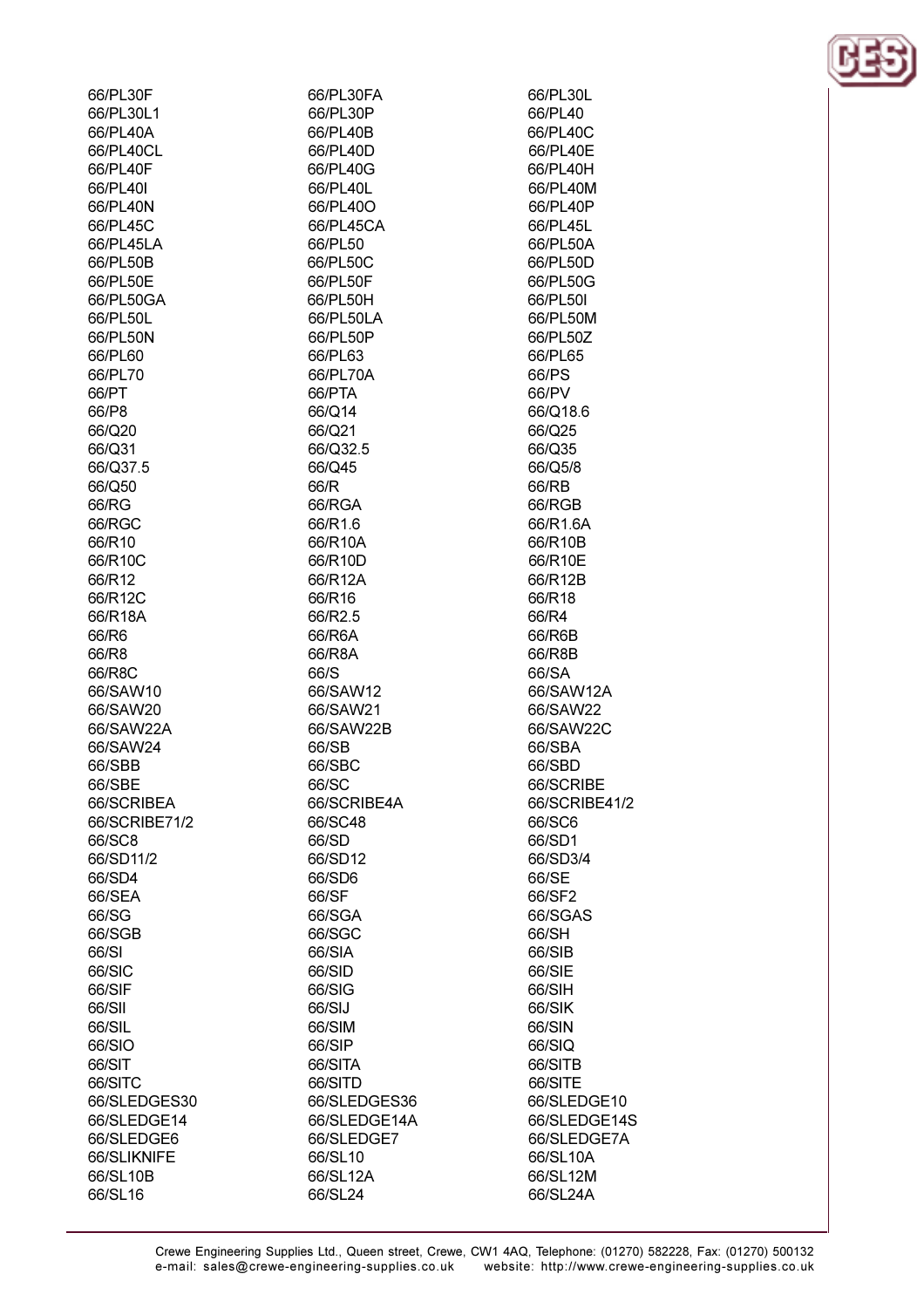

| 66/SL24B  | 66/SL36     | 66/SL36A      |
|-----------|-------------|---------------|
| 66/SL38   | 66/SL39     | 66/SL40       |
| 66/SL48   | 66/SL48A    | 66/SL6        |
|           |             |               |
| 66/SL8    | 66/SNIPA    | 66/SP         |
| 66/SPA    | 66/SPB      | 66/SPW        |
| 66/SQ12   | 66/SQ12A    | 66/SQ12B      |
|           |             |               |
| 66/SQ12C  | 66/SQ12D    | 66/SQ12E      |
| 66/SQ12F  | 66/SQ24     | 66/SQ3        |
| 66/SQ4    | 66/SQ6      | 66/SQ6A       |
| 66/SQ6B   | 66/SQ6C     | 66/SQ9        |
|           |             |               |
| 66/SST    | 66/ST       | 66/STA        |
| 66/STAB   | 66/STAC     | 66/STAD       |
| 66/STAE   | 66/STAF     | 66/STAG       |
| 66/STB    | 66/STC      | 66/ST4        |
|           |             |               |
| 66/ST4A   | 66/SW       | 66/S10        |
| 66/S11/2  | 66/S18      | 66/S24        |
| 66/S3     | 66/S5       | 66/S6         |
| 66/S6A    | 66/S620     | 66/S8         |
|           |             |               |
| 66/S8A    | 66/S8B      | 66/T          |
| 66/TB     | 66/TBA      | 66/TBB        |
| 66/TBC    | 66/TB2      | 66/TB30       |
| 66/TB48   | 66/TB60     | 66/TC         |
|           |             |               |
| 66/TCA    | 66/TCAA     | 66/TCB        |
| 66/TCC    | 66/TCD      | 66/TCE        |
| 66/TCF    | 66/TCG      | 66/TCH        |
| 66/TCI    | 66/TCJ      | 66/TCK        |
|           |             |               |
| 66/TCL    | 66/TCM      | 66/TCN        |
| 66/TCO    | 66/TCP      | 66/TCW        |
| 66/TCWA   | 66/TC4      | 66/TG         |
| 66/TGA    | 66/TH       | 66/TS         |
|           |             |               |
| 66/TW23B  | 66/T1       | 66/T1/2       |
| 66/T1R    | 66/T11/2    | 66/T11/2A     |
| 66/T11/8  | 66/T12.7    | 66/T12.7A     |
| 66/T13/4R | 66/T2       | 66/T2.5       |
|           |             |               |
| 66/T2.5A  | 66/T2.5B    | 66/T2.5C      |
| 66/T2.5D  | 66/T2A      | 66/T2B        |
| 66/T2R    | 66/T23W     | 66/T23WA      |
| 66/T23WR  | 66/T3.6     | 66/T3.6A      |
| 66/T3.6B  | 66/T3/4     | 66/T3/4A      |
|           |             |               |
| 66/T3/8   | 66/T4       | 66/T4.8       |
| 66/T4.8A  | 66/T4.8N    | 66/T40        |
| 66/T50    | 66/T60      | 66/T70        |
| 66/T760   | 66/UKAA     | 66/UKAAA      |
|           |             |               |
| 66/UKAAAP | 66/UKAAP    | <b>66/UKB</b> |
| 66/UKBA   | 66/UKBB     | 66/UKBPP3     |
| 66/UKC    | 66/UKCA     | 66/UKCP       |
| 66/UKCR   | 66/UKD      | 66/UKDL       |
| 66/UKDP   | 66/UKE      | 66/UKH        |
|           |             |               |
| 66/UKL    | 66/UKLR44   | 66/UKLR54     |
| 66/UKM    | 66/UKMA     | 66/UKMB       |
| 66/UKMN   | 66/UKMNA    | 66/UKPP9      |
| 66/UKRX6P | 66/UKR14    | 66/UKR20      |
|           |             |               |
| 66/UK120  | 66/UK150    | 66/UK200      |
| 66/UK240  | 66/UK240A   | 66/UK250      |
| 66/UK250A | 66/UK251    | 66/UK251A     |
| 66/UK252  | 66/UK303    | 66/UK303A     |
| 66/UK303B | 66/UK306    | 66/UK307      |
|           |             |               |
| 66/UK395  | 66/UK48     | 66/UK803      |
| 66/VEE    | 66/VI       | 66/VICEP      |
| 66/VICEPA | 66/VICE21/2 | 66/VICE21/2J  |
|           |             |               |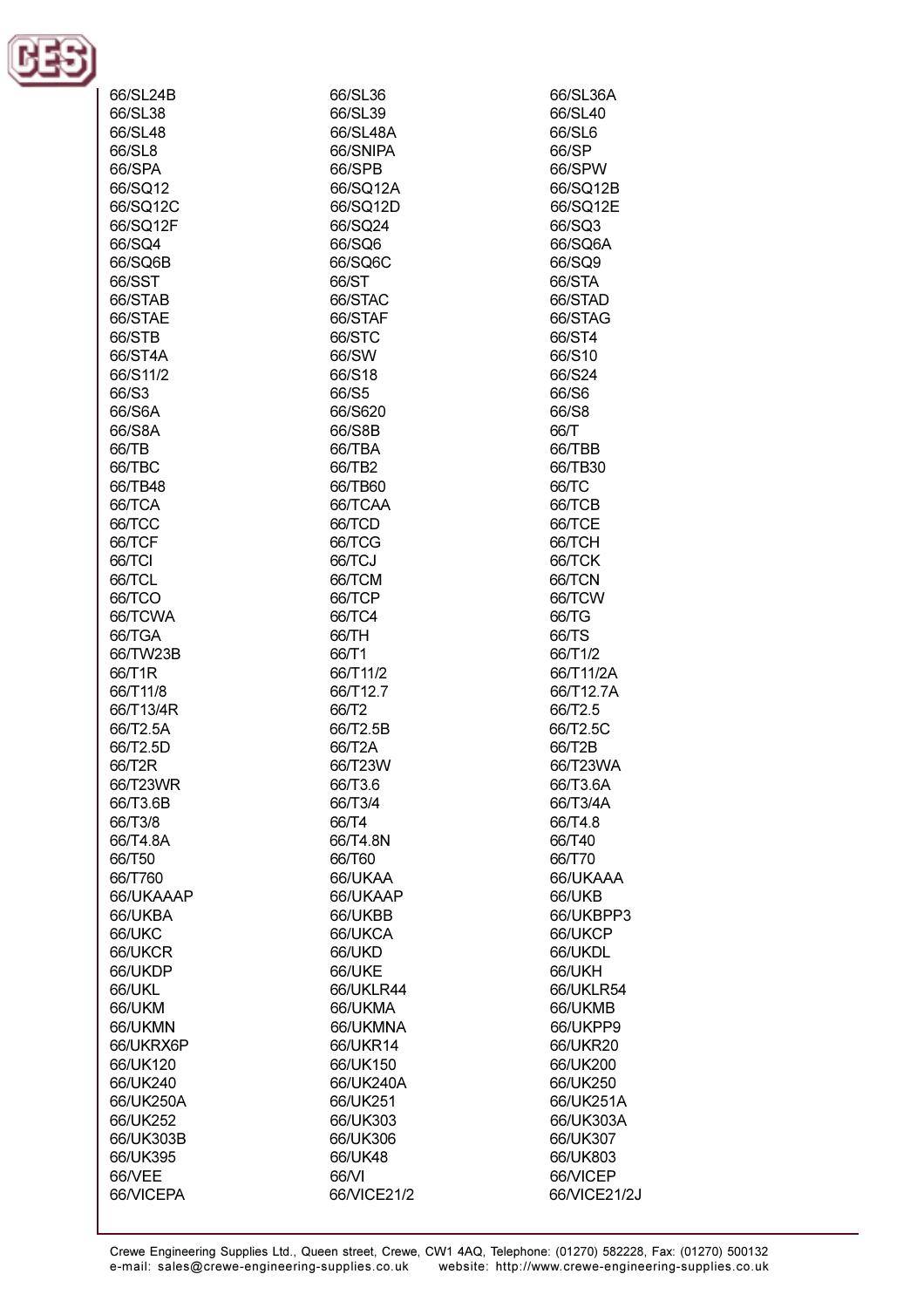66/VICE21/4 66/VICE3B 66A/ICE3T 66/VICE31/2SJ 66/VICE4B 66/VICE4J 66/VICE41/2 66/VICE41/2Q 66/VICE41/4SJ 66/VICE5JR 66/VICE6 66/VICE6JH 66/VICE6SJA **66A/ICE8** 66/WB 66/WDSWOA 66/WDSW2 66/WD1S 66/WD2S 66/Z 66/58R/24 66/64R/1B 66/64R/24 66/64R/36A 66/64R/39C 66/64R/6A 66X3V 661206 661413 66200/66462 66225/66462 663/653 665/653 67.6X2.4V 67-020 67-130 67/B 67/BB 67/BE 67/BH 67/BK 67/BN 67/BP2 67/BP4A 67/BP41/2A 67/BP5A 67/BR 67/BT45 67/CSD 67/DCA 67/DCY 67/DS 67/D199 67/D409 67/D500 67/D8193 67/D85422 67/ER00 67/ER100B

67/ER120B

66/VICE3 66/VICE3S 66/VICE31/2 66/VICE4 66/VICE4C 66/VICE4S 66/VICE41/2J 66/VICE41/2SJ 66/VICE5 66/VICE5S 66/VICE6H 66/VICE6Q 66/VICE6W 66A/ICE8.I 66/WBH 66/WDSW0 66/WD0S 66/WD2 66/WG 66/54R/24 66/60R/600 66/64R/12 66/64R/24A 66/64R/39A 66/64R/40 66/64R/6B 661/652 661313 66187 66212 663 663/653BP3 665/653P3 67-008 67-024 67-134 67/BA 67/BC 67/BF 67/BI 67/BL 67/BO 67/BP3 67/BP4B 67/BP41/2B 67/BP7 67/BS 67/CD5 67/D 67/DCB 67/DD 67/DSA 67/D402 67/D420 67/D501 67/D8215 67/E 67/ER100 67/ER120

67/ER120D

66/VICE3A 66/VICE3SJ 66/VICE31/2.IP 66/VICE4A 66/VICE4D 66/VICE4SJ 66/VICE41/2JP 66/VICE41/4Q 66/VICE5J 66/VICE5SJ 66/VICE6J 66/VICE6SJ 66/VICE7W 66A/R 66/WDOA 66/WDSW1 66/WD1 66/WD2B 66/WS 66/57R/24 66/64/R39B 66/64R/12A 66/64R/36 66/64R/39B 66/64R/6 66/64R/6S 661200 661411 66187/66462 66212/66462 663/652 665/652 665A/653 67-016 67-126 67-231 67/BAA 67/BD 67/BG 67/BJ 67/BM 67/BP 67/BP4 67/BP41/2 67/BP5 67/BQ 67/BT 67/CD5A 67/DC 67/DCG 67/DDM 67/DSB 67/D407 67/D426 67/D8175 67/D83142 67/ER0 67/ER100A 67/ER120A 67/ER150

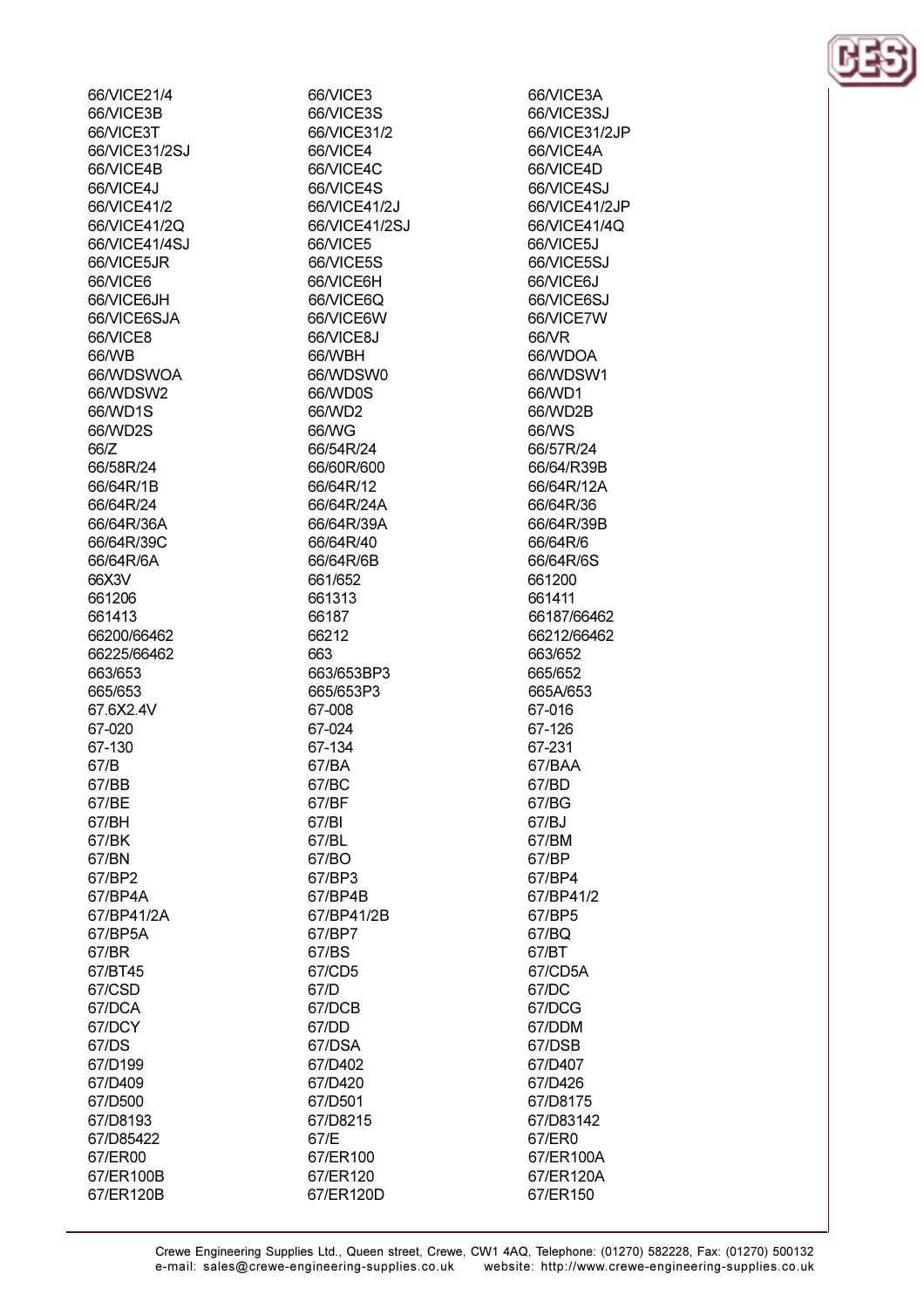

| 67/ER150A<br>67/ER180A<br>67/ER220A<br>67/ER240B<br>67/ER320<br>67/ER36A<br>67/ER40A<br>67/ER400<br>67/ER60<br>67/ER80<br>67/ER80C<br>67/E100<br>67/E180 | 67/ER150B<br>67/ER2<br>67/ER240<br>67/ER240C<br>67/ER320A<br>67/ER36B<br>67/ER40B<br>67/ER400A<br>67/ER60A<br>67/ER80A<br>67/E0<br>67/E120<br>67/E220 | 67/ER180<br>67/ER220<br>67/ER240A<br>67/ER240D<br>67/ER320B<br>67/ER40<br>67/ER40C<br>67/ER50<br>67/ER60B<br>67/ER80B<br>67/E1A<br>67/E150<br>67/E240 |
|----------------------------------------------------------------------------------------------------------------------------------------------------------|-------------------------------------------------------------------------------------------------------------------------------------------------------|-------------------------------------------------------------------------------------------------------------------------------------------------------|
| 67/E280<br>67/E40                                                                                                                                        | 67/E320<br>67/E400                                                                                                                                    | 67/E36<br>67/E50                                                                                                                                      |
| 67/E60                                                                                                                                                   | 67/E600                                                                                                                                               | 67/E80                                                                                                                                                |
| 67/FS                                                                                                                                                    | 67/FSA                                                                                                                                                | 67/FSB                                                                                                                                                |
| 67/FSC                                                                                                                                                   | 67/FSD                                                                                                                                                | 67/FSE                                                                                                                                                |
| 67/FSF                                                                                                                                                   | 67/FSG                                                                                                                                                | 67/FSH                                                                                                                                                |
| 67/FSI<br>67/GB                                                                                                                                          | 67/G<br>67/GC                                                                                                                                         | 67/GA<br>67/GD                                                                                                                                        |
| 67/GF                                                                                                                                                    | 67/GP1                                                                                                                                                | 67/GP1A                                                                                                                                               |
| 67/GP11                                                                                                                                                  | 67/GP11A                                                                                                                                              | 67/GP12                                                                                                                                               |
| 67/GP12A                                                                                                                                                 | 67/GP121                                                                                                                                              | 67/GP13                                                                                                                                               |
| 67/GP131                                                                                                                                                 | 67/GP14                                                                                                                                               | 67/GP144                                                                                                                                              |
| 67/GP15                                                                                                                                                  | 67/GP161                                                                                                                                              | 67/GP164                                                                                                                                              |
| 67/GP175                                                                                                                                                 | 67/GP185                                                                                                                                              | 67/GP188                                                                                                                                              |
| 67/GP204<br>67/GP217                                                                                                                                     | 67/GP205<br>67/GP22                                                                                                                                   | 67/GP206<br>67/GP228                                                                                                                                  |
| 67/GP238                                                                                                                                                 | 67/GP24                                                                                                                                               | 67/GP25                                                                                                                                               |
| 67/GP255                                                                                                                                                 | 67/GP3                                                                                                                                                | 67/GP32                                                                                                                                               |
| 67/GP36                                                                                                                                                  | 67/GP37                                                                                                                                               | 67/GP39                                                                                                                                               |
| 67/GP4                                                                                                                                                   | 67/GP40                                                                                                                                               | 67/GP44A                                                                                                                                              |
| 67/GP5                                                                                                                                                   | 67/GP52                                                                                                                                               | 67/GP60                                                                                                                                               |
| 67/GP97                                                                                                                                                  | 67/GW10                                                                                                                                               | 67/GW100                                                                                                                                              |
| 67/GW125<br>67/GW125C                                                                                                                                    | 67/GW125A<br>67/GW125D                                                                                                                                | 67/GW125B<br>67/GW125E                                                                                                                                |
| 67/GW125F                                                                                                                                                | 67/GW13                                                                                                                                               | 67/GW15                                                                                                                                               |
| 67/GW150                                                                                                                                                 | 67/GW150A                                                                                                                                             | 67/GW150B                                                                                                                                             |
| 67/GW150C                                                                                                                                                | 67/GW150D                                                                                                                                             | 67/GW150E                                                                                                                                             |
| 67/GW150F                                                                                                                                                | 67/GW150G                                                                                                                                             | 67/GW150H                                                                                                                                             |
| 67/GW150I                                                                                                                                                | 67/GW150J                                                                                                                                             | 67/GW150K                                                                                                                                             |
| 67/GW150L                                                                                                                                                | 67/GW150M                                                                                                                                             | 67/GW150N                                                                                                                                             |
| 67/GW150O<br>67/GW150R                                                                                                                                   | 67/GW150P<br>67/GW150S                                                                                                                                | 67/GW150Q<br>67/GW150T                                                                                                                                |
| 67/GW150U                                                                                                                                                | 67/GW150V                                                                                                                                             | 67/GW150W                                                                                                                                             |
| 67/GW150X                                                                                                                                                | 67/GW150Y                                                                                                                                             | 67/GW150Z                                                                                                                                             |
| 67/GW1501                                                                                                                                                | 67/GW1502                                                                                                                                             | 67/GW1503                                                                                                                                             |
| 67/GW1504                                                                                                                                                | 67/GW175                                                                                                                                              | 67/GW175A                                                                                                                                             |
| 67/GW180                                                                                                                                                 | 67/GW180A                                                                                                                                             | 67/GW180B                                                                                                                                             |
| 67/GW180C                                                                                                                                                | 67/GW180D                                                                                                                                             | 67/GW180E                                                                                                                                             |
| 67/GW180F<br>67/GW180I                                                                                                                                   | 67/GW180G<br>67/GW180J                                                                                                                                | 67/GW180H<br>67/GW180K                                                                                                                                |
| 67/GW180L                                                                                                                                                | 67/GW180M                                                                                                                                             | 67/GW200                                                                                                                                              |
| 67/GW200A                                                                                                                                                | 67/GW200B                                                                                                                                             | 67/GW200C                                                                                                                                             |
| 67/GW200D                                                                                                                                                | 67/GW200E                                                                                                                                             | 67/GW200F                                                                                                                                             |
| 67/GW200G                                                                                                                                                | 67/GW200H                                                                                                                                             | 67/GW200I                                                                                                                                             |
| 67/GW200J                                                                                                                                                | 67/GW200L                                                                                                                                             | 67/GW200M                                                                                                                                             |
| 67/GW200N                                                                                                                                                | 67/GW200O                                                                                                                                             | 67/GW200P                                                                                                                                             |
| 67/GW200Q                                                                                                                                                | 67/GW200R                                                                                                                                             | 67/GW200S                                                                                                                                             |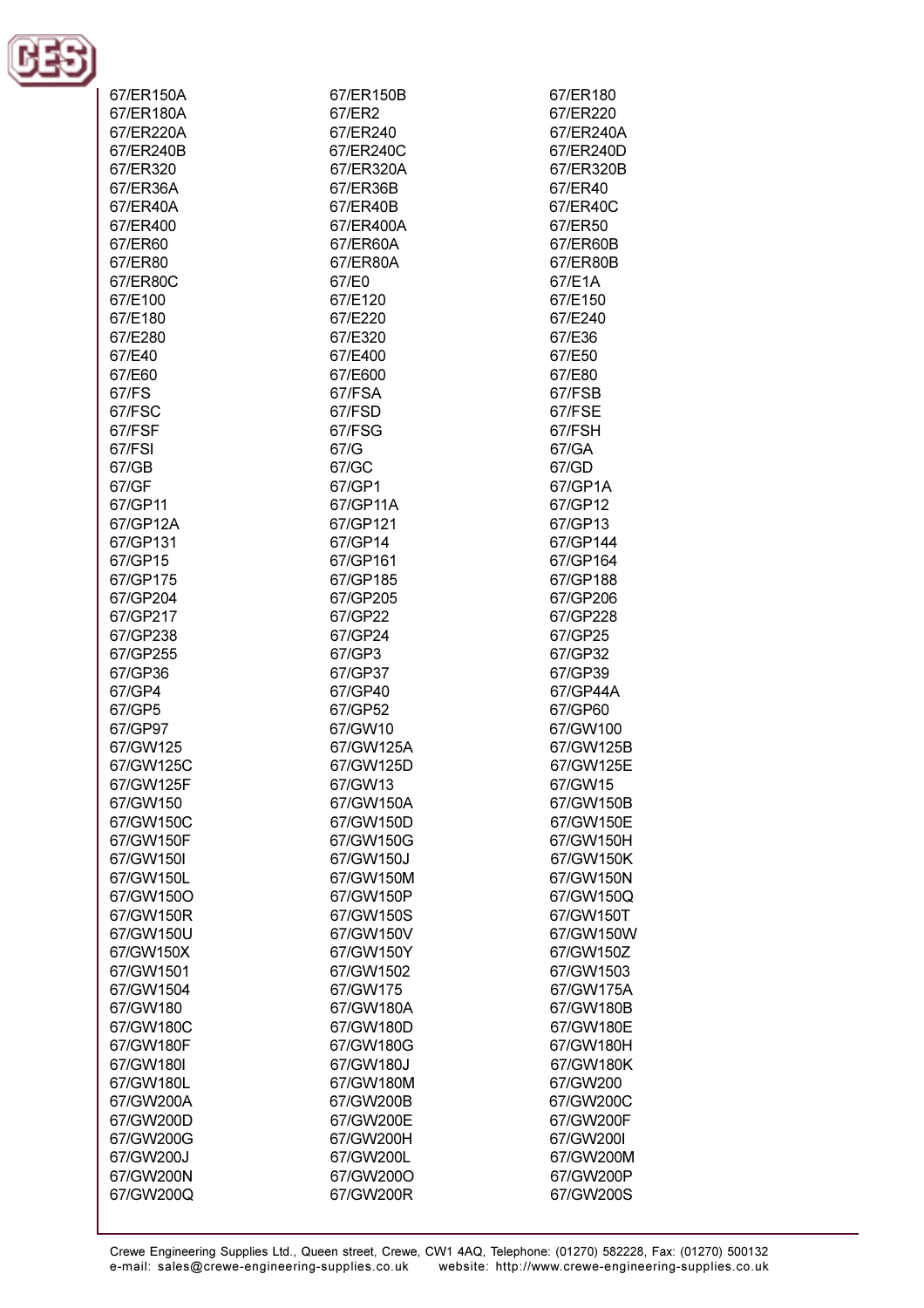| 67/GW200T  | 67/GW25    |
|------------|------------|
| 67/GW250   | 67/GW250B  |
| 67/GW250D  | 67/GW250E  |
| 67/GW250G  | 67/GW250H  |
| 67/GW250J  | 67/GW250K  |
| 67/GW250M  | 67/GW250N  |
| 67/GW300   | 67/GW300A  |
| 67/GW300C  | 67/GW300D  |
| 67/GW300F  | 67/GW300G  |
| 67/GW356   | 67/GW356A  |
| 67/GW38    | 67/GW38A   |
| 67/GW42    | 67/GW457   |
| 67/GW50A   | 67/GW50B   |
| 67/GW508   | 67/GW6     |
| 67/GW62A   | 67/GW63    |
| 67/GW76    | 67/GW76A   |
| 67/G0      | 67/G00     |
| 67/G11/2   | 67/G120    |
| 67/G21/2   | 67/G3      |
| 67/HTS4    | 67/IBMS44  |
| 67/IB8A    | 67/L       |
|            |            |
| 67/L10     | 67/L100    |
| 67/L100B   | 67/L100C   |
| 67/L100E   | 67/L100F   |
| 67/L100H   | 67/L13     |
| 67/L150A   | 67/L150B   |
| 67/L150D   | 67/L150E   |
| 67/L28A    | 67/L28B    |
| 67/L50A    | 67/L50B    |
| 67/L50D    | 67/L50E    |
| 67/L50G    | 67/L75     |
| 67/L75B    | 67/L75C    |
| 67/L75E    | 67/L75F    |
| 67/M       | 67/MA      |
| 67/MC      | 67/MT/4    |
| 67/MT2     | 67/MT6     |
| 67/OS      | 67/OSA     |
| 67/PBA     | 67/RB6     |
| 67/SA      | 67/SB      |
| 67/SBG     | 67/SBGA    |
| 67/SD      | 67/SD150   |
| 67/SD2     | 67/SD2A    |
| 67/SD4     | 67/SD4A    |
| 67/SD4C    | 67/SD4D    |
| 67/SD41/2A | 67/SD41/2B |
| 67/SD41/2D | 67/SD41/2S |
| 67/SD5A    | 67/SD5B    |
| 67/SD5D    | 67/SD5E    |
| 67/SD6     | 67/SD6A    |
| 67/SD6C    | 67/SD6D    |
| 67/SD7     | 67/SD7A    |
| 67/SD7C    | 67/SD7D    |
| 67/SD7F    | 67/SD7G    |
| 67/SD7I    | 67/SD7J    |
| 67/SD9A    | 67/SD9B    |
| 67/SF      | 67/SG      |
| 67/SP      | 67/SPA     |
|            |            |
| 67/SPC     | 67/SP240   |
| 67/ST      | 67/STA     |
| 67/STC     | 67/STD     |

67/STB 67/S60



67/GW25A

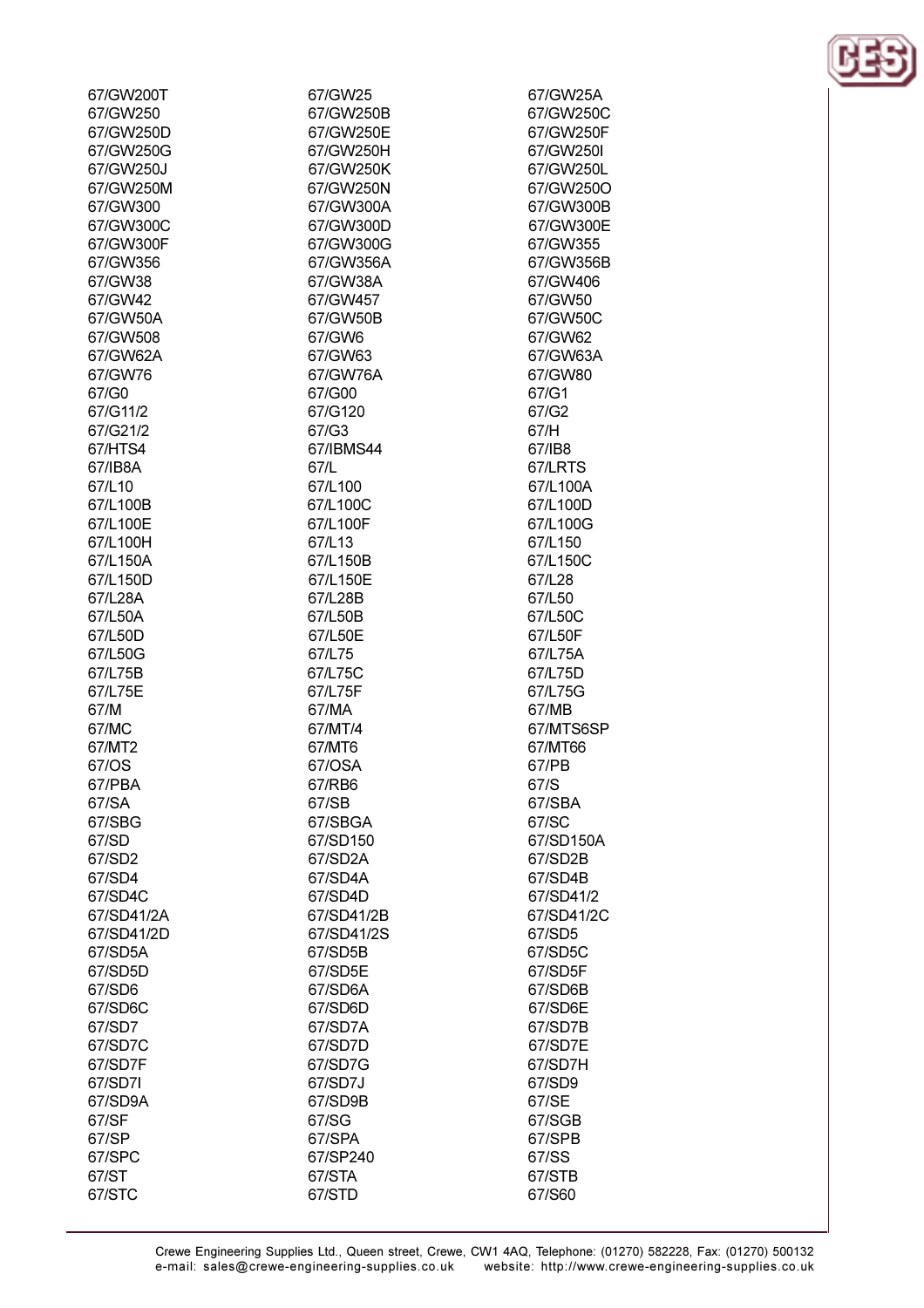

67/WD100 67/WD180 67/WD320 67/WD6 67/WD80 67/WW000 67/WW3 67X1SPZ 67X3SPZ 672 67388/67320 67388/67322D 67389/67320 67390 67390/67322B 67434/67675 67780/67720 67780P3 67787/67720 67790/67720D 67883/67820 67885 679/672 67985/67920D 68/BALL-D191-1 68/BALL-D191-11/2 68/BALL-D191-21/2 68/BALL-D191-3/4 68/BALL-D191T-1 68/BALL-D191T-3/4 68/BALL1/2A3 68/BALL1/2K 68/BALL1/4A3 68/BALL1A3 68/BALL1L 68/BALL11/2AL 68/BALL11/2B 68/BALL2A 68/BALL2T 68/BALL3/4A 68/BALL3/4B 68/BALL3/8B 68/BALL4 68/BCA 68/BCD 68/BC1/4 68/BC11/2 68/BC3/4 68/BG 68/BMF1921/2 68/BMF19211/2 68/BMF19211/4G 68/BMF19221/2 68/BMF1923/4G 68/BN1 68/BN1/2C 68/BN1/2X4 68/BN1/2X6G 68/BN1/4G 68/BN1/4X2

67/WD1000 67/WD220 67/WD400 67/WD60 67/WD800 67/WW1 67/7446 67X2.5 67X4 672B 67388/67320P0 67388/67325D 67389/67322 67390/67320 67390/67322D 67434/67675P3 67780/67720BP3 67786 67790/67720 67820 67884 67885/67820 67983/67920 68/<sub>R</sub> 68/BALL-D191-1/2 68/BALL-D191-11/4 68/BALL-D191-3 68/BALL-D191-3/8 68/BALL-D191T-1/2 68/BALL-15-3/8 68/BALL1/2A3L 68/BALL1/2KA 68/BALL1/8 68/BALL1B 68/BALL1W 68/BALL11/2A3 68/BALL11/2C 68/BALL2B 68/BALL21/2A 68/BALL3/4AT 68/BALL3/8A 68/BALL3A 68/BALL4A 68/BCB 68/BC1 68/BC1A 68/BC11/4 68/BC3/8 68/BK6 68/BMF1921/4 68/BMF19211/2G 68/BMF1922 68/BMF1923 68/BMF1923/4GA 68/BN1/2 68/BN1/2G 68/BN1/2X4G 68/BN1/4 68/BN1/4S 68/BN1/4X21/2G

67/WD120 67/WD240 67/WD500 67/WD600 67/WW00 67/WW1S 67/7496 67X2SPAA 67001RA 67320 67388/67322 67389 67389/67325D 67390/67322 67391/67322 67720B 67780/67720P3 67786/67720 67790/67720BP3 67820D 67884/67820 67885/67820D 67985/67920 68/RA 68/BAI I-D191-1/4 68/BALL-D191-2 68/BALL-D191-3-1 68/BALL-D191-4 68/BALL-D191T-1/4 68/BALL1/2A 68/BALL1/2B 68/BALL1/4A 68/BALL1A 68/BALL1C 68/BALL11/2A 68/BALL11/2A3L 68/BALL11/4A 68/BALL2C 68/BALL21/2AL 68/BALL3/4A3 68/BALL3/8A3 68/BALL3B 68/BC 68/BCC 68/BC1/2 68/BC1B 68/BC22 68/BD 68/BMF1921 68/BMF1921G 68/BMF19211/4 68/BMF1922G 68/BMF1923/4 68/BMF1923/8 68/BN1/2B 68/BN1/2H 68/BN1/2X41/2G 68/BN1/4B 68/BN1/4SG 68/BN1/4X3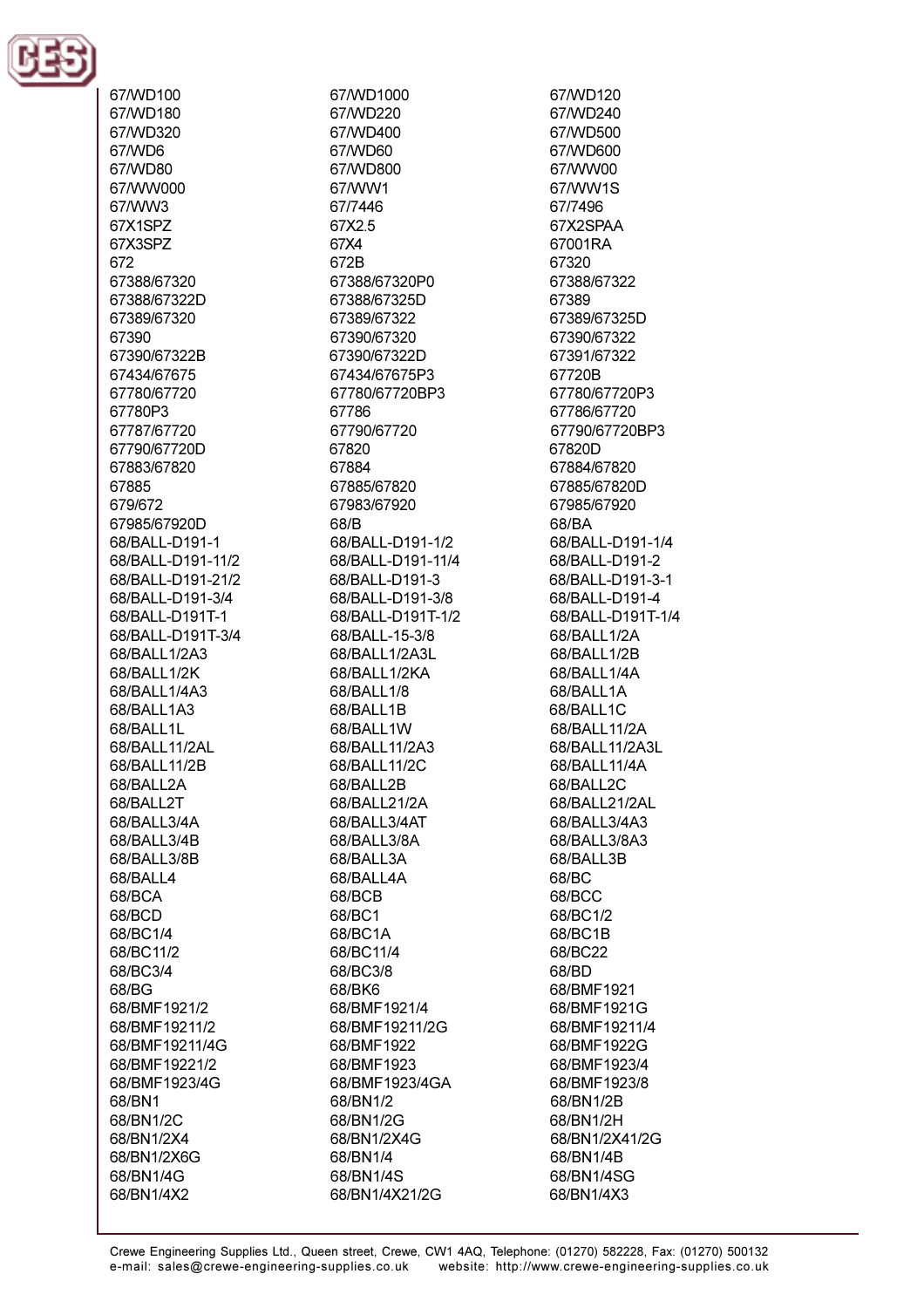68/BN1/4X4SG 68/BN1/8G 68/BN1S 68/BN11/2 68/BN11/2GA 68/BN11/2S 68/BN11/4S 68/BN2S 68/BN21/2G 68/BN3 68/BN3/4H 68/BN3/8G 68/BN3NPT 68/BN4G 68/BN6G 68/BP515M1/8G 68/BP5151/4 68/BP5153/8 68/BSF5011/2G 68/BSF50111/2 68/BSF5012 68/BSF50121/2G 68/BSF5013/4G 68/BSF5014G 68/RT15A 68/BUT-1 68/B1/2A 68/B1401/2X1/4HP 68/B1401/2X1/8G 68/B1401/2X3/8G 68/B1401/4X1/8 68/B1401X1/2 68/B1401X1/2HP 68/B1401X1/4G 68/B1401X3/4B 68/B1401X3/8 68/B14011/2X1/2 68/B14011/2X1/4 68/B14011/2X1S 68/B14011/2X11/4S 68/B14011/2X3/4G 68/B14011/2X3/8G 68/B14011/4X1/2A 68/B14011/4X1B 68/B14011/4X3/4 68/B14011/4X3/8G 68/B1402X1/2G 68/B1402X1S 68/B1402X11/2S 68/B1402X3/4 68/B1402X3/8G 68/B14021/2X1/2G 68/B14021/2X11/4 68/B14021/2X2S 68/B1403/4X1/2B 68/B1403/4X1/4 68/B1403/4X1/8 68/B1403/4X3/8G 68/B1403/8X1/4A

68/B1403/8X1/4S

68/BN1/4X6 68/BN1C 68/BN1X3 68/BN11/2C 68/BN11/2GB 68/BN11/4 68/RN2 68/BN2X6 68/BN21/2S 68/BN3/4 68/BN3/4S 68/BN3/8S 68/BN3X600H 68/BN4GA 68/BP515M1/4 68/BP515W1/4 68/BP5151/4G 68/BSF5011 68/BSF5011/4 68/BSF50111/2G 68/BSF5012G 68/BSF5013 68/BSF5013/8 68/BSF8 68/RT2 68/BV1 68/B1401/2X1/4 68/B1401/2X1/4S 68/B1401/2X1/8S 68/B1401/2X3/8HP 68/B1401/4X1/8G 68/B1401X1/2B 68/B1401X1/2S 68/B1401X3/4 68/B1401X3/4G 68/B1401X3/8G 68/B14011/2X1/2G 68/B14011/2X1/4G 68/B14011/2X11/4 68/B14011/2X3/4 68/B14011/2X3/4S 68/B14011/4X1 68/B14011/4X1/2G 68/B14011/4X1G 68/B14011/4X3/4G 68/B1402X1 68/B1402X1/2S 68/B1402X11/2 68/B1402X11/4 68/B1402X3/4G 68/B14021/2X1 68/B14021/2X11/2 68/B14021/2X2 68/B14021/2X3/4 68/B1403/4X1/2G 68/B1403/4X1/4G 68/B1403/4X1/8S 68/B1403/4X3/8S 68/B1403/8X1/4G 68/B1403/8X1/8G

68/RN1/8 68/BN1G 68/BN1X6G 68/BN11/2G 68/BN11/2H 68/BN11/4G 68/BN2G 68/BN21/2 68/BN21/2X12 68/BN3/4G 68/BN3/8 68/BN3G 68/BN4 68/RN4S 68/BP515M1/8 68/BP5151/2 68/BP5151/8 68/BSF5011/2 68/BSF5011G 68/BSF50111/4 68/BSF50121/2 68/BSF5013/4 68/BSF5013G 68/BT15 68/RT22 68/B1/2 68/B1401/2X1/4G 68/B1401/2X1/8 68/B1401/2X3/8 68/B1401/2X3/8S 68/B1401/4X1/8S 68/B1401X1/2G 68/B1401X1/4 68/B1401X3/4A 68/B1401X3/4S 68/B14011/2X1 68/B14011/2X1/2S 68/B14011/2X1G 68/B14011/2X11/4G 68/B14011/2X3/4B 68/B14011/2X3/8 68/B14011/4X1/2 68/B14011/4X1/2S 68/B14011/4X1S 68/B14011/4X3/4S 68/B1402X1/2 68/B1402X1G 68/B1402X11/2G 68/B1402X11/4G 68/B1402X3/4S 68/B14021/2X1/2 68/B14021/2X11/2G 68/B14021/2X2G 68/B1403/4X1/2 68/B1403/4X1/2S 68/B1403/4X1/4S 68/B1403/4X3/8 68/B1403/8X1/4 68/B1403/8X1/4HP 68/B1403X1

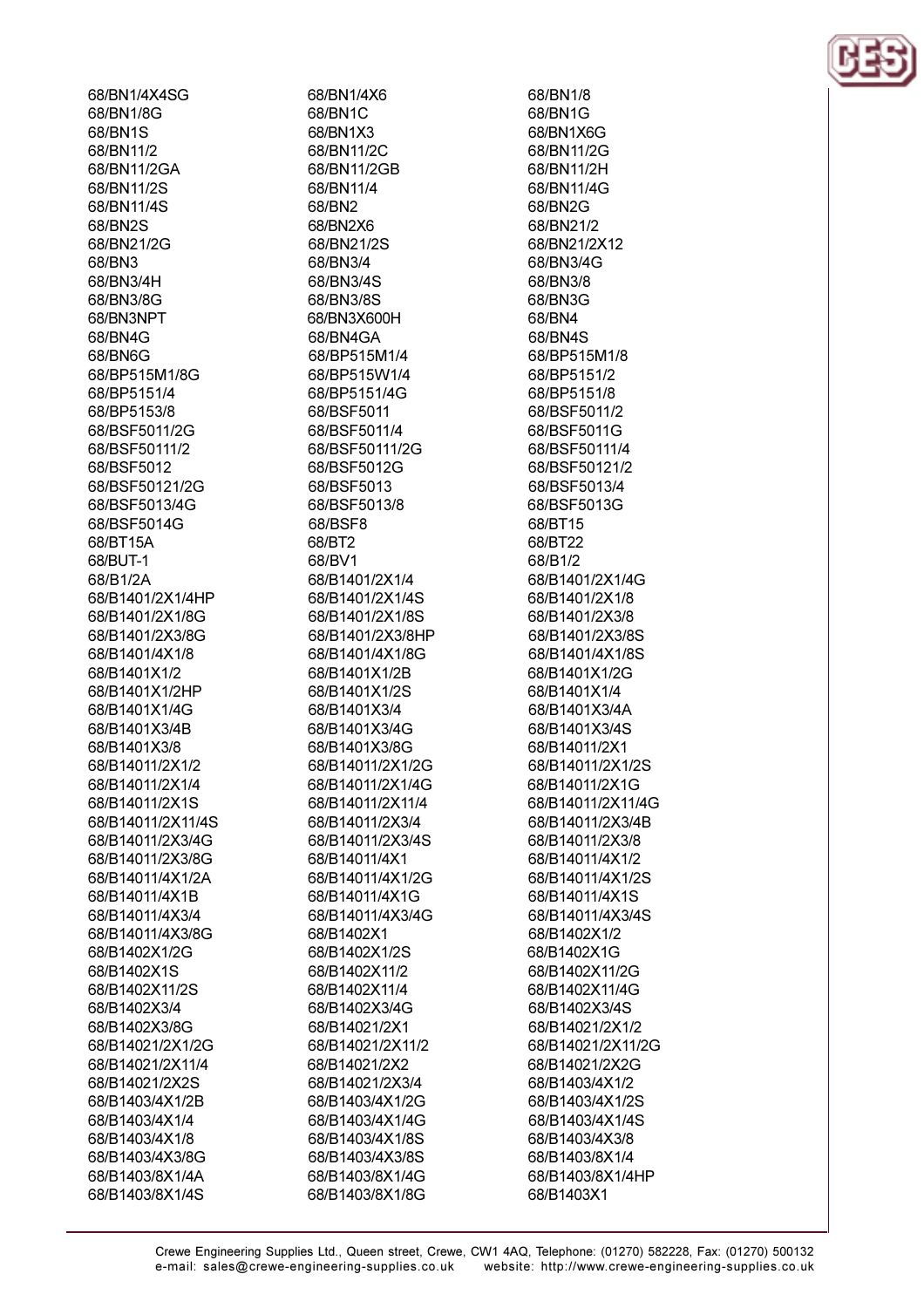

68/B1403X1/2 68/B1403X11/2 68/B1403X2 68/B1403X21/2G 68/B1404X2 68/B1404X3 68/R1405X4G 68/B1501 68/B1501/4 68/B15011/2 68/B1502 68/B15021/2G 68/B1503/4G 68/R1911 68/B19111/2 68/B1912 68/B1913/8S 68/B1913SG 68/B1931/2 68/B1931/4 68/B19311/4 68/B1932 68/B1933 68/B1933/4SL 68/B1934S 68/B250455 68/CHECK-D116-3/4 68/CHECK-D138-1 68/CHECK-D138-11/4 68/CHECK-D138-3 68/CHECK-D140-1 68/CHECK1 68/CHECK11/2A 68/CHECK21/2 68/CHECK3 68/CWA 68/CWD 68/C1711/2S 68/C17111/2 68/C1712 68/C1713/4G 68/C1851 68/C1851/2S 68/C1851/4S 68/C18511/2G 68/C18511/4G 68/C1852G 68/C1853/4 68/C1853A 68/C1853W 68/C3/8A 68/C511051 68/DC 68/DC1/2S 68/DC15 68/DD 68/DS6 68/D2 68/D3A 68/ET1971/2G

68/B1403X1G 68/B1403X11/4 68/B1403X2G 68/B1403X3/4 68/B1404X2G 68/B1404X3G 68/B1406X3G 68/B1501/2 68/B1501/4G 68/B15011/2G 68/B1502G 68/B1503 68/B1503/8 68/R1911/2S 68/B19111/4G 68/B1912A 68/B1913G 68/B1921 68/B1931/2G 68/B1931G 68/B19311/4G 68/B1932G 68/B1933/4 68/B1933/8 68/R2A 68/C 68/CHECK-D116-3/4A 68/CHECK-D138-1/2 68/CHECK-D138-2 68/CHECK-D138-3/4 68/CHECK-D140-1/2 68/CHECK1A 68/CHECK2A 68/CHECK22 68/CL 68/CWB 68/C1711 68/C1711/4 68/C17111/2G 68/C17121/2 68/C1713/8 68/C1851/2 68/C1851/4 68/C1851G 68/C18511/2S 68/C18511/4S 68/C18521/2 68/C1853/4G 68/C1853G 68/C1854 68/C3/8B 68/DA 68/DC1/2 68/DC1/4S 68/DC3/4S 68/DR 68/DT15A 68/D2A 68/EJ21/2 68/ET19711/2G

68/B1403X1S 68/B1403X11/4G 68/B1403X21/2 68/B1404X11/2 68/B1404X21/2G 68/B1405X4 68/B1406X4G 68/B1501/2G 68/B1501G 68/B15011/4 68/B15021/2 68/B1503/4 68/B1503/8G 68/R1911/8G 68/B19111/4LR 68/B1912G 68/B1913L/R 68/B1931 68/B1931/2LG 68/B19311/2 68/B19311/4L 68/B19321/2 68/B1933/4G 68/B1933G 68/B250454 68/CA 68/CHECK-D122-11/4 68/CHECK-D138-11/2 68/CHECK-D138-21/2 68/CHECK-D138-3/8 68/CHECK-D142-2 68/CHECK1B 68/CHECK2B 68/CHECK22A 68/CW 68/CWC 68/C1711/2 68/C1711G 68/C17111/4G 68/C1713/4 68/C1713/8S 68/C1851/2G 68/C1851/4G 68/C18511/2 68/C18511/4 68/C1852 68/C1853 68/C1853/8 68/C1853S 68/C3/8 68/C511050 68/DB 68/DC1/2B 68/DC11/2 68/DC3/8S 68/DS 68/D1/2 68/D3 68/ET1971/2 68/ET19711/4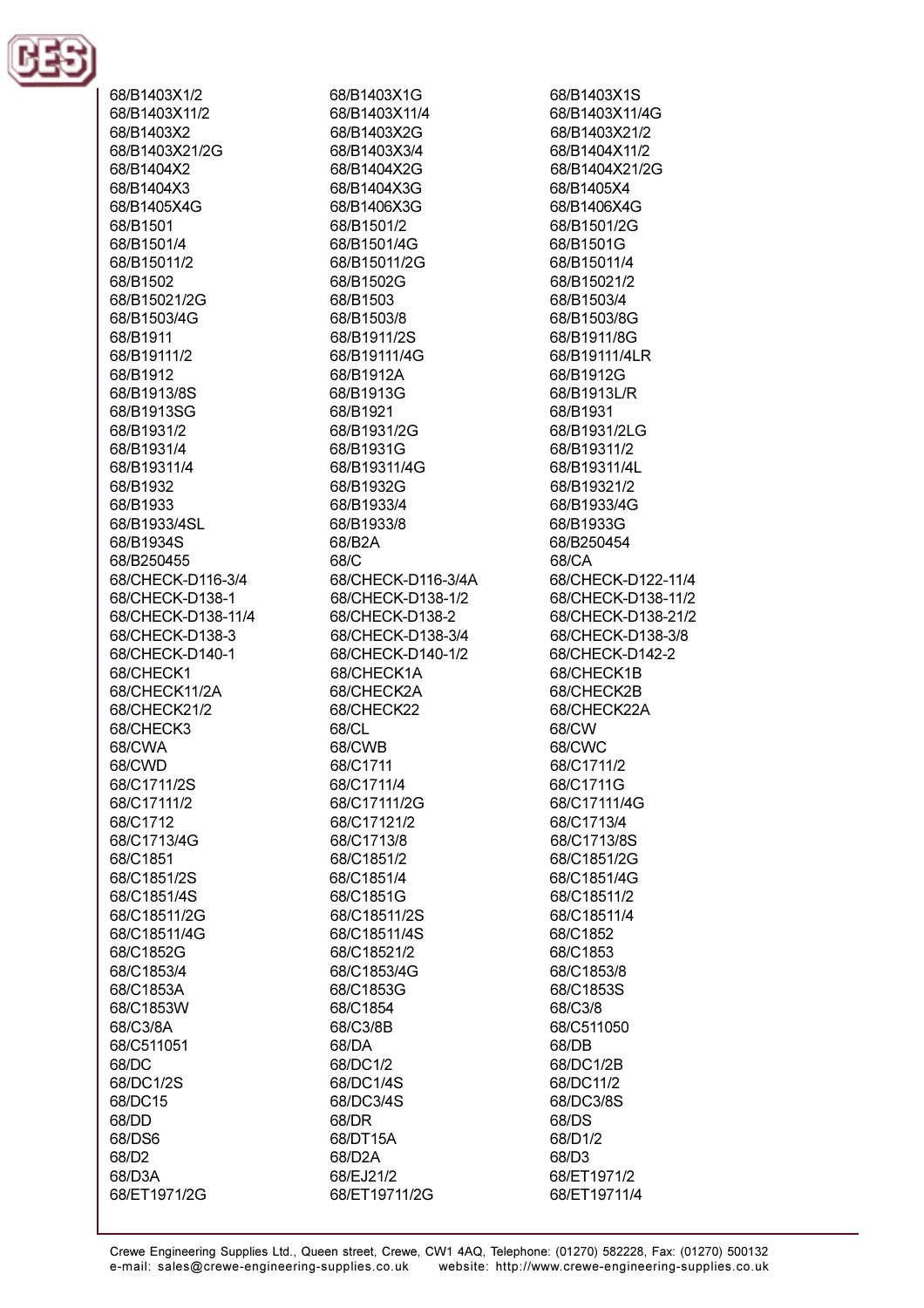68/ET1972G 68/E1511 68/F1511/2S 68/F1511/4 68/E1511/4J 68/E1511/8 68/E1511G 68/E15111/2 68/E15111/2X1 68/E15111/4HP 68/E15111/4X1G 68/E1512S 68/E15121/2G 68/F1513/4 68/E1513/4X1/2G 68/E1513/8S 68/E1521 68/E1521/2G 68/E1521/4G 68/E1521/8 68/E1521G 68/E15211/2G 68/E15211/4G 68/E1522GA 68/E15221/2G 68/E1523/4G 68/E1523/8G 68/E1551 68/E1551/4 68/E15511/2G 68/E1552 68/E1553 68/E1553/8 68/E1561 68/E1561/4 68/E15611/2G 68/E1562 68/E1563/4 68/E2G 68/F 68/FC 68/FT1/2 68/F1/2B 68/F1/2SC 68/F1/2SLA 68/F1A 68/F1BC 68/F1E 68/F1SCG 68/F1SLA 68/F1SLH 68/F11/2 68/F11/2BA 68/F11/2C 68/F11/2SCE 68/F11/2SLA 68/F11/2S16 68/F11/4B 68/F11/4SL

68/F12B

68/ET1973/4 68/E1511/2 68/E1511/2SG 68/E1511/4G 68/E1511/4S 68/E1511/8G 68/E1511S 68/E15111/2G 68/E15111/4 68/E15111/4S 68/E1512 68/E1512X11/2 68/E15121/2S 68/F1513/4G 68/E1513/8 68/E1513G 68/E1521/2 68/E1521/2S 68/E1521/4S 68/E1521/8G 68/E1521S 68/E15211/4 68/E1522 68/E1522S 68/F1523 68/E1523/4S 68/E1523/8J 68/E1551/2 68/E1551G 68/E15511/2S 68/E1552G 68/E1553/4 68/E1553G 68/E1561/2 68/E1561/4G 68/E15611/4 68/E15621/2 68/E1563/4G 68/E2212 68/FA 68/FD 68/FT3/4 68/F1/2C 68/F1/2SCH 68/F1/2SLB 68/F1B 68/F1C 68/F1FB 68/F1SCH 68/F1SLF 68/F1S16 68/F11/2A 68/F11/2BB 68/F11/2S 68/F11/2SG 68/F11/2SLG 68/F11/216 68/F11/4B16 68/F11/4S16 68/F17111/2

68/ET1973/4G 68/E1511/2G 68/F1511/2X3/8G 68/E1511/4H 68/E1511/4SG 68/E1511/8S 68/E1511X1/2 68/E15111/2S 68/E15111/4G 68/E15111/4X1/2 68/E1512G 68/E15121/2 68/E1513 68/F1513/4S 68/E1513/8G 68/E1513S 68/E1521/2B 68/E1521/4 68/E1521/4SG 68/E1521/8S 68/E15211/2 68/E15211/4A 68/E1522G 68/E15221/2 68/E1523/4 68/E1523/8 68/E1523/8S 68/E1551/2G 68/E15511/2 68/E15511/4 68/E15521/2 68/E1553/4G 68/E1554G 68/E1561/2G 68/E15611/2 68/E15611/4G 68/E1563 68/E1564G 68/E961/2 68/FB 68/FTRK 68/F1/2A 68/F1/2D 68/F1/2SL 68/F1/2300 68/F1BA 68/F1D 68/F1SC 68/F1SL 68/F1SLFA 68/F10B 68/F11/2B 68/F11/2B150 68/F11/2SC 68/F11/2SL 68/F11/2SLH 68/F11/4 68/F11/4SC 68/F12 68/F2A

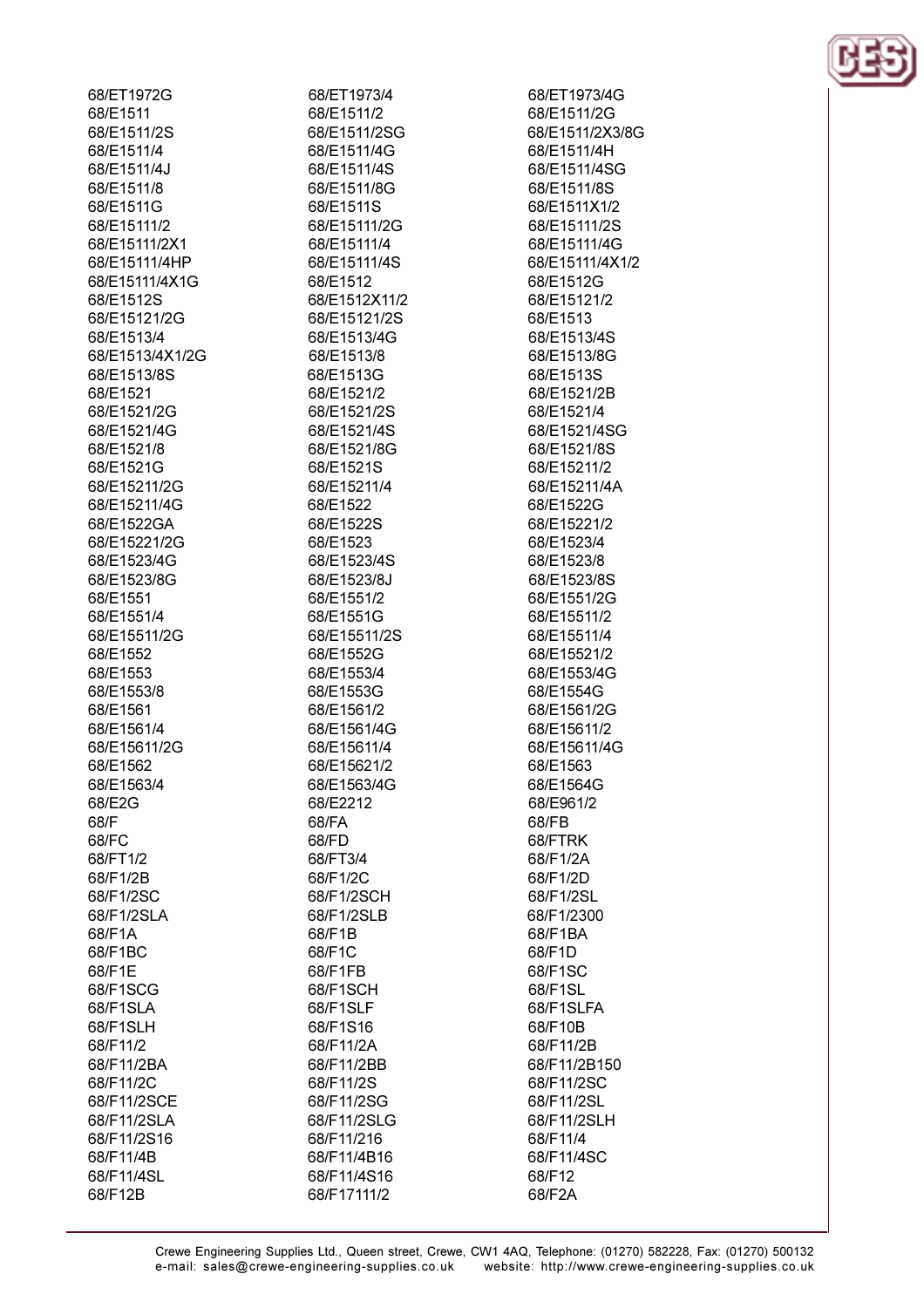

| 68/F2B                            |
|-----------------------------------|
| 68/F2BE                           |
| 68/F2B150                         |
| 68/F2I<br>68/F2SC                 |
| 68/F2SH                           |
| 68/F2SLA                          |
| 68/F21/2A                         |
| 68/F21/2C                         |
| 68/F21/2P                         |
| 68/F21/2SL                        |
| 68/F21/2SLH                       |
| 68/F3/4B                          |
| 68/F3/4SC                         |
| 68/F3/4SLA<br>68/F3B150           |
| 68/F3H                            |
| 68/F3SCE                          |
| 68/F3SL                           |
| 68/F3SLF                          |
| 68/F3S150G                        |
| 68/F316                           |
| 68/F4B                            |
| 68/F4BD                           |
| 68/F4SCD                          |
| 68/F4SCF                          |
| 68/F4SLD<br>68/F4SLH              |
| 68/F5BA                           |
| 68/F5SC                           |
| 68/F6BA                           |
| 68/F6C                            |
| 68/F6F                            |
| 68/F6SLD                          |
| 68/F8A                            |
| 68/F8SC10                         |
| 68/F816<br>68/GATE-D151-1/4       |
| 68/GATE-D151-2                    |
| 68/GATE-D151-3/4                  |
| 68/GATE-D151A-3/8                 |
| 68/GATE-D159-2                    |
| 68/GATE1/2                        |
| 68/GATE1/4                        |
| 68/GATE11/2                       |
| 68/GATE2A                         |
| 68/GATE21/2A                      |
| 68/GATE3/4<br>68/GATE3/4C         |
| 68/GATE4                          |
| 68/GC1/2                          |
| 68/GC3/8B                         |
| 68/GHD154                         |
| 68/GHD3                           |
| 68/GHD6A                          |
| 68/GHD69A                         |
| 68/GLOBE-D15-1/2                  |
| 68/GLOBE-D15-11/4                 |
| 68/GLOBE-D15-3<br>68/GLOBE-D4-1/2 |
|                                   |

68/F2BA 68/F2BF 68/F<sub>2</sub>D 68/F2SA 68/F2SCG 68/F2SHG 68/F2SLB 68/F21/2B 68/F21/2D 68/F21/2SC 68/F21/2SLE 68/F21/2S16 68/F3/4C 68/F3/4SCH 68/F3B 68/F3F 68/F3SA 68/F3SCG 68/F3SLA 68/F3SLP 68/F3S16 68/F4A 68/F4BA 68/F4C 68/F4SCE 68/F4SL 68/F4SLE 68/F5A 68/F5BB 68/F5SLE 68/F6BB 68/F6D 68/F6SC 68/F6SLE 68/F8B 68/F8SL 68/GATE-D151-1 68/GATE-D151-11/2 68/GATE-D151-21/2 68/GATE-D151-3/8 68/GATE-D151X-3/4 68/GATE-D160-2 68/GATE1/2A 68/GATE1C 68/GATE11/4 68/GATE2B 68/GATE21/2B 68/GATE3/4A 68/GATE3/8 68/GATE4A 68/GC1/4 68/GHD1 68/GHD24A 68/GHD3A 68/GHD6B 68/GJ075 68/GLOBE-D15-1/4 68/GLOBE-D15-2 68/GLOBE-D15-3/4 68/GLOBE-D46-1

68/F2BC 68/F2BRA 68/F<sub>2</sub>H 68/F2SB 68/F2SF 68/F2SL 68/F2SLC 68/F21/2BF 68/F21/2F 68/F21/2SCF 68/F21/2SLF 68/F3/4A 68/F3/4HB 68/E3/4SL 68/F3BA 68/F3G 68/F3SCD 68/F3SCHG 68/F3SLE 68/F3S150 68/F3S40 68/F4AA 68/F4BC 68/F4D 68/F4SCEG 68/F4SLA 68/F4SLF 68/F5B 68/F5C 68/F6B 68/F6BC 68/F6E 68/F6SL 68/F6SLF 68/F8BA 68/F8SLA 68/GATE-D151-1/2 68/GATE-D151-11/4 68/GATE-D151-3 68/GATE-D151-4 68/GATE-D159-1/2 68/GATE1 68/GATE1/2LS 68/GATE1LB 68/GATE2 68/GATE21/2 68/GATE3 68/GATE3/4B 68/GATE3A 68/GATE6 68/GC3/8 68/GHD12 68/GHD24B 68/GHD6 68/GHD69 68/GLOBE-D15-1 68/GLOBE-D15-11/2 68/GLOBE-D15-21/2 68/GLOBE-D15-3/8 68/GLOBE-D5-11/4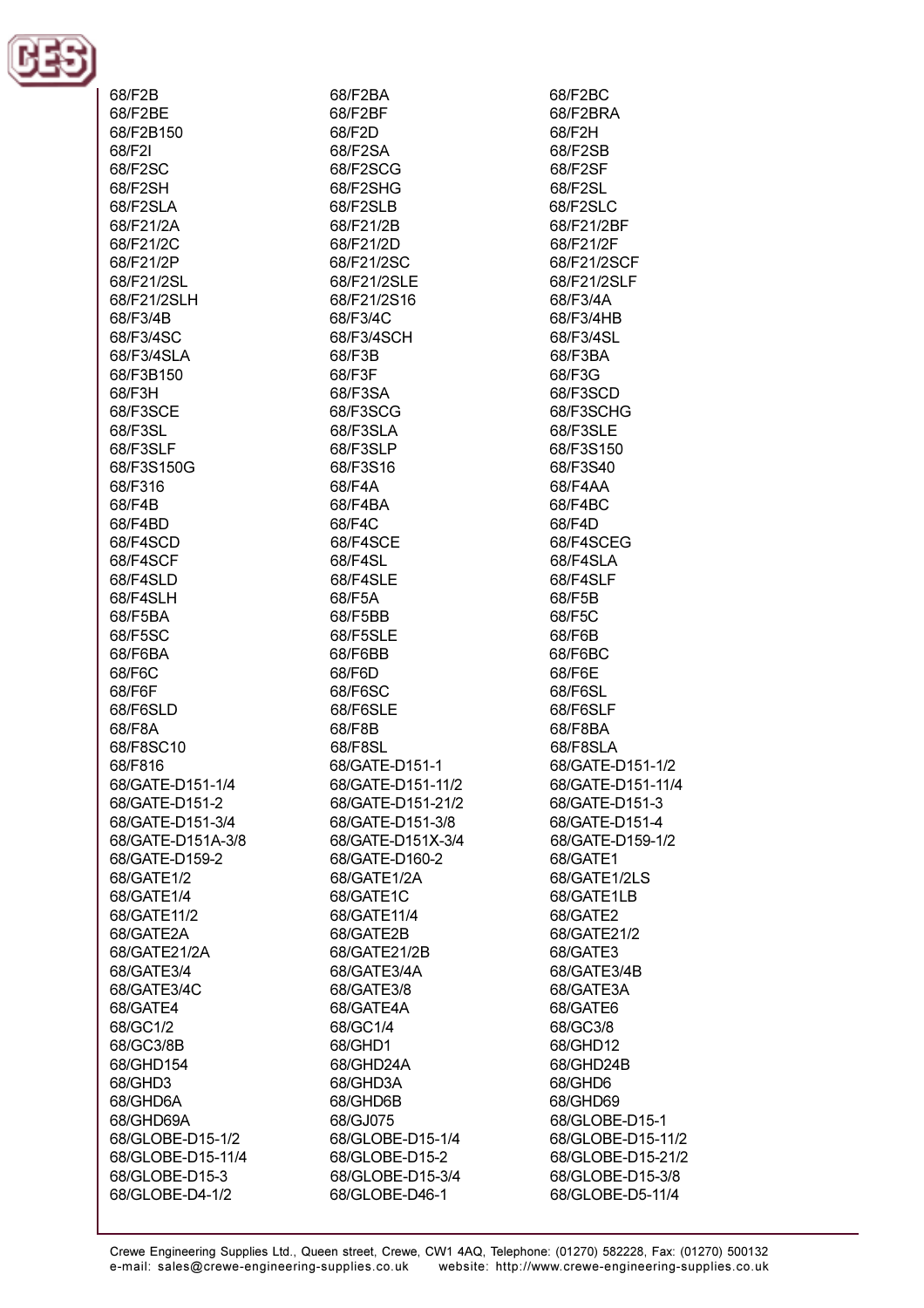| 68/GLOBE-D7-1   | 68/GLOBE-D7-1/2 |
|-----------------|-----------------|
| 68/GLOBE-D7-3/8 | 68/GLOBE-1/2S   |
| 68/GLOBE1/2     | 68/GLOBE11/2    |
| 68/GLOBE2       | 68/GLOBE3/4     |
| 68/G1/2         | 68/G100         |
| 68/G100B        | 68/G100C        |
| 68/G100E        | 68/G100F        |
| 68/G150A        | 68/G200         |
| 68/G50          | 68/G50A         |
| 68/G63          | 68/G63A         |
| 68/G63C         | 68/G63D         |
| 68/G75          | 68/G75A         |
| 68/H            | 68/HA           |
| 68/HC           | 68/HPC05        |
| 68/HS           | 68/HT           |
| 68/HY           | 68/IOM          |
| 68/J1           | 68/J1/2         |
| 68/J1/2B        | 68/J1/2H        |
| 68/J1B          | 68/J1C          |
| 68/J1F          | 68/J1H          |
| 68/J11/2        | 68/J11/2A       |
| 68/J11/4        | 68/J11/4H       |
| 68/J11/46       | 68/J2           |
| 68/J2B          | 68/J2F          |
| 68/J2R          | 68/J21/2        |
| 68/J21/2F       | 68/J21/2H       |
| 68/J3           | 68/J3/4         |
| 68/J3/4H        | 68/J3F          |
| 68/J3H          | 68/J3R          |
| 68/J4           | 68/J4A          |
| 68/J4C          | 68/J4D          |
| 68/J47          | 68/J5           |
| 68/J6A          | 68/J6D          |
| 68/J6I          | 68/KB-11/2      |
| 68/KEEM50-7     | 68/KEE10-5      |
| 68/KEE10-7      | 68/KEE10-8      |
| 68/KEE14-5      | 68/KEE14-6      |
| 68/KEE14-8      | 68/KEE14-9      |
| 68/KEE15-6      | 68/KEE15-7      |
| 68/KEE15-9      | 68/KEE16-7      |
| 68/KEE18-6      | 68/KEE19-7      |
| 68/KEE20-5      | 68/KEE20-6      |
| 68/KEE20-8      | 68/KEE21-5      |
| 68/KEE21-7      | 68/KEE21-8      |
| 68/KEE25-5      | 68/KEE25-6      |
| 68/KEE25-8      | 68/KEE25-9      |
| 68/KEE26-6      | 68/KEE26-7      |
| 68/KEE26-9      | 68/KEE27-6      |
| 68/KEE35-8      | 68/KEE40-5      |
| 68/KEE45-5      | 68/KEE45-8      |
| 68/KEE60-6      | 68/KEE60-8      |
| 68/KEE61-8      | 68/KEE61-9      |
| 68/KEE62-7      | 68/KEE62-8      |
| 68/KEE65-6      | 68/KEE70-6      |
| 68/KEE70-8      | 68/KEE77-7      |
| 68/KEE77-9      | 68/KEE84-6      |
| 68/KSM2         | 68/KSM9         |
| 68/K10515       | 68/K10710M      |
| 68/K41622       | 68/K41628       |
| 68/K442422      | 68/K48015       |

68/GLOBE1 68/GLOBE11/4 68/GTG 68/G100A 68/G100D 68/G150 68/G21/2 68/G50B 68/G63B 68/G63E 68/G75B 68/HB 68/HR 68/HW 68/IOMB 68/J1/2A 68/J1A 68/J1D 68/J10I 68/J11/2H 68/J11/416 68/J2A 68/J2H 68/J21/2E 68/J21/216 68/J3/4A 68/J3F150 68/J316 68/J4B 68/J4H 68/J5E 68/J6F 68/KEEC58-7 68/KEE10-6 68/KEE114-8 68/KEE14-7 68/KEE15-5 68/KEE15-8 68/KEE17-8 68/KEE19-8 68/KEE20-7 68/KEE21-6 68/KEE21-9 68/KEE25-7 68/KEE26-5 68/KEE26-8 68/KEE28-6 68/KEE40-8 68/KEE60-5 68/KEE61-5 68/KEE62-6 68/KEE64-6 68/KEE70-7 68/KEE77-8 68/KEE97-1/4 68/K10122 68/K41615 68/K42415 68/K49015

68/GLOBE-D7-3/4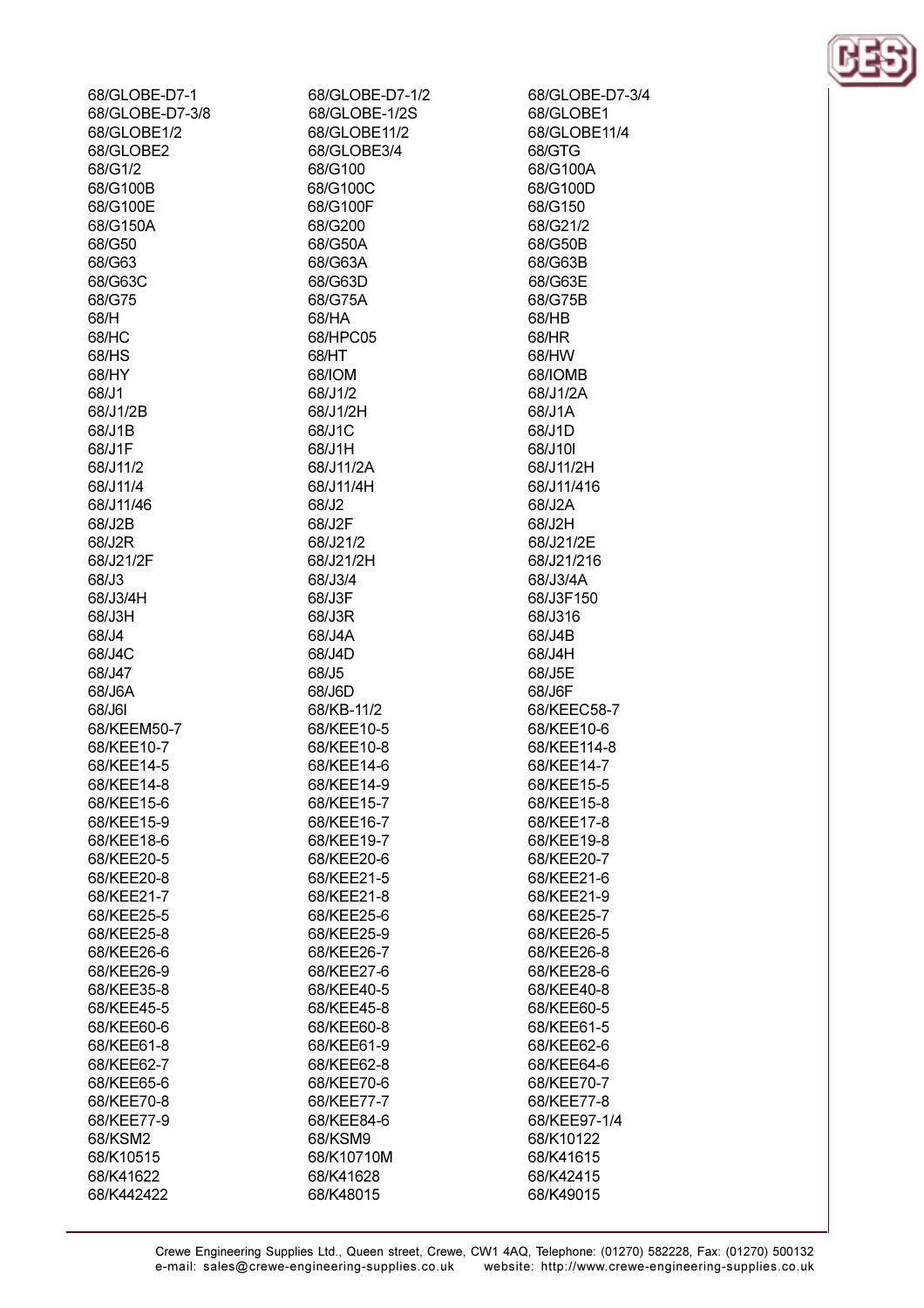

68/K49022 68/K511041 68/K55128 68/K61010 68/K61022 68/K61028A 68/K6106 68/K61115 68/K61122B 68/K61128A 68/K61222 68/K61510 68/K61528 68/K61628 68/K61815 68/K61822 68/K64822 68/K65022 68/K65128 68/K678C22 68/K71620 68/K911-11/2 68/K97842 68/LA 68/LA1 68/LA12 68/LA15 68/LA20 68/LA5 68/LA7 68/LJ 68/LS1/2X300G 68/LS1/4X300 68/LS11/4X300 68/LS21/2X300 68/LS3/4X300G 68/LS3X300 68/LW 68/L28 68/NIP1/4X3/8S 68/NIP1441/2B 68/NIP1441/2S 68/NIP1441/4G 68/NIP1441/4SG 68/NIP1441N 68/NIP14411/2G 68/NIP14411/4G 68/NIP1442B 68/NIP14421/2 68/NIP1443/4 68/NIP1443/4S 68/NIP1443/8HP 68/NIP1443G 68/NIP1451/2X1/4B 68/NIP1451/2X3/8 68/NIP1451/4X1/8 68/NIP1451X1/2G 68/NIP1451X3/4G 68/NIP14511/2X1/2S 68/NIP14511/2X11/4

68/K492S 68/K55115 68/K60028 68/K61015 68/K61022A 68/K61035 68/K611TC22 68/K61122 68/K61122C 68/K61215 68/K61228 68/K61515 68/K61615 68/K61635 68/K61815A 68/K61822A 68/K64828 68/K65115 68/K67222 68/K678C28 68/K863101 68/K91115 68/K9786 68/LAA 68/LA10 68/LA13 68/LA16 68/LA3 68/LA6 68/LA8 68/LS 68/LS1/4X100 68/LS1X300 68/LS2X150 68/LS3/4X200 68/LS3/8X300 68/LS3X460 68/L17 68/L6B 68/NIP1441 68/NIP1441/2G 68/NIP1441/2SG 68/NIP1441/4HP 68/NIP1441B 68/NIP1441S 68/NIP14411/2S 68/NIP14411/4S 68/NIP1442G 68/NIP14421/2G 68/NIP1443/4G 68/NIP1443/8 68/NIP1443/8S 68/NIP1444S 68/NIP1451/2X1/4G 68/NIP1451/2X3/8G 68/NIP1451/4X1/8G 68/NIP1451X1/2S 68/NIP1451X3/4S 68/NIP14511/2X1G 68/NIP14511/2X11/4G 68/K49915 68/K55122 68/K610TC15 68/K61015A 68/K61028 68/K61054 68/K61110 68/K61122A 68/K61128 68/K61215A 68/K61235 68/K61522 68/K61615A 68/K61810 68/K61815B 68/K61828 68/K65015 68/K65122 68/K678C15 68/K71120 68/K91054 68/K97815 68/L 68/LAR 68/LA11 68/LA14 68/LA19 68/LA4 68/LA6A 68/LA9 68/LS1/2X300 68/LS1/4X150 68/LS11/2X300 68/LS2X300 68/LS3/4X300 68/LS3X200 68/LS3X500G 68/L18 68/M 68/NIP1441/2 68/NIP1441/2HP 68/NIP1441/4 68/NIP1441/4S 68/NIP1441G 68/NIP14411/2 68/NIP14411/4 68/NIP1442 68/NIP1442S 68/NIP1443 68/NIP1443/4HP 68/NIP1443/8G 68/NIP1443A 68/NIP1451/2X1/4 68/NIP1451/2X1/4S 68/NIP1451/2X3/8S 68/NIP1451X1/2 68/NIP1451X3/4 68/NIP14511/2X1 68/NIP14511/2X1S 68/NIP14511/4X1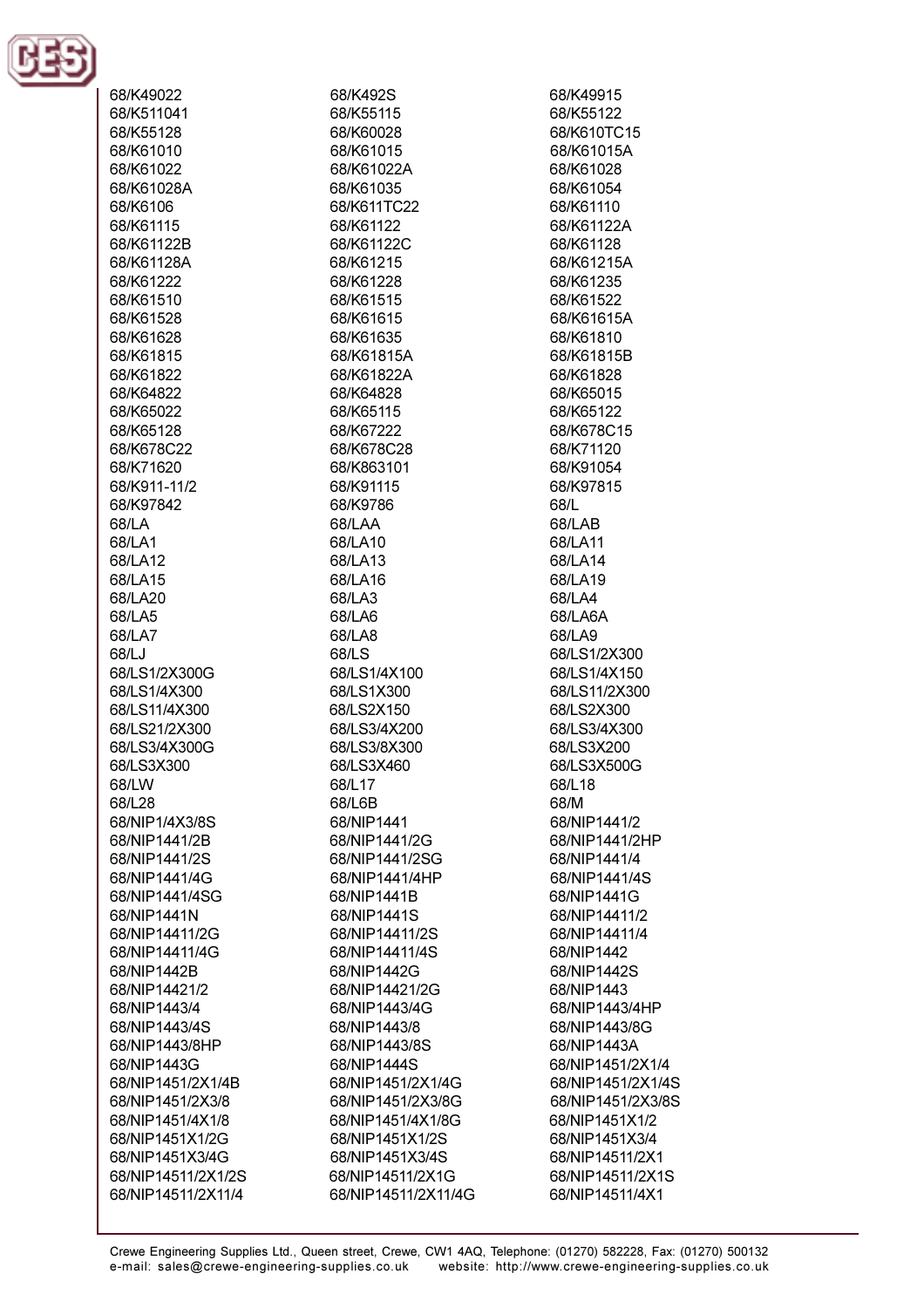68/NIP14511/4X1/2 68/NIP14511/4X1G 68/NIP1452X1 68/NIP1452X11/2G 68/NIP14521/2X11/2G 68/NIP1453/4X1/2G 68/NIP1453/4X3/8 68/NIP1453/8X1/4G 68/NIP1453X21/2 68/P 68/PCC 68/PC15 68/PC28 68/P1463/8 68/P1471/2G 68/P14711/4 68/P14721/2G 68/P1473/4G 68/P1481/2 68/P1481/2NPTHP 68/P1481/4G 68/P1481/8 68/P1481HP 68/P14811/2 68/P14811/4HP 68/P14821/2 68/P1483/4 68/P1483/4HP 68/P1483/8 68/P1483/8S 68/P14911/2 68/RA66BA 68/RA66S 68/RB2131/2 68/RB21311/4 68/RDS530M1/2 68/RDS530M11/4G 68/RDS5301 68/RDS53011/4 68/RF 68/RK 68/RN11/2 68/RSS529M1 68/RSS529M1/4 68/RSS529M11/2 68/RSS529M11/4G 68/RSS529M21/2 68/RSS529M3/8 68/RSS529M4 68/RSS529W1/2 68/RSS5291/2 68/RSS5291/4G 68/RSS52911/2G 68/RSS5292 68/RSS52921/2G 68/RSS5293/4G 68/RSS5293G 68/RSS530M2 68/R2 68/SA

68/NIP14511/4X1/2G 68/NIP14511/4X1S 68/NIP1452X1G 68/NIP1452X11/2HP 68/NIP14521/2X2 68/NIP1453/4X1/2S 68/NIP1453/4X3/8G 68/NIP1453X11/2 68/N1/4 68/PCA 68/PCCD 68/PC22 68/P1461/2 68/P1471 68/P14711/2 68/P1472 68/P1473 68/P1474 68/P1481/2G 68/P1481/2S 68/P1481/4HP 68/P1481/8G 68/P1481NPTHP 68/P14811/4 68/P1482 68/P14821/2G 68/P1483/4B 68/P1483/4NPTHP 68/P1483/8B 68/P1483G 68/P3/8 68/RA66K 68/RA66SA 68/RB2131/2G 68/RC3 68/RDS530M11/2 68/RDS530M2 68/RDS5301/2 68/RDS5302 68/RFA 68/RN1/2 68/RN11/2G 68/RSS529M1/2 68/RSS529M1/4G 68/RSS529M11/2G 68/RSS529M2 68/RSS529M3 68/RSS529M3/8G 68/RSS529M6 68/RSS529W1/4 68/RSS5291/2G 68/RSS5291G 68/RSS52911/4 68/RSS5292G 68/RSS5293 68/RSS5293/8 68/RSS5294 68/RSS530M3/4 68/R4 68/SAB

68/NIP14511/4X1/4HP 68/NIP14511/4X3/4 68/NIP1452X11/2 68/NIP1452X11/4 68/NIP1453/4X1/2 68/NIP1453/4X1/4S 68/NIP1453/8X1/4 68/NIP1453X2 68/N1/4A 68/PCB 68/PCD 68/PC22A 68/P1461/4 68/P1471/2 68/P14711/2G 68/P14721/2 68/P1473/4 68/P1481 68/P1481/2HP 68/P1481/4 68/P1481/4S 68/P1481G 68/P1481S 68/P14811/4G 68/P1482G 68/P1483 68/P1483/4G 68/P1483/4S 68/P1483/8G 68/P1484G 68/RA66B 68/RA66KA 68/RA66T 68/RB21311/2G 68/RDS530M1 68/RDS530M11/4 68/RDS530M3/4 68/RDS53011/2 68/RDS5303/4 68/RFB 68/RN1/2G 68/RN3/4 68/RSS529M1/2G 68/RSS529M1G 68/RSS529M11/4 68/RSS529M2G 68/RSS529M3/4 68/RSS529M3G 68/RSS529M6G 68/RSS5291 68/RSS5291/4 68/RSS52911/2 68/RSS52911/4G 68/RSS52921/2 68/RSS5293/4 68/RSS5293/8G 68/RSS530M1/2 68/RS3/8 68/S 68/SB

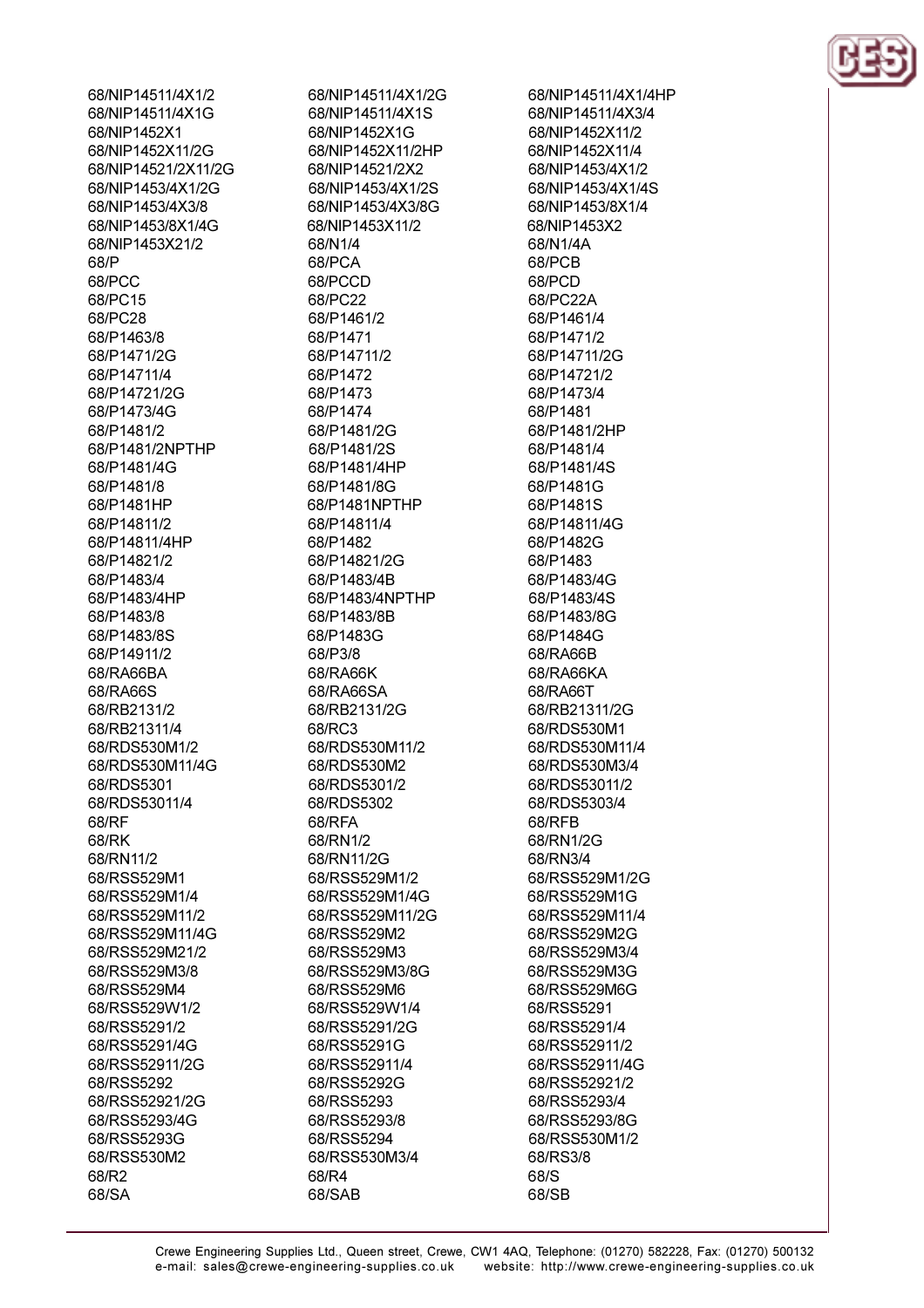

68/SBA 68/SC2 68/SRA 68/STA 68/ST1/2A 68/ST3/4A 68/SVAA 68/SVD 68/SVG 68/SVJ 68/SVM 68/SV542-1/2 68/SV542-2 68/S1761 68/S1761/2G 68/S1761/4 68/S1761/8 68/S1761A 68/S1761S 68/S17611/2G 68/S17611/4 68/S1762 68/S1762W 68/S1763 68/S1763/4S 68/S1763G 68/S1764S 68/S1771/2 68/S1771/4 68/S1771/8A 68/S1771HPA 68/S17711/2 68/S17711/4G 68/S17721/2 68/S1773 68/S1773/4S 68/S1773/8NPTHP 68/S1774G 68/S1791/2X3/8 68/S1791X1/2G 68/S1791X1/4G 68/S17911/2X1 68/S17911/2X11/4 68/S17911/4X1/2 68/S17911/4X3/4 68/S1792X1/2 68/S1792X11/2G 68/S1792X11/4G 68/S17921/2X1 68/S17921/2X11/2G 68/S17921/2X11/4G 68/S17921/2X3/4 68/S1793/4X1/4 68/S1793/8X1/4 68/S1793X2 68/S1794X2G 68/S1794X3 68/S1796X4G 68/S18011/2X1 68/S18011/2X3/4

68/SC 68/SC3 68/SRB 68/ST1 68/ST1/2B 68/SV 68/SVB 68/SVE 68/SVH **68/SVK** 68/SVN 68/SV542-1/2A 68/SV542-3/4 68/S1761/2 68/S1761/2S 68/S1761/4G 68/S1761/8G 68/S1761G 68/S17611/2 68/S17611/2S 68/S17611/4A 68/S1762G 68/S17621/2 68/S1763/4 68/S1763/8 68/S1763S 68/S1764SG 68/S1771/2G 68/S1771/4G 68/S1771G 68/S1771N 68/S17711/2G 68/S1772 68/S17721/2G 68/S1773/4 68/S1773/8 68/S1773/8S 68/S1791/2X1/4 68/S1791/2X3/8G 68/S1791X1/2S 68/S1791X3/4 68/S17911/2X1/2 68/S17911/2X3/4 68/S17911/4X1/2G 68/S17911/4X3/4G 68/S1792X1G 68/S1792X11/2S 68/S1792X3/4 68/S17921/2X1/2 68/S17921/2X11/2S 68/S17921/2X2 68/S1793/4X1/2 68/S1793/4X3/8 68/S1793/8X1/4G 68/S1793X2G 68/S1794X2S 68/S1794X3S 68/S1801X1/2 68/S18011/2X1/2 68/S18011/4X1

68/SCA 68/SP **68/ST** 68/ST1/2 68/ST3/4 68/SVA 68/SVC 68/SVF 68/SVI 68/SVL 68/SV542-1 68/SV542-1/2S 68/S1/4 68/S1761/2A 68/S1761/2W 68/S1761/4S 68/S1761/8S 68/S1761N 68/S17611/2A 68/S17611/2W 68/S17611/4S 68/S1762S 68/S17621/2S 68/S1763/4G 68/S1763/8S 68/S1764 68/S1771 68/S1771/2S 68/S1771/4S 68/S1771HP 68/S1771S 68/S17711/4 68/S1772G 68/S17721/2S 68/S1773/4G 68/S1773/8G 68/S1774 68/S1791/2X1/4G 68/S1791X1/2 68/S1791X1/4 68/S1791X3/4G 68/S17911/2X1G 68/S17911/4X1 68/S17911/4X1G 68/S1792X1 68/S1792X11/2 68/S1792X11/4 68/S1792X3/4G 68/S17921/2X11/2 68/S17921/2X11/4 68/S17921/2X2G 68/S1793/4X1/2G 68/S1793/4X3/8G 68/S1793X1 68/S1793X21/2 68/S1794X21/2G 68/S1796X3 68/S1801X3/4 68/S18011/2X11/4 68/S18011/4X1/2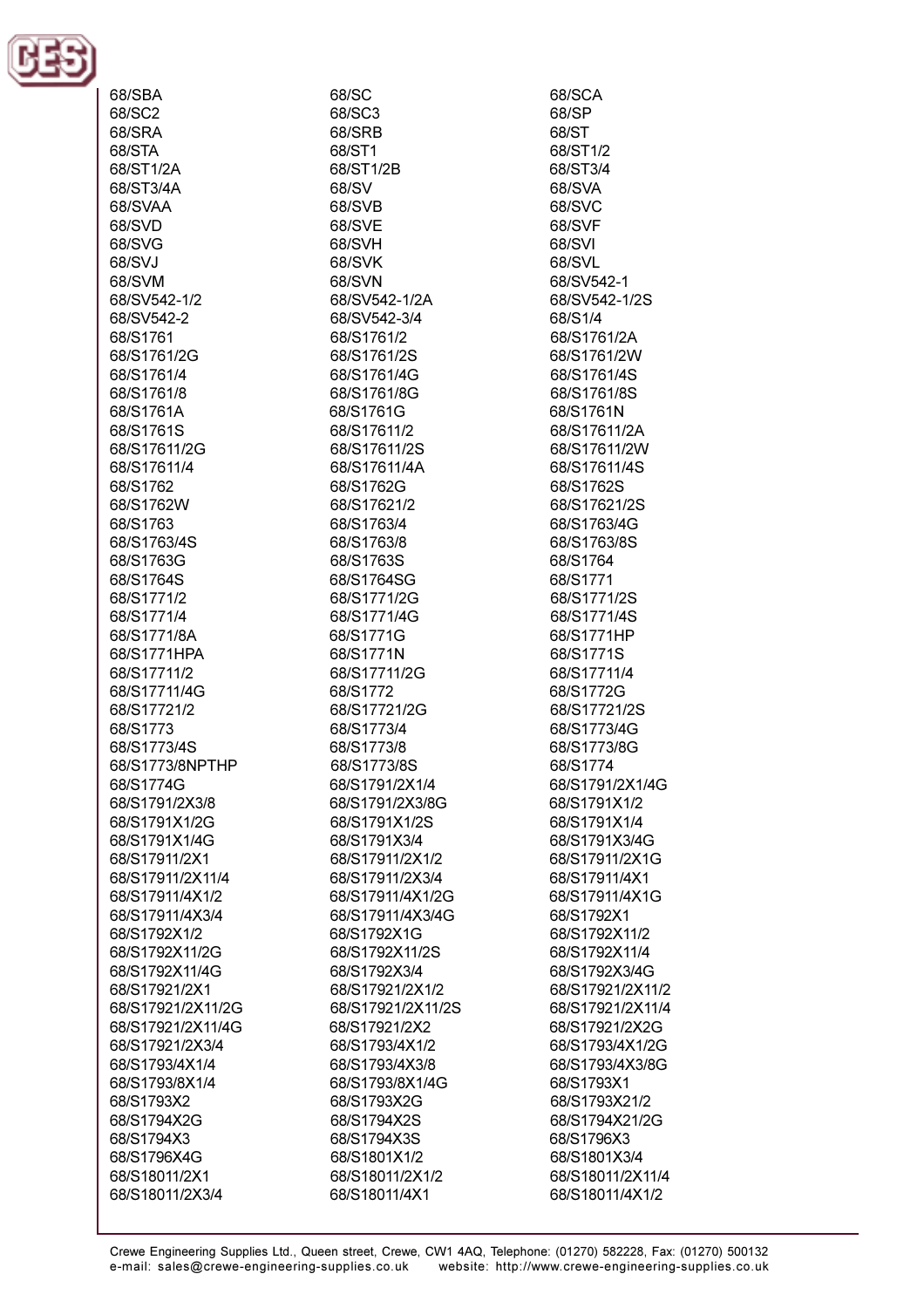68/S1802X1 68/S1802X11/2W 68/S1803/4X1/2 68/S3/8 68/TAB 68/TCB 68/TCWA 68/TD 68/TP1991 68/TP1991X3/4 68/TP19911/2X1 68/TP19911/2X3/4 68/TP19911/4X1/2 68/TP1992 68/TP1992X1/2 68/TP1992X3/4 68/TP19921/2X1 68/TP19921/2X11/4 68/TP1993 68/TP1993/4X1/2 68/TSA 68/TUBE1/2PG 68/TUBE1/2SG 68/TUBE1/4P 68/TUBE1/4SG 68/TUBE1P 68/TUBE1S 68/TUBE11/2 68/TUBE11/2PH 68/TUBE11/2SG 68/TUBE11/4S 68/TUBE2P 68/TUBE2PG 68/TUBE2S 68/TUBE21/2P 68/TUBE21/2SH 68/TUBE3/4PG 68/TUBE3/4S 68/TUBE3/8P 68/TUBE3/8S 68/TUBE3P 68/TUBE3PHG 68/TUBE3SH 68/TUBE4PH 68/TUBE4SH 68/TUBE6PH 68/T1 68/T1H 68/T101D 68/T11/2F 68/T116D 68/T128C 68/T135C 68/T149B 68/T1611/2 68/T1611/2HP 68/T1611/2X3/8G 68/T1611/4S 68/T1611/8B

68/T1611G

68/S1802X1/2 68/S1802X11/4 68/S1803X2 68/T 68/TC 68/TCC 68/TCWB 68/TD42L 68/TP1991/2 68/TP19911/2 68/TP19911/2X1/2 68/TP19911/4 68/TP19911/4X3/4 68/TP1992G 68/TP1992X11/2 68/TP19921/2 68/TP19921/2X1/2 68/TP19921/2X2 68/TP1993/4 68/TP1993X2G 68/TSB 68/TUBE1/2PH 68/TUBE1/2SH 68/TUBE1/4PG 68/TUBE1/8P 68/TUBE1PG 68/TUBE1SCH 68/TUBE11/2P 68/TUBE11/2S 68/TUBE11/4P 68/TUBE11/4SCH 68/TUBE2PA 68/TUBE2PH 68/TUBE2SG 68/TUBE21/2PH 68/TUBE21/2SHG 68/TUBE3/4PH 68/TUBE3/4SG 68/TUBE3/8PG 68/TUBE3/8SG 68/TUBE3PG 68/TUBE3S 68/TUBE3SHG 68/TUBE4S 68/TUBE4SHG 68/TUBE6S 68/T1/2E 68/T1HA 68/T104C 68/T11/2FA 68/T119C 68/T128D 68/T145B 68/T150 68/T1611/2B 68/T1611/2S 68/T1611/4 68/T1611/4SG 68/T1611/8G 68/T1611S

68/S1802X11/2 68/S1802X3/4 68/S2G 68/TA 68/TCA 68/TCW 68/TC1/2 68/TH 68/TP1991X1/2 68/TP19911/2G 68/TP19911/2X1G 68/TP19911/4X1 68/TP19911/4X3/4G 68/TP1992X1 68/TP1992X11/4 68/TP19921/2G 68/TP19921/2X11/2 68/TP19921/2X3/4 68/TP1993/4G 68/TS 68/TUBE1/2P 68/TUBE1/2S 68/TUBE1/2SHG 68/TUBE1/4S 68/TUBE1A 68/TUBE1PH 68/TUBE1SG 68/TUBE11/2PG 68/TUBE11/2SCH 68/TUBE11/4PG 68/TUBE11/4SG 68/TUBE2PB 68/TUBE2PHG 68/TUBE2SH 68/TUBE21/2SG 68/TUBE3/4P 68/TUBE3/4PHG 68/TUBE3/4SH 68/TUBE3/8PH 68/TUBE3/8SH 68/TUBE3PH 68/TUBE3SG 68/TUBE4P 68/TUBE4SG 68/TUBE6P 68/TWC 68/T1E 68/T101C 68/T11/2E 68/T116C 68/T125C 68/T131D 68/T148C 68/T1611 68/T1611/2G 68/T1611/2X1/4 68/T1611/4G 68/T1611/8 68/T1611/8S 68/T1611X1/2

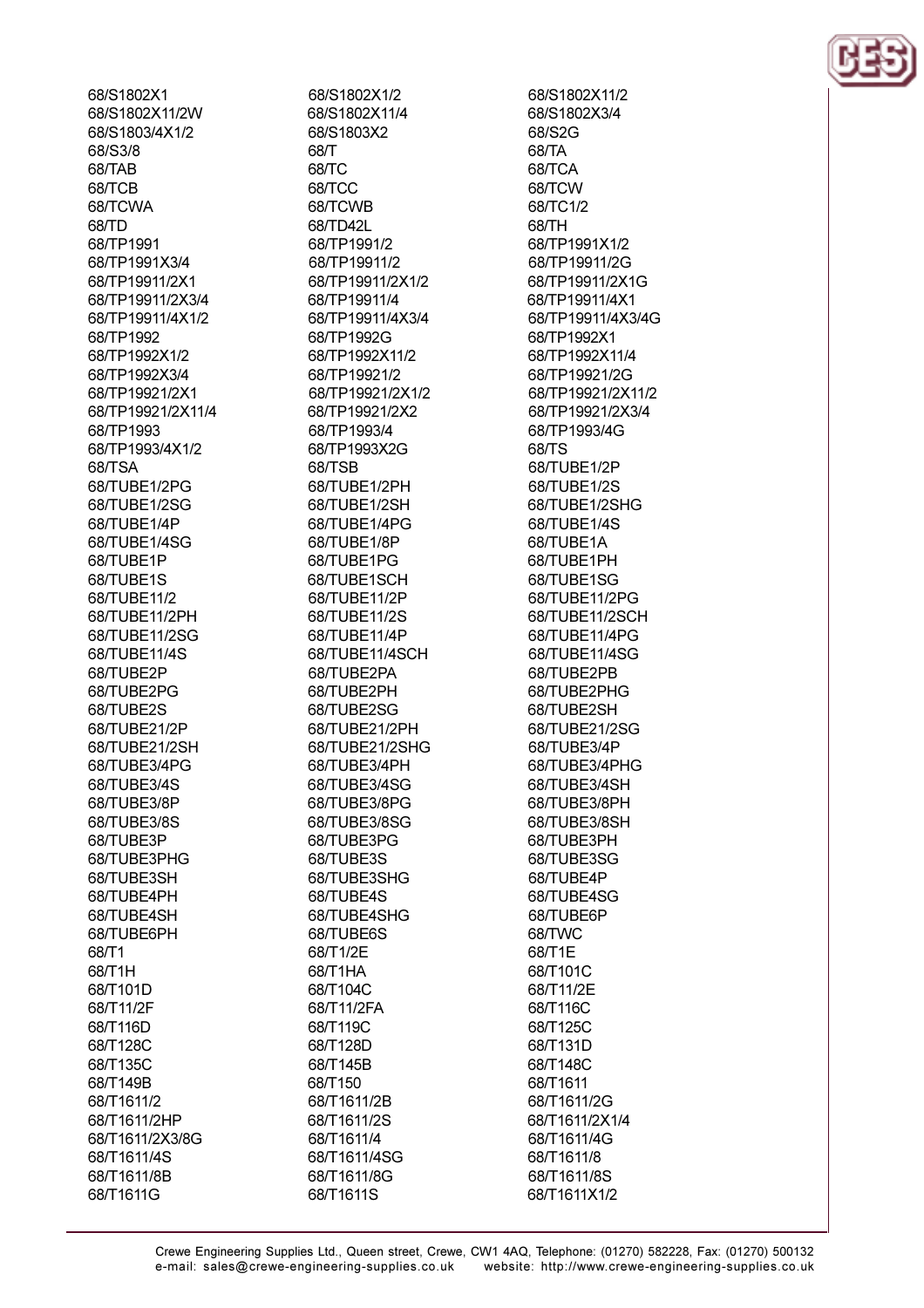

68/T1611X1/2G 68/T1611X1/4G 68/T1611X3/4 68/T1611X3/8G 68/T16111/2S 68/T16111/2X1/2 68/T16111/2X1S 68/T16111/2X3/4 68/T16111/4 68/T16111/4XA 68/T16111/4X1/2G 68/T1612 68/T1612X1 68/T1612X1G 68/T1612X11/2S 68/T1612X3/4G 68/T16121/2X1 68/T16121/2X1G 68/T16121/2X2 68/T1613/4 68/T1613/4X1/2 68/T1613/4X1/4G 68/T1613/4X3/8G 68/T1613/8S 68/T1613X1/2 68/T1613X2 68/T1613X3/4 68/T168C 68/T173MC 68/T2H 68/T3/8 68/T5A 68/T8 68/UEMF2621G 68/UEMF2771/2G 68/UEMF2982G 68/UE2761G 68/UE2912G 68/USA29011/4 68/USMF2722G 68/US2561/2G 68/US2561G 68/US25611/2 68/US25611/4 68/US2562S 68/US2563/4 68/US2564 68/US2571/2G 68/US2571G 68/US2572 68/US2573 68/US2573/8 68/US2711/2G 68/US2711G 68/US2891/2 68/US2891/4G 68/US28911/2B 68/US28911/4G 68/US28921/2 68/US2893/4

68/T1611X1/2S 68/T1611X11/2G 68/T1611X3/4G 68/T16111/2 68/T16111/2X 68/T16111/2X1/2G 68/T16111/2X11/4 68/T16111/2X3/4S 68/T16111/4G 68/T16111/4X1 68/T16111/4X1G 68/T1612G 68/T1612X1/2 68/T1612X11/2 68/T1612X11/4 68/T16121/2 68/T16121/2X1/2 68/T16121/2X11/2 68/T16121/2X3/4 68/T1613/4G 68/T1613/4X1/2G 68/T1613/4X1G 68/T1613/8 68/T1613G 68/T1613X11/2 68/T1613X2G 68/T1614 68/T170B 68/T<sub>2</sub> 68/T21/2E 68/T4 68/T6F 68/T993/4J 68/UEMF2623/4G 68/UEMF2771G 68/UE2611G 68/UE27611/2G 68/UE2962 68/USMF2721/2G 68/US2561 68/US2561/2S 68/US2561GH 68/US25611/2G 68/US25611/4G 68/US25621/2 68/US2563/4G 68/US2571 68/US2571/4 68/US25711/2 68/US2572G 68/US2573/4 68/US2621G 68/US2711/8 68/US2713/8 68/US2891/2G 68/US2891G 68/US28911/2G 68/US2892 68/US28921/2G 68/US2893/4G

68/T1611X1/4 68/T1611X11/4G 68/T1611X3/8 68/T16111/2G 68/T16111/2X1 68/T16111/2X1G 68/T16111/2X11/4X1/2 68/T16111/2X3/8G 68/T16111/4X 68/T16111/4X1/2 68/T16111/4X3/4 68/T1612X 68/T1612X1/2G 68/T1612X11/2G 68/T1612X3/4 68/T16121/2G 68/T16121/2X1/2G 68/T16121/2X11/4 68/T1613 68/T1613/4S 68/T1613/4X1/4 68/T1613/4X3/8 68/T1613/8G 68/T1613X1 68/T1613X11/4 68/T1613X21/2 68/T167C 68/T173CM 68/T2E 68/T3/4E 68/T5 68/T61/4 68/UB11/2 68/UEMF2771/2 68/UEMF27711/2 68/UE2761/2 68/UE2763/4 68/USA2901/2 68/USMF27211/2 68/US2561/2 68/US2561/4S 68/US2561S 68/US25611/2S 68/US2562 68/US2563 68/US2563G 68/US2571/2 68/US2571/4G 68/US25711/4 68/US25721/2 68/US2573/4G 68/US2711/2 68/US2711/8G 68/US2891 68/US2891/4 68/US28911/2 68/US28911/4 68/US2892G 68/US2893 68/US2893/4S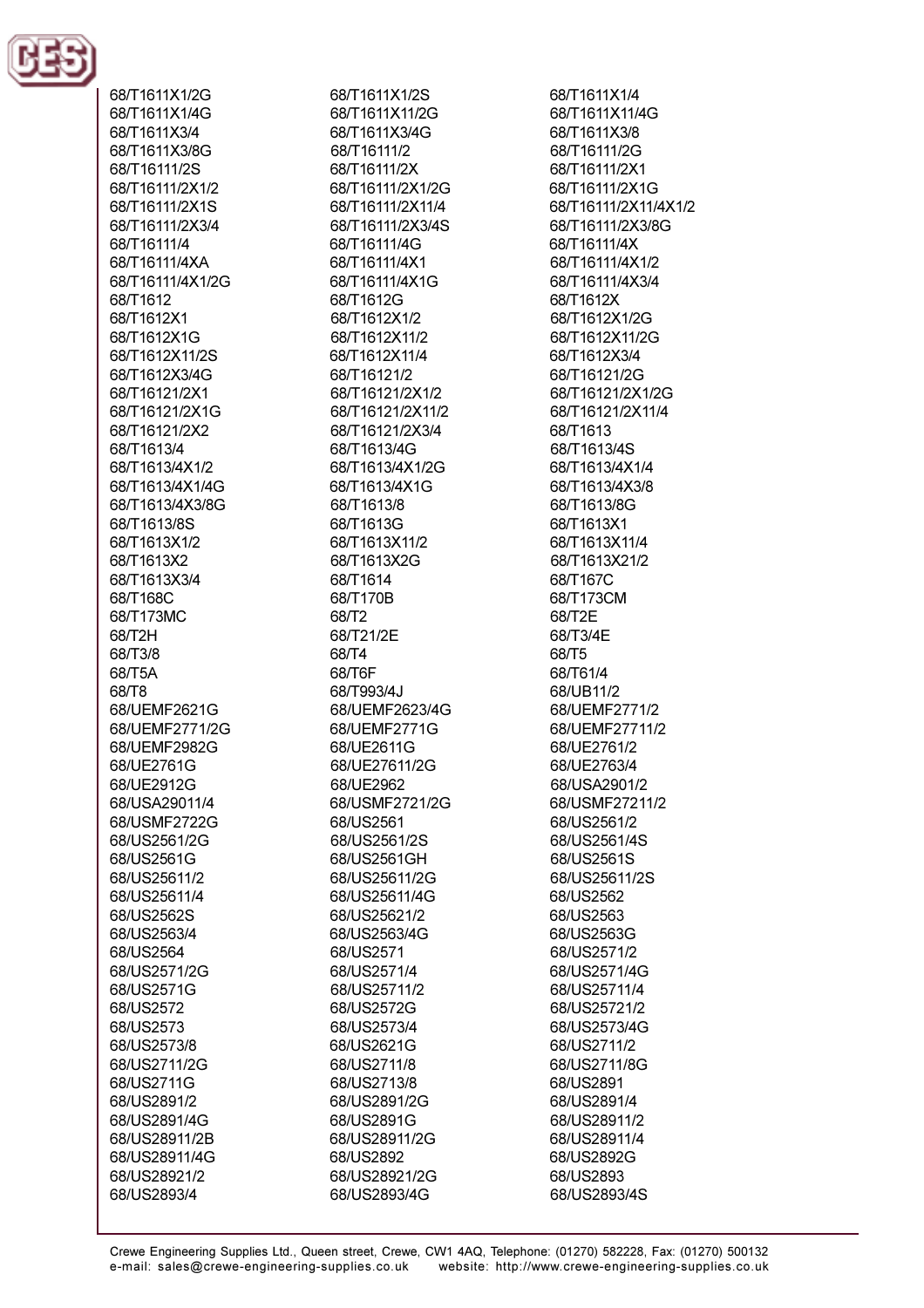68/US2893/8 68/U3/8 68/VAR 68/VB 68/VDA 68/VD1/2C 68ND1/20 68/VD11/2 68/VD11/2C 68/VD11/2FA 68/VD2 68/VD2C 68/VD2Q 68/VD3 68/VD3/4E 68/VD3/8 68/VD3C 68/VD3FA 68/VD4F 68/VE 68/VFA **68/VH** 68/VJ31/2 68/VM **68/VO** 68/V1/2 68/V1/2C 68/V15 68/V3/4 68/WB11/2HL 68/WB3H 68/WB4HL 68/WE1/2M 68/WE11/2H 68/WE11/2M45 68/WE2H 68/WE21/2H 68/WE3H 68/WE3M 68/WE4HLR 68/WE5H 68/WM 68/WR1X3/4H 68/WR11/2X11/4HE 68/WR2X1ME 68/WR21/2X2H 68/WR3X1H 68/WR3X2H 68/WR4X11/2H 68/WR4X3H 68/WR6X21/2H 68/WR6X4HA 68/WR8X6H 68/WS2H 68/WT1H 68/WT11/2X1H 68/WT2X11/2H 68/WT3H 68/WT4X2H 68/WT6H

68/US2893/8G 68/VA 68/VARC 68/VC 68/VD1/2 68/VD1/2F 68/VD1/2QA 68/VD11/2A 68/VD11/2D 68/VD11/2FB 68/VD2A 68/VD2D 68/VD2QA 68/VD3/4C 68/VD3/4F 68/VD3A 68/VD3D 68/VD3FB 68/VD4Q 68/VEA 68/VFB 68/VI 68/VK 68/VN **68A/T** 68/V1/2A 68/V1/2D 68/V15A 68/V3/4A 68/WB11/4H 68/WB3H45 68/WB6H 68/WE1H 68/WE11/2H45 68/WE11/4M 68/WE2H45 68/WE21/2M 68/WE3HA 68/WE4H 68/WE4M 68/WE6A 68/WRAP 68/WR11/2X1H 68/WR2X1H 68/WR2X11/2H 68/WR3/4X1/2H 68/WR3X11/2H 68/WR3X2HA 68/WR4X2H 68/WR5X3H 68/WR6X3H 68/WR6X5H 68/WS 68/WTE11/2M 68/WT1M 68/WT2H 68/WT21/2H 68/WT3X2H 68/WT4X3H 68/WT6X2H

68/US2893G 68/VAA 68/VAC 68/VD 68/VD1/2A 68/VD1/2FA 68/VD1F 68/VD11/2B 68/VD11/2F 68/VD11/2Q 68/VD2B 68/VD2F 68/VD21/2Q 68/VD3/4D 68/VD3/4Q 68/VD3B 68/VD3F 68/VD4 68/VD4QA 68/VF 68/VG 68/VJ 68A/L 68/VNA 68A/1 68/V1/2B 68/V1/2H 68/V2 68/WB11/2H 68/WB2 68/WB4H 68/WC1 68/WE1M 68/WE11/2M 68/WE11/4MA 68/WE2M 68/WE3/4M 68/WE3H45 68/WE4HA 68/WE4MA 68/WE6H 68/WRE3X11/2H 68/WR11/2X1M 68/WR2X1M 68/WR21/2X11/2H 68/WR3/4X1/2M 68/WR3X2A 68/WR3X21/2H 68/WR4X21/2H 68/WR5X4H 68/WR6X4H 68/WR8X4H 68/WS1/2H 68/WT1 68/WT11/2H 68/WT2X1H 68/WT21/2M 68/WT4H 68/WT4X3M 68/WT6X3H

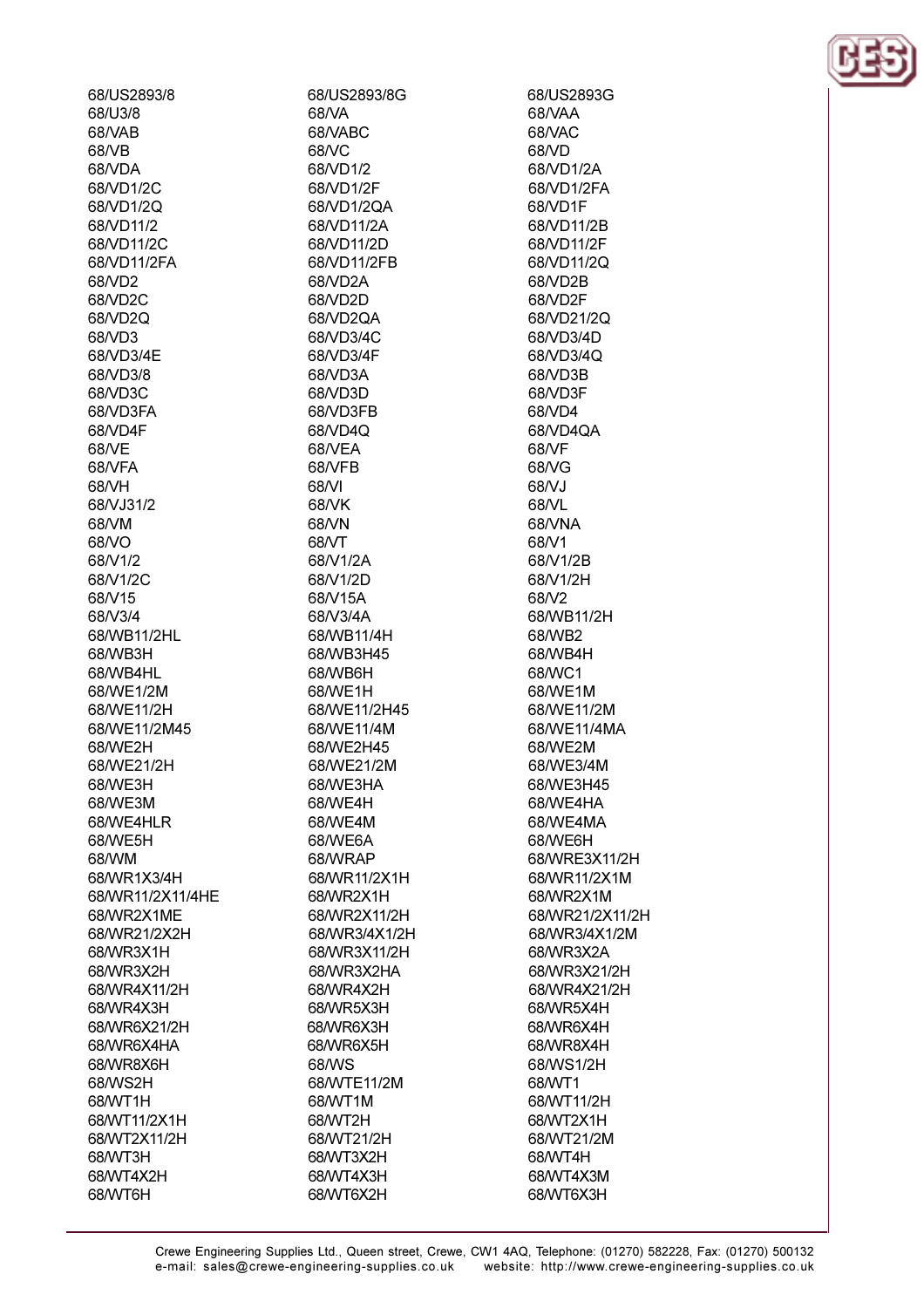

| 68/WU3/4     |
|--------------|
| 68/W3/4      |
|              |
| 68/YPC22A    |
| 68/YPR15X1/2 |
| 68/YPT       |
| 68/YP1       |
| 68/YP11615   |
| 68/YP1215    |
| 68/YP1242    |
| 68/YP15X1/2A |
| 68/YP21      |
|              |
| 68/YP228     |
| 68/YP24B     |
| 68/YP25      |
| 68/YP3       |
| 68/YP3LC     |
| 68/YP61      |
| 68/YP622     |
| 68/YP6828    |
| 68/Y107DM15  |
|              |
| 68/Y121      |
| 68/Y121/2B   |
| 68/Y121A     |
| 68/Y121S     |
| 68/Y1211/2A  |
| 68/Y122A     |
| 68/Y123/4C   |
|              |
| 68/Y333S     |
| 68/Y890280   |
| 68/Y890791   |
| 68/104A      |
| 68/116D      |
| 68/125B      |
| 68/128D      |
| 68/149B      |
|              |
| 68/7707      |
| 68/7715A     |
| 68X3         |
| 681A/672     |
| 683/672B     |
| 683/672P3    |
| 685/672      |
| 685W/672P3   |
|              |
| 687/672B     |
| 687ZZ        |
| 689/672      |
| 69.6X5.7     |
| 69/A         |
| 69/B         |
| 69/BC        |
| 69/B7        |
|              |
| 69/CB        |
| 69/CE        |
| 69/CH        |
| 69/CK        |
| 69/E         |
| 69/EC        |
| 69/ECC       |
|              |
| 69/ED        |
| 69/EDC       |

68/WV 68/YPC15 68/YPO15 68/YPS122 68/YPV 68/YP1R22 68/YP12A 68/YP1222 68/YP128 68/YP154 68/YP2215 68/YP24 68/YP24C 68/YP25A 68/YP3A 68/YP335 68/YP615 68/YP628 68/YP6915 68/Y107DM22 68/Y121/2 68/Y121/2C 68/Y121B 68/Y121SA 68/Y1211/4C 68/Y123/4 68/Y123/4S 68/Y890218 68/Y890599 68/101A 68/104B 68/119D 68/125D 68/131D 68/2-3COD 68/7707B 68/7715B 68X4 681A/672B 683/672BP3 68462/68712 685/672B 687 687/672BP3 688TD/672 689ZZW6 69-530 69/AB 69/BA 69/BD 69/C 69/CC 69/CF 69/CI 69/CL 69/EA 69/ECA 69/ECD 69/EDA

68/W1/2 68/YPC22 68/YPRB3/8X1/4 68/YPS62 68/YP010 68/YP107DM 68/YP12B 68/YP1235 68/YP15X1/2 68/YP20 68/YP222 68/YP24A 68/YP24D 68/YP2528 68/YP3B 68/YP501 68/YP6154 68/YP654 68/YP90 68/Y107DM28 68/Y121/2A 68/Y121/2D 68/Y121C 68/Y1211/2 68/Y122 68/Y123/4A 68/Y123/4SA 68/Y890219 68/Y890604 68/101D 68/104D 68/1245020 68/128B 68/145B 68/7703 68/7712 68/7733 681/672 683/672 683/672D 685 685W/672BP3 687/672 687/672D 688ZZW6 69.3X5.7 69-714 69/AC 69/BB 69/BE 69/CA 69/CD 69/CG 69/CJ 69/CM 69/EB 69/ECB 69/ECE 69/EDB

69/EDE

69/EDD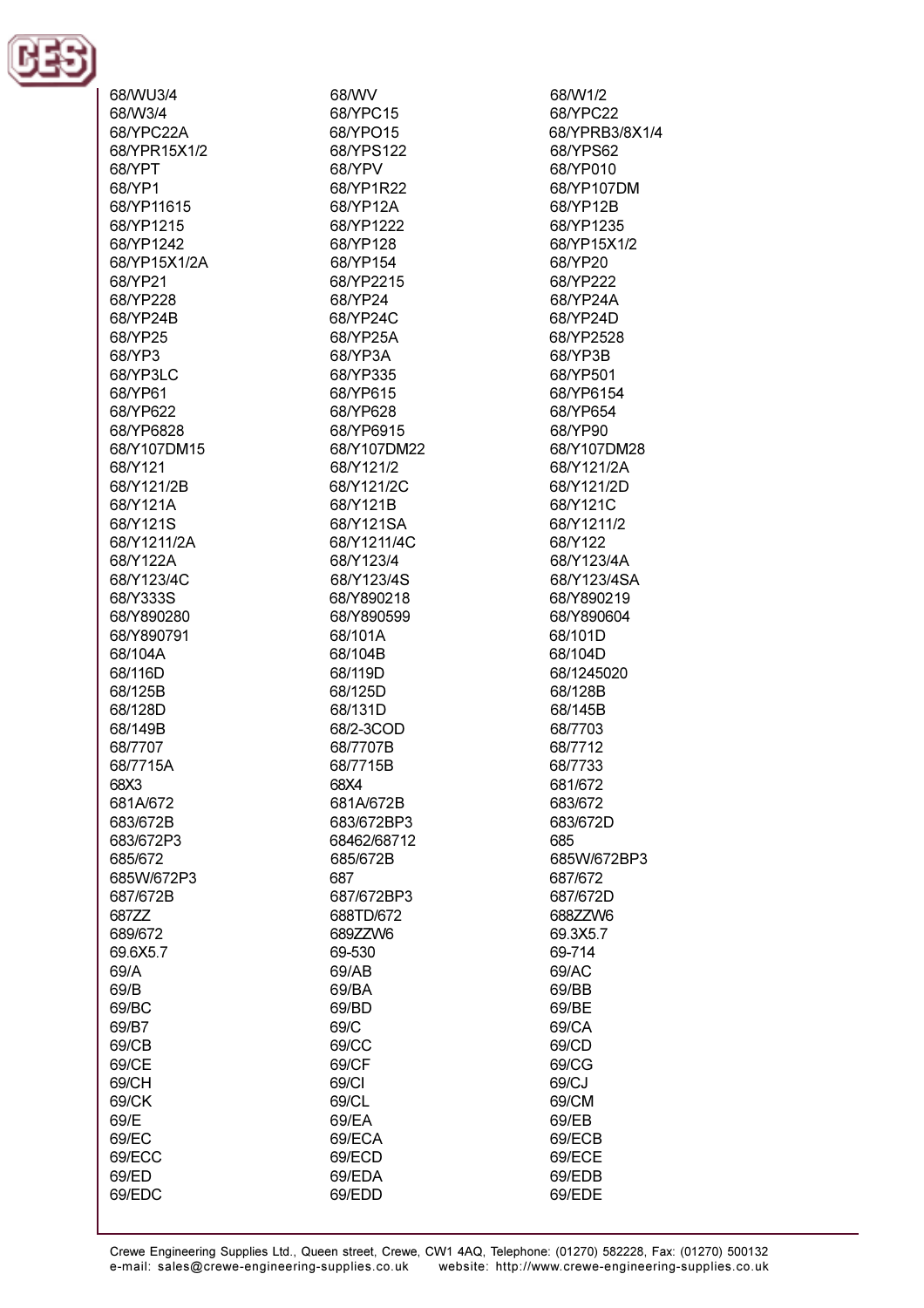| 69/EDF     | 69/EDG      | 69/EDH     |
|------------|-------------|------------|
| 69/EDJ     | 69/ED1      | 69/EF      |
| 69/EG      | 69/EH       | 69/EHA     |
| 69/EI      | 69/EJ       | 69/EK      |
| 69/EL      | 69/EM       | 69/EN      |
| 69/EO      | 69/EP       | 69/EQ      |
| 69/ER      | 69/F        | 69/FA      |
| 69/FB      | 69/FC       | 69/FD      |
| 69/FE      | 69/FSC      | 69/G       |
| 69/GA      | 69/GAA      | 69/GAB     |
|            |             |            |
| 69/GB      | 69/GBB      | 69/GC      |
| 69/GD      | 69/GDA      | 69/GDB     |
| 69/GDC     | 69/GE       | 69/GF      |
| 69/GG      | 69/GG1      | 69/GH      |
| 69/GI      | 69/GJ       | 69/GK      |
| 69/GL      | 69/GM       | 69/GN      |
| 69/GO      | 69/GOA      | 69/GP      |
| 69/GPA     | 69/GQ       | 69/GR      |
| 69/GRA     | 69/GRB      | 69/GS      |
| 69/GSA     | 69/GT       | 69/GTA     |
| 69/GTH     | 69/GU       | 69/GV      |
| 69/GVA     | 69/GW       | 69/GX      |
| 69/GY      | 69/GYA      | 69/GYB     |
| 69/GZ      | 69/GZA      | 69/GZB     |
| 69/GZC     | 69/H        | 69/HA      |
| 69/HB      | 69/HC       | 69/HD      |
| 69/HG      | 69/HY       | 69/K       |
| 69/KA      | 69/M        | 69/MA      |
| 69/MAA     | 69/MAB      | 69/MAC     |
| 69/MAD     | 69/MAE      | 69/MAF     |
|            | 69/MB       |            |
| 69/MAG     |             | 69/MC      |
| 69/MD      | 69/ME       | 69/MF      |
| 69/MG      | 69/MH       | 69/MI      |
| 69/MJ      | 69/MJA      | 69/MK      |
| 69/MKA     | 69/ML       | 69/MLA     |
| 69/MLB     | 69/MM       | 69/MN      |
| 69/MNA     | 69/MO       | 69/MP      |
| 69/MQ      | 69/MR       | 69/MS      |
| 69/MT      | 69/MTA      | 69/MTAF    |
| 69/MU      | 69/MV       | 69/MW      |
| 69/MX      | 69/MY       | 69/MZ      |
| 69/NB      | 69/O        | 69/OA      |
| 69/OB      | 69/OC       | 69/OD      |
| 69/OE      | 69/OF       | 69/OG      |
| 69/OH      | 69/OI       | 69/OJ      |
| 69/PH      | 69/RD18/10  | 69/RD18/11 |
| 69/RD18/12 | 69/RD18/12A | 69/RD18/6  |
| 69/RD18/7  | 69/RD18/8   | 69/RD18/9  |
| 69/RD18/9A | 69/S        | 69/SB      |
| 69/SB8     | 69/SB8A     | 69/SB9     |
| 69/SB9A    | 69/SK       | 69/SP      |
| 69/SPA     | 69/SPB      | 69/SS10    |
| 69/SS10A   | 69/SS11     | 69/SS7     |
|            | 69/SS9      | 69/SS9A    |
| 69/SS8     |             |            |
| 69/SS9B    | 69/T        | 69/TA      |
| 69/TR      | 69/TRA      | 69/TT      |
| 69/V       | 69/VA       | 69/VB      |
| 69/VC      | 69/VD       | 69/VM      |
| 69/W       | 69/WA       | 69/WC      |

69/WP

69/WCA

69/WS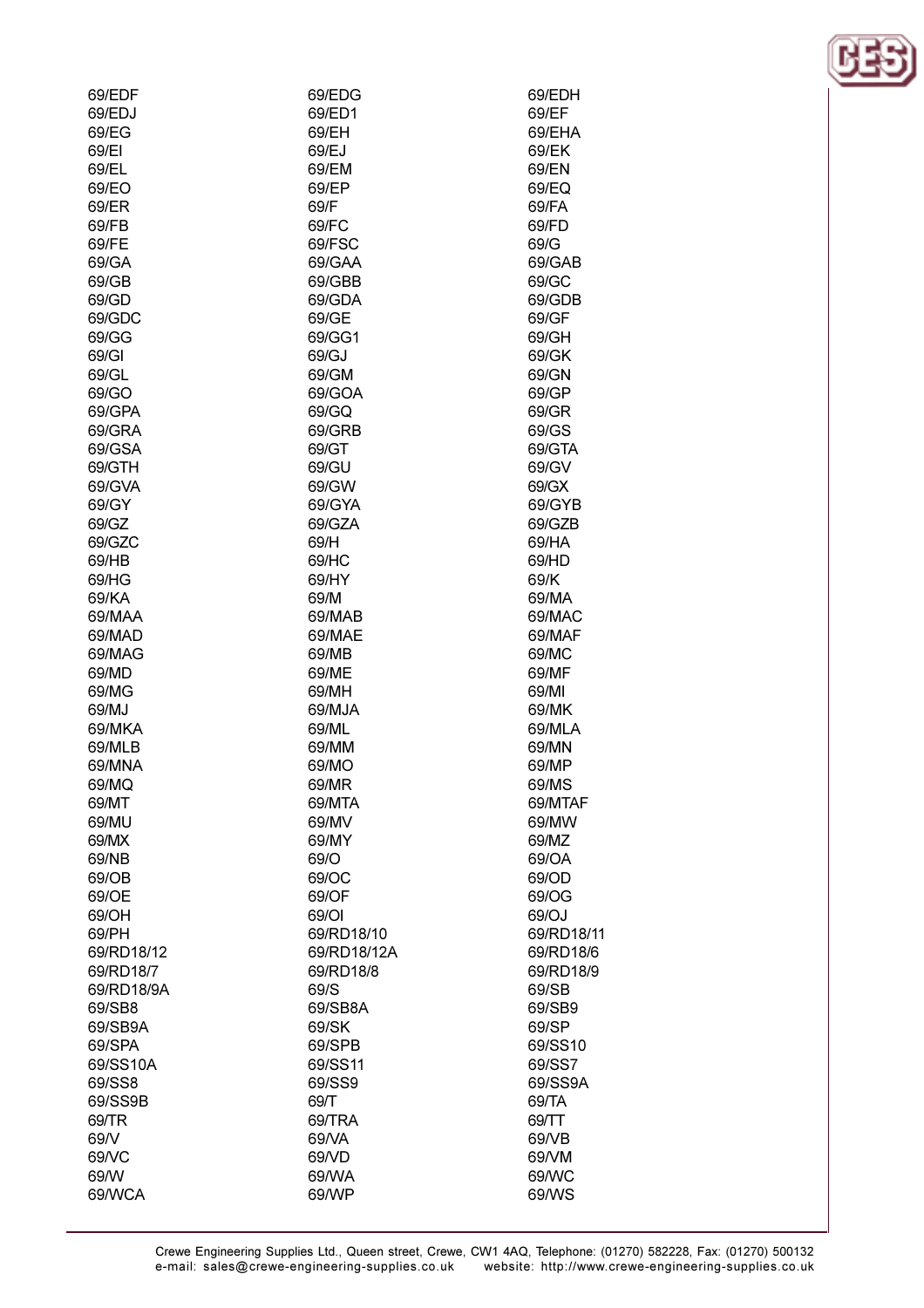

69/WSA

69/WSD 69/W2 69X5.7 69354/69630 7.1X1.6 76X24 7/LJT13/8 7/LJ8DD 7/MJT7/8 7/NC5/8 7/W5/8 **7/16BSFN** 7/16BSENC 7/16BSFNY 7/16BSFX1SHC 7/16BSFX2SHC 7/16BSFX3SHT 7/16FC 7/16FTC 7/16FT4 7/16FT4Z 7/16SD 7/16LINCNY 7/16UNCX1SHC 7/16UNCX1SHTZ 7/16UNCX11/2SHC 7/16UNCX11/4SHC 7/16UNCX13/4BHT 7/16UNCX2BHT 7/16UNCX2SHC 7/16UNCX3/4SHCZ 7/16UNCX3/4SZ 7/16UNCX5BHT 7/16UNFNY 7/16UNFX1S 7/16UNFX1SHTZ 7/16UNFX11/2BHTZ 7/16UNFX11/4BHT 7/16UNFX11/4SHTZ 7/16UNFX13/4SHC 7/16UNFX2SHT 7/16UNFX21/4BHT 7/16UNFX23/4BHT 7/16UNFX3/4SZ 7/16UNFX31/2BHT 7/16UNFX4BHTZ 7/16UNFX5BHT 7/16WNB 7/16WNY 7/16WX1/2SKTS 7/16WX1SHC 7/16WX11/2BHT 7/16WX11/2SHT 7/16WX11/4SHC 7/16WX11/4SKTS 7/16WX2SHC 7/16WX21/2SHC 7/16WX3/4SKTS 7/16WX5/8SKTS

69/WSB 69/WSE 69/W3 6906/1 69777 7.5X1.5 7/KLNJ7/8  $7/LJ2$ 7/LRJ5/8 7/MR1017 7/W1.5057 7/W65 7/16BSFNA 7/16BSFNL 7/16BSFSTUD 7/16BSFX11/2SHC 7/16BSFX21/2SHC 7/16BSFX4B 7/16FF 7/16FT3 7/16FT4H  $7/161$ 7/16SR 7/16UNCX1BHTZ 7/16UNCX1SHCZ 7/16UNCX1SZ 7/16UNCX11/2SHT 7/16UNCX11/4SHT 7/16UNCX13/4SHCZ 7/16UNCX2BHTZ 7/16UNCX2SHT 7/16UNCX3/4SHT 7/16UNCX3SHT **7/16UNFN** 7/16UNFSTD 7/16UNFX1SHC 7/16UNFX1SZ 7/16UNFX11/2SHC 7/16UNFX11/4BP 7/16UNFX11/4SZ 7/16UNFX2BHT 7/16UNFX21/2BHT 7/16UNFX21/4SHCZ 7/16UNFX3/4SHT 7/16UNFX3BHT 7/16UNFX31/2SHT 7/16UNFX41/2BHT 7/16UNFX6BHT 7/16WNL 7/16WSTUD 7/16WX1CSHZ 7/16WX1SKTS 7/16WX11/2SB 7/16WX11/2SKTS 7/16WX11/4SHCZ 7/16WX13/4BHT 7/16WX2SHT 7/16WX23/4BBMS 7/16WX3B 7/16WX7/16SKTS

69/WSC 69/W1 69/W4 69244 6982RS 7.5X1S 7/LJT11/8 7/LJ40 7/MDJT35 **7/MSF35** 7/W113/16 7/W68 7/16BSFNB 7/16BSENS 7/16BSFX1/2SKTS 7/16BSFX11/4SHC 7/16BSFX3S 7/16CC 7/16FR 7/16FT3H 7/16FT4HZ 7/16S **7/16UNCN** 7/16UNCX1BZ 7/16UNCX1SHT 7/16UNCX11/2BHT 7/16UNCX11/4S 7/16UNCX11/4SHTZ 7/16UNCX2B 7/16UNCX2BZ 7/16UNCX3/4S 7/16UNCX3/4SHTZ 7/16UNCX31/2BHT 7/16UNFNL 7/16UNFSTUD 7/16UNFX1SHT 7/16UNFX11/2BHT 7/16UNFX11/2SHT 7/16UNFX11/4SHT 7/16UNFX13/4BHT 7/16UNFX2SHC 7/16UNFX21/2SHC 7/16UNFX21/4SHT 7/16UNFX3/4SHTZ 7/16UNFX3SHT 7/16UNFX4BHT 7/16UNFX41/2BHTZ 7/16WN 7/16WNW 7/16WX1/2SHC 7/16WX1SBMS 7/16WX1SKTSZ 7/16WX11/2SHC 7/16WX11/4S 7/16WX11/4SHT 7/16WX2BHT 7/16WX21/2B 7/16WX3/4CSHS 7/16WX41/2BHT 7/16WX7/8SKTS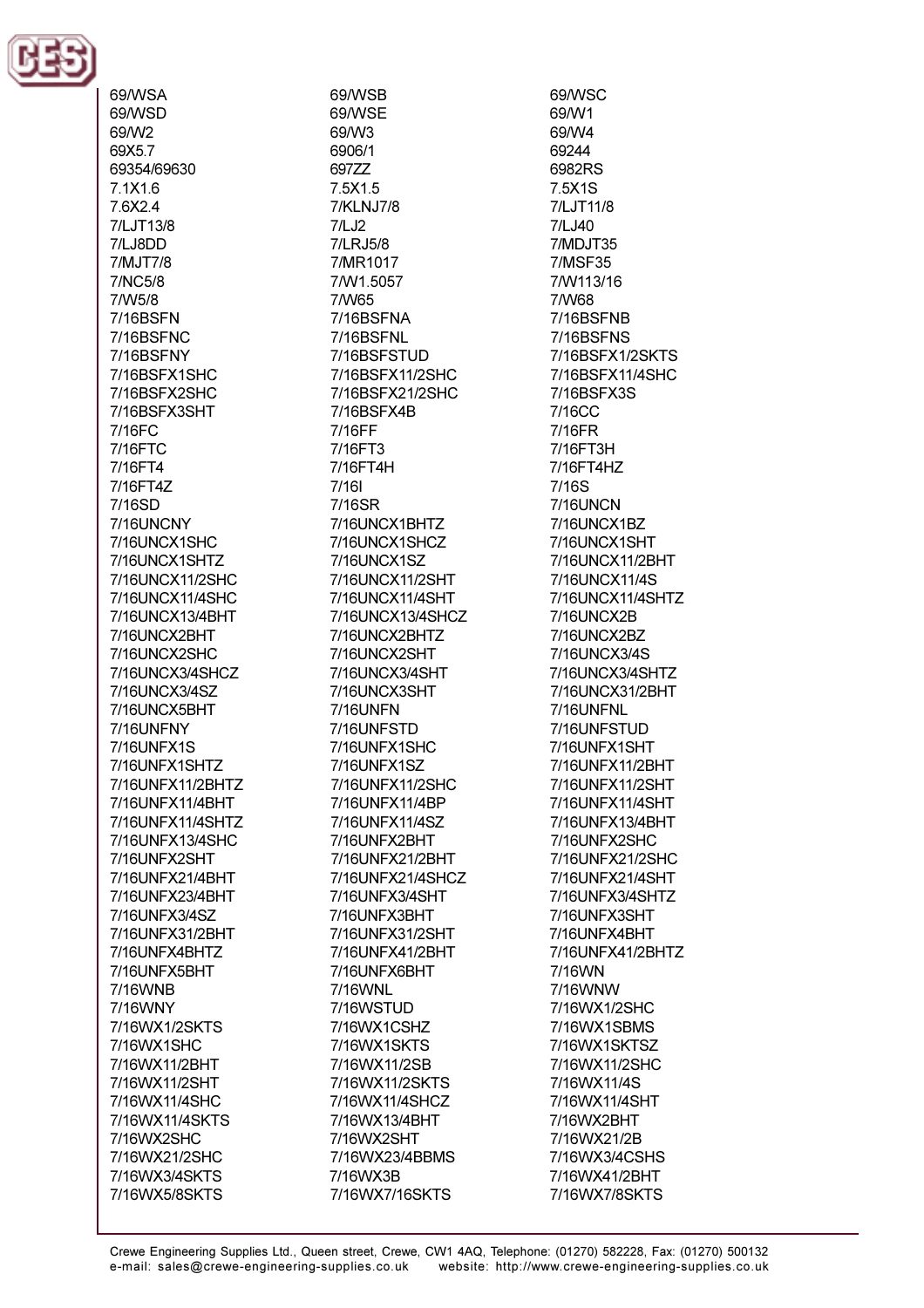7/32CC 7/6082RS 7/8RSFNY 7/8BSFX2SHT 7/8BSFX41/2SHC 7/8FC **7/8FS** 7/8FT3H  $7/81$ **7/8SS** 7/8UNCSTUD 7/8UNCX3SHC 7/8UNCX6SHC 7/8LINENI 7/8UNFNY 7/8UNFX31/2BHT 7/8UNFX8BHT 7/8WNC 7/8WNSLT 7/8WSTUD 7/8WSTUDX12 7/8WX11/2SHC 7/8WX2S 7/8WX21/2SHT 7/8WX3RRMS 7/8WX31/2SHC 7/8WX4BBMS 7/8WX41/2B 7/8WX6B 7/8WX6X 7BAX3/16CHHMB 7MMSS 7NDE/206 7X<sub>2</sub>  $7X3$ **70/GRB** 70/HP1S/SA 70/HP13/4S 70/HP2B 70/HP21/2 70/HP3A **70/HT** 70/H1055A 70/H11/2B 70/H2B 70/H2PS/S 70/H21/2P 70/H3B 70/H3DS/S 70/H3G 70/H3S/S 70/H4D1 70/H4PA 70/H4S 70/H56 70/H6D1 70/SL6ASS 70/V1 70/WS2

70/WS5

7/32FT 7/64CC 7/8RSFNYI H 7/8BSFX3/4SKTS **7/8CC** 7/8FCA **7/8FT** 7/8FT4 7/8P 7/8UNCN 7/8UNCX11BHT 7/8UNCX3SHT 7/8UNCX8BHT 7/8LINENLS 7/8UNFX111/2BHT10.9 7/8UNFX4SHT 7/8UNFX91/2BHT 7/8WNL 7/8WNY 7/8WSTUDS 7/8WSTUDZ 7/8WX11/2SKTS 7/8WX2SHC 7/8WX23/4B 7/8WX3BZ 7/8WX31/2X 7/8WX4BHT 7/8WX41/2BHTZ 7/8WX6SHC 7BAN 7BAX3/16CHM 7NDE 7NDE/217 7X2.5 70/BNTW304 70/HP1 70/HP11/2 70/HP2 70/HP2S/S 70/HP3 70/HP3S/S 70/H1P 70/H11/2 70/H11/2D 70/H2C 70/H21/2D 70/H21/2S 70/H3C 70/H3E 70/H3H 70/H4B 70/H4D2 70/H4PB 70/H4S/S 70/H6 70/H6P 70/ST 70/W 70/WS3 70/WS6

**7/32SS** 7/8BSFN 7/8BSESTUD 7/8BSFX4BHT 7/8E 7/8FF 7/8FT3 7/8FT4H 7/8S 7/8UNCNY 7/8UNCX3BHT 7/8UNCX4BHT 7/8UNFN 7/8LINENSLT 7/8UNFX3BHT 7/8UNFX7BHT 7/8WN **7/8WNS** 7/8WNZ 7/8WSTUDX10 7/8WX10BHT 7/8WX11/4SKTS 7/8WX2SZ 7/8WX3R 7/8WX3SHC 7/8WX31/2XZ 7/8WX4SHT 7/8WX5SHC 7/8WX6SHT 7BAX1CHHM 7MMCC 7NDE/180 7NDE/221 7X2V 70/C36 70/HP1S/S 70/HP11/2S/S 70/HP2A 70/HP2S/SA 70/HP3/4 70/HP4 70/H1055 70/H11/2A 70/H<sub>2</sub>A 70/H2D 70/H21/2DS 70/H3A 70/H3D 70/H3F 70/H3I 70/H4D 70/H4E 70/H4PS/S 70/H<sub>5</sub> 70/H6D 70/NYL7  $70/T$ 70/WS1/4 70/WS4 70/WS7

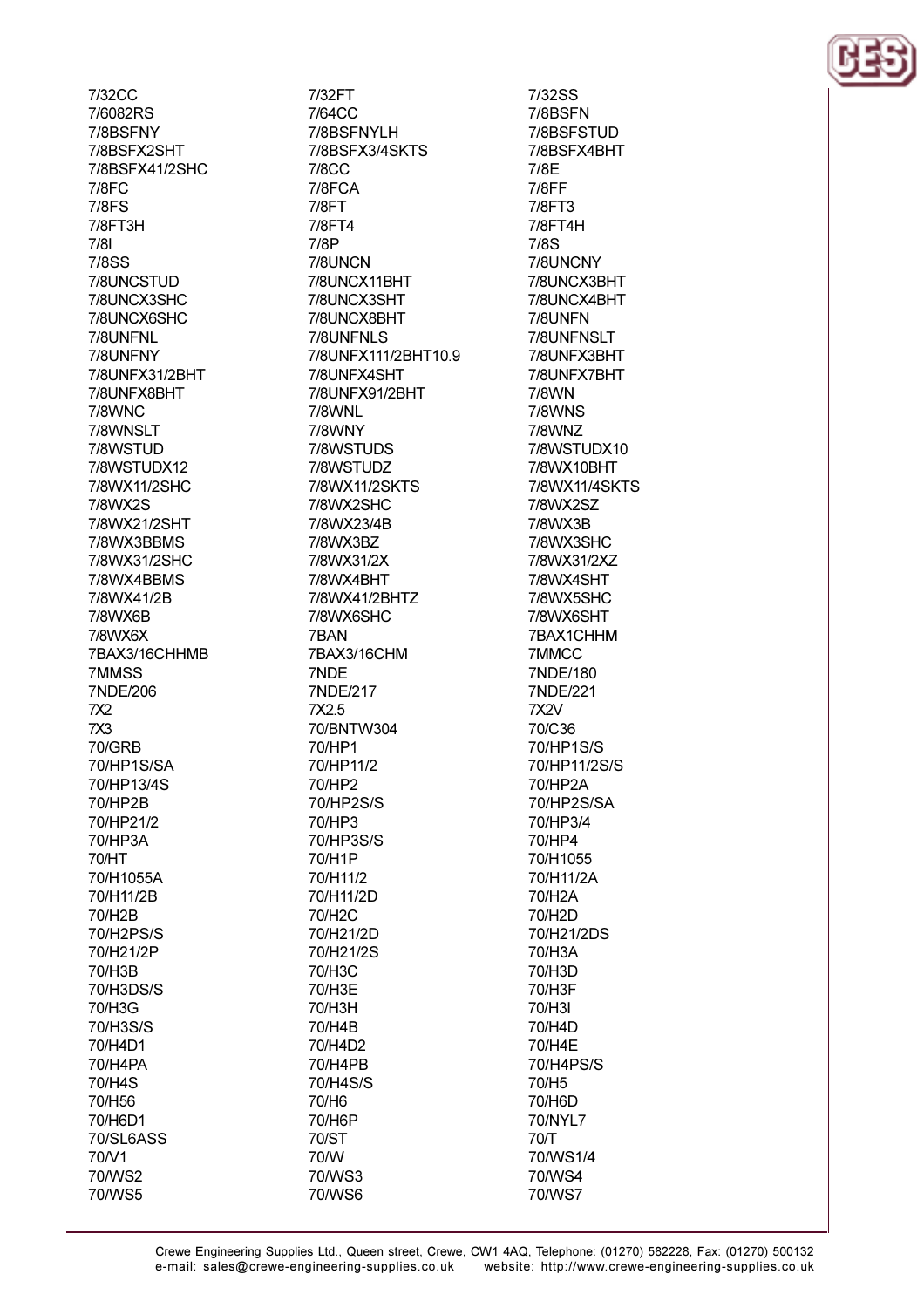

| 70/X40 | 70/10   | 70/10A  |
|--------|---------|---------|
| 70/10B | 70/10C  | 70/10D  |
| 70/10E | 70/12A  | 70/12T  |
| 70/13  | 70/13/4 |         |
|        |         | 70/14   |
| 70/16  | 70/160  | 70/2A   |
| 70/2B  | 70/2C   | 70/2D   |
| 70/2E  | 70/2S   | 70/21   |
|        |         |         |
| 70/211 | 70/212  | 70/213  |
| 70/22  | 70/23   | 70/23/4 |
| 70/24  | 70/25   | 70/26   |
| 70/261 | 70/262  | 70/27   |
|        |         |         |
| 70/28  | 70/29   | 70/3A   |
| 70/3B  | 70/3C   | 70/3D   |
| 70/3E  | 70/311  | 70/321  |
| 70/322 | 70/323  | 70/33   |
| 70/331 | 70/332  | 70/34   |
|        |         |         |
| 70/341 | 70/342  | 70/343  |
| 70/344 | 70/35   | 70/36   |
| 70/37  | 70/38   | 70/39   |
| 70/4A  | 70/4B   | 70/4C   |
|        |         |         |
| 70/4D  | 70/4E   | 70/4F   |
| 70/4G  | 70/4H   | 70/41   |
| 70/4J  | 70/4K   | 70/4L   |
| 70/4M  | 70/4N   | 70/4O   |
| 70/4P  | 70/4Q   | 70/4R   |
|        |         |         |
| 70/4S  | 70/4T   | 70/4U   |
| 70/4V  | 70/4Z   | 70/40   |
| 70/41  | 70/411  | 70/412  |
| 70/413 | 70/414  | 70/4141 |
| 70/415 | 70/416  | 70/4161 |
|        |         |         |
| 70/418 | 70/419  | 70/42   |
| 70/421 | 70/422  | 70/423  |
| 70/424 | 70/43   | 70/44   |
| 70/45  | 70/46   | 70/47   |
| 70/48  | 70/49   | 70/5    |
|        |         |         |
| 70/5A  | 70/5AB  | 70/5AC  |
| 70/5B  | 70/5C   | 70/5D   |
| 70/5E  | 70/5F   | 70/5G   |
| 70/5H  | 70/51   | 70/5IA  |
| 70/5J  | 70/5K   | 70/5L   |
|        |         |         |
| 70/5M  | 70/5N   | 70/5O   |
| 70/5P  | 70/5Q   | 70/5R   |
| 70/5S  | 70/5T   | 70/5U   |
| 70/5V  | 70/5W   | 70/5X   |
| 70/5Y  | 70/5Z   | 70/50   |
|        |         |         |
| 70/50B | 70/50C  | 70/58   |
| 70/59  | 70/6    | 70/6A   |
| 70/6B  | 70/6C   | 70/6D   |
| 70/6E  | 70/6F   | 70/6G   |
| 70/6H  | 70/61   | 70/6J   |
|        |         |         |
| 70/6K  | 70/6L   | 70/6M   |
| 70/6N  | 70/6O   | 70/6P   |
| 70/6Q  | 70/6R   | 70/6S   |
| 70/6T  | 70/6U   | 70/6W   |
|        |         |         |
| 70/6X  | 70/6Z   | 70/60   |
| 70/61  | 70/8    | 70/8A   |
| 70/8B  | 70/8C   | 70/8D   |
| 70/8E  | 70/8F   | 70/8G   |
| 70/8H  | 70/81   | 70/8J   |
|        |         |         |
| 70/8K  | 70/8L   | 70/8M   |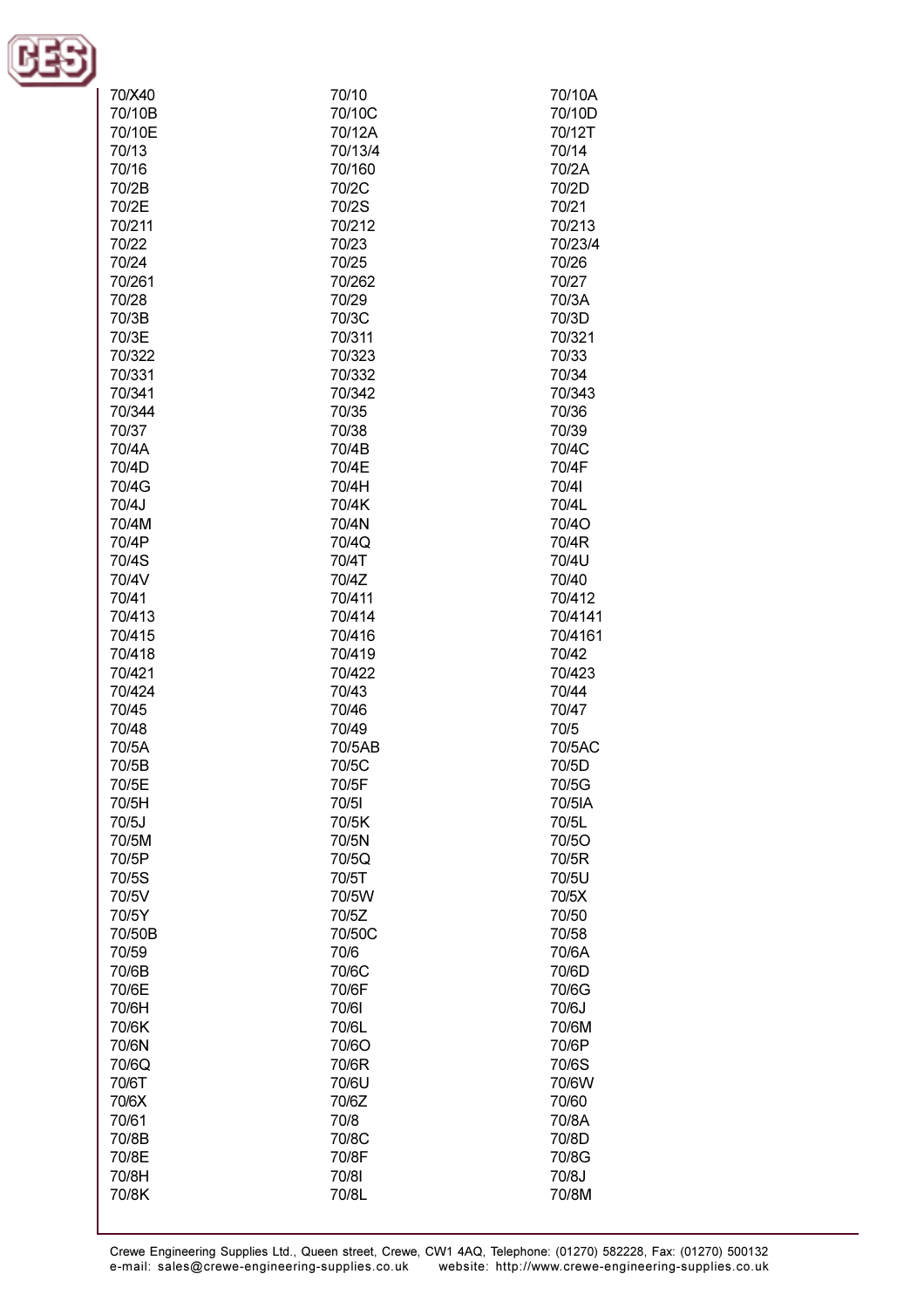| 70/8N                    |
|--------------------------|
| 70/81                    |
| 70/84                    |
| 70/87                    |
| 70X3V                    |
| 7000                     |
| 7000-100                 |
| 7000-11                  |
| 7000-12                  |
| 7000-125                 |
| 7000-135                 |
| 7000-15                  |
| 7000-155                 |
| 7000-17                  |
| 7000-18                  |
| 7000-19                  |
| 7000-21                  |
| 7000-22S/S               |
| 7000-24<br>7000-26S/S    |
| 7000-27S/S               |
| 7000-28Z                 |
| 7000-30                  |
| 7000-32                  |
| 7000-33S/S               |
| 7000-35S/S               |
| 7000-39                  |
| 7000-42Z                 |
| 7000-45                  |
| 7000-47                  |
| 7000-50                  |
| 7000-53                  |
| 7000-59                  |
| 7000-62S/S               |
| 7000-65                  |
| 7000-68                  |
| 7000-72                  |
| 7000-78                  |
| 7000-80                  |
| 7000-85                  |
| 7000-9S/S                |
| 7000TDUEP7               |
| 7001TDUEP7               |
| 7003                     |
| 7004                     |
| 7005                     |
| 7006                     |
| 7007                     |
| 7008TDUEP7<br>7009TDUEP7 |
|                          |
| 7010<br>7011             |
| 7013                     |
| 7014                     |
| 7015                     |
| 7016                     |
| 7017TDUEP7               |
| 7018TUEP7                |
| 7020                     |
| 7021TDUEP7               |
|                          |

70/8P 70/82 70/85 70/9 70X4 7000-10 7000-100S/S 7000-110 7000-12S/S 7000-13 7000-14 7000-15S/S 7000-16 7000-170 7000-180 7000-20 7000-215 7000-22Z 7000-25 7000-26Z 7000-28 7000-29 7000-30S/S 7000-32S/S 7000-34S/S 7000-37 7000-40 7000-43 7000-45S/S 7000-47S/S 7000-51 7000-55 7000-60 7000-63 7000-65S/S 7000-68S/S 7000-75 7000-8 7000-80S/S 7000-85S/S 7000-90 7000TUEP7 7002 7003TDUEP7 7004TDUEP7 7005TDUEP7 7006TDUEP7 7007TDUEP7 7009 7009TUEP3 7010TDUEP7 7011TDUEP7 7013TDUEP7 7014TDUEP7 7015TDUEP7 7016TDUEP7 7018 7019 7020TDUEP7 7022

70/80 70/83 70/86 70X3 70X5V 7000-10S/S 7000-105 7000-115 7000-120 7000-130 7000-140 7000-150 7000-16S/S 7000-175 7000-185 7000-20S/S 7000-22 7000-23 7000-26 7000-27 7000-28S/S 7000-29S/S 7000-31S/S 7000-33 7000-35 7000-38 7000-42 7000-44 7000-46 7000-48 7000-52 7000-57 7000-62 7000-64 7000-67 7000-70 7000-76 7000-8S/S 7000-82 7000-9 7000-95 7001 7002TDUEP7 7003TUEP7 7004TUEP7 7005TUEP7 7006TUEP7 7008 7009TB 7009TUEP7 7010TUEP7 7012TDUEP7 7013TUEP7 7014TUEP7 7015TUEP7 7017 7018TDUEP7 7019TDUEP7 7020TUEP7 7022TDUEP7

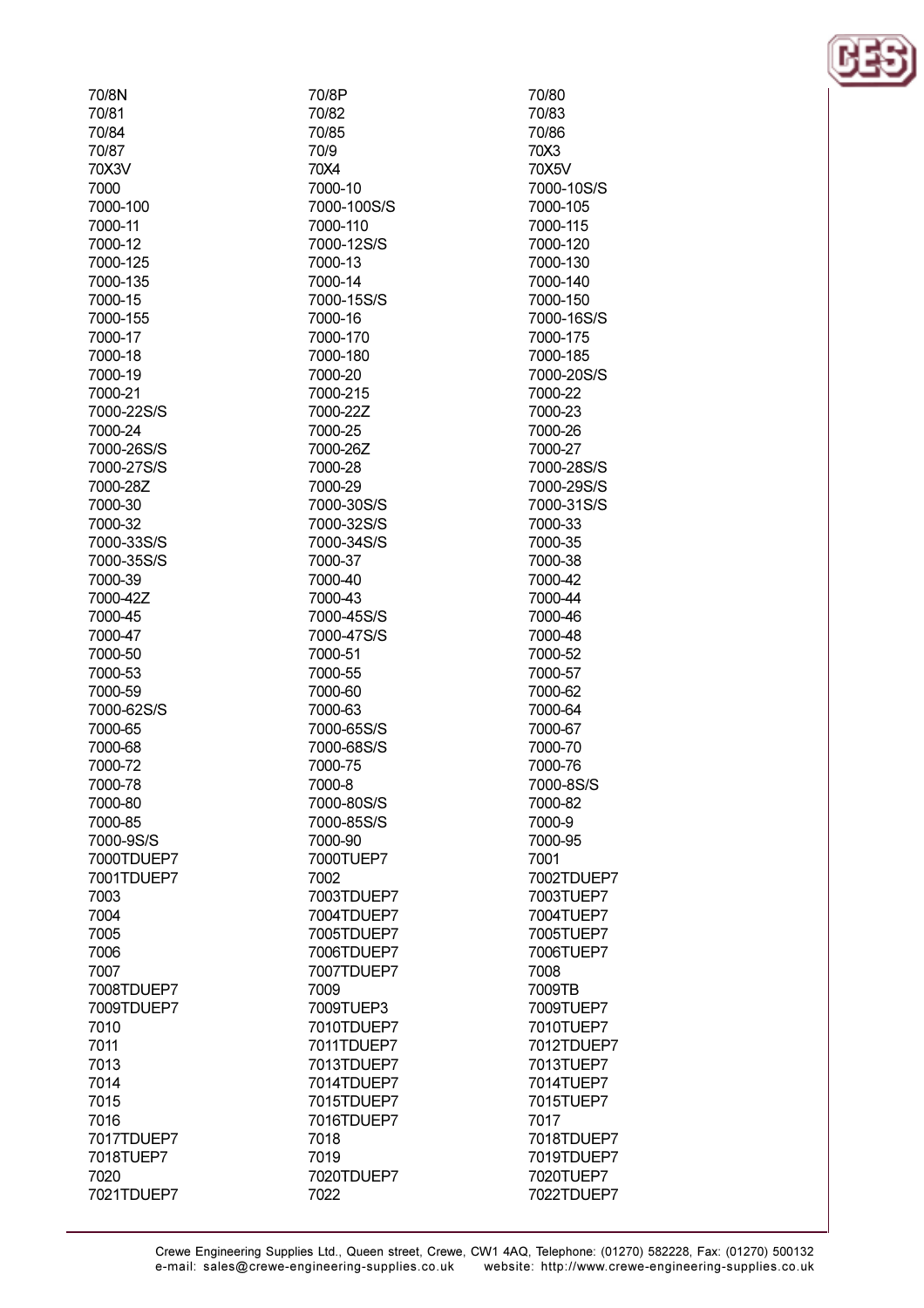

| 7024               | 7024TDUEP7           | 7024TUEP7         |
|--------------------|----------------------|-------------------|
| 7026               | 7026TDUEP7           | 7028TDUEP7        |
| 7030TDUEP7         | 7030003/60           | 7030003/60A       |
| 7030006/3          | 7030006/60           | 7030007/3         |
| 7030007/35         | 7030007/60           | 7030007/65        |
| 7030008/3          | 7030008/60           | 7030009/3         |
| 7030012/3          | 7030012/60           | 7032              |
| 7032DUEP5          | 7032TDUEP7           | 7032105           |
| 7032106            | 7032106/1            | 7032106/2         |
| 7032110            | 7032303              | 7032306           |
| 7032306/77         | 7032306/77/1         | 7032306/77/2      |
| 7032306A           | 7032307              | 7032308           |
| 7032308/77         | 7032309/90/77        | 7032310           |
| 7032312/77         | 7034                 | 7040              |
| 7056               | 706TEP5              | 708TDUEP7         |
| 7081025            | 709TDUEP7            | 709TDUEP9         |
| 71/A               | 71/A10060F           | 71/A1010          |
| 71/A1515           | 71/A2015             | 71/A2020          |
| 71/A2020F          | 71/A2025A            | 71/A2520          |
| 71/A2520A          | 71/A2525             | 71/A2530          |
| 71/A3020           | 71/A3020F            | 71/A3025          |
| 71/A3030           | 71/A3030F            | 71/A4             |
| 71/A4030B          | 71/A4030F            | 71/A4040          |
| 71/A5030           | 71/A5040             | 71/A6060          |
| 71/A7035           | 71/A7540             | 71/A7540A         |
| 71/A7550           | 71/A7550F            | 71/A7555          |
| 71/A7555F          | 71/C                 | 71/CA             |
| 71/CB              | 71/CM                | 71/CM0            |
| 71/CM1             | 71/CM3               | 71/CON            |
| 71/CONA            | 71/CONB              | 71/CSM022         |
| 71/C10             | 71/C10.5             | 71/C10A           |
| 71/C10B<br>71/C100 | 71/C10C<br>71/C10060 | 71/C10D<br>71/C11 |
| 71/C11.5           | 71/C11A              | 71/C11B           |
| 71/C11C            | 71/C11D              | 71/C11E           |
| 71/C11F            | 71/C11G              | 71/C12            |
| 71/C12.5           | 71/C12.5A            | 71/C12.5B         |
| 71/C12.5C          | 71/C12.5D            | 71/C12.5DA        |
| 71/C12.7           | 71/C12A              | 71/C12B           |
| 71/C12C            | 71/C12D              | 71/C12E           |
| 71/C125            | 71/C13               | 71/C13.5          |
| 71/C13A            | 71/C13B              | 71/C13C           |
| 71/C14             | 71/C14.5             | 71/C14.5A         |
| 71/C14.5B          | 71/C14.5C            | 71/C14.8          |
| 71/C14A            | 71/C14B              | 71/C14C           |
| 71/C14D            | 71/C14E              | 71/C14F           |
| 71/C14G            | 71/C14H              | 71/C14I           |
| 71/C14J            | 71/C14K              | 71/C14L           |
| 71/C15             | 71/C15.5             | 71/C15.7          |
| 71/C15A            | 71/C15B              | 71/C15C           |
| 71/C15D            | 71/C15E              | 71/C15F           |
| 71/C15G            | 71/C16               | 71/C16.7          |
| 71/C16.7S          | 71/C16A              | 71/C16B           |
| 71/C16C            | 71/C16D              | 71/C16E           |
| 71/C16F            | 71/C16G              | 71/C16H           |
| 71/C16I            | 71/C16J              | 71/C16K           |
| 71/C16L            | 71/C17               | 71/C17.5          |
| 71/C17A            | 71/C18               | 71/C18A           |
| 71/C19             | 71/C19.3             | 71/C19.3A         |
| 71/C19.5           | 71/C19.5A            | 71/C19A           |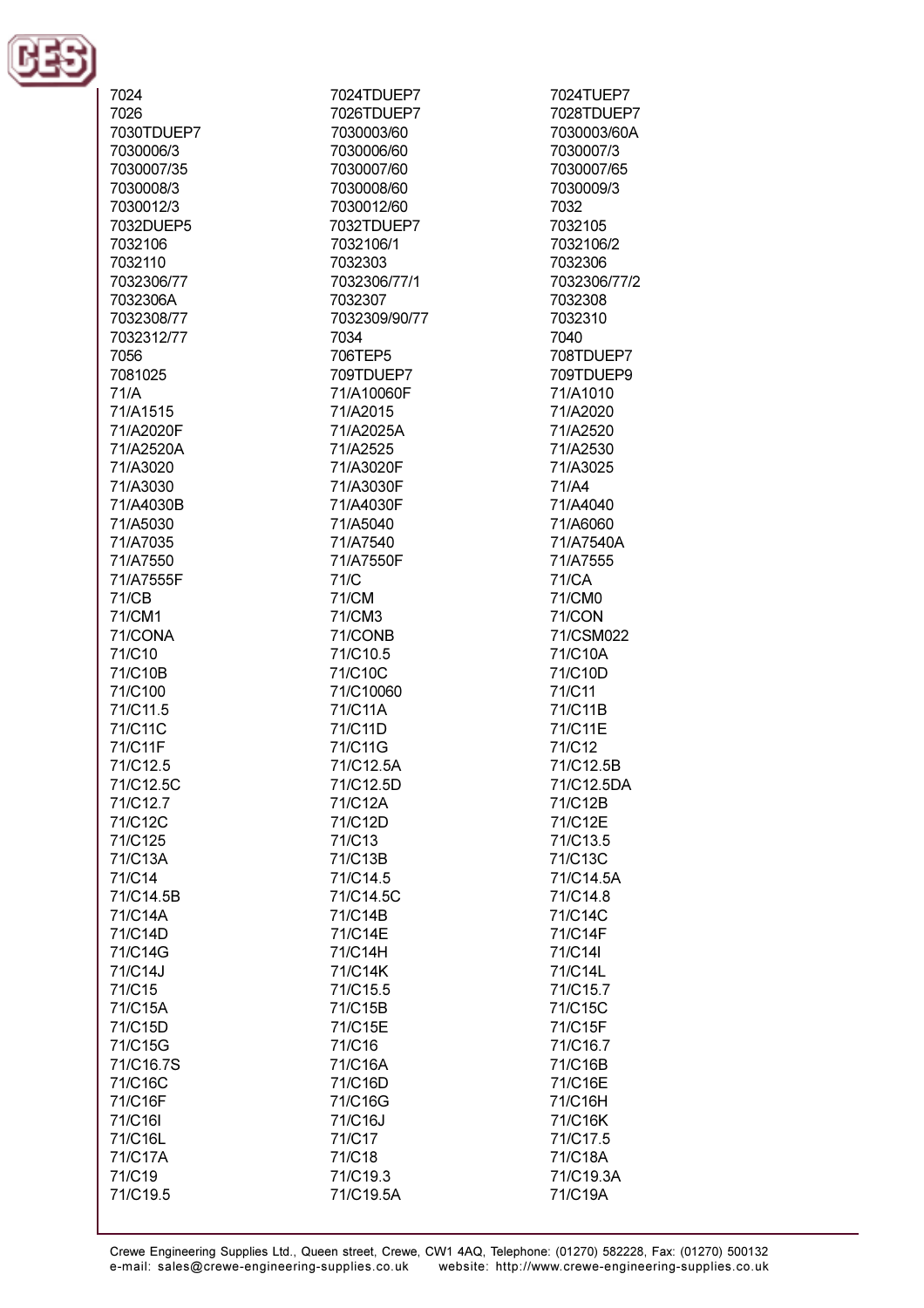| 71/C19B   | 71/C19C   | 71/C19D   |
|-----------|-----------|-----------|
| 71/C19E   | 71/C19F   | 71/C19G   |
| 71/C19H   | 71/C19I   | 71/C19J   |
|           |           |           |
| 71/C19K   | 71/C19L   | 71/C19M   |
| 71/C2.5   | 71/C2.5A  | 71/C20    |
| 71/C2025  | 71/C21    | 71/C21.5  |
| 71/C21.5A | 71/C21.5B | 71/C21A   |
|           |           |           |
| 71/C21B   | 71/C21C   | 71/C21D   |
| 71/C22    | 71/C22A   | 71/C23    |
| 71/C23A   | 71/C24    | 71/C24.5  |
|           |           |           |
| 71/C24A   | 71/C24B   | 71/C24C   |
| 71/C25    | 71/C25A   | 71/C25B   |
| 71/C25C   | 71/C25D   | 71/C25E   |
| 71/C25F   | 71/C25G   | 71/C25H   |
|           |           |           |
| 71/C26    | 71/C26.5  | 71/C28.5  |
| 71/C29    | 71/C29A   | 71/C29B   |
| 71/C29C   | 71/C3     | 71/C3.25  |
| 71/C3.5   | 71/C3.5A  | 71/C3.5B  |
|           |           |           |
| 71/C3A    | 71/C3B    | 71/C3C    |
| 71/C3D    | 71/C3E    | 71/C30    |
| 71/C30.3  | 71/C30.5S | 71/C30A   |
|           |           |           |
| 71/C31    | 71/C31A   | 71/C31B   |
| 71/C31C   | 71/C32    | 71/C32A   |
| 71/C32B   | 71/C32C   | 71/C33    |
| 71/C34    | 71/C34.5  | 71/C34A   |
|           |           |           |
| 71/C34B   | 71/C35    | 71/C35A   |
| 71/C35B   | 71/C35C   | 71/C36    |
| 71/C37    | 71/C37.5  | 71/C37A   |
| 71/C38    | 71/C39    | 71/C4     |
|           |           |           |
| 71/C4.5   | 71/C4.5A  | 71/C4.5B  |
| 71/C4.5C  | 71/C4.5D  | 71/C4A    |
| 71/C40    | 71/C40A   | 71/C41    |
| 71/C41A   | 71/C45    | 71/C45A   |
|           |           |           |
| 71/C45B   | 71/C47    | 71/C48    |
| 71/C5     | 71/C5.15  | 71/C5.15A |
| 71/C5.5   | 71/C5.5A  | 71/C5.5B  |
| 71/C5.5C  | 71/C5.5D  | 71/C5.5E  |
|           |           |           |
| 71/C5.5F  | 71/C5.5G  | 71/C5F    |
| 71/C5H    | 71/C50    | 71/C50A   |
| 71/C50B   | 71/C50C   | 71/C51    |
| 71/C51A   | 71/C6     | 71/C6.1   |
|           |           |           |
| 71/C6.3   | 71/C6.3A  | 71/C6.35  |
| 71/C6.4   | 71/C6.4A  | 71/C6.4B  |
| 71/C6.4C  | 71/C6.5   | 71/C6.5A  |
| 71/C6.5B  | 71/C6.5C  | 71/C6.7   |
|           |           |           |
| 71/C6.8   | 71/C6A    | 71/C6B    |
| 71/C6C    | 71/C65    | 71/C68    |
| 71/C7     | 71/C7.1   | 71/C7.2   |
| 71/C7.5   |           |           |
|           | 71/C7.5A  | 71/C7.5B  |
| 71/C7A    | 71/C7B    | 71/C7C    |
| 71/C37    | 71/C37.5  | 71/C37A   |
| 71/C38    | 71/C39    | 71/C4     |
|           |           |           |
| 71/C4.5   | 71/C4.5A  | 71/C4.5B  |
| 71/C4.5C  | 71/C4.5D  | 71/C4A    |
| 71/C40    | 71/C40A   | 71/C41    |
| 71/C41A   | 71/C45    | 71/C45A   |
|           |           |           |
| 71/C45B   | 71/C47    | 71/C48    |
| 71/C5     | 71/C5.15  | 71/C5.15A |
| 71/C5.5   | 71/C5.5A  | 71/C5.5B  |
| 71/C5.5C  | 71/C5.5D  | 71/C5.5E  |
|           |           |           |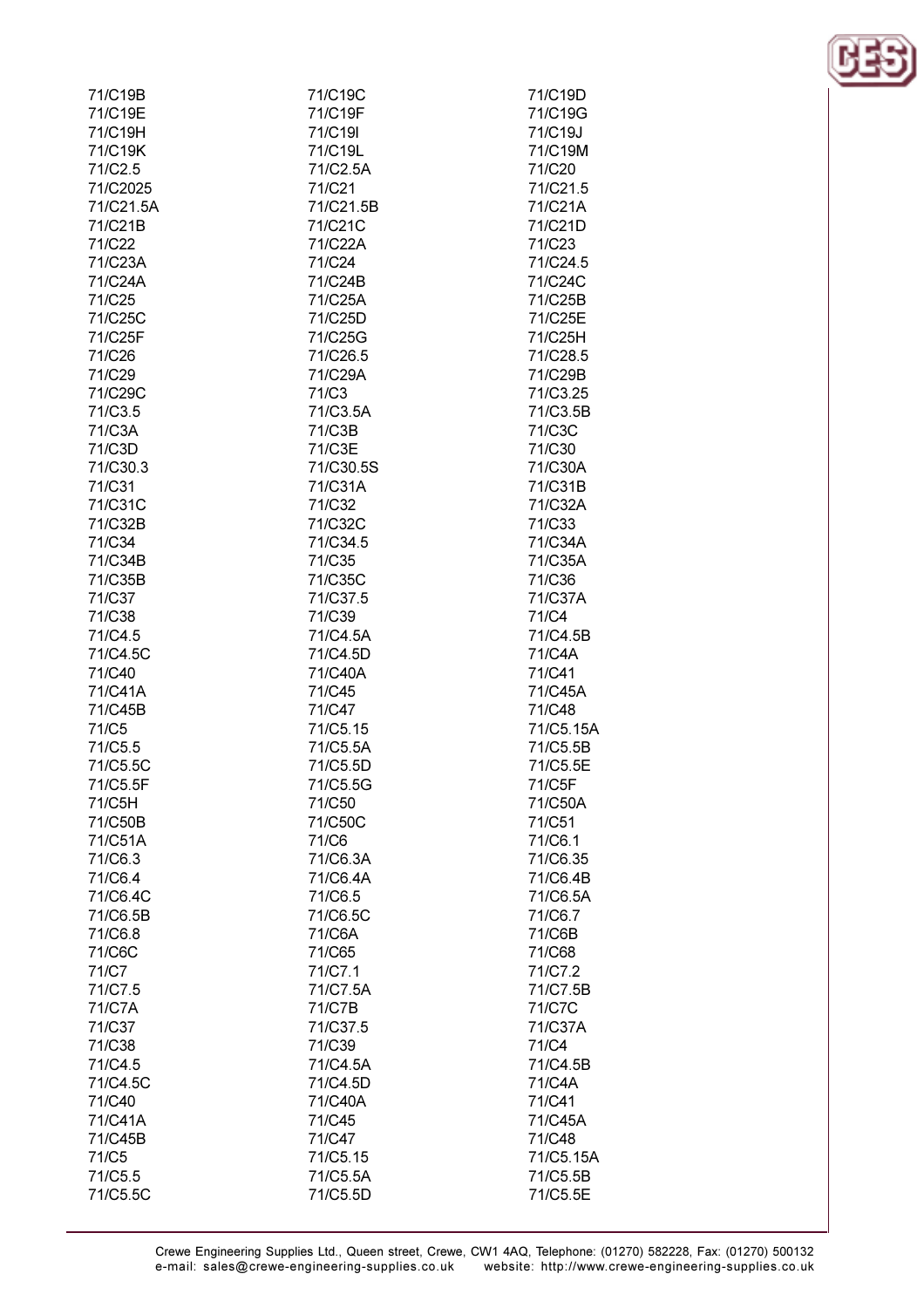

| 71/C5.5F           | 71/C5.5G  | 71/C5F    |
|--------------------|-----------|-----------|
|                    |           |           |
| 71/C5H             | 71/C50    | 71/C50A   |
| 71/C50B            | 71/C50C   | 71/C51    |
| 71/C51A            | 71/C6     | 71/C6.1   |
|                    |           |           |
| 71/C6.3            | 71/C6.3A  | 71/C6.35  |
| 71/C6.4            | 71/C6.4A  | 71/C6.4B  |
|                    |           |           |
| 71/C6.4C           | 71/C6.5   | 71/C6.5A  |
| 71/C6.5B           | 71/C6.5C  | 71/C6.7   |
| 71/C6.8            | 71/C6A    | 71/C6B    |
|                    |           |           |
| 71/C6C             | 71/C65    | 71/C68    |
| 71/C7              | 71/C7.1   | 71/C7.2   |
| 71/C7.5            | 71/C7.5A  | 71/C7.5B  |
|                    |           |           |
| 71/C7A             | 71/C7B    | 71/C7C    |
| 71/F17/8           | 71/F3     | 71/F7     |
| 71/G2              | 71/G2.5   | 71/G2.5A  |
|                    |           |           |
| 71/H3002           | 71/KA     | 71/KB     |
| 71/KC              | 71/KD     | 71/K1     |
| 71/K11/2           | 71/K11/4  | 71/K13/4  |
|                    |           |           |
| 71/M               | 71/MA     | 71/MB     |
| 71/MT              | 71/M100   | 71/M200A  |
| 71/M200B           | 71/M25    | 71/M25B   |
|                    |           |           |
| 71/M50A            | 71/M50B   | 71/NBR16  |
| 71/RAB3            | 71/RE1174 | 71/S      |
| 71/SA              | 71/SB     | 71/SBA    |
|                    |           |           |
| 71/SBB             | 71/T10    | 71/T10A   |
| 71/T11.5           | 71/T11.5A | 71/T14.5  |
| 71/T14.5A          | 71/T15    | 71/T16    |
|                    |           |           |
| 71/T17             | 71/T18    | 71/T18A   |
| 71/T18B            | 71/T18C   | 71/T18D   |
| 71/T18E            | 71/T19    | 71/T19A   |
|                    | 71/T23A   |           |
| 71/T <sub>23</sub> |           | 71/T30    |
| 71/T36             | 71/T36.5  | 71/T40    |
| 71/T40A            | 71/T42    | 71/T55    |
| 71/T8              | 71/T9     | 71N       |
|                    |           |           |
| 71/XA              | 71/XC     | 71/XM4    |
| 71/XM5             | 71/XM6    | 71/XM9    |
| 71/XS              | 71/X10    | 71/X10.4  |
|                    |           |           |
| 71/X11             | 71/X11.5  | 71/X11.5A |
| 71/X11A            | 71/X11B   | 71/X11C   |
| 71/X12             | 71/X12.5  | 71/X12.5A |
| 71/X12.5B          | 71/X12.5C | 71/X12.5D |
|                    |           |           |
| 71/X12.7           | 71/X12A   | 71/X12B   |
| 71/X13             | 71/X13A   | 71/X13B   |
| 71/X13C            | 71/X13D   | 71/X14    |
|                    |           |           |
| 71/X14A            | 71/X14B   | 71/X15    |
| 71/X16             | 71/X16.1  | 71/X16.5  |
| 71/X16A            | 71/X16B   | 71/X16C   |
|                    |           |           |
| 71/X17             | 71/X17.5  | 71/X18    |
| 71/X18A            | 71/X19    | 71/X19A   |
| 71/X20             | 71/X20.5  | 71/X20.5A |
|                    |           |           |
| 71/X20A            | 71/X22    | 71/X22A   |
| 71/X22B            | 71/X25    | 71/X25A   |
| 71/X25B            | 71/X25C   | 71/X25D   |
| 71/X25E            |           |           |
|                    | 71/X25F   | 71/X26    |
| 71/X26A            | 71/X27.5  | 71/X28    |
| 71/X28.5           | 71/X3.2   | 71/X3.2A  |
| 71/X3.2B           | 71/X3.2C  | 71/X3.25  |
|                    |           |           |
| 71/X3.25B          | 71/X3.5   | 71/X30    |
| 71/X30A            | 71/X30B   | 71/X30C   |
| 71/X31             | 71/X31.5  | 71/X32.5  |
|                    |           |           |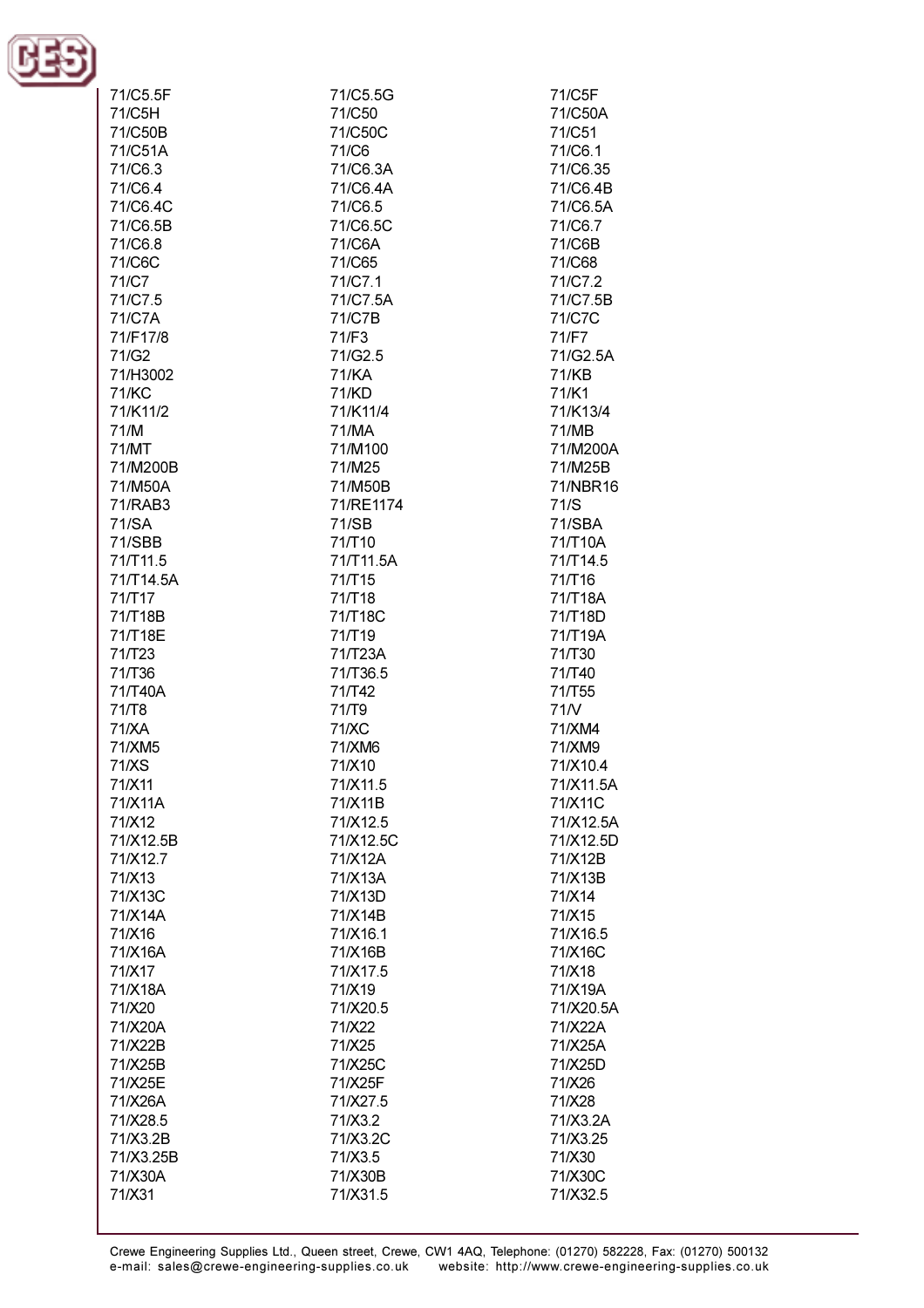| 71/X34       | 71/X35       | 71/X37.5    |
|--------------|--------------|-------------|
| 71/X38       | 71/X39       | 71/X4       |
| 71/X4.5      | 71/X4.5A     | 71/X4A      |
| 71/X4B       | 71/X4C       | 71/X40      |
| 71/X40A      | 71/X5        | 71/X5.5     |
| 71/X5.5A     | 71/X5/16S    | 71/X5A      |
| 71/X5B       | 71/X5C       | 71/X52      |
| 71/X6.25     | 71/X6.5      | 71/X6.5A    |
| 71/X6.5B     | 71/X6.5C     | 71/X6.5D    |
| 71/X6.5E     | 71/X6.5F     | 71/X6.5G    |
| 71/X6.5H     | 71/X6F       | 71/X62      |
| 71/X7        | 71/X7A       | 71/X8       |
| 71/X8A       | 71/X8B       | 71/X8C      |
| 71/X8D       | 71/X8E       | 71/X8F      |
| 71/X9        | 71/X9.4      | 71/X9.5     |
| 71/X9.5A     | 71/X9.5B     | 71/X9.5C    |
| 71/X9.5D     | 71/X9.5E     | 71/X9.5F    |
| 71/1227      | 71/632505    | 71X1SPAA    |
| 71X1SPZ      | 71X2SPA      | 71X2SPAA    |
| 71X2SPAU     | 71X2SPBU     | 71X2SPZ     |
| 71X2SPZU     | 71X3.5       | 71X3SPA     |
| 71X3SPZ      | 7100-10      | 7100-10S/S  |
| 7100-100     | 7100-105     | 7100-11     |
| 7100-11S/S   | 7100-110     | 7100-115    |
| 7100-12      | 7100-12S/S   | 7100-120    |
| 7100-13      | 7100-13S/S   | 7100-14     |
| 7100-140     | 7100-145     | 7100-15     |
| 7100-15S/S   | 7100-152     | 7100-16     |
| 7100-16S/S   | 7100-17      | 7100-17S/S  |
| 7100-175     | 7100-18      | 7100-18S/S  |
| 7100-19      | 7100-19S/S   | 7100-190    |
| 7100-20      | 7100-20S/S   | 7100-21     |
| 7100-22      | 7100-23      | 7100-24     |
| 7100-24S/S   | 7100-25      | 7100-25S/S  |
| 7100-26      | 7100-26S/S   | 7100-27     |
| 7100-27S/S   | 7100-28      | 7100-28S/S  |
| 7100-29      | 7100-29S/S   | 7100-3      |
| 7100-30      | 7100-30S/S   | 7100-32     |
| 7100-32S/S   | 7100-33      | 7100-33S/S  |
| 7100-34      | 7100-34S/S   | 7100-35     |
| 7100-35S/S   | 7100-36      | 7100-37     |
| 7100-38      | 7100-39      | 7100-4      |
| 7100-40      | 7100-40A     | 7100-40S/S  |
| 7100-41      | 7100-42      | 7100-44     |
| 7100-45      | 7100-46      | 7100-47     |
| 7100-48      | 7100-49      | 7100-5      |
| 7100-50      | 7100-50S/S   | 7100-52     |
| 7100-54      | 7100-55      | 7100-56     |
| 7100-57      | 7100-58      | 7100-6      |
| 7100-60      | 7100-62      | 7100-63     |
| 7100-65      | 7100-67      | 7100-68     |
| 7100-7       | 7100-70      | 7100-72     |
| 7100-75      | 7100-76      | 7100-78     |
| 7100-8       | 7100-80      | 7100-83     |
| 7100-85      | 7100-87      | 7100-89     |
| 7100-9       | 7100-9S/S    | 7100-90     |
| 7100-95      | 7101106      | 7108KPD     |
| 7109ND       | 7119TL       | 7133-060    |
| 71412/71750  | 71425        | 71425/71750 |
| 71425/71750B | 71425/71751D | 71425/71788 |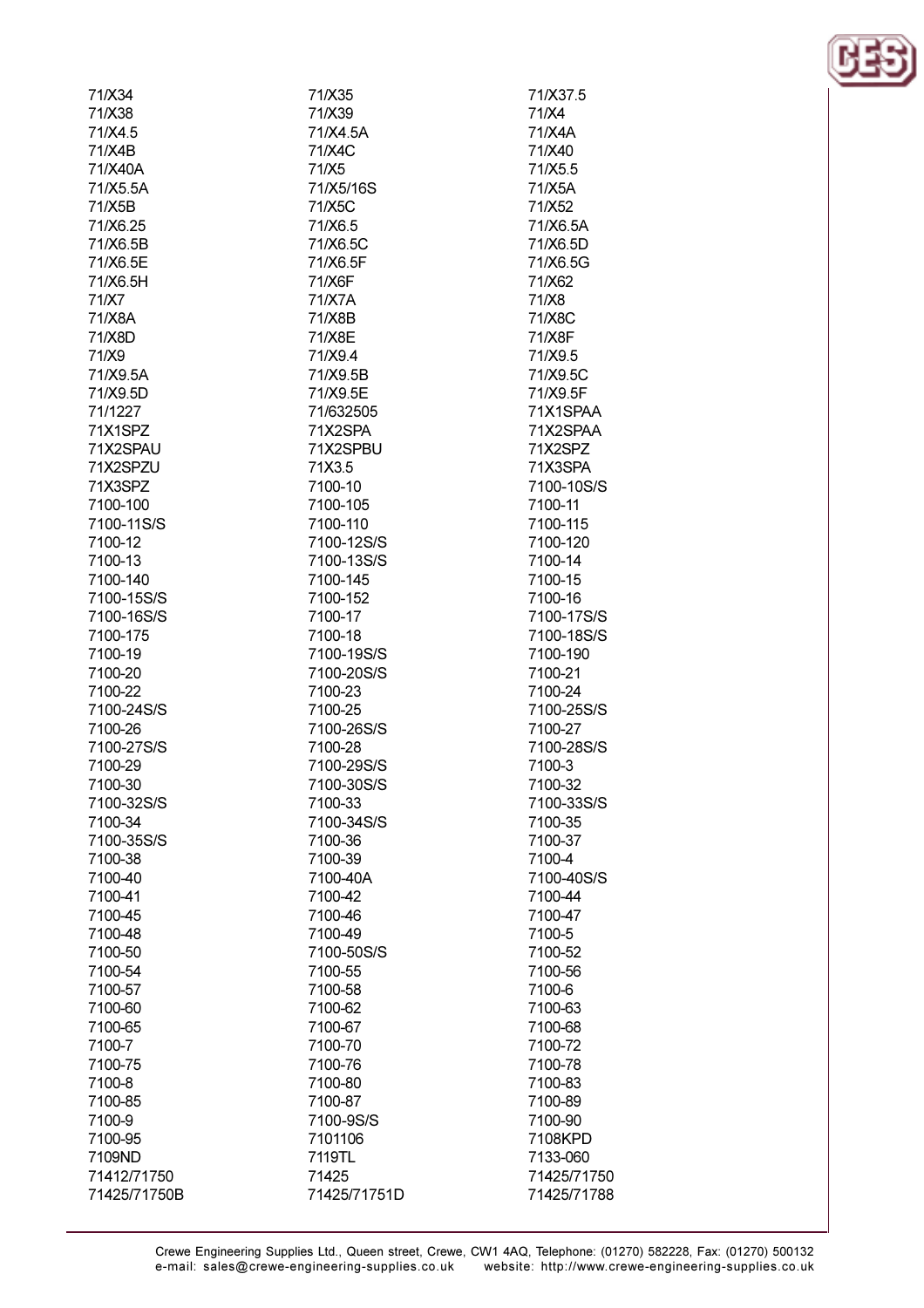

71432 71437/71750B 71450/71750BP3 71450/71751D 71750 7189 72XL037A 7201 7202 7203 7203TDUEP7 7204NR 72042RS 7205FP5 7205TUEP7 7206TDUEP7 72062RS 7207BGM 7207TUEP7 7208EP5 7208TDUEP7 7209BG 7209TUEP7 7210TDUEP7 7211BG 7211TDUEP7 7212BG 7213 7213TDUEP7 7214BG 7214TDUEP5 7215BG 7215TUEP7 7216BGM 7216TUEP7 7217EP5 7218 7218TDUEP7 72187/72487 7219EP5 7220BG 7220TDUEP7 7221 72212C/72487 7224 722513DA 722517A 7234 73001RA 73006RA 7302 7303 7304BG 7305 7305TDUEP7 7306BG 7307 7307TUEP7 7308BGM 7308TUEP7

71437 71450 71450/71750P0 71450/71788 71751D 72L050 7200 7201TDUEP7 7202TDUEP7 7203BG 7203TUEP7 7204TDUEP7 7205 7205TDUEP5 7206 7206TUEP7 7207 7207EP5 7208 7208NR 7208TUEP7 7209EP5 7210 7210TUEP7 7211DUEP5 7211TUEP7 7212TDUEP7 7213BG 7213TUEP7 7214BGM 7214TDUEP7 7215EP5 7216 7216EP5 7217 7217TDUEP7 7218BGM 7218TUEP7 7219 7219TDUEP7 7220BGM 7220TUEP7 72212/72487 7222 7224BGM 722513DB 7228 7300 73002RA 73008RA 7302BG 7303TDUEP7 7304TDUEP7 7305BG 7305TUEP7 7306TDUEP7 7307BG 7308 7308TDUEP5 7309

71437/71750 71450/71750 71450/71750P3 71455/71750 717510 72L100 7200TDUEP7 72012RS 7202TUEP7 7203EP5 7204 7204TUEP7 7205BG 7205TDLIFP7 7206BG 7206Z 7207BG 7207TDUEP7 7208BG 7208T 7209 7209TDUEP7 7210BG 7211 7211FP5 7212 7212TUEP7 7213TDUEP5 7214 7214EP5 7215 7215TDUEP7 7216BG 7216TDUEP7 7217BG 7217TUEP7 7218EP 72187 7219BG 7220 7220TDUEP5 72200/72487 72212/72500D 7222EP5 722507DB 722516A 7232 73000RA 73003RA 7301 7302TDUEP7 7304 7304Z 7305BTVP 7306 7306TUEP7 7307TDUEP7 7308BG 7308TDUEP7 7309BG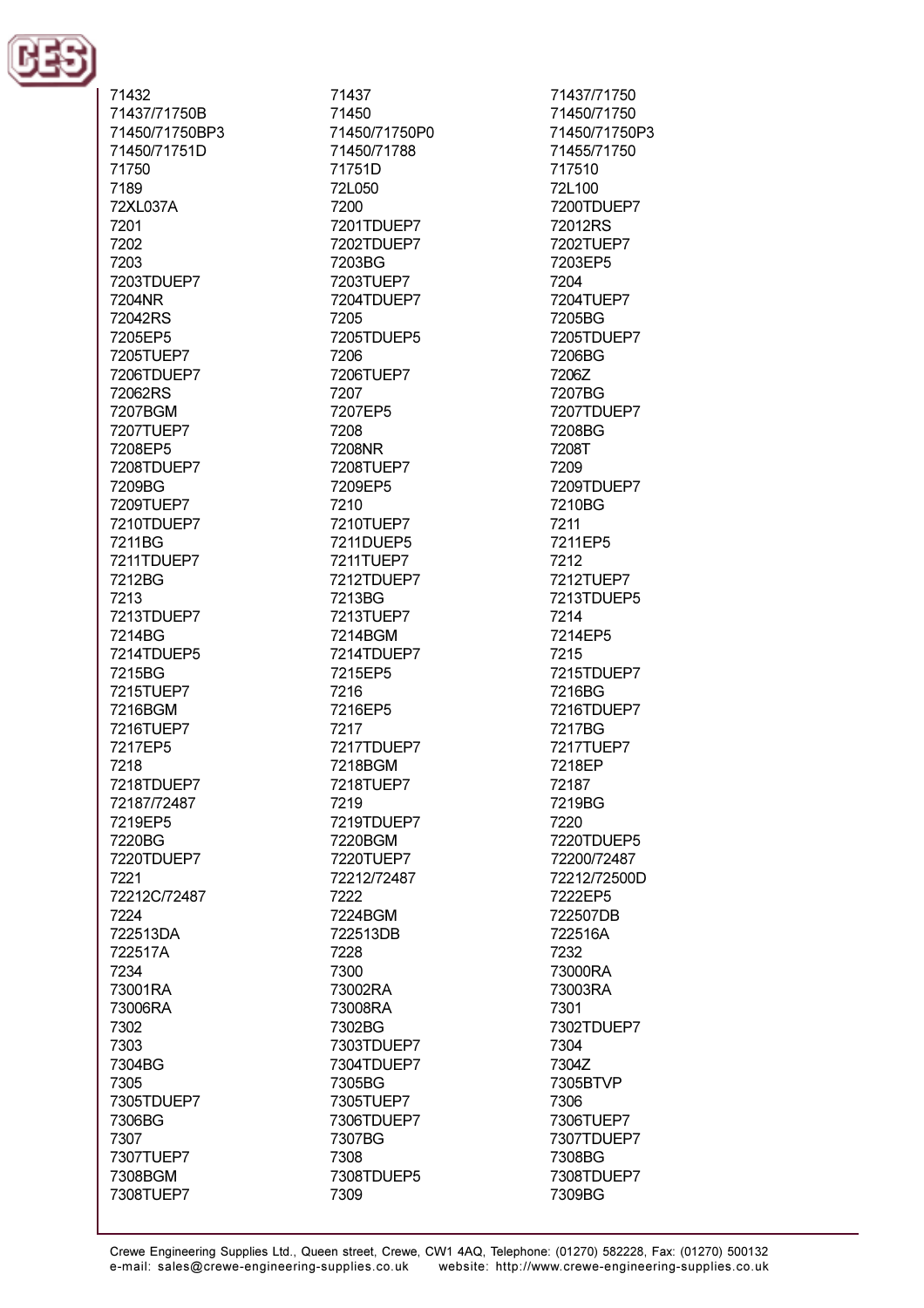7309BGM 7310 7310TDLIFP7 7311BG 7311TUEP7 7313 7313TDUEP5 7314BG 7315BG 7317BG 7318 7319 7322BM 7340 73562W 74.3X5.7V 74-300 74/BA 74/BV22 74/B<sub>2.5</sub> 74/CB 74/C2141 74/DA100 74/DC 74/DF **74/DH** 74/DK 74/DN 74/DP 74/F 74/FGM 74/GSF230 74/GSF268 74/IB 74/LV20130 74/MB-16MB 74/MC0120 **74/NB**  $74/$ 74/P **74/PC** 74/PF  $74/S$ 74/SC 74/USFA 74/21194 74/32093 74/402006 74/40413 74/41402 74/41405 74/41408 74/41414 74/41470 74/41473 74/41477 74/49420 74/51802

74/51805

74/51808

7309TDUEP7 7310BG 7310TUFP7 7311BGM 7312 7313BG 7313TDUEP7 7314BGM 7316 7317DUEP7 7318BG 7319BG 7324BGM 73551/73875 73562W/73875 74.5X3 74-400 74/BAC 74/BWS4043 74/C 74/CSA4/0  $74/D$ 74/DA5 74/DCA 74/DF 74/DI 74/DL 74/DNA 74/DQ 74/FB010 74/FJB3/0 74/GSF250  $74/$ 74/LB 74/MB-12M 74/MC0001 74/N **74/NC** 74/<sub>O</sub>A **74/PA** 74/PD **74/PG** 74/SA 74/SD 74/VG3010 74/21199 74/32099 74/402611 74/40657 74/41403 74/41406 74/41409 74/41415 74/41471 74/41474 74/41479 74/50813 74/51803 74/51806

74/51809

7309TUEP7 7310EP 7311 7311TDUEP7 7312BG 7313BGM 7314 7315 7317 7317TDUEP7 7318BGM 7320 7330 73562/73875 739/742 74-208 74/AP22 74/BS1511 74/BW4041 74/CA 74/C1749 **74/DA** 74/DB 74/DD 74/DG 74/DJ 74/DM 74/DO 74/E1/4 74/FB015 74/GSF130 74/GSF260 74/IA 74/LV10010 74/MB-16M 74/MC0102 74/NA 74/ND 74/OS3472 74/PB 74/PE 74/PH 74/SB **74/USF** 74/W 74/32092 74/402001 74/40305 74/41401 74/41404 74/41407 74/41411 74/41416 74/41472 74/41475 74/41482 74/51801 74/51804 74/51807 74/51811

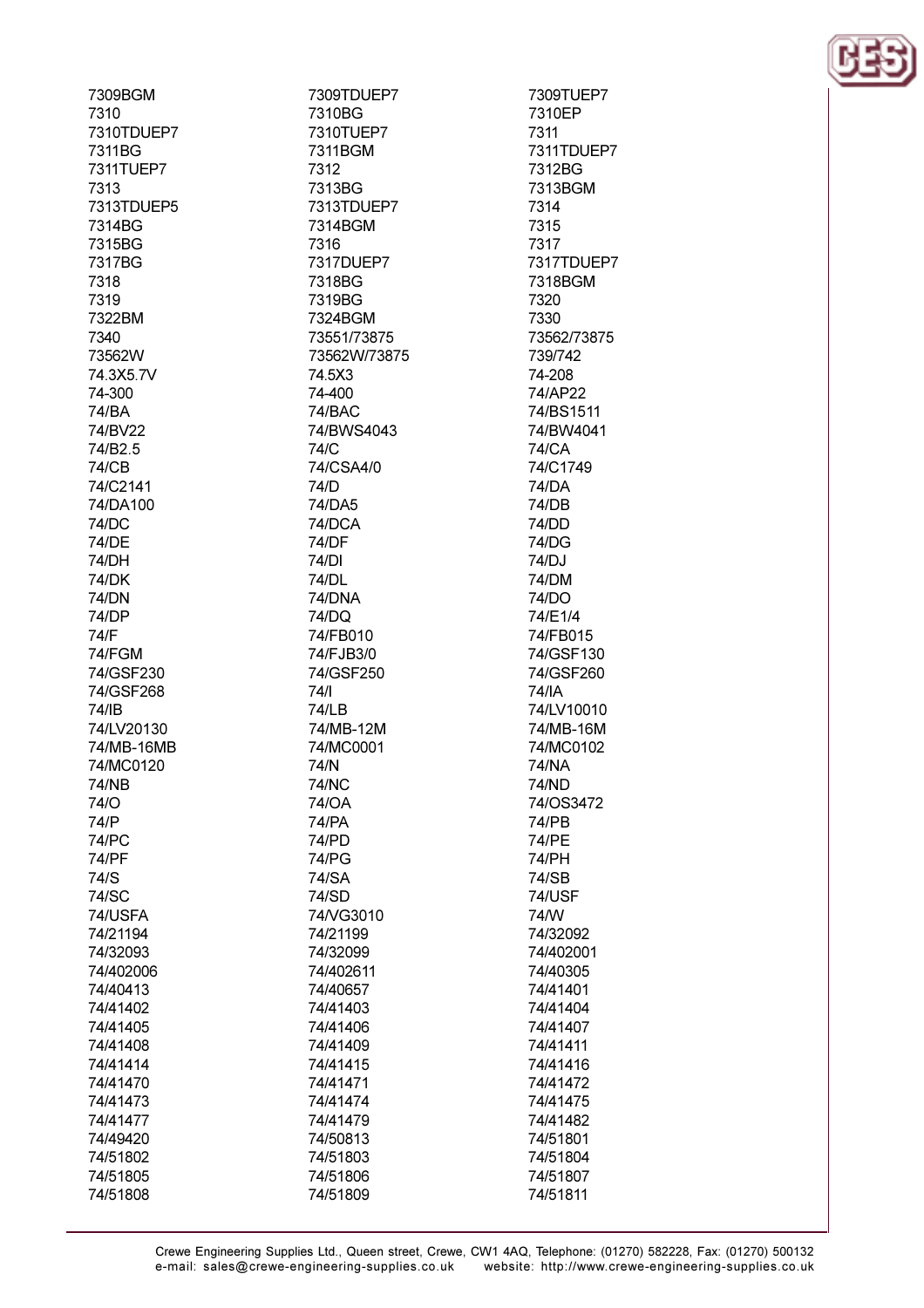

| 74/51821     | 74/51822       | 74/51824     |
|--------------|----------------|--------------|
| 74/51825     | 74/51828       | 74/51829     |
| 74/51830     | 74/51833       | 74/5838      |
| 74/59860     | 74/60513       | 74/60525     |
|              |                |              |
| 74/60526     | 74/60527       | 74/60528     |
| 74/60529     | 74/61405       | 74/61406     |
| 74/61410     | 74/61501       | 74/61502     |
| 74/61503     | 74/61505       | 74/61507     |
| 74/61508     | 74/61511       | 74/61512     |
| 74/61804     | 74/61805       | 74/61807     |
| 74/61814     | 74/61815       | 74/69540     |
| 74/78001     | 74/78002       | 74/80589     |
| 74X5.7       | 740            | 740/742      |
| 740/742D     | 740/743        | 740X/742     |
| 74001RA      | 74002RA        | 74003RA      |
| 74004RA      | 74005RA        | 74006RA      |
| 74007RA      | 74008RA        | 74013RA      |
| 7405         | 7405BGM        | 7406         |
| 7407         | 7407BGM        | 7408         |
| 7408BG       | 7408BGM        | 7409         |
|              | 7409BGM        | 7410         |
| 7409BG       |                |              |
| 7410BGM      | 7411           | 7411BGM      |
| 7412         | 7413           | 7414         |
| 7414BGM      | 7415BG         | 7416         |
| 7418         | 7418BGM        | 7420         |
| 742024       | 74444RBC       | 745A/742     |
| 74500        | 74500/74850    | 74500/74850B |
| 74525/74850  | 74525/74850B   | 74529        |
| 74537/74850  | 74537/74850B   | 74550/74850  |
| 74550/74850B | 74550/74850BP3 | 74550/74851D |
| 748/742      | 748S/742       | 74845        |
| 74850        | 74851D         | 7486POST     |
| 749/742      | 749/742D       | 749A/742     |
| 75X1SPA      | 75X1SPAA       | 75X1SPAU     |
| 75X1SPBA     | 75X1SPZ        | 75X1SPZA     |
| 75X1SPZU     | 75X2.5V        | 75X2SPA      |
| 75X2SPAA     | 75X2SPZ        | 75X2SPZA     |
| 75X3SPA      | 75X3SPZ        | 75X4         |
| 75X4V        | 75X5           | 75002RA      |
| 7508DLG      | 751114         | 7512DLG      |
| 751208P6     | 7516DL         | 7516DLG      |
| 752          | 7520DL         | 755/752      |
| 755W/752BP3  | 7555-004       | 758/752      |
| 759          | 759/752        | 759/752B     |
| 759/752BP3   | 759/752P3      | 76X4.5V      |
|              |                | 76005RA      |
| 760          | 760/752        |              |
| 76006RA      | 76007RA        | 76008RA      |
| 76009RA      | 76010RA        | 7602025      |
| 7602040      | 7602050        | 7602080      |
| 7603020      | 7610DLG        | 7612DL       |
| 7612DLG      | 7616DLG        | 7620DLG      |
| 766          | 77-120         | 77-132       |
| 77-141       | 77/A           | 77/AH630     |
| 77/AR630     | 77/A3/8        | 77/BV1       |
| 77/BV3/4     | 77/BV3/8       | 77/C         |
| 77/CA        | 77/CB          | 77/CC        |
| 77/CH604     | 77/CM65        | 77/CR400     |
| 77/CV        | 77/CVA         | 77/C1/2      |
| 77/C28       | 77/C28A        | 77/C28B      |
| 77/C28C      | 77/C28D        | 77/C28E      |
|              |                |              |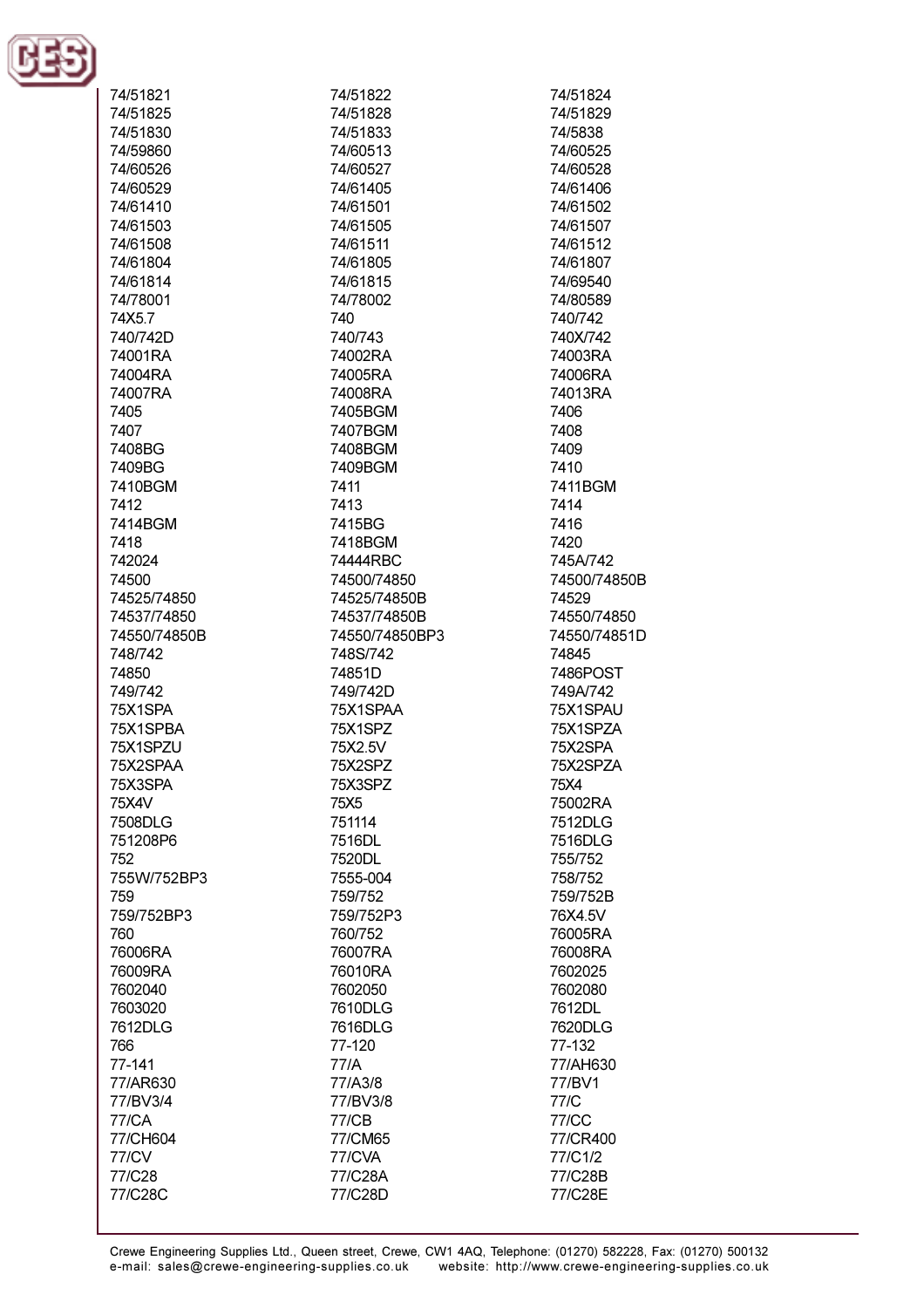| 77/C28F   | 77/C3     | 77/C42    |
|-----------|-----------|-----------|
| 77/C42A   | 77/C42B   | 77/C42C   |
| 77/C42D   | 77/C42E   | 77/C51    |
| 77/C63    | 77/C72    | 77/C7703  |
| 77/C7704  | 77/C7712  | 77/C7715  |
|           |           |           |
| 77/C7715A | 77/C7744  | 77/C7750  |
| 77/C7818  | 77/DC     | 77/D16    |
| 77/E1/4   | 77/F      | 77/FA     |
| 77/FD     | 77/FP     | 77/FPA    |
| 77/FZ1055 | 77/FZ1607 | 77/FZ1617 |
| 77/FZ1630 | 77/FZ1637 | 77/FZ1638 |
| 77/F110   | 77/F110A  | 77/F111   |
| 77/F125   | 77/F125A  | 77/F126   |
| 77/F127   | 77/F127A  | 77/F128   |
| 77/F130   | 77/F135   | 77/F135A  |
| 77/F135B  | 77/F140   | 77/F149   |
| 77/F150   | 77/F150A  | 77/F152   |
| 77/F160   | 77/F170   | 77/F170A  |
| 77/F180   | 77/F185   | 77/F190   |
| 77/F200   | 77/F210   | 77/F220   |
| 77/F25.4  | 77/F270   | 77/F298   |
| 77/F30    | 77/F30A   | 77/F300   |
| 77/F32    | 77/F35    | 77/F35A   |
| 77/F35B   | 77/F39    | 77/F40    |
| 77/F40A   | 77/F41    | 77/F42    |
| 77/F43    | 77/F44    | 77/F44A   |
| 77/F44B   | 77/F44C   | 77/F445   |
| 77/F45    | 77/F45A   | 77/F45B   |
| 77/F45C   | 77/F45D   | 77/F450   |
| 77/F46    | 77/F47    | 77/F47A   |
| 77/F47B   | 77/F47C   | 77/F47D   |
| 77/F47E   | 77/F47F   | 77/F47G   |
| 77/F48    | 77/F49    | 77/F495   |
| 77/F50    | 77/F500   | 77/F500A  |
| 77/F508   | 77/F51    | 77/F52    |
| 77/F52A   | 77/F53    | 77/F53A   |
| 77/F54A   | 77/F54B   | 77/F55    |
| 77/F55A   | 77/F55B   | 77/F55D   |
| 77/F594   | 77/F60    | 77/F60A   |
| 77/F60B   | 77/F62    | 77/F620   |
| 77/F63    | 77/F635   | 77/F65    |
| 77/F65A   | 77/F68    | 77/F68A   |
| 77/F68B   | 77/F70    | 77/F70A   |
| 77/F70B   | 77/F70C   | 77/F70D   |
| 77/F71    | 77/F72    | 77/F7250  |
| 77/F73    | 77/F73A   | 77/F73B   |
| 77/F74    | 77/F74A   | 77/F74B   |
| 77/F75    | 77/F76    | 77/F77    |
| 77/F77A   | 77/F78    | 77/F80    |
| 77/F86    | 77/F86A   | 77/F89    |
| 77/F90    | 77/F92    | 77/F93    |
| 77/F93A   | 77/F93B   | 77/F94    |
| 77/F95    | 77/F95A   | 77/F95B   |
| 77/F95C   | 77/F96    | 77/F96A   |
| 77/F96B   | 77/F97    | 77/F97A   |
| 77/F97B   | 77/F99    | 77/G100   |
| 77/G100A  | 77/G100B  | 77/G100C  |
| 77/G100D  | 77/G100E  | 77/G100F  |

77/G100H

77/G40

77/G100G

77/G150



77/G100I

77/G50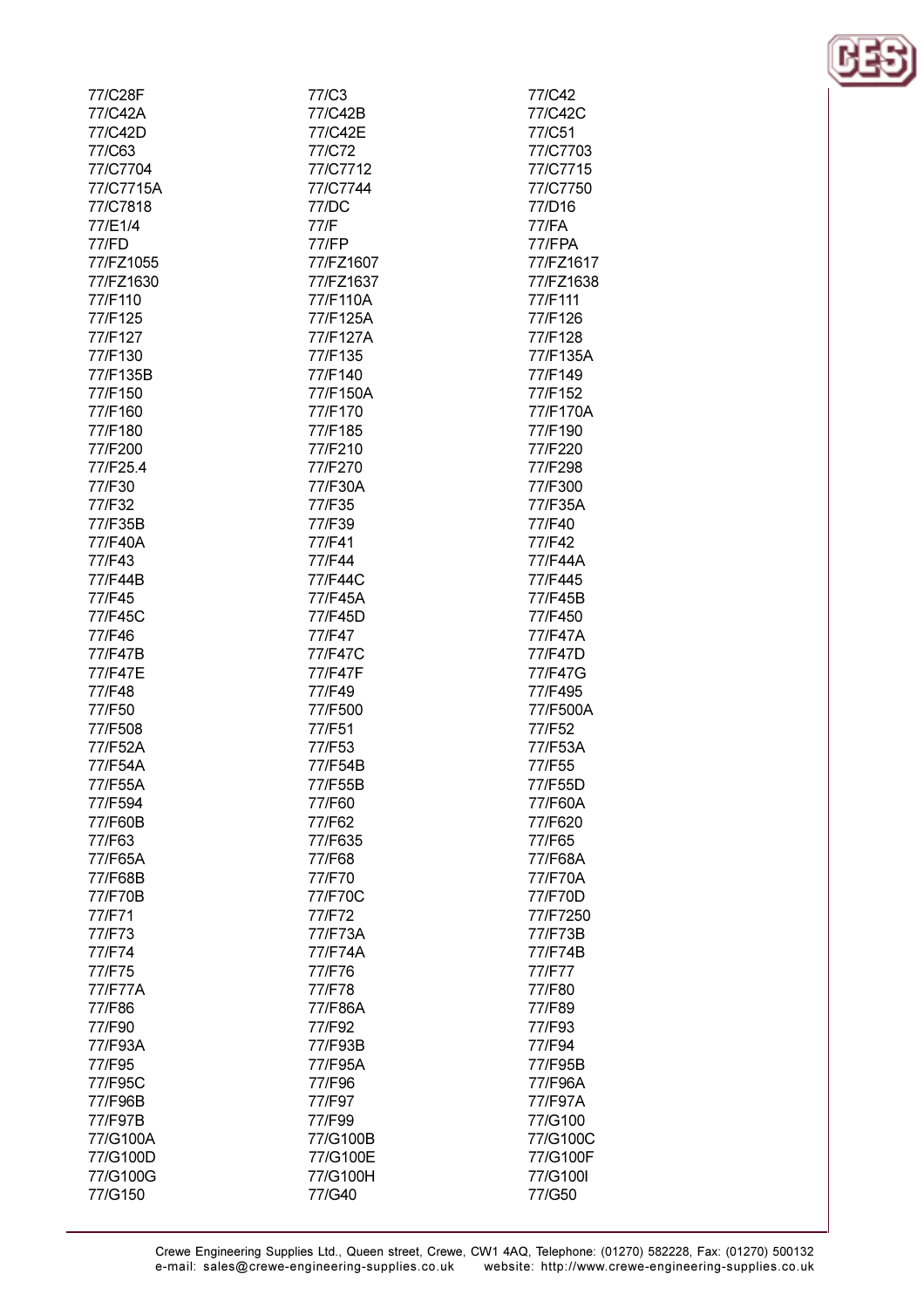

| 77/G50A      | 77/G50B      | 77/G63            |
|--------------|--------------|-------------------|
| 77/G63A      | 77/G63AA     | 77/G63B           |
| 77/G63C      | 77/G63D      | 77/G63E           |
|              | 77/G63G      |                   |
| 77/G63F      |              | 77/G63H           |
| 77/G63I      | 77/G63J      | 77/G63K           |
| 77/G63L      | 77/G63M      | 77/G63N           |
| 77/G63O      | 77/G63P      | 77/G63Q           |
| 77/G63R      | 77/G63S      | 77/G63T           |
| 77/G63U      | 77/G66       | 77/G80            |
| 77/G80A      | 77/HA        | 77/H1/2           |
| 77/H2        | 77/K         | 77/KF10           |
| 77/KF3/16    | 77/KF3/8     | 77/KF5/16         |
| 77/K10       | 77/K3/16     | 77/K3/8           |
| 77/K5/16     | 77/N         | 77/NA             |
| 77/NB        | 77/NC        | 77/ND             |
| 77/P         | 77/PA        | 77/PB             |
| <b>77/PC</b> | 77/PD        | 77/PP538          |
| 77/PP6508    | <b>77/PS</b> | 77/PSA            |
| 77/P14K      | 77/P1481/4   | 77/RC112K         |
| 77/RC121K1B  | 77/RC50      | 77/RC53KI         |
|              |              |                   |
| 77/RK        | 77/RKA       | 77/RKB            |
| 77/RU        | <b>77/RV</b> | 77/S              |
| 77/SA        | 77/SMK       | 77/SMKA           |
| 77/SM6       | 77/SPP648    | 77/SPV2           |
| 77/SP4       | 77/SP5       | 77/SP6            |
| 77/SR        | 77/S1.5/16S  | 77/S1/2S          |
| 77/S1/4S     | 77/S1/4T     | 77/S1S            |
| 77/S12       | 77/S14S      | 77/S15S           |
| 77/S22       | 77/S25       | 77/S3/4S          |
| 77/S3/4SA    | 77/S3/8S     | 77/S35            |
| 77/S35S      | 77/S5/8S     | 77/S8S            |
| 77/S8T       | 77/T         | 77N               |
| <b>77/VA</b> | 77/VB        | 77NC              |
| 77/VD        | 77/VE        | 77/VEA            |
| <b>77/VF</b> | 77NG         | 77/VH             |
| 77/VI        | 77/VN        | 77/VNA            |
| 77/VO        | <b>77/VP</b> | 77/VS             |
| 77NT         | 77/VU        | 77NZ              |
| 77/WF        | 77/WFA       | 77/WG             |
| 77/1/2       | 77/1/4       | 77/10MM           |
| 77/11/4      | 77/12MM      | 77/12MMH          |
| 77/15MM      | 77/16MM      | 77/16MMA          |
|              | 77/20MM      |                   |
| 77/18MM      |              | 77/20MMA          |
| 77/22MM      | 77/22MMS     | 77/25MM           |
| 77/2520      | 77/28        | 77/28MM           |
| 77/28T       | 77/3/8       | 77/30MM           |
| 77/30301     | 77/4MM       | 77/5/8            |
| 77/6MM       | 77/8MM       | 77/8SS            |
| 77001RA      | 77010RA      | 77110             |
| 772          | 772B         | 77350/77675       |
| 77362/77675  | 77375/77675  | 774D              |
| 776/772      | 776/772P3    | 776SW/774D        |
| 779/772      | 779/774D     | 779/774DASSY49600 |
| 78/AB4.8     | 78/CD1       | 78/CD2            |
| 78/CD2.5     | 78/CD3       | 78/CD4            |
| 78/CD4C      | 78/CD5       | 78/CD5A           |
| 78/CD5B      | 78/CD6       | 78/CD7            |
| 78/CD8       | 78/CD8A      | 78/D              |
| 78/DB1/2     | 78/DB1/4     | 78/DB2            |
| 78/DB2.5     | 78/DB3.4     | 78/DB3.7          |
|              |              |                   |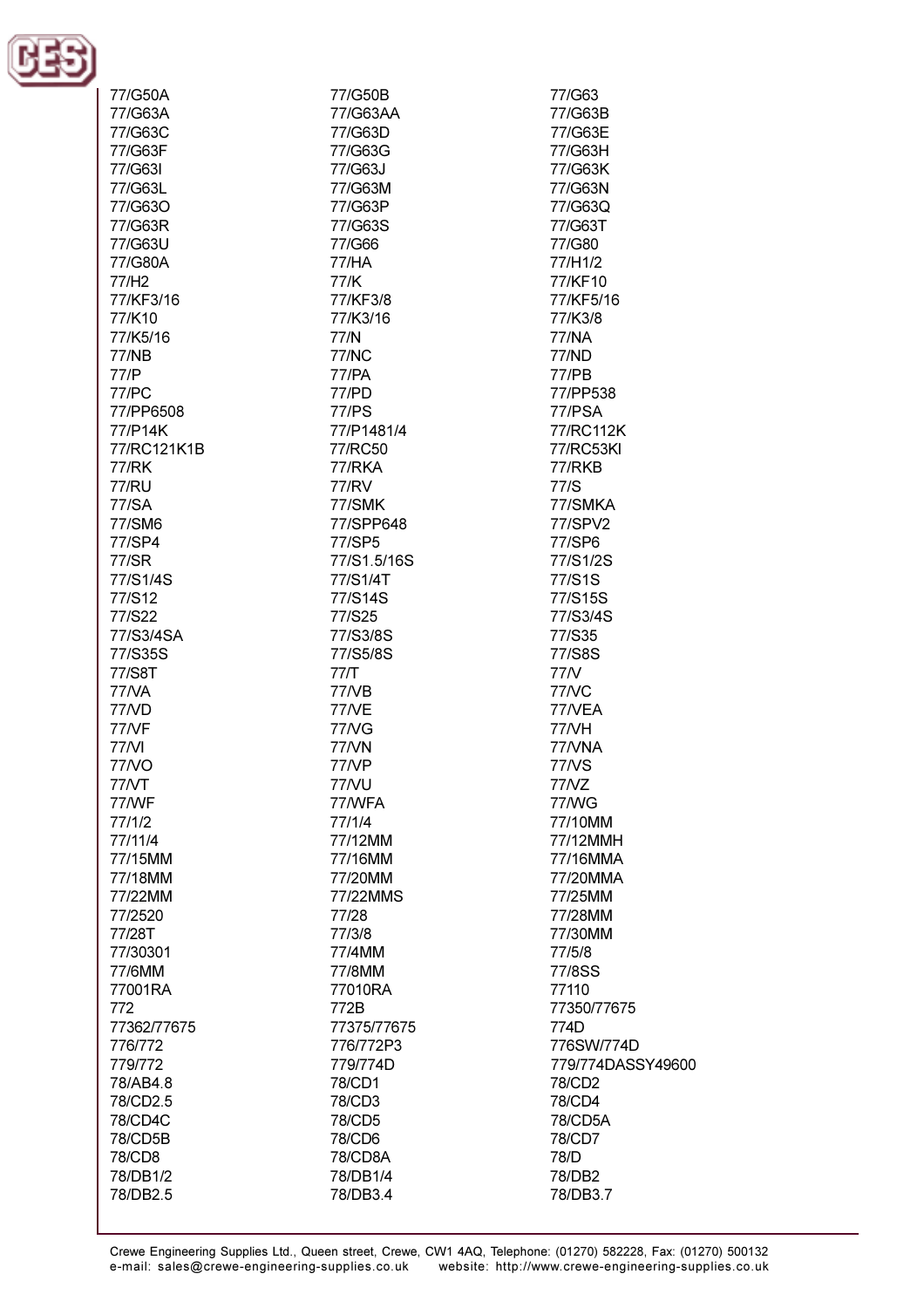| 78/DB3/16    | 78/DB5      | 78/DC      |
|--------------|-------------|------------|
| 78/DGF       | 78/DGH      | 78/DGN     |
| 78/DGU       | 78/DGUA     | 78/DGUB    |
| 78/DGUC      | 78/DGUD     | 78/DGUE    |
| 78/DG10      | 78/DG11     | 78/DG12    |
| 78/DG13      | 78/DG15     | 78/DG16    |
| 78/DG17      | 78/DG2      | 78/DG20    |
| 78/DG22      | 78/DG23     | 78/DG24L   |
| 78/DG26      | 78/DG27     | 78/DG28    |
| 78/DG29      | 78/DG3      | 78/DG30    |
|              |             |            |
| 78/DG31      | 78/DG32     | 78/DG33    |
| 78/DG34      | 78/DG35     | 78/DG36    |
| 78/DG37      | 78/DG38     | 78/DG39    |
| 78/DG40      | 78/DG41     | 78/DG42    |
| 78/DG43      | 78/DG43A    | 78/DG44    |
| 78/DG45      | 78/DG46     | 78/DG47    |
| 78/DG48      | 78/DG49     | 78/DG5     |
| 78/DG50      | 78/DG51     | 78/DG52    |
| 78/DG53      | 78/DG54     | 78/DG55    |
| 78/DG56      | 78/DG57     | 78/DG58    |
| 78/DG59      | 78/DG6      | 78/DG62    |
| 78/DG65      | 78/DG66     | 78/DG67    |
| 78/DG69      | 78/DG72     | 78/DG74    |
| 78/DG75      | 78/DG76     | 78/DG77    |
| 78/DG78      | 78/DS       | 78/DSB     |
| 78/DS12      | 78/DS13     | 78/DS14    |
| 78/DS18      | 78/DS18A    | 78/DS18B   |
| 78/DS199     | 78/DS20     | 78/DS20B   |
| 78/DS200     | 78/DS201    | 78/DS201A  |
| 78/DS201B    | 78/DS202    | 78/DS202B  |
| 78/DS203     | 78/DS204    | 78/DS204A  |
| 78/DS204B    | 78/DS204C   | 78/DS204CS |
| 78/DS204QS   | 78/DS219    | 78/DS3     |
|              | 78/DS4      |            |
| 78/DS3C      |             | 78/DS60    |
| 78/DS7       | 78/DS7M     | 78/D0.2    |
| 78/D0.25     | 78/D0.3     | 78/D0.3M   |
| 78/D0.38     | 78/D0.4     | 78/D0.5    |
| 78/D0.5C     | 78/D0.6     | 78/D0.68   |
| 78/D0.7      | 78/D0.75    | 78/D0.78   |
| 78/D0.8      | 78/D0.8C    | 78/D0.9    |
| 78/D0.95     | 78/D1       | 78/D1.1    |
| 78/D1.1/16T  | 78/D1.1/32T | 78/D1.15   |
| 78/D1.2      | 78/D1.25    | 78/D1.3    |
| 78/D1.3/32T  | 78/D1.3/8B  | 78/D1.35   |
| 78/D1.4      | 78/D1.45    | 78/D1.5    |
| 78/D1.5/16TS | 78/D1.5C    | 78/D1.5QS  |
| 78/D1.55     | 78/D1.6     | 78/D1.7    |
| 78/D1.7/64T  | 78/D1.7L    | 78/D1.8    |
| 78/D1.8L     | 78/D1.85    | 78/D1.9    |
| 78/D1.95     | 78/D1/16    | 78/D1/16C  |
| 78/D1/16L    | 78/D1/16L1  | 78/D1/16QS |
| 78/D1/2      | 78/D1/2B    | 78/D1/2C   |
| 78/D1/2L     | 78/D1/2LH   | 78/D1/2L1  |
| 78/D1/2QS    | 78/D1/2SP   | 78/D1/2T   |
| 78/D1/32     | 78/D1/4     | 78/D1/4A   |
| 78/D1/4B     | 78/D1/4C    | 78/D1/4D   |
|              | 78/D1/4F    | 78/D1/4L   |
| 78/D1/4E     |             |            |
| 78/D1/4L1    | 78/D1/4L2   | 78/D1/4QS  |
| 78/D1/4S     | 78/D1/4T    | 78/D1/4TP  |
| 78/D1/4TT    | 78/D1/64    | 78/D1/8    |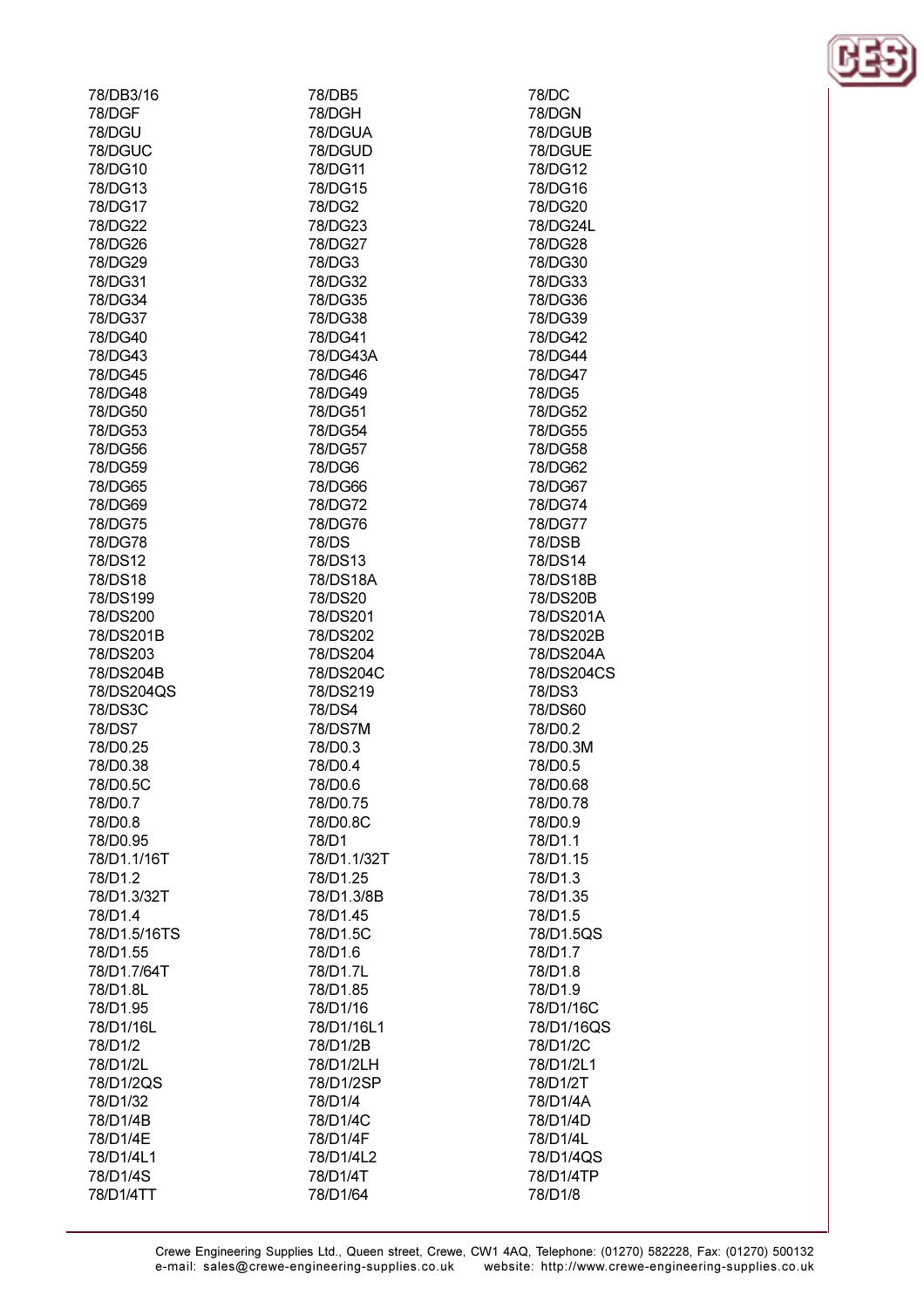

| 78/D1/8A    | 78/D1/8B    | 78/D1/8C    |
|-------------|-------------|-------------|
| 78/D1/8CT   | 78/D1/8D    | 78/D1/8E    |
| 78/D1/8F    | 78/D1/8L    | 78/D1/8L1   |
|             |             |             |
| 78/D1/8L2   | 78/D1/8QS   | 78/D1/8S    |
| 78/D1/8SS   | 78/D1/8T    | 78/D1B      |
| 78/D1C      | 78/D1QS     | 78/D1T      |
| 78/D1TSL    | 78/D10      | 78/D10.1    |
| 78/D10.2    | 78/D10.2C   | 78/D10.2CL  |
| 78/D10.3    | 78/D10.3S   | 78/D10.5    |
| 78/D10.5C   | 78/D10.5L   | 78/D10.5QS  |
| 78/D10.6    | 78/D10.7    | 78/D10.8    |
| 78/D10.9    | 78/D10C     | 78/D10CL    |
| 78/D10L     | 78/D10L1    | 78/D10QS    |
| 78/D10T     | 78/D10TP    | 78/D11      |
| 78/D11.1    | 78/D11.2    | 78/D11.3    |
| 78/D11.4T   | 78/D11.5    | 78/D11.5C   |
| 78/D11.5QS  | 78/D11.5T   | 78/D11.7    |
| 78/D11.8A   | 78/D11.8S   | 78/D11.9    |
| 78/D11/16B  | 78/D11/16T  | 78/D11/2B   |
| 78/D11/2T   | 78/D11/32   | 78/D11/32C  |
| 78/D11/32QS | 78/D11/4B   | 78/D11/4T   |
|             | 78/D11/64A  |             |
| 78/D11/64   |             | 78/D11/64C  |
| 78/D11/64QS | 78/D11/64S  | 78/D11/8B   |
| 78/D11/8T   | 78/D11C     | 78/D11L     |
| 78/D11QS    | 78/D11SS    | 78/D11T     |
| 78/D12      | 78/D12.1    | 78/D12.2    |
| 78/D12.4    | 78/D12.5    | 78/D12.5C   |
| 78/D12.5QS  | 78/D12.5T   | 78/D12.7    |
| 78/D12.8T   | 78/D12C     | 78/D12L     |
| 78/D12L1    | 78/D12L2    | 78/D12QS    |
| 78/D12T     | 78/D13      | 78/D13.2    |
| 78/D13.3A   | 78/D13.5    | 78/D13.5C   |
| 78/D13.5T   | 78/D13/16B  | 78/D13/16T  |
| 78/D13/32   | 78/D13/32A  | 78/D13/32B  |
| 78/D13/32C  | 78/D13/32D  | 78/D13/32E  |
| 78/D13/32F  | 78/D13/32G  | 78/D13/32H  |
| 78/D13/32I  | 78/D13/32J  | 78/D13/32K  |
| 78/D13/32L  | 78/D13/32QS | 78/D13/32SA |
| 78/D13/32T  | 78/D13/32TT | 78/D13/64   |
| 78/D13/64A  | 78/D13/64C  | 78/D13/64QS |
| 78/D13/8B   | 78/D13C     | 78/D13L     |
| 78/D13L1    | 78/D13QS    | 78/D13T     |
| 78/D14      | 78/D14.2T   | 78/D14.5B   |
| 78/D14.5T   | 78/D14B     | 78/D14C     |
| 78/D14S     | 78/D14T     | 78/D14TC    |
| 78/D14TL    | 78/D15      | 78/D15.25   |
| 78/D15.5    | 78/D15.5B   | 78/D15.5T   |
| 78/D15.75T  | 78/D15/16B  | 78/D15/32   |
| 78/D15/32A  | 78/D15/32B  | 78/D15/32C  |
| 78/D15/32QS | 78/D15/32S  | 78/D15/64   |
| 78/D15/64A  | 78/D15/64C  | 78/D15/64QS |
| 78/D15/64T  | 78/D15B     | 78/D15C     |
| 78/D15T     | 78/D15TC    | 78/D15TH    |
| 78/D16      | 78/D16.25T  | 78/D16.5    |
|             |             |             |
| 78/D16.5B   | 78/D16.5T   | 78/D16B     |
| 78/D16C     | 78/D16SA    | 78/D16SB    |
| 78/D16T     | 78/D16TC    | 78/D16TL    |
| 78/D17      | 78/D17.5B   | 78/D17.5T   |
| 78/D17/32   | 78/D17/32A  | 78/D17/32S  |
| 78/D17/32T  | 78/D17/32TL | 78/D17/64   |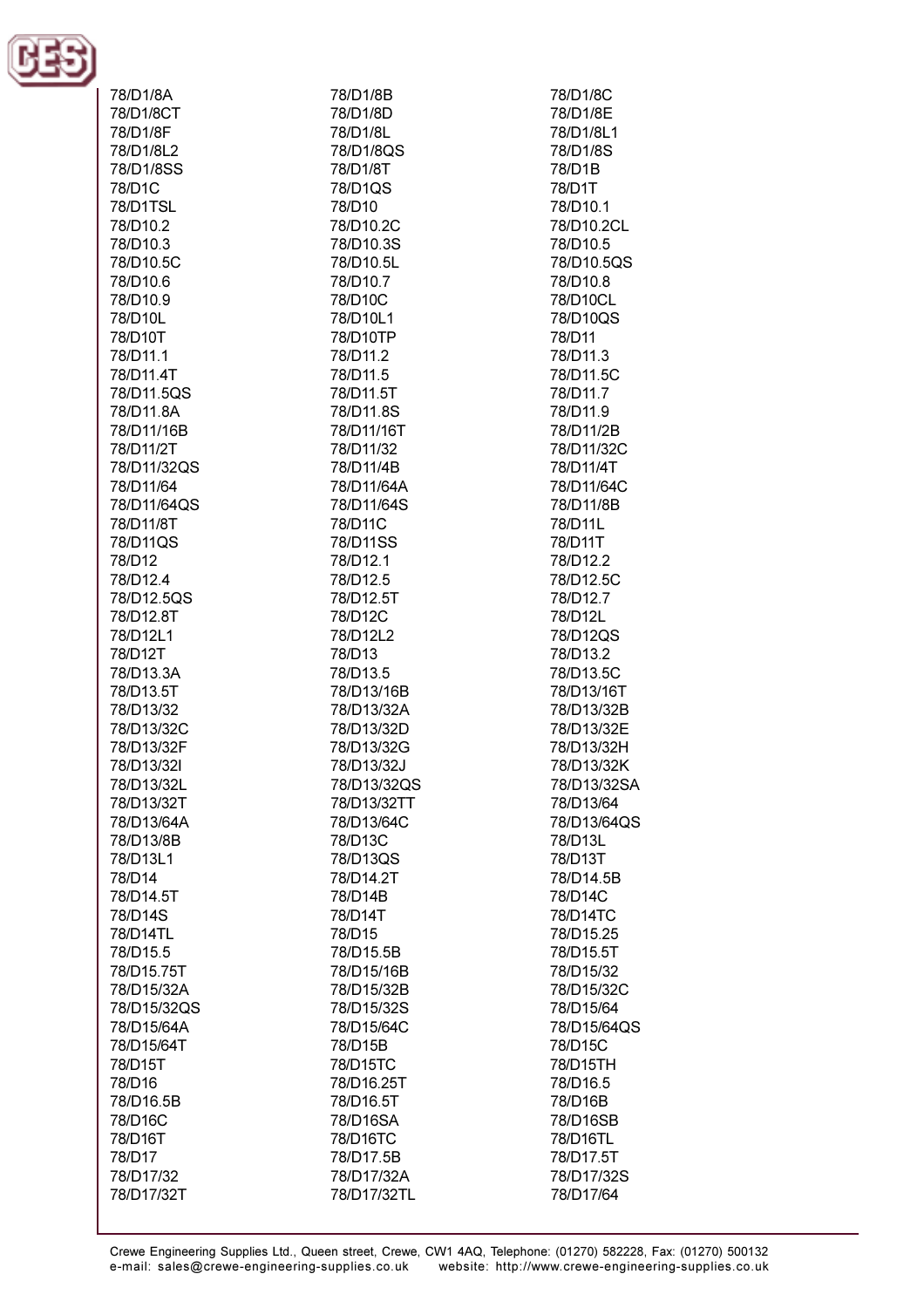| 78/D17/64A  |
|-------------|
| 78/D17/64QS |
|             |
| 78/D17TC    |
| 78/D18.5B   |
|             |
| 78/D18B     |
| 78/D18TL    |
| 78/D19.75T  |
|             |
| 78/D19/32T  |
| 78/D19/64L  |
|             |
| 78/D19B     |
| 78/D2.1     |
| 78/D2.4     |
|             |
| 78/D2.4C    |
| 78/D2.5     |
|             |
| 78/D2.5QS   |
| 78/D2.7     |
| 78/D2.8C    |
|             |
| 78/D2.9     |
| 78/D2L      |
|             |
| 78/D2SS     |
| 78/D20B     |
|             |
| 78/D21.25T  |
| 78/D21/32T  |
| 78/D21/64C  |
|             |
| 78/D21B     |
| 78/D22B     |
|             |
| 78/D22TL    |
| 78/D23/64C  |
| 78/D23B     |
|             |
| 78/D24.75T  |
| 78/D25.5T   |
|             |
| 78/D25/32T  |
| 78/D25/64QS |
|             |
| 78/D26.5T   |
| 78/D27/32T  |
| 78/D27/64L  |
|             |
| 78/D27T     |
| 78/D29.51   |
|             |
| 78/D29/64C  |
| 78/D3       |
|             |
| 78/D3.2A    |
| 78/D3.2QS   |
| 78/D3.3A    |
|             |
| 78/D3.3L    |
| 78/D3.35    |
|             |
| 78/D3.5     |
| 78/D3.5QS   |
| 78/D3.6L    |
|             |
| 78/D3.7L    |
| 78/D3.9C    |
|             |
| 78/D3/16A   |
| 78/D3/16CL  |
| 78/D3/16F   |
|             |
| 78/D3/16I   |
| 78/D3/16L   |
|             |
| 78/D3/16QS  |
| 78/D3/16TP  |
|             |
| 78/D3/32B   |
| 78/D3/32E   |
| 78/D3/32L   |
|             |

78/D17/64C 78/D17B 78/D18 25T 78/D18.5T 78/D18T 78/D19.5B 78/D19/32 78/D19/64 78/D19/64QS 78/D19T 78/D<sub>2.2</sub> 78/D2.4A 78/D<sub>2</sub> 4D 78/D2 5C 78/D2.5S 78/D2.7QS 78/D2.8LH 78/D<sub>2.9S</sub> 78/D2QS 78/D20.5B 78/D20T 78/D21.5T 78/D21/32TC 78/D21/64QS 78/D21T 78/D22T 78/D23/32T 78/D23/64QS 78/D23T 78/D24T 78/D25.75T 78/D25/64 78/D25B 78/D26TL 78/D27/64 78/D27/64QS 78/D28T 78/D29/32B 78/D29/64QS 78/D3.1 78/D3.2C 78/D3.25 78/D3.3B 78/D3.3QS 78/D3.4 78/D3.5C 78/D3.5S 78/D3.6S 78/D3.8 78/D3.9QS 78/D3/16B 78/D3/16D 78/D3/16G 78/D3/16J 78/D3/16LH 78/D3/16T 78/D3/32 78/D3/32C 78/D3/32F 78/D3/32QS

78/D17/64L 78/D17T 78/D18.5 78/D18.8A 78/D18TC 78/D19.5T 78/D19/32B 78/D19/64C 78/D19/64T 78/D<sub>2</sub> 78/D<sub>2.3</sub> 78/D2.4B 78/D2.4E 78/D<sub>2</sub> 51 78/D2.6 78/D<sub>2.8</sub> 78/D2.8QS 78/D<sub>2C</sub> 78/D2S 78/D20.5T 78/D20TL 78/D21/32B 78/D21/64 78/D21/64S 78/D22.5T 78/D22TC 78/D23/64 78/D23/64T 78/D23TL 78/D24TL 78/D25/32B 78/D25/64C 78/D25T 78/D27.5T 78/D27/64C 78/D27/64T 78/D28TL 78/D29/64 78/D29/64S 78/D3.2 78/D3.2L 78/D3.3 78/D3.3CT 78/D3.3S 78/D3.4A 78/D3.5L 78/D3.6 78/D3.7 78/D3.9 78/D3/16 78/D3/16C 78/D3/16E 78/D3/16H 78/D3/16K 78/D3/16M 78/D3/16TC 78/D3/32A 78/D3/32D 78/D3/32G 78/D3/32S

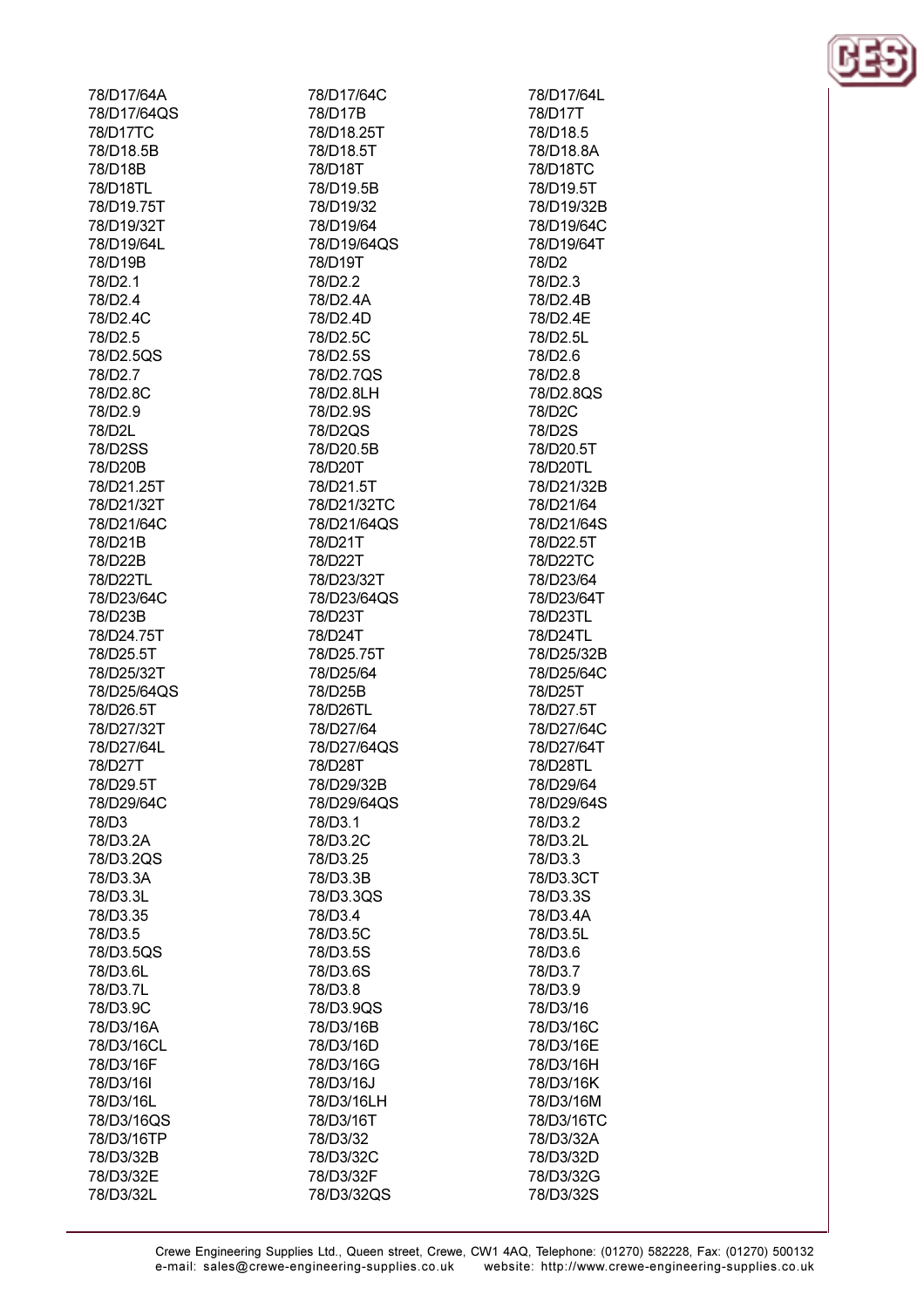

| 78/D3/4    | 78/D3/4B   | 78/D3/4S    |
|------------|------------|-------------|
| 78/D3/4T   | 78/D3/4TL  | 78/D3/64    |
|            |            |             |
| 78/D3/8    | 78/D3/8A   | 78/D3/8B    |
| 78/D3/8C   | 78/D3/8D   | 78/D3/8E    |
|            |            |             |
| 78/D3/8L   | 78/D3/8L1  | 78/D3/8QS   |
| 78/D3/8S   | 78/D3/8T   | 78/D3/8TP   |
| 78/D3/8TT  | 78/D3A     | 78/D3C      |
|            |            |             |
| 78/D3L     | 78/D3LH    | 78/D3QS     |
| 78/D3S     | 78/D3SS    | 78/D3TP     |
| 78/D30.5T  | 78/D30T    | 78/D31/32T  |
|            |            |             |
| 78/D31/64  | 78/D31/64C | 78/D31/64QS |
| 78/D32.5TC | 78/D33/64  | 78/D33/64B  |
| 78/D33TC   | 78/D34TC   | 78/D35/64B  |
|            |            |             |
| 78/D37/64  | 78/D37/64B | 78/D37/64S  |
| 78/D39/64B | 78/D4      | 78/D4.1     |
| 78/D4.2    | 78/D4.2L   | 78/D4.2QS   |
|            |            |             |
| 78/D4.3    | 78/D4.4    | 78/D4.4QS   |
| 78/D4.4S   | 78/D4.5    | 78/D4.5C    |
| 78/D4.5L   | 78/D4.5N   | 78/D4.5QS   |
|            |            |             |
| 78/D4.5S   | 78/D4.5SS  | 78/D4.6     |
| 78/D4.7    | 78/D4.7Q   | 78/D4.8     |
| 78/D4.8A   | 78/D4.8B   | 78/D4.8C    |
|            |            |             |
| 78/D4.9    | 78/D4.9C   | 78/D4.9L    |
| 78/D4.9LS  | 78/D4.9QS  | 78/D4.9S    |
| 78/D4C     | 78/D4L     | 78/D4L1     |
|            |            |             |
| 78/D4QS    | 78/D4S     | 78/D4TP     |
| 78/D40T    | 78/D41/64B | 78/D41TC    |
| 78/D42TC   | 78/D45TC   | 78/D46TC    |
|            |            |             |
| 78/D5      | 78/D5.1    | 78/D5.1A    |
| 78/D5.2    | 78/D5.3    | 78/D5.3LS   |
| 78/D5.3QS  | 78/D5.3S   | 78/D5.4     |
|            | 78/D5.5A   | 78/D5.5C    |
| 78/D5.5    |            |             |
| 78/D5.5L   | 78/D5.5QS  | 78/D5.5S    |
| 78/D5.6    | 78/D5.7    | 78/D5.8     |
| 78/D5.8L   | 78/D5.8LS  | 78/D5.8S    |
|            |            |             |
| 78/D5.9    | 78/D5/16   | 78/D5/16A   |
| 78/D5/16C  | 78/D5/16G  | 78/D5/16L   |
| 78/D5/16QS | 78/D5/16S  | 78/D5/16T   |
|            |            |             |
| 78/D5/16TP | 78/D5/16TT | 78/D5/32    |
| 78/D5/32A  | 78/D5/32B  | 78/D5/32C   |
| 78/D5/32CL | 78/D5/32D  | 78/D5/32E   |
|            |            |             |
| 78/D5/32F  | 78/D5/32L  | 78/D5/32L1  |
| 78/D5/32L2 | 78/D5/32QS | 78/D5/32S   |
| 78/D5/32TP | 78/D5/64   | 78/D5/64C   |
| 78/D5/64L  | 78/D5/64QS | 78/D5/8     |
|            |            |             |
| 78/D5/8A   | 78/D5/8B   | 78/D5/8S    |
| 78/D5/8T   | 78/D5/8TL  | 78/D5A      |
| 78/D5C     | 78/D5L     | 78/D5LH     |
|            |            |             |
| 78/D5L1    | 78/D5L2    | 78/D5L3     |
| 78/D5QS    | 78/D5S     | 78/D5SC     |
| 78/D53/64B | 78/D53/64T | 78/D53TC    |
|            |            |             |
| 78/D55/64T | 78/D59TC   | 78/D6       |
| 78/D6.1    | 78/D6.1L   | 78/D6.2     |
| 78/D6.3    | 78/D6.4    | 78/D6.4T    |
|            |            | 78/D6.5C    |
| 78/D6.5    | 78/D6.5A   |             |
| 78/D6.5L   | 78/D6.5L1  | 78/D6.5L2   |
| 78/D6.5QS  | 78/D6.5S   | 78/D6.5SS   |
| 78/D6.5T   | 78/D6.6    | 78/D6.7     |
|            |            |             |
| 78/D6.8    | 78/D6.8C   | 78/D6.8QS   |
| 78/D6.9    | 78/D6A     | 78/D6C      |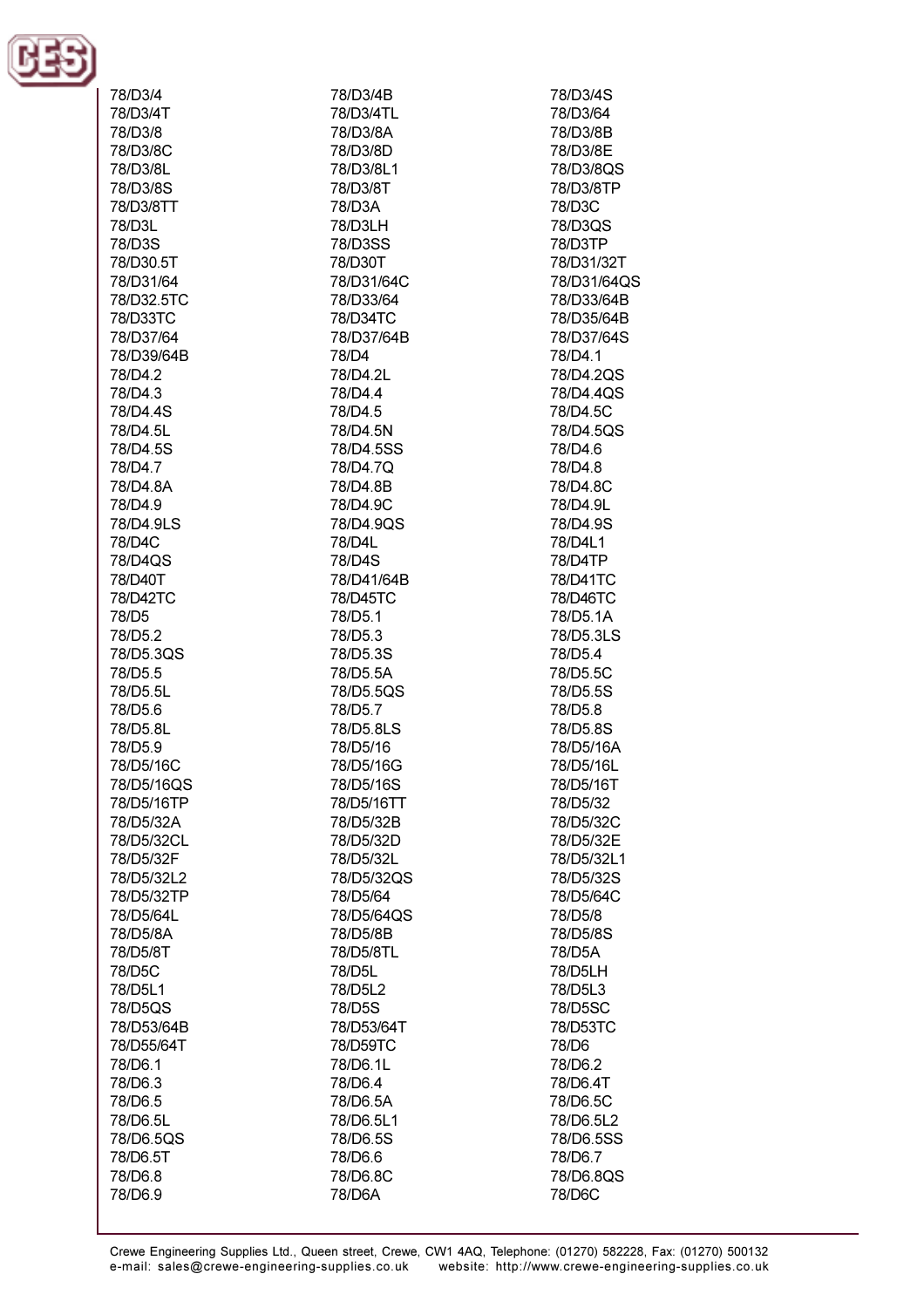| 78/D6L              | 78/D6L1             |
|---------------------|---------------------|
| 78/D6QS             | 78/D6S              |
| 78/D6SS             | 78/D6T              |
| 78/D61/64B          | 78/D63/64T          |
| 78/D7.1             | 78/D7.2             |
| 78/D7.3             | 78/D7.4             |
| 78/D7.5C            | 78/D7.5L            |
| 78/D7.5S            | 78/D7.7             |
| 78/D7.8QS           | 78/D7.9             |
| 78/D7/16            | 78/D7/16C           |
| 78/D7/16S           | 78/D7/16T           |
| 78/D7/32            | 78/D7/32A           |
| 78/D7/32L           | 78/D7/32L1          |
| 78/D7/32S           | 78/D7/32T           |
| 78/D7/64C           | 78/D7/64QS          |
| 78/D7/8T            | 78/D7C              |
| 78/D7L1             | 78/D7L1A            |
| 78/D7L3             | 78/D7QS             |
| 78/D70TC            | 78/D76TC            |
| 78/D8.1             | 78/D8.2             |
| 78/D8.3             | 78/D8.4             |
| 78/D8.5C            | 78/D8.5L            |
| 78/D8.5T            | 78/D8.6             |
| 78/D8.8             | 78/D8.9             |
| 78/D8L              | 78/D8L1             |
| 78/D8QS             | 78/D8S              |
| 78/D8T              | 78/D8TP             |
| 78/D9               | 78/D9.1             |
| 78/D9.2L            | 78/D9.3             |
| 78/D9.3C            | 78/D9.4             |
| 78/D9.4B            | 78/D9.4D            |
| 78/D9.5C            | 78/D9.5QS           |
| 78/D9.6A            | 78/D9.6L            |
| 78/D9.8             | 78/D9.8T            |
| 78/D9/16            | 78/D9/16B           |
| 78/D9/16T           | 78/D9/32            |
| 78/D9/32B           | 78/D9/32C           |
| 78/D9/32E           | 78/D9/32F           |
| 78/D9/32H           | 78/D9/32L           |
| 78/D9/32TP          | 78/D9/64            |
| 78/D9/64L           | 78/D9/64QS          |
| 78/D9L              | 78/D9L1             |
| 78/D9QS<br>78/EM1/2 | 78/D9T<br>78/EM1/2A |
| 78/EM1/2LC          | 78/EM1/2L1          |
| 78/EM1/4L           | 78/EM1/8            |
| 78/EM1CA            | 78/EM10             |
| 78/EM10L            | 78/EM11.5           |
| 78/EM11/4L          | 78/EM12             |
| 78/EM13             | 78/EM13/4           |
| 78/EM14L            | 78/EM15             |
| 78/EM16L            | 78/EM16T            |
| 78/EM19/32          | 78/EM19L            |
| 78/EM2.5            | 78/EM20             |
| 78/EM25             | 78/EM3              |
| 78/EM3/16           | 78/EM3/4            |
| 78/EM3/8            | 78/EM3/8C           |
| 78/EM30             | 78/EM35             |
| 78/EM5              | 78/EM5/16           |
| 78/EM5/32           | 78/EM5/32L          |

78/EM5/16L 78/EM5/8 Crewe Engineering Supplies Ltd., Queen street, Crewe, CW1 4AQ, Telephone: (01270) 582228, Fax: (01270) 500132 website: http://www.crewe-engineering-supplies.co.uk e-mail: sales@crewe-engineering-supplies.co.uk

78/D6L2 78/D6SA 78/D6TP 78/D7 78/D7.25 78/D7.5 78/D7.5QS 78/D7.8 78/D7.9A 78/D7/16QS 78/D7/16TL 78/D7/32C 78/D7/32QS 78/D7/64 78/D7/8B 78/D7L 78/D7L2 78/D7S 78/D8 78/D8.25 78/D8.5 78/D8.50S 78/D8.7 78/D8C 78/D8L2 78/D8SS 78/D8W 78/D9.2 78/D9.3A 78/D9.4A 78/D9.5 78/D9.6 78/D9.7 78/D9.9 78/D9/16L 78/D9/32A 78/D9/32D 78/D9/32G 78/D9/32QS 78/D9/64C 78/D9C 78/D9L2 78/EM1 78/EM1/2L 78/EM1/4 78/EM1/8L 78/EM10.5 78/EM11/4 78/EM12C 78/EM14 78/EM16 78/EM18LA 78/EM2 78/EM20L 78/EM3.5 78/EM3/4L 78/EM3/8L 78/EM4

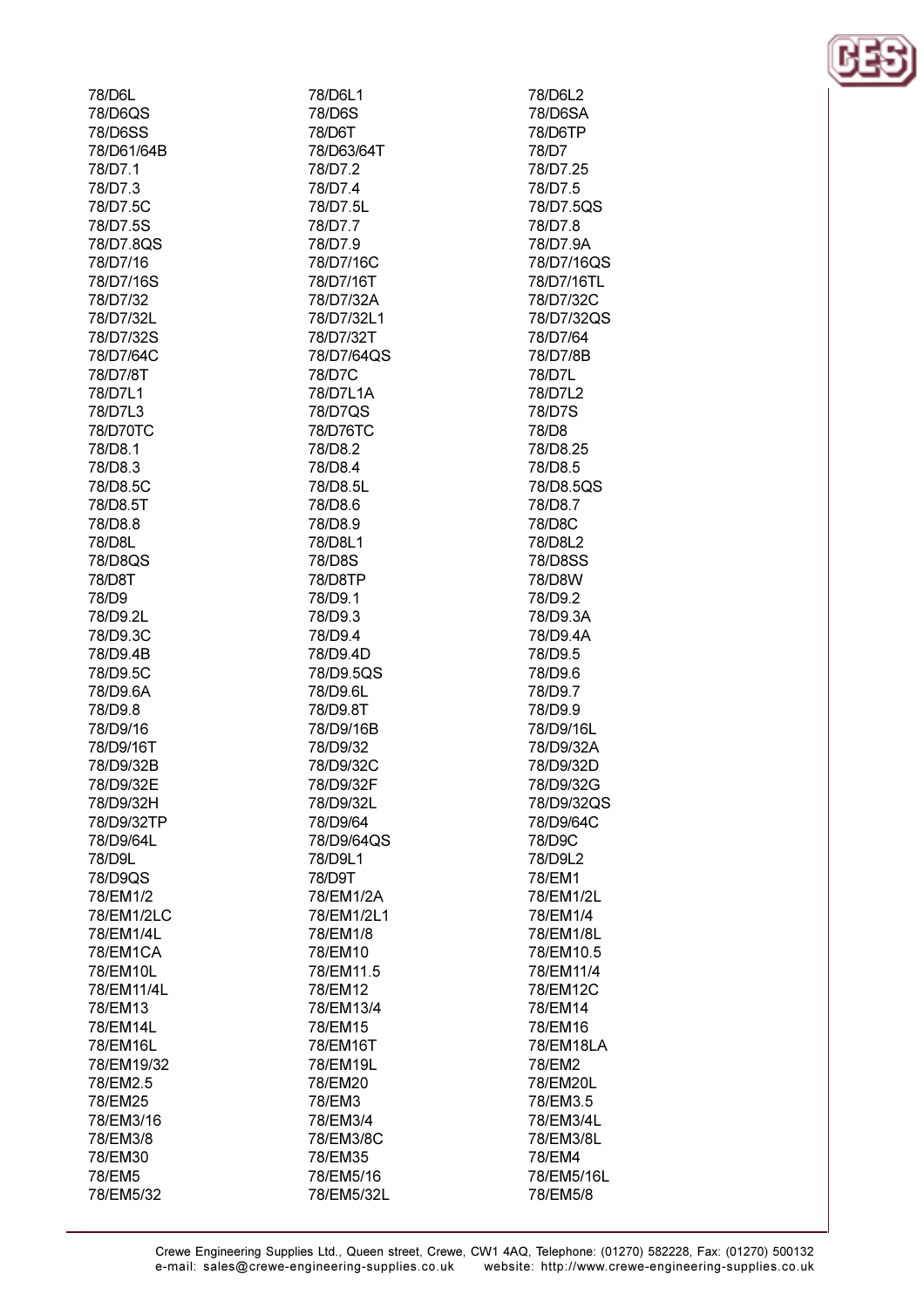

78/EM5/8L 78/EM5L 78/FM7 78/FM7I 78/EM9/16 **78/RHW 78/RH7R** 78/RH10P 78/RH12 78/RH14 78/RH16G 78/RH4 78/RH7 **78/RH8G** 78/RH9N 78/R1.3/4MTS 78/R1.6H 78/R1/2T 78/R1/4HS 78/R1/4TP 78/R1/8TP 78/R10CT 78/R10TP 78/R11/32H 78/R11/8H 78/R12.5B 78/R12MTS 78/R13/32MTS 78/R13MTS 78/R15/16HS 78/R15HS 78/R16HS 78/R18B 78/R19HS 78/R2.5TP 78/R20MTS 78/R22MTS 78/R24HS 78/R26MTS 78/R3.3A 78/R3/16 78/R3/16TP 78/R3/4HS 78/R3/8B 78/R3/8MTS 78/R30MTS 78/R33/64MTS 78/R4.5HS 78/R4TP 78/R43/64HS 78/R5/16H 78/R5/16MTS 78/R5/8MTS **78/R5MTS** 78/R6.5HS 78/R6HS 78/R6TP 78/R7.5HS 78/R7/32TP **78/R7HS** 

78/EM5/8XL 78/EM6 78/FM7/16 78/EM8 78/EM9L **78/RHY** 78/RH1 78/RH11 78/RH13 78/RH15 78/RH2 78/RH5 **78/RH8** 78/RH9 78/R1.3/16H 78/R1.5/16MTS 78/R1/2HS 78/R1/2TP 78/R1/4MS 78/R1/8A 78/R1HS 78/R10HS 78/R11 78/R11/32TP 78/R11/8MT 78/R12.5CT 78/R13.5A 78/R13/32TP 78/R14HS 78/R15/32A 78/R15TS 78/R16MTS 78/R18HS 78/R19MTS 78/R2TP 78/R21/32MTS 78/R23.5MTS 78/R25HS 78/R28MTS 78/R3.34 78/R3/16A 78/R3/32HS 78/R3/4MTS 78/R3/8D 78/R3HS 78/R31/32HS 78/R38MTS 78/R4.8M 78/R40MTS 78/R5.5HS 78/R5/16HS 78/R5/32TP 78/R5HS 78/R5TP 78/R6.5MTS 78/R6MS 78/R7.3 78/R7/16MT 78/R7/8H 78/R8.5HS

78/EM5C 78/EM6L 78/FM7/8 78/FM9 **78/RHV 78/RHZ** 78/RH10 78/RH11G 78/RH13P 78/RH16 78/RH3 78/RH6 **78/RH8B 78/RH9R** 78/R1.3/16T 78/R1.5/8MTS 78/R1/2MTS 78/R1/2TPM 78/R1/4MTS 78/R1/8HS 78/R1MTS 78/R10HSA 78/R11.8 78/R11/4MTS 78/R11HS 78/R12HS 78/R13/32HS 78/R13HS 78/R14MTS 78/R15/32B 78/R16.25T 78/R17HS 78/R18MTS 78/R2.5HC 78/R20HS 78/R21MTS 78/R23HS 78/R25MTS 78/R3.3 78/R3.35 78/R3/16HS 78/R3/32TP 78/R3/8A 78/R3/8HS 78/R3TP 78/R31/64MTS 78/R4.1M 78/R4HS 78/R41/64MTS 78/R5.85 78/R5/16MS 78/R5/8HS 78/R5MS 78/R6.5A 78/R6H 78/R6MTS 78/R7.4 78/R7/16MTS 78/R7/8MTS 78/R8HS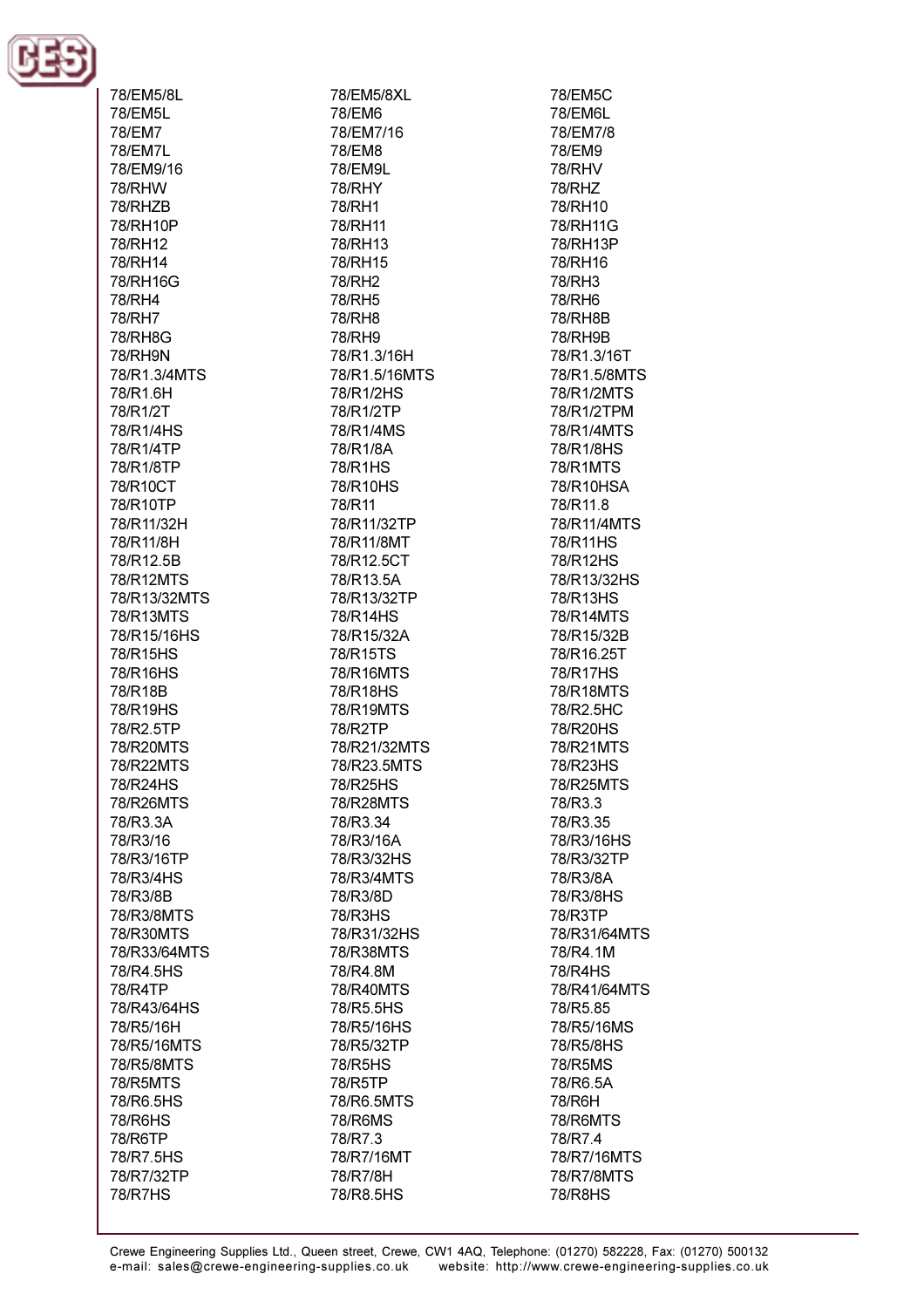| <b>78/R8MTS</b>    |
|--------------------|
| 78/R9.6            |
|                    |
| 78/R9/16HS         |
| 78/R9/32HS         |
| 78/SDSM            |
| 78/SD1/16          |
| 78/SD1/4           |
| 78/SD1/8B          |
|                    |
| 78/SD10            |
| 78/SD11/16         |
| 78/SD11L           |
| 78/SD12L           |
| 78/SD13L           |
| 78/SD14L           |
| 78/SD16A           |
|                    |
| 78/SD18            |
| 78/SD19L           |
| 78/SD20A           |
| 78/SD22            |
| 78/SD25CA          |
| 78/SD3             |
|                    |
| 78/SD3/32          |
| 78/SD3/4L          |
| 78/SD3/8L          |
| 78/SD3LC           |
| 78/SD4.5           |
| 78/SD4L            |
| 78/SD5.5           |
|                    |
| 78/SD5/32          |
| 78/SD5/8           |
| 78/SD5LC           |
| 78/SD6A            |
| 78/SD7             |
| 78/SD7/32          |
| 78/SD8.5           |
|                    |
| 78/SD8BCA          |
| 78/SD9/16          |
| 78/SD9/32          |
| 78/WD19            |
|                    |
|                    |
| 780/772B           |
| 78000RA            |
| 7805212            |
| 7805222            |
| 7805229            |
| 7805232D           |
| 7805240D           |
|                    |
| 7805258A           |
| 782/772BP3         |
| 78215/78551        |
| 78238/78537        |
| 78250/78551        |
| 7848               |
| 786/772            |
|                    |
| 79/BA0P            |
| 79/BA1N            |
| 79/BA10            |
| 79/BA10T           |
| 79/BA2P            |
| 79/BA2T<br>79/BA3S |

78/R8TP 78/R9.6A 78/R9/16MTS 78/R9/32TP 78/SD1 78/SD1/2 78/SD1/4L 78/SD1/8LB 78/SD10A 78/SD11/16L 78/SD12 78/SD13 78/SD14 78/SD15 78/SD17 78/SD18A 78/SD2 78/SD20L 78/SD23 78/SD26 78/SD3.5 78/SD3/32L 78/SD3/8 78/SD3L 78/SD30 78/SD4B 78/SD4LC 78/SD5/16 78/SD5/32B 78/SD5B 78/SD6 78/SD6BC 78/SD7/16 78/SD7/8 78/SD8A 78/SD8L 78/SD9/16L 78/WC1/2 78/303 780W/772BP3 78001RA 7805216 7805226 7805229A 7805237 7805250 782/772 782/774D 78215C/78551 78250 78251D/78551 78549D 79/BA0 79/BA0T 79/BA1P 79/BA10P 79/BA12T 79/BA2S 79/BA3 79/BA3T

78/R9.5HS 78/R9.7 78/R9/32A 78/R9HS 78/SD1.1/8 78/SD1/2L 78/SD1/8 78/SD1A 78/SD10L 78/SD11/32 78/SD12A 78/SD13/32 78/SD14A 78/SD16 78/SD17L 78/SD18L 78/SD20 78/SD21/32L 78/SD25 78/SD29.5 78/SD3/16 78/SD3/4 78/SD3/8C 78/SD3LA 78/SD4 78/SD4C 78/SD5 78/SD5/16L 78/SD5/32L 78/SD5L 78/SD6.5 78/SD6L 78/SD7/16L1 78/SD8 78/SD8BC 78/SD9.5 78/SD9/16L1 78/WC505 780/772 780W/772P3 78002RA 7805220 7805226DS 7805232 7805240 7805258 782/772B 78214/78551 78225/78551 78250/78549D 783/772 78551 79/BA0N 79/BA1 79/BA1T 79/BA10S 79/BA2 79/BA2SF 79/BA3P 79/BA4

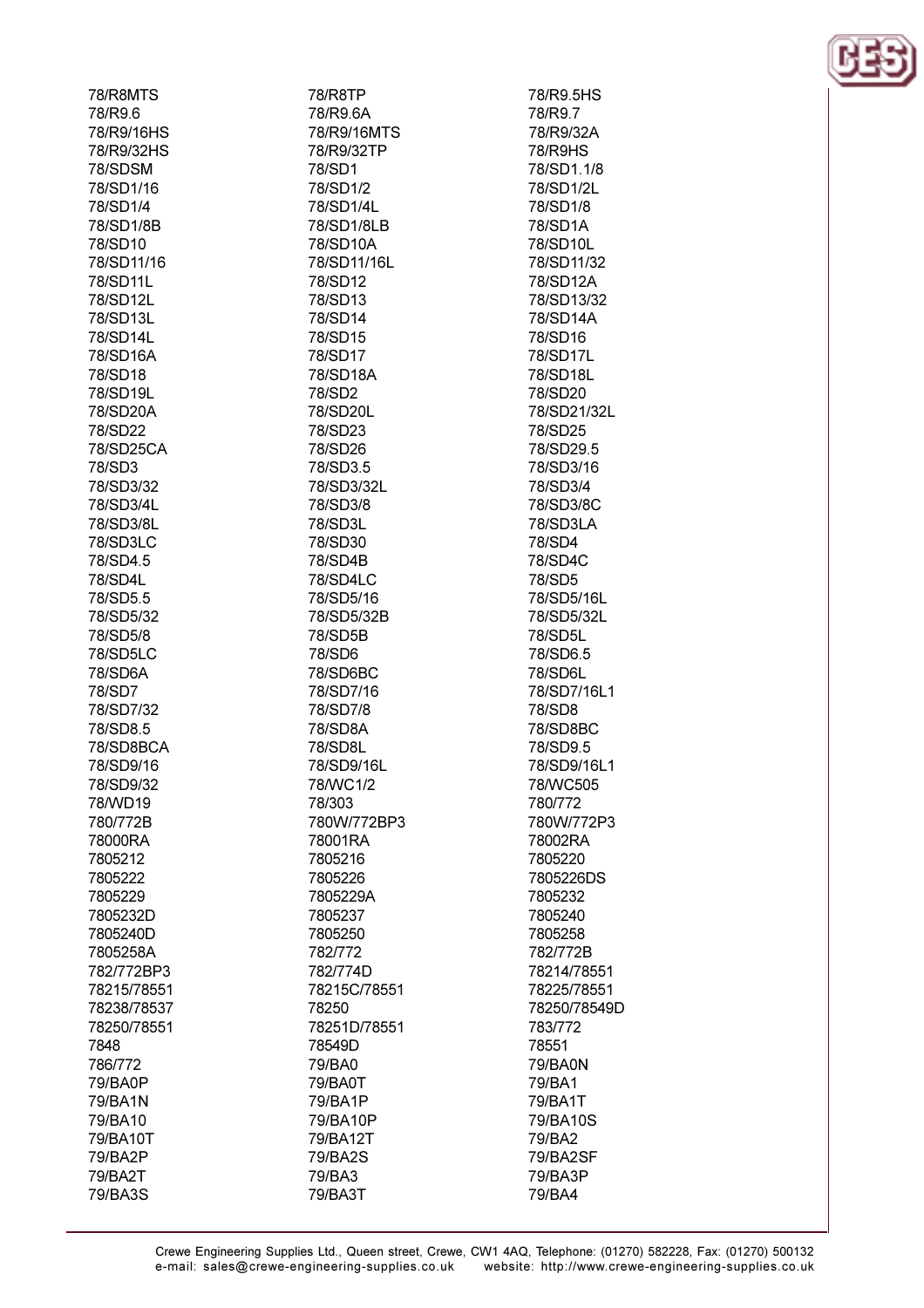

| 79/BA4N               |
|-----------------------|
| 79/BA4SF              |
| 79/BA5N               |
| 79/BA5SF              |
| 79/BA6N               |
| 79/BA6T               |
| 79/BA8P<br>79/BSB1/2P |
| 79/BSB3/4             |
| 79/BSP                |
| 79/BSPC               |
| 79/BSPF               |
| 79/BSPI               |
| 79/BSPM1              |
| 79/BSPTB              |
| 79/BSPTG              |
| 79/BSPT1/2T           |
| 79/BSPT1/4S           |
| 79/BSPT1/8P           |
| 79/BSPT1S             |
| 79/BSPT3/4LP          |
| 79/BSPT3/8<br>79/BSP1 |
| 79/BSP1/2PL           |
| 79/BSP1/4N            |
| 79/BSP1/4SF           |
| 79/BSP1/8N            |
| 79/BSP1/8SP           |
| 79/BSP1S              |
| 79/BSP11/2T           |
| 79/BSP2LS             |
| 79/BSP3/4P            |
| 79/BSP3/4TL           |
| 79/BSP3/8S            |
| 79/BSP4T              |
| 79/BSP5/8S<br>79/B1/2 |
| 79/B1/4               |
| 79/B1/4S              |
| 79/B1S                |
| 79/B11/2S             |
| 79/B13/8T             |
| 79/B3/16N             |
| 79/B3/4N              |
| 79/B3/8               |
| 79/B3/8T              |
| 79/B5/16P             |
| 79/B5/8               |
| 79/B5/8SC             |
| 79/B7/16P<br>79/B7/8  |
| 79/B7/8S              |
| 79/B9/16P             |
| 79/C1                 |
| 79/DBA0N              |
| 79/DBA2               |
| 79/DBA3N              |
| 79/DBA5               |
| 79/DBA8               |
| 79/DBSPT1/2           |

79/BA4P 79/BA4T 79/RA5P 79/BA5T 79/BA6P 79/BA7S 79/BA8S 79/BSB11/4P 79/BSB3/8S 79/BSPA 79/BSPD 79/BSPG 79/BSPJ 79/RSPM1/2 79/BSPTC 79/BSPT1/2 79/BSPT1/4 79/BSPT1/4T 79/BSPT1/8T 79/BSPT3/4 79/BSPT3/4P 79/BSPT3/8P 79/BSP1/2 79/BSP1/2T 79/BSP1/4P 79/BSP1/4T 79/BSP1/8P 79/BSP1/8T 79/BSP11/2 79/BSP11/4P 79/BSP2P 79/BSP3/4SL 79/BSP3/8 79/BSP3/8SF 79/BSP5/8P 79/BSP5/8T 79/B1/2P 79/B1/4N 79/B1/4T 79/B11/16P 79/B11/4S 79/B2S 79/B3/16P 79/B3/4P 79/B3/8N 79/B5/16 79/B5/16S 79/B5/8P 79/B5/8T 79/B7/16S 79/B7/8N 79/B7/8T 79/B9/16S 79/C7/8 79/DBA1 79/DBA2N 79/DBA4 79/DBA6 79/DBSB3/8 79/DBSPT1/2N

79/BA4S 79/BA5 79/BA5S 79/BA6 79/BA6S 79/BA8 79/BA8T 79/BSB15/16P 79/BSB5/8P 79/BSPB 79/BSPE 79/BSPH 79/BSPK 79/BSPTA 79/BSPTF 79/BSPT1/2P 79/BSPT1/4P 79/BSPT1/8 79/BSPT1A 79/BSPT3/4A 79/BSPT3/4T 79/BSPT3/8T 79/BSP1/2P 79/BSP1/4 79/BSP1/4S 79/BSP1/8 79/BSP1/8S 79/BSP1P 79/BSP11/2P 79/BSP11/4T 79/BSP2T 79/BSP3/4T 79/BSP3/8P 79/BSP3/8T 79/BSP5/8PL 79/BSP7/8T 79/B1/2T 79/B1/4P 79/B1P 79/B11/16T 79/B11/8T 79/B3/16 79/B3/16T 79/B3/4T 79/B3/8P 79/B5/16N 79/B5/16T 79/B5/8S 79/B7/16N 79/B7/16T 79/B7/8P 79/B9/16 79/B9/16T 79/DACME1/2N 79/DBA10 79/DBA3 79/DBA4N 79/DBA7 79/DBSB5/8 79/DBSPT1/4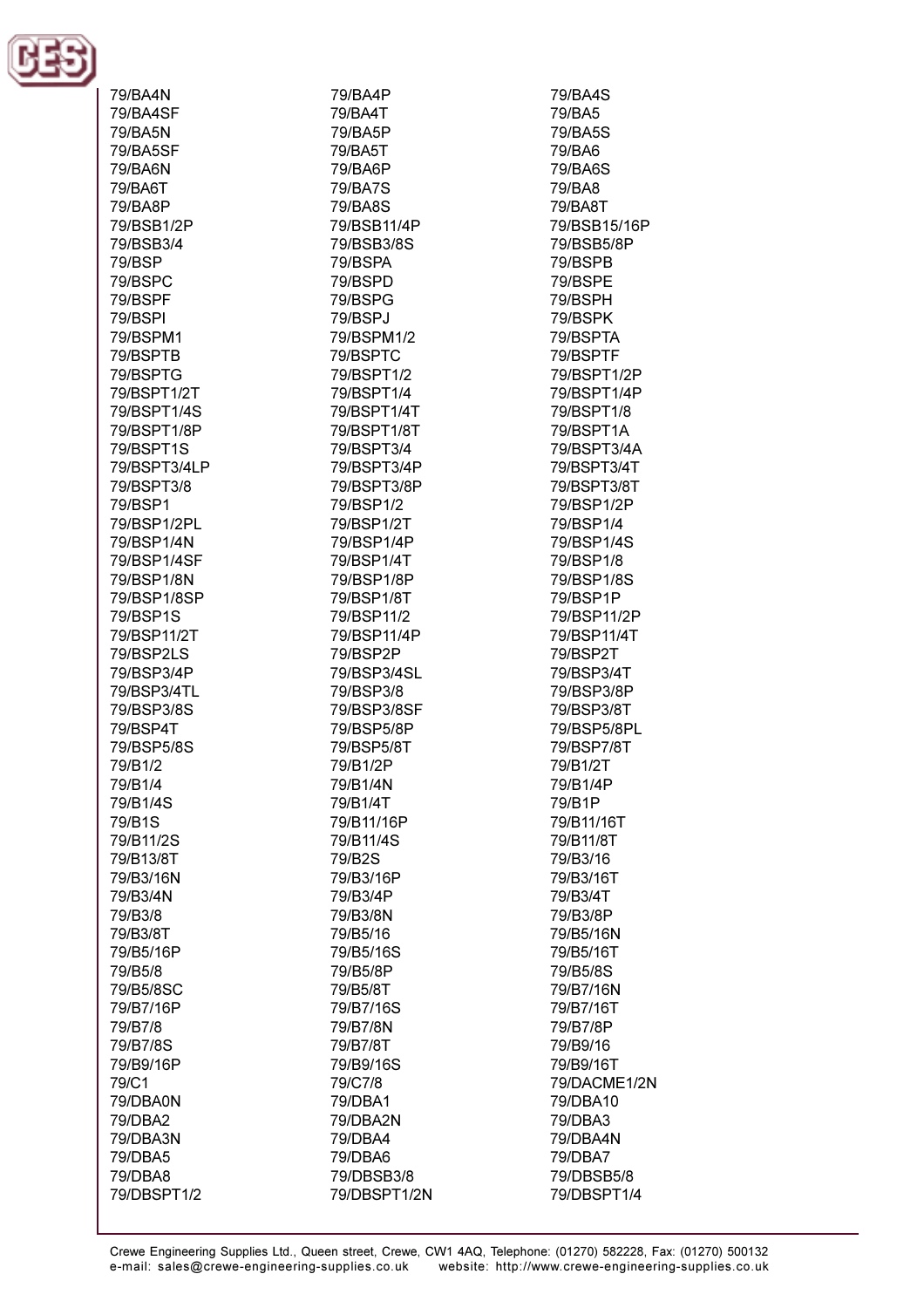79/DBSPT1/4N 79/DBSPT11/2 79/DRSP1/2 79/DBSP1/2R 79/DBSP1/4N 79/DBSP1/8N 79/DBSP3/4 79/DBSP3/8N 79/DBSP5/8NL 79/DB1/4 79/DB1N 79/DB3/16 79/DB3/4N 79/DB3/8N 79/DB5/16N 79/DB5/8N 79/DB7/8 79/DM10 79/DM10F 79/DM10FFL 79/DM10L 79/DM11N 79/DM12F 79/DM12FFN 79/DM12L 79/DM14A 79/DM14FN 79/DM16 79/DM16FF 79/DM16N 79/DM18F 79/DM18FN 79/DM2 79/DM2.5N 79/DM20F 79/DM20FN 79/DM22FF 79/DM22N 79/DM24FFN 79/DM25C 79/DM3 79/DM30FN 79/DM36N 79/DM4L 79/DM5 **79/DM5L** 79/DM6A 79/DM6L 79/DM7F 79/DM8A 79/DM8FN 79/DM9 79/DNPT1/4N 79/DNPT3/4 **79/DSS** 79/DS13/16 79/DUNC1/2 79/DUNC1/4 79/DUNC10 79/DUNC2

79/DBSPT1/8 79/DBSPT11/4 79/DBSP1/2N 79/DBSP1/4 79/DBSP1/8 79/DBSP11/4 79/DBSP3/4N 79/DBSP3/8R 79/DB1/2 79/DB1/4A 79/DB11/2N 79/DB3/16N 79/DB3/8 79/DB5/16 79/DB5/8 79/DB7/16 79/DB7/8N 79/DM10A 79/DM10FF 79/DM10FFN 79/DM10N 79/DM12 79/DM12FF 79/DM12FFNA **79/DM12N** 79/DM14F 79/DM14L 79/DM16A 79/DM16FFN 79/DM16NL 79/DM18FF 79/DM18L 79/DM2.2 79/DM20 79/DM20FFFN 79/DM20N 79/DM22FFN 79/DM24 79/DM24FN 79/DM25FFN 79/DM3.5 79/DM30N 79/DM4 79/DM4N 79/DM5A **79/DM5N** 79/DM6B 79/DM6N 79/DM7FA 79/DM8F 79/DM8L 79/DM9A 79/DNPT1/8 79/DNPT3/8 79/DS1 79/DS15/16 79/DUNC1/2A 79/DUNC1/4N 79/DUNC11/4N 79/DUNC3/4

79/DBSPT1/8N 79/DBSPT3/8N 79/DBSP1/2NL 79/DBSP1/4A 79/DBSP1/8A 79/DBSP11/4N 79/DRSP3/8 79/DBSP5/8N 79/DB1/2N 79/DB1/4N 79/DB13/8N 79/DB3/4 79/DB3/8A 79/DR5/16A 79/DB5/8A 79/DB7/16N 79/DB9/16 79/DM10B 79/DM10FFFN 79/DM10FN 79/DM11 79/DM12A 79/DM12FFA 79/DM12FN 79/DM14 79/DM14FF 79/DM14N 79/DM16F 79/DM16FN 79/DM18 79/DM18FFN 79/DM18N 79/DM2.5 79/DM20C 79/DM20FFN 79/DM22F 79/DM22FN 79/DM24FF 79/DM24N 79/DM27N 79/DM3N 79/DM33N 79/DM4.5 79/DM4NC 79/DM5F 79/DM6 79/DM6F 79/DM7 79/DM8 79/DM8FFA 79/DM8N 79/DM9N 79/DNPT1/8N 79/DNPT3/8N 79/DS11/2 79/DS2 79/DUNC1/2N 79/DUNC1N 79/DUNC11/8N 79/DUNC3/4A

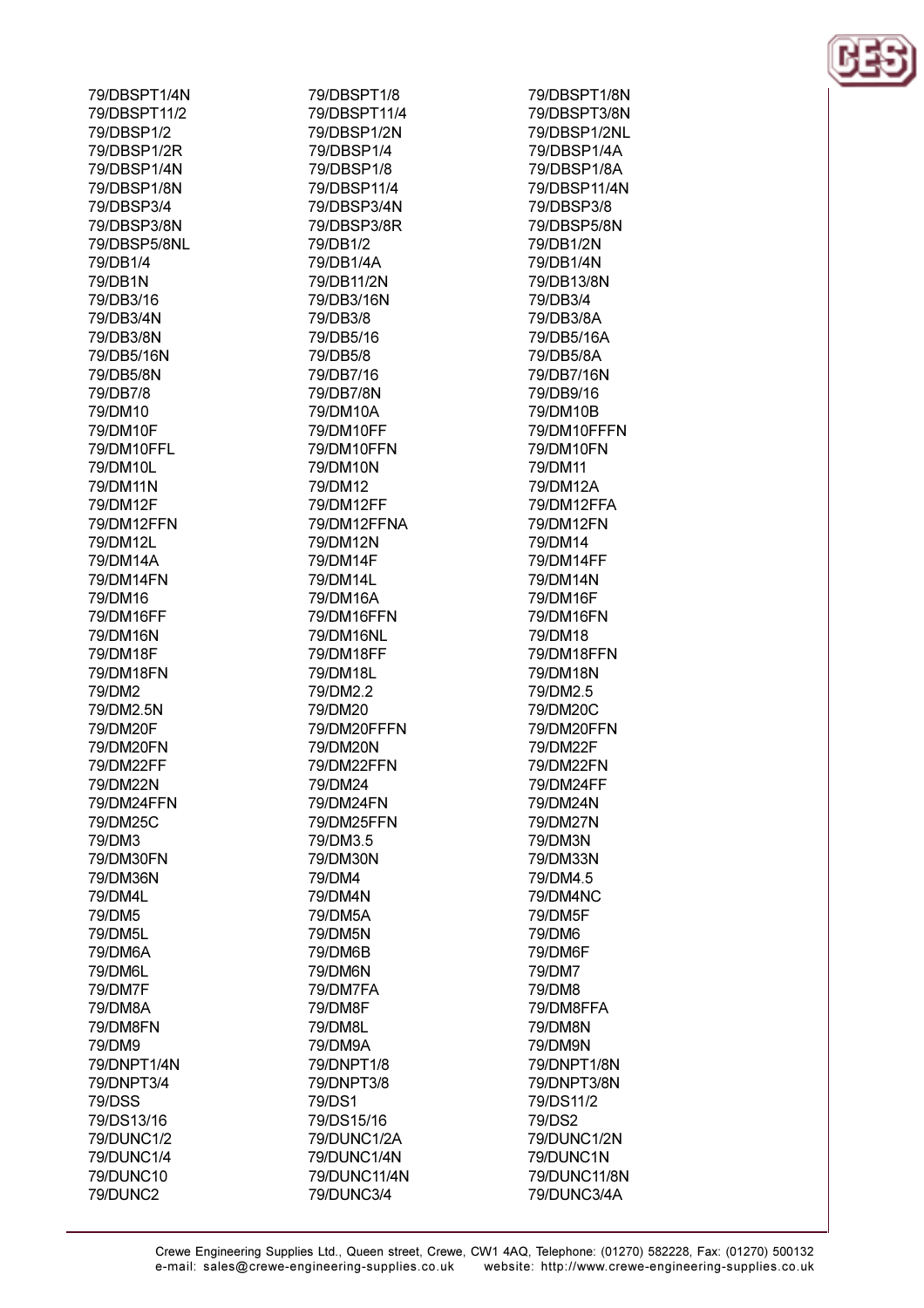

79/DUNC3/4N 79/DUNC3/8N 79/DLINC5/8 79/DUNC6N 79/DUNC7/8N 79/DUNF1 79/DUNF1/2N 79/DUNF1N 79/DUNF11/2N 79/DUNF3/4 79/DUNF3/8N 79/DUNF5/16N 79/DI INF7/16 **79/DUNF7/8N** 79/DUNF9/16A 79/DW1/2 79/DW1/4 79/DW1/8N 79/DW11/8 79/DW3/16N 79/DW3/4N 79/DW3/8N 79/DW5/16N 79/DW5/8N 79/DW7/8 79/DW9/16N 79/MTDSA 79/MTDSD 79/MTS1PR 79/M1.4P 79/M1.6 79/M10A 79/M10FFFP 79/M10FFP 79/M10FFSA 79/M10FP 79/M10LP 79/M10N 79/M10SF 79/M11 79/M11S 79/M12A 79/M12FFA 79/M12FFPA 79/M12FFSF 79/M12FP 79/M12L 79/M12N 79/M12S 79/M13P 79/M14FF 79/M14FFP 79/M14FFT 79/M14FT 79/M14SF 79/M16 79/M16FF 79/M16FFT 79/M16FP 79/M16N

79/DUNC3/8 79/DUNC5/16 79/DI INC5/8N 79/DUNC7/16 79/DUNC8 79/DUNF1/2 79/DUNF1/4 79/DUNF10 79/DUNF11/4 79/DUNF3/4N 79/DUNF5/16 79/DUNF5/8 79/DUNF7/16N 79/DI INF8 79/DUNF9/16N 79/DW1/2A 79/DW1/4A **79/DW1N** 79/DW11/8N 79/DW3/4 79/DW3/8 79/DW5/16 79/DW5/8 79/DW7/16 **79/DW7/8N** 79/MI1/2 79/MTDSB 79/MTDSE 79/MTS20S 79/M1.4S 79/M1.6T 79/M10F 79/M10FFFT 79/M10FFPA 79/M10FFSL 79/M10FS 79/M10LS 79/M10P 79/M10SP 79/M11FP 79/M11T 79/M12F 79/M12FFN 79/M12FFS 79/M12FFT 79/M12FS 79/M12LP 79/M12P 79/M12SF 79/M14 79/M14FFA 79/M14FFPA 79/M14FP 79/M14P 79/M14T 79/M16C 79/M16FFP 79/M16FLP 79/M16FS 79/M16P

**79/DUNC3/8A** 79/DUNC5/16N 79/DLINC6 79/DUNC7/16N 79/DUNEF3/4 79/DUNF1/2A 79/DUNF1/4N 79/DUNF10N 79/DUNF11/8N 79/DUNF3/8 79/DUNF5/16A 79/DUNF5/8N 79/DUNF7/8 79/DI INF9/16 79/DUNS9/16 79/DW1/2N 79/DW1/4N 79/DW11/4N 79/DW3/16 79/DW3/4A 79/DW3/8A 79/DW5/16A 79/DW5/8A 79/DW7/16N 79/DW9/16 79/MTDS 79/MTDSC **79/MTS** 79/M1.4 79/M1.4T 79/M10 79/M10FF 79/M10FFN 79/M10FFS 79/M10FFT 79/M10FT 79/M10LT 79/M10S 79/M10T 79/M11P 79/M12 79/M12FF 79/M12FFP 79/M12FFSA 79/M12FFTA 79/M12FT 79/M12LT 79/M12PLH 79/M12T 79/M14F 79/M14FFFT 79/M14FFS 79/M14FS 79/M14S 79/M15FP 79/M16F 79/M16FFS 79/M16FLS 79/M16FT 79/M16PA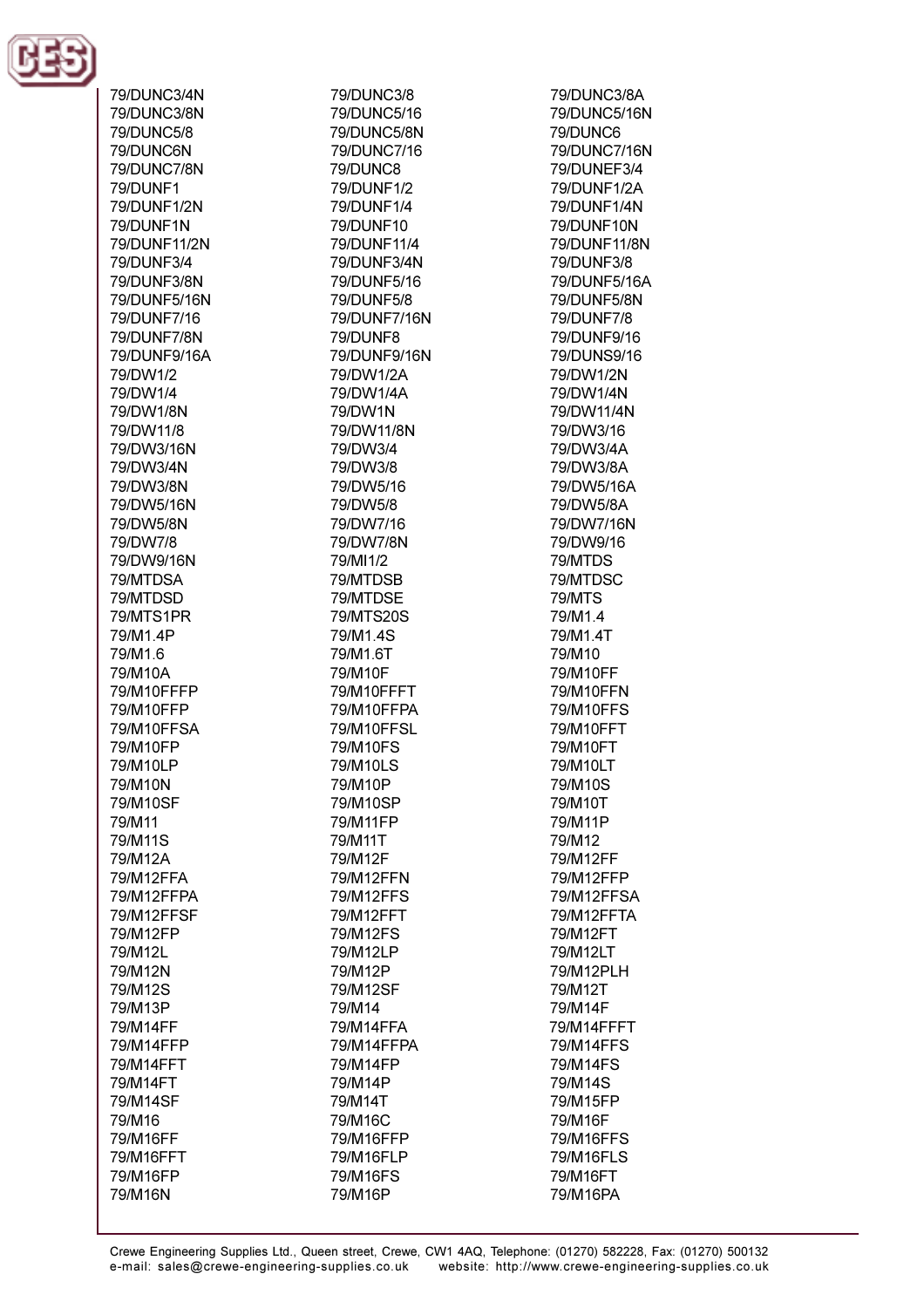| 79/M16S            |
|--------------------|
| 79/M16T            |
| 79/M18FFP          |
| 79/M18FS           |
| 79/M18P            |
| 79/M18TL           |
| 79/M2.5P           |
|                    |
| 79/M2P             |
| 79/M2T             |
| 79/M20CS           |
| 79/M20FFP          |
| 79/M20FFT          |
| 79/M20FT           |
| 79/M20P            |
| 79/M20S            |
| 79/M22             |
| 79/M22FS           |
|                    |
| 79/M22S            |
| 79/M24F            |
| 79/M24FFT          |
| 79/M24FT           |
| 79/M24S            |
| 79/M25C            |
| 79/M26FFP          |
| 79/M27FS           |
| 79/M28LP           |
|                    |
| 79/M3.5            |
| 79/M3.5T           |
| 79/M3LS            |
| 79/M3SP            |
| 79/M30FFFP         |
| 79/M30FS           |
| 79/M30P            |
| 79/M32FFP          |
| 79/M33             |
| 79/M35P            |
| 79/M36P            |
|                    |
| 79/M4              |
| 79/M4A             |
| 79/M4FFS           |
| 79/M4L             |
| 79/M4S             |
| 79/M4SP            |
| 79/M42P            |
| 79/M5A             |
| 79/M5FFN           |
| 79/M5H             |
|                    |
| 79/M5SF            |
| 79/M6              |
| 79/M6DT            |
| 79/M6FP            |
| 79/M6L             |
| 79/M6NS            |
| 79/M6S             |
| 79/M6SP            |
| 79/M7              |
|                    |
| 79/M7FT            |
| 79/M7T             |
|                    |
| 79/M8C<br>79/M8FFP |

 $\overline{a}$ 

79/M16SF 79/M18 **79/M18FFS** 79/M18FSA 79/M18S 79/M2 79/M2.5S 79/M2S 79/M20 79/M20F 79/M20FFPA 79/M20FP 79/M20LFT 79/M20PC 79/M20T 79/M22FFT 79/M22FT 79/M22T 79/M24FFP 79/M24FP 79/M24LS 79/M24SF 79/M25FFT 79/M26FFS 79/M27P 79/M28P 79/M3.5P 79/M3FP 79/M3P 79/M3T 79/M30FFT 79/M30LP 79/M30S 79/M32FFS 79/M33FFP 79/M36 79/M36PL 79/M4.5P 79/M4C 79/M4FP 79/M4P 79/M4SF 79/M4T 79/M42T 79/M5CF 79/M5FFT 79/M5P 79/M5SP 79/M6A 79/M6F 79/M6FS 79/M6LP 79/M6P 79/M6SF 79/M6T 79/M7FFT 79/M7P 79/M8 79/M8F 79/M8FFT

79/M16SP 79/M18FFN 79/M18FP 79/M18FT 79/M18T 79/M2.5 79/M2.5T 79/M2SP 79/M20C 79/M20FF 79/M20FFS 79/M20FS 79/M20LP 79/M20PL 79/M20TL 79/M22FP 79/M22P 79/M24 79/M24FFS 79/M24FS 79/M24P 79/M24T 79/M25PC 79/M27FP 79/M27T 79/M3 79/M3.5S 79/M3FT 79/M3S 79/M30 79/M30FP 79/M30LT 79/M30T 79/M32FFT 79/M33P 79/M36FPL 79/M36S 79/M4.5T 79/M4F 79/M4FT 79/M4PL 79/M4SFA 79/M4TL 79/M<sub>5</sub> 79/M5F 79/M5FT 79/M5S 79/M5T 79/M6C 79/M6FFP 79/M6FT 79/M6N 79/M6PL **79/M6SL** 79/M64T 79/M7FP 79/M7S 79/M8A 79/M8FFA 79/M8FN

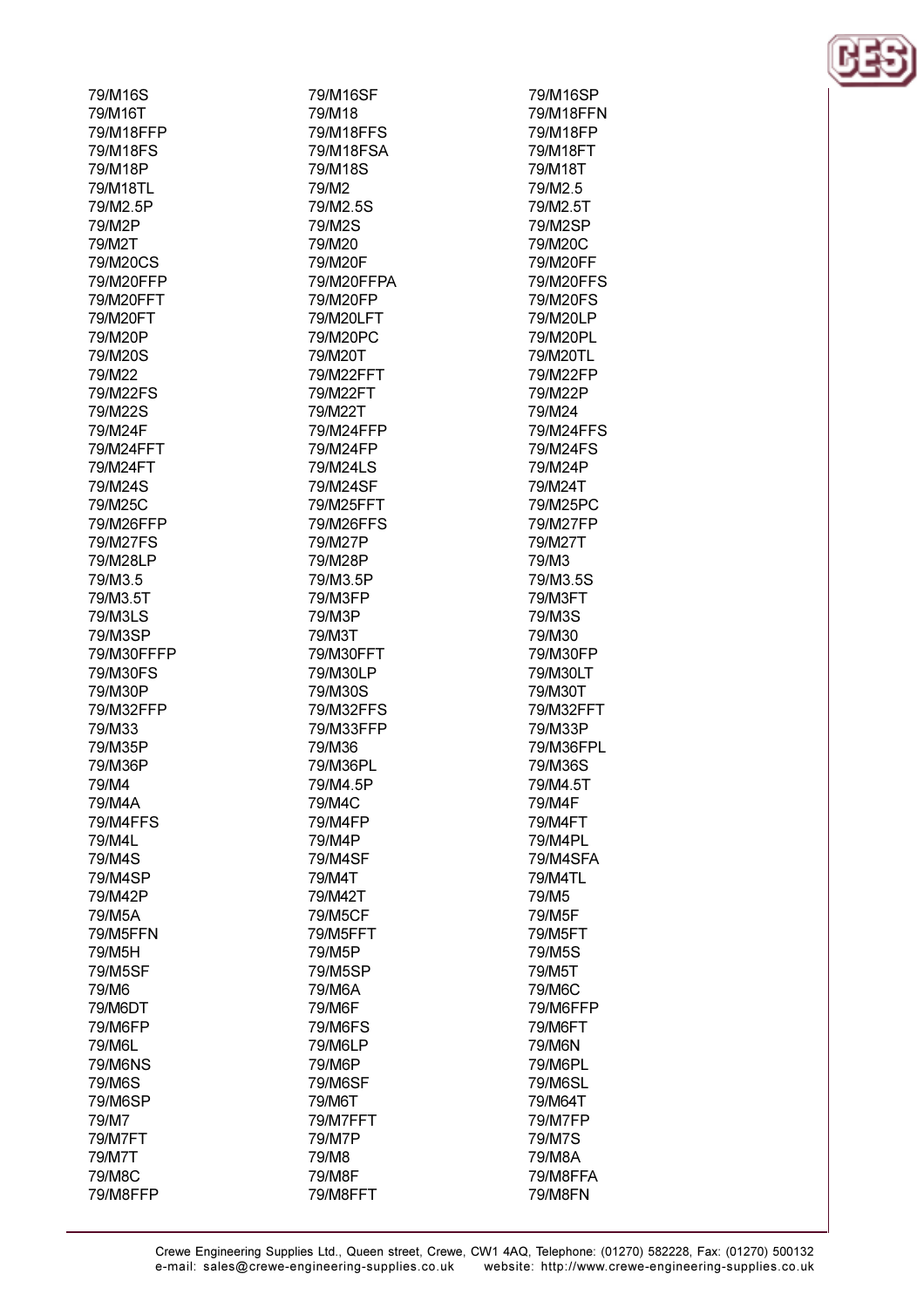

| 79/M8FP                 |
|-------------------------|
| 79/M8L                  |
| 79/M8S                  |
| 79/M8SP                 |
| 79/M9                   |
| 79/M9P                  |
| 79/NPSF1/8P             |
| 79/NPT1/2P              |
| 79/NPT1/4P              |
| 79/NPT1/8               |
| 79/NPT1T                |
| 79/NPT3/4P              |
| 79/NPT3/8S              |
| 79/PG11T                |
| 79/TWBT1                |
| 79/TWCA                 |
| 79/TWR1                 |
| 79/TWR2A                |
| 79/TW1                  |
| 79/TW102                |
| 79/TW146                |
| 79/TW240                |
| 79/TW3                  |
| 79/UNC1/2               |
| 79/UNC1/2S              |
| 79/UNC1/4<br>79/UNC1/4S |
| 79/UNC1/4T              |
| 79/UNC10S               |
| 79/UNC11/4S             |
| 79/UNC11/8T             |
| 79/UNC2P                |
| 79/UNC3/4P              |
| 79/UNC3/8               |
| 79/UNC3/8S              |
| 79/UNC3/8T              |
| 79/UNC4SF               |
| 79/UNC5/16N             |
| 79/UNC5/16S             |
| 79/UNC5/16TL            |
| 79/UNC5/8PL             |
| 79/UNC5/8SL             |
| <b>79/UNC6</b>          |
| 79/UNC6T                |
| 79/UNC7/16P             |
| 79/UNC7/8               |
| 79/UNC7/8T              |
| <b>79/UNC8S</b>         |
| 79/UNC8T                |
| 79/UNC9/16T             |
| 79/UNEF3/8P             |
| 79/UNFTS                |
| 79/UNF1/2LS             |
| 79/UNF1/2S              |
| 79/UNF1/2T              |
| 79/UNF1/4LT             |
| 79/UNF1/4S              |
| 79/UNF1LP               |
| 79/UNF10                |
| 79/UNF10S               |

79/M8FS 79/M8P **79/M8SF** 79/M8T 79/M9FFP 79/M9S 79/NPS1/8P 79/NPT1/2T 79/NPT1/4S 79/NPT1/8P 79/NPT11/4P 79/NPT3/4T 79/NPT3/8T 79/PG16 79/TWBT2 79/TWCB 79/TWR1A 79/TWX 79/TW1A 79/TW142 79/TW2 79/TW241 79/TW4 79/UNC1/2N 79/UNC1/2SF 79/UNC1/4N 79/UNC1/4SF 79/UNC1/4TL 79/UNC10T 79/UNC11/8P 79/UNC12P 79/UNC2T 79/UNC3/4S 79/UNC3/8N 79/UNC3/8SF **79/UNC4** 79/UNC4T 79/UNC5/16P 79/UNC5/16SF 79/UNC5/8 79/UNC5/8S 79/UNC5/8T 79/UNC6P 79/UNC7/16 79/UNC7/16S 79/UNC7/8P **79/UNC8** 79/UNC8SF 79/UNC9/16P 79/UNEF1S 79/UNEF5/8P 79/UNF1/2 79/UNF1/2LT 79/UNF1/2SF 79/UNF1/4 79/UNF1/4N 79/UNF1/4SF 79/UNF1P 79/UNF10N 79/UNF10T

79/M8FT 79/M8PL **79/M8SL** 79/M8TL 79/M9FFT 79/M9T 79/NPT1/16P 79/NPT1/4 79/NPT1/4T 79/NPT1P 79/NPT11/4T 79/NPT3/8P 79/PG11 79/PG9 79/TWC 79/TWCC **79/TWR2** 79/TWY 79/TW101 79/TW143 79/TW2A 79/TW242 79/UNCTS 79/UNC1/2P 79/UNC1/2T 79/UNC1/4P 79/UNC1/4SP 79/UNC10P 79/UNC11/4P 79/UNC11/8S 79/UNC13/4P 79/UNC3/4 79/UNC3/4T 79/UNC3/8P 79/UNC3/8SP 79/UNC4P 79/UNC5/16 79/UNC5/16PL 79/UNC5/16T 79/UNC5/8P 79/UNC5/8SF 79/UNC5N 79/UNC6S 79/UNC7/16LP 79/UNC7/16T 79/UNC7/8S 79/UNC8P 79/UNC8SP 79/UNC9/16S 79/UNEF3/4P 79/UNEF7/8P 79/UNF1/2LP 79/UNF1/2P 79/UNF1/2SL 79/UNF1/4LP 79/UNF1/4P 79/UNF1/4T 79/UNF1T 79/UNF10P 79/UNF11/2P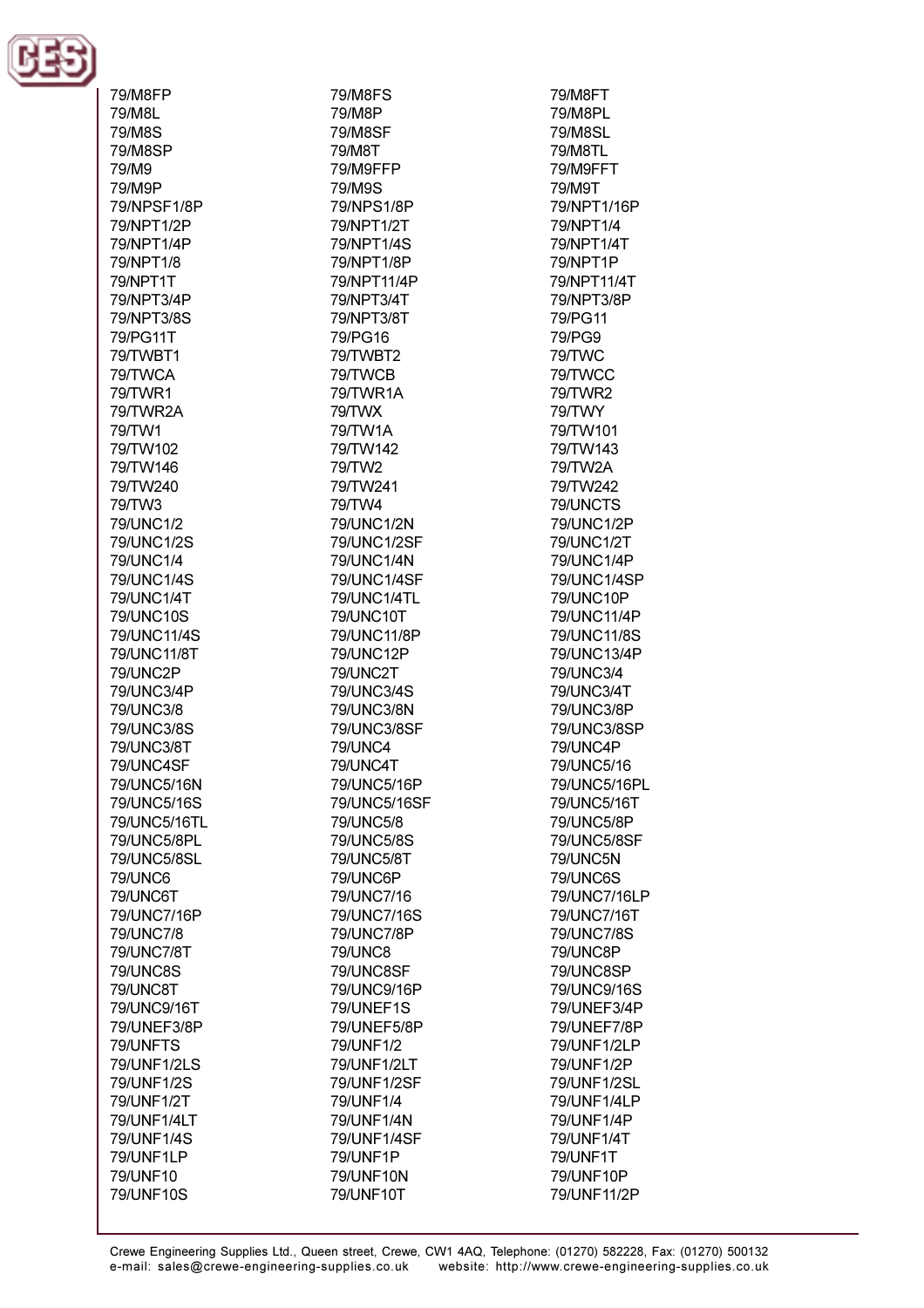| 79/UNF11/2T     |
|-----------------|
| 79/UNF11/4T     |
| 79/UNF11/8S     |
| 79/UNF3/4       |
| 79/UNF3/4T      |
| 79/UNF3/8LT     |
| 79/UNF3/8S      |
| <b>79/UNF4</b>  |
| 79/UNF5/16LP    |
| 79/UNF5/16P     |
| 79/UNF5/16T     |
|                 |
| 79/UNF5/8S      |
| 79/UNF5N        |
| 79/UNF6P        |
| 79/UNF7/16P     |
| 79/UNF7/16TL    |
| 79/UNF7/8S      |
| 79/UNF8P        |
| 79/UNF9/16P     |
| 79/UNJF7/16P    |
| <b>79/UNS1T</b> |
| 79/WF11/8T      |
| 79/W1           |
| 79/W1/2LT       |
|                 |
| 79/W1/2SF       |
| 79/W1/4         |
| 79/W1/4P        |
| 79/W1/4SF       |
| 79/W1/8N        |
| 79/W1LT         |
| 79/W1T          |
| 79/W11/8LT      |
| 79/W13/8T       |
| 79/W3/16P       |
| 79/W3/16T       |
| 79/W3/4L        |
| 79/W3/4N        |
| 79/W3/4S        |
|                 |
| 79/W3/8LP       |
| 79/W3/8P        |
| 79/W5/16        |
| 79/W5/16P       |
| 79/W5/32P       |
| 79/W5/8FT       |
| 79/W5/8S        |
| 79/W7/16LT      |
| 79/W7/16T       |
| 79/W7/8         |
| 79/W7/8P        |
| 79/W9/16P       |
| 7903            |
|                 |
| 7906TDUEP7      |
| 7907TUEP7       |
| 7909TUEP7       |
| 7911            |
| 7912TDUEP7      |
| 7915TDUEP7      |
| 7922            |
| 7934            |
| 795/792BP3      |

79/UNF11/4 79/UNF11/8 79/I INF11/8T 79/UNF3/4P 79/UNF3/8 79/UNF3/8N 79/UNF3/8SF 79/UNF4P 79/UNF5/16LT 79/UNF5/16S 79/UNF5/8 79/UNF5/8SF **79/UNF5T** 79/1 INF7/16 79/UNF7/16S 79/UNF7/8 79/UNF7/8T 79/UNF8T 79/UNF9/16S 79/UNS1PA 79/UNS7/16 79/WF5/8T 79/W1/2 79/W1/2P 79/W1/2SP 79/W1/4LS 79/W1/4PF 79/W1/4T 79/W1/8P 79/W1P 79/W11/2T 79/W11/8T 79/W3/16 79/W3/16S 79/W3/32P 79/W3/4LP 79/W3/4NF 79/W3/4T 79/W3/8LS 79/W3/8S 79/W5/16L 79/W5/16S 79/W5/32T 79/W5/8L 79/W5/8T 79/W7/16P 79/W7/32P 79/W7/8LS 79/W7/8T 79/W9/16T 7903TDUEP7 **7907NICE** 7908TDUEP7 7910 7911TDUEP7 7913TDUEP7 792 7924 7940 795/792D

79/UNF11/4P 79/UNF11/8P 79/HNF13/4P 79/UNF3/4S 79/UNF3/8LP 79/UNF3/8P 79/UNF3/8T 79/UNF5/16 79/UNF5/16N 79/UNF5/16SF 79/UNF5/8P 79/UNF5/8T **79/UNF6** 79/UNF7/16N 79/UNF7/16T 79/UNF7/8P **79/UNF8** 79/UNF9/16 79/UNF9/16T **79/UNS1S** 79/U11/8P 79/WTDS 79/W1/2LP 79/W1/2S 79/W1/2T 79/W1/4N 79/W1/4S 79/W1/8 79/W1LP 79/W1S 79/W11/4P 79/W13/8S 79/W3/16N 79/W3/16SF 79/W3/4 79/W3/4LT 79/W3/4P 79/W3/8 79/W3/8LT 79/W3/8T 79/W5/16N 79/W5/16T 79/W5/8 79/W5/8P 79/W7/16 79/W7/16PF 79/W7/32T 79/W7/8LT 79/W9/16L 7901TDUEP7 7906 7907TDUEP7 7909TDUEP7 7910TDUEP7 7911TUEP7 7915 7920 7928 795/792 797

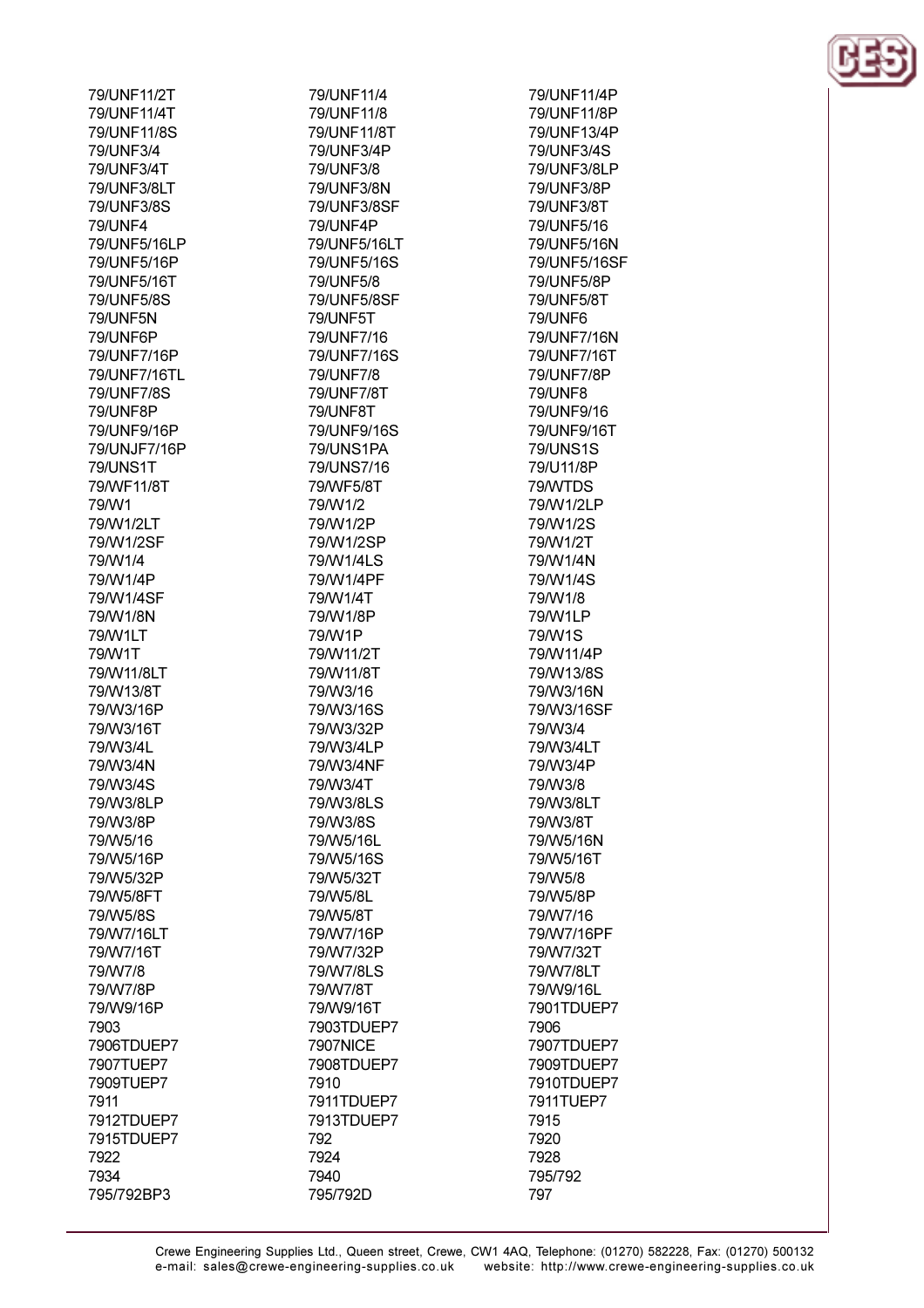

| 797/792            |
|--------------------|
| 7971063            |
| 8.1X1.6            |
| 8/DN3138           |
| 8/LJT2             |
| 8/LRJ20            |
| 8/MP15013/4        |
| 8/SILS8ZZ          |
| 8BAFB              |
|                    |
| 8BANB              |
| 8BAX1/2CHM         |
| 8BAX1CHHMB         |
| 8BAX3/16CHMS       |
| 8BAX5/16CHM        |
| 8M-10              |
| 8M-15              |
| 8M-18              |
| 8M-23              |
| 8M-28              |
|                    |
| 8M-42P             |
| 8MMSS              |
| 8X2                |
| 8X <sub>2V</sub>   |
| $80 - 1$           |
| 80-1/206           |
| 80-2               |
| 80/B               |
| 80/BC              |
|                    |
| 80/CB              |
| 80/CC0             |
| 80/CC2             |
| 80/CS150           |
| 80/CS190A          |
| 80/CS350           |
| 80/C12             |
| 80/C3              |
| 80/D               |
|                    |
| 80/DB4             |
| 80/HA              |
| 80/LA              |
| 80/LD              |
| 80/LG              |
| 80/LI              |
| 80/LL              |
| 80/MC2M            |
| 80/MTA             |
| 80/MTSE3-3         |
|                    |
| 80/MTS2-1          |
| 80/MTS4-3          |
| 80/PA              |
| 80/PC              |
| 80/PF              |
| 80/PHA             |
| 80/RA              |
| 80/RA3055          |
| 80/RC13            |
| 80/RC14P           |
| 80/RC18            |
|                    |
| 80/RC22<br>80/RC25 |
|                    |

797TD/792 7971063X40 8.1X16S 8/LJT1 8/LJ50 8/LRJ21/2 8/MRJ1 8/W21/2 8BAI 8BASTUD 8BAX1/2SHC 8BAX3/16CHHM 8BAX3/4CHMB 8BAX5/16SHC 8M-11 8M-17 8M-19 8M-25 8M-36P 8M-9 8X1.6 8X2.5  $RX3$  $80 - 1 - 11X$ 80-1/208 80-2/208 80/BA 80/BH 80/CBP 80/CC1 80/CC3 80/CS160 80/CS230 80/C1 80/C16 80/C3A 80/DA 80/DCS1 80/HB 80/LB 80/LE 80/LG12 80/LJ 80/MC1M 80/MC3M 80/MTSE1-2 80/MTSE3-4 80/MTS2-5 80/MTS5-4 80/PB 80/PD 80/PG 80/PHB 80/RA1 80/RC 80/RC13S 80/RC15 80/RC18P 80/RC22P 80/RC26

7971050 8.1X1 8.5MMCC 8/LJT11/4 8/LRJ2 8/MJ1N 8/MRJ7/8 8BAF 8BAN 8BAX1/2CHHM 8BAX1/4CHM 8BAX3/16CHM 8BAX3/4SHC 8BAX5/8CHHM 8M-12 8M-17P 8M-20 8M-26 8M-40P 8MMCC 8X1.78 8X2EP 8X5 80-1/200 80-1/216 80-2/216 80/BB 80/C 80/CB11 80/CC1A 80/CC4 80/CS190 80/CS300 80/C10 80/C<sub>2</sub> 80/C6 80/DB 80/H 80/L 80/LC 80/LF 80/LH 80/LK 80/MC10M 80/MC7M 80/MTSE2-3 80/MTSE4-3 80/MTS3-2 80/P 80/PBA 80/PE 80/PH 80/PHC 80/RA2 80/RCX320 80/RC14 80/RC16L 80/RC20 80/RC24 80/RC26P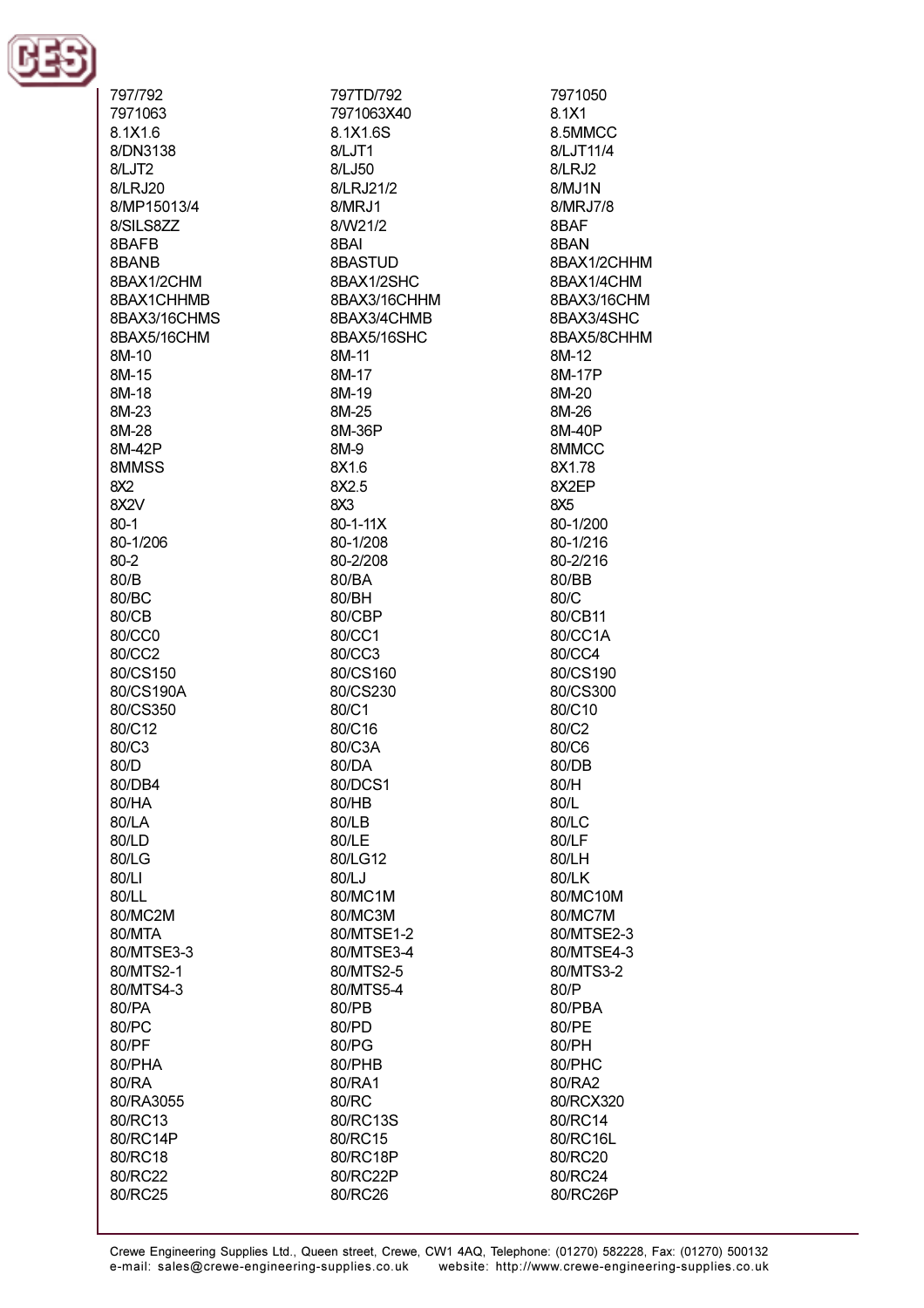| 80/RC28   | 80/RC30    | 80/RC30P   |
|-----------|------------|------------|
| 80/RC32   | 80/RC32P   | 80/RC33    |
| 80/RC50   | 80/RD2015  | 80/RS10    |
| 80/SEA    | 80/SEB     | 80/SED     |
| 80/SEE    | 80/SEF     | 80/SEG     |
| 80/SEM    | 80/SE1     | 80/SE10    |
| 80/SE2    | 80/SE3     | 80/SE4     |
| 80/SE5    | 80/SE6     | 80/SE7     |
| 80/SE8    | 80/SE9     | 80/SSR     |
| 80/SS10   | 80/SS23/4  | 80/SS23/4A |
| 80/SS3    | 80/SS3A    | 80/SS4     |
| 80/SS4A   | 80/SS4B    | 80/SS4C    |
|           |            |            |
| 80/SS41/2 | 80/SS5     | 80/SS5A    |
| 80/SS6    | 80/SS7     | 80/SS8     |
| 80/SS8A   | 80/SS9     | 80/S1      |
| 80/S1/2   | 80/S160    | 80/S182    |
| 80/S190   | 80/S260    | 80/S282    |
| 80/S290   | 80/S3/4    | 80/S3/8    |
| 80/RC13   | 80/RC13S   | 80/RC14    |
| 80/RC14P  | 80/RC15    | 80/RC16L   |
| 80/RC18   | 80/RC18P   | 80/RC20    |
| 80/RC22   | 80/RC22P   | 80/RC24    |
| 80/RC25   | 80/RC26    | 80/RC26P   |
| 80/RC28   | 80/RC30    | 80/RC30P   |
| 80/RC32   | 80/RC32P   | 80/RC33    |
| 80/RC50   | 80/RD2015  | 80/RS10    |
| 80/SEA    | 80/SEB     | 80/SED     |
| 80/SEE    | 80/SEF     | 80/SEG     |
| 80/SEM    | 80/SE1     | 80/SE10    |
| 80/SE2    | 80/SE3     | 80/SE4     |
| 80/SE5    | 80/SE6     | 80/SE7     |
| 80/SE8    | 80/SE9     | 80/SSR     |
| 80/SS10   | 80/SS23/4  | 80/SS23/4A |
| 80/SS3    | 80/SS3A    | 80/SS4     |
| 80/SS4A   | 80/SS4B    | 80/SS4C    |
| 80/SS41/2 | 80/SS5     | 80/SS5A    |
| 80/SS6    | 80/SS7     | 80/SS8     |
| 80/SS8A   | 80/SS9     | 80/S1      |
| 80/S1/2   | 80/S160    | 80/S182    |
| 80/S190   | 80/S260    | 80/S282    |
| 80/S290   | 80/S3/4    | 80/S3/8    |
| 80X1SPBU  | 80X1SPZ    | 80X1SPZX   |
| 80X2SPA   | 80X2SPAU   | 80X2SPZ    |
| 80X2SPZX  | 80X3       | 80X3SPA    |
| 80X3SPZ   | 80X3V      | 80X4       |
| 80X4.5    | 80X4SPZ    | 80X5       |
| 80X5.5    | 80X5.7     | 800X3SPZ   |
| 8008      | 8011       | 8016       |
| 81-10X    | $81 - 11X$ | 81-12X     |
| 81-13     | 81-13X     | 81-14      |
| 81-14X    | 81-15      | 81-15R     |
| 81-15X    | 81-16X     | 81-17      |
| 81-17X    | $81 - 18$  | 81-18X     |
|           |            |            |
| 81-19     | 81-19X     | 81-20P     |
| 81-20X    | $81 - 21$  | 81-21X     |
| 81-22X    | 81-23      | 81-23X     |
| 81-24X    | 81-25      | 81-25X     |
| 81-26X    | 81-27      | 81-27X     |
| 81-28X    | 81-29      | 81-29X     |
| 81-30     | 81-30X     | 81-32      |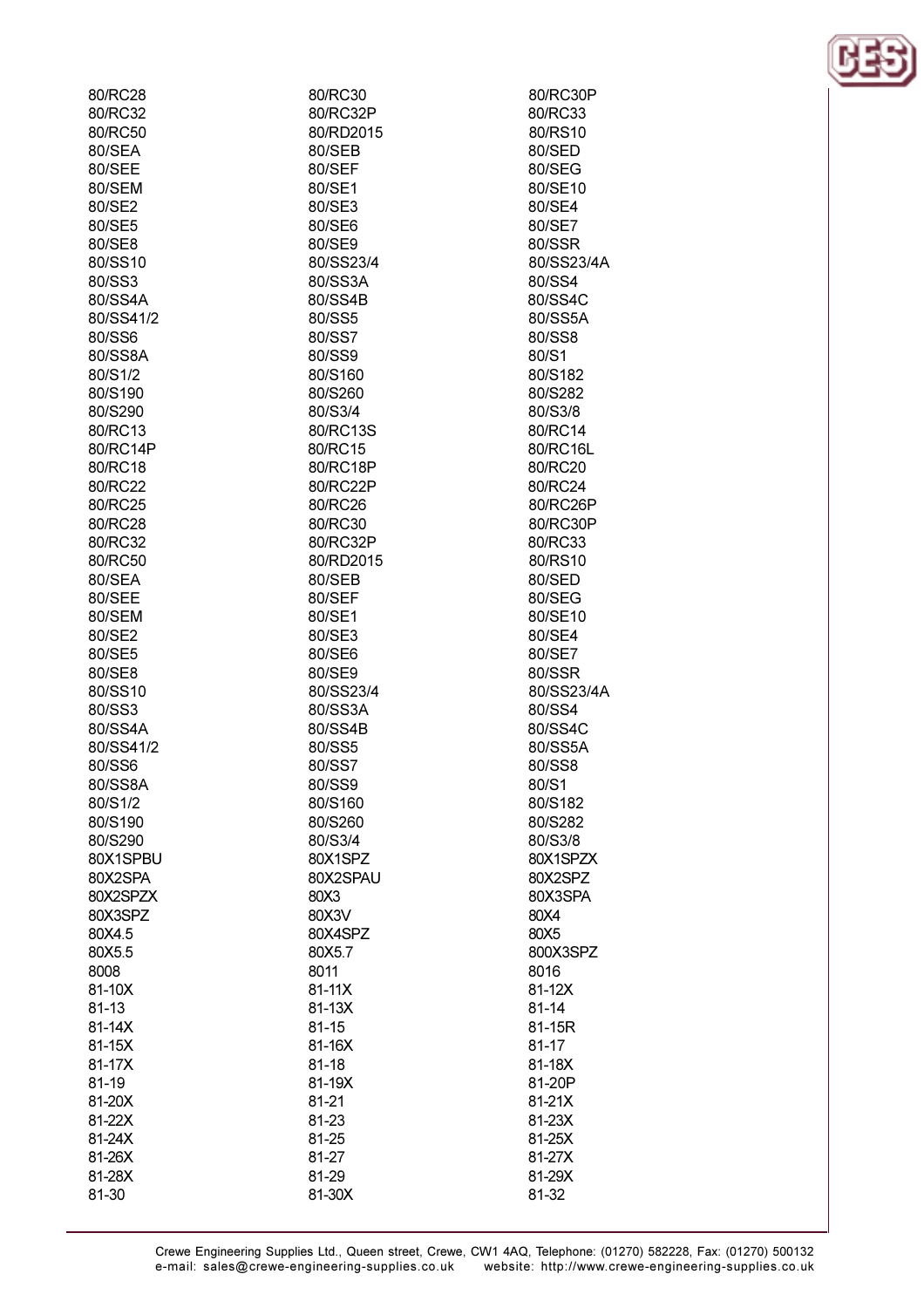

| 81-32X       | 81-38       | 81-38X        |
|--------------|-------------|---------------|
| 81-40X       | 81-51X      | 81-57         |
| 81-95X       | 81102       | 81102P5       |
| 81103        | 81105       | 81106         |
| 81107        | 81108       | 81109         |
|              |             |               |
| 81110        | 81111       | 81112         |
| 81113        | 81114       | 81115         |
| 81116        | 81117       | 81120         |
| 81122        | 81124       | 81126         |
| 81134        | 81140       | 81206         |
| 81206P5      | 81207       | 81209         |
| 81210        | 81211       | 81212         |
| 81214        | 81217       | 81226         |
| 81252        | 81260       | 81600/81962X  |
| 81600/81963D | 81600X      | 81600X/81963D |
| 81606/81962  | 81962X      | 81963D        |
| 82-11X       | $82 - 13$   | 82-15         |
| 82-15X       | 82-17       | 82-17X        |
| 82-19        | 82-19X      | 82-21         |
| 82-21X       | 82-23       | 82-25         |
| 82-25X       | 82-27       | 82-36X        |
| 82-38        | 82-38X      | 82-40X        |
| 82-57        | 82-57X      | 82-76         |
| 82-76X       | 82/AC       | 82/ACA        |
| 82/ACB       | 82/ACC      | 82/ACD        |
| 82/ACE       | 82/ACF      | 82/ACG        |
|              | 82/ACI      |               |
| 82/ACH       |             | 82/ACJ        |
| 82/ACK       | 82/ACL      | 82/ADG        |
| 82/ADGA      | 82/ADGB     | 82/ADGC       |
| 82/ADGD      | 82/ADGE     | 82/AD2013     |
| 82/AG        | 82/AIR      | 82/AIRA       |
| 82/AIRB      | 82/AIRC     | 82/AIRCA      |
| 82/AIRCB     | 82/AIRD     | 82/AIRDA      |
| 82/AIRDB     | 82/AIRDC    | 82/AIRDD      |
| 82/AIRDE     | 82/AIRDF    | 82/AIRE       |
| 82/AIRG      | 82/AIRR     | 82/AIRS       |
| 82/AIRT      | 82/AIRTA    | 82/AI9100     |
| 82/AM        | 82/ARW      | 82/AV         |
| 82/BC        | 82/BC4S     | 82/BD         |
| 82/BF        | 82/BFA      | 82/BFB        |
| 82/BFF       | 82/BG       | 82/BGA        |
| 82/BGAA      | 82/BGB      | 82/BGC        |
| 82/BGD       | 82/BGE      | 82/BGF        |
| 82/BGG       | 82/BGI      | 82/BGJ        |
| 82/BGK       | 82/BGN      | 82/BGNA       |
| 82/BGO       | 82/BGP      | 82/BGVM       |
| 82/BGVMA     | 82/BH       | 82/BHA        |
| 82/BI        | 82/BL64-228 | 82/BL64-328   |
| 82/BL64-428  | 82/BL64-608 | 82/BS12       |
| 82/BS15      | 82/BS15A    | 82/BS15B      |
| 82/BS22      | 82/BS221    | 82/BS35       |
| 82/BS8       | 82/B1       | 82/B1/2       |
|              |             |               |
| 82/B1/4      | 82/B10      | 82/B10MM      |
| 82/B11       | 82/B11A     | 82/B11B       |
| 82/B11C      | 82/B12MM    | 82/B13        |
| 82/B14       | 82/B15      | 82/B2         |
| 82/B3        | 82/B3/16    | 82/B3/8       |
| 82/B4        | 82/B4MM     | 82/B5         |
| 82/B5/16     | 82/B5/32    | 82/B6         |
| 82/B6MM      | 82/B63      | 82/B64        |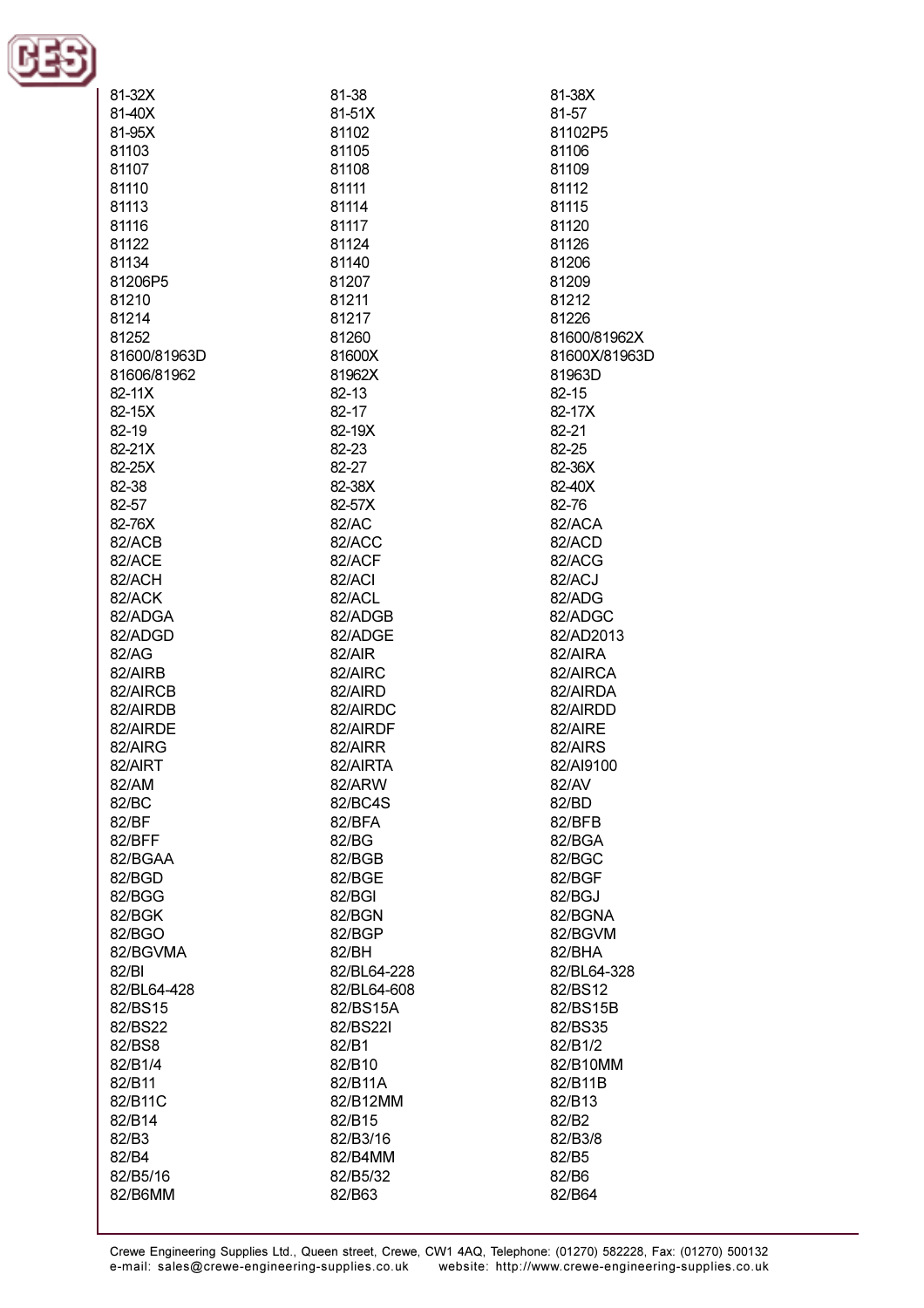| 82/B64A | 82/B64B       | 82/B64C     |
|---------|---------------|-------------|
| 82/B64D | 82/B64E       | 82/B64F     |
| 82/B7   | 82/B8         | 82/B8MM     |
| 82/B80  | 82/B9         | 82/C        |
| 82/CA   | 82/CAA        | 82/CAB      |
| 82/CABA | 82/CAC        | 82/CAD      |
|         |               |             |
| 82/CAE  | 82/CAF        | 82/CAG      |
| 82/CAH  | 82/CAI        | 82/CAJ      |
| 82/CAK  | 82/CAL        | 82/CAM      |
| 82/CAN  | 82/CAO        | 82/CAP      |
| 82/CAQ  | 82/CAQA       | 82/CAQB     |
| 82/CAR  | <b>82/CAS</b> | 82/CAT      |
| 82/CAU  | 82/CAV        | 82/CAY      |
| 82/CAZ  | 82/CB         | 82/CBA      |
| 82/CBAA | 82/CBB        | 82/CBC      |
| 82/CBD  | 82/CBE        | 82/CBF      |
| 82/CBG  | 82/CBH        | 82/CBI      |
| 82/CBIA | 82/CBN        | 82/CBO      |
| 82/CBP  | 82/CBQ        | 82/CBQA     |
| 82/CBR  | 82/CBS        | 82/CC       |
|         |               |             |
| 82/CCA  | 82/CD         | 82/CE       |
| 82/CG   | 82/CH         | 82/CI       |
| 82/CJ   | 82/CJA        | 82/CK       |
| 82/CKA  | 82/CL         | 82/CLA      |
| 82/CM   | 82/CN         | 82/CNA      |
| 82/CNB  | 82/CO         | 82/COA      |
| 82/CP   | 82/CPA        | 82/CQ       |
| 82/CQA  | 82/CR         | 82/CRA      |
| 82/CRB  | 82/CRC        | 82/CRK      |
| 82/CRKA | 82/CS         | 82/CT       |
| 82/CTA  | 82/CTB        | 82/CTC      |
| 82/CTR  | 82/CT040      | 82/CU       |
| 82/CV   | 82/CVA        | 82/CVB      |
| 82/CVC  | 82/CVD        | 82/CW       |
| 82/CX   | 82/CY         | 82/CZ       |
| 82/C1   | 82/C100       | 82/C101     |
| 82/C102 | 82/C103       | 82/C104     |
| 82/C105 | 82/C106       | 82/C107     |
| 82/C108 | 82/C109       | 82/C110     |
|         |               |             |
| 82/C111 | 82/C112       | 82/C113     |
| 82/C114 | 82/C115       | 82/C151     |
| 82/C152 | 82/C153       | 82/C154     |
| 82/C2   | 82/C3         | 82/C4       |
| 82/C4B  | 82/C5         | 82/D        |
| 82/DA   | 82/DAK        | 82/E        |
| 82/ES   | 82/ET-M6-SS   | 82/ET-4SS   |
| 82/E4   | 82/F          | 82/FA       |
| 82/FB   | 82/FC         | 82/FD       |
| 82/FE   | 82/FF         | 82/FG       |
| 82/FH   | 82/FJ         | 82/FJA      |
| 82/FM13 | 82/FP         | 82/FPA      |
| 82/FPB  | 82/FPC        | 82/FPD      |
| 82/FR   | 82/FRA        | 82/FRB      |
| 82/FRL  | 82/F11        | 82/F11A     |
| 82/F11B | 82/F12        | 82/F15      |
| 82/F15A | 82/F15B       | 82/F5576-97 |
|         |               |             |
| 82/F64  | 82/F64A       | 82/F64B     |
| 82/F64C | 82/F64D       | 82/F64E     |
| 82/F64F | 82/GA         | 82/GES12    |
| 82/GES6 | 82/GS10       | 82/GS5      |

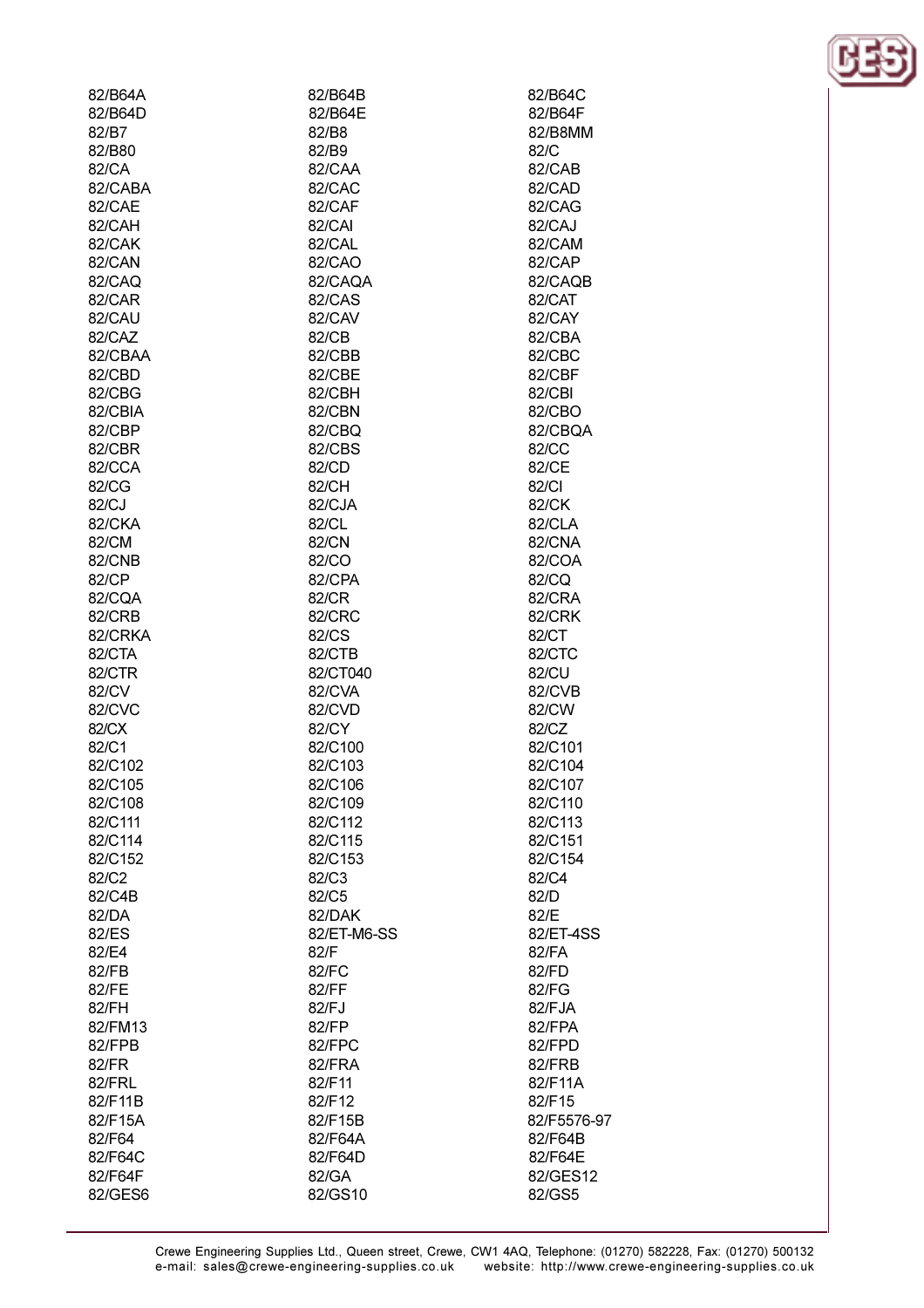

| 82/GTB2/1    | 82/GTB3/1    | 82/GTB3/2     |
|--------------|--------------|---------------|
| 82/GTB4/1    | 82/GTB4/2    | 82/GTB4/3     |
| 82/GTB6/4    | 82/GTB8/4    | 82/GV100      |
|              |              |               |
| 82/GV150     | 82/GV50      | 82/GV63       |
| 82/GV80      | 82/GV80A     | 82/G100       |
| 82/G100A     | 82/G100B     | 82/G100BM     |
| 82/G100BMA   | 82/G100C     | 82/G100D      |
| 82/G100E     | 82/G100F     | 82/G100G      |
| 82/G100H     | 82/G100I     | 82/G100J      |
| 82/G100K     | 82/G100L     | 82/G100M      |
| 82/G100N     | 82/G100O     | 82/G100P      |
| 82/G100Q     | 82/G100R     | 82/G100S      |
| 82/G100T     | 82/G100U     | 82/G100V      |
| 82/G150      | 82/G150A     | 82/G150B      |
| 82/G40A      | 82/G40AB     | 82/G40B       |
|              |              | 82/G40E       |
| 82/G40C      | 82/G40D      |               |
| 82/G40F      | 82/G40G      | 82/G40H       |
| 82/G40I      | 82/G50A      | 82/G50B       |
| 82/G50C      | 82/G50D      | 82/G50E       |
| 82/G50F      | 82/G50G      | 82/G50H       |
| 82/G50I      | 82/G50J      | 82/G50K       |
| 82/G50L      | 82/G50M      | 82/G50N       |
| 82/G50O      | 82/G50P      | 82/G50Q       |
| 82/G50R      | 82/G50S      | 82/G50T       |
| 82/G50U      | 82/G50V      | 82/G50W       |
| 82/G62       | 82/G63       | 82/G63A       |
| 82/G63B      | 82/G63C      | 82/G63D       |
| 82/G63E      | 82/G63F      | 82/G63H       |
| 82/G63I      | 82/G63J      | 82/G63K       |
| 82/G63L      | 82/G63M      | 82/G63N       |
| 82/G63O      | 82/G63S      | 82/G63T       |
| 82/G63U      | 82/G63V      | 82/G63X       |
| 82/G75       | 82/G75A      | 82/G75B       |
| 82/G80       | 82/G80A      | 82/HC2808     |
| 82/HR        | 82/HRA       | 82/1          |
| 82/IF2B      | 82/KQL06-M5  | 82/L          |
|              |              |               |
| 82/LA        | 82/LB        | 82/LC         |
| 82/LD        | 82/LE        | 82/LF         |
| 82/LG        | 82/LJ        | 82/LV         |
| 82/L165/D/11 | 82/L64       | 82/L64A       |
| 82/L64B      | 82/L64C      | 82/L64D       |
| 82/L64M      | 82/L74       | 82/M          |
| 82/M/1430    | 82/M/1545    | 82/M/1702/177 |
| 82/M/1702/40 | 82/M/50901   | 82/M/546/25   |
| 82/M/549/25  | 82/M/837     | 82/M/839      |
| 82/MA        | 82/MA004B    | 82/MBL1322    |
| 82/MB106/L10 | 82/MC105     | 82/MC105/081  |
| 82/MC106     | 82/MC106/081 | 82/MC110/245  |
| 82/MC110/325 | 82/ME105     | 82/ME106      |
| 82/MFE3      | 82/MFE4      | 82/MFE4/4     |
| 82/MFE6      | 82/MFE8      | 82/MFG12      |
| 82/MFR2/4    | 82/MFR4/4    | 82/MFR4/6     |
| 82/MFR4/8    | 82/MFR6/8    | 82/MH12/16    |
| 82/MH2/6     | 82/MN104     | 82/MN105      |
| 82/MN110     | 82/MSC10     | 82/MSC32      |
| 82/MSC43     | 82/MSC44     | 82/MSE10      |
|              | 82/MT106     | 82/MUR104     |
| 82/MT105     |              |               |
| 82/MUR105    | 82/MUR115    | 82/M1512      |
| 82/M5511     | 82/N         | 82/NA         |
| 82/NB        | 82/NC        | 82/ND         |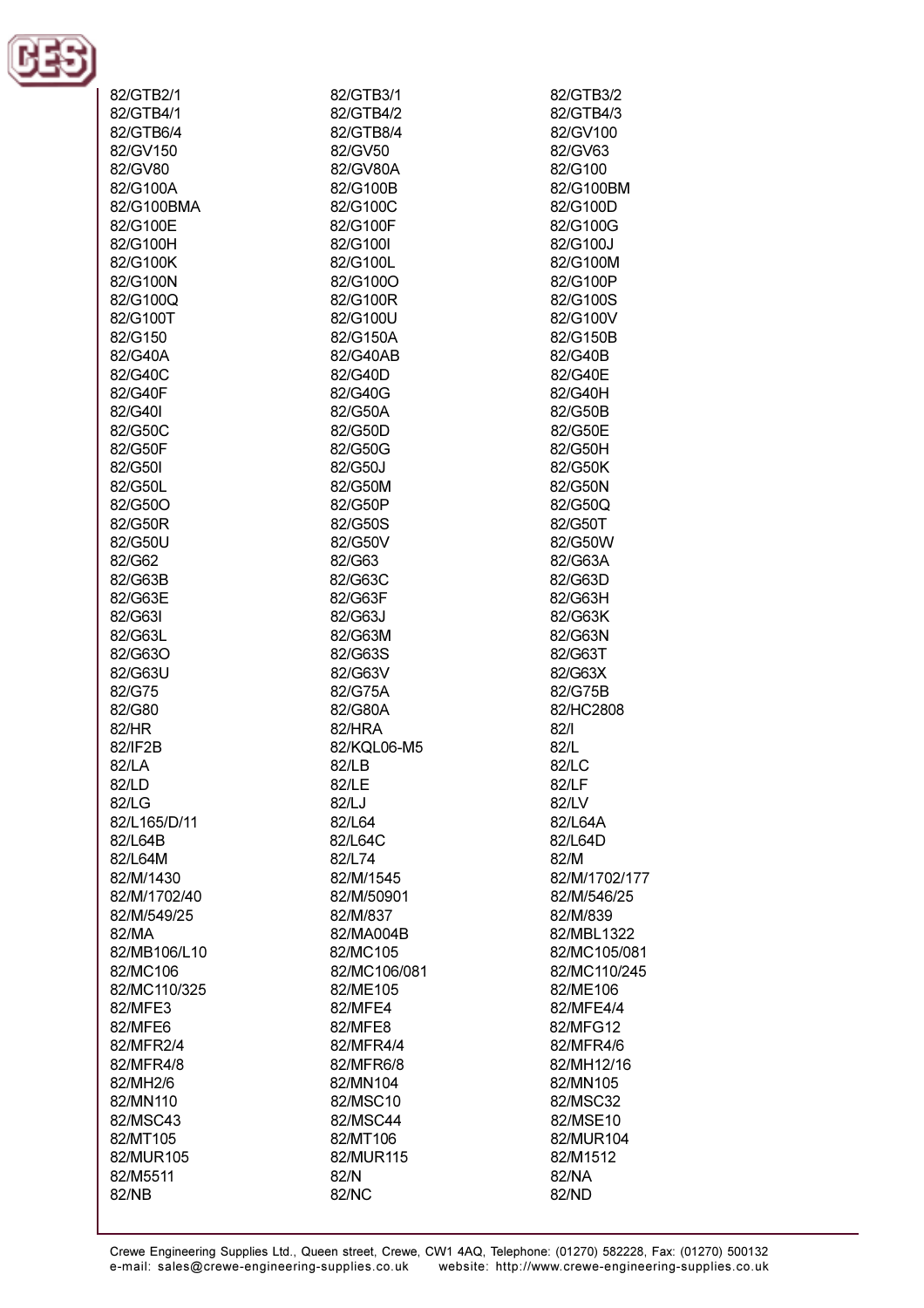82/NE 82/NR3  $R2/PA$ 82/PC36 82/PE 82/PH 82/PM1/4 82/PM10E 82/PM3/8 82/PM6 82/PM8B 82/PS 82/PT8802 82/PT8806 82/PT8823 82/PV 82/QAB 82/QC 82/QM/31/2 82/QMB 82/OMD 82/OMG 82/QMJ 82/OMM  $R2/R$ 82/RAB 82/RB 82/RE 82/RI 82/RKA 82/RKCA 82/RKF 82/RKI 82/RKK 82/RKN 82/RM011012N 82/RN 82/RSA 82/RSD 82/RSE 82/R07B 82/R13 82/R13C 82/R64A 82/R64D 82/S/S1 82/S/S4 82/S/521 82/S/524 82/SA 82/SA1 82/SB 82/SC-2-SS 82/SC3 82/SF 82/SGB  $82/SI$ 82/SL 82/SNA

82/SP

82/NH 82/N100-48  $82/PR$  $82/PD$ 82/PF 82/PI 82/PM10 82/PM12 82/PM5 82/PM8 82/PM8T 82/PSA 82/PT8802/SU4 82/PT8808 82/PT8825 82/PVA 82/QAC 82/QEC 82/QM/8040/32 82/QMC 82/OME 82/OMH 82/QMK 82/OMN  $R2/RA$ 82/RAC 82/RC 82/RF 82/RJ 82/RKB 82/RKD 82/RKG 82/RKJ 82/RKL 82/RL 82/RM070511N 82/RP 82/RSB 82/RSDA 82/R07 82/R10 82/R13A 82/R15 82/R64B 82/R64G-NNK-RMN 82/S/S2 82/S/S6 82/S/522 82/S/636 82/SAB 82/SA25 82/SBA 82/SC-4-SS 82/SD 82/SG 82/SGC 82/SJ 82/SM 82/SO 82/SPA

82/NR  $82/P$  $R2/PC$ 82/PDA 82/PG 82/PM1/2 82/PM10A 82/PM15 82/PM5/16 82/PM8A 82/PN 82/PT8800 82/PT8802/SU6 82/PT8817 82/PT8827 82/QA 82/QAD 82/QM 82/QMA 82/QMCA 82/OMF 82/OMI 82/QML 82/QMO  $82/RAA$ 82/RAD 82/RD 82/RFA 82/RK 82/RKC **82/RKE** 82/RKH 82/RKJA 82/RKM 82/RM 82/RM0910112N 82/RS 82/RSC 82/RSDB 82/R07A 82/R11 82/R13B 82/R64 82/R64C 82/S 82/S/S3 82/S/520 82/S/523 82/S/666 82/SABN 82/SA5 82/SC 82/SC-4-6 82/SE 82/SGA 82/SH 82/SK 82/SN 82/SOA 82/SQ

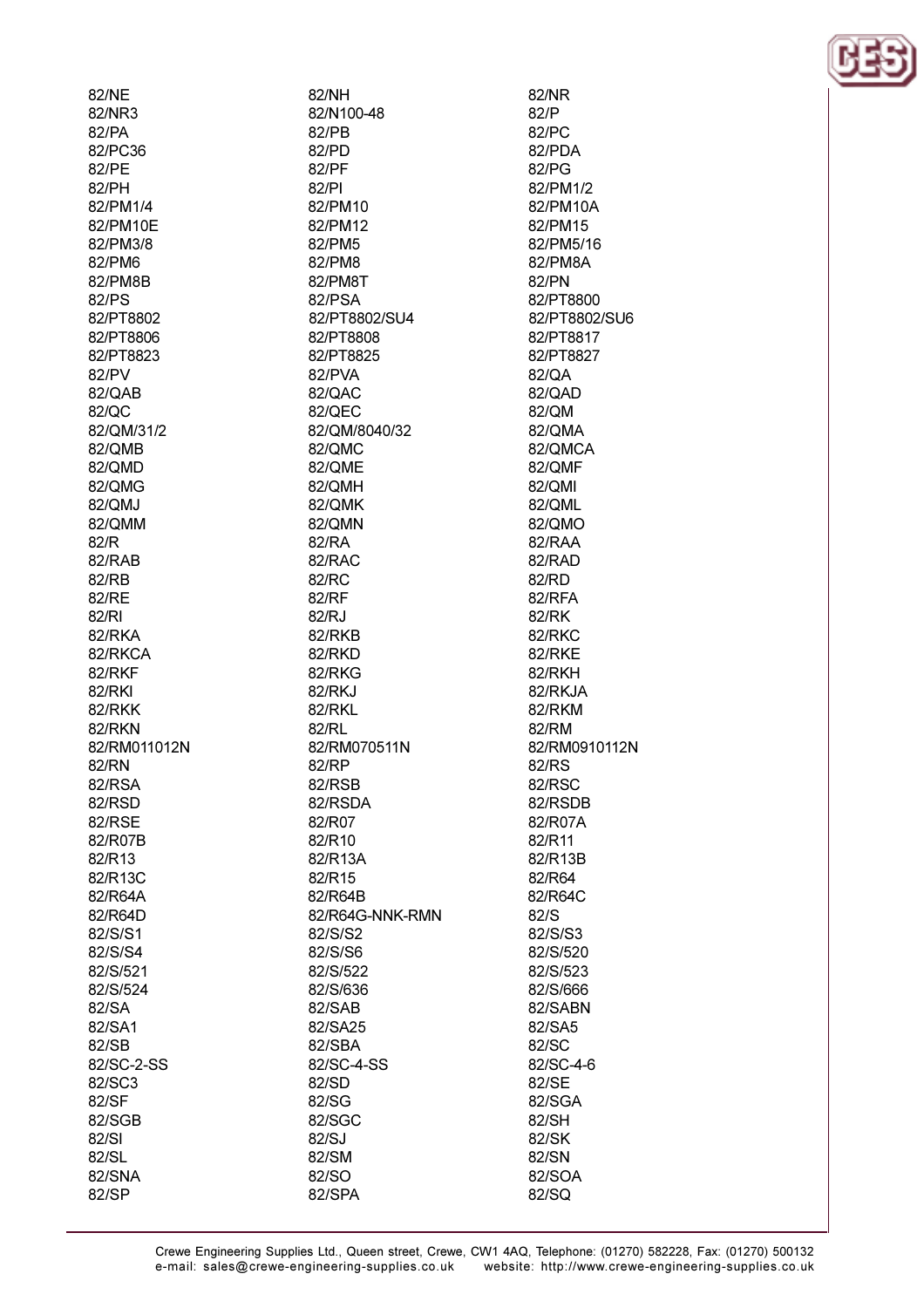

| 82/SR       | 82/SS    | 82/SV    |
|-------------|----------|----------|
| 82/SVA      | 82/SVB   | 82/SVC   |
| 82/SVE      | 82/S1    | 82/S10   |
|             |          |          |
| 82/S11      | 82/S12   | 82/S13   |
| 82/S14      | 82/S15   | 82/S2    |
| 82/S221     | 82/S3    | 82/S4    |
| 82/S5       | 82/S510  | 82/S6    |
|             | 82/S8    | 82/S8A   |
| 82/S7       |          |          |
| 82/S9       | 82/T     | 82/TA    |
| 82/TC       | 82/TCA   | 82/TCB   |
| 82/TCC      | 82/TD    | 82/TE    |
| 82/TS       | 82/TSA   | 82/TS12  |
| 82/TS4      | 82/TS5   | 82/TS6   |
|             |          |          |
| 82/TUBE1/2S | 82/TV    | 82/TVA   |
| 82/TVT03    | 82/T1    | 82/T11/2 |
| 82/T11/4    | 82/T2    | 82/T2B   |
| 82/T3       | 82/T5/16 | 82/T6S   |
| 82/V        | 82/VA    | 82/VAA   |
| 82/VAB      | 82/VABC  | 82/VABD  |
|             |          |          |
| 82/VAC      | 82/VACA  | 82/VAD   |
| 82/VADA     | 82/VAE   | 82/VAF   |
| 82/VAFA     | 82/VAFB  | 82/VAG   |
| 82/VAH      | 82/VAI   | 82/VAJ   |
| 82/VAK      | 82/VAL   | 82/VAM   |
| 82/VAMA     | 82/VAMAA | 82/VAMB  |
|             |          |          |
| 82/VAMC     | 82/VAMD  | 82/VAME  |
| 82/VAMF     | 82/VAN   | 82/VAP   |
| 82/VAPA     | 82/VAPD  | 82/VAQ   |
| 82/VAR      | 82/VAS   | 82/VAT   |
| 82/VAU      | 82/VAV   | 82/VAVS  |
| 82/VB       | 82/VBA   | 82/VBB   |
|             |          |          |
| 82/VBC      | 82/VBD   | 82/VBE   |
| 82/VBF      | 82/VBG   | 82/VBH   |
| 82/VBI      | 82/VBJ   | 82/VBJA  |
| 82/VBJB     | 82/VBJC  | 82/VBK   |
| 82/VBL      | 82/VBM   | 82/VBN   |
| 82/VBO      | 82/VBP   | 82/VBQ   |
|             |          |          |
| 82/VC       | 82/VCA   | 82/VCB   |
| 82NCC       | 82/VCD   | 82/VCE   |
| 82NCJ       | 82/VDA   | 82/VDB   |
| 82/VDC      | 82/VDD   | 82/VE    |
| 82/VEA      | 82/VEB   | 82/VEC   |
| 82/VED      | 82/VEF   | 82/VEG   |
| 82/VFA      | 82/VG    | 82/VG100 |
|             |          |          |
| 82/VG100B   | 82/VG40  | 82/VG50  |
| 82/VG50A    | 82/VG63  | 82/VG63A |
| 82/VG80     | 82/VG80A | 82/VH    |
| 82/VI       | 82/VJ    | 82/VJA   |
| 82/VJB      | 82/VJC   | 82/VJD   |
| 82/VJE      | 82/VK    | 82/VL    |
|             |          |          |
| 82/VLA      | 82/VM    | 82/VMA   |
| 82/VMB      | 82/VMC   | 82/VMD   |
| 82/VM56     | 82/VN    | 82/VNA   |
| 82/VO       | 82/VOA   | 82/VP    |
| 82/VPA      | 82/VPB   | 82/VPC   |
| 82/VPD      | 82/VPE   | 82/VPF   |
|             | 82/VQA   |          |
| 82/VQ       |          | 82/VQB   |
| 82/VQE      | 82/VR    | 82/VRA   |
| 82/VRB      | 82/VRC   | 82/VRD   |
| 82/VS       | 82/VSA   | 82/VSB   |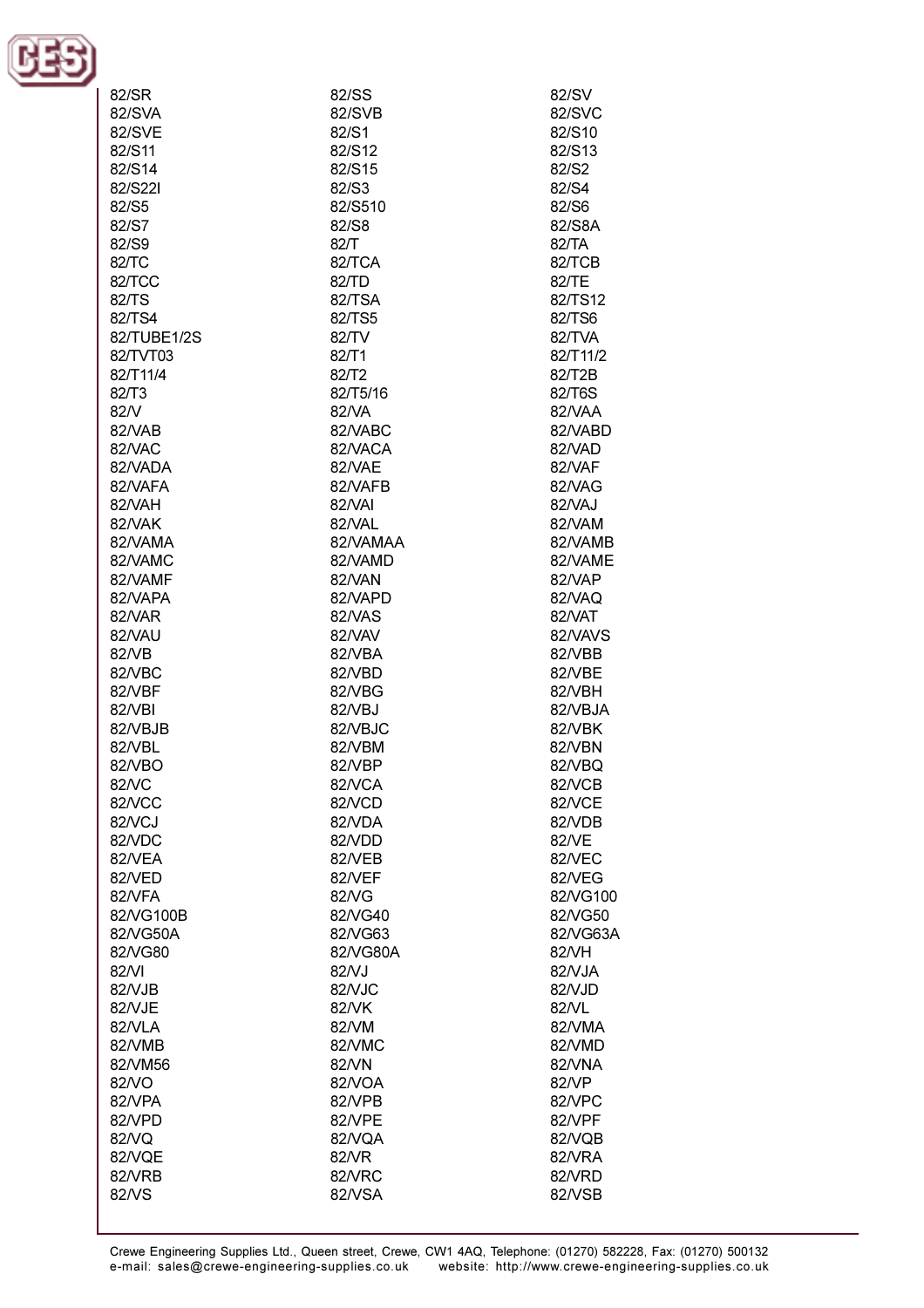82/VSC 82/VSF 82MSI 82/VSL 82/VSO 82/VSR 82/VSU 82/VSX 82/VU 82/VW 82NX 82NZ 82/WY500-2  $82/N$ 82/YC 82/YS10 82/Y6 82/03.0400.02 82/04.0330.01.000 82/04.0333.01.000 82/04.0461.00 82/04.0574.00 82/04.0592.00 82/1/2 82/1/4A 82/1/8 82/10K510618 82/10MMB 82/100110800 82/100200400 82/100200800 82/100201400 82/100230604 82/100230805 82/100231006 82/100231206 82/100231406 82/100231412 82/100290800 82/100291400 82/100400500 82/100401000 82/1005 82/100600600 82/100601200 82/100900600 82/101150618 82/101250418 82/101250518 82/101250618P 82/101250818 82/101250828S 82/101251018 82/101251048 82/101251248 82/101251448 82/101450518

82/101450818

82/101450838

82/101451228

82/VSD 82/VSG 82/VSJ 82/VSM 82/VSP **82/VSS** 82/VSV 82/VT 82/VUA 82/VWA 82/VY 82/W 82/WY500-4  $R2/YA$ 82/YD 82/YS12 82/Y6A 82/03.0403.02 82/04.0331.01.000 82/04.0334.00.000 82/04.0571.00 82/04.0581.00 82/040.103.0000 82/1/2R 82/1/4R 82/10A510818 82/10MM 82/10T000828 82/100190806 82/100200500 82/100201000 82/100220800 82/100230605 82/100230806 82/100231008 82/100231208 82/100231408 82/100290400 82/100291000 82/1003 82/100400600 82/100401200 82/100600400 82/100600800 82/100601400 82/100901000 82/101150628 82/101250428 82/101250528 82/101250618S 82/101250818S 82/101250838 82/101251028 82/101251228 82/101251248S 82/101450418 82/101450618 82/101450828 82/101451028 82/101451238

82/VSE 82/VSH 82N/SK 82/VSN 82/VSQ 82NST 82/VSW 82/VTA 82/VV 82/VWC 82/VYK 82/WY500-1  $82/X$  $R2/YR$ 82/YE 82/YS6 82/Y6B 82/04.0161.00 82/04.0332.01.000 82/04.0451.00 82/04 0572 00 82/04.0582.00 82/04058100 82/1/4 82/1/4P 82/10K510405 82/10MMA 82/1001 82/1002 82/100200600 82/100201200 82/100230504 82/100230804 82/100231005 82/100231205 82/100231210 82/100231410 82/100290600 82/100291200 82/100400400 82/100400800 82/100401400 82/100600500 82/100601000 82/1008 82/101150518 82/101151038 82/101250448A 82/101250618 82/101250628 82/101250828 82/101250848 82/101251038 82/101251238 82/101251438 82/101450428 82/101450628 82/101450828S 82/101451038 82/101451248

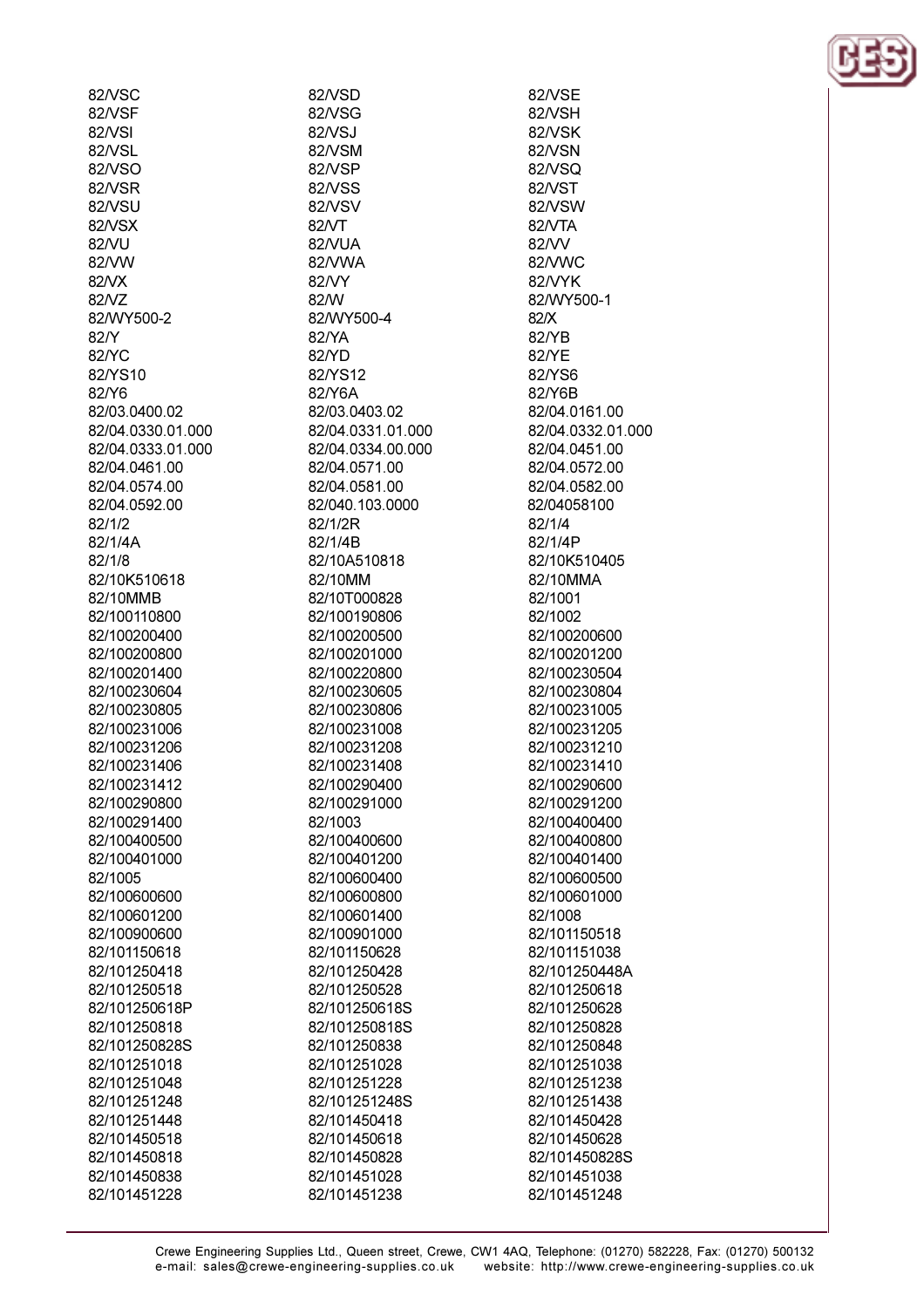

| 82/101470418  | 82/101470428   | 82/101470518  |
|---------------|----------------|---------------|
| 82/101470528  | 82/101470618   | 82/101470628  |
| 82/101470818  | 82/101470818S  | 82/101470828  |
|               |                |               |
| 82/101470838  | 82/101471018   | 82/101471028  |
| 82/101471038  | 82/101471048   | 82/101471228  |
| 82/101471238  | 82/101471248   | 82/101471448  |
|               |                |               |
| 82/101670418  | 82/101670428   | 82/101670528  |
| 82/101670618  | 82/101670628   | 82/101670818  |
| 82/101670828  | 82/101670838   | 82/101671038  |
|               |                |               |
| 82/101671228  | 82/101671238   | 82/101680618  |
| 82/101680628  | 82/101681028   | 82/102250405  |
| 82/102250418  | 82/102250428   | 82/102250505  |
|               |                |               |
| 82/102250605  | 82/102250618   | 82/102250628  |
| 82/102250818  | 82/102250828   | 82/102250838  |
| 82/102251028  | 82/102260428   | 82/102260618  |
|               |                |               |
| 82/102260628  | 82/102260818   | 82/102260828  |
| 82/102261028  | 82/102470418   | 82/102470518  |
| 82/102470618  | 82/102470818   | 82/102470828  |
|               |                |               |
| 82/102470838  | 82/102470848   | 82/102471018  |
| 82/102471028  | 82/102471448   | 82/1026       |
| 82/102670418  | 82/102670518   | 82/102670618  |
| 82/102670628  | 82/102670818   | 82/102670828  |
|               |                |               |
| 82/102671028  | 82/102671038   | 82/102671228  |
| 82/102680418  | 82/102680518   | 82/102680618  |
| 82/102680628  | 82/102680818   | 82/102680828  |
|               |                |               |
| 82/102681028  | 82/102681038   | 82/102681228  |
| 82/102681238  | 82/1028        | 82/103816     |
| 82/103987     | 82/1041        | 82/1044       |
| 82/1048       | 82/1051        | 82/1068       |
|               |                |               |
| 82/110040400  | 82/110040500   | 82/110040600  |
| 82/110040800  | 82/110041000   | 82/12         |
| 82/12MM       | 82/1206        | 82/15MELUS/S  |
| 82/15MM       | 82/15MMS/S     | 82/15MUS/S    |
|               |                |               |
| 82/1500-5-3   | 82/150202818   | 82/154204848  |
| 82/160221805  | 82/1680B       | 82/1682B      |
| 82/1683B      | 82/1684B       | 82/17-816-999 |
|               |                |               |
| 82/172232828  | 82/172234848   | 82/18.001.956 |
| 82/2011       | 82/2025        | 82/22MM       |
| 82/2797.01    | 82/28MM        | 82/28MMA      |
| 82/2811-32    | 82/29.11708.28 | 82/2962-89    |
|               |                |               |
| 82/2983       | 82/2984        | 82/3-30       |
| 82/3/16       | 82/3/16A       | 82/3/4        |
| 82/3/8        | 82/3/8A        | 82/3/8B       |
|               |                |               |
| 82/3/8C       | 82/30.218.0428 | 82/3000-97    |
| 82/3106.08.00 | 82/3175.06.13  | 82/3175.12.21 |
| 82/3199.06.19 | 82/34.0003.03  | 82/34.0003.04 |
| 82/34.0003.05 | 82/34.0003.06  | 82/34.0003.07 |
|               |                |               |
| 82/34.0007.03 | 82/34.0007.04  | 82/34.0007.05 |
| 82/34.0007.06 | 82/34.0007.07  | 82/34.0007.08 |
| 82/34.0007.09 | 82/34.0013.03  | 82/34.0013.04 |
|               |                |               |
| 82/34.0013.05 | 82/34.0013.06  | 82/34.0013.07 |
| 82/34.0013.08 | 82/34.0013.09  | 82/34.0021.03 |
| 82/34.0021.04 | 82/34.0021.05  | 82/34.0021.06 |
| 82/34.0021.07 | 82/34.0021.08  | 82/34.0021.09 |
|               |                |               |
| 82/34.0036.03 | 82/34.0036.04  | 82/34.0036.05 |
| 82/34.0036.06 | 82/34.0036.07  | 82/34.0036.08 |
| 82/34.0036.09 | 82/34.0056.04  | 82/34.0057.03 |
|               |                |               |
| 82/34.0057.04 | 82/34.0057.05  | 82/34.0057.06 |
| 82/34.0057.07 | 82/34.0057.08  | 82/34.0057.09 |
| 82/34.0060.03 | 82/34.0060.04  | 82/34.0060.05 |
|               |                |               |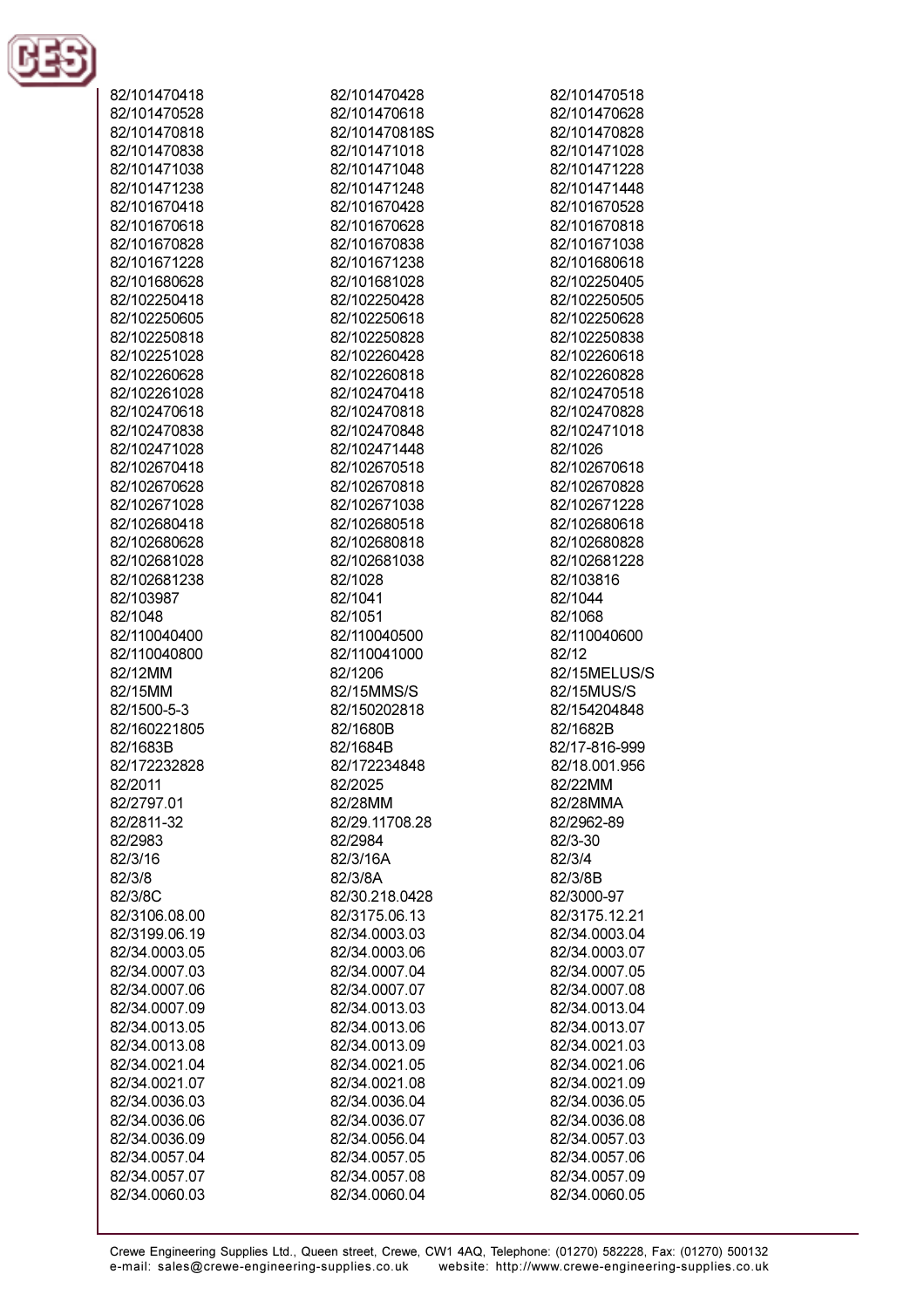| 82/34.0060.06 | 82/34.0060.07  | 82/34.0060.08 |
|---------------|----------------|---------------|
| 82/34.0060.09 | 82/34.0127.03  | 82/34.0127.04 |
| 82/34.0127.05 | 82/34.0127.06  | 82/34.0127.07 |
| 82/34.0127.08 | 82/34.0155.02  | 82/34.0156.02 |
| 82/34.0169.00 | 82/34.0171.00  | 82/34.0175.00 |
|               |                |               |
| 82/34.0215.09 | 82/34.0218.02  | 82/34.0218.03 |
| 82/34.0218.04 | 82/34.0218.05  | 82/34.0218.06 |
| 82/34.0218.07 | 82/34.0219.02  | 82/34.0219.04 |
| 82/34.0219.05 | 82/34.0220.02  | 82/34.0220.04 |
| 82/34.0223.01 | 82/34.0223.02  | 82/34.0223.03 |
| 82/34.0223.04 | 82/34.0223.06  | 82/34.0223.07 |
| 82/34.0223.08 | 82/34.0230.00  | 82/34.0272.01 |
| 82/34.0272.02 | 82/34.0272.04  | 82/34.0276.01 |
| 82/34.0276.02 | 82/34.0276.03  | 82/34.0276.04 |
| 82/34.0276.06 | 82/34.0278.01  | 82/34.0278.03 |
| 82/34.0278.04 | 82/34.0278.04A | 82/34.0278.05 |
| 82/34.0278.06 | 82/34.0278.07  | 82/34.0278.08 |
| 82/34.0278.09 | 82/34.0278.10  | 82/34.0279.01 |
|               |                |               |
| 82/34.0279.03 | 82/34.0279.04  | 82/34.0279.05 |
| 82/34.0279.06 | 82/34.0279.07  | 82/34.0279.08 |
| 82/34.0279.09 | 82/34.0290.03  | 82/34.0290.04 |
| 82/34.0290.05 | 82/34.0290.06  | 82/34.0290.07 |
| 82/34.0290.08 | 82/34.0290.09  | 82/34.0291.03 |
| 82/34.0291.04 | 82/34.0291.05  | 82/34.0291.06 |
| 82/34.0291.07 | 82/34.0292.04  | 82/34.0292.05 |
| 82/34.0292.06 | 82/34.0292.07  | 82/34.0293.06 |
| 82/34.0324.08 | 82/34.0328.08  | 82/34.0328.09 |
| 82/34.0328.10 | 82/34.0328.15  | 82/34.0328.16 |
| 82/34.0328.17 | 82/34.0328.18  | 82/34.0328.19 |
| 82/34.0328.25 | 82/34.0328.26  | 82/34.0328.27 |
| 82/34.0328.36 | 82/34.0330.08  | 82/34.0330.09 |
| 82/34.0330.10 | 82/34.0330.15  | 82/34.0330.16 |
| 82/34.0330.17 | 82/34.0330.18  |               |
|               |                | 82/34.0330.19 |
| 82/34.0330.25 | 82/34.0330.26  | 82/34.0330.27 |
| 82/34.0330.28 | 82/34.0330.36  | 82/34.0330.37 |
| 82/34.0330.55 | 82/34.0331.09  | 82/34.0334.08 |
| 82/34.0334.09 | 82/34.0334.17  | 82/34.0334.18 |
| 82/34.0334.27 | 82/34.0334.36  | 82/34.0335.08 |
| 82/34.0335.09 | 82/34.0335.17  | 82/34.0335.18 |
| 82/34.0335.27 | 82/34.0336.08  | 82/34.0336.09 |
| 82/34.0336.17 | 82/34.0336.18  | 82/34.0336.27 |
| 82/34.0337.08 | 82/34.0337.09  | 82/34.0337.17 |
| 82/34.0337.18 | 82/34.0337.27  | 82/34.0339.03 |
| 82/34.0339.04 | 82/34.0339.05  | 82/34.0340.04 |
| 82/34.0340.06 | 82/34.0341.05  | 82/34.0342.03 |
| 82/34.0342.04 | 82/34.0342.05  | 82/34.0342.06 |
| 82/34.0342.07 | 82/34.0343.08  | 82/34.0343.17 |
| 82/34.0343.27 | 82/34.0344.08  | 82/34.0344.09 |
| 82/34.0344.10 | 82/34.0344.15  | 82/34.0344.16 |
|               |                |               |
| 82/34.0344.17 | 82/34.0344.18  | 82/34.0344.25 |
| 82/34.0344.26 | 82/34.0344.27  | 82/34.0344.28 |
| 82/34.0344.34 | 82/34.0344.36  | 82/34.0345.32 |
| 82/34.0345.39 | 82/34.0345.46  | 82/34.0345.47 |
| 82/34.0346.06 | 82/34.0346.08  | 82/34.0346.09 |
| 82/34.0346.10 | 82/34.0346.11  | 82/34.0346.15 |
| 82/34.0346.16 | 82/34.0346.17  | 82/34.0346.18 |
| 82/34.0346.19 | 82/34.0346.25  | 82/34.0346.26 |
| 82/34.0346.27 | 82/34.0346.34  | 82/34.0346.35 |
| 82/34.0346.36 | 82/34.0346.37  | 82/34.0346.38 |
| 82/34.0346.55 | 82/34.0347.17  | 82/34.0348.08 |
|               |                |               |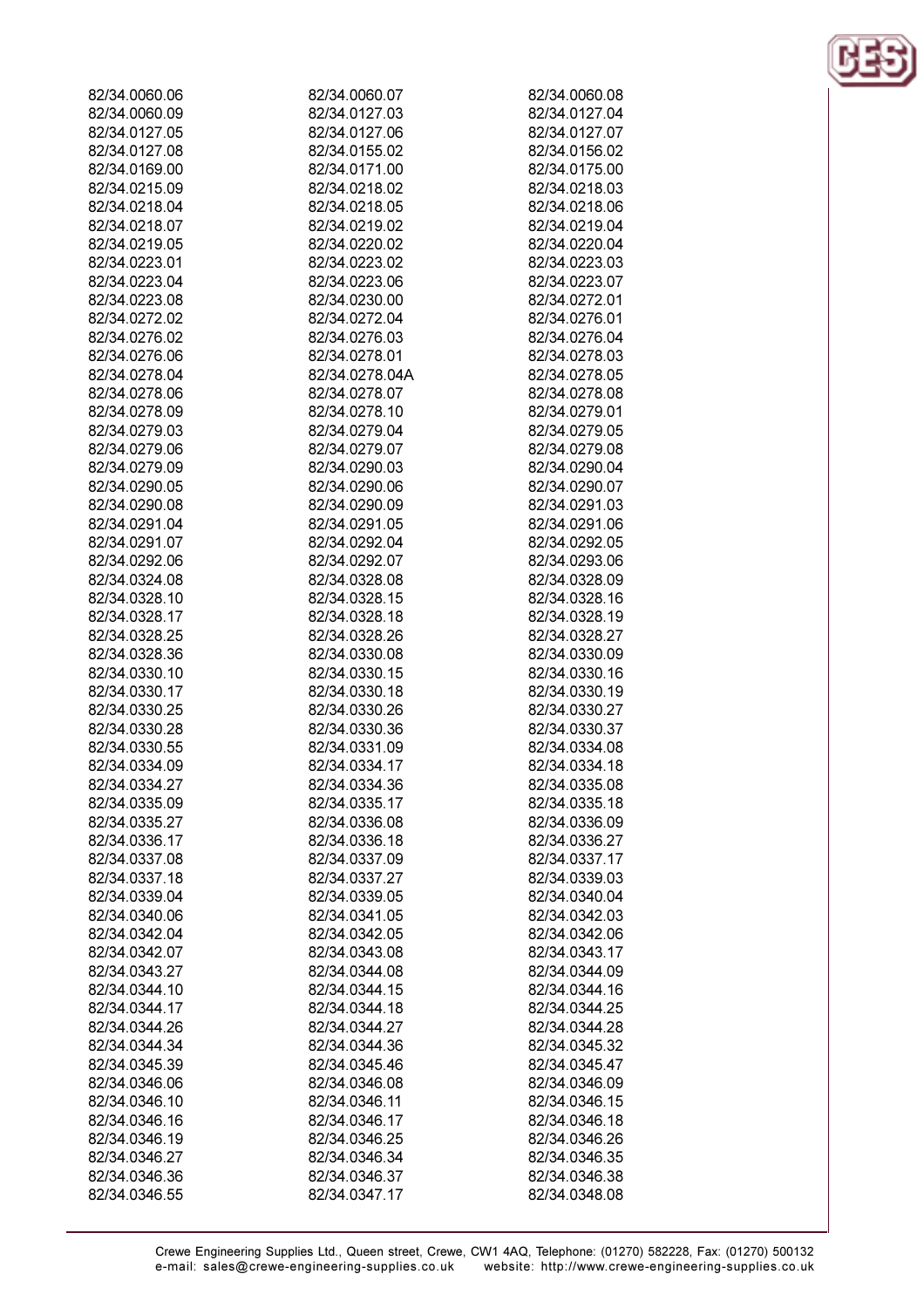

| 82/34.0348.09    | 82/34.0348.10  | 82/34.0348.16  |
|------------------|----------------|----------------|
| 82/34.0348.17    | 82/34.0348.18  | 82/34.0348.26  |
| 82/34.0348.27    | 82/34.0348.34  | 82/34.0348.35  |
| 82/34.0348.36    | 82/34.0349.11  | 82/34.0349.12  |
| 82/34.0349.20    | 82/34.0349.21  | 82/34.0349.28  |
|                  |                |                |
| 82/34.0350.08    | 82/34.0350.09  | 82/34.0350.17  |
| 82/34.0350.18    | 82/34.0350.19  | 82/34.0350.25  |
| 82/34.0350.26    | 82/34.0350.27  | 82/34.0350.36  |
| 82/34.0351.08    | 82/34.0351.09  | 82/34.0351.17  |
| 82/34.0351.26    | 82/34.0351.27  | 82/34.0351.36  |
| 82/34.0352.31    | 82/34.0352.32  | 82/34.0352.33  |
|                  |                |                |
| 82/34.0352.34    | 82/34.0352.39  | 82/34.0352.40  |
| 82/34.0352.41    | 82/34.0352.46  | 82/34.0352.47  |
| 82/34.0352.48    | 82/34.0352.49  | 82/34.0352.52  |
| 82/34.0352.53    | 82/34.0352.54  | 82/34.0352.57  |
| 82/34.0352.58    | 82/34.0380.23  | 82/34.0380.25  |
| 82/34.0504.01    | 82/34.0504.02  | 82/34.0504.02A |
|                  | 82/342         | 82/36.0005.02  |
| 82/34.0506.02    |                |                |
| 82/36.0005.03    | 82/36.0005.04  | 82/36.0005.05  |
| 82/36.0005.08    | 82/36.0005.09  | 82/36.0005.10  |
| 82/36.0005.10S   | 82/36.0005.11  | 82/36.0005.12  |
| 82/36.0005.13    | 82/36.0005.18  | 82/36.0005.19  |
| 82/36.0005.20    | 82/36.0005.21  | 82/36.0005.22  |
| 82/36.0005.28    | 82/36.0005.29  | 82/36.0005.30  |
|                  |                |                |
| 82/36.0321.08    | 82/36.0321.08A | 82/36.0321.09  |
| 82/36.0321.16    | 82/36.0321.16A | 82/36.0321.16B |
| 82/36.0321.18    | 82/36.0321.19  | 82/36.0321.26  |
| 82/36.0321.27    | 82/36.0321.36  | 82/36.0321.36A |
| 82/36.0321.37A   | 82/36.0321.38A | 82/36.0321.38B |
| 82/36.0321.38C   | 82/36.0321.39  | 82/36.0321.40  |
| 82/36.0321.41    | 82/36.0321.42  | 82/36.0331.03  |
| 82/36.0331.04    | 82/36.0331.10  | 82/36.0385.11K |
|                  |                |                |
| 82/36.0452.02    | 82/36.0500.02  | 82/36.0500.03  |
| 82/36.0500.04    | 82/36.0500.05  | 82/36.0500.06  |
| 82/36.0500.07    | 82/36.0500.08  | 82/36.0500.10  |
| 82/36.0500.12    | 82/36.0501.02  | 82/36.0501.03  |
| 82/36.0501.04    | 82/36.0501.04S | 82/36.0501.05  |
| 82/36.0501.06    | 82/36.0501.07  | 82/36.0501.07S |
| 82/36.0501.07S/S | 82/36.0501.08  | 82/36.0501.10  |
|                  |                |                |
| 82/36.0501.12    | 82/36.0502.02  | 82/36.0502.03  |
| 82/36.0502.04    | 82/36.0502.05  | 82/36.0502.06  |
| 82/36.0502.07    | 82/36.0503.02  | 82/36.0503.03  |
| 82/36.0503.04    | 82/36.0503.05  | 82/36.0503.06  |
| 82/36.0503.07    | 82/36.0503.08  | 82/36.0503.10  |
| 82/36.0504.02    | 82/36.0504.03  | 82/36.0504.04  |
| 82/36.0504.05    | 82/36.0504.08  | 82/36.0504.09  |
|                  |                |                |
| 82/36.0504.10    | 82/36.0504.10S | 82/36.0504.11  |
| 82/36.0504.12    | 82/36.0504.13  | 82/36.0504.18  |
| 82/36.0504.19    | 82/36.0504.20  | 82/36.0504.21  |
| 82/36.0504.22    | 82/36.0504.28  | 82/36.0504.29  |
| 82/36.0504.30    | 82/36.0504.31  | 82/36.0504.33  |
| 82/36.0505.02    | 82/36.0505.03  | 82/36.0505.04  |
| 82/36.0505.05    | 82/36.0505.09  | 82/36.0505.10  |
|                  |                |                |
| 82/36.0505.11    | 82/36.0505.12  | 82/36.0505.19  |
| 82/36.0505.20    | 82/36.0505.21  | 82/36.0505.30  |
| 82/36.0505.31    | 82/36.0505.47  | 82/36.0508.02  |
| 82/36.0508.03    | 82/36.0508.04  | 82/36.0508.05  |
| 82/36.0508.06    | 82/36.0508.07  | 82/36.0508.08  |
| 82/36.0508.10    | 82/36.0508.12  | 82/36.0509.02  |
| 82/36.0509.03    | 82/36.0509.04  | 82/36.0509.05  |
|                  |                |                |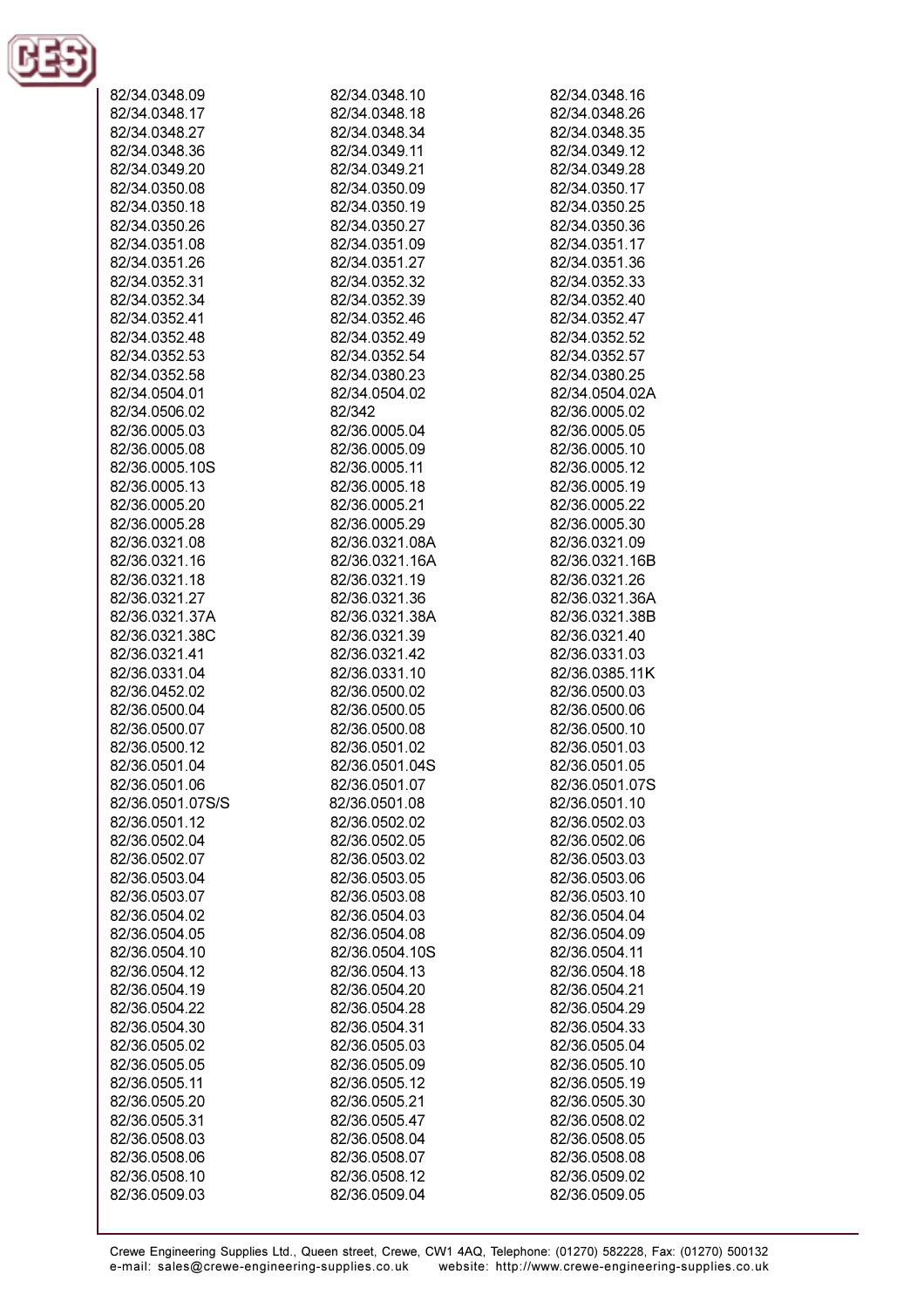| 82/36.0509.06  | 82/36.0509.07  | 82/36.0509.08  |
|----------------|----------------|----------------|
| 82/36.0511.02  | 82/36.0511.03  | 82/36.0511.04  |
| 82/36.0511.05  | 82/36.0511.06  | 82/36.0511.07  |
| 82/36.0511.08  | 82/36.0514.02  | 82/36.0514.03  |
| 82/36.0514.04  | 82/36.0514.04S | 82/36.0514.05  |
| 82/36.0514.06  | 82/36.0514.07  | 82/36.0514.08  |
| 82/36.0514.10  | 82/36.0514.12  | 82/36.0516.03  |
| 82/36.0517.26  | 82/36.0517.27  | 82/36.0517.28  |
| 82/36.0517.37  | 82/36.0517.38  | 82/36.0517.39  |
| 82/36.0517.40  | 82/36.0517.41  | 82/36.0517.47  |
| 82/36.0517.48  | 82/36.0517.49  | 82/36.0517.56  |
| 82/36.0517.64  | 82/36.0520.01  | 82/36.0520.03  |
| 82/36.0520.05  | 82/36.0520.06  | 82/36.0520.10  |
| 82/36.0521.03  | 82/36.0521.05  | 82/36.0521.10  |
| 82/36.0521.11  | 82/36.0521.20  | 82/36.0521.21  |
| 82/36.0521.31  | 82/36.0523.02  | 82/36.0524.53  |
| 82/36.0526.02  | 82/36.0526.09  | 82/36.0526.15  |
| 82/36.0526.16  | 82/36.0526.17  | 82/36.0526.22  |
| 82/36.0526.24  | 82/36.0526.25  | 82/36.0526.32  |
| 82/36.0526.42  | 82/36.0526.52  | 82/36.0526.59  |
| 82/36.0530.02  | 82/36.0530.03  | 82/36.0530.04  |
| 82/36.0530.05  | 82/36.0530.06  | 82/36.0530.08  |
| 82/36.0530.09  |                | 82/36.0530.10S |
| 82/36.0530.11  | 82/36.0530.10  | 82/36.0530.13  |
|                | 82/36.0530.12  |                |
| 82/36.0530.18  | 82/36.0530.19  | 82/36.0530.20  |
| 82/36.0530.21  | 82/36.0530.22  | 82/36.0530.28  |
| 82/36.0530.29  | 82/36.0530.29S | 82/36.0530.30  |
| 82/36.0530.30S | 82/36.0530.44  | 82/36.0531.03  |
| 82/36.0531.04  | 82/36.0531.05  | 82/36.0531.10  |
| 82/36.0531.11  | 82/36.0531.12  | 82/36.0531.20  |
| 82/36.0531.21  | 82/36.0532.03  | 82/36.0532.10  |
| 82/36.0532.12  | 82/36.0532.29  | 82/36.0540.01  |
| 82/36.0540.02  | 82/36.0541.02  | 82/36.0541.11  |
| 82/36.0541.12  | 82/36.0542.02  | 82/36.0542.03  |
| 82/36.0542.04  | 82/36.0542.05  | 82/36.0542.08  |
| 82/36.0542.09  | 82/36.0542.10  | 82/36.0542.11  |
| 82/36.0542.12  | 82/36.0542.21  | 82/36.0543.01  |
| 82/36.0543.02  | 82/36.0543.08  | 82/36.0543.28  |
| 82/36.0544.11  | 82/36.0544.36  | 82/36.0544.47  |
| 82/36.0548.05  | 82/36.0549.05  | 82/36.0550.05  |
| 82/36.0550.06  | 82/36.0550.07  | 82/36.0551.04  |
| 82/36.0551.05  | 82/36.0551.06  | 82/36.0551.07  |
| 82/36.0552.04  | 82/36.0552.05  | 82/36.0555.02  |
| 82/36.0555.03  | 82/36.0555.10  | 82/36.0555.11  |
| 82/36.0555.12  | 82/36.0555.20  | 82/36.0555.21  |
| 82/36.0555.22  | 82/36.0555.30  | 82/36.0556.02  |
| 82/36.0556.03  | 82/36.0556.04  | 82/36.0556.05  |
| 82/36.0556.08  | 82/36.0556.09  | 82/36.0556.10  |
| 82/36.0556.11  | 82/36.0556.12  | 82/36.0556.19  |
| 82/36.0556.20  | 82/36.0556.21  | 82/36.0556.30  |
| 82/36.0557.02  | 82/36.0557.03  | 82/36.0557.04  |
| 82/36.0557.10  | 82/36.0557.11  | 82/36.0557.12  |
| 82/36.0557.19  | 82/36.0557.20  | 82/36.0557.21  |
| 82/36.0557.30  | 82/36.0558.03  | 82/36.0561.01  |
| 82/36.0561.02  | 82/36.0561.03  | 82/36.0561.04  |
| 82/36.0570.62  | 82/36.0573.62  | 82/36.0598.36  |
| 82/36.0625.03  | 82/36.0625.04  | 82/36.0625.05  |
| 82/36.0625.06  | 82/36.0625.07  | 82/36.0627.03  |
| 82/36.0627.04  | 82/36.0627.11  | 82/36.0627.12  |
| 82/36.0627.21  | 82/36.0628.11  | 82/36.0632.05  |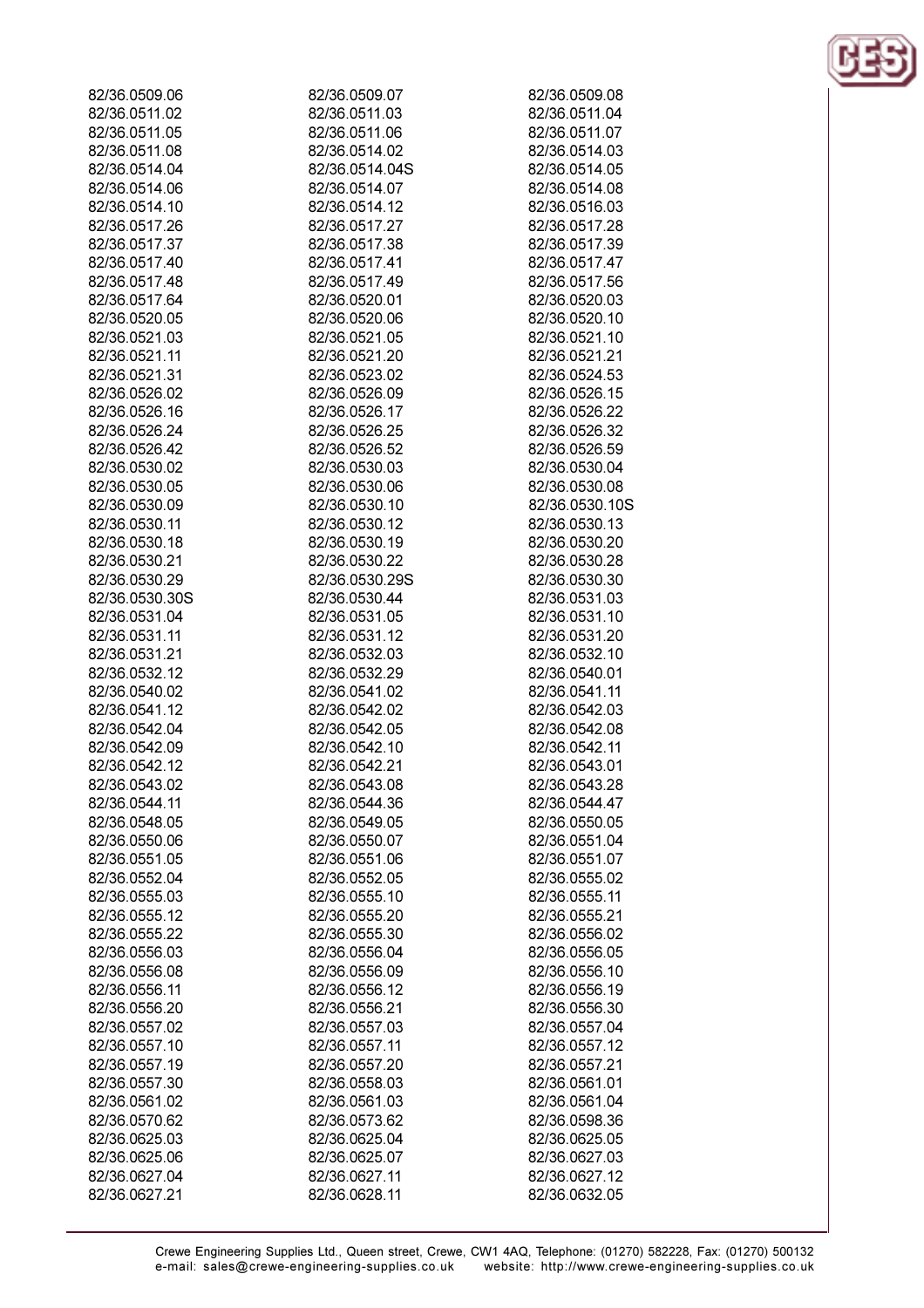

| 82/36.0633.01<br>82/36.0633.04                  |  |
|-------------------------------------------------|--|
| 82/36.0651.19<br>82/36.0652.29<br>82/37.0501.15 |  |
| 82/37.0503.15<br>82/37.0509.18                  |  |
| 82/37.0514.15<br>82/37.0530.62                  |  |
| 82/38.0001.02<br>82/38.0003.04                  |  |
| 82/38.0004.04<br>82/38.0010.05                  |  |
| 82/3809.08.13S/S<br>82/39.0038.04               |  |
| 82/39.0038.09<br>82/39.0039.05                  |  |
| 82/39.0500.03<br>82/39.0501.06<br>82/4MMC       |  |
| 82/4063/1<br>82/4073/8                          |  |
| 82/41<br>82/48.0127.05                          |  |
| 82/48.0213.03<br>82/48.0213.06                  |  |
| 82/48.0213.08A<br>82/48.0215.02                 |  |
| 82/5/16<br>82/5/32<br>82/5MM                    |  |
| 82/500-2<br>82/5038                             |  |
| 82/54.1383.05<br>82/57.1021.05                  |  |
| 82/6MM<br>82/6363                               |  |
| 82/74504-50<br>82/7781.13.13                    |  |
| 82/8020A<br>82/8952D-12<br>82/94.1111.04        |  |
| 82/94.1114.04<br>82/94.1114.12                  |  |
| 82/94.1114.21<br>82/94.1503.03                  |  |
| 82/94.1503.06<br>82/94.1511.03                  |  |
| 82/94.1511.07<br>82/94.1514.06                  |  |
| 82/94.1517.38<br>82/94.1517.57<br>82/94.1530.05 |  |
| 82/94.1530.12<br>82/94.1530.21                  |  |
| 82/94.1530.30<br>82/95.1530.04                  |  |
| 82X4<br>82576/82950                             |  |
| 82587/82950B                                    |  |

82/36.0633.02 82/36.0633.05 82/36 0651 29 82/37.0500.15 82/37.0501.18 82/37.0503.18 82/37.0511.15 82/37.0514.18 82/3796-98 82/38.0001.03 82/38.0003.06 82/38.0008.06 82/38.0014.06 82/3816.12.00S/S 82/39.0038.06 82/39.0039.03 82/39.0039.07 82/39.0500.04 82/4MM 82/4MME 82/4063/8 82/4074 82/48.0034.24 82/48.0213.01 82/48.0213.04 82/48.0213.07 82/48.0213.09 82/48.0215.03 82/5/16A 82/5/8 82/5VS 82/5023/8 82/5203-05 82/5627 82/587/2 82/6362 82/7063 82/7640 82/8MM 82/8206 82/94.0509.07 82/94.1114.01 82/94.1114.09 82/94.1114.13 82/94.1114.29 82/94.1503.04 82/94.1503.07 82/94.1511.04 82/94.1514.03 82/94.1514.07 82/94.1517.40 82/94.1530.03 82/94.1530.09 82/94.1530.13 82/94.1530.28 82/95.1507.04 82/9748 82X5 82576/82951D

82/36.0633.03 82/36.0633.06 82/36 0652 19 82/37.0500.18 82/37.0502.15 82/37.0509.15 82/37.0511.18 82/37.0517.61 82/38.0001.01 82/38.0001.04 82/38.0003.07 82/38.0008.07 82/38.0016.04 82/39.0038.03 82/39.0038.07 82/39.0039.04 82/39.0500.02 82/39.0500.06 82/4MMA 82/4053/11 82/4068/11 82/4074/8 82/48.0127.04 82/48.0213.02 82/48.0213.05 82/48.0213.08 82/48.0215.01 82/48.0314.00 82/5/16S/S 82/5/8A 82/5VSA 82/5028/3 82/52601 82/5656 82/5969 82/6362A 82/7063/11 82/7676 82/8MMA 82/8952.R 82/94.1111.03 82/94.1114.03 82/94.1114.10 82/94.1114.20 82/94.1114.30 82/94.1503.05 82/94.1508.07 82/94.1511.06 82/94.1514.04 82/94.1517.37 82/94.1517.47 82/94.1530.04 82/94.1530.10 82/94.1530.20 82/94.1530.29 82/95.1507.07 82X3 82576 82587/82950 82587/82950P3

82587/82950BP3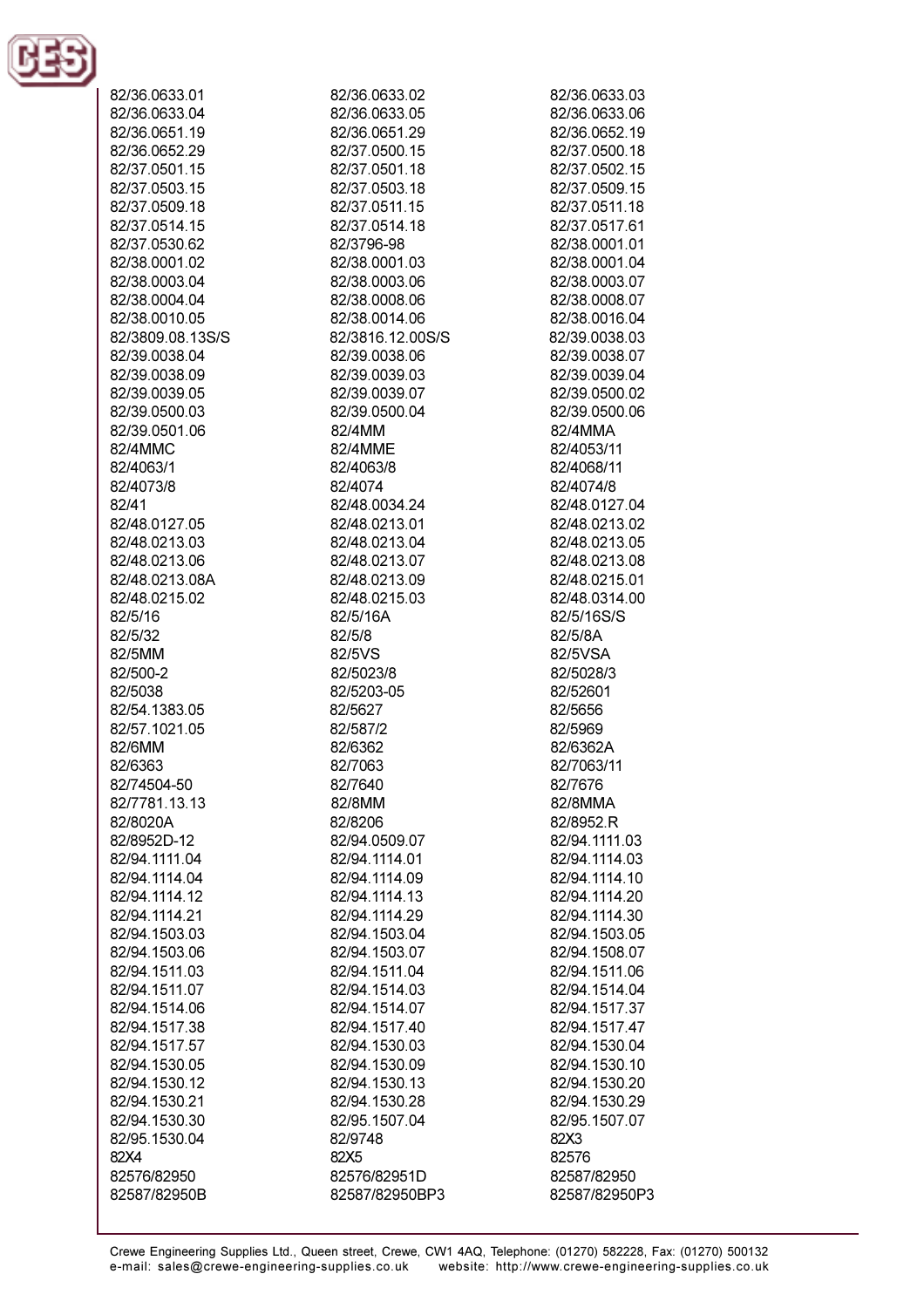| 82587/82951D     | 82587P3          | 82680X/82620D   |
|------------------|------------------|-----------------|
| 82950            | 82950P3          | 83-19X          |
| 83-21            | 83-21X           | 83-23           |
| 83-30X           | 83-38            | 83-38X          |
| 83/B             | 83/BLN           | 83/BLP          |
| 83/BS13          | 83/BS16          | 83/BS19         |
| 83/BS6           | 83/C             | 83/CA           |
| 83/CB            | 83/CBA           | 83/CBB          |
| 83/CBL           | 83/CBR           | 83/CB10         |
| 83/CC            | 83/CD            | 83/CE           |
| 83/CF            | 83/CG            | 83/CH           |
| 83/CHA           | 83/CHAB          | 83/CH100        |
| 83/CH100A        | 83/CH120         | 83/CH140        |
| 83/CH40          | 83/CH50          | 83/CH60         |
| 83/CH60AS        | 83/CH60S         | 83/CH60Z        |
| 83/CH70          | 83/CH80          | 83/CH80S        |
| 83/CH90          | 83/CH95          | 83/CI           |
| 83/CJ            | 83/CK            | 83/CL           |
| 83/CM            | 83/CN            | 83/CP           |
| 83/CPA           | 83/CPB           | 83/CPC          |
| 83/CPD           | 83/CPE           | 83/CPF          |
| 83/CPG           | 83/CPH           | 83/CPJ          |
| 83/CPK           | 83/CS            | 83/CSA          |
| 83/D             | 83/DA            | 83/DB           |
| 83/DB1           | 83/DB2           | 83/DB4          |
| 83/DB5           | 83/DC            | 83/DCA          |
| 83/DCB<br>83/DCE | 83/DCC<br>83/DCF | 83/DCD<br>83/DD |
| 83/DDA           | 83/DH            | 83/DS10         |
| 83/DS13          | 83/DS13A         | 83/DS16         |
| 83/DS16C         | 83/DS19          | 83/DS19A        |
| 83/DS19B         | 83/DS22          | 83/DS25         |
| 83/DS28          | 83/DS29          | 83/DS38         |
| 83/DS5/16        | 83/DS5A          | 83/DS6          |
| 83/DS8           | 83/G             | 83/GC           |
| 83/H             | 83/P             | 83/PA           |
| 83/QL4           | 83/RS11/2        | 83/S            |
| 83/SA            | 83/SB            | 83/SBA          |
| 83/SB1/4         | 83/SB10          | 83/SB20         |
| 83/SB5/16        | 83/SC            | 83/SD           |
| 83/SE            | 83/SF            | 83/SG           |
| 83/SH            | 83/SI            | 83/SJ           |
| 83/SK            | 83/SL            | 83/SLA          |
| 83/SM            | 83/SMA           | 83/SP           |
| 83/SW            | 83/T             | 83/TB4          |
| 83/TC            | 83/TCA           | 83/TCB          |
| 83/TCC           | 83/TCD           | 83/TCE          |
| 83/TCF           | 83/TCG           | 83/TCH          |
| 83/TCI           | 83/TCJ           | 83/TCK          |
| 83/TCL           | 83/TCM           | 83/TCN          |
| 83/TCO           | 83/TCP           | 83/T1/2         |
| 83/T1/2H         | 83/T1/2J         | 83/T1/4         |
| 83/T1/4H         | 83/T3/8          | 83/T3/8H        |
| 83/T3/8H6        | 83/T5/16         | 83/T5/16H       |
| 83/T5/8          | 83/T5/8H         | 83/T5/8J        |
| 83/T8            | 83/W             | 83/WS           |
| 83/W25           | 83/3044L         | 83/3473         |
| 83/4247          | 83/4248L         | 83/4248S        |
| 83/4248SA        | 83/4250          | 83/4257         |
| 83HH             | 83001RA          | 83003RA         |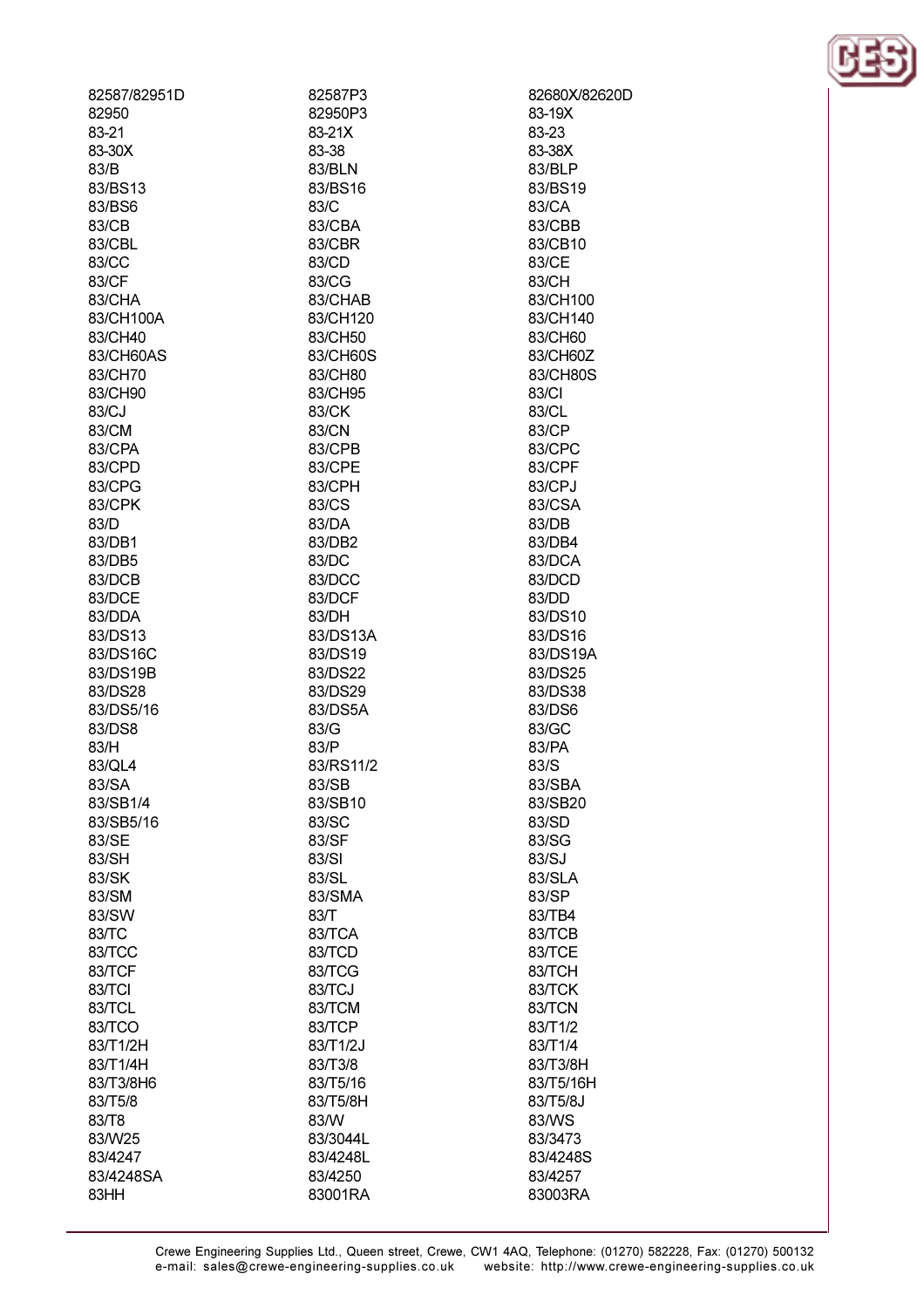

| 83008RA         | 833157      | 833160X    |
|-----------------|-------------|------------|
| 833160X/833233D | 833232      | 833233D    |
|                 |             |            |
| 835/832         | 83549       | 837/832    |
| 84.3X5.7V       | 84.5X3      | 84/K       |
| 84/02-660       | 84/03-803   | 84/10-010  |
| 84/10-018       | 84/10-020   | 84/10-088  |
|                 |             |            |
| 84/10-089       | 84/10-095   | 84/10-099  |
| 84/10-099A      | 84/10-119   | 84/10-122  |
| 84/10-127       | 84/10-150   | 84/10-151  |
| 84/10-158       | 84/10-159   | 84/10-199  |
| 84/10-550       | 84/10-590   | 84/10-595  |
|                 |             |            |
| 84/10-598       | 84/10-601   | 84/10-779  |
| 84/11-080       | 84/11-221   | 84/11-221A |
| 84/11-300       | 84/11-300A  | 84/11-301  |
| 84/11-301A      | 84/11-301A1 | 84/11-301B |
|                 |             |            |
| 84/11-450       | 84/11-451   | 84/11-452  |
| 84/11-911       | 84/11-921   | 84/11-921A |
| 84/11-921B      | 84/11-921C  | 84/11-941  |
| 84/11-983       | 84/12-004   | 84/12-102  |
| 84/15-277       | 84/21-101   | 84/21-107  |
|                 |             |            |
| 84/21-505       | 84/21-508   | 84/21-515C |
| 84/21-520       | 84/28-590   | 84/30-300  |
| 84/30-300A      | 84/30-363   | 84/30-365  |
| 84/30-379       | 84/30-623   | 84/30-843  |
| 84/30-845       | 84/30-846   | 84/30-848  |
|                 |             |            |
| 84/32-216       | 84/32-217   | 84/32-219  |
| 84/32-329       | 84/32-428   | 84/32-608  |
| 84/32-621       | 84/32-623   | 84/33-158  |
| 84/33-158A      | 84/33-158B  | 84/33-202  |
| 84/33-203       | 84/33-215   | 84/33-215A |
|                 |             |            |
| 84/33-428       | 84/33-428A  | 84/33-428B |
| 84/33-443       | 84/42-868   | 84/47-050  |
| 84/47-100       | 84/47-120   | 84/47-198  |
| 84/47-199       | 84/47-200   | 84/47-403  |
| 84/47-404       | 84/47-405   | 84/47-410  |
| 84/47-411       | 84/47-412   | 84/47-413  |
|                 |             |            |
| 84/47-915       | 84/64-389   | 84/64-536  |
| 84/66-039       | 84/67-420   | 84/67-438  |
| 84/67-460       | 84/67-475   | 84/67-700  |
| 84/67-708       | 84/67-718   | 84/67-719  |
| 84/67-732       | 84/67-734   | 84/67-739  |
|                 |             |            |
| 84/67-740       | 84/67-753   | 84/68-112  |
| 84/68-130T      | 84/68-131T  | 84/68-135T |
| 84/21-505       | 84/21-508   | 84/21-515C |
| 84/21-520       | 84/28-590   | 84/30-300  |
| 84/30-300A      | 84/30-363   | 84/30-365  |
|                 |             |            |
| 84/30-379       | 84/30-623   | 84/30-843  |
| 84/30-845       | 84/30-846   | 84/30-848  |
| 84/32-216       | 84/32-217   | 84/32-219  |
| 84/32-329       | 84/32-428   | 84/32-608  |
| 84/32-621       | 84/32-623   | 84/33-158  |
|                 |             |            |
| 84/33-158A      | 84/33-158B  | 84/33-202  |
| 84/33-203       | 84/33-215   | 84/33-215A |
| 84/33-428       | 84/33-428A  | 84/33-428B |
| 84/33-443       | 84/42-868   | 84/47-050  |
| 84/47-100       | 84/47-120   | 84/47-198  |
| 84/47-199       | 84/47-200   | 84/47-403  |
|                 |             |            |
| 84/47-404       | 84/47-405   | 84/47-410  |
| 84/47-411       | 84/47-412   | 84/47-413  |
| 84/47-915       | 84/64-389   | 84/64-536  |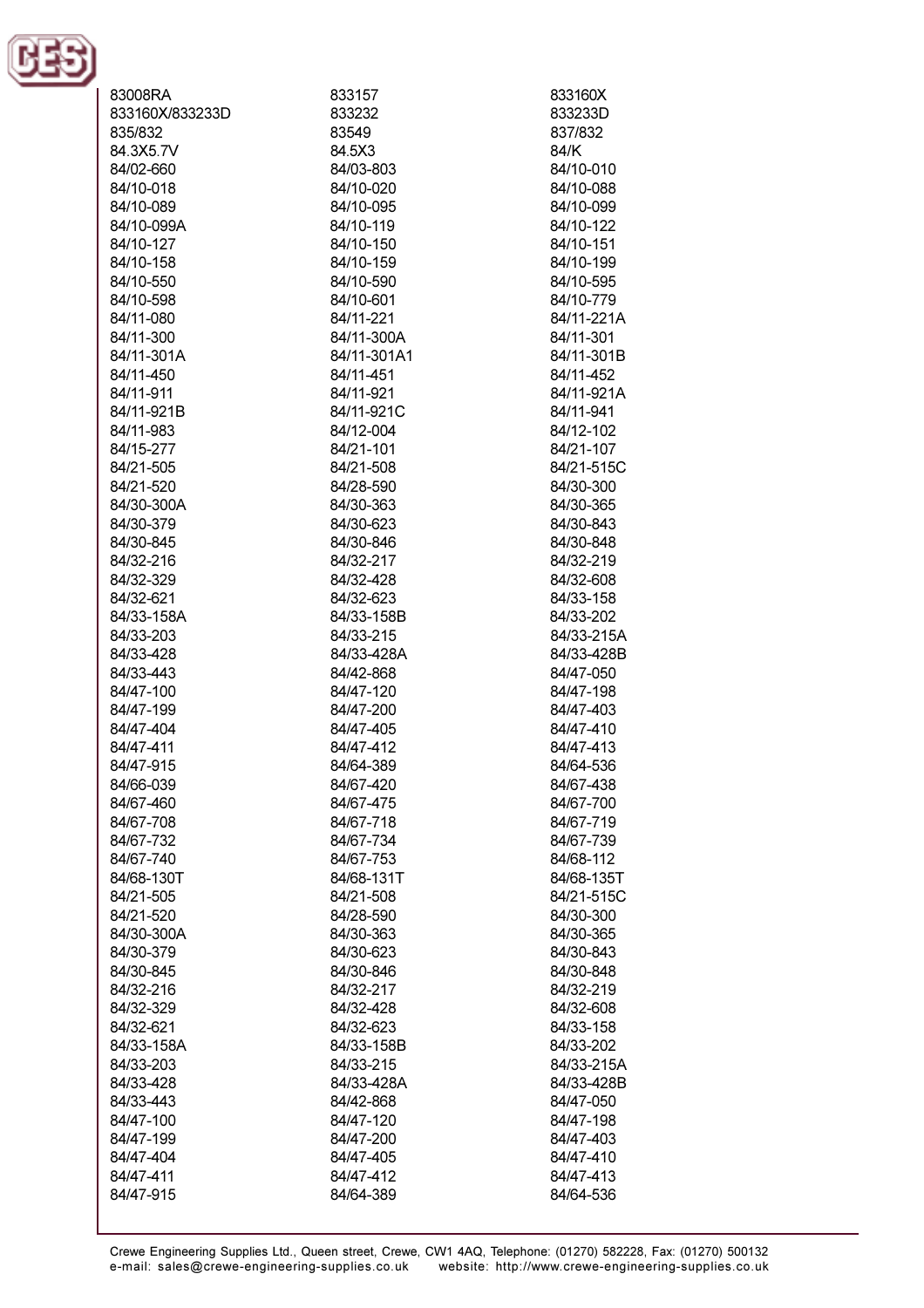| 84/66-039   | 84/67-420   | 84/67-438     |
|-------------|-------------|---------------|
| 84/67-460   | 84/67-475   | 84/67-700     |
| 84/67-708   | 84/67-718   | 84/67-719     |
| 84/67-732   | 84/67-734   | 84/67-739     |
| 84/67-740   | 84/67-753   | 84/68-112     |
| 84/68-130T  | 84/68-131T  | 84/68-135T    |
| 8501        | 8502        | 8503          |
| 8504        | 8508        | 8511          |
| 8513        | 854D        | 855/854       |
| 855/854B    | 857/854     | 8573/8520     |
| 8575        | 8575/8520   | 8576153       |
| 8578/8520   | 86X2.5      | 8605          |
| 861/854     | 861/854D    | 864/854       |
| 8646        | 87007       | 87008         |
| 87009       | 8701        | 87013         |
| 87014       | 87016       | 87026         |
| 87036       | 87038       | 87417         |
| 87418       | 87430       | 87500         |
| 87501       | 87502       | 87503         |
| 87504       | 87505       | 87506         |
| 87507       | 87508       | 87510         |
| 87511       | 87512       | 87513         |
| 87605       | 87606       | 87608         |
| 87609       | 87750/87111 | 87750/87111P3 |
| 88008       | 88011       | 88013         |
| 88014       | 88016       | 88026         |
| 88036       | 88038       | 88039         |
| 88107       | 88128       | 88500         |
| 88501       | 88502       | 88503         |
| 88504       | 88505       | 88506         |
| 88506BD     | 88506J      | 88507         |
| 88508       | 88509       | 88510         |
| 88511       | 88512       | 88513         |
| 88604       | 88605       | 88606         |
| 88607       | 88609       | 88900         |
| 88900/88126 | 88900/88128 | 88925/88128   |
| 89.3X5.7    | 89/10173    | 89/10174      |
| 89/10190    | 89/10408    | 89/104166     |
| 89/104167   | 89/104184   | 89/104201     |
| 89/104204   | 89/104209   | 89/104211     |
| 89/104222   | 89/104503   | 89/10587      |
| 89/10588    | 89/10631    | 89/10633      |
| 89/10635    | 89/107107   | 89/10773      |
| 89/10867    | 89/108705   | 89/11452      |
| 89/11556    | 89/11689    | 89/11886      |
| 89/11914    | 89/11921    | 89/11925      |
| 89/11944    | 89/11945    | 89/11946      |
| 89/11947    | 89/11948    | 89/11949      |
| 89/11955    | 89/11956    | 89/11957      |
| 89/11959    | 89/11961    | 89/11962      |
| 89/11963    | 89/11964    | 89/11965      |
| 89/11966    | 89/11972    | 89/11973      |
| 89/11974    | 89/121116   | 89/121117     |
| 89/121119   | 89/121121   | 89/12133      |
| 89/12134    | 89/12255    | 89/12256      |
| 89/12257    | 89/12258    | 89/12259      |
| 89/123563   | 89/12432    | 89/12494      |
| 89/12627    | 89/12628    | 89/12940      |
| 89/12958    | 89/12959    | 89/12960      |
| 89/12979    | 89/12980    | 89/13262      |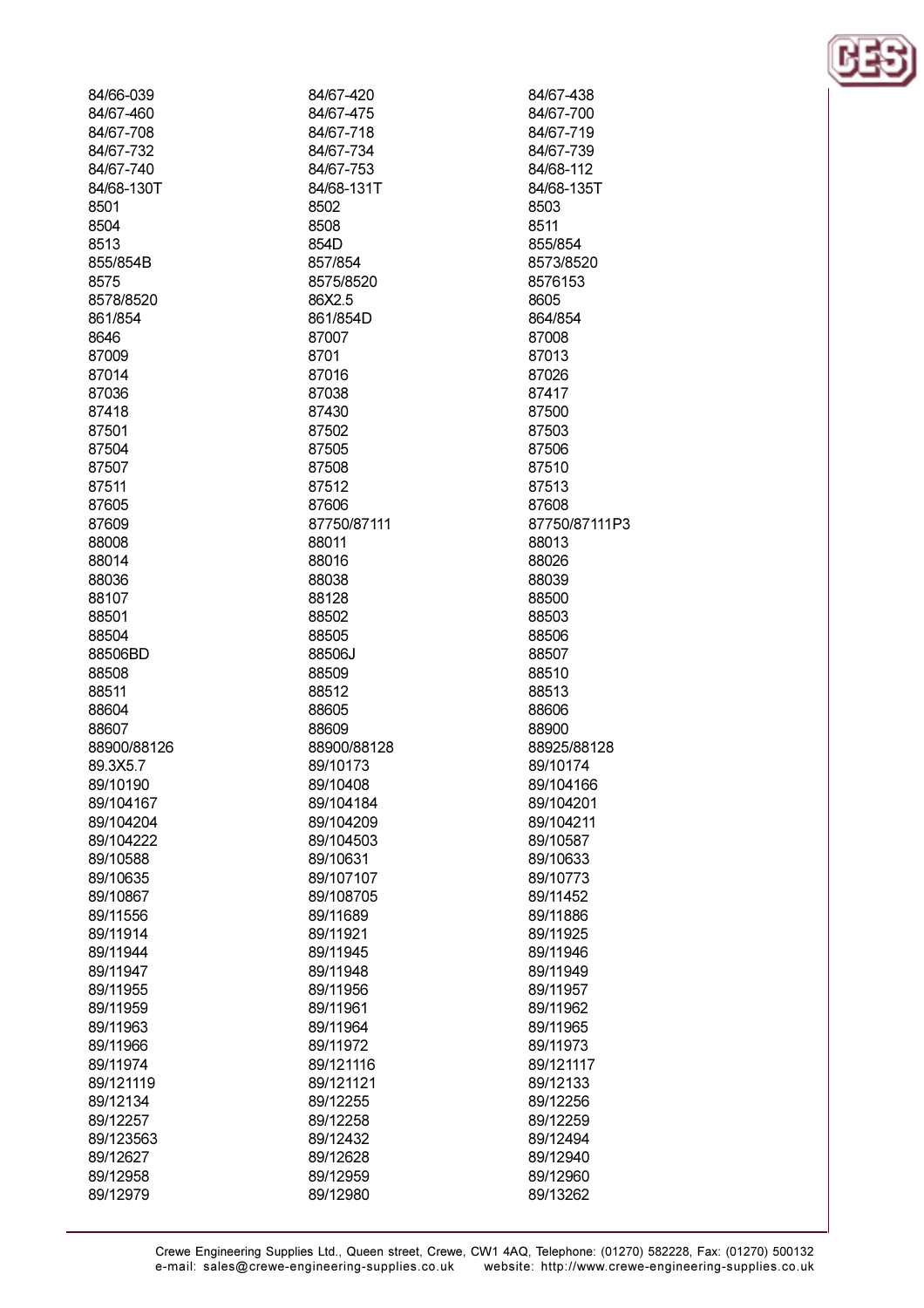

| 89/13290  | 89/13291  | 89/13344   |
|-----------|-----------|------------|
| 89/13365  | 89/13551  | 89/13552   |
| 89/13574  | 89/13575  | 89/13777   |
| 89/13816  | 89/14033  | 89/14329   |
| 89/14559  | 89/14625  | 89/14626   |
| 89/14627  | 89/14630  | 89/14660   |
| 89/14768  | 89/14769  | 89/14770   |
| 89/14787  | 89/14801  | 89/14975   |
| 89/14980  | 89/14981  | 89/14987   |
| 89/150012 | 89/150013 | 89/150014  |
| 89/150015 | 89/150018 | 89/150024  |
| 89/150030 | 89/150036 | 89/150042  |
| 89/150046 | 89/150050 | 89/150054  |
| 89/150058 | 89/150062 | 89/150066  |
| 89/150070 | 89/150257 | 89/150258  |
| 89/150259 | 89/150260 | 89/150387  |
| 89/150390 | 89/150719 | 89/150732  |
| 89/150737 | 89/150848 | 89/150855  |
| 89/150857 | 89/150914 | 89/150981  |
| 89/151160 | 89/151165 | 89/151165A |
| 89/151172 | 89/151178 | 89/151179  |
| 89/151215 | 89/151671 | 89/151776  |
| 89/151777 | 89/151778 | 89/151779  |
| 89/151780 | 89/151781 | 89/151886  |
| 89/151890 | 89/151891 | 89/151990  |
| 89/151995 | 89/151996 | 89/15222   |
| 89/152583 | 89/152584 | 89/152586  |
| 89/152587 | 89/152588 | 89/152589  |
| 89/152590 | 89/152810 | 89/152811  |
| 89/153001 | 89/153002 | 89/153003  |
| 89/153004 | 89/153005 | 89/153006  |
| 89/153007 | 89/153008 | 89/153009  |
| 89/153010 | 89/153011 | 89/153012  |
| 89/153013 | 89/153014 | 89/153015  |
| 89/153016 | 89/153017 | 89/153018  |
| 89/153019 | 89/153020 | 89/153021  |
| 89/153022 | 89/153023 | 89/153024  |
| 89/153025 | 89/153026 | 89/153027  |
| 89/153028 | 89/153029 | 89/153030  |
| 89/153031 | 89/153032 | 89/153033  |
| 89/153034 | 89/153035 | 89/153036  |
| 89/153037 | 89/153038 | 89/153039  |
| 89/153040 | 89/153041 | 89/153042  |
| 89/153043 | 89/153044 | 89/153045  |
| 89/153046 | 89/153047 | 89/153048  |
| 89/153049 | 89/153050 | 89/153051  |
| 89/153052 | 89/153053 | 89/153054  |
| 89/153055 | 89/153056 | 89/153057  |
| 89/153058 | 89/153059 | 89/153060  |
| 89/153061 | 89/153062 | 89/153063  |
| 89/153064 | 89/153065 | 89/153066  |
| 89/153067 | 89/153068 | 89/153069  |
| 89/153070 | 89/153071 | 89/153072  |
| 89/153073 | 89/153074 | 89/153075  |
| 89/153076 | 89/153077 | 89/153078  |
| 89/153079 | 89/153080 | 89/153081  |
| 89/153082 | 89/153083 | 89/153084  |
| 89/153085 | 89/153086 | 89/153088  |
| 89/153089 | 89/153090 | 89/153091  |
| 89/153092 | 89/153093 | 89/153094  |
|           |           |            |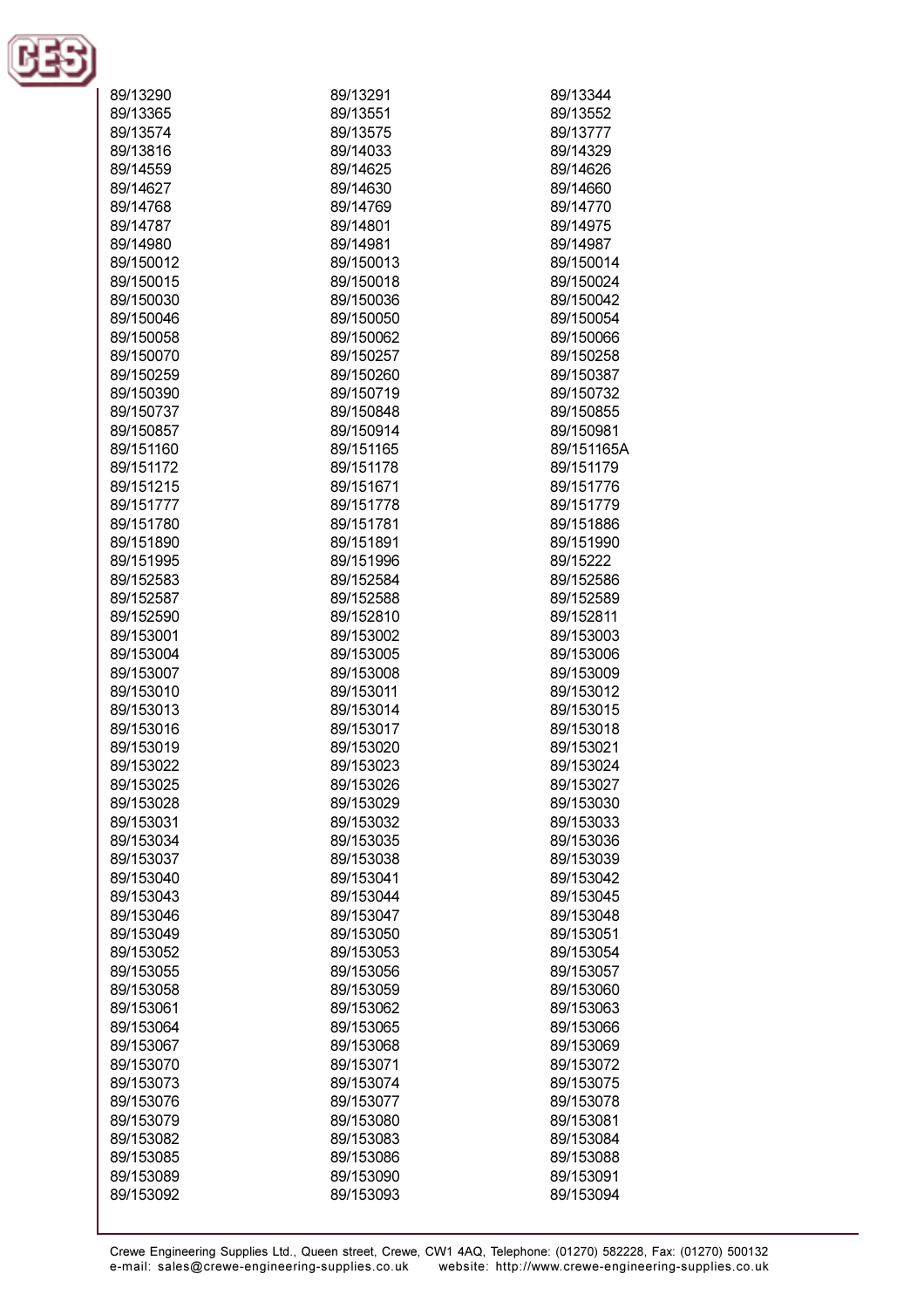| 89/153095 | 89/153096              | 89/153097              |
|-----------|------------------------|------------------------|
| 89/153098 | 89/153099              | 89/153100              |
| 89/153101 | 89/153102              | 89/153103              |
| 89/153104 | 89/153105              | 89/153106              |
| 89/153107 | 89/153108              | 89/153109              |
| 89/153110 | 89/153111              | 89/153112              |
| 89/153113 | 89/153114              | 89/153115              |
| 89/153116 | 89/153117              | 89/153118              |
| 89/153119 | 89/153120              | 89/153121              |
| 89/153122 | 89/153123              | 89/153124              |
| 89/153125 | 89/153126              | 89/153127              |
| 89/153128 | 89/153129              | 89/153130              |
| 89/153131 | 89/153132              | 89/153133              |
| 89/153134 | 89/153135              | 89/153136              |
| 89/153137 | 89/153138              | 89/153139              |
| 89/153140 | 89/153141              | 89/153142              |
| 89/153143 | 89/153144              | 89/153145              |
| 89/153146 | 89/153147              | 89/153148              |
| 89/153149 | 89/153150              | 89/153151              |
| 89/153152 | 89/153153              | 89/153154              |
| 89/153155 | 89/153156              | 89/153157              |
| 89/153158 | 89/153159              | 89/153160              |
| 89/153161 | 89/153163              | 89/153164              |
| 89/153165 | 89/153166              | 89/153167              |
| 89/153168 | 89/153169              | 89/153170              |
| 89/153171 | 89/153172              | 89/153173              |
| 89/153174 | 89/153175              | 89/153176              |
| 89/153177 | 89/153178              | 89/153179              |
| 89/153180 | 89/153181              | 89/153182              |
| 89/153183 | 89/153184              | 89/153185              |
| 89/153186 | 89/153187              | 89/153188              |
| 89/153189 | 89/153190              | 89/153191              |
| 89/153192 | 89/153193              | 89/153194              |
| 89/153195 | 89/153196              | 89/153197              |
| 89/153198 | 89/153199              | 89/153200              |
| 89/153201 | 89/153202              | 89/153203              |
| 89/153204 | 89/153205              | 89/153206              |
| 89/153207 | 89/153208              | 89/153209              |
| 89/153210 |                        |                        |
| 89/153214 | 89/153211<br>89/153215 | 89/153212<br>89/153216 |
| 89/153217 | 89/153218              | 89/153219              |
| 89/153220 | 89/153221              | 89/153222              |
| 89/153223 | 89/153224              | 89/153225              |
| 89/153226 | 89/153227              | 89/153228              |
|           |                        |                        |
| 89/153229 | 89/153230              | 89/153231              |
| 89/153232 | 89/153233              | 89/153234              |
| 89/153235 | 89/153236              | 89/153237              |
| 89/153238 | 89/153239              | 89/153240              |
| 89/153241 | 89/153242              | 89/153243              |
| 89/153244 | 89/153245              | 89/153246              |
| 89/153247 | 89/153248              | 89/153249              |
| 89/153250 | 89/153251              | 89/153252              |
| 89/153253 | 89/153254              | 89/153255              |
| 89/153256 | 89/153257              | 89/153258              |
| 89/153259 | 89/153260              | 89/153261              |
| 89/153262 | 89/153263              | 89/153264              |
| 89/153265 | 89/153266              | 89/153267              |
| 89/153268 | 89/153269              | 89/153270              |
| 89/153271 | 89/153272              | 89/153273              |
| 89/153274 | 89/153275              | 89/153276              |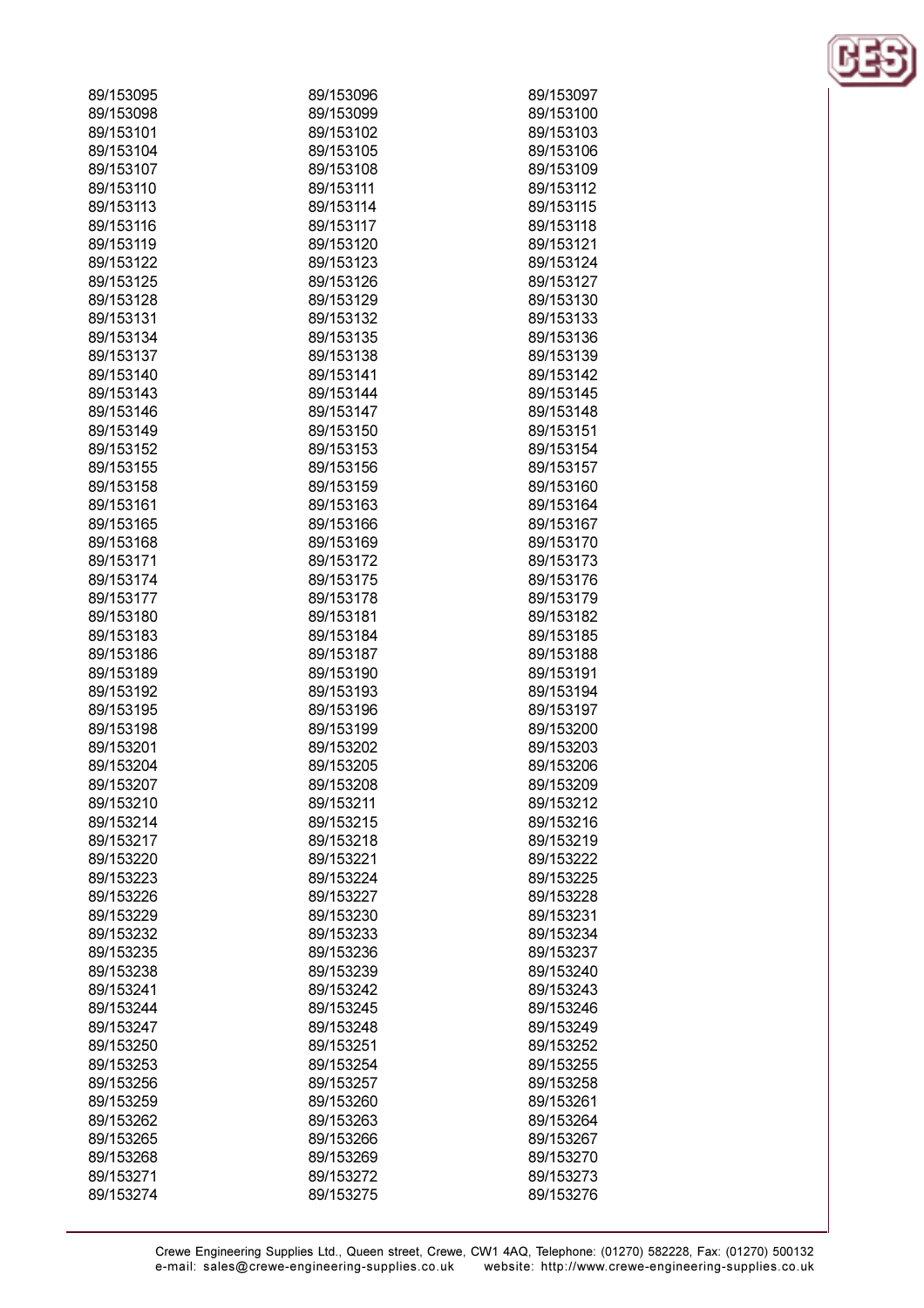

| 89/153277              | 89/153278 | 89/153279 |
|------------------------|-----------|-----------|
| 89/153280              | 89/153281 | 89/153282 |
| 89/153283              | 89/153284 | 89/153285 |
| 89/153286              | 89/153287 | 89/153297 |
| 89/153301              | 89/153302 | 89/153303 |
|                        |           | 89/153306 |
| 89/153304              | 89/153305 |           |
| 89/153307              | 89/153308 | 89/153309 |
| 89/153310              | 89/153311 | 89/153312 |
| 89/153313              | 89/153314 | 89/153315 |
| 89/153316              | 89/153317 | 89/153318 |
| 89/153319              | 89/153320 | 89/153321 |
| 89/153322              | 89/153323 | 89/153324 |
| 89/153325              | 89/153326 | 89/153327 |
| 89/153328              | 89/153329 | 89/153330 |
| 89/153331              | 89/153332 | 89/153333 |
| 89/153334              | 89/153335 | 89/153336 |
| 89/153337              | 89/153338 | 89/153339 |
| 89/153340              | 89/153341 | 89/153342 |
| 89/153343              | 89/153344 | 89/153345 |
| 89/153346              | 89/153347 | 89/153348 |
| 89/153349              | 89/153350 | 89/153351 |
| 89/153352              | 89/153353 | 89/153354 |
| 89/153355              | 89/153356 | 89/153357 |
| 89/153358              | 89/153359 | 89/153360 |
| 89/153361              | 89/153362 | 89/153363 |
| 89/153364              | 89/153365 | 89/153366 |
| 89/153367              | 89/153368 | 89/153369 |
| 89/153370              | 89/153371 | 89/153372 |
| 89/153373              | 89/153374 | 89/153375 |
| 89/153376              | 89/153377 | 89/153378 |
| 89/153379              | 89/153380 | 89/153381 |
| 89/153382              | 89/153383 | 89/153384 |
| 89/153385              | 89/153401 | 89/153402 |
| 89/153403              | 89/153404 | 89/153405 |
| 89/153406              | 89/153407 | 89/153408 |
| 89/153409              | 89/153410 | 89/153411 |
| 89/153412              | 89/153413 | 89/153414 |
| 89/153415              | 89/153416 | 89/153417 |
| 89/153418              | 89/153419 | 89/153420 |
| 89/153421              | 89/153422 | 89/153423 |
| 89/153424              | 89/153425 | 89/153426 |
| 89/153430              | 89/153431 | 89/153432 |
| 89/153433              | 89/153434 | 89/153435 |
| 89/153436              | 89/153437 | 89/153438 |
| 89/153439              | 89/153440 | 89/153441 |
| 89/153442              | 89/153443 | 89/153496 |
| 89/153883              | 89/153885 | 89/153886 |
| 89/153887              | 89/153888 | 89/153889 |
| 89/156011              | 89/156012 | 89/15610  |
| 89/15611               | 89/15621  | 89/15622  |
| 89/15623               | 89/156514 | 89/156520 |
| 89/156521              | 89/156527 | 89/156532 |
| 89/156593              | 89/156595 | 89/156601 |
| 89/156625              | 89/156638 | 89/156686 |
| 89/156853              | 89/156858 | 89/156963 |
| 89/156981              | 89/158008 | 89/158419 |
| 89/158481              | 89/158497 | 89/15871  |
|                        |           |           |
| 89/15872               | 89/15889  | 89/159576 |
| 89/159578<br>89/159594 | 89/159581 | 89/159593 |
|                        | 89/159596 | 89/159597 |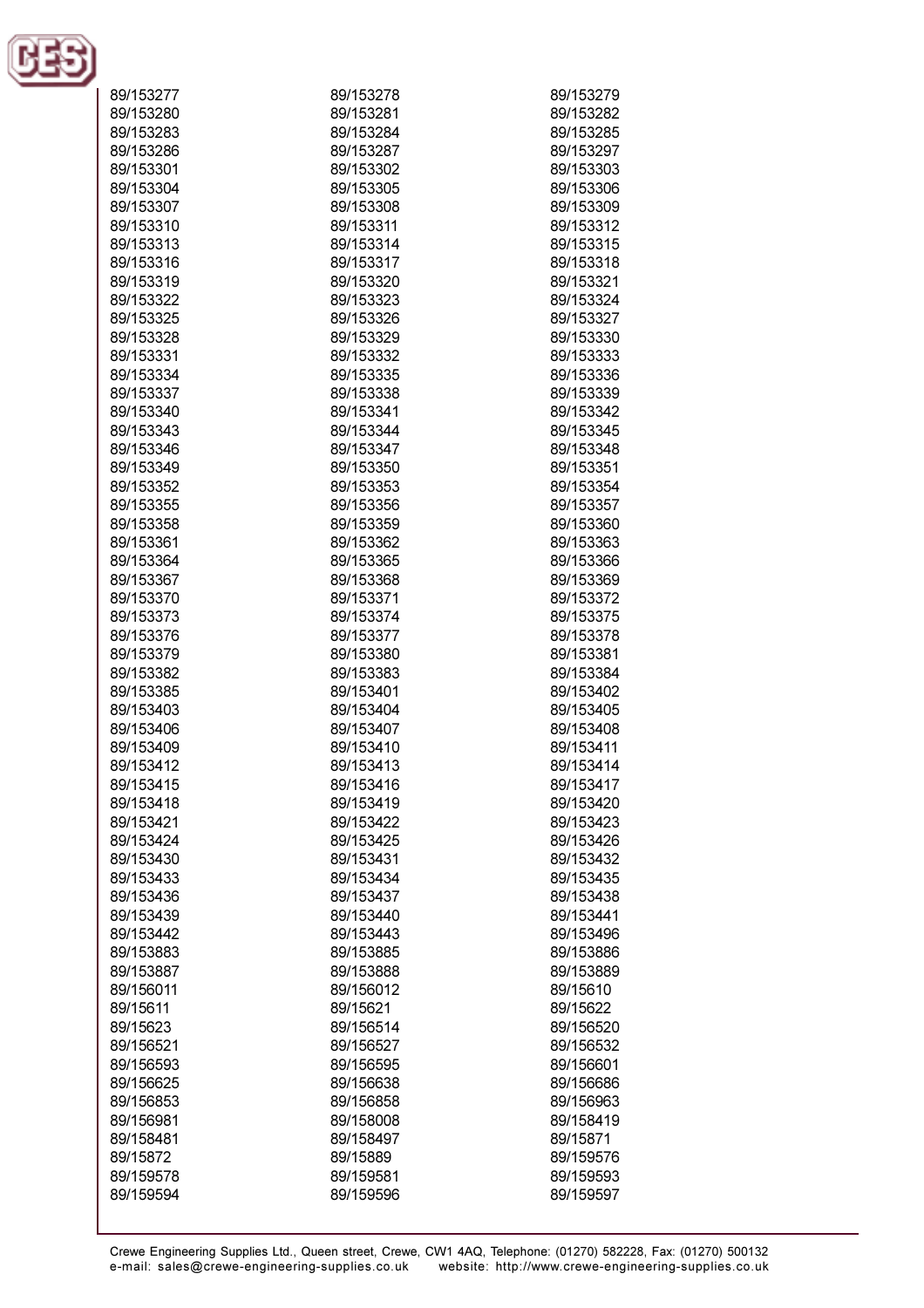| 89/159598 | 89/159599 | 89/159600 |
|-----------|-----------|-----------|
| 89/159601 | 89/159602 | 89/159603 |
| 89/159606 | 89/159613 | 89/159614 |
| 89/159615 | 89/159638 | 89/159666 |
| 89/159668 | 89/160239 | 89/160502 |
| 89/160503 | 89/160504 | 89/160546 |
| 89/160547 | 89/160548 | 89/160983 |
| 89/161426 | 89/161468 | 89/161786 |
| 89/162835 | 89/162838 | 89/162839 |
| 89/162840 | 89/162841 | 89/162844 |
| 89/162845 | 89/163118 | 89/163302 |
| 89/163312 | 89/163327 | 89/163391 |
|           | 89/19200  | 89/19202  |
| 89/173127 |           |           |
| 89/19208  | 89/19211  | 89/19294  |
| 89/19521  | 89/19523  | 89/19525  |
| 89/19527  | 89/19528  | 89/19539  |
| 89/19540  | 89/19541  | 89/19542  |
| 89/19779  | 89/19798  | 89/200602 |
| 89/200910 | 89/200948 | 89/2027   |
| 89/2028   | 89/2029   | 89/2030   |
| 89/2031   | 89/2032   | 89/2033   |
| 89/203658 | 89/203997 | 89/204501 |
| 89/204654 | 89/204655 | 89/204658 |
| 89/204659 | 89/204662 | 89/204663 |
| 89/205254 | 89/205257 | 89/205600 |
| 89/205655 | 89/206040 | 89/206504 |
| 89/206804 | 89/209073 | 89/209553 |
| 89/210816 | 89/210817 | 89/2109   |
| 89/2142   | 89/2143   | 89/2144   |
| 89/2145   | 89/2150   | 89/2151   |
| 89/2154   | 89/2155   | 89/216277 |
| 89/216279 | 89/217178 | 89/217222 |
| 89/217327 | 89/217383 | 89/217449 |
| 89/2196   | 89/2211   | 89/2223   |
| 89/2224   | 89/222761 | 89/222762 |
| 89/223007 | 89/223213 | 89/223294 |
| 89/223458 | 89/225368 | 89/2254   |
| 89/2255   | 89/225783 | 89/226962 |
| 89/2272   | 89/227370 | 89/229036 |
| 89/229860 | 89/2307   | 89/2309   |
|           | 89/2311   |           |
| 89/2310   |           | 89/2312   |
| 89/2316   | 89/232275 | 89/2334   |
| 89/2340   | 89/2416   | 89/2420   |
| 89/246413 | 89/2469   | 89/2472   |
| 89/247891 | 89/248171 | 89/248176 |
| 89/253619 | 89/2674   | 89/2675   |
| 89/2676   | 89/2965   | 89/2966   |
| 89/2967   | 89/29674  | 89/30459  |
| 89/30491  | 89/30492  | 89/30614  |
| 89/30918  | 89/30919  | 89/30920  |
| 89/30968  | 89/30982  | 89/30983  |
| 89/3110   | 89/3111   | 89/31314  |
| 89/31315  | 89/31316  | 89/31799  |
| 89/33016  | 89/332200 | 89/332434 |
| 89/3326   | 89/33322  | 89/33408  |
| 89/33477  | 89/34410  | 89/34411  |
| 89/34415  | 89/34420  | 89/34431  |
| 89/3453   | 89/34543  | 89/34588  |
| 89/3478   | 89/3492   | 89/35411  |
| 89/35558  | 89/3561   | 89/3562   |
|           |           |           |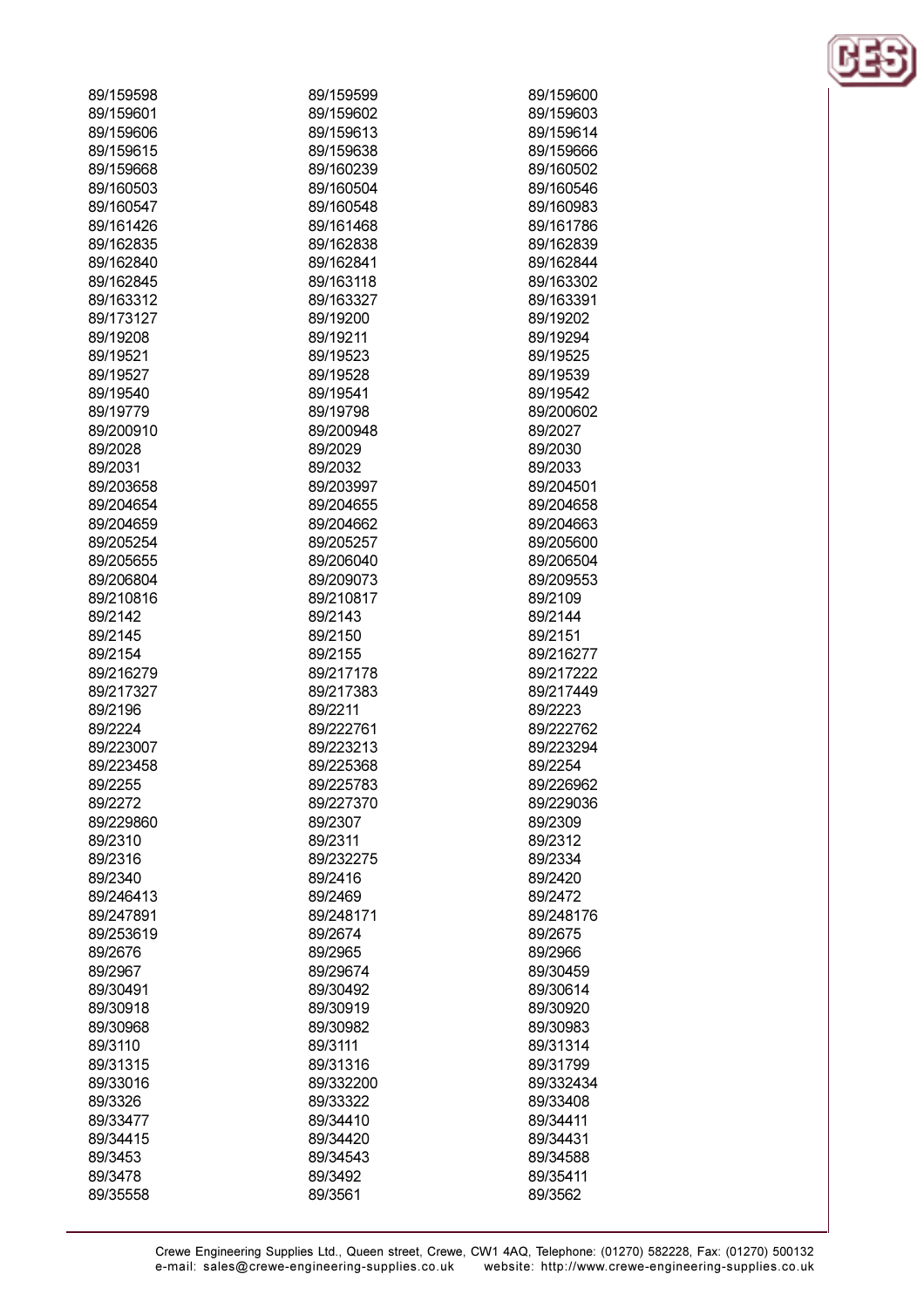

| 89/3563         | 89/3570         | 89/3577         |
|-----------------|-----------------|-----------------|
| 89/360067       | 89/3611         | 89/36173        |
| 89/36174        | 89/3629         | 89/3710         |
| 89/3711         | 89/3712         | 89/3713         |
| 89/3714         | 89/3754         |                 |
|                 |                 | 89/3842         |
| 89/3856         | 89/4087         | 89/4088         |
| 89/4090         | 89/4091         | 89/4096         |
| 89/4097         | 89/4098         | 89/4099         |
| 89/4100         | 89/4101         | 89/4136         |
| 89/4137         | 89/4138         | 89/4446         |
| 89/4450         | 89/4468         | 89/4469         |
| 89/4470         | 89/4471         | 89/4472         |
| 89/4473         | 89/4474         | 89/4484         |
| 89/4485         | 89/4486         | 89/4487         |
| 89/4488         | 89/4489         | 89/4490         |
| 89/4499         | 89/4527         | 89/4534         |
| 89/4540         | 89/4549         | 89/4562         |
| 89/4563         | 89/4573         | 89/4645         |
| 89/4805         | 89/4806         | 89/4902         |
| 89/4938         | 89/5102         | 89/5144         |
| 89/5664         | 89/5732         | 89/6068         |
|                 |                 |                 |
| 89/6144         | 89/6145         | 89/6146         |
| 89/6147         | 89/6204         | 89/6211         |
| 89/6253         | 89/6267         | 89/6268         |
| 89/6269         | 89/6270         | 89/6271         |
| 89/6272         | 89/6273         | 89/6274         |
| 89/6509         | 89/6532         | 89/6680         |
| 89/6681         | 89/6701         | 89/6720         |
| 89/6755         | 89/6817         | 89/6841         |
| 89/6842         | 89/6843         | 89/6844         |
| 89/6845         | 89/6871         | 89/6872         |
| 89/6890         | 89/7169         | 89/7267         |
| 89/7268         | 89/7269         | 89/7473         |
| 89/7604         | 89/7605         | 89/7768         |
| 89/7802         | 89/7803         | 89/7842         |
| 89/7855         | 89/7879         | 89/8520         |
| 89/8838         | 89/8839         | 89/8843         |
|                 |                 |                 |
| 89/8976         | 89/8985         | 89/8991         |
| 89/9159         | 89/9277         | 89/9279         |
| 89/9289         | 89/9305         | 89/9394         |
| 89/9420         | 89/9421         | 89/9422         |
| 89/9423         | 89/9424         | 89/9425         |
| 89/9426         | 89/9427         | 89/9484         |
| 89/9581         | 89/9582         | 89/9583         |
| 89/9584         | 89/9585         | 89/9586         |
| 89/9603         | 89/9634         | 89/9685         |
| 89/9703         | 89/9764         | 89/9774         |
| 89/9785         | 89/9964         | 89/9982         |
| 89/9984         | 8904            | 89306           |
| 89307           | 89312           | 89313           |
| 89315           | 89316           | 89320           |
| 89434           | 896/892         | 898/892         |
| 898/892B        | 899/892         | 9.1X1.6         |
| 9.6X2.4         | 9/LJT31/4       | 9/LJ35GWC       |
| 9/MDJT30        | 9/MJ50          | 9/W15/8         |
|                 |                 |                 |
| 9/XLJ2          | 9/16BSFNY       | 9/16BSFX51/4BHT |
| 9/16BSFX51/4MHM | 9/16CC          | 9/16FC          |
| 9/16FF          | 9/161           | $9/16$ IZ       |
| 9/16S           | 9/16UNCN        | 9/16UNCNY       |
| 9/16UNCX2SHT    | 9/16UNCX21/2BHT | 9/16UNCX21/2SHT |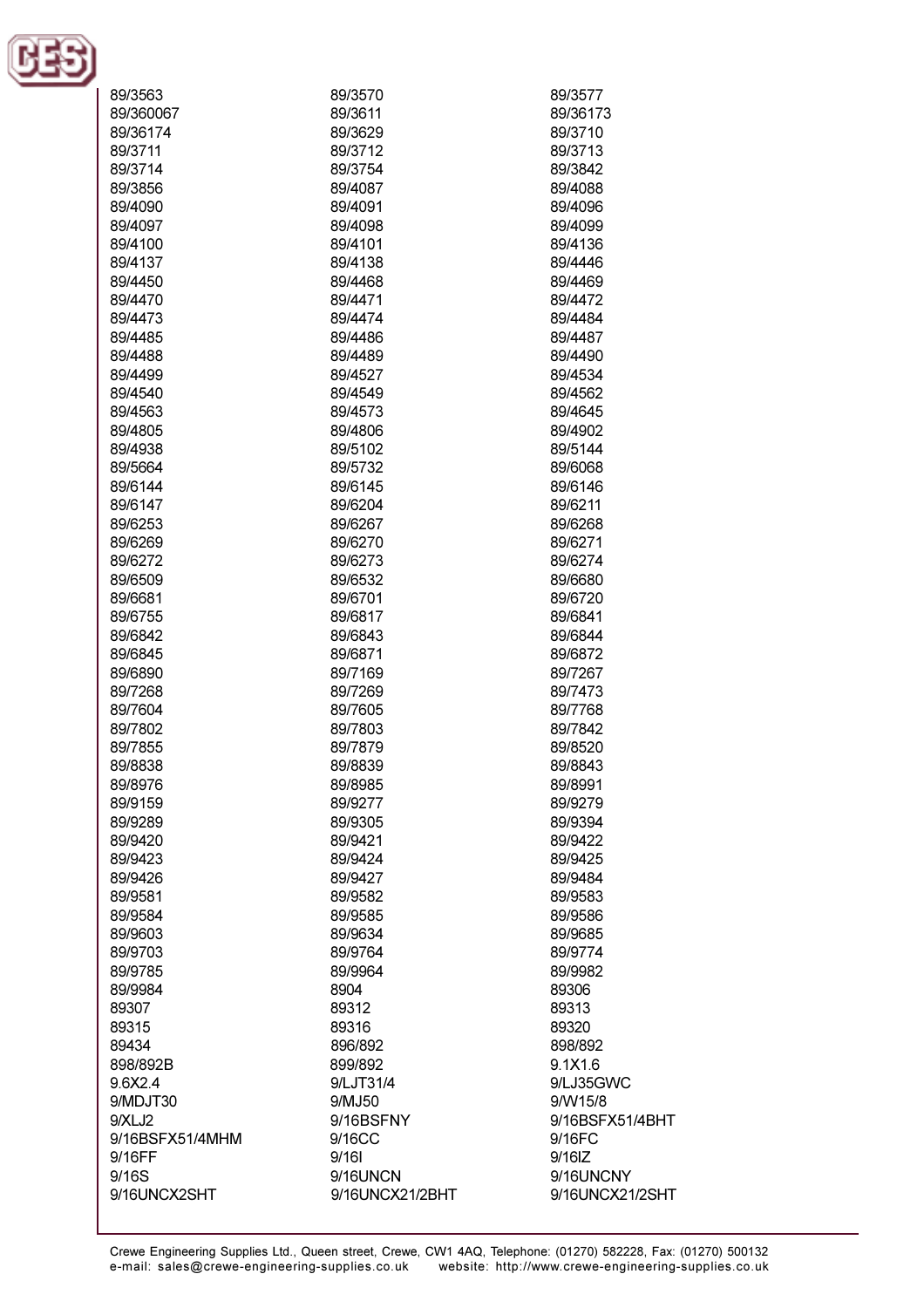9/16UNFN 9/16UNFX13/4BHT 9/16LINEX31/2RHT 9/16WUNCX21/2BHT 9/16WX3BBMS 9/64CC 9RRM1213 9RBM1617 9RBM1819 9RBM2022 9RBM2426 9RBM67 9X1.5  $9X2$  $QX\Delta$ 90X1SPBA 90X2SPA 90X2SPBU 90X3SPA 90X4 90X5 902 907163ND 909022 9102PP3 915 9180/9121 920 925 928 9285/9220D 93/AL25C 93/GE2 93/G1/2A 93/G1/2D 93/G1/4 93/G1/4C 93/G1/4F 93/G1/4I 93/G1/8 93/G11 93/G12.5  $93/G2.5$ 93/G3/16B 93/G3/8 93/G3/8C 93/G4 93/G5/16A 93/G5/16D 93/G5/16G 93/G5/8A 93/G6 93125 936 93775 9378/9320 938 93800/93125 94.3X5.7 94-442

9/16UNFNY 9/16UNFX3/4SHT 9/16LINEX8RHT 9/16WX21/2BBMS 9/32CC 9RBM1011 9RBM1317 9RBM1618 9RBM1922 9RBM2123 9RBM2427 9RBM810 9X1.5V 9X25 90X1SPA 90X1SPZ 90X2SPAA 90X2SPZ 90X3SPZ 90X4SPA 90X6SPZX 90381/90744 907257ND 909522 912 916 92X3V 921 9278 9285 93/AL25A 93/GES 93/GE4 93/G1/2B 93/G1/2E 93/G1/4A 93/G1/4D 93/G1/4G 93/G1/4J 93/G1/8A 93/G11/4 93/G12.5A 93/G3/16 93/G3/4 93/G3/8A 93/G3/8D 93/G5 93/G5/16B 93/G5/16E 93/G5/16H 93/G5/8B 93/G7 932 936/932 93775/93125 9378/9321 938/932 93825/93125 94.5X3

94-445

9/16UNFX11/4BHT 9/16UNFX3SHT  $9/16$ WNI 9/16WX21/2SHT 9/62082RS 9RBM1013 9RRM1415 9RBM1719 9RBM1924 9RBM2224 9RBM557 9RBM89 9X1.6  $9X3$ 90X1SPAA 90X1SPZA 90X2SPB 90X2SPZA 90X3V 90X4V 900  $906$ 909 9100PP3 914 9178/9120 92X5 923 9278/9220 9285/9220 93/AL25B 93/GE1 93/G1/2 93/G1/2C 93/G1/2F 93/G1/4B 93/G1/4E 93/G1/4H 93/G1/4K 93/G1/8B 93/G12 93/G14 93/G3/16A 93/G3/4A 93/G3/8B 93/G38 93/G5/16 93/G5/16C 93/G5/16F 93/G5/8 93/G5/8C 93/G7/16 932D 93750/93125 9378 93787/93125 9380/9321 9385/9321 94-439 94-464

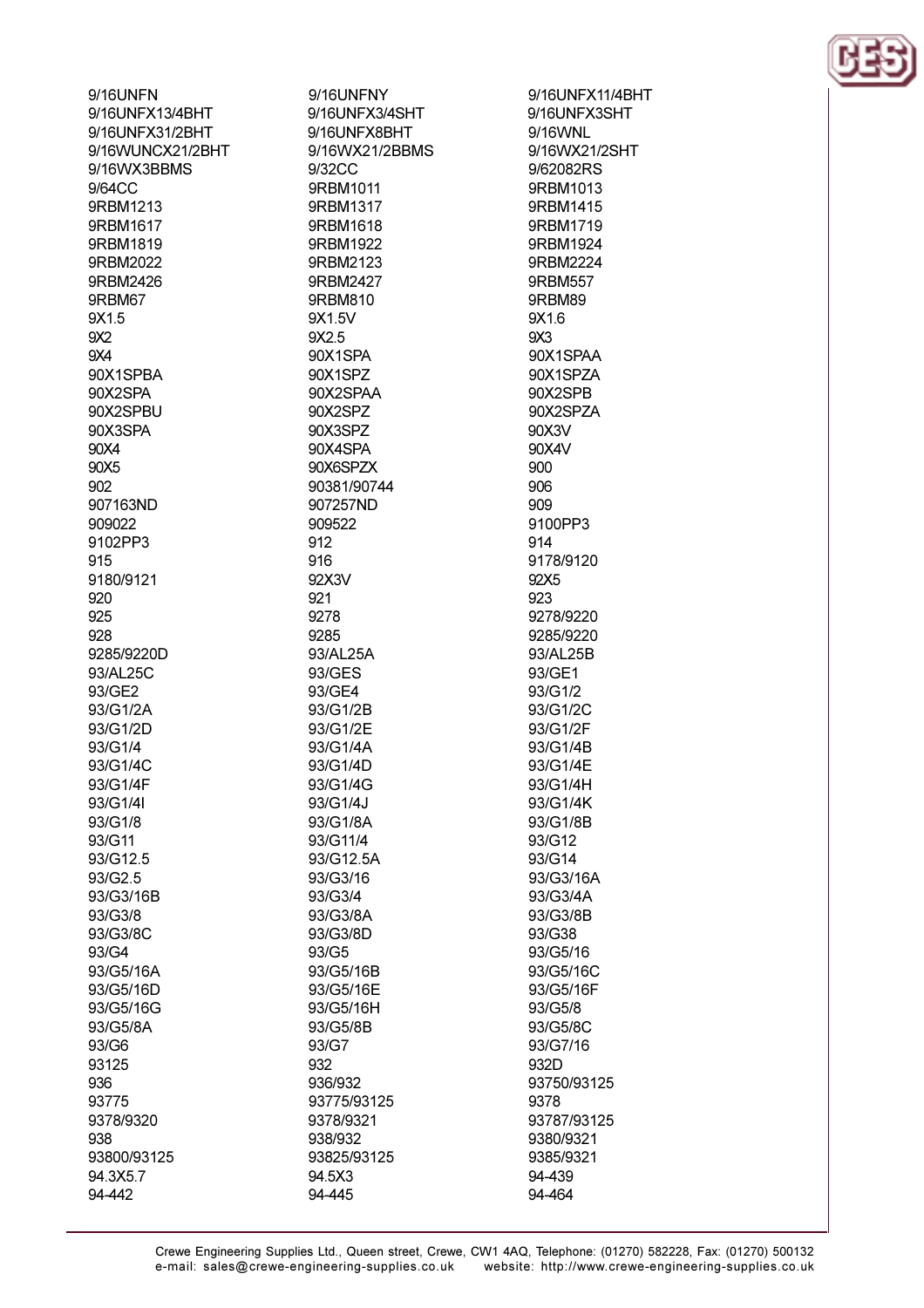

| 94-900<br>941/932        | 94X3<br>94114D               | 941<br>94650/94113         |
|--------------------------|------------------------------|----------------------------|
| 94700/94113              | 94700/94113B                 | 95/BN1                     |
| 95/BN10                  | 95/BN12                      | 95/BN16                    |
| 95/BN2                   | 95/BN20                      | 95/BN24                    |
| 95/BN3<br>95/BN8         | 95/BN4                       | 95/BN6<br>95/BV12T         |
| 95/BV12W                 | 95/BV10T<br>95/BV16T         | 95/BV16TA                  |
| 95/BV2T                  | 95/BV24T                     | 95/BV3T                    |
| 95/BV4                   | 95/BV4T                      | 95/BV6T                    |
| 95/BV6TF                 | 95/BV8T                      | 95/B2                      |
| 95/B3                    | 95/B32                       | 95/B4                      |
| 95/B6                    | 95/B8                        | 95/B8A                     |
| 95/CV12                  | 95/CV2                       | 95/CV8                     |
| 95/C12                   | 95/C2                        | 95/C24                     |
| 95/C3                    | 95/C4                        | 95/C6                      |
| 95/C8                    | 95/EMF1                      | 95/EMF10                   |
| 95/EMF2                  | 95/EMF3                      | 95/EMF4                    |
| 95/EMF6                  | 95/EMF8                      | 95/EM2                     |
| 95/EM6                   | 95/ES1                       | 95/ES10                    |
| 95/ES12                  | 95/ES12A                     | 95/ES16                    |
| 95/ES2                   | 95/ES2A                      | 95/ES20                    |
| 95/ES24                  | 95/ES3                       | 95/ES4                     |
| 95/ES6                   | 95/ES6T                      | 95/ES8                     |
| 95/ES8N                  | 95/ES8T                      | 95/E1                      |
| 95/E10                   | 95/E12                       | 95/E145                    |
| 95/E16                   | 95/E16A                      | 95/E2                      |
| 95/E3                    | 95/E32A                      | 95/E4                      |
| 95/E6                    | 95/E8                        | 95/E845                    |
| 95/F1                    | 95/F1/2                      | 95/F1A                     |
| 95/F1B                   | 95/F1C                       | 95/F1D                     |
| 95/F11/2                 | 95/F11/2A                    | 95/F11/2B                  |
| 95/F11/2C                | 95/F11/2D                    | 95/F2                      |
| 95/F2A                   | 95/F2AB                      | 95/F2B                     |
| 95/F2C<br>95/F21/2       | 95/F2D<br>95/F21/2A          | 95/F2E<br>95/F21/2B        |
| 95/F21/2E                | 95/F3                        | 95/F3/4                    |
| 95/F3/4B                 | 95/F3B                       | 95/F3C                     |
| 95/F4                    | 95/F4A                       | 95/F4B                     |
| 95/F4C                   | 95/F6B                       | 95/F8                      |
| 95/GV6T                  | 95/HBN16                     | 95/HBN4                    |
| 95/HBN6                  | 95/HBN8                      | 95/HH10                    |
| 95/HH12                  | 95/HH16                      | 95/HH4                     |
| 95/HH6                   | 95/HH8                       | 95/HS20                    |
| 95/H12                   | 95/H12A                      | 95/H2                      |
| 95/H3                    | 95/H4                        | 95/H6                      |
| 95/H8                    | 95/MFR4/4                    | 95/MH16                    |
| 95/MH3                   | 95/MH3N                      | 95/MH4/3                   |
| 95/MH4T                  | 95/MH6T                      | 95/MH6TA                   |
| 95/MH8T                  | 95/MSC10                     | 95/N1                      |
| 95/N12H                  | 95/N16                       | 95/N2                      |
| 95/N2HP                  | 95/N24                       | 95/N3                      |
| 95/N4                    | 95/N4NPT                     | 95/N6                      |
| 95/N8                    | 95/PC2                       | 95/P1                      |
| 95/P10                   | 95/P12                       | 95/P16                     |
| 95/P2                    | 95/RB10X1T                   | 95/RB10X3/4T               |
| 95/RB12X1/2T             | 95/RB12X1T                   | 95/RB12X3/4T               |
| 95/RB16X1T               | 95/RB16X11/2T                | 95/RB2X1/8T                |
| 95/RB24X2T<br>95/RB32X3T | 95/RB3X1/4T<br>95/RB4X1/4NPT | 95/RB3X1/8T<br>95/RB4X1/4T |
|                          |                              |                            |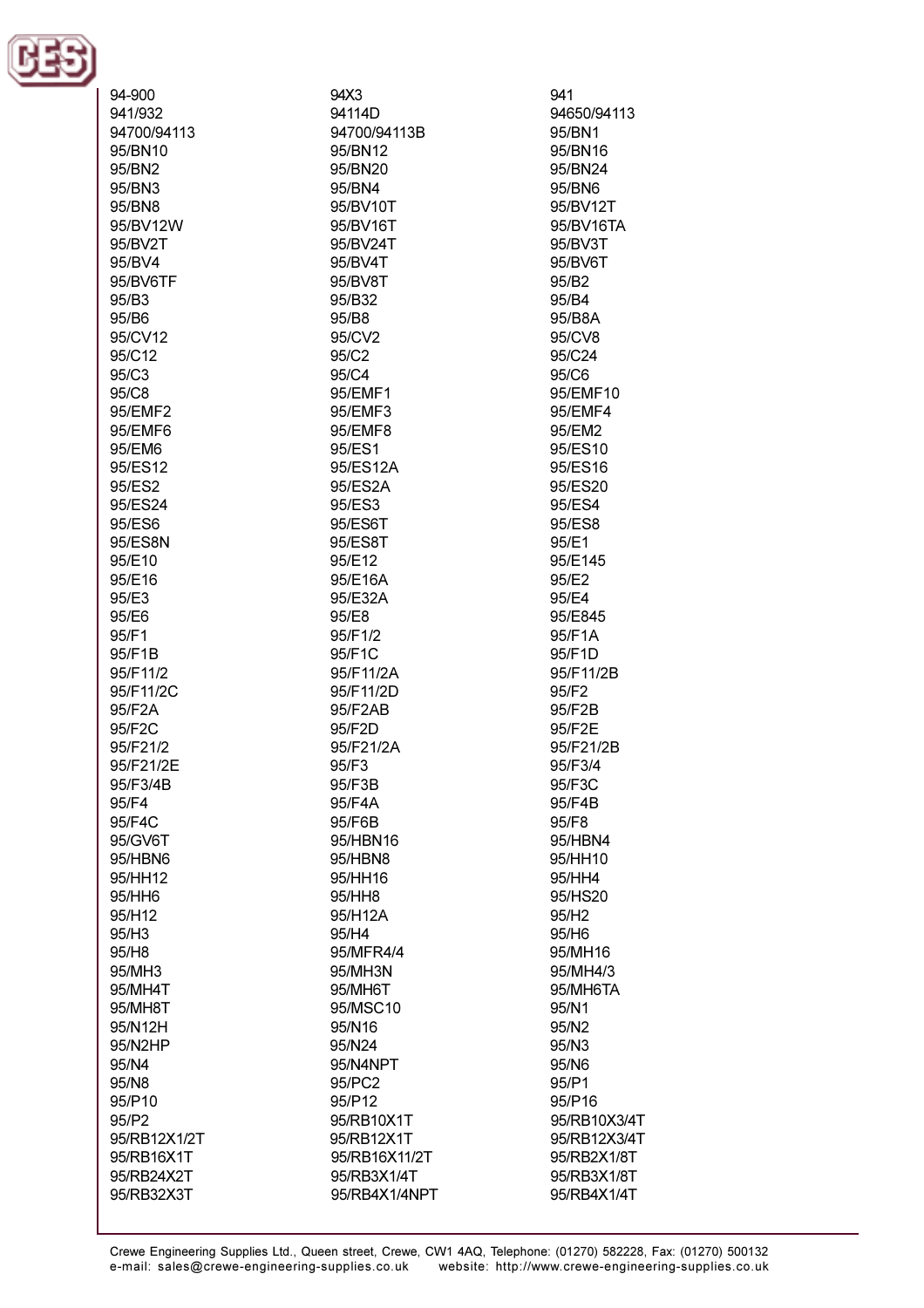95/RB4X1/8T 95/RB6X1/4T 95/RB8X1/2T 95/RC1/4X1/8 95/RN2X1/8T 95/RN4X3/8T 95/RN8 95/RS2X1/8T 95/RS6X1/2T 95/RS8X1/2T 95/SE11/2 95/SH12 95/SH3 95/SH8 95/T1/2 95/T1A 95/T12 95/T2A 95/T4 95/US32X24 95/WE11/2 95/WE11/2SR 95/WE2 95/WE2LR 95/MR2X1 95/WR21/2X11/2 95/WR4X3 95/WT1A 95X1SPA 95X1SPZA 95X2SPZ 95X3 95X4SPA 95X7V 95475/95925 95525/95925 96/HTA 96/SHELL4 96/T1/2A 96/T11/2 96/T11/4 96/T2A 96/T21/2D 96/T3/4A 96/T4AB 96/100101 96/100104 96/100106 96/100110 96/100112A 96/100313A 96/101104 96/101107 96/102102 96/102104 96/102107 96/102110 96/106103 96/106106

96/106109

95/RB4X3/8T 95/RB6X3/8T 95/RB8X3/4T 95/RN10X1T 95/RN3X1/4T 95/RN6 95/RN8X1/2T 95/RS4X1/4T 95/RS6X1/4A 95/RS8X1/4T 95/SE4 95/SH16 95/SH4 95/SH8A 95/T1/4 95/T11/2 95/T16  $95/T3$  $95/T6$ 95/WE1 95/WE11/2A 95/WE12 95/WE2A 95/WE3 95/WR2X11/2 95/WR3X2 95/WS11/2 95/WT12 95X1SPAA 95X2SPA 95X2SPZA 95X3SPA 95X4SPZ 95003RA 95500 96/BC1/2 96/HTJ 96/T1 96/T1/2AB 96/T11/2A 96/T11/4A 96/T2B 96/T3 96/T4 96/T6S 96/100102 96/100104A 96/100107 96/100110A 96/100312 96/101102 96/101105 96/101108 96/102102A 96/102105 96/102108 96/106101 96/106104 96/106107 96/106110

95/RB6X1/2T 95/RB8X1/2NPT 95/RB8X3/8T 95/RN12X1T 95/RN4X1/4T 95/RN6X1/2T 95/RN8X3/4T 95/RS4X3/8T 95/RS6X3/8T 95/RS8X3/4T 95/SH1 95/SH2 95/SH6  $95/T1$ 95/T1/4A 95/T11/2A  $95/T2$ 95/T3/4 95/T8 95/WE1/2 95/WE11/2LR 95/WE16 95/WE2B 95/WE4 95/WR2X11/2A 95/WR4X2 95/WT1 95/WT16 95X1SPZ 95X2SPAU 95X2SPZU 95X3SPZ 95X5SPZ 9506K 95500/95925 96/HT 96/PH1054 96/T1/2 96/T1A 96/T11/2D 96/T2 96/T21/2 96/T3/4 96/T4A 96/T90A 96/100103 96/100105 96/100109 96/100112 96/100312A 96/101103 96/101106 96/101109 96/102103 96/102106 96/102109 96/106102 96/106105 96/106108 96/107101

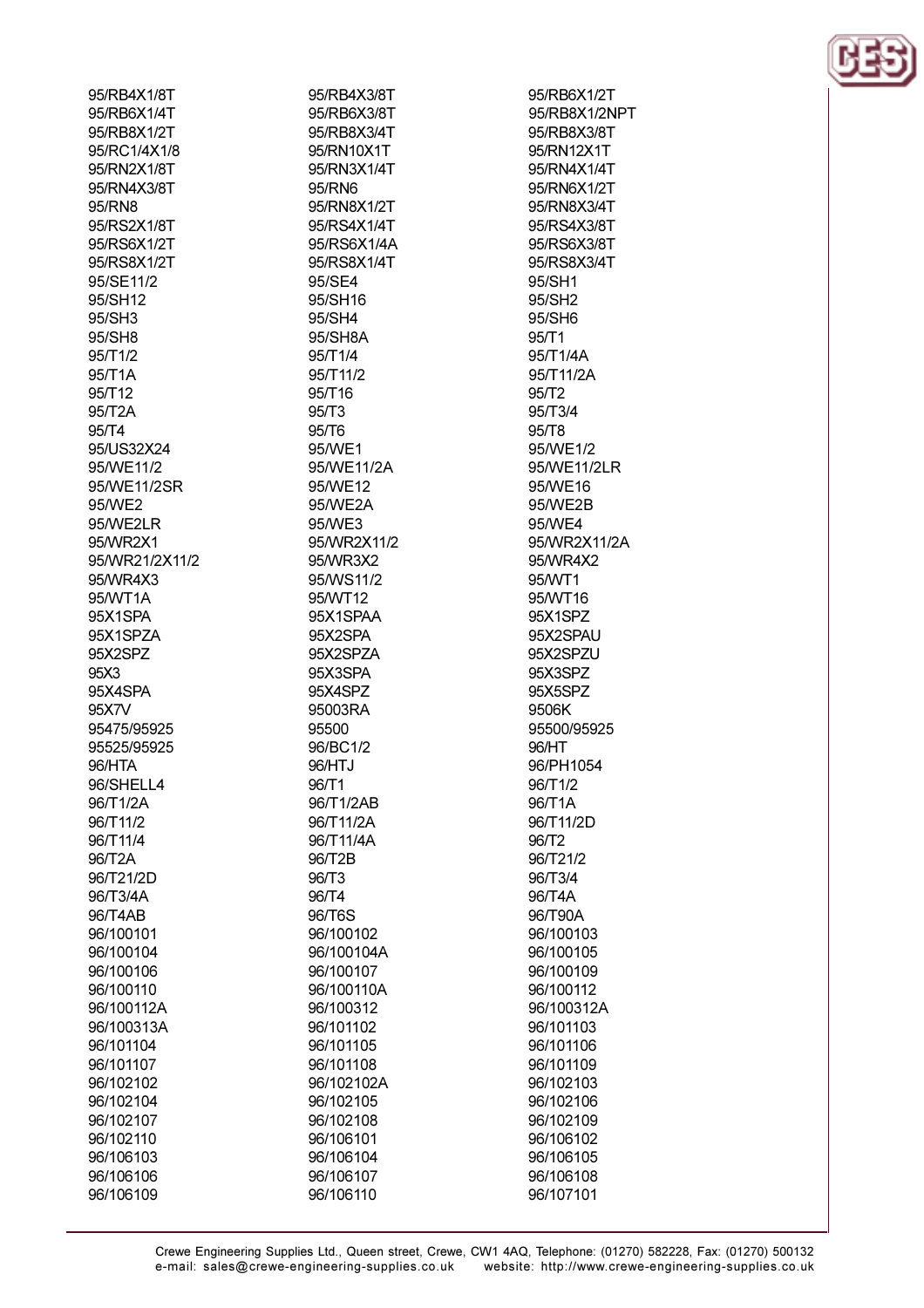

| 96/107102  | 96/107103  | 96/107104  |
|------------|------------|------------|
| 96/107105  | 96/107106  | 96/107107  |
|            |            |            |
| 96/109116  | 96/109117  | 96/109118  |
| 96/109119  | 96/109120  | 96/109121  |
| 96/109122  | 96/109123  | 96/109124  |
| 96/109124A | 96/109125  | 96/109126  |
|            |            |            |
| 96/109126A | 96/109127  | 96/109128  |
| 96/109129  | 96/109130  | 96/109131  |
| 96/109134  | 96/109135  | 96/109135A |
| 96/109136  | 96/109136A | 96/109140  |
|            |            |            |
| 96/109141  | 96/109147  | 96/109419  |
| 96/111121  | 96/111122  | 96/111124  |
| 96/111124A | 96/113121  | 96/113122  |
| 96/113124  | 96/113125  | 96/113127  |
| 96/113130  | 96/113163  | 96/114122  |
|            |            |            |
| 96/114124  | 96/114125  | 96/114127  |
| 96/114130  | 96/114135  | 96/114141  |
| 96/115101  | 96/115102  | 96/115102A |
| 96/115103  | 96/115104  | 96/115104A |
| 96/115105  | 96/115106  | 96/115107  |
|            |            |            |
| 96/115109  | 96/115109A | 96/115110  |
| 96/115110A | 96/115110W | 96/115112  |
| 96/115312  | 96/115312A | 96/115313A |
| 96/116102  | 96/116103  | 96/116104  |
|            |            |            |
| 96/116105  | 96/116106  | 96/116107  |
| 96/117102  | 96/117103  | 96/117104  |
| 96/117105  | 96/117106  | 96/117107  |
| 96/117108  | 96/117109  | 96/117110  |
| 96/118102  | 96/118102A | 96/118103  |
|            |            |            |
| 96/118103A | 96/118104  | 96/118105  |
| 96/118106  | 96/118106A | 96/118107  |
| 96/118109  | 96/118110  | 96/118312  |
| 96/119101  | 96/119102  | 96/119103  |
| 96/119104  | 96/119105  | 96/119105A |
|            |            |            |
| 96/119106  | 96/119107  | 96/119107A |
| 96/119109  | 96/119110  | 96/119312  |
| 96/120102  | 96/120103  | 96/120104  |
| 96/120105  | 96/120106  | 96/120107  |
| 96/120108  | 96/120109  | 96/120110  |
|            |            |            |
| 96/122101  | 96/122102  | 96/122103  |
| 96/122103A | 96/122104  | 96/122105  |
| 96/122105A | 96/122106  | 96/122106A |
| 96/122107  | 96/122107A | 96/122109  |
| 96/122109A | 96/122110  | 96/122311  |
|            |            |            |
| 96/122312  | 96/125101  | 96/125102  |
| 96/125103  | 96/125104  | 96/125105  |
| 96/125106  | 96/125107  | 96/125108  |
| 96/125109  | 96/125110  | 96/126129  |
| 96/126134  | 96/126140  | 96/128102  |
|            |            |            |
| 96/128103  | 96/128104  | 96/128105  |
| 96/128105A | 96/128106  | 96/128107  |
| 96/129102  | 96/129102A | 96/129103  |
| 96/129104  | 96/129105  | 96/129106  |
| 96/129107  | 96/129109  | 96/130102  |
|            |            |            |
| 96/130102A | 96/130103  | 96/130104  |
| 96/130105  | 96/130106  | 96/130106A |
| 96/130107  | 96/130107A | 96/130109  |
| 96/130110  | 96/130110A | 96/131110A |
| 96/135107  | 96/135109  | 96/135110  |
|            |            |            |
| 96/135110A | 96/135312  | 96/135313A |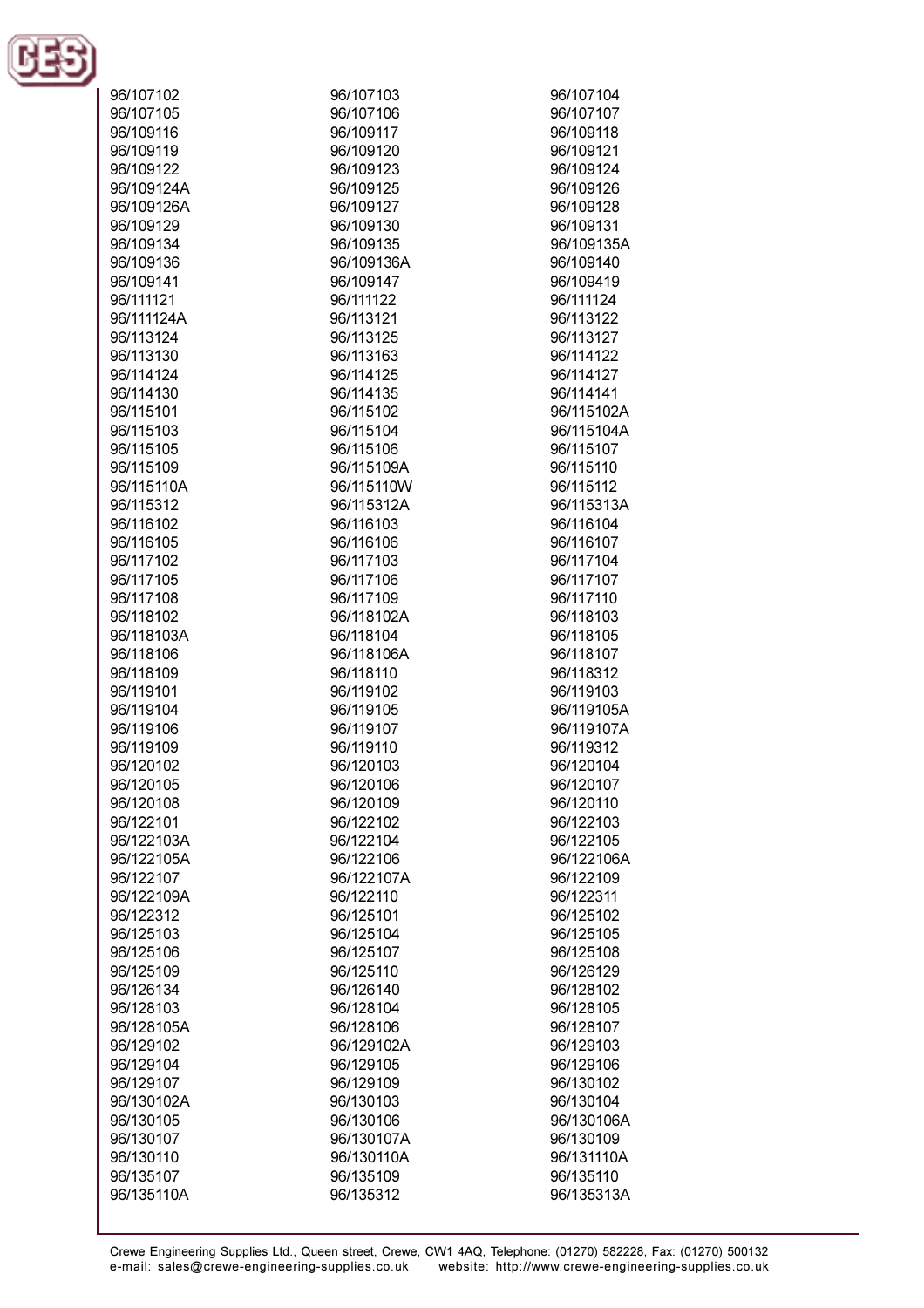| 96/140101      |
|----------------|
|                |
| 96/140104      |
| 96/140107      |
| 96/141101      |
| 96/141104      |
| 96/141107      |
| 96/151101      |
|                |
| 96/151103A     |
| 96/151106      |
| 96/153103      |
| 96/153105      |
| 96/153107A     |
| 96/155103      |
|                |
| 96/155106      |
| 96/157103      |
| 96/159102      |
| 96/159105      |
| 96/161.108.706 |
| 96/161.305.300 |
|                |
| 96/161.346.204 |
| 96/161.370.013 |
| 96/173118      |
| 96/173121      |
| 96/173124      |
| 96/173127      |
|                |
| 96/173130      |
| 96/173136      |
| 96/173166      |
| 96/174125      |
| 96/174131      |
|                |
| 96/198.801.332 |
| 96/203103      |
| 96/203106      |
| 96/205102      |
| 96/205104      |
| 96/205106      |
| 96/205110      |
|                |
| 96/206102      |
| 96/206105      |
| 96/207101      |
| 96/207104      |
| 96/207107      |
| 96/208103      |
|                |
| 96/208106      |
| 96/21.69.00    |
| 96/212104      |
| 96/219110A     |
| 96/235103      |
| 96/235106      |
|                |
| 96/24007       |
| 96/241161      |
| 96/243161      |
| 96/29.10.11    |
| 96/309107      |
|                |
| 96/309110      |
| 96/310107      |
| 96/313109A     |
| 96/315104      |
| 96/315109      |
| 96/316103      |
|                |

| 96/140102      |
|----------------|
| 96/140105      |
| 96/140109      |
| 96/141102      |
| 96/141105      |
| 96/141109      |
| 96/151102      |
|                |
| 96/151104      |
| 96/151107      |
| 96/153104      |
| 96/153106      |
| 96/155101      |
| 96/155104      |
| 96/155107      |
| 96/157104      |
| 96/159103      |
| 96/159106      |
| 96/161.303.006 |
|                |
| 96/161.323.502 |
| 96/161.360.523 |
| 96/173116      |
| 96/173119      |
| 96/173122      |
| 96/173125      |
| 96/173128      |
| 96/173131      |
| 96/173141      |
| 96/174122      |
| 96/174127      |
| 96/174136      |
|                |
| 96/203102      |
| 96/203104      |
| 96/203107      |
| 96/205103      |
| 96/205104A     |
| 96/205107      |
| 96/205312      |
| 96/206103      |
| 96/206106      |
| 96/207102      |
| 96/207105      |
| 96/208101      |
| 96/208104      |
| 96/208107      |
|                |
| 96/212103      |
| 96/212107      |
| 96/219619      |
| 96/235104      |
| 96/235107      |
| 96/241102      |
| 96/243102      |
| 96/25177       |
| 96/309104      |
| 96/309109      |
| 96/310104      |
|                |
| 96/310109      |
| 96/315102      |
| 96/315106      |
| 96/315110      |
| 96/316103A     |

96/140103 96/140106 96/140110 96/141103 96/141106 96/149312 96/151103 96/151105 96/153102 96/153104A 96/153107 96/155102 96/155105 96/157102 96/159101 96/159104 96/159107 96/161.305.006 96/161.346.202 96/161.360.602 96/173117 96/173120 96/173123 96/173126 96/173129 96/173135 96/173164 96/174124 96/174130 96/174141 96/203102A 96/203105 96/205101 96/205103A 96/205105 96/205109 96/206101 96/206104 96/206107 96/207103 96/207106 96/208102 96/208105 96/21.60.11 96/212103A 96/219110 96/235102 96/235105 96/235109 96/241160 96/243160 96/2633 96/309106 96/309109A 96/310106 96/310110 96/315103 96/315107 96/316102 96/316104

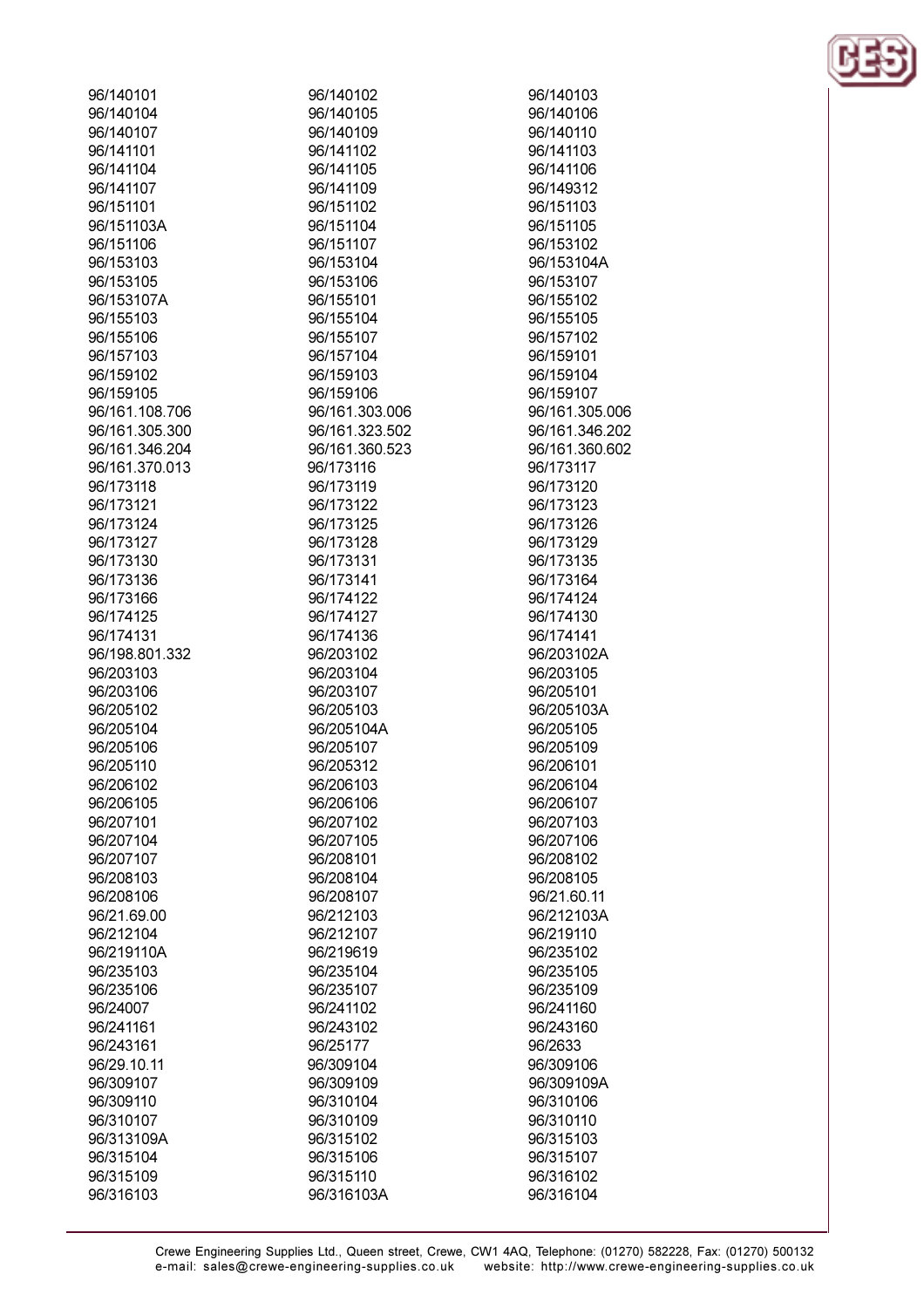

| 96/316105      | 96/316106      | 96/316107       |
|----------------|----------------|-----------------|
| 96/316108      | 96/316109      | 96/316110       |
| 96/319102      | 96/319103      | 96/319104       |
| 96/319106      | 96/319106A     | 96/319107       |
|                | 96/319110      | 96/319110A      |
| 96/319109      |                |                 |
| 96/322102      | 96/322103      | 96/322104       |
| 96/322106      | 96/322107      | 96/322109       |
| 96/322110      | 96/323107      | 96/323112       |
| 96/325110      | 96/345102      | 96/345103       |
| 96/345104      | 96/345105      | 96/345106       |
| 96/345107      | 96/345109      | 96/408110       |
| 96/410107      | 96/410110      | 96/416102       |
| 96/416104      | 96/416105      | 96/416106       |
| 96/416107      | 96/416109      | 96/416110       |
| 96/41629       | 96/416312      | 96/421102       |
| 96/421103      | 96/421104      | 96/421105       |
| 96/421109      | 96/421110      | 96/431107       |
| 96/434305      | 96/434306      | 96/434307       |
| 96/434308      | 96/434309      | 96/434310       |
| 96/434311      | 96/434312      | 96/434313       |
| 96/434314      | 96/455101      | 96/455102       |
|                |                |                 |
| 96/455103      | 96/455104      | 96/455105       |
| 96/455106      | 96/455107      | 96/455109       |
| 96/455110      | 96/456101      | 96/456102       |
| 96/456103      | 96/456104      | 96/456105       |
| 96/456106      | 96/456107      | 96/456109       |
| 96/461395A     | 96/462395      | 96/462396       |
| 96/463395      | 96/463395A     | 96/463395B      |
| 96/61.346.205  | 96/624104      | 96/7010         |
| 96/7020        | 96/721.101.106 | 96/721.101.108  |
| 96/721.101.110 | 96/721.101.111 | 96/721.151.110  |
| 96/721.201.106 | 96/721.201.111 | 96/721.201.111W |
| 96/721.201.113 | 96/721.201.606 | 96/721.251.106  |
| 96/721.251.113 | 96/721.303.000 | 96/721.511.106  |
| 96/721.701.215 | 96/721.731.113 | 96/721.800.106  |
| 96/721.801.110 | 96/721.801.111 | 96/721.801.115  |
| 96/721.901.360 | 96/721.901.364 | 96/721.901.370  |
| 96/721.901.406 | 96/721.910.117 | 96/721.910.206  |
| 96/721.911.006 | 96/721.911.008 | 96/721.911.110  |
| 96/721.911.434 | 96/721.913.106 | 96/721.913.111  |
| 96/721.913.206 | 96/721.961.111 | 96/721.961.904  |
| 96/721.961.908 | 96/7222        | 96/724.701.406  |
| 96/724.701.414 | 96/7265        | 96/729.001.110  |
| 96/729.201.113 | 96/7333        | 96/7465         |
| 96/7566        | 96/7710        | 96/775.102.051  |
| 96/775.102.052 | 96/775.102.055 | 96/775.301.051  |
| 96/775.301.052 | 96/775.301.053 | 96/7789         |
|                |                |                 |
| 96/7789A       | 96/78002       | 96/78006        |
| 96/78032       | 96/82007       | 96/836102D      |
| 96/836104      | 96/836105      | 96/836106       |
| 96/836107      | 96/837107      | 96/86003        |
| 96/86032       | 96/886107      | 96/902101       |
| 96/902102      | 96/902103      | 96/902104       |
| 96/902105      | 96/902106      | 96/902106A      |
| 96/902107      | 96/902109      | 96/902109A      |
| 96/902312      | 96/903104      | 96/903106       |
| 96/903312      | 96/916102      | 96/916103       |
| 96/916103D     | 96/916104      | 96/916105       |
| 96/916106      | 96/916107      | 96/920109       |
| 96/98.801.0007 | 96H100         | 96H300          |
|                |                |                 |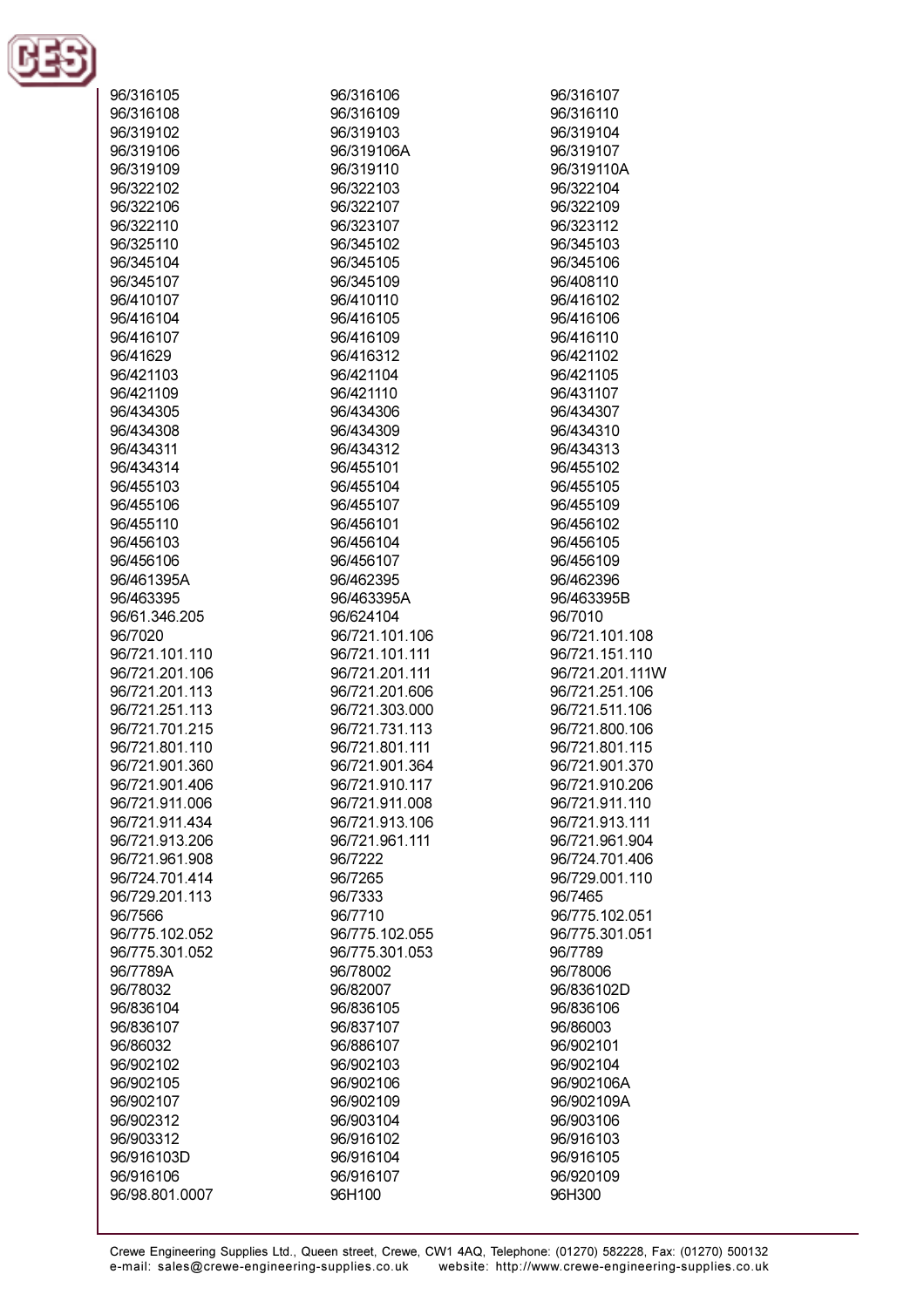96X6 96900/96140 97500/97900 98200 98203 98206 98208 98210EP 98213 98216 98301 98305 98308 98314 98350/98788 98400/98788 99.3X5.7V 99005RA 99100B 99203-625 99303 99502H 99550/99100 99587P3 99600/99100B

96006RA 97.3X5.7 97500ASSY49604 98202 98204 98207 98209 98211 98214 98217 98302 98306 98309 98316/98788 98350/98789D 98789D 99003RA 99006RA 99102D 99206 99305 99502HNR 99550/99100B 99600 99999

96009RA 97450/97900 98006RA 98202EP 98205 9820711/2 98210 98212 98215 98218 98304 98307 98310 98335/98788 98400 99.3X5.7P 99004RA 99100 99203 99211 99500E 99550 99575/99100 99600/99100 999999